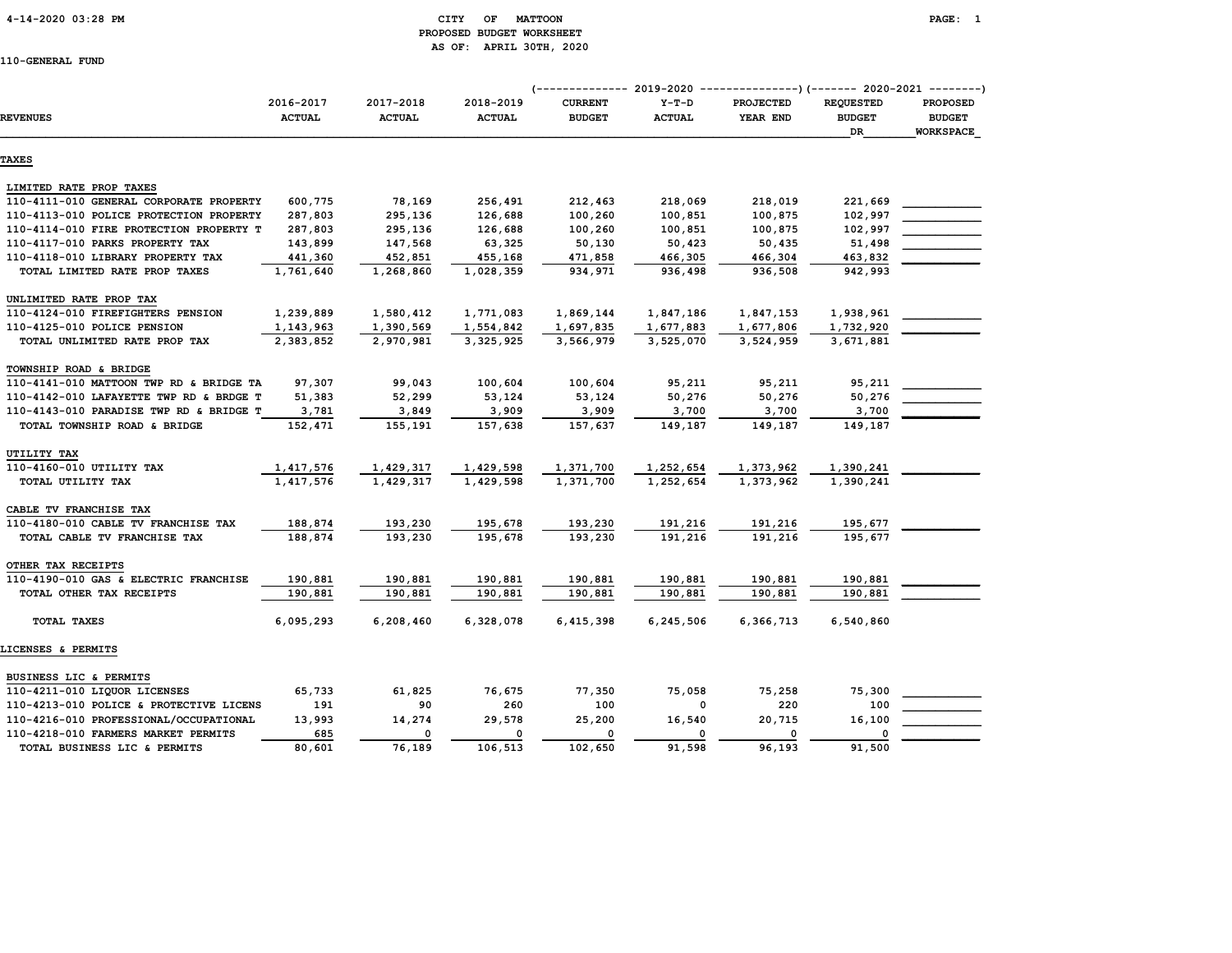# 4-14-2020 03:28 PM CITY OF MATTOON PAGE: 2 PROPOSED BUDGET WORKSHEET AS OF: APRIL 30TH, 2020

| <b>REVENUES</b>                         | 2016-2017<br><b>ACTUAL</b> | 2017-2018<br><b>ACTUAL</b> | 2018-2019<br><b>ACTUAL</b> | (-------------- 2019-2020<br><b>CURRENT</b><br><b>BUDGET</b> | $Y-T-D$<br><b>ACTUAL</b> | ----------------) (------- 2020-2021 ---------<br><b>PROJECTED</b><br>YEAR END | <b>REQUESTED</b><br><b>BUDGET</b><br><b>DR</b> | <b>PROPOSED</b><br><b>BUDGET</b><br><b>WORKSPACE</b> |
|-----------------------------------------|----------------------------|----------------------------|----------------------------|--------------------------------------------------------------|--------------------------|--------------------------------------------------------------------------------|------------------------------------------------|------------------------------------------------------|
| NONBUSINESS LIC & PERMIT                |                            |                            |                            |                                                              |                          |                                                                                |                                                |                                                      |
| 110-4221-010 BUILDING PERMITS           | 41,492                     | 43,799                     | 29,251                     | 35,000                                                       | 69,706                   | 72,269                                                                         | 40,000                                         |                                                      |
| 110-4222-010 ELECTRICAL PERMITS         | 12,558                     | 16,220                     | 13,350                     | 12,000                                                       | 13,998                   | 14,991                                                                         | 13,000                                         |                                                      |
| 110-4223-010 HVAC PERMITS               | 3,810                      | 3,120                      | 5,826                      | 4,000                                                        | 5,309                    | 4,812                                                                          | 4,000                                          |                                                      |
| 110-4224-010 PLUMBING PERMITS           | 1,844                      | 3,488                      | 2,812                      | 3,000                                                        | 8,799                    | 8,914                                                                          | 3,500                                          |                                                      |
| 110-4225-010 HUNTING & FISHING LICENSES | 1,665                      | 475                        | 678                        | 1,000                                                        | 652                      | 700                                                                            | 700                                            |                                                      |
| 110-4226-010 BOAT REGISTRATION FEES     | 75,382                     | 72,364                     | 76,448                     | 77,000                                                       | 67,738                   | 73,370                                                                         | 86,000                                         |                                                      |
| 110-4227-010 HUNTING & FISHING LIC-LAKE | 9,896                      | 10,203                     | 9,945                      | 10,200                                                       | 7,468                    | 9,642                                                                          | 9,600                                          |                                                      |
| TOTAL NONBUSINESS LIC & PERMIT          | 146,647                    | 149,669                    | 138,309                    | 142,200                                                      | 173,669                  | 184,698                                                                        | 156,800                                        |                                                      |
| TOTAL LICENSES & PERMITS                | 227,248                    | 225,858                    | 244,821                    | 244,850                                                      | 265,267                  | 280,891                                                                        | 248,300                                        |                                                      |
| INTERGOVERNMENTAL REV                   |                            |                            |                            |                                                              |                          |                                                                                |                                                |                                                      |
| FEDERAL GOVT GRANTS                     |                            |                            |                            |                                                              |                          |                                                                                |                                                |                                                      |
| 110-4311-022 FED OPERATING CATEGORIE GR | 105,625                    | 100,236                    | 103,302                    | 209,445                                                      | 111,150                  | 137,577                                                                        | 209,445                                        |                                                      |
| 110-4313-023 FEDERAL CAPITAL GRANTS     | $\mathbf 0$                | 305,110                    | 794                        | $\Omega$                                                     | 200,000                  | 200,000                                                                        | 26,000                                         |                                                      |
| 110-4318-023 FEDERAL CAPITAL GRANTS - P | 750                        | 0                          | $\mathbf 0$                | $\mathbf 0$                                                  | $\Omega$                 | 0                                                                              |                                                |                                                      |
| TOTAL FEDERAL GOVT GRANTS               | 106,375                    | 405,347                    | 104,096                    | 209,445                                                      | 311,150                  | 337,577                                                                        | 235,445                                        |                                                      |
| STATE GOVT GRANTS                       |                            |                            |                            |                                                              |                          |                                                                                |                                                |                                                      |
| 110-4321-022 STATE OPERAT CATEGORICAL G | 27,629                     | 6,467                      | 12,997                     | 11,600                                                       | 11,644                   | 12,901                                                                         | 14,700                                         |                                                      |
| 110-4323-023 STATE CAPITAL GRANTS       | $\Omega$                   | <sup>0</sup>               | 27,886                     |                                                              | 1,300                    | 1,300                                                                          | 1,300                                          |                                                      |
| 110-4328-023 OTHER CAPITAL GRANT-PUBLIC | 20,469                     | 28,831                     | 0                          | 34,069                                                       | 34,069                   | 34,069                                                                         | 35,517                                         |                                                      |
| 110-4329-023 OTHER CAPITAL GRANT-PUBLIC |                            |                            | 62,760                     |                                                              | $\Omega$                 |                                                                                |                                                |                                                      |
| TOTAL STATE GOVT GRANTS                 | 48,098                     | 35,297                     | 103,643                    | 45,669                                                       | 47,013                   | 48,270                                                                         | 51,517                                         |                                                      |
| STATE GOVT SHARED REV                   |                            |                            |                            |                                                              |                          |                                                                                |                                                |                                                      |
| 110-4330-010 CANNABIS USE TAX           | 0                          | 0                          | 0                          | 0                                                            | 1,304                    | 0                                                                              | 0                                              |                                                      |
| 110-4331-010 INCOME TAX                 | 1,500,819                  | 2,054,647                  | 1,918,416                  | 1,869,416                                                    | 1,820,004                | 1,980,565                                                                      | 1,845,666                                      |                                                      |
| 110-4332-010 VIDEO GAMING TAX           | 313,597                    | 352,082                    | 382,827                    | 360,000                                                      | 375,136                  | 402,568                                                                        | 396,000                                        |                                                      |
| 110-4333-010 USE TAX                    | 457,500                    | 488,061                    | 564,129                    | 588,194                                                      | 587,177                  | 616,484                                                                        | 658,703                                        |                                                      |
| 110-4334-010 SALES TAX                  | 6,222,685                  | 6,257,568                  | 6,392,188                  | 6,433,000                                                    | 6,641,433                | 6,602,101                                                                      | 6,402,567                                      |                                                      |
| 110-4335-010 FOREIGN FIRE INS PREMIUM T | 34,896                     | 38,934                     | 41,918                     | 41,918                                                       | 40,742                   | 40,742                                                                         | 40,561                                         |                                                      |
| 110-4336-010 SIMPLIFIED TELECOM TAX     | 791,993                    | 663,779                    | 573,924                    | 593,000                                                      | 462,150                  | 521,384                                                                        | 476,117                                        |                                                      |
| 110-4337-010 PERSONAL PROP REPLACEMENT  | 569,355                    | 476,408                    | 515,386                    | 443,100                                                      | 627,717                  | 628,694                                                                        | 562,621                                        |                                                      |
| 110-4339-010 PULL TABS AND JAR GAMES TA | 8,229                      | 3,698                      | 3,981                      | 4,000                                                        | 3,999                    | 3,999                                                                          | 4,000                                          |                                                      |
| TOTAL STATE GOVT SHARED REV             | 9,899,075                  | 10,335,178                 | 10,392,769                 | 10,332,628                                                   | 10,559,661               | 10,796,537                                                                     | 10,386,235                                     |                                                      |
| TOTAL INTERGOVERNMENTAL REV             | 10,053,548                 | 10,775,822                 | 10,600,509                 | 10,587,742                                                   | 10,917,823               | 11, 182, 384                                                                   | 10,673,197                                     |                                                      |
| CHARGES FOR SERVICES                    |                            |                            |                            |                                                              |                          |                                                                                |                                                |                                                      |
| GENERAL GOVT CHARGES                    |                            |                            |                            |                                                              |                          |                                                                                |                                                |                                                      |
| 110-4411-010 BIRTH & DEATH CERTIFICATES | 36,126                     | 33,818                     | 31,661                     | 34,400                                                       | 43,648                   | 44,874                                                                         | 36,000                                         |                                                      |
| 110-4412-010 VITAL RECORDS FEES         | 11,940                     | 12,496                     | 12,782                     | 12,000                                                       | 13,464                   | 13,984                                                                         | 12,000                                         |                                                      |
| 110-4416-010 INTERFND CHG - 09-10 ERI D | 0                          | 0                          | 0                          | 147,228                                                      | 146,207                  | 147,228                                                                        | 147,228                                        |                                                      |
| 110-4418-010 INTERFUND CHG - TECHNOLOGY | 33,156                     | 33,156                     | 33,156                     | 33,156                                                       | 32,773                   | 33,156                                                                         | 33,156                                         |                                                      |
| TOTAL GENERAL GOVT CHARGES              | 81,221                     | 79,470                     | 77,599                     | 226,784                                                      | 236,092                  | 239,242                                                                        | 228,384                                        |                                                      |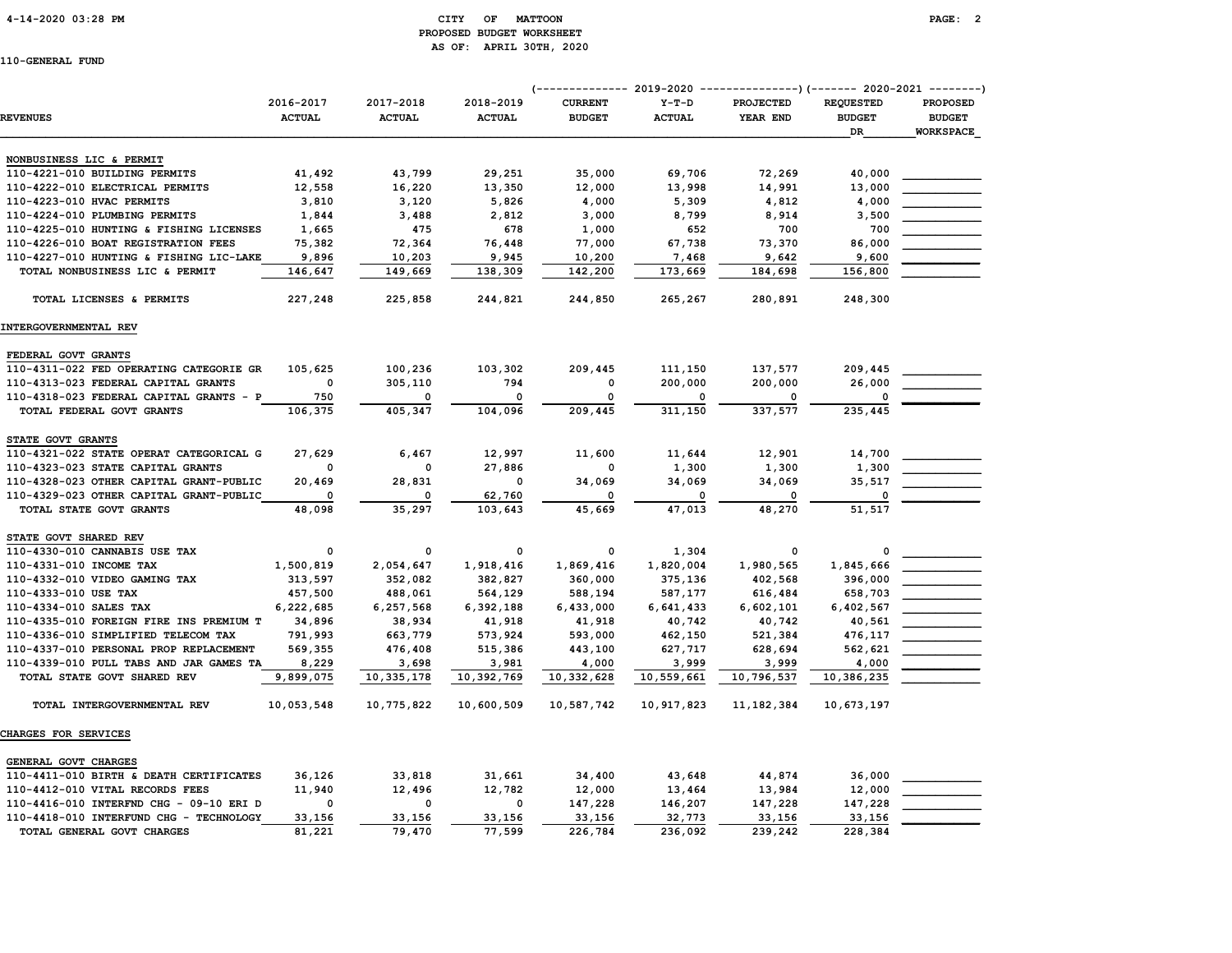# 4-14-2020 03:28 PM CITY OF MATTOON PAGE: 3 PROPOSED BUDGET WORKSHEET AS OF: APRIL 30TH, 2020

|                                         |                          |               |               | (-------------- 2019-2020 ----------------) (------- 2020-2021 --------) |               |                  |                  |                  |
|-----------------------------------------|--------------------------|---------------|---------------|--------------------------------------------------------------------------|---------------|------------------|------------------|------------------|
|                                         | 2016-2017                | 2017-2018     | 2018-2019     | <b>CURRENT</b>                                                           | $Y-T-D$       | <b>PROJECTED</b> | <b>REQUESTED</b> | <b>PROPOSED</b>  |
| <b>REVENUES</b>                         | <b>ACTUAL</b>            | <b>ACTUAL</b> | <b>ACTUAL</b> | <b>BUDGET</b>                                                            | <b>ACTUAL</b> | YEAR END         | <b>BUDGET</b>    | <b>BUDGET</b>    |
|                                         |                          |               |               |                                                                          |               |                  | DR               | <b>WORKSPACE</b> |
| POLICE DEPT CHARGES                     |                          |               |               |                                                                          |               |                  |                  |                  |
| 110-4421-010 COURT COSTS, FEES & CHARGE | 6,770                    | 11,200        | 8,800         | 8,900                                                                    | 3,500         | 4,600            | 5,600            |                  |
| 110-4423-010 BONDING FEES               | 3,160                    | 2,860         | 2,895         | 2,900                                                                    | 2,640         | 2,860            | 3,080            |                  |
| 110-4425-010 FAXES COPIES PHOTOS & VHS  | 3,874                    | 3,596         | 4,232         | 4,800                                                                    | 3,965         | 4,196            | 4,000            |                  |
| 110-4426-010 SEX OFFENDER REGISTRATION  | 1,200                    | 1,200         | 1,300         | 900                                                                      | 1,100         | 1,200            | 1,300            |                  |
| 110-4427-010 SCHOOL CROSSING GUARD & OF | 58,955                   | 69,582        | 97,283        | 171,218                                                                  | 168,024       | 168,024          | 176,316          |                  |
| 110-4428-010 IMPOUND FEES               | 18,476                   | 13,718        | 15,900        | 15,500                                                                   | 10,284        | 11,444           | 15,000           |                  |
| 110-4429-010 OTHER POLICE DEPT CHARGES  | 15,800                   | 19,019        | 18,680        | 21,700                                                                   | 19,435        | 19,460           | 19,600           |                  |
| TOTAL POLICE DEPT CHARGES               | 108,235                  | 121,174       | 149,090       | 225,918                                                                  | 208,949       | 211,784          | 224,896          |                  |
| FIRE DEPT CHARGES                       |                          |               |               |                                                                          |               |                  |                  |                  |
| 110-4433-010 INDUSTRIAL SERVICE FEES    | 22,909                   | 18,769        | 15,670        | 15,700                                                                   | 16,450        | 16,450           | 12,898           |                  |
| 110-4434-010 HAZARD MATERIAL SPILL RESP | $\overline{\mathbf{0}}$  | 1,188         | $\mathbf{o}$  | $\mathbf 0$                                                              | $\mathbf 0$   | $\mathbf 0$      | $\Omega$         |                  |
| 110-4436-010 AMBULANCE BILLING          | 677,445                  | 689,940       | 186,454       | 0                                                                        | 5,650         | 4,910            | O                |                  |
| 110-4439-010 OTHER FIRE DEPT CHARGES    | 2,027                    | 5,632         | 7,773         | 5,200                                                                    | 4,777         | 7,287            | 5,200            |                  |
| TOTAL FIRE DEPT CHARGES                 | 702,382                  | 715,529       | 209,897       | 20,900                                                                   | 26,877        | 28,647           | 18,098           |                  |
|                                         |                          |               |               |                                                                          |               |                  |                  |                  |
| PUBLIC WORKS DEPT CHRGS                 |                          |               |               |                                                                          |               |                  |                  |                  |
| 110-4440-010 MFT SNOW REMOVAL OT REIMB  | $\overline{\mathbf{0}}$  | 999           | 8,640         | 10,000                                                                   | 21,348        | 21,348           | 20,000           |                  |
| 110-4442-010 STREET CUT PERMITS-STREET  | 4,872                    | 6,040         | 9,100         | 7,000                                                                    | 7,580         | 9,440            | 7,000            |                  |
| 110-4445-010 TOWNSHIP ROAD MAINT CHARGE | 24,732                   | 16,265        | 26,096        | 20,000                                                                   | 22,035        | 26,059           | 23,000           |                  |
| 110-4447-010 YARD WASTE FEES            | 5,000                    | 226           | 1,330         | 2,000                                                                    | $\Omega$      | $\Omega$         | 700              |                  |
| 110-4449-010 OTHER PUBLIC WORKS DEPT CH | 2,971                    | 5,252         | 2,541         | 2,500                                                                    | 5,705         | 5,661            | 4,000            |                  |
| TOTAL PUBLIC WORKS DEPT CHRGS           | 37,575                   | 28,782        | 47,706        | 41,500                                                                   | 56,668        | 62,508           | 54,700           |                  |
| LAKE & PARK REC CHARGES                 |                          |               |               |                                                                          |               |                  |                  |                  |
| 110-4482-010 MARINA CONCESSION SALES    | 38,514                   | 32,803        | 30,471        | 30,400                                                                   | 34,123        | 35,258           | 35,000           |                  |
| 110-4483-010 MARINA FUEL SALES          | 20,790                   | 18,461        | 22,125        | 24,000                                                                   | 22,705        | 22,720           | 25,000           |                  |
| 110-4484-010 MARINA SALES TAX           | 2,601                    | 2,294         | 2,366         | 2,400                                                                    | 2,640         | 2,732            | 2,500            |                  |
| 110-4485-010 CAMPING FEES-EAST CAMPGROU | 107,689                  | 108,911       | 119,237       | 110,600                                                                  | 129,172       | 125,763          | 125,800          |                  |
| 110-4486-010 CAMPING FEES-WEST CAMPGROU | 85,675                   | 80,942        | 81,126        | 79,900                                                                   | 79,137        | 78,487           | 78,500           |                  |
| 110-4489-010 MISC LAKE & PARK CHARGES   | 500                      | 750           | 2,300         | 500                                                                      | 653           | 1,803            | 1,000            |                  |
| TOTAL LAKE & PARK REC CHARGES           | 255,769                  | 244,160       | 257,626       | 247,800                                                                  | 268,430       | 266,763          | 267,800          |                  |
| CEMETERY DEPT CHRGS                     |                          |               |               |                                                                          |               |                  |                  |                  |
| 110-4491-010 SALE OF CEMETERY LOTS      | 32,792                   | 22,837        | 33,486        | 37,700                                                                   | 20,945        | 22,548           | 33,000           |                  |
| 110-4492-010 CEMETERY GRAVE OPENING     | 61,161                   | 67,890        | 57,392        | 47,500                                                                   | 51,950        | 53,025           | 61,000           |                  |
| 110-4493-010 CEMETERY MONUMENT PREP     | 11,165                   | 9,883         | 9,900         | 16,400                                                                   | 10,008        | 9,568            | 9,400            |                  |
| 110-4494-010 CEMETERY FARM INCOME       | 1,410                    | 1,410         | 1,410         | 1,410                                                                    | 1,410         | 1,410            | 1,410            |                  |
| 110-4495-010 PERPETUAL CARE REV         | 3,813                    | 2,468         | 3,718         | 4,200                                                                    | 2,390         | 2,569            | 3,300            |                  |
| 110-4496-010 MISC & SUNDRY CEMETERY CHR | $\overline{\phantom{0}}$ | 30            | 60            | $\overline{\phantom{0}}$                                                 | 25            | 25               | $\Omega$         |                  |
| TOTAL CEMETERY DEPT CHRGS               | 110,340                  | 104,518       | 105,966       | 107,210                                                                  | 86,728        | 89,145           | 108,110          |                  |
| TOTAL CHARGES FOR SERVICES              | 1,295,521                | 1,293,633     | 847,883       | 870,112                                                                  | 883,744       | 898,089          | 901,988          |                  |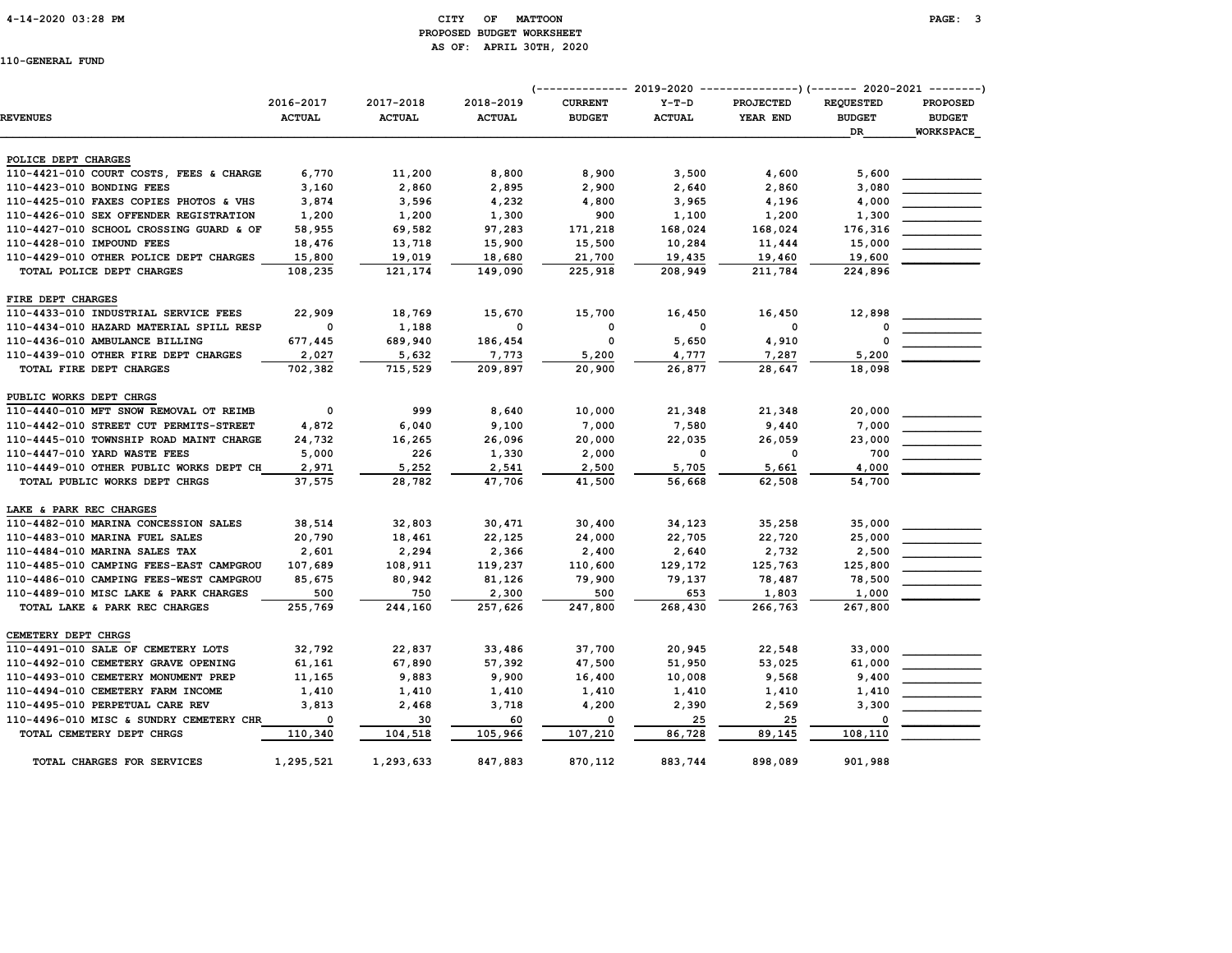# 4-14-2020 03:28 PM CITY OF MATTOON PAGE: 4 PROPOSED BUDGET WORKSHEET AS OF: APRIL 30TH, 2020

|                                         |                            |                            |                            |                                 | (-------------- 2019-2020 ----------------) (------- 2020-2021 --------) |                              |                                         |                                                      |  |
|-----------------------------------------|----------------------------|----------------------------|----------------------------|---------------------------------|--------------------------------------------------------------------------|------------------------------|-----------------------------------------|------------------------------------------------------|--|
| <b>REVENUES</b>                         | 2016-2017<br><b>ACTUAL</b> | 2017-2018<br><b>ACTUAL</b> | 2018-2019<br><b>ACTUAL</b> | <b>CURRENT</b><br><b>BUDGET</b> | $Y-T-D$<br><b>ACTUAL</b>                                                 | <b>PROJECTED</b><br>YEAR END | <b>REQUESTED</b><br><b>BUDGET</b><br>DR | <b>PROPOSED</b><br><b>BUDGET</b><br><b>WORKSPACE</b> |  |
| <b>FINES &amp; FORFEITURES</b>          |                            |                            |                            |                                 |                                                                          |                              |                                         |                                                      |  |
| <b>COURT FINES</b>                      |                            |                            |                            |                                 |                                                                          |                              |                                         |                                                      |  |
| 110-4511-010 CIRCUIT COURT FINES        | 119,704                    | 128,092                    | 103,072                    | 99,200                          | 74,874                                                                   | 94,455                       | 92,800                                  |                                                      |  |
| 110-4512-010 ILLEGAL PARKING FINES      | 990                        | 265                        | 345                        | 500                             | 175                                                                      | 155                          | 200                                     |                                                      |  |
| 110-4513-010 DUI EQUIPMENT FINES        | 13,544                     | 18,745                     | 11,244                     | 10,000                          | 7,974                                                                    | 9,968                        | 11,000                                  |                                                      |  |
| TOTAL COURT FINES                       | 134,238                    | 147,103                    | 114,660                    | 109,700                         | 83,023                                                                   | 104,578                      | 104,000                                 |                                                      |  |
| <b>FORFEITURES</b>                      |                            |                            |                            |                                 |                                                                          |                              |                                         |                                                      |  |
| 110-4530-010 FORFEITS-CONFISCATION OF D | 27,988                     | 3,985                      | 14,329                     | 12,000                          | 156,032                                                                  | 164,433                      | 15,000                                  |                                                      |  |
| TOTAL FORFEITURES                       | 27,988                     | 3,985                      | 14,329                     | 12,000                          | 156,032                                                                  | 164,433                      | 15,000                                  |                                                      |  |
| TOTAL FINES & FORFEITURES               | 162,226                    | 151,087                    | 128,989                    | 121,700                         | 239,055                                                                  | 269,011                      | 119,000                                 |                                                      |  |
| INVESTMENT EARNINGS                     |                            |                            |                            |                                 |                                                                          |                              |                                         |                                                      |  |
| <b>INTEREST EARNINGS</b>                |                            |                            |                            |                                 |                                                                          |                              |                                         |                                                      |  |
| 110-4610-010 INTEREST EARNINGS          | 19,474                     | 51,867                     | 102,148                    | 80,000                          | 84,986                                                                   | 100,315                      | 100,000                                 |                                                      |  |
| TOTAL INTEREST EARNINGS                 | 19,474                     | 51,867                     | 102,148                    | 80,000                          | 84,986                                                                   | 100,315                      | 100,000                                 |                                                      |  |
| NET INCREASE (DECREASE)                 |                            |                            |                            |                                 |                                                                          |                              |                                         |                                                      |  |
| RENTS & ROYALTIES                       |                            |                            |                            |                                 |                                                                          |                              |                                         |                                                      |  |
| 110-4651-010 RENT-BURGESS AUDITORIUM    | 8,343                      | 10,475                     | 9,575                      | 10,000                          | 7,975                                                                    | 9,600                        | 10,000                                  |                                                      |  |
| 110-4653-010 RENT-CELLULAR TOWER        | 35,223                     | 38,054                     | 38,624                     | 38,000                          | 32,593                                                                   | 39,014                       | 38,000                                  |                                                      |  |
| 110-4655-010 RENT-DEMARS CENTER         | 4,410                      | 3,570                      | 5,865                      | 4,000                           | 3,510                                                                    | 5,430                        | 5,000                                   |                                                      |  |
| 110-4657-010 RENT-PETERSON PARK PAVILLI | 1,480                      | 1,020                      | 1,070                      | 1,200                           | 935                                                                      | 780                          | 1,000                                   |                                                      |  |
| 110-4658-010 RENT-DEPOT                 | 7,200                      | 7,200                      | 7,200                      | 7,200                           | 7,200                                                                    | 7,200                        | 7,200                                   |                                                      |  |
| 110-4659-010 OTHER RENTAL INCOME        | 1,110                      | 0                          | $\mathbf 0$                | 0                               | $\Omega$                                                                 | 0                            | 0                                       |                                                      |  |
| TOTAL RENTS & ROYALTIES                 | 57,766                     | 60,319                     | 62,334                     | 60,400                          | 52,213                                                                   | 62,024                       | 61,200                                  |                                                      |  |
| TOTAL INVESTMENT EARNINGS               | 77,240                     | 112,186                    | 164,482                    | 140,400                         | 137,199                                                                  | 162,339                      | 161,200                                 |                                                      |  |
| CONTRIB & OTHER MISC REV                |                            |                            |                            |                                 |                                                                          |                              |                                         |                                                      |  |
| CONTRIBUTIONS & MISC REV                |                            |                            |                            |                                 |                                                                          |                              |                                         |                                                      |  |
| 110-4801-010 POLICE DEPT CONTRIBUTIONS  | 6,000                      | 124                        | 0                          | 0                               | 0                                                                        | 0                            | 0                                       |                                                      |  |
| 110-4802-010 ARTS COUNCIL PROGRAM REVEN | 7,041                      | 5,259                      | 7,704                      | 7,000                           | 14,829                                                                   | 14,176                       | 23,000                                  |                                                      |  |
| 110-4803-010 ARTS COUNCIL CONTRIBUTIONS | 14,475                     | 2,639                      | 6,139                      | 3,000                           | 3,852                                                                    | 3,922                        | 11,000                                  |                                                      |  |
| 110-4804-010 FINANCE DEPT-MISC REVENUE  | 65,706                     | 76,709                     | 79,630                     | 77,200                          | 69,698                                                                   | 80,179                       | 80,000                                  |                                                      |  |
| 110-4805-010 OTHER MISC REVENUES        | 10,374                     | 13,746                     | 14,189                     | 10,400                          | 12,736                                                                   | 14,698                       | 14,000                                  |                                                      |  |
| 110-4807-010 TOURISM GRANTS FOR PARK &  | 20,000                     | 20,000                     | 20,000                     | 25,000                          | 25,000                                                                   | 25,000                       | 25,000                                  |                                                      |  |
| TOTAL CONTRIBUTIONS & MISC REV          | 123,596                    | 118,477                    | 127,662                    | 122,600                         | 126,115                                                                  | 137,975                      | 153,000                                 |                                                      |  |
|                                         |                            |                            |                            |                                 |                                                                          |                              |                                         |                                                      |  |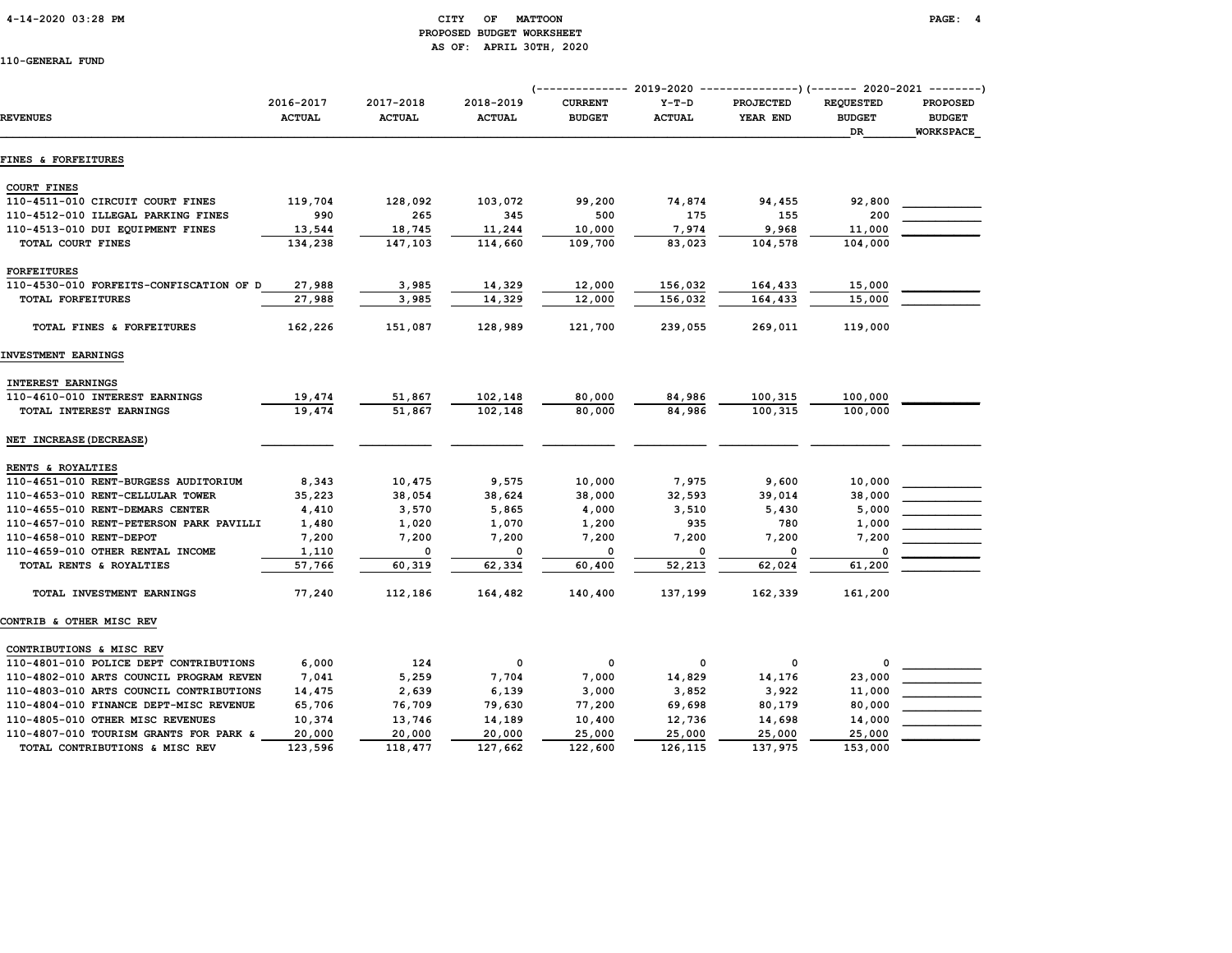# 4-14-2020 03:28 PM CITY OF MATTOON PAGE: 5 PROPOSED BUDGET WORKSHEET AS OF: APRIL 30TH, 2020

|                                |               |               |               | <i>(--------------</i> |               | $2019-2020$ ---------------) (------- 2020-2021 --------) |                     |                                   |
|--------------------------------|---------------|---------------|---------------|------------------------|---------------|-----------------------------------------------------------|---------------------|-----------------------------------|
|                                | 2016-2017     | 2017-2018     | 2018-2019     | <b>CURRENT</b>         | Y-T-D         | <b>PROJECTED</b>                                          | <b>REQUESTED</b>    | <b>PROPOSED</b>                   |
| <b>REVENUES</b>                | <b>ACTUAL</b> | <b>ACTUAL</b> | <b>ACTUAL</b> | <b>BUDGET</b>          | <b>ACTUAL</b> | YEAR END                                                  | <b>BUDGET</b><br>DR | <b>BUDGET</b><br><b>WORKSPACE</b> |
|                                |               |               |               |                        |               |                                                           |                     |                                   |
| CONTRIBUTIONS & MISC REV       |               |               |               |                        |               |                                                           |                     |                                   |
| TOTAL CONTRIB & OTHER MISC REV | 123,596       | 118,477       | 127,662       | 122,600                | 126,115       | 137,975                                                   | 153,000             |                                   |
| <b>TOTAL REVENUES</b>          | 18,034,671    | 18,885,523    | 18,442,424    | 18,502,802             | 18,814,709    | 19,297,402                                                | 18,797,545          |                                   |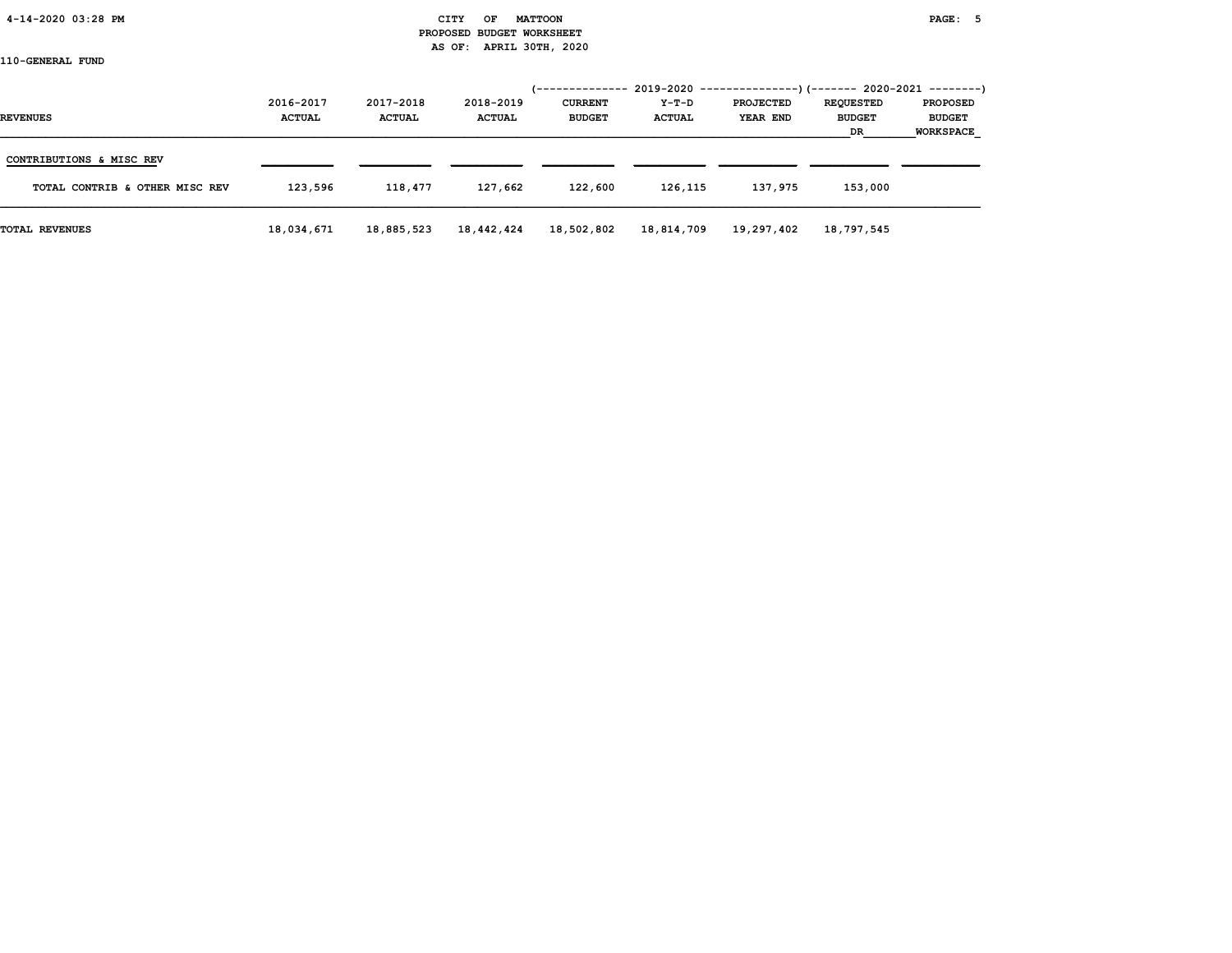# 4-14-2020 03:28 PM CITY OF MATTOON PAGE: 6 PROPOSED BUDGET WORKSHEET AS OF: APRIL 30TH, 2020

| 110-GENERAL FUND                       |                            |                            |                            |                                                                                                           |                          |                              |                                                |                                                      |
|----------------------------------------|----------------------------|----------------------------|----------------------------|-----------------------------------------------------------------------------------------------------------|--------------------------|------------------------------|------------------------------------------------|------------------------------------------------------|
| CITY COUNCIL                           |                            |                            |                            |                                                                                                           |                          |                              |                                                |                                                      |
| <b>EXPENDITURES</b>                    | 2016-2017<br><b>ACTUAL</b> | 2017-2018<br><b>ACTUAL</b> | 2018-2019<br><b>ACTUAL</b> | (------------- 2019-2020 ----------------) (------- 2020-2021 --------<br><b>CURRENT</b><br><b>BUDGET</b> | $Y-T-D$<br><b>ACTUAL</b> | <b>PROJECTED</b><br>YEAR END | <b>REQUESTED</b><br><b>BUDGET</b><br><b>DR</b> | <b>PROPOSED</b><br><b>BUDGET</b><br><b>WORKSPACE</b> |
| PERSONNEL SERVICES                     |                            |                            |                            |                                                                                                           |                          |                              |                                                |                                                      |
| SALARIES & WAGES                       |                            |                            |                            |                                                                                                           |                          |                              |                                                |                                                      |
| 110-5110-111 SALARIES OF REG EMPLOYEES | 38,505                     | 38,505                     | 38,505                     | 38,400                                                                                                    | 38,400                   | 38,400                       | 13,056                                         |                                                      |
| TOTAL SALARIES & WAGES                 | 38,505                     | 38,505                     | 38,505                     | 38,400                                                                                                    | 38,400                   | 38,400                       | 13,056                                         |                                                      |
| TOTAL PERSONNEL SERVICES               | 38,505                     | 38,505                     | 38,505                     | 38,400                                                                                                    | 38,400                   | 38,400                       | 13,056                                         |                                                      |
| <b>EMPLOYEE BENEFITS</b>               |                            |                            |                            |                                                                                                           |                          |                              |                                                |                                                      |
| GROUP INSURANCE                        |                            |                            |                            |                                                                                                           |                          |                              |                                                |                                                      |
| 110-5110-211 GROUP HEALTH INSURANCE    | 36,225                     | 40,021                     | 27,447                     | 32,010                                                                                                    | 37,345                   | 39,348                       | 17,310                                         |                                                      |
| 110-5110-212 GROUP LIFE INSURANCE      | 717                        | 780                        | 780                        | 780                                                                                                       | 780                      | 780                          | 265                                            |                                                      |
| TOTAL GROUP INSURANCE                  | 36,942                     | 40,801                     | 28,227                     | 32,790                                                                                                    | 38,125                   | 40,128                       | 17,575                                         |                                                      |
| SOCIAL SECURITY CONTRIB                |                            |                            |                            |                                                                                                           |                          |                              |                                                |                                                      |
| 110-5110-221 FICA CONTRIBUTIONS        | 1,837                      | 1,778                      | 1,992                      | 2,381                                                                                                     | 1,700                    | 1,764                        | 810                                            |                                                      |
| 110-5110-222 MEDICARE CONTRIBUTIONS    | 430                        | 416                        | 466                        | 557                                                                                                       | 398                      | 411                          | 189                                            |                                                      |
| TOTAL SOCIAL SECURITY CONTRIB          | 2,267                      | 2,194                      | 2,458                      | 2,938                                                                                                     | 2,098                    | 2,175                        | 999                                            |                                                      |
| RETIREMENT CONTRIBTUIONS               |                            |                            |                            |                                                                                                           |                          |                              |                                                |                                                      |
| 110-5110-231 IMRF CONTRIBUTIONS        | 2,333                      | 2,293                      | 2,112                      | 2,041                                                                                                     | 1,035                    | 1,016                        | 871                                            |                                                      |
| TOTAL RETIREMENT CONTRIBTUIONS         | 2,333                      | 2,293                      | 2,112                      | 2,041                                                                                                     | 1,035                    | 1,016                        | 871                                            |                                                      |
| WORKER'S COMPENSATION                  |                            |                            |                            |                                                                                                           |                          |                              |                                                |                                                      |
| 110-5110-250 WORKERS' COMPENSATION     | 59                         | 75                         | 65                         | 86                                                                                                        | 86                       | 86                           | 27                                             |                                                      |
| TOTAL WORKER'S COMPENSATION            | 59                         | 75                         | 65                         | 86                                                                                                        | 86                       | 86                           | 27                                             |                                                      |
|                                        |                            |                            |                            |                                                                                                           |                          |                              |                                                |                                                      |

SUPPLIES

| GENERAL SUPPLIES<br>110-5110-319 MISCELLANEOUS SUPPLIES<br>TOTAL GENERAL SUPPLIES |              | 50<br>50     | 21<br>21     | 1,000<br>1,000 | 271<br>271   | 271<br>271   | 900<br>900   |  |
|-----------------------------------------------------------------------------------|--------------|--------------|--------------|----------------|--------------|--------------|--------------|--|
| <b>TOTAL SUPPLIES</b>                                                             | 0            | 50           | 21           | 1,000          | 271          | 271          | 900          |  |
| <b>OTHER PURCHASED SERVICES</b>                                                   |              |              |              |                |              |              |              |  |
| COMMUNICATION<br>110-5110-532 TELEPHONE<br>110-5110-533 CELLULAR PHONE            | 589<br>1,800 | 595<br>1,800 | 593<br>1,800 | 600<br>1,800   | 597<br>1,650 | 594<br>1,800 | 600<br>1,800 |  |
| TOTAL COMMUNICATION                                                               | 2,389        | 2,395        | 2,393        | 2,400          | 2,247        | 2,394        | 2,400        |  |

TOTAL EMPLOYEE BENEFITS 41,601 45,363 32,861 37,855 41,344 43,405 19,472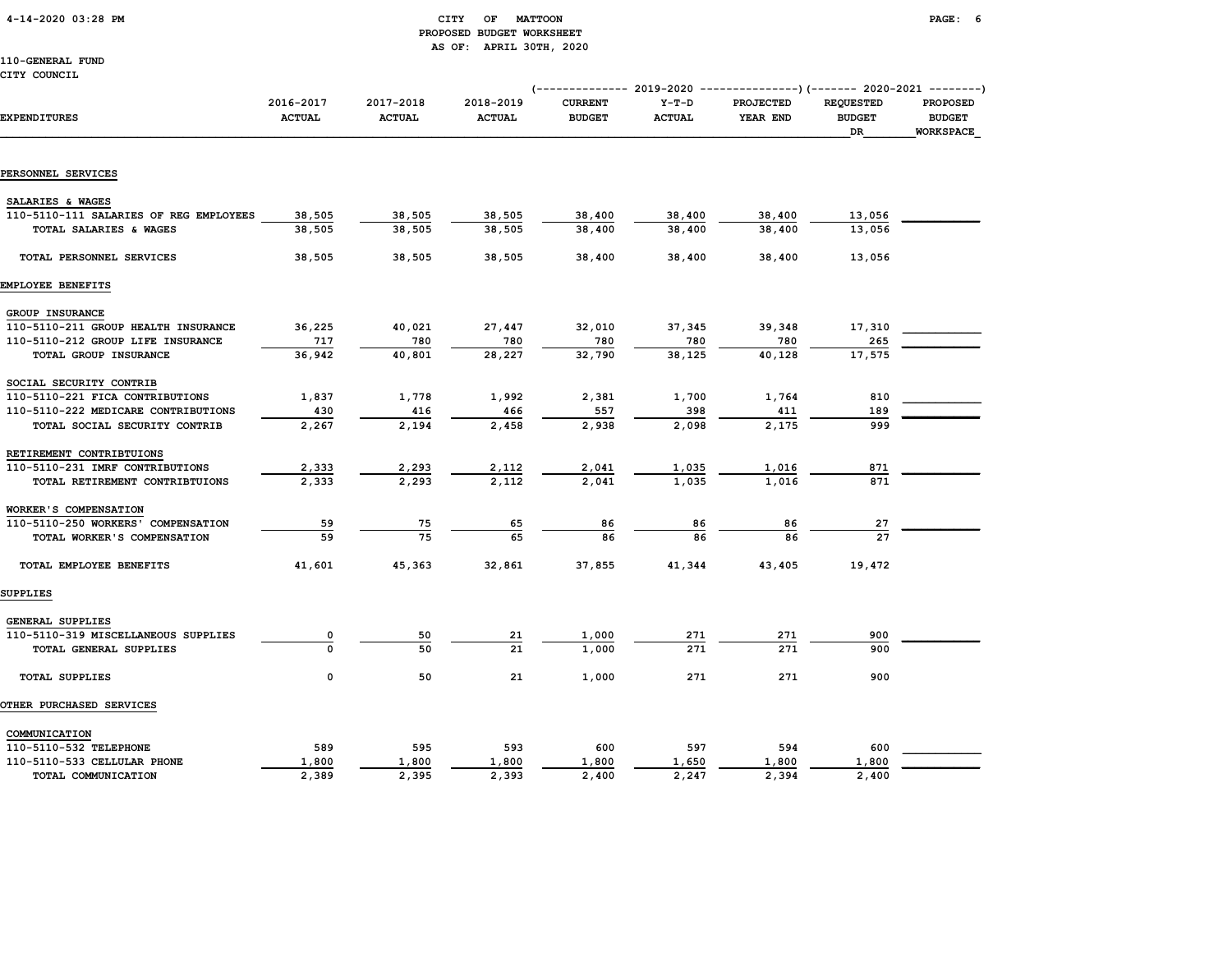# 4-14-2020 03:28 PM CITY OF MATTOON PAGE: 7 PROPOSED BUDGET WORKSHEET AS OF: APRIL 30TH, 2020

110-GENERAL FUND

### CITY COUNCIL

|                                         |                            |                            |                            |                                 | 2019-2020                | ---------------)(------- 2020-2021 --------) |                                          |                                                      |
|-----------------------------------------|----------------------------|----------------------------|----------------------------|---------------------------------|--------------------------|----------------------------------------------|------------------------------------------|------------------------------------------------------|
| EXPENDITURES                            | 2016-2017<br><b>ACTUAL</b> | 2017-2018<br><b>ACTUAL</b> | 2018-2019<br><b>ACTUAL</b> | <b>CURRENT</b><br><b>BUDGET</b> | $Y-T-D$<br><b>ACTUAL</b> | <b>PROJECTED</b><br>YEAR END                 | <b>REOUESTED</b><br><b>BUDGET</b><br>DR. | <b>PROPOSED</b><br><b>BUDGET</b><br><b>WORKSPACE</b> |
| EMPLOYEE BUSINESS EXP                   |                            |                            |                            |                                 |                          |                                              |                                          |                                                      |
| 110-5110-561 BUSINESS MEETING EXPENSE   | 357                        | 0                          | 0                          | 0                               | 0                        | 0                                            | 0                                        |                                                      |
| 110-5110-562 TRAVEL & TRAINING          | 3,697                      | 2,584                      | 1,362                      | 4,500                           | 292                      | 117                                          | 4,050                                    |                                                      |
| TOTAL EMPLOYEE BUSINESS EXP             | 4,054                      | 2,584                      | 1,362                      | 4,500                           | 292                      | 117                                          | 4,050                                    |                                                      |
| OTHER PURCHASED SERVICES                |                            |                            |                            |                                 |                          |                                              |                                          |                                                      |
| 110-5110-571 DUES & MEMBERSHIPS         | 1,875                      | 1,875                      | 1,900                      | 2,000                           | 1,500                    | 1,500                                        | 2,000                                    |                                                      |
| 110-5110-572 COMM PROMOTIONS & RELATION | 1,040                      | 2,183                      | 1,375                      | 2,000                           | 2,000                    | 2,000                                        | 2,000                                    |                                                      |
| 110-5110-579 MISC OTHER PURCHASED SERVI | 3,750                      | 4,619                      | 1,633                      | 3,000                           | 5,875                    | 5,875                                        | 3,000                                    |                                                      |
| TOTAL OTHER PURCHASED SERVICES          | 6,665                      | 8,677                      | 4,908                      | 7,000                           | 9,375                    | 9,375                                        | 7,000                                    |                                                      |
| TOTAL OTHER PURCHASED SERVICES          | 13,108                     | 13,656                     | 8,662                      | 13,900                          | 11,914                   | 11,886                                       | 13,450                                   |                                                      |
| OTHER OBJECTS                           |                            |                            |                            |                                 |                          |                                              |                                          |                                                      |
| FINANCIAL TRANS OBJECTS                 |                            |                            |                            |                                 |                          |                                              |                                          |                                                      |
| 110-5110-825 GRANTS                     | 1,000                      | 1,000                      | 1,000                      | 1,000                           | 1,000                    | 1,000                                        | 1,000                                    |                                                      |
| 110-5110-827 VGT ALLOCATION-DEMOLITIONS | 55,116                     | 48,811                     | 3,829                      | 72,000                          | 50,456                   | 80,514                                       | 39,600                                   |                                                      |
| 110-5110-828 VGT ALLOCATION-CITY PROPER | 50,537                     | 56,711                     | 41,337                     | 72,000                          | 48,147                   | 80,514                                       | 39,600                                   |                                                      |
| 110-5110-829 VGT ALLOCATION-EQUIPMENT   | 65,004                     | 81,257                     | 102,590                    | 72,000                          | 80,584                   | 80,514                                       | 39,600                                   |                                                      |
| TOTAL FINANCIAL TRANS OBJECTS           | 171,657                    | 187,779                    | 148,756                    | 217,000                         | 180,187                  | 242,542                                      | 119,800                                  |                                                      |
| COMPUTER INFO SYS OBJECT                |                            |                            |                            |                                 |                          |                                              |                                          |                                                      |
| TOTAL OTHER OBJECTS                     | 171,657                    | 187,779                    | 148,756                    | 217,000                         | 180,187                  | 242,542                                      | 119,800                                  |                                                      |
| TOTAL CITY COUNCIL                      | 264,871                    | 285,353                    | 228,806                    | 308,155                         | 272,116                  | 336,504                                      | 166,678                                  |                                                      |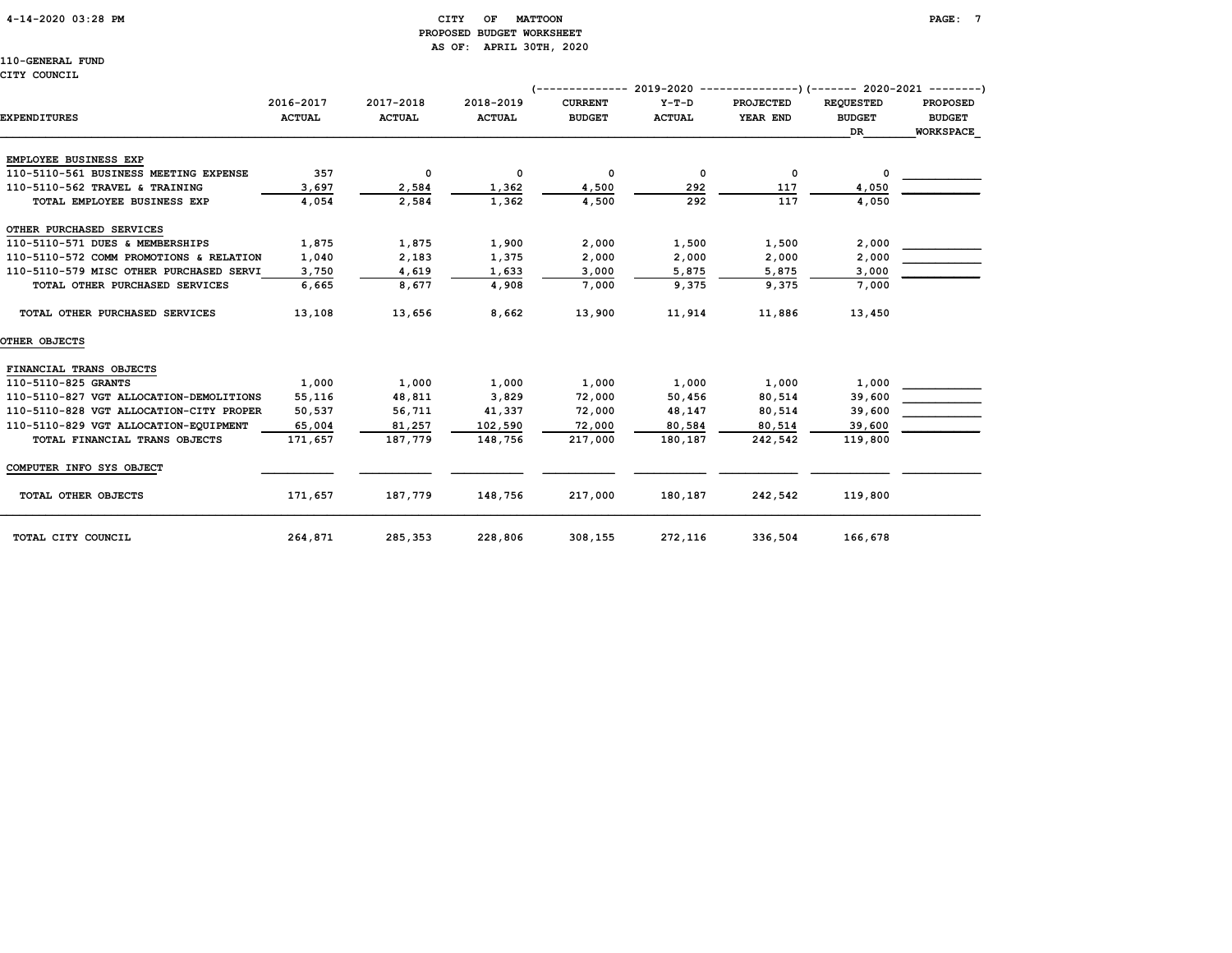# 4-14-2020 03:28 PM CITY OF MATTOON PAGE: 8 PROPOSED BUDGET WORKSHEET AS OF: APRIL 30TH, 2020

110-GENERAL FUND CITY CLERK

|                                        |                            |                            |                            | $--------- 2019-2020$           |                          | ---------------) (------- 2020-2021 --------) |                                         |                                               |
|----------------------------------------|----------------------------|----------------------------|----------------------------|---------------------------------|--------------------------|-----------------------------------------------|-----------------------------------------|-----------------------------------------------|
| <b>EXPENDITURES</b>                    | 2016-2017<br><b>ACTUAL</b> | 2017-2018<br><b>ACTUAL</b> | 2018-2019<br><b>ACTUAL</b> | <b>CURRENT</b><br><b>BUDGET</b> | $Y-T-D$<br><b>ACTUAL</b> | PROJECTED<br>YEAR END                         | <b>REQUESTED</b><br><b>BUDGET</b><br>DR | <b>PROPOSED</b><br><b>BUDGET</b><br>WORKSPACE |
|                                        |                            |                            |                            |                                 |                          |                                               |                                         |                                               |
| PERSONNEL SERVICES                     |                            |                            |                            |                                 |                          |                                               |                                         |                                               |
| SALARIES & WAGES                       |                            |                            |                            |                                 |                          |                                               |                                         |                                               |
| 110-5120-111 SALARIES OF REG EMPLOYEES | 123,982                    | 120,019                    | 124,015                    | 146,998                         | 129,234                  | 127,485                                       | 94,571                                  |                                               |
| 110-5120-113 OVERTIME                  | 368                        | 285                        | 209                        | 400                             | 181                      | 400                                           | 400                                     |                                               |
| 110-5120-114 COMPENSATED ABSENCES      | 11,177                     | 13,689                     | 13,332                     | $\Omega$                        | 13,770                   | 16,563                                        | 0                                       |                                               |
| TOTAL SALARIES & WAGES                 | 135,527                    | 133,994                    | 137,557                    | 147,398                         | 143,185                  | 144,448                                       | 94,971                                  |                                               |
| TOTAL PERSONNEL SERVICES               | 135,527                    | 133,994                    | 137,557                    | 147,398                         | 143,185                  | 144,448                                       | 94,971                                  |                                               |
| EMPLOYEE BENEFITS                      |                            |                            |                            |                                 |                          |                                               |                                         |                                               |
| GROUP INSURANCE                        |                            |                            |                            |                                 |                          |                                               |                                         |                                               |
| 110-5120-211 GROUP HEALTH INSURANCE    | 34,319                     | 30,492                     | 27,447                     | 32,010                          | 30,676                   | 32,012                                        | 22,741                                  |                                               |
| 110-5120-212 GROUP LIFE INSURANCE      | 359                        | 468                        | 468                        | 468                             | 468                      | 468                                           | 365                                     |                                               |
| TOTAL GROUP INSURANCE                  | 34,678                     | 30,960                     | 27,915                     | 32,478                          | 31,144                   | 32,480                                        | 23,106                                  |                                               |
| SOCIAL SECURITY CONTRIB                |                            |                            |                            |                                 |                          |                                               |                                         |                                               |
| 110-5120-221 FICA CONTRIBUTIONS        | 7,897                      | 7,827                      | 7,888                      | 9,139                           | 8,078                    | 8,346                                         | 5,888                                   |                                               |
| 110-5120-222 MEDICARE CONTRIBUTIONS    | 1,847                      | 1,830                      | 1,845                      | 2,137                           | 1,889                    | 1,950                                         | 1,377                                   |                                               |
| TOTAL SOCIAL SECURITY CONTRIB          | 9,743                      | 9,657                      | 9,732                      | 11,276                          | 9,967                    | 10,296                                        | 7,265                                   |                                               |
| RETIREMENT CONTRIBTUIONS               |                            |                            |                            |                                 |                          |                                               |                                         |                                               |
| 110-5120-231 IMRF CONTRIBUTIONS        | 14,640                     | 14,265                     | 12,879                     | 12,534                          | 10,277                   | 10,056                                        | 10,134                                  |                                               |
| TOTAL RETIREMENT CONTRIBTUIONS         | 14,640                     | 14,265                     | 12,879                     | 12,534                          | 10,277                   | 10,056                                        | 10,134                                  |                                               |
|                                        |                            |                            |                            |                                 |                          |                                               |                                         |                                               |
| UNEMPLOYMNT COMPENSATION               |                            |                            |                            |                                 |                          |                                               |                                         |                                               |
| 110-5120-240 UNEMPLOYMENT COMP.        | 478                        | 665<br>665                 | 586                        | 224<br>224                      | 224                      | 224<br>224                                    | 186                                     |                                               |
| TOTAL UNEMPLOYMNT COMPENSATION         | 478                        |                            | 586                        |                                 | 224                      |                                               | 186                                     |                                               |
| <b>WORKER'S COMPENSATION</b>           |                            |                            |                            |                                 |                          |                                               |                                         |                                               |
| 110-5120-250 WORKERS' COMPENSATION     | 221                        | 266                        | 232                        | 331                             | 331                      | 331                                           | 195                                     |                                               |
| TOTAL WORKER'S COMPENSATION            | 221                        | 266                        | 232                        | 331                             | 331                      | 331                                           | 195                                     |                                               |
| TOTAL EMPLOYEE BENEFITS                | 59,760                     | 55,813                     | 51,344                     | 56,843                          | 51,944                   | 53,387                                        | 40,886                                  |                                               |
| SUPPLIES                               |                            |                            |                            |                                 |                          |                                               |                                         |                                               |
| GENERAL SUPPLIES                       |                            |                            |                            |                                 |                          |                                               |                                         |                                               |
| 110-5120-311 OFFICE SUPPLIES           | 1,504                      | 1,391                      | 673                        | 1,520                           | 3,002                    | 3,002                                         | 2,066                                   |                                               |
| 110-5120-316 TOOLS & EQUIPMENT         | $\mathbf 0$                | 0                          | $\mathsf{o}\,$             | 0                               | 0                        | 0                                             | 400                                     |                                               |
| TOTAL GENERAL SUPPLIES                 | 1,504                      | 1,391                      | 673                        | 1,520                           | 3,002                    | 3,002                                         | 2,466                                   |                                               |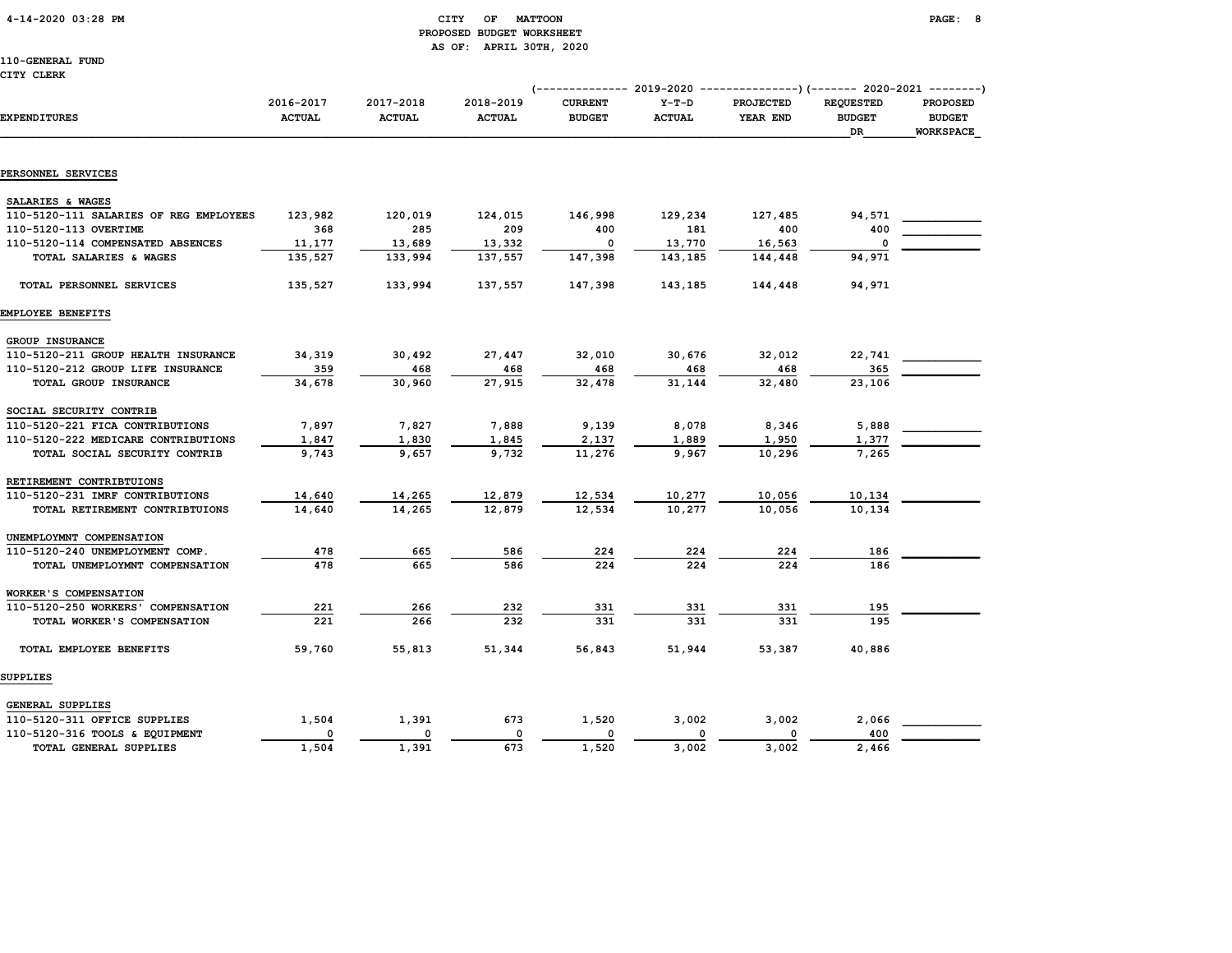# 4-14-2020 03:28 PM CITY OF MATTOON PAGE: 9 PROPOSED BUDGET WORKSHEET AS OF: APRIL 30TH, 2020

|                                         |                            |                            |                            |                                 |                          | (------------- 2019-2020 ----------------) (------- 2020-2021 --------) |                                         |                                               |
|-----------------------------------------|----------------------------|----------------------------|----------------------------|---------------------------------|--------------------------|-------------------------------------------------------------------------|-----------------------------------------|-----------------------------------------------|
| <b>EXPENDITURES</b>                     | 2016-2017<br><b>ACTUAL</b> | 2017-2018<br><b>ACTUAL</b> | 2018-2019<br><b>ACTUAL</b> | <b>CURRENT</b><br><b>BUDGET</b> | $Y-T-D$<br><b>ACTUAL</b> | <b>PROJECTED</b><br>YEAR END                                            | <b>REQUESTED</b><br><b>BUDGET</b><br>DR | PROPOSED<br><b>BUDGET</b><br><b>WORKSPACE</b> |
| BOOKS & PERIODICALS                     |                            |                            |                            |                                 |                          |                                                                         |                                         |                                               |
| 110-5120-340 BOOKS & PERIODICALS        | 650                        | 1,150                      | 1,099                      | 950                             | 813                      | 813                                                                     | 1,150                                   |                                               |
| TOTAL BOOKS & PERIODICALS               | 650                        | 1,150                      | 1,099                      | 950                             | 813                      | 813                                                                     | 1,150                                   |                                               |
|                                         |                            |                            |                            |                                 |                          |                                                                         |                                         |                                               |
| <b>TOTAL SUPPLIES</b>                   | 2,154                      | 2,541                      | 1,772                      | 2,470                           | 3,815                    | 3,815                                                                   | 3,616                                   |                                               |
| OTHER PURCHASED SERVICES                |                            |                            |                            |                                 |                          |                                                                         |                                         |                                               |
| PROFESSIONAL SERVICES                   |                            |                            |                            |                                 |                          |                                                                         |                                         |                                               |
| 110-5120-519 OTHER PROFESSIONAL SERVICE | 11,614                     | 7,181                      | 14,054                     | 16,195                          | 10,824                   | 13,941                                                                  | 17,045                                  |                                               |
| TOTAL PROFESSIONAL SERVICES             | 11,614                     | 7,181                      | 14,054                     | 16,195                          | 10,824                   | 13,941                                                                  | 17,045                                  |                                               |
| <b>INSURANCE</b>                        |                            |                            |                            |                                 |                          |                                                                         |                                         |                                               |
| 110-5120-521 PUBLIC OFFICAL BONDING FEE | 0                          | $\mathsf{o}\,$             | 0                          | $\mathbf 0$                     | 0                        | 0                                                                       | 350                                     |                                               |
| 110-5120-522 NOTARY FEES                | 0                          | 0                          | 10                         | 30                              | 0                        | 10                                                                      | 15                                      |                                               |
| TOTAL INSURANCE                         |                            | $\Omega$                   | 10                         | 30                              |                          | 10                                                                      | 365                                     |                                               |
| COMMUNICATION                           |                            |                            |                            |                                 |                          |                                                                         |                                         |                                               |
| 110-5120-531 POSTAGE                    | 1,094                      | 946                        | 1,098                      | 1,000                           | 507                      | 616                                                                     | 1,200                                   |                                               |
| 110-5120-532 TELEPHONE                  | 3,283                      | 3,278                      | 3,363                      | 3,370                           | 3,061                    | 3,137                                                                   | 3,370                                   |                                               |
| TOTAL COMMUNICATION                     | 4,377                      | 4,224                      | 4,461                      | 4,370                           | 3,567                    | 3,753                                                                   | 4,570                                   |                                               |
| <b>ADVERTISING</b>                      |                            |                            |                            |                                 |                          |                                                                         |                                         |                                               |
| 110-5120-540 ADVERTISING                | 2,693                      | 3,916                      | 2,792                      | 4,705                           | 4,205                    | 4,319                                                                   | 4,630                                   |                                               |
| TOTAL ADVERTISING                       | 2,693                      | 3,916                      | 2,792                      | 4,705                           | 4,205                    | 4,319                                                                   | 4,630                                   |                                               |
| EMPLOYEE BUSINESS EXP                   |                            |                            |                            |                                 |                          |                                                                         |                                         |                                               |
| 110-5120-562 TRAVEL & TRAINING          | 0                          | 0                          | 35                         | 1,400                           | 0                        | $\overline{\mathbf{0}}$                                                 | 1,260                                   |                                               |
| TOTAL EMPLOYEE BUSINESS EXP             | $\Omega$                   | $\mathbf 0$                | 35                         | 1,400                           |                          |                                                                         | 1,260                                   |                                               |
| TOTAL OTHER PURCHASED SERVICES          | 18,684                     | 15,322                     | 21,352                     | 26,700                          | 18,596                   | 22,023                                                                  | 27,870                                  |                                               |
| OTHER OBJECTS                           |                            |                            |                            |                                 |                          |                                                                         |                                         |                                               |
| CITY CLERK DEPT OBJECTS                 |                            |                            |                            |                                 |                          |                                                                         |                                         |                                               |
| 110-5120-801 VITAL RECORDS FEE REMITTAN | 13,188                     | 12,216                     | 12,056                     | 12,000                          | 13,898                   | 13,984                                                                  | 12,000                                  |                                               |
| 110-5120-802 HUNTING/FISHING LIC. FEE R | 674                        | 383                        | 644                        | 1,000                           | 588                      | 700                                                                     | 700                                     |                                               |
| TOTAL CITY CLERK DEPT OBJECTS           | 13,862                     | 12,599                     | 12,700                     | 13,000                          | 14,486                   | 14,684                                                                  | 12,700                                  |                                               |
| FINANCIAL TRANS OBJECTS                 |                            |                            |                            |                                 |                          |                                                                         |                                         |                                               |
| 110-5120-814 PRINT/COPY MACH LEASE & MA | 4,358                      | 4,511                      | 4,586                      | 4,750                           | 4,697                    | 5,117                                                                   | 5,600                                   |                                               |
| TOTAL FINANCIAL TRANS OBJECTS           | 4,358                      | 4,511                      | 4,586                      | 4,750                           | 4,697                    | 5,117                                                                   | 5,600                                   |                                               |
| COMPUTER INFO SYS OBJECT                |                            |                            |                            |                                 |                          |                                                                         |                                         |                                               |
| 110-5120-863 COMPUTERS                  | 1,120                      | 1,084                      | 1,214                      |                                 |                          |                                                                         |                                         |                                               |
| TOTAL COMPUTER INFO SYS OBJECT          | 1,120                      | 1,084                      | 1,214                      |                                 |                          |                                                                         |                                         |                                               |
| TOTAL OTHER OBJECTS                     | 19,339                     | 18,194                     | 18,500                     | 17,750                          | 19,183                   | 19,801                                                                  | 18,300                                  |                                               |
| TOTAL CITY CLERK                        | 235,463                    | 225,864                    | 230,525                    | 251,161                         | 236,723                  | 243,474                                                                 | 185,643                                 |                                               |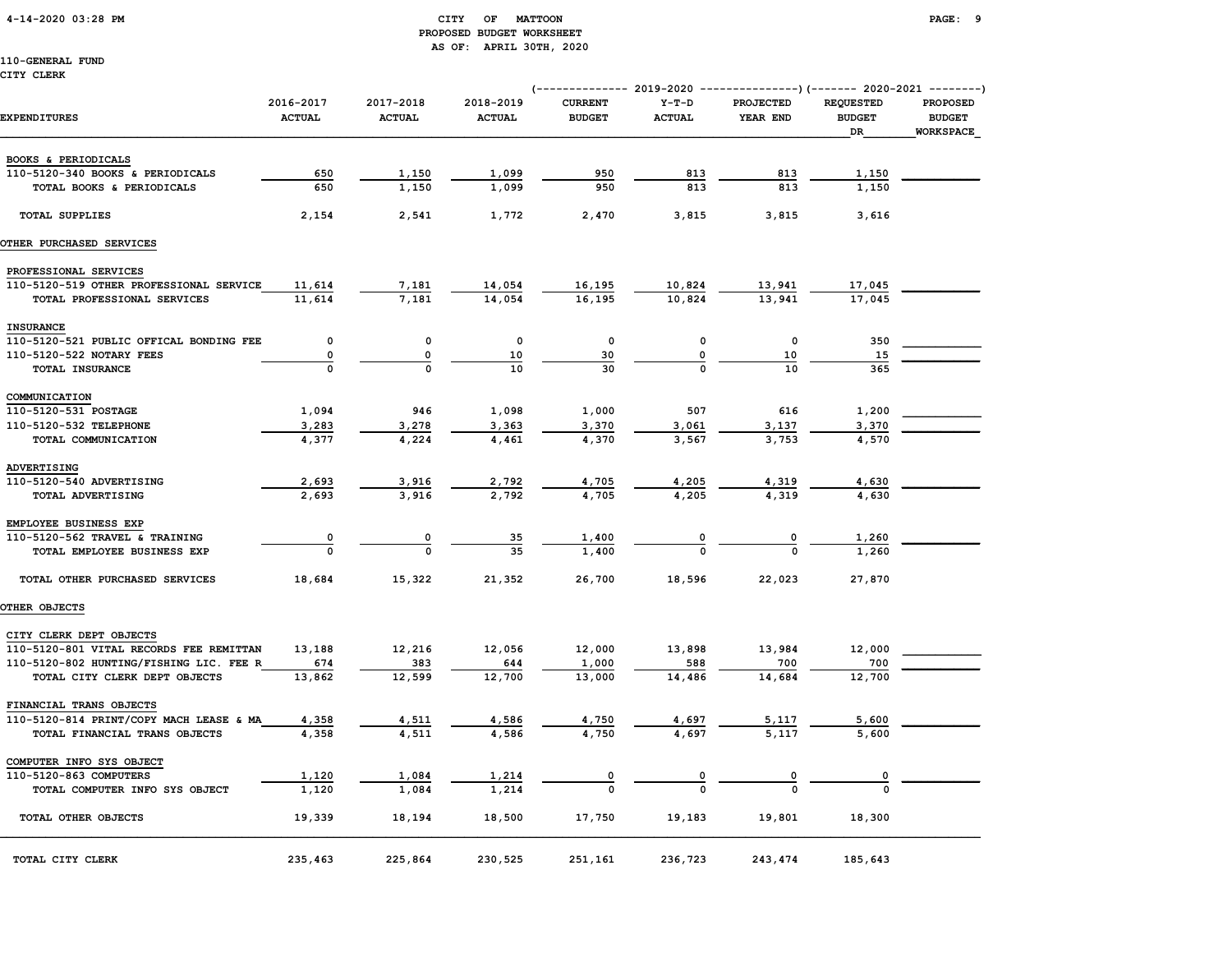### 4-14-2020 03:28 PM CITY OF MATTOON PAGE: 10 PROPOSED BUDGET WORKSHEET AS OF: APRIL 30TH, 2020

110-GENERAL FUND CITY ADMINISTRATOR

# (-------------- 2019-2020 ---------------)(------- 2020-2021 --------) 2016-2017 2017-2018 2018-2019 CURRENT Y-T-D PROJECTED REQUESTED PROPOSED EXPENDITURES ACTUAL ACTUAL ACTUAL BUDGET ACTUAL YEAR END BUDGET BUDGET  $\Box$  . The contract of the contract of the contract of the contract of the contract of the contract of the contract of the contract of the contract of the contract of the contract of the contract of the contract of the co PERSONNEL SERVICES SALARIES & WAGES 110-5130-111 SALARIES OF REG EMPLOYEES 32,158 33,513 34,219 36,946 36,184 36,140 37,777 \_\_\_\_\_\_\_\_\_\_\_\_  $110-5130-114 \text{ COMPENSATED ABSENCES} \begin{array}{l} 2,421 \end{array} \hspace{1.5cm} 1,971 \end{array} \hspace{1.5cm} 2,006 \hspace{1.5cm} 0 \hspace{1.5cm} 1,557 \hspace{1.5cm} 1,840 \hspace{1.5cm} 0$  TOTAL SALARIES & WAGES 34,579 35,484 36,224 36,946 37,741 37,980 37,777 TOTAL PERSONNEL SERVICES 34,579 35,484 36,224 36,946 37,741 37,980 37,777 EMPLOYEE BENEFITS GROUP INSURANCE 110-5130-211 GROUP HEALTH INSURANCE  $\begin{array}{cccc} 5,186 & 5,184 & 4,666 & 5,442 & 5,215 & 5,444 & 5,770 \end{array}$  110-5130-212 GROUP LIFE INSURANCE 49 53 53 53 53 53 53 \_\_\_\_\_\_\_\_\_\_\_\_ TOTAL GROUP INSURANCE 5,235 5,237 4,719 5,495 5,268 5,497 5,823 SOCIAL SECURITY CONTRIB 110-5130-221 FICA CONTRIBUTIONS 2,060 2,113 2,125 2,291 2,171 2,259 2,342<br>110-5130-222 MEDICARE CONTRIBUTIONS 482 494 497 536 508 509 529 548<br>2,890 2,890 110-5130-222 MEDICARE CONTRIBUTIONS  $\frac{482}{2,541}$   $\frac{494}{2,607}$   $\frac{497}{2,622}$   $\frac{536}{2,827}$   $\frac{536}{2,679}$   $\frac{529}{2,788}$   $\frac{529}{2,890}$ TOTAL SOCIAL SECURITY CONTRIB 2,541 2,607 2,622 2,827 2,679 2,788 2,890 RETIREMENT CONTRIBTUIONS 110-5130-231 IMRF CONTRIBUTIONS 3,816 3,851 3,466 3,142 2,766 2,652 4,031 \_\_\_\_\_\_\_\_\_\_\_\_ TOTAL RETIREMENT CONTRIBTUIONS 3,816 3,851 3,466 3,142 2,766 2,652 4,031 UNEMPLOYMNT COMPENSATION 110-5130-240 UNEMPLOYMENT COMP. 65 75 66 25 25 25 27 \_\_\_\_\_\_\_\_\_\_\_\_ TOTAL UNEMPLOYMNT COMPENSATION 65 75 66 25 25 25 27 WORKER'S COMPENSATION 110-5130-250 WORKERS' COMPENSATION 54 69 61 83 83 83 78 \_\_\_\_\_\_\_\_\_\_\_\_ TOTAL WORKER'S COMPENSATION 54 69 61 83 83 83 78 TOTAL EMPLOYEE BENEFITS 11,711 11,839 10,934 11,572 10,820 11,045 12,849 SUPPLIES

| GENERAL SUPPLIES                    |    |  |     |            |    |     |  |
|-------------------------------------|----|--|-----|------------|----|-----|--|
| 110-5130-311 OFFICE SUPPLIES        | 10 |  | 100 | <b>. .</b> | 17 | 100 |  |
| 110-5130-319 MISCELLANEOUS SUPPLIES | 75 |  | 200 |            |    | 180 |  |
| TOTAL GENERAL SUPPLIES              | 85 |  | 300 |            | ᅩ  | 280 |  |
|                                     |    |  |     |            |    |     |  |
| <b>TOTAL SUPPLIES</b>               | 85 |  | 300 |            | 17 | 280 |  |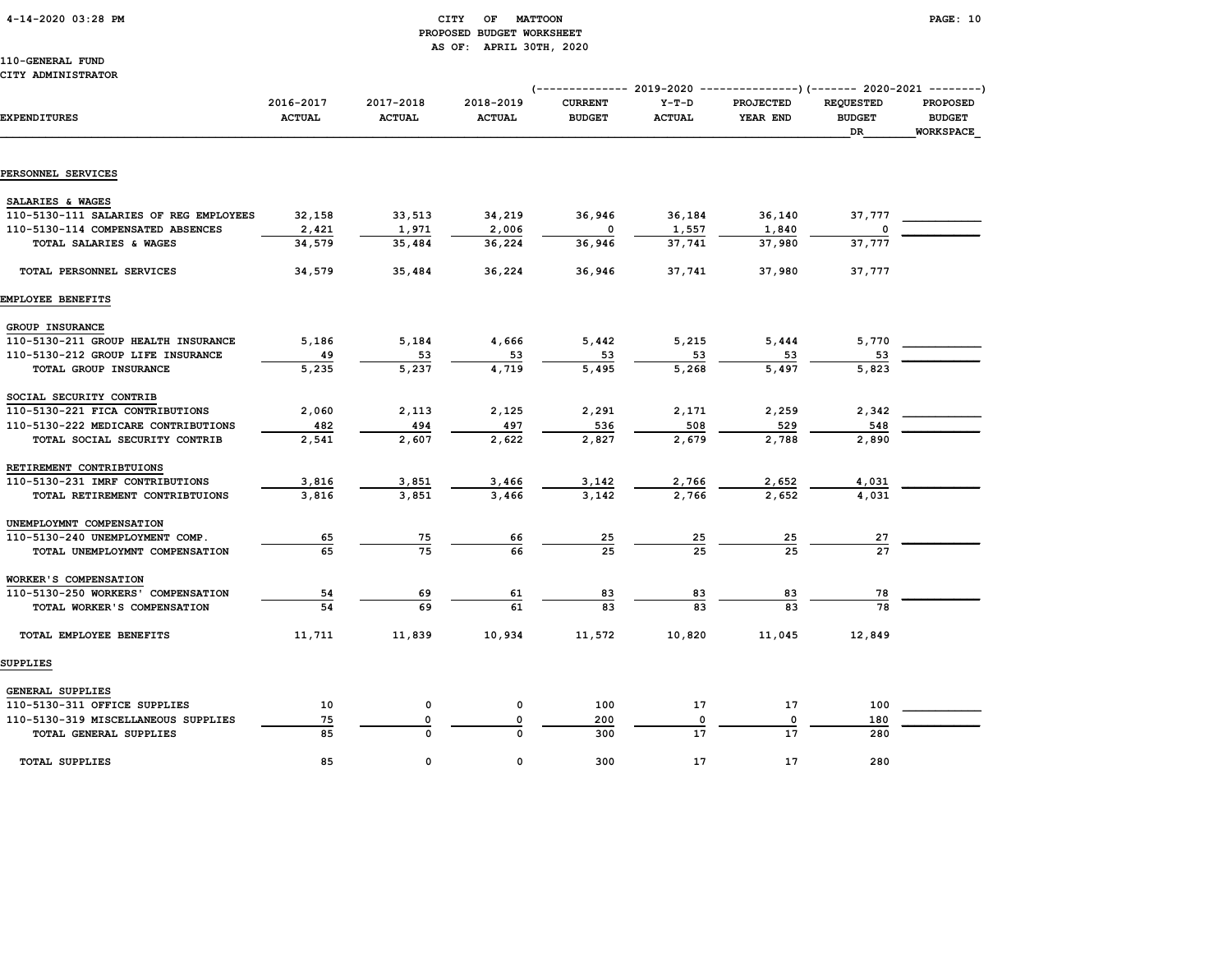# 4-14-2020 03:28 PM CITY OF MATTOON PAGE: 11 PROPOSED BUDGET WORKSHEET AS OF: APRIL 30TH, 2020

# 110-GENERAL FUND CITY ADMINISTRATOR

|                                         |                            |                            |                            | (-------------- 2019-2020       |                          | ----------------) (------- 2020-2021 --------) |                                                |                                                      |
|-----------------------------------------|----------------------------|----------------------------|----------------------------|---------------------------------|--------------------------|------------------------------------------------|------------------------------------------------|------------------------------------------------------|
| <b>EXPENDITURES</b>                     | 2016-2017<br><b>ACTUAL</b> | 2017-2018<br><b>ACTUAL</b> | 2018-2019<br><b>ACTUAL</b> | <b>CURRENT</b><br><b>BUDGET</b> | $Y-T-D$<br><b>ACTUAL</b> | <b>PROJECTED</b><br>YEAR END                   | <b>REQUESTED</b><br><b>BUDGET</b><br><b>DR</b> | <b>PROPOSED</b><br><b>BUDGET</b><br><b>WORKSPACE</b> |
| OTHER PURCHASED SERVICES                |                            |                            |                            |                                 |                          |                                                |                                                |                                                      |
| ADVERTISING                             |                            |                            |                            |                                 |                          |                                                |                                                |                                                      |
| PRINTING & BINDING                      |                            |                            |                            |                                 |                          |                                                |                                                |                                                      |
| 110-5130-550 PRINTING & BINDING         | 0                          | 201                        |                            | 0                               |                          | 0                                              |                                                |                                                      |
| TOTAL PRINTING & BINDING                | $\Omega$                   | 201                        | $\Omega$                   | $\Omega$                        |                          | $\Omega$                                       |                                                |                                                      |
| EMPLOYEE BUSINESS EXP                   |                            |                            |                            |                                 |                          |                                                |                                                |                                                      |
| 110-5130-561 BUSINESS MEETING EXPENSE   | 336                        | 153                        | 50                         | 300                             | 207                      | 300                                            | 300                                            |                                                      |
| 110-5130-562 TRAVEL & TRAINING          | 3,265                      | $\mathbf 0$                | 1,794                      | 2,500                           | 1,461                    | 1,097                                          | 2,250                                          |                                                      |
| 110-5130-565 CELLULAR PHONE EXP REIMB   | 1,200                      | 1,200                      | 1,200                      | 1,200                           | 1,100                    | 1,200                                          | 1,200                                          |                                                      |
| TOTAL EMPLOYEE BUSINESS EXP             | 4,801                      | 1,353                      | 3,045                      | 4,000                           | 2,767                    | 2,597                                          | 3,750                                          |                                                      |
| OTHER PURCHASED SERVICES                |                            |                            |                            |                                 |                          |                                                |                                                |                                                      |
| 110-5130-571 DUES & MEMBERSHIPS         | 547                        | 247                        | 247                        | 1,000                           | 251                      | 251                                            | 1,000                                          |                                                      |
| TOTAL OTHER PURCHASED SERVICES          | 547                        | 247                        | 247                        | 1,000                           | 251                      | 251                                            | 1,000                                          |                                                      |
| TOTAL OTHER PURCHASED SERVICES          | 5,348                      | 1,801                      | 3,292                      | 5,000                           | 3,018                    | 2,848                                          | 4,750                                          |                                                      |
| OTHER OBJECTS                           |                            |                            |                            |                                 |                          |                                                |                                                |                                                      |
| FINANCIAL TRANS OBJECTS                 |                            |                            |                            |                                 |                          |                                                |                                                |                                                      |
| 110-5130-826 IPRF GRANT EXP - SAFETY    | $^{\circ}$                 | 0                          | 0                          | 4,000                           | 1,879                    | 4,000                                          | 5,517                                          |                                                      |
| 110-5130-827 IPRF GRANT EXP - POLICE DE | 1,658                      | $\Omega$                   | 0                          | 10,000                          | 15,527                   | 10,000                                         | 10,000                                         |                                                      |
| 110-5130-828 IPRF GRANT EXP - FIRE DEPT | 15,254                     | 28,831                     | $\mathbf 0$                | 10,000                          | 11,751                   | 10,000                                         | 10,000                                         |                                                      |
| 110-5130-829 IPRF GRANT EXP - PUBLIC WO | $\Omega$                   | 0                          | 627                        | 10,000                          | 2,809                    | 10,000                                         | 10,000                                         |                                                      |
| TOTAL FINANCIAL TRANS OBJECTS           | 16,911                     | 28,831                     | 627                        | 34,000                          | 31,966                   | 34,000                                         | 35,517                                         |                                                      |
| COMPUTER INFO SYS OBJECT                |                            |                            |                            |                                 |                          |                                                |                                                |                                                      |
| 110-5130-863 COMPUTERS                  | 0                          | 0                          | 1,214                      |                                 |                          |                                                |                                                |                                                      |
| TOTAL COMPUTER INFO SYS OBJECT          | $\Omega$                   | 0                          | 1,214                      |                                 |                          |                                                |                                                |                                                      |
| TOTAL OTHER OBJECTS                     | 16,911                     | 28,831                     | 1,841                      | 34,000                          | 31,966                   | 34,000                                         | 35,517                                         |                                                      |
| TOTAL CITY ADMINISTRATOR                | 68,634                     | 77,956                     | 52,291                     | 87,818                          | 83,563                   | 85,890                                         | 91,173                                         |                                                      |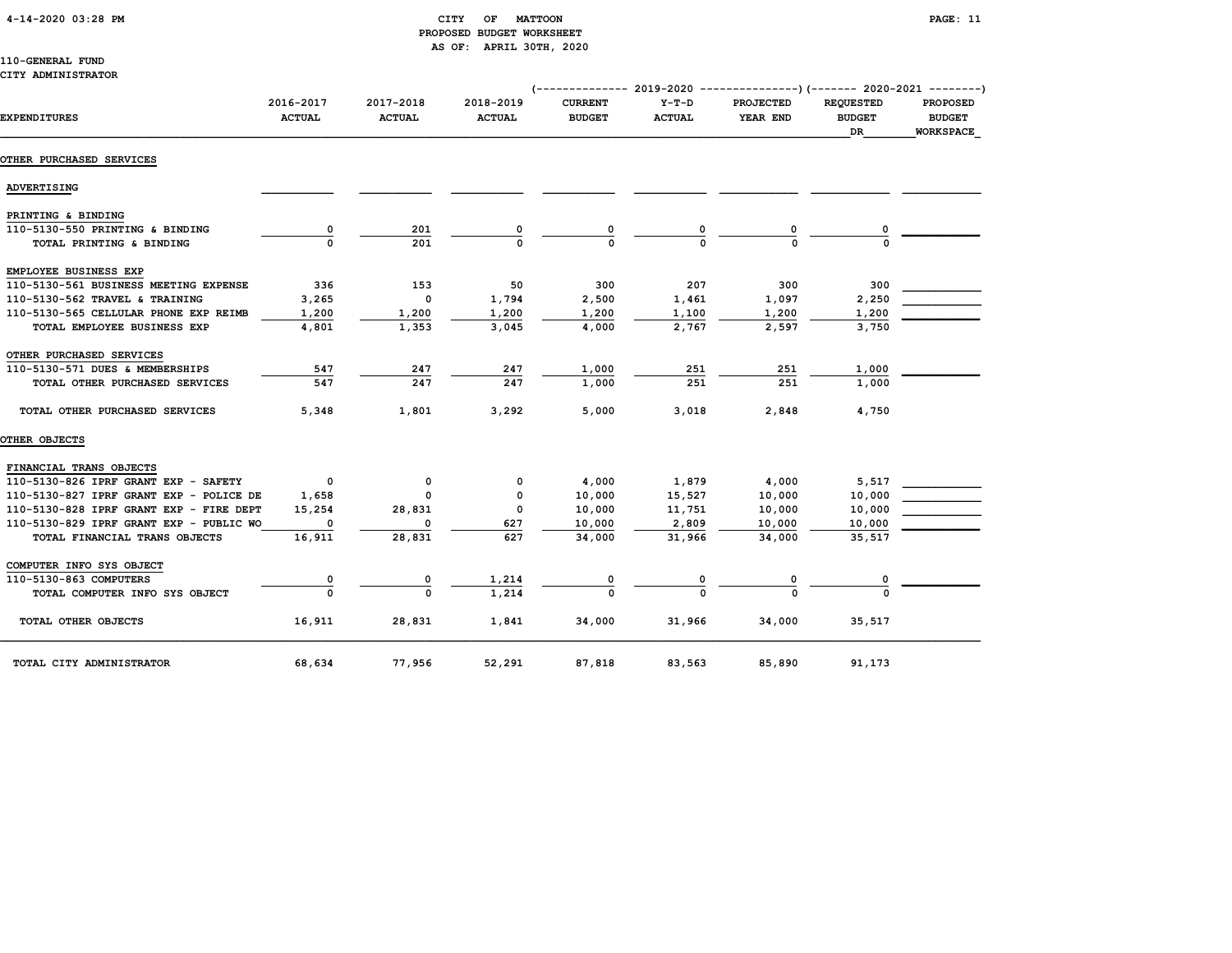# 4-14-2020 03:28 PM CITY OF MATTOON PAGE: 12 PROPOSED BUDGET WORKSHEET AS OF: APRIL 30TH, 2020

# 110-GENERAL FUND

### FINANCIAL ADMINISTRATION

|                                                                      |                            |                            |                            | $--------- 2019-2020$           |                          | ---------------) (------- 2020-2021 --------) |                                         |                                                      |
|----------------------------------------------------------------------|----------------------------|----------------------------|----------------------------|---------------------------------|--------------------------|-----------------------------------------------|-----------------------------------------|------------------------------------------------------|
| <b>EXPENDITURES</b>                                                  | 2016-2017<br><b>ACTUAL</b> | 2017-2018<br><b>ACTUAL</b> | 2018-2019<br><b>ACTUAL</b> | <b>CURRENT</b><br><b>BUDGET</b> | $Y-T-D$<br><b>ACTUAL</b> | PROJECTED<br>YEAR END                         | <b>REQUESTED</b><br><b>BUDGET</b><br>DR | <b>PROPOSED</b><br><b>BUDGET</b><br><b>WORKSPACE</b> |
|                                                                      |                            |                            |                            |                                 |                          |                                               |                                         |                                                      |
| PERSONNEL SERVICES                                                   |                            |                            |                            |                                 |                          |                                               |                                         |                                                      |
| SALARIES & WAGES                                                     |                            |                            |                            |                                 |                          |                                               |                                         |                                                      |
| 110-5150-111 SALARIES OF REG EMPLOYEES                               | 37,188                     | 37,530                     | 39,511                     | 43,218                          | 40,751                   | 40,837                                        | 45,194                                  |                                                      |
| 110-5150-114 COMPENSATED ABSENCES                                    | 3,061                      | 3,816                      | 2,903                      | $\Omega$                        | 3,397                    | 3,589                                         |                                         |                                                      |
| TOTAL SALARIES & WAGES                                               | 40,249                     | 41,346                     | 42,414                     | 43,218                          | 44,148                   | 44,426                                        | 45,194                                  |                                                      |
| TOTAL PERSONNEL SERVICES                                             | 40,249                     | 41,346                     | 42,414                     | 43,218                          | 44,148                   | 44,426                                        | 45,194                                  |                                                      |
| <b>EMPLOYEE BENEFITS</b>                                             |                            |                            |                            |                                 |                          |                                               |                                         |                                                      |
|                                                                      |                            |                            |                            |                                 |                          |                                               |                                         |                                                      |
| GROUP INSURANCE<br>110-5150-211 GROUP HEALTH INSURANCE               | 7,125                      | 7,586                      | 7,893                      | 7,548                           | 7,077                    | 7,434                                         | 8,498                                   |                                                      |
| 110-5150-212 GROUP LIFE INSURANCE                                    | 98                         | 106                        | 106                        | 106                             | 106                      | 106                                           | 106                                     |                                                      |
| 110-5150-213 RETIREE HEALTHCARE                                      | 1,094,644                  | 964,376                    | 1,392,267                  | 1,373,069                       | 1,232,758                | 1,697,929                                     | 1,342,110                               |                                                      |
| TOTAL GROUP INSURANCE                                                | 1,101,868                  | 972,069                    | 1,400,267                  | 1,380,723                       | 1,239,941                | 1,705,469                                     | 1,350,714                               |                                                      |
|                                                                      |                            |                            |                            |                                 |                          |                                               |                                         |                                                      |
| SOCIAL SECURITY CONTRIB                                              |                            |                            |                            |                                 |                          |                                               |                                         |                                                      |
| 110-5150-221 FICA CONTRIBUTIONS                                      | 2,314                      | 2,378                      | 2,406                      | 2,680                           | 2,480                    | 2,590                                         | 2,802                                   |                                                      |
| 110-5150-222 MEDICARE CONTRIBUTIONS<br>TOTAL SOCIAL SECURITY CONTRIB | 541<br>2,855               | 556<br>2,934               | 563<br>2,969               | 627<br>3,307                    | 580<br>3,060             | 605<br>3,195                                  | 655<br>3,457                            |                                                      |
|                                                                      |                            |                            |                            |                                 |                          |                                               |                                         |                                                      |
| RETIREMENT CONTRIBTUIONS                                             |                            |                            |                            |                                 |                          |                                               |                                         |                                                      |
| 110-5150-231 IMRF CONTRIBUTIONS                                      | 4,288                      | 4,333                      | 3,928                      | 3,675                           | 3,160                    | 3,108                                         | 4,822                                   |                                                      |
| TOTAL RETIREMENT CONTRIBTUIONS                                       | 4,288                      | 4,333                      | 3,928                      | 3,675                           | 3,160                    | 3.108                                         | 4,822                                   |                                                      |
| UNEMPLOYMNT COMPENSATION                                             |                            |                            |                            |                                 |                          |                                               |                                         |                                                      |
| 110-5150-240 UNEMPLOYMENT COMP.                                      | 130                        | 151                        | 133                        | 51                              | 51                       | 51                                            | 54                                      |                                                      |
| TOTAL UNEMPLOYMNT COMPENSATION                                       | 130                        | 151                        | 133                        | 51                              | 51                       | 51                                            | 54                                      |                                                      |
| WORKER'S COMPENSATION                                                |                            |                            |                            |                                 |                          |                                               |                                         |                                                      |
| 110-5150-250 WORKERS' COMPENSATION                                   | 62                         | 81                         | 72                         | 97                              | 97                       | 97                                            | 93                                      |                                                      |
| TOTAL WORKER'S COMPENSATION                                          | 62                         | 81                         | 72                         | 97                              | 97                       | 97                                            | 93                                      |                                                      |
| TOTAL EMPLOYEE BENEFITS                                              | 1,109,202                  | 979,568                    | 1,407,368                  | 1,387,853                       | 1,246,309                | 1,711,920                                     | 1,359,140                               |                                                      |
| <b>SUPPLIES</b>                                                      |                            |                            |                            |                                 |                          |                                               |                                         |                                                      |
| GENERAL SUPPLIES                                                     |                            |                            |                            |                                 |                          |                                               |                                         |                                                      |
| 110-5150-311 OFFICE SUPPLIES                                         | 1,187                      | 647                        | 463                        | 1,000                           | 286                      | 309                                           | 500                                     |                                                      |
| 110-5150-319 MISCELLANEOUS SUPPLIES                                  | 0                          | 0                          | $\mathbf 0$                | 100                             | 0                        | 0                                             | 90                                      |                                                      |
| TOTAL GENERAL SUPPLIES                                               | 1,187                      | 647                        | 463                        | 1,100                           | 286                      | 309                                           | 590                                     |                                                      |
|                                                                      |                            |                            |                            |                                 |                          |                                               |                                         |                                                      |
| <b>TOTAL SUPPLIES</b>                                                | 1,187                      | 647                        | 463                        | 1,100                           | 286                      | 309                                           | 590                                     |                                                      |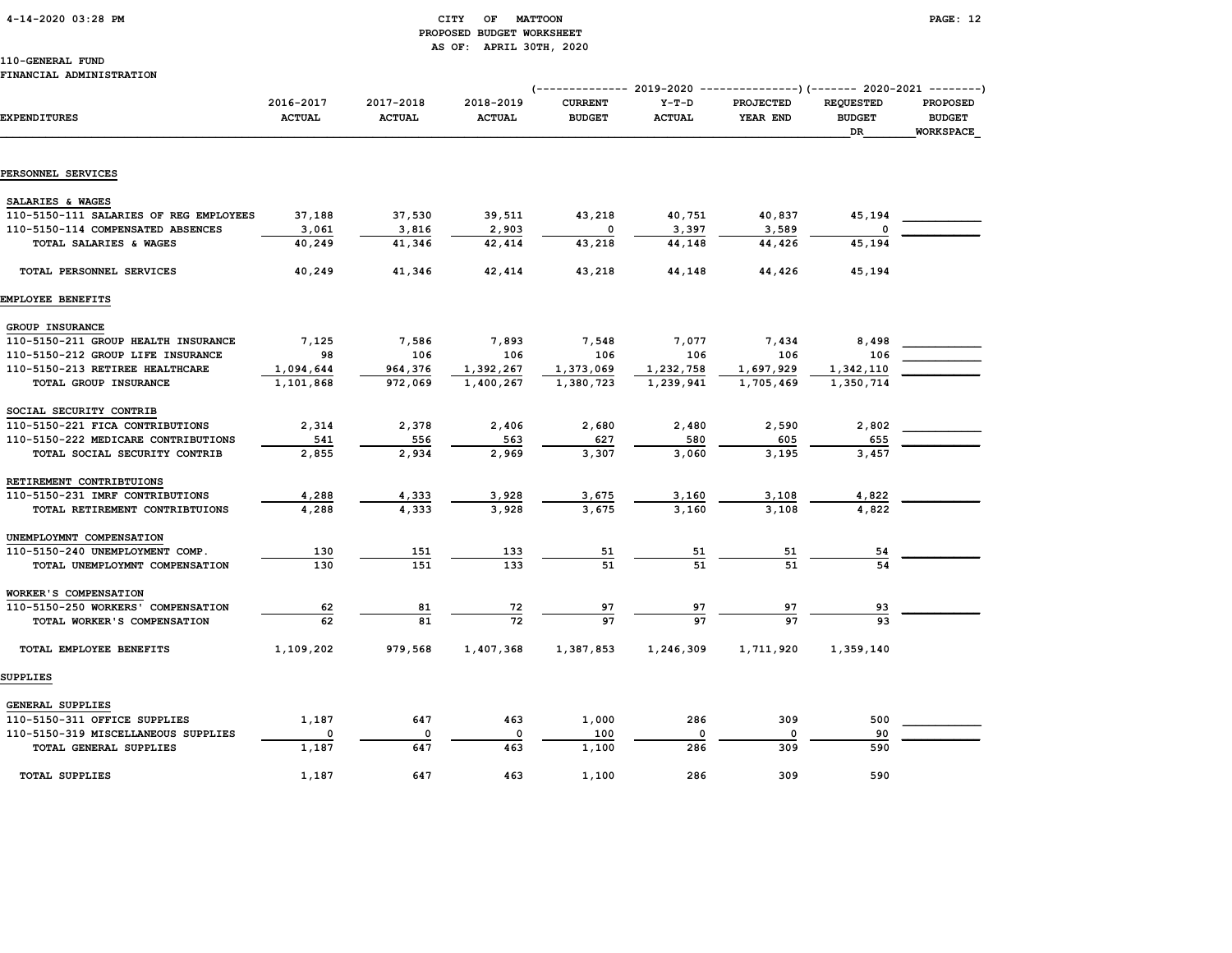# 4-14-2020 03:28 PM CITY OF MATTOON PAGE: 13 PROPOSED BUDGET WORKSHEET AS OF: APRIL 30TH, 2020

|                                         |                            |                            |                            | (------------- 2019-2020 ----------------) (------- 2020-2021 --------) |                          |                              |                                         |                                                      |
|-----------------------------------------|----------------------------|----------------------------|----------------------------|-------------------------------------------------------------------------|--------------------------|------------------------------|-----------------------------------------|------------------------------------------------------|
| EXPENDITURES                            | 2016-2017<br><b>ACTUAL</b> | 2017-2018<br><b>ACTUAL</b> | 2018-2019<br><b>ACTUAL</b> | <b>CURRENT</b><br><b>BUDGET</b>                                         | $Y-T-D$<br><b>ACTUAL</b> | <b>PROJECTED</b><br>YEAR END | <b>REQUESTED</b><br><b>BUDGET</b><br>DR | <b>PROPOSED</b><br><b>BUDGET</b><br><b>WORKSPACE</b> |
| <b>OTHER PURCHASED SERVICES</b>         |                            |                            |                            |                                                                         |                          |                              |                                         |                                                      |
| PROFESSIONAL SERVICES                   |                            |                            |                            |                                                                         |                          |                              |                                         |                                                      |
| 110-5150-512 ANIMAL CONTROL SERVICES    | 34,296                     | 20,577                     | 34,296                     | 27,437                                                                  | 20,577                   | 27,437                       | 27,437                                  |                                                      |
| 110-5150-513 AUDITING & ACCOUNTING SERV | 4,750                      | 4,860                      | 5,004                      | 5,148                                                                   | 5,773                    | 5,773                        | 7,500                                   |                                                      |
| 110-5150-516 TECHNOLOGY SUPPORT SERVIC  | 14,594                     | 15,324                     | 8,784                      | 8,500                                                                   | 8,473                    | 8,654                        | 9,000                                   |                                                      |
| TOTAL PROFESSIONAL SERVICES             | 53,640                     | 40,761                     | 48,083                     | 41,085                                                                  | 34,823                   | 41,864                       | 43,937                                  |                                                      |
| <b>INSURANCE</b>                        |                            |                            |                            |                                                                         |                          |                              |                                         |                                                      |
| 110-5150-523 PROPERTY & CASUALTY INS.   | 108,981                    | 125,019                    | 126,691                    | 156,369                                                                 | 156,369                  | 160,636                      | 161,670                                 |                                                      |
| TOTAL INSURANCE                         | 108,981                    | 125,019                    | 126,691                    | 156,369                                                                 | 156,369                  | 160,636                      | 161,670                                 |                                                      |
| COMMUNICATION                           |                            |                            |                            |                                                                         |                          |                              |                                         |                                                      |
| 110-5150-532 TELEPHONE                  | 1,877                      | 1,872                      | 1,882                      | 1,900                                                                   | 1,669                    | 1,801                        | 1,900                                   |                                                      |
| TOTAL COMMUNICATION                     | 1,877                      | 1,872                      | 1,882                      | 1,900                                                                   | 1,669                    | 1,801                        | 1,900                                   |                                                      |
| EMPLOYEE BUSINESS EXP                   |                            |                            |                            |                                                                         |                          |                              |                                         |                                                      |
| 110-5150-562 TRAVEL & TRAINING          | 401                        | 1,639                      | 1,061                      | 2,000                                                                   | 743                      | 743                          | 1,800                                   |                                                      |
| TOTAL EMPLOYEE BUSINESS EXP             | 401                        | 1,639                      | 1,061                      | 2,000                                                                   | 743                      | 743                          | 1,800                                   |                                                      |
| OTHER PURCHASED SERVICES                |                            |                            |                            |                                                                         |                          |                              |                                         |                                                      |
| 110-5150-571 DUES & MEMBERSHIPS         | 880                        | 895                        | 1,048                      | 1,600                                                                   | 887                      | 887                          | 1,200                                   |                                                      |
| TOTAL OTHER PURCHASED SERVICES          | 880                        | 895                        | 1,048                      | 1,600                                                                   | 887                      | 887                          | 1,200                                   |                                                      |
| TOTAL OTHER PURCHASED SERVICES          | 165,778                    | 170,186                    | 178,765                    | 202,954                                                                 | 194,492                  | 205,931                      | 210,507                                 |                                                      |
| <b>OTHER OBJECTS</b>                    |                            |                            |                            |                                                                         |                          |                              |                                         |                                                      |
| FINANCIAL TRANS OBJECTS                 |                            |                            |                            |                                                                         |                          |                              |                                         |                                                      |
| 110-5150-811 BANK SERVICE CHARGES       | 960                        | 825                        | 733                        | 1,000                                                                   | 1,057                    | 700                          | 1,000                                   |                                                      |
| 110-5150-814 PRINT/COPY MACH LEASE & MA | 0                          | 0                          | 0                          |                                                                         |                          | 0                            |                                         |                                                      |
| TOTAL FINANCIAL TRANS OBJECTS           | 960                        | 825                        | 733                        | 1,000                                                                   | 1,058                    | 700                          | 1,000                                   |                                                      |
| SPECIAL EVENT OBJECTS                   |                            |                            |                            |                                                                         |                          |                              |                                         |                                                      |
| 110-5150-830 BAD DEBT EXPENSE           | 4,213                      | 5,242                      | 6,024                      | 6,500                                                                   | 6,713                    | 7,256                        | 6,700                                   |                                                      |
| TOTAL SPECIAL EVENT OBJECTS             | 4,213                      | 5,242                      | 6,024                      | 6,500                                                                   | 6,713                    | 7,256                        | 6,700                                   |                                                      |
| COMPUTER INFO SYS OBJECT                |                            |                            |                            |                                                                         |                          |                              |                                         |                                                      |
| 110-5150-863 COMPUTERS                  | $\overline{\mathbf{0}}$    | $\overline{\mathbf{0}}$    | 898                        | 1,067                                                                   | 483                      | 1,067                        |                                         |                                                      |
| TOTAL COMPUTER INFO SYS OBJECT          | $\Omega$                   | $\mathbf 0$                | 898                        | 1,067                                                                   | 483                      | 1,067                        |                                         |                                                      |
| TOTAL OTHER OBJECTS                     | 5,173                      | 6,067                      | 7,656                      | 8,567                                                                   | 8,254                    | 9,023                        | 7,700                                   |                                                      |
| TOTAL FINANCIAL ADMINISTRATION          | 1,321,589                  | 1,197,814                  | 1,636,665                  | 1,643,692                                                               | 1,493,490                | 1,971,609                    | 1,623,131                               |                                                      |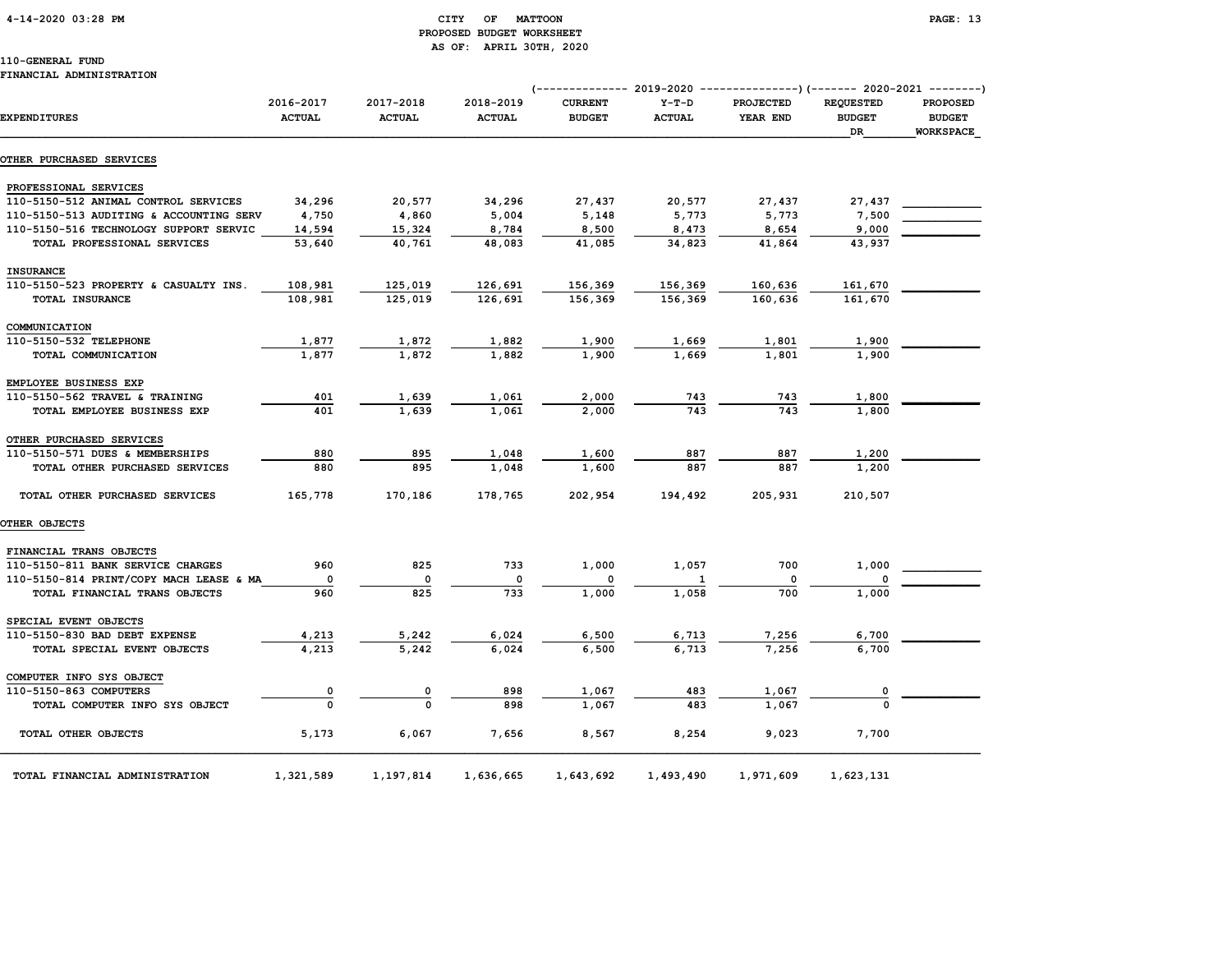# PROPOSED BUDGET WORKSHEET AS OF: APRIL 30TH, 2020

| 110-GENERAL FUND |  |
|------------------|--|
| LEGAL SERVICES   |  |

|                                                                        |                            |                            |                            | (-------------- 2019-2020 ----------------) (------- 2020-2021 --------) |                          |                              |                                         |                                                      |
|------------------------------------------------------------------------|----------------------------|----------------------------|----------------------------|--------------------------------------------------------------------------|--------------------------|------------------------------|-----------------------------------------|------------------------------------------------------|
| <b>EXPENDITURES</b>                                                    | 2016-2017<br><b>ACTUAL</b> | 2017-2018<br><b>ACTUAL</b> | 2018-2019<br><b>ACTUAL</b> | <b>CURRENT</b><br><b>BUDGET</b>                                          | $Y-T-D$<br><b>ACTUAL</b> | <b>PROJECTED</b><br>YEAR END | <b>REQUESTED</b><br><b>BUDGET</b><br>DR | <b>PROPOSED</b><br><b>BUDGET</b><br><b>WORKSPACE</b> |
| PERSONNEL SERVICES                                                     |                            |                            |                            |                                                                          |                          |                              |                                         |                                                      |
|                                                                        |                            |                            |                            |                                                                          |                          |                              |                                         |                                                      |
| SALARIES & WAGES                                                       |                            |                            |                            |                                                                          |                          |                              |                                         |                                                      |
| EMPLOYEE BENEFITS                                                      |                            |                            |                            |                                                                          |                          |                              |                                         |                                                      |
| GROUP INSURANCE                                                        |                            |                            |                            |                                                                          |                          |                              |                                         |                                                      |
| SOCIAL SECURITY CONTRIB                                                |                            |                            |                            |                                                                          |                          |                              |                                         |                                                      |
| RETIREMENT CONTRIBTUIONS                                               |                            |                            |                            |                                                                          |                          |                              |                                         |                                                      |
| UNEMPLOYMNT COMPENSATION                                               |                            |                            |                            |                                                                          |                          |                              |                                         |                                                      |
| WORKER'S COMPENSATION                                                  |                            |                            |                            |                                                                          |                          |                              |                                         |                                                      |
| SUPPLIES                                                               |                            |                            |                            |                                                                          |                          |                              |                                         |                                                      |
| GENERAL SUPPLIES                                                       |                            |                            |                            |                                                                          |                          |                              |                                         |                                                      |
| 110-5160-311 OFFICE SUPPLIES<br>TOTAL GENERAL SUPPLIES                 | $\frac{2}{2}$              |                            |                            |                                                                          |                          |                              |                                         |                                                      |
| BOOKS & PERIODICALS                                                    |                            |                            |                            |                                                                          |                          |                              |                                         |                                                      |
| <b>TOTAL SUPPLIES</b>                                                  | $\overline{2}$             | $\mathbf 0$                | 0                          | $\mathbf 0$                                                              | $\mathbf 0$              | $\mathbf 0$                  | $\mathbf 0$                             |                                                      |
| OTHER PURCHASED SERVICES                                               |                            |                            |                            |                                                                          |                          |                              |                                         |                                                      |
| PROFESSIONAL SERVICES                                                  |                            |                            |                            |                                                                          |                          |                              |                                         |                                                      |
| 110-5160-515 LABOR RELATIONS COUNSEL                                   | 2,650                      | 55,815                     | 130,345                    | 100,000                                                                  | 88,514                   | 93,352                       | 60,000                                  |                                                      |
| 110-5160-519 OTHER PROFESSIONAL SERVICE<br>TOTAL PROFESSIONAL SERVICES | 40,708<br>43,358           | 46,146<br>101,960          | 47,954<br>178,299          | 55,000<br>155,000                                                        | 55,843<br>144,357        | 51,966<br>145,318            | 55,000<br>115,000                       |                                                      |
| EMPLOYEE BUSINESS EXP                                                  |                            |                            |                            |                                                                          |                          |                              |                                         |                                                      |
| OTHER PURCHASED SERVICES                                               |                            |                            |                            |                                                                          |                          |                              |                                         |                                                      |
| TOTAL OTHER PURCHASED SERVICES                                         | 43,358                     | 101,960                    | 178,299                    | 155,000                                                                  | 144,357                  | 145,318                      | 115,000                                 |                                                      |
| TOTAL LEGAL SERVICES                                                   | 43,360                     | 101,961                    | 178,299                    | 155,000                                                                  | 144,357                  | 145,318                      | 115,000                                 |                                                      |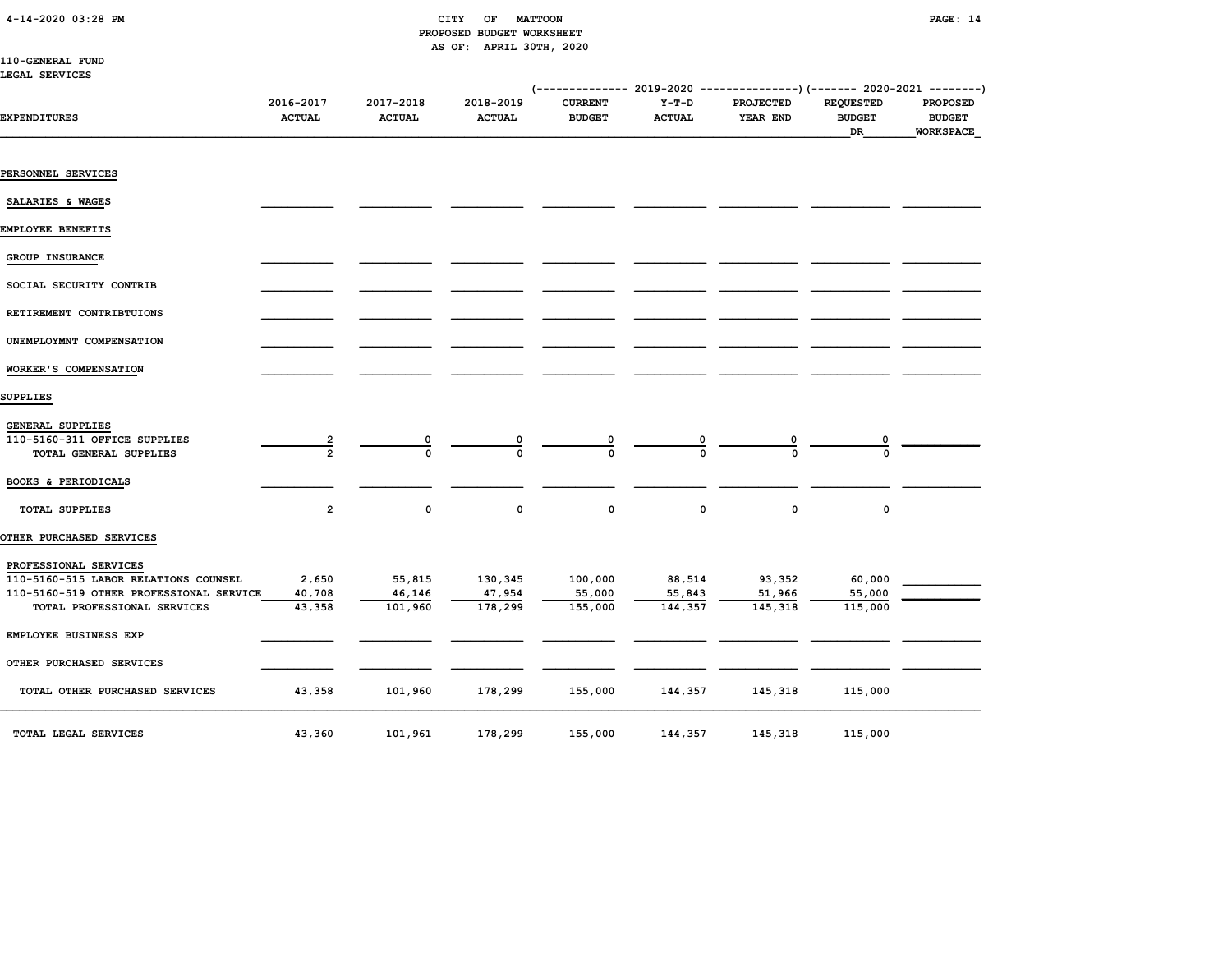# 4-14-2020 03:28 PM CITY OF MATTOON PAGE: 15 PROPOSED BUDGET WORKSHEET AS OF: APRIL 30TH, 2020

|                                         |                            |                            |                            | (-------------- 2019-2020 ----------------)(------- 2020-2021 --------) |                          |                              |                                                |                                                      |
|-----------------------------------------|----------------------------|----------------------------|----------------------------|-------------------------------------------------------------------------|--------------------------|------------------------------|------------------------------------------------|------------------------------------------------------|
| <b>EXPENDITURES</b>                     | 2016-2017<br><b>ACTUAL</b> | 2017-2018<br><b>ACTUAL</b> | 2018-2019<br><b>ACTUAL</b> | <b>CURRENT</b><br><b>BUDGET</b>                                         | $Y-T-D$<br><b>ACTUAL</b> | <b>PROJECTED</b><br>YEAR END | <b>REQUESTED</b><br><b>BUDGET</b><br><b>DR</b> | <b>PROPOSED</b><br><b>BUDGET</b><br><b>WORKSPACE</b> |
|                                         |                            |                            |                            |                                                                         |                          |                              |                                                |                                                      |
| PERSONNEL SERVICES                      |                            |                            |                            |                                                                         |                          |                              |                                                |                                                      |
| SALARIES & WAGES                        |                            |                            |                            |                                                                         |                          |                              |                                                |                                                      |
| 110-5170-111 SALARIES OF REG EMPLOYEES  | 117,906                    | 89,330                     | 69,347                     | 78,718                                                                  | 72,657                   | 71,036                       | 130,489                                        |                                                      |
| 110-5170-112 SALARIES OF TEMP EMPLOYEES | 0                          | 0                          | 0                          | 4,500                                                                   | 4,961                    | 6,131                        | 4,500                                          |                                                      |
| 110-5170-114 COMPENSATED ABSENCES       | 10,289                     | 9,479                      | 7,845                      | 0                                                                       | 7,755                    | 9,885                        | $\Omega$                                       |                                                      |
| TOTAL SALARIES & WAGES                  | 128,195                    | 98,810                     | 77,192                     | 83,218                                                                  | 85,374                   | 87,052                       | 134,989                                        |                                                      |
| TOTAL PERSONNEL SERVICES                | 128,195                    | 98,810                     | 77,192                     | 83,218                                                                  | 85,374                   | 87,052                       | 134,989                                        |                                                      |
| EMPLOYEE BENEFITS                       |                            |                            |                            |                                                                         |                          |                              |                                                |                                                      |
| GROUP INSURANCE                         |                            |                            |                            |                                                                         |                          |                              |                                                |                                                      |
| 110-5170-211 GROUP HEALTH INSURANCE     | 15,253                     | 5,717                      | 0                          | $\mathbf 0$                                                             | 0                        | 0                            | 16,971                                         |                                                      |
| 110-5170-212 GROUP LIFE INSURANCE       | 287                        | 312                        | 156                        | 156                                                                     | 156                      | 156                          | 312                                            |                                                      |
| TOTAL GROUP INSURANCE                   | 15,540                     | 6,029                      | 156                        | 156                                                                     | 156                      | 156                          | 17,283                                         |                                                      |
|                                         |                            |                            |                            |                                                                         |                          |                              |                                                |                                                      |
| SOCIAL SECURITY CONTRIB                 |                            |                            |                            |                                                                         |                          |                              |                                                |                                                      |
| 110-5170-221 FICA CONTRIBUTIONS         | 7,692                      | 6,175                      | 4,668                      | 5,160                                                                   | 4,798                    | 4,988                        | 8,369                                          |                                                      |
| 110-5170-222 MEDICARE CONTRIBUTIONS     | 1,799                      | 1,444                      | 1,092                      | 1,207                                                                   | 1,122                    | 1,167                        | 1,957                                          |                                                      |
| TOTAL SOCIAL SECURITY CONTRIB           | 9,491                      | 7,620                      | 5,760                      | 6,367                                                                   | 5,920                    | 6, 155                       | 10,326                                         |                                                      |
| RETIREMENT CONTRIBTUIONS                |                            |                            |                            |                                                                         |                          |                              |                                                |                                                      |
| 110-5170-231 IMRF CONTRIBUTIONS         | 14,252                     | 11,255                     | 7,611                      | 6,694                                                                   | 6,113                    | 5,975                        | 13,923                                         |                                                      |
| TOTAL RETIREMENT CONTRIBTUIONS          | 14,252                     | 11,255                     | 7.611                      | 6,694                                                                   | 6.113                    | 5,975                        | 13,923                                         |                                                      |
| UNEMPLOYMNT COMPENSATION                |                            |                            |                            |                                                                         |                          |                              |                                                |                                                      |
| 110-5170-240 UNEMPLOYMENT COMP.         | 383                        | 444                        | 264                        | 100                                                                     | 100                      | 100                          | 187                                            |                                                      |
| TOTAL UNEMPLOYMNT COMPENSATION          | 383                        | 444                        | 264                        | 100                                                                     | 100                      | 100                          | 187                                            |                                                      |
|                                         |                            |                            |                            |                                                                         |                          |                              |                                                |                                                      |
| WORKER'S COMPENSATION                   |                            |                            |                            |                                                                         |                          |                              |                                                |                                                      |
| 110-5170-250 WORKERS' COMPENSATION      | 198                        | 262                        | 138                        | 187                                                                     | 187                      | 187                          | 278                                            |                                                      |
| TOTAL WORKER'S COMPENSATION             | 198                        | 262                        | 138                        | 187                                                                     | 187                      | 187                          | 278                                            |                                                      |
| TOTAL EMPLOYEE BENEFITS                 | 39,863                     | 25,610                     | 13,929                     | 13,504                                                                  | 12,476                   | 12,573                       | 41,997                                         |                                                      |
| SUPPLIES                                |                            |                            |                            |                                                                         |                          |                              |                                                |                                                      |
| GENERAL SUPPLIES                        |                            |                            |                            |                                                                         |                          |                              |                                                |                                                      |
| 110-5170-311 OFFICE SUPPLIES            | 32                         | 151                        | 0                          | 300                                                                     | 118                      | 118                          | 300                                            |                                                      |
| 110-5170-312 CLEANING SUPPLIES          | 0                          | 0                          | 41                         | 50                                                                      | $\mathbf 0$              | 33                           | 50                                             |                                                      |
| 110-5170-316 TOOLS & EQUIPMENT          | 2,107                      | 1,583                      | 1,237                      | 2,500                                                                   | 573                      | 673                          | 2,500                                          |                                                      |
| 110-5170-319 MISCELLANEOUS SUPPLIES     | 421                        | 349                        | 506                        | 700                                                                     | 400                      | 462                          | 630                                            |                                                      |
| TOTAL GENERAL SUPPLIES                  | 2,560                      | 2,084                      | 1,784                      | 3,550                                                                   | 1,090                    | 1,286                        | 3,480                                          |                                                      |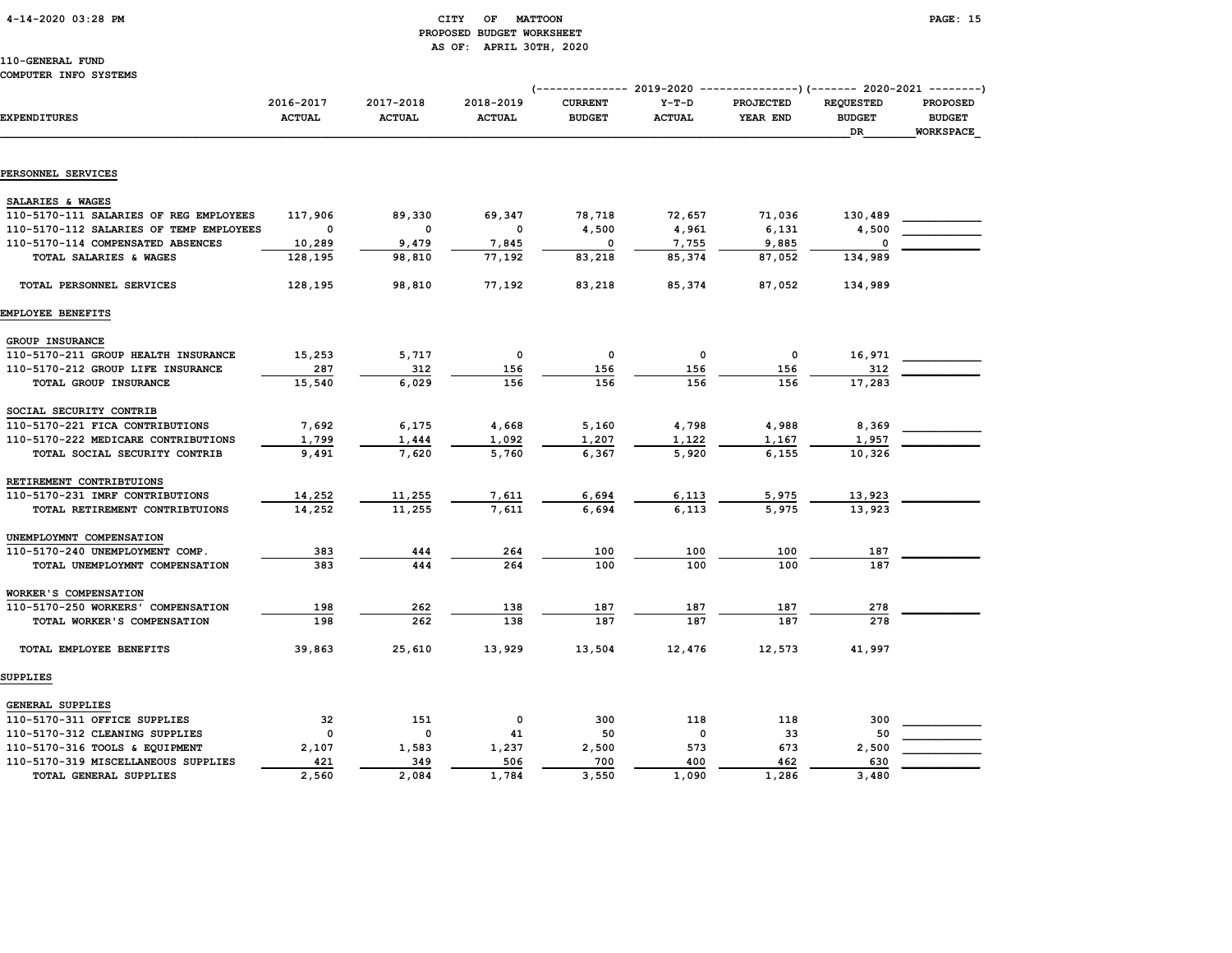# 4-14-2020 03:28 PM CITY OF MATTOON PAGE: 16 PROPOSED BUDGET WORKSHEET AS OF: APRIL 30TH, 2020

# 110-GENERAL FUND

### COMPUTER INFO SYSTEMS

|                                         |                            |                            |                            | (-------------- 2019-2020 ----------------)(------- 2020-2021 --------) |                          |                              |                                         |                                                      |
|-----------------------------------------|----------------------------|----------------------------|----------------------------|-------------------------------------------------------------------------|--------------------------|------------------------------|-----------------------------------------|------------------------------------------------------|
| <b>EXPENDITURES</b>                     | 2016-2017<br><b>ACTUAL</b> | 2017-2018<br><b>ACTUAL</b> | 2018-2019<br><b>ACTUAL</b> | <b>CURRENT</b><br><b>BUDGET</b>                                         | $Y-T-D$<br><b>ACTUAL</b> | <b>PROJECTED</b><br>YEAR END | <b>REQUESTED</b><br><b>BUDGET</b><br>DR | <b>PROPOSED</b><br><b>BUDGET</b><br><b>WORKSPACE</b> |
| <b>ENERGY</b>                           |                            |                            |                            |                                                                         |                          |                              |                                         |                                                      |
| 110-5170-325 SOFTWARE                   | 608                        | 926                        | 1,044                      | 1,500                                                                   | 1,077                    | 1,077                        | 1,500                                   |                                                      |
| <b>TOTAL ENERGY</b>                     | 608                        | 926                        | 1,044                      | 1,500                                                                   | 1,077                    | 1,077                        | 1,500                                   |                                                      |
| BOOKS & PERIODICALS                     |                            |                            |                            |                                                                         |                          |                              |                                         |                                                      |
| 110-5170-340 BOOKS & PERIODICALS        | 0                          | 44                         | 40                         | 100                                                                     | 0                        | 40                           | 100                                     |                                                      |
| TOTAL BOOKS & PERIODICALS               | $\Omega$                   | 44                         | 40                         | 100                                                                     | $\Omega$                 | 40                           | 100                                     |                                                      |
| <b>TOTAL SUPPLIES</b>                   | 3,168                      | 3,053                      | 2,868                      | 5,150                                                                   | 2,168                    | 2,403                        | 5,080                                   |                                                      |
| OTHER PURCHASED SERVICES                |                            |                            |                            |                                                                         |                          |                              |                                         |                                                      |
| PROFESSIONAL SERVICES                   |                            |                            |                            |                                                                         |                          |                              |                                         |                                                      |
| 110-5170-516 TECHNOLOGY SUPPORT SERVIC  | 18,620                     | 50,373                     | 51,152                     | 69,640                                                                  | 65,109                   | 65,109                       | 63,140                                  |                                                      |
| TOTAL PROFESSIONAL SERVICES             | 18,620                     | 50,373                     | 51,152                     | 69,640                                                                  | 65,109                   | 65,109                       | 63,140                                  |                                                      |
| COMMUNICATION                           |                            |                            |                            |                                                                         |                          |                              |                                         |                                                      |
| 110-5170-533 CELLULAR PHONE             | 2,091                      | 1,376                      | 882                        | 900                                                                     | 812                      | 887                          | 2,100                                   |                                                      |
| TOTAL COMMUNICATION                     | 2,091                      | 1,376                      | 882                        | 900                                                                     | 812                      | 887                          | 2,100                                   |                                                      |
| EMPLOYEE BUSINESS EXP                   |                            |                            |                            |                                                                         |                          |                              |                                         |                                                      |
| 110-5170-562 TRAVEL & TRAINING          | 4,377                      | 3,628                      | 3,882                      | 2,300                                                                   | 2,079                    | 2,054                        | 2,160                                   |                                                      |
| 110-5170-564 PRIVATE VEHICLE EXP REIMB  | 0                          | 0                          | 0                          | 100                                                                     | $\mathbf 0$              |                              | 100                                     |                                                      |
| TOTAL EMPLOYEE BUSINESS EXP             | 4,377                      | 3,628                      | 3,882                      | 2,400                                                                   | 2,079                    | 2,054                        | 2,260                                   |                                                      |
| OTHER PURCHASED SERVICES                |                            |                            |                            |                                                                         |                          |                              |                                         |                                                      |
| 110-5170-571 DUES & MEMBERSHIPS         | 625                        | 150                        | 200                        | 350                                                                     | 200                      | 200                          | 550                                     |                                                      |
| TOTAL OTHER PURCHASED SERVICES          | 625                        | 150                        | 200                        | 350                                                                     | 200                      | 200                          | 550                                     |                                                      |
| TOTAL OTHER PURCHASED SERVICES          | 25,713                     | 55,526                     | 56,116                     | 73,290                                                                  | 68,200                   | 68,250                       | 68,050                                  |                                                      |
| OTHER OBJECTS                           |                            |                            |                            |                                                                         |                          |                              |                                         |                                                      |
| COMPUTER INFO SYS OBJECT                |                            |                            |                            |                                                                         |                          |                              |                                         |                                                      |
| 110-5170-841 WIDE AREA NETWORK SOFTWARE | 23,297                     | 23,923                     | 35,679                     | 37,000                                                                  | 36,669                   | 36,669                       | 37,500                                  |                                                      |
| TOTAL COMPUTER INFO SYS OBJECT          | 23,297                     | 23,923                     | 35,679                     | 37,000                                                                  | 36,669                   | 36,669                       | 37,500                                  |                                                      |
| COMPUTER INFO SYS OBJECT                |                            |                            |                            |                                                                         |                          |                              |                                         |                                                      |
| 110-5170-851 WIDE AREA NETWORK SERVERS  | 1,795                      | 642                        | 2,712                      | 2,000                                                                   | 172                      | 2,634                        | 2,000                                   |                                                      |
| 110-5170-852 NETWORK SECURITY SYSTEMS   | 4,996                      | 4,864                      | 2,867                      | 12,000                                                                  | 11,874                   | 11,794                       | 2,700                                   |                                                      |
| 110-5170-854 WIDE AREA NETWORK WIRING A | 2,130                      | 2,048                      | 1,071                      | 1,100                                                                   | 987                      | 897                          | 1,100                                   |                                                      |
| TOTAL COMPUTER INFO SYS OBJECT          | 8,921                      | 7,555                      | 6,649                      | 15,100                                                                  | 13,033                   | 15,325                       | 5,800                                   |                                                      |
| COMPUTER INFO SYS OBJECT                |                            |                            |                            |                                                                         |                          |                              |                                         |                                                      |
| 110-5170-863 COMPUTERS                  | 0                          | 2,317                      | 750                        | 2,000                                                                   |                          | 250                          | 2,000                                   |                                                      |
| TOTAL COMPUTER INFO SYS OBJECT          | $\mathbf 0$                | 2,317                      | 750                        | 2,000                                                                   |                          | 250                          | 2,000                                   |                                                      |
| TOTAL OTHER OBJECTS                     | 32,217                     | 33,795                     | 43,078                     | 54,100                                                                  | 49,701                   | 52,244                       | 45,300                                  |                                                      |
| TOTAL COMPUTER INFO SYSTEMS             | 229,157                    | 216,793                    | 193,183                    | 229,262                                                                 | 217,919                  | 222,522                      | 295,416                                 |                                                      |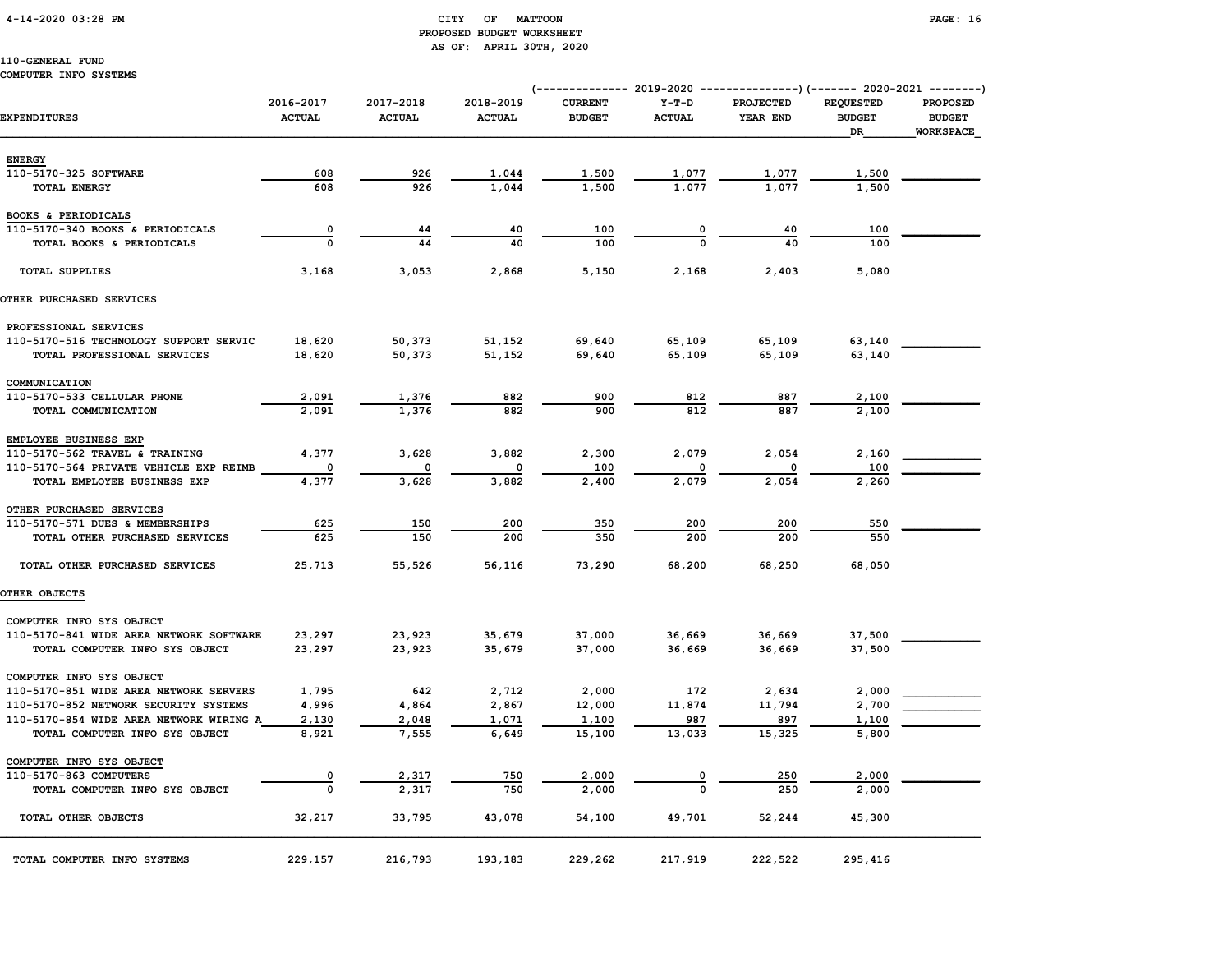# 4-14-2020 03:28 PM CITY OF MATTOON PAGE: 17 PROPOSED BUDGET WORKSHEET AS OF: APRIL 30TH, 2020

# 110-GENERAL FUND

### POLICE ADMINISTRATION

| <b>EXPENDITURES</b>                                         | 2016-2017<br><b>ACTUAL</b> | 2017-2018<br><b>ACTUAL</b> | 2018-2019<br><b>ACTUAL</b> | <b>CURRENT</b><br><b>BUDGET</b> | $Y-T-D$<br><b>ACTUAL</b> | (------------- 2019-2020 ----------------) (------- 2020-2021 --------)<br><b>PROJECTED</b><br>YEAR END | <b>REQUESTED</b><br><b>BUDGET</b><br>DR | <b>PROPOSED</b><br><b>BUDGET</b><br><b>WORKSPACE</b> |
|-------------------------------------------------------------|----------------------------|----------------------------|----------------------------|---------------------------------|--------------------------|---------------------------------------------------------------------------------------------------------|-----------------------------------------|------------------------------------------------------|
| PERSONNEL SERVICES                                          |                            |                            |                            |                                 |                          |                                                                                                         |                                         |                                                      |
|                                                             |                            |                            |                            |                                 |                          |                                                                                                         |                                         |                                                      |
| SALARIES & WAGES<br>110-5211-111 SALARIES OF REG EMPLOYEES  | 360,330                    | 368,608                    | 379,722                    | 394,657                         | 393,264                  | 397,766                                                                                                 | 389,610                                 |                                                      |
| 110-5211-113 OVERTIME                                       | 68                         | 0                          | $\mathbf 0$                | $\mathbf 0$                     | 0                        | $\mathbf 0$                                                                                             | 0                                       |                                                      |
| 110-5211-114 COMPENSATED ABSENCES                           | $\Omega$                   | 56,266                     | 0                          | $\Omega$                        | 450                      | 450                                                                                                     | 0                                       |                                                      |
| TOTAL SALARIES & WAGES                                      | 360,398                    | 424,874                    | 379,722                    | 394,657                         | 393,714                  | 398,216                                                                                                 | 389,610                                 |                                                      |
| TOTAL PERSONNEL SERVICES                                    | 360,398                    | 424,874                    | 379,722                    | 394,657                         | 393,714                  | 398,216                                                                                                 | 389,610                                 |                                                      |
| EMPLOYEE BENEFITS                                           |                            |                            |                            |                                 |                          |                                                                                                         |                                         |                                                      |
| GROUP INSURANCE                                             |                            |                            |                            |                                 |                          |                                                                                                         |                                         |                                                      |
| 110-5211-211 GROUP HEALTH INSURANCE                         | 61,011                     | 60,348                     | 54,895                     | 64,020                          | 61,353                   | 64,024                                                                                                  | 67,883                                  |                                                      |
| 110-5211-212 GROUP LIFE INSURANCE                           | 860                        | 936                        | 936                        | 936                             | 936                      | 936                                                                                                     | 936                                     |                                                      |
| TOTAL GROUP INSURANCE                                       | 61,871                     | 61,284                     | 55,831                     | 64,956                          | 62,289                   | 64,960                                                                                                  | 68,819                                  |                                                      |
| SOCIAL SECURITY CONTRIB                                     |                            |                            |                            |                                 |                          |                                                                                                         |                                         |                                                      |
| 110-5211-221 FICA CONTRIBUTIONS                             | 10,859                     | 11,170                     | 11,631                     | 13,077                          | 11,819                   | 12,407                                                                                                  | 12,509                                  |                                                      |
| 110-5211-222 MEDICARE CONTRIBUTIONS                         | 4,963                      | 5,085                      | 5,150                      | 5,732                           | 5,245                    | 5,480                                                                                                   | 5,659                                   |                                                      |
| TOTAL SOCIAL SECURITY CONTRIB                               | 15,822                     | 16,254                     | 16,781                     | 18,809                          | 17,064                   | 17,887                                                                                                  | 18,168                                  |                                                      |
| RETIREMENT CONTRIBTUIONS                                    |                            |                            |                            |                                 |                          |                                                                                                         |                                         |                                                      |
| 110-5211-231 IMRF CONTRIBUTIONS                             | 19,139                     | 19,410                     | 18,120                     | 16,708                          | 14,554                   | 14,224                                                                                                  | 21,528                                  |                                                      |
| 110-5211-232 POLICE PENSION CONTRIBUTIO 1,437,453           |                            | 1,639,440                  | 1,813,641                  | 1,938,769                       | 1,968,202                | 2,008,834                                                                                               | 2,032,732                               |                                                      |
| TOTAL RETIREMENT CONTRIBTUIONS                              | 1,456,592                  | 1,658,850                  | 1,831,761                  | 1,955,477                       | 1,982,756                | 2,023,058                                                                                               | 2,054,260                               |                                                      |
| UNEMPLOYMNT COMPENSATION                                    |                            |                            |                            |                                 |                          |                                                                                                         |                                         |                                                      |
| 110-5211-240 UNEMPLOYMENT COMP.                             | 1,339                      | 1,552                      | 1,369                      | 522                             | 522                      | 522                                                                                                     | 478                                     |                                                      |
| TOTAL UNEMPLOYMNT COMPENSATION                              | 1,339                      | 1,552                      | 1,369                      | 522                             | 522                      | 522                                                                                                     | 478                                     |                                                      |
|                                                             |                            |                            |                            |                                 |                          |                                                                                                         |                                         |                                                      |
| WORKER'S COMPENSATION<br>110-5211-250 WORKERS' COMPENSATION |                            |                            |                            |                                 |                          |                                                                                                         |                                         |                                                      |
| TOTAL WORKER'S COMPENSATION                                 | 4,710<br>4,710             | 6,086<br>6,086             | 5,783<br>5,783             | 7,201<br>7,201                  | 7,201<br>7,201           | 7,201<br>7.201                                                                                          | 6,714<br>6.714                          |                                                      |
| TOTAL EMPLOYEE BENEFITS                                     | 1,540,334                  | 1,744,027                  | 1,911,524                  | 2,046,965                       | 2,069,832                | 2, 113, 628                                                                                             | 2,148,439                               |                                                      |
| <b>SUPPLIES</b>                                             |                            |                            |                            |                                 |                          |                                                                                                         |                                         |                                                      |
| GENERAL SUPPLIES                                            |                            |                            |                            |                                 |                          |                                                                                                         |                                         |                                                      |
| 110-5211-311 OFFICE SUPPLIES                                | 6,798                      | 3,295                      | 2,786                      | 5,000                           | 2,095                    | 2,337                                                                                                   | 4,000                                   |                                                      |
| 110-5211-313 MEDICAL & SAFETY SUPPLIES                      | 135                        | 116                        | 154                        | 500                             | 586                      | 139                                                                                                     | 500                                     |                                                      |
| 110-5211-315 UNIFORMS & CLOTHING                            | 7,949                      | 6,246                      | 4,268                      | 3,000                           | 4,766                    | 4,861                                                                                                   | 5,000                                   |                                                      |
| 110-5211-316 TOOLS & EQUIPMENT                              | 22,532                     | 15,463                     | 2,531                      | 12,000                          | 10,966                   | 10,966                                                                                                  | 12,000                                  |                                                      |
| 110-5211-319 MISCELLANEOUS SUPPLIES                         | 5,696                      | 6,086                      | 2,606                      | 4,000                           | 3,529                    | 3,150                                                                                                   | 3,150                                   |                                                      |
| TOTAL GENERAL SUPPLIES                                      | 43,110                     | 31,206                     | 12,344                     | 24,500                          | 21,941                   | 21,453                                                                                                  | 24,650                                  |                                                      |
| <b>TOTAL SUPPLIES</b>                                       | 43,110                     | 31,206                     | 12,344                     | 24,500                          | 21,941                   | 21,453                                                                                                  | 24,650                                  |                                                      |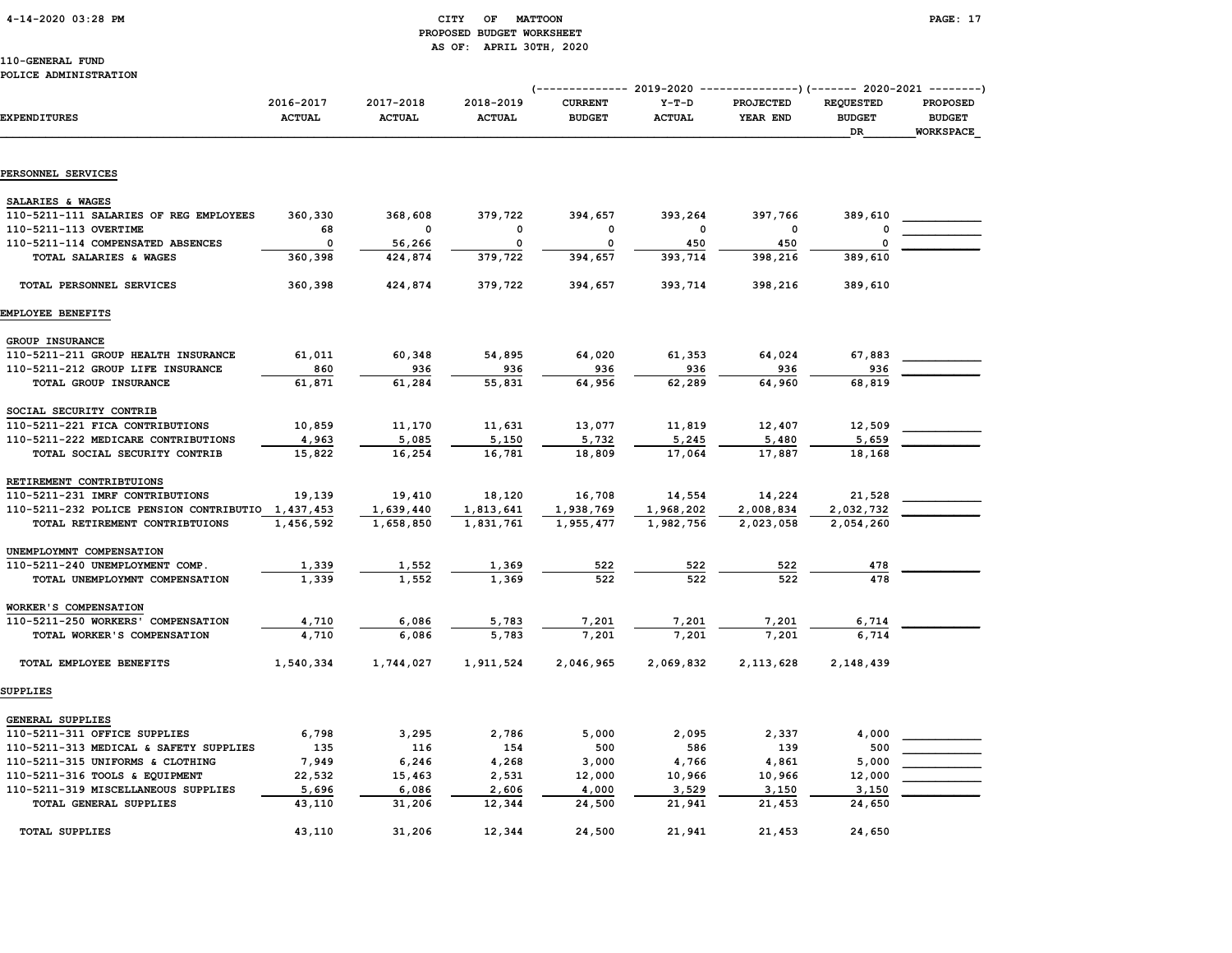# 4-14-2020 03:28 PM CITY OF MATTOON PAGE: 18 PROPOSED BUDGET WORKSHEET AS OF: APRIL 30TH, 2020

# 110-GENERAL FUND

### POLICE ADMINISTRATION

|                                         |               |               |               | (-------------- 2019-2020 ----------------) (------- 2020-2021 --------) |               |                  |                  |                  |
|-----------------------------------------|---------------|---------------|---------------|--------------------------------------------------------------------------|---------------|------------------|------------------|------------------|
|                                         | 2016-2017     | 2017-2018     | 2018-2019     | <b>CURRENT</b>                                                           | $Y-T-D$       | <b>PROJECTED</b> | <b>REQUESTED</b> | <b>PROPOSED</b>  |
| <b>EXPENDITURES</b>                     | <b>ACTUAL</b> | <b>ACTUAL</b> | <b>ACTUAL</b> | <b>BUDGET</b>                                                            | <b>ACTUAL</b> | YEAR END         | <b>BUDGET</b>    | <b>BUDGET</b>    |
|                                         |               |               |               |                                                                          |               |                  | DR               | <b>WORKSPACE</b> |
| OTHER PURCHASED SERVICES                |               |               |               |                                                                          |               |                  |                  |                  |
| PROFESSIONAL SERVICES                   |               |               |               |                                                                          |               |                  |                  |                  |
| 110-5211-515 LABOR RELATIONS COUNSEL    | 21,644        | 7,377         | 0             | 5,000                                                                    | 510           | 5,000            | 10,000           |                  |
| 110-5211-519 OTHER PROFESSIONAL SERVICE | 9,103         | 4,917         | 5,952         | 2,000                                                                    | 9,090         | 6,469            | 6,000            |                  |
| TOTAL PROFESSIONAL SERVICES             | 30,747        | 12,294        | 5,952         | 7,000                                                                    | 9,600         | 11,469           | 16,000           |                  |
| <b>INSURANCE</b>                        |               |               |               |                                                                          |               |                  |                  |                  |
| 110-5211-522 NOTARY FEES                | 217           | 0             | 85            | 100                                                                      | 141           | 135              | 100              |                  |
| TOTAL INSURANCE                         | 217           | $\Omega$      | 85            | 100                                                                      | 141           | 135              | 100              |                  |
| COMMUNICATION                           |               |               |               |                                                                          |               |                  |                  |                  |
| 110-5211-531 POSTAGE                    | 2,822         | 3,500         | 1,961         | 3,000                                                                    | 3,041         | 1,973            | 3,000            |                  |
| 110-5211-532 TELEPHONE                  | 21,146        | 20,736        | 20,193        | 19,600                                                                   | 19,106        | 19,351           | 19,600           |                  |
| 110-5211-533 CELLULAR PHONE             | 11,967        | 9,517         | 9,393         | 10,000                                                                   | 9,359         | 10,092           | 10,000           |                  |
| 110-5211-535 RADIOS                     | 24,704        | 38,032        | 31,120        | 25,000                                                                   | 27,207        | 26,866           | 25,000           |                  |
| 110-5211-537 I-WIN ACCESS CHARGE        | 5,821         | 6,024         | 6,024         | 7,000                                                                    | 5,522         | 6,024            | 6,500            |                  |
| TOTAL COMMUNICATION                     | 66,460        | 77,809        | 68,691        | 64,600                                                                   | 64,235        | 64,306           | 64,100           |                  |
| ADVERTISING                             |               |               |               |                                                                          |               |                  |                  |                  |
| 110-5211-540 ADVERTISING                | 2,682         | 398           | 1,324         | 1,500                                                                    | 1,247         | 1,247            | 1,500            |                  |
| TOTAL ADVERTISING                       | 2,682         | 398           | 1,324         | 1,500                                                                    | 1,247         | 1,247            | 1,500            |                  |
| PRINTING & BINDING                      |               |               |               |                                                                          |               |                  |                  |                  |
| 110-5211-550 PRINTING & BINDING         | 1,680         | 5,472         | 2,025         | 3,000                                                                    | 2,782         | 3,259            | 2,700            |                  |
| TOTAL PRINTING & BINDING                | 1,680         | 5,472         | 2.025         | 3,000                                                                    | 2,782         | 3,259            | 2,700            |                  |
| EMPLOYEE BUSINESS EXP                   |               |               |               |                                                                          |               |                  |                  |                  |
| 110-5211-562 TRAVEL & TRAINING          | 26,091        | 25,278        | 36,461        | 25,000                                                                   | 8,222         | 19,152           | 22,500           |                  |
| TOTAL EMPLOYEE BUSINESS EXP             | 26,091        | 25,278        | 36,461        | 25,000                                                                   | 8.222         | 19,152           | 22,500           |                  |
| OTHER PURCHASED SERVICES                |               |               |               |                                                                          |               |                  |                  |                  |
| 110-5211-571 DUES & MEMBERSHIPS         | 4,210         | 4,014         | 3,323         | 3,500                                                                    | 1,886         | 1,886            | 2,500            |                  |
| 110-5211-573 LAUNDRY SERVICES           | 1,001         | 786           | 199           | 600                                                                      | 60            | 93               | 600              |                  |
| 110-5211-579 MISC OTHER PURCHASED SERVI | 193,054       | 186,258       | 187,274       | 195,000                                                                  | 196,748       | 196,087          | 198,000          |                  |
| TOTAL OTHER PURCHASED SERVICES          | 198,265       | 191,059       | 190,795       | 199,100                                                                  | 198,693       | 198,066          | 201,100          |                  |
| TOTAL OTHER PURCHASED SERVICES          | 326,142       | 312,310       | 305,332       | 300,300                                                                  | 284,921       | 297,634          | 308,000          |                  |
| OTHER OBJECTS                           |               |               |               |                                                                          |               |                  |                  |                  |
| FINANCIAL TRANS OBJECTS                 |               |               |               |                                                                          |               |                  |                  |                  |
| 110-5211-814 PRINT/COPY MACH LEASE & MA | 5,996         | 7,467         | 6,240         | 6,200                                                                    | 5,481         | 5,819            | 6,200            |                  |
| TOTAL FINANCIAL TRANS OBJECTS           | 5,996         | 7,467         | 6,240         | 6,200                                                                    | 5,481         | 5,819            | 6,200            |                  |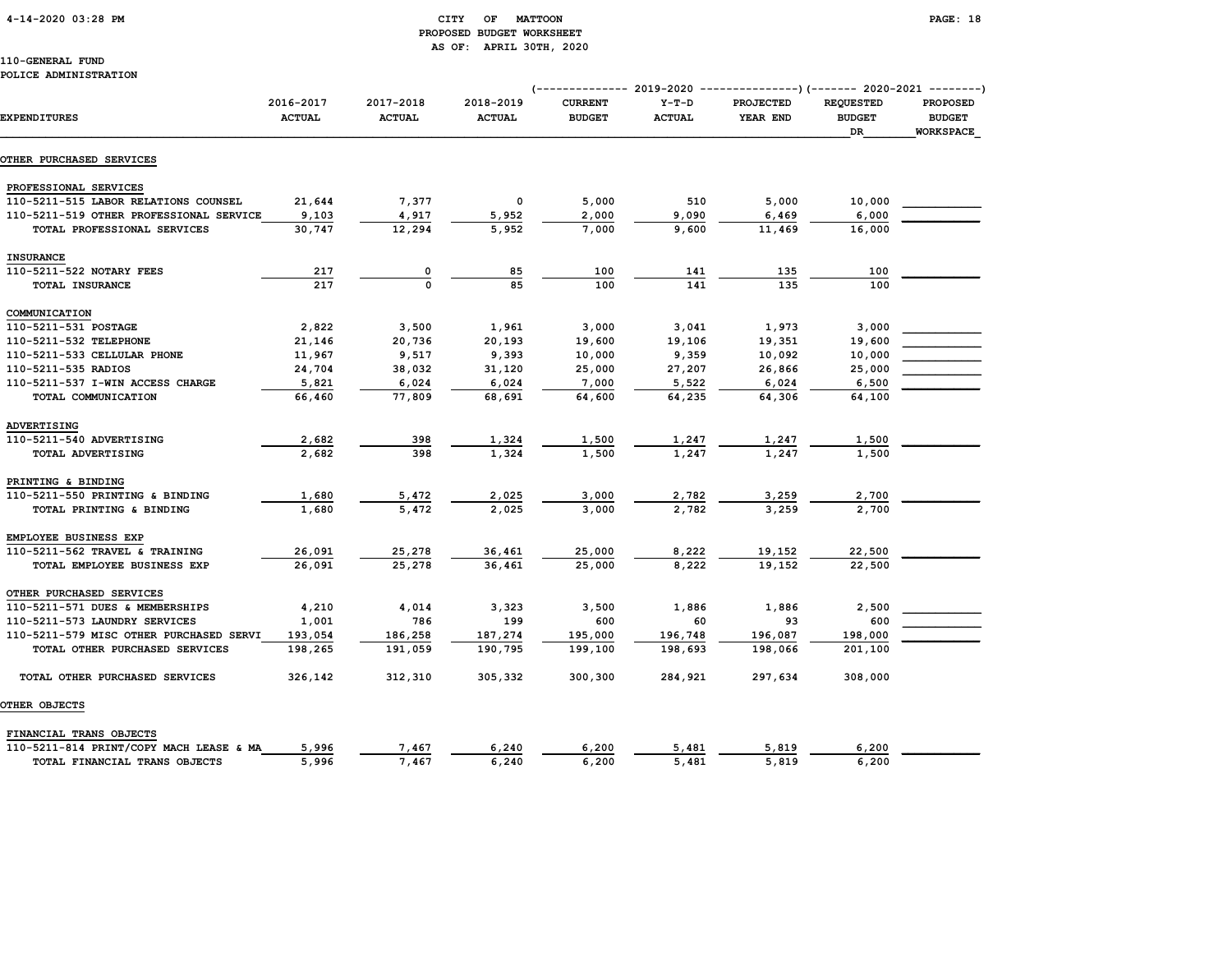# 4-14-2020 03:28 PM CITY OF MATTOON PAGE: 19 PROPOSED BUDGET WORKSHEET AS OF: APRIL 30TH, 2020

|                                         |               |               |               |                | 2019-2020     | ---------        | --)(------- 2020-2021 --------) |                  |
|-----------------------------------------|---------------|---------------|---------------|----------------|---------------|------------------|---------------------------------|------------------|
|                                         | 2016-2017     | 2017-2018     | 2018-2019     | <b>CURRENT</b> | $Y-T-D$       | <b>PROJECTED</b> | <b>REQUESTED</b>                | <b>PROPOSED</b>  |
| <b>EXPENDITURES</b>                     | <b>ACTUAL</b> | <b>ACTUAL</b> | <b>ACTUAL</b> | <b>BUDGET</b>  | <b>ACTUAL</b> | YEAR END         | <b>BUDGET</b>                   | <b>BUDGET</b>    |
|                                         |               |               |               |                |               |                  | DR                              | <b>WORKSPACE</b> |
|                                         |               |               |               |                |               |                  |                                 |                  |
| FINANCIAL TRANS OBJECTS                 |               |               |               |                |               |                  |                                 |                  |
| 110-5211-821 INTERGOVERNMENTAL EXPENDIT | 105,625       | 100,236       | 103,302       | 209,445        | 111,150       | 137,517          | 209,445                         |                  |
| 110-5211-825 SEIZURES/FORFEITURE EXP.   | 12,421        | 0             | 19,756        | 12,000         | 133,918       | 124,493          | 15,000                          |                  |
| 110-5211-827 DUI/DRUG EXPENDITURES      | 2,816         | 41,678        | 34,616        | 10,000         | 2,630         | 1,915            | 46,768                          |                  |
| 110-5211-828 GRANT EXPENDITURES         | 13,348        |               | O             |                |               |                  |                                 |                  |
| TOTAL FINANCIAL TRANS OBJECTS           | 134,210       | 141,914       | 157,674       | 231,445        | 247,697       | 263,925          | 271,213                         |                  |
| COMPUTER INFO SYS OBJECT                |               |               |               |                |               |                  |                                 |                  |
| 110-5211-863 COMPUTERS                  | 5,602         |               | 5,099         |                |               |                  |                                 |                  |
| TOTAL COMPUTER INFO SYS OBJECT          | 5,602         | 0             | 5,099         | 0              |               |                  |                                 |                  |
| TOTAL OTHER OBJECTS                     | 145,808       | 149,381       | 169,013       | 237,645        | 253,179       | 269,744          | 277,413                         |                  |
| TOTAL POLICE ADMINISTRATION             | 2,415,791     | 2,661,799     | 2,777,936     | 3,004,067      | 3,023,587     | 3,100,675        | 3, 148, 112                     |                  |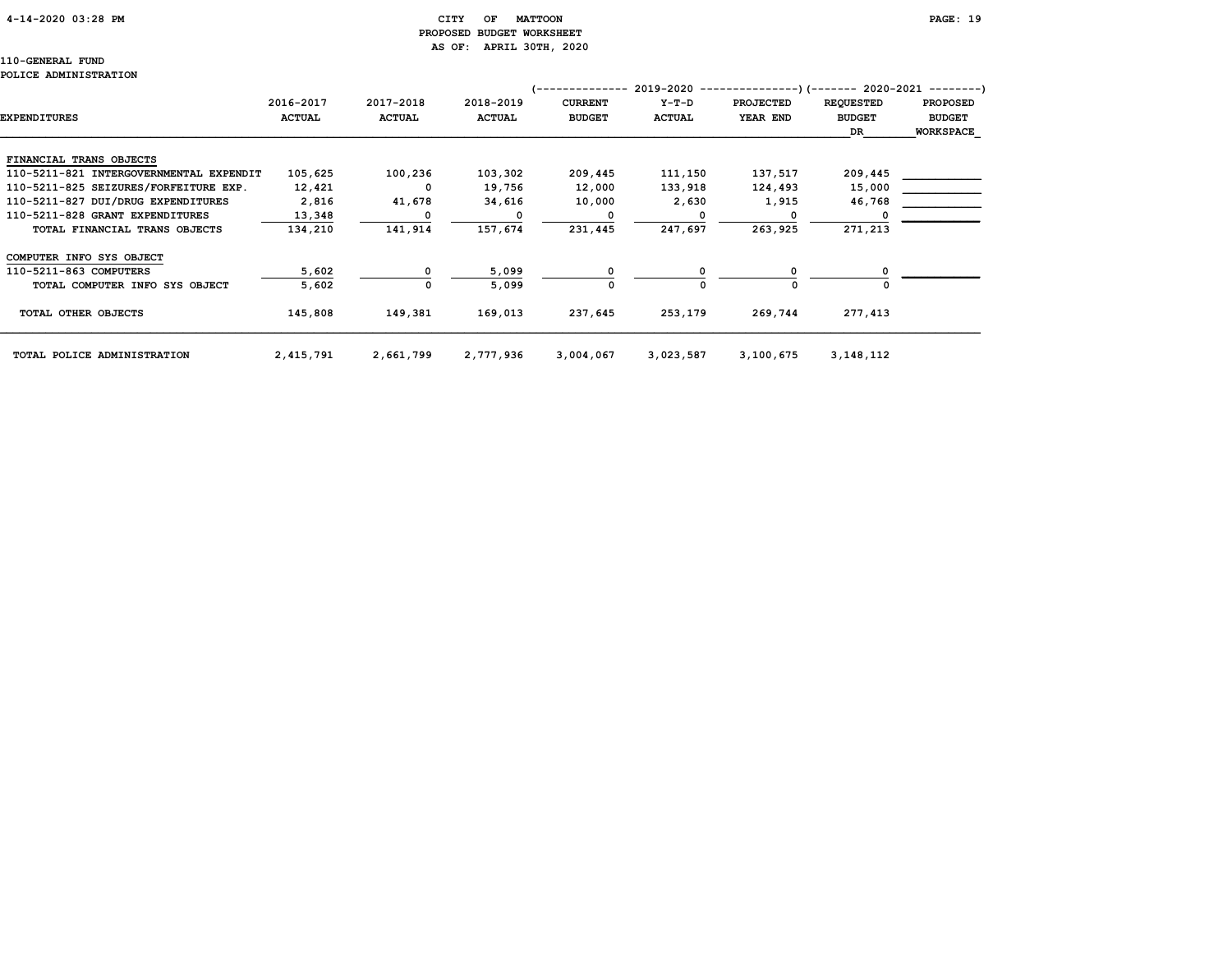# 4-14-2020 03:28 PM CITY OF MATTOON PAGE: 20 PROPOSED BUDGET WORKSHEET AS OF: APRIL 30TH, 2020

|                                         |                            |                            |                            | (------------- 2019-2020 ----------------) (------- 2020-2021 --------) |                          |                              |                                                |                                               |
|-----------------------------------------|----------------------------|----------------------------|----------------------------|-------------------------------------------------------------------------|--------------------------|------------------------------|------------------------------------------------|-----------------------------------------------|
| <b>EXPENDITURES</b>                     | 2016-2017<br><b>ACTUAL</b> | 2017-2018<br><b>ACTUAL</b> | 2018-2019<br><b>ACTUAL</b> | <b>CURRENT</b><br><b>BUDGET</b>                                         | $Y-T-D$<br><b>ACTUAL</b> | <b>PROJECTED</b><br>YEAR END | <b>REQUESTED</b><br><b>BUDGET</b><br><b>DR</b> | <b>PROPOSED</b><br><b>BUDGET</b><br>WORKSPACE |
|                                         |                            |                            |                            |                                                                         |                          |                              |                                                |                                               |
| PERSONNEL SERVICES                      |                            |                            |                            |                                                                         |                          |                              |                                                |                                               |
| SALARIES & WAGES                        |                            |                            |                            |                                                                         |                          |                              |                                                |                                               |
| 110-5212-111 SALARIES OF REG EMPLOYEES  | 268,399                    | 254,053                    | 267,357                    | 285,812                                                                 | 277,384                  | 278,922                      | 292,716                                        |                                               |
| 110-5212-113 OVERTIME                   | 40,214                     | 36,983                     | 41,127                     | 35,000                                                                  | 34,016                   | 30,474                       | 35,000                                         |                                               |
| 110-5212-114 COMPENSATED ABSENCES       | 9,187                      | 9,068                      | 9,130                      | 0                                                                       | 9,420                    | 9,420                        |                                                |                                               |
| TOTAL SALARIES & WAGES                  | 317,799                    | 300,104                    | 317,614                    | 320,812                                                                 | 320,820                  | 318,816                      | 327,716                                        |                                               |
| TOTAL PERSONNEL SERVICES                | 317,799                    | 300,104                    | 317,614                    | 320,812                                                                 | 320,820                  | 318,816                      | 327,716                                        |                                               |
| EMPLOYEE BENEFITS                       |                            |                            |                            |                                                                         |                          |                              |                                                |                                               |
| GROUP INSURANCE                         |                            |                            |                            |                                                                         |                          |                              |                                                |                                               |
| 110-5212-211 GROUP HEALTH INSURANCE     | 54,645                     | 34,903                     | 34,603                     | 38,204                                                                  | 45,197                   | 47,200                       | 50,912                                         |                                               |
| 110-5212-212 GROUP LIFE INSURANCE       | 574                        | 624                        | 624                        | 624                                                                     | 624                      | 624                          | 624                                            |                                               |
| TOTAL GROUP INSURANCE                   | 55,219                     | 35,527                     | 35,227                     | 38,828                                                                  | 45,821                   | 47,824                       | 51,536                                         |                                               |
| SOCIAL SECURITY CONTRIB                 |                            |                            |                            |                                                                         |                          |                              |                                                |                                               |
| 110-5212-222 MEDICARE CONTRIBUTIONS     | 4,379                      | 4,162                      | 4,380                      | 4,652                                                                   | 4,155                    | 4,285                        | 4,752                                          |                                               |
| TOTAL SOCIAL SECURITY CONTRIB           | 4,379                      | 4,162                      | 4,380                      | 4,652                                                                   | 4,155                    | 4,285                        | 4.752                                          |                                               |
| UNEMPLOYMNT COMPENSATION                |                            |                            |                            |                                                                         |                          |                              |                                                |                                               |
| 110-5212-240 UNEMPLOYMENT COMP.         | 764                        | 887                        | 782                        | 298                                                                     | 298                      | 298                          | 319                                            |                                               |
| TOTAL UNEMPLOYMNT COMPENSATION          | 764                        | 887                        | 782                        | 298                                                                     | 298                      | 298                          | 319                                            |                                               |
| WORKER'S COMPENSATION                   |                            |                            |                            |                                                                         |                          |                              |                                                |                                               |
| 110-5212-250 WORKERS' COMPENSATION      | 7,435                      | 9,628                      | 8,876                      | 11,318                                                                  | 11,318                   | 11,318                       | 10,597                                         |                                               |
| TOTAL WORKER'S COMPENSATION             | 7,435                      | 9,628                      | 8,876                      | 11,318                                                                  | 11,318                   | 11,318                       | 10,597                                         |                                               |
| TOTAL EMPLOYEE BENEFITS                 | 67,797                     | 50,204                     | 49,265                     | 55,096                                                                  | 61,592                   | 63,725                       | 67,204                                         |                                               |
| SUPPLIES                                |                            |                            |                            |                                                                         |                          |                              |                                                |                                               |
| GENERAL SUPPLIES                        |                            |                            |                            |                                                                         |                          |                              |                                                |                                               |
| 110-5212-319 MISCELLANEOUS SUPPLIES     | 11,322                     | 10,817                     | 8,860                      | 10,000                                                                  | 9,378                    | 9,982                        | 9,000                                          |                                               |
| TOTAL GENERAL SUPPLIES                  | 11,322                     | 10,817                     | 8,860                      | 10,000                                                                  | 9,378                    | 9,982                        | 9,000                                          |                                               |
| <b>TOTAL SUPPLIES</b>                   | 11,322                     | 10,817                     | 8,860                      | 10,000                                                                  | 9,378                    | 9,982                        | 9,000                                          |                                               |
| OTHER PURCHASED SERVICES                |                            |                            |                            |                                                                         |                          |                              |                                                |                                               |
| OTHER PURCHASED SERVICES                |                            |                            |                            |                                                                         |                          |                              |                                                |                                               |
| 110-5212-579 MISC OTHER PURCHASED SERVI | 2,267                      | 2,690                      | 2,071                      | 2,000                                                                   | 1,909                    | 985                          | 2,000                                          |                                               |
| TOTAL OTHER PURCHASED SERVICES          | 2,267                      | 2,690                      | 2,071                      | 2,000                                                                   | 1,909                    | 985                          | 2,000                                          |                                               |
| TOTAL OTHER PURCHASED SERVICES          | 2,267                      | 2,690                      | 2,071                      | 2,000                                                                   | 1,909                    | 985                          | 2,000                                          |                                               |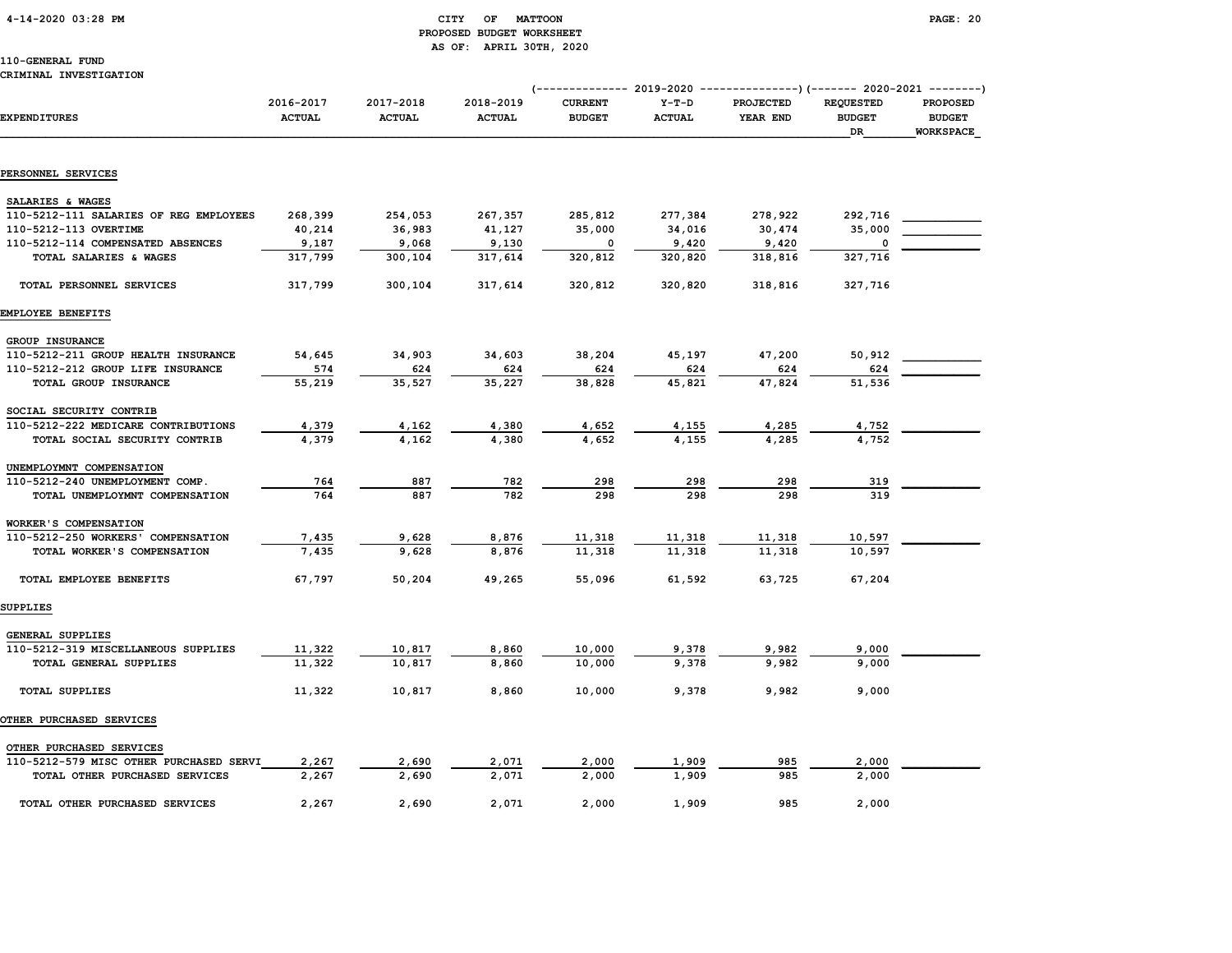# 4-14-2020 03:28 PM CITY OF MATTOON PAGE: 21

# PROPOSED BUDGET WORKSHEET AS OF: APRIL 30TH, 2020

### 110-GENERAL FUND CRIMINAL INVESTIGATION

| EXPENDITURES                   | 2016-2017<br><b>ACTUAL</b> | 2017-2018<br><b>ACTUAL</b> | 2018-2019<br><b>ACTUAL</b> | /--------------<br><b>CURRENT</b><br><b>BUDGET</b> | Y-T-D<br><b>ACTUAL</b> | $2019-2020$ ----------------)(------- 2020-2021 --------)<br><b>PROJECTED</b><br>YEAR END | <b>REQUESTED</b><br><b>BUDGET</b><br>DR | <b>PROPOSED</b><br><b>BUDGET</b><br><b>WORKSPACE</b> |
|--------------------------------|----------------------------|----------------------------|----------------------------|----------------------------------------------------|------------------------|-------------------------------------------------------------------------------------------|-----------------------------------------|------------------------------------------------------|
| OTHER OBJECTS                  |                            |                            |                            |                                                    |                        |                                                                                           |                                         |                                                      |
| COMPUTER INFO SYS OBJECT       |                            |                            |                            |                                                    |                        |                                                                                           |                                         |                                                      |
| 110-5212-863 COMPUTERS         |                            |                            | 3,932                      | 1,800                                              | 84                     | 1,800                                                                                     |                                         |                                                      |
| TOTAL COMPUTER INFO SYS OBJECT | 0                          | 0                          | 3,932                      | 1,800                                              | 84                     | 1,800                                                                                     | 0                                       |                                                      |
| TOTAL OTHER OBJECTS            | 0                          | $\mathbf 0$                | 3,932                      | 1,800                                              | 84                     | 1,800                                                                                     | 0                                       |                                                      |
| TOTAL CRIMINAL INVESTIGATION   | 399,185                    | 363,815                    | 381,742                    | 389,708                                            | 393,782                | 395,308                                                                                   | 405,920                                 |                                                      |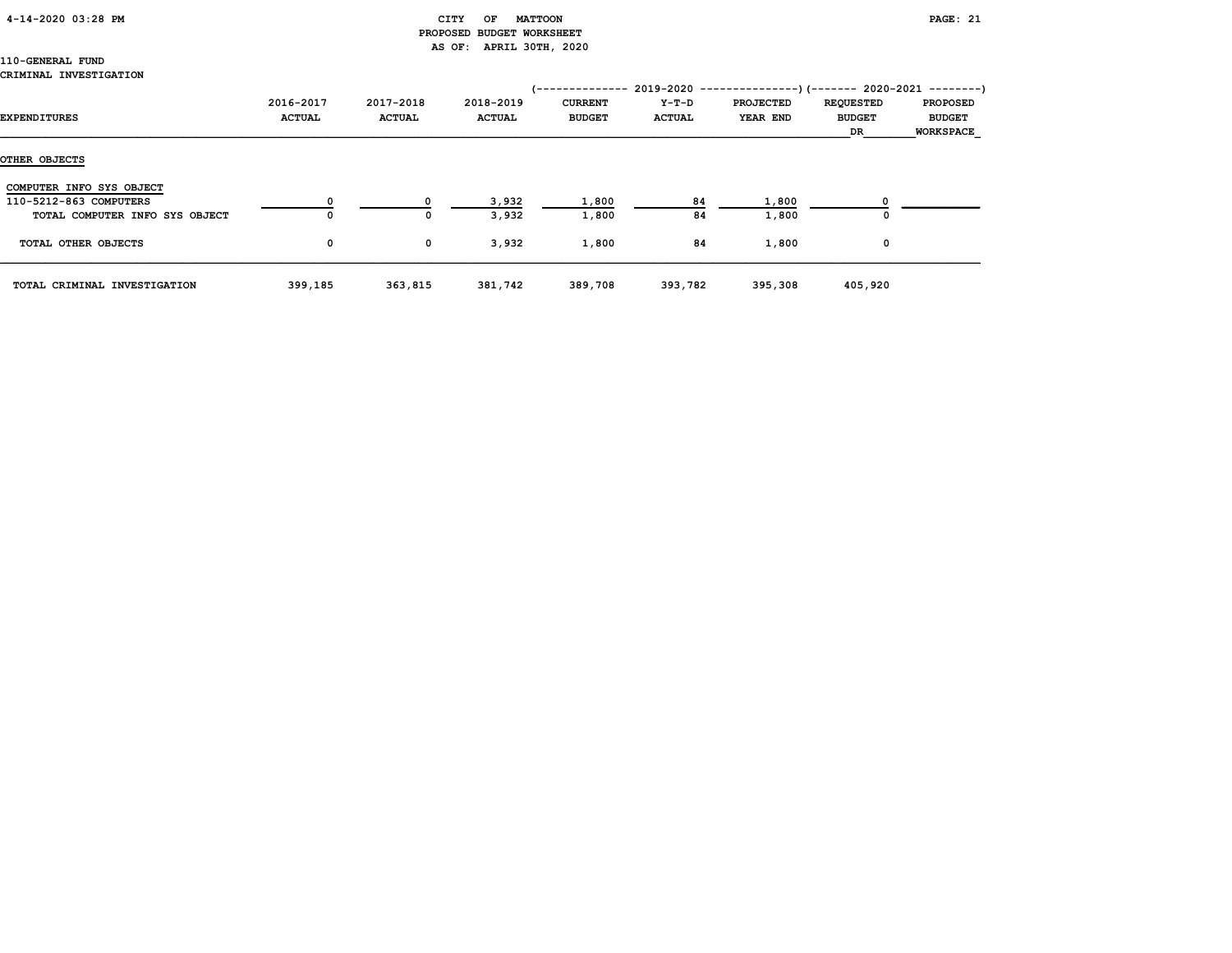4-14-2020 03:28 PM CITY OF MATTOON PAGE: 22

# PROPOSED BUDGET WORKSHEET AS OF: APRIL 30TH, 2020

110-GENERAL FUND

(-------------- 2019-2020 ---------------)(------- 2020-2021 --------)

| <b>EXPENDITURES</b>                    | 2016-2017<br><b>ACTUAL</b> | 2017-2018<br><b>ACTUAL</b> | 2018-2019<br><b>ACTUAL</b> | <b>CURRENT</b><br><b>BUDGET</b> | $Y-T-D$<br><b>ACTUAL</b> | PROJECTED<br>YEAR END | <b>REQUESTED</b><br><b>BUDGET</b><br>DR | <b>PROPOSED</b><br><b>BUDGET</b><br><b>WORKSPACE</b> |
|----------------------------------------|----------------------------|----------------------------|----------------------------|---------------------------------|--------------------------|-----------------------|-----------------------------------------|------------------------------------------------------|
| PERSONNEL SERVICES                     |                            |                            |                            |                                 |                          |                       |                                         |                                                      |
| SALARIES & WAGES                       |                            |                            |                            |                                 |                          |                       |                                         |                                                      |
| 110-5213-111 SALARIES OF REG EMPLOYEES | 1,805,622                  | 1,894,812                  | 1,916,945                  | 2,005,866                       | 1,835,959                | 1,852,925             | 2,022,864                               |                                                      |
| 110-5213-113 OVERTIME                  | 107,701                    | 121,957                    | 101,809                    | 110,000                         | 110,999                  | 114,525               | 120,000                                 |                                                      |
| 110-5213-114 COMPENSATED ABSENCES      | 106,635                    | 78,052                     | 73,154                     | 0                               | 137,135                  | 137,135               | 0                                       |                                                      |
| TOTAL SALARIES & WAGES                 | 2,019,959                  | 2,094,821                  | 2,091,907                  | 2,115,866                       | 2,084,093                | 2,104,585             | 2,142,864                               |                                                      |
| TOTAL PERSONNEL SERVICES               | 2,019,959                  | 2,094,821                  | 2,091,907                  | 2,115,866                       | 2,084,093                | 2,104,585             | 2,142,864                               |                                                      |
| EMPLOYEE BENEFITS                      |                            |                            |                            |                                 |                          |                       |                                         |                                                      |
| <b>GROUP INSURANCE</b>                 |                            |                            |                            |                                 |                          |                       |                                         |                                                      |
| 110-5213-211 GROUP HEALTH INSURANCE    | 384,851                    | 407,206                    | 360,291                    | 399,085                         | 334,483                  | 350,361               | 405,546                                 |                                                      |
| 110-5213-212 GROUP LIFE INSURANCE      | 4,159                      | 4,524                      | 4,368                      | 4,368                           | 4,368                    | 4,368                 | 4,368                                   |                                                      |
| TOTAL GROUP INSURANCE                  | 389,010                    | 411,730                    | 364,659                    | 403,453                         | 338,851                  | 354,729               | 409,914                                 |                                                      |
| SOCIAL SECURITY CONTRIB                |                            |                            |                            |                                 |                          |                       |                                         |                                                      |
| 110-5213-222 MEDICARE CONTRIBUTIONS    | 27,320                     | 28,823                     | 28,649                     | 30,680                          | 27,748                   | 28,795                | 31,074                                  |                                                      |
| TOTAL SOCIAL SECURITY CONTRIB          | 27,320                     | 28,823                     | 28,649                     | 30,680                          | 27,748                   | 28,795                | 31,074                                  |                                                      |
| UNEMPLOYMNT COMPENSATION               |                            |                            |                            |                                 |                          |                       |                                         |                                                      |
| 110-5213-240 UNEMPLOYMENT COMP.        | 5,545                      | 6,429                      | 5,473                      | 2,089                           | 2,089                    | 2,089                 | 2,230                                   |                                                      |
| TOTAL UNEMPLOYMNT COMPENSATION         | 5,545                      | 6,429                      | 5,473                      | 2,089                           | 2,089                    | 2,089                 | 2,230                                   |                                                      |
| WORKER'S COMPENSATION                  |                            |                            |                            |                                 |                          |                       |                                         |                                                      |
| 110-5213-250 WORKERS' COMPENSATION     | 50,605                     | 65,000                     | 62,099                     | 76,120                          | 76,120                   | 76,120                | 70,509                                  |                                                      |
| TOTAL WORKER'S COMPENSATION            | 50,605                     | 65,000                     | 62,099                     | 76,120                          | 76,120                   | 76,120                | 70,509                                  |                                                      |
| TOTAL EMPLOYEE BENEFITS                | 472,481                    | 511,982                    | 460,880                    | 512,342                         | 444,808                  | 461,733               | 513,727                                 |                                                      |
| SUPPLIES                               |                            |                            |                            |                                 |                          |                       |                                         |                                                      |
| GENERAL SUPPLIES                       |                            |                            |                            |                                 |                          |                       |                                         |                                                      |

| 110-5213-319 MISCELLANEOUS SUPPLIES | 5,225 | 2,643 | 2,909 | 3,000 | 2,662 | 3,574 | 2,700 |  |
|-------------------------------------|-------|-------|-------|-------|-------|-------|-------|--|
| TOTAL GENERAL SUPPLIES              | 5,225 | 2,643 | 2,909 | 3,000 | 2,662 | 3,574 | 2,700 |  |
| <b>TOTAL SUPPLIES</b>               | 5,225 | 2,643 | 2,909 | 3,000 | 2,662 | 3,574 | 2,700 |  |
| <b>OTHER PURCHASED SERVICES</b>     |       |       |       |       |       |       |       |  |
| OTHER PURCHASED SERVICES            |       |       |       |       |       |       |       |  |

| 110-5213-579 MISC OTHER PURCHASED SERVI | 29,227 | 22,418 | 16,651 | 21,000 | 29,052 | 29,052 | 21,000 |  |
|-----------------------------------------|--------|--------|--------|--------|--------|--------|--------|--|
| TOTAL OTHER PURCHASED SERVICES          | 29,227 | 22,418 | 16,651 | 21,000 | 29,052 | 29,052 | 21,000 |  |
| TOTAL OTHER PURCHASED SERVICES          | 29,227 | 22,418 | 16,651 | 21,000 | 29,052 | 29,052 | 21,000 |  |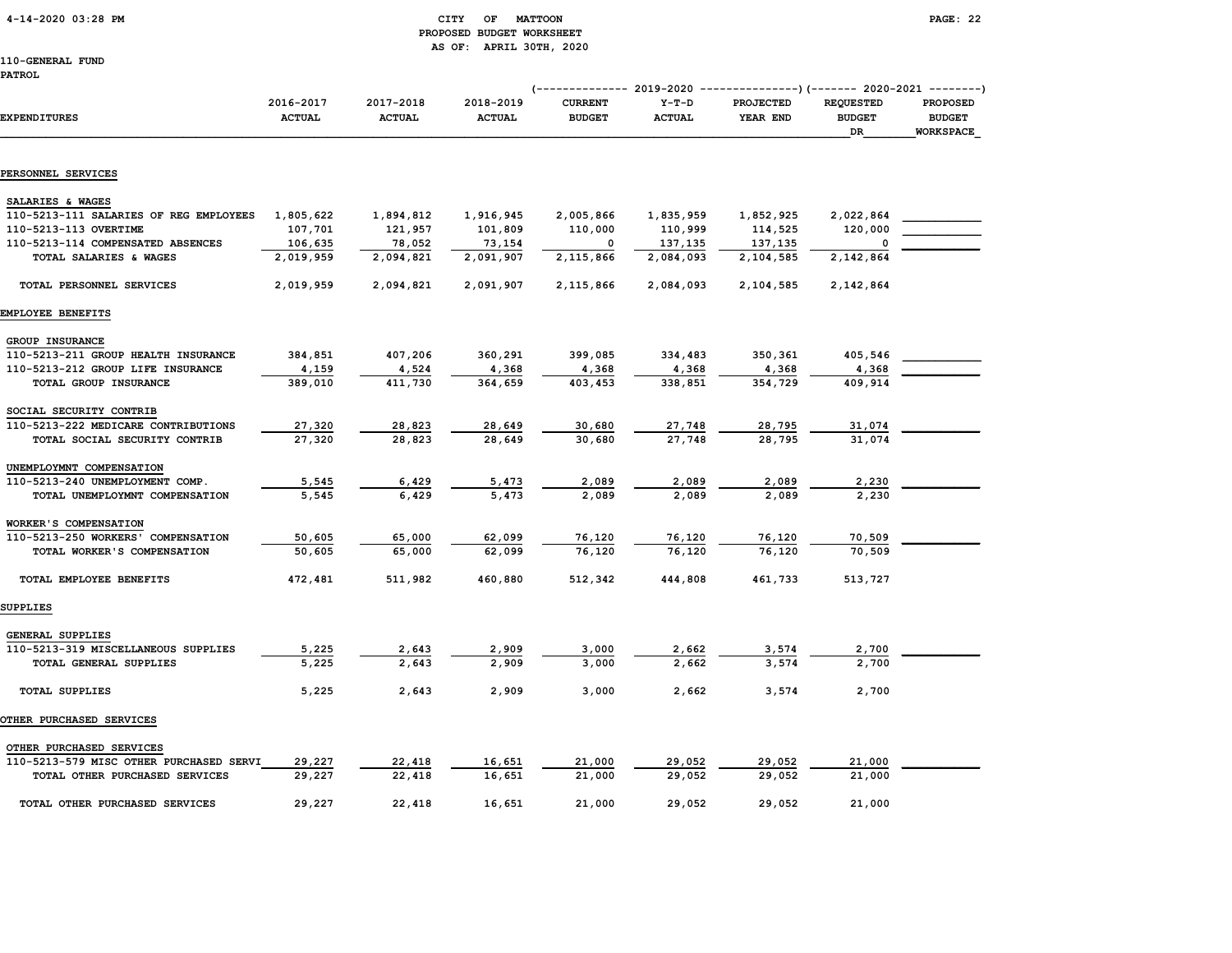| 4-14-2020 03:28 PM |
|--------------------|
|--------------------|

# CITY OF MATTOON **PAGE: 23**  PROPOSED BUDGET WORKSHEET AS OF: APRIL 30TH, 2020

| <b>EXPENDITURES</b>            | 2016-2017<br><b>ACTUAL</b> | 2017-2018<br><b>ACTUAL</b> | 2018-2019<br><b>ACTUAL</b> | /--------------<br><b>CURRENT</b><br><b>BUDGET</b> | Y-T-D<br><b>ACTUAL</b> | <b>PROJECTED</b><br><b>YEAR END</b> | $2019-2020$ ----------------)(------- 2020-2021 --------)<br><b>REQUESTED</b><br><b>BUDGET</b><br>DR | <b>PROPOSED</b><br><b>BUDGET</b><br><b>WORKSPACE</b> |
|--------------------------------|----------------------------|----------------------------|----------------------------|----------------------------------------------------|------------------------|-------------------------------------|------------------------------------------------------------------------------------------------------|------------------------------------------------------|
| OTHER OBJECTS                  |                            |                            |                            |                                                    |                        |                                     |                                                                                                      |                                                      |
| COMPUTER INFO SYS OBJECT       |                            |                            |                            |                                                    |                        |                                     |                                                                                                      |                                                      |
| 110-5213-863 COMPUTERS         |                            | 7,150                      | 35,482                     | 7,000                                              | 1,139                  | 7,000                               |                                                                                                      |                                                      |
| TOTAL COMPUTER INFO SYS OBJECT | 0                          | 7,150                      | 35,482                     | 7,000                                              | 1,139                  | 7,000                               | 0                                                                                                    |                                                      |
| TOTAL OTHER OBJECTS            | 0                          | 7,150                      | 35,482                     | 7,000                                              | 1,139                  | 7,000                               | 0                                                                                                    |                                                      |
| TOTAL PATROL                   | 2,526,892                  | 2,639,014                  | 2,607,829                  | 2,659,208                                          | 2,561,753              | 2,605,944                           | 2,680,291                                                                                            |                                                      |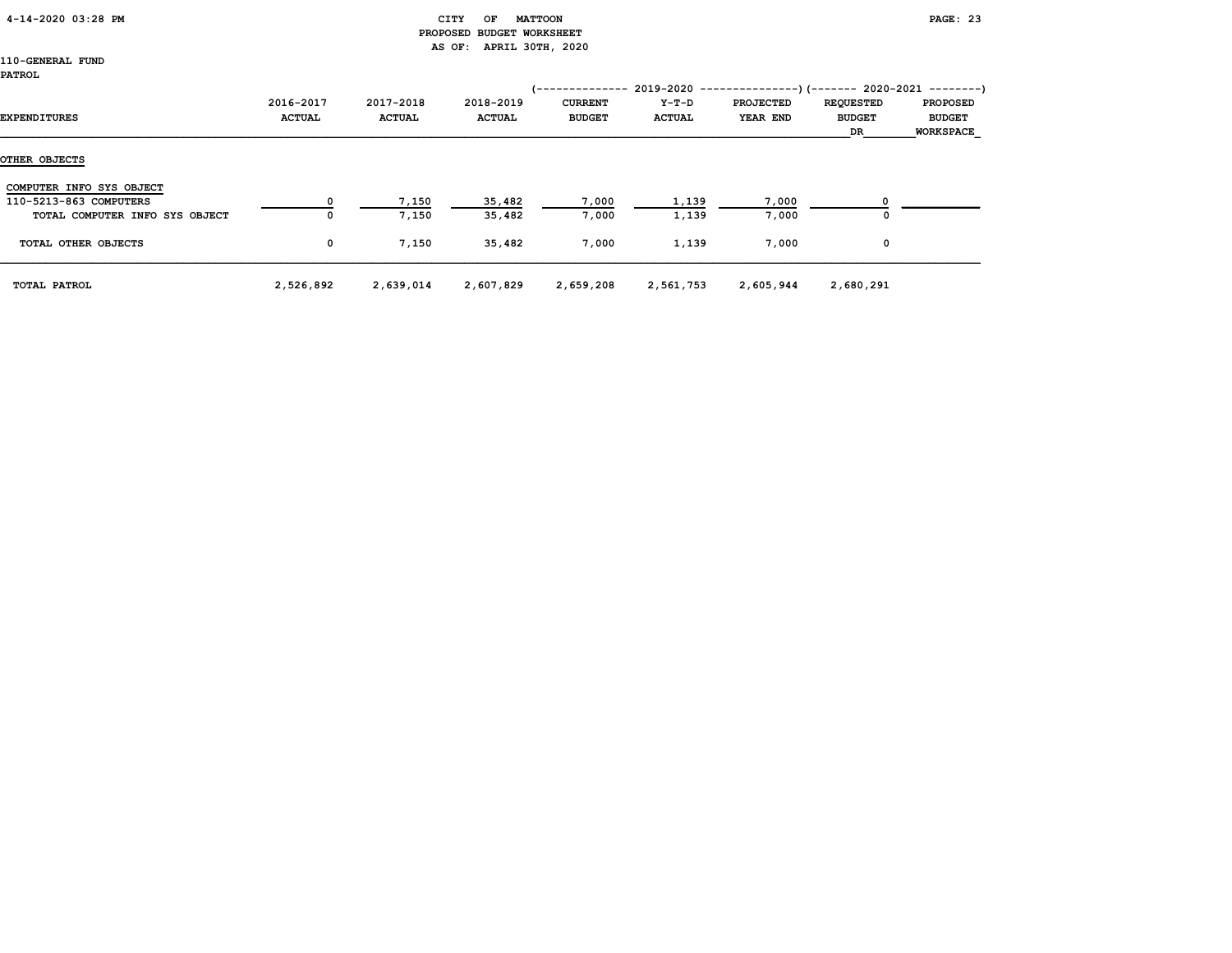# 4-14-2020 03:28 PM CITY OF MATTOON PAGE: 24 PROPOSED BUDGET WORKSHEET AS OF: APRIL 30TH, 2020

110-GENERAL FUND

K-9 SERVICE

|                                         |                            |                            |                            |                                 |                          | (-------------- 2019-2020 ----------------) (------- 2020-2021 --------) |                                         |                                               |
|-----------------------------------------|----------------------------|----------------------------|----------------------------|---------------------------------|--------------------------|--------------------------------------------------------------------------|-----------------------------------------|-----------------------------------------------|
| <b>EXPENDITURES</b>                     | 2016-2017<br><b>ACTUAL</b> | 2017-2018<br><b>ACTUAL</b> | 2018-2019<br><b>ACTUAL</b> | <b>CURRENT</b><br><b>BUDGET</b> | $Y-T-D$<br><b>ACTUAL</b> | <b>PROJECTED</b><br>YEAR END                                             | <b>REQUESTED</b><br><b>BUDGET</b><br>DR | <b>PROPOSED</b><br><b>BUDGET</b><br>WORKSPACE |
| PERSONNEL SERVICES                      |                            |                            |                            |                                 |                          |                                                                          |                                         |                                               |
|                                         |                            |                            |                            |                                 |                          |                                                                          |                                         |                                               |
| SALARIES & WAGES                        |                            |                            |                            |                                 |                          |                                                                          |                                         |                                               |
| 110-5214-111 SALARIES OF REG EMPLOYEES  | 127,600                    | 109,664                    | 130,158                    | 139,003                         | 133,833                  | 134,055                                                                  | 143,028                                 |                                               |
| 110-5214-113 OVERTIME                   | 32,831                     | 22,405                     | 17,124                     | 20,000                          | 21,392                   | 25,281                                                                   | 23,000                                  |                                               |
| 110-5214-114 COMPENSATED ABSENCES       | 4,381                      | 4,162                      | 4,443                      | 0                               | 4,607                    | 4,607                                                                    | 0                                       |                                               |
| TOTAL SALARIES & WAGES                  | 164,813                    | 136,231                    | 151,726                    | 159,003                         | 159,832                  | 163,943                                                                  | 166,028                                 |                                               |
| TOTAL PERSONNEL SERVICES                | 164,813                    | 136,231                    | 151,726                    | 159,003                         | 159,832                  | 163,943                                                                  | 166,028                                 |                                               |
| EMPLOYEE BENEFITS                       |                            |                            |                            |                                 |                          |                                                                          |                                         |                                               |
| GROUP INSURANCE                         |                            |                            |                            |                                 |                          |                                                                          |                                         |                                               |
| 110-5214-211 GROUP HEALTH INSURANCE     | 30,506                     | 21,909                     | 23,215                     | 22,199                          | 21,274                   | 22,199                                                                   | 23,994                                  |                                               |
| 110-5214-212 GROUP LIFE INSURANCE       | 287                        | 312                        | 312                        | 312                             | 312                      | 312                                                                      | 312                                     |                                               |
| TOTAL GROUP INSURANCE                   | 30,793                     | 22,221                     | 23,527                     | 22,511                          | 21,586                   | 22,511                                                                   | 24,306                                  |                                               |
| SOCIAL SECURITY CONTRIB                 |                            |                            |                            |                                 |                          |                                                                          |                                         |                                               |
| 110-5214-222 MEDICARE CONTRIBUTIONS     | 2,280                      | 1,942                      | 2,147                      | 2,306                           | 2,188                    | 2,160                                                                    | 2,407                                   |                                               |
| TOTAL SOCIAL SECURITY CONTRIB           | 2,280                      | 1,942                      | 2,147                      | 2,306                           | 2,188                    | 2,160                                                                    | 2,407                                   |                                               |
| UNEMPLOYMNT COMPENSATION                |                            |                            |                            |                                 |                          |                                                                          |                                         |                                               |
| 110-5214-240 UNEMPLOYMENT COMP.         | 383                        | 444                        | 391                        | 149                             | 149                      | 149                                                                      | 159                                     |                                               |
| TOTAL UNEMPLOYMNT COMPENSATION          | 383                        | 444                        | 391                        | 149                             | 149                      | 149                                                                      | 159                                     |                                               |
| WORKER'S COMPENSATION                   |                            |                            |                            |                                 |                          |                                                                          |                                         |                                               |
| 110-5214-250 WORKERS' COMPENSATION      | 3,482                      | 4,845                      | 4,517                      | 5,577                           | 5,577                    | 5,577                                                                    | 5,310                                   |                                               |
| TOTAL WORKER'S COMPENSATION             | 3,482                      | 4,845                      | 4.517                      | 5,577                           | 5,577                    | 5,577                                                                    | 5,310                                   |                                               |
| TOTAL EMPLOYEE BENEFITS                 | 36,937                     | 29,452                     | 30,583                     | 30,543                          | 29,500                   | 30,397                                                                   | 32,182                                  |                                               |
| <b>SUPPLIES</b>                         |                            |                            |                            |                                 |                          |                                                                          |                                         |                                               |
| GENERAL SUPPLIES                        |                            |                            |                            |                                 |                          |                                                                          |                                         |                                               |
| 110-5214-319 MISCELLANEOUS SUPPLIES     | 5,670                      | 1,013                      | 220                        | 1,000                           | 280                      | 180                                                                      | 900                                     |                                               |
| TOTAL GENERAL SUPPLIES                  | 5,670                      | 1,013                      | 220                        | 1,000                           | 280                      | 180                                                                      | 900                                     |                                               |
| <b>TOTAL SUPPLIES</b>                   | 5,670                      | 1,013                      | 220                        | 1,000                           | 280                      | 180                                                                      | 900                                     |                                               |
| OTHER PURCHASED SERVICES                |                            |                            |                            |                                 |                          |                                                                          |                                         |                                               |
| OTHER PURCHASED SERVICES                |                            |                            |                            |                                 |                          |                                                                          |                                         |                                               |
| 110-5214-579 MISC OTHER PURCHASED SERVI | 9,149                      | 2,170                      | 2,182                      | 2,500                           | 1,585                    | 1,980                                                                    | 2,000                                   |                                               |
| TOTAL OTHER PURCHASED SERVICES          | 9,149                      | 2,170                      | 2,182                      | 2,500                           | 1,585                    | 1,980                                                                    | 2,000                                   |                                               |
| TOTAL OTHER PURCHASED SERVICES          | 9,149                      | 2,170                      | 2,182                      | 2,500                           | 1,585                    | 1,980                                                                    | 2,000                                   |                                               |
| TOTAL K-9 SERVICE                       | 216,569                    | 168,866                    | 184,711                    | 193,046                         | 191,197                  | 196,500                                                                  | 201,110                                 |                                               |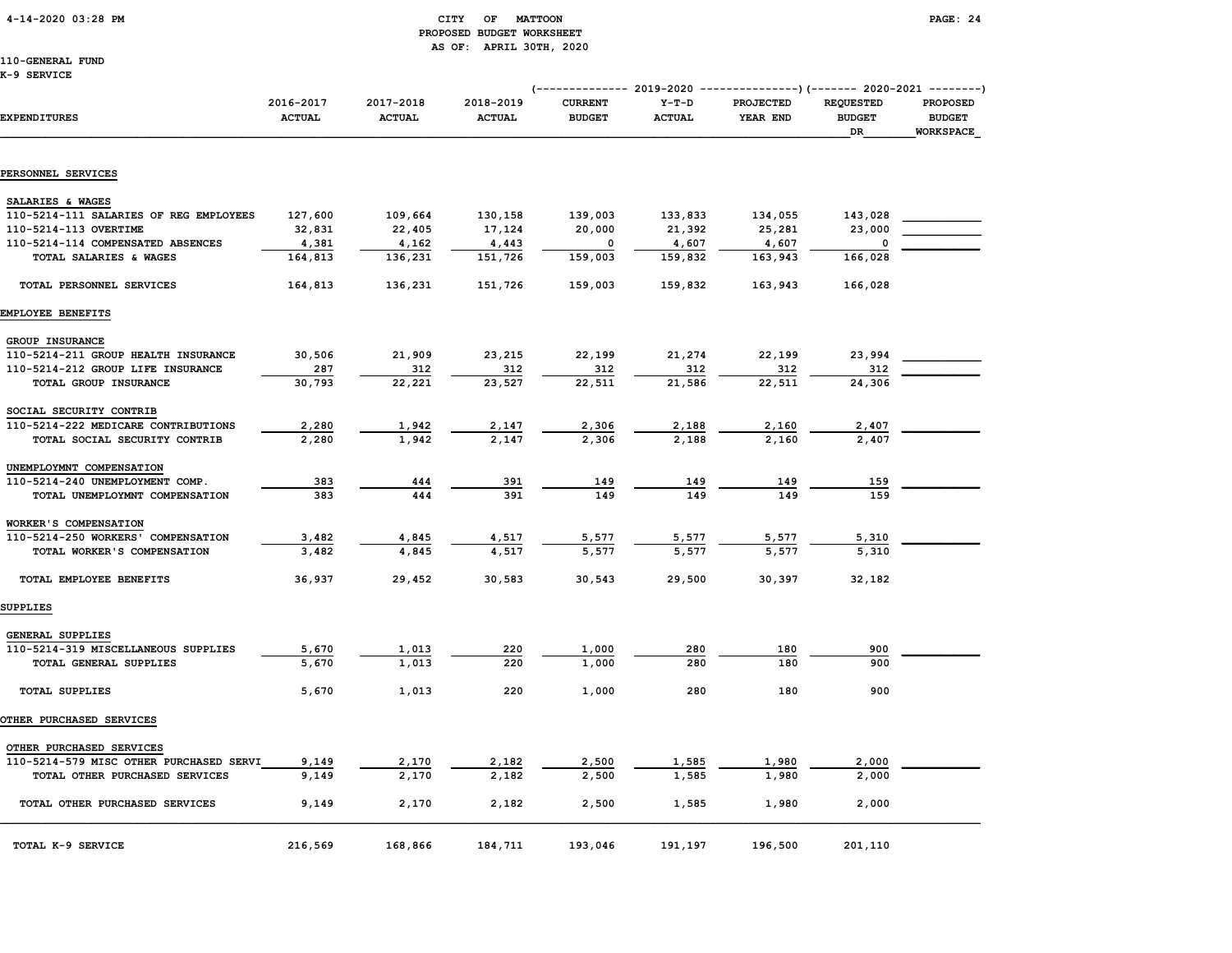# 4-14-2020 03:28 PM CITY OF MATTOON PAGE: 25 PROPOSED BUDGET WORKSHEET AS OF: APRIL 30TH, 2020

# 110-GENERAL FUND AUTOMOTIVE SERVICES

|                                     |                            |                            |                            |                                 |                          | (-------------- 2019-2020 ----------------)(------- 2020-2021 --------) |                                   |                                  |
|-------------------------------------|----------------------------|----------------------------|----------------------------|---------------------------------|--------------------------|-------------------------------------------------------------------------|-----------------------------------|----------------------------------|
| <b>EXPENDITURES</b>                 | 2016-2017<br><b>ACTUAL</b> | 2017-2018<br><b>ACTUAL</b> | 2018-2019<br><b>ACTUAL</b> | <b>CURRENT</b><br><b>BUDGET</b> | $Y-T-D$<br><b>ACTUAL</b> | <b>PROJECTED</b><br>YEAR END                                            | <b>REQUESTED</b><br><b>BUDGET</b> | <b>PROPOSED</b><br><b>BUDGET</b> |
|                                     |                            |                            |                            |                                 |                          |                                                                         | DR                                | WORKSPACE                        |
| <b>SUPPLIES</b>                     |                            |                            |                            |                                 |                          |                                                                         |                                   |                                  |
| <b>GENERAL SUPPLIES</b>             |                            |                            |                            |                                 |                          |                                                                         |                                   |                                  |
| 110-5223-316 TOOLS & EQUIPMENT      | 516                        | 670                        | 339                        | 500                             | 639                      | 743                                                                     | 500                               |                                  |
| 110-5223-318 VEHICLE PARTS          | 9,619                      | 3,866                      | 4,255                      | 5,000                           | 2,906                    | 5,202                                                                   | 5,000                             |                                  |
| 110-5223-319 MISCELLANEOUS SUPPLIES | 2,413                      | 2,794                      | 1,967                      | 2,000                           | 2,262                    | 2,334                                                                   | 1,800                             |                                  |
| TOTAL GENERAL SUPPLIES              | 12,547                     | 7,331                      | 6,561                      | 7,500                           | 5,808                    | 8,279                                                                   | 7,300                             |                                  |
| <b>ENERGY</b>                       |                            |                            |                            |                                 |                          |                                                                         |                                   |                                  |
| 110-5223-326 FUEL                   | 53,298                     | 61,487                     | 64,981                     | 60,000                          | 69,689                   | 70,387                                                                  | 60,000                            |                                  |
| <b>TOTAL ENERGY</b>                 | 53,298                     | 61,487                     | 64,981                     | 60,000                          | 69,689                   | 70,387                                                                  | 60,000                            |                                  |
| <b>TOTAL SUPPLIES</b>               | 65,845                     | 68,817                     | 71,542                     | 67,500                          | 75,497                   | 78,666                                                                  | 67,300                            |                                  |
| PURCHASED PROP MAINT SRV            |                            |                            |                            |                                 |                          |                                                                         |                                   |                                  |
| REPAIR & MAINT SERVICES             |                            |                            |                            |                                 |                          |                                                                         |                                   |                                  |
| 110-5223-434 REPAIR OF VEHICLES     | 30,725                     | 36,283                     | 30,963                     | 30,000                          | 15,959                   | 19,741                                                                  | 30,000                            |                                  |
| TOTAL REPAIR & MAINT SERVICES       | 30.725                     | 36,283                     | 30.963                     | 30,000                          | 15,959                   | 19,741                                                                  | 30,000                            |                                  |
| TOTAL PURCHASED PROP MAINT SRV      | 30,725                     | 36,283                     | 30,963                     | 30,000                          | 15,959                   | 19,741                                                                  | 30,000                            |                                  |
| <b>PROPERTY</b>                     |                            |                            |                            |                                 |                          |                                                                         |                                   |                                  |
| MACHINERY & EQUIPMENT               |                            |                            |                            |                                 |                          |                                                                         |                                   |                                  |
| 110-5223-743 MEF CONTRIBUTION       | 50,000                     | 205,000                    | 0                          |                                 |                          |                                                                         | 0                                 |                                  |
| TOTAL MACHINERY & EQUIPMENT         | 50,000                     | 205,000                    | $\Omega$                   |                                 |                          |                                                                         |                                   |                                  |
| TOTAL PROPERTY                      | 50,000                     | 205,000                    | 0                          | 0                               | 0                        | 0                                                                       | 0                                 |                                  |
| TOTAL AUTOMOTIVE SERVICES           | 146,570                    | 310,100                    | 102,505                    | 97,500                          | 91,456                   | 98,407                                                                  | 97,300                            |                                  |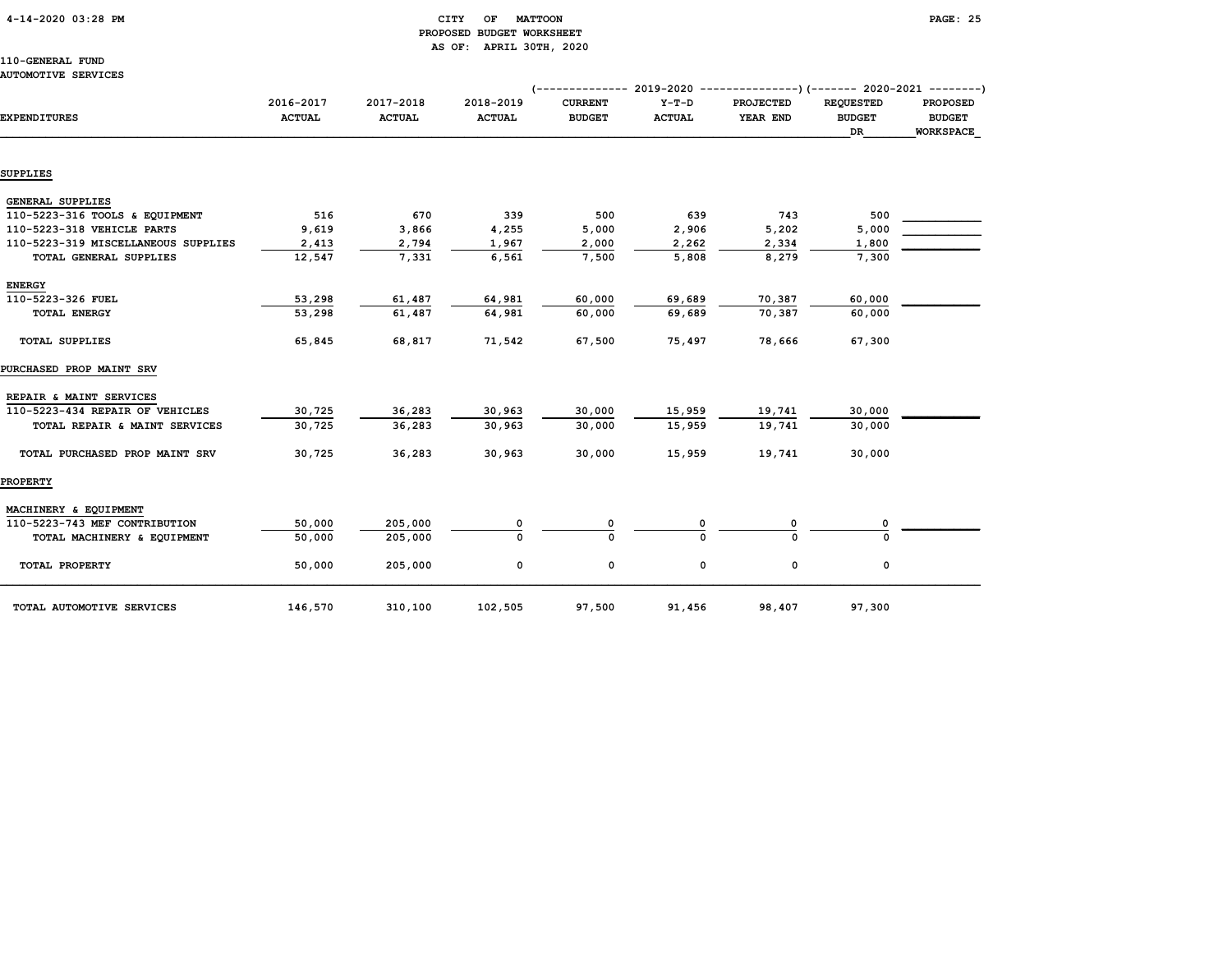# 4-14-2020 03:28 PM CITY OF MATTOON PAGE: 26 PROPOSED BUDGET WORKSHEET AS OF: APRIL 30TH, 2020

# 110-GENERAL FUND POLICE BUILDINGS

|                                         |                            |                            |                            |                                 |                          | (-------------- 2019-2020 ----------------) (------- 2020-2021 ---------) |                                          |                                               |
|-----------------------------------------|----------------------------|----------------------------|----------------------------|---------------------------------|--------------------------|---------------------------------------------------------------------------|------------------------------------------|-----------------------------------------------|
| <b>EXPENDITURES</b>                     | 2016-2017<br><b>ACTUAL</b> | 2017-2018<br><b>ACTUAL</b> | 2018-2019<br><b>ACTUAL</b> | <b>CURRENT</b><br><b>BUDGET</b> | $Y-T-D$<br><b>ACTUAL</b> | <b>PROJECTED</b><br>YEAR END                                              | <b>REOUESTED</b><br><b>BUDGET</b><br>DR. | <b>PROPOSED</b><br><b>BUDGET</b><br>WORKSPACE |
|                                         |                            |                            |                            |                                 |                          |                                                                           |                                          |                                               |
| <b>SUPPLIES</b>                         |                            |                            |                            |                                 |                          |                                                                           |                                          |                                               |
| GENERAL SUPPLIES                        |                            |                            |                            |                                 |                          |                                                                           |                                          |                                               |
| 110-5224-312 CLEANING SUPPLIES          | 3,559                      | 3,193                      | 2,670                      | 3,500                           | 3,793                    | 3,823                                                                     | 3,500                                    |                                               |
| 110-5224-316 TOOLS & EQUIPMENT          | 1,806                      | 363                        | 40                         | 1,000                           | 288                      | 288                                                                       | 1,000                                    |                                               |
| TOTAL GENERAL SUPPLIES                  | 5,365                      | 3,555                      | 2,710                      | 4,500                           | 4,081                    | 4,111                                                                     | 4,500                                    |                                               |
| <b>ENERGY</b>                           |                            |                            |                            |                                 |                          |                                                                           |                                          |                                               |
| 110-5224-321 UTILITIES                  | 60,049                     | 57,702                     | 56,262                     | 60,000                          | 51,909                   | 56,397                                                                    | 57,000                                   |                                               |
| <b>TOTAL ENERGY</b>                     | 60,049                     | 57,702                     | 56,262                     | 60,000                          | 51,909                   | 56,397                                                                    | 57,000                                   |                                               |
| <b>TOTAL SUPPLIES</b>                   | 65,413                     | 61,258                     | 58,972                     | 64,500                          | 55,990                   | 60,508                                                                    | 61,500                                   |                                               |
| <b>PURCHASED PROP MAINT SRV</b>         |                            |                            |                            |                                 |                          |                                                                           |                                          |                                               |
| REPAIR & MAINT SERVICES                 |                            |                            |                            |                                 |                          |                                                                           |                                          |                                               |
| 110-5224-432 REPAIR OF BUILDINGS        | 15,234                     | 6,511                      | 4,774                      | 12,000                          | 8,281                    | 8,196                                                                     | 10,000                                   |                                               |
| 110-5224-435 ELEVATOR SERVICE AGREEMEN  | 10,820                     | 7,365                      | 750                        | 4,000                           | 750                      | 750                                                                       | 2,000                                    |                                               |
| 110-5224-439 OTHER REPAIR & MAINT SRVCS | 14,225                     | 7,939                      | 8,500                      | 8,000                           | 14,640                   | 10,322                                                                    | 8,000                                    |                                               |
| TOTAL REPAIR & MAINT SERVICES           | 40,279                     | 21,815                     | 14,023                     | 24,000                          | 23,671                   | 19,268                                                                    | 20,000                                   |                                               |
| TOTAL PURCHASED PROP MAINT SRV          | 40,279                     | 21,815                     | 14,023                     | 24,000                          | 23,671                   | 19,268                                                                    | 20,000                                   |                                               |
| <b>OTHER OBJECTS</b>                    |                            |                            |                            |                                 |                          |                                                                           |                                          |                                               |
| FINANCIAL TRANS OBJECTS                 |                            |                            |                            |                                 |                          |                                                                           |                                          |                                               |
| 110-5224-828 REAL ESTATE TAXES          | 123                        | 116                        | 119                        | 120                             | 129                      | 129                                                                       | 130                                      |                                               |
| TOTAL FINANCIAL TRANS OBJECTS           | 123                        | 116                        | 119                        | 120                             | 129                      | 129                                                                       | 130                                      |                                               |
| TOTAL OTHER OBJECTS                     | 123                        | 116                        | 119                        | 120                             | 129                      | 129                                                                       | 130                                      |                                               |
| TOTAL POLICE BUILDINGS                  | 105,816                    | 83,189                     | 73,114                     | 88,620                          | 79,789                   | 79,905                                                                    | 81,630                                   |                                               |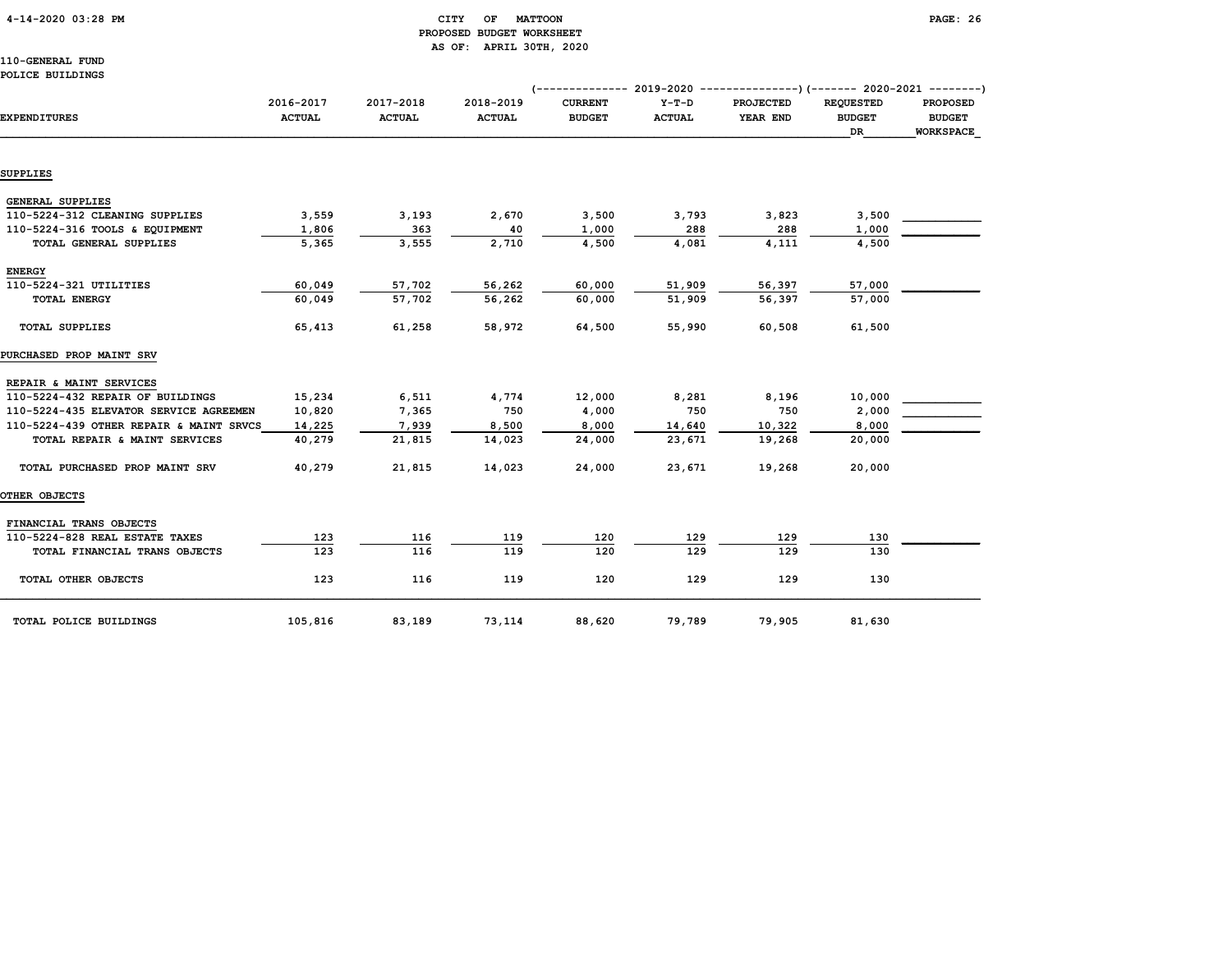# 4-14-2020 03:28 PM CITY OF MATTOON PAGE: 27 PROPOSED BUDGET WORKSHEET AS OF: APRIL 30TH, 2020

# 110-GENERAL FUND

### SCHOOL RESOURCE PROGRAM

|                                        | 2016-2017     | 2017-2018     | 2018-2019     | $---------2019-2020$<br><b>CURRENT</b> | $Y-T-D$       | ---------------) (------- 2020-2021 --------)<br><b>PROJECTED</b> | <b>REQUESTED</b>    |                                               |
|----------------------------------------|---------------|---------------|---------------|----------------------------------------|---------------|-------------------------------------------------------------------|---------------------|-----------------------------------------------|
| <b>EXPENDITURES</b>                    | <b>ACTUAL</b> | <b>ACTUAL</b> | <b>ACTUAL</b> | <b>BUDGET</b>                          | <b>ACTUAL</b> | YEAR END                                                          | <b>BUDGET</b><br>DR | <b>PROPOSED</b><br><b>BUDGET</b><br>WORKSPACE |
|                                        |               |               |               |                                        |               |                                                                   |                     |                                               |
| PERSONNEL SERVICES                     |               |               |               |                                        |               |                                                                   |                     |                                               |
| SALARIES & WAGES                       |               |               |               |                                        |               |                                                                   |                     |                                               |
| 110-5227-111 SALARIES OF REG EMPLOYEES | 75,989        | 81,113        | 146,809       | 153,767                                | 148,792       | 148,987                                                           | 160,096             |                                               |
| 110-5227-113 OVERTIME                  | 5,762         | 5,774         | 6,300         | 6,000                                  | 14,094        | 4,863                                                             | 4,000               |                                               |
| 110-5227-114 COMPENSATED ABSENCES      | 2,140         | 2,193         | 4,591         | $\Omega$                               | 4,695         | 4,695                                                             | $\Omega$            |                                               |
| TOTAL SALARIES & WAGES                 | 83,891        | 89,081        | 157,700       | 159,767                                | 167,581       | 158,545                                                           | 164,096             |                                               |
| TOTAL PERSONNEL SERVICES               | 83,891        | 89,081        | 157,700       | 159,767                                | 167,581       | 158,545                                                           | 164,096             |                                               |
| EMPLOYEE BENEFITS                      |               |               |               |                                        |               |                                                                   |                     |                                               |
| GROUP INSURANCE                        |               |               |               |                                        |               |                                                                   |                     |                                               |
| 110-5227-211 GROUP HEALTH INSURANCE    | 15,253        | 15,246        | 27,447        | 32,010                                 | 30,676        | 32,012                                                            | 33,941              |                                               |
| 110-5227-212 GROUP LIFE INSURANCE      | 143           | 156           | 312           | 312                                    | 312           | 312                                                               | 312                 |                                               |
| TOTAL GROUP INSURANCE                  | 15,396        | 15,402        | 27,759        | 32,322                                 | 30,988        | 32,324                                                            | 34,253              |                                               |
| SOCIAL SECURITY CONTRIB                |               |               |               |                                        |               |                                                                   |                     |                                               |
| 110-5227-221 FICA CONTRIBUTIONS        | 843           | 837           | 816           | 753                                    | 736           | 793                                                               | 868                 |                                               |
| 110-5227-222 MEDICARE CONTRIBUTIONS    | 1,164         | 1,182         | 2,205         | 2,317                                  | 2,125         | 2,172                                                             | 2,379               |                                               |
| TOTAL SOCIAL SECURITY CONTRIB          | 2,007         | 2,019         | 3,021         | 3,070                                  | 2,861         | 2,965                                                             | 3,247               |                                               |
| UNEMPLOYMNT COMPENSATION               |               |               |               |                                        |               |                                                                   |                     |                                               |
| 110-5227-240 UNEMPLOYMENT COMP.        | 370           | 429           | 574           | 219                                    | 219           | 219                                                               | 247                 |                                               |
| TOTAL UNEMPLOYMNT COMPENSATION         | 370           | 429           | 574           | 219                                    | 219           | 219                                                               | 247                 |                                               |
| WORKER'S COMPENSATION                  |               |               |               |                                        |               |                                                                   |                     |                                               |
| 110-5227-250 WORKERS' COMPENSATION     | 2,191         | 2,852         | 4,676         | 5,776                                  | 5,776         | 5,776                                                             | 5,457               |                                               |
| TOTAL WORKER'S COMPENSATION            | 2,191         | 2,852         | 4,676         | 5,776                                  | 5,776         | 5,776                                                             | 5,457               |                                               |
| TOTAL EMPLOYEE BENEFITS                | 19,964        | 20,702        | 36,030        | 41,387                                 | 39,845        | 41,284                                                            | 43,204              |                                               |
| OTHER OBJECTS                          |               |               |               |                                        |               |                                                                   |                     |                                               |
| COMPUTER INFO SYS OBJECT               |               |               |               |                                        |               |                                                                   |                     |                                               |

TOTAL SCHOOL RESOURCE PROGRAM 103,855 109,782 193,731 201,154 207,425 199,829 207,300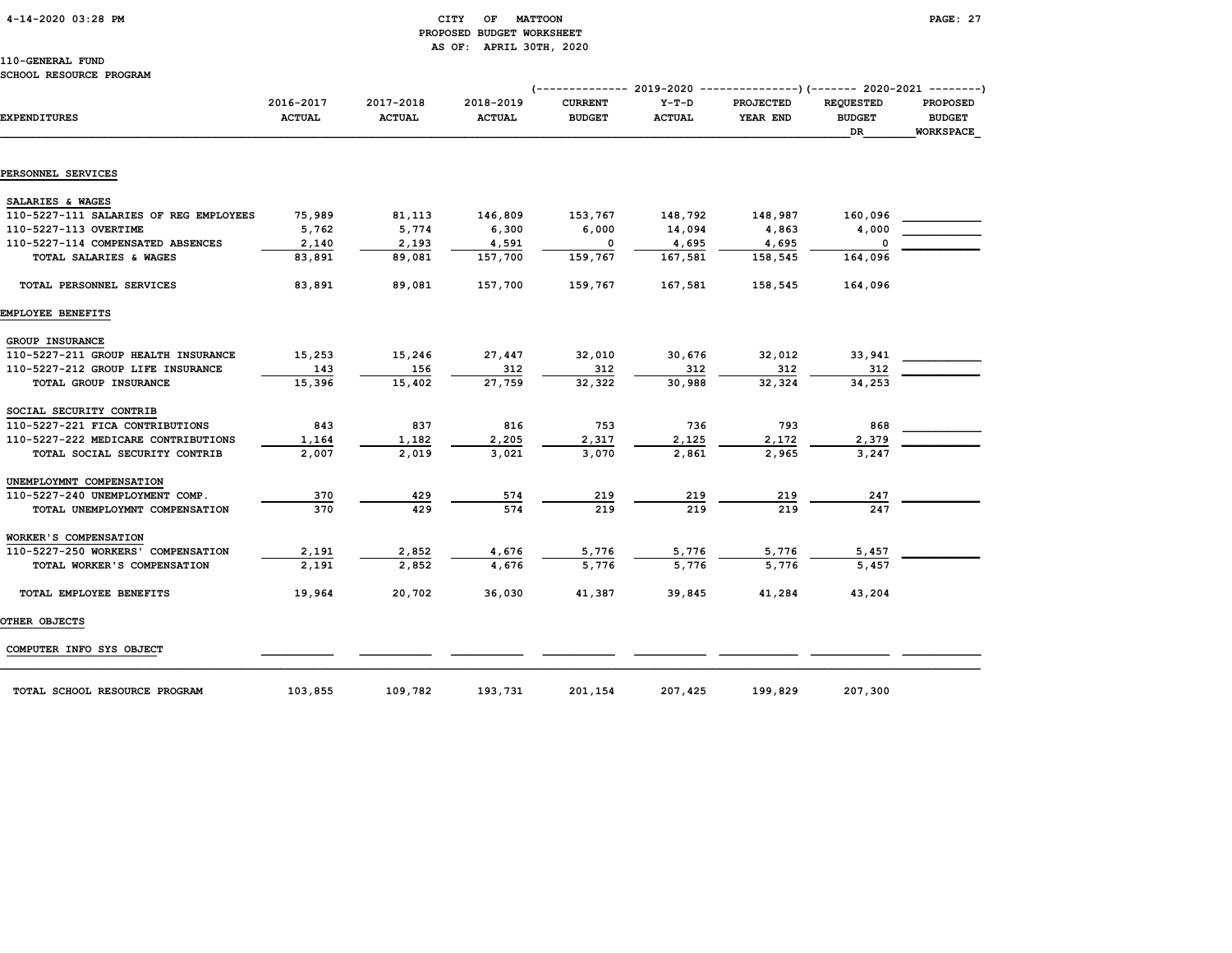# 4-14-2020 03:28 PM CITY OF MATTOON PAGE: 28 PROPOSED BUDGET WORKSHEET AS OF: APRIL 30TH, 2020

110-GENERAL FUND

#### FIRE PROTECTION ADMIN.

|                                                   |                            |                            |                            | (------------- 2019-2020 ----------------) (------- 2020-2021 --------) |                          |                              |                                         |                                               |
|---------------------------------------------------|----------------------------|----------------------------|----------------------------|-------------------------------------------------------------------------|--------------------------|------------------------------|-----------------------------------------|-----------------------------------------------|
| <b>EXPENDITURES</b>                               | 2016-2017<br><b>ACTUAL</b> | 2017-2018<br><b>ACTUAL</b> | 2018-2019<br><b>ACTUAL</b> | <b>CURRENT</b><br><b>BUDGET</b>                                         | $Y-T-D$<br><b>ACTUAL</b> | <b>PROJECTED</b><br>YEAR END | <b>REQUESTED</b><br><b>BUDGET</b><br>DR | <b>PROPOSED</b><br><b>BUDGET</b><br>WORKSPACE |
|                                                   |                            |                            |                            |                                                                         |                          |                              |                                         |                                               |
| PERSONNEL SERVICES                                |                            |                            |                            |                                                                         |                          |                              |                                         |                                               |
| SALARIES & WAGES                                  |                            |                            |                            |                                                                         |                          |                              |                                         |                                               |
| 110-5241-111 SALARIES OF REG EMPLOYEES            | 1,944,653                  | 1,772,226                  | 1,592,567                  | 2,110,527                                                               | 1,477,267                | 1,477,836                    | 2,215,555                               |                                               |
| 110-5241-113 OVERTIME                             | 262,928                    | 387,371                    | 674,006                    | 300,000                                                                 | 587,387                  | 610,411                      | 200,000                                 |                                               |
| 110-5241-114 COMPENSATED ABSENCES                 | 278,867                    | 342,997                    | 279,123                    | 0                                                                       | 280,535                  | 279,059                      | $\mathbf 0$                             |                                               |
| TOTAL SALARIES & WAGES                            | 2,486,448                  | 2,502,594                  | 2,545,697                  | 2,410,527                                                               | 2,345,189                | 2,367,306                    | 2,415,555                               |                                               |
| TOTAL PERSONNEL SERVICES                          | 2,486,448                  | 2,502,594                  | 2,545,697                  | 2,410,527                                                               | 2,345,189                | 2,367,306                    | 2,415,555                               |                                               |
| EMPLOYEE BENEFITS                                 |                            |                            |                            |                                                                         |                          |                              |                                         |                                               |
| GROUP INSURANCE                                   |                            |                            |                            |                                                                         |                          |                              |                                         |                                               |
| 110-5241-211 GROUP HEALTH INSURANCE               | 413,538                    | 386,968                    | 317,675                    | 451,717                                                                 | 336,286                  | 350,142                      | 506,195                                 |                                               |
| 110-5241-212 GROUP LIFE INSURANCE                 | 4,732                      | 5,148                      | 5,148                      | 4,836                                                                   | 4,836                    | 4,836                        | 4,992                                   |                                               |
| TOTAL GROUP INSURANCE                             | 418,270                    | 392,116                    | 322,823                    | 456,553                                                                 | 341,122                  | 354,978                      | 511,187                                 |                                               |
| SOCIAL SECURITY CONTRIB                           |                            |                            |                            |                                                                         |                          |                              |                                         |                                               |
| 110-5241-221 FICA CONTRIBUTIONS                   | 1,677                      | 1,724                      | 1,751                      | 2,043                                                                   | 1,770                    | 1,837                        | 2,089                                   |                                               |
| 110-5241-222 MEDICARE CONTRIBUTIONS               | 33,031                     | 33,971                     | 35,228                     | 34,953                                                                  | 30,816                   | 31,931                       | 35,026                                  |                                               |
| TOTAL SOCIAL SECURITY CONTRIB                     | 34,708                     | 35,695                     | 36,980                     | 36,996                                                                  | 32,586                   | 33,768                       | 37,115                                  |                                               |
| RETIREMENT CONTRIBTUIONS                          |                            |                            |                            |                                                                         |                          |                              |                                         |                                               |
| 110-5241-231 IMRF CONTRIBUTIONS                   | 3,107                      | 3,142                      | 2,858                      | 2,802                                                                   | 2,254                    | 2,205                        | 3,595                                   |                                               |
| 110-5241-233 FIREFIGHTERS PENSION CONTR 1,533,379 |                            | 1,829,282                  | 2,029,881                  | 2,110,078                                                               | 2,137,505                | 2,178,181                    | 2,238,773                               |                                               |
| TOTAL RETIREMENT CONTRIBTUIONS                    | 1,536,487                  | 1,832,425                  | 2,032,739                  | 2,112,880                                                               | 2,139,759                | 2,180,386                    | 2,242,368                               |                                               |
| UNEMPLOYMNT COMPENSATION                          |                            |                            |                            |                                                                         |                          |                              |                                         |                                               |
| 110-5241-240 UNEMPLOYMENT COMP.                   | 6,310                      | 7,316                      | 6,451                      | 2,310                                                                   | 2,310                    | 2,310                        | 2,548                                   |                                               |
| TOTAL UNEMPLOYMNT COMPENSATION                    | 6,310                      | 7,316                      | 6,451                      | 2,310                                                                   | 2,310                    | 2,310                        | 2,548                                   |                                               |
| WORKER'S COMPENSATION                             |                            |                            |                            |                                                                         |                          |                              |                                         |                                               |
| 110-5241-250 WORKERS' COMPENSATION                | 233,297                    | 304,185                    | 281,853                    | 273,657                                                                 | 273,657                  | 273,657                      | 254,765                                 |                                               |
| TOTAL WORKER'S COMPENSATION                       | 233,297                    | 304,185                    | 281,853                    | 273,657                                                                 | 273,657                  | 273,657                      | 254,765                                 |                                               |
| TOTAL EMPLOYEE BENEFITS                           | 2,229,072                  | 2,571,738                  | 2,680,845                  | 2,882,396                                                               | 2,789,434                | 2,845,099                    | 3,047,983                               |                                               |
| SUPPLIES                                          |                            |                            |                            |                                                                         |                          |                              |                                         |                                               |
| GENERAL SUPPLIES                                  |                            |                            |                            |                                                                         |                          |                              |                                         |                                               |
| 110-5241-311 OFFICE SUPPLIES                      | 1,650                      | 1,404                      | 1,330                      | 1,600                                                                   | 479                      | 568                          | 1,400                                   |                                               |
| 110-5241-312 CLEANING SUPPLIES                    | 3,906                      | 3,972                      | 3,689                      | 3,500                                                                   | 3,434                    | 3,542                        | 3,000                                   |                                               |
| 110-5241-313 MEDICAL & SAFETY SUPPLIES            | 18,959                     | 16,761                     | 12,352                     | 9,900                                                                   | 9,897                    | 10,545                       | 10,000                                  |                                               |
| 110-5241-315 UNIFORMS & CLOTHING                  | 11,647                     | 5,868                      | 11,052                     | 34,375                                                                  | 23,747                   | 22,967                       | 34,375                                  |                                               |
| 110-5241-316 TOOLS & EQUIPMENT                    | 1,445                      | 4,307                      | 4,135                      | 3,360                                                                   | 2,071                    | 2,849                        | 8,700                                   |                                               |
| 110-5241-318 VEHICLE PARTS                        | 5,982                      | 3,562                      | 3,140                      | 3,000                                                                   | 2,715                    | 2,712                        | 4,000                                   |                                               |

110-5241-319 MISCELLANEOUS SUPPLIES 4,129 2,910 2,871 4,000 3,280 3,696 3,150 \_\_\_\_\_\_\_\_\_\_\_\_

TOTAL GENERAL SUPPLIES 47,719 38,783 38,568 59,735 45,622 46,879 64,625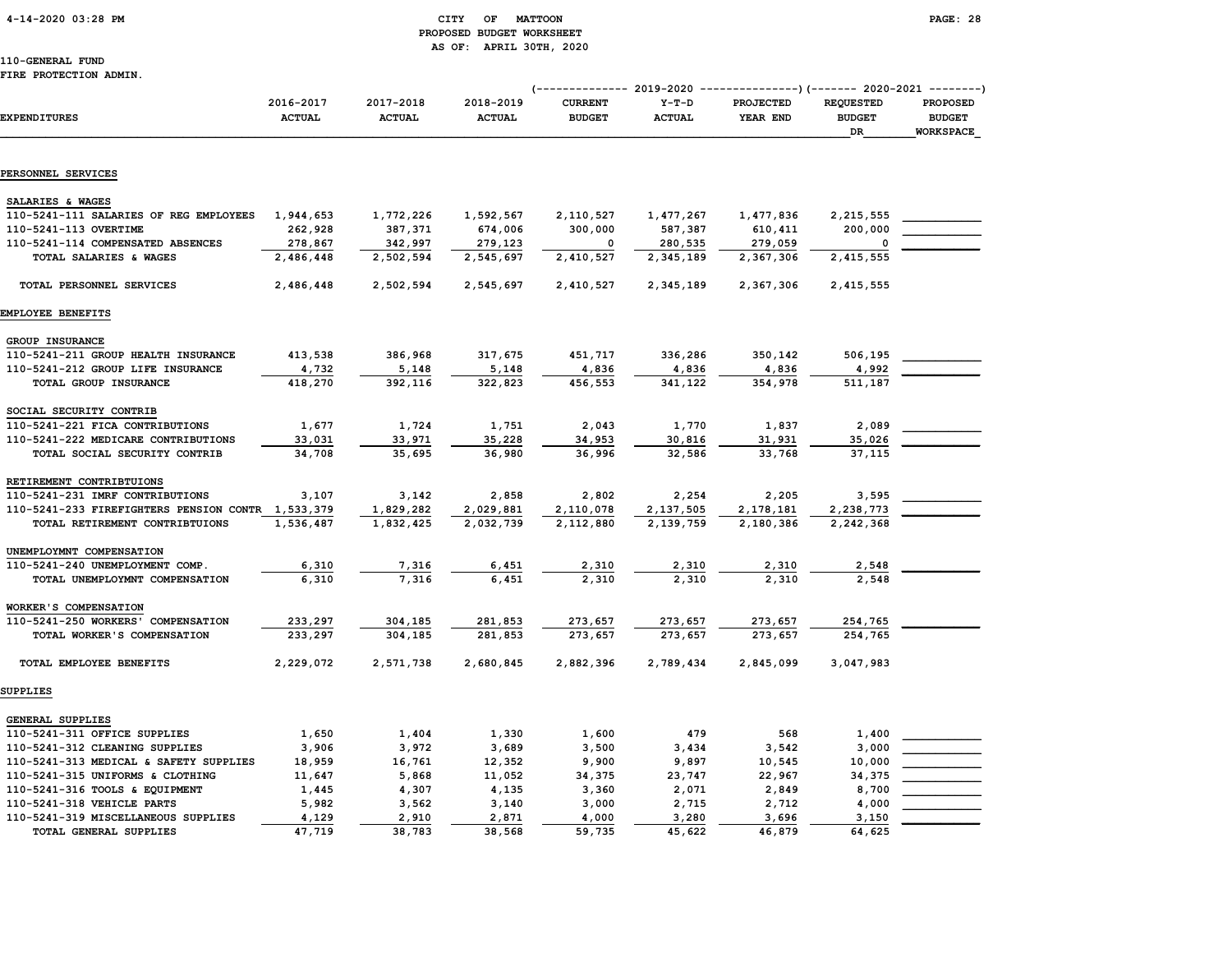# 4-14-2020 03:28 PM CITY OF MATTOON PAGE: 29 PROPOSED BUDGET WORKSHEET AS OF: APRIL 30TH, 2020

110-GENERAL FUND

# FIRE PROTECTION ADMIN.

|                                         |                            |                            |                            | (-------------- 2019-2020       |                          | ---------------)(------- 2020-2021 --------) |                                         |                                                      |
|-----------------------------------------|----------------------------|----------------------------|----------------------------|---------------------------------|--------------------------|----------------------------------------------|-----------------------------------------|------------------------------------------------------|
| <b>EXPENDITURES</b>                     | 2016-2017<br><b>ACTUAL</b> | 2017-2018<br><b>ACTUAL</b> | 2018-2019<br><b>ACTUAL</b> | <b>CURRENT</b><br><b>BUDGET</b> | $Y-T-D$<br><b>ACTUAL</b> | PROJECTED<br>YEAR END                        | <b>REQUESTED</b><br><b>BUDGET</b><br>DR | <b>PROPOSED</b><br><b>BUDGET</b><br><b>WORKSPACE</b> |
|                                         |                            |                            |                            |                                 |                          |                                              |                                         |                                                      |
| <b>ENERGY</b>                           |                            |                            |                            |                                 |                          |                                              |                                         |                                                      |
| 110-5241-321 UTILITIES                  | 8,211                      | 8,124                      | 7,647                      | 8,200                           | 7,416                    | 8,246                                        | 8,200                                   |                                                      |
| 110-5241-326 FUEL                       | 30,620                     | 32,102                     | 21,103                     | 20,000                          | 13,245                   | 13,735                                       | 15,000                                  |                                                      |
| TOTAL ENERGY                            | 38,831                     | 40,226                     | 28,750                     | 28,200                          | 20,661                   | 21,981                                       | 23,200                                  |                                                      |
| BOOKS & PERIODICALS                     |                            |                            |                            |                                 |                          |                                              |                                         |                                                      |
| 110-5241-340 BOOKS & PERIODICALS        | 1,797                      | 2,092                      | 2,534                      | 2,800                           | 3,519                    | 3,605                                        | 3,000                                   |                                                      |
| TOTAL BOOKS & PERIODICALS               | 1,797                      | 2,092                      | 2,534                      | 2,800                           | 3,519                    | 3,605                                        | 3,000                                   |                                                      |
| <b>TOTAL SUPPLIES</b>                   | 88,347                     | 81,101                     | 69,851                     | 90,735                          | 69,802                   | 72,465                                       | 90,825                                  |                                                      |
| <b>PURCHASED PROP MAINT SRV</b>         |                            |                            |                            |                                 |                          |                                              |                                         |                                                      |
| REPAIR & MAINT SERVICES                 |                            |                            |                            |                                 |                          |                                              |                                         |                                                      |
| 110-5241-432 REPAIR OF BUILDINGS        | 1,340                      | 10,589                     | 7,702                      | 8,500                           | 10,814                   | 11,725                                       | 8,500                                   |                                                      |
| 110-5241-433 REPAIR OF MACHINERY        | 12,138                     | 15,284                     | 16,960                     | 9,700                           | 5,902                    | 10,768                                       | 9,700                                   |                                                      |
| 110-5241-434 REPAIR OF VEHICLES         | 43,789                     | 75,190                     | 37,029                     | 27,000                          | 25,877                   | 24,094                                       | 23,000                                  |                                                      |
| TOTAL REPAIR & MAINT SERVICES           | 57,268                     | 101,063                    | 61,691                     | 45,200                          | 42,593                   | 46,587                                       | 41,200                                  |                                                      |
|                                         |                            |                            |                            |                                 |                          |                                              |                                         |                                                      |
| OTHER PROP MAINT SERVICE                |                            |                            |                            |                                 |                          |                                              |                                         |                                                      |
| TOTAL PURCHASED PROP MAINT SRV          | 57,268                     | 101,063                    | 61,691                     | 45,200                          | 42,593                   | 46,587                                       | 41,200                                  |                                                      |
| <b>OTHER PURCHASED SERVICES</b>         |                            |                            |                            |                                 |                          |                                              |                                         |                                                      |
| PROFESSIONAL SERVICES                   |                            |                            |                            |                                 |                          |                                              |                                         |                                                      |
| 110-5241-515 LABOR RELATIONS COUNSEL    | 3,732                      | 45,949                     | 76,253                     | 40,000                          | 55,848                   | 78,892                                       | 40,000                                  |                                                      |
| 110-5241-519 OTHER PROFESSIONAL SERVICE | $\circ$                    | 0                          | 9,875                      | 98,750                          | 77,136                   | 80,792                                       | 0                                       |                                                      |
| TOTAL PROFESSIONAL SERVICES             | 3,732                      | 45,949                     | 86,128                     | 138,750                         | 132,984                  | 159,684                                      | 40,000                                  |                                                      |
| COMMUNICATION                           |                            |                            |                            |                                 |                          |                                              |                                         |                                                      |
| 110-5241-531 POSTAGE                    | 1,691                      | 1,598                      | 672                        | 1,000                           | 65                       | 85                                           | 700                                     |                                                      |
| 110-5241-532 TELEPHONE                  | 8,622                      | 8,559                      | 7,773                      | 10,400                          | 7,398                    | 7,605                                        | 8,500                                   |                                                      |
| 110-5241-533 CELLULAR PHONE             | 2,400                      | 2,400                      | 1,541                      | 1,200                           | $\mathbf{o}$             | $\mathbf 0$                                  | 1,200                                   |                                                      |
| 110-5241-535 RADIOS                     | 4,370                      | 4,737                      | 2,340                      | 3,500                           | 5,836                    | 5,569                                        | 5,500                                   |                                                      |
| TOTAL COMMUNICATION                     | 17,083                     | 17,294                     | 12,326                     | 16,100                          | 13,299                   | 13,259                                       | 15,900                                  |                                                      |
|                                         |                            |                            |                            |                                 |                          |                                              |                                         |                                                      |
| ADVERTISING                             |                            |                            |                            |                                 |                          |                                              |                                         |                                                      |
| 110-5241-541 SOFTWARE                   | 4,620<br>4,620             | 5,620<br>5,620             | 4,620<br>4,620             | 3,800<br>3,800                  | 4,895<br>4,895           | 4,895                                        | 4,900                                   |                                                      |
| TOTAL ADVERTISING                       |                            |                            |                            |                                 |                          | 4,895                                        | 4,900                                   |                                                      |
| EMPLOYEE BUSINESS EXP                   |                            |                            |                            |                                 |                          |                                              |                                         |                                                      |
| 110-5241-562 TRAVEL & TRAINING          | 22,161                     | 5,527                      | 17,517                     | 26,000                          | 15,272                   | 15,917                                       | 23,400                                  |                                                      |
| 110-5241-568 PHYSICALS                  | 0                          | 0                          | 1,196                      | 0                               | 1,196                    | 0                                            | 0                                       |                                                      |
| TOTAL EMPLOYEE BUSINESS EXP             | 22,161                     | 5,527                      | 18,713                     | 26,000                          | 16,468                   | 15,917                                       | 23,400                                  |                                                      |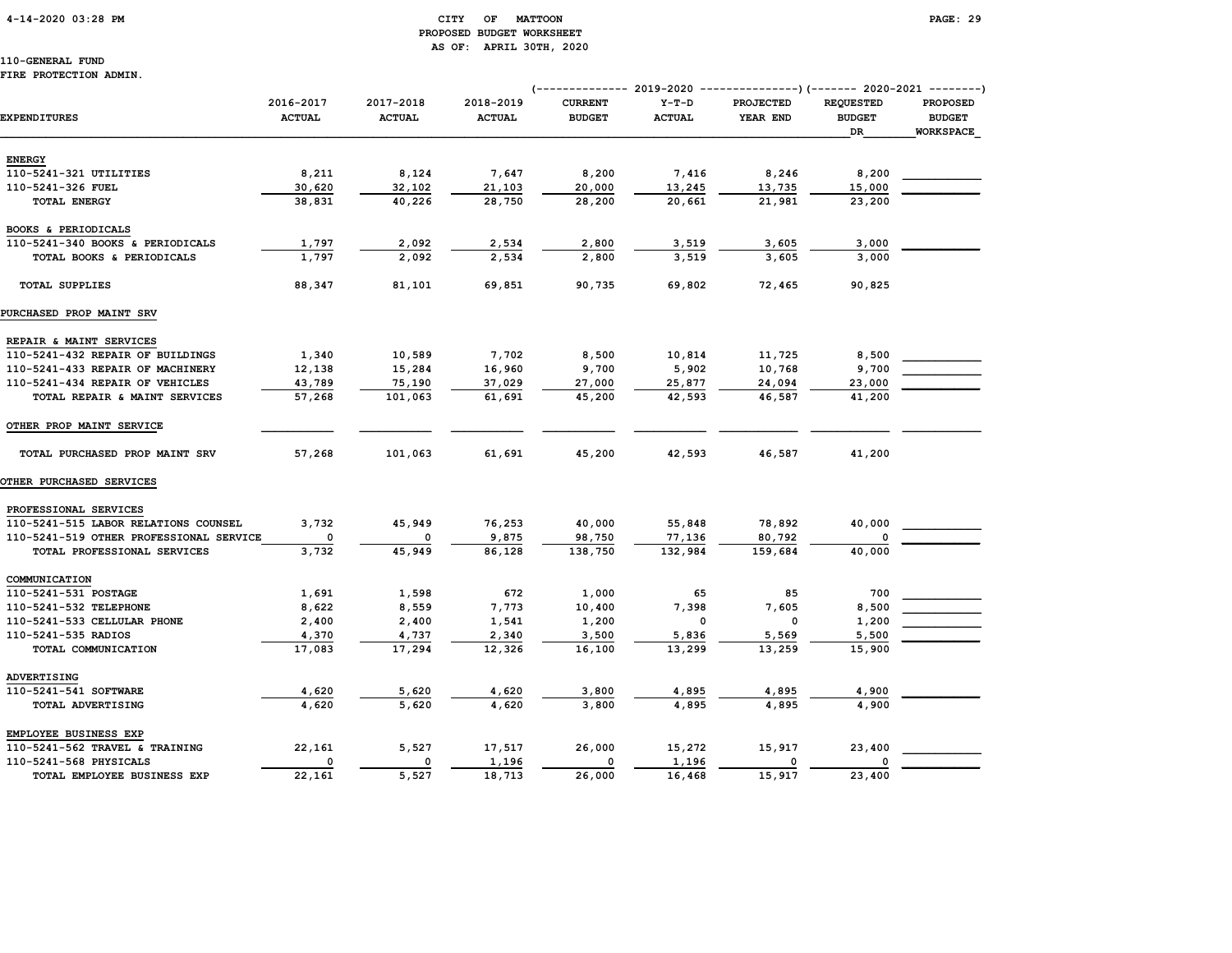# 4-14-2020 03:28 PM CITY OF MATTOON PAGE: 30 PROPOSED BUDGET WORKSHEET AS OF: APRIL 30TH, 2020

110-GENERAL FUND FIRE PROTECTION ADMIN.

|                                         |               |               |               | (------------- 2019-2020 |                | ---------------) (------- 2020-2021 --------) |                  |                  |
|-----------------------------------------|---------------|---------------|---------------|--------------------------|----------------|-----------------------------------------------|------------------|------------------|
|                                         | 2016-2017     | 2017-2018     | 2018-2019     | <b>CURRENT</b>           | $Y-T-D$        | PROJECTED                                     | <b>REQUESTED</b> | <b>PROPOSED</b>  |
| <b>EXPENDITURES</b>                     | <b>ACTUAL</b> | <b>ACTUAL</b> | <b>ACTUAL</b> | <b>BUDGET</b>            | <b>ACTUAL</b>  | YEAR END                                      | <b>BUDGET</b>    | <b>BUDGET</b>    |
|                                         |               |               |               |                          |                |                                               | <b>DR</b>        | <b>WORKSPACE</b> |
| OTHER PURCHASED SERVICES                |               |               |               |                          |                |                                               |                  |                  |
| 110-5241-571 DUES & MEMBERSHIPS         | 1,118         | 659           | 1,651         | 1,655                    | 2,761          | 2,427                                         | 1,700            |                  |
| 110-5241-573 LAUNDRY SERVICES           | 696           | 693           | 335           | 600                      | 53             | 40                                            | 600              |                  |
| 110-5241-578 AMBULANCE BILLING EXPENSES | 1,518         | 943           | 734           | 150                      | $\overline{2}$ | 0                                             | 150              |                  |
| 110-5241-579 MISC OTHER PURCHASED SERVI | 21,108        | 24,708        | 24,332        | 23,000                   | 16,960         | 16,947                                        | 15,000           |                  |
| TOTAL OTHER PURCHASED SERVICES          | 24,440        | 27,002        | 27,050        | 25,405                   | 19,775         | 19,414                                        | 17,450           |                  |
|                                         |               |               |               |                          |                |                                               |                  |                  |
| TOTAL OTHER PURCHASED SERVICES          | 72,036        | 101,393       | 148,837       | 210,055                  | 187,421        | 213,169                                       | 101,650          |                  |
| <b>PROPERTY</b>                         |               |               |               |                          |                |                                               |                  |                  |
| MACHINERY & EQUIPMENT                   |               |               |               |                          |                |                                               |                  |                  |
| 110-5241-743 MEF CONTRIBUTION           | 149,934       | 78,941        | 64,452        | 64,452                   | 64,452         | 64,452                                        | 64,452           |                  |
| TOTAL MACHINERY & EQUIPMENT             | 149,934       | 78,941        | 64,452        | 64,452                   | 64,452         | 64,452                                        | 64.452           |                  |
| TOTAL PROPERTY                          | 149,934       | 78,941        | 64,452        | 64,452                   | 64,452         | 64,452                                        | 64,452           |                  |
| OTHER OBJECTS                           |               |               |               |                          |                |                                               |                  |                  |
| FINANCIAL TRANS OBJECTS                 |               |               |               |                          |                |                                               |                  |                  |
| 110-5241-814 PRINT/COPY MACH LEASE & MA | 586           | 1,107         | 746           | 1,200                    | 1,136          | 672                                           | 1,000            |                  |
| TOTAL FINANCIAL TRANS OBJECTS           | 586           | 1,107         | 746           | 1,200                    | 1,136          | 672                                           | 1,000            |                  |
| FINANCIAL TRANS OBJECTS                 |               |               |               |                          |                |                                               |                  |                  |
| 110-5241-825 GRANT EXPENDITURES         | $\mathbf 0$   | 5,715         | 15,736        | 0                        | 214,663        | 214,663                                       | 26,000           |                  |
| 110-5241-826 FIRE INSURANCE TAX EXP.    | 51,735        | 33,233        | 29,946        | 41,918                   | 31,084         | 40,742                                        | 40,561           |                  |
| 110-5241-827 FIRE PREVENTION EXP.       | 684           | 1,647         | 969           | 2,000                    | 1,338          | 1,338                                         | 2,000            |                  |
| 110-5241-828 REAL ESTATE TAXES          | 11            | 11            | 11            | $^{\circ}$               | 11             | 11                                            | 15               |                  |
| TOTAL FINANCIAL TRANS OBJECTS           | 52,430        | 40,606        | 46,662        | 43,918                   | 247,095        | 256,754                                       | 68,576           |                  |
| COMPUTER INFO SYS OBJECT                |               |               |               |                          |                |                                               |                  |                  |
| 110-5241-863 COMPUTERS                  | 4,756         | 2,361         | 1,144         |                          |                | 0                                             |                  |                  |
| TOTAL COMPUTER INFO SYS OBJECT          | 4,756         | 2,361         | 1,144         |                          |                |                                               |                  |                  |
| TOTAL OTHER OBJECTS                     | 57,771        | 44,073        | 48,552        | 45,118                   | 248,231        | 257,426                                       | 69,576           |                  |
| TOTAL FIRE PROTECTION ADMIN.            | 5,140,877     | 5,480,903     | 5,619,924     | 5,748,483                | 5,747,122      | 5,866,504                                     | 5,831,241        |                  |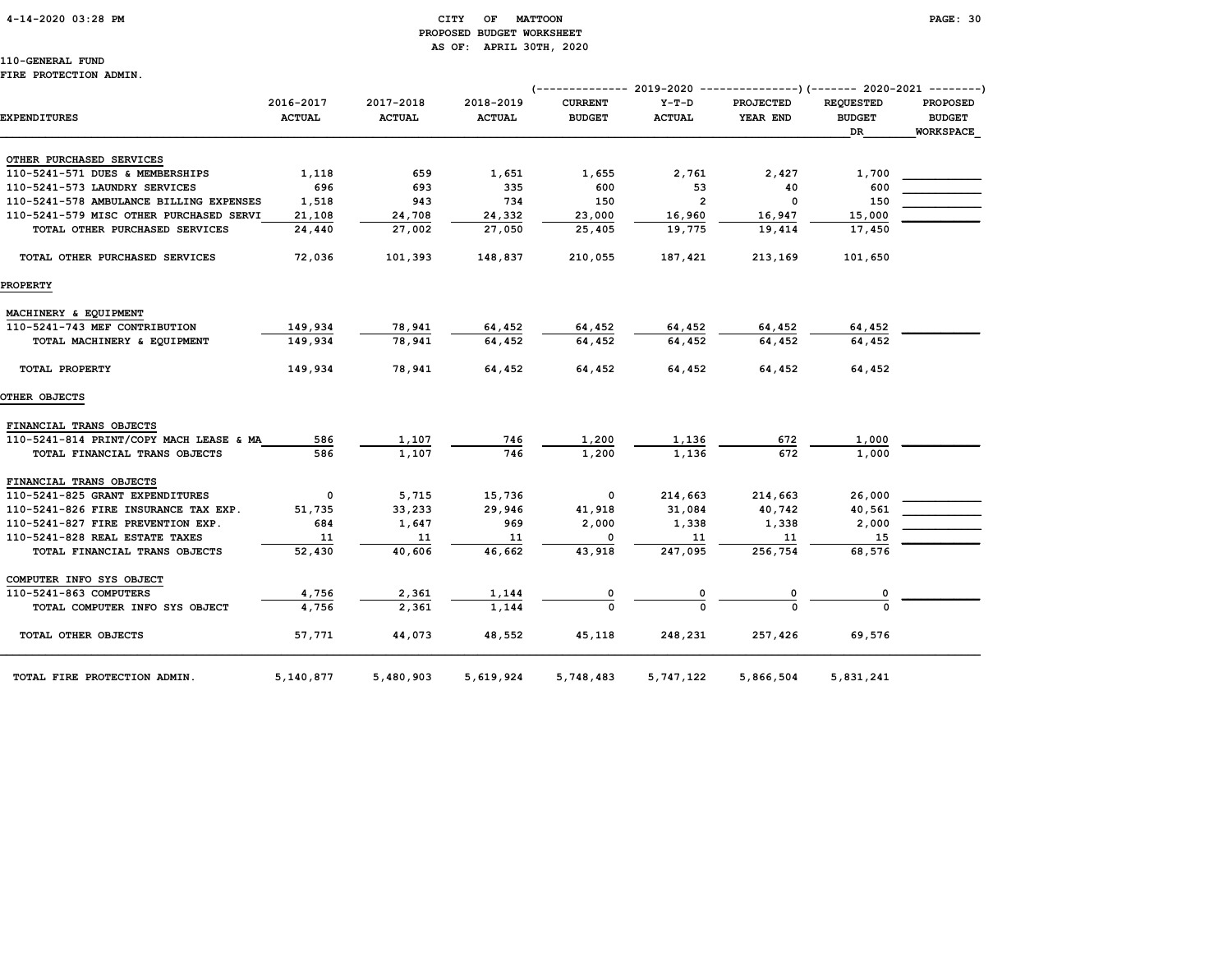# 4-14-2020 03:28 PM CITY OF MATTOON PAGE: 31 PROPOSED BUDGET WORKSHEET AS OF: APRIL 30TH, 2020

# 110-GENERAL FUND

# COMMUNITY DEVELOPMENT

|                                        |                            |                            |                            | $--------- 2019-2020$           |                          | $-----------$ ) (------- 2020-2021 --------) |                                         |                                               |
|----------------------------------------|----------------------------|----------------------------|----------------------------|---------------------------------|--------------------------|----------------------------------------------|-----------------------------------------|-----------------------------------------------|
| <b>EXPENDITURES</b>                    | 2016-2017<br><b>ACTUAL</b> | 2017-2018<br><b>ACTUAL</b> | 2018-2019<br><b>ACTUAL</b> | <b>CURRENT</b><br><b>BUDGET</b> | $Y-T-D$<br><b>ACTUAL</b> | PROJECTED<br>YEAR END                        | <b>REQUESTED</b><br><b>BUDGET</b><br>DR | <b>PROPOSED</b><br><b>BUDGET</b><br>WORKSPACE |
|                                        |                            |                            |                            |                                 |                          |                                              |                                         |                                               |
| PERSONNEL SERVICES                     |                            |                            |                            |                                 |                          |                                              |                                         |                                               |
| SALARIES & WAGES                       |                            |                            |                            |                                 |                          |                                              |                                         |                                               |
| 110-5261-111 SALARIES OF REG EMPLOYEES | 53,225                     | 53,884                     | 58,973                     | 62,740                          | 59,338                   | 60,043                                       | 64,725                                  |                                               |
| 110-5261-113 OVERTIME                  | $\mathbf 0$                | $\mathbf 0$                | 3                          | 0                               | $\Omega$                 | 0                                            | 0                                       |                                               |
| 110-5261-114 COMPENSATED ABSENCES      | 5,042                      | 5,365                      | 3,084                      | 0                               | 4,744                    | 4,442                                        | $\mathbf 0$                             |                                               |
| TOTAL SALARIES & WAGES                 | 58,267                     | 59,249                     | 62,061                     | 62,740                          | 64,082                   | 64,485                                       | 64,725                                  |                                               |
| TOTAL PERSONNEL SERVICES               | 58,267                     | 59,249                     | 62,061                     | 62,740                          | 64,082                   | 64,485                                       | 64,725                                  |                                               |
| EMPLOYEE BENEFITS                      |                            |                            |                            |                                 |                          |                                              |                                         |                                               |
| GROUP INSURANCE                        |                            |                            |                            |                                 |                          |                                              |                                         |                                               |
| 110-5261-211 GROUP HEALTH INSURANCE    | 16,290                     | 16,110                     | 14,657                     | 17,093                          | 16,381                   | 17,092                                       | 18,125                                  |                                               |
| 110-5261-212 GROUP LIFE INSURANCE      | 153                        | 167                        | 167                        | 167                             | 167                      | 167                                          | 167                                     |                                               |
| TOTAL GROUP INSURANCE                  | 16,443                     | 16,277                     | 14,824                     | 17,260                          | 16,548                   | 17,259                                       | 18,292                                  |                                               |
| SOCIAL SECURITY CONTRIB                |                            |                            |                            |                                 |                          |                                              |                                         |                                               |
| 110-5261-221 FICA CONTRIBUTIONS        | 3,344                      | 3,418                      | 3,528                      | 3,890                           | 3,570                    | 3,711                                        | 4,013                                   |                                               |
| 110-5261-222 MEDICARE CONTRIBUTIONS    | 782                        | 799                        | 825                        | 910                             | 835                      | 864                                          | 939                                     |                                               |
| TOTAL SOCIAL SECURITY CONTRIB          | 4,126                      | 4,218                      | 4,353                      | 4,800                           | 4,404                    | 4,575                                        | 4,952                                   |                                               |
| RETIREMENT CONTRIBTUIONS               |                            |                            |                            |                                 |                          |                                              |                                         |                                               |
| 110-5261-231 IMRF CONTRIBUTIONS        | 6,196                      | 6,230                      | 5,739                      | 5,335                           | 4,546                    | 4,443                                        | 6,906                                   |                                               |
| TOTAL RETIREMENT CONTRIBTUIONS         | 6,196                      | 6,230                      | 5,739                      | 5,335                           | 4,546                    | 4,443                                        | 6,906                                   |                                               |
| UNEMPLOYMNT COMPENSATION               |                            |                            |                            |                                 |                          |                                              |                                         |                                               |
| 110-5261-240 UNEMPLOYMENT COMP.        | 204                        | 237                        | 209                        | 80                              | 80                       | 80                                           | 85                                      |                                               |
| TOTAL UNEMPLOYMNT COMPENSATION         | 204                        | 237                        | 209                        | 80                              | 80                       | 80                                           | 85                                      |                                               |
| WORKER'S COMPENSATION                  |                            |                            |                            |                                 |                          |                                              |                                         |                                               |
| 110-5261-250 WORKERS' COMPENSATION     | 2,609                      | 3,396                      | 3,276                      | 4,574                           | 4,574                    | 4,574                                        | 4,322                                   |                                               |
| TOTAL WORKER'S COMPENSATION            | 2,609                      | 3,396                      | 3,276                      | 4,574                           | 4,574                    | 4,574                                        | 4,322                                   |                                               |
| TOTAL EMPLOYEE BENEFITS                | 29,578                     | 30,357                     | 28,400                     | 32,049                          | 30, 153                  | 30,931                                       | 34,557                                  |                                               |
| SUPPLIES                               |                            |                            |                            |                                 |                          |                                              |                                         |                                               |
|                                        |                            |                            |                            |                                 |                          |                                              |                                         |                                               |
| GENERAL SUPPLIES                       |                            |                            |                            |                                 |                          |                                              |                                         |                                               |
| 110-5261-311 OFFICE SUPPLIES           | 652                        | 785                        | 641                        | 750                             | 477                      | 516                                          | 750                                     |                                               |
| 110-5261-319 MISCELLANEOUS SUPPLIES    | 145                        | 92                         | 51                         | 200                             | 22                       | 22                                           | 180                                     |                                               |
| TOTAL GENERAL SUPPLIES                 | 797                        | 877                        | 691                        | 950                             | 499                      | 538                                          | 930                                     |                                               |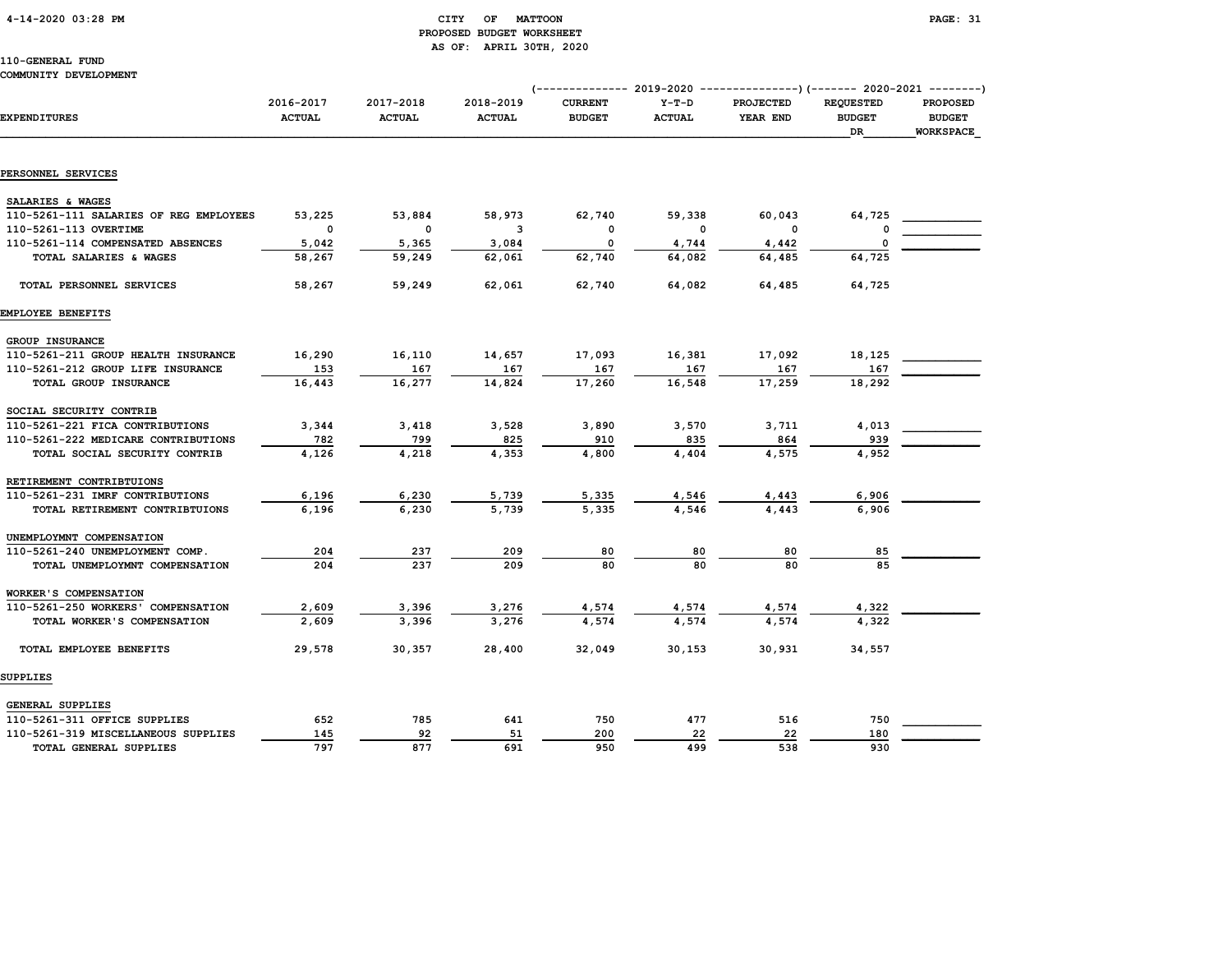# 4-14-2020 03:28 PM CITY OF MATTOON PAGE: 32 PROPOSED BUDGET WORKSHEET AS OF: APRIL 30TH, 2020

# 110-GENERAL FUND

# COMMUNITY DEVELOPMENT

|                                                         |                            |                            |                            | (-------------- 2019-2020 ----------------) (------- 2020-2021 --------) |                          |                              |                                         |                                                      |
|---------------------------------------------------------|----------------------------|----------------------------|----------------------------|--------------------------------------------------------------------------|--------------------------|------------------------------|-----------------------------------------|------------------------------------------------------|
| <b>EXPENDITURES</b>                                     | 2016-2017<br><b>ACTUAL</b> | 2017-2018<br><b>ACTUAL</b> | 2018-2019<br><b>ACTUAL</b> | <b>CURRENT</b><br><b>BUDGET</b>                                          | $Y-T-D$<br><b>ACTUAL</b> | PROJECTED<br>YEAR END        | <b>REQUESTED</b><br><b>BUDGET</b><br>DR | <b>PROPOSED</b><br><b>BUDGET</b><br><b>WORKSPACE</b> |
| <b>ENERGY</b>                                           |                            |                            |                            |                                                                          |                          |                              |                                         |                                                      |
| 110-5261-326 FUEL                                       | $\overline{\mathbf{0}}$    | 0                          | 795                        | 2,000                                                                    | 1,468                    | 1,514                        | 2,000                                   |                                                      |
| TOTAL ENERGY                                            | $\mathbf{o}$               | $\Omega$                   | 795                        | 2,000                                                                    | 1,468                    | 1,514                        | 2,000                                   |                                                      |
|                                                         |                            |                            |                            |                                                                          |                          |                              |                                         |                                                      |
| BOOKS & PERIODICALS<br>110-5261-340 BOOKS & PERIODICALS | 23                         | 0                          |                            |                                                                          |                          |                              |                                         |                                                      |
| TOTAL BOOKS & PERIODICALS                               | 23                         | $\Omega$                   | 0<br>$\Omega$              | 0<br>$\Omega$                                                            | 0                        | $\overline{\mathbf{0}}$<br>O | 0                                       |                                                      |
|                                                         |                            |                            |                            |                                                                          |                          |                              |                                         |                                                      |
| <b>TOTAL SUPPLIES</b>                                   | 820                        | 877                        | 1,487                      | 2,950                                                                    | 1,967                    | 2,052                        | 2,930                                   |                                                      |
| PURCHASED PROP MAINT SRV                                |                            |                            |                            |                                                                          |                          |                              |                                         |                                                      |
| REPAIR & MAINT SERVICES                                 |                            |                            |                            |                                                                          |                          |                              |                                         |                                                      |
| 110-5261-434 REPAIR OF VEHICLES                         | 0                          | 0                          | 0                          | 500                                                                      | 244                      | 244                          | 500                                     |                                                      |
| TOTAL REPAIR & MAINT SERVICES                           | $\Omega$                   | $\Omega$                   | $\Omega$                   | 500                                                                      | 244                      | 244                          | 500                                     |                                                      |
| TOTAL PURCHASED PROP MAINT SRV                          | 0                          | $\mathsf{o}\,$             | 0                          | 500                                                                      | 244                      | 244                          | 500                                     |                                                      |
| OTHER PURCHASED SERVICES                                |                            |                            |                            |                                                                          |                          |                              |                                         |                                                      |
| PROFESSIONAL SERVICES                                   |                            |                            |                            |                                                                          |                          |                              |                                         |                                                      |
| 110-5261-511 PLANNING & DESIGN SERVICES                 | 1,710                      | 1,000                      | 1,750                      | 4,000                                                                    | 274                      | 1,963                        | 4,000                                   |                                                      |
| TOTAL PROFESSIONAL SERVICES                             | 1,710                      | 1,000                      | 1,750                      | 4,000                                                                    | 274                      | 1,963                        | 4,000                                   |                                                      |
| COMMUNICATION                                           |                            |                            |                            |                                                                          |                          |                              |                                         |                                                      |
| 110-5261-531 POSTAGE                                    | 73                         | 197                        | 204                        | 250                                                                      | 96                       | 100                          | 200                                     |                                                      |
| 110-5261-532 TELEPHONE                                  | 2,269                      | 2,266                      | 2,303                      | 2,300                                                                    | 2,391                    | 2,388                        | 2,300                                   |                                                      |
| 110-5261-533 CELLULAR PHONE                             | 1,200                      | 1,100                      | 1,200                      | 1,200                                                                    | 1,100                    | 1,200                        | 1,200                                   |                                                      |
| TOTAL COMMUNICATION                                     | 3,542                      | 3,563                      | 3,708                      | 3,750                                                                    | 3,587                    | 3,688                        | 3,700                                   |                                                      |
| ADVERTISING                                             |                            |                            |                            |                                                                          |                          |                              |                                         |                                                      |
| 110-5261-540 ADVERTISING                                | $\overline{\mathbf{0}}$    | 151                        | 0                          | $\overline{\mathbf{0}}$                                                  | $\overline{\mathbf{0}}$  | $\overline{\mathbf{0}}$      | 0                                       |                                                      |
| TOTAL ADVERTISING                                       | $\mathbf 0$                | 151                        | $\mathbf 0$                | $\mathbf 0$                                                              | $\Omega$                 | $\Omega$                     | $\Omega$                                |                                                      |
| PRINTING & BINDING                                      |                            |                            |                            |                                                                          |                          |                              |                                         |                                                      |
| 110-5261-550 PRINTING & BINDING                         | $\overline{\mathbf{0}}$    | <u>61</u>                  | 59                         | 200                                                                      | 0                        | 59                           | 200                                     |                                                      |
| TOTAL PRINTING & BINDING                                | $\Omega$                   | 61                         | 59                         | 200                                                                      |                          | 59                           | 200                                     |                                                      |
| EMPLOYEE BUSINESS EXP                                   |                            |                            |                            |                                                                          |                          |                              |                                         |                                                      |
| 110-5261-562 TRAVEL & TRAINING                          | $\mathbf 0$                | 95                         | 145                        | 2,000                                                                    | 203                      | 195                          | 1,800                                   |                                                      |
| 110-5261-564 PRIVATE VEHICLE EXP REIMB                  | 2,326                      | 1,550                      | 2,400                      |                                                                          | 0                        | $\mathbf 0$                  |                                         |                                                      |
| TOTAL EMPLOYEE BUSINESS EXP                             | 2,326                      | 1,645                      | 2,545                      | 2,000                                                                    | 203                      | 195                          | 1,800                                   |                                                      |
| OTHER PURCHASED SERVICES                                |                            |                            |                            |                                                                          |                          |                              |                                         |                                                      |
| 110-5261-571 DUES & MEMBERSHIPS                         | 314                        | 642                        | 383                        | 600                                                                      | 185                      | 338                          | 600                                     |                                                      |
| 110-5261-579 MISC OTHER PURCHASED SERVI                 | 204                        | 0                          | $\mathbf 0$                | 0                                                                        | 0                        | 0                            |                                         |                                                      |
| TOTAL OTHER PURCHASED SERVICES                          | 517                        | 642                        | 383                        | 600                                                                      | 185                      | 338                          | 600                                     |                                                      |
| TOTAL OTHER PURCHASED SERVICES                          | 8,095                      | 7,062                      | 8,446                      | 10,550                                                                   | 4,250                    | 6,243                        | 10,300                                  |                                                      |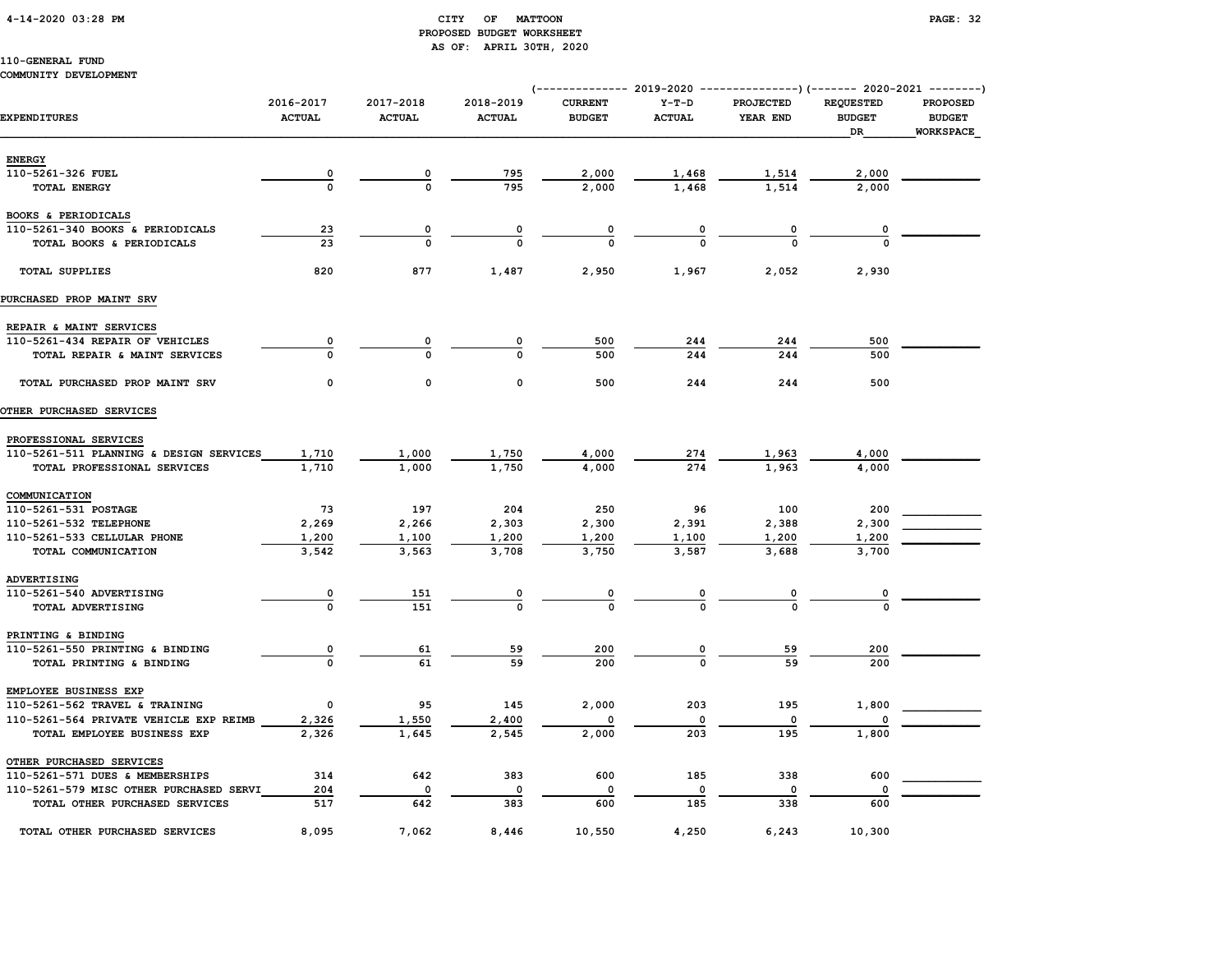# 4-14-2020 03:28 PM CITY OF MATTOON PAGE: 33 PROPOSED BUDGET WORKSHEET AS OF: APRIL 30TH, 2020

# 110-GENERAL FUND

# COMMUNITY DEVELOPMENT

|                                |               |               |               | /-------------- |               | $2019-2020$ ---------------) (------- 2020-2021 --------) |                  |                  |
|--------------------------------|---------------|---------------|---------------|-----------------|---------------|-----------------------------------------------------------|------------------|------------------|
|                                | 2016-2017     | 2017-2018     | 2018-2019     | <b>CURRENT</b>  | $Y-T-D$       | <b>PROJECTED</b>                                          | <b>REQUESTED</b> | <b>PROPOSED</b>  |
| <b>EXPENDITURES</b>            | <b>ACTUAL</b> | <b>ACTUAL</b> | <b>ACTUAL</b> | <b>BUDGET</b>   | <b>ACTUAL</b> | YEAR END                                                  | <b>BUDGET</b>    | <b>BUDGET</b>    |
|                                |               |               |               |                 |               |                                                           | DR               | <b>WORKSPACE</b> |
|                                |               |               |               |                 |               |                                                           |                  |                  |
| OTHER OBJECTS                  |               |               |               |                 |               |                                                           |                  |                  |
| FINANCIAL TRANS OBJECTS        |               |               |               |                 |               |                                                           |                  |                  |
| 110-5261-828 REAL ESTATE TAXES |               |               |               | 10              |               |                                                           | 10               |                  |
| TOTAL FINANCIAL TRANS OBJECTS  |               | 9             |               | 10              |               |                                                           | 10               |                  |
| COMPUTER INFO SYS OBJECT       |               |               |               |                 |               |                                                           |                  |                  |
| 110-5261-863 COMPUTERS         | 1,196         |               | 88            |                 |               |                                                           |                  |                  |
| TOTAL COMPUTER INFO SYS OBJECT | 1,196         | 0             | 88            | $\Omega$        | $\Omega$      | 0                                                         |                  |                  |
| TOTAL OTHER OBJECTS            | 1,205         | 9             | 95            | 10              | 7             | 7                                                         | 10               |                  |
| TOTAL COMMUNITY DEVELOPMENT    | 97,966        | 97,555        | 100,489       | 108,799         | 100,703       | 103,962                                                   | 113,022          |                  |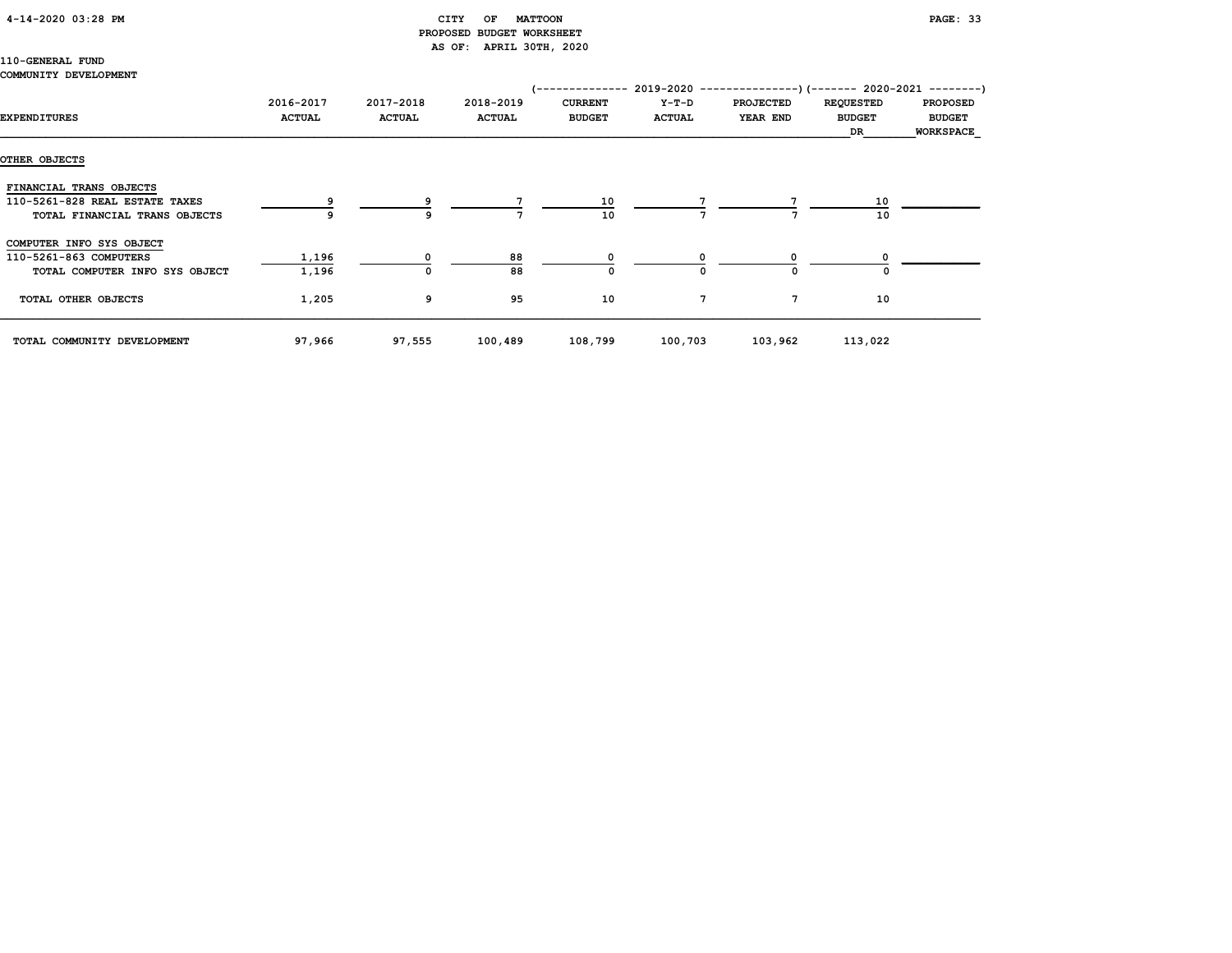# 4-14-2020 03:28 PM CITY OF MATTOON PAGE: 34 PROPOSED BUDGET WORKSHEET AS OF: APRIL 30TH, 2020

|                                        |                            |                            |                            | ---------------) (------- 2020-2021 --------) |                          |                       |                                                |                                                      |
|----------------------------------------|----------------------------|----------------------------|----------------------------|-----------------------------------------------|--------------------------|-----------------------|------------------------------------------------|------------------------------------------------------|
| <b>EXPENDITURES</b>                    | 2016-2017<br><b>ACTUAL</b> | 2017-2018<br><b>ACTUAL</b> | 2018-2019<br><b>ACTUAL</b> | <b>CURRENT</b><br><b>BUDGET</b>               | $Y-T-D$<br><b>ACTUAL</b> | PROJECTED<br>YEAR END | <b>REQUESTED</b><br><b>BUDGET</b><br><b>DR</b> | <b>PROPOSED</b><br><b>BUDGET</b><br><b>WORKSPACE</b> |
|                                        |                            |                            |                            |                                               |                          |                       |                                                |                                                      |
| PERSONNEL SERVICES                     |                            |                            |                            |                                               |                          |                       |                                                |                                                      |
| SALARIES & WAGES                       |                            |                            |                            |                                               |                          |                       |                                                |                                                      |
| 110-5310-111 SALARIES OF REG EMPLOYEES | 125,400                    | 112,678                    | 130,812                    | 147,229                                       | 140,946                  | 140,578               | 150,771                                        |                                                      |
| 110-5310-113 OVERTIME                  | 993                        | 2,396                      | 2,104                      | 1,500                                         | 773                      | 1,103                 | 1,500                                          |                                                      |
| 110-5310-114 COMPENSATED ABSENCES      | 10,211                     | 18,335                     | 8,641                      | 0                                             | 10,309                   | 10,368                | $\mathbf 0$                                    |                                                      |
| TOTAL SALARIES & WAGES                 | 136,605                    | 133,410                    | 141,557                    | 148,729                                       | 152,028                  | 152,049               | 152,271                                        |                                                      |
| TOTAL PERSONNEL SERVICES               | 136,605                    | 133,410                    | 141,557                    | 148,729                                       | 152,028                  | 152,049               | 152,271                                        |                                                      |
| EMPLOYEE BENEFITS                      |                            |                            |                            |                                               |                          |                       |                                                |                                                      |
| GROUP INSURANCE                        |                            |                            |                            |                                               |                          |                       |                                                |                                                      |
| 110-5310-211 GROUP HEALTH INSURANCE    | 18,140                     | 18,347                     | 15,786                     | 15,095                                        | 14,466                   | 15,096                | 16,316                                         |                                                      |
| 110-5310-212 GROUP LIFE INSURANCE      | 338                        | 368                        | 318                        | 318                                           | 318                      | 318                   | 318                                            |                                                      |
| TOTAL GROUP INSURANCE                  | 18,478                     | 18,715                     | 16,104                     | 15,413                                        | 14,784                   | 15,414                | 16,634                                         |                                                      |
| SOCIAL SECURITY CONTRIB                |                            |                            |                            |                                               |                          |                       |                                                |                                                      |
| 110-5310-221 FICA CONTRIBUTIONS        | 9,547                      | 9,251                      | 8,389                      | 9,221                                         | 8,889                    | 9,230                 | 9,441                                          |                                                      |
| 110-5310-222 MEDICARE CONTRIBUTIONS    | 2,233                      | 2,163                      | 1,962                      | 2,157                                         | 2,079                    | 2,159                 | 2,208                                          |                                                      |
| TOTAL SOCIAL SECURITY CONTRIB          | 11,779                     | 11,414                     | 10,351                     | 11,378                                        | 10,969                   | 11,389                | 11,649                                         |                                                      |
| RETIREMENT CONTRIBTUIONS               |                            |                            |                            |                                               |                          |                       |                                                |                                                      |
| 110-5310-231 IMRF CONTRIBUTIONS        | 17,687                     | 16,861                     | 13,598                     | 12,647                                        | 11,266                   | 11,038                | 16,247                                         |                                                      |
| TOTAL RETIREMENT CONTRIBTUIONS         | 17,687                     | 16,861                     | 13,598                     | 12,647                                        | 11,266                   | 11,038                | 16,247                                         |                                                      |
| UNEMPLOYMNT COMPENSATION               |                            |                            |                            |                                               |                          |                       |                                                |                                                      |
| 110-5310-240 UNEMPLOYMENT COMP.        | 452                        | 523                        | 399                        | 152                                           | 152                      | 152                   | 162                                            |                                                      |
| TOTAL UNEMPLOYMNT COMPENSATION         | 452                        | 523                        | 399                        | 152                                           | 152                      | 152                   | 162                                            |                                                      |
| WORKER'S COMPENSATION                  |                            |                            |                            |                                               |                          |                       |                                                |                                                      |
| 110-5310-250 WORKERS' COMPENSATION     | 5,659                      | 7,359                      | 5,178                      | 5,530                                         | 5,530                    | 5,530                 | 7,267                                          |                                                      |
| TOTAL WORKER'S COMPENSATION            | 5,659                      | 7,359                      | 5,178                      | 5,530                                         | 5,530                    | 5,530                 | 7.267                                          |                                                      |
| TOTAL EMPLOYEE BENEFITS                | 54,056                     | 54,872                     | 45,631                     | 45,120                                        | 42,701                   | 43,523                | 51,959                                         |                                                      |
| SUPPLIES                               |                            |                            |                            |                                               |                          |                       |                                                |                                                      |
| GENERAL SUPPLIES                       |                            |                            |                            |                                               |                          |                       |                                                |                                                      |
| 110-5310-311 OFFICE SUPPLIES           | 954                        | 957                        | 1,119                      | 1,000                                         | 948                      | 994                   | 1,000                                          |                                                      |
| 110-5310-316 TOOLS & EQUIPMENT         | 58                         | 1,570                      | 254                        | 500                                           | 79                       | 264                   | 500                                            |                                                      |
| 110-5310-319 MISCELLANEOUS SUPPLIES    | 368                        | 1,082                      | 289                        | 1,000                                         | 282                      | 460                   | 450                                            |                                                      |
| TOTAL GENERAL SUPPLIES                 | 1,379                      | 3,609                      | 1,662                      | 2,500                                         | 1,309                    | 1,718                 | 1,950                                          |                                                      |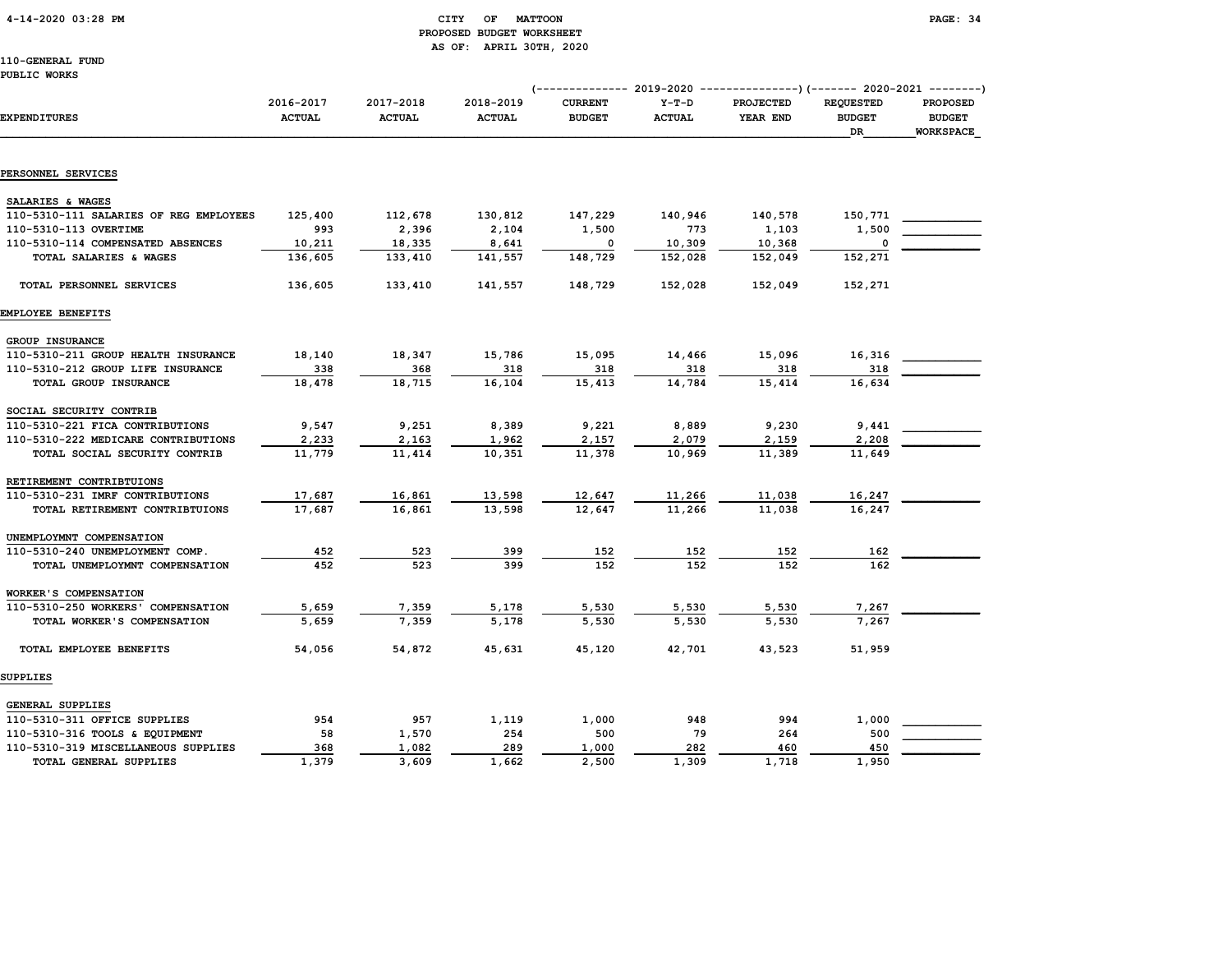# 4-14-2020 03:28 PM CITY OF MATTOON PAGE: 35 PROPOSED BUDGET WORKSHEET AS OF: APRIL 30TH, 2020

|                                         |                            |                            | (-                         |                                 |                          | ------------ 2019-2020 ----------------) (------- 2020-2021 --------) |                                                |                                                      |
|-----------------------------------------|----------------------------|----------------------------|----------------------------|---------------------------------|--------------------------|-----------------------------------------------------------------------|------------------------------------------------|------------------------------------------------------|
| EXPENDITURES                            | 2016-2017<br><b>ACTUAL</b> | 2017-2018<br><b>ACTUAL</b> | 2018-2019<br><b>ACTUAL</b> | <b>CURRENT</b><br><b>BUDGET</b> | $Y-T-D$<br><b>ACTUAL</b> | <b>PROJECTED</b><br>YEAR END                                          | <b>REOUESTED</b><br><b>BUDGET</b><br><b>DR</b> | <b>PROPOSED</b><br><b>BUDGET</b><br><b>WORKSPACE</b> |
|                                         |                            |                            |                            |                                 |                          |                                                                       |                                                |                                                      |
| BOOKS & PERIODICALS                     |                            |                            |                            |                                 |                          |                                                                       |                                                |                                                      |
| 110-5310-340 BOOKS & PERIODICALS        | 0                          | 0                          | 0                          | 100                             |                          | 0                                                                     | 100                                            |                                                      |
| TOTAL BOOKS & PERIODICALS               |                            | $\Omega$                   |                            | 100                             |                          | $\Omega$                                                              | 100                                            |                                                      |
| <b>TOTAL SUPPLIES</b>                   | 1,379                      | 3,609                      | 1,662                      | 2,600                           | 1,309                    | 1,718                                                                 | 2,050                                          |                                                      |
| PURCHASED PROP MAINT SRV                |                            |                            |                            |                                 |                          |                                                                       |                                                |                                                      |
| CLEANING SERVICES                       |                            |                            |                            |                                 |                          |                                                                       |                                                |                                                      |
| 110-5310-421 DISPOSAL SERVICES          | 24,161                     | 27,695                     | 33,835                     | 27,000                          | 35,862                   | 37,341                                                                | 31,000                                         |                                                      |
| TOTAL CLEANING SERVICES                 | 24,161                     | 27,695                     | 33.835                     | 27,000                          | 35,862                   | 37.341                                                                | 31,000                                         |                                                      |
| OTHER PROP MAINT SERVICE                |                            |                            |                            |                                 |                          |                                                                       |                                                |                                                      |
| 110-5310-460 OTHER PROFESSIONAL SERVICE | 0                          |                            | 66                         | 3,500                           | 3,111                    | 3,507                                                                 | 3,500                                          |                                                      |
| TOTAL OTHER PROP MAINT SERVICE          |                            |                            | 66                         | 3,500                           | 3,111                    | 3,507                                                                 | 3,500                                          |                                                      |
| TOTAL PURCHASED PROP MAINT SRV          | 24,161                     | 27,695                     | 33,901                     | 30,500                          | 38,973                   | 40,848                                                                | 34,500                                         |                                                      |
| OTHER PURCHASED SERVICES                |                            |                            |                            |                                 |                          |                                                                       |                                                |                                                      |
| PROFESSIONAL SERVICES                   |                            |                            |                            |                                 |                          |                                                                       |                                                |                                                      |
| 110-5310-511 PLANNING & DESIGN SERVICES | $\mathbf 0$                | 0                          | 0                          | 1,500                           | 547                      | 12,597                                                                | 1,500                                          |                                                      |
| 110-5310-515 LABOR RELATIONS COUNSEL    | 521                        | 521                        | 0                          | 5,000                           | $\mathbf 0$              | 0                                                                     | 1,000                                          |                                                      |
| 110-5310-519 OTHER PROFESSIONAL SERVICE | 12,177                     | 19,594                     | 24,884                     | 11,000                          | 11,956                   | 11,956                                                                | 11,000                                         |                                                      |
| TOTAL PROFESSIONAL SERVICES             | 12,698                     | 20,115                     | 24,884                     | 17,500                          | 12,503                   | 24,553                                                                | 13,500                                         |                                                      |
| COMMUNICATION                           |                            |                            |                            |                                 |                          |                                                                       |                                                |                                                      |
| 110-5310-533 CELLULAR PHONE             | 919                        | 1,172                      | 1,148                      | 1,000                           | 1,344                    | 1,474                                                                 | 1,200                                          |                                                      |
| TOTAL COMMUNICATION                     | 919                        | 1,172                      | 1,148                      | 1,000                           | 1,344                    | 1,474                                                                 | 1,200                                          |                                                      |
| ADVERTISING                             |                            |                            |                            |                                 |                          |                                                                       |                                                |                                                      |
| 110-5310-540 ADVERTISING                | 0                          | 0                          | 0                          | 100                             | 0                        | 48                                                                    | 100                                            |                                                      |
| TOTAL ADVERTISING                       | $\Omega$                   | $\Omega$                   | $\Omega$                   | 100                             | $\Omega$                 | 48                                                                    | 100                                            |                                                      |
| EMPLOYEE BUSINESS EXP                   |                            |                            |                            |                                 |                          |                                                                       |                                                |                                                      |
| 110-5310-561 BUSINESS MEETING EXPENSE   | 450                        | 293                        | $^{\circ}$                 | 300                             | $\mathbf 0$              | $\mathbf{0}$                                                          | 100                                            |                                                      |
| 110-5310-562 TRAVEL & TRAINING          | 10                         | 398                        | 375                        | 750                             | 182                      | 437                                                                   | 450                                            |                                                      |
| 110-5310-564 PRIVATE VEHICLE EXP REIMB  | 35                         | 147                        | $\mathbf 0$                | 100                             | 21                       | 21                                                                    | 100                                            |                                                      |
| TOTAL EMPLOYEE BUSINESS EXP             | 495                        | 838                        | 375                        | 1,150                           | 203                      | 458                                                                   | 650                                            |                                                      |
| OTHER PURCHASED SERVICES                |                            |                            |                            |                                 |                          |                                                                       |                                                |                                                      |
| 110-5310-571 DUES & MEMBERSHIPS         | 45                         | $\mathbf 0$                | 0                          | 100                             | 0                        | 0                                                                     | 100                                            |                                                      |
| 110-5310-579 MISC OTHER PURCHASED SERVI | 3,962                      | 5,284                      | 7,790                      | 5,000                           | 6,902                    | 6,902                                                                 | 7,000                                          |                                                      |
| TOTAL OTHER PURCHASED SERVICES          | 4,007                      | 5,284                      | 7.790                      | 5,100                           | 6,902                    | 6,902                                                                 | 7,100                                          |                                                      |
| TOTAL OTHER PURCHASED SERVICES          | 18,119                     | 27,409                     | 34,196                     | 24,850                          | 20,953                   | 33,435                                                                | 22,550                                         |                                                      |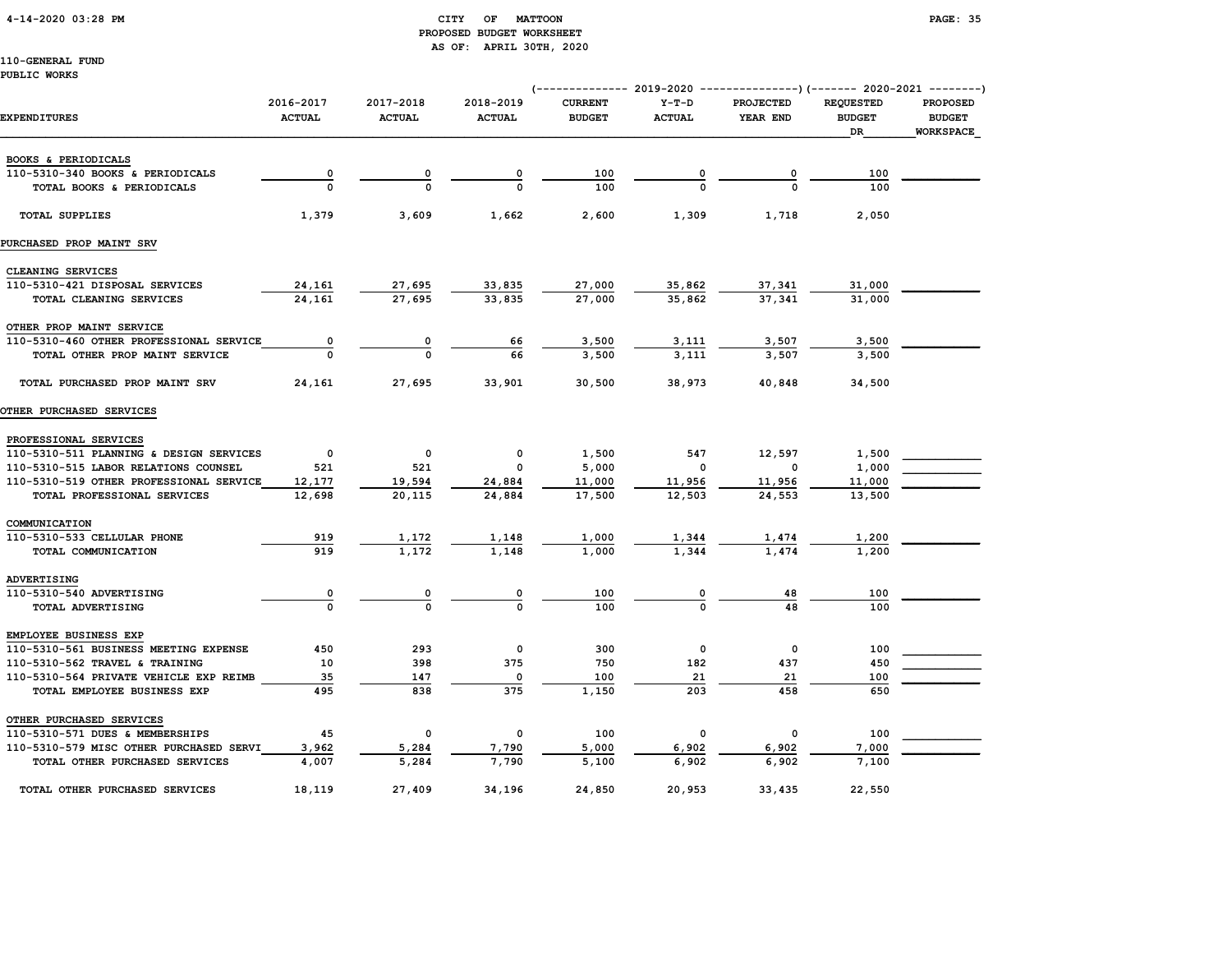# 4-14-2020 03:28 PM CITY OF MATTOON PAGE: 36 PROPOSED BUDGET WORKSHEET AS OF: APRIL 30TH, 2020

|                                         |               |               |               | /-------------- |               | $2019-2020$ ----------------) (------- 2020-2021 ---------) |                  |                  |
|-----------------------------------------|---------------|---------------|---------------|-----------------|---------------|-------------------------------------------------------------|------------------|------------------|
|                                         | 2016-2017     | 2017-2018     | 2018-2019     | <b>CURRENT</b>  | $Y-T-D$       | <b>PROJECTED</b>                                            | <b>REQUESTED</b> | <b>PROPOSED</b>  |
| <b>EXPENDITURES</b>                     | <b>ACTUAL</b> | <b>ACTUAL</b> | <b>ACTUAL</b> | <b>BUDGET</b>   | <b>ACTUAL</b> | YEAR END                                                    | <b>BUDGET</b>    | <b>BUDGET</b>    |
|                                         |               |               |               |                 |               |                                                             | DR               | <b>WORKSPACE</b> |
| OTHER OBJECTS                           |               |               |               |                 |               |                                                             |                  |                  |
|                                         |               |               |               |                 |               |                                                             |                  |                  |
| FINANCIAL TRANS OBJECTS                 |               |               |               |                 |               |                                                             |                  |                  |
| 110-5310-814 PRINT/COPY MACH LEASE & MA | 2,970         | 1,342         | 1,307         | 1,000           | 893           | 1,071                                                       | 1,000            |                  |
| TOTAL FINANCIAL TRANS OBJECTS           | 2,970         | 1,342         | 1,307         | 1,000           | 893           | 1,071                                                       | 1,000            |                  |
| COMPUTER INFO SYS OBJECT                |               |               |               |                 |               |                                                             |                  |                  |
| 110-5310-863 COMPUTERS                  | 1,167         | 5,957         | 872           | 1,200           | 463           | 922                                                         | 1,200            |                  |
| TOTAL COMPUTER INFO SYS OBJECT          | 1,167         | 5,957         | 872           | 1,200           | 463           | 922                                                         | 1,200            |                  |
| TOTAL OTHER OBJECTS                     | 4,137         | 7,298         | 2,180         | 2,200           | 1,356         | 1,993                                                       | 2,200            |                  |
| TOTAL PUBLIC WORKS                      | 238,456       | 254,294       | 259,127       | 253,999         | 257,321       | 273,566                                                     | 265,530          |                  |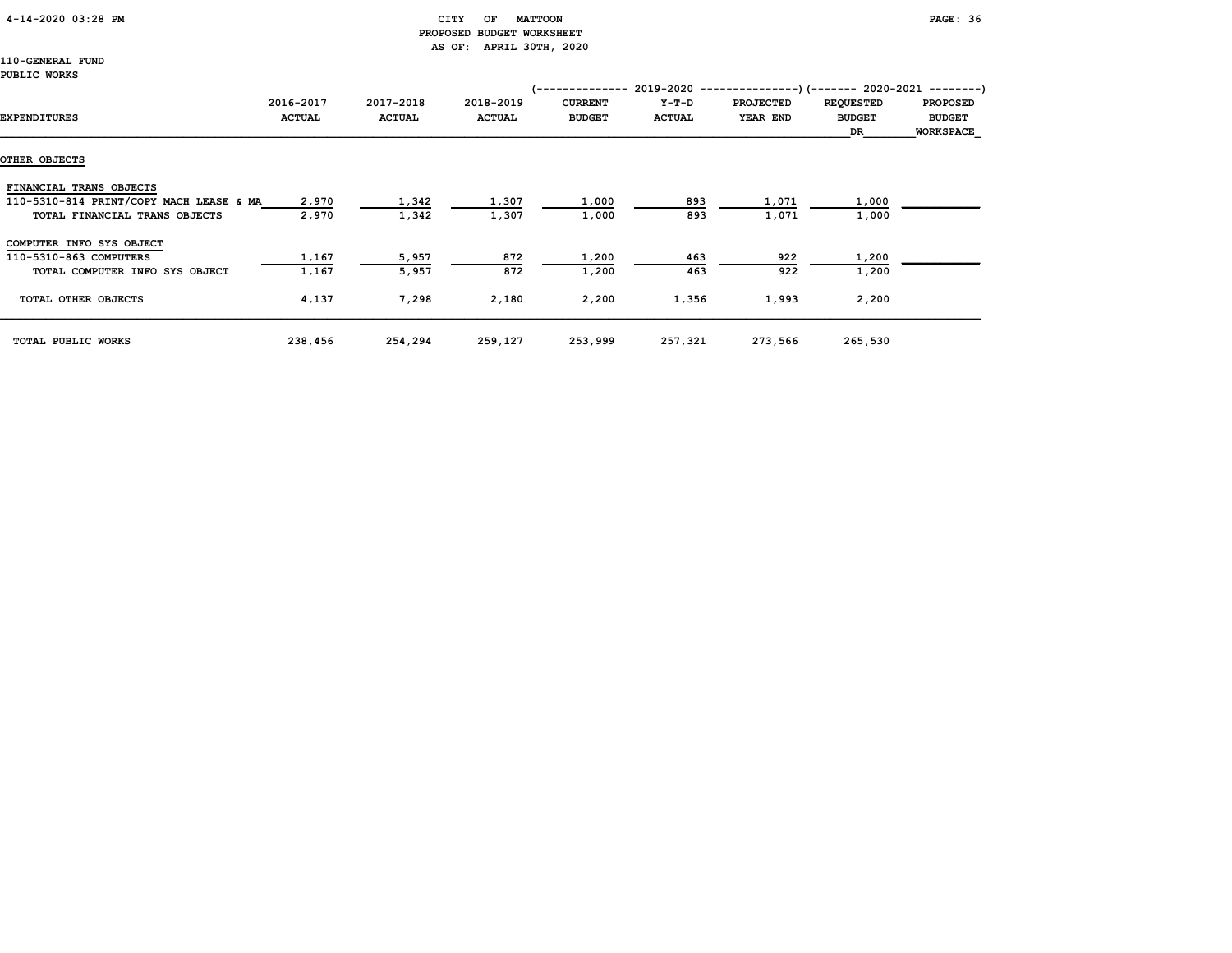### 4-14-2020 03:28 PM CITY OF MATTOON PAGE: 37 PROPOSED BUDGET WORKSHEET AS OF: APRIL 30TH, 2020

|                                                             |                            |                            |                            | ------------ 2019-2020<br>$( - - )$ |                          |                              | --------------)(------- 2020-2021 --------) |                                                      |
|-------------------------------------------------------------|----------------------------|----------------------------|----------------------------|-------------------------------------|--------------------------|------------------------------|---------------------------------------------|------------------------------------------------------|
| <b>EXPENDITURES</b>                                         | 2016-2017<br><b>ACTUAL</b> | 2017-2018<br><b>ACTUAL</b> | 2018-2019<br><b>ACTUAL</b> | <b>CURRENT</b><br><b>BUDGET</b>     | $Y-T-D$<br><b>ACTUAL</b> | <b>PROJECTED</b><br>YEAR END | <b>REQUESTED</b><br><b>BUDGET</b><br>DR     | <b>PROPOSED</b><br><b>BUDGET</b><br><b>WORKSPACE</b> |
| PERSONNEL SERVICES                                          |                            |                            |                            |                                     |                          |                              |                                             |                                                      |
|                                                             |                            |                            |                            |                                     |                          |                              |                                             |                                                      |
| SALARIES & WAGES                                            |                            |                            |                            |                                     |                          |                              |                                             |                                                      |
| 110-5320-111 SALARIES OF REG EMPLOYEES                      | 520,714                    | 389,911                    | 412,375                    | 503,380                             | 444,063                  | 443,239                      | 350,465                                     |                                                      |
| 110-5320-112 SALARIES OF TEMP EMPLOYEES                     | 18,201                     | 20,701                     | 11,563                     | 14,000                              | 12,780                   | 12,780                       | 15,000                                      |                                                      |
| 110-5320-113 OVERTIME                                       | 20,219                     | 23,627                     | 28,917                     | 22,000                              | 22,073                   | 32,585                       | 26,000<br>$\Omega$                          |                                                      |
| 110-5320-114 COMPENSATED ABSENCES<br>TOTAL SALARIES & WAGES | 70,112<br>629,245          | 89,618<br>523,857          | 70,483<br>523,338          | 0<br>539,380                        | 69,751<br>548,667        | 74,582<br>563,186            | 391,465                                     |                                                      |
|                                                             |                            |                            |                            |                                     |                          |                              |                                             |                                                      |
| TOTAL PERSONNEL SERVICES                                    | 629,245                    | 523,857                    | 523,338                    | 539,380                             | 548,667                  | 563,186                      | 391,465                                     |                                                      |
| EMPLOYEE BENEFITS                                           |                            |                            |                            |                                     |                          |                              |                                             |                                                      |
| <b>GROUP INSURANCE</b>                                      |                            |                            |                            |                                     |                          |                              |                                             |                                                      |
| 110-5320-211 GROUP HEALTH INSURANCE                         | 120,246                    | 97,889                     | 100,528                    | 108,418                             | 103,734                  | 108,342                      | 78,792                                      |                                                      |
| 110-5320-212 GROUP LIFE INSURANCE                           | 1,311                      | 1,426                      | 1,326                      | 1,248                               | 1,248                    | 1,248                        | 849                                         |                                                      |
| TOTAL GROUP INSURANCE                                       | 121,557                    | 99,315                     | 101,854                    | 109,666                             | 104,982                  | 109,590                      | 79,641                                      |                                                      |
| SOCIAL SECURITY CONTRIB                                     |                            |                            |                            |                                     |                          |                              |                                             |                                                      |
| 110-5320-221 FICA CONTRIBUTIONS                             | 38,254                     | 32,520                     | 31,342                     | 33,442                              | 32,025                   | 33,267                       | 24,271                                      |                                                      |
| 110-5320-222 MEDICARE CONTRIBUTIONS                         | 8,947                      | 7,606                      | 7,330                      | 7,821                               | 7,490                    | 7,782                        | 5,676                                       |                                                      |
| TOTAL SOCIAL SECURITY CONTRIB                               | 47,201                     | 40,125                     | 38,672                     | 41,263                              | 39,515                   | 41,049                       | 29,947                                      |                                                      |
| RETIREMENT CONTRIBTUIONS                                    |                            |                            |                            |                                     |                          |                              |                                             |                                                      |
| 110-5320-231 IMRF CONTRIBUTIONS                             | 68,790                     | 56,914                     | 49,706                     | 44,675                              | 37,635                   | 39,512                       | 40,169                                      |                                                      |
| TOTAL RETIREMENT CONTRIBTUIONS                              | 68,790                     | 56,914                     | 49,706                     | 44,675                              | 37,635                   | 39,512                       | 40,169                                      |                                                      |
|                                                             |                            |                            |                            |                                     |                          |                              |                                             |                                                      |
| UNEMPLOYMNT COMPENSATION                                    |                            |                            |                            |                                     |                          |                              |                                             |                                                      |
| 110-5320-240 UNEMPLOYMENT COMP.                             | 2,119                      | 2,455                      | 2,013                      | 677                                 | 677                      | 677                          | 527                                         |                                                      |
| TOTAL UNEMPLOYMNT COMPENSATION                              | 2,119                      | 2,455                      | 2,013                      | 677                                 | 677                      | 677                          | 527                                         |                                                      |
| <b>WORKER'S COMPENSATION</b>                                |                            |                            |                            |                                     |                          |                              |                                             |                                                      |
| 110-5320-250 WORKERS' COMPENSATION                          | 47,169                     | 61,352                     | 56,738                     | 72,155                              | 72,188                   | 72,155                       | 47,543                                      |                                                      |
| TOTAL WORKER'S COMPENSATION                                 | 47,169                     | 61,352                     | 56,738                     | 72,155                              | 72,188                   | 72,155                       | 47,543                                      |                                                      |
| TOTAL EMPLOYEE BENEFITS                                     | 286,836                    | 260,161                    | 248,983                    | 268,436                             | 254,998                  | 262,983                      | 197,827                                     |                                                      |
| <b>SUPPLIES</b>                                             |                            |                            |                            |                                     |                          |                              |                                             |                                                      |
| <b>GENERAL SUPPLIES</b>                                     |                            |                            |                            |                                     |                          |                              |                                             |                                                      |
| 110-5320-311 OFFICE SUPPLIES                                | 129                        | 410                        | 114                        | 500                                 | 0                        | 0                            | 100                                         |                                                      |
| 110-5320-312 CLEANING SUPPLIES                              | $\mathbf 0$                | 439                        | 0                          | 500                                 | 0                        | 0                            | 100                                         |                                                      |
| 110-5320-313 MEDICAL & SAFETY SUPPLIES                      | 2,380                      | 1,860                      | 2,049                      | 2,000                               | 3,453                    | 3,629                        | 2,500                                       |                                                      |
| 110-5320-314 CHEMICALS                                      | 8,769                      | 957                        | 24                         | 1,000                               | $\Omega$                 | $\Omega$                     | 1,000                                       |                                                      |
| 110-5320-315 LANDSCAPING SUPPLIES                           | 0                          | 386                        | 583                        | 1,000                               | $\mathbf 0$              | $\Omega$                     | 1,000                                       |                                                      |
| 110-5320-316 TOOLS & EQUIPMENT                              | 12,983                     | 9,678                      | 13,174                     | 13,000                              | 7,844                    | 7,577                        | 11,000                                      |                                                      |
| 110-5320-318 VEHICLE PARTS                                  | 32,362                     | 22,875                     | 27,528                     | 25,000                              | 11,975                   | 17,309                       | 25,000                                      |                                                      |
| 110-5320-319 MISCELLANEOUS SUPPLIES                         | 7,070                      | 4,752                      | 7,518                      | 8,000                               | 2,748                    | 3,708                        | 5,400                                       |                                                      |
| TOTAL GENERAL SUPPLIES                                      | 63,692                     | 41,357                     | 50,989                     | 51,000                              | 26,020                   | 32,223                       | 46,100                                      |                                                      |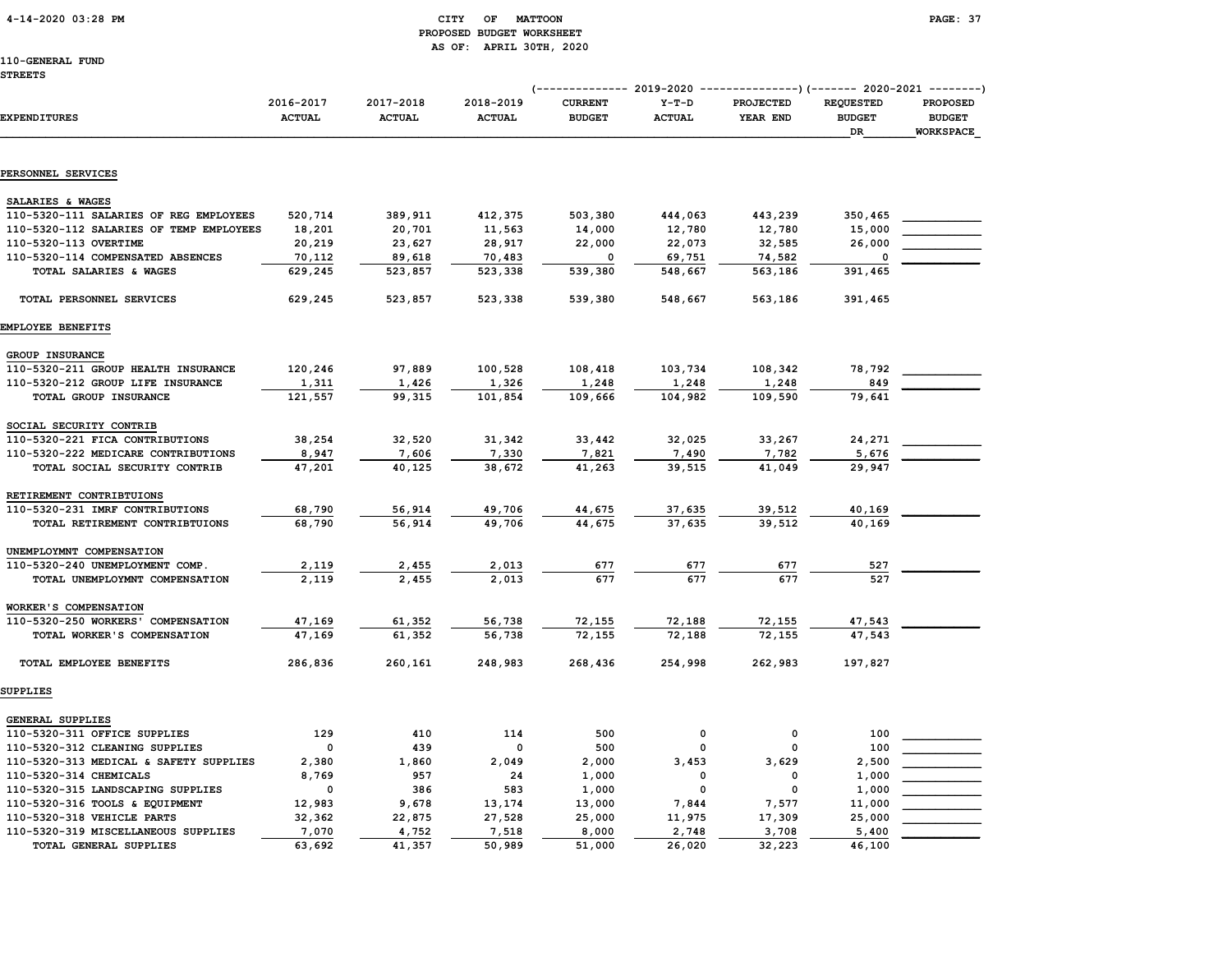#### 4-14-2020 03:28 PM CITY OF MATTOON PAGE: 38 PROPOSED BUDGET WORKSHEET AS OF: APRIL 30TH, 2020

## 110-GENERAL FUND

|                                         |                            |                            |                            | ------------ 2019-2020          |                          | --------------)(------- 2020-2021 --------) |                                         |                                                      |
|-----------------------------------------|----------------------------|----------------------------|----------------------------|---------------------------------|--------------------------|---------------------------------------------|-----------------------------------------|------------------------------------------------------|
| <b>EXPENDITURES</b>                     | 2016-2017<br><b>ACTUAL</b> | 2017-2018<br><b>ACTUAL</b> | 2018-2019<br><b>ACTUAL</b> | <b>CURRENT</b><br><b>BUDGET</b> | $Y-T-D$<br><b>ACTUAL</b> | <b>PROJECTED</b><br>YEAR END                | <b>REQUESTED</b><br><b>BUDGET</b><br>DR | <b>PROPOSED</b><br><b>BUDGET</b><br><b>WORKSPACE</b> |
| <b>ENERGY</b>                           |                            |                            |                            |                                 |                          |                                             |                                         |                                                      |
| 110-5320-321 UTILITIES                  | 12,711                     | 25,546                     | 6,312                      | 11,000                          | 8,074                    | 5,386                                       | 6,000                                   |                                                      |
| 110-5320-326 FUEL                       | 31,044                     | 36,470                     | 35,249                     | 36,000                          | 28,782                   | 26,981                                      | 30,000                                  |                                                      |
| TOTAL ENERGY                            | 43,755                     | 62,016                     | 41,561                     | 47,000                          | 36,856                   | 32,367                                      | 36,000                                  |                                                      |
| STREET MAINT SUPPLIES                   |                            |                            |                            |                                 |                          |                                             |                                         |                                                      |
| 110-5320-351 CONCRETE                   | 25,922                     | 28,729                     | 25,768                     | 1,000                           | 0                        | 0                                           | 1,000                                   |                                                      |
| 110-5320-353 BITUMINOUS SUPPLIES        | 26,460                     | 970                        | $\mathbf 0$                | 1,000                           | $\mathbf 0$              | 0                                           | 1,000                                   |                                                      |
| 110-5320-359 OTHER STREET MAINT SUPPLIE | 1,008                      | 525                        | 5,306                      | 1,000                           | 5,641                    | 5,641                                       | 1,000                                   |                                                      |
| TOTAL STREET MAINT SUPPLIES             | 53,390                     | 30,224                     | 31,074                     | 3,000                           | 5,641                    | 5,641                                       | 3,000                                   |                                                      |
| SWR SYSTM MAINT SUPPLIES                |                            |                            |                            |                                 |                          |                                             |                                         |                                                      |
| 110-5320-363 BACKFILL AND SURFACE MATER | 3,653                      | 1,644                      | 1,022                      | 1,000                           |                          |                                             | 1,000                                   |                                                      |
| TOTAL SWR SYSTM MAINT SUPPLIES          | 3,653                      | 1,644                      | 1,022                      | 1,000                           |                          |                                             | 1,000                                   |                                                      |
| <b>TOTAL SUPPLIES</b>                   | 164,490                    | 135,242                    | 124,646                    | 102,000                         | 68,517                   | 70,231                                      | 86,100                                  |                                                      |
| PURCHASED PROP MAINT SRV                |                            |                            |                            |                                 |                          |                                             |                                         |                                                      |
| CLEANING SERVICES                       |                            |                            |                            |                                 |                          |                                             |                                         |                                                      |
| REPAIR & MAINT SERVICES                 |                            |                            |                            |                                 |                          |                                             |                                         |                                                      |
| 110-5320-432 REPAIR OF BUILDINGS        | 2,867                      | 3,634                      | 1,222                      | 3,000                           | 3,213                    | 3,213                                       | 3,000                                   |                                                      |
| 110-5320-433 REPAIR OF MACHINERY        | 68,713                     | 49,960                     | 19,710                     | 30,000                          | 23,745                   | 20,898                                      | 15,000                                  |                                                      |
| 110-5320-434 REPAIR OF VEHICLES         | 10,138                     | 16,923                     | 13,008                     | 14,000                          | 11,456                   | 7,901                                       | 14,000                                  |                                                      |
| 110-5320-439 OTHER REPAIR & MAINT SRVCS |                            | 0                          | 24,558                     | 5,000                           | 1,796                    | 1,725                                       | 5,000                                   |                                                      |
| TOTAL REPAIR & MAINT SERVICES           | 81,718                     | 70,516                     | 58,499                     | 52,000                          | 40,210                   | 33,737                                      | 37,000                                  |                                                      |
| <b>RENTALS</b>                          |                            |                            |                            |                                 |                          |                                             |                                         |                                                      |
| 110-5320-440 RENTALS                    | 8,253                      | 2,928                      | 11,776                     | 7,000                           | 6,296                    | 8,867                                       | 7,000                                   |                                                      |
| TOTAL RENTALS                           | 8,253                      | 2,928                      | 11,776                     | 7,000                           | 6,296                    | 8,867                                       | 7,000                                   |                                                      |
| CONSTRUCTION SERVICES                   |                            |                            |                            |                                 |                          |                                             |                                         |                                                      |
| 110-5320-459 OTHER CONSTRUCTION COSTS   | 1,550                      | 2,000                      | 4,000                      | 3,000                           |                          | 0                                           | 2,500                                   |                                                      |
| TOTAL CONSTRUCTION SERVICES             | 1,550                      | 2,000                      | 4,000                      | 3,000                           |                          | $\Omega$                                    | 2,500                                   |                                                      |
| OTHER PROP MAINT SERVICE                |                            |                            |                            |                                 |                          |                                             |                                         |                                                      |
| 110-5320-460 OTHER PROP MAINT SERVICES  | 390                        | 874                        | 4,134                      | 3,000                           | 3,062                    | 2,630                                       | 4,000                                   |                                                      |
| TOTAL OTHER PROP MAINT SERVICE          | 390                        | 874                        | 4,134                      | 3,000                           | 3,062                    | 2,630                                       | 4,000                                   |                                                      |
| TOTAL PURCHASED PROP MAINT SRV          | 91,912                     | 76,319                     | 78,409                     | 65,000                          | 49,568                   | 45,234                                      | 50,500                                  |                                                      |

OTHER PURCHASED SERVICES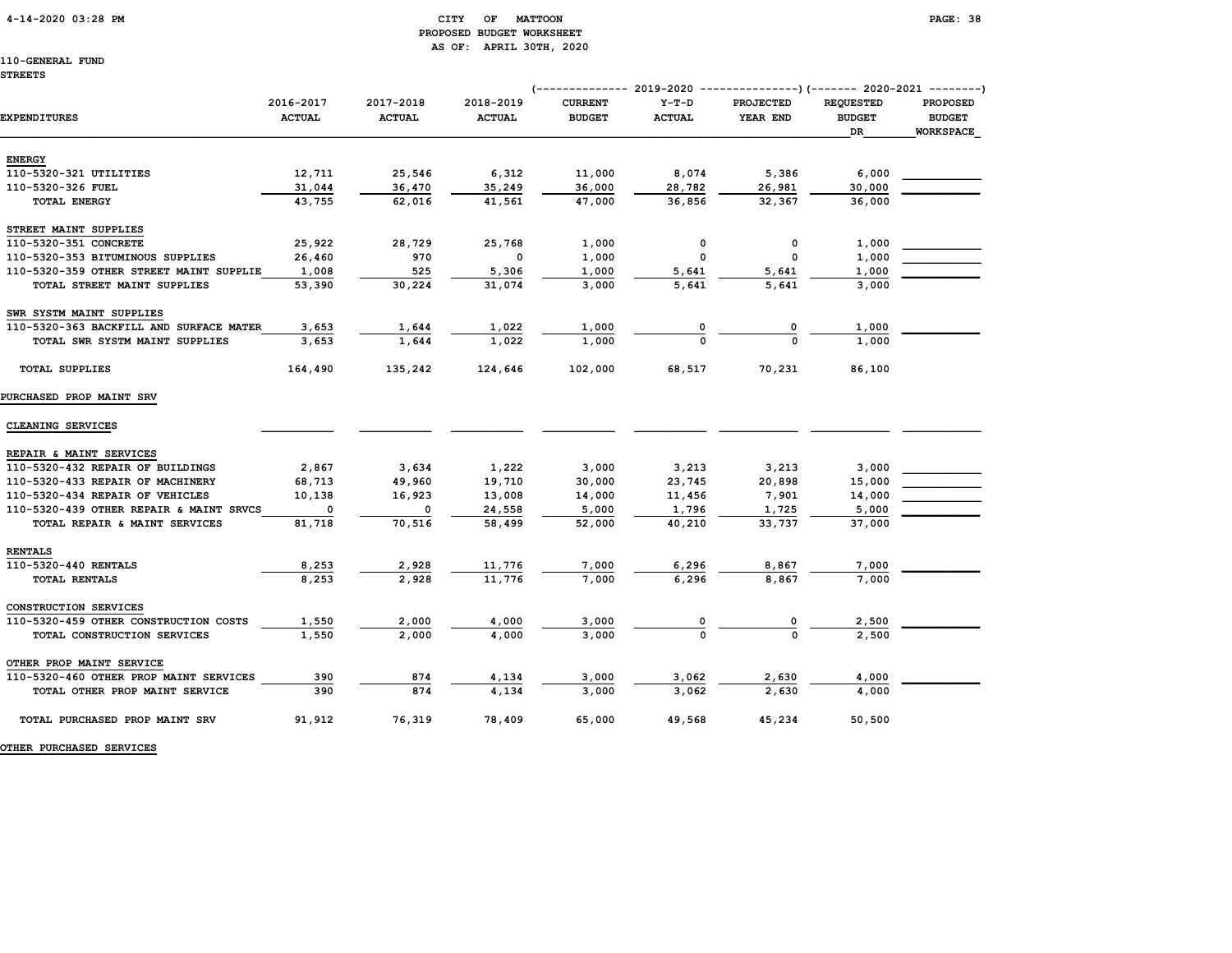4-14-2020 03:28 PM CITY OF MATTOON PAGE: 39

# PROPOSED BUDGET WORKSHEET AS OF: APRIL 30TH, 2020

110-GENERAL FUND STREETS

# (-------------- 2019-2020 ---------------)(------- 2020-2021 --------) 2016-2017 2017-2018 2018-2019 CURRENT Y-T-D PROJECTED REQUESTED PROPOSED EXPENDITURES ACTUAL ACTUAL ACTUAL BUDGET ACTUAL YEAR END BUDGET BUDGET  $\Box$  . The contract of the contract of the contract of the contract of the contract of the contract of the contract of the contract of the contract of the contract of the contract of the contract of the contract of the co PROFESSIONAL SERVICES 110-5320-519 OTHER PROFESSIONAL SERVICE 8,346 2,017 675 3,000 34,012 34,012 34,012 80,000 TOTAL PROFESSIONAL SERVICES 8,346 2,017 675 3,000 34,012 34,012 80,000 COMMUNICATION 110-5320-532 TELEPHONE 5,005 5,286 1,828 2,000 1,662 1,662 2,000 \_\_\_\_\_\_\_\_\_\_\_\_ 110-5320-533 CELLULAR PHONE 414 344 347 500 367 406 500 \_\_\_\_\_\_\_\_\_\_\_\_ 110-5320-535 RADIOS 958 2,000 618 1,000 0 958 1,000 TOTAL COMMUNICATION 6,376 7,630 2,793 3,500 2,029 3,026 3,500 EMPLOYEE BUSINESS EXP 110-5320-562 TRAVEL & TRAINING  $\begin{array}{cccccccc} 1,299 & & 1,099 & & 430 & & 1,000 & & 362 & & 865 & & 900 \end{array}$  TOTAL EMPLOYEE BUSINESS EXP 1,299 1,099 430 1,000 362 865 900 OTHER PURCHASED SERVICES TOTAL OTHER PURCHASED SERVICES 16,021 10,745 3,898 7,500 36,402 37,903 84,400 PROPERTY IMPROVEMENTS-NOT BLDGS \_\_\_\_\_\_\_\_\_\_\_ \_\_\_\_\_\_\_\_\_\_\_ \_\_\_\_\_\_\_\_\_\_\_ \_\_\_\_\_\_\_\_\_\_\_ \_\_\_\_\_\_\_\_\_\_\_ \_\_\_\_\_\_\_\_\_\_\_\_ \_\_\_\_\_\_\_\_\_\_\_\_ \_\_\_\_\_\_\_\_\_\_\_\_ MACHINERY & EQUIPMENT 110-5320-743 MEF CONTRIBUTION  $\frac{28,718}{28,718}$   $\frac{0}{0}$   $\frac{0}{0}$   $\frac{0}{0}$   $\frac{0}{0}$   $\frac{0}{0}$   $\frac{0}{0}$   $\frac{0}{0}$ TOTAL MACHINERY & EQUIPMENT 28,718 TOTAL PROPERTY 28,718 0 0 0 0 0 0 OTHER OBJECTS FINANCIAL TRANS OBJECTS

| 110-5320-814 PRINT/COPY MACH LEASE & MA | $\Omega$  |           | 54      | 1,000   | 573     | 614     | 1,000   |  |
|-----------------------------------------|-----------|-----------|---------|---------|---------|---------|---------|--|
| TOTAL FINANCIAL TRANS OBJECTS           |           | 0         | 54      | 1,000   | 573     | 614     | 1,000   |  |
| FINANCIAL TRANS OBJECTS                 |           |           |         |         |         |         |         |  |
| 110-5320-828 REAL ESTATE TAXES          | 924       | 360       | 319     | 1,000   | 319     | 319     | 500     |  |
| TOTAL FINANCIAL TRANS OBJECTS           | 924       | 360       | 319     | 1,000   | 319     | 319     | 500     |  |
| COMPUTER INFO SYS OBJECT                |           |           |         |         |         |         |         |  |
| 110-5320-863 COMPUTERS                  | 373       | 1,162     | 834     | 800     |         | 459     | 800     |  |
| TOTAL COMPUTER INFO SYS OBJECT          | 373       | 1,162     | 834     | 800     | 0       | 459     | 800     |  |
| TOTAL OTHER OBJECTS                     | 1,297     | 1,522     | 1,207   | 2,800   | 893     | 1,392   | 2,300   |  |
| TOTAL STREETS                           | 1,218,519 | 1,007,846 | 980,481 | 985,116 | 959,044 | 980,929 | 812,592 |  |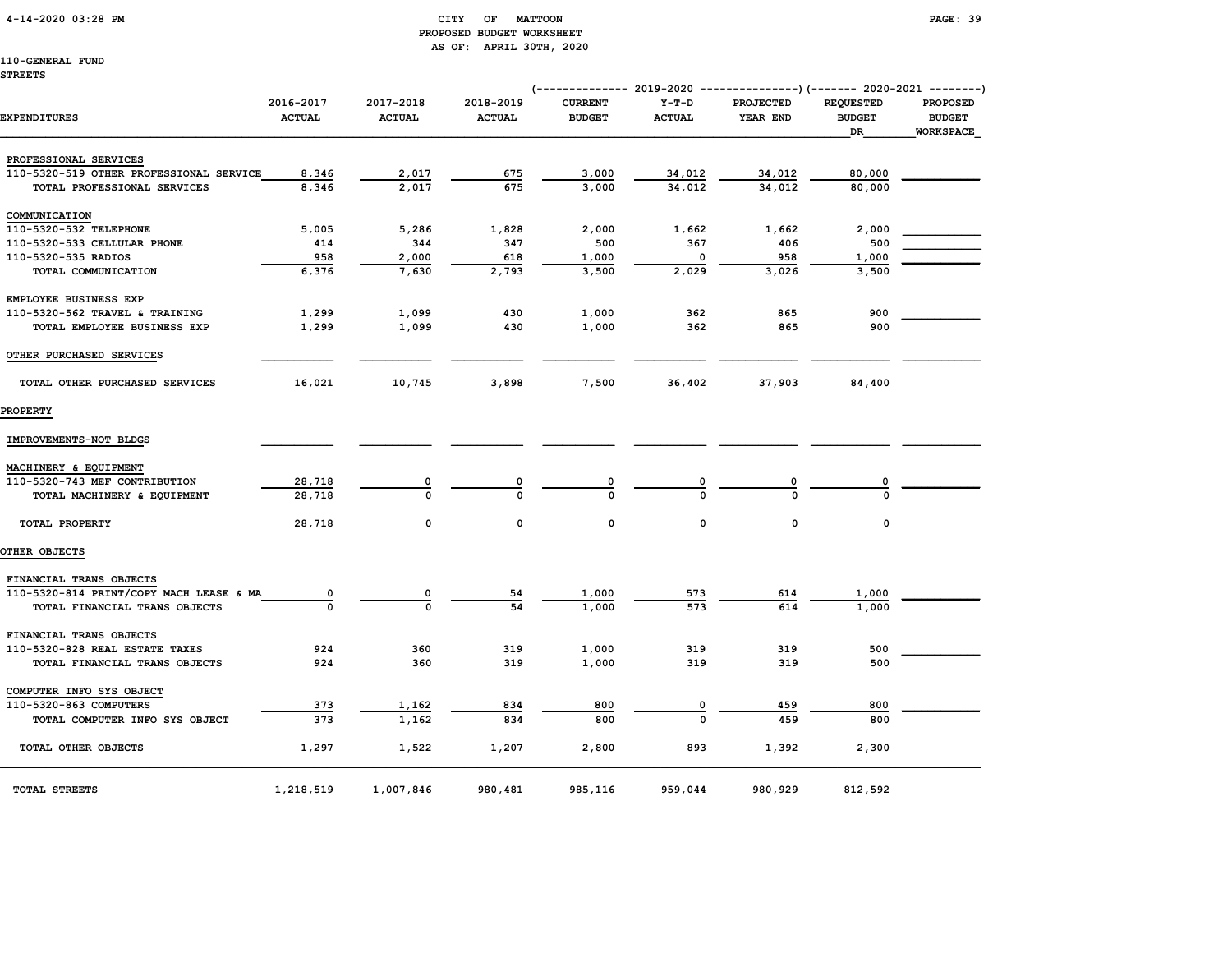| 4-14-2020 03:28 PM |  |
|--------------------|--|
|                    |  |

### CITY OF MATTOON **PAGE:** 40 PROPOSED BUDGET WORKSHEET AS OF: APRIL 30TH, 2020

110-GENERAL FUND STREET LIGHTING

|                          |               |               |               | -------------- |               | $2019-2020$ ---------------) (------- 2020-2021 --------) |                  |                  |
|--------------------------|---------------|---------------|---------------|----------------|---------------|-----------------------------------------------------------|------------------|------------------|
|                          | 2016-2017     | 2017-2018     | 2018-2019     | <b>CURRENT</b> | Y-T-D         | <b>PROJECTED</b>                                          | <b>REQUESTED</b> | <b>PROPOSED</b>  |
| EXPENDITURES             | <b>ACTUAL</b> | <b>ACTUAL</b> | <b>ACTUAL</b> | <b>BUDGET</b>  | <b>ACTUAL</b> | <b>YEAR END</b>                                           | <b>BUDGET</b>    | <b>BUDGET</b>    |
|                          |               |               |               |                |               |                                                           | DR               | <b>WORKSPACE</b> |
|                          |               |               |               |                |               |                                                           |                  |                  |
|                          |               |               |               |                |               |                                                           |                  |                  |
| <b>SUPPLIES</b>          |               |               |               |                |               |                                                           |                  |                  |
|                          |               |               |               |                |               |                                                           |                  |                  |
| <b>ENERGY</b>            |               |               |               |                |               |                                                           |                  |                  |
|                          |               |               |               |                |               |                                                           |                  |                  |
| PURCHASED PROP MAINT SRV |               |               |               |                |               |                                                           |                  |                  |

REPAIR & MAINT SERVICES \_\_\_\_\_\_\_\_\_\_\_ \_\_\_\_\_\_\_\_\_\_\_ \_\_\_\_\_\_\_\_\_\_\_ \_\_\_\_\_\_\_\_\_\_\_ \_\_\_\_\_\_\_\_\_\_\_ \_\_\_\_\_\_\_\_\_\_\_\_ \_\_\_\_\_\_\_\_\_\_\_\_ \_\_\_\_\_\_\_\_\_\_\_\_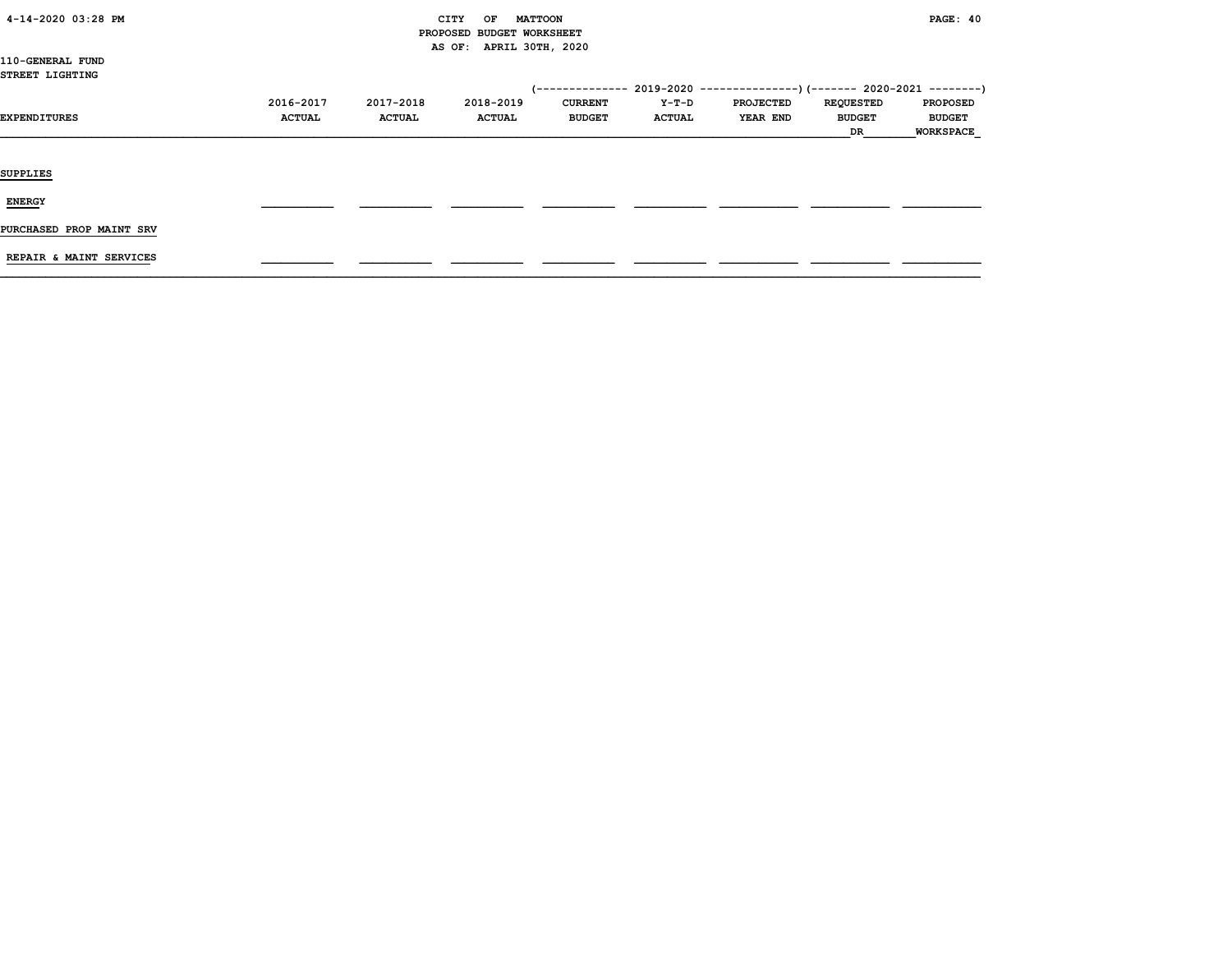| 4-14-2020 03:28 PM |  |  |  |
|--------------------|--|--|--|
|--------------------|--|--|--|

#### CITY OF MATTOON **PAGE:** 41 PROPOSED BUDGET WORKSHEET AS OF: APRIL 30TH, 2020

110-GENERAL FUND TRAFFIC CONTROL DEVICES

| (-------------- 2019-2020 ----------------) (------- 2020-2021 --------) |
|--------------------------------------------------------------------------|
| <b>PROPOSED</b>                                                          |
| <b>BUDGET</b>                                                            |
| <b>WORKSPACE</b>                                                         |
|                                                                          |
|                                                                          |
|                                                                          |
|                                                                          |
|                                                                          |
|                                                                          |
|                                                                          |
|                                                                          |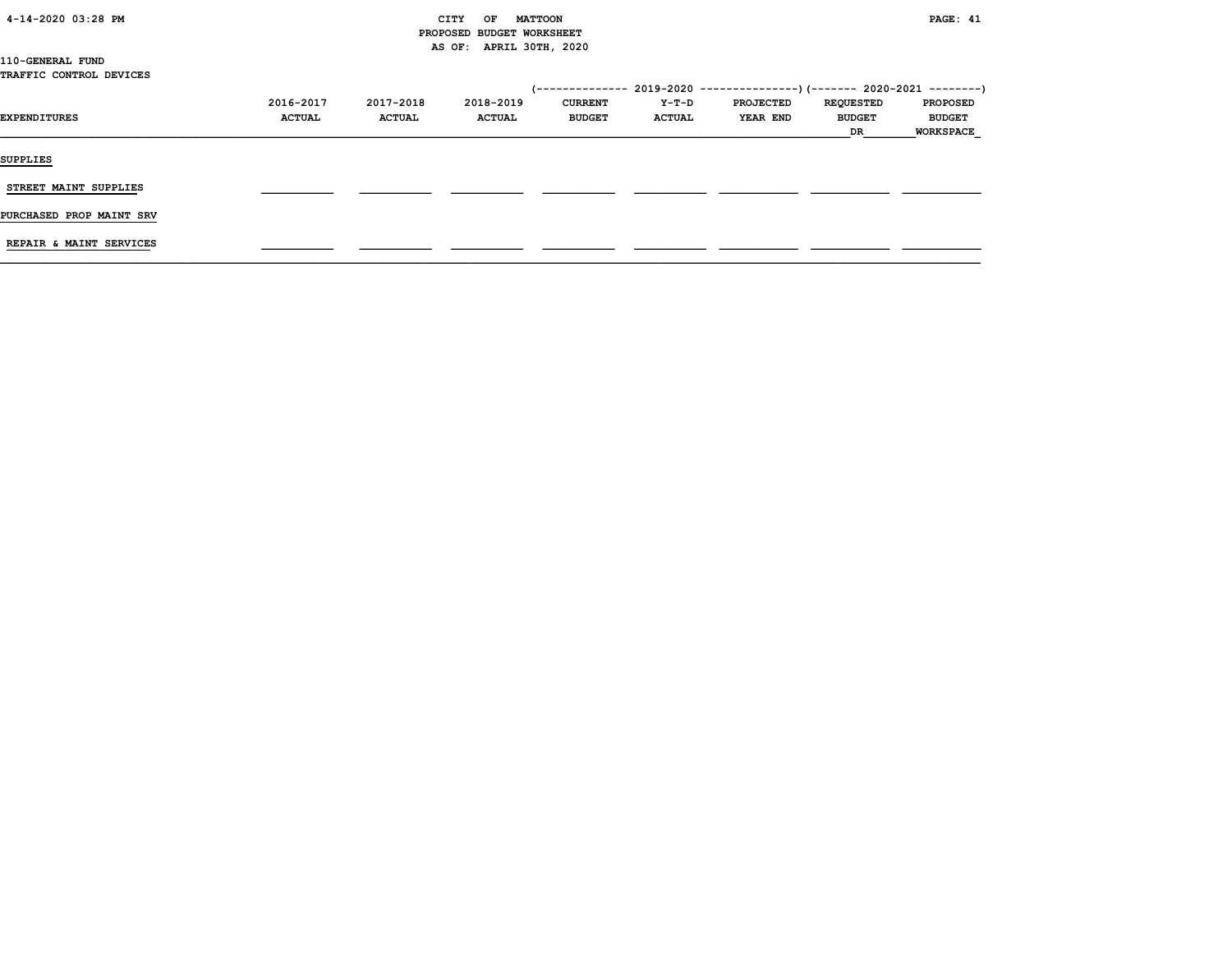## PROPOSED BUDGET WORKSHEET AS OF: APRIL 30TH, 2020

2016-2017 2017-2018 2018-2019 CURRENT Y-T-D PROJECTED REQUESTED PROPOSED

110-GENERAL FUND BUILDINGS & GROUNDS

(-------------- 2019-2020 ---------------)(------- 2020-2021 --------)

| <b>EXPENDITURES</b>                     | <b>ACTUAL</b> | <b>ACTUAL</b> | <b>ACTUAL</b> | <b>BUDGET</b> | <b>ACTUAL</b> | YEAR END | <b>BUDGET</b><br>DR | <b>BUDGET</b><br><b>WORKSPACE</b> |
|-----------------------------------------|---------------|---------------|---------------|---------------|---------------|----------|---------------------|-----------------------------------|
| PERSONNEL SERVICES                      |               |               |               |               |               |          |                     |                                   |
| SALARIES & WAGES                        |               |               |               |               |               |          |                     |                                   |
| 110-5381-111 SALARIES OF REG EMPLOYEES  | 85,463        | 90,936        | 69,374        | 57,399        | 55,222        | 55,246   | 59,218              |                                   |
| 110-5381-112 SALARIES OF TEMP EMPLOYEES | 10,632        | 6,103         | 6,001         | 11,000        | 341           | 1,408    | 12,000              |                                   |
| 110-5381-113 OVERTIME                   | 617           | 338           | 0             | 0             | 0             | 0        |                     |                                   |
| 110-5381-114 COMPENSATED ABSENCES       | 11,889        | 9,065         | 10,719        | 0             | 3,292         | 3,783    | $\Omega$            |                                   |
| TOTAL SALARIES & WAGES                  | 108,601       | 106,442       | 86,094        | 68,399        | 58,855        | 60,437   | 71,218              |                                   |
| TOTAL PERSONNEL SERVICES                | 108,601       | 106,442       | 86,094        | 68,399        | 58,855        | 60,437   | 71,218              |                                   |
| EMPLOYEE BENEFITS                       |               |               |               |               |               |          |                     |                                   |
| GROUP INSURANCE                         |               |               |               |               |               |          |                     |                                   |
| 110-5381-211 GROUP HEALTH INSURANCE     | 15,253        | 15,246        | 5,718         | 0             | 0             | 0        | $\mathbf 0$         |                                   |
| 110-5381-212 GROUP LIFE INSURANCE       | 287           | 312           | 312           | 156           | 156           | 156      | 156                 |                                   |
| TOTAL GROUP INSURANCE                   | 15,540        | 15,558        | 6,030         | 156           | 156           | 156      | 156                 |                                   |
| SOCIAL SECURITY CONTRIB                 |               |               |               |               |               |          |                     |                                   |
| 110-5381-221 FICA CONTRIBUTIONS         | 6,472         | 6,385         | 5,369         | 4,241         | 3,514         | 3,646    | 4,416               |                                   |
| 110-5381-222 MEDICARE CONTRIBUTIONS     | 1,514         | 1,493         | 1,256         | 992           | 822           | 856      | 1,033               |                                   |
| TOTAL SOCIAL SECURITY CONTRIB           | 7,985         | 7,879         | 6,625         | 5,233         | 4,335         | 4,502    | 5,449               |                                   |
| RETIREMENT CONTRIBTUIONS                |               |               |               |               |               |          |                     |                                   |
| 110-5381-231 IMRF CONTRIBUTIONS         | 10,778        | 10,892        | 8,475         | 4,881         | 4,181         | 4,078    | 6,319               |                                   |
| TOTAL RETIREMENT CONTRIBTUIONS          | 10,778        | 10,892        | 8,475         | 4,881         | 4,181         | 4,078    | 6,319               |                                   |
| UNEMPLOYMNT COMPENSATION                |               |               |               |               |               |          |                     |                                   |
| 110-5381-240 UNEMPLOYMENT COMP.         | 545           | 631           | 557           | 138           | 138           | 138      | 155                 |                                   |
| TOTAL UNEMPLOYMNT COMPENSATION          | 545           | 631           | 557           | 138           | 138           | 138      | 155                 |                                   |
| WORKER'S COMPENSATION                   |               |               |               |               |               |          |                     |                                   |
| 110-5381-250 WORKERS' COMPENSATION      | 6,215         | 8,134         | 8,098         | 8,875         | 8,875         | 8,875    | 3,488               |                                   |
| TOTAL WORKER'S COMPENSATION             | 6,215         | 8,134         | 8,098         | 8,875         | 8,875         | 8,875    | 3,488               |                                   |
| TOTAL EMPLOYEE BENEFITS                 | 41,063        | 43,094        | 29,786        | 19,283        | 17,685        | 17,749   | 15,567              |                                   |
| SUPPLIES                                |               |               |               |               |               |          |                     |                                   |
| GENERAL SUPPLIES                        |               |               |               |               |               |          |                     |                                   |
| 110-5381-312 CLEANING SUPPLIES          | 5,457         | 7,200         | 4,499         | 6,000         | 3,449         | 3,037    | 6,000               |                                   |
| 110-5381-315 LANDSCAPING SUPPLIES       | 1,829         | 1,304         | 2,397         | 1,500         | 706           | 952      | 1,500               |                                   |
| 110-5381-316 TOOLS & EQUIPMENT          | 361           | 476           | 687           | 500           | 240           | 219      | 500                 |                                   |

110-5381-317 SITE FURNISHINGS 245 0 1,358 0 0 0 0 0 110-5381-319 MISCELLANEOUS SUPPLIES 654 2,893 1,458 2,000 2,276 2,196 1,800 TOTAL GENERAL SUPPLIES 8,546 11,873 10,399 10,000 6,671 6,404 9,800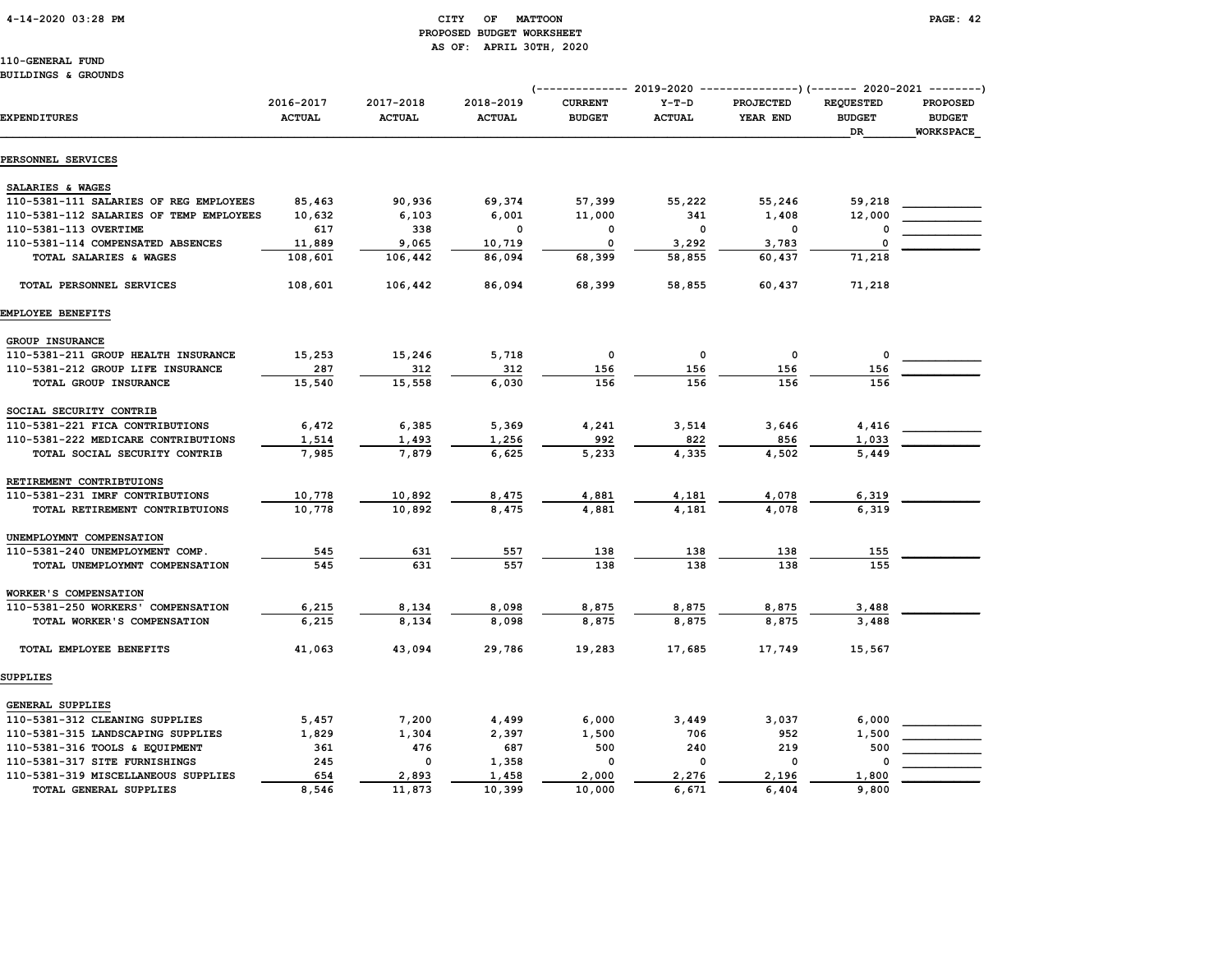#### 4-14-2020 03:28 PM CITY OF MATTOON PAGE: 43 PROPOSED BUDGET WORKSHEET AS OF: APRIL 30TH, 2020

110-GENERAL FUND

#### BUILDINGS & GROUNDS

|                                        |                            |                            |                            | (-------------- 2019-2020       |                          | ----------------) (------- 2020-2021 ---------) |                                         |                                                      |
|----------------------------------------|----------------------------|----------------------------|----------------------------|---------------------------------|--------------------------|-------------------------------------------------|-----------------------------------------|------------------------------------------------------|
| <b>EXPENDITURES</b>                    | 2016-2017<br><b>ACTUAL</b> | 2017-2018<br><b>ACTUAL</b> | 2018-2019<br><b>ACTUAL</b> | <b>CURRENT</b><br><b>BUDGET</b> | $Y-T-D$<br><b>ACTUAL</b> | <b>PROJECTED</b><br>YEAR END                    | <b>REQUESTED</b><br><b>BUDGET</b><br>DR | <b>PROPOSED</b><br><b>BUDGET</b><br><b>WORKSPACE</b> |
| <b>ENERGY</b>                          |                            |                            |                            |                                 |                          |                                                 |                                         |                                                      |
| 110-5381-321 UTILITIES                 | 48,352                     | 52,963                     | 45,384                     | 49,000                          | 47,640                   | 50,810                                          | 50,000                                  |                                                      |
| <b>TOTAL ENERGY</b>                    | 48,352                     | 52,963                     | 45,384                     | 49,000                          | 47,640                   | 50,810                                          | 50,000                                  |                                                      |
| <b>TOTAL SUPPLIES</b>                  | 56,898                     | 64,836                     | 55,783                     | 59,000                          | 54,311                   | 57,214                                          | 59,800                                  |                                                      |
| PURCHASED PROP MAINT SRV               |                            |                            |                            |                                 |                          |                                                 |                                         |                                                      |
| REPAIR & MAINT SERVICES                |                            |                            |                            |                                 |                          |                                                 |                                         |                                                      |
| 110-5381-432 REPAIR OF BUILDINGS       | 24,572                     | 24,244                     | 13,316                     | 20,000                          | 21,598                   | 19,268                                          | 20,000                                  |                                                      |
| 110-5381-435 ELEVATOR SERVICE AGREEMEN | 5,376                      | 5,522                      | 7,877                      | 6,000                           | 8,135                    | 8,670                                           | 7,000                                   |                                                      |
| TOTAL REPAIR & MAINT SERVICES          | 29,948                     | 29,766                     | 21,193                     | 26,000                          | 29,733                   | 27,938                                          | 27,000                                  |                                                      |
| OTHER PROP MAINT SERVICE               |                            |                            |                            |                                 |                          |                                                 |                                         |                                                      |
| 110-5381-460 OTHER PROP MAINT SERVICES | 4,508                      | 7,551                      | 10,654                     | 7,500                           | 16,357                   | 15,770                                          | 16,000                                  |                                                      |
| TOTAL OTHER PROP MAINT SERVICE         | 4,508                      | 7,551                      | 10,654                     | 7,500                           | 16,357                   | 15,770                                          | 16,000                                  |                                                      |
| TOTAL PURCHASED PROP MAINT SRV         | 34,456                     | 37,317                     | 31,847                     | 33,500                          | 46,090                   | 43,708                                          | 43,000                                  |                                                      |
| <b>OTHER PURCHASED SERVICES</b>        |                            |                            |                            |                                 |                          |                                                 |                                         |                                                      |
| COMMUNICATION                          |                            |                            |                            |                                 |                          |                                                 |                                         |                                                      |
| 110-5381-532 TELEPHONE                 | 0                          | 0                          | 1,958                      | 2,000                           | 2,129                    | 2,136                                           | 2,000                                   |                                                      |
| TOTAL COMMUNICATION                    | $\Omega$                   | $\Omega$                   | 1,958                      | 2,000                           | 2,129                    | 2,136                                           | 2,000                                   |                                                      |
| OTHER PURCHASED SERVICES               |                            |                            |                            |                                 |                          |                                                 |                                         |                                                      |
| TOTAL OTHER PURCHASED SERVICES         | 0                          | 0                          | 1,958                      | 2,000                           | 2,129                    | 2,136                                           | 2,000                                   |                                                      |
| OTHER OBJECTS                          |                            |                            |                            |                                 |                          |                                                 |                                         |                                                      |
| FINANCIAL TRANS OBJECTS                |                            |                            |                            |                                 |                          |                                                 |                                         |                                                      |
| 110-5381-828 REAL ESTATE TAXES         |                            | 9                          | 5                          | 10                              |                          | $\overline{5}$                                  |                                         |                                                      |
| TOTAL FINANCIAL TRANS OBJECTS          |                            | Q                          |                            | 10                              |                          |                                                 |                                         |                                                      |
| TOTAL OTHER OBJECTS                    | 0                          | 9                          | 5                          | 10                              | 5                        | 5                                               | 5                                       |                                                      |
| TOTAL BUILDINGS & GROUNDS              | 241,018                    | 251,699                    | 205,473                    | 182,192                         | 179,074                  | 181,249                                         | 191,590                                 |                                                      |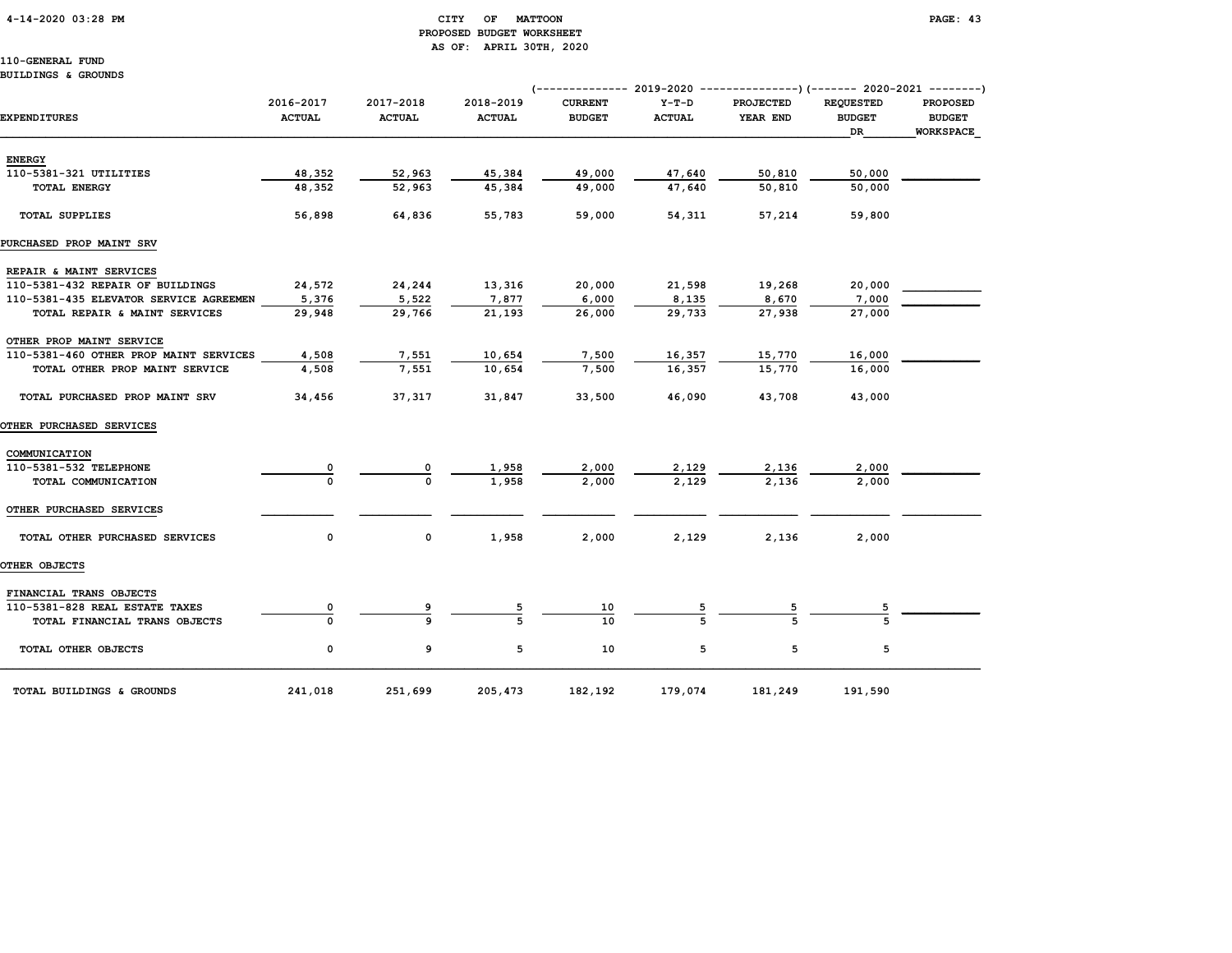|  | 4-14-2020 03:28 PM |  |
|--|--------------------|--|
|--|--------------------|--|

#### CITY OF MATTOON **PAGE: 44**  PROPOSED BUDGET WORKSHEET AS OF: APRIL 30TH, 2020

#### 110-GENERAL FUND EQUIPMENT MAINTENANCE

|                                        |                            |                            |                            | (------------- 2019-2020 ----------------) (------- 2020-2021 ---------) |                          |                              |                                   |                                  |
|----------------------------------------|----------------------------|----------------------------|----------------------------|--------------------------------------------------------------------------|--------------------------|------------------------------|-----------------------------------|----------------------------------|
| <b>EXPENDITURES</b>                    | 2016-2017<br><b>ACTUAL</b> | 2017-2018<br><b>ACTUAL</b> | 2018-2019<br><b>ACTUAL</b> | <b>CURRENT</b><br><b>BUDGET</b>                                          | $Y-T-D$<br><b>ACTUAL</b> | <b>PROJECTED</b><br>YEAR END | <b>REQUESTED</b><br><b>BUDGET</b> | <b>PROPOSED</b><br><b>BUDGET</b> |
|                                        |                            |                            |                            |                                                                          |                          |                              | DR                                | <b>WORKSPACE</b>                 |
| PERSONNEL SERVICES                     |                            |                            |                            |                                                                          |                          |                              |                                   |                                  |
| SALARIES & WAGES                       |                            |                            |                            |                                                                          |                          |                              |                                   |                                  |
| 110-5390-111 SALARIES OF REG EMPLOYEES | 38,143                     | 25,207                     | 0                          | 0                                                                        | 0                        | 0                            |                                   |                                  |
| 110-5390-113 OVERTIME                  | 1,896                      | 1,383                      |                            |                                                                          |                          |                              |                                   |                                  |
| TOTAL SALARIES & WAGES                 | 40,039                     | 26,590                     |                            | n                                                                        |                          | U                            |                                   |                                  |
| TOTAL PERSONNEL SERVICES               | 40,039                     | 26,590                     | 0                          | 0                                                                        | 0                        | 0                            | 0                                 |                                  |
| EMPLOYEE BENEFITS                      |                            |                            |                            |                                                                          |                          |                              |                                   |                                  |
| GROUP INSURANCE                        |                            |                            |                            |                                                                          |                          |                              |                                   |                                  |
| 110-5390-211 GROUP HEALTH INSURANCE    | 6,204                      | 4,883                      |                            |                                                                          |                          |                              |                                   |                                  |
| TOTAL GROUP INSURANCE                  | 6,204                      | 4,883                      |                            |                                                                          |                          |                              |                                   |                                  |
| SOCIAL SECURITY CONTRIB                |                            |                            |                            |                                                                          |                          |                              |                                   |                                  |
| 110-5390-221 FICA CONTRIBUTIONS        | 2,303                      | 1,682                      | 0                          | 0                                                                        | 0                        | 0                            |                                   |                                  |
| 110-5390-222 MEDICARE CONTRIBUTIONS    | 539                        | 393                        |                            |                                                                          |                          |                              |                                   |                                  |
| TOTAL SOCIAL SECURITY CONTRIB          | 2,842                      | 2,075                      | $\Omega$                   | $\Omega$                                                                 |                          | U                            |                                   |                                  |
| RETIREMENT CONTRIBTUIONS               |                            |                            |                            |                                                                          |                          |                              |                                   |                                  |
| 110-5390-231 IMRF CONTRIBUTIONS        | 4,264                      | 3,065                      | ٥                          |                                                                          |                          |                              |                                   |                                  |
| TOTAL RETIREMENT CONTRIBTUIONS         | 4,264                      | 3,065                      | O                          | O                                                                        |                          | $\Omega$                     |                                   |                                  |
| TOTAL EMPLOYEE BENEFITS                | 13,310                     | 10,023                     | 0                          | 0                                                                        | 0                        | 0                            | 0                                 |                                  |
| TOTAL EQUIPMENT MAINTENANCE            | 53,349                     | 36,614                     | 0                          | 0                                                                        | 0                        | 0                            | 0                                 |                                  |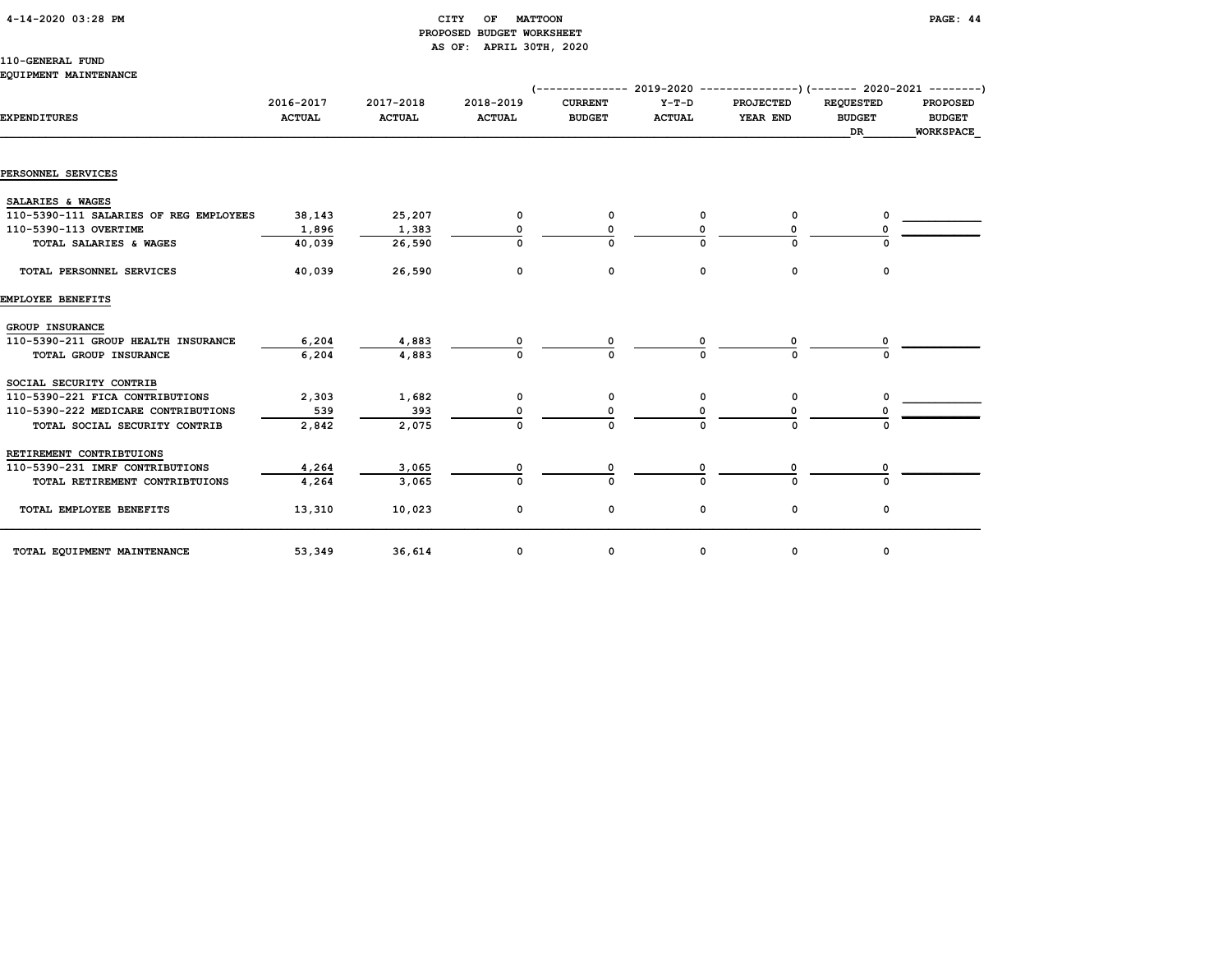#### 4-14-2020 03:28 PM CITY OF MATTOON PAGE: 45 PROPOSED BUDGET WORKSHEET AS OF: APRIL 30TH, 2020

110-GENERAL FUND

ARTS COUNCIL

| ----- ------                            |                            |                            |                            |                                 |                          | (-------------- 2019-2020 ----------------) (------- 2020-2021 --------) |                                         |                                               |
|-----------------------------------------|----------------------------|----------------------------|----------------------------|---------------------------------|--------------------------|--------------------------------------------------------------------------|-----------------------------------------|-----------------------------------------------|
| <b>EXPENDITURES</b>                     | 2016-2017<br><b>ACTUAL</b> | 2017-2018<br><b>ACTUAL</b> | 2018-2019<br><b>ACTUAL</b> | <b>CURRENT</b><br><b>BUDGET</b> | $Y-T-D$<br><b>ACTUAL</b> | <b>PROJECTED</b><br>YEAR END                                             | <b>REQUESTED</b><br><b>BUDGET</b><br>DR | <b>PROPOSED</b><br><b>BUDGET</b><br>WORKSPACE |
| SUPPLIES                                |                            |                            |                            |                                 |                          |                                                                          |                                         |                                               |
|                                         |                            |                            |                            |                                 |                          |                                                                          |                                         |                                               |
| <b>GENERAL SUPPLIES</b>                 |                            |                            |                            |                                 |                          |                                                                          |                                         |                                               |
| 110-5505-319 SUPPLIES                   | 167                        | 297                        | 224                        | 1,000                           | 656                      | 804                                                                      | 1,000                                   |                                               |
| TOTAL GENERAL SUPPLIES                  | 167                        | 297                        | 224                        | 1,000                           | 656                      | 804                                                                      | 1,000                                   |                                               |
| <b>TOTAL SUPPLIES</b>                   | 167                        | 297                        | 224                        | 1,000                           | 656                      | 804                                                                      | 1,000                                   |                                               |
| OTHER PURCHASED SERVICES                |                            |                            |                            |                                 |                          |                                                                          |                                         |                                               |
| COMMUNICATION                           |                            |                            |                            |                                 |                          |                                                                          |                                         |                                               |
| 110-5505-531 POSTAGE & SHIPPING         | 141                        | 89                         | 47                         | 200                             | 0                        | $\overline{\mathbf{0}}$                                                  | 200                                     |                                               |
| TOTAL COMMUNICATION                     | 141                        | 89                         | 47                         | 200                             |                          | $\Omega$                                                                 | 200                                     |                                               |
| ADVERTISING                             |                            |                            |                            |                                 |                          |                                                                          |                                         |                                               |
| 110-5505-540 ADVERTISING                | 863                        | 1,138                      | 3,164                      | 2,000                           | 2,464                    | 2,464                                                                    | 2,000                                   |                                               |
| TOTAL ADVERTISING                       | 863                        | 1,138                      | 3,164                      | 2,000                           | 2,464                    | 2,464                                                                    | 2,000                                   |                                               |
| PRINTING & BINDING                      |                            |                            |                            |                                 |                          |                                                                          |                                         |                                               |
| 110-5505-550 PRINTING & PHOTOGRAPHY     | 39                         |                            | 0                          | 1,000                           | $\frac{0}{0}$            | 0                                                                        | 1,000                                   |                                               |
| TOTAL PRINTING & BINDING                | 39                         | $\Omega$                   | $\mathbf 0$                | 1,000                           |                          | $\Omega$                                                                 | 1,000                                   |                                               |
| EMPLOYEE BUSINESS EXP                   |                            |                            |                            |                                 |                          |                                                                          |                                         |                                               |
| 110-5505-562 TRAVEL & TRAINING          | $\overline{\mathbf{0}}$    | 0                          | 78                         | 1,000                           | 53                       | 53                                                                       | 1,000                                   |                                               |
| TOTAL EMPLOYEE BUSINESS EXP             | $\mathbf{o}$               | $\Omega$                   | 78                         | 1,000                           | 53                       | 53                                                                       | 1,000                                   |                                               |
| OTHER PURCHASED SERVICES                |                            |                            |                            |                                 |                          |                                                                          |                                         |                                               |
| 110-5505-570 FUNDRAISING EXPENSE        | 480                        | 0                          | 0                          | 1,000                           | 0                        | $\mathbf 0$                                                              | 1,000                                   |                                               |
| 110-5505-571 MARKETING MEMBERSHIPS      | 2,422                      | 1,016                      | 2,209                      | 1,300                           | 737                      | 453                                                                      | 1,300                                   |                                               |
| 110-5505-572 COMM PROMOTIONS & RELATION | 0                          | 0                          | 400                        | 2,000                           | 816                      | 694                                                                      | 2,000                                   |                                               |
| 110-5505-575 WEB DESIGN & MAINTENANCE   | 0                          | 50                         | 724                        | 1,000                           | 820                      | 520                                                                      | 1,000                                   |                                               |
| 110-5505-579 MISC OTHER PURCHASED SERVI | $\mathbf 0$                | 758                        | 253                        | 500                             | 75                       | 155                                                                      | 500                                     |                                               |
| TOTAL OTHER PURCHASED SERVICES          | 2,902                      | 1,824                      | 3,586                      | 5,800                           | 2,448                    | 1,822                                                                    | 5,800                                   |                                               |
| TOTAL OTHER PURCHASED SERVICES          | 3,944                      | 3,050                      | 6,874                      | 10,000                          | 4,964                    | 4,339                                                                    | 10,000                                  |                                               |
| <b>PROPERTY</b>                         |                            |                            |                            |                                 |                          |                                                                          |                                         |                                               |
| <b>BUILDINGS</b>                        |                            |                            |                            |                                 |                          |                                                                          |                                         |                                               |
| 110-5505-720 BUILDINGS & STRUCTURES     |                            |                            |                            | 40,000                          |                          | 0                                                                        |                                         |                                               |
| TOTAL BUILDINGS                         |                            |                            |                            | 40,000                          |                          |                                                                          |                                         |                                               |
| IMPROVEMENTS-NOT BLDGS                  |                            |                            |                            |                                 |                          |                                                                          |                                         |                                               |
| 110-5505-730 CAPITAL EXPENSES           | 18,582                     | 0                          | 3,220                      | 0                               | 37,236                   | 37,236                                                                   |                                         |                                               |
| TOTAL IMPROVEMENTS-NOT BLDGS            | 18,582                     | $\Omega$                   | 3,220                      | $\Omega$                        | 37,236                   | 37,236                                                                   | $\Omega$                                |                                               |
| TOTAL PROPERTY                          | 18,582                     | 0                          | 3,220                      | 40,000                          | 37,236                   | 37,236                                                                   | 0                                       |                                               |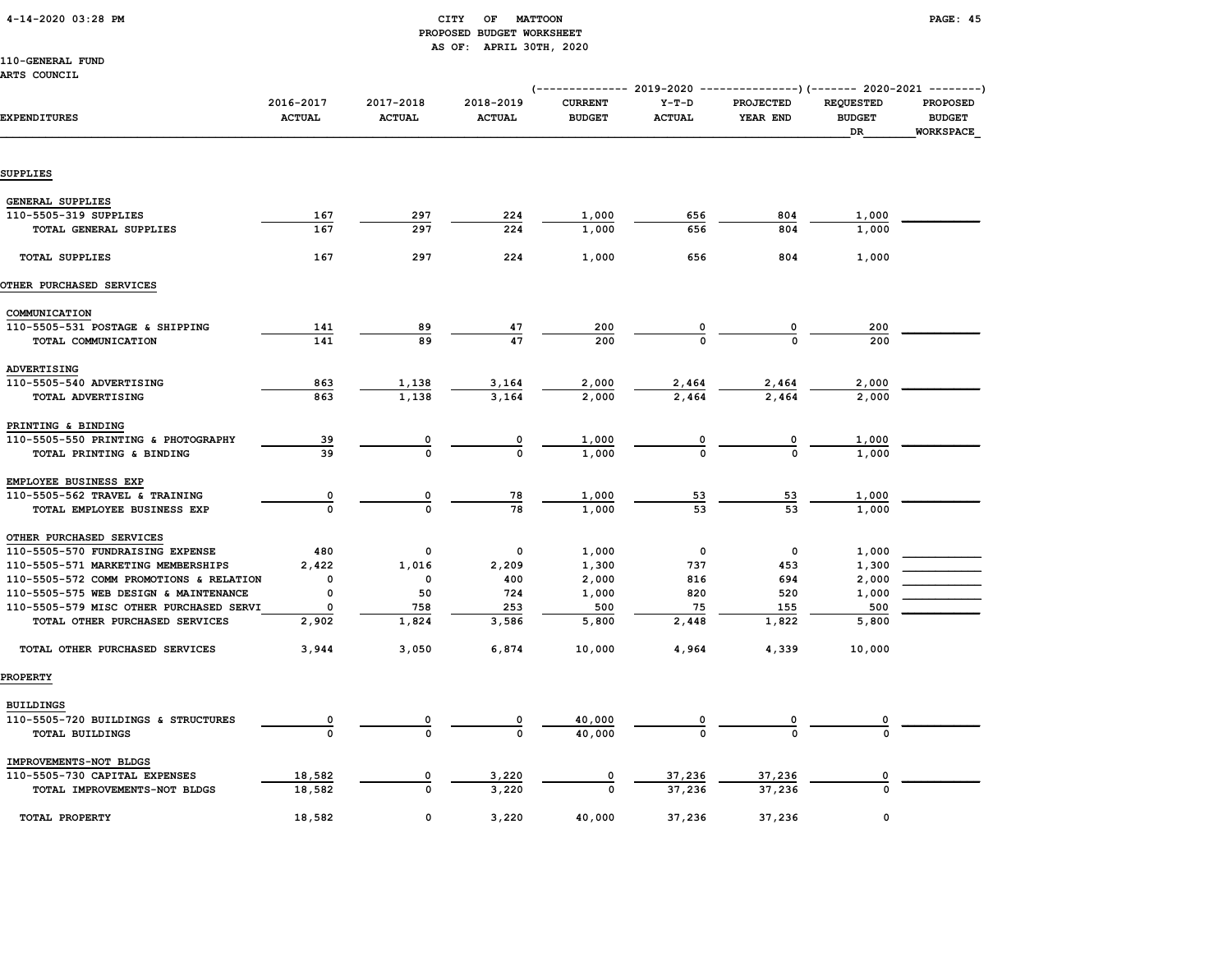### 4-14-2020 03:28 PM CITY OF MATTOON PAGE: 46 PROPOSED BUDGET WORKSHEET AS OF: APRIL 30TH, 2020

|                                     |               |               |               | ----------     | 2019-2020     |                  | --)(------- 2020-2021 --------) |                 |
|-------------------------------------|---------------|---------------|---------------|----------------|---------------|------------------|---------------------------------|-----------------|
|                                     | 2016-2017     | 2017-2018     | 2018-2019     | <b>CURRENT</b> | $Y-T-D$       | <b>PROJECTED</b> | <b>REQUESTED</b>                | <b>PROPOSED</b> |
| <b>EXPENDITURES</b>                 | <b>ACTUAL</b> | <b>ACTUAL</b> | <b>ACTUAL</b> | <b>BUDGET</b>  | <b>ACTUAL</b> | YEAR END         | <b>BUDGET</b>                   | <b>BUDGET</b>   |
|                                     |               |               |               |                |               |                  | DR                              | WORKSPACE       |
|                                     |               |               |               |                |               |                  |                                 |                 |
| OTHER OBJECTS                       |               |               |               |                |               |                  |                                 |                 |
| FINANCIAL TRANS OBJECTS             |               |               |               |                |               |                  |                                 |                 |
| 110-5505-825 GRANT EXPENDITURES     |               | 1,000         | 2,967         | 5,000          | 2,833         | 3,641            | 5,000                           |                 |
| TOTAL FINANCIAL TRANS OBJECTS       |               | 1,000         | 2,967         | 5,000          | 2,833         | 3,641            | 5,000                           |                 |
| SPECIAL EVENT OBJECTS               |               |               |               |                |               |                  |                                 |                 |
| 110-5505-831 CHILDREN'S PROGRAMMING | 4,206         | 4,647         | 3,290         | 5,000          | 1,500         | 1,500            | 4,000                           |                 |
| 110-5505-832 ADULT EDUCATION        | 7,698         | 3,400         | 6,473         | 3,000          | 5,263         | 5,629            | 4,000                           |                 |
| 110-5505-833 EXHIBITS/PERFORMANCES  | 350           | 2,744         | 3,050         | 3,000          | 22,459        | 22,859           | 3,000                           |                 |
| 110-5505-834 EVENTS                 |               | 745           | 500           | 1,000          | 464           | 325              | 1,000                           |                 |
| 110-5505-835 SPECIAL EVENTS/SALES   | 0             | 674           | 1,186         | 1,000          | 50            | 250              | 1,000                           |                 |
| 110-5505-836 ARTS FESTIVALS         | 2,971         | 5,645         | 7,206         | 5,000          | 7,549         | 7,549            | 5,000                           |                 |
| TOTAL SPECIAL EVENT OBJECTS         | 15,225        | 17,856        | 21,705        | 18,000         | 37,286        | 38,112           | 18,000                          |                 |
| TOTAL OTHER OBJECTS                 | 15,225        | 18,856        | 24,672        | 23,000         | 40,119        | 41,753           | 23,000                          |                 |
| TOTAL ARTS COUNCIL                  | 37,918        | 22,203        | 34,990        | 74,000         | 82,974        | 84,132           | 34,000                          |                 |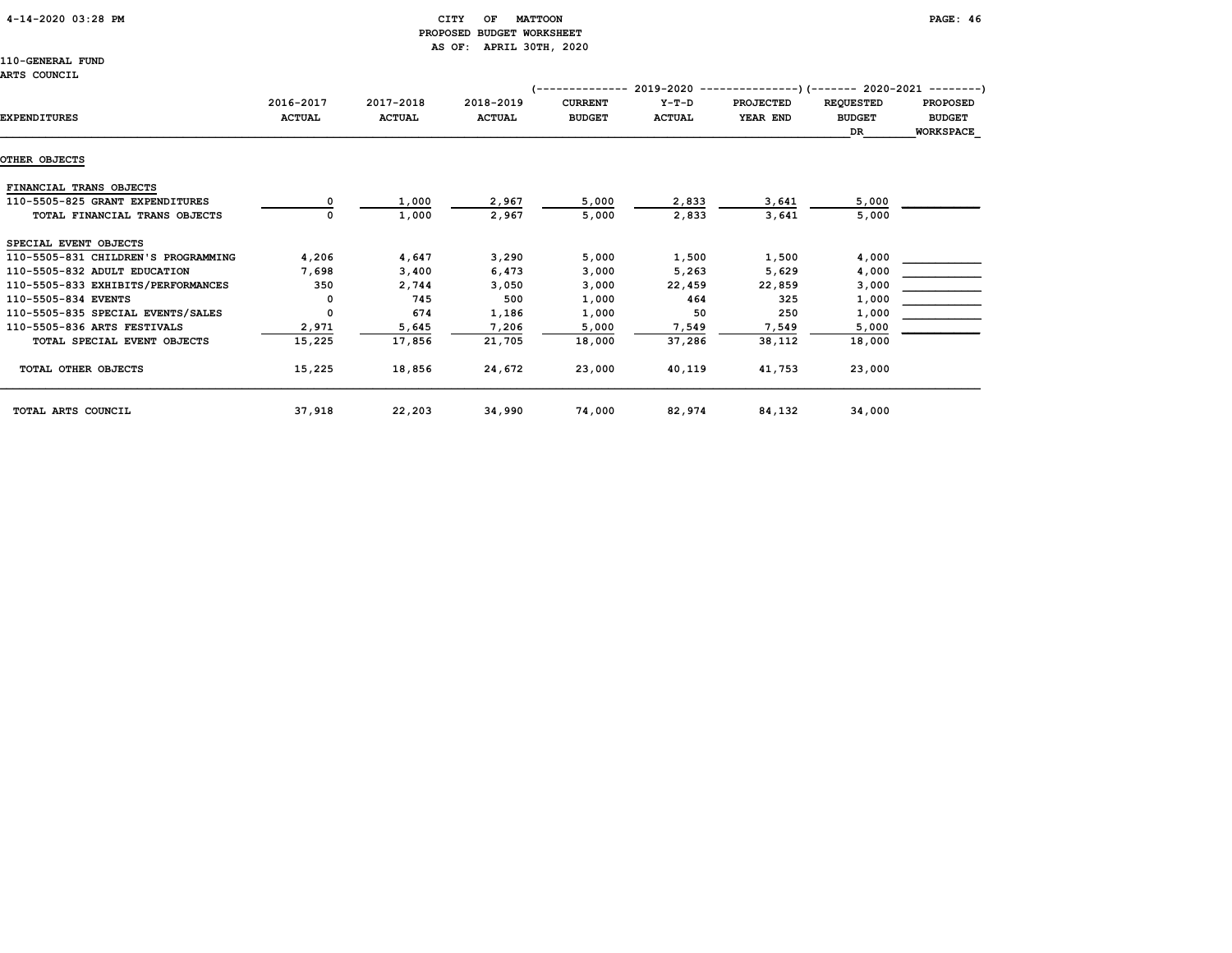### 4-14-2020 03:28 PM CITY OF MATTOON PAGE: 47 PROPOSED BUDGET WORKSHEET AS OF: APRIL 30TH, 2020

|  | .<br>_____ |
|--|------------|
|  |            |
|  |            |
|  |            |

|                                         |                            |                            |                            |                                 |                          | (-------------- 2019-2020 ----------------) (------- 2020-2021 --------) |                                         |                                                      |
|-----------------------------------------|----------------------------|----------------------------|----------------------------|---------------------------------|--------------------------|--------------------------------------------------------------------------|-----------------------------------------|------------------------------------------------------|
| <b>EXPENDITURES</b>                     | 2016-2017<br><b>ACTUAL</b> | 2017-2018<br><b>ACTUAL</b> | 2018-2019<br><b>ACTUAL</b> | <b>CURRENT</b><br><b>BUDGET</b> | $Y-T-D$<br><b>ACTUAL</b> | <b>PROJECTED</b><br>YEAR END                                             | <b>REQUESTED</b><br><b>BUDGET</b><br>DR | <b>PROPOSED</b><br><b>BUDGET</b><br><b>WORKSPACE</b> |
|                                         |                            |                            |                            |                                 |                          |                                                                          |                                         |                                                      |
| PERSONNEL SERVICES                      |                            |                            |                            |                                 |                          |                                                                          |                                         |                                                      |
| SALARIES & WAGES                        |                            |                            |                            |                                 |                          |                                                                          |                                         |                                                      |
| 110-5511-111 SALARIES OF REG EMPLOYEES  | 158,254                    | 157,979                    | 170,003                    | 188,535                         | 171,491                  | 169,575                                                                  | 192,777                                 |                                                      |
| 110-5511-112 SALARIES OF TEMP EMPLOYEES | 15,805                     | 27,123                     | 26,513                     | 28,000                          | 41,568                   | 41,150                                                                   | 28,000                                  |                                                      |
| 110-5511-113 OVERTIME                   | 10,759                     | 12,950                     | 10,455                     | 13,000                          | 9,546                    | 11,281                                                                   | 12,000                                  |                                                      |
| 110-5511-114 COMPENSATED ABSENCES       | 16,058                     | 21,443                     | 14,347                     | 0                               | 20,608                   | 23,683                                                                   |                                         |                                                      |
| TOTAL SALARIES & WAGES                  | 200,875                    | 219,495                    | 221,318                    | 229,535                         | 243,213                  | 245,689                                                                  | 232,777                                 |                                                      |
| TOTAL PERSONNEL SERVICES                | 200,875                    | 219,495                    | 221,318                    | 229,535                         | 243,213                  | 245,689                                                                  | 232,777                                 |                                                      |
| EMPLOYEE BENEFITS                       |                            |                            |                            |                                 |                          |                                                                          |                                         |                                                      |
| <b>GROUP INSURANCE</b>                  |                            |                            |                            |                                 |                          |                                                                          |                                         |                                                      |
| 110-5511-211 GROUP HEALTH INSURANCE     | 33,356                     | 34,657                     | 34,591                     | 35,003                          | 30,129                   | 31,181                                                                   | 27,623                                  |                                                      |
| 110-5511-212 GROUP LIFE INSURANCE       | 402                        | 437                        | 437                        | 437                             | 437                      | 437                                                                      | 437                                     |                                                      |
| TOTAL GROUP INSURANCE                   | 33,758                     | 35,094                     | 35,028                     | 35,440                          | 30,566                   | 31,618                                                                   | 28,060                                  |                                                      |
| SOCIAL SECURITY CONTRIB                 |                            |                            |                            |                                 |                          |                                                                          |                                         |                                                      |
| 110-5511-221 FICA CONTRIBUTIONS         | 11,843                     | 12,961                     | 12,836                     | 14,355                          | 14,159                   | 15,201                                                                   | 14,432                                  |                                                      |
| 110-5511-222 MEDICARE CONTRIBUTIONS     | 2,770                      | 3,031                      | 3,002                      | 3,357                           | 3,311                    | 3,557                                                                    | 3,375                                   |                                                      |
| TOTAL SOCIAL SECURITY CONTRIB           | 14,613                     | 15,992                     | 15,838                     | 17,712                          | 17,470                   | 18,758                                                                   | 17,807                                  |                                                      |
| RETIREMENT CONTRIBTUIONS                |                            |                            |                            |                                 |                          |                                                                          |                                         |                                                      |
| 110-5511-231 IMRF CONTRIBUTIONS         | 19,947                     | 19,997                     | 18,262                     | 16,428                          | 14,541                   | 15,253                                                                   | 21,780                                  |                                                      |
| TOTAL RETIREMENT CONTRIBTUIONS          | 19,947                     | 19,997                     | 18,262                     | 16,428                          | 14,541                   | 15,253                                                                   | 21,780                                  |                                                      |
| UNEMPLOYMNT COMPENSATION                |                            |                            |                            |                                 |                          |                                                                          |                                         |                                                      |
| 110-5511-240 UNEMPLOYMENT COMP.         | 845                        | 946                        | 1,000                      | 429                             | 429                      | 429                                                                      | 402                                     |                                                      |
| TOTAL UNEMPLOYMNT COMPENSATION          | 845                        | 946                        | 1,000                      | 429                             | 429                      | 429                                                                      | 402                                     |                                                      |
| WORKER'S COMPENSATION                   |                            |                            |                            |                                 |                          |                                                                          |                                         |                                                      |
| 110-5511-250 WORKERS' COMPENSATION      | 6,742                      | 8,585                      | 9,214                      | 13,135                          | 13,135                   | 13,135                                                                   | 12,114                                  |                                                      |
| TOTAL WORKER'S COMPENSATION             | 6,742                      | 8,585                      | 9,214                      | 13,135                          | 13,135                   | 13,135                                                                   | 12,114                                  |                                                      |
| TOTAL EMPLOYEE BENEFITS                 | 75,905                     | 80,614                     | 79,341                     | 83,144                          | 76,142                   | 79,193                                                                   | 80,163                                  |                                                      |
| SUPPLIES                                |                            |                            |                            |                                 |                          |                                                                          |                                         |                                                      |
| GENERAL SUPPLIES                        |                            |                            |                            |                                 |                          |                                                                          |                                         |                                                      |
| 110-5511-311 OFFICE SUPPLIES            | 103                        | 75                         | 60                         | 500                             | 251                      | 311                                                                      | 500                                     |                                                      |
| 110-5511-312 CLEANING SUPPLIES          | 1,131                      | 107                        | 0                          | 500                             | 61                       | 0                                                                        | 500                                     |                                                      |
| 110-5511-313 MEDICAL & SAFETY SUPPLIES  | 283                        | 1,198                      | 533                        | 900                             | 431                      | 431                                                                      | 500                                     |                                                      |
| 110-5511-315 LANDSCAPING SUPPLIES       | $\mathbf 0$                | 50                         | 4,686                      | 2,500                           | 120                      | 120                                                                      | 2,500                                   |                                                      |
| 110-5511-316 TOOLS & EQUIPMENT          | 3,761                      | 2,128                      | 3,443                      | 4,000                           | 4,268                    | 4,202                                                                    | 4,000                                   |                                                      |
| 110-5511-319 MISCELLANEOUS SUPPLIES     | 16,357                     | 22,202                     | 10,694                     | 15,000                          | 15,490                   | 15,136                                                                   | 13,500                                  |                                                      |
| TOTAL GENERAL SUPPLIES                  | 21,635                     | 25,760                     | 19,415                     | 23,400                          | 20,622                   | 20,200                                                                   | 21,500                                  |                                                      |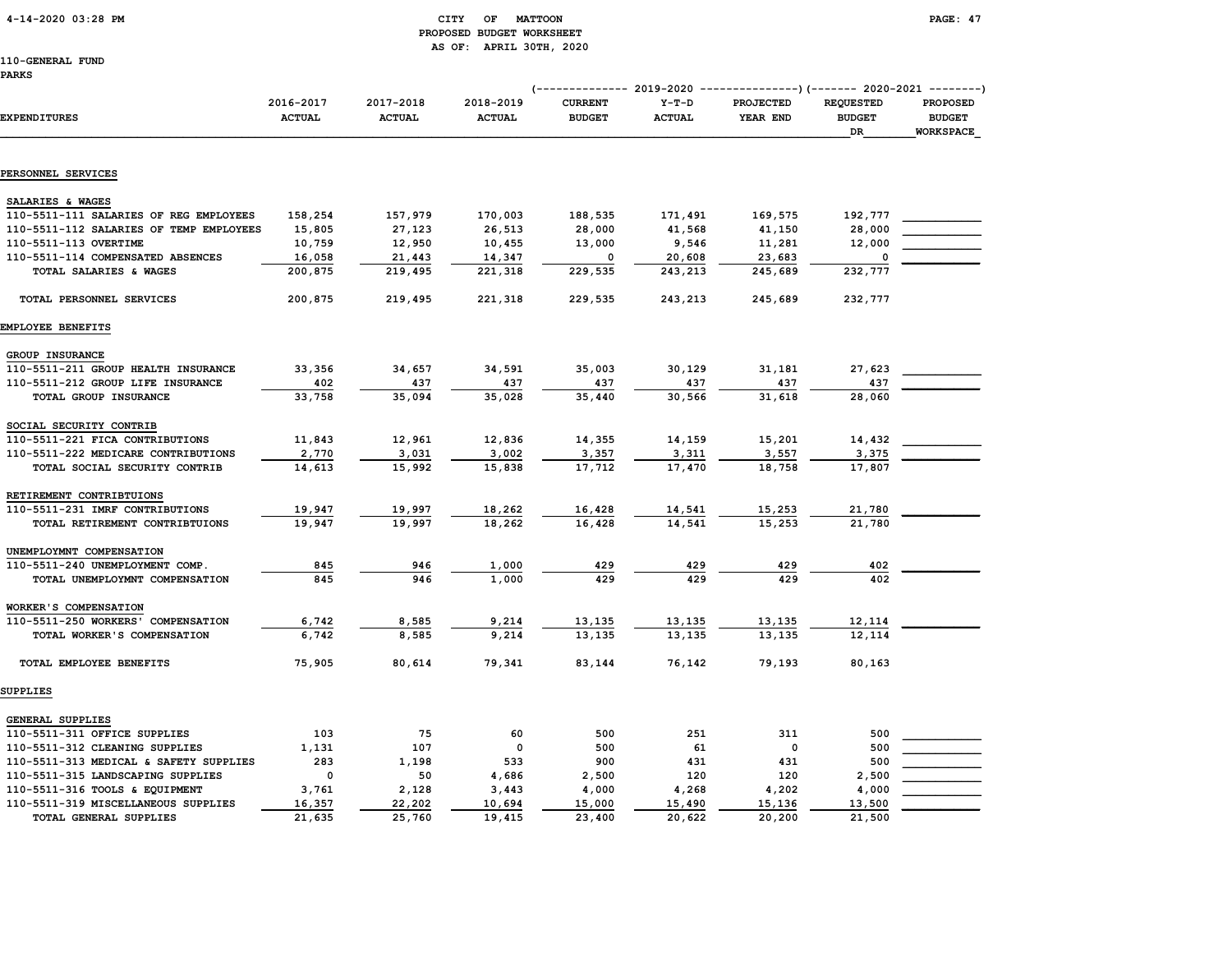#### 4-14-2020 03:28 PM CITY OF MATTOON PAGE: 48 PROPOSED BUDGET WORKSHEET AS OF: APRIL 30TH, 2020

|                                     |                            |                            |                            | (------------- 2019-2020        |                          | ---------------) (------- 2020-2021 --------) |                                         |                                                      |
|-------------------------------------|----------------------------|----------------------------|----------------------------|---------------------------------|--------------------------|-----------------------------------------------|-----------------------------------------|------------------------------------------------------|
| <b>EXPENDITURES</b>                 | 2016-2017<br><b>ACTUAL</b> | 2017-2018<br><b>ACTUAL</b> | 2018-2019<br><b>ACTUAL</b> | <b>CURRENT</b><br><b>BUDGET</b> | $Y-T-D$<br><b>ACTUAL</b> | <b>PROJECTED</b><br>YEAR END                  | <b>REQUESTED</b><br><b>BUDGET</b><br>DR | <b>PROPOSED</b><br><b>BUDGET</b><br><b>WORKSPACE</b> |
| <b>ENERGY</b>                       |                            |                            |                            |                                 |                          |                                               |                                         |                                                      |
| 110-5511-321 UTILITIES              | 21,870                     | 20,941                     | 23,817                     | 23,000                          | 23,087                   | 24,306                                        | 23,000                                  |                                                      |
| 110-5511-326 FUEL                   | 7,482                      | 8,097                      | 10,976                     | 9,000                           | 9,722                    | 10,934                                        | 9,000                                   |                                                      |
| TOTAL ENERGY                        | 29,351                     | 29,038                     | 34,793                     | 32,000                          | 32,809                   | 35,240                                        | 32,000                                  |                                                      |
| STREET MAINT SUPPLIES               |                            |                            |                            |                                 |                          |                                               |                                         |                                                      |
| 110-5511-352 AGGREGATE SURFACE COAT | 0                          | 2,033                      | 0                          | 1,200                           |                          | 0                                             |                                         |                                                      |
| TOTAL STREET MAINT SUPPLIES         | $\Omega$                   | 2,033                      | $\Omega$                   | 1,200                           |                          | $\Omega$                                      | $\Omega$                                |                                                      |
| <b>TOTAL SUPPLIES</b>               | 50,986                     | 56,830                     | 54,208                     | 56,600                          | 53,431                   | 55,440                                        | 53,500                                  |                                                      |
| PURCHASED PROP MAINT SRV            |                            |                            |                            |                                 |                          |                                               |                                         |                                                      |
| CLEANING SERVICES                   |                            |                            |                            |                                 |                          |                                               |                                         |                                                      |
| 110-5511-424 LAWN CARE              | 1,640                      | 1,640                      | 3,316                      | 4,000                           | 3,316                    | 3,316                                         | 4,000                                   |                                                      |
| TOTAL CLEANING SERVICES             | 1,640                      | 1,640                      | 3,316                      | 4,000                           | 3,316                    | 3,316                                         | 4,000                                   |                                                      |
| REPAIR & MAINT SERVICES             |                            |                            |                            |                                 |                          |                                               |                                         |                                                      |
| 110-5511-432 REPAIR OF BUILDINGS    | 1,351                      | 5,526                      | 34,434                     | 8,000                           | 160                      | 2,760                                         | 0                                       |                                                      |
| 110-5511-433 REPAIR OF MACHINERY    | 9,989                      | 7,127                      | 11,946                     | 6,000                           | 10,846                   | 10,995                                        | 9,000                                   |                                                      |
| 110-5511-434 REPAIR OF VEHICLES     | 6,848                      | 3,827                      | 13,826                     | 5,000                           | 4,147                    | 5,424                                         | 5,000                                   |                                                      |
| 110-5511-436 PEST CONTROL SERVICES  | 440                        | 440                        | 440                        | 500                             | 1,160                    | 1,160                                         | 800                                     |                                                      |
| TOTAL REPAIR & MAINT SERVICES       | 18,629                     | 16,920                     | 60,645                     | 19,500                          | 16,312                   | 20,339                                        | 14,800                                  |                                                      |
| <b>RENTALS</b>                      |                            |                            |                            |                                 |                          |                                               |                                         |                                                      |
| 110-5511-440 RENTALS                | 2,460                      | 2,340                      | 2,240                      | 3,700                           | 2,235                    | 2,505                                         | 3,500                                   |                                                      |
| TOTAL RENTALS                       | 2,460                      | 2,340                      | 2,240                      | 3,700                           | 2,235                    | 2,505                                         | 3,500                                   |                                                      |
| CONSTRUCTION SERVICES               |                            |                            |                            |                                 |                          |                                               |                                         |                                                      |
| 110-5511-450 CONSTRUCTION SERVICES  | 5,000                      | 5,318                      | 2,124                      | 5,700                           | 149                      | 149                                           | 10,000                                  |                                                      |
| TOTAL CONSTRUCTION SERVICES         | 5,000                      | 5,318                      | 2,124                      | 5,700                           | 149                      | 149                                           | 10,000                                  |                                                      |
| TOTAL PURCHASED PROP MAINT SRV      | 27,729                     | 26,218                     | 68,325                     | 32,900                          | 22,012                   | 26,309                                        | 32,300                                  |                                                      |
| <b>OTHER PURCHASED SERVICES</b>     |                            |                            |                            |                                 |                          |                                               |                                         |                                                      |
| COMMUNICATION                       |                            |                            |                            |                                 |                          |                                               |                                         |                                                      |
| 110-5511-531 POSTAGE                | 45                         | 98                         | 29                         | 50                              | 12                       | 34                                            | 25                                      |                                                      |
| 110-5511-532 TELEPHONE              | 893                        | 899                        | 752                        | 900                             | 892                      | 745                                           | 750                                     |                                                      |
| 110-5511-533 CELLULAR PHONE         | 1,466                      | 1,120                      | 1,128                      | 1,200                           | 1,039                    | 1,133                                         | 1,225                                   |                                                      |
| TOTAL COMMUNICATION                 | 2,404                      | 2,118                      | 1,908                      | 2,150                           | 1,943                    | 1,912                                         | 2,000                                   |                                                      |
| PRINTING & BINDING                  |                            |                            |                            |                                 |                          |                                               |                                         |                                                      |
|                                     |                            |                            |                            |                                 |                          |                                               |                                         |                                                      |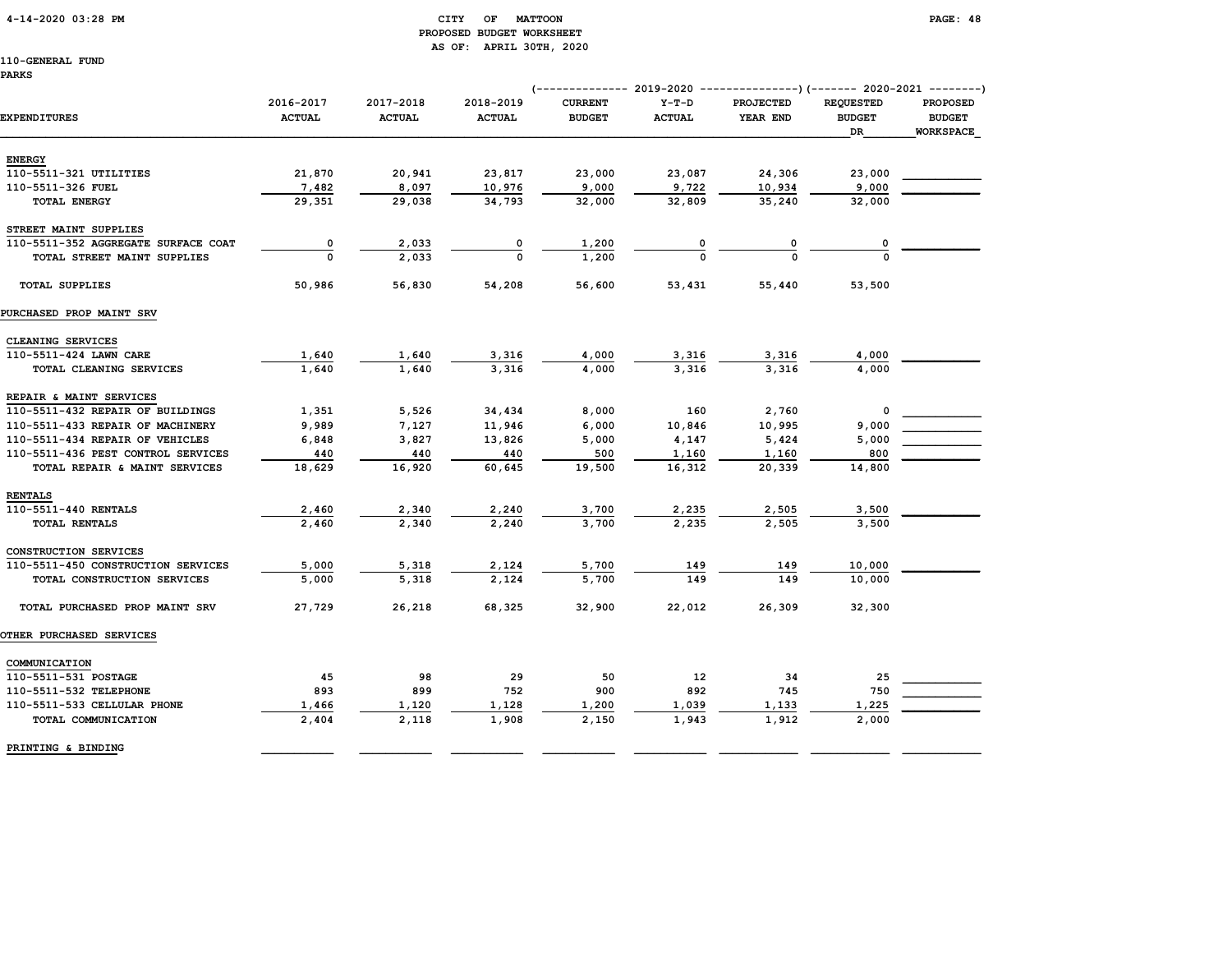#### 4-14-2020 03:28 PM CITY OF MATTOON PAGE: 49 PROPOSED BUDGET WORKSHEET AS OF: APRIL 30TH, 2020

|                                         |                            |                            |                            | (-------------- 2019-2020 ----------------) (------- 2020-2021 ---------) |                          |                              |                                         |                                                      |
|-----------------------------------------|----------------------------|----------------------------|----------------------------|---------------------------------------------------------------------------|--------------------------|------------------------------|-----------------------------------------|------------------------------------------------------|
| <b>EXPENDITURES</b>                     | 2016-2017<br><b>ACTUAL</b> | 2017-2018<br><b>ACTUAL</b> | 2018-2019<br><b>ACTUAL</b> | <b>CURRENT</b><br><b>BUDGET</b>                                           | $Y-T-D$<br><b>ACTUAL</b> | <b>PROJECTED</b><br>YEAR END | <b>REQUESTED</b><br><b>BUDGET</b><br>DR | <b>PROPOSED</b><br><b>BUDGET</b><br><b>WORKSPACE</b> |
| EMPLOYEE BUSINESS EXP                   |                            |                            |                            |                                                                           |                          |                              |                                         |                                                      |
| 110-5511-561 BUSINESS MEETING EXPENSE   | 0                          | 0                          | 15                         | 300                                                                       | 0                        | 0                            | 200                                     |                                                      |
| 110-5511-562 TRAVEL & TRAINING          | 164                        | 0                          | 0                          | 2,000                                                                     | 0                        | $\mathbf 0$                  | 1,800                                   |                                                      |
| 110-5511-564 PRIVATE VEHICLE EXP REIMB  | 0                          | 0                          | $\mathbf 0$                | 200                                                                       | 21                       | 21                           | 200                                     |                                                      |
| TOTAL EMPLOYEE BUSINESS EXP             | 164                        | 0                          | 15                         | 2,500                                                                     | 21                       | 21                           | 2,200                                   |                                                      |
| OTHER PURCHASED SERVICES                |                            |                            |                            |                                                                           |                          |                              |                                         |                                                      |
| 110-5511-571 DUES & MEMBERSHIPS         | 264                        | 264                        | 259                        | 500                                                                       | 244                      | 244                          | 500                                     |                                                      |
| TOTAL OTHER PURCHASED SERVICES          | 264                        | 264                        | 259                        | 500                                                                       | 244                      | 244                          | 500                                     |                                                      |
| TOTAL OTHER PURCHASED SERVICES          | 2,832                      | 2,382                      | 2,182                      | 5,150                                                                     | 2,208                    | 2,177                        | 4,700                                   |                                                      |
| <b>PROPERTY</b>                         |                            |                            |                            |                                                                           |                          |                              |                                         |                                                      |
| IMPROVEMENTS-NOT BLDGS                  |                            |                            |                            |                                                                           |                          |                              |                                         |                                                      |
| MACHINERY & EQUIPMENT                   |                            |                            |                            |                                                                           |                          |                              |                                         |                                                      |
| 110-5511-743 MEF CONTRIBUTION           | 9,000                      | 6,000                      | O                          |                                                                           |                          | O                            |                                         |                                                      |
| TOTAL MACHINERY & EQUIPMENT             | 9,000                      | 6,000                      | $\Omega$                   | $\Omega$                                                                  | $\Omega$                 | U                            | U                                       |                                                      |
| TOTAL PROPERTY                          | 9,000                      | 6,000                      | 0                          | 0                                                                         | 0                        | 0                            | 0                                       |                                                      |
| OTHER OBJECTS                           |                            |                            |                            |                                                                           |                          |                              |                                         |                                                      |
| FINANCIAL TRANS OBJECTS                 |                            |                            |                            |                                                                           |                          |                              |                                         |                                                      |
| 110-5511-825 TOURISM GRANT EXPENDITURES | 17,970                     | 22,270                     | 22,982                     | 25,000                                                                    | 18,335                   | 25,000                       | 25,000                                  |                                                      |
| 110-5511-828 REAL ESTATE TAXES          | 190                        | 190                        | 95                         | 100                                                                       | 95                       | 95                           | 100                                     |                                                      |
| TOTAL FINANCIAL TRANS OBJECTS           | 18,161                     | 22,460                     | 23,077                     | 25,100                                                                    | 18,430                   | 25,095                       | 25,100                                  |                                                      |
| TOTAL OTHER OBJECTS                     | 18,161                     | 22,460                     | 23,077                     | 25,100                                                                    | 18,430                   | 25,095                       | 25,100                                  |                                                      |
| <b>TOTAL PARKS</b>                      | 385,488                    | 414,000                    | 448,452                    | 432,429                                                                   | 415,435                  | 433,903                      | 428,540                                 |                                                      |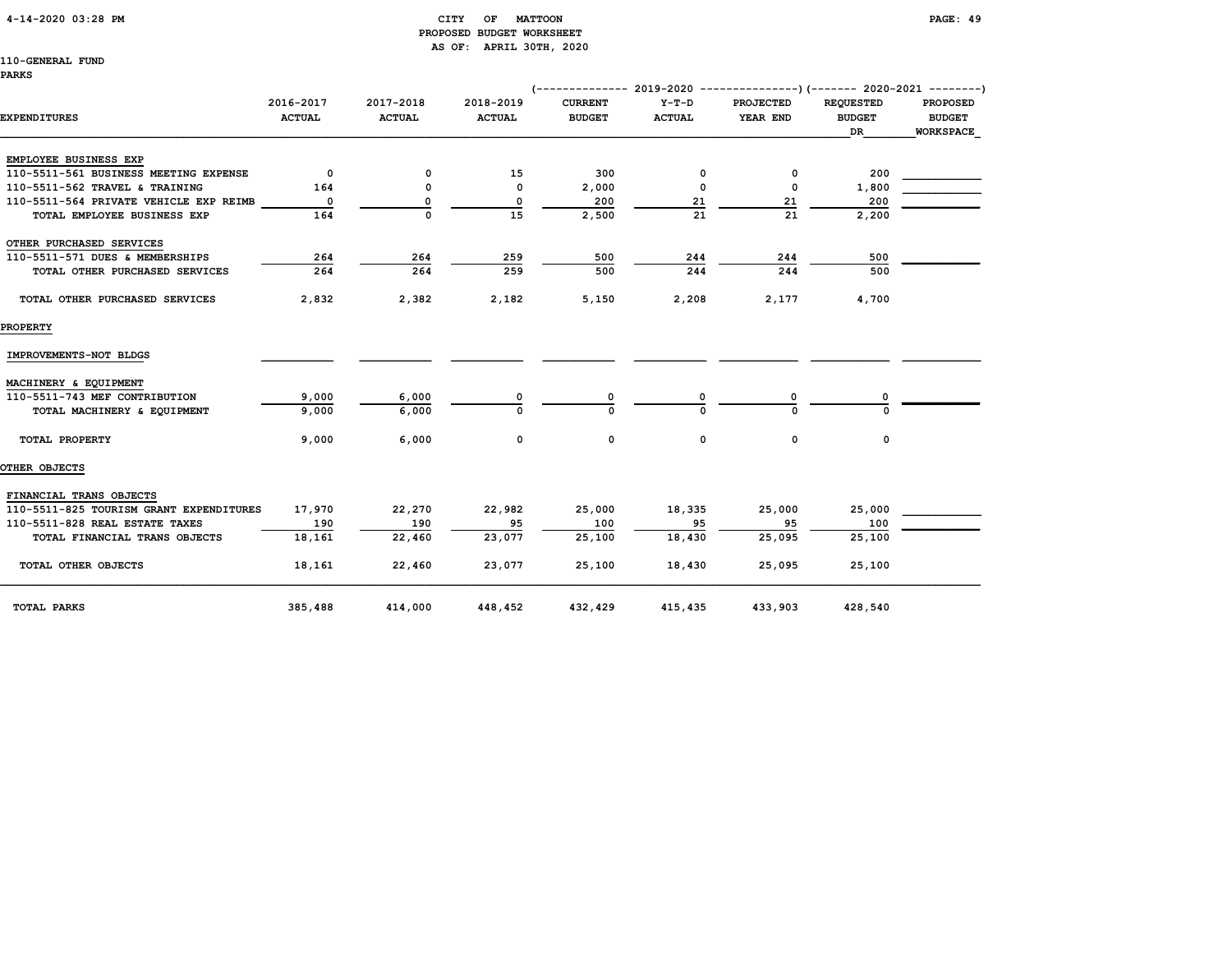### 4-14-2020 03:28 PM CITY OF MATTOON PAGE: 50 PROPOSED BUDGET WORKSHEET AS OF: APRIL 30TH, 2020

110-GENERAL FUND LAKE MATTOON

|                                         |                            |                            |                            |                                 |                          | (-------------- 2019-2020 ----------------) (------- 2020-2021 --------)<br><b>REQUESTED</b><br><b>PROJECTED</b> |                     |                                               |
|-----------------------------------------|----------------------------|----------------------------|----------------------------|---------------------------------|--------------------------|------------------------------------------------------------------------------------------------------------------|---------------------|-----------------------------------------------|
| <b>EXPENDITURES</b>                     | 2016-2017<br><b>ACTUAL</b> | 2017-2018<br><b>ACTUAL</b> | 2018-2019<br><b>ACTUAL</b> | <b>CURRENT</b><br><b>BUDGET</b> | $Y-T-D$<br><b>ACTUAL</b> | YEAR END                                                                                                         | <b>BUDGET</b><br>DR | <b>PROPOSED</b><br><b>BUDGET</b><br>WORKSPACE |
|                                         |                            |                            |                            |                                 |                          |                                                                                                                  |                     |                                               |
| PERSONNEL SERVICES                      |                            |                            |                            |                                 |                          |                                                                                                                  |                     |                                               |
| SALARIES & WAGES                        |                            |                            |                            |                                 |                          |                                                                                                                  |                     |                                               |
| 110-5512-111 SALARIES OF REG EMPLOYEES  | 54,858                     | 58,960                     | 56,888                     | 67,690                          | 64,968                   | 64,353                                                                                                           | 69,213              |                                               |
| 110-5512-112 SALARIES OF TEMP EMPLOYEES | 20,507                     | 19,919                     | 17,430                     | 25,000                          | 19,954                   | 20,218                                                                                                           | 25,000              |                                               |
| 110-5512-113 OVERTIME                   | 12,276                     | 11,700                     | 12,253                     | 10,000                          | 12,302                   | 12,630                                                                                                           | 10,000              |                                               |
| 110-5512-114 COMPENSATED ABSENCES       | 7,867                      | 5,209                      | 9,443                      | $\mathbf 0$                     | 5,963                    | 5,690                                                                                                            | $\Omega$            |                                               |
| TOTAL SALARIES & WAGES                  | 95,508                     | 95,788                     | 96,015                     | 102,690                         | 103,186                  | 102,891                                                                                                          | 104,213             |                                               |
| TOTAL PERSONNEL SERVICES                | 95,508                     | 95,788                     | 96,015                     | 102,690                         | 103,186                  | 102,891                                                                                                          | 104,213             |                                               |
| EMPLOYEE BENEFITS                       |                            |                            |                            |                                 |                          |                                                                                                                  |                     |                                               |
| GROUP INSURANCE                         |                            |                            |                            |                                 |                          |                                                                                                                  |                     |                                               |
| 110-5512-211 GROUP HEALTH INSURANCE     | 16,732                     | 16,725                     | 15,096                     | 17,606                          | 16,872                   | 17,609                                                                                                           | 18,668              |                                               |
| 110-5512-212 GROUP LIFE INSURANCE       | 158                        | 172                        | 172                        | 172                             | 172                      | 172                                                                                                              | 172                 |                                               |
| TOTAL GROUP INSURANCE                   | 16,890                     | 16,897                     | 15,268                     | 17,778                          | 17,044                   | 17,781                                                                                                           | 18,840              |                                               |
| SOCIAL SECURITY CONTRIB                 |                            |                            |                            |                                 |                          |                                                                                                                  |                     |                                               |
| 110-5512-221 FICA CONTRIBUTIONS         | 5,539                      | 5,712                      | 5,551                      | 6,367                           | 5,815                    | 5,934                                                                                                            | 6,461               |                                               |
| 110-5512-222 MEDICARE CONTRIBUTIONS     | 1,295                      | 1,336                      | 1,298                      | 1,489                           | 1,360                    | 1,387                                                                                                            | 1,511               |                                               |
| TOTAL SOCIAL SECURITY CONTRIB           | 6,834                      | 7,048                      | 6,850                      | 7,856                           | 7,175                    | 7.321                                                                                                            | 7,972               |                                               |
| RETIREMENT CONTRIBTUIONS                |                            |                            |                            |                                 |                          |                                                                                                                  |                     |                                               |
| 110-5512-231 IMRF CONTRIBUTIONS         | 7,936                      | 8,129                      | 7,421                      | 6,606                           | 5,786                    | 5,623                                                                                                            | 8,452               |                                               |
| TOTAL RETIREMENT CONTRIBTUIONS          | 7,936                      | 8,129                      | 7,421                      | 6,606                           | 5,786                    | 5.623                                                                                                            | 8,452               |                                               |
| UNEMPLOYMNT COMPENSATION                |                            |                            |                            |                                 |                          |                                                                                                                  |                     |                                               |
| 110-5512-240 UNEMPLOYMENT COMP.         | 616                        | 672                        | 562                        | 226                             | 226                      | 226                                                                                                              | 244                 |                                               |
| TOTAL UNEMPLOYMNT COMPENSATION          | 616                        | 672                        | 562                        | 226                             | 226                      | 226                                                                                                              | 244                 |                                               |
| WORKER'S COMPENSATION                   |                            |                            |                            |                                 |                          |                                                                                                                  |                     |                                               |
| 110-5512-250 WORKERS' COMPENSATION      | 3,083                      | 3,978                      | 3,957                      | 5,744                           | 5,744                    | 5,744                                                                                                            | 5,342               |                                               |
| TOTAL WORKER'S COMPENSATION             | 3,083                      | 3,978                      | 3,957                      | 5,744                           | 5,744                    | 5,744                                                                                                            | 5,342               |                                               |
| TOTAL EMPLOYEE BENEFITS                 | 35,359                     | 36,723                     | 34,058                     | 38,210                          | 35,974                   | 36,695                                                                                                           | 40,850              |                                               |
| <b>SUPPLIES</b>                         |                            |                            |                            |                                 |                          |                                                                                                                  |                     |                                               |
| GENERAL SUPPLIES                        |                            |                            |                            |                                 |                          |                                                                                                                  |                     |                                               |
| 110-5512-311 OFFICE SUPPLIES            | 411                        | 455                        | 789                        | 600                             | 705                      | 891                                                                                                              | 800                 |                                               |
| 110-5512-312 CLEANING SUPPLIES          | 528                        | 807                        | 530                        | 700                             | 555                      | 555                                                                                                              | 700                 |                                               |
| 110-5512-313 MEDICAL & SAFETY SUPPLIES  | $\mathbf 0$                | 0                          | $\mathsf{o}\,$             | 200                             | 64                       | 64                                                                                                               | 200                 |                                               |
| 110-5512-316 TOOLS & EQUIPMENT          | 1,301                      | 974                        | 1,072                      | 1,500                           | 1,656                    | 1,876                                                                                                            | 1,500               |                                               |
| 110-5512-317 CONCESSION & SOUVENIR SUPP | 27,705                     | 23,411                     | 22,302                     | 26,000                          | 28,157                   | 29,984                                                                                                           | 30,000              |                                               |
| 110-5512-319 MISCELLANEOUS SUPPLIES     | 17,023                     | 17,342                     | 14,395                     | 16,000                          | 17,625                   | 18,535                                                                                                           | 16,200              |                                               |
| TOTAL GENERAL SUPPLIES                  | 46,968                     | 42,988                     | 39,088                     | 45,000                          | 48,761                   | 51,905                                                                                                           | 49,400              |                                               |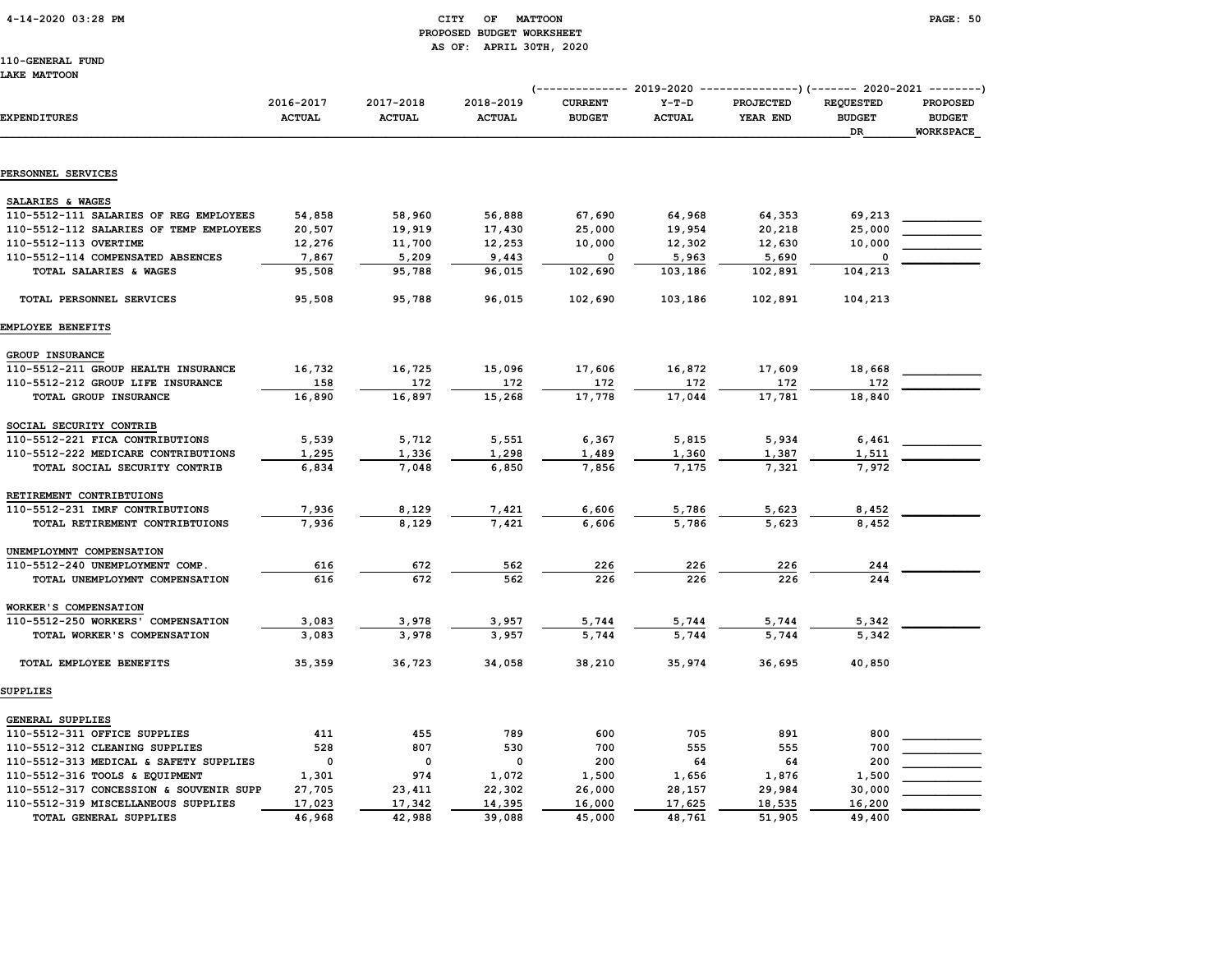#### 4-14-2020 03:28 PM CITY OF MATTOON PAGE: 51 PROPOSED BUDGET WORKSHEET AS OF: APRIL 30TH, 2020

110-GENERAL FUND LAKE MATTOON

|                                     |                            |                            |                            |                                 |                          | (-------------- 2019-2020 ----------------) (------- 2020-2021 --------) |                                         |                                                      |
|-------------------------------------|----------------------------|----------------------------|----------------------------|---------------------------------|--------------------------|--------------------------------------------------------------------------|-----------------------------------------|------------------------------------------------------|
| EXPENDITURES                        | 2016-2017<br><b>ACTUAL</b> | 2017-2018<br><b>ACTUAL</b> | 2018-2019<br><b>ACTUAL</b> | <b>CURRENT</b><br><b>BUDGET</b> | $Y-T-D$<br><b>ACTUAL</b> | <b>PROJECTED</b><br>YEAR END                                             | <b>REQUESTED</b><br><b>BUDGET</b><br>DR | <b>PROPOSED</b><br><b>BUDGET</b><br><b>WORKSPACE</b> |
|                                     |                            |                            |                            |                                 |                          |                                                                          |                                         |                                                      |
| <b>ENERGY</b>                       |                            |                            |                            |                                 |                          |                                                                          |                                         |                                                      |
| 110-5512-321 UTILITIES              | 31,059                     | 32,636                     | 34,925                     | 36,000                          | 35,489                   | 36,284                                                                   | 36,000                                  |                                                      |
| 110-5512-326 FUEL                   | 3,674                      | 4,455                      | 2,187                      | 4,000                           | 3,224                    | 3,224                                                                    | 4,000                                   |                                                      |
| 110-5512-327 FUEL - RESALE          | 14,844                     | 10,468                     | 19,763                     | 20,000                          | 15,639                   | 17,872                                                                   | 22,000                                  |                                                      |
| <b>TOTAL ENERGY</b>                 | 49,577                     | 47,559                     | 56,875                     | 60,000                          | 54,352                   | 57,380                                                                   | 62,000                                  |                                                      |
| STREET MAINT SUPPLIES               |                            |                            |                            |                                 |                          |                                                                          |                                         |                                                      |
| 110-5512-352 AGGREGATE SURFACE COAT | 3,544                      | 4,577                      | 10,747                     | 5,000                           | 5,108                    | 8,698                                                                    | 7,500                                   |                                                      |
| TOTAL STREET MAINT SUPPLIES         | 3,544                      | 4,577                      | 10,747                     | 5,000                           | 5,108                    | 8,698                                                                    | 7,500                                   |                                                      |
| <b>TOTAL SUPPLIES</b>               | 100,089                    | 95,124                     | 106,710                    | 110,000                         | 108,222                  | 117,983                                                                  | 118,900                                 |                                                      |
| PURCHASED PROP MAINT SRV            |                            |                            |                            |                                 |                          |                                                                          |                                         |                                                      |
| REPAIR & MAINT SERVICES             |                            |                            |                            |                                 |                          |                                                                          |                                         |                                                      |
| 110-5512-432 REPAIR OF BUILDINGS    | 2,241                      | 0                          | 322                        | 5,000                           | 5,393                    | 5,152                                                                    | 5,000                                   |                                                      |
| 110-5512-433 REPAIR OF MACHINERY    | 3,639                      | 3,212                      | 5,257                      | 4,000                           | 3,317                    | 3,326                                                                    | 4,000                                   |                                                      |
| 110-5512-434 REPAIR OF VEHICLES     | 669                        | 1,142                      | 831                        | 1,500                           | 91                       | 0                                                                        | 1,500                                   |                                                      |
| TOTAL REPAIR & MAINT SERVICES       | 6,549                      | 4,354                      | 6,410                      | 10,500                          | 8,801                    | 8,478                                                                    | 10,500                                  |                                                      |
| <b>RENTALS</b>                      |                            |                            |                            |                                 |                          |                                                                          |                                         |                                                      |
| 110-5512-440 RENTALS                | 2,508                      | 4,272                      | 3,174                      | 4,000                           | 2,966                    | 3,056                                                                    | 4,000                                   |                                                      |
| <b>TOTAL RENTALS</b>                | 2,508                      | 4.272                      | 3,174                      | 4,000                           | 2,966                    | 3.056                                                                    | 4,000                                   |                                                      |
| CONSTRUCTION SERVICES               |                            |                            |                            |                                 |                          |                                                                          |                                         |                                                      |
| 110-5512-450 CONSTRUCTION SERVICES  | 30,514                     | 31,503                     | 25,723                     | 30,000                          | 27,518                   | 28,714                                                                   | 30,000                                  |                                                      |
| TOTAL CONSTRUCTION SERVICES         | 30,514                     | 31,503                     | 25,723                     | 30,000                          | 27,518                   | 28,714                                                                   | 30,000                                  |                                                      |
| TOTAL PURCHASED PROP MAINT SRV      | 39,571                     | 40,128                     | 35,306                     | 44,500                          | 39,285                   | 40,248                                                                   | 44,500                                  |                                                      |
| <b>OTHER PURCHASED SERVICES</b>     |                            |                            |                            |                                 |                          |                                                                          |                                         |                                                      |
| COMMUNICATION                       |                            |                            |                            |                                 |                          |                                                                          |                                         |                                                      |
| 110-5512-532 TELEPHONE              | 701                        | 627                        | 801                        | 800                             | 752                      | 816                                                                      | 850                                     |                                                      |
| 110-5512-533 CELLULAR PHONE         | 1,030                      | 1,120                      | 792                        | 900                             | 781                      | 847                                                                      | 1,000                                   |                                                      |
| TOTAL COMMUNICATION                 | 1,731                      | 1,747                      | 1,593                      | 1,700                           | 1,533                    | 1,663                                                                    | 1,850                                   |                                                      |
| OTHER PURCHASED SERVICES            |                            |                            |                            |                                 |                          |                                                                          |                                         |                                                      |
| 110-5512-576 SECURITY SERVICES      | 564                        | 1,717                      | 564                        | 600                             | 904                      | 1,051                                                                    | 1,000                                   |                                                      |
| TOTAL OTHER PURCHASED SERVICES      | 564                        | 1,717                      | 564                        | 600                             | 904                      | 1,051                                                                    | 1,000                                   |                                                      |
| TOTAL OTHER PURCHASED SERVICES      | 2,295                      | 3,464                      | 2,157                      | 2,300                           | 2,437                    | 2,714                                                                    | 2,850                                   |                                                      |

PROPERTY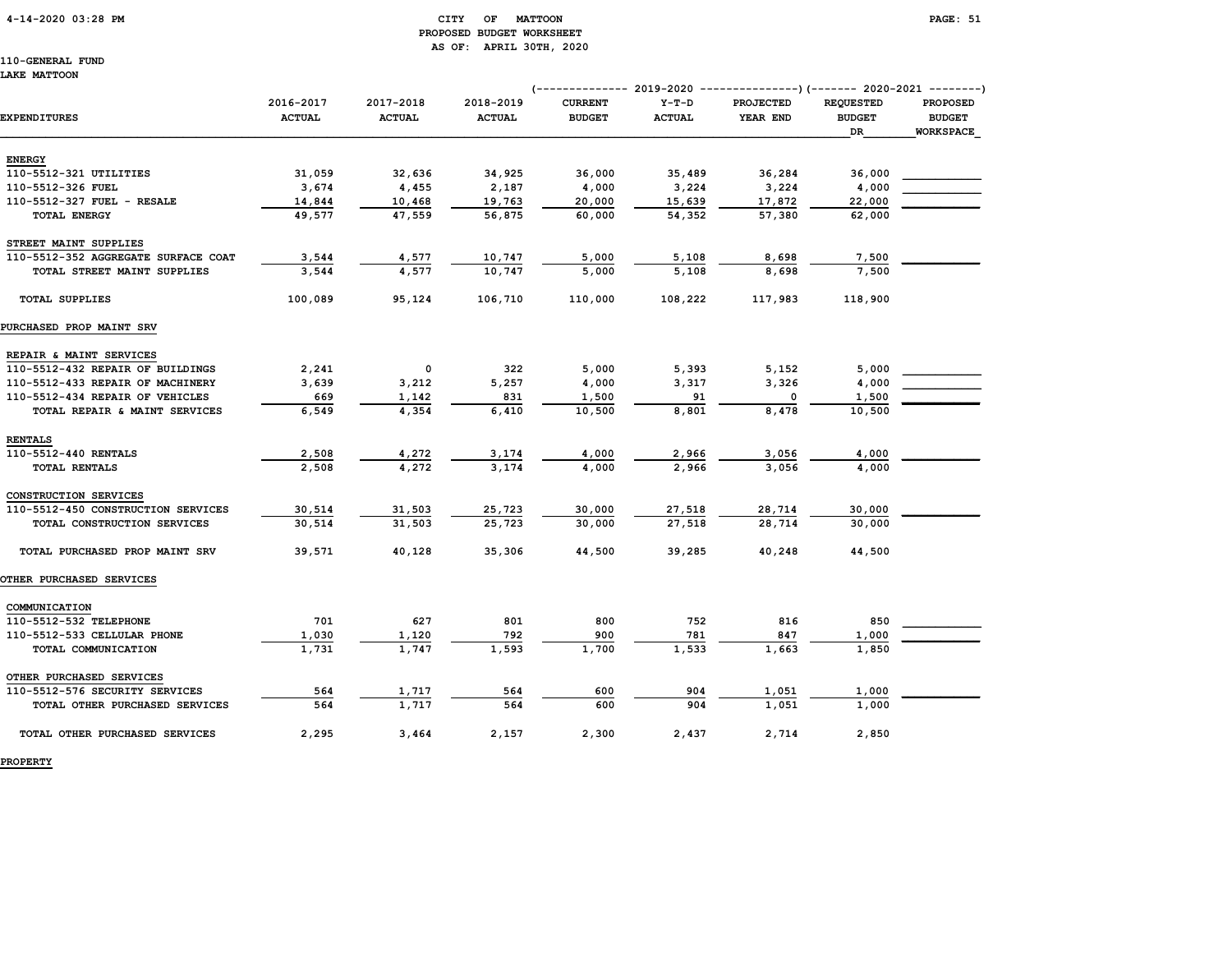#### 4-14-2020 03:28 PM CITY OF MATTOON PAGE: 52 PROPOSED BUDGET WORKSHEET AS OF: APRIL 30TH, 2020

110-GENERAL FUND

#### LAKE MATTOON

|                                         |                            |                            |                            | (-------------- 2019-2020 ----------------)(------- 2020-2021 --------) |                          |                              |                                         |                                                      |  |  |
|-----------------------------------------|----------------------------|----------------------------|----------------------------|-------------------------------------------------------------------------|--------------------------|------------------------------|-----------------------------------------|------------------------------------------------------|--|--|
| <b>EXPENDITURES</b>                     | 2016-2017<br><b>ACTUAL</b> | 2017-2018<br><b>ACTUAL</b> | 2018-2019<br><b>ACTUAL</b> | <b>CURRENT</b><br><b>BUDGET</b>                                         | $Y-T-D$<br><b>ACTUAL</b> | <b>PROJECTED</b><br>YEAR END | <b>REQUESTED</b><br><b>BUDGET</b><br>DR | <b>PROPOSED</b><br><b>BUDGET</b><br><b>WORKSPACE</b> |  |  |
| MACHINERY & EQUIPMENT                   |                            |                            |                            |                                                                         |                          |                              |                                         |                                                      |  |  |
| 110-5512-740 MACHINERY & EQUIPMENT      | 684                        | 0                          |                            |                                                                         |                          |                              |                                         |                                                      |  |  |
| TOTAL MACHINERY & EQUIPMENT             | 684                        |                            |                            |                                                                         |                          |                              |                                         |                                                      |  |  |
| TOTAL PROPERTY                          | 684                        | 0                          | 0                          | 0                                                                       | 0                        | $\mathbf 0$                  | 0                                       |                                                      |  |  |
| OTHER OBJECTS                           |                            |                            |                            |                                                                         |                          |                              |                                         |                                                      |  |  |
| CITY CLERK DEPT OBJECTS                 |                            |                            |                            |                                                                         |                          |                              |                                         |                                                      |  |  |
| 110-5512-802 HUNTING/FISHING REMITTANCE | 10,726                     | 9,483                      | 9,573                      | 10,200                                                                  | 6,225                    | 9,642                        | 9,600                                   |                                                      |  |  |
| 110-5512-803 SALES TAX REMITTANCE       | 3,193                      | 3,272                      | 2,940                      | 2,400                                                                   | 3,334                    | 3,334                        | 2,500                                   |                                                      |  |  |
| TOTAL CITY CLERK DEPT OBJECTS           | 13,919                     | 12,755                     | 12,513                     | 12,600                                                                  | 9,559                    | 12,976                       | 12,100                                  |                                                      |  |  |
| FINANCIAL TRANS OBJECTS                 |                            |                            |                            |                                                                         |                          |                              |                                         |                                                      |  |  |
| 110-5512-814 PRINTING/COPY MACH LEASE/M | 498                        | 526                        | 496                        | 600                                                                     | 623                      | 573                          | 600                                     |                                                      |  |  |
| TOTAL FINANCIAL TRANS OBJECTS           | 498                        | 526                        | 496                        | 600                                                                     | 623                      | 573                          | 600                                     |                                                      |  |  |
| FINANCIAL TRANS OBJECTS                 |                            |                            |                            |                                                                         |                          |                              |                                         |                                                      |  |  |
| 110-5512-828 REAL ESTATE TAXES          | 2,917                      | 3,043                      | 2,935                      | 3,000                                                                   | 2,899                    | 2,899                        | 3,000                                   |                                                      |  |  |
| TOTAL FINANCIAL TRANS OBJECTS           | 2,917                      | 3.043                      | 2,935                      | 3,000                                                                   | 2,899                    | 2,899                        | 3,000                                   |                                                      |  |  |
| COMPUTER INFO SYS OBJECT                |                            |                            |                            |                                                                         |                          |                              |                                         |                                                      |  |  |
| TOTAL OTHER OBJECTS                     | 17,334                     | 16,323                     | 15,943                     | 16,200                                                                  | 13,081                   | 16,448                       | 15,700                                  |                                                      |  |  |
| TOTAL LAKE MATTOON                      | 290,840                    | 287,551                    | 290,188                    | 313,900                                                                 | 302,185                  | 316,979                      | 327,013                                 |                                                      |  |  |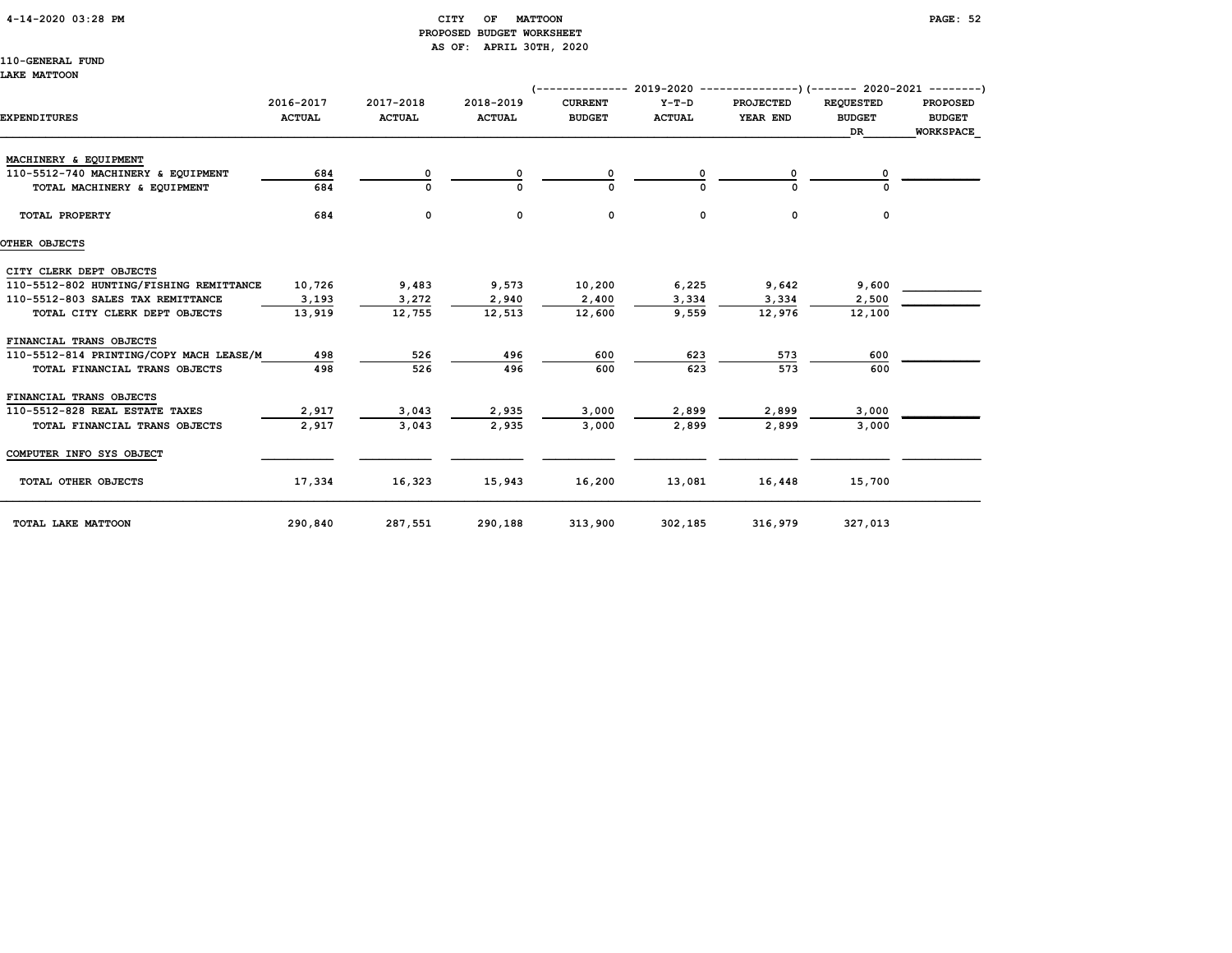#### 4-14-2020 03:28 PM CITY OF MATTOON PAGE: 53 PROPOSED BUDGET WORKSHEET AS OF: APRIL 30TH, 2020

#### 110-GENERAL FUND SPORTS FACILITIES

|                                                              |                            |                            |                            | (-------------- 2019-2020 ----------------) (------- 2020-2021 --------) |                          |                              |                                         |                                                      |
|--------------------------------------------------------------|----------------------------|----------------------------|----------------------------|--------------------------------------------------------------------------|--------------------------|------------------------------|-----------------------------------------|------------------------------------------------------|
| <b>EXPENDITURES</b>                                          | 2016-2017<br><b>ACTUAL</b> | 2017-2018<br><b>ACTUAL</b> | 2018-2019<br><b>ACTUAL</b> | <b>CURRENT</b><br><b>BUDGET</b>                                          | $Y-T-D$<br><b>ACTUAL</b> | <b>PROJECTED</b><br>YEAR END | <b>REQUESTED</b><br><b>BUDGET</b><br>DR | <b>PROPOSED</b><br><b>BUDGET</b><br><b>WORKSPACE</b> |
| <b>SUPPLIES</b>                                              |                            |                            |                            |                                                                          |                          |                              |                                         |                                                      |
|                                                              |                            |                            |                            |                                                                          |                          |                              |                                         |                                                      |
| <b>GENERAL SUPPLIES</b>                                      |                            |                            |                            |                                                                          |                          |                              |                                         |                                                      |
| 110-5551-315 LANDSCAPING SUPPLIES                            | $\mathbf 0$                | 1,940                      | 1,184                      | 1,000                                                                    | 0                        | 1,184                        | 1,000                                   |                                                      |
| 110-5551-319 MISCELLANEOUS SUPPLIES                          | 14,816                     | 16,153                     | 10,288                     | 15,000                                                                   | 14,936                   | 15,256                       | 13,500                                  |                                                      |
| TOTAL GENERAL SUPPLIES                                       | 14,816                     | 18,093                     | 11,473                     | 16,000                                                                   | 14,936                   | 16,440                       | 14,500                                  |                                                      |
| <b>ENERGY</b>                                                |                            |                            |                            |                                                                          |                          |                              |                                         |                                                      |
| 110-5551-321 UTILITIES                                       | 36,890                     | 38,747                     | 33,698                     | 36,000                                                                   | 32,730                   | 33,759                       | 34,000                                  |                                                      |
| <b>TOTAL ENERGY</b>                                          | 36,890                     | 38,747                     | 33,698                     | 36,000                                                                   | 32,730                   | 33,759                       | 34,000                                  |                                                      |
|                                                              |                            |                            |                            |                                                                          |                          |                              |                                         |                                                      |
| STREET MAINT SUPPLIES<br>110-5551-352 AGGREGATE SURFACE COAT | $\pmb{\mathsf{0}}$         | 1,570                      | 4,854                      | 2,500                                                                    | 1,849                    | 1,849                        | 2,500                                   |                                                      |
| TOTAL STREET MAINT SUPPLIES                                  | 0                          | 1,570                      | 4,854                      | 2,500                                                                    | 1,849                    | 1,849                        | 2,500                                   |                                                      |
|                                                              |                            |                            |                            |                                                                          |                          |                              |                                         |                                                      |
| <b>TOTAL SUPPLIES</b>                                        | 51,706                     | 58,410                     | 50,025                     | 54,500                                                                   | 49,514                   | 52,048                       | 51,000                                  |                                                      |
| PURCHASED PROP MAINT SRV                                     |                            |                            |                            |                                                                          |                          |                              |                                         |                                                      |
| CLEANING SERVICES                                            |                            |                            |                            |                                                                          |                          |                              |                                         |                                                      |
| 110-5551-424 LAWN CARE                                       | 16,027                     | 12,236                     | 7,098                      | 15,000                                                                   | 9,546                    | 9,546                        | 15,000                                  |                                                      |
| TOTAL CLEANING SERVICES                                      | 16,027                     | 12,236                     | 7,098                      | 15,000                                                                   | 9,546                    | 9,546                        | 15,000                                  |                                                      |
|                                                              |                            |                            |                            |                                                                          |                          |                              |                                         |                                                      |
| REPAIR & MAINT SERVICES<br>110-5551-432 REPAIR OF STRUCTURES | 299                        | 722                        | 428                        | 1,000                                                                    | 160                      | 160                          |                                         |                                                      |
| TOTAL REPAIR & MAINT SERVICES                                | 299                        | 722                        | 428                        | 1,000                                                                    | 160                      | 160                          | $\Omega$                                |                                                      |
|                                                              |                            |                            |                            |                                                                          |                          |                              |                                         |                                                      |
| <b>RENTALS</b>                                               |                            |                            |                            |                                                                          |                          |                              |                                         |                                                      |
| 110-5551-440 RENTALS                                         | 3,483<br>3,483             | 5,563                      | 4,380                      | 4,700<br>4,700                                                           | 4,587                    | 4,727<br>4.727               | 5,000                                   |                                                      |
| TOTAL RENTALS                                                |                            | 5,563                      | 4,380                      |                                                                          | 4,587                    |                              | 5,000                                   |                                                      |
| CONSTRUCTION SERVICES                                        |                            |                            |                            |                                                                          |                          |                              |                                         |                                                      |
| 110-5551-450 CONSTRUCTION SERVICES                           | 4,940                      | 0                          | 4,537                      | 8,000                                                                    | 15,177                   | 15,177                       | 2,000                                   |                                                      |
| TOTAL CONSTRUCTION SERVICES                                  | 4,940                      | $\mathbf 0$                | 4,537                      | 8,000                                                                    | 15,177                   | 15,177                       | 2,000                                   |                                                      |
| OTHER PROP MAINT SERVICE                                     |                            |                            |                            |                                                                          |                          |                              |                                         |                                                      |
| TOTAL PURCHASED PROP MAINT SRV                               | 24,749                     | 18,521                     | 16,444                     | 28,700                                                                   | 29,470                   | 29,610                       | 22,000                                  |                                                      |
| OTHER OBJECTS                                                |                            |                            |                            |                                                                          |                          |                              |                                         |                                                      |
|                                                              |                            |                            |                            |                                                                          |                          |                              |                                         |                                                      |
| FINANCIAL TRANS OBJECTS<br>110-5551-828 REAL ESTATE TAXES    | 487                        | 1,152                      | 1,048                      | 1,050                                                                    | 356                      | 356                          | 400                                     |                                                      |
| TOTAL FINANCIAL TRANS OBJECTS                                | 487                        | 1,152                      | 1,048                      | 1,050                                                                    | 356                      | 356                          | 400                                     |                                                      |
|                                                              |                            |                            |                            |                                                                          |                          |                              |                                         |                                                      |
| TOTAL OTHER OBJECTS                                          | 487                        | 1,152                      | 1,048                      | 1,050                                                                    | 356                      | 356                          | 400                                     |                                                      |
| TOTAL SPORTS FACILITIES                                      | 76,941                     | 78,083                     | 67,516                     | 84,250                                                                   | 79,341                   | 82,014                       | 73,400                                  |                                                      |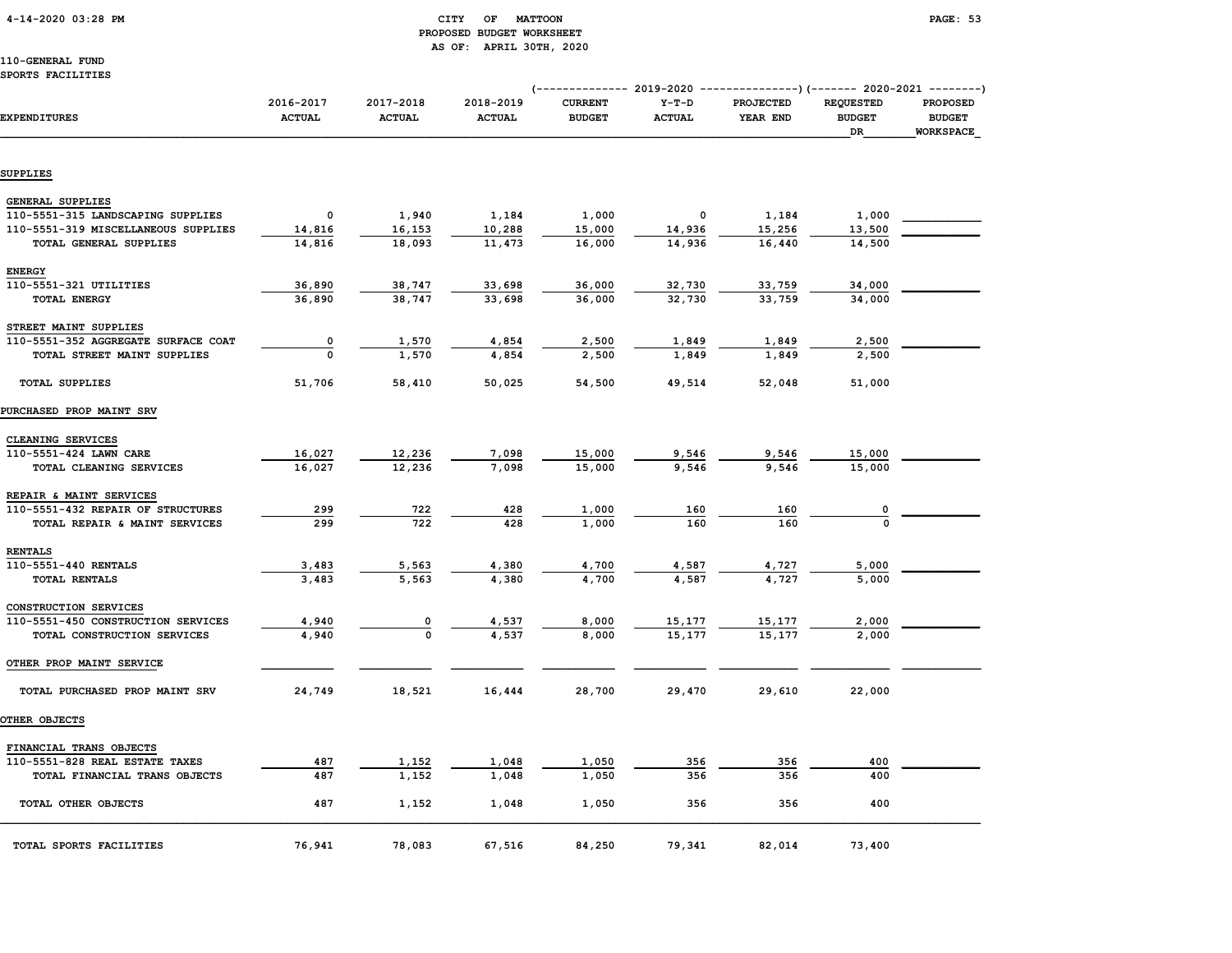4-14-2020 03:28 PM CITY OF MATTOON PAGE: 54

# PROPOSED BUDGET WORKSHEET AS OF: APRIL 30TH, 2020

110-GENERAL FUND DODGE GROVE CEMETERY

SUPPLIES

GENERAL SUPPLIES

|                                         |               |               |               |                |               | (--------------  2019-2020  ----------------) (-------  2020-2021  --------) |                  |                  |
|-----------------------------------------|---------------|---------------|---------------|----------------|---------------|------------------------------------------------------------------------------|------------------|------------------|
|                                         | 2016-2017     | 2017-2018     | 2018-2019     | <b>CURRENT</b> | $Y-T-D$       | <b>PROJECTED</b>                                                             | <b>REOUESTED</b> | <b>PROPOSED</b>  |
| <b>EXPENDITURES</b>                     | <b>ACTUAL</b> | <b>ACTUAL</b> | <b>ACTUAL</b> | <b>BUDGET</b>  | <b>ACTUAL</b> | YEAR END                                                                     | <b>BUDGET</b>    | <b>BUDGET</b>    |
|                                         |               |               |               |                |               |                                                                              | DR.              | <b>WORKSPACE</b> |
| PERSONNEL SERVICES                      |               |               |               |                |               |                                                                              |                  |                  |
| SALARIES & WAGES                        |               |               |               |                |               |                                                                              |                  |                  |
| 110-5570-111 SALARIES OF REG EMPLOYEES  | 75,756        | 67,704        | 68,073        | 69,861         | 69,069        | 70,186                                                                       | 71,433           |                  |
| 110-5570-112 SALARIES OF TEMP EMPLOYEES | 22,425        | 23,905        | 36,637        | 30,000         | 33,585        | 33,224                                                                       | 33,000           |                  |
| 110-5570-113 OVERTIME                   | 100           | $\mathbf 0$   | 30            | 200            | 2,939         | 2,901                                                                        | 3,000            |                  |
| 110-5570-114 COMPENSATED ABSENCES       | 5,255         | 1,208         | 2,109         | $\mathbf 0$    | 2,395         | 1,759                                                                        | 0                |                  |
| TOTAL SALARIES & WAGES                  | 103,535       | 92,817        | 106,849       | 100,061        | 107,988       | 108,070                                                                      | 107,433          |                  |
| TOTAL PERSONNEL SERVICES                | 103,535       | 92,817        | 106,849       | 100,061        | 107,988       | 108,070                                                                      | 107,433          |                  |
| <b>EMPLOYEE BENEFITS</b>                |               |               |               |                |               |                                                                              |                  |                  |
| GROUP INSURANCE                         |               |               |               |                |               |                                                                              |                  |                  |
| 110-5570-211 GROUP HEALTH INSURANCE     | 20,440        | 16,670        | 14,699        | 17,606         | 16,608        | 17,345                                                                       | 18,668           |                  |
| 110-5570-212 GROUP LIFE INSURANCE       | 229           | 172           | 172           | 172            | 172           | $\frac{172}{17,517}$                                                         | 172              |                  |
| TOTAL GROUP INSURANCE                   | 20,669        | 16,842        | 14,871        | 17,778         | 16,780        |                                                                              | 18,840           |                  |
| SOCIAL SECURITY CONTRIB                 |               |               |               |                |               |                                                                              |                  |                  |
| 110-5570-221 FICA CONTRIBUTIONS         | 6,291         | 5,686         | 6,527         | 6,204          | 6,433         | 6,828                                                                        | 6,661            |                  |
| 110-5570-222 MEDICARE CONTRIBUTIONS     | 1,471         | 1,330         | 1,527         | 1,451          | 1,504         | 1,595                                                                        | 1,558            |                  |
| TOTAL SOCIAL SECURITY CONTRIB           | 7,762         | 7,016         | 8,054         | 7,655          | 7,937         | 8,423                                                                        | 8,219            |                  |
| RETIREMENT CONTRIBTUIONS                |               |               |               |                |               |                                                                              |                  |                  |
| 110-5570-231 IMRF CONTRIBUTIONS         | 9,229         | 7,718         | 6,892         | 5,958          | 5,623         | 5,504                                                                        | 7,942            |                  |
| TOTAL RETIREMENT CONTRIBTUIONS          | 9,229         | 7,718         | 6,892         | 5,958          | 5,623         | 5,504                                                                        | 7,942            |                  |
| UNEMPLOYMNT COMPENSATION                |               |               |               |                |               |                                                                              |                  |                  |
| 110-5570-240 UNEMPLOYMENT COMP.         | 748           | 757           | 667           | 254            | 254           | 254                                                                          | 293              |                  |
| TOTAL UNEMPLOYMNT COMPENSATION          | 748           | 757           | 667           | 254            | 254           | 254                                                                          | 293              |                  |
| WORKER'S COMPENSATION                   |               |               |               |                |               |                                                                              |                  |                  |
| 110-5570-250 WORKERS' COMPENSATION      | 7,271         | 8,030         | 7,182         | 9,972          | 9,972         | 9,972                                                                        | 9,721            |                  |
| TOTAL WORKER'S COMPENSATION             | 7,271         | 8,030         | 7,182         | 9,972          | 9,972         | 9,972                                                                        | 9,721            |                  |

TOTAL EMPLOYEE BENEFITS 45,679 40,361 37,666 41,617 40,567 41,670 45,015

 110-5570-311 SUPPLIES 847 71 125 1,500 283 283 1,500 \_\_\_\_\_\_\_\_\_\_\_\_  $110-5570-315 \text{ LANDSCAPING SUPPLIES} \qquad \qquad 109 \qquad \qquad 0 \qquad \qquad 0 \qquad \qquad 0 \qquad \qquad 0 \qquad \qquad 0 \qquad \qquad 500$ 110-5570-316 TOOLS & EQUIPMENT 1,723 287 969 2,000 96 152 1,500 110-5570-319 MISCELLANEOUS SUPPLIES 1,361 2,630 2,774 2,500 5,242 5,586 2,250 TOTAL GENERAL SUPPLIES 4,041 2,989 3,868 6,000 5,621 6,021 5,750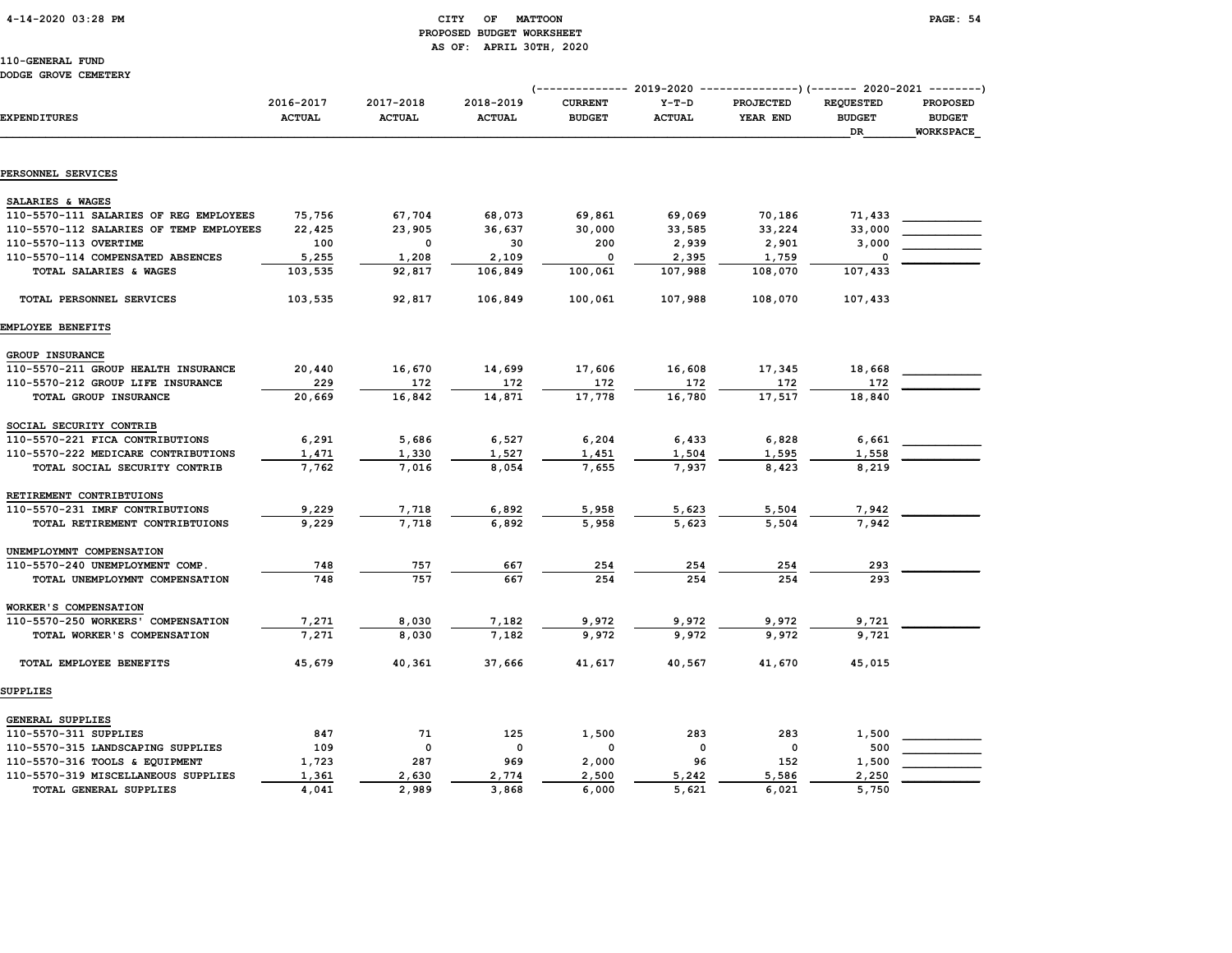#### 4-14-2020 03:28 PM CITY OF MATTOON PAGE: 55 PROPOSED BUDGET WORKSHEET AS OF: APRIL 30TH, 2020

110-GENERAL FUND DODGE GROVE CEMETERY

|                                         |                            |                            |                            |                                 |                          | (------------- 2019-2020 ----------------) (------- 2020-2021 --------) |                                         |                                        |
|-----------------------------------------|----------------------------|----------------------------|----------------------------|---------------------------------|--------------------------|-------------------------------------------------------------------------|-----------------------------------------|----------------------------------------|
| <b>EXPENDITURES</b>                     | 2016-2017<br><b>ACTUAL</b> | 2017-2018<br><b>ACTUAL</b> | 2018-2019<br><b>ACTUAL</b> | <b>CURRENT</b><br><b>BUDGET</b> | $Y-T-D$<br><b>ACTUAL</b> | PROJECTED<br>YEAR END                                                   | <b>REQUESTED</b><br><b>BUDGET</b><br>DR | PROPOSED<br><b>BUDGET</b><br>WORKSPACE |
|                                         |                            |                            |                            |                                 |                          |                                                                         |                                         |                                        |
| <b>ENERGY</b>                           |                            |                            |                            |                                 |                          |                                                                         |                                         |                                        |
| 110-5570-321 UTILITIES                  | 5,376                      | 5,706                      | 5,077                      | 5,000                           | 3,811                    | 4,226                                                                   | 5,000                                   |                                        |
| 110-5570-326 FUEL                       | 3,642                      | 3,455                      | 6,056                      | 4,000                           | 4,380                    | 4,650                                                                   | 4,000                                   |                                        |
| <b>TOTAL ENERGY</b>                     | 9,018                      | 9,161                      | 11,133                     | 9,000                           | 8,191                    | 8,876                                                                   | 9,000                                   |                                        |
| <b>TOTAL SUPPLIES</b>                   | 13,060                     | 12,150                     | 15,001                     | 15,000                          | 13,812                   | 14,897                                                                  | 14,750                                  |                                        |
| PURCHASED PROP MAINT SRV                |                            |                            |                            |                                 |                          |                                                                         |                                         |                                        |
| CLEANING SERVICES                       |                            |                            |                            |                                 |                          |                                                                         |                                         |                                        |
| 110-5570-424 LAWN CARE                  | 5,910                      | 5,910                      | 1,160                      | 7,000                           | 6,000                    | 6,000                                                                   | 7,000                                   |                                        |
| TOTAL CLEANING SERVICES                 | 5,910                      | 5,910                      | 1,160                      | 7,000                           | 6,000                    | 6,000                                                                   | 7,000                                   |                                        |
| REPAIR & MAINT SERVICES                 |                            |                            |                            |                                 |                          |                                                                         |                                         |                                        |
| 110-5570-432 REPAIR OF BUILDINGS/STRUCT | 779                        | 816                        | 611                        | 1,000                           | 565                      | 650                                                                     | 1,000                                   |                                        |
| 110-5570-433 REPAIR OF MACHINERY        | 5,941                      | 7,737                      | 10,760                     | 6,500                           | 7,418                    | 10,912                                                                  | 6,500                                   |                                        |
| TOTAL REPAIR & MAINT SERVICES           | 6,720                      | 8,553                      | 11,372                     | 7,500                           | 7,983                    | 11,562                                                                  | 7,500                                   |                                        |
| CONSTRUCTION SERVICES                   |                            |                            |                            |                                 |                          |                                                                         |                                         |                                        |
| TOTAL PURCHASED PROP MAINT SRV          | 12,630                     | 14,463                     | 12,532                     | 14,500                          | 13,983                   | 17,562                                                                  | 14,500                                  |                                        |
| <b>OTHER PURCHASED SERVICES</b>         |                            |                            |                            |                                 |                          |                                                                         |                                         |                                        |
| COMMUNICATION                           |                            |                            |                            |                                 |                          |                                                                         |                                         |                                        |
| 110-5570-532 TELEPHONE                  | 379                        | $\mathsf{o}\,$             | 0                          | $\mathbf 0$                     | 372                      | 224                                                                     | 300                                     |                                        |
| 110-5570-533 CELLULAR PHONE             | 833                        | 664                        | 672                        | 0                               | 1,021                    | 1,077                                                                   | 1,200                                   |                                        |
| TOTAL COMMUNICATION                     | 1,212                      | 664                        | 672                        | $\Omega$                        | 1,393                    | 1,301                                                                   | 1,500                                   |                                        |
| TOTAL OTHER PURCHASED SERVICES          | 1,212                      | 664                        | 672                        | 0                               | 1,393                    | 1,301                                                                   | 1,500                                   |                                        |
| <b>PROPERTY</b>                         |                            |                            |                            |                                 |                          |                                                                         |                                         |                                        |
| <b>BUILDINGS</b>                        |                            |                            |                            |                                 |                          |                                                                         |                                         |                                        |
| IMPROVEMENTS-NOT BLDGS                  |                            |                            |                            |                                 |                          |                                                                         |                                         |                                        |
| MACHINERY & EQUIPMENT                   |                            |                            |                            |                                 |                          |                                                                         |                                         |                                        |
| 110-5570-743 MEF CONTRIBUTION           | 0                          | 36,000                     | 0                          | 28,000                          | 28,000                   | 28,000                                                                  | 0                                       |                                        |
| TOTAL MACHINERY & EQUIPMENT             | $\Omega$                   | 36,000                     | $\Omega$                   | 28,000                          | 28,000                   | 28,000                                                                  | $\Omega$                                |                                        |
| TOTAL PROPERTY                          | 0                          | 36,000                     | $\mathbf 0$                | 28,000                          | 28,000                   | 28,000                                                                  | 0                                       |                                        |

OTHER OBJECTS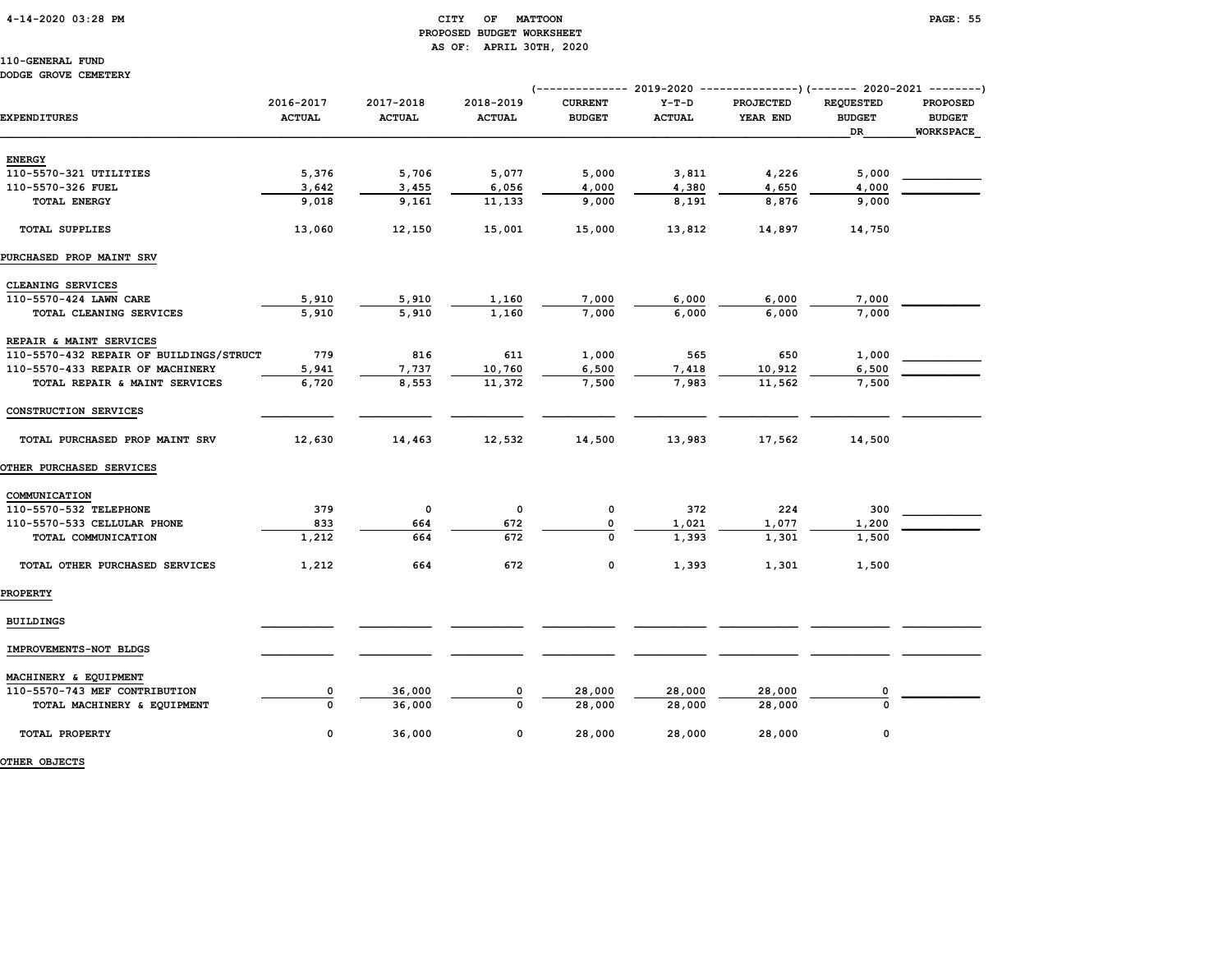#### 4-14-2020 03:28 PM CITY OF MATTOON PAGE: 56 PROPOSED BUDGET WORKSHEET AS OF: APRIL 30TH, 2020

110-GENERAL FUND

#### DODGE GROVE CEMETERY

| EXPENDITURES                                                                               | 2016-2017<br><b>ACTUAL</b> | 2017-2018<br><b>ACTUAL</b> | 2018-2019<br><b>ACTUAL</b> | <b>CURRENT</b><br><b>BUDGET</b> | Y-T-D<br><b>ACTUAL</b> | (-------------- 2019-2020 ----------------) (------- 2020-2021 --------)<br><b>PROJECTED</b><br>YEAR END | <b>REQUESTED</b><br><b>BUDGET</b><br>DR | <b>PROPOSED</b><br><b>BUDGET</b><br><b>WORKSPACE</b> |
|--------------------------------------------------------------------------------------------|----------------------------|----------------------------|----------------------------|---------------------------------|------------------------|----------------------------------------------------------------------------------------------------------|-----------------------------------------|------------------------------------------------------|
| FINANCIAL TRANS OBJECTS                                                                    |                            |                            |                            |                                 |                        |                                                                                                          |                                         |                                                      |
| FINANCIAL TRANS OBJECTS<br>110-5570-828 REAL ESTATE TAXES<br>TOTAL FINANCIAL TRANS OBJECTS | 612<br>612                 | 611<br>611                 | 641<br>641                 | 650<br>650                      | 671<br>671             | 671<br>671                                                                                               | 700<br>700                              |                                                      |
| COMPUTER INFO SYS OBJECT                                                                   |                            |                            |                            |                                 |                        |                                                                                                          |                                         |                                                      |
| TOTAL OTHER OBJECTS                                                                        | 612                        | 611                        | 641                        | 650                             | 671                    | 671                                                                                                      | 700                                     |                                                      |
| TOTAL DODGE GROVE CEMETERY                                                                 | 176,729                    | 197,065                    | 173,360                    | 199,828                         | 206,413                | 212,171                                                                                                  | 183,898                                 |                                                      |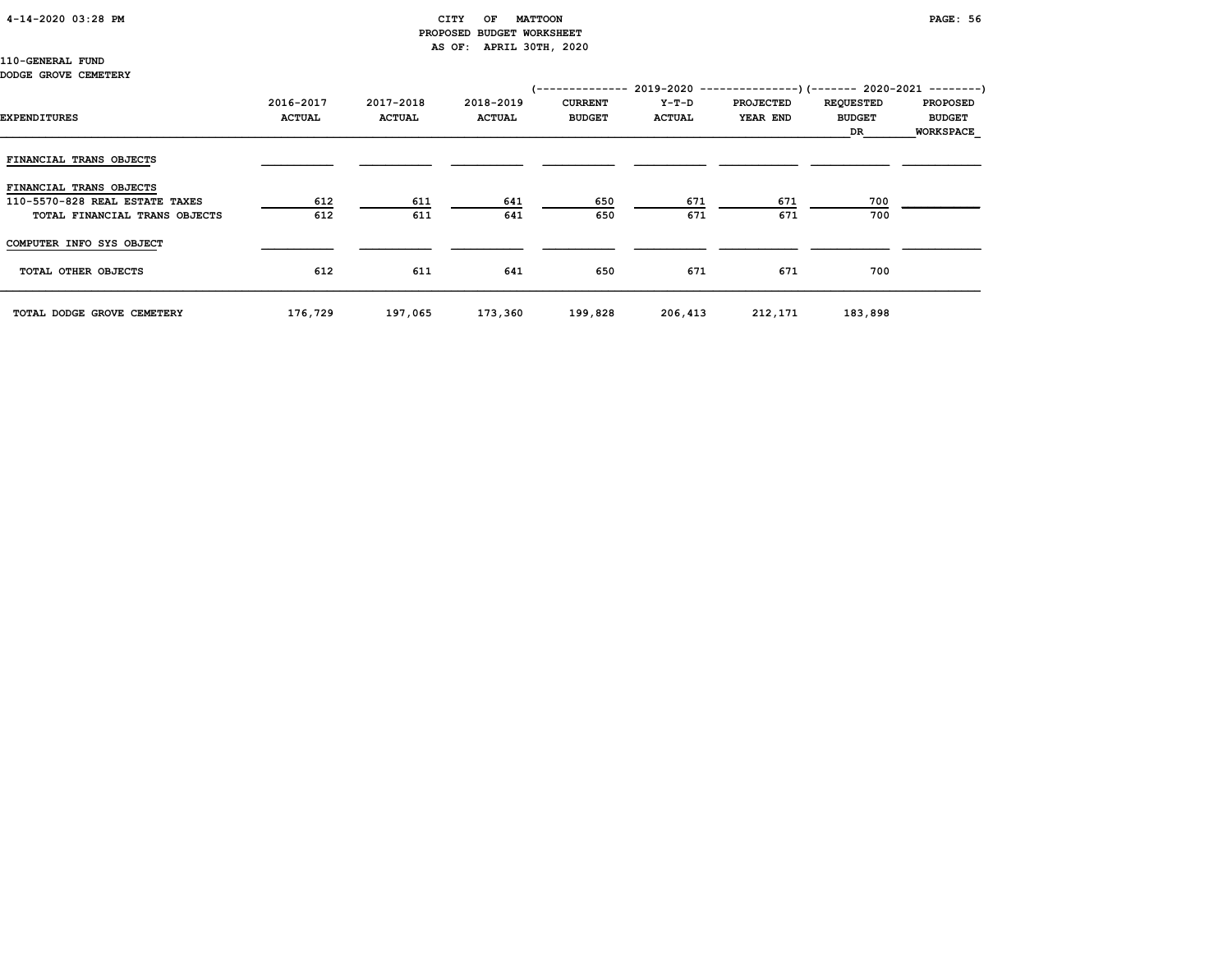| 4-14-2020 03:28 PM |               |               | CITY<br>OF                | <b>MATTOON</b> |               |                                                                         |                  | <b>PAGE: 57</b>  |
|--------------------|---------------|---------------|---------------------------|----------------|---------------|-------------------------------------------------------------------------|------------------|------------------|
|                    |               |               | PROPOSED BUDGET WORKSHEET |                |               |                                                                         |                  |                  |
|                    |               |               | AS OF: APRIL 30TH, 2020   |                |               |                                                                         |                  |                  |
| 110-GENERAL FUND   |               |               |                           |                |               |                                                                         |                  |                  |
| CAPITAL OUTLAY     |               |               |                           |                |               |                                                                         |                  |                  |
|                    |               |               |                           |                |               | (-------------- 2019-2020 ----------------)(------- 2020-2021 --------) |                  |                  |
|                    | 2016-2017     | 2017-2018     | 2018-2019                 | <b>CURRENT</b> | Y-T-D         | <b>PROJECTED</b>                                                        | <b>REQUESTED</b> | <b>PROPOSED</b>  |
| EXPENDITURES       | <b>ACTUAL</b> | <b>ACTUAL</b> | <b>ACTUAL</b>             | <b>BUDGET</b>  | <b>ACTUAL</b> | <b>YEAR END</b>                                                         | <b>BUDGET</b>    | <b>BUDGET</b>    |
|                    |               |               |                           |                |               |                                                                         | DR               | <b>WORKSPACE</b> |
|                    |               |               |                           |                |               |                                                                         |                  |                  |
|                    |               |               |                           |                |               |                                                                         |                  |                  |
| CAPITAL OUTLAY     |               |               |                           |                |               |                                                                         |                  |                  |
|                    |               |               |                           |                |               |                                                                         |                  |                  |
| CAPITAL OUTLAY     |               |               |                           |                |               |                                                                         |                  |                  |
|                    |               |               |                           |                |               |                                                                         |                  |                  |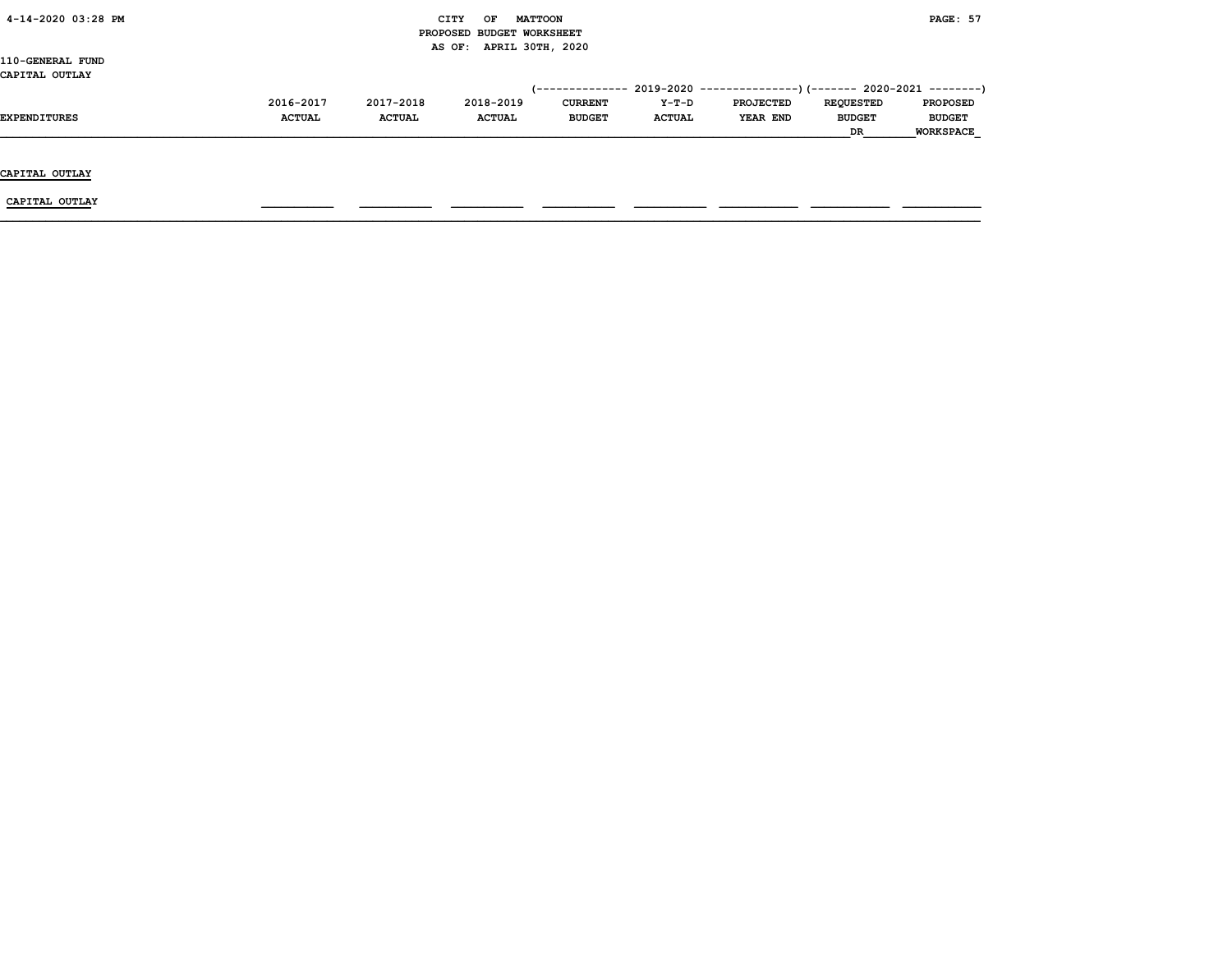#### 4-14-2020 03:28 PM CITY OF MATTOON PAGE: 58 PROPOSED BUDGET WORKSHEET AS OF: APRIL 30TH, 2020

## 110-GENERAL FUND

#### ECONOMIC DEVELOPMENT

| EXPENDITURES                    | 2016-2017<br><b>ACTUAL</b> | 2017-2018<br><b>ACTUAL</b> | 2018-2019<br><b>ACTUAL</b> | 1--------------<br><b>CURRENT</b><br><b>BUDGET</b> | $Y-T-D$<br><b>ACTUAL</b> | 2019-2020 ----------------)(------- 2020-2021 ---------)<br><b>PROJECTED</b><br>YEAR END | <b>REQUESTED</b><br><b>BUDGET</b><br>DR | <b>PROPOSED</b><br><b>BUDGET</b><br><b>WORKSPACE</b> |
|---------------------------------|----------------------------|----------------------------|----------------------------|----------------------------------------------------|--------------------------|------------------------------------------------------------------------------------------|-----------------------------------------|------------------------------------------------------|
| <b>OTHER PURCHASED SERVICES</b> |                            |                            |                            |                                                    |                          |                                                                                          |                                         |                                                      |
| PROFESSIONAL SERVICES           |                            |                            |                            |                                                    |                          |                                                                                          |                                         |                                                      |
| OTHER PURCHASED SERVICES        |                            |                            |                            |                                                    |                          |                                                                                          |                                         |                                                      |
| 110-5651-571 DUES & MEMBERSHIPS | 50,000                     | 50,000                     | 50,000                     | 50,000                                             | 45,833                   | 50,000                                                                                   | 50,000                                  |                                                      |
| TOTAL OTHER PURCHASED SERVICES  | 50,000                     | 50,000                     | 50,000                     | 50,000                                             | 45,833                   | 50,000                                                                                   | 50,000                                  |                                                      |
| TOTAL OTHER PURCHASED SERVICES  | 50,000                     | 50,000                     | 50,000                     | 50,000                                             | 45,833                   | 50,000                                                                                   | 50,000                                  |                                                      |
| TOTAL ECONOMIC DEVELOPMENT      | 50,000                     | 50,000                     | 50,000                     | 50,000                                             | 45,833                   | 50,000                                                                                   | 50,000                                  |                                                      |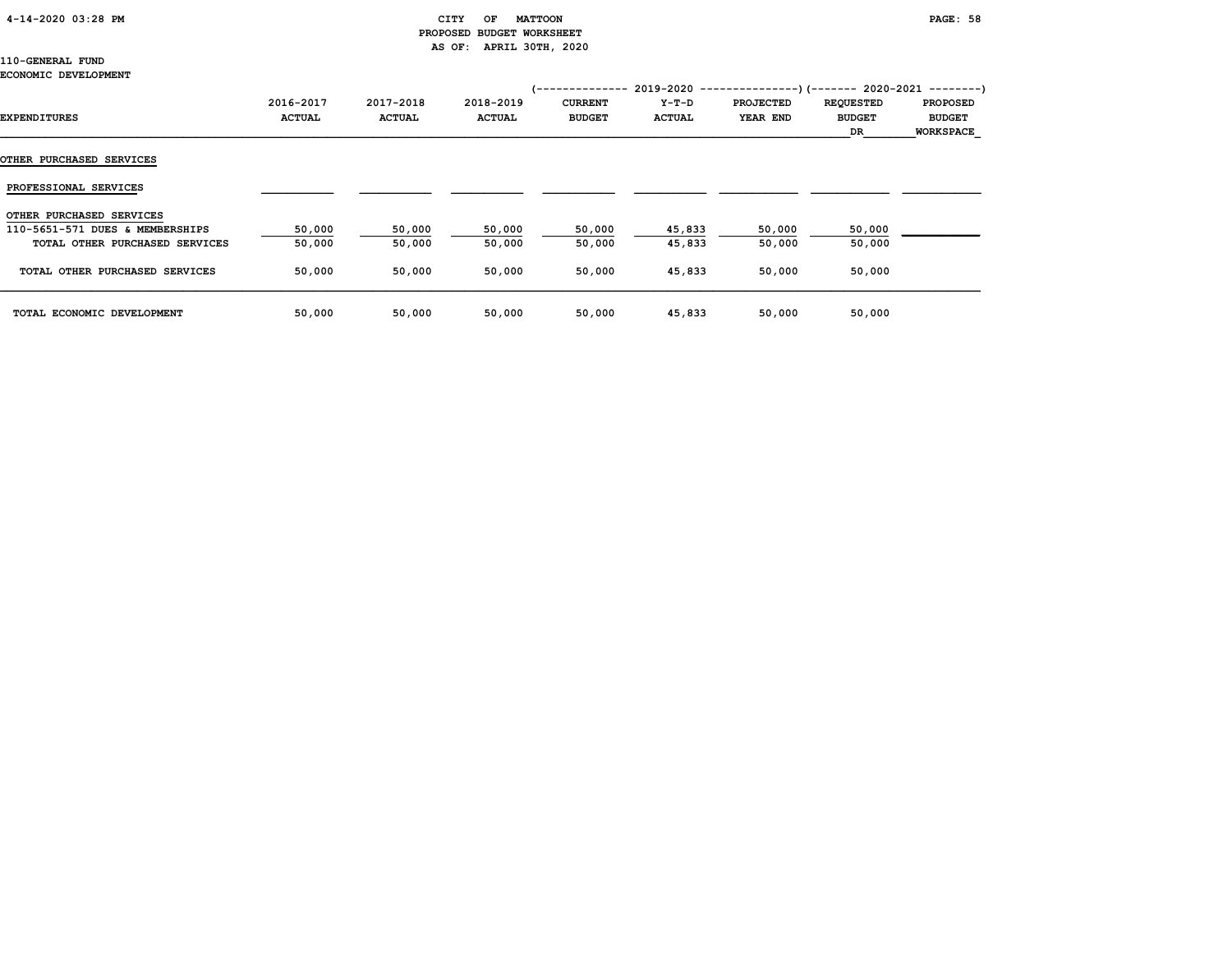#### 4-14-2020 03:28 PM CITY OF MATTOON PAGE: 59 PROPOSED BUDGET WORKSHEET AS OF: APRIL 30TH, 2020

| <b>ERI/ENERGY</b>                     |               |               |               |                | $2019 - 2020 -$ |                  | --)(------- 2020-2021 --------) |                  |
|---------------------------------------|---------------|---------------|---------------|----------------|-----------------|------------------|---------------------------------|------------------|
|                                       | 2016-2017     | 2017-2018     | 2018-2019     | <b>CURRENT</b> | $Y-T-D$         | <b>PROJECTED</b> | <b>REQUESTED</b>                | <b>PROPOSED</b>  |
| EXPENDITURES                          | <b>ACTUAL</b> | <b>ACTUAL</b> | <b>ACTUAL</b> | <b>BUDGET</b>  | <b>ACTUAL</b>   | YEAR END         | <b>BUDGET</b>                   | <b>BUDGET</b>    |
|                                       |               |               |               |                |                 |                  | DR                              | <b>WORKSPACE</b> |
|                                       |               |               |               |                |                 |                  |                                 |                  |
| <b>OTHER OBJECTS</b>                  |               |               |               |                |                 |                  |                                 |                  |
| FINANCIAL TRANS OBJECTS               |               |               |               |                |                 |                  |                                 |                  |
| 110-5715-817 DEBT SERVICES-ERI/ENERGY | 82,586        | 84,672        | 86,780        | 223,922        | 228,406         | 223,922          | 226,130                         |                  |
| TOTAL FINANCIAL TRANS OBJECTS         | 82,586        | 84,672        | 86,780        | 223,922        | 228,406         | 223,922          | 226,130                         |                  |
| TOTAL OTHER OBJECTS                   | 82,586        | 84,672        | 86,780        | 223,922        | 228,406         | 223,922          | 226,130                         |                  |
| TOTAL ERI/ENERGY                      | 82,586        | 84,672        | 86,780        | 223,922        | 228,406         | 223,922          | 226,130                         |                  |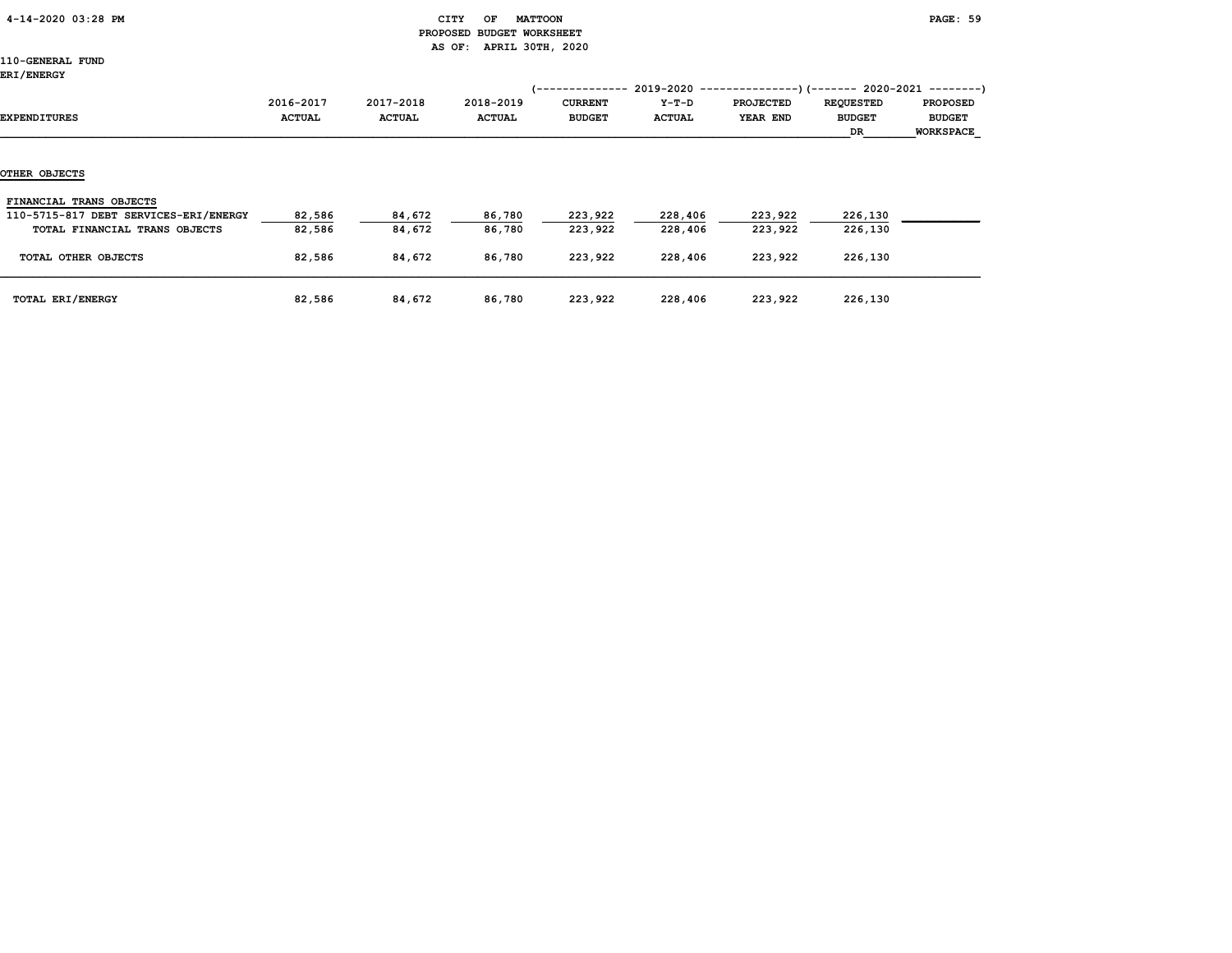#### 4-14-2020 03:28 PM CITY OF MATTOON PAGE: 60 PROPOSED BUDGET WORKSHEET AS OF: APRIL 30TH, 2020

110-GENERAL FUND DEI

| DERI SEKVICE                   |                            |                            |                            | '--------------                 |                        | $2019-2020$ ----------------)(------- 2020-2021 --------) |                                         |                                                      |
|--------------------------------|----------------------------|----------------------------|----------------------------|---------------------------------|------------------------|-----------------------------------------------------------|-----------------------------------------|------------------------------------------------------|
| EXPENDITURES                   | 2016-2017<br><b>ACTUAL</b> | 2017-2018<br><b>ACTUAL</b> | 2018-2019<br><b>ACTUAL</b> | <b>CURRENT</b><br><b>BUDGET</b> | Y-T-D<br><b>ACTUAL</b> | <b>PROJECTED</b><br>YEAR END                              | <b>REQUESTED</b><br><b>BUDGET</b><br>DR | <b>PROPOSED</b><br><b>BUDGET</b><br><b>WORKSPACE</b> |
| OTHER OBJECTS                  |                            |                            |                            |                                 |                        |                                                           |                                         |                                                      |
| FINANCIAL TRANS OBJECTS        |                            |                            |                            |                                 |                        |                                                           |                                         |                                                      |
| 110-5716-817 DEBT SERVICES     | $\mathbf 0$                | 443                        | 404                        | 0                               | 517                    | 432                                                       | $^{\circ}$                              |                                                      |
| 110-5716-818 FISCAL AGENT FEES | 102                        | 37                         | 0                          | 500                             | O                      | $^{\circ}$                                                | 500                                     |                                                      |
| 110-5716-819 INTEREST EXPENSE  | 21,239                     | 15,753                     | 10,145                     | 4,484                           |                        | 4,484                                                     | 2,276                                   |                                                      |
| TOTAL FINANCIAL TRANS OBJECTS  | 21,341                     | 16,233                     | 10,549                     | 4,984                           | 517                    | 4,916                                                     | 2,776                                   |                                                      |
| TOTAL OTHER OBJECTS            | 21,341                     | 16,233                     | 10,549                     | 4,984                           | 517                    | 4,916                                                     | 2,776                                   |                                                      |
| TOTAL DEBT SERVICE             | 21,341                     | 16,233                     | 10,549                     | 4,984                           | 517                    | 4,916                                                     | 2,776                                   |                                                      |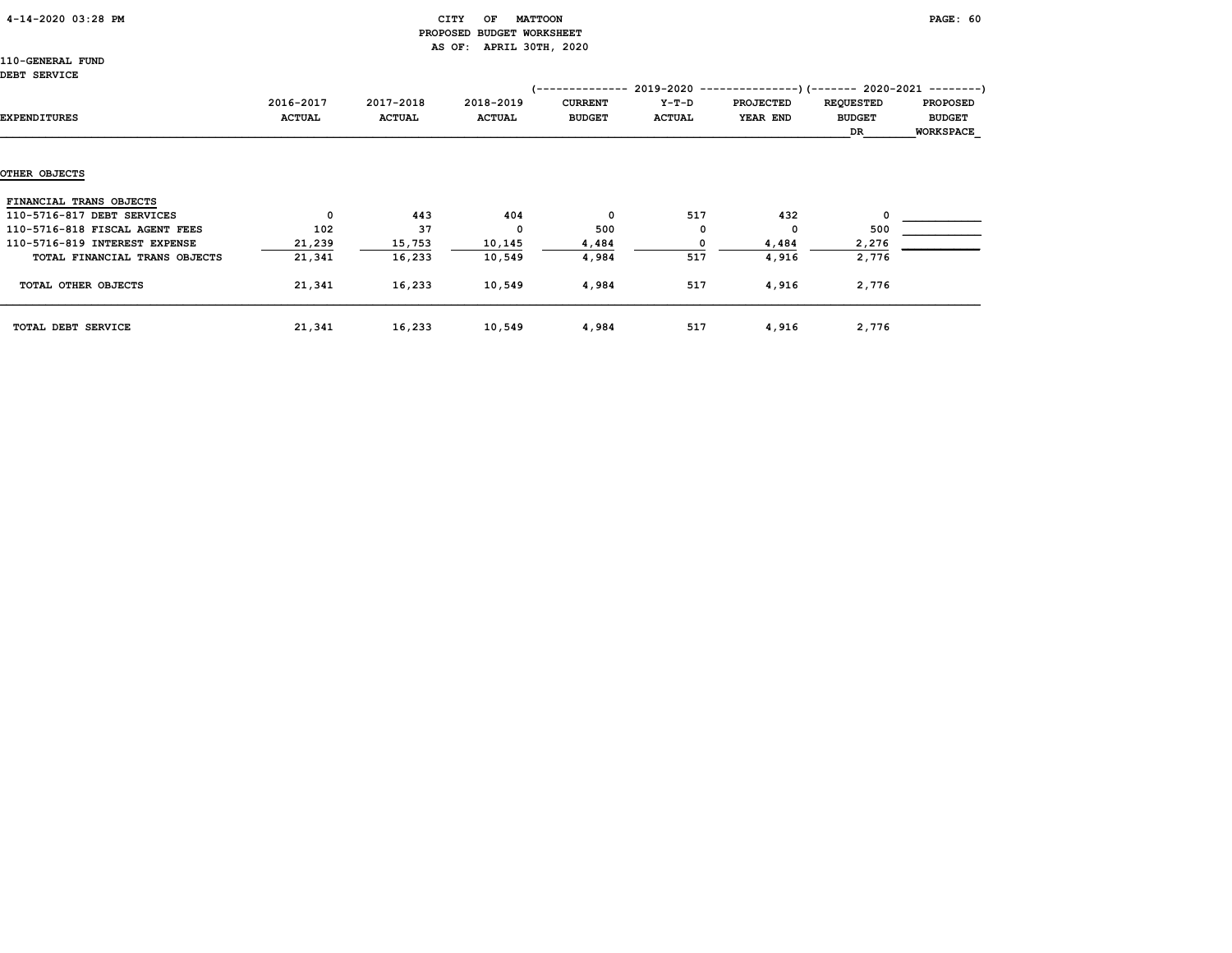|  | $4 - 14 - 2020$ 03:28 PM |  |  |
|--|--------------------------|--|--|
|--|--------------------------|--|--|

#### CITY OF MATTOON **EXAMPLE SECURE ASSESSED ASSESSED AT A CITY** OF MATTOON PROPOSED BUDGET WORKSHEET AS OF: APRIL 30TH, 2020

110-GENERAL FUND 2003A ERI GO BONDS

| 2016-2017     | 2017-2018     | 2018-2019     | <b>CURRENT</b> | $Y-T-D$       | <b>PROJECTED</b> | <b>REOUESTED</b> | <b>PROPOSED</b>                                                             |
|---------------|---------------|---------------|----------------|---------------|------------------|------------------|-----------------------------------------------------------------------------|
| <b>ACTUAL</b> | <b>ACTUAL</b> | <b>ACTUAL</b> | <b>BUDGET</b>  | <b>ACTUAL</b> | YEAR END         | <b>BUDGET</b>    | <b>BUDGET</b>                                                               |
|               |               |               |                |               |                  | <b>DR</b>        | <b>WORKSPACE</b>                                                            |
|               |               |               |                |               |                  |                  | $(-$ ------------- 2019-2020 ----------------) (------- 2020-2021 --------) |

OTHER OBJECTS

 $FINANCIAL$  TRANS OBJECTS  $\qquad \qquad \qquad \qquad$   $\qquad \qquad$   $\qquad \qquad$   $\qquad \qquad$   $\qquad$   $\qquad \qquad$   $\qquad \qquad$   $\qquad \qquad$   $\qquad$   $\qquad$   $\qquad$   $\qquad$   $\qquad$   $\qquad$   $\qquad$   $\qquad$   $\qquad$   $\qquad$   $\qquad$   $\qquad$   $\qquad$   $\qquad$   $\qquad$   $\qquad$   $\qquad$   $\qquad$   $\qquad$   $\qquad$   $\qquad$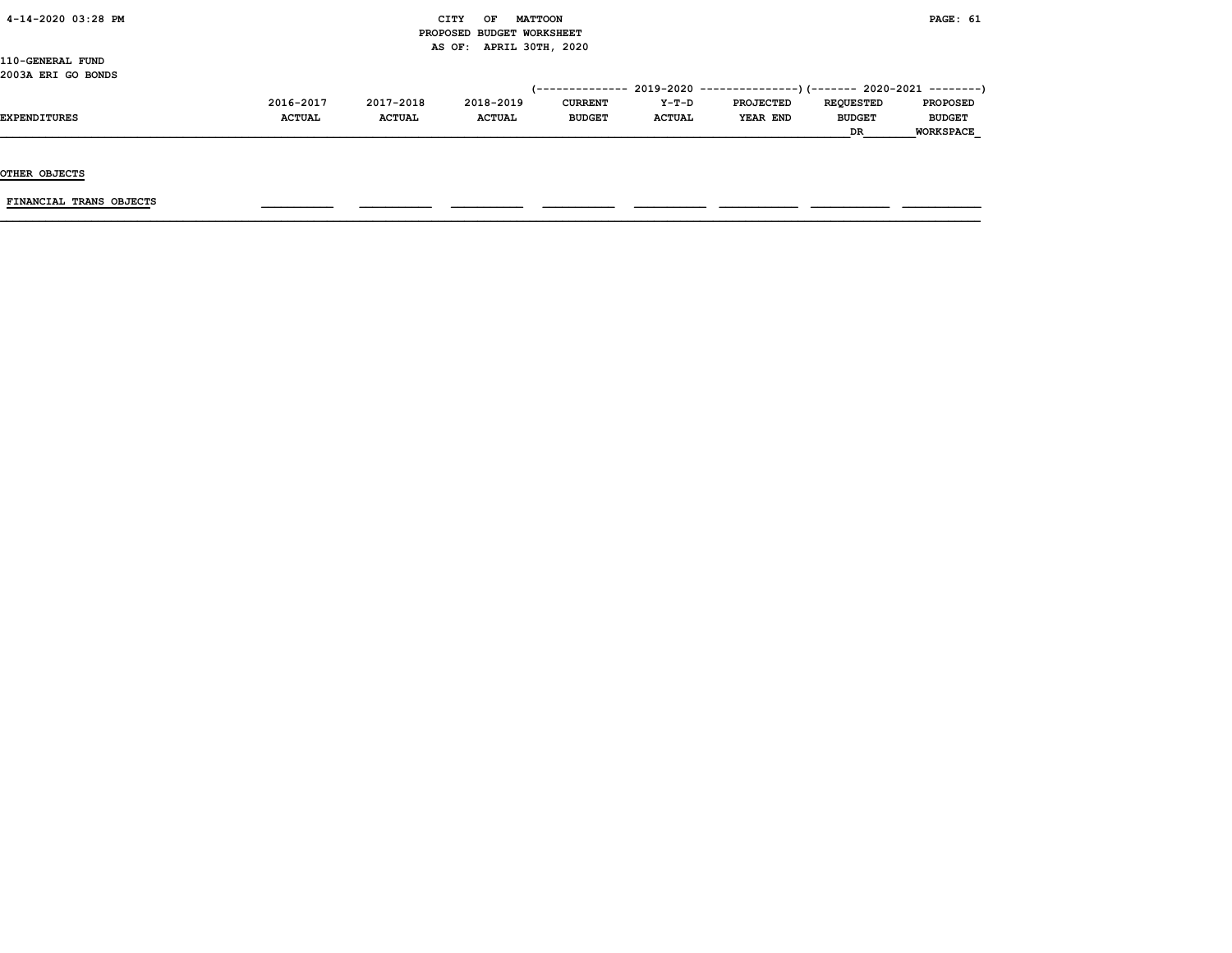| 4-14-2020 03:28 PM |  |
|--------------------|--|
|--------------------|--|

#### CITY OF MATTOON **PAGE: 62**  PROPOSED BUDGET WORKSHEET AS OF: APRIL 30TH, 2020

110-GENERAL FUND 2005B REF GO BONDS

| EXPENDITURES                       | 2016-2017<br><b>ACTUAL</b> | 2017-2018<br><b>ACTUAL</b> | 2018-2019<br><b>ACTUAL</b> | ----------<br><b>CURRENT</b><br><b>BUDGET</b> | $2019 - 2020 -$<br>Y-T-D<br><b>ACTUAL</b> | <b>PROJECTED</b><br>YEAR END | --)(------- 2020-2021<br><b>REQUESTED</b><br><b>BUDGET</b><br>DR | ---------)<br><b>PROPOSED</b><br><b>BUDGET</b><br><b>WORKSPACE</b> |
|------------------------------------|----------------------------|----------------------------|----------------------------|-----------------------------------------------|-------------------------------------------|------------------------------|------------------------------------------------------------------|--------------------------------------------------------------------|
| OTHER OBJECTS                      |                            |                            |                            |                                               |                                           |                              |                                                                  |                                                                    |
| FINANCIAL TRANS OBJECTS            |                            |                            |                            |                                               |                                           |                              |                                                                  |                                                                    |
| 110-5719-817 2005B REFUNDING BONDS | 170,000                    | 175,000                    | 175,000                    |                                               |                                           |                              |                                                                  |                                                                    |
| TOTAL FINANCIAL TRANS OBJECTS      | 170,000                    | 175,000                    | 175,000                    | 0                                             | 0                                         | O                            | ٥                                                                |                                                                    |
| TOTAL OTHER OBJECTS                | 170,000                    | 175,000                    | 175,000                    | 0                                             | 0                                         | 0                            | 0                                                                |                                                                    |
| TOTAL 2005B REF GO BONDS           | 170,000                    | 175,000                    | 175,000                    | 0                                             | 0                                         | 0                            | 0                                                                |                                                                    |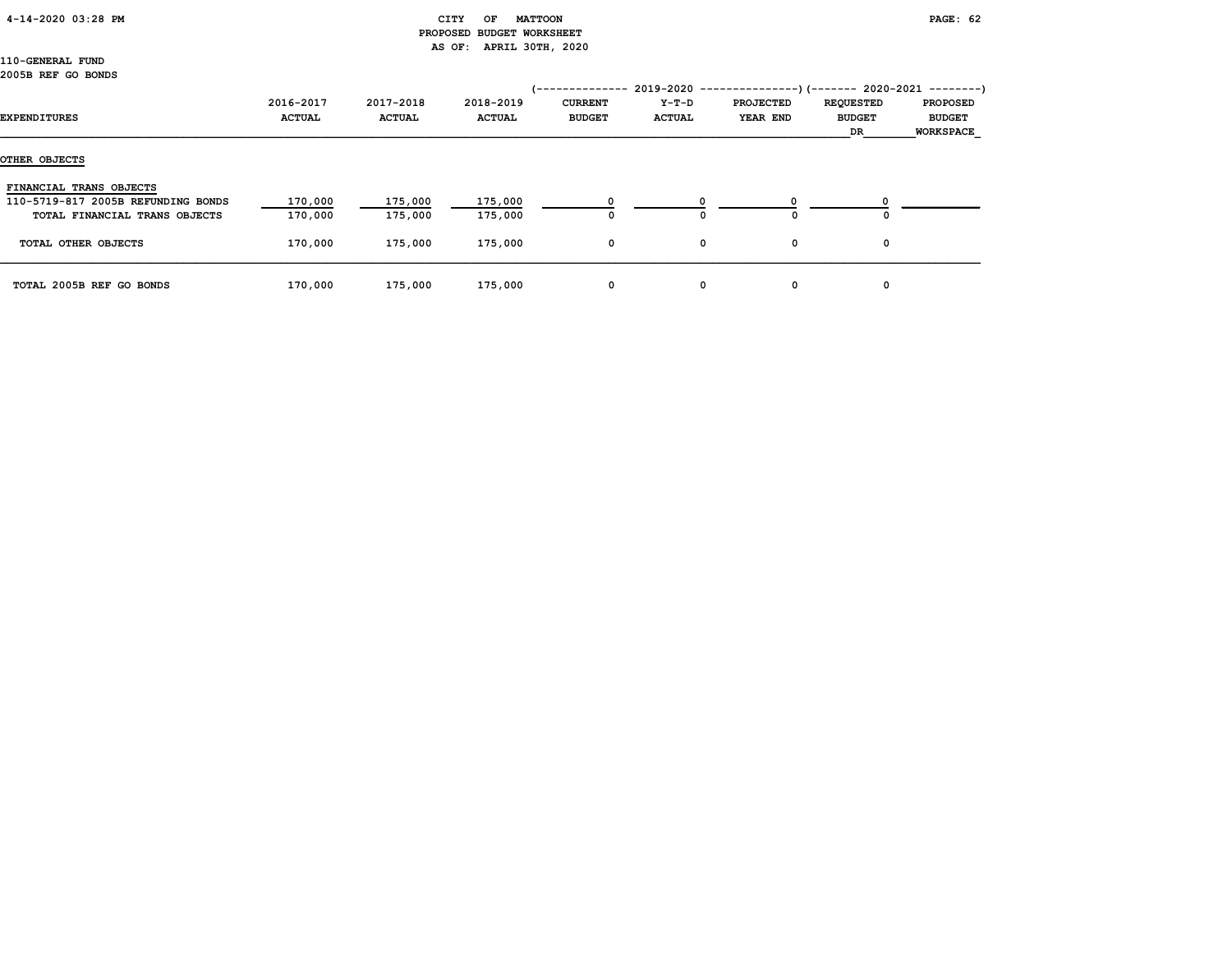|  | $4 - 14 - 2020$ 03:28 PM |  |  |
|--|--------------------------|--|--|
|--|--------------------------|--|--|

#### $\begin{array}{ccc} \text{CITY} & \text{OF} & \text{MATTCON} \end{array}$  PROPOSED BUDGET WORKSHEET AS OF: APRIL 30TH, 2020

110-GENERAL FUND KAL KAN WTR/SWR EXT

| ---- ----- -----, ---- ---- |               |               |               |                |               |                                                                             |                  |                  |
|-----------------------------|---------------|---------------|---------------|----------------|---------------|-----------------------------------------------------------------------------|------------------|------------------|
|                             |               |               |               |                |               | $(-$ ------------- 2019-2020 ----------------) (------- 2020-2021 --------) |                  |                  |
|                             | 2016-2017     | 2017-2018     | 2018-2019     | <b>CURRENT</b> | $Y-T-D$       | <b>PROJECTED</b>                                                            | <b>REOUESTED</b> | <b>PROPOSED</b>  |
| <b>EXPENDITURES</b>         | <b>ACTUAL</b> | <b>ACTUAL</b> | <b>ACTUAL</b> | <b>BUDGET</b>  | <b>ACTUAL</b> | YEAR END                                                                    | <b>BUDGET</b>    | <b>BUDGET</b>    |
|                             |               |               |               |                |               |                                                                             | <b>DR</b>        | <b>WORKSPACE</b> |
|                             |               |               |               |                |               |                                                                             |                  |                  |

OTHER OBJECTS

FINANCIAL TRANS OBJECTS \_\_\_\_\_\_\_\_\_\_\_ \_\_\_\_\_\_\_\_\_\_\_ \_\_\_\_\_\_\_\_\_\_\_ \_\_\_\_\_\_\_\_\_\_\_ \_\_\_\_\_\_\_\_\_\_\_ \_\_\_\_\_\_\_\_\_\_\_\_ \_\_\_\_\_\_\_\_\_\_\_\_ \_\_\_\_\_\_\_\_\_\_\_\_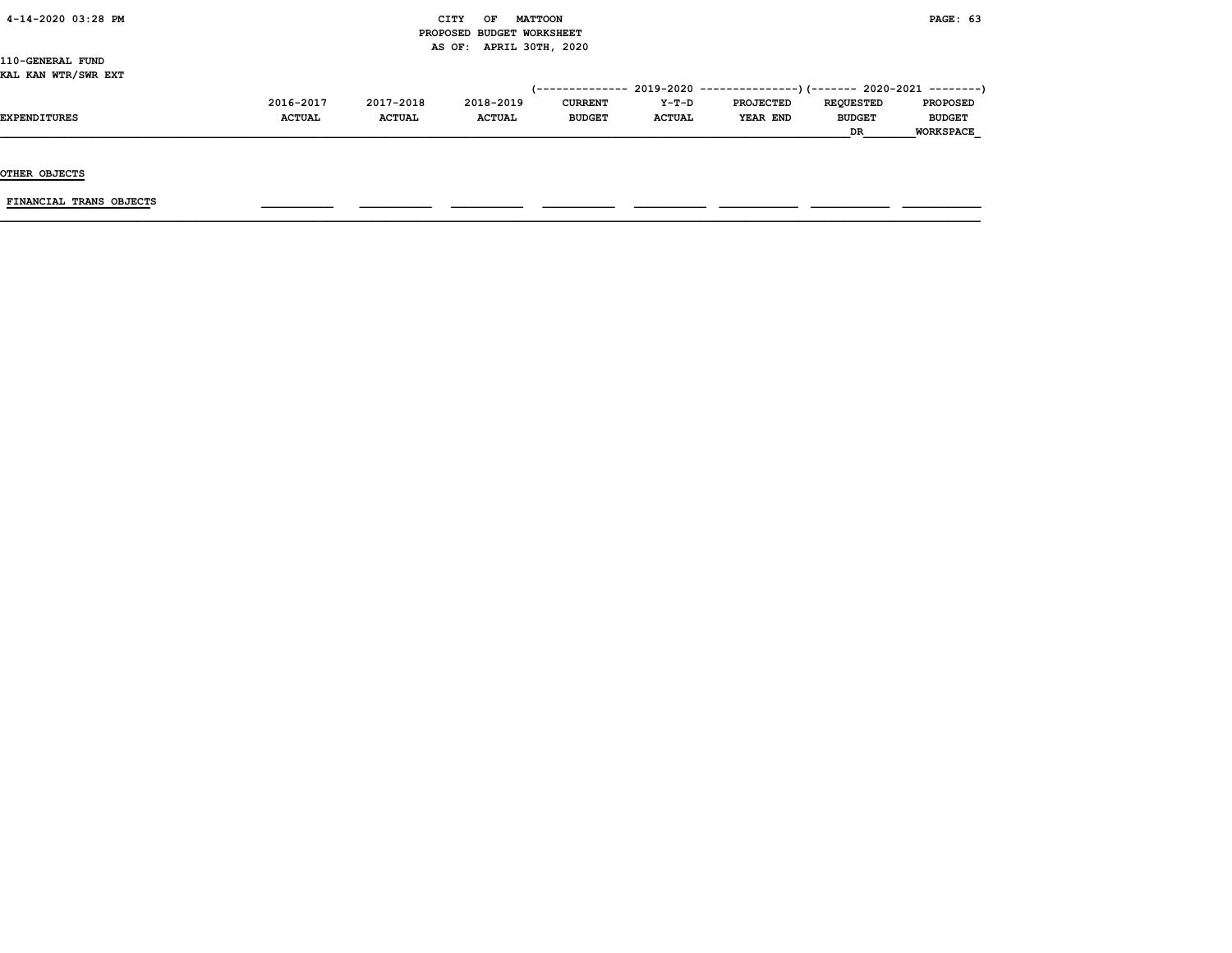4-14-2020 03:28 PM CITY OF MATTOON PAGE: 64

## PROPOSED BUDGET WORKSHEET AS OF: APRIL 30TH, 2020

110-GENERAL FUND DEBT ISSUANCE COSTS

| DEDI TOODAMUL COSID<br><b>EXPENDITURES</b> | 2016-2017<br><b>ACTUAL</b> | 2017-2018<br><b>ACTUAL</b>                                                          | 2018-2019<br><b>ACTUAL</b> | <b>CURRENT</b><br><b>BUDGET</b> | $Y-T-D$<br><b>ACTUAL</b> | (-------------- 2019-2020 ----------------)(------- 2020-2021 ---------)<br><b>PROJECTED</b><br>YEAR END | <b>REQUESTED</b><br><b>BUDGET</b><br>DR. | <b>PROPOSED</b><br><b>BUDGET</b><br><b>WORKSPACE</b> |
|--------------------------------------------|----------------------------|-------------------------------------------------------------------------------------|----------------------------|---------------------------------|--------------------------|----------------------------------------------------------------------------------------------------------|------------------------------------------|------------------------------------------------------|
| OTHER OBJECTS                              |                            |                                                                                     |                            |                                 |                          |                                                                                                          |                                          |                                                      |
|                                            |                            |                                                                                     |                            |                                 |                          |                                                                                                          |                                          |                                                      |
| FINANCIAL TRANS OBJECTS                    |                            |                                                                                     |                            |                                 |                          |                                                                                                          |                                          |                                                      |
|                                            |                            |                                                                                     |                            |                                 |                          |                                                                                                          |                                          |                                                      |
| <b>TOTAL EXPENDITURES</b>                  | 16,359,777                 | 16,896,022                                                                          | 17,343,662                 | 17,970,293                      | 17,601,525               | 18,496,131                                                                                               | 17,838,436                               |                                                      |
| REVENUE OVER/(UNDER) EXPENDITURES          | 1,674,893                  | 1,989,501                                                                           | 1,098,762                  | 532,509                         | 1,213,184                | 801,271                                                                                                  | 959,109                                  |                                                      |
| OTHER FINANCING SOURCES                    |                            |                                                                                     |                            |                                 |                          |                                                                                                          |                                          |                                                      |
| 110-4931-010 SALE OF CAPITAL ASSETS        | 7,591                      | 41,802                                                                              | 21,457                     | 10,000                          | 8,000                    | 8,000                                                                                                    | 10,000                                   |                                                      |
| TOTAL OTHER FINANCING SOURCES              | 7,591                      | 41,802                                                                              | 21,457                     | 10,000                          | 8,000                    | 8,000                                                                                                    | 10,000                                   |                                                      |
| OTHER FINANCING (USES)                     |                            |                                                                                     |                            |                                 |                          |                                                                                                          |                                          |                                                      |
| 110-5912-822 TRANSFER TO LIBRARY FUND      | 441,360                    | 452,851                                                                             | 455,168                    | 471,858                         | 466,305                  | 466,304                                                                                                  | 463,832                                  |                                                      |
| 110-5922-822 TRANSFER TO LIBRARY FUND      | 42,508                     | 34,648                                                                              | 35,759                     | 33,233                          | 47,079                   | 47,152                                                                                                   | 42,197                                   |                                                      |
| 110-5945-822 TRANSFER TO CAPITAL IMPROV    | 731,530                    | 729,515                                                                             | 739,099                    | 730,000                         | 741,059                  | 740,863                                                                                                  | 740,000                                  |                                                      |
| TOTAL OTHER FINANCING (USES)               | 1,215,398                  | 1,217,014                                                                           | 1,230,026                  | 1,235,091                       | 1,254,443                | 1,254,319                                                                                                | 1,246,029                                |                                                      |
| TOTAL OTHER FINANCING SOURCES (USES)       |                            | (1,207,807) (1,175,212) (1,208,570) (1,225,091) (1,246,443) (1,246,319) (1,236,029) |                            |                                 |                          |                                                                                                          |                                          |                                                      |
| REVENUES & OTHER SOURCES OVER/             |                            |                                                                                     |                            |                                 |                          |                                                                                                          |                                          |                                                      |
| (UNDER) EXPENDITURES & OTHER (USES)        | 467,086                    | 814,289 (                                                                           | 109,808) (                 | 692,582) (                      | 33,259) (                | 445,048) (                                                                                               | 276,920)                                 |                                                      |

\*\*\* END OF REPORT \*\*\*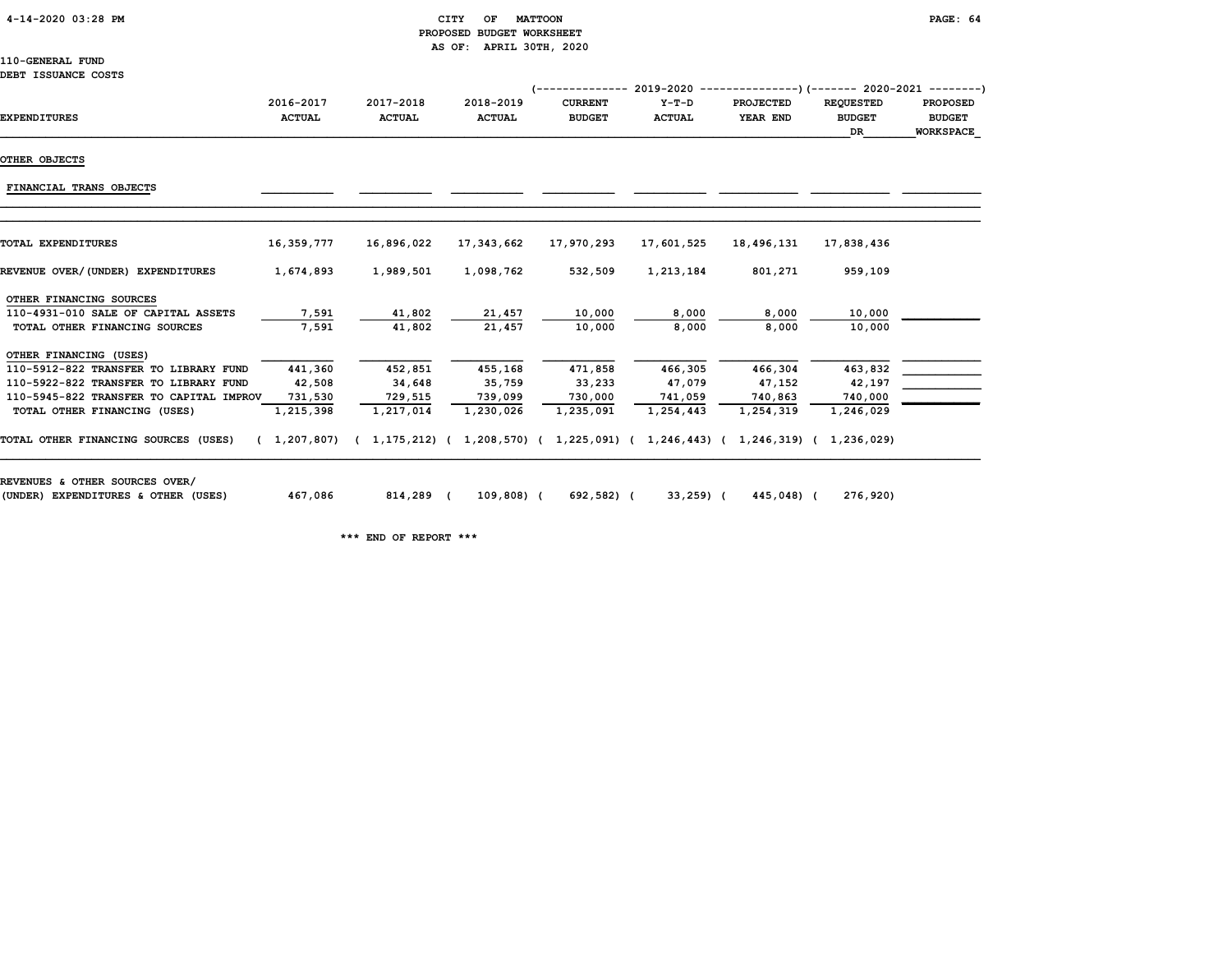#### 4-14-2020 03:29 PM CITY OF MATTOON PAGE: 1 PROPOSED BUDGET WORKSHEET AS OF: APRIL 30TH, 2020

121-MOTOR FUEL TAX FUND

|                                         |                            |                            |                            | (------------- 2019-2020 ----------------) (------- 2020-2021 --------) |                          |                              |                                         |                                                      |
|-----------------------------------------|----------------------------|----------------------------|----------------------------|-------------------------------------------------------------------------|--------------------------|------------------------------|-----------------------------------------|------------------------------------------------------|
| <b>REVENUES</b>                         | 2016-2017<br><b>ACTUAL</b> | 2017-2018<br><b>ACTUAL</b> | 2018-2019<br><b>ACTUAL</b> | <b>CURRENT</b><br><b>BUDGET</b>                                         | $Y-T-D$<br><b>ACTUAL</b> | <b>PROJECTED</b><br>YEAR END | <b>REQUESTED</b><br><b>BUDGET</b><br>DR | <b>PROPOSED</b><br><b>BUDGET</b><br><b>WORKSPACE</b> |
| INTERGOVERNMENTAL REV                   |                            |                            |                            |                                                                         |                          |                              |                                         |                                                      |
| FEDERAL GOVT GRANTS                     |                            |                            |                            |                                                                         |                          |                              |                                         |                                                      |
| 121-4313-023 FEDERAL CAPITAL GRANTS     | 450,000                    | 0                          | 800,000                    |                                                                         |                          |                              |                                         |                                                      |
| TOTAL FEDERAL GOVT GRANTS               | 450,000                    | $\Omega$                   | 800,000                    |                                                                         |                          |                              |                                         |                                                      |
| STATE GOVT GRANTS                       |                            |                            |                            |                                                                         |                          |                              |                                         |                                                      |
| STATE GOVT SHARED REV                   |                            |                            |                            |                                                                         |                          |                              |                                         |                                                      |
| 121-4332-010 MOTOR FUEL TAX             | 469,556                    | 471,680                    | 469,545                    | 473,000                                                                 | 670,749                  | 655,381                      | 720,000                                 |                                                      |
| TOTAL STATE GOVT SHARED REV             | 469,556                    | 471,680                    | 469,545                    | 473,000                                                                 | 670,749                  | 655,381                      | 720,000                                 |                                                      |
| TOTAL INTERGOVERNMENTAL REV             | 919,556                    | 471,680                    | 1,269,545                  | 473,000                                                                 | 670,749                  | 655,381                      | 720,000                                 |                                                      |
| CHARGES FOR SERVICES                    |                            |                            |                            |                                                                         |                          |                              |                                         |                                                      |
| PUBLIC WORKS DEPT CHRGS                 |                            |                            |                            |                                                                         |                          |                              |                                         |                                                      |
| 121-4444-010 IDOT TRAFFIC SIGNAL MAINT  | 44,837                     | 17,437                     | 25,725                     | 19,000                                                                  | 34,168                   | 20,628                       | 20,000                                  |                                                      |
| TOTAL PUBLIC WORKS DEPT CHRGS           | 44,837                     | 17,437                     | 25,725                     | 19,000                                                                  | 34,168                   | 20,628                       | 20,000                                  |                                                      |
| TOTAL CHARGES FOR SERVICES              | 44,837                     | 17,437                     | 25,725                     | 19,000                                                                  | 34,168                   | 20,628                       | 20,000                                  |                                                      |
| INVESTMENT EARNINGS                     |                            |                            |                            |                                                                         |                          |                              |                                         |                                                      |
| INTEREST EARNINGS                       |                            |                            |                            |                                                                         |                          |                              |                                         |                                                      |
| 121-4610-010 INTEREST EARNINGS          | 5,298                      | 9,667                      | 15,452                     | 7,000                                                                   | 13,239                   | 15,310                       | 10,000                                  |                                                      |
| TOTAL INTEREST EARNINGS                 | 5,298                      | 9,667                      | 15,452                     | 7,000                                                                   | 13,239                   | 15,310                       | 10,000                                  |                                                      |
| TOTAL INVESTMENT EARNINGS               | 5,298                      | 9,667                      | 15,452                     | 7,000                                                                   | 13,239                   | 15,310                       | 10,000                                  |                                                      |
| CONTRIB & OTHER MISC REV                |                            |                            |                            |                                                                         |                          |                              |                                         |                                                      |
| CONTRIBUTIONS & MISC REV                |                            |                            |                            |                                                                         |                          |                              |                                         |                                                      |
| 121-4800-010 CONTRIBUTIONS & OTHER MISC | 60                         | 0                          |                            | 0                                                                       |                          | 0                            |                                         |                                                      |
| TOTAL CONTRIBUTIONS & MISC REV          | 60                         | $\Omega$                   | $\Omega$                   | $\Omega$                                                                | n                        | U                            |                                         |                                                      |
| TOTAL CONTRIB & OTHER MISC REV          | 60                         | 0                          | 0                          | 0                                                                       | 0                        | $\mathbf 0$                  | $\mathbf 0$                             |                                                      |
| <b>TOTAL REVENUES</b>                   | 969,751                    | 498,784                    | 1,310,722                  | 499,000                                                                 | 718,156                  | 691,319                      | 750,000                                 |                                                      |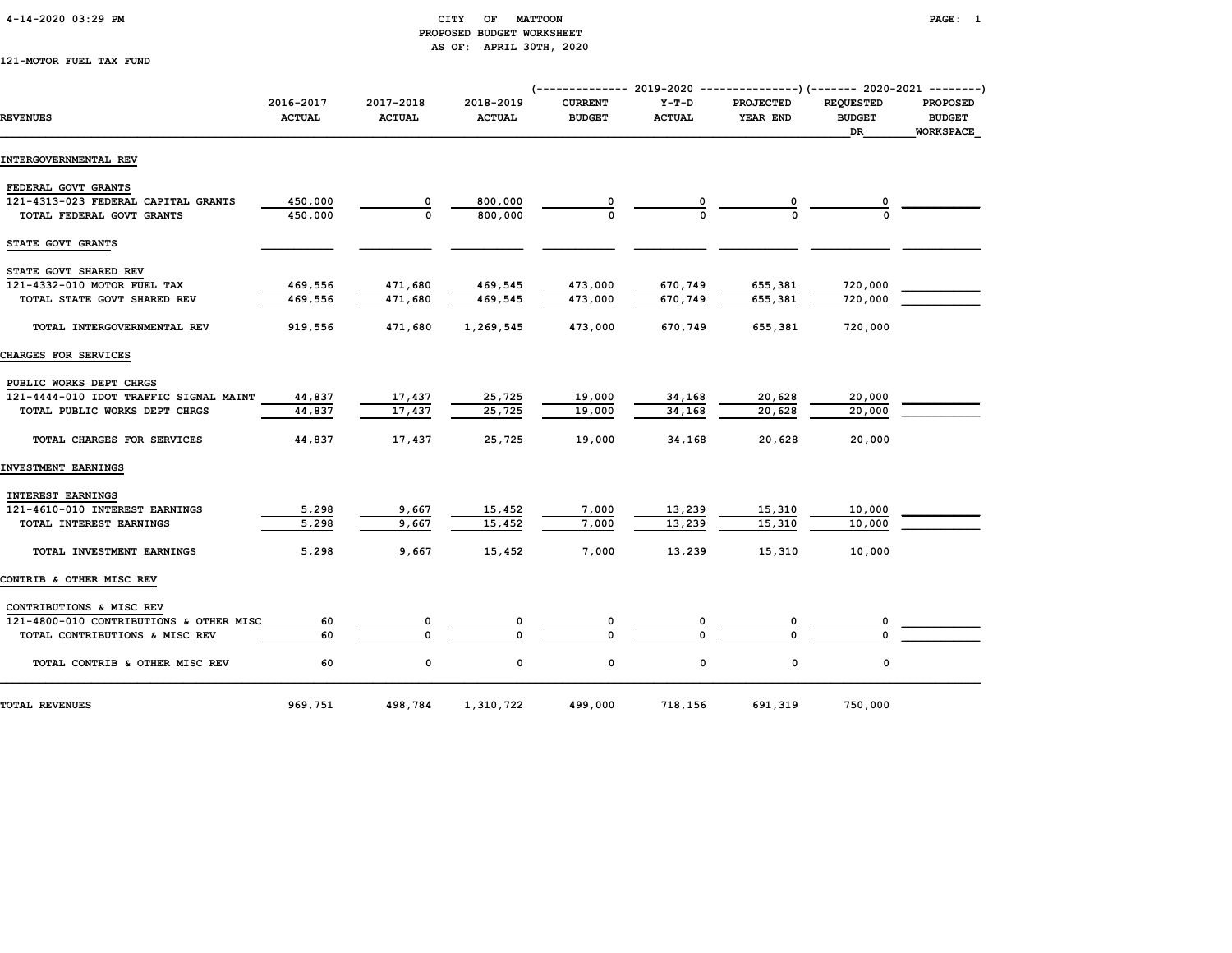#### 4-14-2020 03:29 PM CITY OF MATTOON PAGE: 2 PROPOSED BUDGET WORKSHEET AS OF: APRIL 30TH, 2020

## 121-MOTOR FUEL TAX FUND

|                                         |                            |                            |                            |                                 |                          | (-------------- 2019-2020 ----------------) (------- 2020-2021 --------) |                                         |                                               |
|-----------------------------------------|----------------------------|----------------------------|----------------------------|---------------------------------|--------------------------|--------------------------------------------------------------------------|-----------------------------------------|-----------------------------------------------|
| <b>EXPENDITURES</b>                     | 2016-2017<br><b>ACTUAL</b> | 2017-2018<br><b>ACTUAL</b> | 2018-2019<br><b>ACTUAL</b> | <b>CURRENT</b><br><b>BUDGET</b> | $Y-T-D$<br><b>ACTUAL</b> | <b>PROJECTED</b><br>YEAR END                                             | <b>REQUESTED</b><br><b>BUDGET</b><br>DR | PROPOSED<br><b>BUDGET</b><br><b>WORKSPACE</b> |
| PERSONNEL SERVICES                      |                            |                            |                            |                                 |                          |                                                                          |                                         |                                               |
|                                         |                            |                            |                            |                                 |                          |                                                                          |                                         |                                               |
| SALARIES & WAGES                        |                            |                            |                            |                                 |                          |                                                                          |                                         |                                               |
| 121-5321-113 OVERTIME                   | 0                          | 999                        | 8,640                      | 15,000                          | 21,348                   | 21,348                                                                   | 20,000                                  |                                               |
| TOTAL SALARIES & WAGES                  | $\Omega$                   | 999                        | 8,640                      | 15,000                          | 21,348                   | 21,348                                                                   | 20,000                                  |                                               |
| TOTAL PERSONNEL SERVICES                | 0                          | 999                        | 8,640                      | 15,000                          | 21,348                   | 21,348                                                                   | 20,000                                  |                                               |
| <b>SUPPLIES</b>                         |                            |                            |                            |                                 |                          |                                                                          |                                         |                                               |
| STREET MAINT SUPPLIES                   |                            |                            |                            |                                 |                          |                                                                          |                                         |                                               |
| 121-5321-351 CONCRETE                   | 10,008                     | 13,419                     | 1,329                      | 20,000                          | 14,064                   | 11,015                                                                   | 20,000                                  |                                               |
| 121-5321-352 AGGREGATE SURFACE COAT     | 7,472                      | 2,137                      | 12,690                     | 10,000                          | 11,514                   | 10,211                                                                   | 10,000                                  |                                               |
| 121-5321-353 COLD MIX ASPHALT           | 37,056                     | 10,535                     | 16,331                     | 20,000                          | 12,795                   | 15,415                                                                   | 20,000                                  |                                               |
| 121-5321-354 HOT MIX ASPHALT            | 781                        | 97,725                     | 6,578                      | 40,000                          | 98,160                   | 98,160                                                                   | 100,000                                 |                                               |
| 121-5321-355 CRACK SEALER               | $\mathbf 0$                | 0                          | 0                          | 1,000                           | 0                        | $\mathbf 0$                                                              | 1,000                                   |                                               |
| 121-5321-359 OTHER STREET MTCE SUPPLIES | 598                        | 11,692                     | 7,928                      | 7,500                           | 7,426                    | 7,952                                                                    | 7,500                                   |                                               |
| TOTAL STREET MAINT SUPPLIES             | 55,915                     | 135,507                    | 44,855                     | 98,500                          | 143,958                  | 142,753                                                                  | 158,500                                 |                                               |
| SWR SYSTM MAINT SUPPLIES                |                            |                            |                            |                                 |                          |                                                                          |                                         |                                               |
| 121-5321-360 MISC CONCR SUPPLIES, FORMS | 6,880                      | 3,081                      | 0                          | $7,500$ (                       | 1,016)                   | 710                                                                      | 7,500                                   |                                               |
| 121-5321-361 AGGREGATE, CA-07           | $\mathbf 0$                | 1,669                      | 4,549                      | 4,000                           | 0                        | $\mathbf 0$                                                              | 2,000                                   |                                               |
| 121-5321-362 FLOWABLE FILL (CLSM)       | 1,682                      | 374                        | 0                          | 1,000                           | 0                        | 0                                                                        | 1,000                                   |                                               |
| TOTAL SWR SYSTM MAINT SUPPLIES          | 8,562                      | 5,124                      | 4,549                      | 12,500                          | 1,016<br>- (             | 710                                                                      | 10,500                                  |                                               |
| <b>TOTAL SUPPLIES</b>                   | 64,477                     | 140,631                    | 49,404                     | 111,000                         | 142,943                  | 143,463                                                                  | 169,000                                 |                                               |
| PURCHASED PROP MAINT SRV                |                            |                            |                            |                                 |                          |                                                                          |                                         |                                               |
| <b>RENTALS</b>                          |                            |                            |                            |                                 |                          |                                                                          |                                         |                                               |
| CONSTRUCTION SERVICES                   |                            |                            |                            |                                 |                          |                                                                          |                                         |                                               |
| 121-5321-451 SEAL COAT                  | 55,816                     | 119,989                    | 0                          | 110,000                         | 115,775                  | 115,775                                                                  | 120,000                                 |                                               |
| 121-5321-452 AGGREGATE SURFACE COAT     | 31,316                     | 14,038                     | $\mathbf 0$                | 25,000                          | 31,949                   | 31,949                                                                   | 35,000                                  |                                               |
| TOTAL CONSTRUCTION SERVICES             | 87,132                     | 134,027                    | 0                          | 135,000                         | 147,724                  | 147,724                                                                  | 155,000                                 |                                               |
| TOTAL PURCHASED PROP MAINT SRV          | 87,132                     | 134,027                    | 0                          | 135,000                         | 147,724                  | 147,724                                                                  | 155,000                                 |                                               |
| OTHER PURCHASED SERVICES                |                            |                            |                            |                                 |                          |                                                                          |                                         |                                               |
| PROFESSIONAL SERVICES                   |                            |                            |                            |                                 |                          |                                                                          |                                         |                                               |
| ADVERTISING                             |                            |                            |                            |                                 |                          |                                                                          |                                         |                                               |
| 121-5321-540 ADVERTISING                | 163                        | 0                          | 21                         | 100                             | 120                      | 48                                                                       | 100                                     |                                               |
| TOTAL ADVERTISING                       | 163                        | $\Omega$                   | 21                         | 100                             | 120                      | 48                                                                       | 100                                     |                                               |
|                                         |                            |                            |                            |                                 |                          |                                                                          |                                         |                                               |
| TOTAL OTHER PURCHASED SERVICES          | 163                        | $\Omega$                   | 21                         | 100                             | 120                      | 48                                                                       | 100                                     |                                               |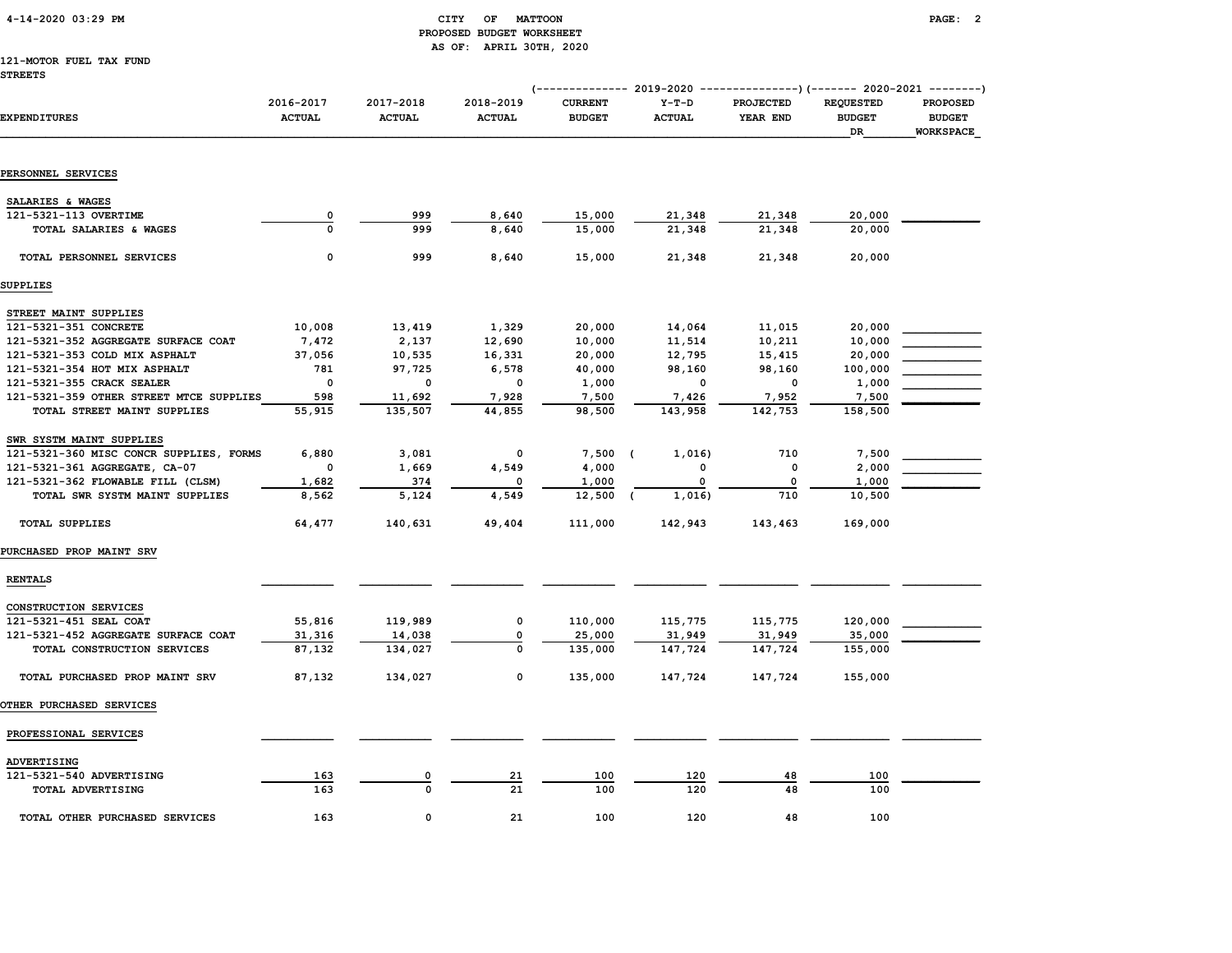| 4-14-2020 03:29 PM                                                                                |                            |                            | CITY<br>OF<br><b>MATTOON</b> |                                 |                          |                       |                                                                                                                      | PAGE: 3                                              |
|---------------------------------------------------------------------------------------------------|----------------------------|----------------------------|------------------------------|---------------------------------|--------------------------|-----------------------|----------------------------------------------------------------------------------------------------------------------|------------------------------------------------------|
|                                                                                                   |                            | <b>PROPOSED</b>            | <b>BUDGET WORKSHEET</b>      |                                 |                          |                       |                                                                                                                      |                                                      |
| 121-MOTOR FUEL TAX FUND<br><b>STREETS</b>                                                         |                            |                            | AS OF: APRIL 30TH, 2020      |                                 |                          |                       |                                                                                                                      |                                                      |
| <b>EXPENDITURES</b>                                                                               | 2016-2017<br><b>ACTUAL</b> | 2017-2018<br><b>ACTUAL</b> | 2018-2019<br><b>ACTUAL</b>   | <b>CURRENT</b><br><b>BUDGET</b> | $Y-T-D$<br><b>ACTUAL</b> | PROJECTED<br>YEAR END | (-------------- 2019-2020 ----------------) (------- 2020-2021 ---------)<br><b>REQUESTED</b><br><b>BUDGET</b><br>DR | <b>PROPOSED</b><br><b>BUDGET</b><br><b>WORKSPACE</b> |
| <b>PROPERTY</b>                                                                                   |                            |                            |                              |                                 |                          |                       |                                                                                                                      |                                                      |
| IMPROVEMENTS-NOT BLDGS<br>121-5321-730 IMPROVEMENTS OTHER THAN BL<br>TOTAL IMPROVEMENTS-NOT BLDGS | 839,098<br>839,098         | 103,054<br>103,054         | 1,358,313<br>1,358,313       | 105,338<br>105,338              | 85,007<br>85,007         | 75,377<br>75,377      | 1,019,866<br>1,019,866                                                                                               |                                                      |
| TOTAL PROPERTY                                                                                    | 839,098                    | 103,054                    | 1,358,313                    | 105,338                         | 85,007                   | 75,377                | 1,019,866                                                                                                            |                                                      |
| OTHER OBJECTS                                                                                     |                            |                            |                              |                                 |                          |                       |                                                                                                                      |                                                      |
| FINANCIAL TRANS OBJECTS                                                                           |                            |                            |                              |                                 |                          |                       |                                                                                                                      |                                                      |
| TOTAL STREETS                                                                                     | 990,870                    | 378,711                    | 1,416,378                    | 366,438                         | 397,142                  | 387,960               | 1,363,966                                                                                                            |                                                      |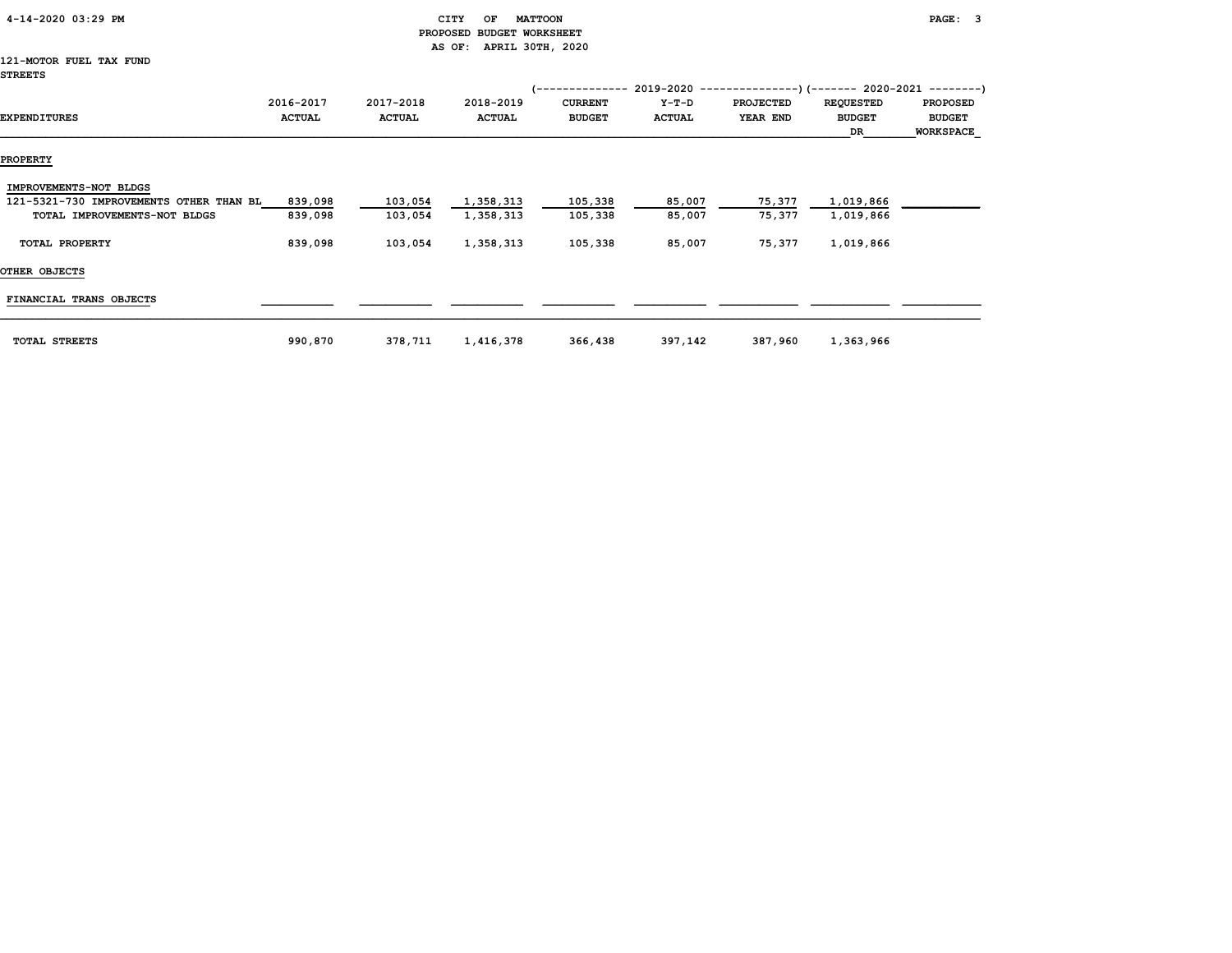| 4-14-2020 03:29 PM |  |
|--------------------|--|
|                    |  |

### CITY OF MATTOON **PAGE:** 4 PROPOSED BUDGET WORKSHEET AS OF: APRIL 30TH, 2020

121-MOTOR FUEL TAX FUND SIDEWALKS & CROSSWALKS

|                          |               |               |               |                |               | $(-$ ------------- 2019-2020 ----------------) $(-$ ------ 2020-2021 --------) |                  |                  |
|--------------------------|---------------|---------------|---------------|----------------|---------------|--------------------------------------------------------------------------------|------------------|------------------|
|                          | 2016-2017     | 2017-2018     | 2018-2019     | <b>CURRENT</b> | Y-T-D         | <b>PROJECTED</b>                                                               | <b>REQUESTED</b> | <b>PROPOSED</b>  |
| EXPENDITURES             | <b>ACTUAL</b> | <b>ACTUAL</b> | <b>ACTUAL</b> | <b>BUDGET</b>  | <b>ACTUAL</b> | <b>YEAR END</b>                                                                | <b>BUDGET</b>    | <b>BUDGET</b>    |
|                          |               |               |               |                |               |                                                                                | DR               | <b>WORKSPACE</b> |
|                          |               |               |               |                |               |                                                                                |                  |                  |
| <b>SUPPLIES</b>          |               |               |               |                |               |                                                                                |                  |                  |
| STREET MAINT SUPPLIES    |               |               |               |                |               |                                                                                |                  |                  |
| PURCHASED PROP MAINT SRV |               |               |               |                |               |                                                                                |                  |                  |
| CONSTRUCTION SERVICES    |               |               |               |                |               |                                                                                |                  |                  |
| <b>PROPERTY</b>          |               |               |               |                |               |                                                                                |                  |                  |
| IMPROVEMENTS-NOT BLDGS   |               |               |               |                |               |                                                                                |                  |                  |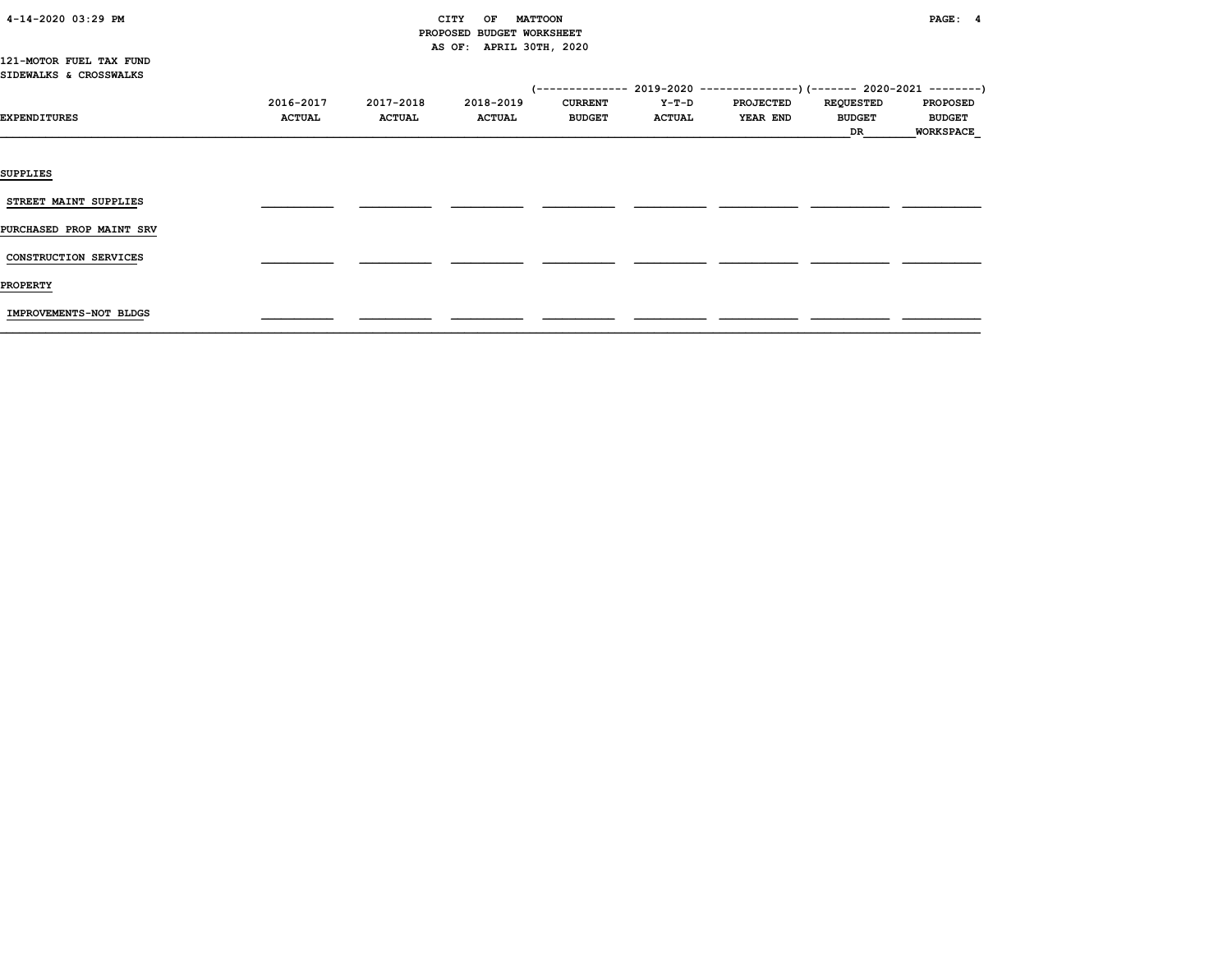| 4-14-2020 03:29 PM<br>CITY   | OF | <b>MATTOON</b>            | PAGE: 5 |
|------------------------------|----|---------------------------|---------|
|                              |    | PROPOSED BUDGET WORKSHEET |         |
|                              |    | AS OF: APRIL 30TH, 2020   |         |
| 121-MOTOR FUEL TAX FUND      |    |                           |         |
| VIADUCTS & GRADE<br>BRIDGES, |    |                           |         |

|              | 2016-2017     | 2017-2018     | 2018-2019     | <b>CURRENT</b> | $Y-T-D$       | <b>PROJECTED</b> | <b>REOUESTED</b> | <b>PROPOSED</b>  |
|--------------|---------------|---------------|---------------|----------------|---------------|------------------|------------------|------------------|
| EXPENDITURES | <b>ACTUAL</b> | <b>ACTUAL</b> | <b>ACTUAL</b> | <b>BUDGET</b>  | <b>ACTUAL</b> | YEAR END         | <b>BUDGET</b>    | <b>BUDGET</b>    |
|              |               |               |               |                |               |                  | <b>DR</b>        | <b>WORKSPACE</b> |
|              |               |               |               |                |               |                  |                  |                  |

PROPERTY

IMPROVEMENTS-NOT BLDGS \_\_\_\_\_\_\_\_\_\_\_ \_\_\_\_\_\_\_\_\_\_\_ \_\_\_\_\_\_\_\_\_\_\_ \_\_\_\_\_\_\_\_\_\_\_ \_\_\_\_\_\_\_\_\_\_\_ \_\_\_\_\_\_\_\_\_\_\_\_ \_\_\_\_\_\_\_\_\_\_\_\_ \_\_\_\_\_\_\_\_\_\_\_\_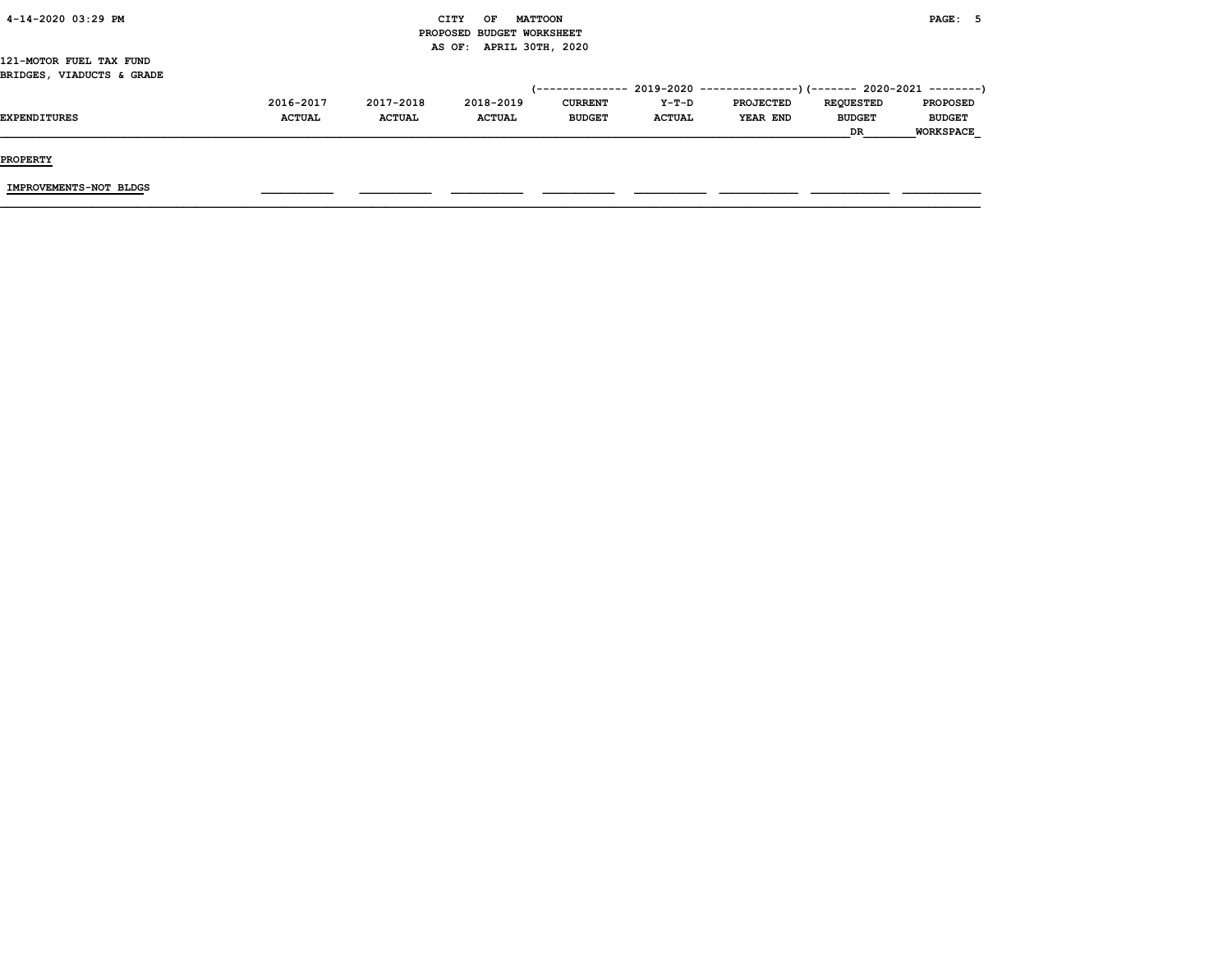#### 4-14-2020 03:29 PM CITY OF MATTOON PAGE: 6 PROPOSED BUDGET WORKSHEET AS OF: APRIL 30TH, 2020

#### 121-MOTOR FUEL TAX FUND SNOW & ICE REMOVAL

| EXPENDITURES                       | 2016-2017<br><b>ACTUAL</b> | 2017-2018<br><b>ACTUAL</b> | 2018-2019<br><b>ACTUAL</b> | ------------<br>. – –<br><b>CURRENT</b><br><b>BUDGET</b> | 2019-2020<br>Y-T-D<br><b>ACTUAL</b> | <b>PROJECTED</b><br>YEAR END | --)(------- 2020-2021 --------)<br><b>REQUESTED</b><br><b>BUDGET</b><br>DR | <b>PROPOSED</b><br><b>BUDGET</b><br><b>WORKSPACE</b> |
|------------------------------------|----------------------------|----------------------------|----------------------------|----------------------------------------------------------|-------------------------------------|------------------------------|----------------------------------------------------------------------------|------------------------------------------------------|
| <b>SUPPLIES</b>                    |                            |                            |                            |                                                          |                                     |                              |                                                                            |                                                      |
| STREET MAINT SUPPLIES              |                            |                            |                            |                                                          |                                     |                              |                                                                            |                                                      |
| 121-5325-354 ICE REMOVAL CHEMICALS | 11,361                     | 6,432                      | 9,425                      | 7,000                                                    | 1,612                               | 9,425                        | 10,000                                                                     |                                                      |
| TOTAL STREET MAINT SUPPLIES        | 11,361                     | 6,432                      | 9,425                      | 7,000                                                    | 1,612                               | 9,425                        | 10,000                                                                     |                                                      |
| <b>TOTAL SUPPLIES</b>              | 11,361                     | 6,432                      | 9,425                      | 7,000                                                    | 1,612                               | 9,425                        | 10,000                                                                     |                                                      |
| TOTAL SNOW & ICE REMOVAL           | 11,361                     | 6,432                      | 9,425                      | 7,000                                                    | 1,612                               | 9,425                        | 10,000                                                                     |                                                      |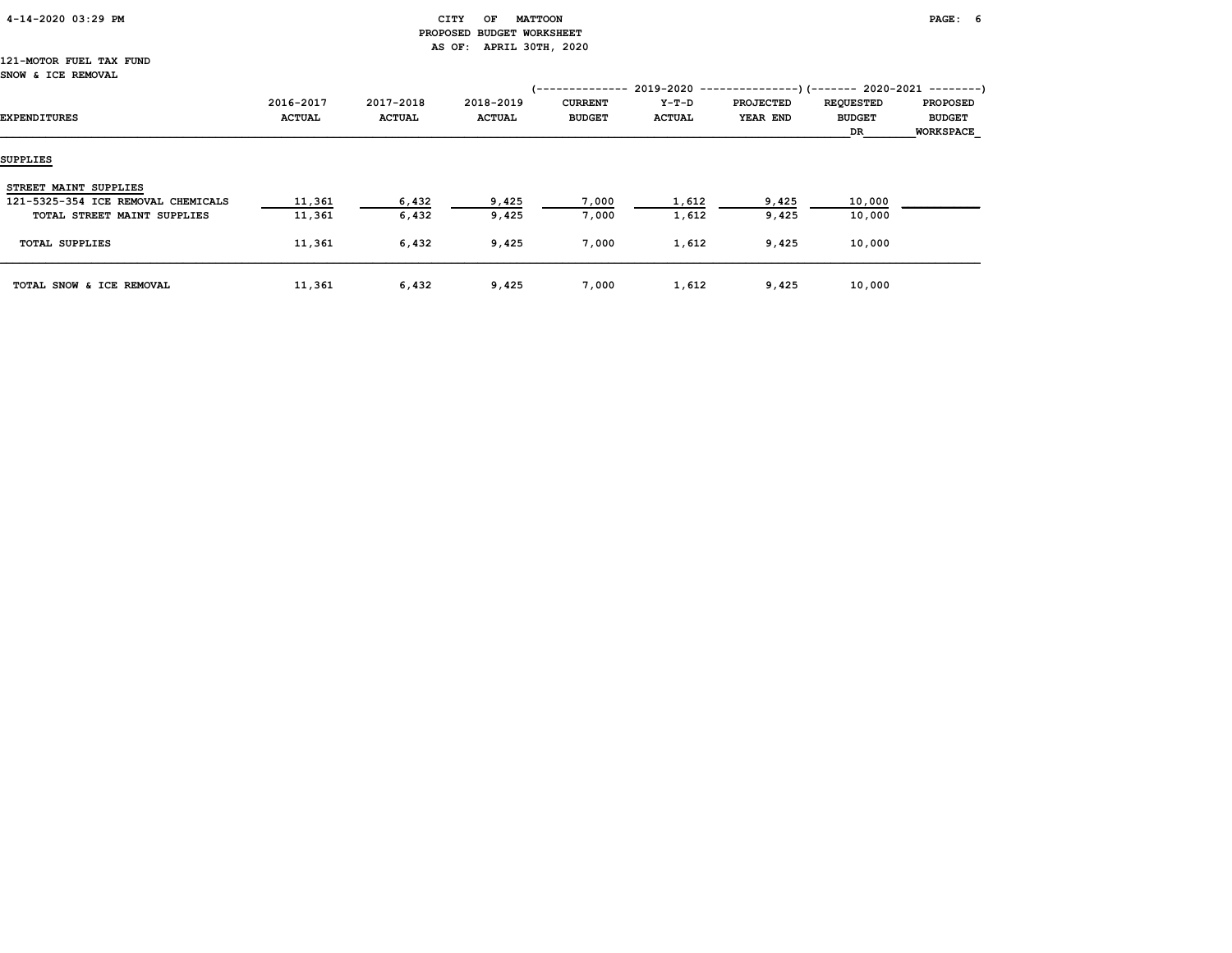#### 4-14-2020 03:29 PM CITY OF MATTOON PAGE: 7 PROPOSED BUDGET WORKSHEET AS OF: APRIL 30TH, 2020

#### 121-MOTOR FUEL TAX FUND STREET LIGHTING

|                                        |               |               |               | ----------     | 2019-2020     |                  | --)(------- 2020-2021 --------) |                  |
|----------------------------------------|---------------|---------------|---------------|----------------|---------------|------------------|---------------------------------|------------------|
|                                        | 2016-2017     | 2017-2018     | 2018-2019     | <b>CURRENT</b> | $Y-T-D$       | <b>PROJECTED</b> | <b>REQUESTED</b>                | <b>PROPOSED</b>  |
| <b>EXPENDITURES</b>                    | <b>ACTUAL</b> | <b>ACTUAL</b> | <b>ACTUAL</b> | <b>BUDGET</b>  | <b>ACTUAL</b> | YEAR END         | <b>BUDGET</b>                   | <b>BUDGET</b>    |
|                                        |               |               |               |                |               |                  | DR                              | <b>WORKSPACE</b> |
|                                        |               |               |               |                |               |                  |                                 |                  |
| SUPPLIES                               |               |               |               |                |               |                  |                                 |                  |
| <b>ENERGY</b>                          |               |               |               |                |               |                  |                                 |                  |
| 121-5326-321 NATURAL GAS & ELECTRIC    | 153,149       | 145,988       | 149,791       | 155,000        | 146,078       | 146,489          | 155,000                         |                  |
| 121-5326-322 ELECTRIC (COLES MOULTRIE) | 8,615         | 8,493         | 0             | $\Omega$       | n             |                  |                                 |                  |
| <b>TOTAL ENERGY</b>                    | 161,764       | 154,482       | 149,791       | 155,000        | 146,078       | 146,489          | 155,000                         |                  |
| <b>TOTAL SUPPLIES</b>                  | 161,764       | 154,482       | 149,791       | 155,000        | 146,078       | 146,489          | 155,000                         |                  |
| PURCHASED PROP MAINT SRV               |               |               |               |                |               |                  |                                 |                  |
| REPAIR & MAINT SERVICES                |               |               |               |                |               |                  |                                 |                  |
| 121-5326-432 REPAIR OF STRUCTURES      | 12,661        | 11,389        | 33,809        | 17,000         | 2,182         | 5,564            | 20,000                          |                  |
| TOTAL REPAIR & MAINT SERVICES          | 12,661        | 11,389        | 33,809        | 17,000         | 2,182         | 5,564            | 20,000                          |                  |
| TOTAL PURCHASED PROP MAINT SRV         | 12,661        | 11,389        | 33,809        | 17,000         | 2,182         | 5,564            | 20,000                          |                  |
| TOTAL STREET LIGHTING                  | 174,425       | 165,871       | 183,600       | 172,000        | 148,260       | 152,053          | 175,000                         |                  |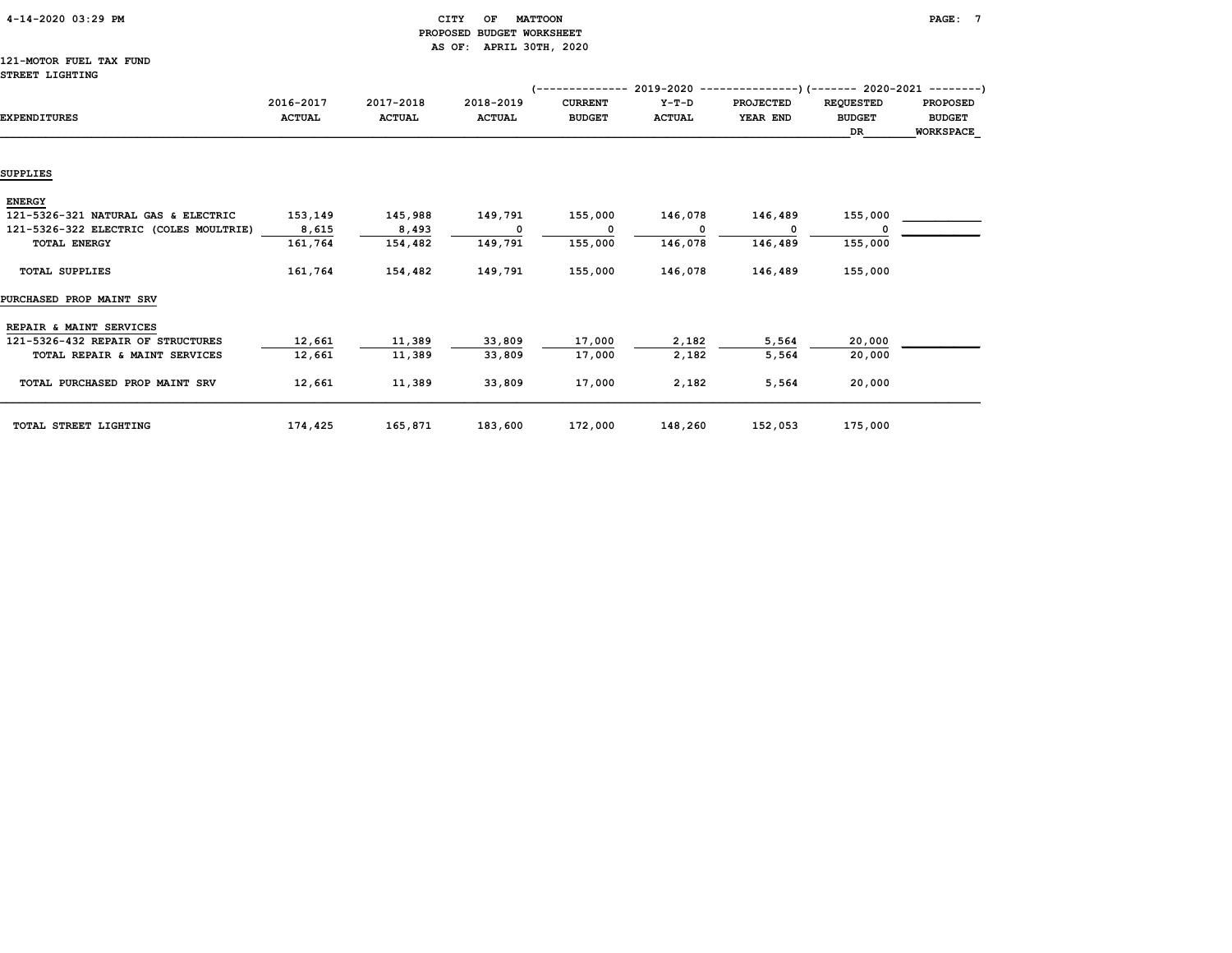|  | 4-14-2020 03:29 PM |  |  |
|--|--------------------|--|--|
|--|--------------------|--|--|

#### $\begin{array}{ccc} \texttt{CITY} & \texttt{OF} & \texttt{MATTOON} \end{array}$  PROPOSED BUDGET WORKSHEET AS OF: APRIL 30TH, 2020

#### 121-MOTOR FUEL TAX FUND TRAFFIC CONTROL DEVICES

|                                         |                            |                            |                            |                                 |                        | (-------------- 2019-2020 ----------------) (------- 2020-2021 --------) |                                         |                                                      |
|-----------------------------------------|----------------------------|----------------------------|----------------------------|---------------------------------|------------------------|--------------------------------------------------------------------------|-----------------------------------------|------------------------------------------------------|
| <b>EXPENDITURES</b>                     | 2016-2017<br><b>ACTUAL</b> | 2017-2018<br><b>ACTUAL</b> | 2018-2019<br><b>ACTUAL</b> | <b>CURRENT</b><br><b>BUDGET</b> | Y-T-D<br><b>ACTUAL</b> | PROJECTED<br>YEAR END                                                    | <b>REQUESTED</b><br><b>BUDGET</b><br>DR | <b>PROPOSED</b><br><b>BUDGET</b><br><b>WORKSPACE</b> |
|                                         |                            |                            |                            |                                 |                        |                                                                          |                                         |                                                      |
| SUPPLIES                                |                            |                            |                            |                                 |                        |                                                                          |                                         |                                                      |
| STREET MAINT SUPPLIES                   |                            |                            |                            |                                 |                        |                                                                          |                                         |                                                      |
| 121-5327-356 STREET SIGNS               | 6,186                      | 687                        | 1,879                      | 5,000                           | 1,769                  | 2,194                                                                    | 5,000                                   |                                                      |
| 121-5327-359 OTHER STREET MAINT SUPPLIE | $\mathbf{o}$               | 145                        | 639                        | 1,000                           | 353                    | 353                                                                      | 500                                     |                                                      |
| TOTAL STREET MAINT SUPPLIES             | 6,186                      | 832                        | 2,518                      | 6,000                           | 2,122                  | 2,547                                                                    | 5,500                                   |                                                      |
| <b>TOTAL SUPPLIES</b>                   | 6,186                      | 832                        | 2,518                      | 6,000                           | 2,122                  | 2,547                                                                    | 5,500                                   |                                                      |
| PURCHASED PROP MAINT SRV                |                            |                            |                            |                                 |                        |                                                                          |                                         |                                                      |
| REPAIR & MAINT SERVICES                 |                            |                            |                            |                                 |                        |                                                                          |                                         |                                                      |
| 121-5327-432 REPAIR OF STRUCTURE        | 13,899                     | 24,283                     | 15,095                     | 15,000                          | 38,564                 | 28,418                                                                   | 20,000                                  |                                                      |
| TOTAL REPAIR & MAINT SERVICES           | 13,899                     | 24,283                     | 15,095                     | 15,000                          | 38,564                 | 28,418                                                                   | 20,000                                  |                                                      |
| TOTAL PURCHASED PROP MAINT SRV          | 13,899                     | 24,283                     | 15,095                     | 15,000                          | 38,564                 | 28,418                                                                   | 20,000                                  |                                                      |
| <b>PROPERTY</b>                         |                            |                            |                            |                                 |                        |                                                                          |                                         |                                                      |
| IMPROVEMENTS-NOT BLDGS                  |                            |                            |                            |                                 |                        |                                                                          |                                         |                                                      |
| TOTAL TRAFFIC CONTROL DEVICES           | 20,086                     | 25,114                     | 17,613                     | 21,000                          | 40,685                 | 30,965                                                                   | 25,500                                  |                                                      |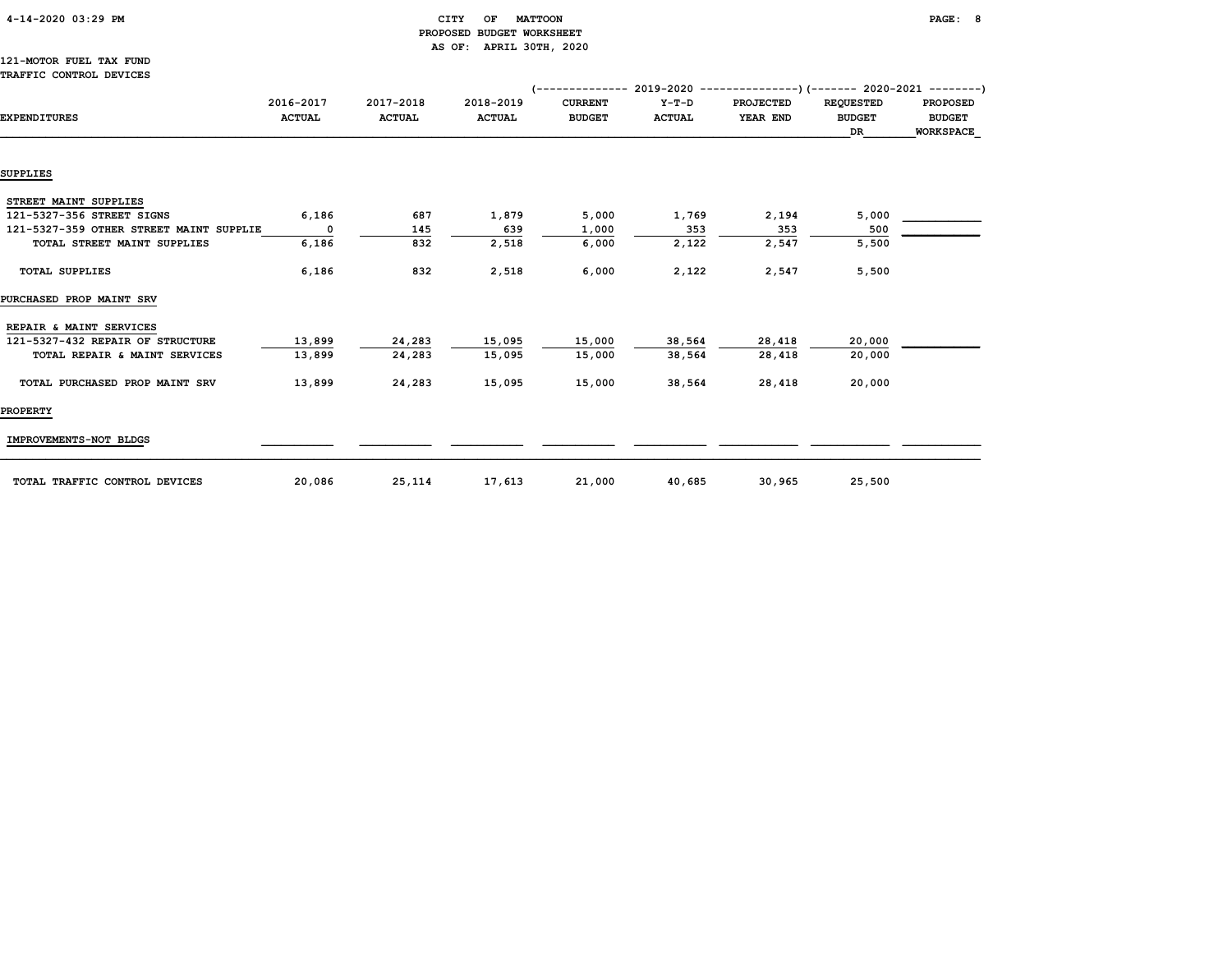| 4-14-2020 03:29 PM |  |
|--------------------|--|
|                    |  |

#### 4-14-2020 03:29 PM CITY OF MATTOON PAGE: 9 PROPOSED BUDGET WORKSHEET AS OF: APRIL 30TH, 2020

#### 121-MOTOR FUEL TAX FUND STORM DRAINAGE

|                                   |                            |                            |                            |                                 |                          | $($ -------------- 2019-2020 ----------------) (------- 2020-2021 --------) |                                         |                                                      |  |
|-----------------------------------|----------------------------|----------------------------|----------------------------|---------------------------------|--------------------------|-----------------------------------------------------------------------------|-----------------------------------------|------------------------------------------------------|--|
| <b>EXPENDITURES</b>               | 2016-2017<br><b>ACTUAL</b> | 2017-2018<br><b>ACTUAL</b> | 2018-2019<br><b>ACTUAL</b> | <b>CURRENT</b><br><b>BUDGET</b> | $Y-T-D$<br><b>ACTUAL</b> | <b>PROJECTED</b><br>YEAR END                                                | <b>REQUESTED</b><br><b>BUDGET</b><br>DR | <b>PROPOSED</b><br><b>BUDGET</b><br><b>WORKSPACE</b> |  |
|                                   |                            |                            |                            |                                 |                          |                                                                             |                                         |                                                      |  |
| SUPPLIES                          |                            |                            |                            |                                 |                          |                                                                             |                                         |                                                      |  |
| STREET MAINT SUPPLIES             |                            |                            |                            |                                 |                          |                                                                             |                                         |                                                      |  |
| 121-5328-357 CATCH BASINS         | 9,083                      | 2,407                      | 4,494                      | 10,000                          | 0                        | 0                                                                           | 7,000                                   |                                                      |  |
| 121-5328-358 PIPE                 | 0                          | 3,197                      | 0                          | 3,000                           | 19)                      |                                                                             | 3,000                                   |                                                      |  |
| TOTAL STREET MAINT SUPPLIES       | 9,083                      | 5,604                      | 4,494                      | 13,000 (                        | 19)                      | $\mathbf 0$                                                                 | 10,000                                  |                                                      |  |
| <b>TOTAL SUPPLIES</b>             | 9,083                      | 5,604                      | 4,494                      | 13,000 (                        | 19)                      | 0                                                                           | 10,000                                  |                                                      |  |
| PURCHASED PROP MAINT SRV          |                            |                            |                            |                                 |                          |                                                                             |                                         |                                                      |  |
| CONSTRUCTION SERVICES             |                            |                            |                            |                                 |                          |                                                                             |                                         |                                                      |  |
| TOTAL STORM DRAINAGE              | 9,083                      | 5,604                      | 4,494                      | 13,000 (                        | 19)                      | 0                                                                           | 10,000                                  |                                                      |  |
| TOTAL EXPENDITURES                | 1,205,826                  | 581,731                    | 1,631,510                  | 579,438                         | 587,680                  | 580,403                                                                     | 1,584,466                               |                                                      |  |
| REVENUE OVER/(UNDER) EXPENDITURES | 236,075) (<br>$\epsilon$   | 82,947) (                  | 320,789) (                 | 80,438)                         | 130,476                  | 110,916 (                                                                   | 834,466)                                |                                                      |  |
| OTHER FINANCING SOURCES           |                            |                            |                            |                                 |                          |                                                                             |                                         |                                                      |  |
| OTHER FINANCING (USES)            |                            |                            |                            |                                 |                          |                                                                             |                                         |                                                      |  |
|                                   |                            |                            |                            |                                 |                          |                                                                             |                                         |                                                      |  |

REVENUES & OTHER SOURCES OVER/

(UNDER) EXPENDITURES & OTHER (USES) ( 236,075) ( 82,947) ( 320,789) ( 80,438) 130,476 110,916 ( 834,466)

\*\*\* END OF REPORT \*\*\*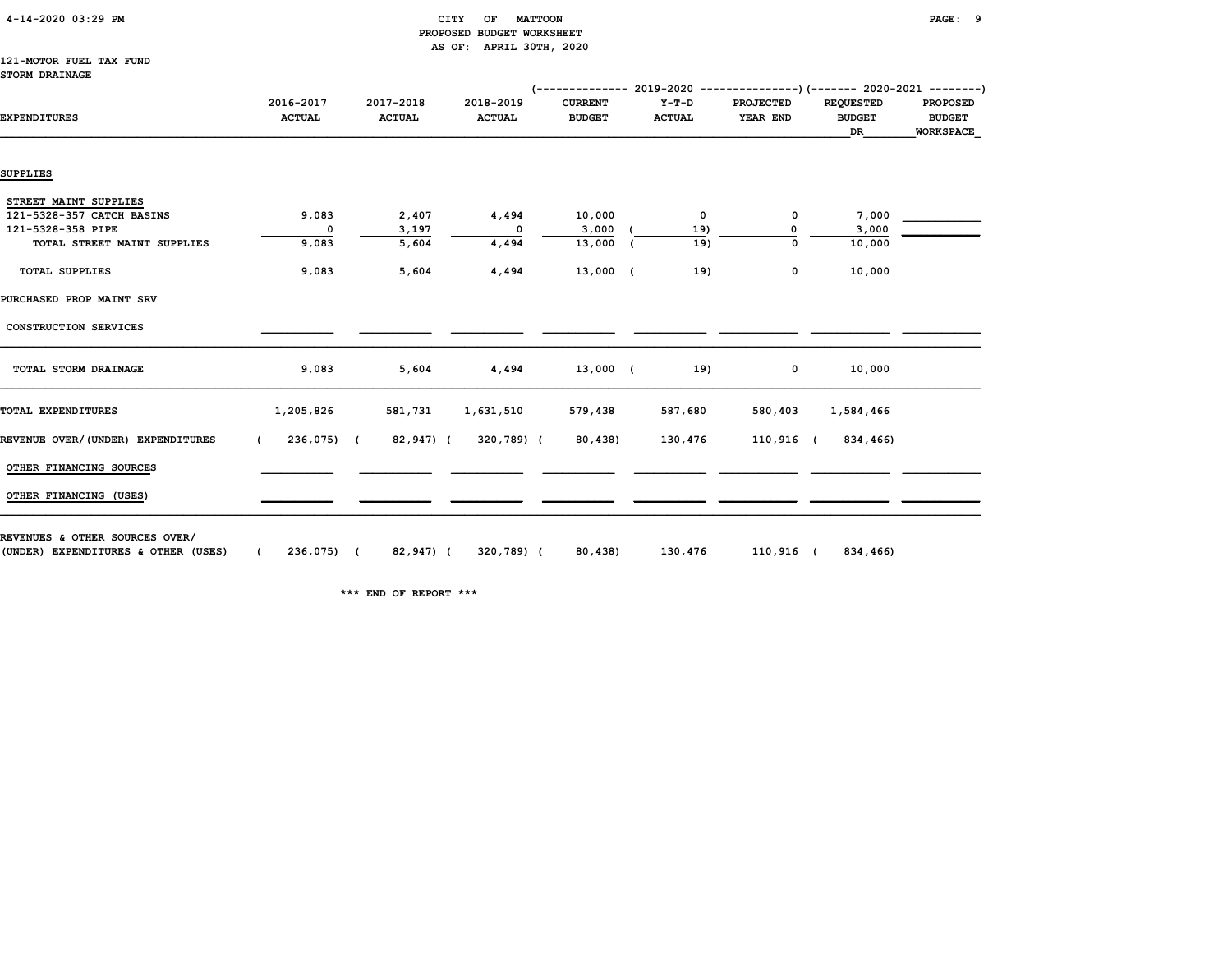#### 4-14-2020 03:29 PM CITY OF MATTOON PAGE: 1 PROPOSED BUDGET WORKSHEET AS OF: APRIL 30TH, 2020

122-HOTEL TAX FUND

|                                         |               |               | (-------------- 2019-2020 ----------------) (------- 2020-2021 ---------) |                |               |                  |                  |                  |  |
|-----------------------------------------|---------------|---------------|---------------------------------------------------------------------------|----------------|---------------|------------------|------------------|------------------|--|
|                                         | 2016-2017     | 2017-2018     | 2018-2019                                                                 | <b>CURRENT</b> | $Y-T-D$       | <b>PROJECTED</b> | <b>REQUESTED</b> | <b>PROPOSED</b>  |  |
| <b>REVENUES</b>                         | <b>ACTUAL</b> | <b>ACTUAL</b> | <b>ACTUAL</b>                                                             | <b>BUDGET</b>  | <b>ACTUAL</b> | YEAR END         | <b>BUDGET</b>    | <b>BUDGET</b>    |  |
|                                         |               |               |                                                                           |                |               |                  | DR               | <b>WORKSPACE</b> |  |
| TAXES                                   |               |               |                                                                           |                |               |                  |                  |                  |  |
|                                         |               |               |                                                                           |                |               |                  |                  |                  |  |
| HOTEL & MOTEL TAX                       |               |               |                                                                           |                |               |                  |                  |                  |  |
| 122-4170-100 HOTEL & MOTEL TAXES        | 327,769       | 350,016       | 319,734                                                                   | 330,000        | 285,017       | 292,828          | 330,000          |                  |  |
| TOTAL HOTEL & MOTEL TAX                 | 327,769       | 350,016       | 319,734                                                                   | 330,000        | 285,017       | 292,828          | 330,000          |                  |  |
| TOTAL TAXES                             | 327,769       | 350,016       | 319,734                                                                   | 330,000        | 285,017       | 292,828          | 330,000          |                  |  |
| CHARGES FOR SERVICES                    |               |               |                                                                           |                |               |                  |                  |                  |  |
| GENERAL GOVT CHARGES                    |               |               |                                                                           |                |               |                  |                  |                  |  |
| 122-4419-100 OTHER MISC GENERAL GOVT CH | 1,490         | 912           | 1,055                                                                     | 0              | 500           | 1,000            |                  |                  |  |
| TOTAL GENERAL GOVT CHARGES              | 1,490         | 912           | 1,055                                                                     |                | 500           | 1,000            |                  |                  |  |
| TOTAL CHARGES FOR SERVICES              | 1,490         | 912           | 1,055                                                                     | 0              | 500           | 1,000            | 0                |                  |  |
| CONTRIB & OTHER MISC REV                |               |               |                                                                           |                |               |                  |                  |                  |  |
| CONTRIBUTIONS & MISC REV                |               |               |                                                                           |                |               |                  |                  |                  |  |
| <b>TOTAL REVENUES</b>                   | 329,259       | 350,928       | 320,789                                                                   | 330,000        | 285,517       | 293,828          | 330,000          |                  |  |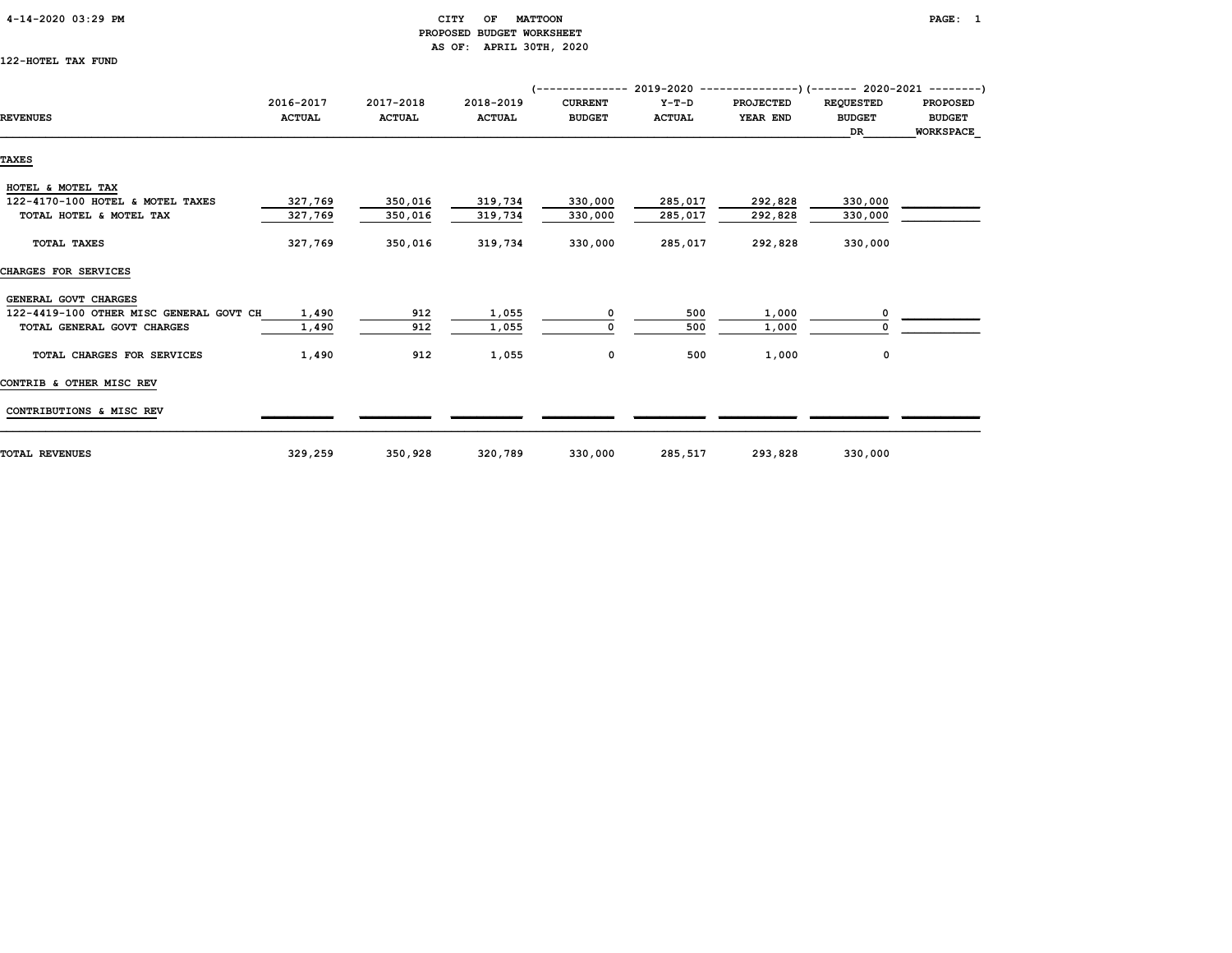# 4-14-2020 03:29 PM CITY OF MATTOON PAGE: 2 PROPOSED BUDGET WORKSHEET AS OF: APRIL 30TH, 2020

#### 122-HOTEL TAX FUND HOTEL TAX ADMINISTRATION

|                                         |                            |                            |                            | (------------- 2019-2020<br>---------------)(------- 2020-2021 --------) |                          |                              |                                         |                                                      |
|-----------------------------------------|----------------------------|----------------------------|----------------------------|--------------------------------------------------------------------------|--------------------------|------------------------------|-----------------------------------------|------------------------------------------------------|
| <b>EXPENDITURES</b>                     | 2016-2017<br><b>ACTUAL</b> | 2017-2018<br><b>ACTUAL</b> | 2018-2019<br><b>ACTUAL</b> | <b>CURRENT</b><br><b>BUDGET</b>                                          | $Y-T-D$<br><b>ACTUAL</b> | <b>PROJECTED</b><br>YEAR END | <b>REQUESTED</b><br><b>BUDGET</b><br>DR | <b>PROPOSED</b><br><b>BUDGET</b><br><b>WORKSPACE</b> |
|                                         |                            |                            |                            |                                                                          |                          |                              |                                         |                                                      |
| PERSONNEL SERVICES                      |                            |                            |                            |                                                                          |                          |                              |                                         |                                                      |
| SALARIES & WAGES                        |                            |                            |                            |                                                                          |                          |                              |                                         |                                                      |
| 122-5653-111 SALARIES OF REG EMPLOYEES  | 53,547                     | 60,644                     | 63,302                     | 68,012                                                                   | 68,926                   | 66,158                       | 74,394                                  |                                                      |
| 122-5653-112 SALARIES OF TEMP EMPLOYEES | 15,968                     | 12,365                     | 12,181                     | 27,033                                                                   | 13,124                   | 19,696                       | 27,769                                  |                                                      |
| 122-5653-113 OVERTIME                   | 1,566                      | 1,340                      | 1,457                      | 1,500                                                                    | 1,707                    | 3,414                        | 1,500                                   |                                                      |
| 122-5653-114 COMPENSATED ABSENCES       | 3,651                      | 4,143                      | 3,608                      | $\Omega$                                                                 | 5,352                    | 4,421                        | 0                                       |                                                      |
| TOTAL SALARIES & WAGES                  | 74,731                     | 78,492                     | 80,547                     | 96,545                                                                   | 89,109                   | 93,688                       | 103,663                                 |                                                      |
| TOTAL PERSONNEL SERVICES                | 74,731                     | 78,492                     | 80,547                     | 96,545                                                                   | 89,109                   | 93,688                       | 103,663                                 |                                                      |
| EMPLOYEE BENEFITS                       |                            |                            |                            |                                                                          |                          |                              |                                         |                                                      |
| GROUP INSURANCE                         |                            |                            |                            |                                                                          |                          |                              |                                         |                                                      |
| 122-5653-211 GROUP HEALTH INSURANCE     | 15,253                     | 15,246                     | 13,724                     | 16,005                                                                   | 15,338                   | 16,005                       | 16,971                                  |                                                      |
| 122-5653-212 GROUP LIFE INSURANCE       | 143                        | 156                        | 156                        | 156                                                                      | 156                      | 156                          | 156                                     |                                                      |
| TOTAL GROUP INSURANCE                   | 15,396                     | 15,402                     | 13,880                     | 16,161                                                                   | 15,494                   | 16,161                       | 17,127                                  |                                                      |
| SOCIAL SECURITY CONTRIB                 |                            |                            |                            |                                                                          |                          |                              |                                         |                                                      |
| 122-5653-221 FICA CONTRIBUTIONS         | 4,397                      | 4,657                      | 4,689                      | 5,986                                                                    | 5,113                    | 5,561                        | 6,427                                   |                                                      |
| 122-5653-222 MEDICARE CONTRIBUTIONS     | 1,028                      | 1,089                      | 1,097                      | 1,400                                                                    | 1,196                    | 1,301                        | 1,503                                   |                                                      |
| TOTAL SOCIAL SECURITY CONTRIB           | 5,426                      | 5,747                      | 5,786                      | 7,386                                                                    | 6,309                    | 6,861                        | 7,930                                   |                                                      |
|                                         |                            |                            |                            |                                                                          |                          |                              |                                         |                                                      |
| RETIREMENT CONTRIBTUIONS                | 5,575                      |                            |                            |                                                                          |                          |                              | 6,552                                   |                                                      |
| 122-5653-231 IMRF CONTRIBUTIONS         |                            | 5,630                      | 5,097<br>5,097             | 4,759<br>4,759                                                           | 4,353<br>4,353           | 3,949<br>3,949               |                                         |                                                      |
| TOTAL RETIREMENT CONTRIBTUIONS          | 5,575                      | 5,630                      |                            |                                                                          |                          |                              | 6,552                                   |                                                      |
| UNEMPLOYMNT COMPENSATION                |                            |                            |                            |                                                                          |                          |                              |                                         |                                                      |
| 122-5653-240 UNEMPLOYMENT COMP.         | 781                        | 850                        | 771                        | 308                                                                      | 308                      | 308                          | 344                                     |                                                      |
| TOTAL UNEMPLOYMNT COMPENSATION          | 781                        | 850                        | 771                        | 308                                                                      | 308                      | 308                          | 344                                     |                                                      |
| WORKER'S COMPENSATION                   |                            |                            |                            |                                                                          |                          |                              |                                         |                                                      |
| 122-5653-250 WORKERS' COMPENSATION      | 144                        | 180                        | 159                        | 216                                                                      | 216                      | 216                          | 213                                     |                                                      |
| TOTAL WORKER'S COMPENSATION             | 144                        | 180                        | 159                        | 216                                                                      | 216                      | 216                          | 213                                     |                                                      |
| TOTAL EMPLOYEE BENEFITS                 | 27,322                     | 27,809                     | 25,692                     | 28,830                                                                   | 26,680                   | 27,495                       | 32,166                                  |                                                      |
| SUPPLIES                                |                            |                            |                            |                                                                          |                          |                              |                                         |                                                      |
| GENERAL SUPPLIES                        |                            |                            |                            |                                                                          |                          |                              |                                         |                                                      |
| 122-5653-311 OFFICE SUPPLIES            | 2,315                      | 1,788                      | 1,820                      | 1,500                                                                    | 2,503                    | 3,410                        | 2,000                                   |                                                      |
| 122-5653-316 TOOLS & EQUIPMENT          | 0                          | 753                        | 0                          | 0                                                                        | 0                        | 0                            | 0                                       |                                                      |
| 122-5653-317 CONCESSION & SOUVENIR SUPP | $\Omega$                   | $\mathbf 0$                | 0                          | 1,000                                                                    | 574                      | 1,147                        | 1,000                                   |                                                      |
| 122-5653-319 MISCELLANEOUS SUPPLIES     | 1,115                      | 250                        | 0                          | 500                                                                      | 0                        | 0                            | 500                                     |                                                      |
| TOTAL GENERAL SUPPLIES                  | 3,429                      | 2,791                      | 1,820                      | 3,000                                                                    | 3,077                    | 4,558                        | 3,500                                   |                                                      |
|                                         |                            |                            |                            |                                                                          |                          |                              |                                         |                                                      |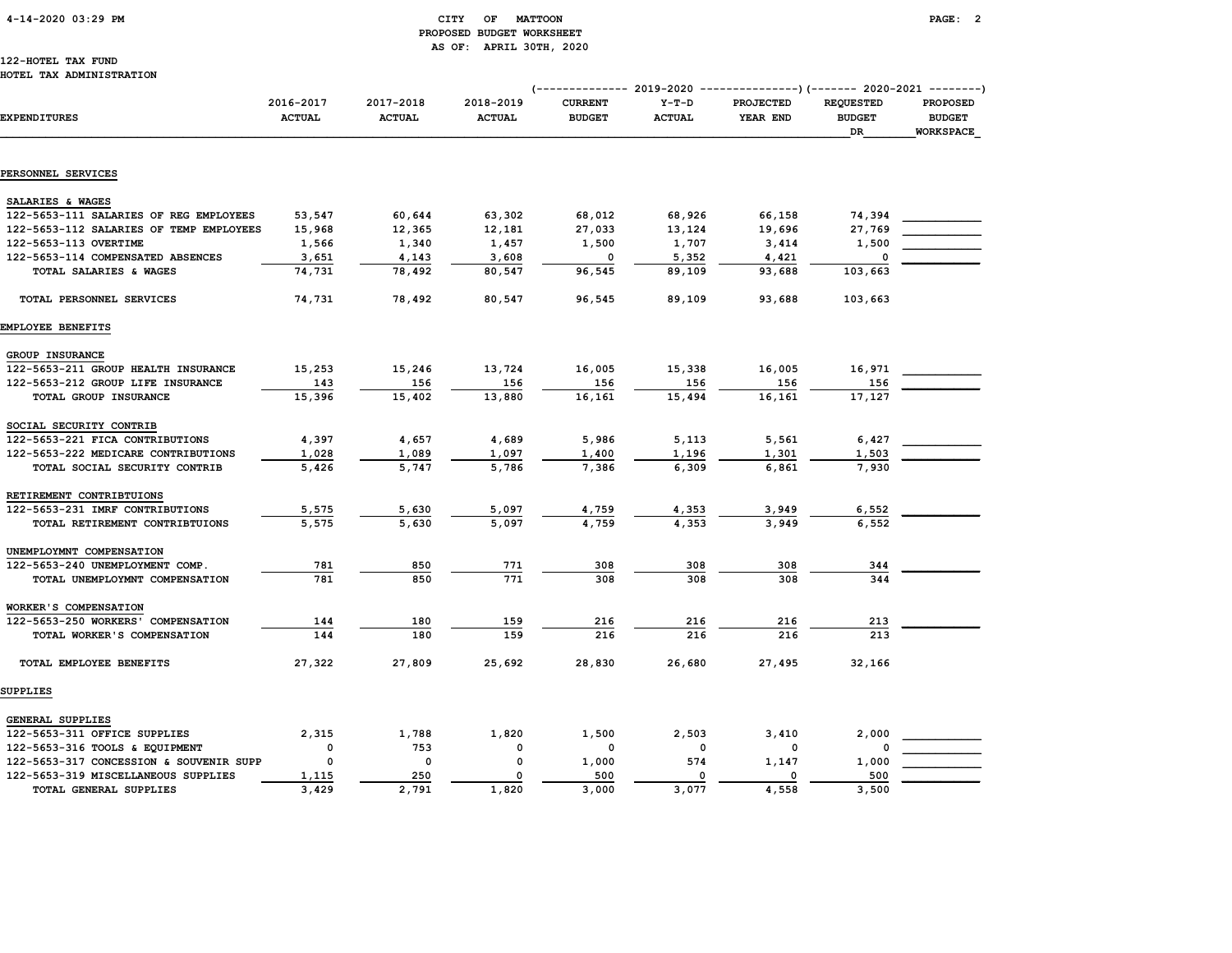# 4-14-2020 03:29 PM CITY OF MATTOON PAGE: 3 PROPOSED BUDGET WORKSHEET AS OF: APRIL 30TH, 2020

#### 122-HOTEL TAX FUND HOTEL TAX ADMINISTRATION

|                                         |                            |                            |                            |                                 |                          |                              | (------------- 2019-2020 ----------------) (------- 2020-2021 --------) |                                               |  |
|-----------------------------------------|----------------------------|----------------------------|----------------------------|---------------------------------|--------------------------|------------------------------|-------------------------------------------------------------------------|-----------------------------------------------|--|
| <b>EXPENDITURES</b>                     | 2016-2017<br><b>ACTUAL</b> | 2017-2018<br><b>ACTUAL</b> | 2018-2019<br><b>ACTUAL</b> | <b>CURRENT</b><br><b>BUDGET</b> | $Y-T-D$<br><b>ACTUAL</b> | <b>PROJECTED</b><br>YEAR END | <b>REQUESTED</b><br><b>BUDGET</b><br>DR                                 | <b>PROPOSED</b><br><b>BUDGET</b><br>WORKSPACE |  |
| <b>ENERGY</b>                           |                            |                            |                            |                                 |                          |                              |                                                                         |                                               |  |
| 122-5653-321 NATURAL GAS & ELECTRIC (CI | 3,151                      | 2,325                      | 2,638                      | 2,500                           | 2,718                    | 3,093                        | 3,000                                                                   |                                               |  |
| 122-5653-322 ELECTRICITY (COLES MOULTRI | 427                        | 312                        | 467                        | 500                             | 389                      | 466                          | 500                                                                     |                                               |  |
| <b>TOTAL ENERGY</b>                     | 3,578                      | 2,637                      | 3,105                      | 3,000                           | 3,107                    | 3,559                        | 3,500                                                                   |                                               |  |
| <b>TOTAL SUPPLIES</b>                   | 7,007                      | 5,427                      | 4,925                      | 6,000                           | 6,183                    | 8,117                        | 7,000                                                                   |                                               |  |
| PURCHASED PROP MAINT SRV                |                            |                            |                            |                                 |                          |                              |                                                                         |                                               |  |
| REPAIR & MAINT SERVICES                 |                            |                            |                            |                                 |                          |                              |                                                                         |                                               |  |
| 122-5653-432 REPAIR OF STRUCTURES       | 0                          | 0                          | 296                        | 1,000                           |                          |                              | 1,000                                                                   |                                               |  |
| TOTAL REPAIR & MAINT SERVICES           | $\Omega$                   | $\Omega$                   | 296                        | 1,000                           | $\Omega$                 | $\mathbf 0$                  | 1,000                                                                   |                                               |  |
| TOTAL PURCHASED PROP MAINT SRV          | 0                          | 0                          | 296                        | 1,000                           | 0                        | 0                            | 1,000                                                                   |                                               |  |
| <b>OTHER PURCHASED SERVICES</b>         |                            |                            |                            |                                 |                          |                              |                                                                         |                                               |  |
| PROFESSIONAL SERVICES                   |                            |                            |                            |                                 |                          |                              |                                                                         |                                               |  |
| 122-5653-513 AUDITING SERVICES          | 1,575                      | 1,620                      | 1,668                      | 1,500                           | 1,716                    | 0                            | 1,500                                                                   |                                               |  |
| 122-5653-516 TECHNOLOGY SERVICES        | 2,964                      | 2,964                      | 2,964                      | 3,000                           | 2,964                    | 2,964                        | 3,000                                                                   |                                               |  |
| TOTAL PROFESSIONAL SERVICES             | 4,539                      | 4,584                      | 4,632                      | 4,500                           | 4,680                    | 2,964                        | 4,500                                                                   |                                               |  |
| COMMUNICATION                           |                            |                            |                            |                                 |                          |                              |                                                                         |                                               |  |
| 122-5653-531 POSTAGE                    | 67                         | 411                        | 178                        | 300                             | 352                      | 650                          | 500                                                                     |                                               |  |
| 122-5653-532 TELEPHONE                  | 4,099                      | 3,740                      | 3,800                      | 3,000                           | 7,029                    | 8,770                        | 7,200                                                                   |                                               |  |
| 122-5653-533 CELLULAR PHONE             | 1,200                      | 1,200                      | 1,200                      | 1,200                           | 1,100                    | 1,800                        | 1,200                                                                   |                                               |  |
| TOTAL COMMUNICATION                     | 5,366                      | 5,350                      | 5,178                      | 4,500                           | 8,481                    | 11,220                       | 8,900                                                                   |                                               |  |
| ADVERTISING                             |                            |                            |                            |                                 |                          |                              |                                                                         |                                               |  |
| 122-5653-540 ADVERTISING                | 8,107                      | 3,948                      | 16,020                     | 20,000                          | 5,648                    | 6,150                        | 20,000                                                                  |                                               |  |
| TOTAL ADVERTISING                       | 8,107                      | 3,948                      | 16,020                     | 20,000                          | 5,648                    | 6,150                        | 20,000                                                                  |                                               |  |
| PRINTING & BINDING                      |                            |                            |                            |                                 |                          |                              |                                                                         |                                               |  |
| 122-5653-550 PRINTING & BINDING         | 198                        | 1,288                      | 1,620                      | 2,500                           |                          |                              | 2,500                                                                   |                                               |  |
| TOTAL PRINTING & BINDING                | 198                        | 1,288                      | 1,620                      | 2,500                           |                          |                              | 2,500                                                                   |                                               |  |
| EMPLOYEE BUSINESS EXP                   |                            |                            |                            |                                 |                          |                              |                                                                         |                                               |  |
| 122-5653-561 BUSINESS MEETING EXPENSE   | 1,079                      | 809                        | 856                        | 1,000                           | 1,745                    | 1,206                        | 1,200                                                                   |                                               |  |
| 122-5653-562 TRAVEL & TRAINING          | 6,827                      | 4,080                      | 5,964                      | 5,000                           | 4,179                    | 5,867                        | 5,000                                                                   |                                               |  |
| TOTAL EMPLOYEE BUSINESS EXP             | 7,905                      | 4,889                      | 6,820                      | 6,000                           | 5,924                    | 7,073                        | 6,200                                                                   |                                               |  |
| OTHER PURCHASED SERVICES                |                            |                            |                            |                                 |                          |                              |                                                                         |                                               |  |
| 122-5653-571 DUES & MEMBERSHIPS         | 950                        | 1,068                      | 943                        | 500                             | 0                        | 0                            | 500                                                                     |                                               |  |
| 122-5653-572 COMMUNITY PROMOTION & RELA | 2,476                      | 2,297                      | 2,509                      | 2,000                           | 1,638                    | 2,095                        | 2,000                                                                   |                                               |  |
| TOTAL OTHER PURCHASED SERVICES          | 3,426                      | 3,365                      | 3,452                      | 2,500                           | 1,638                    | 2,095                        | 2,500                                                                   |                                               |  |
| TOTAL OTHER PURCHASED SERVICES          | 29,541                     | 23,424                     | 37,722                     | 40,000                          | 26,371                   | 29,501                       | 44,600                                                                  |                                               |  |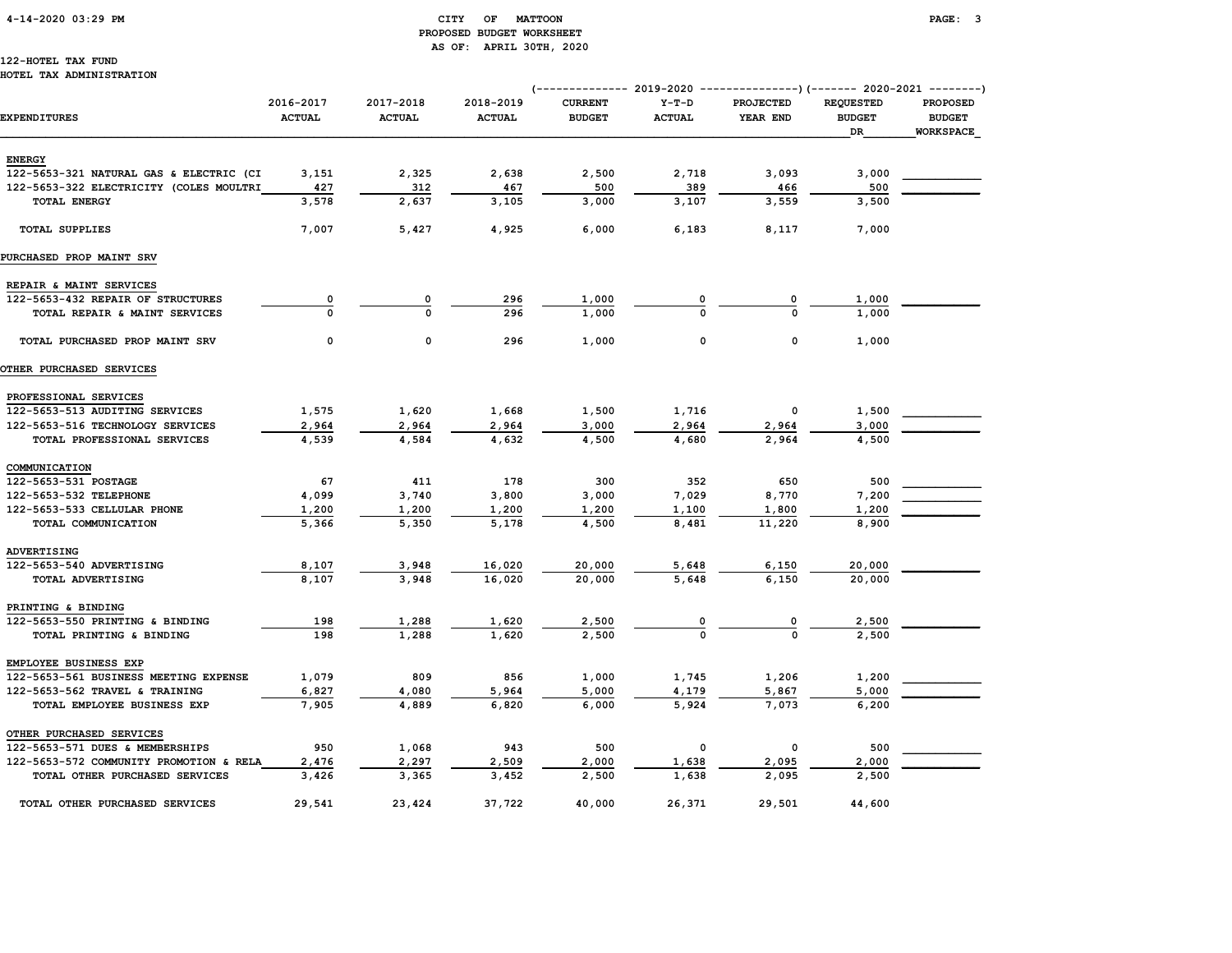# 4-14-2020 03:29 PM CITY OF MATTOON PAGE: 4 PROPOSED BUDGET WORKSHEET AS OF: APRIL 30TH, 2020

#### 122-HOTEL TAX FUND HOTEL TAX ADMINISTRATION

|                                         |                            |                            |                            |                                 |                          |                              |                                         | (-------------- 2019-2020 ----------------) (------- 2020-2021 --------) |  |
|-----------------------------------------|----------------------------|----------------------------|----------------------------|---------------------------------|--------------------------|------------------------------|-----------------------------------------|--------------------------------------------------------------------------|--|
| <b>EXPENDITURES</b>                     | 2016-2017<br><b>ACTUAL</b> | 2017-2018<br><b>ACTUAL</b> | 2018-2019<br><b>ACTUAL</b> | <b>CURRENT</b><br><b>BUDGET</b> | $Y-T-D$<br><b>ACTUAL</b> | <b>PROJECTED</b><br>YEAR END | <b>REQUESTED</b><br><b>BUDGET</b><br>DR | <b>PROPOSED</b><br><b>BUDGET</b><br>WORKSPACE                            |  |
| <b>PROPERTY</b>                         |                            |                            |                            |                                 |                          |                              |                                         |                                                                          |  |
| <b>BUILDINGS</b>                        |                            |                            |                            |                                 |                          |                              |                                         |                                                                          |  |
| 122-5653-720 BUILDINGS & STRUCTURES     | $\overline{\mathbf{0}}$    |                            | 0                          | 40,000                          |                          | 0                            |                                         |                                                                          |  |
| TOTAL BUILDINGS                         |                            | $\Omega$                   | $\Omega$                   | 40,000                          |                          |                              |                                         |                                                                          |  |
| IMPROVEMENTS-NOT BLDGS                  |                            |                            |                            |                                 |                          |                              |                                         |                                                                          |  |
| 122-5653-730 IMPROVEMENTS OTHER THAN BL | 17,500                     |                            | 0                          | 35,000                          | 71,599                   | 70,349                       | 0                                       |                                                                          |  |
| TOTAL IMPROVEMENTS-NOT BLDGS            | 17,500                     | 0                          | $\Omega$                   | 35,000                          | 71,599                   | 70,349                       |                                         |                                                                          |  |
| TOTAL PROPERTY                          | 17,500                     | 0                          | 0                          | 75,000                          | 71,599                   | 70,349                       | $\mathbf 0$                             |                                                                          |  |
| OTHER OBJECTS                           |                            |                            |                            |                                 |                          |                              |                                         |                                                                          |  |
| FINANCIAL TRANS OBJECTS                 |                            |                            |                            |                                 |                          |                              |                                         |                                                                          |  |
| 122-5653-814 PRINTING/COPY MACH LEASE/M | 1,373                      | 1,283                      | 1,705                      | 1,500                           | <u>1,555</u>             | 1,653                        | 1,500                                   |                                                                          |  |
| TOTAL FINANCIAL TRANS OBJECTS           | 1,373                      | 1,283                      | 1,705                      | 1,500                           | 1,555                    | 1,653                        | 1,500                                   |                                                                          |  |
| FINANCIAL TRANS OBJECTS                 |                            |                            |                            |                                 |                          |                              |                                         |                                                                          |  |
| 122-5653-825 TOURISM GRANTS             | 117,782                    | 123,300                    | 123,050                    | 125,000                         | 126,825                  | 125,000                      | 125,000                                 |                                                                          |  |
| TOTAL FINANCIAL TRANS OBJECTS           | 117,782                    | 123,300                    | 123,050                    | 125,000                         | 126,825                  | 125,000                      | 125,000                                 |                                                                          |  |
| COMPUTER INFO SYS OBJECT                |                            |                            |                            |                                 |                          |                              |                                         |                                                                          |  |
| 122-5653-863 COMPUTERS                  | 0                          | 1,951                      | 2,521                      | $\overline{\mathbf{0}}$         | $\frac{47}{47}$          | <u>93</u>                    | 1,500                                   |                                                                          |  |
| TOTAL COMPUTER INFO SYS OBJECT          | $\Omega$                   | 1,951                      | 2,521                      |                                 |                          | 93                           | 1,500                                   |                                                                          |  |
| TOTAL OTHER OBJECTS                     | 119,155                    | 126,534                    | 127,276                    | 126,500                         | 128,426                  | 126,746                      | 128,000                                 |                                                                          |  |
| TOTAL HOTEL TAX ADMINISTRATION          | 275,257                    | 261,687                    | 276,459                    | 373,875                         | 348,369                  | 355,896                      | 316,429                                 |                                                                          |  |
| TOTAL EXPENDITURES                      | 275,257                    | 261,687                    | 276,459                    | 373,875                         | 348,369                  | 355,896                      | 316,429                                 |                                                                          |  |
| REVENUE OVER/(UNDER) EXPENDITURES       | 54,002                     | 89,241                     | 44,330 (                   | 43,875) (                       | 62,851) (                | 62,068)                      | 13,571                                  |                                                                          |  |
| OTHER FINANCING (USES)                  |                            |                            |                            |                                 |                          |                              |                                         |                                                                          |  |
| 122-5904-822 TRFR TO FESTIVAL MANAGEMEN | 0                          | 0                          | $\overline{\mathbf{0}}$    | $\overline{\mathbf{0}}$         |                          | $\mathbf{o}$                 | 20,000                                  |                                                                          |  |
| TOTAL OTHER FINANCING (USES)            |                            |                            |                            |                                 |                          |                              | 20,000                                  |                                                                          |  |
| TOTAL OTHER FINANCING SOURCES (USES)    | 0                          | 0                          | 0                          | 0                               | 0                        | $0 \quad ($                  | 20,000)                                 |                                                                          |  |
| REVENUES & OTHER SOURCES OVER/          |                            |                            |                            |                                 |                          |                              |                                         |                                                                          |  |
| (UNDER) EXPENDITURES & OTHER (USES)     | 54,002                     | 89,241                     | 44,330 (                   | 43,875) (                       | $62,851$ ) (             | 62,068) (                    | 6,429                                   |                                                                          |  |

\*\*\* END OF REPORT \*\*\*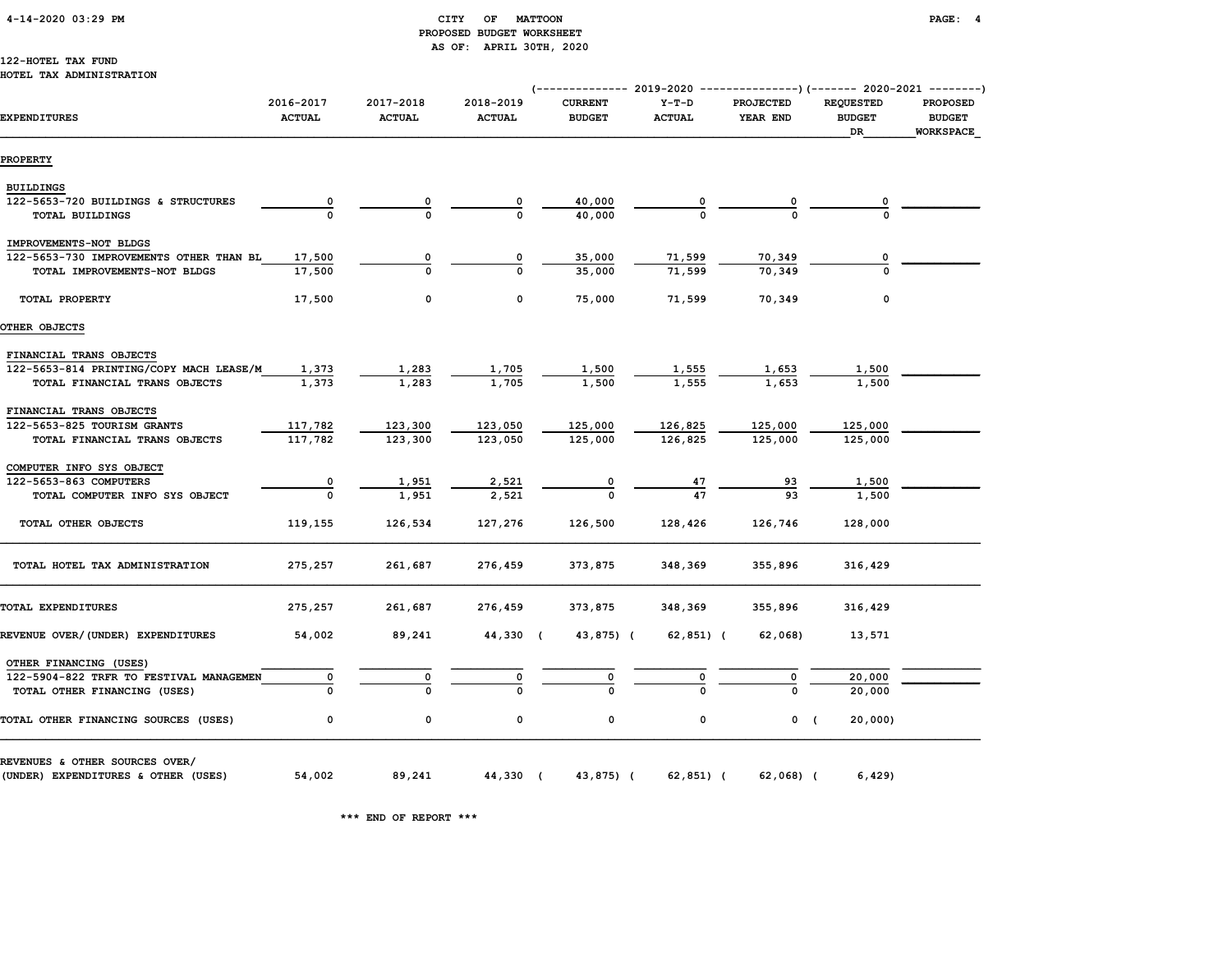# 4-14-2020 03:29 PM CITY OF MATTOON PAGE: 1 PROPOSED BUDGET WORKSHEET AS OF: APRIL 30TH, 2020

# 123-FESTIVAL MGMT FUND

|                                         |               |               |               | 1-------------- |         | $2019-2020$ ----------------) (------- 2020-2021 ---------) |                  |                  |
|-----------------------------------------|---------------|---------------|---------------|-----------------|---------|-------------------------------------------------------------|------------------|------------------|
|                                         | 2016-2017     | 2017-2018     | 2018-2019     | <b>CURRENT</b>  | $Y-T-D$ | <b>PROJECTED</b>                                            | <b>REQUESTED</b> | <b>PROPOSED</b>  |
| <b>REVENUES</b>                         | <b>ACTUAL</b> | <b>ACTUAL</b> | <b>ACTUAL</b> | <b>BUDGET</b>   | ACTUAL  | YEAR END                                                    | <b>BUDGET</b>    | <b>BUDGET</b>    |
|                                         |               |               |               |                 |         |                                                             | DR.              | <b>WORKSPACE</b> |
| <b>CHARGES FOR SERVICES</b>             |               |               |               |                 |         |                                                             |                  |                  |
| CEMETERY DEPT CHRGS                     |               |               |               |                 |         |                                                             |                  |                  |
| 123-4491-010 CONTRIBUTIONS FOR FIREWORK | 12,963        | 12,906        | 12,765        | 13,000          | 13,866  | 13,866                                                      | 13,000           |                  |
| 123-4492-010 CONTRIBUTIONS FOR LIGHTWOR | 52,646        | 58,126        | 59,379        | 50,000          | 61,654  | 60,000                                                      | 50,000           |                  |
| 123-4494-010 CONTRIBUTIONS FOR BAGELFES | 66,506        | 66,643        | 72,324        | 65,000          | 76,182  | 68,424                                                      | 70,000           |                  |
| TOTAL CEMETERY DEPT CHRGS               | 132,115       | 137,674       | 144,468       | 128,000         | 151,701 | 142,290                                                     | 133,000          |                  |
| TOTAL CHARGES FOR SERVICES              | 132,115       | 137,674       | 144,468       | 128,000         | 151,701 | 142,290                                                     | 133,000          |                  |
| <b>TOTAL REVENUES</b>                   | 132,115       | 137,674       | 144,468       | 128,000         | 151,701 | 142,290                                                     | 133,000          |                  |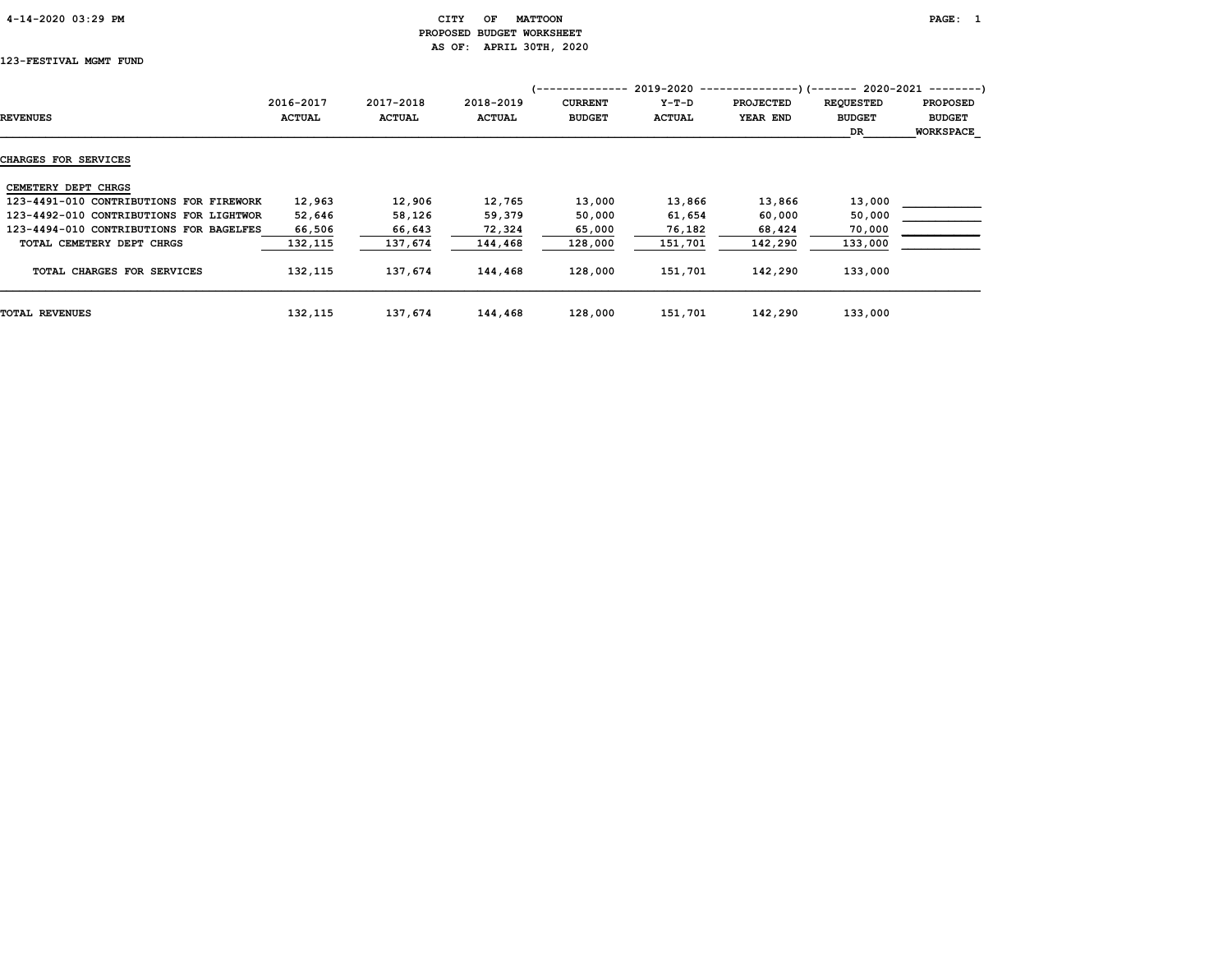| 4-14-2020 03:29 PM |  |
|--------------------|--|
|                    |  |

# CITY OF MATTOON **PAGE: 2**  PROPOSED BUDGET WORKSHEET AS OF: APRIL 30TH, 2020

#### 123-FESTIVAL MGMT FUND FESTIVAL ADMINISTRATION

| <b>EXPENDITURES</b>      | 2016-2017<br><b>ACTUAL</b> | 2017-2018<br><b>ACTUAL</b> | 2018-2019<br><b>ACTUAL</b> | <b>CURRENT</b><br><b>BUDGET</b> | Y-T-D<br><b>ACTUAL</b> | (-------------- 2019-2020 ----------------) (------- 2020-2021 --------)<br><b>PROJECTED</b><br><b>YEAR END</b> | <b>REQUESTED</b><br><b>BUDGET</b><br>DR | <b>PROPOSED</b><br><b>BUDGET</b><br><b>WORKSPACE</b> |
|--------------------------|----------------------------|----------------------------|----------------------------|---------------------------------|------------------------|-----------------------------------------------------------------------------------------------------------------|-----------------------------------------|------------------------------------------------------|
| <b>SUPPLIES</b>          |                            |                            |                            |                                 |                        |                                                                                                                 |                                         |                                                      |
| GENERAL SUPPLIES         |                            |                            |                            |                                 |                        |                                                                                                                 |                                         |                                                      |
| OTHER PURCHASED SERVICES |                            |                            |                            |                                 |                        |                                                                                                                 |                                         |                                                      |

EMPLOYEE BUSINESS EXP \_\_\_\_\_\_\_\_\_\_\_ \_\_\_\_\_\_\_\_\_\_\_ \_\_\_\_\_\_\_\_\_\_\_ \_\_\_\_\_\_\_\_\_\_\_ \_\_\_\_\_\_\_\_\_\_\_ \_\_\_\_\_\_\_\_\_\_\_\_ \_\_\_\_\_\_\_\_\_\_\_\_ \_\_\_\_\_\_\_\_\_\_\_\_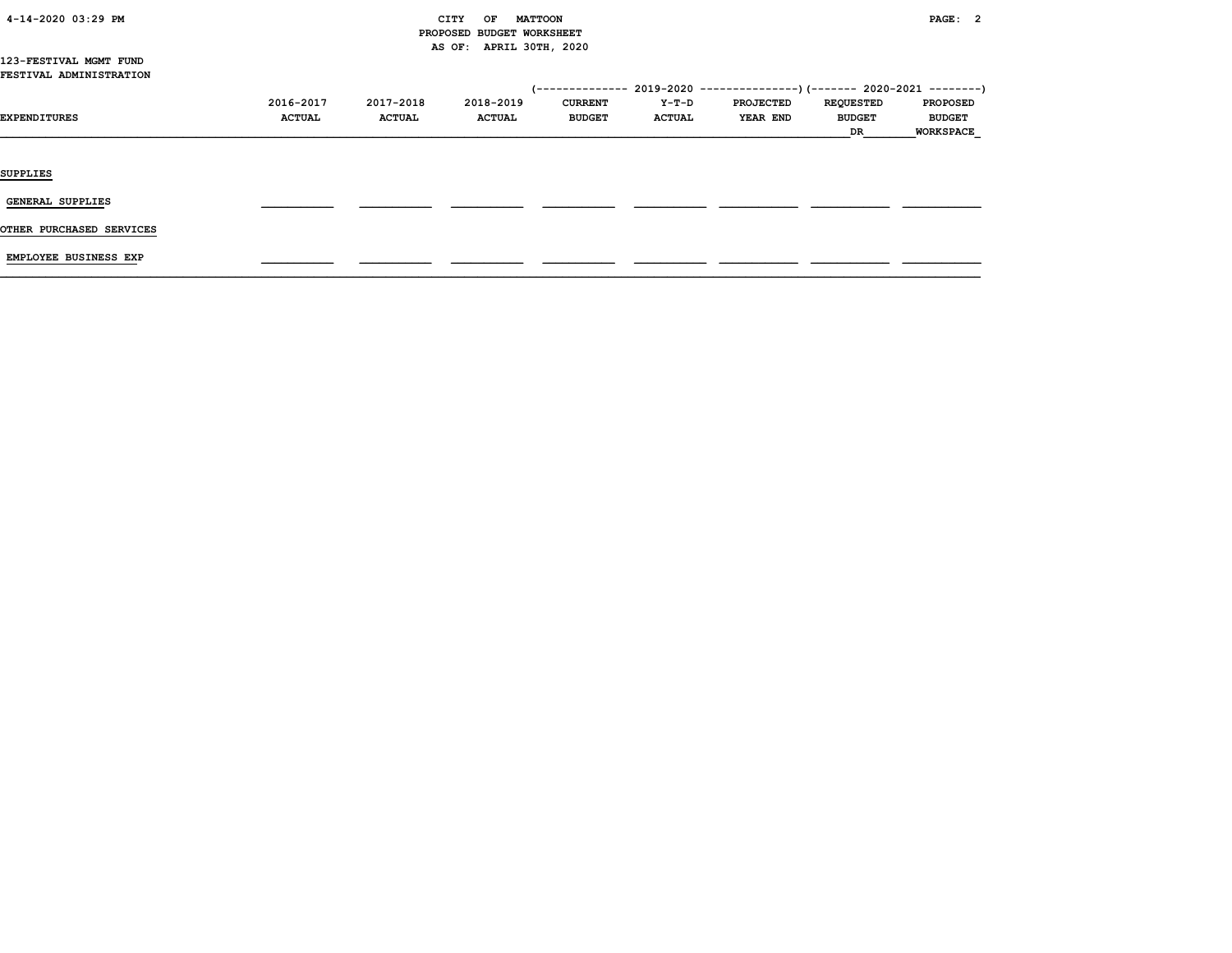# 4-14-2020 03:29 PM CITY OF MATTOON PAGE: 3 PROPOSED BUDGET WORKSHEET AS OF: APRIL 30TH, 2020

#### 123-FESTIVAL MGMT FUND JULY 4TH FIREWORKS

|                                               |                            |                            |                            |                                 |                          | ------------ 2019-2020 ---------------) (------- 2020-2021 --------) |                                         |                                               |
|-----------------------------------------------|----------------------------|----------------------------|----------------------------|---------------------------------|--------------------------|----------------------------------------------------------------------|-----------------------------------------|-----------------------------------------------|
| <b>EXPENDITURES</b>                           | 2016-2017<br><b>ACTUAL</b> | 2017-2018<br><b>ACTUAL</b> | 2018-2019<br><b>ACTUAL</b> | <b>CURRENT</b><br><b>BUDGET</b> | $Y-T-D$<br><b>ACTUAL</b> | <b>PROJECTED</b><br>YEAR END                                         | <b>REQUESTED</b><br><b>BUDGET</b><br>DR | PROPOSED<br><b>BUDGET</b><br><b>WORKSPACE</b> |
| <b>SUPPLIES</b>                               |                            |                            |                            |                                 |                          |                                                                      |                                         |                                               |
| <b>GENERAL SUPPLIES</b>                       |                            |                            |                            |                                 |                          |                                                                      |                                         |                                               |
| 123-5582-319 MISCELLANEOUS SUPPLIES           | $\overline{\mathbf{0}}$    | 0                          | 234                        | 200                             | 82                       | 82                                                                   | 200                                     |                                               |
| TOTAL GENERAL SUPPLIES                        | $\mathbf 0$                | 0                          | 234                        | 200                             | 82                       | 82                                                                   | 200                                     |                                               |
|                                               |                            |                            |                            |                                 |                          |                                                                      |                                         |                                               |
| <b>FOOD</b><br>123-5582-330 FOOD              | 234                        | 243                        | 35                         | 200                             | 241                      | 241                                                                  | 200                                     |                                               |
|                                               | 234                        | 243                        | 35                         | 200                             | 241                      | 241                                                                  | 200                                     |                                               |
| TOTAL FOOD                                    |                            |                            |                            |                                 |                          |                                                                      |                                         |                                               |
| <b>TOTAL SUPPLIES</b>                         | 234                        | 243                        | 269                        | 400                             | 323                      | 323                                                                  | 400                                     |                                               |
| PURCHASED PROP MAINT SRV                      |                            |                            |                            |                                 |                          |                                                                      |                                         |                                               |
| <b>RENTALS</b>                                |                            |                            |                            |                                 |                          |                                                                      |                                         |                                               |
| 123-5582-440 RENTALS                          | 2,125                      | 0                          | 2,125                      | 2,125                           | 2,125                    | 2,125                                                                | 2,125                                   |                                               |
| <b>TOTAL RENTALS</b>                          | 2,125                      | $\Omega$                   | 2,125                      | 2,125                           | 2,125                    | 2.125                                                                | 2,125                                   |                                               |
|                                               |                            |                            |                            |                                 |                          |                                                                      |                                         |                                               |
| TOTAL PURCHASED PROP MAINT SRV                | 2,125                      | 0                          | 2,125                      | 2,125                           | 2,125                    | 2,125                                                                | 2,125                                   |                                               |
| OTHER PURCHASED SERVICES                      |                            |                            |                            |                                 |                          |                                                                      |                                         |                                               |
| PROFESSIONAL SERVICES                         |                            |                            |                            |                                 |                          |                                                                      |                                         |                                               |
| 123-5582-519 OTHER PROFESSIONAL SERVICE       | 3,825                      | 3,975                      | 3,998                      | 4,000                           | 4,830                    | 4,830                                                                | 4,000                                   |                                               |
| TOTAL PROFESSIONAL SERVICES                   | 3,825                      | 3,975                      | 3,998                      | 4,000                           | 4,830                    | 4,830                                                                | 4,000                                   |                                               |
| COMMUNICATION                                 |                            |                            |                            |                                 |                          |                                                                      |                                         |                                               |
|                                               |                            |                            |                            |                                 |                          |                                                                      |                                         |                                               |
| ADVERTISING                                   |                            |                            |                            |                                 |                          |                                                                      |                                         |                                               |
| 123-5582-540 ADVERTISING                      | 4,363                      | 382                        | 785                        | 1,500                           | 860                      | 860                                                                  | 1,000                                   |                                               |
| TOTAL ADVERTISING                             | 4,363                      | 382                        | 785                        | 1,500                           | 860                      | 860                                                                  | 1,000                                   |                                               |
| OTHER PURCHASED SERVICES                      |                            |                            |                            |                                 |                          |                                                                      |                                         |                                               |
| 123-5582-574 SPECIAL EVENT SERVICES           | 100                        | 100                        | 251                        | 250                             | 100                      | 100                                                                  | 100                                     |                                               |
| 123-5582-579 MISC. OTHER PURCHASED SERV       | 1,113                      | 2,010                      | 2,329                      | 2,000                           | 1,853                    | 1,853                                                                | 2,000                                   |                                               |
| TOTAL OTHER PURCHASED SERVICES                | 1,213                      | 2,110                      | 2,580                      | 2,250                           | 1,953                    | 1,953                                                                | 2,100                                   |                                               |
| TOTAL OTHER PURCHASED SERVICES                | 9,400                      | 6,467                      | 7,363                      | 7,750                           | 7,643                    | 7,643                                                                | 7,100                                   |                                               |
| OTHER OBJECTS                                 |                            |                            |                            |                                 |                          |                                                                      |                                         |                                               |
|                                               |                            |                            |                            |                                 |                          |                                                                      |                                         |                                               |
| SPECIAL EVENT OBJECTS<br>123-5582-831 PARADES | 0                          | 600                        | 150                        | 400                             | 150                      | 150                                                                  | 400                                     |                                               |
| 123-5582-834 ENTERTAINMENT                    | 0                          | 0                          | 20,000                     | $\mathbf 0$                     | $\Omega$                 | $\mathsf{o}\,$                                                       | O                                       |                                               |
| 123-5582-835 FIREWORKS                        |                            | 15,000                     | 18,000                     | 15,500                          | 12,500                   | 12,500                                                               | 15,500                                  |                                               |
| TOTAL SPECIAL EVENT OBJECTS                   | 15,000<br>15,000           | 15,600                     | 38,150                     | 15,900                          | 12,650                   | 12,650                                                               | 15,900                                  |                                               |
|                                               |                            |                            |                            |                                 |                          |                                                                      |                                         |                                               |
| TOTAL OTHER OBJECTS                           | 15,000                     | 15,600                     | 38,150                     | 15,900                          | 12,650                   | 12,650                                                               | 15,900                                  |                                               |
| TOTAL JULY 4TH FIREWORKS                      | 26,760                     | 22,310                     | 47,907                     | 26,175                          | 22,740                   | 22,741                                                               | 25,525                                  |                                               |
|                                               |                            |                            |                            |                                 |                          |                                                                      |                                         |                                               |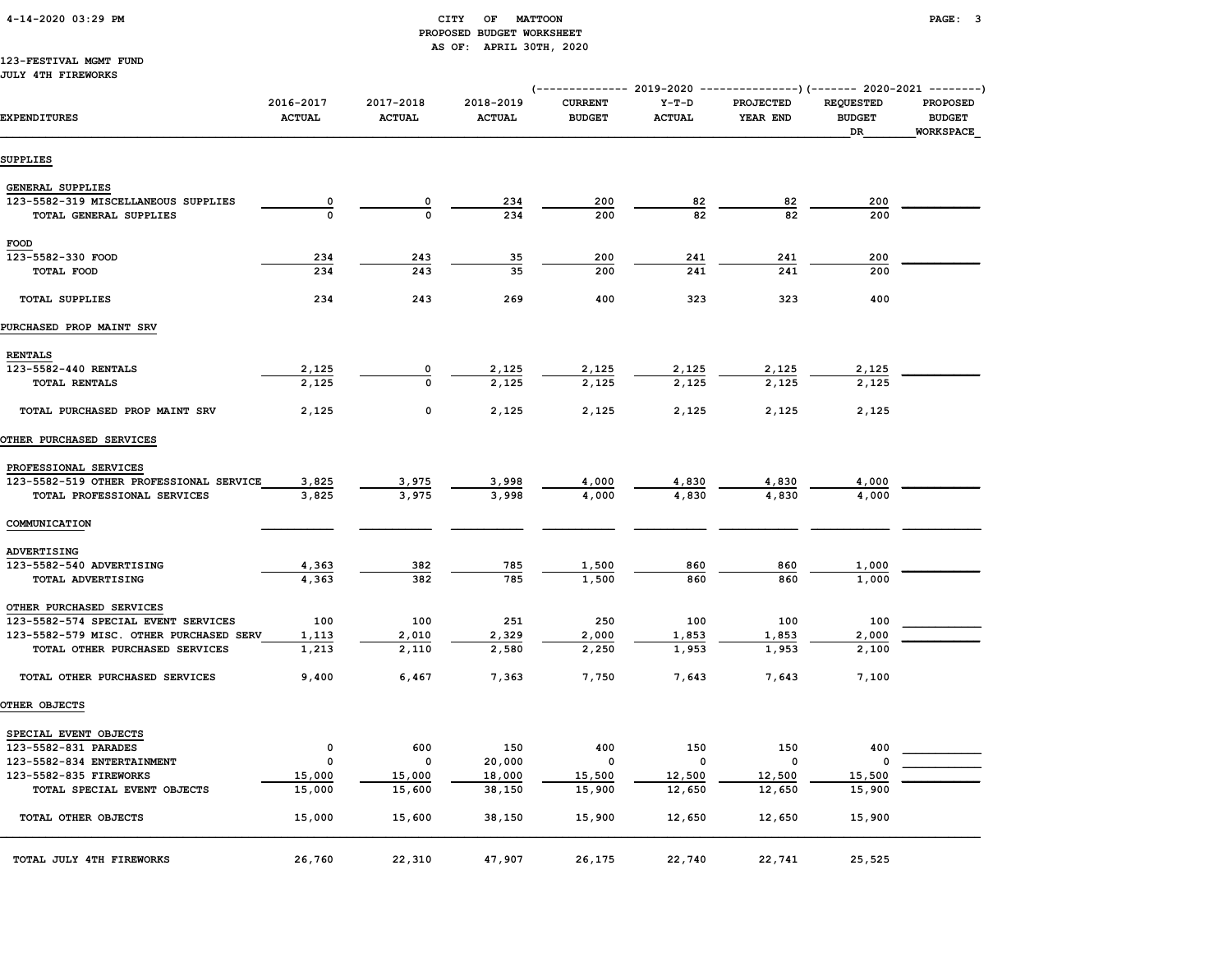# CITY OF MATTOON **PAGE:** 4 PROPOSED BUDGET WORKSHEET AS OF: APRIL 30TH, 2020

# 123-FESTIVAL MGMT FUND

|                                         |               |               |               | ------------- 2019-2020 ----------------) (------- 2020-2021 --------) |               |                  |                  |                  |
|-----------------------------------------|---------------|---------------|---------------|------------------------------------------------------------------------|---------------|------------------|------------------|------------------|
|                                         | 2016-2017     | 2017-2018     | 2018-2019     | <b>CURRENT</b>                                                         | $Y-T-D$       | <b>PROJECTED</b> | <b>REQUESTED</b> | <b>PROPOSED</b>  |
| <b>EXPENDITURES</b>                     | <b>ACTUAL</b> | <b>ACTUAL</b> | <b>ACTUAL</b> | <b>BUDGET</b>                                                          | <b>ACTUAL</b> | YEAR END         | <b>BUDGET</b>    | <b>BUDGET</b>    |
|                                         |               |               |               |                                                                        |               |                  | DR               | <b>WORKSPACE</b> |
|                                         |               |               |               |                                                                        |               |                  |                  |                  |
| <b>SUPPLIES</b>                         |               |               |               |                                                                        |               |                  |                  |                  |
| <b>GENERAL SUPPLIES</b>                 |               |               |               |                                                                        |               |                  |                  |                  |
| 123-5584-311 OFFICE SUPPLIES            | 160           | 0             | 198           | 100                                                                    | 0             | 0                | 0                |                  |
| 123-5584-312 CLEANING SUPPLIES          | 173           | 0             | 129           | 100                                                                    | 0             | 0                |                  |                  |
| 123-5584-317 CONCESSION & SOUVENIR SUPP | 2,472         | 1,381         | 1,760         | 2,500                                                                  | 1,054         | 1,054            | 2,000            |                  |
| 123-5584-319 MISCELLANEOUS SUPPLIES     | 204           | 292           | 158           | 500                                                                    | 228           | 228              | 500              |                  |
| TOTAL GENERAL SUPPLIES                  | 3,010         | 1,673         | 2,245         | 3,200                                                                  | 1,282         | 1,282            | 2,500            |                  |
| <b>ENERGY</b>                           |               |               |               |                                                                        |               |                  |                  |                  |
| FOOD                                    |               |               |               |                                                                        |               |                  |                  |                  |
| 123-5584-330 FOOD                       |               | 0             | 0             | 100                                                                    |               |                  |                  |                  |
|                                         | 19<br>19      | $\Omega$      | O             | 100                                                                    | 0             | 0<br>$\Omega$    | 0<br>$\Omega$    |                  |
| TOTAL FOOD                              |               |               |               |                                                                        |               |                  |                  |                  |
| <b>TOTAL SUPPLIES</b>                   | 3,029         | 1,673         | 2,245         | 3,300                                                                  | 1,282         | 1,282            | 2,500            |                  |
| PURCHASED PROP MAINT SRV                |               |               |               |                                                                        |               |                  |                  |                  |
| <b>RENTALS</b>                          |               |               |               |                                                                        |               |                  |                  |                  |
| 123-5584-440 RENTALS                    | 4,541         | 6,835         | 21,889        | 10,000                                                                 | 22,523        | 22,160           | 23,000           |                  |
| TOTAL RENTALS                           | 4,541         | 6,835         | 21,889        | 10,000                                                                 | 22,523        | 22,160           | 23,000           |                  |
| TOTAL PURCHASED PROP MAINT SRV          | 4,541         | 6,835         | 21,889        | 10,000                                                                 | 22,523        | 22,160           | 23,000           |                  |
| <b>OTHER PURCHASED SERVICES</b>         |               |               |               |                                                                        |               |                  |                  |                  |
| <b>INSURANCE</b>                        |               |               |               |                                                                        |               |                  |                  |                  |
| 123-5584-525 SPECIAL EVENT INSURANCE    | 1,680         | 0             | 2,676         | 3,000                                                                  |               |                  | 3,000            |                  |
| TOTAL INSURANCE                         | 1,680         | $\Omega$      | 2,676         | 3,000                                                                  |               |                  | 3,000            |                  |
|                                         |               |               |               |                                                                        |               |                  |                  |                  |
| COMMUNICATION<br>123-5584-531 POSTAGE   | 316           | 331           | 548           | 500                                                                    |               | 0                | 500              |                  |
| TOTAL COMMUNICATION                     | 316           | 331           | 548           | 500                                                                    | $\Omega$      | $\Omega$         | 500              |                  |
|                                         |               |               |               |                                                                        |               |                  |                  |                  |
| ADVERTISING                             |               |               |               |                                                                        |               |                  |                  |                  |
| 123-5584-540 ADVERTISING                | 14,840        | 17,812        | 11,865        | 12,000                                                                 | 12,581        | 12,181           | 12,000           |                  |
| TOTAL ADVERTISING                       | 14,840        | 17,812        | 11,865        | 12,000                                                                 | 12,581        | 12,181           | 12,000           |                  |
| PRINTING & BINDING                      |               |               |               |                                                                        |               |                  |                  |                  |
| 123-5584-550 PRINTING & BINDING         | 750           | 650           | 1,650         | 1,500                                                                  | 1,335         | 1,335            | 1,500            |                  |
| TOTAL PRINTING & BINDING                | 750           | 650           | 1,650         | 1,500                                                                  | 1,335         | 1,335            | 1,500            |                  |
|                                         |               |               |               |                                                                        |               |                  |                  |                  |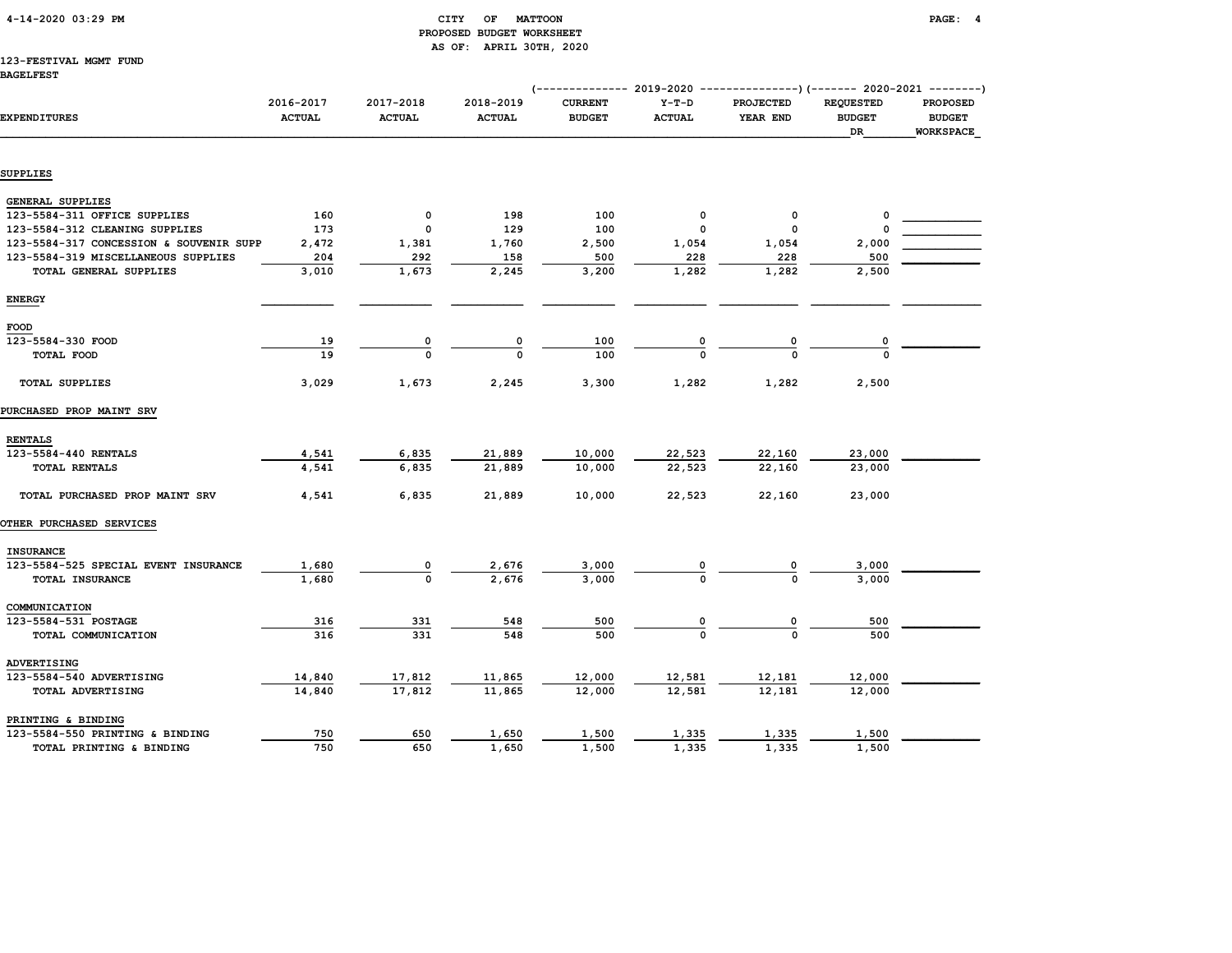# 4-14-2020 03:29 PM CITY OF MATTOON PAGE: 5 PROPOSED BUDGET WORKSHEET AS OF: APRIL 30TH, 2020

# 123-FESTIVAL MGMT FUND

|                                         |                            |                            |                            | $(---------- 2019-2020 ------------)$ $(---- 2020-2021 ------)$ |                          |                              |                                                |                                                      |
|-----------------------------------------|----------------------------|----------------------------|----------------------------|-----------------------------------------------------------------|--------------------------|------------------------------|------------------------------------------------|------------------------------------------------------|
| <b>EXPENDITURES</b>                     | 2016-2017<br><b>ACTUAL</b> | 2017-2018<br><b>ACTUAL</b> | 2018-2019<br><b>ACTUAL</b> | <b>CURRENT</b><br><b>BUDGET</b>                                 | $Y-T-D$<br><b>ACTUAL</b> | <b>PROJECTED</b><br>YEAR END | <b>REQUESTED</b><br><b>BUDGET</b><br><b>DR</b> | <b>PROPOSED</b><br><b>BUDGET</b><br><b>WORKSPACE</b> |
| EMPLOYEE BUSINESS EXP                   |                            |                            |                            |                                                                 |                          |                              |                                                |                                                      |
| 123-5584-561 BUSINESS MEETING EXPENSE   | 562                        | 78                         | 142                        | 100                                                             | 28                       | 28                           | 100                                            |                                                      |
| TOTAL EMPLOYEE BUSINESS EXP             | 562                        | 78                         | 142                        | 100                                                             | 28                       | 28                           | 100                                            |                                                      |
| OTHER PURCHASED SERVICES                |                            |                            |                            |                                                                 |                          |                              |                                                |                                                      |
| 123-5584-574 SPECIAL EVENT SERVICES     | $\overline{\mathbf{0}}$    | 0                          | 0                          | 0                                                               | 3,000                    | 3,000                        | 3,000                                          |                                                      |
| 123-5584-579 MISC OTHER PURCHASED SERVI | 15,075                     | 10,580                     | 4,553                      | 5,000                                                           | 3,276                    | 3,276                        | 5,000                                          |                                                      |
| TOTAL OTHER PURCHASED SERVICES          | 15,075                     | 10,580                     | 4,553                      | 5,000                                                           | 6,276                    | 6,276                        | 8,000                                          |                                                      |
| TOTAL OTHER PURCHASED SERVICES          | 33,223                     | 29,450                     | 21,434                     | 22,100                                                          | 20,220                   | 19,820                       | 25,100                                         |                                                      |
| OTHER OBJECTS                           |                            |                            |                            |                                                                 |                          |                              |                                                |                                                      |
| FINANCIAL TRANS OBJECTS                 |                            |                            |                            |                                                                 |                          |                              |                                                |                                                      |
| 123-5584-813 OTHER REFUND               | 600                        |                            |                            |                                                                 |                          |                              |                                                |                                                      |
| TOTAL FINANCIAL TRANS OBJECTS           | 600                        | $\Omega$                   |                            |                                                                 |                          | U                            |                                                |                                                      |
| SPECIAL EVENT OBJECTS                   |                            |                            |                            |                                                                 |                          |                              |                                                |                                                      |
| 123-5584-831 PARADES                    | 150                        | 806                        | $\mathbf 0$                | 400                                                             | 53                       | 53                           | 400                                            |                                                      |
| 123-5584-832 BEER TENT                  | 12,901                     | 250                        | 349                        | 0                                                               | $\Omega$                 | 0                            |                                                |                                                      |
| 123-5584-833 QUEEN PAGEANT              | 707                        | 385                        | 319                        | 500                                                             | 316                      | 316                          | 500                                            |                                                      |
| 123-5584-834 ENTERTAINMENT              | 49,275                     | 65,135                     | 50,215                     | 45,000                                                          | 58,586                   | 41,336                       | 45,000                                         |                                                      |
| TOTAL SPECIAL EVENT OBJECTS             | 63,032                     | 66,576                     | 50,883                     | 45,900                                                          | 58,956                   | 41,705                       | 45,900                                         |                                                      |
| TOTAL OTHER OBJECTS                     | 63,632                     | 66,576                     | 50,883                     | 45,900                                                          | 58,956                   | 41,705                       | 45,900                                         |                                                      |
| TOTAL BAGELFEST                         | 104,426                    | 104,534                    | 96,451                     | 81,300                                                          | 102,981                  | 84,967                       | 96,500                                         |                                                      |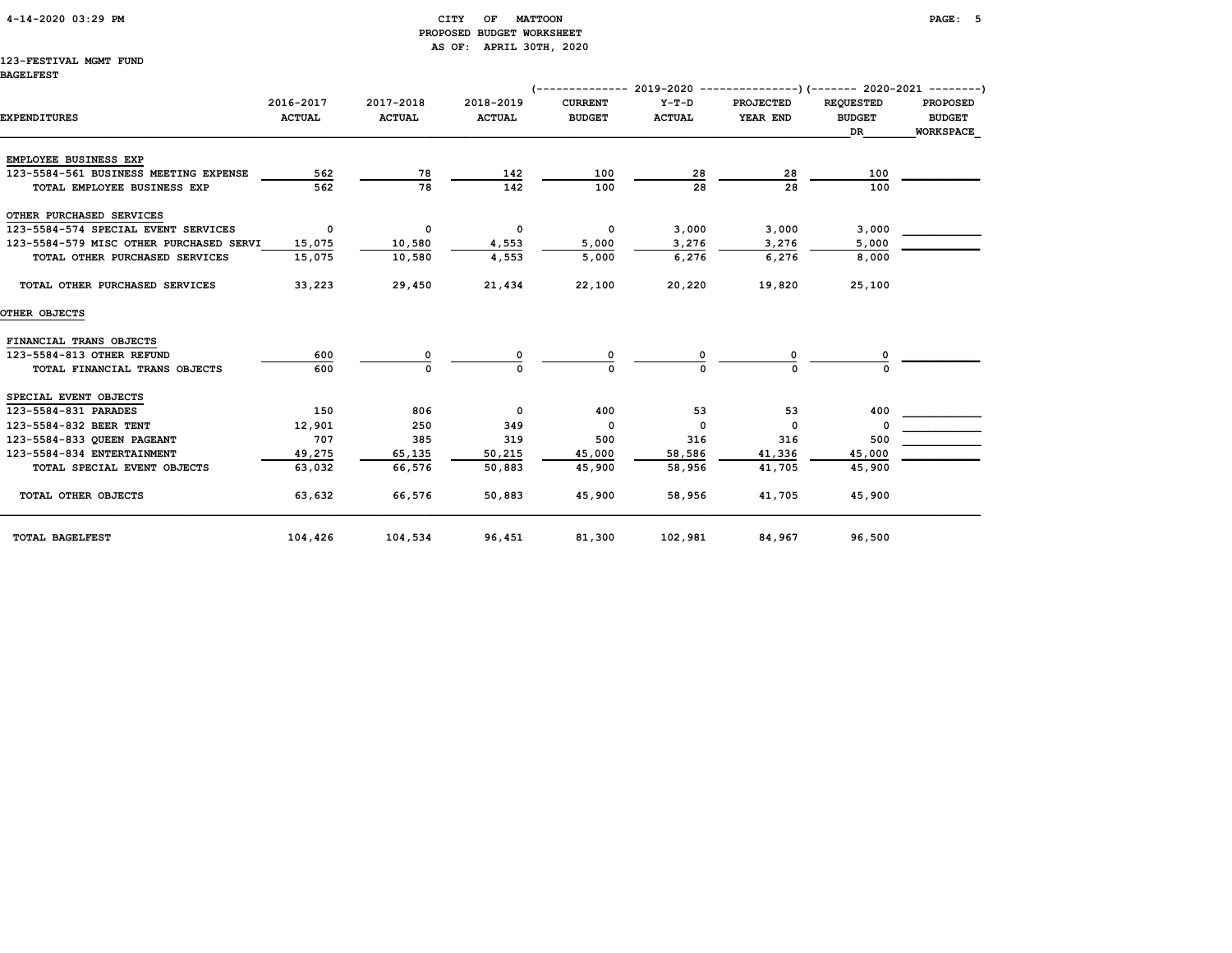| 4-14-2020 03:29 PM |  |
|--------------------|--|
|                    |  |

## CITY OF MATTOON **PAGE:** 6 PROPOSED BUDGET WORKSHEET AS OF: APRIL 30TH, 2020

#### 123-FESTIVAL MGMT FUND LIGHTWORKS

|                                         |                            |                            |                            | (-------------- 2019-2020 ---------------)(------- 2020-2021 --------) |                          |                       |                                         |                                                      |  |
|-----------------------------------------|----------------------------|----------------------------|----------------------------|------------------------------------------------------------------------|--------------------------|-----------------------|-----------------------------------------|------------------------------------------------------|--|
| <b>EXPENDITURES</b>                     | 2016-2017<br><b>ACTUAL</b> | 2017-2018<br><b>ACTUAL</b> | 2018-2019<br><b>ACTUAL</b> | <b>CURRENT</b><br><b>BUDGET</b>                                        | $Y-T-D$<br><b>ACTUAL</b> | PROJECTED<br>YEAR END | <b>REQUESTED</b><br><b>BUDGET</b><br>DR | <b>PROPOSED</b><br><b>BUDGET</b><br><b>WORKSPACE</b> |  |
|                                         |                            |                            |                            |                                                                        |                          |                       |                                         |                                                      |  |
| SUPPLIES                                |                            |                            |                            |                                                                        |                          |                       |                                         |                                                      |  |
| GENERAL SUPPLIES                        |                            |                            |                            |                                                                        |                          |                       |                                         |                                                      |  |
| 123-5586-316 TOOLS & EQUIPMENT          | $\mathbf 0$                | 332                        | 700                        | 1,000                                                                  | 0                        | 1,200                 | 1,000                                   |                                                      |  |
| 123-5586-317 CONCESSION & SOUVENIR SUPP | 923                        | $\mathbf 0$                | 0                          | 0                                                                      | 0                        | 0                     | O                                       |                                                      |  |
| 123-5586-319 MISCELLANEOUS SUPPLIES     | 37                         | 0                          | $\mathbf 0$                | 0                                                                      | 0                        | $\Omega$              | $\mathbf 0$                             |                                                      |  |
| TOTAL GENERAL SUPPLIES                  | 960                        | 332                        | 700                        | 1,000                                                                  | 0                        | 1,200                 | 1,000                                   |                                                      |  |
| <b>ENERGY</b>                           |                            |                            |                            |                                                                        |                          |                       |                                         |                                                      |  |
| 123-5586-321 NATURAL GAS & ELECTRIC     | $\overline{\mathbf{0}}$    | 201                        | 345                        | 250                                                                    | 138                      | 215                   | 200                                     |                                                      |  |
| <b>TOTAL ENERGY</b>                     | $\Omega$                   | 201                        | 345                        | 250                                                                    | 138                      | 215                   | 200                                     |                                                      |  |
| FOOD                                    |                            |                            |                            |                                                                        |                          |                       |                                         |                                                      |  |
| 123-5586-330 FOOD                       | 2,789                      | 2,906                      | 3,003                      | 3,000                                                                  | 3,259                    | 3,259                 | 3,500                                   |                                                      |  |
| TOTAL FOOD                              | 2,789                      | 2,906                      | 3,003                      | 3,000                                                                  | 3,259                    | 3,259                 | 3,500                                   |                                                      |  |
| <b>TOTAL SUPPLIES</b>                   | 3,749                      | 3,439                      | 4,049                      | 4,250                                                                  | 3,397                    | 4,674                 | 4,700                                   |                                                      |  |
| PURCHASED PROP MAINT SRV                |                            |                            |                            |                                                                        |                          |                       |                                         |                                                      |  |
| REPAIR & MAINT SERVICES                 |                            |                            |                            |                                                                        |                          |                       |                                         |                                                      |  |
| 123-5586-432 REPAIR OF STRUCTURES       | 18,535                     | 35,958                     | 39,734                     | 5,000                                                                  | 31,087                   | 13,685                | 10,000                                  |                                                      |  |
| TOTAL REPAIR & MAINT SERVICES           | 18,535                     | 35,958                     | 39,734                     | 5,000                                                                  | 31,087                   | 13,685                | 10,000                                  |                                                      |  |
| TOTAL PURCHASED PROP MAINT SRV          | 18,535                     | 35,958                     | 39,734                     | 5,000                                                                  | 31,087                   | 13,685                | 10,000                                  |                                                      |  |
| OTHER PURCHASED SERVICES                |                            |                            |                            |                                                                        |                          |                       |                                         |                                                      |  |
| PROFESSIONAL SERVICES                   |                            |                            |                            |                                                                        |                          |                       |                                         |                                                      |  |
| COMMUNICATION                           |                            |                            |                            |                                                                        |                          |                       |                                         |                                                      |  |
| 123-5586-531 POSTAGE                    | $\overline{\mathbf{0}}$    | <u>11</u>                  | <u>61</u>                  | 300                                                                    |                          |                       | 300                                     |                                                      |  |
| TOTAL COMMUNICATION                     | $\mathbf 0$                | 11                         | 61                         | 300                                                                    |                          |                       | 300                                     |                                                      |  |
| ADVERTISING                             |                            |                            |                            |                                                                        |                          |                       |                                         |                                                      |  |
| 123-5586-540 ADVERTISING                | 3,219                      | 5,178                      | 3,008                      | 3,000                                                                  | 6,144                    | 435                   | 4,000                                   |                                                      |  |
| TOTAL ADVERTISING                       | 3,219                      | 5,178                      | 3,008                      | 3,000                                                                  | 6,144                    | 435                   | 4,000                                   |                                                      |  |
| PRINTING & BINDING                      |                            |                            |                            |                                                                        |                          |                       |                                         |                                                      |  |
| 123-5586-550 PRINTING & BINDING         | 2,000                      | 1,490                      | 1,305                      | 2,000                                                                  | 1,405                    | <u>1,405</u>          | 2,000                                   |                                                      |  |
| TOTAL PRINTING & BINDING                | 2,000                      | 1,490                      | 1,305                      | 2,000                                                                  | 1,405                    | 1,405                 | 2,000                                   |                                                      |  |
| OTHER PURCHASED SERVICES                |                            |                            |                            |                                                                        |                          |                       |                                         |                                                      |  |
| TOTAL OTHER PURCHASED SERVICES          | 5,219                      | 6,679                      | 4,373                      | 5,300                                                                  | 7,549                    | 1,840                 | 6,300                                   |                                                      |  |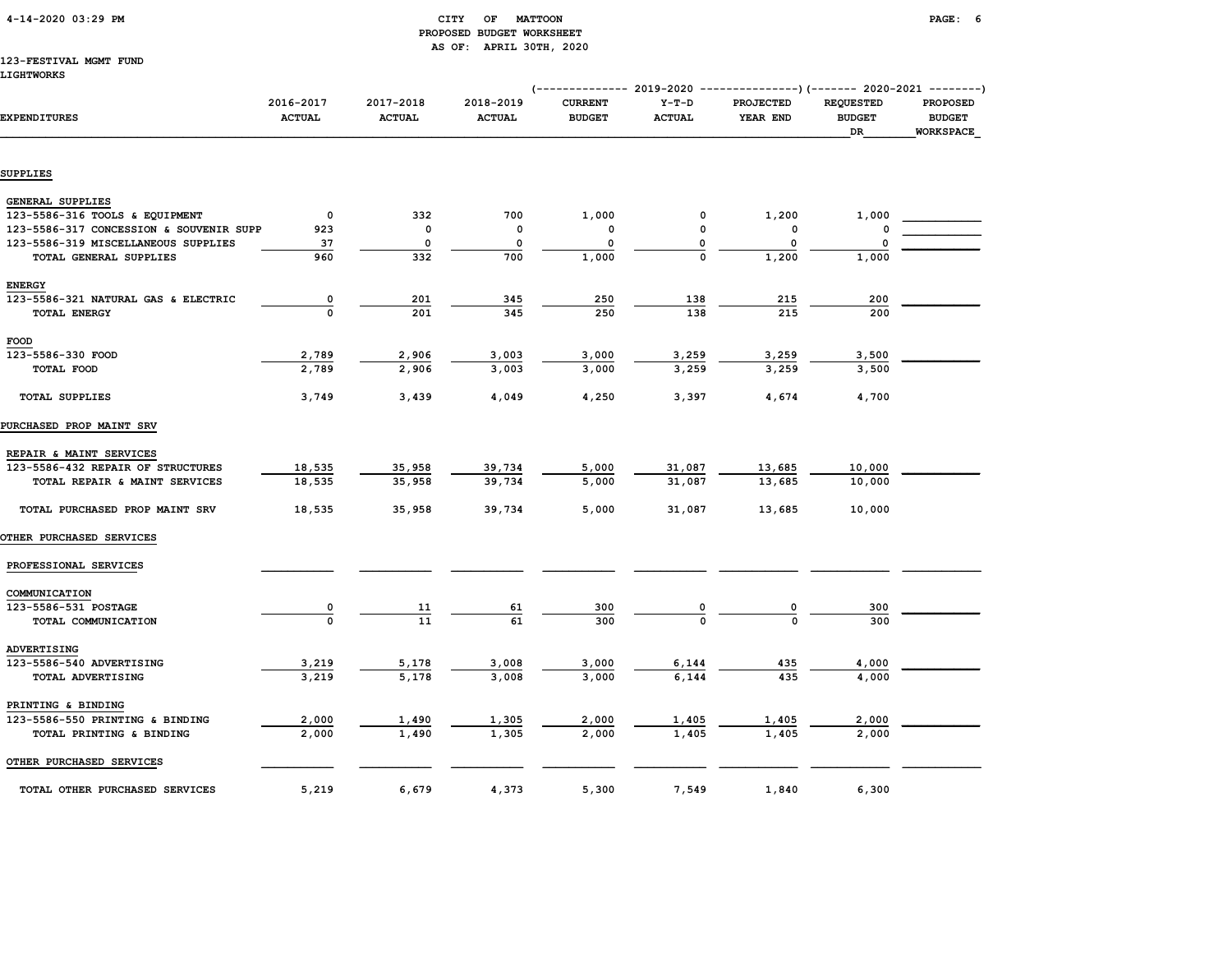# 4-14-2020 03:29 PM CITY OF MATTOON PAGE: 7 PROPOSED BUDGET WORKSHEET AS OF: APRIL 30TH, 2020

# 123-FESTIVAL MGMT FUND

| 2016-2017<br><b>ACTUAL</b> | 2017-2018<br><b>ACTUAL</b>                   | 2018-2019     | <b>CURRENT</b> | $Y-T-D$       | <b>PROJECTED</b> | <b>REQUESTED</b>    | PROPOSED                          |
|----------------------------|----------------------------------------------|---------------|----------------|---------------|------------------|---------------------|-----------------------------------|
|                            |                                              | <b>ACTUAL</b> | <b>BUDGET</b>  | <b>ACTUAL</b> | YEAR END         | <b>BUDGET</b><br>DR | <b>BUDGET</b><br><b>WORKSPACE</b> |
|                            |                                              |               |                |               |                  |                     |                                   |
|                            |                                              |               |                |               |                  |                     |                                   |
|                            |                                              |               |                |               |                  |                     |                                   |
|                            | 1,500                                        | 1,179         | 2,000          | 1,197         | 1,800            |                     |                                   |
|                            | 1,500                                        | 1,179         | 2,000          | 1,197         | 1,800            |                     |                                   |
|                            | 1,500                                        | 1,179         | 2,000          | 1,197         | 1,800            | 0                   |                                   |
|                            | 47,577                                       | 49,335        | 16,550         | 43,231        | 21,999           | 21,000              |                                   |
|                            | 174,420                                      | 193,693       | 124,025        | 168,951       | 129,707          | 143,025             |                                   |
|                            |                                              |               |                | 17,250)       |                  | 10,025)             |                                   |
|                            |                                              |               |                |               |                  |                     |                                   |
| 0                          | 0                                            | 0             | 0              | 0             | 0                | 12,000              |                                   |
|                            | 0                                            | 0             |                |               | O                | 8,000               |                                   |
|                            | $\mathbf{0}$                                 | ŋ             | $\Omega$       |               | 0                | 20,000              |                                   |
| 0                          | 0                                            | 0             | 0              | 0             | 0                | 20,000              |                                   |
|                            | 1,197<br>1,197<br>1,197<br>28,701<br>159,886 | 27,771) (     | $36,746$ ) (   | 49,225)       | $3,975$ (        |                     | $12,583$ (                        |

(UNDER) EXPENDITURES & OTHER (USES) ( 27,771) ( 36,746) ( 49,225) 3,975 ( 17,250) 12,583 9,975

\*\*\* END OF REPORT \*\*\*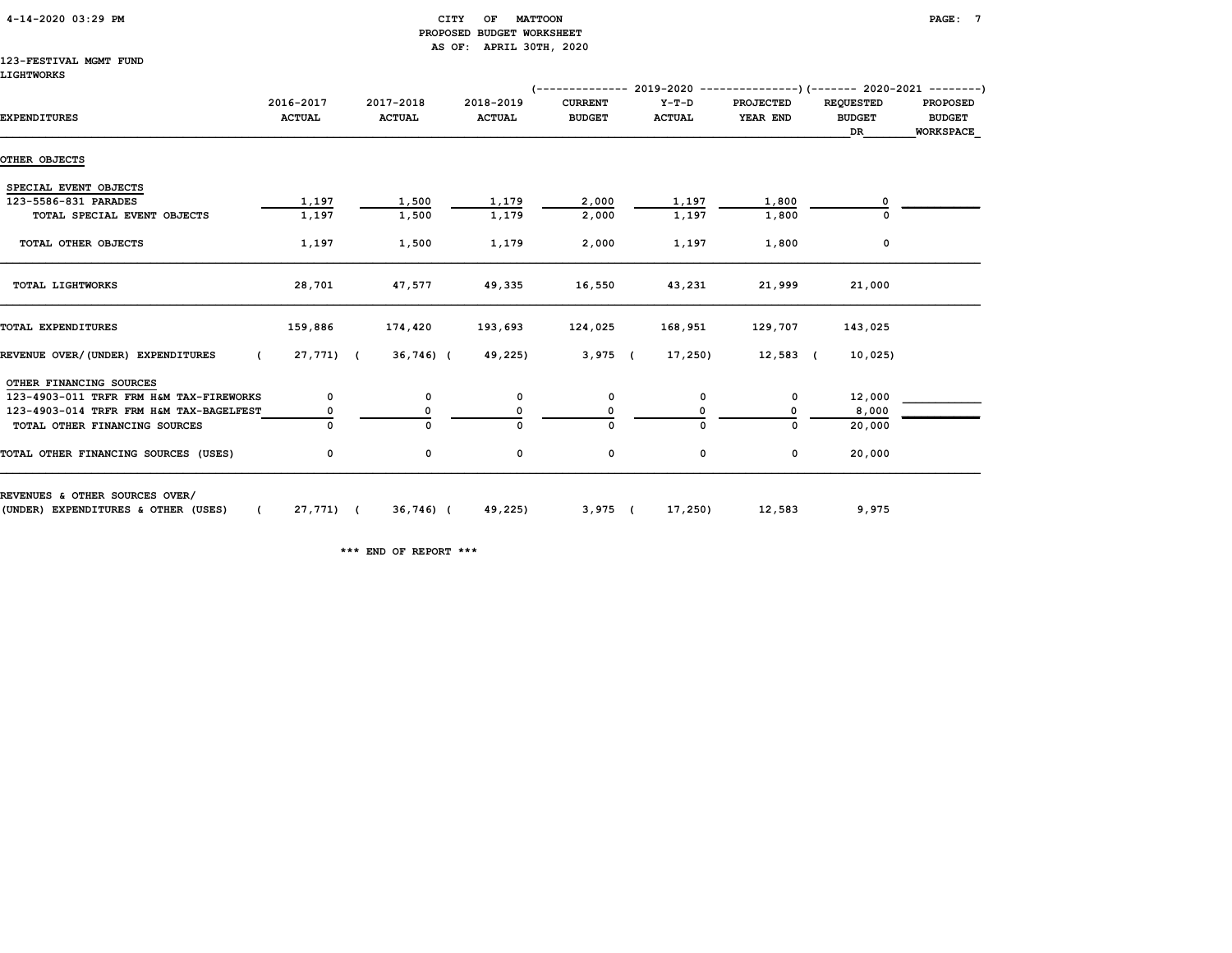| $4 - 14 - 2020$ 03:29 PM |  |  |  |  |
|--------------------------|--|--|--|--|
|--------------------------|--|--|--|--|

# CITY OF MATTOON PAGE: 1 PROPOSED BUDGET WORKSHEET AS OF: APRIL 30TH, 2020

# 124-MOBILE EQUIPMENT FUND

|                                  |               |               |               | /-------------- |               | $2019-2020$ ----------------)(------- 2020-2021 --------) |                  |                  |
|----------------------------------|---------------|---------------|---------------|-----------------|---------------|-----------------------------------------------------------|------------------|------------------|
|                                  | 2016-2017     | 2017-2018     | 2018-2019     | <b>CURRENT</b>  | Y-T-D         | <b>PROJECTED</b>                                          | <b>REQUESTED</b> | <b>PROPOSED</b>  |
| <b>REVENUES</b>                  | <b>ACTUAL</b> | <b>ACTUAL</b> | <b>ACTUAL</b> | <b>BUDGET</b>   | <b>ACTUAL</b> | <b>YEAR END</b>                                           | <b>BUDGET</b>    | <b>BUDGET</b>    |
|                                  |               |               |               |                 |               |                                                           | DR               | <b>WORKSPACE</b> |
| CONTRIB & OTHER MISC REV         |               |               |               |                 |               |                                                           |                  |                  |
| CONTRIBUTIONS & MISC REV         |               |               |               |                 |               |                                                           |                  |                  |
| 124-4805-010 OTHER MISC REVENUES |               | 34,358        | 32,000        |                 |               |                                                           |                  |                  |
| TOTAL CONTRIBUTIONS & MISC REV   |               | 34,358        | 32,000        |                 |               |                                                           |                  |                  |
| TOTAL CONTRIB & OTHER MISC REV   | $\mathbf 0$   | 34,358        | 32,000        | 0               | 0             | 0                                                         | 0                |                  |
| <b>TOTAL REVENUES</b>            | 0             | 34,358        | 32,000        | 0               | 0             | 0                                                         | 0                |                  |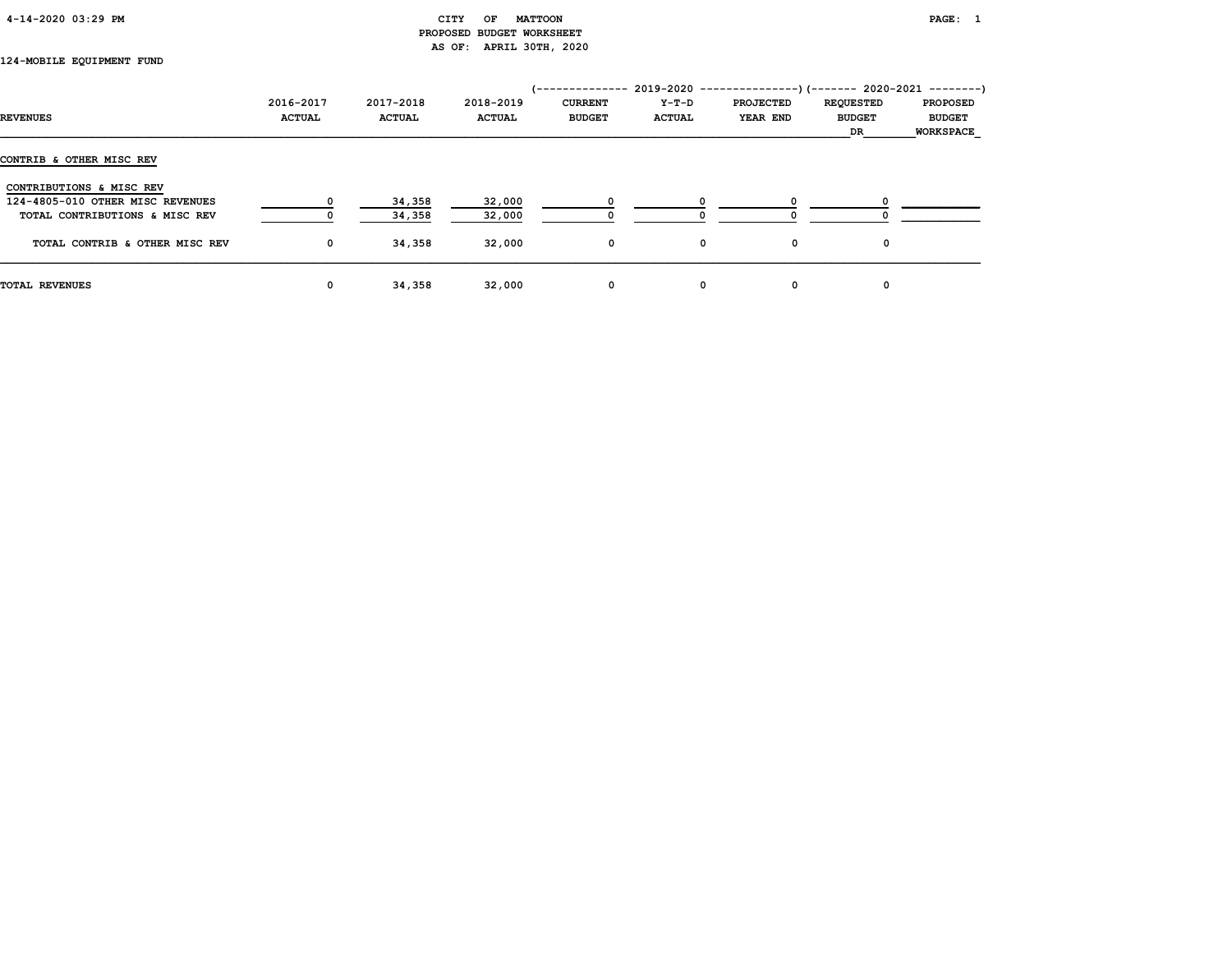| 4-14-2020 03:29 PM |  |  |
|--------------------|--|--|
|--------------------|--|--|

# CITY OF MATTOON **PAGE: 2**  PROPOSED BUDGET WORKSHEET AS OF: APRIL 30TH, 2020

#### 124-MOBILE EQUIPMENT FUND POLICE VEH & MACH

| <b>EXPENDITURES</b>          | 2016-2017<br><b>ACTUAL</b> | 2017-2018<br><b>ACTUAL</b> | 2018-2019<br><b>ACTUAL</b> | /--------------<br><b>CURRENT</b><br><b>BUDGET</b> | Y-T-D<br><b>ACTUAL</b> | $2019-2020$ ----------------) (------- 2020-2021 --------)<br><b>PROJECTED</b><br>YEAR END | <b>REQUESTED</b><br><b>BUDGET</b><br>DR | <b>PROPOSED</b><br><b>BUDGET</b><br>WORKSPACE |
|------------------------------|----------------------------|----------------------------|----------------------------|----------------------------------------------------|------------------------|--------------------------------------------------------------------------------------------|-----------------------------------------|-----------------------------------------------|
| <b>PROPERTY</b>              |                            |                            |                            |                                                    |                        |                                                                                            |                                         |                                               |
| MACHINERY & EQUIPMENT        |                            |                            |                            |                                                    |                        |                                                                                            |                                         |                                               |
| 124-5223-742 POLICE VEHICLES | 108,730                    | 184,037                    | 0                          | 23,000                                             | 23,000                 | 23,000                                                                                     | $\Omega$                                |                                               |
| TOTAL MACHINERY & EQUIPMENT  | 108,730                    | 184,037                    | 0                          | 23,000                                             | 23,000                 | 23,000                                                                                     | 0                                       |                                               |
| TOTAL PROPERTY               | 108,730                    | 184,037                    | 0                          | 23,000                                             | 23,000                 | 23,000                                                                                     | $\mathbf{o}$                            |                                               |
| TOTAL POLICE VEH & MACH      | 108,730                    | 184,037                    | 0                          | 23,000                                             | 23,000                 | 23,000                                                                                     | 0                                       |                                               |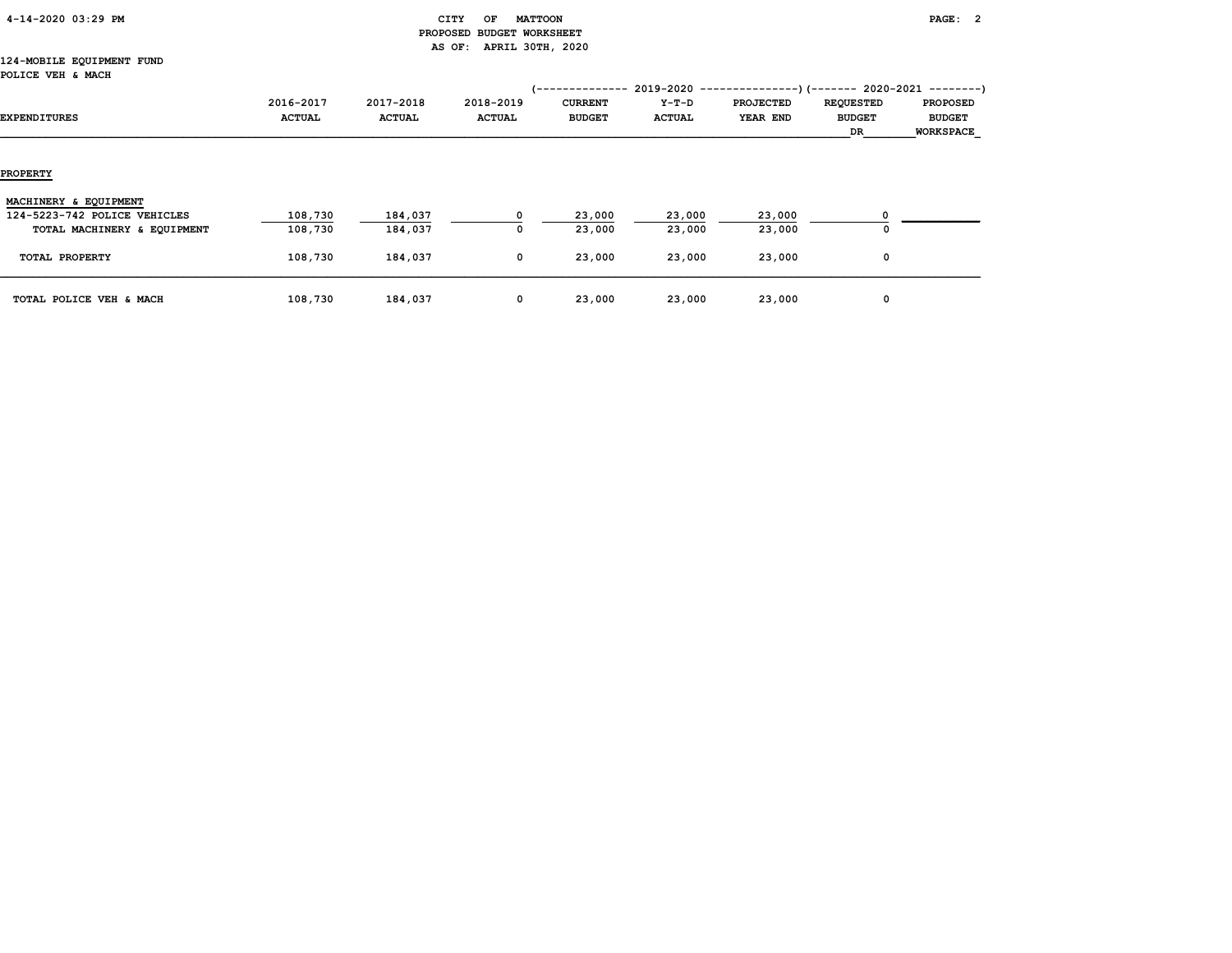| 4-14-2020 03:29 PM |  |  |
|--------------------|--|--|
|                    |  |  |

# CITY OF MATTOON **PAGE:** 3 PROPOSED BUDGET WORKSHEET AS OF: APRIL 30TH, 2020

#### 124-MOBILE EQUIPMENT FUND FIRE VEH & MACH

| rika van « MACA                         |               |               |               |                 |               |                                                           |                  |                  |
|-----------------------------------------|---------------|---------------|---------------|-----------------|---------------|-----------------------------------------------------------|------------------|------------------|
|                                         |               |               |               | '-------------- |               | $2019-2020$ ----------------)(------- 2020-2021 --------) |                  |                  |
|                                         | 2016-2017     | 2017-2018     | 2018-2019     | <b>CURRENT</b>  | Y-T-D         | <b>PROJECTED</b>                                          | <b>REQUESTED</b> | <b>PROPOSED</b>  |
| EXPENDITURES                            | <b>ACTUAL</b> | <b>ACTUAL</b> | <b>ACTUAL</b> | <b>BUDGET</b>   | <b>ACTUAL</b> | YEAR END                                                  | <b>BUDGET</b>    | <b>BUDGET</b>    |
|                                         |               |               |               |                 |               |                                                           | DR               | <b>WORKSPACE</b> |
|                                         |               |               |               |                 |               |                                                           |                  |                  |
|                                         |               |               |               |                 |               |                                                           |                  |                  |
| <b>PROPERTY</b>                         |               |               |               |                 |               |                                                           |                  |                  |
|                                         |               |               |               |                 |               |                                                           |                  |                  |
| MACHINERY & EQUIPMENT                   |               |               |               |                 |               |                                                           |                  |                  |
| 124-5241-741 FIRE MACHINERY & EQUIPMENT | 0             | 0             | 0             | 0               | $\mathbf{o}$  | $^{\circ}$                                                | 50,000           |                  |
| 124-5241-742 FIRE VEHICLES              | 630,578       | 64,452        | 56,956        | 64,452          | 58,953        | 58,953                                                    | 94,452           |                  |
| TOTAL MACHINERY & EQUIPMENT             | 630,578       | 64,452        | 56,956        | 64,452          | 58,953        | 58,953                                                    | 144,452          |                  |
| TOTAL PROPERTY                          | 630,578       | 64,452        | 56,956        | 64,452          | 58,953        | 58,953                                                    | 144,452          |                  |
|                                         |               |               |               |                 |               |                                                           |                  |                  |
|                                         |               |               |               |                 |               |                                                           |                  |                  |
| TOTAL FIRE VEH & MACH                   | 630,578       | 64,452        | 56,956        | 64,452          | 58,953        | 58,953                                                    | 144,452          |                  |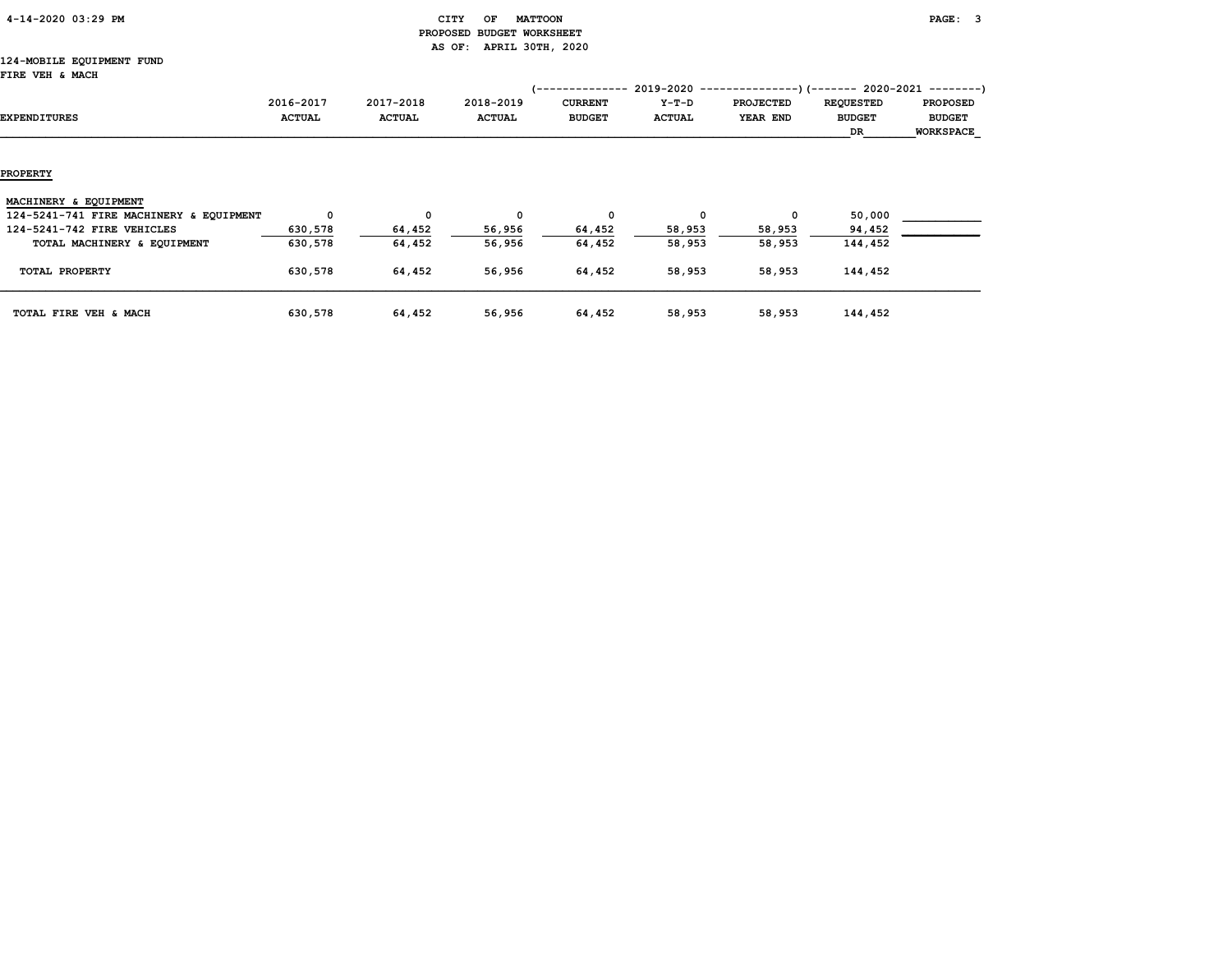| 4-14-2020 03:29 PM |  |
|--------------------|--|
|                    |  |

# CITY OF MATTOON **PAGE: 4**  PROPOSED BUDGET WORKSHEET AS OF: APRIL 30TH, 2020

#### 124-MOBILE EQUIPMENT FUND PUBLIC WORKS VEH & MACH

|                     |               |               |               |                |               | $(-$ -------------- 2019-2020 ----------------) (------- 2020-2021 ---------) |                  |                  |
|---------------------|---------------|---------------|---------------|----------------|---------------|-------------------------------------------------------------------------------|------------------|------------------|
|                     | 2016-2017     | 2017-2018     | 2018-2019     | <b>CURRENT</b> | $Y-T-D$       | PROJECTED                                                                     | <b>REOUESTED</b> | <b>PROPOSED</b>  |
| <b>EXPENDITURE:</b> | <b>ACTUAL</b> | <b>ACTUAL</b> | <b>ACTUAL</b> | <b>BUDGET</b>  | <b>ACTUAL</b> | YEAR END                                                                      | <b>BUDGET</b>    | <b>BUDGET</b>    |
|                     |               |               |               |                |               |                                                                               | <b>DR</b>        | <b>WORKSPACE</b> |

PROPERTY

MACHINERY & EQUIPMENT \_\_\_\_\_\_\_\_\_\_\_ \_\_\_\_\_\_\_\_\_\_\_ \_\_\_\_\_\_\_\_\_\_\_ \_\_\_\_\_\_\_\_\_\_\_ \_\_\_\_\_\_\_\_\_\_\_ \_\_\_\_\_\_\_\_\_\_\_\_ \_\_\_\_\_\_\_\_\_\_\_\_ \_\_\_\_\_\_\_\_\_\_\_\_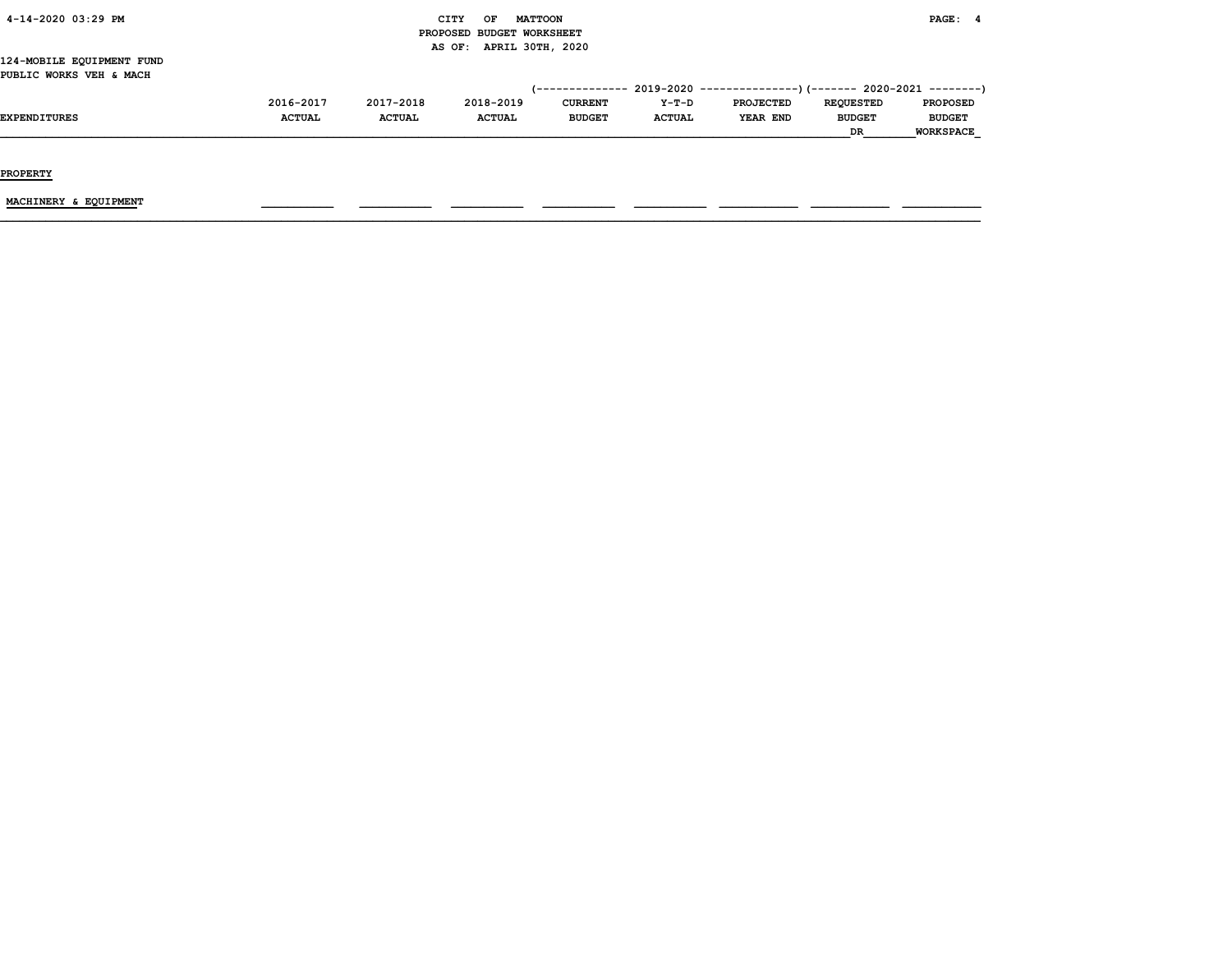# CITY OF MATTOON **PAGE:** 5 PROPOSED BUDGET WORKSHEET AS OF: APRIL 30TH, 2020

#### 124-MOBILE EQUIPMENT FUND STREETS VEH & MACH

| EXPENDITURES                            | 2016-2017<br><b>ACTUAL</b> | 2017-2018<br><b>ACTUAL</b> | 2018-2019<br><b>ACTUAL</b> | ----------<br><b>CURRENT</b><br><b>BUDGET</b> | 2019-2020 -------------<br>Y-T-D<br><b>ACTUAL</b> | <b>PROJECTED</b><br>YEAR END | <b>REQUESTED</b><br><b>BUDGET</b><br>DR | --)(------- 2020-2021 --------)<br><b>PROPOSED</b><br><b>BUDGET</b><br><b>WORKSPACE</b> |
|-----------------------------------------|----------------------------|----------------------------|----------------------------|-----------------------------------------------|---------------------------------------------------|------------------------------|-----------------------------------------|-----------------------------------------------------------------------------------------|
| <b>PROPERTY</b>                         |                            |                            |                            |                                               |                                                   |                              |                                         |                                                                                         |
| MACHINERY & EQUIPMENT                   |                            |                            |                            |                                               |                                                   |                              |                                         |                                                                                         |
| 124-5320-741 STREETS MACHINERY & EQUIPM | 28,718                     | 74,124                     | 0                          | 0                                             |                                                   | 0                            |                                         |                                                                                         |
| 124-5320-742 STREET VEHICLES            | 0                          | $^{\circ}$                 | 22,880                     |                                               |                                                   |                              |                                         |                                                                                         |
| TOTAL MACHINERY & EQUIPMENT             | 28,718                     | 74,124                     | 22,880                     | 0                                             |                                                   | $\Omega$                     |                                         |                                                                                         |
| TOTAL PROPERTY                          | 28,718                     | 74,124                     | 22,880                     | 0                                             | 0                                                 | 0                            | 0                                       |                                                                                         |
| TOTAL STREETS VEH & MACH                | 28,718                     | 74,124                     | 22,880                     | 0                                             | 0                                                 | 0                            | 0                                       |                                                                                         |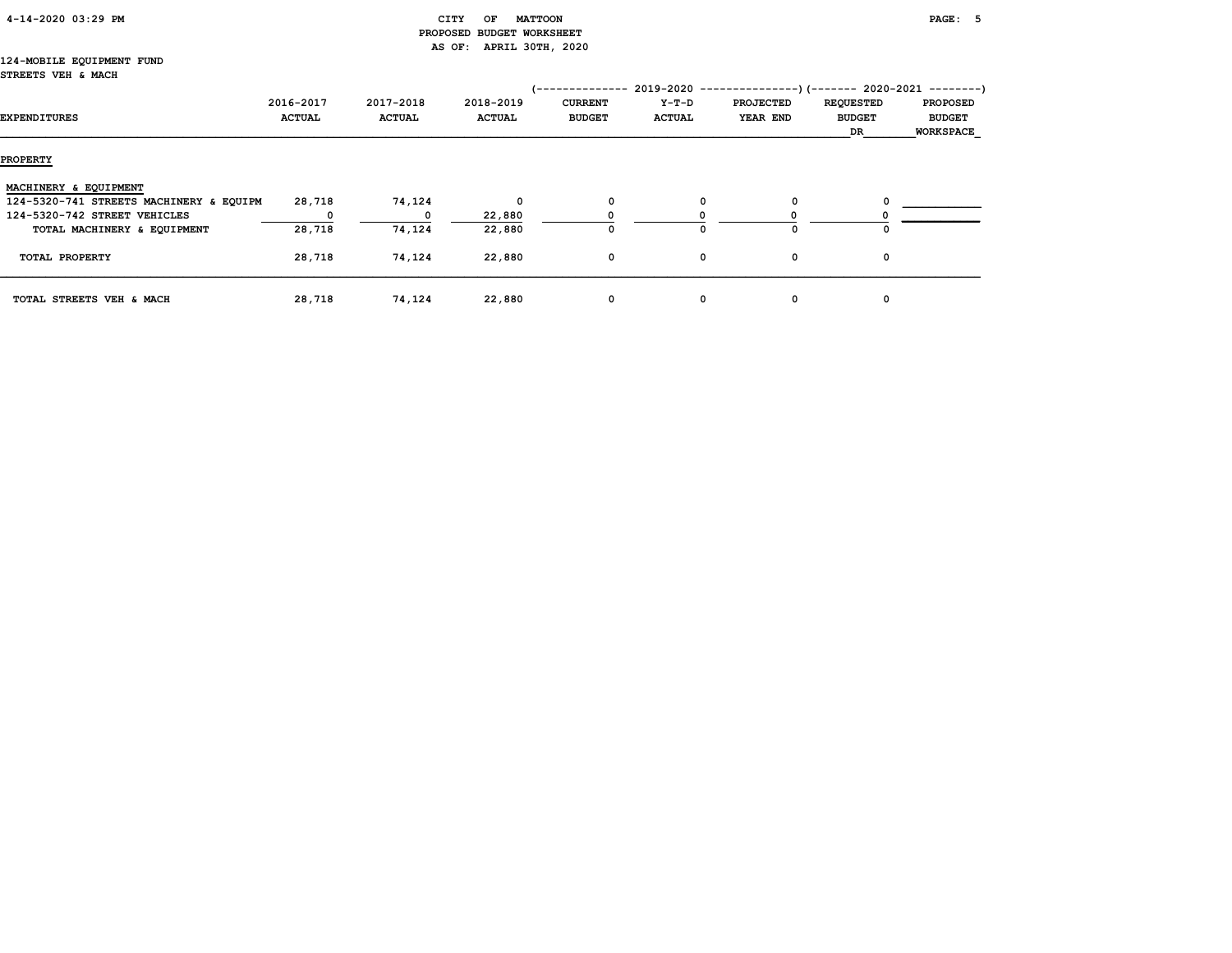| 4-14-2020 03:29 PM |  |  |
|--------------------|--|--|
|                    |  |  |

# $CITY$  OF MATTOON PAGE: 6 PROPOSED BUDGET WORKSHEET AS OF: APRIL 30TH, 2020

#### 124-MOBILE EQUIPMENT FUND YARD WASTER VEH & MACH

|                     |               |               |               |                |               | (-------------- 2019-2020 ----------------)(------- 2020-2021 --------) |                  |                  |
|---------------------|---------------|---------------|---------------|----------------|---------------|-------------------------------------------------------------------------|------------------|------------------|
|                     | 2016-2017     | 2017-2018     | 2018-2019     | <b>CURRENT</b> | $Y-T-D$       | <b>PROJECTED</b>                                                        | <b>REOUESTED</b> | <b>PROPOSED</b>  |
| <b>EXPENDITURES</b> | <b>ACTUAL</b> | <b>ACTUAL</b> | <b>ACTUAL</b> | <b>BUDGET</b>  | <b>ACTUAL</b> | YEAR END                                                                | <b>BUDGET</b>    | <b>BUDGET</b>    |
|                     |               |               |               |                |               |                                                                         | DR               | <b>WORKSPACE</b> |

PROPERTY

 $\underline{\text{MACHINERY}} \text{ & EQUIPMENT} \qquad \qquad \text{---} \qquad \text{---} \qquad \text{---} \qquad \text{---} \qquad \text{---} \qquad \text{---} \qquad \text{---} \qquad \text{---} \qquad \text{---} \qquad \text{---} \qquad \text{---} \qquad \text{---} \qquad \text{---} \qquad \text{---} \qquad \text{---} \qquad \text{---} \qquad \text{---} \qquad \text{---} \qquad \text{---} \qquad \text{---} \qquad \text{---} \qquad \text{---} \qquad \text{---} \qquad \text{---}$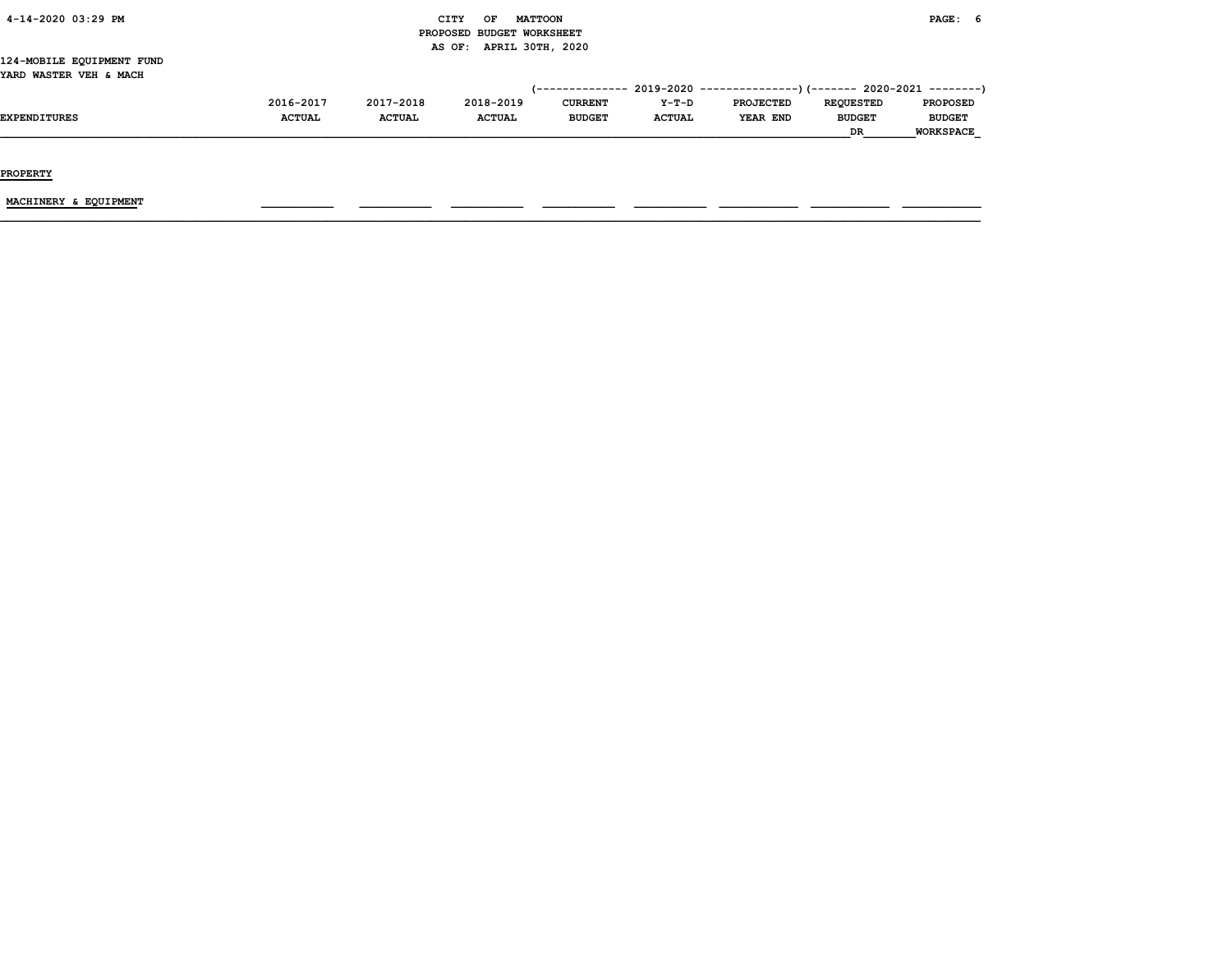| $4 - 14 - 2020$ 03:29 PM |
|--------------------------|
|--------------------------|

# $\begin{array}{ccc} \texttt{CITY} & \texttt{OF} & \texttt{MATTOON} \end{array}$  PROPOSED BUDGET WORKSHEET AS OF: APRIL 30TH, 2020

#### 124-MOBILE EQUIPMENT FUND SEWER VEH & MACH

|                                        |               |               |               | '-------------- |               | $2019-2020$ ----------------)(------- 2020-2021 --------) |                  |                  |
|----------------------------------------|---------------|---------------|---------------|-----------------|---------------|-----------------------------------------------------------|------------------|------------------|
|                                        | 2016-2017     | 2017-2018     | 2018-2019     | <b>CURRENT</b>  | Y-T-D         | <b>PROJECTED</b>                                          | <b>REQUESTED</b> | <b>PROPOSED</b>  |
| EXPENDITURES                           | <b>ACTUAL</b> | <b>ACTUAL</b> | <b>ACTUAL</b> | <b>BUDGET</b>   | <b>ACTUAL</b> | YEAR END                                                  | <b>BUDGET</b>    | <b>BUDGET</b>    |
|                                        |               |               |               |                 |               |                                                           | DR               | <b>WORKSPACE</b> |
| <b>PROPERTY</b>                        |               |               |               |                 |               |                                                           |                  |                  |
| MACHINERY & EQUIPMENT                  |               |               |               |                 |               |                                                           |                  |                  |
| 124-5342-741 SEWER COLL MACH & EQUIP   | 0             | 0             | 0             | 16,000          | 15,190        | 15,190                                                    |                  |                  |
| 124-5342-742 SEWER COLLECTION VEHICLES |               | 0             |               | 55,350          |               |                                                           | 55,350           |                  |
| TOTAL MACHINERY & EQUIPMENT            | 0             | 0             | O             | 71,350          | 15,190        | 15,190                                                    | 55,350           |                  |
| TOTAL PROPERTY                         | $\mathbf 0$   | 0             | 0             | 71,350          | 15,190        | 15,190                                                    | 55,350           |                  |
| TOTAL SEWER VEH & MACH                 | 0             | 0             | 0             | 71,350          | 15,190        | 15,190                                                    | 55,350           |                  |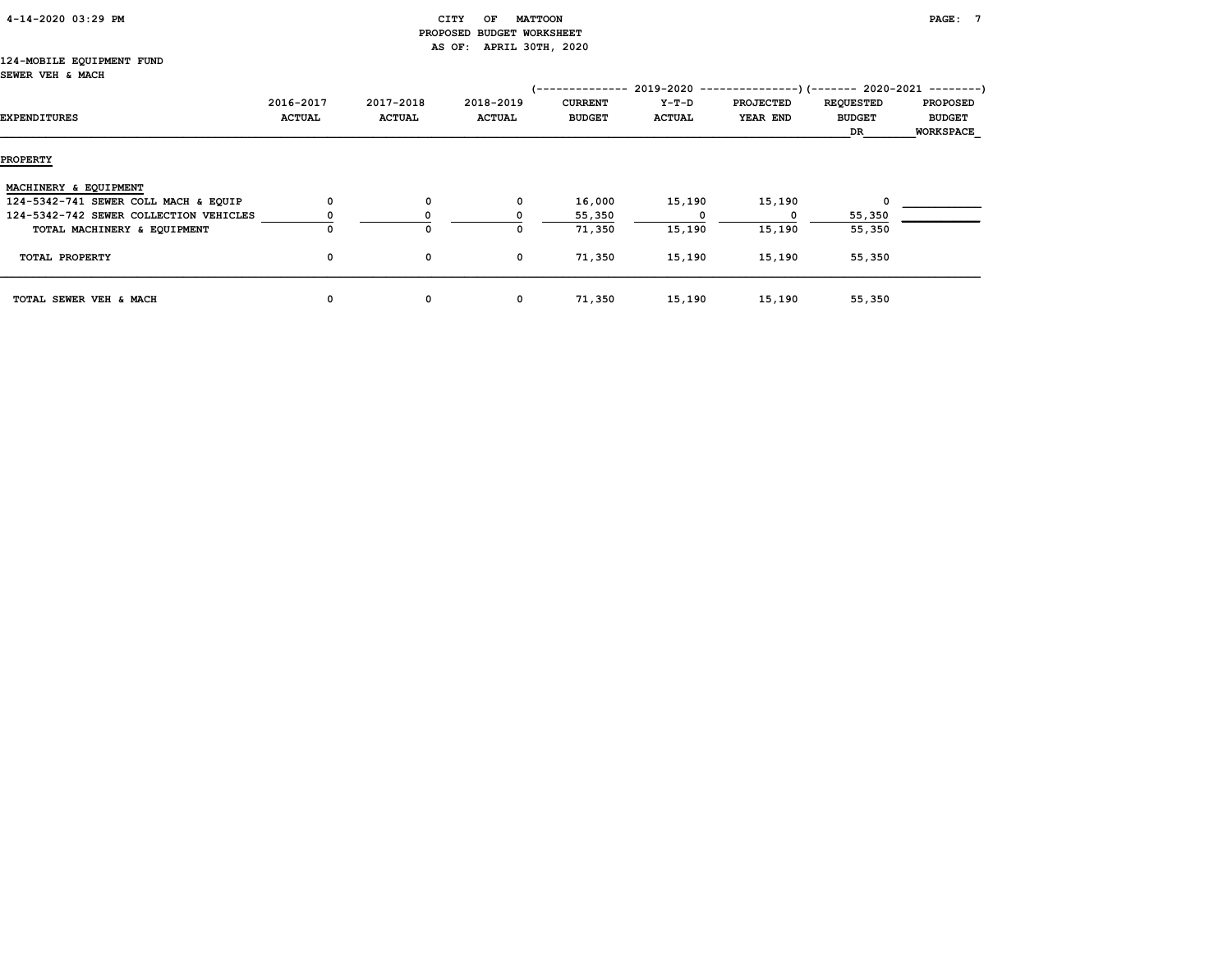| 4-14-2020 03:29 PM |  |
|--------------------|--|
|                    |  |

# $\begin{array}{ccc} \texttt{CITY} & \texttt{OF} & \texttt{MATTOON} \end{array}$  PROPOSED BUDGET WORKSHEET AS OF: APRIL 30TH, 2020

#### 124-MOBILE EQUIPMENT FUND WASTEWATER TRTMT VEH & M

| EXPENDITURES                                                     | 2016-2017<br><b>ACTUAL</b> | 2017-2018<br><b>ACTUAL</b> | 2018-2019<br><b>ACTUAL</b> | -----------<br><b>CURRENT</b><br><b>BUDGET</b> | Y-T-D<br><b>ACTUAL</b> | $2019-2020$ ----------------) (------- 2020-2021 --------)<br><b>PROJECTED</b><br><b>YEAR END</b> | <b>REQUESTED</b><br><b>BUDGET</b><br>DR | <b>PROPOSED</b><br><b>BUDGET</b><br>WORKSPACE |
|------------------------------------------------------------------|----------------------------|----------------------------|----------------------------|------------------------------------------------|------------------------|---------------------------------------------------------------------------------------------------|-----------------------------------------|-----------------------------------------------|
| <b>PROPERTY</b>                                                  |                            |                            |                            |                                                |                        |                                                                                                   |                                         |                                               |
| MACHINERY & EQUIPMENT<br>124-5344-742 WASTEWATER TRTMT PLANT VEH |                            |                            | $\Omega$                   | 44,574                                         |                        |                                                                                                   | 44,574                                  |                                               |
| TOTAL MACHINERY & EQUIPMENT<br>TOTAL PROPERTY                    | 0<br>0                     | 0<br>0                     | 0                          | 44,574<br>44,574                               | 0<br>$\mathbf 0$       | 0<br>$\mathbf 0$                                                                                  | 44,574<br>44,574                        |                                               |
| TOTAL WASTEWATER TRTMT VEH & M                                   | 0                          | 0                          | 0                          | 44,574                                         | 0                      | $\mathbf{o}$                                                                                      | 44,574                                  |                                               |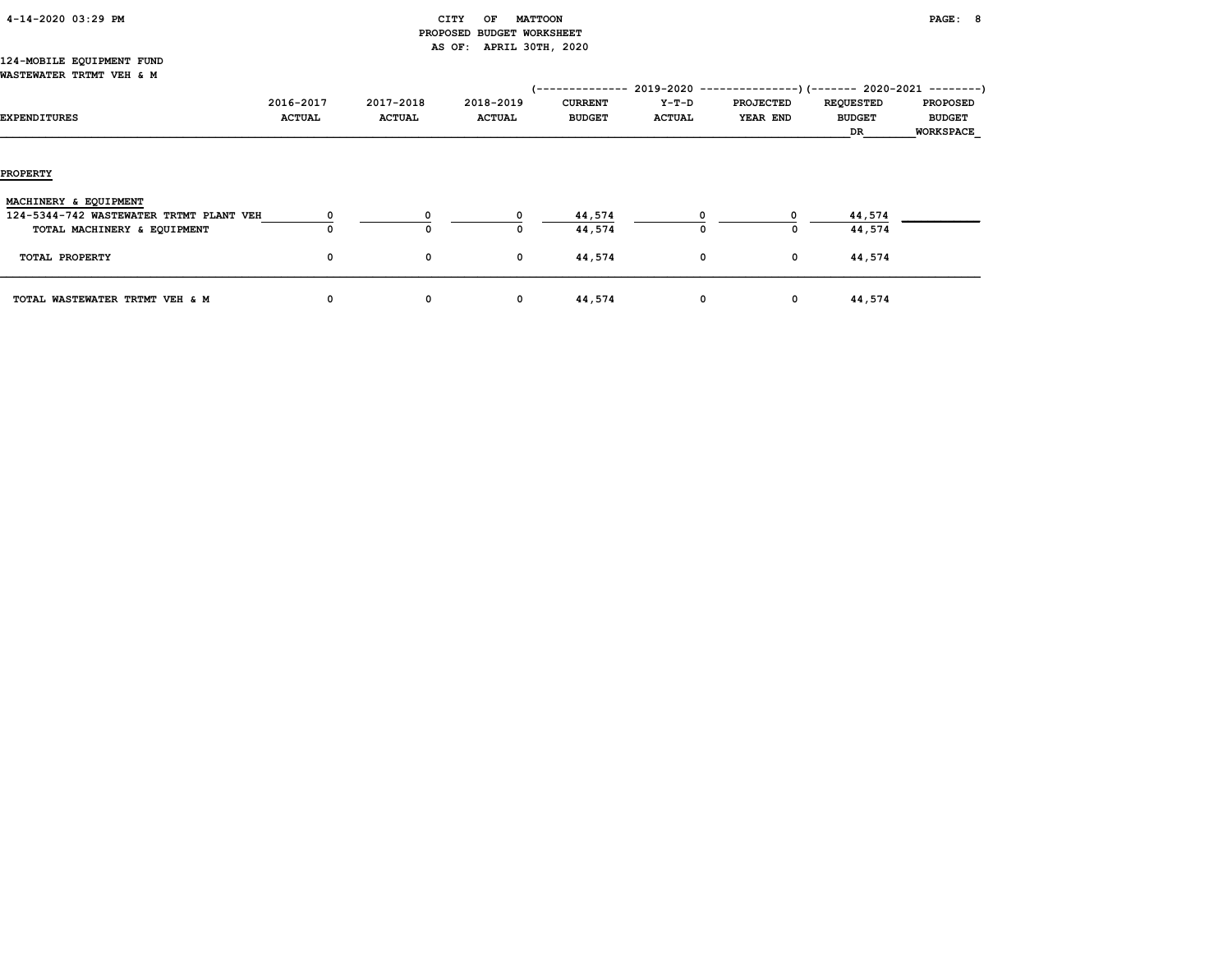| 4-14-2020 03:29 PM |  |
|--------------------|--|
|                    |  |

# $\begin{array}{ccc} \text{CITY} & \text{OF} & \text{MATTCON} \end{array}$  PROPOSED BUDGET WORKSHEET AS OF: APRIL 30TH, 2020

124-MOBILE EQUIPMENT FUND SEWER ACCTG & COLL VEH &

|               |               |               |                |               | (-------------- 2019-2020 ----------------) (------- 2020-2021 ---------) |                  |                  |
|---------------|---------------|---------------|----------------|---------------|---------------------------------------------------------------------------|------------------|------------------|
| 2016-2017     | 2017-2018     | 2018-2019     | <b>CURRENT</b> | $Y-T-D$       | PROJECTED                                                                 | <b>REOUESTED</b> | <b>PROPOSED</b>  |
| <b>ACTUAL</b> | <b>ACTUAL</b> | <b>ACTUAL</b> | <b>BUDGET</b>  | <b>ACTUAL</b> | YEAR END                                                                  | <b>BUDGET</b>    | <b>BUDGET</b>    |
|               |               |               |                |               |                                                                           | <b>DR</b>        | <b>WORKSPACE</b> |

PROPERTY

MACHINERY & EQUIPMENT \_\_\_\_\_\_\_\_\_\_\_ \_\_\_\_\_\_\_\_\_\_\_ \_\_\_\_\_\_\_\_\_\_\_ \_\_\_\_\_\_\_\_\_\_\_ \_\_\_\_\_\_\_\_\_\_\_ \_\_\_\_\_\_\_\_\_\_\_\_ \_\_\_\_\_\_\_\_\_\_\_\_ \_\_\_\_\_\_\_\_\_\_\_\_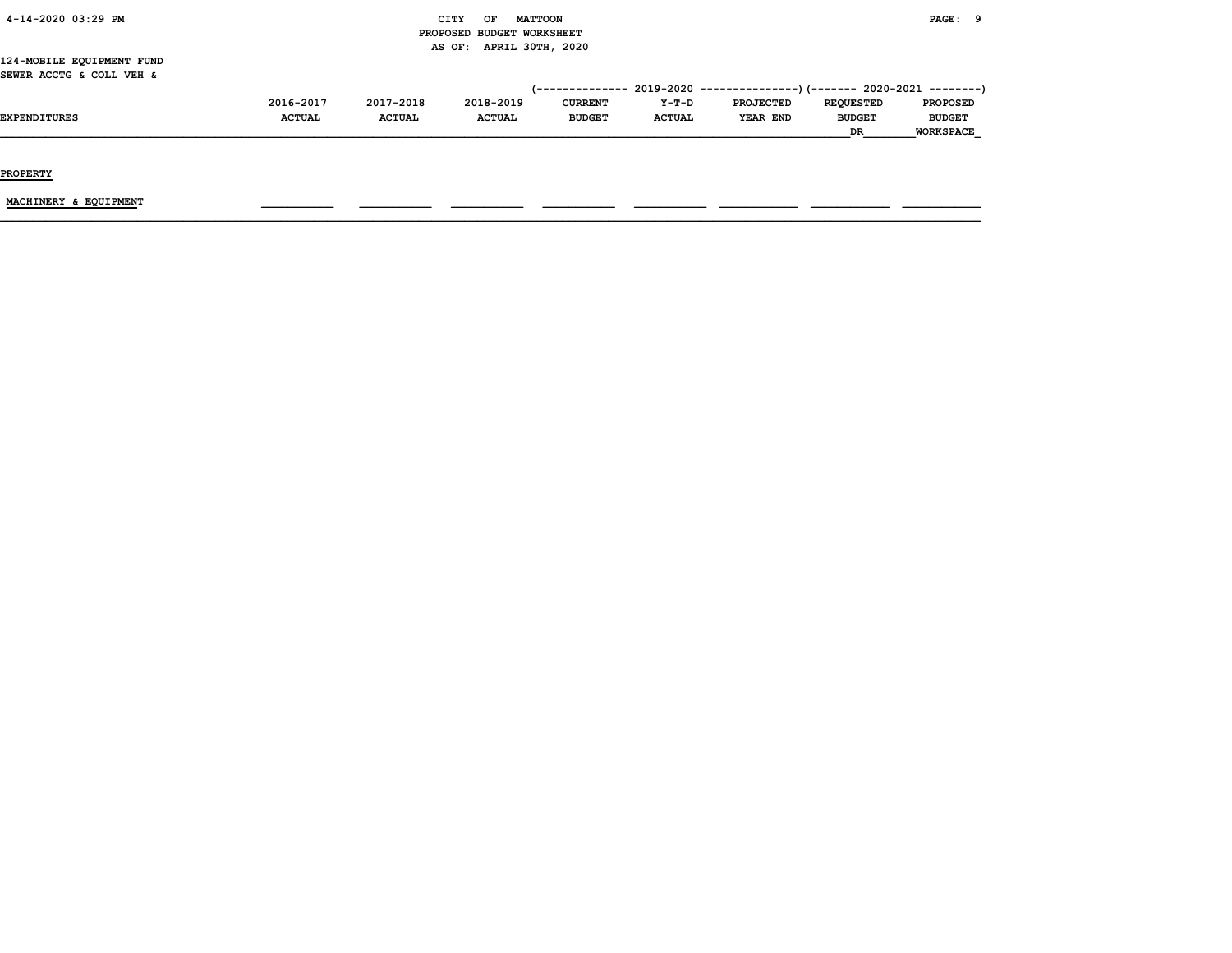| 4-14-2020 03:29 PM |  |  |
|--------------------|--|--|
|                    |  |  |

# CITY OF MATTOON **PAGE:** 10 PROPOSED BUDGET WORKSHEET AS OF: APRIL 30TH, 2020

#### 124-MOBILE EQUIPMENT FUND WATER TREATMENT VEH & MA

| EXPENDITURES                            | 2016-2017<br><b>ACTUAL</b> | 2017-2018<br><b>ACTUAL</b> | 2018-2019<br><b>ACTUAL</b> | -----------<br><b>CURRENT</b><br><b>BUDGET</b> | 2019-2020<br>Y-T-D<br><b>ACTUAL</b> | -------------)(------- 2020-2021 ---------)<br><b>PROJECTED</b><br>YEAR END | <b>REQUESTED</b><br><b>BUDGET</b><br>DR | <b>PROPOSED</b><br><b>BUDGET</b><br><b>WORKSPACE</b> |
|-----------------------------------------|----------------------------|----------------------------|----------------------------|------------------------------------------------|-------------------------------------|-----------------------------------------------------------------------------|-----------------------------------------|------------------------------------------------------|
| <b>PROPERTY</b>                         |                            |                            |                            |                                                |                                     |                                                                             |                                         |                                                      |
| MACHINERY & EQUIPMENT                   |                            |                            |                            |                                                |                                     |                                                                             |                                         |                                                      |
| 124-5353-742 WATER TREATMENT PLANT VEHI |                            | O                          |                            | 44,574                                         |                                     |                                                                             | 44,574                                  |                                                      |
| TOTAL MACHINERY & EQUIPMENT             |                            | O                          | o                          | 44,574                                         | 0                                   | 0                                                                           | 44,574                                  |                                                      |
| TOTAL PROPERTY                          | 0                          | 0                          | 0                          | 44,574                                         | $\mathbf 0$                         | $\mathbf 0$                                                                 | 44,574                                  |                                                      |
| TOTAL WATER TREATMENT VEH & MA          | 0                          | 0                          | 0                          | 44,574                                         | $\mathbf 0$                         | $\mathbf 0$                                                                 | 44,574                                  |                                                      |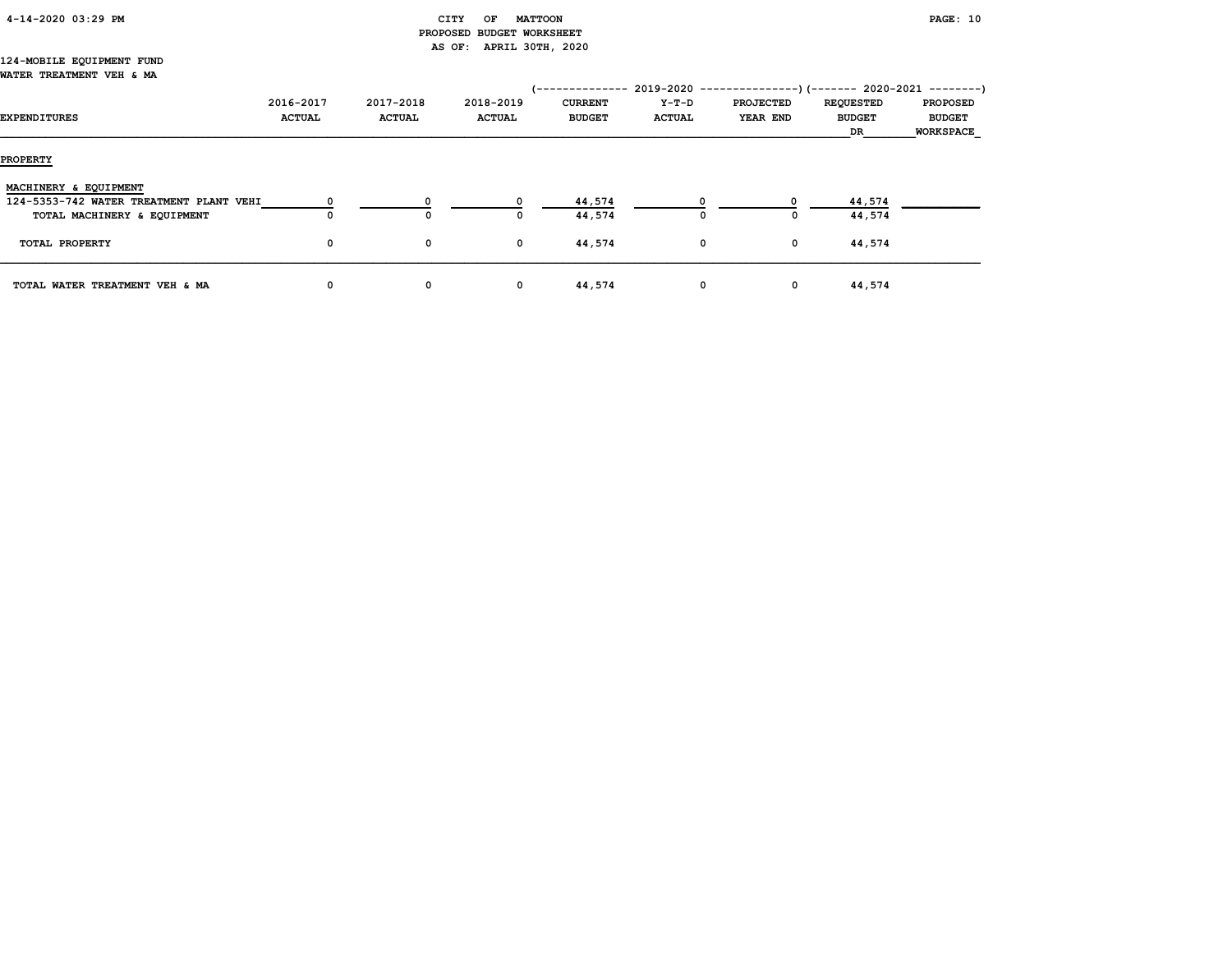| 4-14-2020 03:29 PM |  |
|--------------------|--|
|                    |  |

# CITY OF MATTOON PAGE: 11 PROPOSED BUDGET WORKSHEET AS OF: APRIL 30TH, 2020

#### 124-MOBILE EQUIPMENT FUND WATER DIST VEH & MACH

| <b>EXPENDITURES</b>                  | 2016-2017<br><b>ACTUAL</b> | 2017-2018<br><b>ACTUAL</b> | 2018-2019<br><b>ACTUAL</b> | . <u>.</u><br><b>CURRENT</b><br><b>BUDGET</b> | Y-T-D<br><b>ACTUAL</b> | $2019-2020$ ---------------) (------- 2020-2021 --------)<br><b>PROJECTED</b><br>YEAR END | <b>REQUESTED</b><br><b>BUDGET</b> | <b>PROPOSED</b><br><b>BUDGET</b> |
|--------------------------------------|----------------------------|----------------------------|----------------------------|-----------------------------------------------|------------------------|-------------------------------------------------------------------------------------------|-----------------------------------|----------------------------------|
|                                      |                            |                            |                            |                                               |                        |                                                                                           | DR                                | <b>WORKSPACE</b>                 |
|                                      |                            |                            |                            |                                               |                        |                                                                                           |                                   |                                  |
| <b>PROPERTY</b>                      |                            |                            |                            |                                               |                        |                                                                                           |                                   |                                  |
| MACHINERY & EQUIPMENT                |                            |                            |                            |                                               |                        |                                                                                           |                                   |                                  |
| 124-5354-741 WATER DIST MACH & EQUIP | 0                          | $\mathbf 0$                | 0                          | 16,000                                        | 15,190                 | 15,190                                                                                    | 22,000                            |                                  |
| 124-5354-742 WATER DIST VEHICLES     |                            |                            |                            | 55,350                                        |                        |                                                                                           | 55,350                            |                                  |
| TOTAL MACHINERY & EQUIPMENT          | 0                          | $\Omega$                   | 0                          | 71,350                                        | 15,190                 | 15,190                                                                                    | 77,350                            |                                  |
| TOTAL PROPERTY                       | 0                          | 0                          | 0                          | 71,350                                        | 15,190                 | 15,190                                                                                    | 77,350                            |                                  |
| TOTAL WATER DIST VEH & MACH          | 0                          | 0                          | $\mathbf{o}$               | 71,350                                        | 15,190                 | 15,190                                                                                    | 77,350                            |                                  |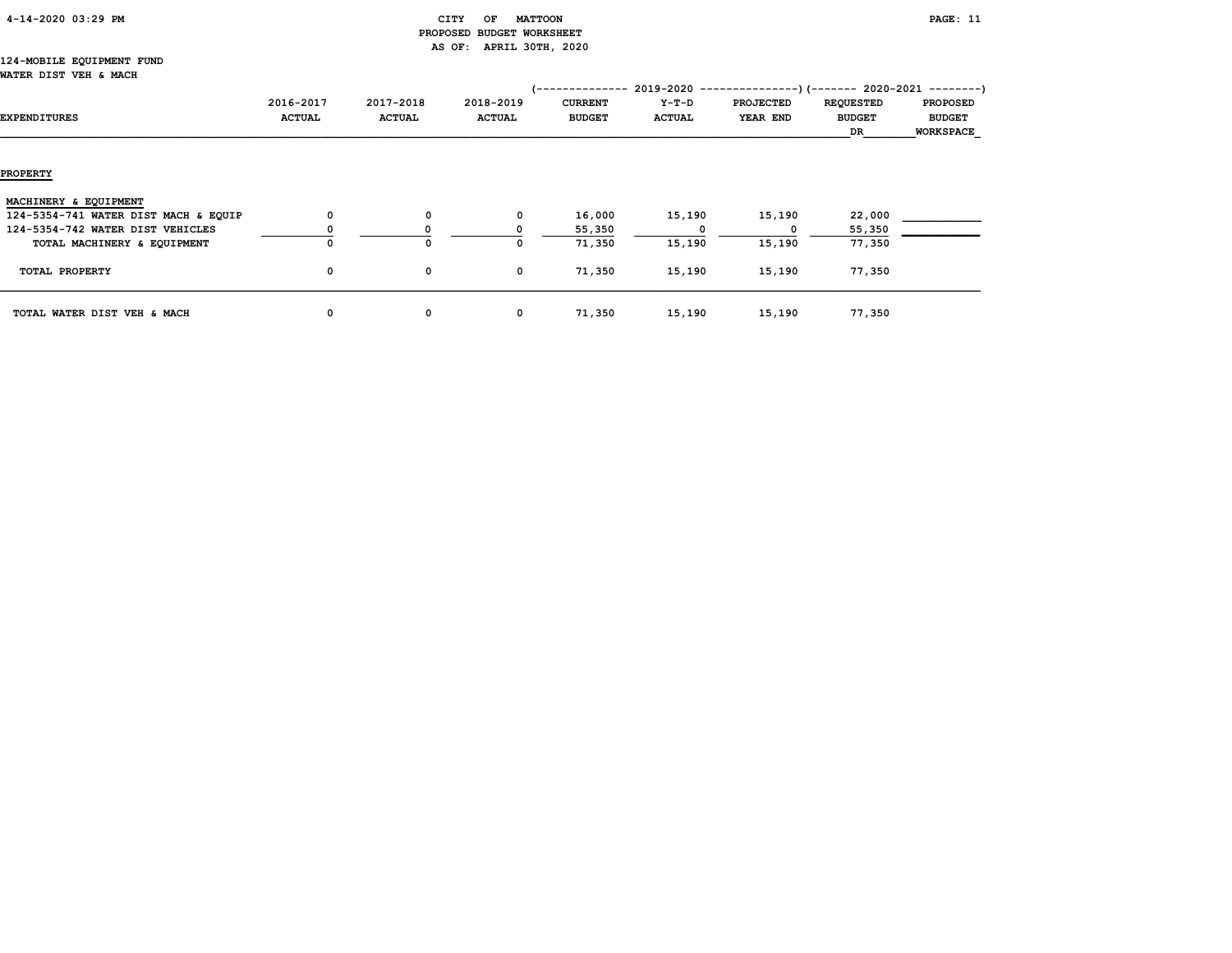| 4-14-2020 03:29 PM |  |
|--------------------|--|
|                    |  |

# CITY OF MATTOON **EXAMPLE AND CONSUMING ASSAULT** CONSUMING THE PAGE: 12 PROPOSED BUDGET WORKSHEET AS OF: APRIL 30TH, 2020

124-MOBILE EQUIPMENT FUND WATER ACCTG & COLL VEH &

|                     |               |               |               |                |               | $(-$ ------------- 2019-2020 ----------------) (------- 2020-2021 --------) |                  |                  |
|---------------------|---------------|---------------|---------------|----------------|---------------|-----------------------------------------------------------------------------|------------------|------------------|
|                     | 2016-2017     | 2017-2018     | 2018-2019     | <b>CURRENT</b> | $Y-T-D$       | <b>PROJECTED</b>                                                            | <b>REOUESTED</b> | <b>PROPOSED</b>  |
| <b>EXPENDITURES</b> | <b>ACTUAL</b> | <b>ACTUAL</b> | <b>ACTUAL</b> | <b>BUDGET</b>  | <b>ACTUAL</b> | YEAR END                                                                    | <b>BUDGET</b>    | <b>BUDGET</b>    |
|                     |               |               |               |                |               |                                                                             | <b>DR</b>        | <b>WORKSPACE</b> |

PROPERTY

MACHINERY & EQUIPMENT \_\_\_\_\_\_\_\_\_\_\_ \_\_\_\_\_\_\_\_\_\_\_ \_\_\_\_\_\_\_\_\_\_\_ \_\_\_\_\_\_\_\_\_\_\_ \_\_\_\_\_\_\_\_\_\_\_ \_\_\_\_\_\_\_\_\_\_\_\_ \_\_\_\_\_\_\_\_\_\_\_\_ \_\_\_\_\_\_\_\_\_\_\_\_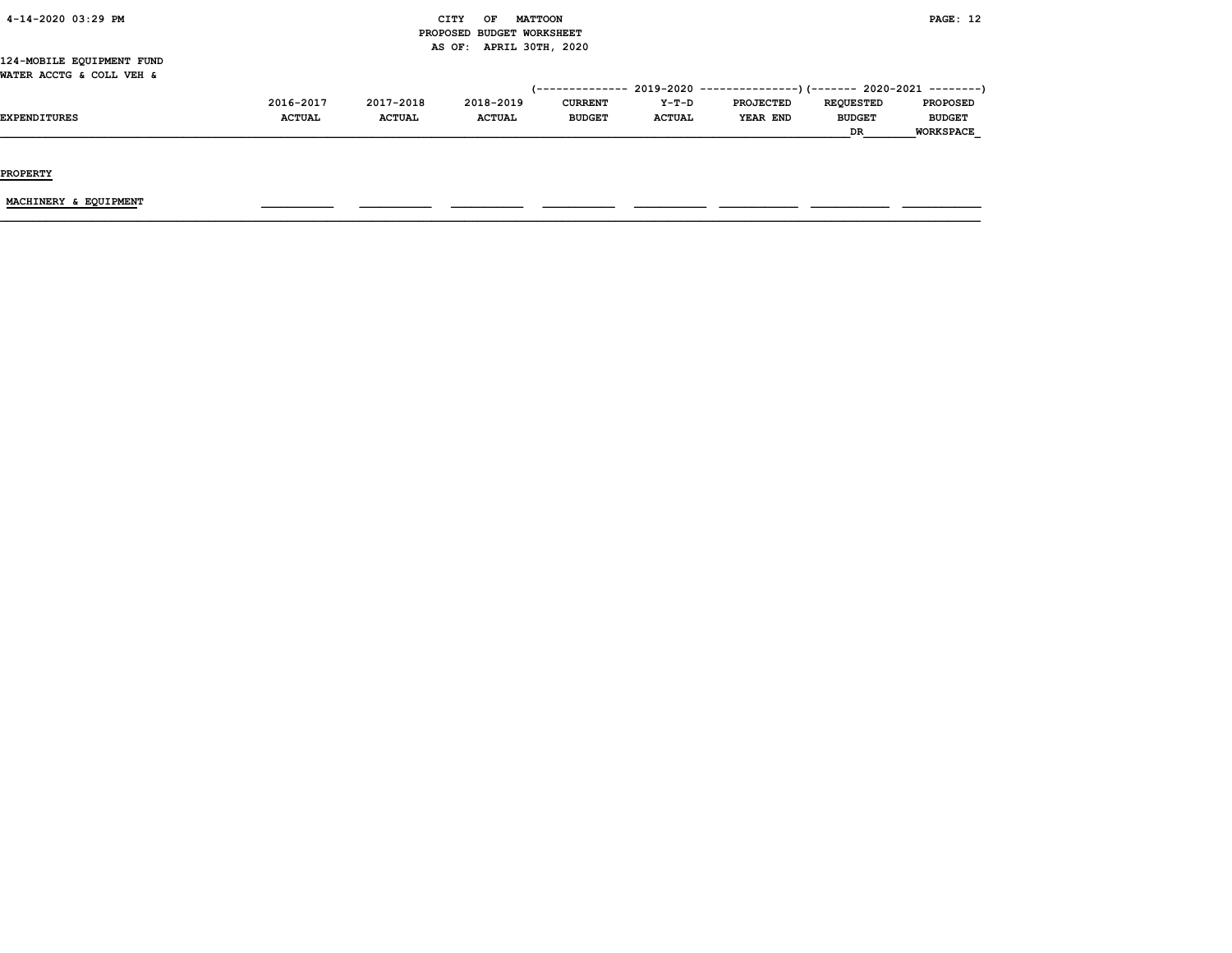|  | 4-14-2020 03:29 PM |  |  |
|--|--------------------|--|--|
|--|--------------------|--|--|

# CITY OF MATTOON **PAGE:** 13 PROPOSED BUDGET WORKSHEET AS OF: APRIL 30TH, 2020

#### 124-MOBILE EQUIPMENT FUND PARKS VEH & MACH

|                                         |               |               |               | 1-------------- |               | $2019-2020$ ----------------) (------- 2020-2021 ---------) |                  |                  |
|-----------------------------------------|---------------|---------------|---------------|-----------------|---------------|-------------------------------------------------------------|------------------|------------------|
|                                         | 2016-2017     | 2017-2018     | 2018-2019     | <b>CURRENT</b>  | $Y-T-D$       | <b>PROJECTED</b>                                            | <b>REQUESTED</b> | <b>PROPOSED</b>  |
| EXPENDITURES                            | <b>ACTUAL</b> | <b>ACTUAL</b> | <b>ACTUAL</b> | <b>BUDGET</b>   | <b>ACTUAL</b> | YEAR END                                                    | <b>BUDGET</b>    | <b>BUDGET</b>    |
|                                         |               |               |               |                 |               |                                                             | DR.              | <b>WORKSPACE</b> |
| <b>PROPERTY</b>                         |               |               |               |                 |               |                                                             |                  |                  |
| MACHINERY & EQUIPMENT                   |               |               |               |                 |               |                                                             |                  |                  |
| 124-5511-741 PARKS MACHINERY & EQUIPMEN | 0             | $\mathbf 0$   | 16,900        | 0               | 0             | 0                                                           |                  |                  |
| 124-5511-742 PARK VEHICLES              |               | 7,137         |               |                 |               |                                                             |                  |                  |
| TOTAL MACHINERY & EQUIPMENT             |               | 7,137         | 16,900        | O               | O             | $\Omega$                                                    |                  |                  |
| TOTAL PROPERTY                          | 0             | 7,137         | 16,900        | 0               | 0             | 0                                                           | 0                |                  |
| TOTAL PARKS VEH & MACH                  | 0             | 7,137         | 16,900        | 0               | 0             | 0                                                           | 0                |                  |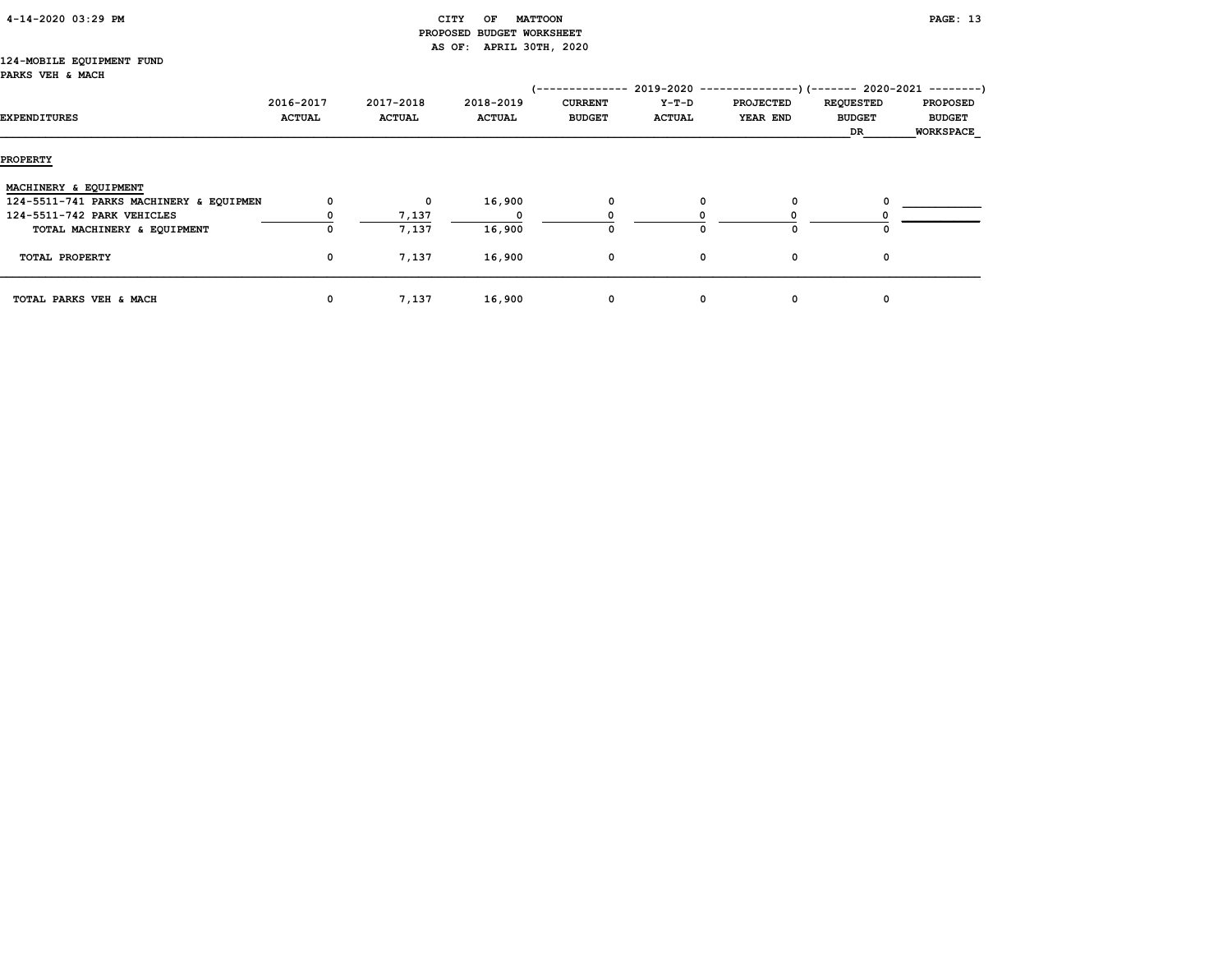| 4-14-2020 03:29 PM |  |
|--------------------|--|
|                    |  |

#### CITY OF MATTOON **PAGE:** 14 PROPOSED BUDGET WORKSHEET AS OF: APRIL 30TH, 2020

124-MOBILE EQUIPMENT FUND LAKES VEH & MACH

|                     |               |               |               |                |               | $(-$ ------------- 2019-2020 ----------------) (------- 2020-2021 --------) |                  |                  |
|---------------------|---------------|---------------|---------------|----------------|---------------|-----------------------------------------------------------------------------|------------------|------------------|
|                     | 2016-2017     | 2017-2018     | 2018-2019     | <b>CURRENT</b> | $Y-T-D$       | <b>PROJECTED</b>                                                            | <b>REOUESTED</b> | <b>PROPOSED</b>  |
| <b>EXPENDITURES</b> | <b>ACTUAL</b> | <b>ACTUAL</b> | <b>ACTUAL</b> | <b>BUDGET</b>  | <b>ACTUAL</b> | YEAR END                                                                    | <b>BUDGET</b>    | <b>BUDGET</b>    |
|                     |               |               |               |                |               |                                                                             | DR               | <b>WORKSPACE</b> |

PROPERTY

MACHINERY & EQUIPMENT \_\_\_\_\_\_\_\_\_\_\_ \_\_\_\_\_\_\_\_\_\_\_ \_\_\_\_\_\_\_\_\_\_\_ \_\_\_\_\_\_\_\_\_\_\_ \_\_\_\_\_\_\_\_\_\_\_ \_\_\_\_\_\_\_\_\_\_\_\_ \_\_\_\_\_\_\_\_\_\_\_\_ \_\_\_\_\_\_\_\_\_\_\_\_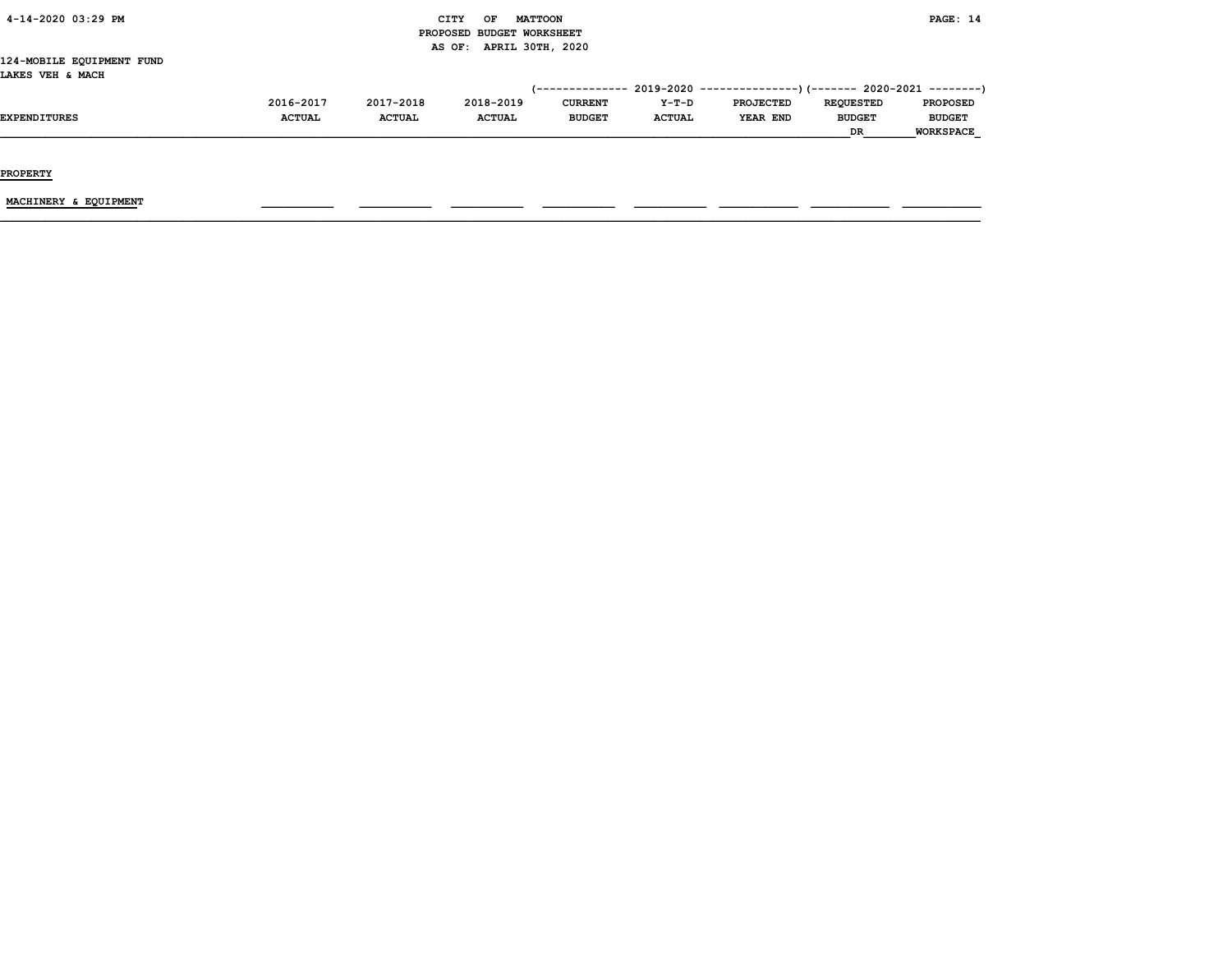| 4-14-2020 03:29 PM |  |
|--------------------|--|
|                    |  |

# CITY OF MATTOON **PAGE:** 15 PROPOSED BUDGET WORKSHEET AS OF: APRIL 30TH, 2020

#### 124-MOBILE EQUIPMENT FUND CEMETERY VEH & MACH

|                                         |               |               |               | '-------------- | $2019 - 2020 - -$ | --------------)(------- 2020-2021 ---------) |                  |                 |
|-----------------------------------------|---------------|---------------|---------------|-----------------|-------------------|----------------------------------------------|------------------|-----------------|
|                                         | 2016-2017     | 2017-2018     | 2018-2019     | <b>CURRENT</b>  | $Y-T-D$           | <b>PROJECTED</b>                             | <b>REQUESTED</b> | <b>PROPOSED</b> |
| EXPENDITURES                            | <b>ACTUAL</b> | <b>ACTUAL</b> | <b>ACTUAL</b> | <b>BUDGET</b>   | <b>ACTUAL</b>     | YEAR END                                     | <b>BUDGET</b>    | <b>BUDGET</b>   |
|                                         |               |               |               |                 |                   |                                              | DR               | WORKSPACE       |
| <b>PROPERTY</b>                         |               |               |               |                 |                   |                                              |                  |                 |
| MACHINERY & EQUIPMENT                   |               |               |               |                 |                   |                                              |                  |                 |
| 124-5570-741 CEMETERY MACHINERY & EQUIP | 0             | 29,835        | 0             | 35,000          | 32,500            | 32,500                                       | 0                |                 |
| 124-5570-742 CEMETERY VEHICLES          |               | $\Omega$      |               |                 |                   |                                              | 35,000           |                 |
| TOTAL MACHINERY & EQUIPMENT             | 0             | 29,835        |               | 35,000          | 32,500            | 32,500                                       | 35,000           |                 |
| TOTAL PROPERTY                          | $\mathbf 0$   | 29,835        | 0             | 35,000          | 32,500            | 32,500                                       | 35,000           |                 |
| TOTAL CEMETERY VEH & MACH               | 0             | 29,835        | 0             | 35,000          | 32,500            | 32,500                                       | 35,000           |                 |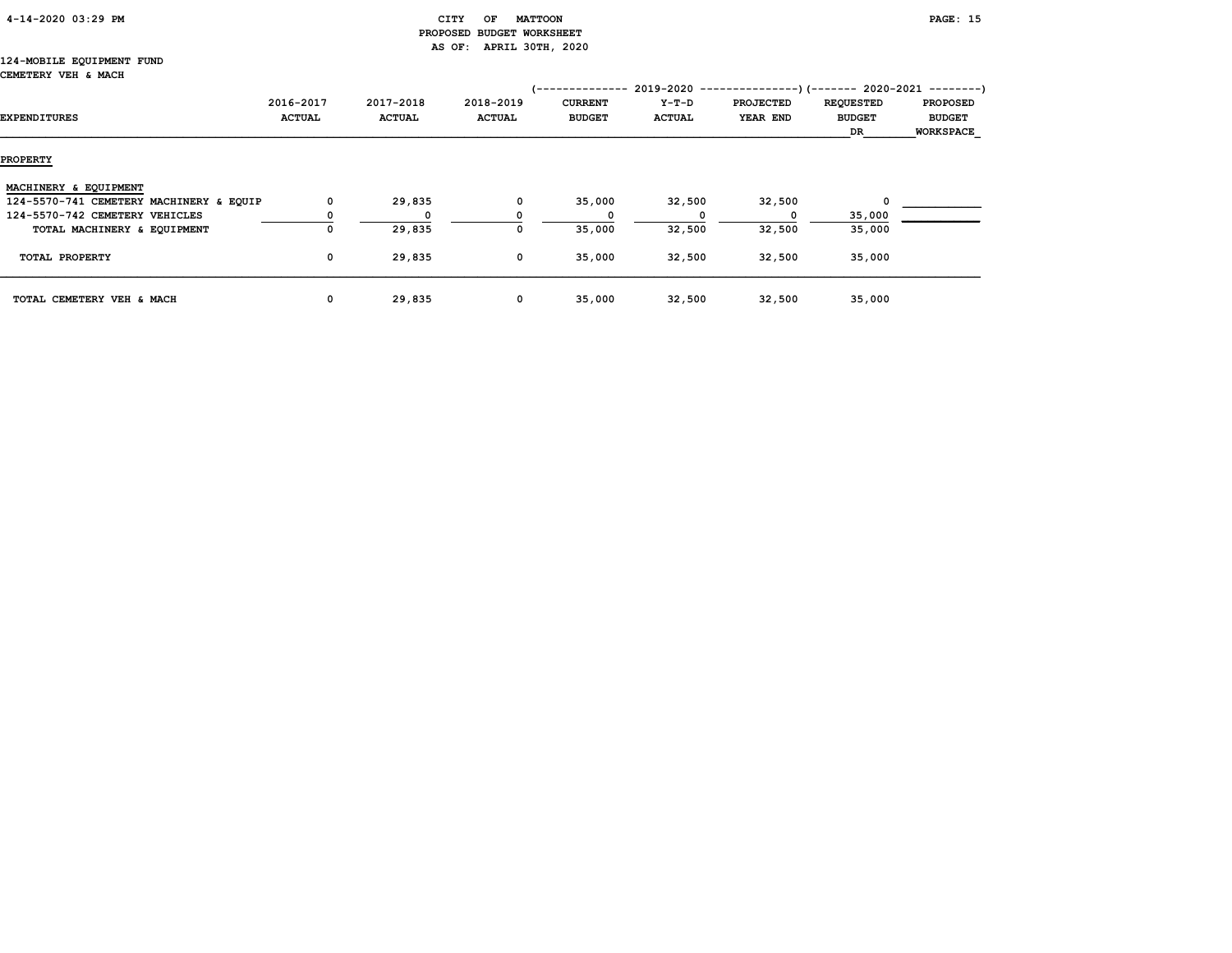| 4-14-2020 03:29 PM |
|--------------------|
|--------------------|

# CITY OF MATTOON **PAGE:** 16 PROPOSED BUDGET WORKSHEET AS OF: APRIL 30TH, 2020

#### 124-MOBILE EQUIPMENT FUND INTEREST EXPENSE

|                                                                       |                            |                            |                            |                                 | (-------------- 2019-2020 ----------------) (------- 2020-2021 --------) |                              |                                         |                                                      |
|-----------------------------------------------------------------------|----------------------------|----------------------------|----------------------------|---------------------------------|--------------------------------------------------------------------------|------------------------------|-----------------------------------------|------------------------------------------------------|
| <b>EXPENDITURES</b>                                                   | 2016-2017<br><b>ACTUAL</b> | 2017-2018<br><b>ACTUAL</b> | 2018-2019<br><b>ACTUAL</b> | <b>CURRENT</b><br><b>BUDGET</b> | $Y-T-D$<br><b>ACTUAL</b>                                                 | <b>PROJECTED</b><br>YEAR END | <b>REQUESTED</b><br><b>BUDGET</b><br>DR | <b>PROPOSED</b><br><b>BUDGET</b><br><b>WORKSPACE</b> |
|                                                                       |                            |                            |                            |                                 |                                                                          |                              |                                         |                                                      |
| OTHER OBJECTS                                                         |                            |                            |                            |                                 |                                                                          |                              |                                         |                                                      |
| FINANCIAL TRANS OBJECTS                                               |                            |                            |                            |                                 |                                                                          |                              |                                         |                                                      |
| 124-5795-817 INTEREST EXPENSE                                         | 0                          | 0                          | 7,497                      | 0                               | 5,499                                                                    | 5,499                        | 0                                       |                                                      |
| TOTAL FINANCIAL TRANS OBJECTS                                         | 0                          | $\Omega$                   | 7,497                      | 0                               | 5,499                                                                    | 5,499                        | $\Omega$                                |                                                      |
| TOTAL OTHER OBJECTS                                                   | 0                          | $\mathbf 0$                | 7,497                      | 0                               | 5,499                                                                    | 5,499                        | 0                                       |                                                      |
| TOTAL INTEREST EXPENSE                                                | 0                          | 0                          | 7,497                      | $\mathbf 0$                     | 5,499                                                                    | 5,499                        | 0                                       |                                                      |
| TOTAL EXPENDITURES                                                    | 768,026                    | 359,585                    | 104,232                    | 354,300                         | 150,333                                                                  | 150,332                      | 401,300                                 |                                                      |
| REVENUE OVER/(UNDER) EXPENDITURES                                     | 768,026) (<br>$\epsilon$   | 325,227) (                 | 72,232) (                  | 354,300) (                      | $150,333)$ (                                                             | 150,332) (                   | 401,300)                                |                                                      |
| OTHER FINANCING SOURCES                                               |                            |                            |                            |                                 |                                                                          |                              |                                         |                                                      |
| 124-4901-021 TRFR FROM GEN FUND                                       | 246,652                    | 325,941                    | 64,452                     | 92,452                          | 127,452                                                                  | 127,452                      | 64,452                                  |                                                      |
| 124-4911-021 TRFR FROM WATER FUND                                     | $\mathbf 0$                | 72,000                     | 120,070                    | 115,924                         | 115,924                                                                  | 115,924                      | 22,000                                  |                                                      |
| 124-4912-021 TRFR FROM SEWER FUND                                     | 45,000                     | 72,000                     | 120,070                    | 115,924                         | 115,924                                                                  | 115,924                      | 0                                       |                                                      |
| TOTAL OTHER FINANCING SOURCES                                         | 291,652                    | 469,941                    | 304,592                    | 324,300                         | 359,300                                                                  | 359,300                      | 86,452                                  |                                                      |
| TOTAL OTHER FINANCING SOURCES (USES)                                  | 291,652                    | 469,941                    | 304,592                    | 324,300                         | 359,300                                                                  | 359,300                      | 86,452                                  |                                                      |
| REVENUES & OTHER SOURCES OVER/<br>(UNDER) EXPENDITURES & OTHER (USES) | 476,374)                   | 144,714                    | 232,360 (                  | 30,000)                         | 208,967                                                                  | 208,968 (                    | 314,848)                                |                                                      |

\*\*\* END OF REPORT \*\*\*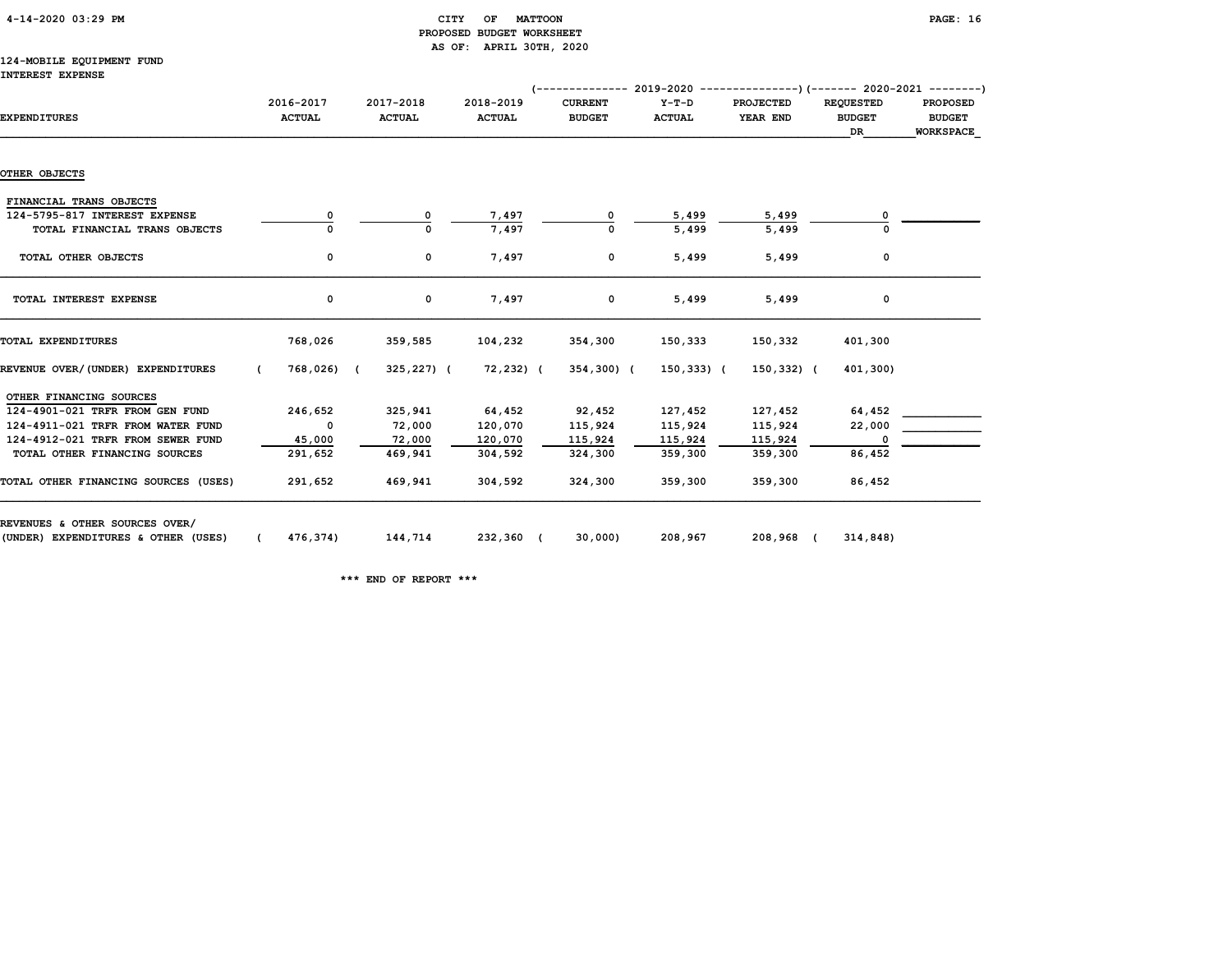| 4-14-2020 03:29 PM |  |  |  |  |
|--------------------|--|--|--|--|
|--------------------|--|--|--|--|

# CITY OF MATTOON PAGE: 1 PROPOSED BUDGET WORKSHEET AS OF: APRIL 30TH, 2020

125-INSURANCE & TORT JDGMNT

|                                         |               |               |               |                |               | $($ -------------- 2019-2020 ----------------) (------- 2020-2021 --------) |                  |                  |
|-----------------------------------------|---------------|---------------|---------------|----------------|---------------|-----------------------------------------------------------------------------|------------------|------------------|
|                                         | 2016-2017     | 2017-2018     | 2018-2019     | <b>CURRENT</b> | $Y-T-D$       | <b>PROJECTED</b>                                                            | <b>REQUESTED</b> | <b>PROPOSED</b>  |
| <b>REVENUES</b>                         | <b>ACTUAL</b> | <b>ACTUAL</b> | <b>ACTUAL</b> | <b>BUDGET</b>  | <b>ACTUAL</b> | YEAR END                                                                    | <b>BUDGET</b>    | <b>BUDGET</b>    |
|                                         |               |               |               |                |               |                                                                             | DR               | <b>WORKSPACE</b> |
| <b>TAXES</b>                            |               |               |               |                |               |                                                                             |                  |                  |
| UNLIMITED RATE PROP TAX                 |               |               |               |                |               |                                                                             |                  |                  |
| INVESTMENT EARNINGS                     |               |               |               |                |               |                                                                             |                  |                  |
| <b>INTEREST EARNINGS</b>                |               |               |               |                |               |                                                                             |                  |                  |
| CONTRIB & OTHER MISC REV                |               |               |               |                |               |                                                                             |                  |                  |
| CONTRIBUTIONS & MISC REV                |               |               |               |                |               |                                                                             |                  |                  |
| 125-4807-010 MISC. FINANCE DEPT REVENUE | 256,473       | 67,452        | 80,866        | 55,232         | 144,235       | 154,281                                                                     | 65,849           |                  |
| TOTAL CONTRIBUTIONS & MISC REV          | 256,473       | 67,452        | 80,866        | 55,232         | 144,235       | 154,281                                                                     | 65,849           |                  |
| TOTAL CONTRIB & OTHER MISC REV          | 256,473       | 67,452        | 80,866        | 55,232         | 144,235       | 154,281                                                                     | 65,849           |                  |
| <b>TOTAL REVENUES</b>                   | 256,473       | 67,452        | 80,866        | 55,232         | 144,235       | 154,281                                                                     | 65,849           |                  |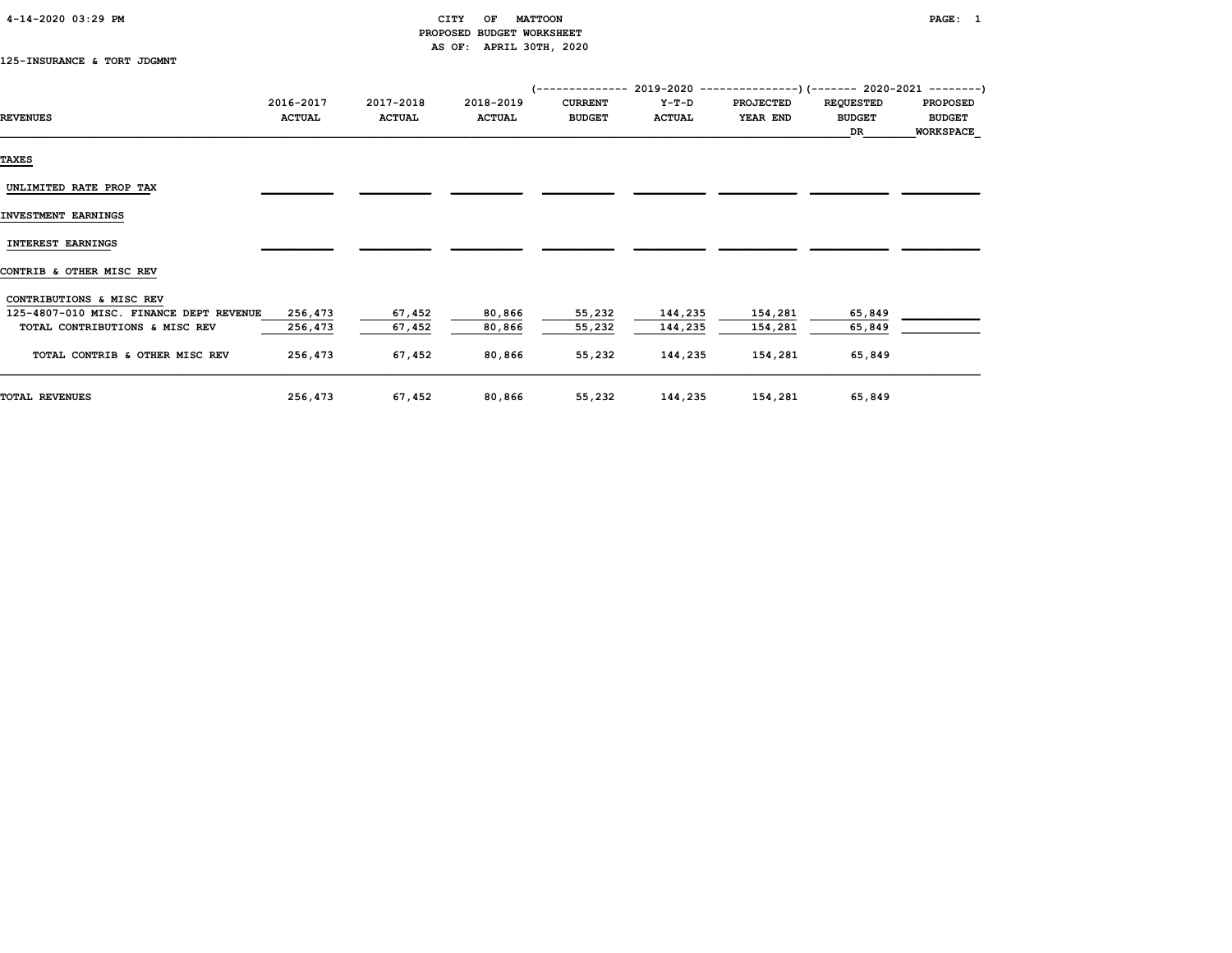4-14-2020 03:29 PM CITY OF MATTOON PAGE: 2

# PROPOSED BUDGET WORKSHEET AS OF: APRIL 30TH, 2020

#### 125-INSURANCE & TORT JDGMNT FINANCIAL ADMINISTRATION

|                                                                             |                            |                            |                            | (------------- 2019-2020        |                          |                       | ---------------) (------- 2020-2021            | ---------)                                           |
|-----------------------------------------------------------------------------|----------------------------|----------------------------|----------------------------|---------------------------------|--------------------------|-----------------------|------------------------------------------------|------------------------------------------------------|
| <b>EXPENDITURES</b>                                                         | 2016-2017<br><b>ACTUAL</b> | 2017-2018<br><b>ACTUAL</b> | 2018-2019<br><b>ACTUAL</b> | <b>CURRENT</b><br><b>BUDGET</b> | $Y-T-D$<br><b>ACTUAL</b> | PROJECTED<br>YEAR END | <b>REQUESTED</b><br><b>BUDGET</b><br><b>DR</b> | <b>PROPOSED</b><br><b>BUDGET</b><br><b>WORKSPACE</b> |
| EMPLOYEE BENEFITS                                                           |                            |                            |                            |                                 |                          |                       |                                                |                                                      |
|                                                                             |                            |                            |                            |                                 |                          |                       |                                                |                                                      |
| UNEMPLOYMNT COMPENSATION                                                    |                            |                            |                            |                                 |                          |                       |                                                |                                                      |
| 125-5150-240 UNEMPLOYMENT COMP.                                             | 17,085                     | 13,656                     | 10,722                     | 13,757                          | 11,273                   | 11,011                | 11,577                                         |                                                      |
| TOTAL UNEMPLOYMNT COMPENSATION                                              | 17,085                     | 13,656                     | 10,722                     | 13,757                          | 11,273                   | 11,011                | 11,577                                         |                                                      |
| WORKER'S COMPENSATION                                                       |                            |                            |                            |                                 |                          |                       |                                                |                                                      |
| 125-5150-250 WORKERS' COMPENSATION                                          | 647,746                    | 619,638                    | 571,063                    | 627,038                         | 596,777                  | 596,777               | 554,427                                        |                                                      |
| TOTAL WORKER'S COMPENSATION                                                 | 647,746                    | 619,638                    | 571,063                    | 627,038                         | 596,777                  | 596,777               | 554,427                                        |                                                      |
| TOTAL EMPLOYEE BENEFITS                                                     | 664,831                    | 633,294                    | 581,785                    | 640,795                         | 608,050                  | 607,788               | 566,004                                        |                                                      |
| OTHER PURCHASED SERVICES                                                    |                            |                            |                            |                                 |                          |                       |                                                |                                                      |
| PROFESSIONAL SERVICES                                                       |                            |                            |                            |                                 |                          |                       |                                                |                                                      |
| 125-5150-519 OTHER PROFESSIONAL SERVICE                                     | 30,212                     | 43,959                     | 28,674                     | 40,000                          | 83,389                   | 85,168                | 90,000                                         |                                                      |
| TOTAL PROFESSIONAL SERVICES                                                 | 30,212                     | 43,959                     | 28,674                     | 40,000                          | 83,389                   | 85,168                | 90,000                                         |                                                      |
| <b>INSURANCE</b>                                                            |                            |                            |                            |                                 |                          |                       |                                                |                                                      |
| 125-5150-523 PROPERTY & CASUALTY INSURA                                     | 229,534                    | 242,523                    | 252,998                    | 295,255                         | 277,188                  | 267,251               | 313,791                                        |                                                      |
| 125-5150-527 SELF INSURED RETENTION/DED                                     | 23,994                     | 13,385                     | 44,593                     | 26,960                          | 105,587                  | 68,966                | 28,577                                         |                                                      |
| 125-5150-528 UNINSURED JUDGEMENTS                                           | $\Omega$                   | $\Omega$                   | 0                          | 0                               | 79,000                   | 79,000                | $\Omega$                                       |                                                      |
| TOTAL INSURANCE                                                             | 253,528                    | 255,908                    | 297,591                    | 322,215                         | 461,775                  | 415,217               | 342,368                                        |                                                      |
| COMMUNICATION                                                               |                            |                            |                            |                                 |                          |                       |                                                |                                                      |
| TOTAL OTHER PURCHASED SERVICES                                              | 283,740                    | 299,867                    | 326,265                    | 362,215                         | 545,164                  | 500,385               | 432,368                                        |                                                      |
| TOTAL FINANCIAL ADMINISTRATION                                              | 948,571                    | 933,161                    | 908,051                    | 1,003,010                       | 1,153,214                | 1,108,173             | 998,372                                        |                                                      |
| TOTAL EXPENDITURES                                                          | 948,571                    | 933,161                    | 908,051                    | 1,003,010                       | 1,153,214                | 1,108,173             | 998,372                                        |                                                      |
| REVENUE OVER/(UNDER) EXPENDITURES<br>$\epsilon$                             | 692,098)                   | 865,709) (                 | 827,185) (                 | 947,778) (                      | 1,008,979) (             | 953,892) (            | 932,523)                                       |                                                      |
| OTHER FINANCING SOURCES                                                     |                            |                            |                            |                                 |                          |                       |                                                |                                                      |
| 125-4901-021 INTERFUND CHG - GENERAL FU                                     | 511,337                    | 643,814                    | 610,201                    | 664,731                         | 664,763                  | 664,763               | 641,953                                        |                                                      |
| 125-4903-021 INTERFUND CHG -<br>HOTEL TAX                                   | 925                        | 1,030                      | 929                        | 524                             | 524                      | 524                   | 446                                            |                                                      |
| 125-4911-021 INTERFUND CHG<br><b>WATER FUND</b><br>$\overline{\phantom{a}}$ | 64,644                     | 79,638                     | 77,080                     | 94,755                          | 94,752                   | 94,752                | 93,406                                         |                                                      |
| 125-4912-021 INTERFUND CHG - SEWER FUND                                     | 105,224                    | 130,344                    | 130,894                    | 177,850                         | 177,850                  | 177,850               | 185,539                                        |                                                      |
| 125-4917-021 INTERFUND CHG - LIBRARY FU                                     | 9,967                      | 10,882                     | 8,080                      | 9,918                           | 9,092                    | 9,918                 | 11,179                                         |                                                      |
| TOTAL OTHER FINANCING SOURCES                                               | 692,098                    | 865,709                    | 827,185                    | 947,778                         | 946,982                  | 947,808               | 932,523                                        |                                                      |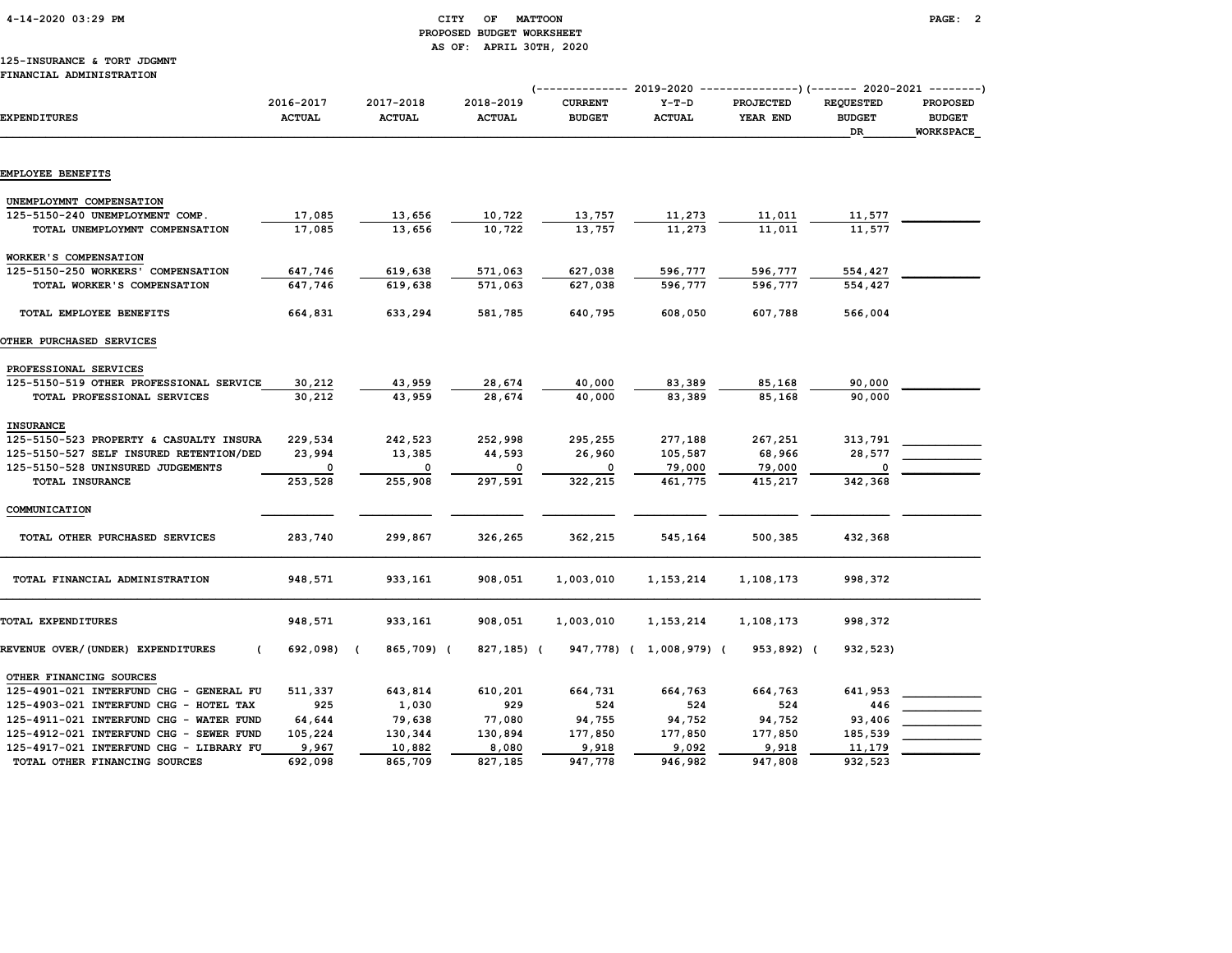| 4-14-2020 03:29 PM |  |
|--------------------|--|
|                    |  |

#### CITY OF MATTOON **PAGE:** 3 PROPOSED BUDGET WORKSHEET AS OF: APRIL 30TH, 2020

#### 125-INSURANCE & TORT JDGMNT FINANCIAL ADMINISTRATION

| <b>EXPENDITURES</b>                                                   | 2016-2017<br><b>ACTUAL</b> | 2017-2018<br><b>ACTUAL</b> | 2018-2019<br><b>ACTUAL</b> | 1--------------<br><b>CURRENT</b><br><b>BUDGET</b> | Y-T-D<br><b>ACTUAL</b> | $2019-2020$ ----------------)(------- 2020-2021 --------)<br><b>PROJECTED</b><br>YEAR END | <b>REQUESTED</b><br><b>BUDGET</b><br>DR | <b>PROPOSED</b><br><b>BUDGET</b><br><b>WORKSPACE</b> |
|-----------------------------------------------------------------------|----------------------------|----------------------------|----------------------------|----------------------------------------------------|------------------------|-------------------------------------------------------------------------------------------|-----------------------------------------|------------------------------------------------------|
| OTHER FINANCING (USES)<br>TOTAL OTHER FINANCING SOURCES (USES)        | 692,098                    | 865,709                    | 827,185                    | 947,778                                            | 946,982                | 947,808                                                                                   | 932,523                                 |                                                      |
| REVENUES & OTHER SOURCES OVER/<br>(UNDER) EXPENDITURES & OTHER (USES) | 0                          | 0                          | $\mathbf{o}$               | 0 <sub>0</sub>                                     | 61,997) (              | 6,084)                                                                                    | 0                                       |                                                      |

\*\*\* END OF REPORT \*\*\*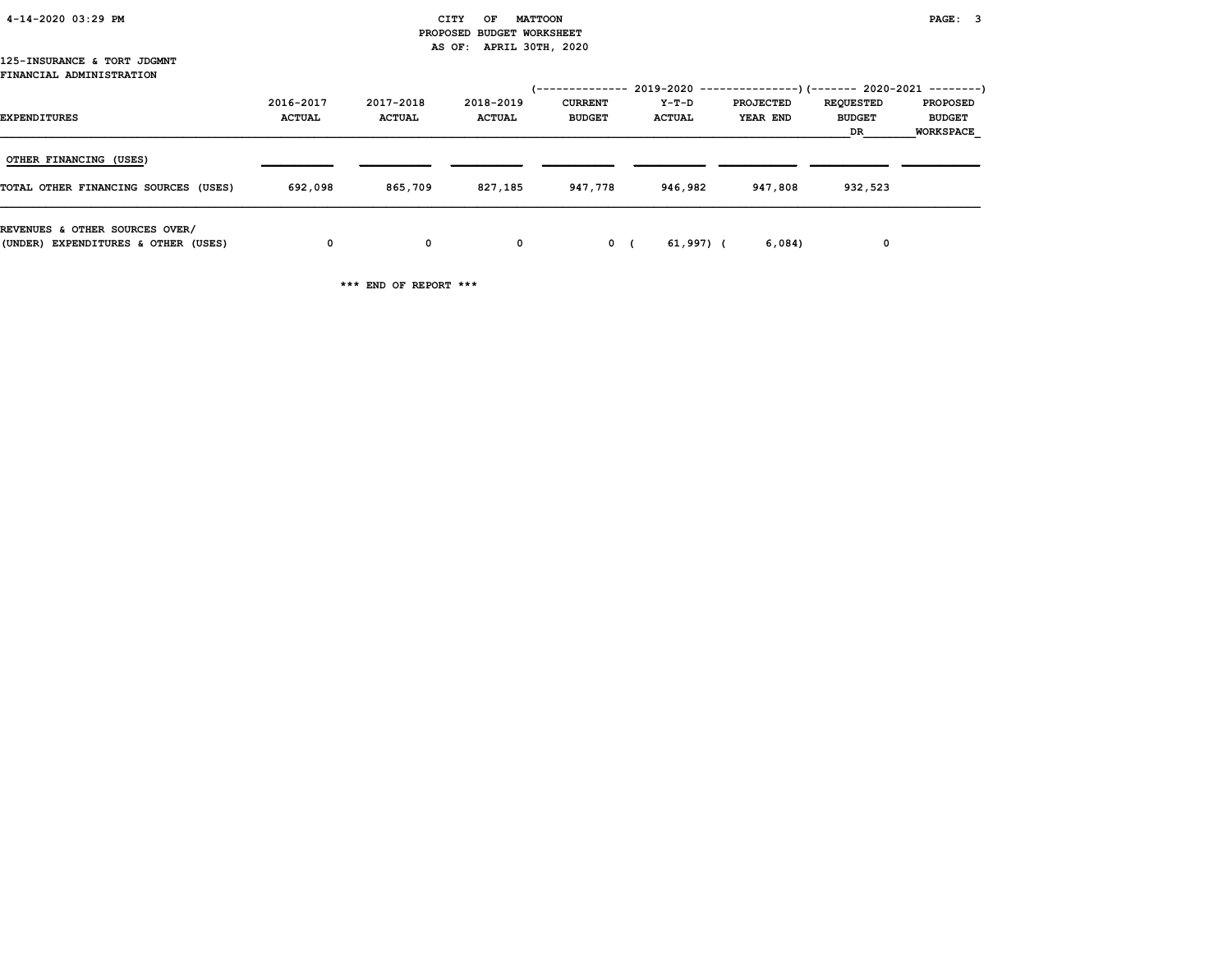# CITY OF MATTOON PAGE: 1 PROPOSED BUDGET WORKSHEET AS OF: APRIL 30TH, 2020

# 126-HOME REHAB GRANT FUND

|                                     |               |               |               |                |               | (-------------- 2019-2020 ----------------) (------- 2020-2021 --------) |                  |                 |
|-------------------------------------|---------------|---------------|---------------|----------------|---------------|--------------------------------------------------------------------------|------------------|-----------------|
|                                     | 2016-2017     | 2017-2018     | 2018-2019     | <b>CURRENT</b> | Y-T-D         | <b>PROJECTED</b>                                                         | <b>REQUESTED</b> | <b>PROPOSED</b> |
| <b>REVENUES</b>                     | <b>ACTUAL</b> | <b>ACTUAL</b> | <b>ACTUAL</b> | <b>BUDGET</b>  | <b>ACTUAL</b> | YEAR END                                                                 | <b>BUDGET</b>    | <b>BUDGET</b>   |
|                                     |               |               |               |                |               |                                                                          | DR               | WORKSPACE       |
| INTERGOVERNMENTAL REV               |               |               |               |                |               |                                                                          |                  |                 |
| FEDERAL GOVT GRANTS                 |               |               |               |                |               |                                                                          |                  |                 |
| 126-4313-023 FEDERAL CAPITAL GRANTS | 0             | 112,049       | 287,951       | 258,226        | 25,181        | 0                                                                        | 500,000          |                 |
| TOTAL FEDERAL GOVT GRANTS           |               | 112,049       | 287,951       | 258,226        | 25,181        | 0                                                                        | 500,000          |                 |
| STATE GOVT GRANTS                   |               |               |               |                |               |                                                                          |                  |                 |
| TOTAL INTERGOVERNMENTAL REV         | $\mathbf 0$   | 112,049       | 287,951       | 258,226        | 25,181        | $\mathbf{0}$                                                             | 500,000          |                 |
| CONTRIB & OTHER MISC REV            |               |               |               |                |               |                                                                          |                  |                 |
| CONTRIBUTIONS & MISC REV            |               |               |               |                |               |                                                                          |                  |                 |
| <b>TOTAL REVENUES</b>               | 0             | 112,049       | 287,951       | 258,226        | 25,181        | $\mathbf{0}$                                                             | 500,000          |                 |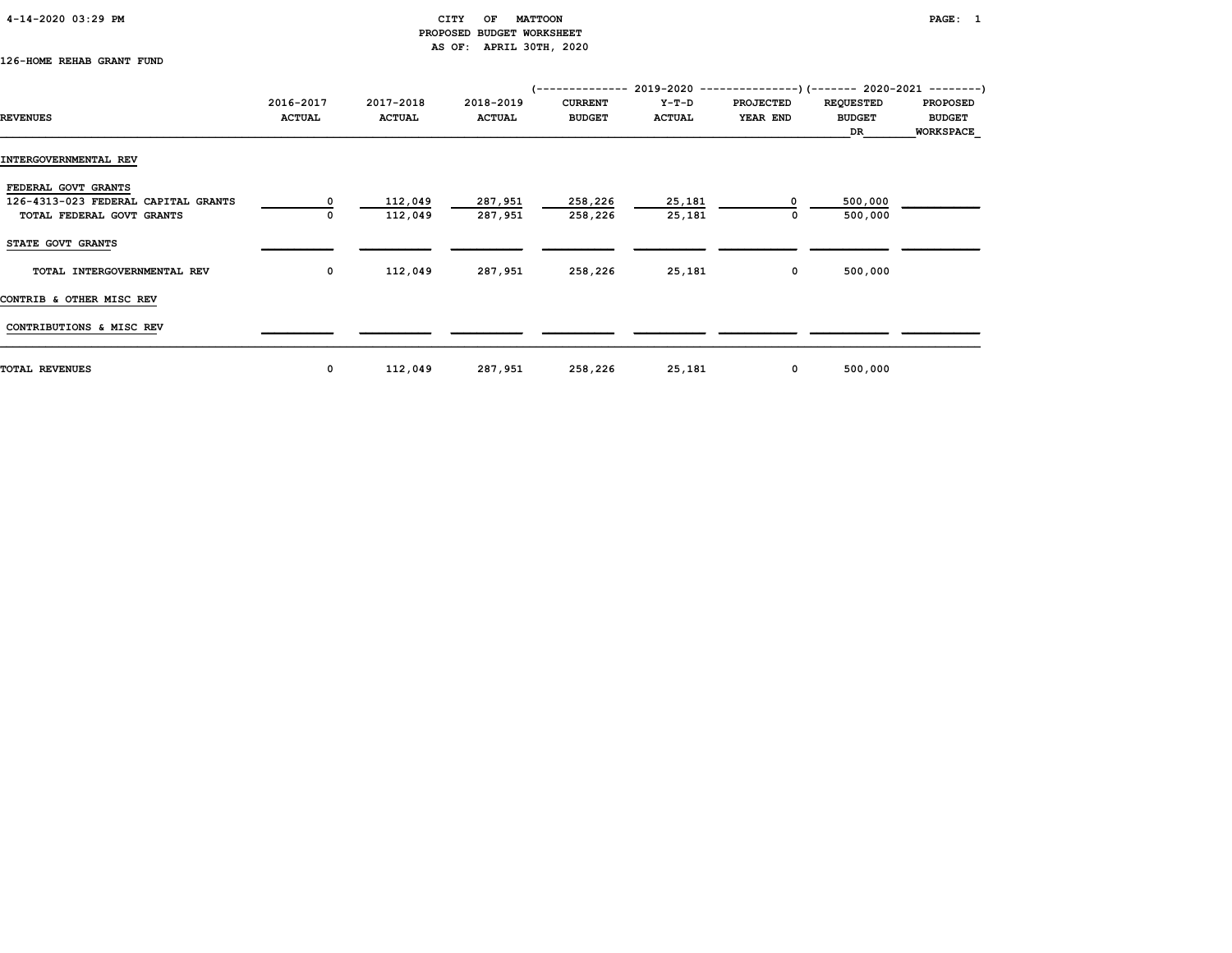# 4-14-2020 03:29 PM CITY OF MATTOON PAGE: 2 PROPOSED BUDGET WORKSHEET AS OF: APRIL 30TH, 2020

#### 126-HOME REHAB GRANT FUND CDAP HOME REHABILITATION

|                                         |                            |                            |                            | (-------------- 2019-2020 ----------------) (------- 2020-2021 --------) |                          |                              |                                         |                                               |
|-----------------------------------------|----------------------------|----------------------------|----------------------------|--------------------------------------------------------------------------|--------------------------|------------------------------|-----------------------------------------|-----------------------------------------------|
| <b>EXPENDITURES</b>                     | 2016-2017<br><b>ACTUAL</b> | 2017-2018<br><b>ACTUAL</b> | 2018-2019<br><b>ACTUAL</b> | <b>CURRENT</b><br><b>BUDGET</b>                                          | $Y-T-D$<br><b>ACTUAL</b> | <b>PROJECTED</b><br>YEAR END | <b>REQUESTED</b><br><b>BUDGET</b><br>DR | <b>PROPOSED</b><br><b>BUDGET</b><br>WORKSPACE |
|                                         |                            |                            |                            |                                                                          |                          |                              |                                         |                                               |
| PURCHASED PROP MAINT SRV                |                            |                            |                            |                                                                          |                          |                              |                                         |                                               |
| CONSTRUCTION SERVICES                   |                            |                            |                            |                                                                          |                          |                              |                                         |                                               |
| 126-5601-459 OTHER CONSTRUCTION SVCS    | 0                          | 92,716                     | 249,284                    | 258,226                                                                  | 73,120                   |                              | 427,769                                 |                                               |
| TOTAL CONSTRUCTION SERVICES             |                            | 92,716                     | 249,284                    | 258,226                                                                  | 73,120                   |                              | 427,769                                 |                                               |
| TOTAL PURCHASED PROP MAINT SRV          | $\mathbf 0$                | 92,716                     | 249,284                    | 258,226                                                                  | 73,120                   | $\mathbf 0$                  | 427,769                                 |                                               |
| <b>OTHER PURCHASED SERVICES</b>         |                            |                            |                            |                                                                          |                          |                              |                                         |                                               |
| PROFESSIONAL SERVICES                   |                            |                            |                            |                                                                          |                          |                              |                                         |                                               |
| 126-5601-519 OTHER PROFESSIONAL SERVICE | 0                          | 19,333                     | 38,667                     |                                                                          |                          |                              | 72,231                                  |                                               |
| TOTAL PROFESSIONAL SERVICES             |                            | 19,333                     | 38,667                     |                                                                          |                          |                              | 72,231                                  |                                               |
| TOTAL OTHER PURCHASED SERVICES          | 0                          | 19,333                     | 38,667                     | 0                                                                        | $\mathbf{o}$             | $\mathbf 0$                  | 72,231                                  |                                               |
| TOTAL CDAP HOME REHABILITATION          | 0                          | 112,049                    | 287,951                    | 258,226                                                                  | 73,120                   | $\mathbf 0$                  | 500,000                                 |                                               |
| TOTAL EXPENDITURES                      | $\mathbf 0$                | 112,049                    | 287,951                    | 258,226                                                                  | 73,120                   | $\mathbf 0$                  | 500,000                                 |                                               |
| REVENUE OVER/(UNDER) EXPENDITURES       | 0                          | $\mathbf{o}$               | 0                          | 0 <sup>0</sup>                                                           | 47,939)                  | 0                            | 0                                       |                                               |

\*\*\* END OF REPORT \*\*\*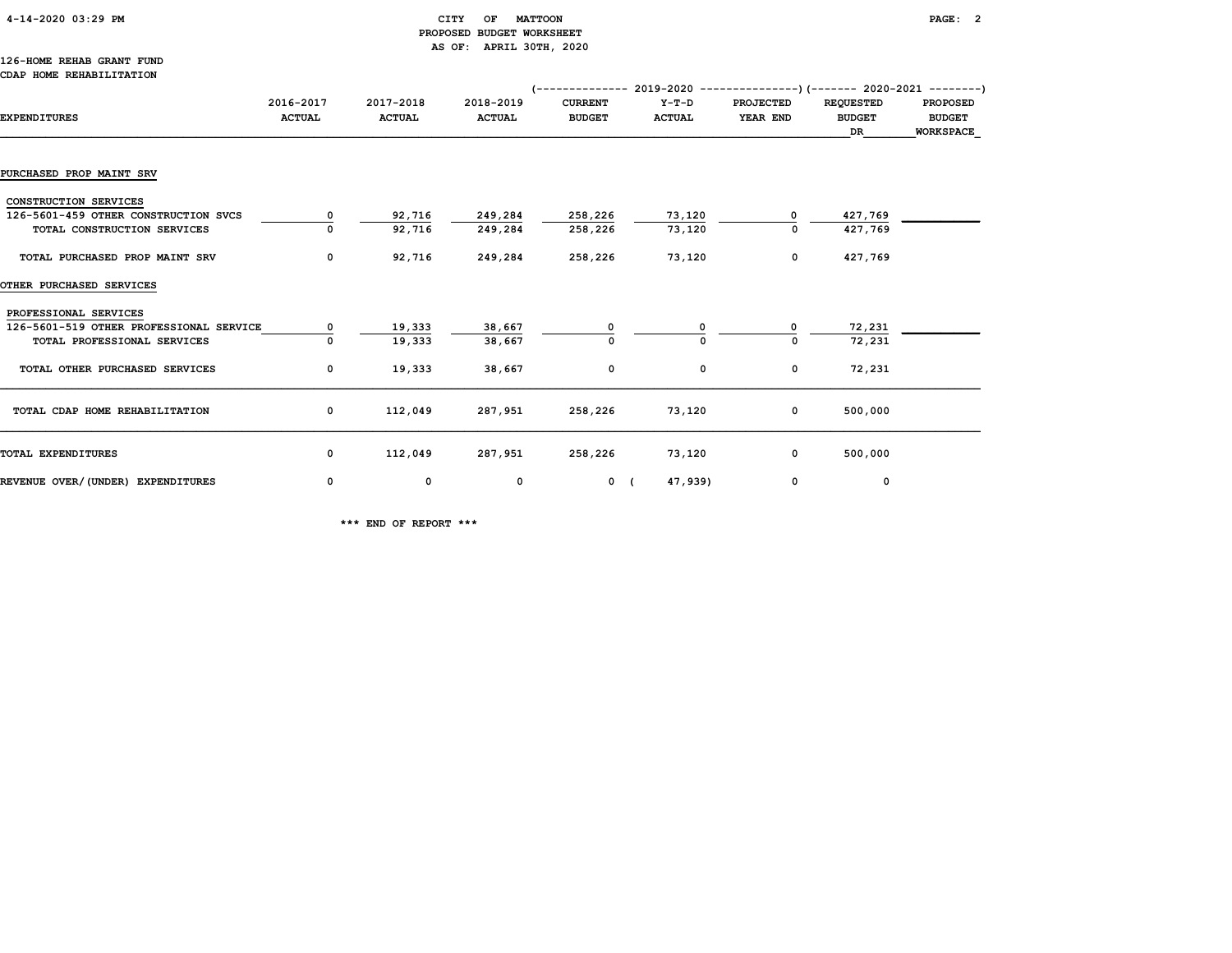# 4-14-2020 03:29 PM CITY OF MATTOON PAGE: 1 PROPOSED BUDGET WORKSHEET AS OF: APRIL 30TH, 2020

127-REVOLVING LOAN FUND

| 2016-2017     | 2017-2018                                                                   | 2018-2019                        | <b>CURRENT</b>                   | $Y-T-D$                            | <b>PROJECTED</b>                   | <b>REQUESTED</b>                   | <b>PROPOSED</b>                                                                                                |
|---------------|-----------------------------------------------------------------------------|----------------------------------|----------------------------------|------------------------------------|------------------------------------|------------------------------------|----------------------------------------------------------------------------------------------------------------|
| <b>ACTUAL</b> | <b>ACTUAL</b>                                                               | <b>ACTUAL</b>                    | <b>BUDGET</b>                    | <b>ACTUAL</b>                      | YEAR END                           | <b>BUDGET</b>                      | <b>BUDGET</b>                                                                                                  |
|               |                                                                             |                                  |                                  |                                    |                                    | DR                                 | <b>WORKSPACE</b>                                                                                               |
|               |                                                                             |                                  |                                  |                                    |                                    |                                    |                                                                                                                |
|               |                                                                             |                                  |                                  |                                    |                                    |                                    |                                                                                                                |
|               |                                                                             |                                  |                                  |                                    |                                    |                                    |                                                                                                                |
|               |                                                                             |                                  |                                  |                                    |                                    |                                    |                                                                                                                |
|               |                                                                             |                                  |                                  |                                    |                                    |                                    |                                                                                                                |
|               |                                                                             |                                  |                                  |                                    |                                    |                                    |                                                                                                                |
|               |                                                                             |                                  |                                  |                                    |                                    |                                    |                                                                                                                |
|               | 0                                                                           | $\Omega$                         | 41,161                           | 31,730                             | 33,159                             | 17,156                             |                                                                                                                |
|               | 0                                                                           | 0                                | 41,161                           | 31,730                             | 33,159                             | 17,156                             |                                                                                                                |
|               |                                                                             |                                  |                                  |                                    |                                    |                                    |                                                                                                                |
|               |                                                                             |                                  |                                  |                                    |                                    |                                    |                                                                                                                |
|               |                                                                             |                                  |                                  |                                    |                                    |                                    |                                                                                                                |
|               |                                                                             |                                  |                                  |                                    |                                    |                                    |                                                                                                                |
|               |                                                                             |                                  |                                  |                                    |                                    |                                    |                                                                                                                |
|               |                                                                             |                                  |                                  |                                    |                                    |                                    |                                                                                                                |
|               | 5,755<br>5,755<br>127-4630-022 REVOLVING LOAN FUND REPAYM<br>5,755<br>5,755 | 5,017<br>5,017<br>5,017<br>5,017 | 6,449<br>6,449<br>6,449<br>6,449 | 3,420<br>3,420<br>44,581<br>44,581 | 2,907<br>2,907<br>34,636<br>34,636 | 3,113<br>3,113<br>36,272<br>36,272 | (-------------- 2019-2020 ----------------) (------- 2020-2021 --------)<br>1,200<br>1,200<br>18,356<br>18,356 |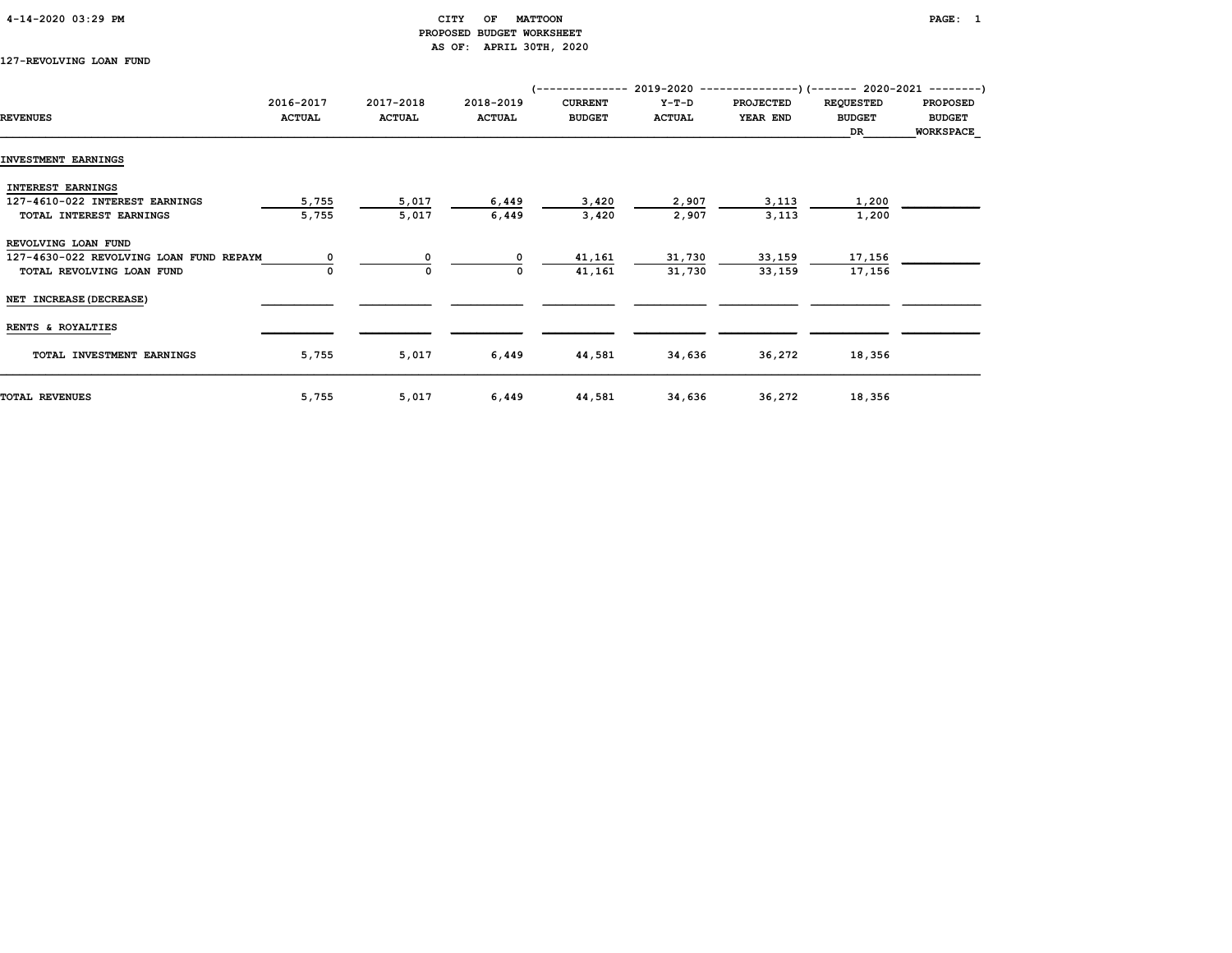|  | 4-14-2020 03:29 PM |  |  |
|--|--------------------|--|--|
|--|--------------------|--|--|

## CITY OF MATTOON **PAGE: 2**  PROPOSED BUDGET WORKSHEET AS OF: APRIL 30TH, 2020

# 127-REVOLVING LOAN FUND

REVOLVING LOANS

|                                         |                            |                            |                            |                                 | (------------- 2019-2020 ---------------)(------- 2020-2021 --------) |                              |                                         |                                                      |
|-----------------------------------------|----------------------------|----------------------------|----------------------------|---------------------------------|-----------------------------------------------------------------------|------------------------------|-----------------------------------------|------------------------------------------------------|
| <b>EXPENDITURES</b>                     | 2016-2017<br><b>ACTUAL</b> | 2017-2018<br><b>ACTUAL</b> | 2018-2019<br><b>ACTUAL</b> | <b>CURRENT</b><br><b>BUDGET</b> | Y-T-D<br><b>ACTUAL</b>                                                | <b>PROJECTED</b><br>YEAR END | <b>REQUESTED</b><br><b>BUDGET</b><br>DR | <b>PROPOSED</b><br><b>BUDGET</b><br><b>WORKSPACE</b> |
| <b>OTHER PURCHASED SERVICES</b>         |                            |                            |                            |                                 |                                                                       |                              |                                         |                                                      |
|                                         |                            |                            |                            |                                 |                                                                       |                              |                                         |                                                      |
| PROFESSIONAL SERVICES                   |                            |                            |                            |                                 |                                                                       |                              |                                         |                                                      |
| 127-5652-513 AUDITING SERVICES          | 1,575                      | 1,620                      | 1,668                      | 1,716                           | 1,716                                                                 | 1,716                        | 1,752                                   |                                                      |
| 127-5652-519 OTHER PROFESSIONAL SERVICE | 2,218                      | 0                          | 602                        | 2,500                           | $\overline{\phantom{0}}$                                              | 2,500                        | 2,500                                   |                                                      |
| TOTAL PROFESSIONAL SERVICES             | 3,793                      | 1,620                      | 2,270                      | 4,216                           | 1,716                                                                 | 4,216                        | 4,252                                   |                                                      |
| TOTAL OTHER PURCHASED SERVICES          | 3,793                      | 1,620                      | 2,270                      | 4,216                           | 1,716                                                                 | 4,216                        | 4,252                                   |                                                      |
| OTHER OBJECTS                           |                            |                            |                            |                                 |                                                                       |                              |                                         |                                                      |
| FINANCIAL TRANS OBJECTS                 |                            |                            |                            |                                 |                                                                       |                              |                                         |                                                      |
| 127-5652-826 SPECIAL ITEMS              |                            |                            |                            | 40,365                          |                                                                       |                              | 14,104                                  |                                                      |
| TOTAL FINANCIAL TRANS OBJECTS           | $\Omega$                   | $\Omega$                   |                            | 40,365                          |                                                                       |                              | 14,104                                  |                                                      |
| SPECIAL EVENT OBJECTS                   |                            |                            |                            |                                 |                                                                       |                              |                                         |                                                      |
| 127-5652-830 BAD DEBT EXPENSE           | 0                          | 20,124                     |                            | $\overline{\mathbf{0}}$         |                                                                       |                              |                                         |                                                      |
| TOTAL SPECIAL EVENT OBJECTS             | $\Omega$                   | 20,124                     |                            |                                 |                                                                       |                              |                                         |                                                      |
| TOTAL OTHER OBJECTS                     | 0                          | 20,124                     | $\mathbf 0$                | 40,365                          | $\mathbf{o}$                                                          | $\mathbf 0$                  | 14,104                                  |                                                      |
| TOTAL REVOLVING LOANS                   | 3,793                      | 21,744                     | 2,270                      | 44,581                          | 1,716                                                                 | 4,216                        | 18,356                                  |                                                      |
| TOTAL EXPENDITURES                      | 3,793                      | 21,744                     | 2,270                      | 44,581                          | 1,716                                                                 | 4,216                        | 18,356                                  |                                                      |
| REVENUE OVER/(UNDER) EXPENDITURES       | $1,962$ (                  | 16,727)                    | 4,179                      | 0                               | 32,920                                                                | 32,056                       | 0                                       |                                                      |
| OTHER FINANCING SOURCES                 |                            |                            |                            |                                 |                                                                       |                              |                                         |                                                      |
|                                         |                            |                            |                            |                                 |                                                                       |                              |                                         |                                                      |
| OTHER FINANCING (USES)                  |                            |                            |                            |                                 |                                                                       |                              |                                         |                                                      |
| REVENUES & OTHER SOURCES OVER/          |                            |                            |                            |                                 |                                                                       |                              |                                         |                                                      |
| (UNDER) EXPENDITURES & OTHER (USES)     | $1,962$ (                  | 16,727)                    | 4,179                      | $\mathbf 0$                     | 32,920                                                                | 32,056                       | $\mathsf{o}\,$                          |                                                      |

\*\*\* END OF REPORT \*\*\*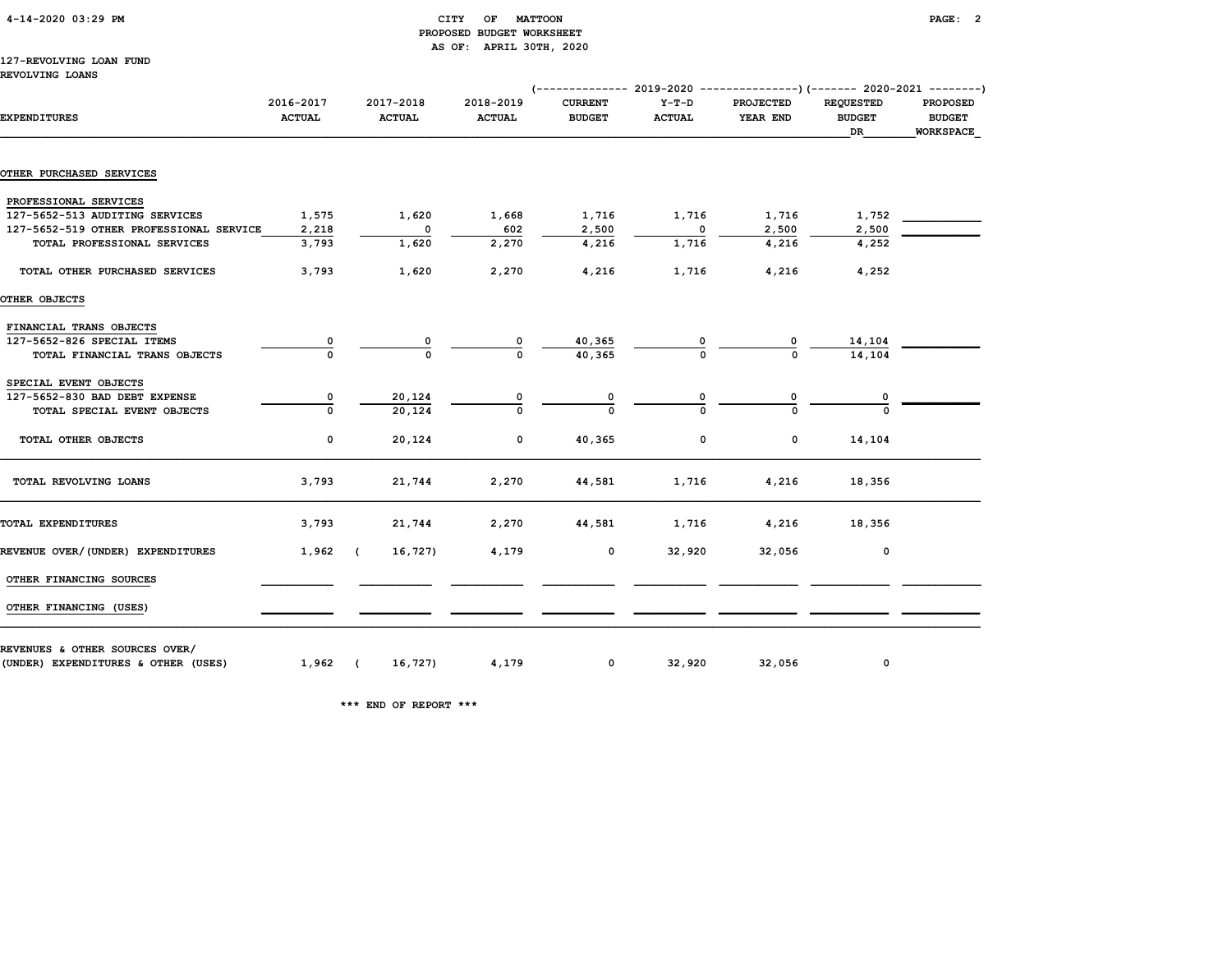#### 4-14-2020 03:29 PM CITY OF MATTOON PAGE: 1 PROPOSED BUDGET WORKSHEET AS OF: APRIL 30TH, 2020

128-MIDTOWN TIF FUND

|                                         |                            |                            |                            | $($ -------------- 2019-2020 ----------------) (------- 2020-2021 --------) |                          |                              |                                   |                                  |
|-----------------------------------------|----------------------------|----------------------------|----------------------------|-----------------------------------------------------------------------------|--------------------------|------------------------------|-----------------------------------|----------------------------------|
| <b>REVENUES</b>                         | 2016-2017<br><b>ACTUAL</b> | 2017-2018<br><b>ACTUAL</b> | 2018-2019<br><b>ACTUAL</b> | <b>CURRENT</b><br><b>BUDGET</b>                                             | $Y-T-D$<br><b>ACTUAL</b> | <b>PROJECTED</b><br>YEAR END | <b>REQUESTED</b><br><b>BUDGET</b> | <b>PROPOSED</b><br><b>BUDGET</b> |
|                                         |                            |                            |                            |                                                                             |                          |                              | DR                                | <b>WORKSPACE</b>                 |
| <b>TAXES</b>                            |                            |                            |                            |                                                                             |                          |                              |                                   |                                  |
| OTHER TAX RECEIPTS                      |                            |                            |                            |                                                                             |                          |                              |                                   |                                  |
| 128-4192-023 PROPERTY TAX RECEIPTS      | 356,343                    | 744,423                    | 793,163                    | 793,000                                                                     | 766,720                  | 766,720                      | 768,000                           |                                  |
| TOTAL OTHER TAX RECEIPTS                | 356,343                    | 744,423                    | 793,163                    | 793,000                                                                     | 766,720                  | 766,720                      | 768,000                           |                                  |
| TOTAL TAXES                             | 356,343                    | 744,423                    | 793,163                    | 793,000                                                                     | 766,720                  | 766,720                      | 768,000                           |                                  |
| INVESTMENT EARNINGS                     |                            |                            |                            |                                                                             |                          |                              |                                   |                                  |
| <b>INTEREST EARNINGS</b>                |                            |                            |                            |                                                                             |                          |                              |                                   |                                  |
| 128-4610-023 INTEREST EARNINGS          | 364                        | 812                        | 2,015                      | 1,000                                                                       | 2,856                    | 1,529                        | 1,500                             |                                  |
| TOTAL INTEREST EARNINGS                 | 364                        | 812                        | 2,015                      | 1,000                                                                       | 2,856                    | 1,529                        | 1,500                             |                                  |
| TOTAL INVESTMENT EARNINGS               | 364                        | 812                        | 2,015                      | 1,000                                                                       | 2,856                    | 1,529                        | 1,500                             |                                  |
| CONTRIB & OTHER MISC REV                |                            |                            |                            |                                                                             |                          |                              |                                   |                                  |
| CONTRIBUTIONS & MISC REV                |                            |                            |                            |                                                                             |                          |                              |                                   |                                  |
| 128-4805-023 CONTRIBUTIONS & OTHER MISC | 528,317                    | 22,536                     | 0                          | 32,500                                                                      |                          | 0                            |                                   |                                  |
| TOTAL CONTRIBUTIONS & MISC REV          | 528,317                    | 22,536                     | 0                          | 32,500                                                                      | $\Omega$                 | 0                            |                                   |                                  |
| TOTAL CONTRIB & OTHER MISC REV          | 528,317                    | 22,536                     | 0                          | 32,500                                                                      | 0                        | 0                            | 0                                 |                                  |
| <b>TOTAL REVENUES</b>                   | 885,024                    | 767,770                    | 795,178                    | 826,500                                                                     | 769,576                  | 768,249                      | 769,500                           |                                  |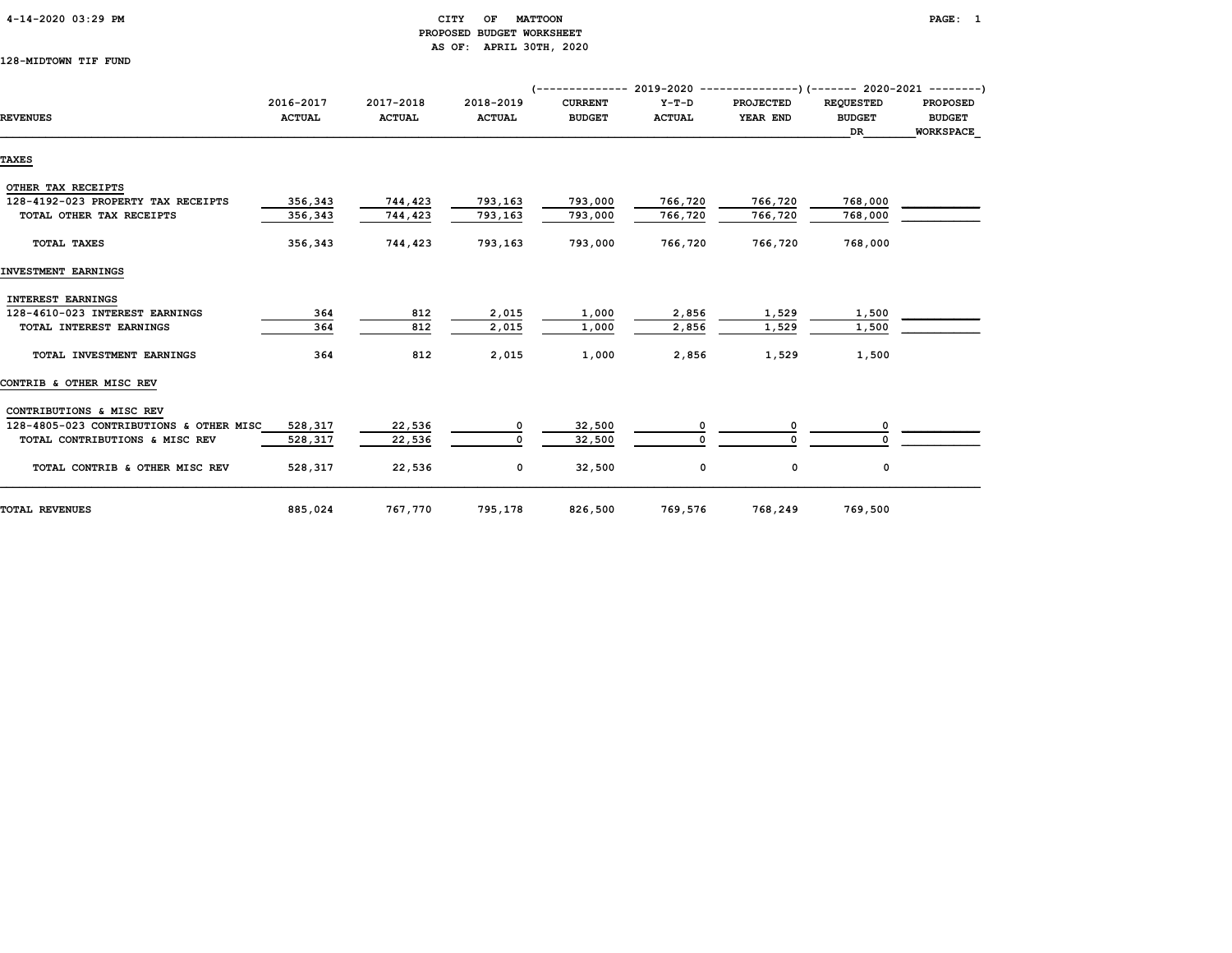|  | 4-14-2020 03:29 PM |  |  |
|--|--------------------|--|--|
|--|--------------------|--|--|

## $\begin{array}{ccc} \text{CITY} & \text{OF} & \text{MATTCON} \end{array}$  PROPOSED BUDGET WORKSHEET AS OF: APRIL 30TH, 2020

#### 128-MIDTOWN TIF FUND MIDTOWN TIF DISTRICT

|                                     |                            |                            |                            | (------------- 2019-2020        |                          | ---------------) (------- 2020-2021 ---------) |                                         |                                               |
|-------------------------------------|----------------------------|----------------------------|----------------------------|---------------------------------|--------------------------|------------------------------------------------|-----------------------------------------|-----------------------------------------------|
| <b>EXPENDITURES</b>                 | 2016-2017<br><b>ACTUAL</b> | 2017-2018<br><b>ACTUAL</b> | 2018-2019<br><b>ACTUAL</b> | <b>CURRENT</b><br><b>BUDGET</b> | $Y-T-D$<br><b>ACTUAL</b> | PROJECTED<br>YEAR END                          | <b>REQUESTED</b><br><b>BUDGET</b><br>DR | <b>PROPOSED</b><br><b>BUDGET</b><br>WORKSPACE |
| SUPPLIES                            |                            |                            |                            |                                 |                          |                                                |                                         |                                               |
|                                     |                            |                            |                            |                                 |                          |                                                |                                         |                                               |
| GENERAL SUPPLIES                    |                            |                            |                            |                                 |                          |                                                |                                         |                                               |
| 128-5604-317 SITE FURNISHINGS       | 0                          | 0                          | 0                          | 3,000                           |                          | 0                                              | 2,500                                   |                                               |
| TOTAL GENERAL SUPPLIES              | $\mathbf 0$                | $\Omega$                   | $\Omega$                   | 3,000                           | $\Omega$                 |                                                | 2,500                                   |                                               |
| <b>TOTAL SUPPLIES</b>               | 0                          | 0                          | 0                          | 3,000                           | 0                        | 0                                              | 2,500                                   |                                               |
| OTHER PURCHASED SERVICES            |                            |                            |                            |                                 |                          |                                                |                                         |                                               |
| PROFESSIONAL SERVICES               |                            |                            |                            |                                 |                          |                                                |                                         |                                               |
| 128-5604-513 AUDITING SERVICES      | 1,575                      | 1,620                      | 1,668                      | 1,700                           | 1,716                    | 1,716                                          | 1,700                                   |                                               |
| TOTAL PROFESSIONAL SERVICES         | 1,575                      | 1,620                      | 1,668                      | 1,700                           | 1,716                    | 1,716                                          | 1,700                                   |                                               |
| COMMUNICATION                       |                            |                            |                            |                                 |                          |                                                |                                         |                                               |
|                                     |                            |                            |                            |                                 |                          |                                                |                                         |                                               |
| ADVERTISING                         |                            |                            |                            |                                 |                          |                                                |                                         |                                               |
| PRINTING & BINDING                  |                            |                            |                            |                                 |                          |                                                |                                         |                                               |
| EMPLOYEE BUSINESS EXP               |                            |                            |                            |                                 |                          |                                                |                                         |                                               |
| OTHER PURCHASED SERVICES            |                            |                            |                            |                                 |                          |                                                |                                         |                                               |
| TOTAL OTHER PURCHASED SERVICES      | 1,575                      | 1,620                      | 1,668                      | 1,700                           | 1,716                    | 1,716                                          | 1,700                                   |                                               |
| OTHER OBJECTS                       |                            |                            |                            |                                 |                          |                                                |                                         |                                               |
| FINANCIAL TRANS OBJECTS             |                            |                            |                            |                                 |                          |                                                |                                         |                                               |
| FINANCIAL TRANS OBJECTS             |                            |                            |                            |                                 |                          |                                                |                                         |                                               |
| 128-5604-821 SHARED INCREMENT (20%) | 71,269                     | 148,885                    | 158,633                    | 158,600                         | 153,344                  | 153,344                                        | 153,600                                 |                                               |
| 128-5604-825 TIF GRANTS             | 255,146                    | 189,654                    | 195,953                    | 269,866                         | 210,486                  | 210,486                                        | 329,821                                 |                                               |
| TOTAL FINANCIAL TRANS OBJECTS       | 326,415                    | 338,539                    | 354,586                    | 428,466                         | 363,830                  | 363,830                                        | 483,421                                 |                                               |
| TOTAL OTHER OBJECTS                 | 326,415                    | 338,539                    | 354,586                    | 428,466                         | 363,830                  | 363,830                                        | 483,421                                 |                                               |
| CAPITAL PROJECTS                    |                            |                            |                            |                                 |                          |                                                |                                         |                                               |
| CAPITAL PROJECTS                    |                            |                            |                            |                                 |                          |                                                |                                         |                                               |
| 128-5604-900 PARKS                  | 614,603                    | 16,830                     | 0                          | 105,500                         | 0                        | 11,000                                         | 30,000                                  |                                               |
| 128-5604-901 STREETS                | 0                          | 0                          | 56,531                     | 143,000                         | 151,295                  | 151,295                                        | $\Omega$                                |                                               |
| 128-5604-902 SIDEWALKS & CROSSWALKS | 0                          | 0                          | 0                          | 250,000                         | 457,254                  | 474,880                                        | 660,000                                 |                                               |
| 128-5604-908 PARKING LOTS           | 0                          | 134,118                    | 204,396                    | 25,000                          | 16,776                   | 16,776                                         | 0                                       |                                               |
| 128-5604-909 PUBLIC BUILDINGS       | $\mathbf 0$                | 0                          | $\overline{\mathbf{0}}$    | 200,000                         | 0                        | 0                                              | 0                                       |                                               |
| TOTAL CAPITAL PROJECTS              | 614,603                    | 150,948                    | 260,927                    | 723,500                         | 625,325                  | 653,951                                        | 690,000                                 |                                               |
| TOTAL CAPITAL PROJECTS              | 614,603                    | 150,948                    | 260,927                    | 723,500                         | 625,325                  | 653,951                                        | 690,000                                 |                                               |
| TOTAL MIDTOWN TIF DISTRICT          | 942,593                    | 491,107                    | 617,181                    | 1,156,666                       | 990,871                  | 1,019,497                                      | 1,177,621                               |                                               |
| TOTAL EXPENDITURES                  | 942,593                    | 491,107                    | 617,181                    | 1,156,666                       | 990,871                  | 1,019,497                                      | 1,177,621                               |                                               |

REVENUE OVER/(UNDER) EXPENDITURES ( 57,569) 276,664 177,997 ( 330,166) ( 221,294) ( 251,248) ( 408,121)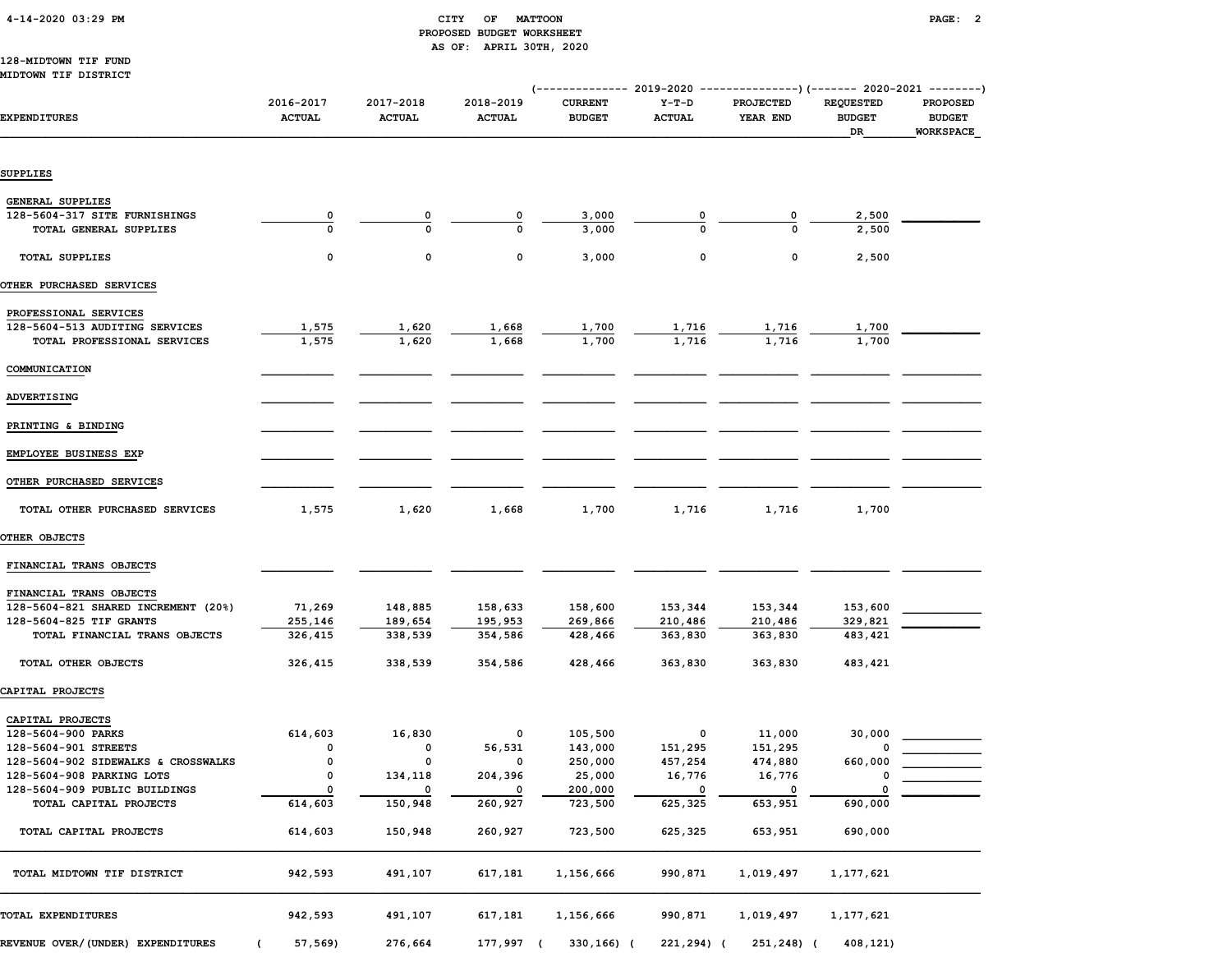| 4-14-2020 03:29 PM |  |
|--------------------|--|

#### 4-14-2020 03:29 PM CITY OF MATTOON PAGE: 3 PROPOSED BUDGET WORKSHEET AS OF: APRIL 30TH, 2020

128-MIDTOWN TIF FUND MIDTOWN TIF DISTRICT

| MIDTOWN TIF DISTRICT    |                            |                            |                            |                                 |                        | $(-$ ------------- 2019-2020 ----------------) $(-$ ------ 2020-2021 --------) |                                                |                                                      |
|-------------------------|----------------------------|----------------------------|----------------------------|---------------------------------|------------------------|--------------------------------------------------------------------------------|------------------------------------------------|------------------------------------------------------|
| <b>EXPENDITURES</b>     | 2016-2017<br><b>ACTUAL</b> | 2017-2018<br><b>ACTUAL</b> | 2018-2019<br><b>ACTUAL</b> | <b>CURRENT</b><br><b>BUDGET</b> | Y-T-D<br><b>ACTUAL</b> | <b>PROJECTED</b><br>YEAR END                                                   | <b>REQUESTED</b><br><b>BUDGET</b><br><b>DR</b> | <b>PROPOSED</b><br><b>BUDGET</b><br><b>WORKSPACE</b> |
| OTHER FINANCING SOURCES |                            |                            |                            |                                 |                        |                                                                                |                                                |                                                      |
|                         |                            |                            |                            |                                 |                        |                                                                                |                                                |                                                      |

REVENUES & OTHER SOURCES OVER/

(UNDER) EXPENDITURES & OTHER (USES) ( 57,569) 276,664 177,997 ( 330,166) ( 221,294) ( 251,248) ( 408,121)

\*\*\* END OF REPORT \*\*\*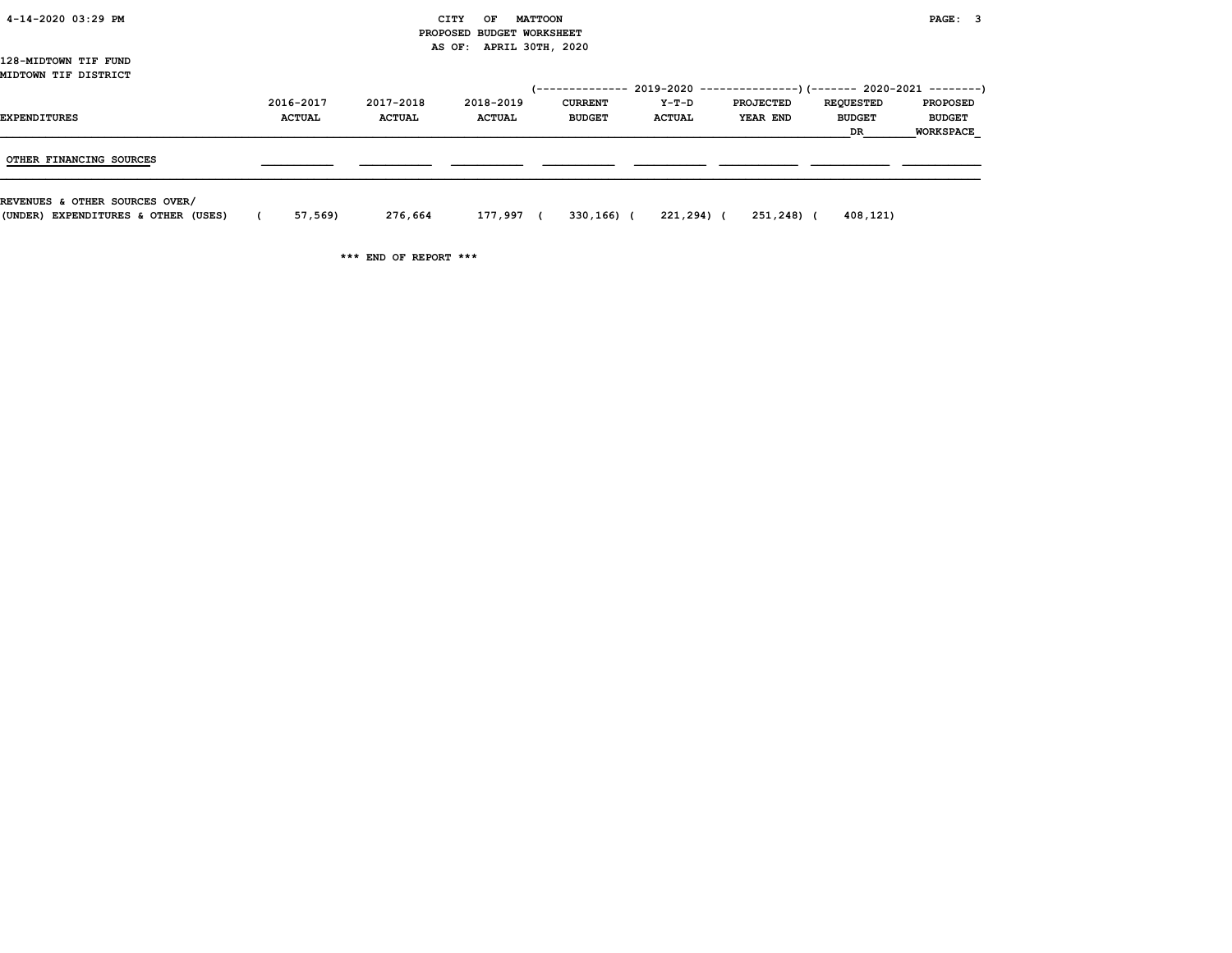## 4-14-2020 03:29 PM CITY OF MATTOON PAGE: 1 PROPOSED BUDGET WORKSHEET AS OF: APRIL 30TH, 2020

130-CAPITAL PROJECT FUND

|                                         | 2016-2017     | 2017-2018     | 2018-2019     | <b>CURRENT</b> | $Y-T-D$       | $(-$ ------------- 2019-2020 ----------------) $(-$ ------ 2020-2021 --------)<br><b>PROJECTED</b> | <b>REOUESTED</b>    | <b>PROPOSED</b>                   |
|-----------------------------------------|---------------|---------------|---------------|----------------|---------------|----------------------------------------------------------------------------------------------------|---------------------|-----------------------------------|
| <b>REVENUES</b>                         | <b>ACTUAL</b> | <b>ACTUAL</b> | <b>ACTUAL</b> | <b>BUDGET</b>  | <b>ACTUAL</b> | YEAR END                                                                                           | <b>BUDGET</b><br>DR | <b>BUDGET</b><br><b>WORKSPACE</b> |
| INTERGOVERNMENTAL REV                   |               |               |               |                |               |                                                                                                    |                     |                                   |
| FEDERAL GOVT GRANTS                     |               |               |               |                |               |                                                                                                    |                     |                                   |
| STATE GOVT GRANTS                       |               |               |               |                |               |                                                                                                    |                     |                                   |
| 130-4323-023 STATE CAPITAL GRANTS       | 215,531       | 0             |               | 0              |               | 0                                                                                                  |                     |                                   |
| TOTAL STATE GOVT GRANTS                 | 215,531       | $\Omega$      | $\Omega$      |                | $\Omega$      |                                                                                                    |                     |                                   |
| TOTAL INTERGOVERNMENTAL REV             | 215,531       | $\mathbf 0$   | 0             | 0              | 0             | $\mathbf 0$                                                                                        | 0                   |                                   |
| INVESTMENT EARNINGS                     |               |               |               |                |               |                                                                                                    |                     |                                   |
| <b>INTEREST EARNINGS</b>                |               |               |               |                |               |                                                                                                    |                     |                                   |
| 130-4610-010 INTEREST EARNINGS          | 4,081         | 1,862         | 710           | 500            | 624           | 697                                                                                                | 500                 |                                   |
| TOTAL INTEREST EARNINGS                 | 4,081         | 1,862         | 710           | 500            | 624           | 697                                                                                                | 500                 |                                   |
| RENTS & ROYALTIES                       |               |               |               |                |               |                                                                                                    |                     |                                   |
| 130-4650-010 FARM INCOME                | 18,509        | 23,737        | 6,977         | 12,500         | 12,677        | 12,677                                                                                             | 11,177              |                                   |
| TOTAL RENTS & ROYALTIES                 | 18,509        | 23,737        | 6,977         | 12,500         | 12,677        | 12,677                                                                                             | 11,177              |                                   |
| TOTAL INVESTMENT EARNINGS               | 22,590        | 25,599        | 7,687         | 13,000         | 13,301        | 13,374                                                                                             | 11,677              |                                   |
| CONTRIB & OTHER MISC REV                |               |               |               |                |               |                                                                                                    |                     |                                   |
| CONTRIBUTIONS & MISC REV                |               |               |               |                |               |                                                                                                    |                     |                                   |
| 130-4805-023 CONTRIBUTIONS & OTHER MISC |               | 6,051         | 3,106         | 32,500         |               |                                                                                                    | 128,535             |                                   |
| TOTAL CONTRIBUTIONS & MISC REV          | $\Omega$      | 6,051         | 3,106         | 32,500         | $\Omega$      | U                                                                                                  | 128,535             |                                   |
| CONTRIBUTIONS & MISC REV                |               |               |               |                |               |                                                                                                    |                     |                                   |
| TOTAL CONTRIB & OTHER MISC REV          | $\mathbf 0$   | 6,051         | 3,106         | 32,500         | 0             | $\mathbf 0$                                                                                        | 128,535             |                                   |
| <b>TOTAL REVENUES</b>                   | 238,120       | 31,650        | 10,794        | 45,500         | 13,301        | 13,374                                                                                             | 140,212             |                                   |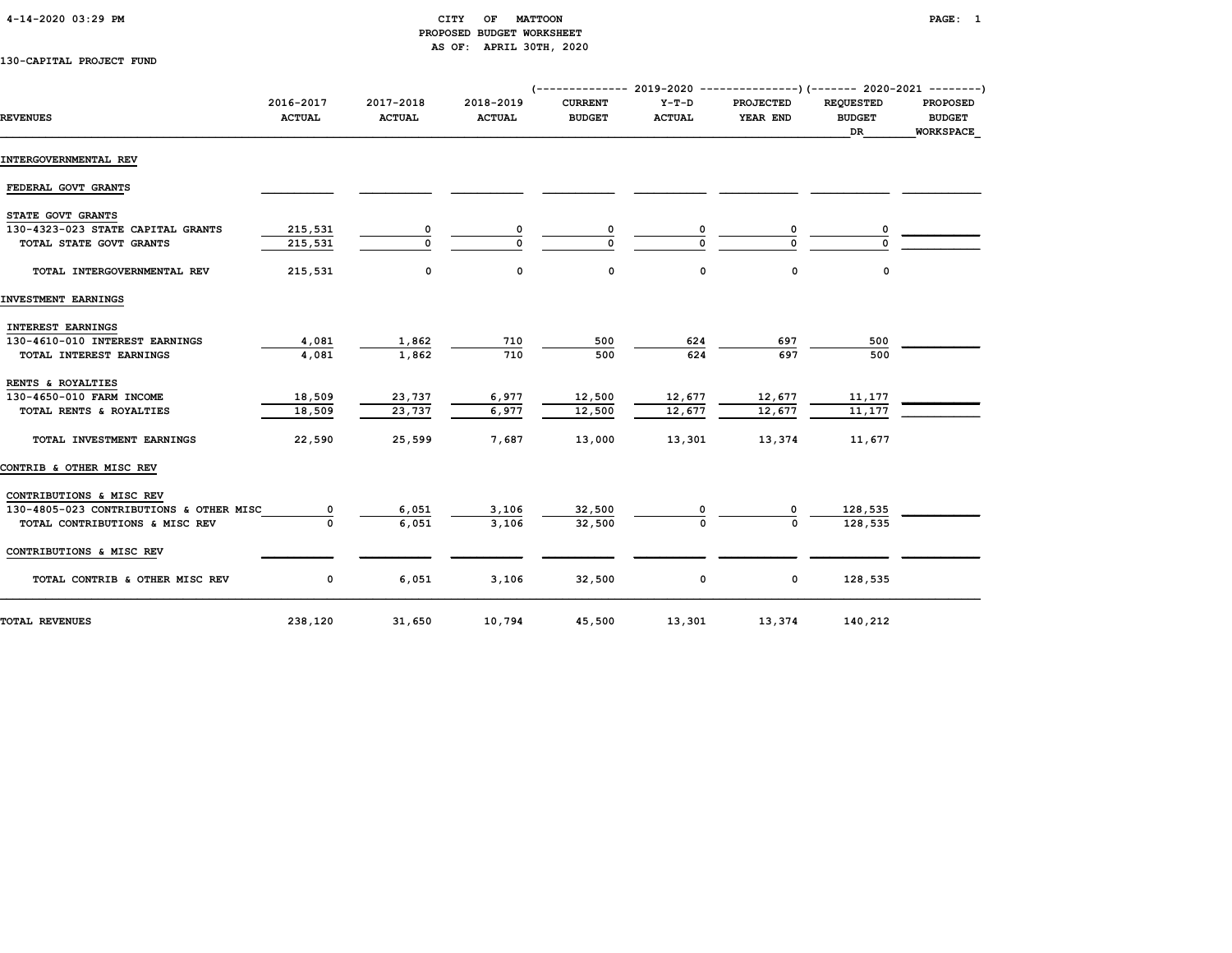# 4-14-2020 03:29 PM CITY OF MATTOON PAGE: 2 PROPOSED BUDGET WORKSHEET AS OF: APRIL 30TH, 2020

#### 130-CAPITAL PROJECT FUND FINANCIAL ADMINISTRATION

| EXPENDITURES                                                                           | 2016-2017<br><b>ACTUAL</b> | 2017-2018<br><b>ACTUAL</b> | 2018-2019<br><b>ACTUAL</b> | <b>CURRENT</b><br><b>BUDGET</b> | Y-T-D<br><b>ACTUAL</b> | (-------------- 2019-2020 ----------------) (------- 2020-2021 --------)<br><b>PROJECTED</b><br>YEAR END | <b>REQUESTED</b><br><b>BUDGET</b><br>DR | <b>PROPOSED</b><br><b>BUDGET</b><br><b>WORKSPACE</b> |
|----------------------------------------------------------------------------------------|----------------------------|----------------------------|----------------------------|---------------------------------|------------------------|----------------------------------------------------------------------------------------------------------|-----------------------------------------|------------------------------------------------------|
|                                                                                        |                            |                            |                            |                                 |                        |                                                                                                          |                                         |                                                      |
| <b>OTHER PURCHASED SERVICES</b>                                                        |                            |                            |                            |                                 |                        |                                                                                                          |                                         |                                                      |
| PROFESSIONAL SERVICES                                                                  |                            |                            |                            |                                 |                        |                                                                                                          |                                         |                                                      |
| OTHER OBJECTS                                                                          |                            |                            |                            |                                 |                        |                                                                                                          |                                         |                                                      |
| FINANCIAL TRANS OBJECTS<br>130-5150-816 FARM EXPENSES<br>TOTAL FINANCIAL TRANS OBJECTS | 339)<br>339)               | 232<br>232                 |                            | n                               |                        |                                                                                                          |                                         |                                                      |
| TOTAL OTHER OBJECTS                                                                    | 339)                       | 232                        | 0                          | 0                               |                        | 0<br>0                                                                                                   | 0                                       |                                                      |
| TOTAL FINANCIAL ADMINISTRATION                                                         | 339)                       | 232                        | 0                          | 0                               |                        | 0<br>0                                                                                                   | 0                                       |                                                      |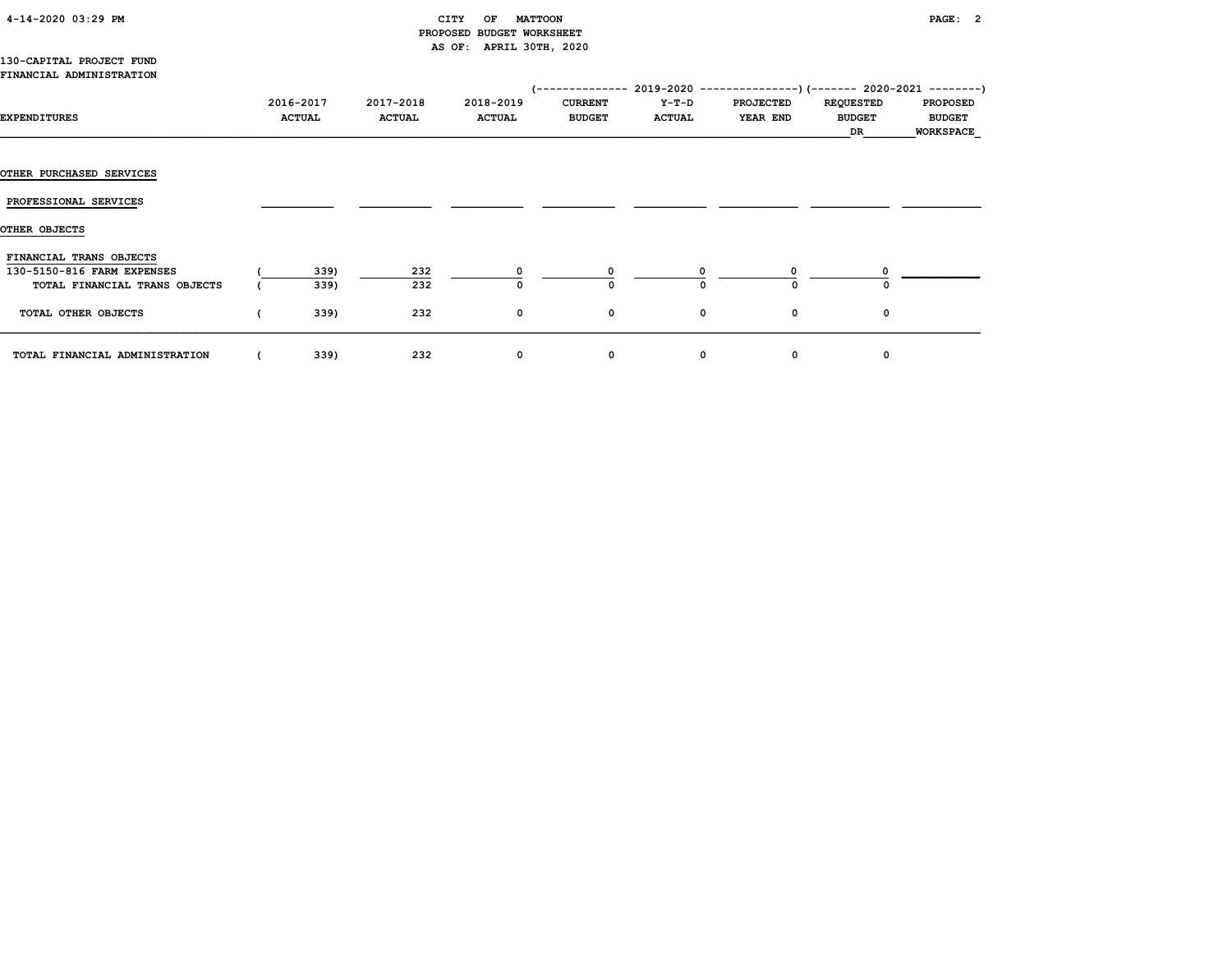|  | 4-14-2020 03:29 PM |  |  |
|--|--------------------|--|--|
|--|--------------------|--|--|

## CITY OF MATTOON **PAGE:** 3 PROPOSED BUDGET WORKSHEET AS OF: APRIL 30TH, 2020

#### 130-CAPITAL PROJECT FUND POLICE ADMINISTRATION

| EXPENDITURES                                                                | 2016-2017<br><b>ACTUAL</b> | 2017-2018<br><b>ACTUAL</b> | 2018-2019<br><b>ACTUAL</b> | 1 - - - - - - - - - - - - - -<br><b>CURRENT</b><br><b>BUDGET</b> | $2019 - 2020 - - -$<br>Y-T-D<br><b>ACTUAL</b> | $-----$ ) (--------) (------- 2020-2021 ---------)<br><b>PROJECTED</b><br>YEAR END | <b>REQUESTED</b><br><b>BUDGET</b><br>DR | <b>PROPOSED</b><br><b>BUDGET</b><br><b>WORKSPACE</b> |
|-----------------------------------------------------------------------------|----------------------------|----------------------------|----------------------------|------------------------------------------------------------------|-----------------------------------------------|------------------------------------------------------------------------------------|-----------------------------------------|------------------------------------------------------|
| <b>PROPERTY</b>                                                             |                            |                            |                            |                                                                  |                                               |                                                                                    |                                         |                                                      |
| <b>BUILDINGS</b><br>130-5211-720 POLICE BUILDINGS<br><b>TOTAL BUILDINGS</b> | 0                          | 45,107<br>45,107           | 50,000<br>50,000           | 0                                                                | 50,000<br>50,000                              | $\mathbf 0$                                                                        | 0                                       |                                                      |
| TOTAL PROPERTY                                                              | 0                          | 45,107                     | 50,000                     | 0                                                                | 50,000                                        | $\mathbf 0$                                                                        | 0                                       |                                                      |
| TOTAL POLICE ADMINISTRATION                                                 | 0                          | 45,107                     | 50,000                     | 0                                                                | 50,000                                        | $\mathbf 0$                                                                        | 0                                       |                                                      |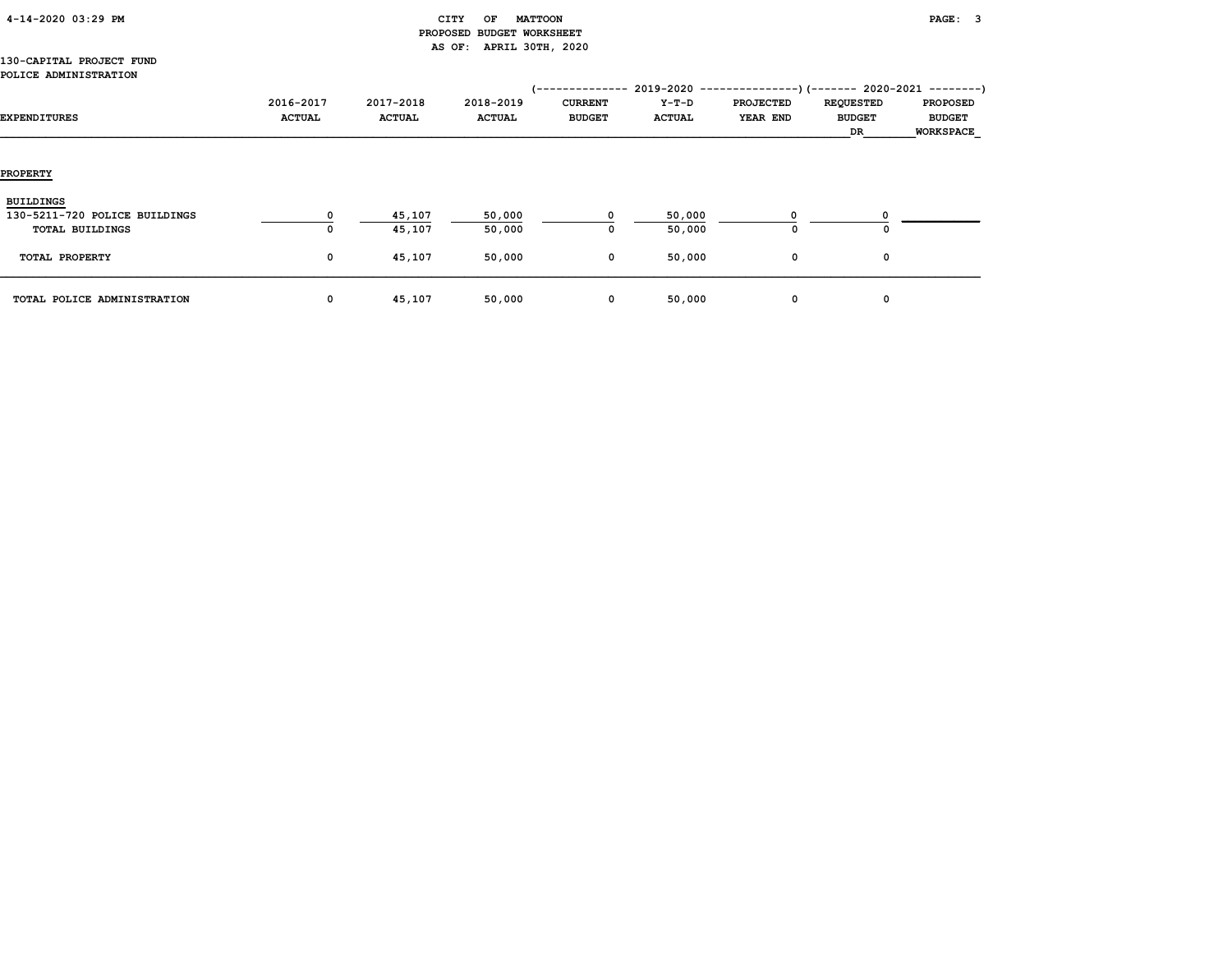| 4-14-2020 03:29 PM |
|--------------------|
|--------------------|

## CITY OF MATTOON **PAGE:** 4 PROPOSED BUDGET WORKSHEET AS OF: APRIL 30TH, 2020

#### 130-CAPITAL PROJECT FUND FIRE ADMINISTRATION

| EXPENDITURES                                                              | 2016-2017<br><b>ACTUAL</b> | 2017-2018<br><b>ACTUAL</b> | 2018-2019<br><b>ACTUAL</b> | '--------------<br><b>CURRENT</b><br><b>BUDGET</b> | Y-T-D<br><b>ACTUAL</b> | 2019-2020 ----------------) (------- 2020-2021 ---------)<br><b>PROJECTED</b><br>YEAR END | <b>REQUESTED</b><br><b>BUDGET</b><br>DR | <b>PROPOSED</b><br><b>BUDGET</b><br><b>WORKSPACE</b> |
|---------------------------------------------------------------------------|----------------------------|----------------------------|----------------------------|----------------------------------------------------|------------------------|-------------------------------------------------------------------------------------------|-----------------------------------------|------------------------------------------------------|
| <b>PROPERTY</b>                                                           |                            |                            |                            |                                                    |                        |                                                                                           |                                         |                                                      |
| <b>BUILDINGS</b><br>130-5241-720 FIRE BUILDINGS<br><b>TOTAL BUILDINGS</b> | 0<br>0                     | 7,019<br>7,019             | 16,776<br>16,776           | 0                                                  | O                      | $\Omega$                                                                                  | 0                                       |                                                      |
| TOTAL PROPERTY<br>TOTAL FIRE ADMINISTRATION                               | $\mathbf 0$<br>$\mathbf 0$ | 7,019<br>7,019             | 16,776<br>16,776           | 0<br>0                                             | 0<br>0                 | 0<br>0                                                                                    | 0<br>0                                  |                                                      |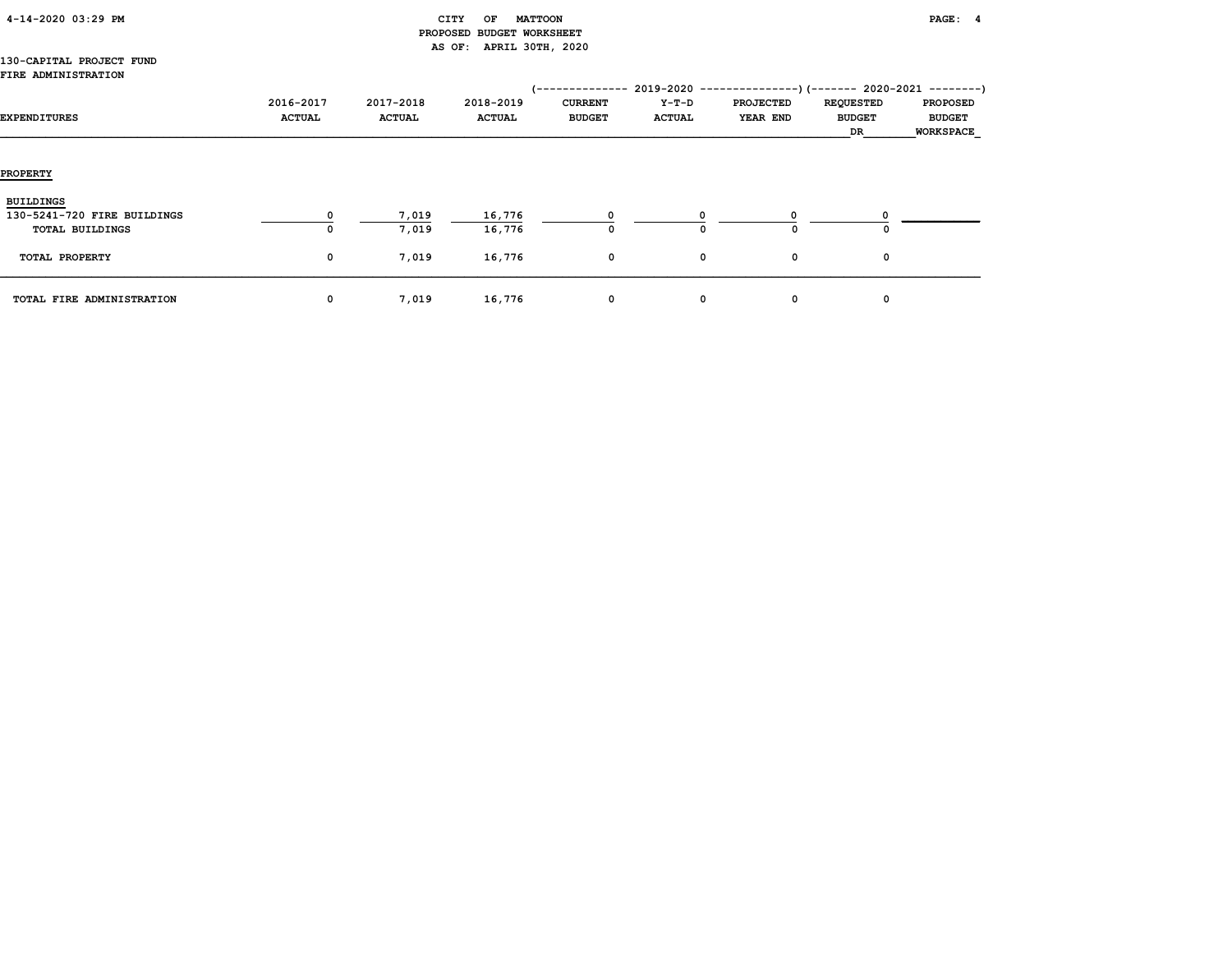| $4 - 14 - 2020$ 03:29 PM |  |  |
|--------------------------|--|--|
|--------------------------|--|--|

# $\begin{array}{ccc} \text{CITY} & \text{OF} & \text{MATTOON} \end{array}$  PROPOSED BUDGET WORKSHEET AS OF: APRIL 30TH, 2020

#### 130-CAPITAL PROJECT FUND STREETS

|                                         |               |               |               | ----------     | 2019-2020     |                  |                  | ------------)(------- 2020-2021 --------) |
|-----------------------------------------|---------------|---------------|---------------|----------------|---------------|------------------|------------------|-------------------------------------------|
|                                         | 2016-2017     | 2017-2018     | 2018-2019     | <b>CURRENT</b> | $Y-T-D$       | <b>PROJECTED</b> | <b>REQUESTED</b> | <b>PROPOSED</b>                           |
| <b>EXPENDITURES</b>                     | <b>ACTUAL</b> | <b>ACTUAL</b> | <b>ACTUAL</b> | <b>BUDGET</b>  | <b>ACTUAL</b> | YEAR END         | <b>BUDGET</b>    | <b>BUDGET</b>                             |
|                                         |               |               |               |                |               |                  | DR               | <b>WORKSPACE</b>                          |
|                                         |               |               |               |                |               |                  |                  |                                           |
| PURCHASED PROP MAINT SRV                |               |               |               |                |               |                  |                  |                                           |
| OTHER PROP MAINT SERVICE                |               |               |               |                |               |                  |                  |                                           |
| <b>PROPERTY</b>                         |               |               |               |                |               |                  |                  |                                           |
| <b>BUILDINGS</b>                        |               |               |               |                |               |                  |                  |                                           |
| 130-5321-720 PUBLIC WORKS BUILDINGS     | 987,081       | 1,786,092     | 110,500       | 106,000        | 79,308        | 79,308           |                  |                                           |
| <b>TOTAL BUILDINGS</b>                  | 987,081       | 1,786,092     | 110,500       | 106,000        | 79,308        | 79,308           |                  |                                           |
| IMPROVEMENTS-NOT BLDGS                  |               |               |               |                |               |                  |                  |                                           |
| 130-5321-730 IMPROVEMENTS OTHER THAN BL | 19,534        | 312,215       | 290,136       | 556,500        | 445,837       | 409,995          | 406,535          |                                           |
| TOTAL IMPROVEMENTS-NOT BLDGS            | 19,534        | 312,215       | 290,136       | 556,500        | 445,837       | 409,995          | 406,535          |                                           |
| TOTAL PROPERTY                          | 1,006,615     | 2,098,307     | 400,636       | 662,500        | 525,145       | 489,303          | 406,535          |                                           |
| TOTAL STREETS                           | 1,006,615     | 2,098,307     | 400,636       | 662,500        | 525,145       | 489,303          | 406,535          |                                           |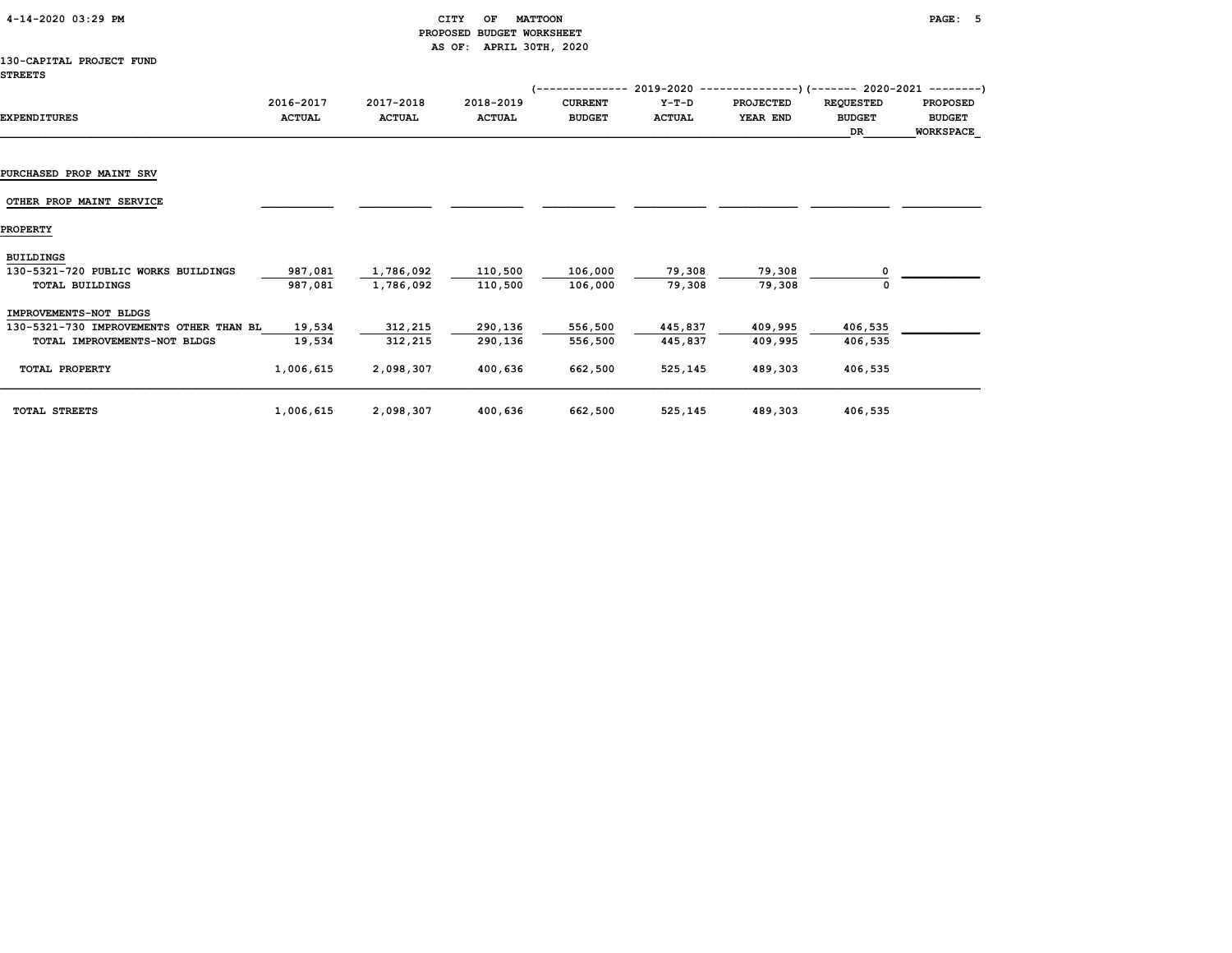|  | 4-14-2020 03:29 PM |  |  |
|--|--------------------|--|--|
|--|--------------------|--|--|

## $CITY$  OF MATTOON PAGE: 6 PROPOSED BUDGET WORKSHEET AS OF: APRIL 30TH, 2020

#### 130-CAPITAL PROJECT FUND STORM DRAINAGE

|                                         |               |               |               | (-------------- 2019-2020 |               |                  | ------------)(------- 2020-2021 --------) |                  |
|-----------------------------------------|---------------|---------------|---------------|---------------------------|---------------|------------------|-------------------------------------------|------------------|
|                                         | 2016-2017     | 2017-2018     | 2018-2019     | <b>CURRENT</b>            | $Y-T-D$       | <b>PROJECTED</b> | <b>REQUESTED</b>                          | <b>PROPOSED</b>  |
| <b>EXPENDITURES</b>                     | <b>ACTUAL</b> | <b>ACTUAL</b> | <b>ACTUAL</b> | <b>BUDGET</b>             | <b>ACTUAL</b> | YEAR END         | <b>BUDGET</b>                             | <b>BUDGET</b>    |
|                                         |               |               |               |                           |               |                  | DR                                        | <b>WORKSPACE</b> |
|                                         |               |               |               |                           |               |                  |                                           |                  |
| <b>PROPERTY</b>                         |               |               |               |                           |               |                  |                                           |                  |
| IMPROVEMENTS-NOT BLDGS                  |               |               |               |                           |               |                  |                                           |                  |
| 130-5328-730 IMPROVEMENTS OTHER THAN BL | 5,085         | 0             | 0             | 0                         | O             | 0                |                                           |                  |
| TOTAL IMPROVEMENTS-NOT BLDGS            | 5,085         | $\mathbf 0$   | 0             | $\Omega$                  | $\Omega$      | 0                |                                           |                  |
|                                         |               |               |               |                           |               |                  |                                           |                  |
| TOTAL PROPERTY                          | 5,085         | 0             | 0             | 0                         | 0             | 0                | 0                                         |                  |
| OTHER OBJECTS                           |               |               |               |                           |               |                  |                                           |                  |
| FINANCIAL TRANS OBJECTS                 |               |               |               |                           |               |                  |                                           |                  |
| 130-5328-828 REAL ESTATE TAXES          | 5,132         | 5,154         | 4,547         | 5,000                     | 4,776         | 4,776            | 5,000                                     |                  |
| TOTAL FINANCIAL TRANS OBJECTS           | 5,132         | 5,154         | 4,547         | 5,000                     | 4,776         | 4,776            | 5,000                                     |                  |
| TOTAL OTHER OBJECTS                     | 5,132         | 5,154         | 4,547         | 5,000                     | 4,776         | 4,776            | 5,000                                     |                  |
|                                         |               |               |               |                           |               |                  |                                           |                  |
|                                         |               |               |               |                           |               |                  |                                           |                  |
| TOTAL STORM DRAINAGE                    | 10,217        | 5,154         | 4,547         | 5,000                     | 4,776         | 4,776            | 5,000                                     |                  |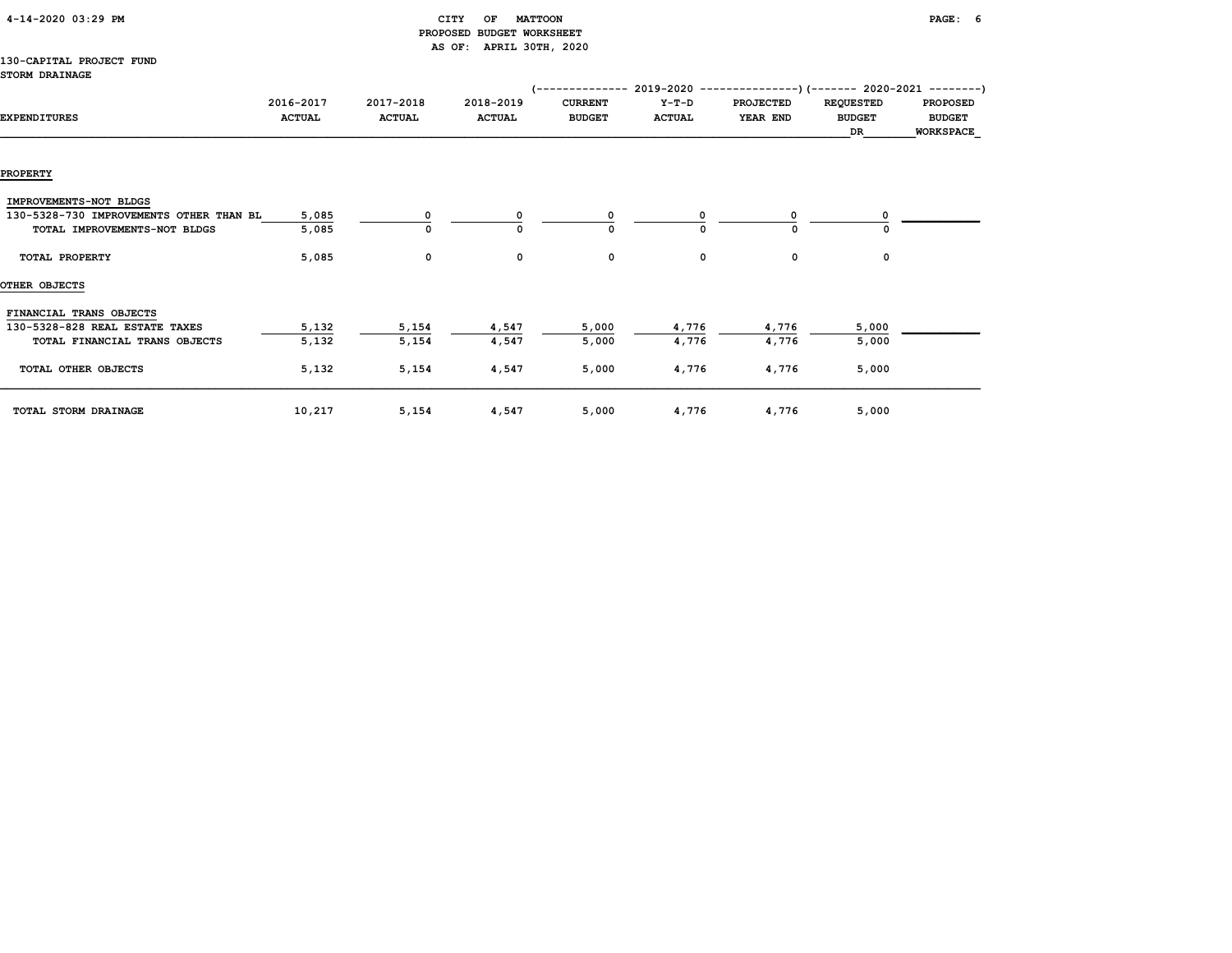| 4-14-2020 03:29 PM       |               |               | CITY<br>OF                | <b>MATTOON</b> |               |                                                                             |                  | PAGE: 7          |
|--------------------------|---------------|---------------|---------------------------|----------------|---------------|-----------------------------------------------------------------------------|------------------|------------------|
|                          |               |               | PROPOSED BUDGET WORKSHEET |                |               |                                                                             |                  |                  |
|                          |               |               | AS OF: APRIL 30TH, 2020   |                |               |                                                                             |                  |                  |
| 130-CAPITAL PROJECT FUND |               |               |                           |                |               |                                                                             |                  |                  |
| ENGINEERING ALLOCATION   |               |               |                           |                |               |                                                                             |                  |                  |
|                          |               |               |                           |                |               | $(-$ ------------- 2019-2020 ----------------) (------- 2020-2021 --------) |                  |                  |
|                          | 2016-2017     | 2017-2018     | 2018-2019                 | <b>CURRENT</b> | Y-T-D         | <b>PROJECTED</b>                                                            | <b>REQUESTED</b> | <b>PROPOSED</b>  |
| <b>EXPENDITURES</b>      | <b>ACTUAL</b> | <b>ACTUAL</b> | <b>ACTUAL</b>             | <b>BUDGET</b>  | <b>ACTUAL</b> | YEAR END                                                                    | <b>BUDGET</b>    | <b>BUDGET</b>    |
|                          |               |               |                           |                |               |                                                                             | DR               | <b>WORKSPACE</b> |
|                          |               |               |                           |                |               |                                                                             |                  |                  |
|                          |               |               |                           |                |               |                                                                             |                  |                  |
| PERSONNEL SERVICES       |               |               |                           |                |               |                                                                             |                  |                  |
|                          |               |               |                           |                |               |                                                                             |                  |                  |
| SALARIES & WAGES         |               |               |                           |                |               |                                                                             |                  |                  |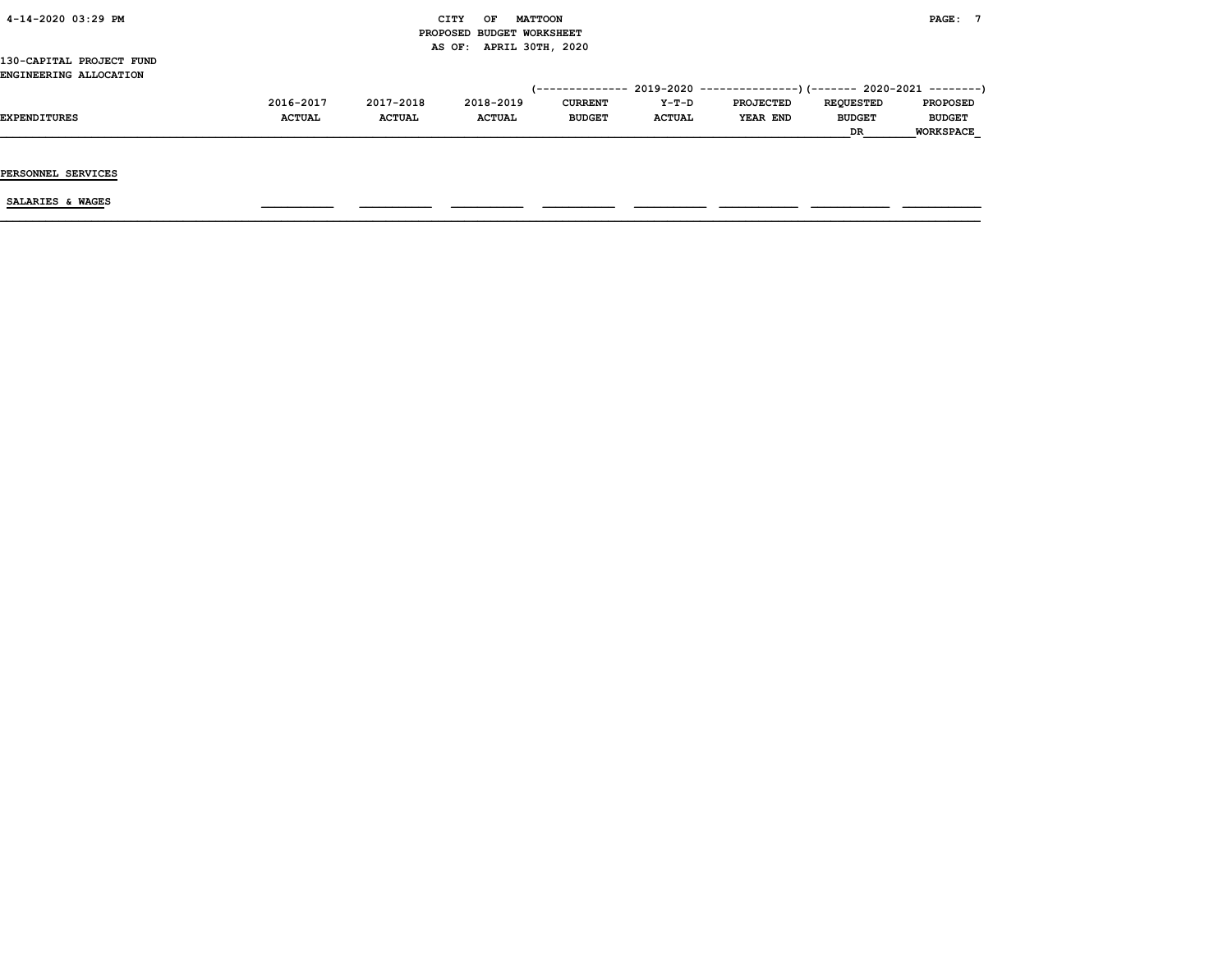| 4-14-2020 03:29 PM |  |
|--------------------|--|
|                    |  |

## $\begin{array}{ccc} \texttt{CITY} & \texttt{OF} & \texttt{MATTOON} \end{array}$  PROPOSED BUDGET WORKSHEET AS OF: APRIL 30TH, 2020

#### 130-CAPITAL PROJECT FUND CITY HALL

|                                  |                            |                            |                            | '--------------                 | 2019-2020              | $------------$ ) (------- 2020-2021 ---------) |                                         |                                                      |
|----------------------------------|----------------------------|----------------------------|----------------------------|---------------------------------|------------------------|------------------------------------------------|-----------------------------------------|------------------------------------------------------|
| EXPENDITURES                     | 2016-2017<br><b>ACTUAL</b> | 2017-2018<br><b>ACTUAL</b> | 2018-2019<br><b>ACTUAL</b> | <b>CURRENT</b><br><b>BUDGET</b> | Y-T-D<br><b>ACTUAL</b> | <b>PROJECTED</b><br>YEAR END                   | <b>REQUESTED</b><br><b>BUDGET</b><br>DR | <b>PROPOSED</b><br><b>BUDGET</b><br><b>WORKSPACE</b> |
| <b>PROPERTY</b>                  |                            |                            |                            |                                 |                        |                                                |                                         |                                                      |
| <b>BUILDINGS</b>                 |                            |                            |                            |                                 |                        |                                                |                                         |                                                      |
| 130-5382-721 BUILDINGS & GROUNDS | 51,885                     | 26,762                     |                            |                                 |                        |                                                |                                         |                                                      |
| <b>TOTAL BUILDINGS</b>           | 51,885                     | 26,762                     | O                          | 0                               | 0                      |                                                | 0                                       |                                                      |
| TOTAL PROPERTY                   | 51,885                     | 26,762                     | 0                          | 0                               | 0                      | 0                                              | 0                                       |                                                      |
| TOTAL CITY HALL                  | 51,885                     | 26,762                     | 0                          | 0                               | $\mathbf{o}$           | 0                                              | 0                                       |                                                      |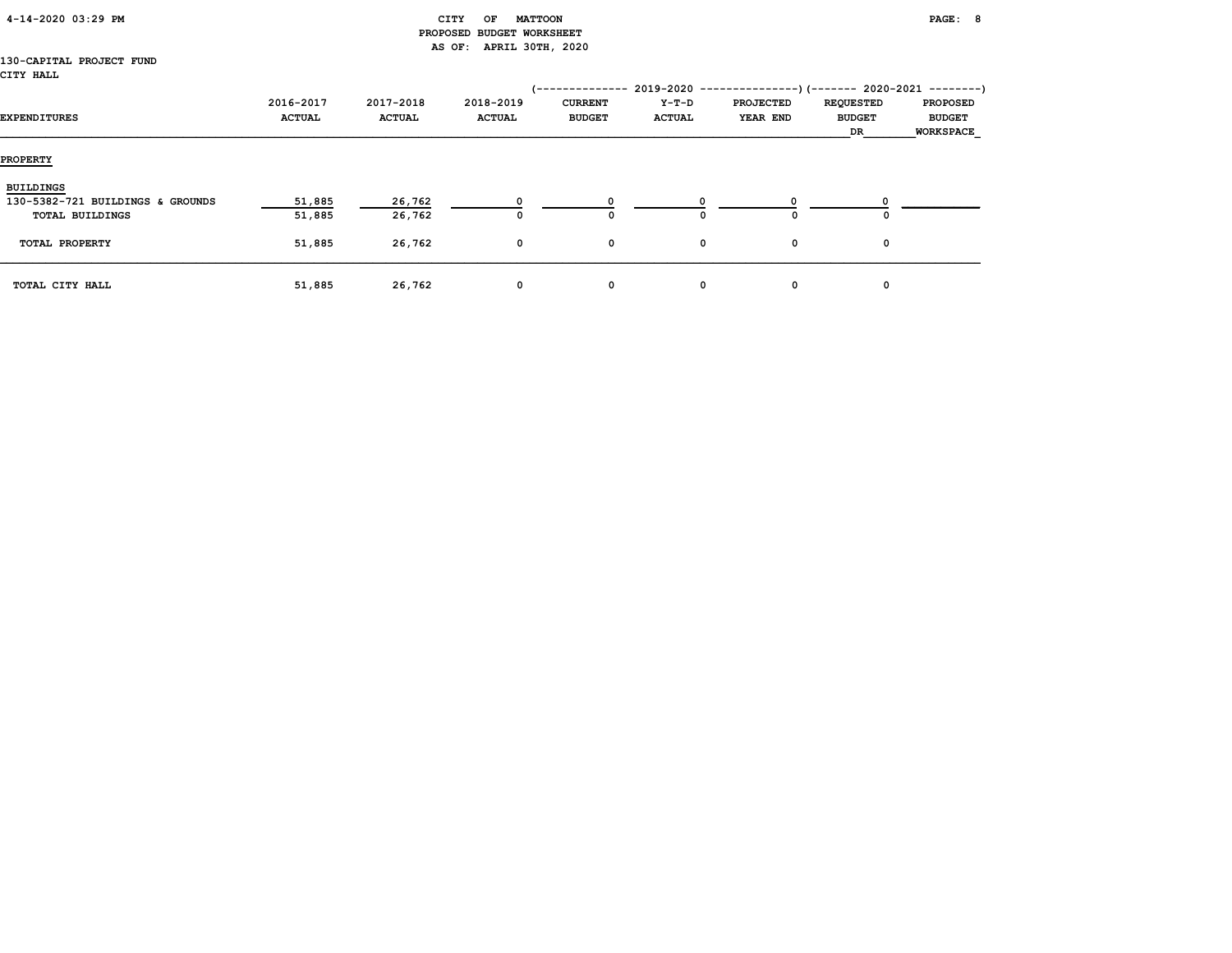| 4-14-2020 03:29 PM       |               |               | CITY<br><b>MATTOON</b><br>OF |                |               |                                                                          |                  | PAGE: 9          |
|--------------------------|---------------|---------------|------------------------------|----------------|---------------|--------------------------------------------------------------------------|------------------|------------------|
|                          |               |               | PROPOSED BUDGET WORKSHEET    |                |               |                                                                          |                  |                  |
|                          |               |               | AS OF: APRIL 30TH, 2020      |                |               |                                                                          |                  |                  |
| 130-CAPITAL PROJECT FUND |               |               |                              |                |               |                                                                          |                  |                  |
| <b>RAILROAD</b>          |               |               |                              |                |               |                                                                          |                  |                  |
|                          |               |               |                              |                |               | (-------------- 2019-2020 ----------------) (------- 2020-2021 --------) |                  |                  |
|                          | 2016-2017     | 2017-2018     | 2018-2019                    | <b>CURRENT</b> | Y-T-D         | <b>PROJECTED</b>                                                         | <b>REQUESTED</b> | <b>PROPOSED</b>  |
| EXPENDITURES             | <b>ACTUAL</b> | <b>ACTUAL</b> | <b>ACTUAL</b>                | <b>BUDGET</b>  | <b>ACTUAL</b> | <b>YEAR END</b>                                                          | <b>BUDGET</b>    | <b>BUDGET</b>    |
|                          |               |               |                              |                |               |                                                                          | DR               | <b>WORKSPACE</b> |
|                          |               |               |                              |                |               |                                                                          |                  |                  |
|                          |               |               |                              |                |               |                                                                          |                  |                  |
| <b>PROPERTY</b>          |               |               |                              |                |               |                                                                          |                  |                  |
|                          |               |               |                              |                |               |                                                                          |                  |                  |
| BUILDINGS                |               |               |                              |                |               |                                                                          |                  |                  |
|                          |               |               |                              |                |               |                                                                          |                  |                  |
|                          |               |               |                              |                |               |                                                                          |                  |                  |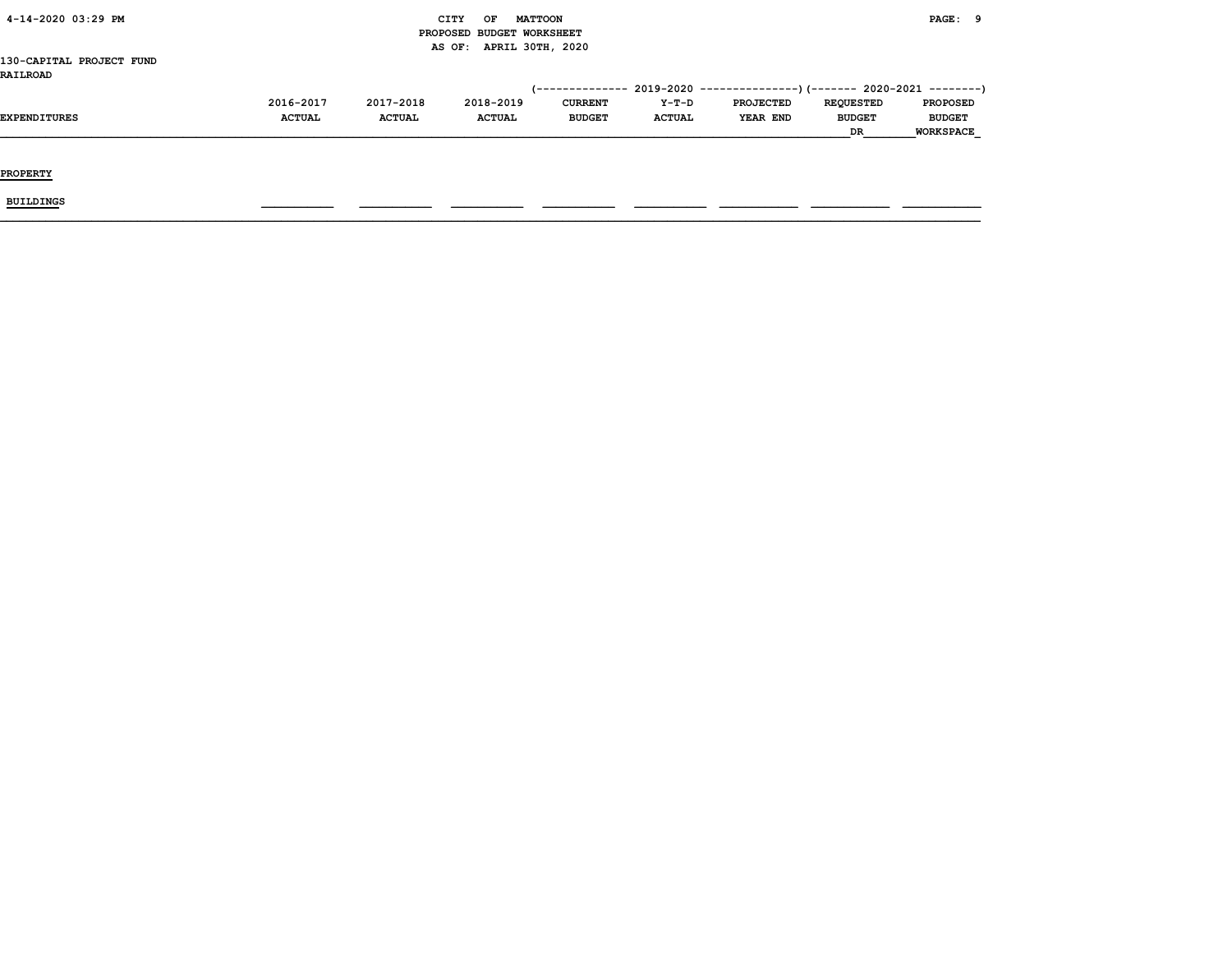| 4-14-2020 03:29 PM |  |  |
|--------------------|--|--|
|--------------------|--|--|

## CITY OF MATTOON **PAGE:** 10 PROPOSED BUDGET WORKSHEET AS OF: APRIL 30TH, 2020

#### 130-CAPITAL PROJECT FUND CULTURE AND RECREATION

|                                     |                            |                            |                            | /--------------                 |                        | $2019-2020$ ---------------) (------- 2020-2021 --------) |                                         |                                                      |
|-------------------------------------|----------------------------|----------------------------|----------------------------|---------------------------------|------------------------|-----------------------------------------------------------|-----------------------------------------|------------------------------------------------------|
| <b>EXPENDITURES</b>                 | 2016-2017<br><b>ACTUAL</b> | 2017-2018<br><b>ACTUAL</b> | 2018-2019<br><b>ACTUAL</b> | <b>CURRENT</b><br><b>BUDGET</b> | Y-T-D<br><b>ACTUAL</b> | <b>PROJECTED</b><br>YEAR END                              | <b>REQUESTED</b><br><b>BUDGET</b><br>DR | <b>PROPOSED</b><br><b>BUDGET</b><br><b>WORKSPACE</b> |
| <b>PURCHASED PROP MAINT SRV</b>     |                            |                            |                            |                                 |                        |                                                           |                                         |                                                      |
| OTHER PROP MAINT SERVICE            |                            |                            |                            |                                 |                        |                                                           |                                         |                                                      |
| <b>PROPERTY</b>                     |                            |                            |                            |                                 |                        |                                                           |                                         |                                                      |
| <b>BUILDINGS</b>                    |                            |                            |                            |                                 |                        |                                                           |                                         |                                                      |
| 130-5385-720 CULTURE AND RECREATION | 29,481                     | 7,047                      | $^{\circ}$                 | 10,000                          | n.                     | 10,000                                                    |                                         |                                                      |
| <b>TOTAL BUILDINGS</b>              | 29,481                     | 7,047                      | 0                          | 10,000                          | 0                      | 10,000                                                    | 0                                       |                                                      |
| TOTAL PROPERTY                      | 29,481                     | 7,047                      | $\mathbf{o}$               | 10,000                          | 0                      | 10,000                                                    | 0                                       |                                                      |
| TOTAL CULTURE AND RECREATION        | 29,481                     | 7,047                      | 0                          | 10,000                          | 0                      | 10,000                                                    | 0                                       |                                                      |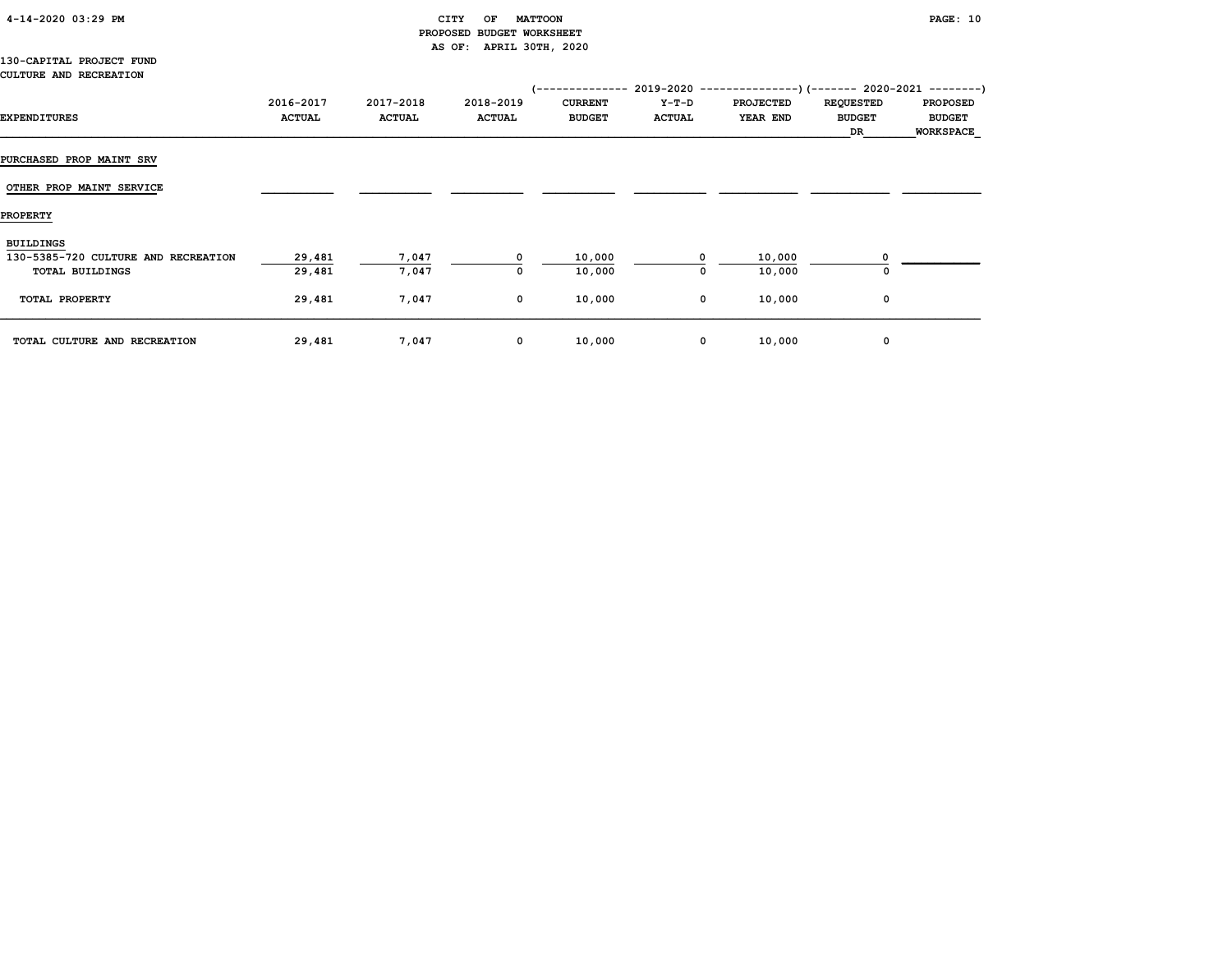| 4-14-2020 03:29 PM       |               |               | CITY<br>OF                | <b>MATTOON</b> |               |                                                                         |                  | PAGE: 11         |
|--------------------------|---------------|---------------|---------------------------|----------------|---------------|-------------------------------------------------------------------------|------------------|------------------|
|                          |               |               | PROPOSED BUDGET WORKSHEET |                |               |                                                                         |                  |                  |
|                          |               |               | AS OF: APRIL 30TH, 2020   |                |               |                                                                         |                  |                  |
| 130-CAPITAL PROJECT FUND |               |               |                           |                |               |                                                                         |                  |                  |
| CAPITAL OUTLAY           |               |               |                           |                |               |                                                                         |                  |                  |
|                          |               |               |                           |                |               | (-------------- 2019-2020 ----------------)(------- 2020-2021 --------) |                  |                  |
|                          | 2016-2017     | 2017-2018     | 2018-2019                 | <b>CURRENT</b> | Y-T-D         | <b>PROJECTED</b>                                                        | <b>REQUESTED</b> | <b>PROPOSED</b>  |
| EXPENDITURES             | <b>ACTUAL</b> | <b>ACTUAL</b> | <b>ACTUAL</b>             | <b>BUDGET</b>  | <b>ACTUAL</b> | <b>YEAR END</b>                                                         | <b>BUDGET</b>    | <b>BUDGET</b>    |
|                          |               |               |                           |                |               |                                                                         | DR               | <b>WORKSPACE</b> |
|                          |               |               |                           |                |               |                                                                         |                  |                  |
|                          |               |               |                           |                |               |                                                                         |                  |                  |
| CAPITAL OUTLAY           |               |               |                           |                |               |                                                                         |                  |                  |
|                          |               |               |                           |                |               |                                                                         |                  |                  |
| CAPITAL OUTLAY           |               |               |                           |                |               |                                                                         |                  |                  |
|                          |               |               |                           |                |               |                                                                         |                  |                  |
|                          |               |               |                           |                |               |                                                                         |                  |                  |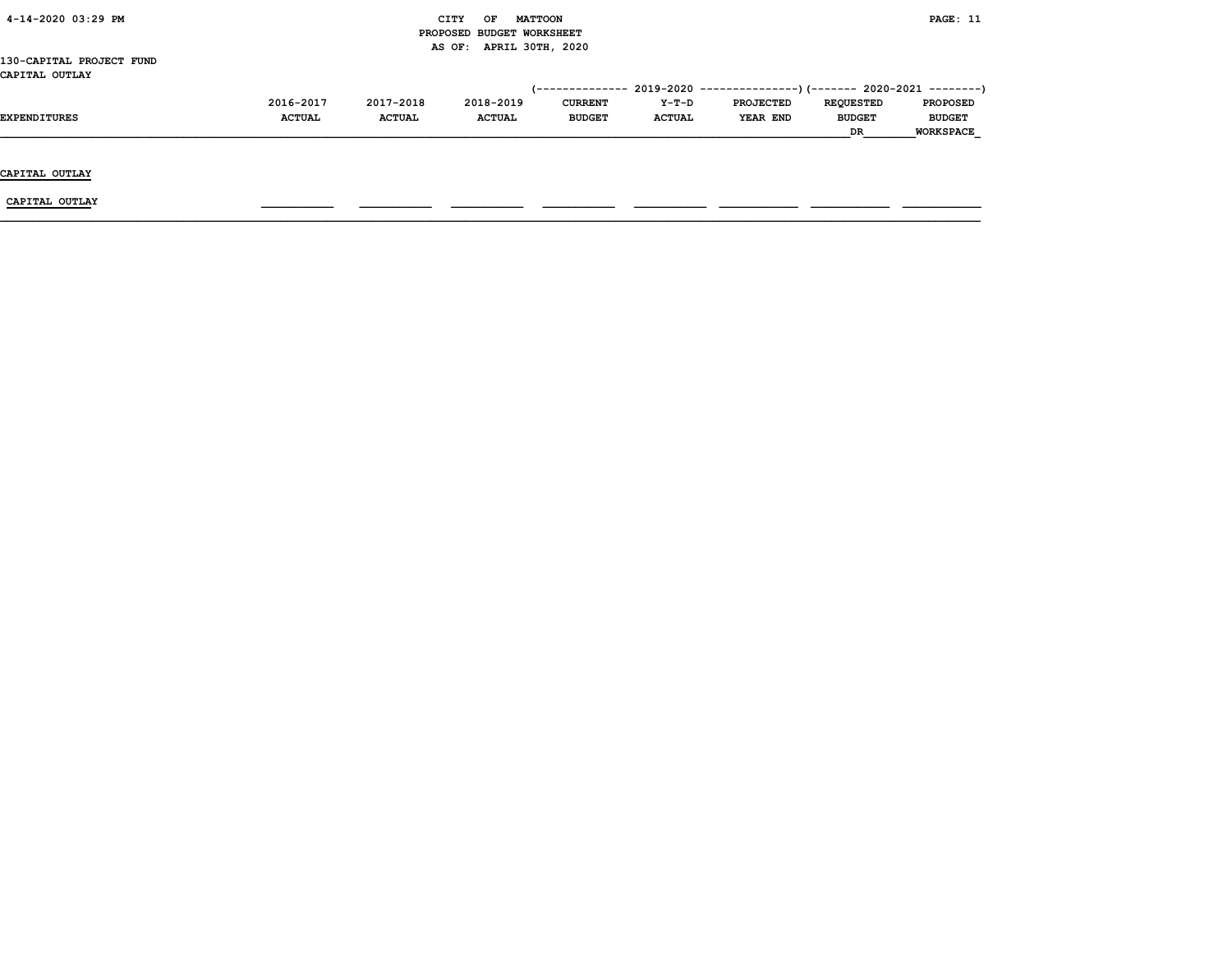| 4-14-2020 03:29 PM       |               | CITY          | OF            | <b>MATTOON</b>            |               |                                                           |                  | PAGE: 12         |
|--------------------------|---------------|---------------|---------------|---------------------------|---------------|-----------------------------------------------------------|------------------|------------------|
|                          |               |               |               | PROPOSED BUDGET WORKSHEET |               |                                                           |                  |                  |
|                          |               |               |               | AS OF: APRIL 30TH, 2020   |               |                                                           |                  |                  |
| 130-CAPITAL PROJECT FUND |               |               |               |                           |               |                                                           |                  |                  |
| I-57 EAST TIF DISTRICT   |               |               |               |                           |               |                                                           |                  |                  |
|                          |               |               |               | (--------------           |               | $2019-2020$ ----------------)(------- 2020-2021 --------) |                  |                  |
|                          | 2016-2017     | 2017-2018     | 2018-2019     | <b>CURRENT</b>            | Y-T-D         | <b>PROJECTED</b>                                          | <b>REQUESTED</b> | <b>PROPOSED</b>  |
| <b>EXPENDITURES</b>      | <b>ACTUAL</b> | <b>ACTUAL</b> | <b>ACTUAL</b> | <b>BUDGET</b>             | <b>ACTUAL</b> | YEAR END                                                  | <b>BUDGET</b>    | <b>BUDGET</b>    |
|                          |               |               |               |                           |               |                                                           | DR               | <b>WORKSPACE</b> |
|                          |               |               |               |                           |               |                                                           |                  |                  |
| OTHER PURCHASED SERVICES |               |               |               |                           |               |                                                           |                  |                  |
|                          |               |               |               |                           |               |                                                           |                  |                  |
| PROFESSIONAL SERVICES    |               |               |               |                           |               |                                                           |                  |                  |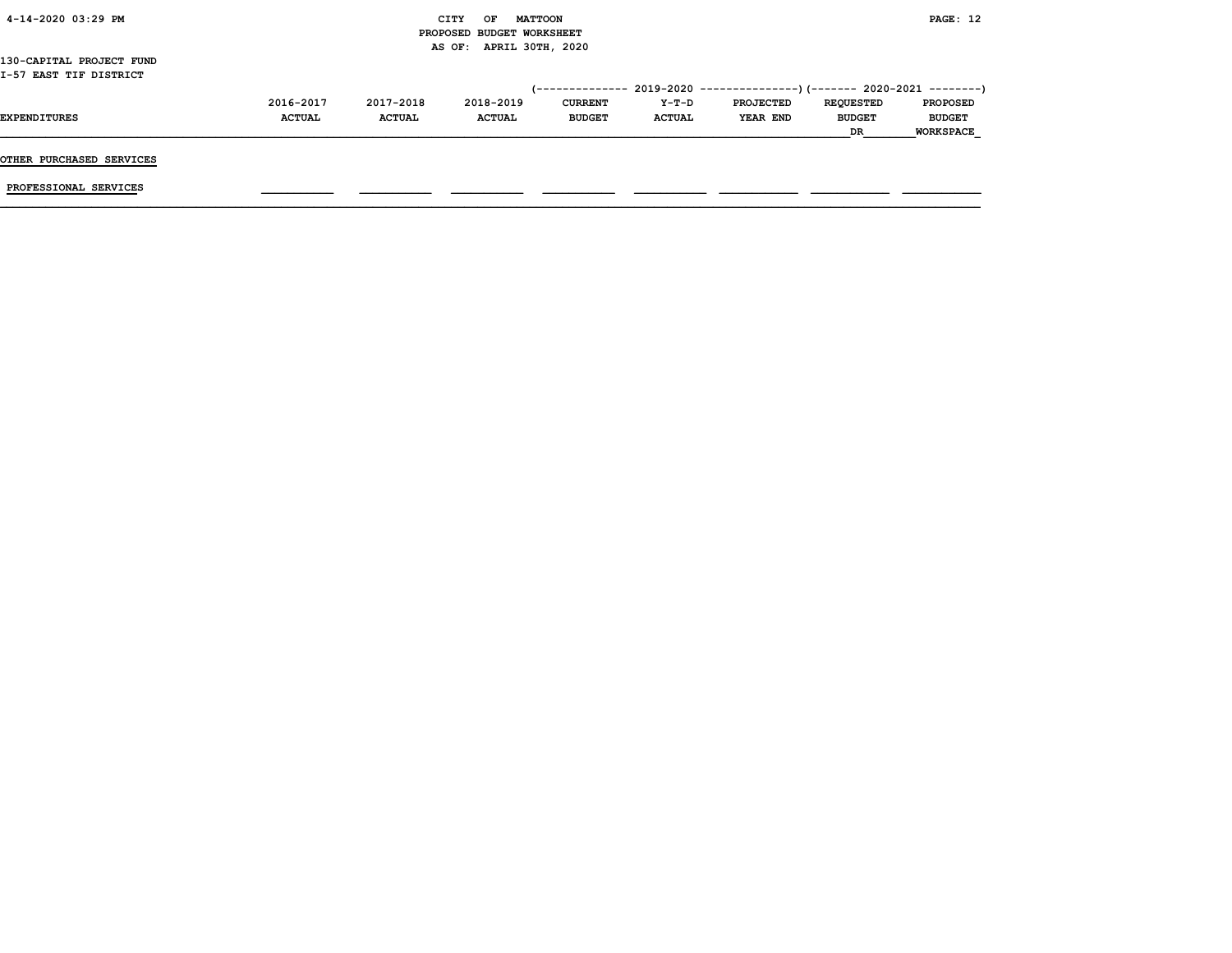| 4-14-2020 03:29 PM        |               |               | CITY<br>OF<br><b>MATTOON</b> |                |               |                                                                          |                  | PAGE: 13         |
|---------------------------|---------------|---------------|------------------------------|----------------|---------------|--------------------------------------------------------------------------|------------------|------------------|
|                           |               |               | PROPOSED BUDGET WORKSHEET    |                |               |                                                                          |                  |                  |
|                           |               |               | AS OF: APRIL 30TH, 2020      |                |               |                                                                          |                  |                  |
| 130-CAPITAL PROJECT FUND  |               |               |                              |                |               |                                                                          |                  |                  |
| CONDEMNATIONS/DEMOLITIONS |               |               |                              |                |               |                                                                          |                  |                  |
|                           |               |               |                              |                |               | (-------------- 2019-2020 ----------------) (------- 2020-2021 --------) |                  |                  |
|                           | 2016-2017     | 2017-2018     | 2018-2019                    | <b>CURRENT</b> | Y-T-D         | <b>PROJECTED</b>                                                         | <b>REQUESTED</b> | <b>PROPOSED</b>  |
| EXPENDITURES              | <b>ACTUAL</b> | <b>ACTUAL</b> | <b>ACTUAL</b>                | <b>BUDGET</b>  | <b>ACTUAL</b> | YEAR END                                                                 | <b>BUDGET</b>    | <b>BUDGET</b>    |
|                           |               |               |                              |                |               |                                                                          | DR               | <b>WORKSPACE</b> |
|                           |               |               |                              |                |               |                                                                          |                  |                  |
| OTHER PURCHASED SERVICES  |               |               |                              |                |               |                                                                          |                  |                  |
|                           |               |               |                              |                |               |                                                                          |                  |                  |
| OTHER PURCHASED SERVICES  |               |               |                              |                |               |                                                                          |                  |                  |
|                           |               |               |                              |                |               |                                                                          |                  |                  |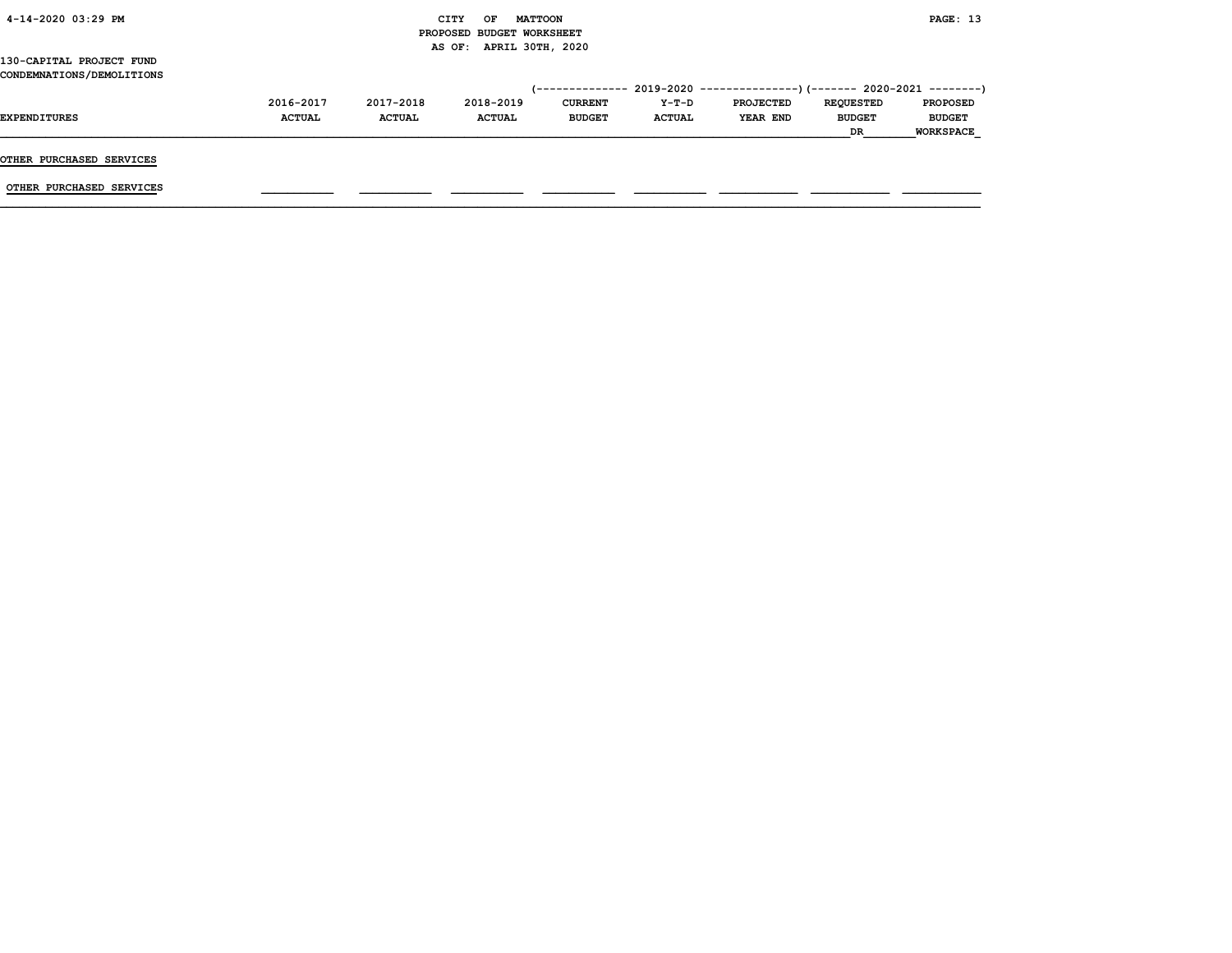| 4-14-2020 03:29 PM       |               |               | CITY<br><b>MATTOON</b><br>OF |                 |               |                                                          |                  | PAGE: 14         |
|--------------------------|---------------|---------------|------------------------------|-----------------|---------------|----------------------------------------------------------|------------------|------------------|
|                          |               |               | PROPOSED BUDGET WORKSHEET    |                 |               |                                                          |                  |                  |
|                          |               |               | AS OF: APRIL 30TH, 2020      |                 |               |                                                          |                  |                  |
| 130-CAPITAL PROJECT FUND |               |               |                              |                 |               |                                                          |                  |                  |
| SOUTH 45 TIF DISTRICT    |               |               |                              |                 |               |                                                          |                  |                  |
|                          |               |               |                              | (-------------- |               | 2019-2020 ----------------)(------- 2020-2021 ---------) |                  |                  |
|                          | 2016-2017     | 2017-2018     | 2018-2019                    | <b>CURRENT</b>  | Y-T-D         | <b>PROJECTED</b>                                         | <b>REQUESTED</b> | <b>PROPOSED</b>  |
| <b>EXPENDITURES</b>      | <b>ACTUAL</b> | <b>ACTUAL</b> | <b>ACTUAL</b>                | <b>BUDGET</b>   | <b>ACTUAL</b> | YEAR END                                                 | <b>BUDGET</b>    | <b>BUDGET</b>    |
|                          |               |               |                              |                 |               |                                                          | DR               | <b>WORKSPACE</b> |
|                          |               |               |                              |                 |               |                                                          |                  |                  |
| OTHER PURCHASED SERVICES |               |               |                              |                 |               |                                                          |                  |                  |
| PROFESSIONAL SERVICES    |               |               |                              |                 |               |                                                          |                  |                  |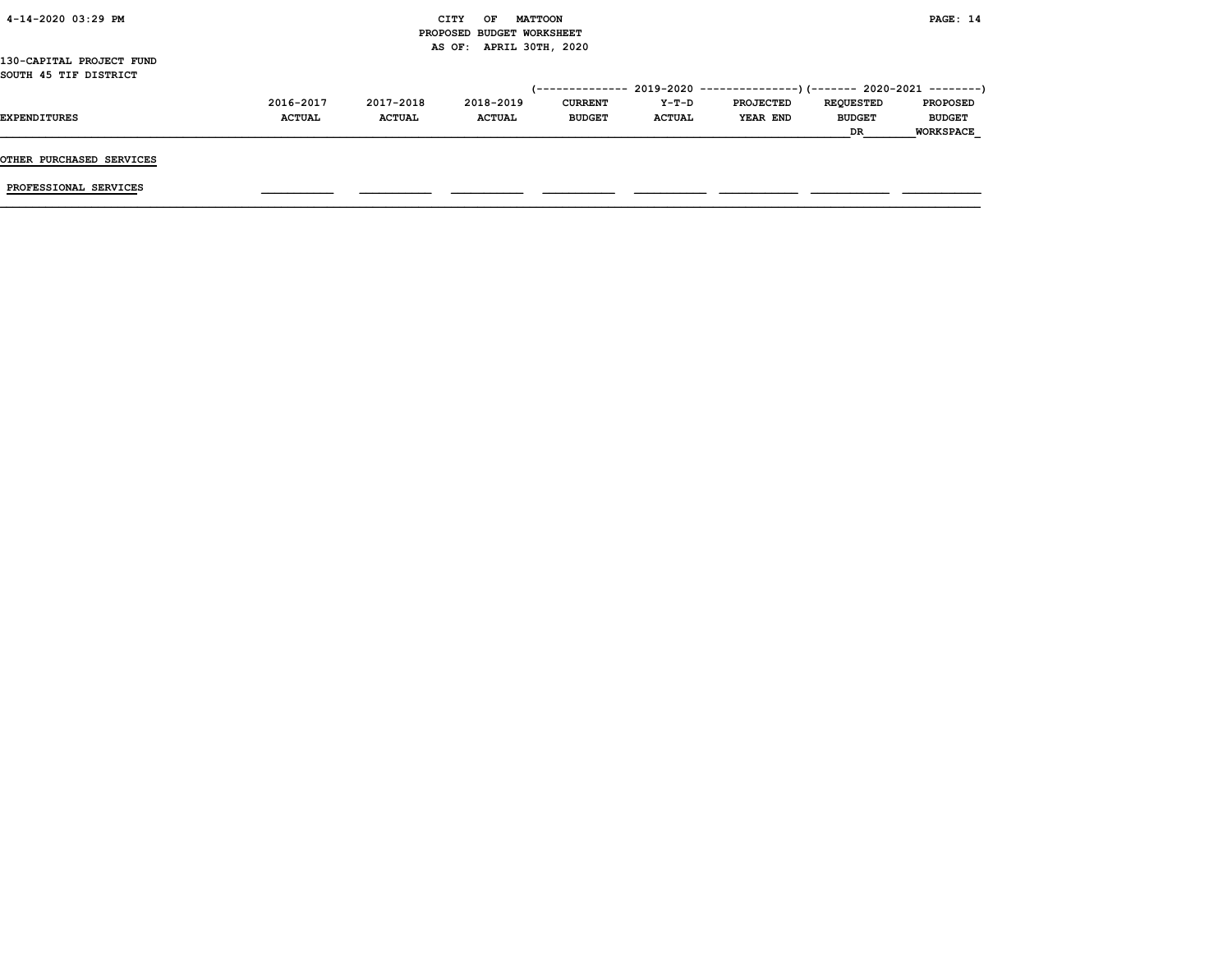| 4-14-2020 03:29 PM              |               |                           | CITY<br><b>MATTOON</b><br>OF |                |               |                                                                             |                  | <b>PAGE: 15</b>  |
|---------------------------------|---------------|---------------------------|------------------------------|----------------|---------------|-----------------------------------------------------------------------------|------------------|------------------|
|                                 |               | PROPOSED BUDGET WORKSHEET |                              |                |               |                                                                             |                  |                  |
|                                 |               |                           | AS OF: APRIL 30TH, 2020      |                |               |                                                                             |                  |                  |
| 130-CAPITAL PROJECT FUND        |               |                           |                              |                |               |                                                                             |                  |                  |
| YMCA PARKING LOT                |               |                           |                              |                |               |                                                                             |                  |                  |
|                                 |               |                           |                              |                |               | $(-$ ------------- 2019-2020 ----------------) (------- 2020-2021 --------) |                  |                  |
|                                 | 2016-2017     | 2017-2018                 | 2018-2019                    | <b>CURRENT</b> | Y-T-D         | <b>PROJECTED</b>                                                            | <b>REQUESTED</b> | <b>PROPOSED</b>  |
| EXPENDITURES                    | <b>ACTUAL</b> | <b>ACTUAL</b>             | <b>ACTUAL</b>                | <b>BUDGET</b>  | <b>ACTUAL</b> | <b>YEAR END</b>                                                             | <b>BUDGET</b>    | <b>BUDGET</b>    |
|                                 |               |                           |                              |                |               |                                                                             | DR               | <b>WORKSPACE</b> |
|                                 |               |                           |                              |                |               |                                                                             |                  |                  |
| <b>OTHER PURCHASED SERVICES</b> |               |                           |                              |                |               |                                                                             |                  |                  |
|                                 |               |                           |                              |                |               |                                                                             |                  |                  |
| OTHER PURCHASED SERVICES        |               |                           |                              |                |               |                                                                             |                  |                  |
|                                 |               |                           |                              |                |               |                                                                             |                  |                  |
| <b>PROPERTY</b>                 |               |                           |                              |                |               |                                                                             |                  |                  |
|                                 |               |                           |                              |                |               |                                                                             |                  |                  |
| IMPROVEMENTS-NOT BLDGS          |               |                           |                              |                |               |                                                                             |                  |                  |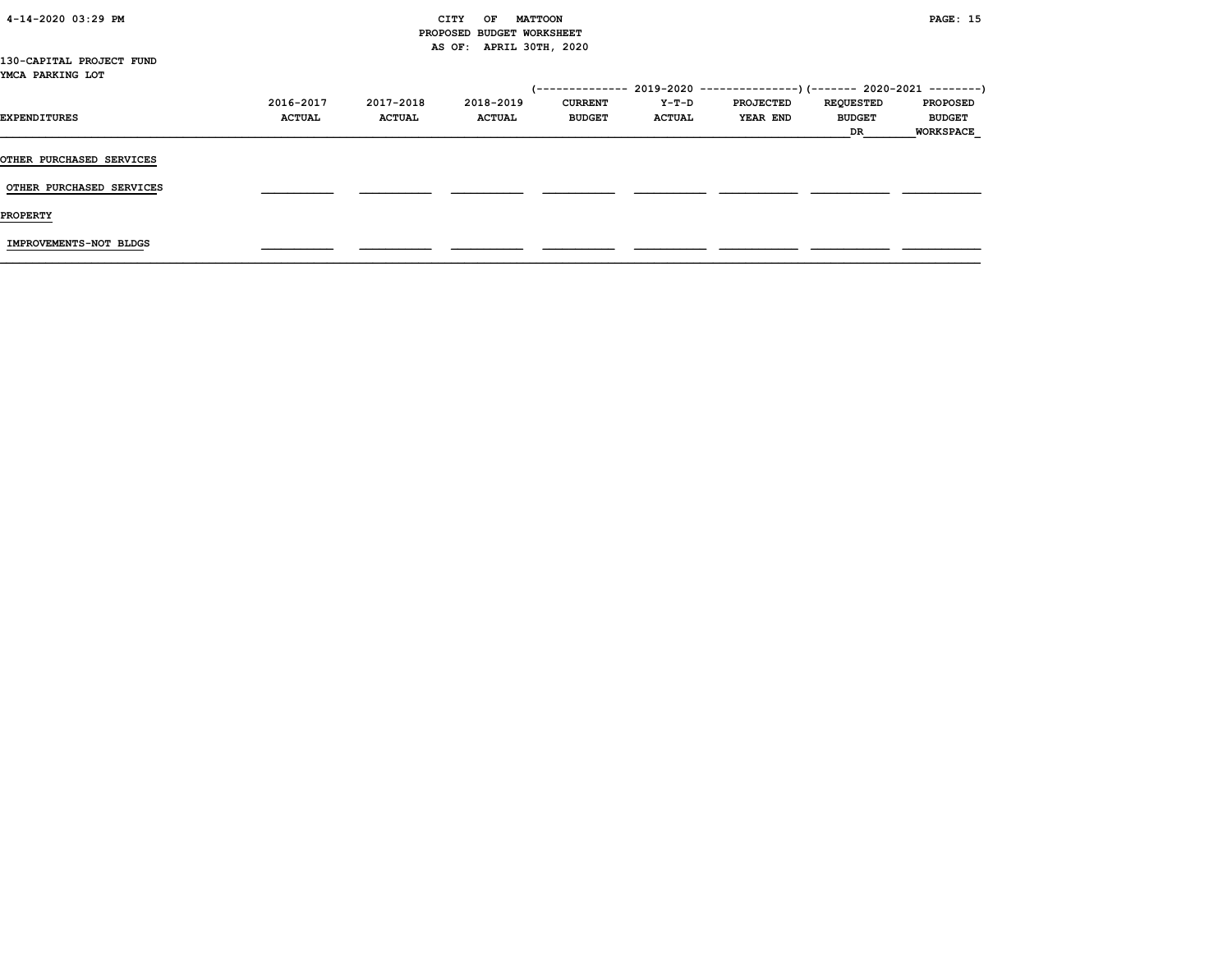|                               |               |               |                           |                |               |                                                                         | DR               | <b>WORKSPACE</b> |
|-------------------------------|---------------|---------------|---------------------------|----------------|---------------|-------------------------------------------------------------------------|------------------|------------------|
| <b>EXPENDITURES</b>           | <b>ACTUAL</b> | <b>ACTUAL</b> | <b>ACTUAL</b>             | <b>BUDGET</b>  | <b>ACTUAL</b> | YEAR END                                                                | <b>BUDGET</b>    | <b>BUDGET</b>    |
|                               | 2016-2017     | 2017-2018     | 2018-2019                 | <b>CURRENT</b> | Y-T-D         | <b>PROJECTED</b>                                                        | <b>REQUESTED</b> | <b>PROPOSED</b>  |
| <b>JUSTRITE CDAP EXPENSES</b> |               |               |                           |                |               | (-------------- 2019-2020 ----------------)(------- 2020-2021 --------) |                  |                  |
| 130-CAPITAL PROJECT FUND      |               |               | AS OF: APRIL 30TH, 2020   |                |               |                                                                         |                  |                  |
|                               |               |               | PROPOSED BUDGET WORKSHEET |                |               |                                                                         |                  |                  |
| 4-14-2020 03:29 PM            |               |               | OF<br>CITY                | <b>MATTOON</b> |               |                                                                         |                  | <b>PAGE: 16</b>  |
|                               |               |               |                           |                |               |                                                                         |                  |                  |

OTHER PURCHASED SERVICES

OTHER PURCHASED SERVICES \_\_\_\_\_\_\_\_\_\_\_ \_\_\_\_\_\_\_\_\_\_\_ \_\_\_\_\_\_\_\_\_\_\_ \_\_\_\_\_\_\_\_\_\_\_ \_\_\_\_\_\_\_\_\_\_\_ \_\_\_\_\_\_\_\_\_\_\_\_ \_\_\_\_\_\_\_\_\_\_\_\_ \_\_\_\_\_\_\_\_\_\_\_\_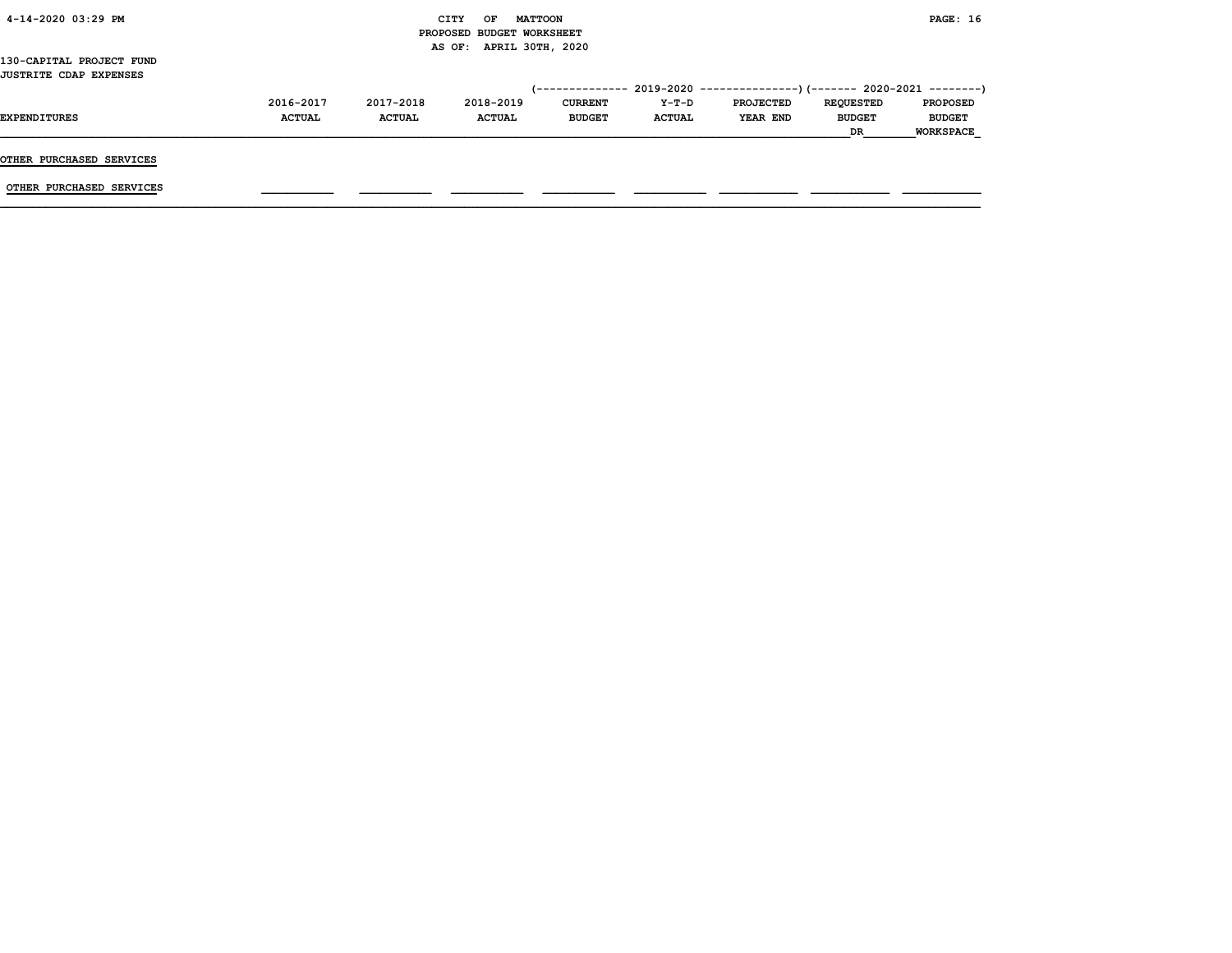| 4-14-2020 03:29 PM |  |
|--------------------|--|
|                    |  |

## CITY OF MATTOON **PAGE: 17**  PROPOSED BUDGET WORKSHEET AS OF: APRIL 30TH, 2020

#### 130-CAPITAL PROJECT FUND GO BONDS

| EXPENDITURES                          | 2016-2017<br><b>ACTUAL</b> | 2017-2018<br><b>ACTUAL</b> | 2018-2019<br><b>ACTUAL</b> | -----------<br><b>CURRENT</b><br><b>BUDGET</b> | $2019 - 2020 - -$<br>Y-T-D<br><b>ACTUAL</b> | <b>PROJECTED</b><br>YEAR END | --)(------- 2020-2021 --------)<br><b>REQUESTED</b><br><b>BUDGET</b><br>DR | <b>PROPOSED</b><br><b>BUDGET</b><br>WORKSPACE |
|---------------------------------------|----------------------------|----------------------------|----------------------------|------------------------------------------------|---------------------------------------------|------------------------------|----------------------------------------------------------------------------|-----------------------------------------------|
| OTHER OBJECTS                         |                            |                            |                            |                                                |                                             |                              |                                                                            |                                               |
| FINANCIAL TRANS OBJECTS               |                            |                            |                            |                                                |                                             |                              |                                                                            |                                               |
| 130-5719-817 GENERAL OBLIGATION BONDS | 270,000                    | 4,475,000                  | 320,000                    | 330,000                                        | 330,000                                     | 330,000                      | 340,000                                                                    |                                               |
| TOTAL FINANCIAL TRANS OBJECTS         | 270,000                    | 4,475,000                  | 320,000                    | 330,000                                        | 330,000                                     | 330,000                      | 340,000                                                                    |                                               |
| TOTAL OTHER OBJECTS                   | 270,000                    | 4,475,000                  | 320,000                    | 330,000                                        | 330,000                                     | 330,000                      | 340,000                                                                    |                                               |
| TOTAL GO BONDS                        | 270,000                    | 4,475,000                  | 320,000                    | 330,000                                        | 330,000                                     | 330,000                      | 340,000                                                                    |                                               |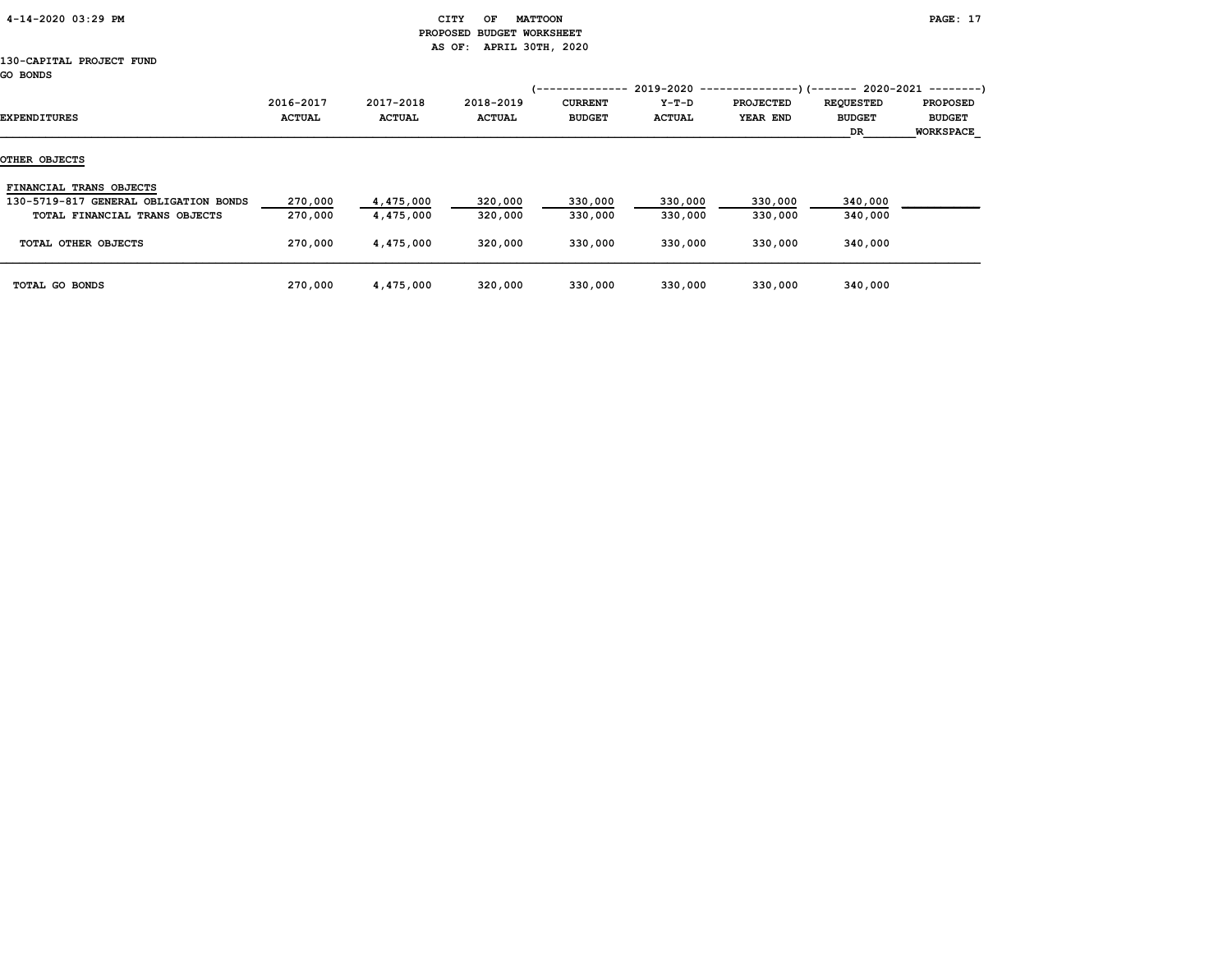|  | 4-14-2020 03:29 PM |  |  |
|--|--------------------|--|--|
|--|--------------------|--|--|

## CITY OF MATTOON **PAGE:** 18 PROPOSED BUDGET WORKSHEET AS OF: APRIL 30TH, 2020

#### 130-CAPITAL PROJECT FUND IN

| INTEREST E <i>AP</i> ENSE                                                                 |                            |                            |                            | '--------------                 |                        |                              |                                                                                                     |                                                      |
|-------------------------------------------------------------------------------------------|----------------------------|----------------------------|----------------------------|---------------------------------|------------------------|------------------------------|-----------------------------------------------------------------------------------------------------|------------------------------------------------------|
| EXPENDITURES                                                                              | 2016-2017<br><b>ACTUAL</b> | 2017-2018<br><b>ACTUAL</b> | 2018-2019<br><b>ACTUAL</b> | <b>CURRENT</b><br><b>BUDGET</b> | Y-T-D<br><b>ACTUAL</b> | <b>PROJECTED</b><br>YEAR END | $2019-2020$ ---------------)(------- 2020-2021 --------)<br><b>REQUESTED</b><br><b>BUDGET</b><br>DR | <b>PROPOSED</b><br><b>BUDGET</b><br><b>WORKSPACE</b> |
| OTHER OBJECTS                                                                             |                            |                            |                            |                                 |                        |                              |                                                                                                     |                                                      |
| FINANCIAL TRANS OBJECTS<br>130-5795-817 INTEREST EXPENSE<br>TOTAL FINANCIAL TRANS OBJECTS | 183,320<br>183,320         | 175,220<br>175,220         | 101,992<br>101,992         | 87,074<br>87,074                | 86,269<br>86,269       | 86,269<br>86,269             | 84,781<br>84,781                                                                                    |                                                      |
| TOTAL OTHER OBJECTS                                                                       | 183,320                    | 175,220                    | 101,992                    | 87,074                          | 86,269                 | 86,269                       | 84,781                                                                                              |                                                      |
| TOTAL INTEREST EXPENSE                                                                    | 183,320                    | 175,220                    | 101,992                    | 87,074                          | 86,269                 | 86,269                       | 84,781                                                                                              |                                                      |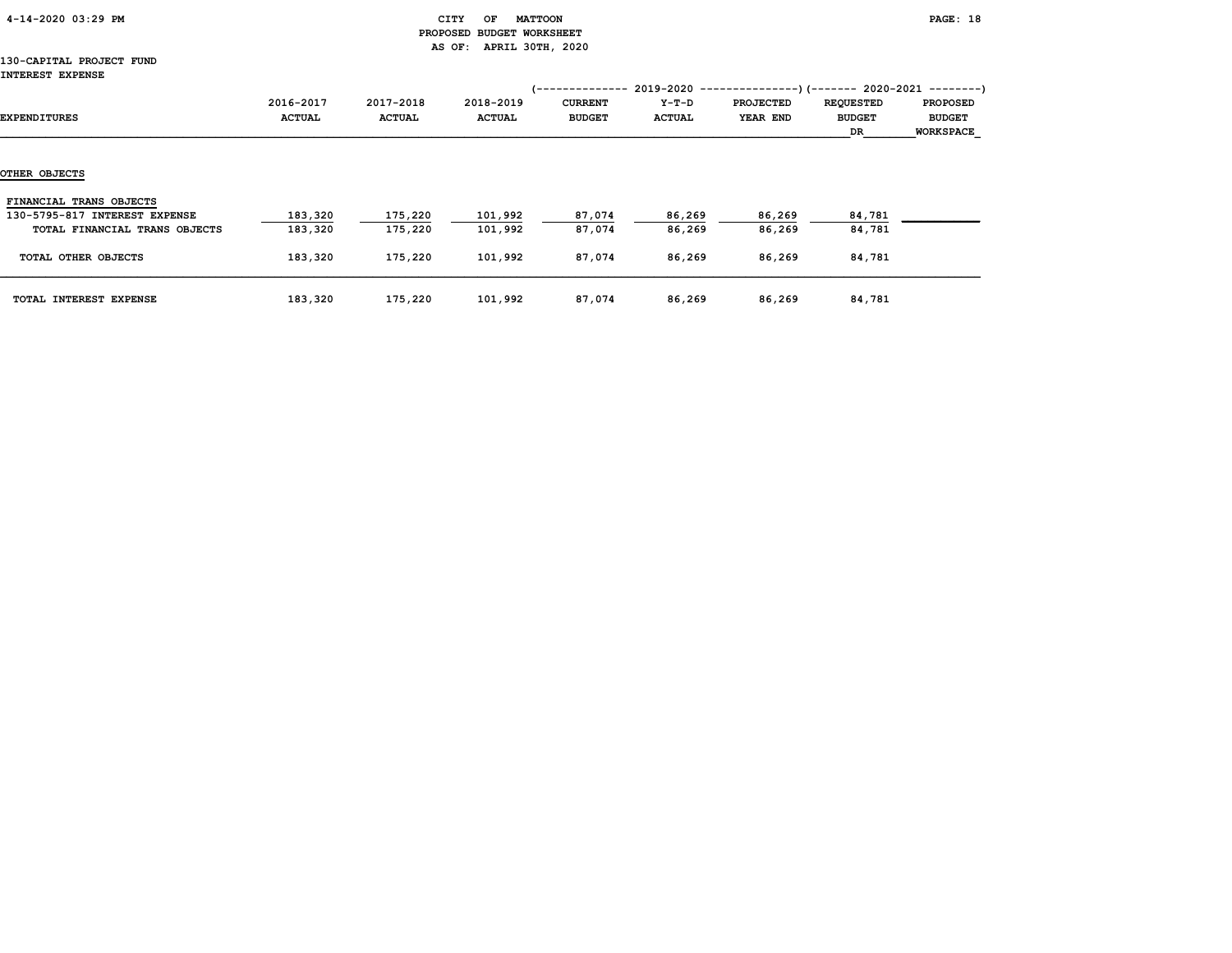# 4-14-2020 03:29 PM CITY OF MATTOON PAGE: 19 PROPOSED BUDGET WORKSHEET AS OF: APRIL 30TH, 2020

#### 130-CAPITAL PROJECT FUND DEBT SERVICES

| <b>EXPENDITURES</b>                     | 2016-2017<br><b>ACTUAL</b> | 2017-2018<br><b>ACTUAL</b>    | 2018-2019<br><b>ACTUAL</b> | (-------------- 2019-2020 ----------------) (------- 2020-2021 --------)<br><b>CURRENT</b><br><b>BUDGET</b> | $Y-T-D$<br><b>ACTUAL</b> | <b>PROJECTED</b><br>YEAR END | <b>REQUESTED</b><br><b>BUDGET</b><br>DR | <b>PROPOSED</b><br><b>BUDGET</b><br><b>WORKSPACE</b> |
|-----------------------------------------|----------------------------|-------------------------------|----------------------------|-------------------------------------------------------------------------------------------------------------|--------------------------|------------------------------|-----------------------------------------|------------------------------------------------------|
| OTHER OBJECTS                           |                            |                               |                            |                                                                                                             |                          |                              |                                         |                                                      |
| FINANCIAL TRANS OBJECTS                 |                            |                               |                            |                                                                                                             |                          |                              |                                         |                                                      |
| 130-5800-817 DEBT ISSUANCE COSTS        | 803                        | 62,250                        | 2,500                      | 1,000                                                                                                       |                          | 0                            |                                         |                                                      |
| TOTAL FINANCIAL TRANS OBJECTS           | 803                        | 62,250                        | 2,500                      | 1,000                                                                                                       |                          |                              |                                         |                                                      |
| TOTAL OTHER OBJECTS                     | 803                        | 62,250                        | 2,500                      | 1,000                                                                                                       | 0                        | 0                            | 0                                       |                                                      |
| TOTAL DEBT SERVICES                     | 803                        | 62,250                        | 2,500                      | 1,000                                                                                                       | 0                        | 0                            | 0                                       |                                                      |
| TOTAL EXPENDITURES                      | 1,551,983                  | 6,902,097                     | 896,450                    | 1,095,574                                                                                                   | 996,189                  | 920,348                      | 836,316                                 |                                                      |
| REVENUE OVER/(UNDER) EXPENDITURES       |                            | $(1,313,863)$ $(6,870,447)$ ( |                            | 885,657) ( 1,050,074) (                                                                                     | 982,888) (               | 906,974) (                   | 696,104)                                |                                                      |
| OTHER FINANCING SOURCES                 |                            |                               |                            |                                                                                                             |                          |                              |                                         |                                                      |
| 130-4901-010 INTERFUND XFRS FROM GEN. F | 731,530                    | 729,515                       | 739,099                    | 730,000                                                                                                     | 741,059                  | 739,436                      | 734,000                                 |                                                      |
| 130-4941-023 PROCEEDS - GEN. OBLIGATION | $\overline{\phantom{a}}$   | 4,260,000                     | 0                          | $\Omega$                                                                                                    | $\Omega$                 | <sup>0</sup>                 | $\Omega$                                |                                                      |
| TOTAL OTHER FINANCING SOURCES           | 731,530                    | 4,989,515                     | 739,099                    | 730,000                                                                                                     | 741,059                  | 739,436                      | 734,000                                 |                                                      |
| OTHER FINANCING (USES)                  |                            |                               |                            |                                                                                                             |                          |                              |                                         |                                                      |
| TOTAL OTHER FINANCING SOURCES (USES)    | 731,530                    | 4,989,515                     | 739,099                    | 730,000                                                                                                     | 741,059                  | 739,436                      | 734,000                                 |                                                      |

\*\*\* END OF REPORT \*\*\*

(UNDER) EXPENDITURES & OTHER (USES) ( 582,333) ( 1,880,932) ( 146,558) ( 320,074) ( 241,829) ( 167,538) 37,896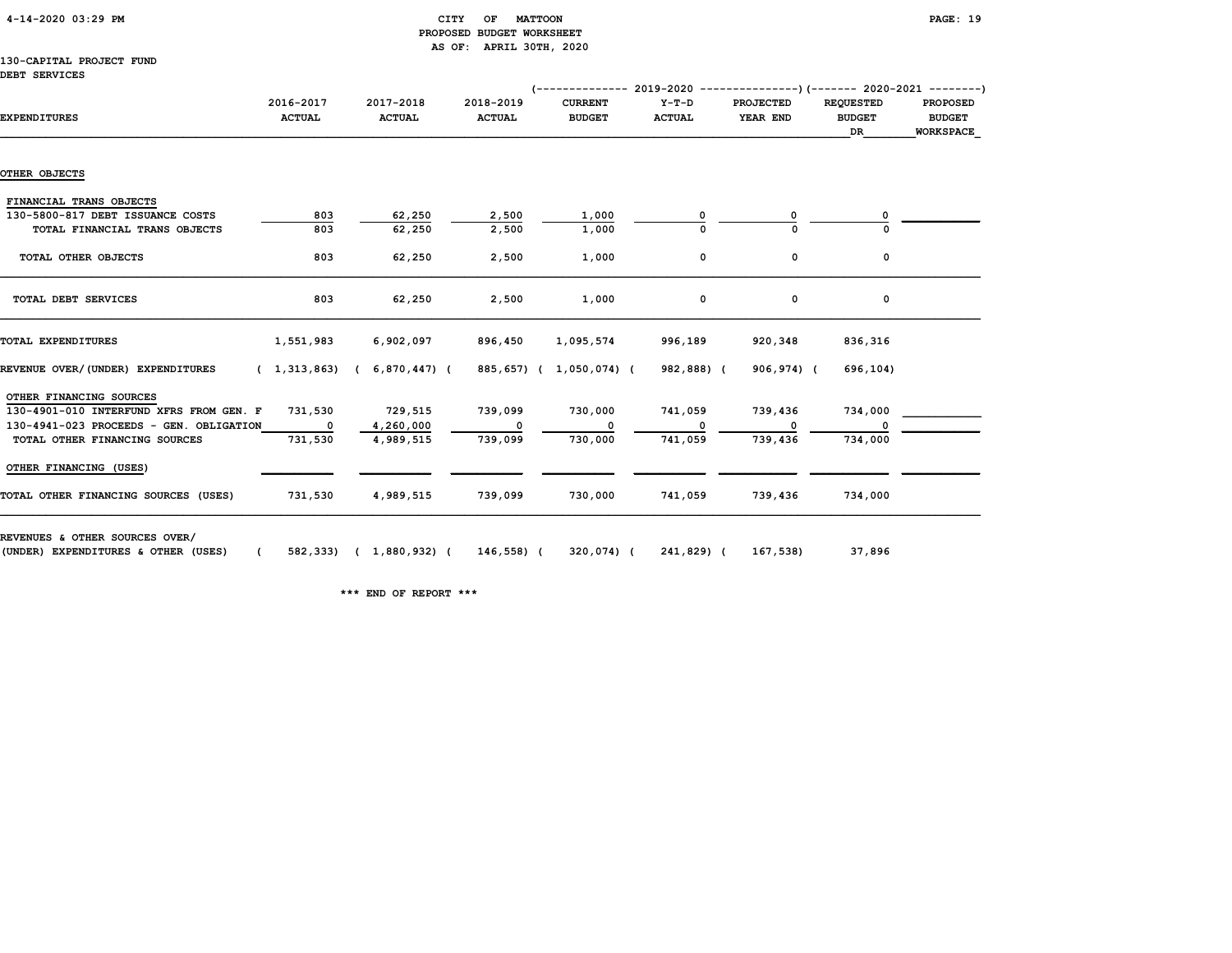| 4-14-2020 03:29 PM |  |
|--------------------|--|
|                    |  |

## CITY OF MATTOON **PAGE:** 1 PROPOSED BUDGET WORKSHEET AS OF: APRIL 30TH, 2020

# 150-I-57 EAST TIF DISTRICT

|                                         |                            |                            |                            | (------------- 2019-2020 ---------------)(------- 2020-2021 --------) |                          |                              |                                         |                                                      |
|-----------------------------------------|----------------------------|----------------------------|----------------------------|-----------------------------------------------------------------------|--------------------------|------------------------------|-----------------------------------------|------------------------------------------------------|
| <b>REVENUES</b>                         | 2016-2017<br><b>ACTUAL</b> | 2017-2018<br><b>ACTUAL</b> | 2018-2019<br><b>ACTUAL</b> | <b>CURRENT</b><br><b>BUDGET</b>                                       | $Y-T-D$<br><b>ACTUAL</b> | <b>PROJECTED</b><br>YEAR END | <b>REOUESTED</b><br><b>BUDGET</b><br>DR | <b>PROPOSED</b><br><b>BUDGET</b><br><b>WORKSPACE</b> |
| <b>TAXES</b>                            |                            |                            |                            |                                                                       |                          |                              |                                         |                                                      |
| OTHER TAX RECEIPTS                      |                            |                            |                            |                                                                       |                          |                              |                                         |                                                      |
| 150-4192-023 PROPERTY TAX RECEIPTS      | 37,659                     | 34,685                     | 35,487                     | 35,500                                                                | 30,574                   | 30,574                       | 35,000                                  |                                                      |
| TOTAL OTHER TAX RECEIPTS                | 37,659                     | 34,685                     | 35,487                     | 35,500                                                                | 30,574                   | 30,574                       | 35,000                                  |                                                      |
| <b>TOTAL TAXES</b>                      | 37,659                     | 34,685                     | 35,487                     | 35,500                                                                | 30,574                   | 30,574                       | 35,000                                  |                                                      |
| INTERGOVERNMENTAL REV                   |                            |                            |                            |                                                                       |                          |                              |                                         |                                                      |
|                                         |                            |                            |                            |                                                                       |                          |                              |                                         |                                                      |
| FEDERAL GOVT GRANTS                     |                            |                            |                            |                                                                       |                          |                              |                                         |                                                      |
| 150-4313-023 FEDERAL CAPITAL GRANT      |                            | 0                          |                            | 0                                                                     |                          | 0                            | 1,335,250                               |                                                      |
| TOTAL FEDERAL GOVT GRANTS               | $\Omega$                   | $\Omega$                   |                            | O                                                                     |                          |                              | 1,335,250                               |                                                      |
| TOTAL INTERGOVERNMENTAL REV             | 0                          | 0                          | 0                          | 0                                                                     | 0                        | 0                            | 1,335,250                               |                                                      |
| INVESTMENT EARNINGS                     |                            |                            |                            |                                                                       |                          |                              |                                         |                                                      |
| <b>INTEREST EARNINGS</b>                |                            |                            |                            |                                                                       |                          |                              |                                         |                                                      |
|                                         |                            |                            |                            |                                                                       |                          |                              |                                         |                                                      |
| 150-4610-023 INTEREST EARNINGS          | 5                          | 23                         | 63                         | 60                                                                    | 57                       | 57<br>57                     | 60                                      |                                                      |
| TOTAL INTEREST EARNINGS                 |                            | 23                         | 63                         | 60                                                                    | 57                       |                              | 60                                      |                                                      |
| TOTAL INVESTMENT EARNINGS               | 5                          | 23                         | 63                         | 60                                                                    | 57                       | 57                           | 60                                      |                                                      |
| CONTRIB & OTHER MISC REV                |                            |                            |                            |                                                                       |                          |                              |                                         |                                                      |
| CONTRIBUTIONS & MISC REV                |                            |                            |                            |                                                                       |                          |                              |                                         |                                                      |
| 150-4805-023 CONTRIBUTIONS & OTHER MISC | 0                          | 0                          |                            | 0                                                                     |                          | 0                            | 717,197                                 |                                                      |
| TOTAL CONTRIBUTIONS & MISC REV          | $\Omega$                   | $\Omega$                   | $\Omega$                   | 0                                                                     |                          | $\Omega$                     | 717,197                                 |                                                      |
|                                         |                            |                            |                            |                                                                       |                          |                              |                                         |                                                      |
| TOTAL CONTRIB & OTHER MISC REV          | 0                          | 0                          | 0                          | 0                                                                     | 0                        | 0                            | 717,197                                 |                                                      |
| <b>TOTAL REVENUES</b>                   | 37,664                     | 34,708                     | 35,550                     | 35,560                                                                | 30,631                   | 30,631                       | 2,087,507                               |                                                      |
|                                         |                            |                            |                            |                                                                       |                          |                              |                                         |                                                      |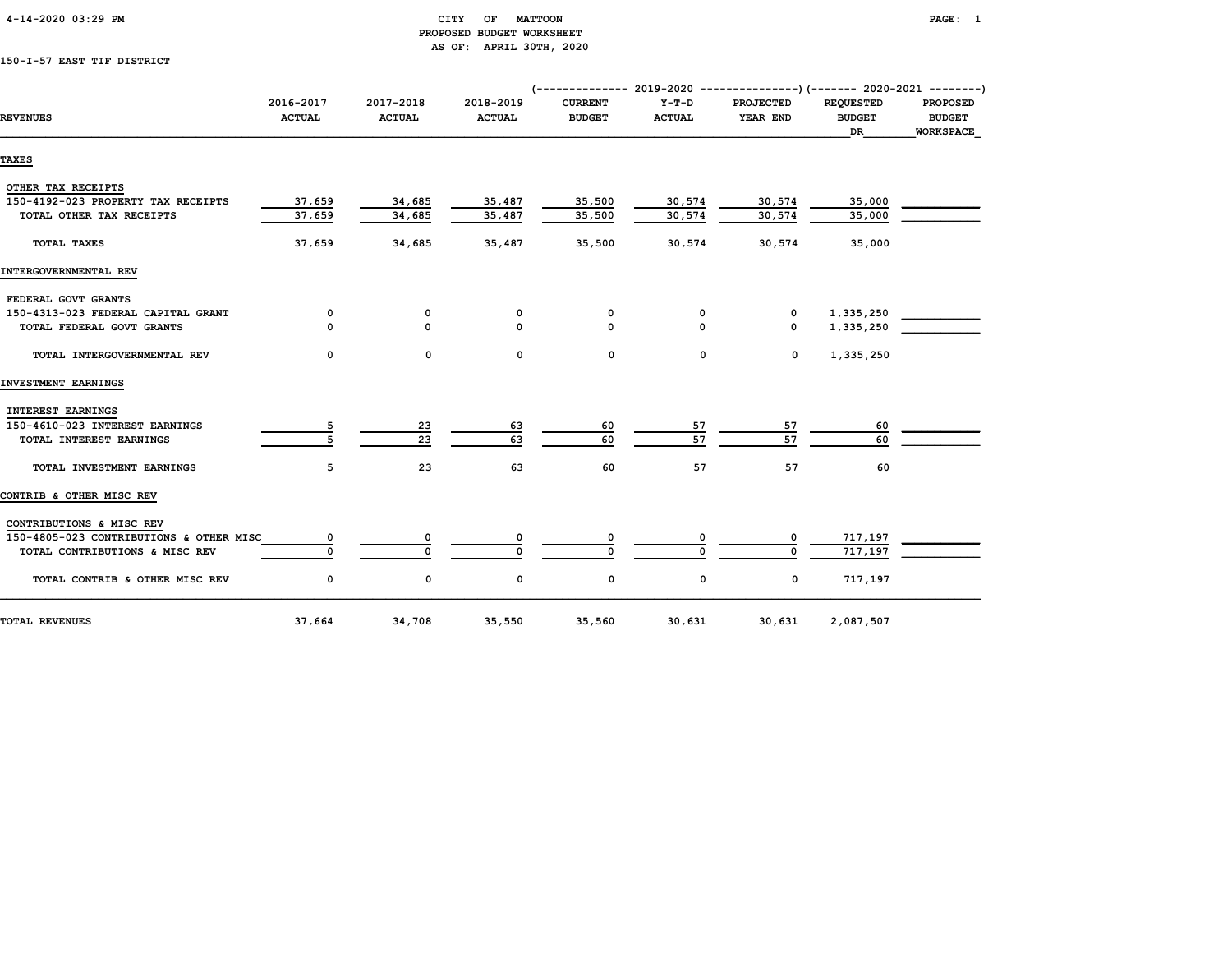| 4-14-2020 03:29 PM                                    |                            |                            | CITY<br>OF                 | <b>MATTOON</b>                  |                        |                                                                                                          |                                         | PAGE: 2                                       |  |
|-------------------------------------------------------|----------------------------|----------------------------|----------------------------|---------------------------------|------------------------|----------------------------------------------------------------------------------------------------------|-----------------------------------------|-----------------------------------------------|--|
|                                                       |                            |                            | PROPOSED BUDGET WORKSHEET  |                                 |                        |                                                                                                          |                                         |                                               |  |
| 150-I-57 EAST TIF DISTRICT<br>TRAFFIC CONTROL DEVICES |                            |                            | AS OF: APRIL 30TH, 2020    |                                 |                        |                                                                                                          |                                         |                                               |  |
| <b>EXPENDITURES</b>                                   | 2016-2017<br><b>ACTUAL</b> | 2017-2018<br><b>ACTUAL</b> | 2018-2019<br><b>ACTUAL</b> | <b>CURRENT</b><br><b>BUDGET</b> | Y-T-D<br><b>ACTUAL</b> | (-------------- 2019-2020 ----------------) (------- 2020-2021 --------)<br><b>PROJECTED</b><br>YEAR END | <b>REOUESTED</b><br><b>BUDGET</b><br>DR | <b>PROPOSED</b><br><b>BUDGET</b><br>WORKSPACE |  |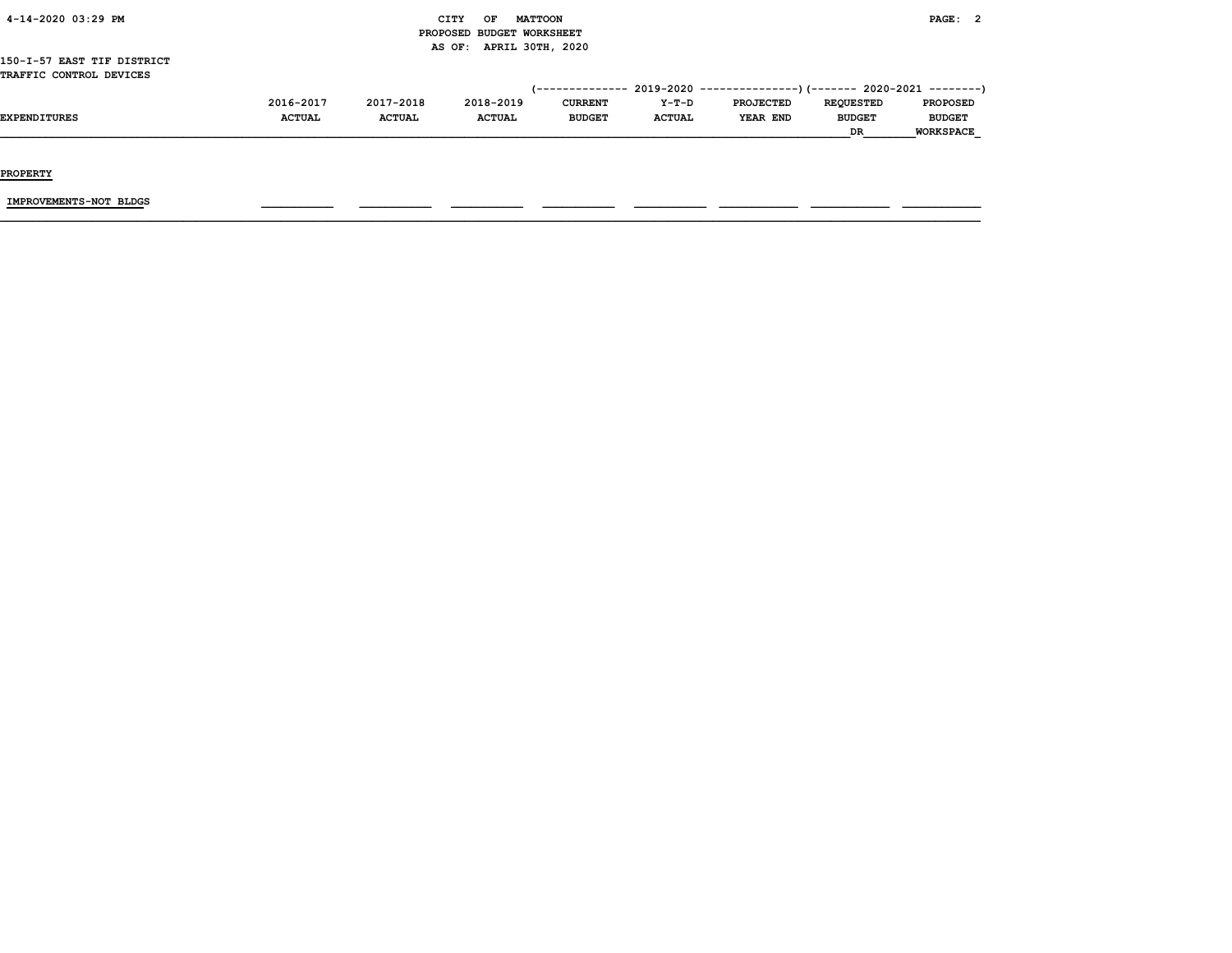|                            |               |               |                           |                        |               |                                                           | <b>DR</b>        | <b>WORKSPACE</b> |  |
|----------------------------|---------------|---------------|---------------------------|------------------------|---------------|-----------------------------------------------------------|------------------|------------------|--|
| <b>EXPENDITURES</b>        | <b>ACTUAL</b> | <b>ACTUAL</b> | <b>ACTUAL</b>             | <b>BUDGET</b>          | <b>ACTUAL</b> | <b>YEAR END</b>                                           | <b>BUDGET</b>    | <b>BUDGET</b>    |  |
|                            | 2016-2017     | 2017-2018     | 2018-2019                 | <b>CURRENT</b>         | Y-T-D         | <b>PROJECTED</b>                                          | <b>REQUESTED</b> | <b>PROPOSED</b>  |  |
|                            |               |               |                           | <i>(--------------</i> |               | $2019-2020$ ----------------)(------- 2020-2021 --------) |                  |                  |  |
| <b>STORM DRAINAGE</b>      |               |               |                           |                        |               |                                                           |                  |                  |  |
| 150-I-57 EAST TIF DISTRICT |               |               |                           |                        |               |                                                           |                  |                  |  |
|                            |               |               | AS OF: APRIL 30TH, 2020   |                        |               |                                                           |                  |                  |  |
|                            |               |               | PROPOSED BUDGET WORKSHEET |                        |               |                                                           |                  |                  |  |
| 4-14-2020 03:29 PM         |               |               | OF<br>CITY                | <b>MATTOON</b>         |               |                                                           |                  | PAGE: 3          |  |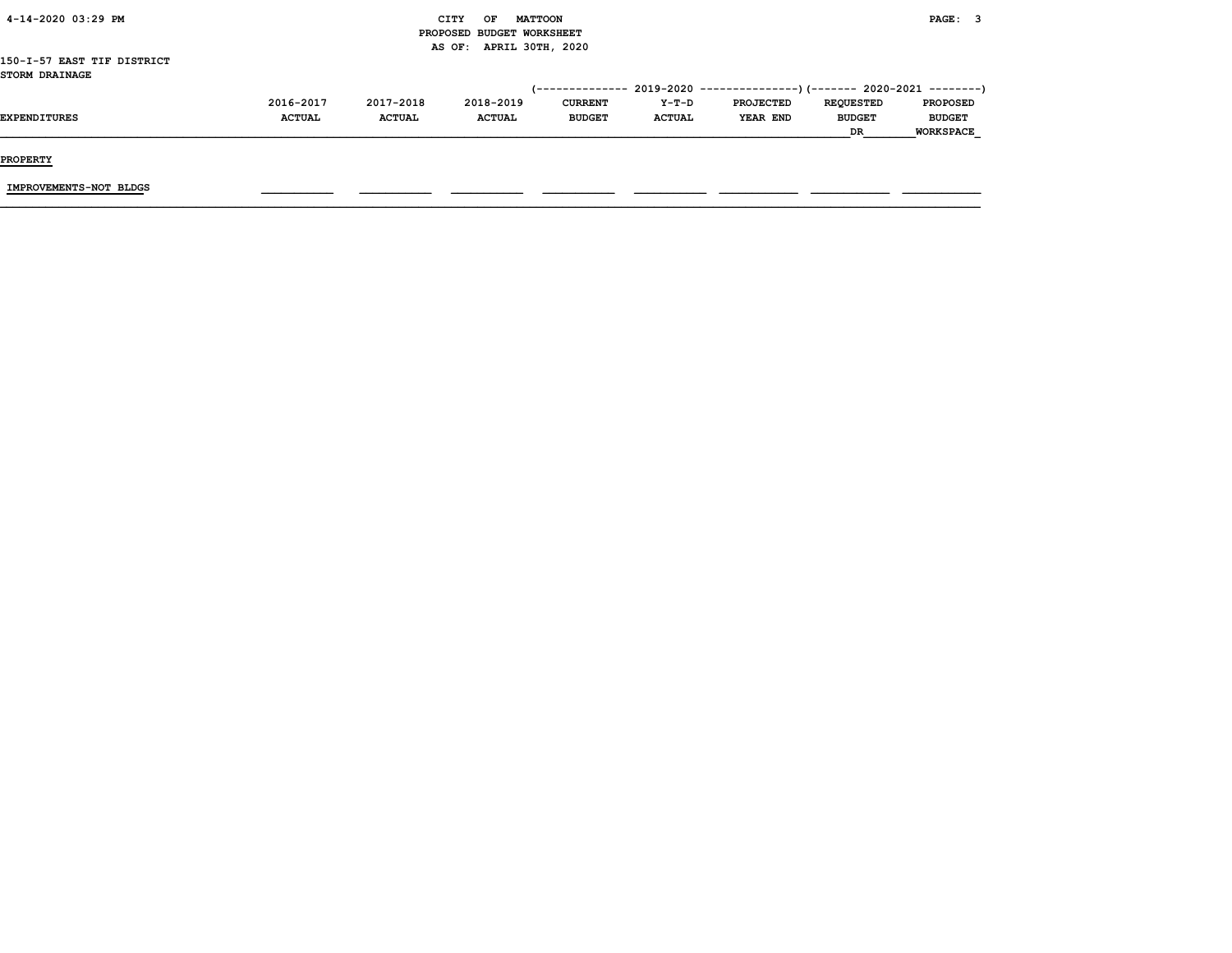| 4-14-2020 03:29 PM         |               |               | CITY<br>OF                | <b>MATTOON</b>   |               |                                                                           |                  | PAGE: 4          |  |
|----------------------------|---------------|---------------|---------------------------|------------------|---------------|---------------------------------------------------------------------------|------------------|------------------|--|
|                            |               |               | PROPOSED BUDGET WORKSHEET |                  |               |                                                                           |                  |                  |  |
|                            |               |               | AS OF:                    | APRIL 30TH, 2020 |               |                                                                           |                  |                  |  |
| 150-I-57 EAST TIF DISTRICT |               |               |                           |                  |               |                                                                           |                  |                  |  |
| SANITARY SEWER             |               |               |                           |                  |               |                                                                           |                  |                  |  |
|                            |               |               |                           |                  |               | (-------------- 2019-2020 ----------------) (------- 2020-2021 ---------) |                  |                  |  |
|                            | 2016-2017     | 2017-2018     | 2018-2019                 | <b>CURRENT</b>   | Y-T-D         | <b>PROJECTED</b>                                                          | <b>REQUESTED</b> | <b>PROPOSED</b>  |  |
| <b>EXPENDITURES</b>        | <b>ACTUAL</b> | <b>ACTUAL</b> | <b>ACTUAL</b>             | <b>BUDGET</b>    | <b>ACTUAL</b> | <b>YEAR END</b>                                                           | <b>BUDGET</b>    | <b>BUDGET</b>    |  |
|                            |               |               |                           |                  |               |                                                                           | <b>DR</b>        | <b>WORKSPACE</b> |  |
|                            |               |               |                           |                  |               |                                                                           |                  |                  |  |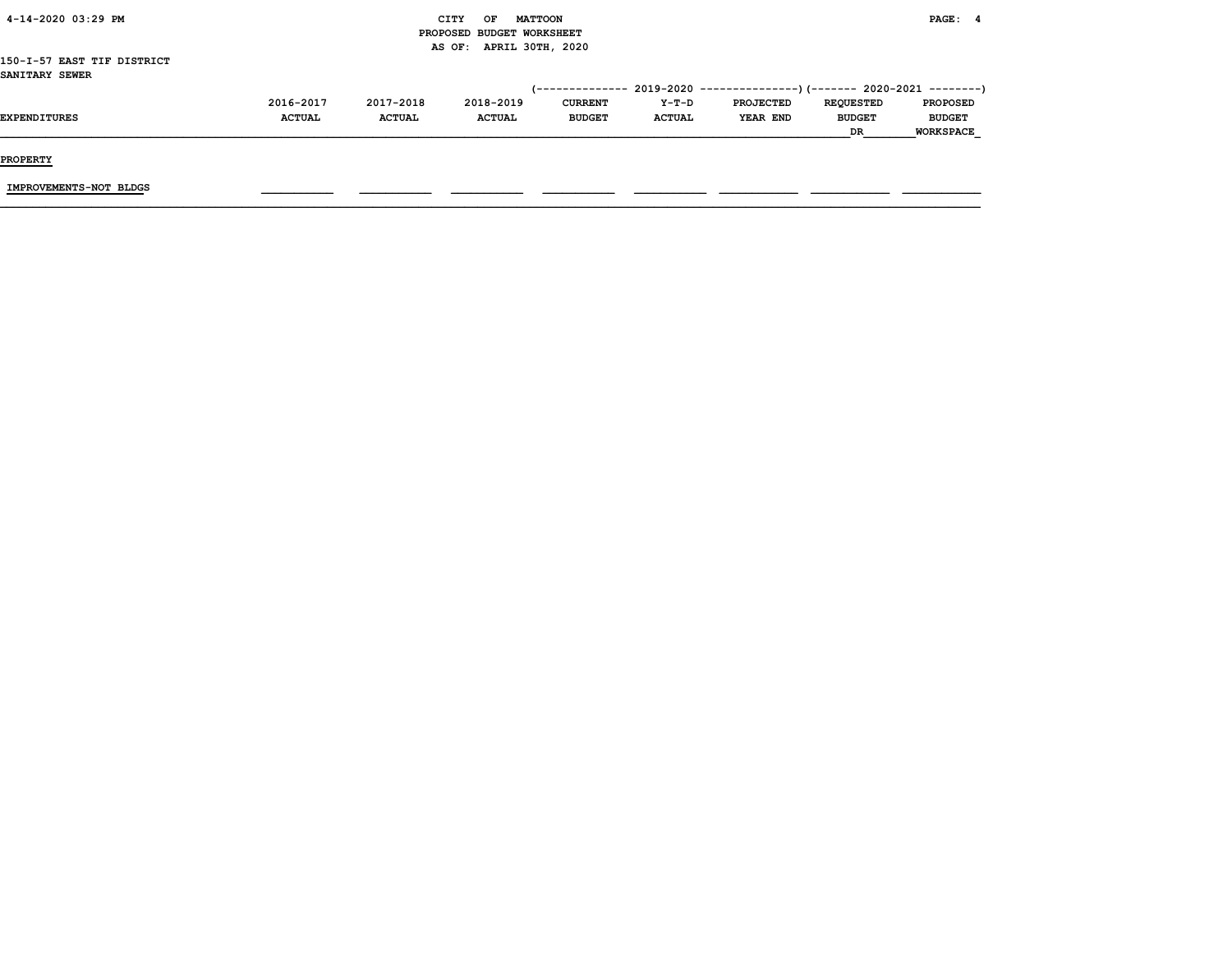|               |               | CITY<br>OF    | <b>MATTOON</b> |                                                      |                  |                  | PAGE: 5       |                                                                              |
|---------------|---------------|---------------|----------------|------------------------------------------------------|------------------|------------------|---------------|------------------------------------------------------------------------------|
|               |               |               |                |                                                      |                  |                  |               |                                                                              |
|               |               |               |                |                                                      |                  |                  |               |                                                                              |
|               |               |               |                |                                                      |                  |                  |               |                                                                              |
|               |               |               |                |                                                      |                  |                  |               |                                                                              |
|               |               |               |                |                                                      |                  |                  |               |                                                                              |
| 2016-2017     | 2017-2018     | 2018-2019     | <b>CURRENT</b> | Y-T-D                                                | <b>PROJECTED</b> | <b>REQUESTED</b> |               |                                                                              |
| <b>ACTUAL</b> | <b>ACTUAL</b> | <b>ACTUAL</b> | <b>BUDGET</b>  | <b>ACTUAL</b>                                        | <b>YEAR END</b>  | <b>BUDGET</b>    | <b>BUDGET</b> |                                                                              |
|               |               |               |                |                                                      |                  | DR               | WORKSPACE     |                                                                              |
|               |               |               |                | PROPOSED BUDGET WORKSHEET<br>AS OF: APRIL 30TH, 2020 | (--------------  |                  |               | $2019-2020$ ----------------)(------- 2020-2021 --------)<br><b>PROPOSED</b> |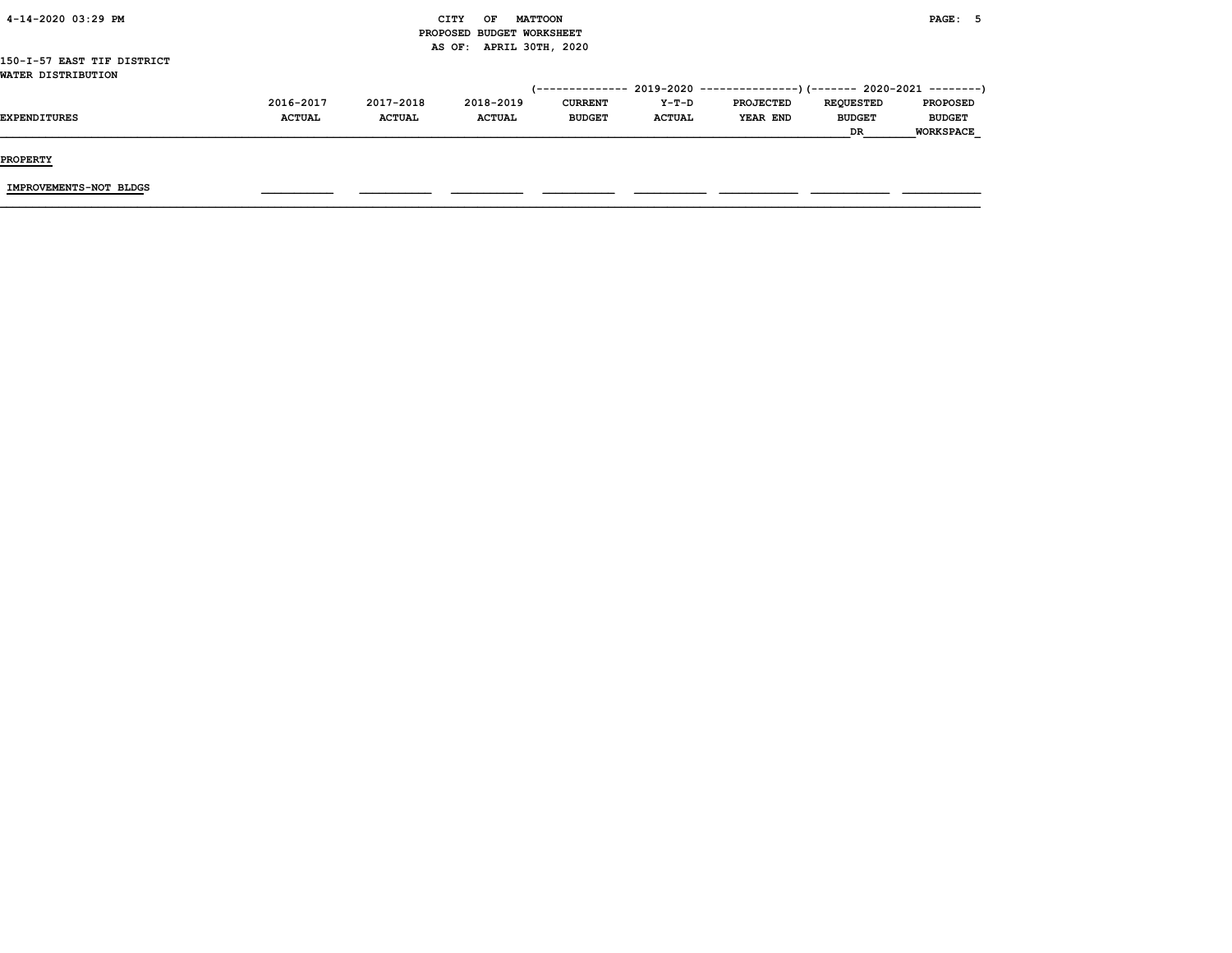| 4-14-2020 03:29 PM         |               |               | CITY<br>OF                | <b>MATTOON</b>  |               |                                                          |                  | PAGE: 6          |  |
|----------------------------|---------------|---------------|---------------------------|-----------------|---------------|----------------------------------------------------------|------------------|------------------|--|
|                            |               |               | PROPOSED BUDGET WORKSHEET |                 |               |                                                          |                  |                  |  |
|                            |               |               | AS OF: APRIL 30TH, 2020   |                 |               |                                                          |                  |                  |  |
| 150-I-57 EAST TIF DISTRICT |               |               |                           |                 |               |                                                          |                  |                  |  |
| PARKING LOTS               |               |               |                           |                 |               |                                                          |                  |                  |  |
|                            |               |               |                           | (-------------- |               | 2019-2020 ----------------)(------- 2020-2021 ---------) |                  |                  |  |
|                            | 2016-2017     | 2017-2018     | 2018-2019                 | <b>CURRENT</b>  | Y-T-D         | <b>PROJECTED</b>                                         | <b>REQUESTED</b> | <b>PROPOSED</b>  |  |
| <b>EXPENDITURES</b>        | <b>ACTUAL</b> | <b>ACTUAL</b> | <b>ACTUAL</b>             | <b>BUDGET</b>   | <b>ACTUAL</b> | <b>YEAR END</b>                                          | <b>BUDGET</b>    | <b>BUDGET</b>    |  |
|                            |               |               |                           |                 |               |                                                          | DR               | <b>WORKSPACE</b> |  |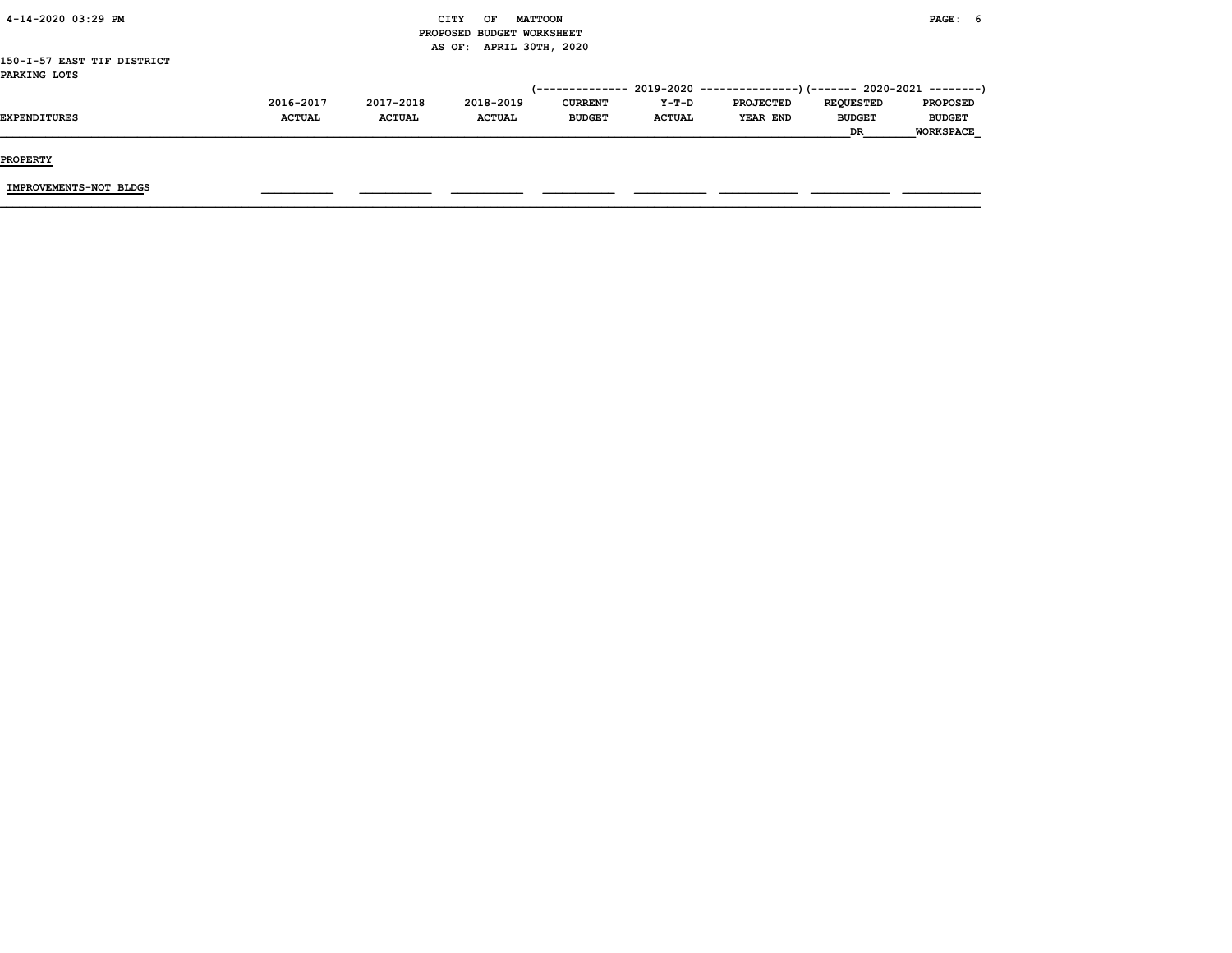| 4-14-2020 03:29 PM         |               |               | CITY<br>OF<br><b>MATTOON</b> |                |               |                                                                          |                  | PAGE:            |
|----------------------------|---------------|---------------|------------------------------|----------------|---------------|--------------------------------------------------------------------------|------------------|------------------|
|                            |               |               | PROPOSED BUDGET WORKSHEET    |                |               |                                                                          |                  |                  |
|                            |               |               | AS OF: APRIL 30TH, 2020      |                |               |                                                                          |                  |                  |
| 150-I-57 EAST TIF DISTRICT |               |               |                              |                |               |                                                                          |                  |                  |
| PUBLIC BUILDINGS           |               |               |                              |                |               |                                                                          |                  |                  |
|                            |               |               |                              |                |               | (-------------- 2019-2020 ----------------) (------- 2020-2021 --------) |                  |                  |
|                            | 2016-2017     | 2017-2018     | 2018-2019                    | <b>CURRENT</b> | Y-T-D         | <b>PROJECTED</b>                                                         | <b>REQUESTED</b> | <b>PROPOSED</b>  |
| <b>EXPENDITURES</b>        | <b>ACTUAL</b> | <b>ACTUAL</b> | <b>ACTUAL</b>                | <b>BUDGET</b>  | <b>ACTUAL</b> | YEAR END                                                                 | <b>BUDGET</b>    | <b>BUDGET</b>    |
|                            |               |               |                              |                |               |                                                                          | <b>DR</b>        | <b>WORKSPACE</b> |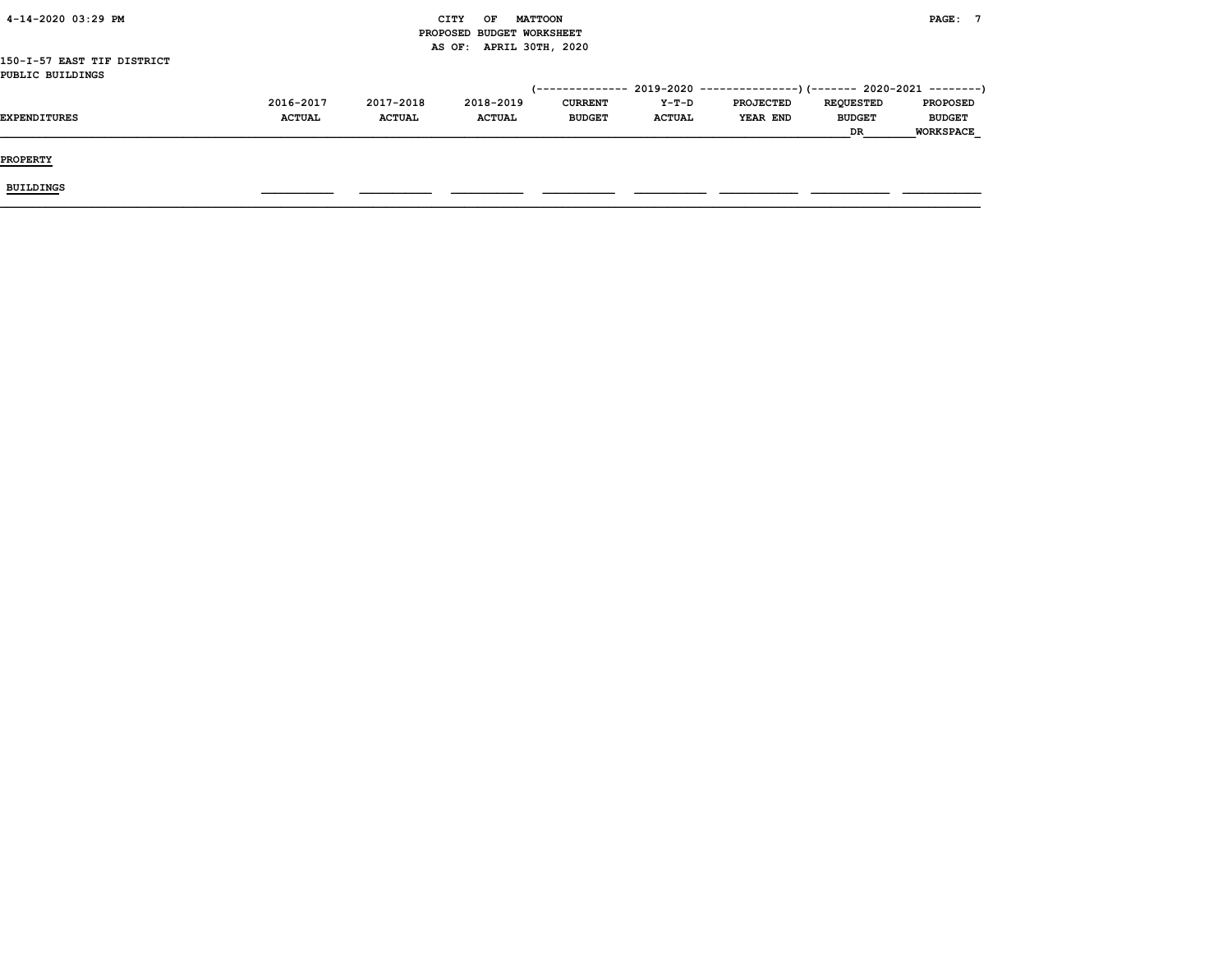| 4-14-2020 03:29 PM         |               |               | CITY<br>OF                | <b>MATTOON</b> |               |                                                                          |                  | PAGE: 8          |
|----------------------------|---------------|---------------|---------------------------|----------------|---------------|--------------------------------------------------------------------------|------------------|------------------|
|                            |               |               | PROPOSED BUDGET WORKSHEET |                |               |                                                                          |                  |                  |
|                            |               |               | AS OF: APRIL 30TH, 2020   |                |               |                                                                          |                  |                  |
| 150-I-57 EAST TIF DISTRICT |               |               |                           |                |               |                                                                          |                  |                  |
| <b>PARKS</b>               |               |               |                           |                |               |                                                                          |                  |                  |
|                            |               |               |                           |                |               | (-------------- 2019-2020 ----------------) (------- 2020-2021 --------) |                  |                  |
|                            | 2016-2017     | 2017-2018     | 2018-2019                 | <b>CURRENT</b> | Y-T-D         | <b>PROJECTED</b>                                                         | <b>REQUESTED</b> | <b>PROPOSED</b>  |
| <b>EXPENDITURES</b>        | <b>ACTUAL</b> | <b>ACTUAL</b> | <b>ACTUAL</b>             | <b>BUDGET</b>  | <b>ACTUAL</b> | YEAR END                                                                 | <b>BUDGET</b>    | <b>BUDGET</b>    |
|                            |               |               |                           |                |               |                                                                          | <b>DR</b>        | <b>WORKSPACE</b> |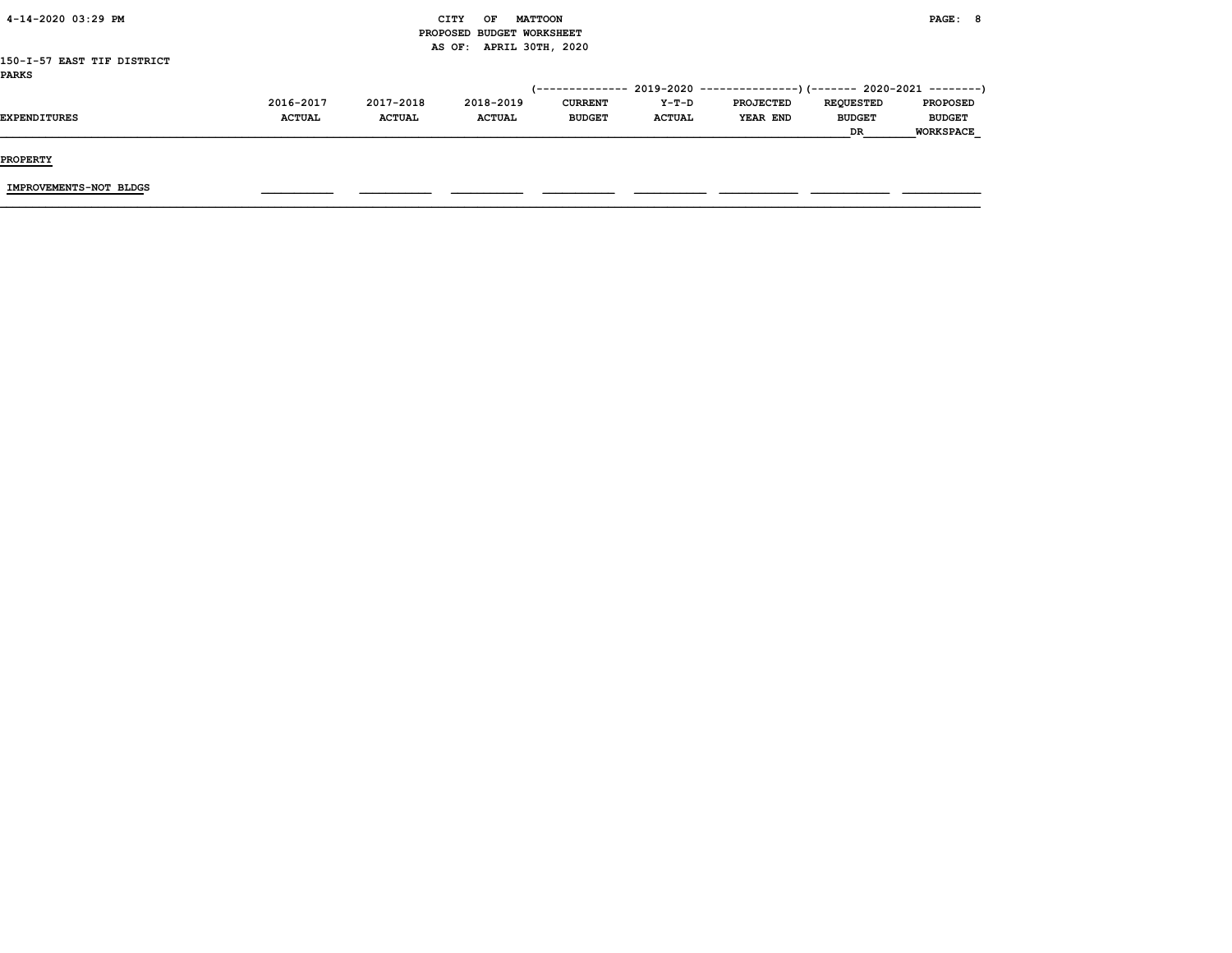| 4-14-2020 03:29 PM |  |  |
|--------------------|--|--|
|--------------------|--|--|

## 4-14-2020 03:29 PM CITY OF MATTOON PAGE: 9 PROPOSED BUDGET WORKSHEET AS OF: APRIL 30TH, 2020

#### 150-I-57 EAST TIF DISTRICT ADMINISTRATIVE EXPENSES

|                                                                                                 |                            |                            |                            | (-------------- 2019-2020 ----------------)(------- 2020-2021 --------) |                        |                              |                                         |                                               |
|-------------------------------------------------------------------------------------------------|----------------------------|----------------------------|----------------------------|-------------------------------------------------------------------------|------------------------|------------------------------|-----------------------------------------|-----------------------------------------------|
| <b>EXPENDITURES</b>                                                                             | 2016-2017<br><b>ACTUAL</b> | 2017-2018<br><b>ACTUAL</b> | 2018-2019<br><b>ACTUAL</b> | <b>CURRENT</b><br><b>BUDGET</b>                                         | Y-T-D<br><b>ACTUAL</b> | <b>PROJECTED</b><br>YEAR END | <b>REQUESTED</b><br><b>BUDGET</b><br>DR | <b>PROPOSED</b><br><b>BUDGET</b><br>WORKSPACE |
| SUPPLIES                                                                                        |                            |                            |                            |                                                                         |                        |                              |                                         |                                               |
| <b>GENERAL SUPPLIES</b>                                                                         |                            |                            |                            |                                                                         |                        |                              |                                         |                                               |
| OTHER PURCHASED SERVICES                                                                        |                            |                            |                            |                                                                         |                        |                              |                                         |                                               |
| PROFESSIONAL SERVICES<br>150-5604-519 OTHER PROFESSIONAL SERVICE<br>TOTAL PROFESSIONAL SERVICES | 0                          | 0                          | 0                          | 0                                                                       | 7,818<br>7,818         | 7,818<br>7,818               |                                         |                                               |
| COMMUNICATION                                                                                   |                            |                            |                            |                                                                         |                        |                              |                                         |                                               |
| ADVERTISING                                                                                     |                            |                            |                            |                                                                         |                        |                              |                                         |                                               |
| PRINTING & BINDING                                                                              |                            |                            |                            |                                                                         |                        |                              |                                         |                                               |
| EMPLOYEE BUSINESS EXP                                                                           |                            |                            |                            |                                                                         |                        |                              |                                         |                                               |
| OTHER PURCHASED SERVICES                                                                        |                            |                            |                            |                                                                         |                        |                              |                                         |                                               |
| TOTAL OTHER PURCHASED SERVICES                                                                  | 0                          | 0                          | 0                          | 0                                                                       | 7,818                  | 7,818                        | 0                                       |                                               |
| CAPITAL PROJECTS                                                                                |                            |                            |                            |                                                                         |                        |                              |                                         |                                               |
| CAPITAL PROJECTS                                                                                |                            |                            |                            |                                                                         |                        |                              |                                         |                                               |
| 150-5604-901 STREETS<br>TOTAL CAPITAL PROJECTS                                                  | 0                          | 0                          |                            | 0<br>$\Omega$                                                           | 109,715<br>109,715     | 172,475<br>172,475           | 1,910,227<br>1,910,227                  |                                               |
| TOTAL CAPITAL PROJECTS                                                                          | 0                          | 0                          | 0                          | 0                                                                       | 109,715                | 172,475                      | 1,910,227                               |                                               |
| TOTAL ADMINISTRATIVE EXPENSES                                                                   | 0                          | 0                          | 0                          | 0                                                                       | 117,532                | 180,293                      | 1,910,227                               |                                               |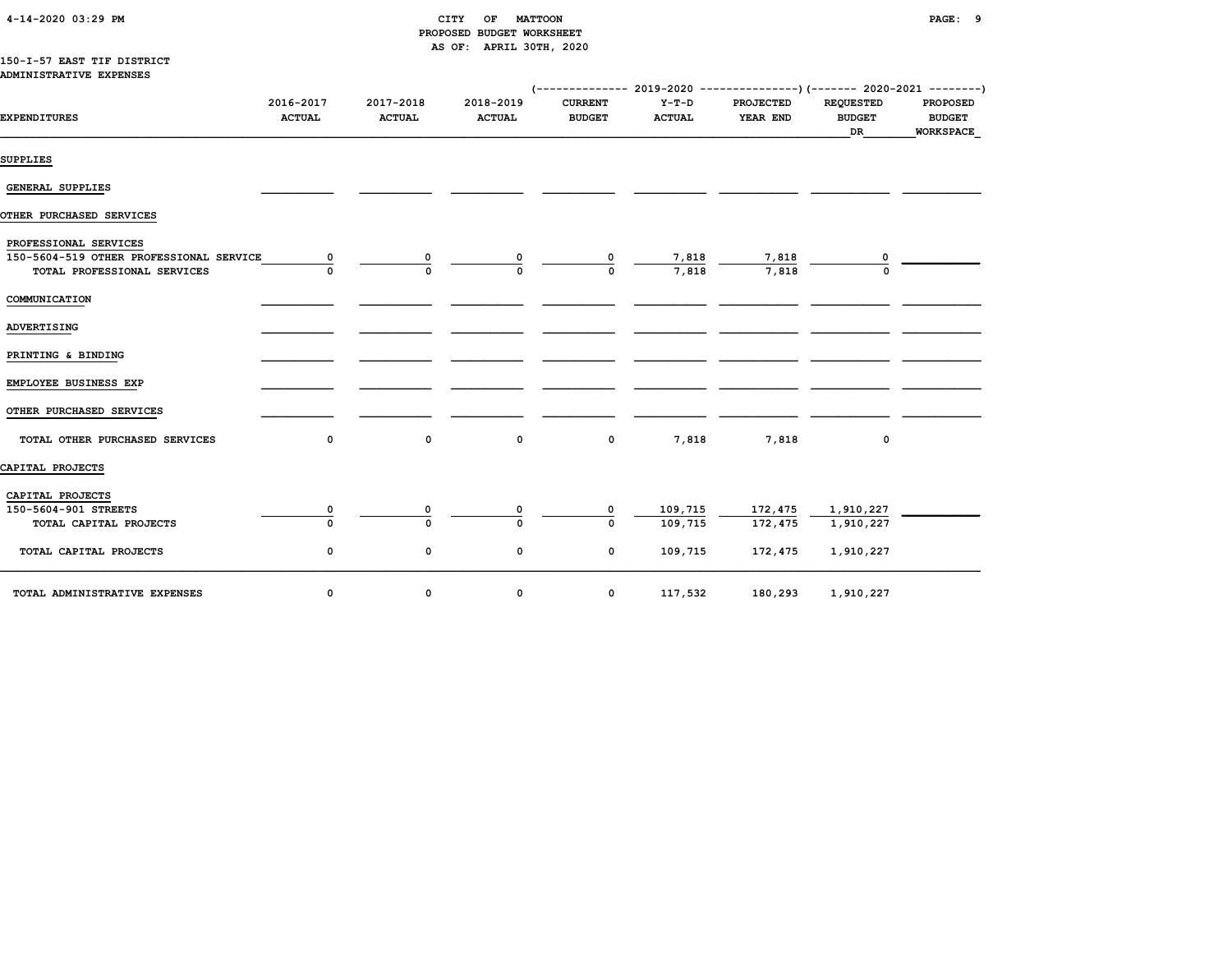| 4-14-2020 03:29 PM         |               |               | CITY<br>OF                | <b>MATTOON</b> |               |                                                                          |                  | PAGE: 10         |
|----------------------------|---------------|---------------|---------------------------|----------------|---------------|--------------------------------------------------------------------------|------------------|------------------|
|                            |               |               | PROPOSED BUDGET WORKSHEET |                |               |                                                                          |                  |                  |
|                            |               |               | AS OF: APRIL 30TH, 2020   |                |               |                                                                          |                  |                  |
| 150-I-57 EAST TIF DISTRICT |               |               |                           |                |               |                                                                          |                  |                  |
| <b>TIF GRANTS</b>          |               |               |                           |                |               |                                                                          |                  |                  |
|                            |               |               |                           |                |               | (-------------- 2019-2020 ----------------) (------- 2020-2021 --------) |                  |                  |
|                            | 2016-2017     | 2017-2018     | 2018-2019                 | <b>CURRENT</b> | Y-T-D         | <b>PROJECTED</b>                                                         | <b>REQUESTED</b> | <b>PROPOSED</b>  |
| <b>EXPENDITURES</b>        | <b>ACTUAL</b> | <b>ACTUAL</b> | <b>ACTUAL</b>             | <b>BUDGET</b>  | <b>ACTUAL</b> | YEAR END                                                                 | <b>BUDGET</b>    | <b>BUDGET</b>    |
|                            |               |               |                           |                |               |                                                                          | <b>DR</b>        | <b>WORKSPACE</b> |
|                            |               |               |                           |                |               |                                                                          |                  |                  |

OTHER OBJECTS

 $FINANCIAL$  TRANS OBJECTS  $\qquad \qquad \qquad \qquad$   $\qquad \qquad$   $\qquad \qquad$   $\qquad \qquad$   $\qquad \qquad$   $\qquad \qquad$   $\qquad \qquad$   $\qquad \qquad$   $\qquad \qquad$   $\qquad$   $\qquad \qquad$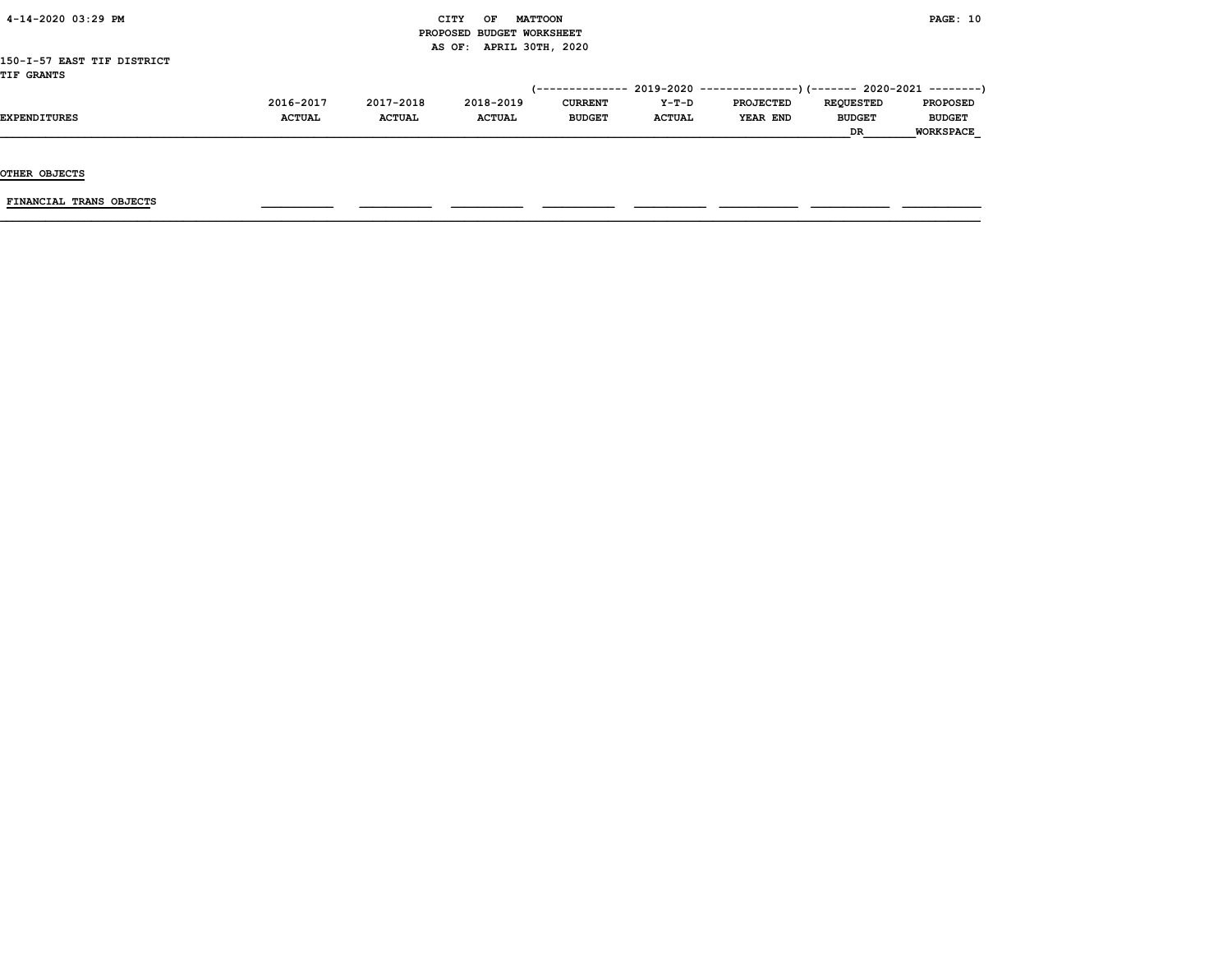| 4-14-2020 03:29 PM         |               |               | <b>CITY</b><br><b>MATTOON</b><br>OF |                 |               |                                                          |                  | PAGE: 11         |
|----------------------------|---------------|---------------|-------------------------------------|-----------------|---------------|----------------------------------------------------------|------------------|------------------|
|                            |               |               | PROPOSED BUDGET WORKSHEET           |                 |               |                                                          |                  |                  |
|                            |               |               | AS OF: APRIL 30TH, 2020             |                 |               |                                                          |                  |                  |
| 150-I-57 EAST TIF DISTRICT |               |               |                                     |                 |               |                                                          |                  |                  |
| <b>TIF LOANS</b>           |               |               |                                     |                 |               |                                                          |                  |                  |
|                            |               |               |                                     | (-------------- |               | 2019-2020 ----------------)(------- 2020-2021 ---------) |                  |                  |
|                            | 2016-2017     | 2017-2018     | 2018-2019                           | <b>CURRENT</b>  | Y-T-D         | <b>PROJECTED</b>                                         | <b>REOUESTED</b> | <b>PROPOSED</b>  |
| <b>EXPENDITURES</b>        | <b>ACTUAL</b> | <b>ACTUAL</b> | <b>ACTUAL</b>                       | <b>BUDGET</b>   | <b>ACTUAL</b> | YEAR END                                                 | <b>BUDGET</b>    | <b>BUDGET</b>    |
|                            |               |               |                                     |                 |               |                                                          | DR               | <b>WORKSPACE</b> |

FINANCIAL TRANS OBJECTS \_\_\_\_\_\_\_\_\_\_\_ \_\_\_\_\_\_\_\_\_\_\_ \_\_\_\_\_\_\_\_\_\_\_ \_\_\_\_\_\_\_\_\_\_\_ \_\_\_\_\_\_\_\_\_\_\_ \_\_\_\_\_\_\_\_\_\_\_\_ \_\_\_\_\_\_\_\_\_\_\_\_ \_\_\_\_\_\_\_\_\_\_\_\_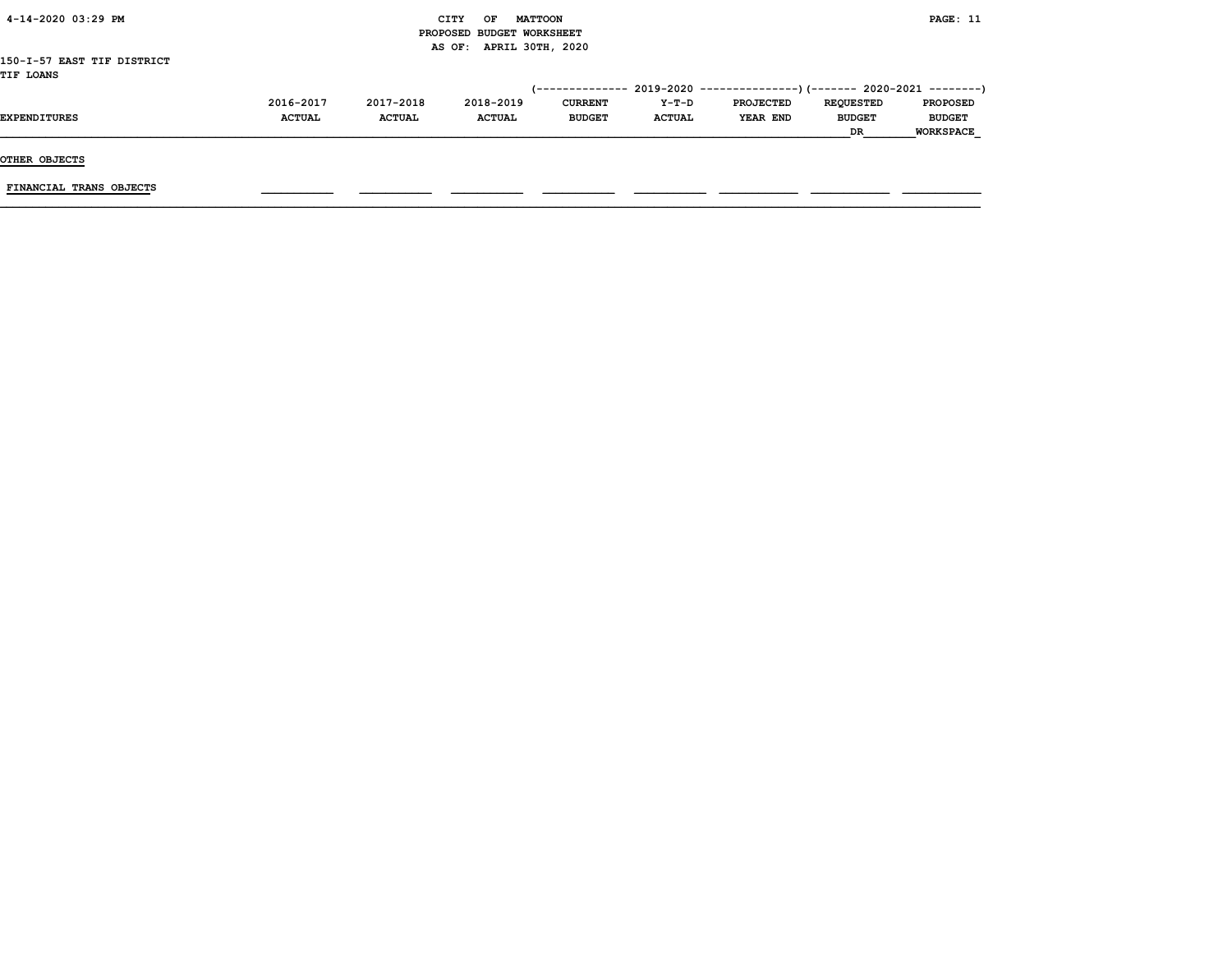| 4-14-2020 03:29 PM         |               |               | CITY<br>OF                | <b>MATTOON</b> |               |                                                                         |                  | <b>PAGE: 12</b>  |
|----------------------------|---------------|---------------|---------------------------|----------------|---------------|-------------------------------------------------------------------------|------------------|------------------|
|                            |               |               | PROPOSED BUDGET WORKSHEET |                |               |                                                                         |                  |                  |
|                            |               |               | AS OF: APRIL 30TH, 2020   |                |               |                                                                         |                  |                  |
| 150-I-57 EAST TIF DISTRICT |               |               |                           |                |               |                                                                         |                  |                  |
| TIF ALT REV GO BONDS       |               |               |                           |                |               |                                                                         |                  |                  |
|                            |               |               |                           |                |               | (-------------- 2019-2020 ----------------)(------- 2020-2021 --------) |                  |                  |
|                            | 2016-2017     | 2017-2018     | 2018-2019                 | <b>CURRENT</b> | Y-T-D         | <b>PROJECTED</b>                                                        | <b>REQUESTED</b> | <b>PROPOSED</b>  |
| <b>EXPENDITURES</b>        | <b>ACTUAL</b> | <b>ACTUAL</b> | <b>ACTUAL</b>             | <b>BUDGET</b>  | <b>ACTUAL</b> | YEAR END                                                                | <b>BUDGET</b>    | <b>BUDGET</b>    |
|                            |               |               |                           |                |               |                                                                         | <b>DR</b>        | <b>WORKSPACE</b> |

FINANCIAL TRANS OBJECTS \_\_\_\_\_\_\_\_\_\_\_ \_\_\_\_\_\_\_\_\_\_\_ \_\_\_\_\_\_\_\_\_\_\_ \_\_\_\_\_\_\_\_\_\_\_ \_\_\_\_\_\_\_\_\_\_\_ \_\_\_\_\_\_\_\_\_\_\_\_ \_\_\_\_\_\_\_\_\_\_\_\_ \_\_\_\_\_\_\_\_\_\_\_\_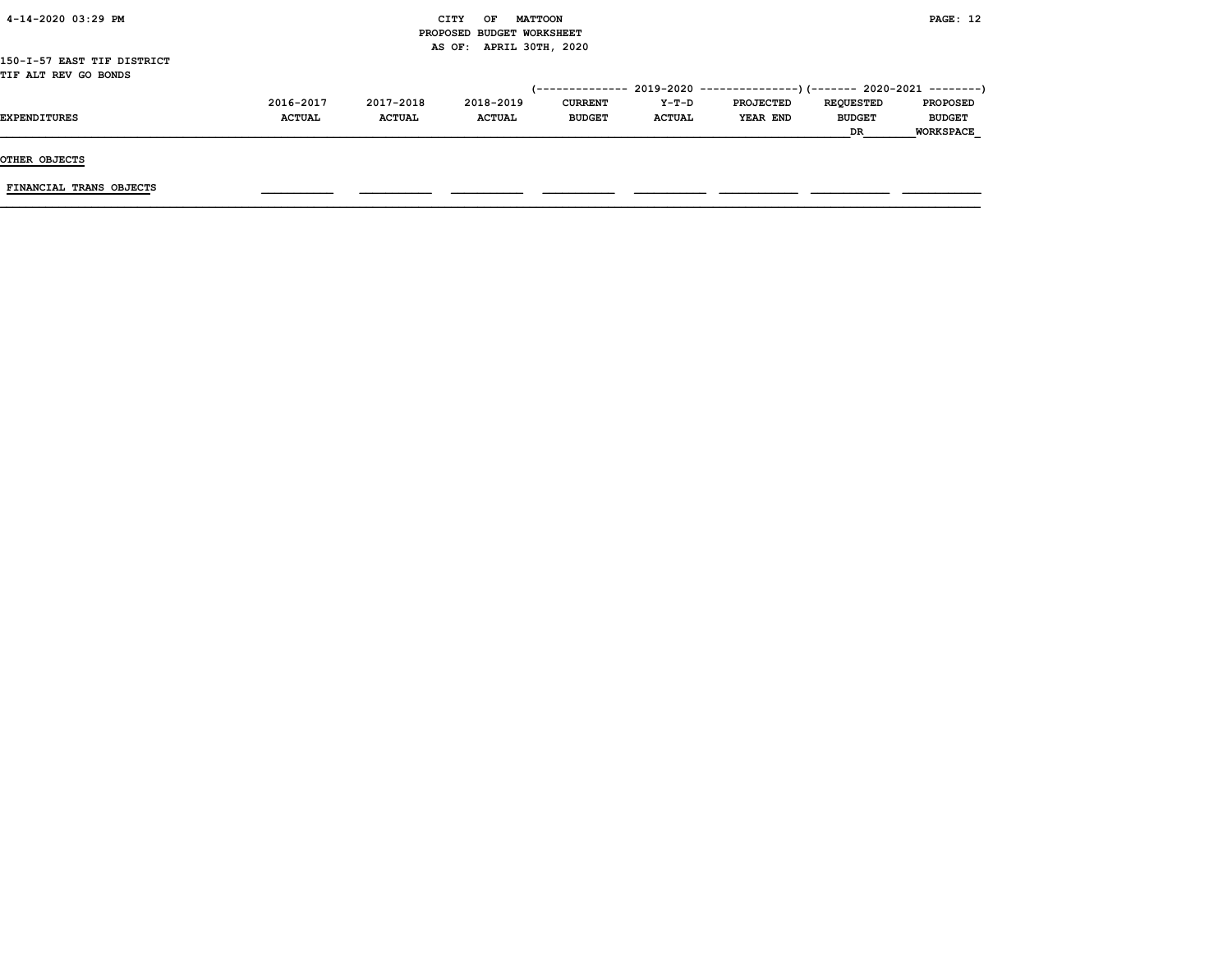| 4-14-2020 03:29 PM         |               |               | CITY<br>OF                | <b>MATTOON</b> |               |                                                                         |                  | PAGE: 13         |
|----------------------------|---------------|---------------|---------------------------|----------------|---------------|-------------------------------------------------------------------------|------------------|------------------|
|                            |               |               | PROPOSED BUDGET WORKSHEET |                |               |                                                                         |                  |                  |
|                            |               |               | AS OF: APRIL 30TH, 2020   |                |               |                                                                         |                  |                  |
| 150-I-57 EAST TIF DISTRICT |               |               |                           |                |               |                                                                         |                  |                  |
| OTHER DEBT SERVICES        |               |               |                           |                |               |                                                                         |                  |                  |
|                            |               |               |                           |                |               | (-------------- 2019-2020 ----------------)(------- 2020-2021 --------) |                  |                  |
|                            | 2016-2017     | 2017-2018     | 2018-2019                 | <b>CURRENT</b> | Y-T-D         | <b>PROJECTED</b>                                                        | <b>REQUESTED</b> | <b>PROPOSED</b>  |
| <b>EXPENDITURES</b>        | <b>ACTUAL</b> | <b>ACTUAL</b> | <b>ACTUAL</b>             | <b>BUDGET</b>  | <b>ACTUAL</b> | <b>YEAR END</b>                                                         | <b>BUDGET</b>    | <b>BUDGET</b>    |
|                            |               |               |                           |                |               |                                                                         | DR               | <b>WORKSPACE</b> |

FINANCIAL TRANS OBJECTS \_\_\_\_\_\_\_\_\_\_\_ \_\_\_\_\_\_\_\_\_\_\_ \_\_\_\_\_\_\_\_\_\_\_ \_\_\_\_\_\_\_\_\_\_\_ \_\_\_\_\_\_\_\_\_\_\_ \_\_\_\_\_\_\_\_\_\_\_\_ \_\_\_\_\_\_\_\_\_\_\_\_ \_\_\_\_\_\_\_\_\_\_\_\_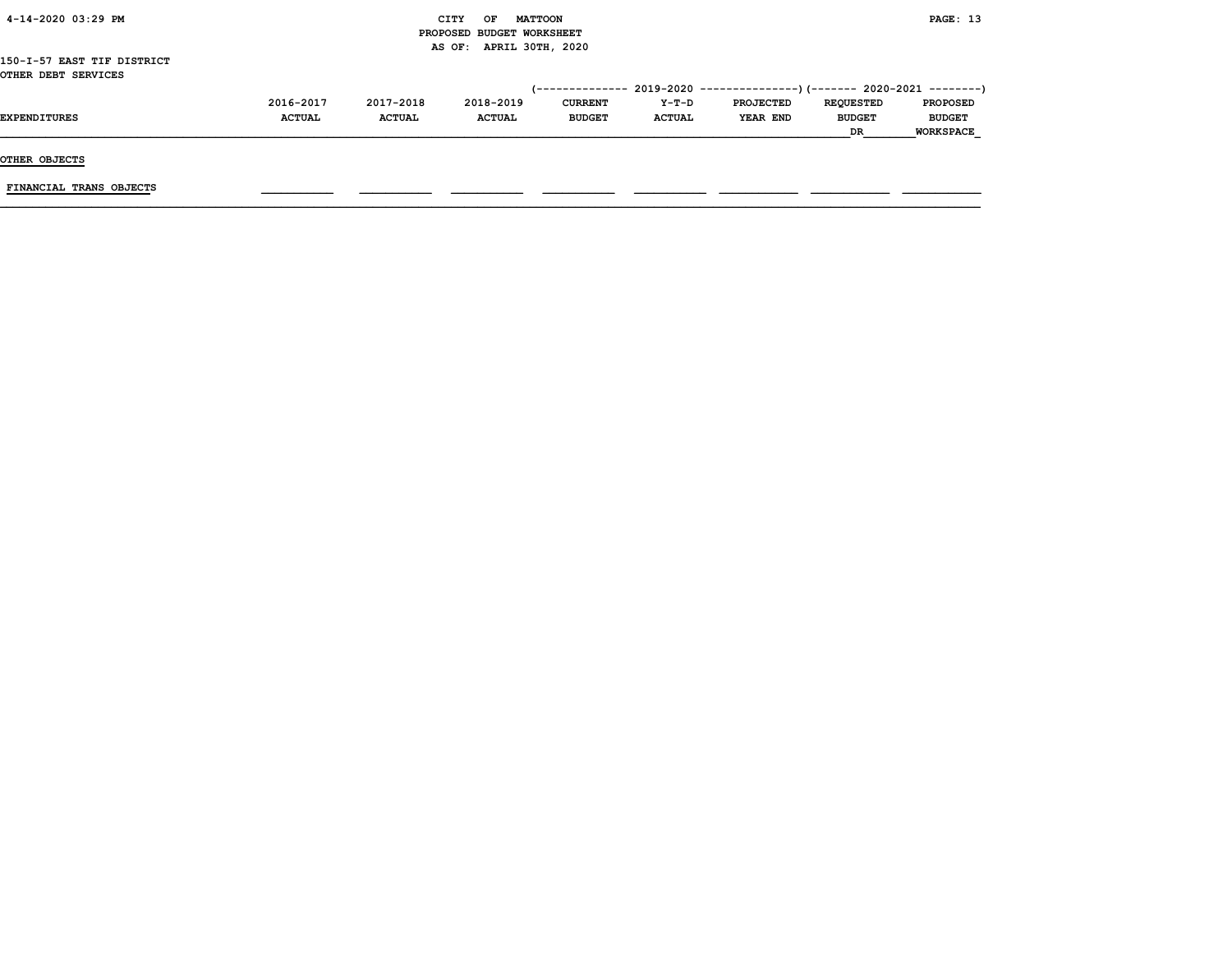# CITY OF MATTOON **PAGE:** 14 PROPOSED BUDGET WORKSHEET AS OF: APRIL 30TH, 2020

#### 150-I-57 EAST TIF DISTRICT INTERGOVERNMENTAL EXP

|                                     | (-------------- 2019-2020 ----------------) (------- 2020-2021 ---------) |                            |                            |                                 |                        |                              |                                         |                                                      |  |  |
|-------------------------------------|---------------------------------------------------------------------------|----------------------------|----------------------------|---------------------------------|------------------------|------------------------------|-----------------------------------------|------------------------------------------------------|--|--|
| <b>EXPENDITURES</b>                 | 2016-2017<br><b>ACTUAL</b>                                                | 2017-2018<br><b>ACTUAL</b> | 2018-2019<br><b>ACTUAL</b> | <b>CURRENT</b><br><b>BUDGET</b> | Y-T-D<br><b>ACTUAL</b> | <b>PROJECTED</b><br>YEAR END | <b>REQUESTED</b><br><b>BUDGET</b><br>DR | <b>PROPOSED</b><br><b>BUDGET</b><br><b>WORKSPACE</b> |  |  |
| OTHER OBJECTS                       |                                                                           |                            |                            |                                 |                        |                              |                                         |                                                      |  |  |
| FINANCIAL TRANS OBJECTS             |                                                                           |                            |                            |                                 |                        |                              |                                         |                                                      |  |  |
| FINANCIAL TRANS OBJECTS             |                                                                           |                            |                            |                                 |                        |                              |                                         |                                                      |  |  |
| 150-5800-821 SHARED INCREMENT (20%) | 7,532                                                                     | 6,937                      | 7,097                      | 7,100                           | 6,115                  | 6,115                        | 7,000                                   |                                                      |  |  |
| TOTAL FINANCIAL TRANS OBJECTS       | 7,532                                                                     | 6,937                      | 7,097                      | 7,100                           | 6,115                  | 6,115                        | 7,000                                   |                                                      |  |  |
| TOTAL OTHER OBJECTS                 | 7,532                                                                     | 6,937                      | 7,097                      | 7,100                           | 6,115                  | 6,115                        | 7,000                                   |                                                      |  |  |
| TOTAL INTERGOVERNMENTAL EXP         | 7,532                                                                     | 6,937                      | 7,097                      | 7,100                           | 6,115                  | 6,115                        | 7,000                                   |                                                      |  |  |
| TOTAL EXPENDITURES                  | 7,532                                                                     | 6,937                      | 7,097                      | 7,100                           | 123,647                | 186,408                      | 1,917,227                               |                                                      |  |  |
| REVENUE OVER/(UNDER) EXPENDITURES   | 30,132                                                                    | 27,771                     | 28,453                     | 28,460 (                        | 93,016) (              | 155,777)                     | 170,280                                 |                                                      |  |  |
| OTHER FINANCING SOURCES             |                                                                           |                            |                            |                                 |                        |                              |                                         |                                                      |  |  |
| REVENUES & OTHER SOURCES OVER/      |                                                                           |                            |                            |                                 |                        |                              |                                         |                                                      |  |  |
| (UNDER) EXPENDITURES & OTHER (USES) | 30,132                                                                    | 27,771                     | 28,453                     | 28,460 (                        |                        | 93,016) (155,777)            | 170,280                                 |                                                      |  |  |

\*\*\* END OF REPORT \*\*\*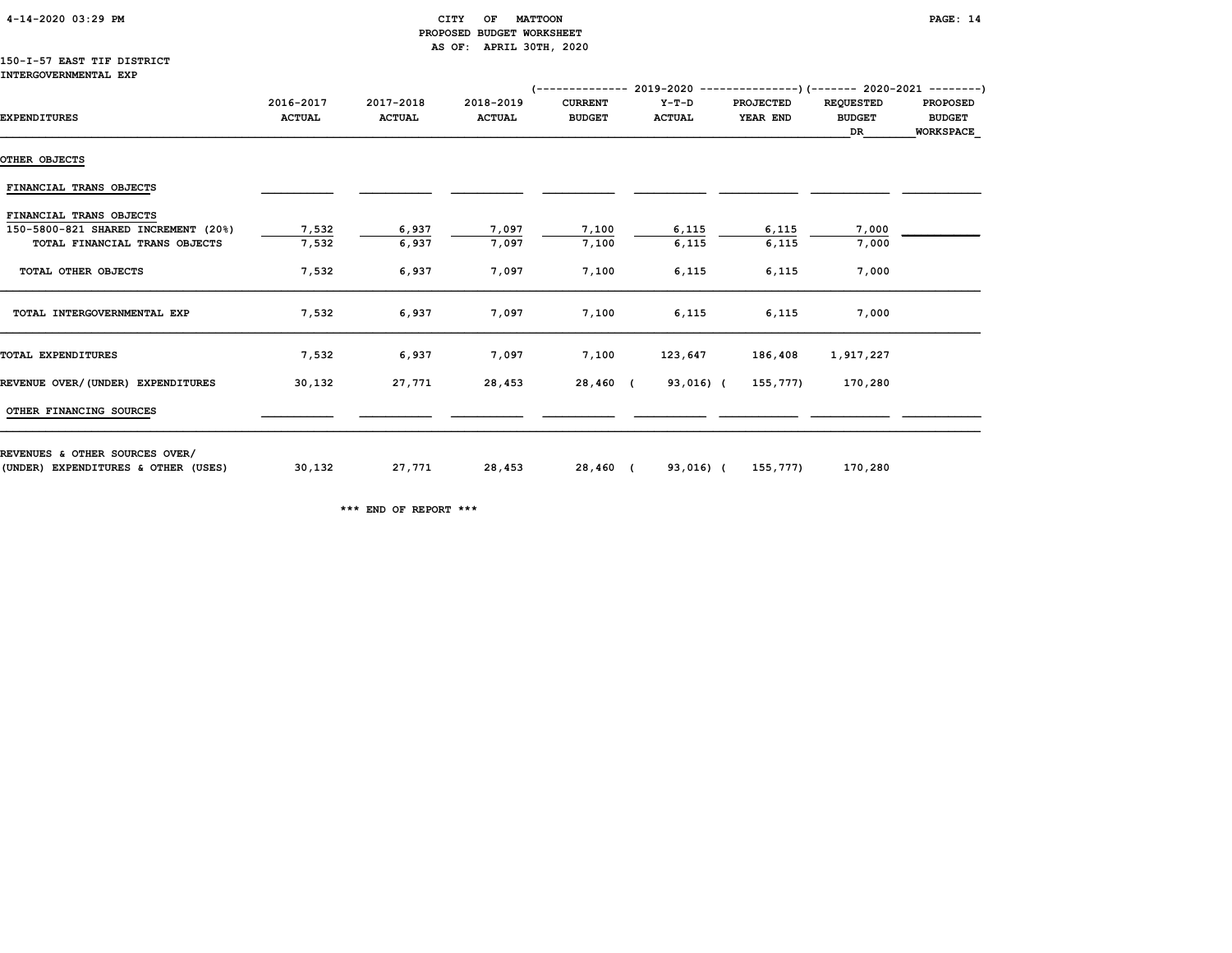| $4 - 14 - 2020$ 03:29 PM |  |
|--------------------------|--|
|                          |  |

## CITY OF MATTOON **PAGE:** 1 PROPOSED BUDGET WORKSHEET AS OF: APRIL 30TH, 2020

# 151-SOUTH RT 45 TIF DISTRICT

|                                    |               |               |               |                |               | $(---------- 2019-2020 ------------)$ $(---- 2020-2021 ------)$ |                  |                  |
|------------------------------------|---------------|---------------|---------------|----------------|---------------|-----------------------------------------------------------------|------------------|------------------|
|                                    | 2016-2017     | 2017-2018     | 2018-2019     | <b>CURRENT</b> | $Y-T-D$       | <b>PROJECTED</b>                                                | <b>REQUESTED</b> | <b>PROPOSED</b>  |
| <b>REVENUES</b>                    | <b>ACTUAL</b> | <b>ACTUAL</b> | <b>ACTUAL</b> | <b>BUDGET</b>  | <b>ACTUAL</b> | YEAR END                                                        | <b>BUDGET</b>    | <b>BUDGET</b>    |
|                                    |               |               |               |                |               |                                                                 | DR               | <b>WORKSPACE</b> |
| <b>TAXES</b>                       |               |               |               |                |               |                                                                 |                  |                  |
|                                    |               |               |               |                |               |                                                                 |                  |                  |
| OTHER TAX RECEIPTS                 |               |               |               |                |               |                                                                 |                  |                  |
| 151-4192-023 PROPERTY TAX RECEIPTS | 30,694        | 53,367        | 54,569        | 54,600         | 63,252        | 63,252                                                          | 63,300           |                  |
| TOTAL OTHER TAX RECEIPTS           | 30,694        | 53,367        | 54,569        | 54,600         | 63,252        | 63,252                                                          | 63,300           |                  |
| TOTAL TAXES                        | 30,694        | 53,367        | 54,569        | 54,600         | 63,252        | 63,252                                                          | 63,300           |                  |
| INVESTMENT EARNINGS                |               |               |               |                |               |                                                                 |                  |                  |
| INTEREST EARNINGS                  |               |               |               |                |               |                                                                 |                  |                  |
| 151-4610-023 INVESTMENT EARNINGS   |               | 35            | 97            | 100            | 119           | 119                                                             | 120              |                  |
| TOTAL INTEREST EARNINGS            |               | 35            | 97            | 100            | 119           | 119                                                             | 120              |                  |
| TOTAL INVESTMENT EARNINGS          | 4             | 35            | 97            | 100            | 119           | 119                                                             | 120              |                  |
| CONTRIB & OTHER MISC REV           |               |               |               |                |               |                                                                 |                  |                  |
| CONTRIBUTIONS & MISC REV           |               |               |               |                |               |                                                                 |                  |                  |
| <b>TOTAL REVENUES</b>              | 30,698        | 53,402        | 54,665        | 54,700         | 63,371        | 63,371                                                          | 63,420           |                  |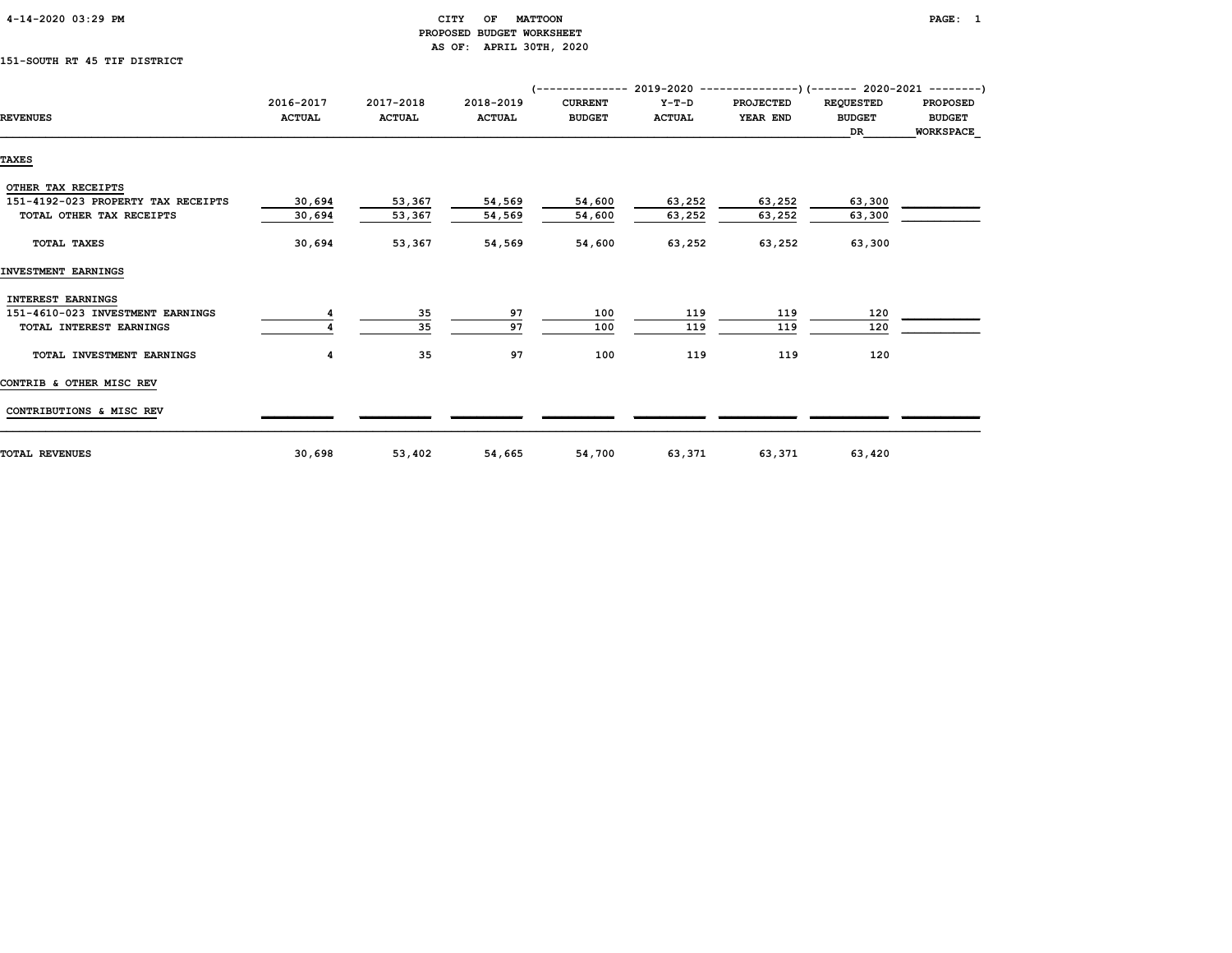# PROPOSED BUDGET WORKSHEET AS OF: APRIL 30TH, 2020

#### 151-SOUTH RT 45 TIF DISTRICT SOUTH RT 45 TIF DISTRICT

|                                                 |                            |                            |                            | ----------- 2019-2020           |                          |                       | ---------------) (------- 2020-2021 --------) |                           |
|-------------------------------------------------|----------------------------|----------------------------|----------------------------|---------------------------------|--------------------------|-----------------------|-----------------------------------------------|---------------------------|
| EXPENDITURES                                    | 2016-2017<br><b>ACTUAL</b> | 2017-2018<br><b>ACTUAL</b> | 2018-2019<br><b>ACTUAL</b> | <b>CURRENT</b><br><b>BUDGET</b> | $Y-T-D$<br><b>ACTUAL</b> | PROJECTED<br>YEAR END | <b>REQUESTED</b><br><b>BUDGET</b>             | PROPOSED<br><b>BUDGET</b> |
|                                                 |                            |                            |                            |                                 |                          |                       | DR                                            | WORKSPACE                 |
|                                                 |                            |                            |                            |                                 |                          |                       |                                               |                           |
| SUPPLIES                                        |                            |                            |                            |                                 |                          |                       |                                               |                           |
| GENERAL SUPPLIES                                |                            |                            |                            |                                 |                          |                       |                                               |                           |
| OTHER PURCHASED SERVICES                        |                            |                            |                            |                                 |                          |                       |                                               |                           |
| PROFESSIONAL SERVICES                           |                            |                            |                            |                                 |                          |                       |                                               |                           |
| COMMUNICATION                                   |                            |                            |                            |                                 |                          |                       |                                               |                           |
| ADVERTISING                                     |                            |                            |                            |                                 |                          |                       |                                               |                           |
| PRINTING & BINDING                              |                            |                            |                            |                                 |                          |                       |                                               |                           |
| EMPLOYEE BUSINESS EXP                           |                            |                            |                            |                                 |                          |                       |                                               |                           |
| OTHER PURCHASED SERVICES                        |                            |                            |                            |                                 |                          |                       |                                               |                           |
| OTHER OBJECTS                                   |                            |                            |                            |                                 |                          |                       |                                               |                           |
| FINANCIAL TRANS OBJECTS                         |                            |                            |                            |                                 |                          |                       |                                               |                           |
| 151-5604-817 INTEREST EXPENSES                  | 30,438                     | 27,443                     | 25,301                     | 23,472                          | 23,773                   | 23,773                | 21,869                                        |                           |
| 151-5604-818 OTHER TIF DEBT INSTRUMENTS         | 27,148                     | 30,143                     | 32,285                     | 34,114                          | 33,813                   | 33,813                | 35,717                                        |                           |
| 151-5604-819 DEBT ISSUANCE COSTS                | 3,000                      | 0                          | 0                          | 0                               | 0                        | 0                     |                                               |                           |
| TOTAL FINANCIAL TRANS OBJECTS                   | 60,586                     | 57,586                     | 57,586                     | 57,586                          | 57,586                   | 57,586                | 57,586                                        |                           |
| FINANCIAL TRANS OBJECTS                         |                            |                            |                            |                                 |                          |                       |                                               |                           |
| 151-5604-821 SHARED INCREMENT (20%)             | 6,139                      | 10,673                     | 10,914                     | 10,920                          | 12,650                   | 12,650                | 12,660                                        |                           |
| 151-5604-825 TIF GRANTS                         | 6,054                      | 6,054                      | 6,054                      | 6,054                           | 6,054                    | 6,054                 | 6,053                                         |                           |
| TOTAL FINANCIAL TRANS OBJECTS                   | 12,193                     | 16,727                     | 16,968                     | 16,974                          | 18,704                   | 18,704                | 18,713                                        |                           |
| TOTAL OTHER OBJECTS                             | 72,779                     | 74,314                     | 74,554                     | 74,560                          | 76,291                   | 76,290                | 76,299                                        |                           |
| CAPITAL PROJECTS                                |                            |                            |                            |                                 |                          |                       |                                               |                           |
| CAPITAL PROJECTS                                |                            |                            |                            |                                 |                          |                       |                                               |                           |
| TOTAL SOUTH RT 45 TIF DISTRICT                  | 72,779                     | 74,314                     | 74,554                     | 74,560                          | 76,291                   | 76,290                | 76,299                                        |                           |
| TOTAL EXPENDITURES                              | 72,779                     | 74,314                     | 74,554                     | 74,560                          | 76,291                   | 76,290                | 76,299                                        |                           |
| REVENUE OVER/(UNDER) EXPENDITURES<br>$\epsilon$ | 42,081) (                  | 20,911) (                  | 19,889) (                  | 19,860) (                       | $12,920$ (               | $12, 919$ (           | 12,879)                                       |                           |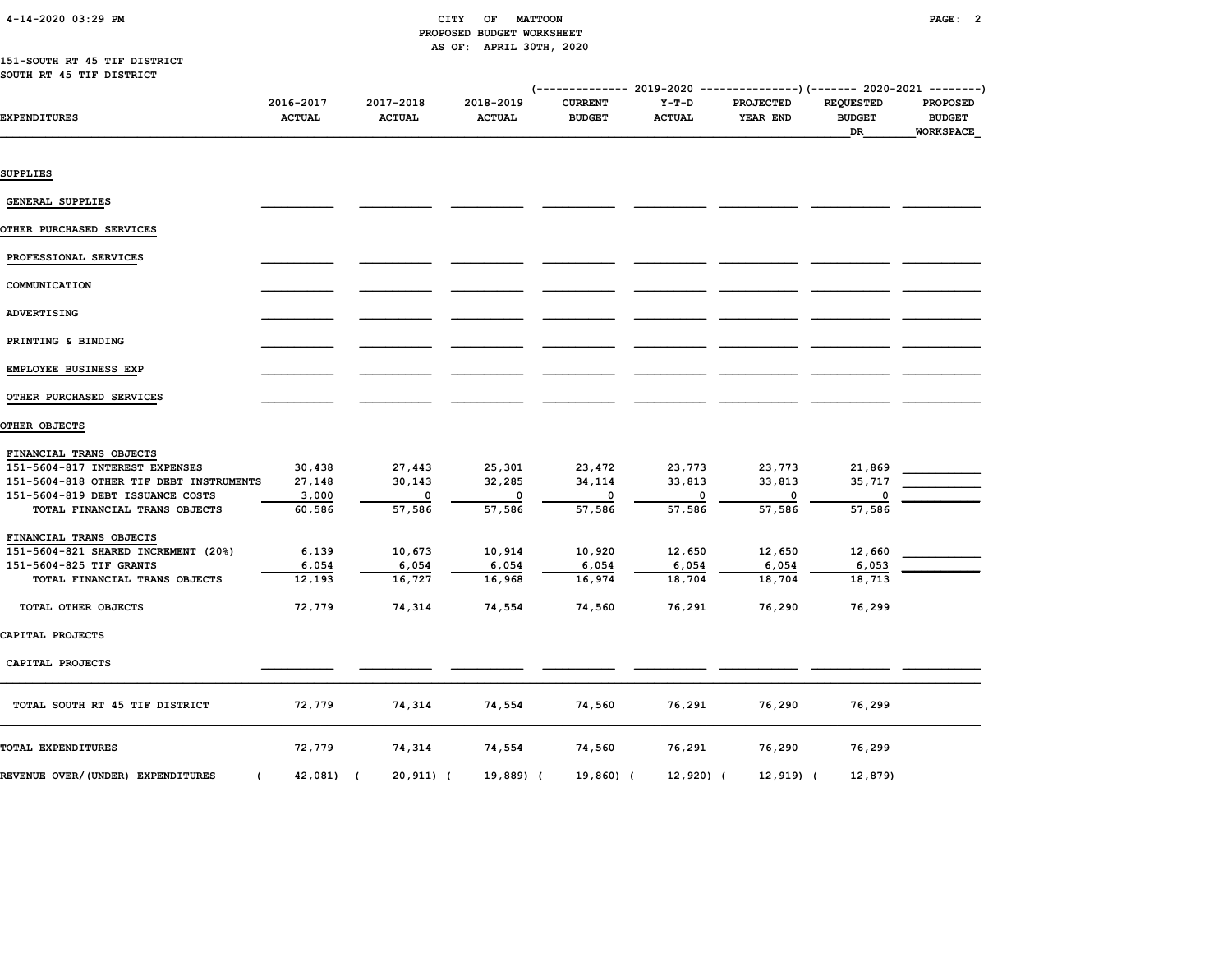| 4-14-2020 03:29 PM |  |
|--------------------|--|
|                    |  |

#### CITY OF MATTOON **PAGE: 3**  PROPOSED BUDGET WORKSHEET AS OF: APRIL 30TH, 2020

#### 151-SOUTH RT 45 TIF DISTRICT SOUTH RT 45 TIF DISTRICT

|                                        |               |               |               | /-------------- |               | $2019-2020$ ----------------)(------- 2020-2021 --------) |                  |                  |
|----------------------------------------|---------------|---------------|---------------|-----------------|---------------|-----------------------------------------------------------|------------------|------------------|
|                                        | 2016-2017     | 2017-2018     | 2018-2019     | <b>CURRENT</b>  | Y-T-D         | <b>PROJECTED</b>                                          | <b>REQUESTED</b> | <b>PROPOSED</b>  |
| <b>EXPENDITURES</b>                    | <b>ACTUAL</b> | <b>ACTUAL</b> | <b>ACTUAL</b> | <b>BUDGET</b>   | <b>ACTUAL</b> | YEAR END                                                  | <b>BUDGET</b>    | <b>BUDGET</b>    |
|                                        |               |               |               |                 |               |                                                           | DR               | <b>WORKSPACE</b> |
| OTHER FINANCING SOURCES                |               |               |               |                 |               |                                                           |                  |                  |
| 151-4901-021 INTRFD TRANS FROM S 45 BD | 44,000        | 40,000        |               | 20,000          | 20,000        | 20,000                                                    | 6,000            |                  |
| TOTAL OTHER FINANCING SOURCES          | 44,000        | 40,000        |               | 20,000          | 20,000        | 20,000                                                    | 6,000            |                  |
| TOTAL OTHER FINANCING SOURCES (USES)   | 44,000        | 40,000        | $^{\circ}$    | 20,000          | 20,000        | 20,000                                                    | 6,000            |                  |
| REVENUES & OTHER SOURCES OVER/         |               |               |               |                 |               |                                                           |                  |                  |
| (UNDER) EXPENDITURES & OTHER (USES)    | 1,919         | 19,089        | 19,889)       | 140             | 7,080         | 7,081                                                     | 6,879)           |                  |

\*\*\* END OF REPORT \*\*\*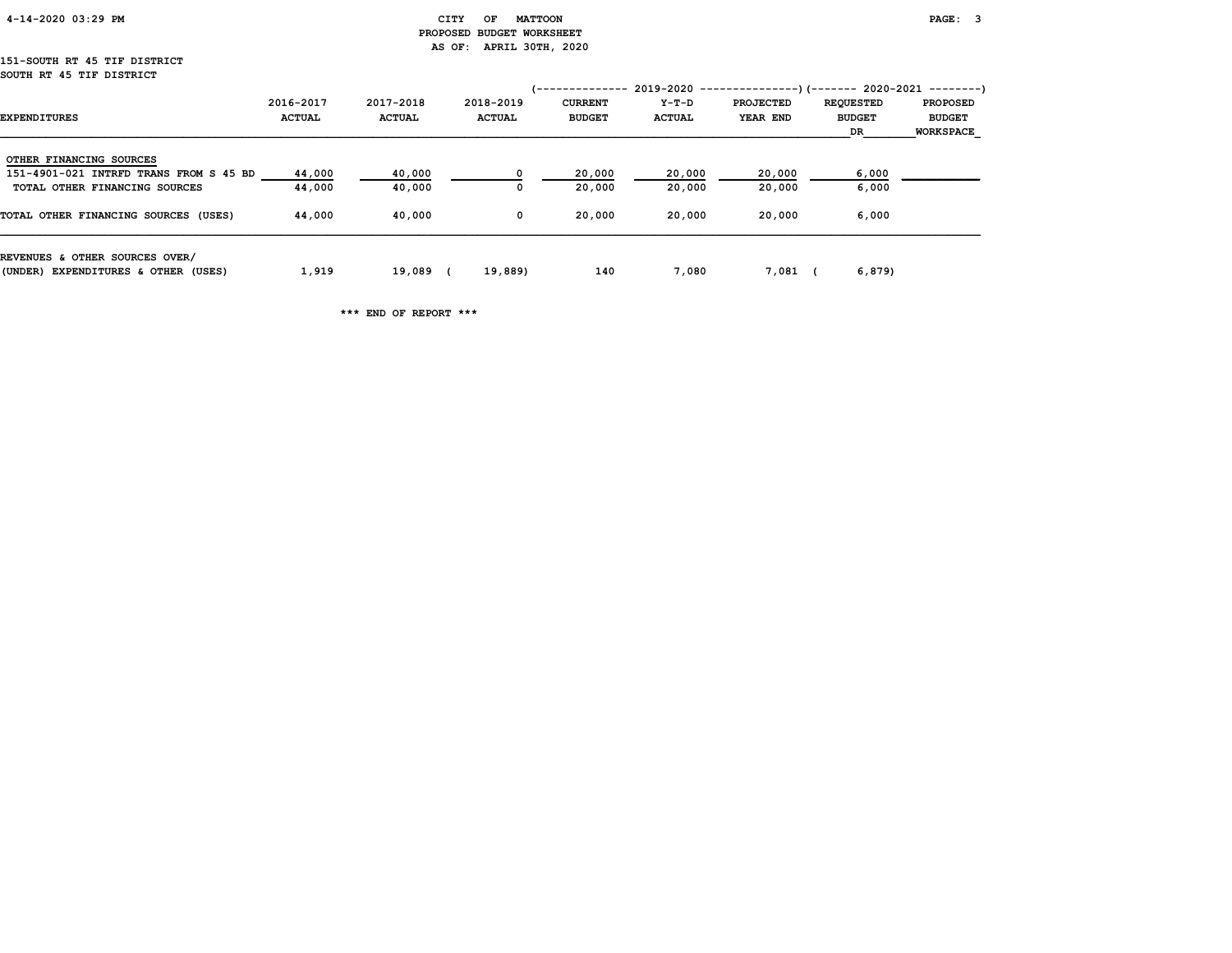| 4-14-2020 03:29 PM |  |
|--------------------|--|
|                    |  |

#### CITY OF MATTOON PAGE: 1 PROPOSED BUDGET WORKSHEET AS OF: APRIL 30TH, 2020

### 152-SOUTH RT 45 BUSINESS DIST

|                                       |                            |                            |                            | (-------------- 2019-2020 ----------------) (------- 2020-2021 --------) |                          |                              |                                         |                                               |
|---------------------------------------|----------------------------|----------------------------|----------------------------|--------------------------------------------------------------------------|--------------------------|------------------------------|-----------------------------------------|-----------------------------------------------|
| <b>REVENUES</b>                       | 2016-2017<br><b>ACTUAL</b> | 2017-2018<br><b>ACTUAL</b> | 2018-2019<br><b>ACTUAL</b> | <b>CURRENT</b><br><b>BUDGET</b>                                          | $Y-T-D$<br><b>ACTUAL</b> | <b>PROJECTED</b><br>YEAR END | <b>REQUESTED</b><br><b>BUDGET</b><br>DR | <b>PROPOSED</b><br><b>BUDGET</b><br>WORKSPACE |
|                                       |                            |                            |                            |                                                                          |                          |                              |                                         |                                               |
| <b>TAXES</b>                          |                            |                            |                            |                                                                          |                          |                              |                                         |                                               |
| OTHER TAX RECEIPTS                    |                            |                            |                            |                                                                          |                          |                              |                                         |                                               |
| 152-4193-023 SALES TAX RECEIPTS       | 22,006                     | 21,040                     | 20,962                     | 22,000                                                                   | 21,885                   | 21,491                       | 21,500                                  |                                               |
| 152-4194-023 HOTEL/MOTEL TAX RECEIPTS | 2,909                      | 8,945                      | 2,668                      | 3,400                                                                    | 864                      | 864                          |                                         |                                               |
| TOTAL OTHER TAX RECEIPTS              | 24,915                     | 29,985                     | 23,630                     | 25,400                                                                   | 22,749                   | 22,355                       | 21,500                                  |                                               |
| TOTAL TAXES                           | 24,915                     | 29,985                     | 23,630                     | 25,400                                                                   | 22,749                   | 22,355                       | 21,500                                  |                                               |
| INVESTMENT EARNINGS                   |                            |                            |                            |                                                                          |                          |                              |                                         |                                               |
| <b>INTEREST EARNINGS</b>              |                            |                            |                            |                                                                          |                          |                              |                                         |                                               |
| 152-4610-023 INVESTMENT INCOME        | 24                         | 25                         | 0                          | 0                                                                        | 0                        | O                            |                                         |                                               |
| TOTAL INTEREST EARNINGS               | 24                         | 25                         |                            |                                                                          |                          |                              |                                         |                                               |
| TOTAL INVESTMENT EARNINGS             | 24                         | 25                         | 0                          | 0                                                                        | 0                        | 0                            | 0                                       |                                               |
| CONTRIB & OTHER MISC REV              |                            |                            |                            |                                                                          |                          |                              |                                         |                                               |
| CONTRIBUTIONS & MISC REV              |                            |                            |                            |                                                                          |                          |                              |                                         |                                               |
| <b>TOTAL REVENUES</b>                 | 24,939                     | 30,010                     | 23,630                     | 25,400                                                                   | 22,749                   | 22,355                       | 21,500                                  |                                               |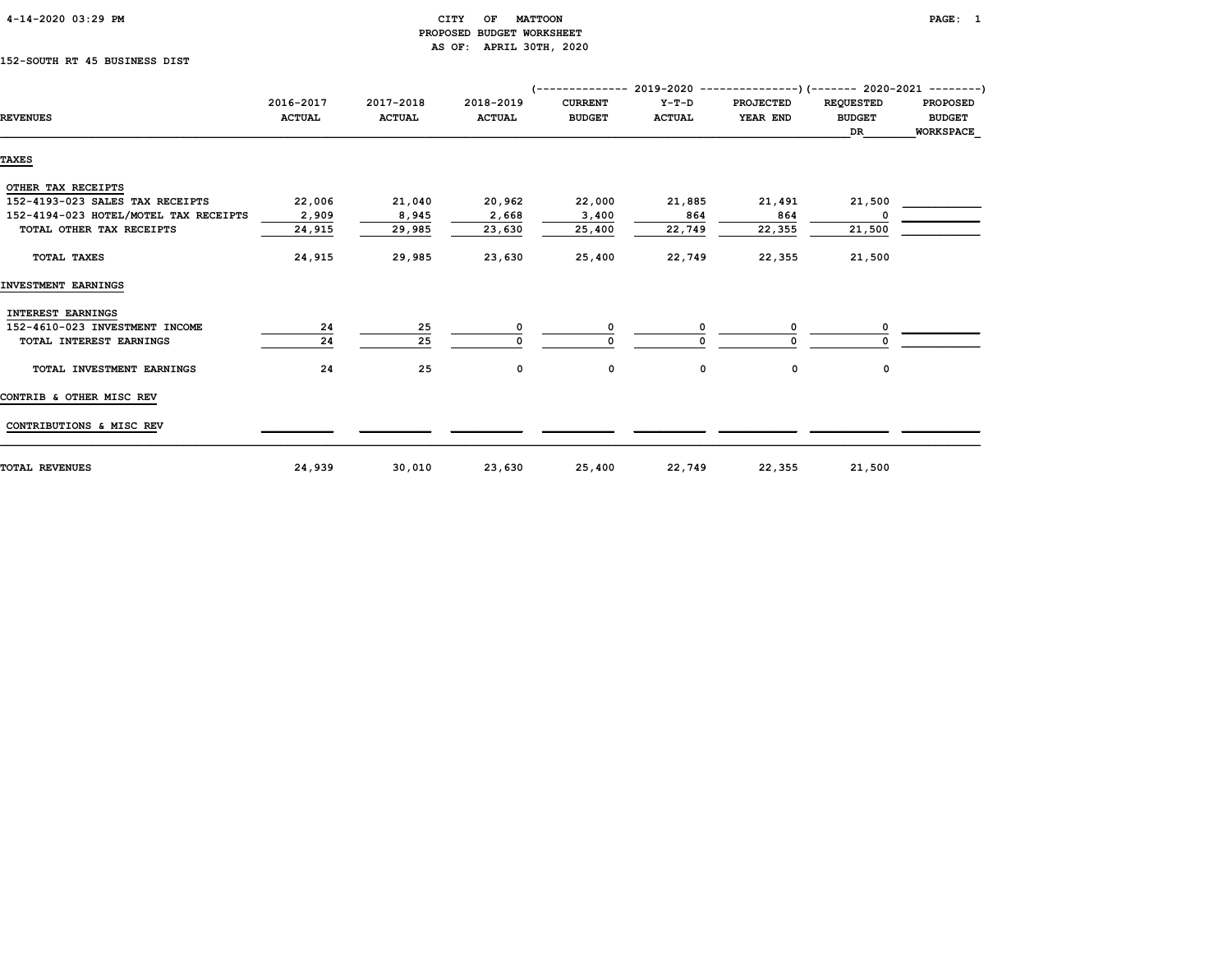| 4-14-2020 03:29 PM |  |
|--------------------|--|
|                    |  |

#### CITY OF MATTOON **PAGE: 2**  PROPOSED BUDGET WORKSHEET AS OF: APRIL 30TH, 2020

#### 152-SOUTH RT 45 BUSINESS DIST SOUTH RT 45 BUSINESS DIS

|                                                                       |                            |                            |                            |                                 | (-------------- 2019-2020 ----------------) (------- 2020-2021 --------) |                              |                                         |                                               |
|-----------------------------------------------------------------------|----------------------------|----------------------------|----------------------------|---------------------------------|--------------------------------------------------------------------------|------------------------------|-----------------------------------------|-----------------------------------------------|
| <b>EXPENDITURES</b>                                                   | 2016-2017<br><b>ACTUAL</b> | 2017-2018<br><b>ACTUAL</b> | 2018-2019<br><b>ACTUAL</b> | <b>CURRENT</b><br><b>BUDGET</b> | $Y-T-D$<br><b>ACTUAL</b>                                                 | <b>PROJECTED</b><br>YEAR END | <b>REQUESTED</b><br><b>BUDGET</b><br>DR | <b>PROPOSED</b><br><b>BUDGET</b><br>WORKSPACE |
| SUPPLIES                                                              |                            |                            |                            |                                 |                                                                          |                              |                                         |                                               |
| <b>GENERAL SUPPLIES</b>                                               |                            |                            |                            |                                 |                                                                          |                              |                                         |                                               |
| OTHER PURCHASED SERVICES                                              |                            |                            |                            |                                 |                                                                          |                              |                                         |                                               |
| PROFESSIONAL SERVICES                                                 |                            |                            |                            |                                 |                                                                          |                              |                                         |                                               |
| COMMUNICATION                                                         |                            |                            |                            |                                 |                                                                          |                              |                                         |                                               |
| ADVERTISING                                                           |                            |                            |                            |                                 |                                                                          |                              |                                         |                                               |
| PRINTING & BINDING                                                    |                            |                            |                            |                                 |                                                                          |                              |                                         |                                               |
| EMPLOYEE BUSINESS EXP                                                 |                            |                            |                            |                                 |                                                                          |                              |                                         |                                               |
| OTHER PURCHASED SERVICES                                              |                            |                            |                            |                                 |                                                                          |                              |                                         |                                               |
| OTHER OBJECTS                                                         |                            |                            |                            |                                 |                                                                          |                              |                                         |                                               |
| FINANCIAL TRANS OBJECTS                                               |                            |                            |                            |                                 |                                                                          |                              |                                         |                                               |
| FINANCIAL TRANS OBJECTS                                               |                            |                            |                            |                                 |                                                                          |                              |                                         |                                               |
| CAPITAL PROJECTS                                                      |                            |                            |                            |                                 |                                                                          |                              |                                         |                                               |
| CAPITAL PROJECTS                                                      |                            |                            |                            |                                 |                                                                          |                              |                                         |                                               |
| REVENUE OVER/(UNDER) EXPENDITURES                                     | 24,939                     | 30,010                     | 23,630                     | 25,400                          | 22,749                                                                   | 22,355                       | 21,500                                  |                                               |
| OTHER FINANCING (USES)                                                |                            |                            |                            |                                 |                                                                          |                              |                                         |                                               |
| 152-5901-822 INTRFD TRANS TO S 45 TIF                                 | 44,000                     | 40,000                     | 0                          | 20,000                          | 20,000                                                                   | 20,000                       | 6,000                                   |                                               |
| TOTAL OTHER FINANCING (USES)                                          | 44,000                     | 40,000                     | $\mathbf 0$                | 20,000                          | 20,000                                                                   | 20,000                       | 6,000                                   |                                               |
| TOTAL OTHER FINANCING SOURCES (USES)                                  | $\left($<br>44,000) (      | 40,000)                    |                            | $0$ (<br>$20,000$ ) (           | $20,000)$ (                                                              | 20,000) (                    | 6,000                                   |                                               |
| REVENUES & OTHER SOURCES OVER/<br>(UNDER) EXPENDITURES & OTHER (USES) | $\sqrt{2}$<br>19,061) (    | 9,990)                     | 23,630                     | 5,400                           | 2,749                                                                    | 2,355                        | 15,500                                  |                                               |

\*\*\* END OF REPORT \*\*\*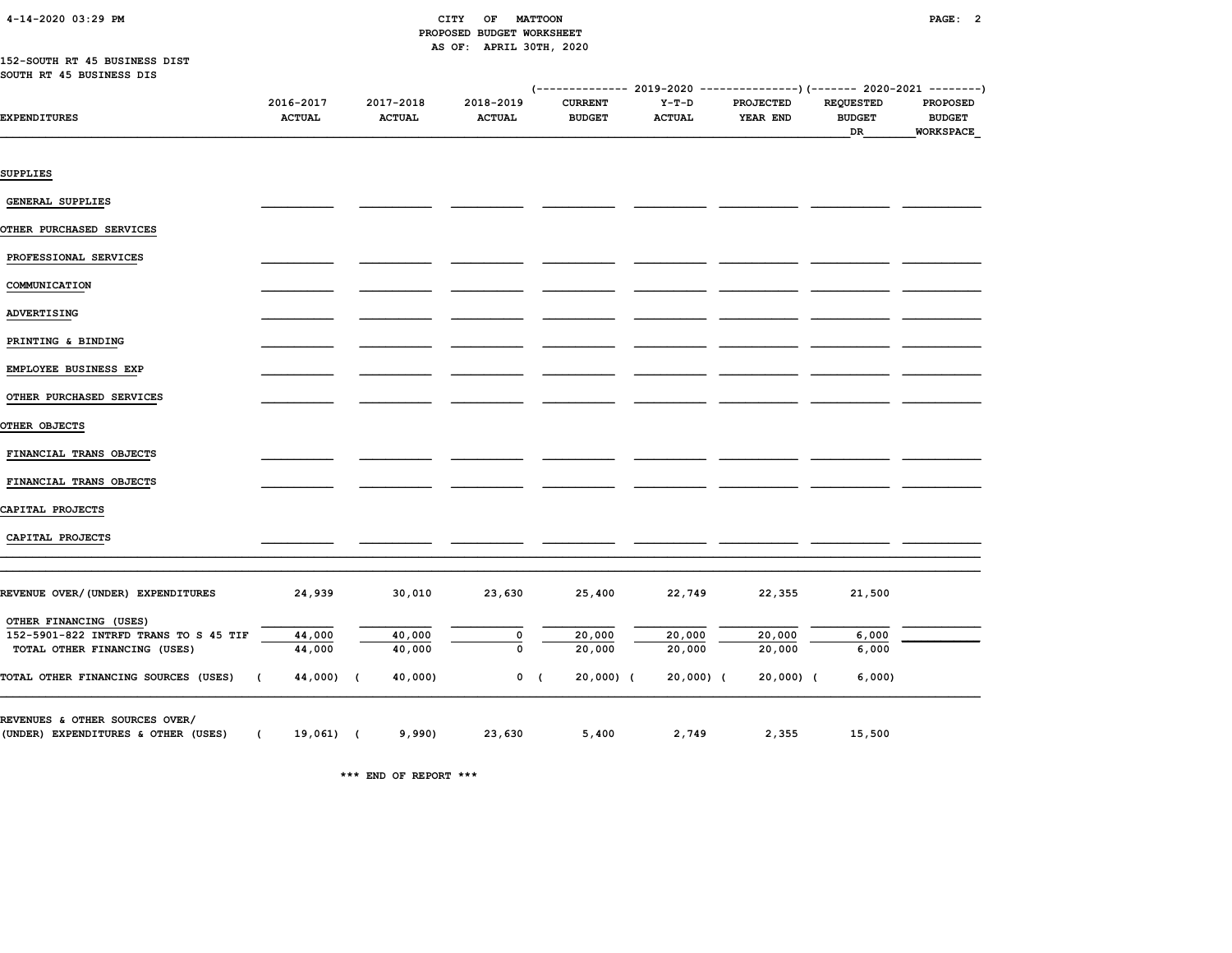| $4 - 14 - 2020$ 03:29 PM |
|--------------------------|
|--------------------------|

#### CITY OF MATTOON **PAGE:** 1 PROPOSED BUDGET WORKSHEET AS OF: APRIL 30TH, 2020

#### 153-BROADWAY EAST TIF DIST

|                                    |               |               |               | (-------------- 2019-2020 ----------------) (------- 2020-2021 ---------) |               |           |                  |                  |
|------------------------------------|---------------|---------------|---------------|---------------------------------------------------------------------------|---------------|-----------|------------------|------------------|
|                                    | 2016-2017     | 2017-2018     | 2018-2019     | <b>CURRENT</b>                                                            | Y-T-D         | PROJECTED | <b>REQUESTED</b> | <b>PROPOSED</b>  |
| <b>REVENUES</b>                    | <b>ACTUAL</b> | <b>ACTUAL</b> | <b>ACTUAL</b> | <b>BUDGET</b>                                                             | <b>ACTUAL</b> | YEAR END  | <b>BUDGET</b>    | <b>BUDGET</b>    |
|                                    |               |               |               |                                                                           |               |           | DR               | <b>WORKSPACE</b> |
| <b>TAXES</b>                       |               |               |               |                                                                           |               |           |                  |                  |
|                                    |               |               |               |                                                                           |               |           |                  |                  |
| OTHER TAX RECEIPTS                 |               |               |               |                                                                           |               |           |                  |                  |
| 153-4192-023 PROPERTY TAX RECEIPTS | 49,167        | 44,775        | 51,301        | 51,300                                                                    | 162,153       | 162,153   | 162,200          |                  |
| TOTAL OTHER TAX RECEIPTS           | 49,167        | 44,775        | 51,301        | 51,300                                                                    | 162,153       | 162,153   | 162,200          |                  |
| <b>TOTAL TAXES</b>                 | 49,167        | 44,775        | 51,301        | 51,300                                                                    | 162,153       | 162,153   | 162,200          |                  |
| INVESTMENT EARNINGS                |               |               |               |                                                                           |               |           |                  |                  |
| INTEREST EARNINGS                  |               |               |               |                                                                           |               |           |                  |                  |
| 153-4610-023 INVESTMENT INCOME     |               | 30            | 91            | 90                                                                        | 304           | 304       | 304              |                  |
| TOTAL INTEREST EARNINGS            |               | 30            | 91            | 90                                                                        | 304           | 304       | 304              |                  |
| TOTAL INVESTMENT EARNINGS          | 7             | 30            | 91            | 90                                                                        | 304           | 304       | 304              |                  |
| CONTRIB & OTHER MISC REV           |               |               |               |                                                                           |               |           |                  |                  |
| CONTRIBUTIONS & MISC REV           |               |               |               |                                                                           |               |           |                  |                  |
| <b>TOTAL REVENUES</b>              | 49,173        | 44,804        | 51,393        | 51,390                                                                    | 162,458       | 162,457   | 162,504          |                  |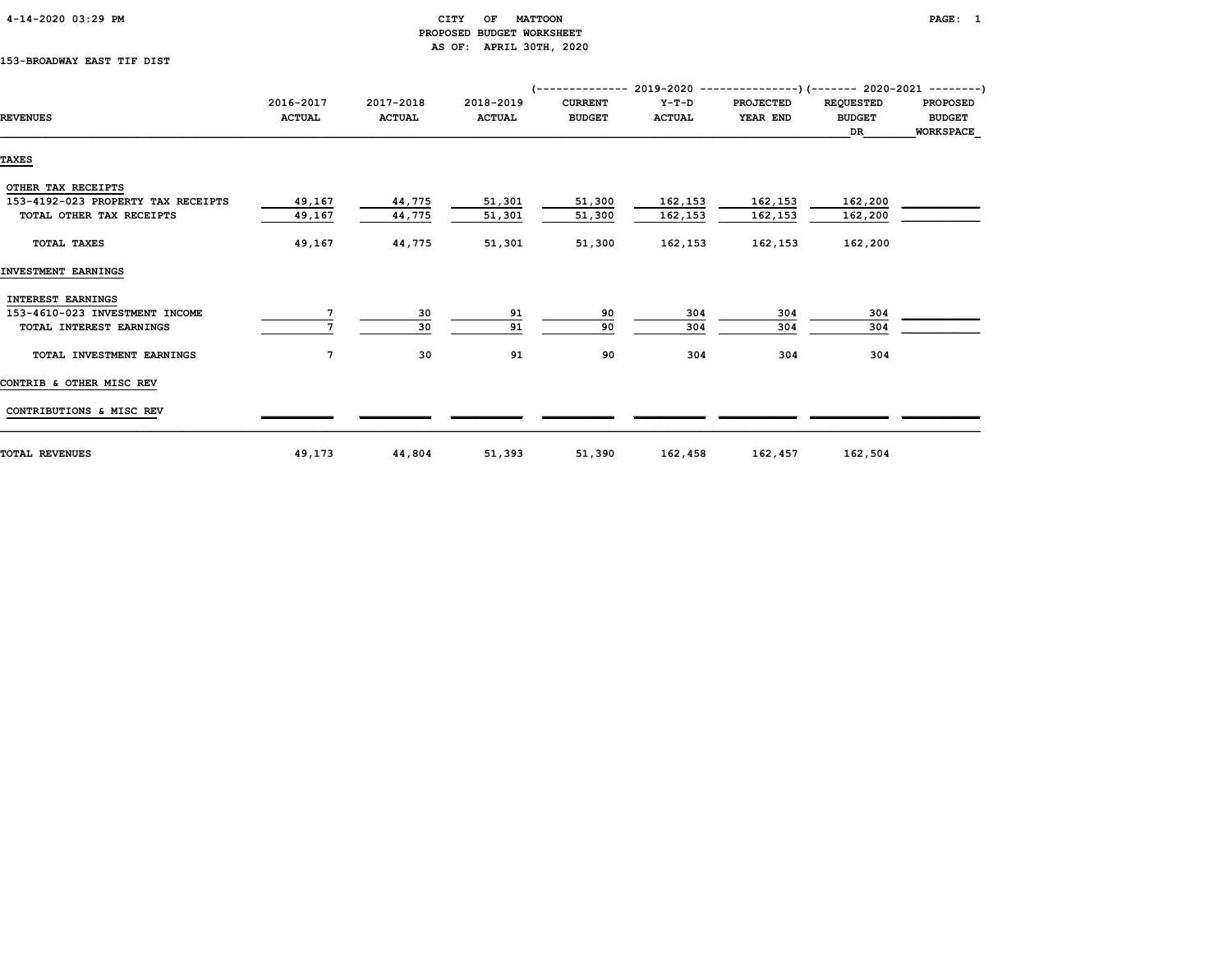| $4 - 14 - 2020$ 03:29 PM |
|--------------------------|
|--------------------------|

#### $CITY$  OF MATTOON PAGE: 2 PROPOSED BUDGET WORKSHEET AS OF: APRIL 30TH, 2020

#### 153-BROADWAY EAST TIF DIST BROADWAY EAST TIF DIST

|                                     |                            |                            |                            | '--------------                 |                        | 2019-2020 ----------------)(------- 2020-2021 ---------) |                                         |                                                      |
|-------------------------------------|----------------------------|----------------------------|----------------------------|---------------------------------|------------------------|----------------------------------------------------------|-----------------------------------------|------------------------------------------------------|
| <b>EXPENDITURES</b>                 | 2016-2017<br><b>ACTUAL</b> | 2017-2018<br><b>ACTUAL</b> | 2018-2019<br><b>ACTUAL</b> | <b>CURRENT</b><br><b>BUDGET</b> | Y-T-D<br><b>ACTUAL</b> | <b>PROJECTED</b><br>YEAR END                             | <b>REQUESTED</b><br><b>BUDGET</b><br>DR | <b>PROPOSED</b><br><b>BUDGET</b><br><b>WORKSPACE</b> |
|                                     |                            |                            |                            |                                 |                        |                                                          |                                         |                                                      |
| <b>OTHER PURCHASED SERVICES</b>     |                            |                            |                            |                                 |                        |                                                          |                                         |                                                      |
| PROFESSIONAL SERVICES               |                            |                            |                            |                                 |                        |                                                          |                                         |                                                      |
| OTHER OBJECTS                       |                            |                            |                            |                                 |                        |                                                          |                                         |                                                      |
| FINANCIAL TRANS OBJECTS             |                            |                            |                            |                                 |                        |                                                          |                                         |                                                      |
| 153-5604-821 SHARED INCREMENT (20%) | 9,833                      | 8,955                      | 10,260                     | 10,260                          | 32,437                 | 32,437                                                   | 32,440                                  |                                                      |
| 153-5604-825 TIF GRANTS             | 4,631                      | 4,267                      | 4,366                      | 4,400                           | 5,366                  | 5,366                                                    | 215,133                                 |                                                      |
| TOTAL FINANCIAL TRANS OBJECTS       | 14,464                     | 13,222                     | 14,626                     | 14,660                          | 37,803                 | 37,803                                                   | 247,573                                 |                                                      |
| TOTAL OTHER OBJECTS                 | 14,464                     | 13,222                     | 14,626                     | 14,660                          | 37,803                 | 37,803                                                   | 247,573                                 |                                                      |
| TOTAL BROADWAY EAST TIF DIST        | 14,464                     | 13,222                     | 14,626                     | 14,660                          | 37,803                 | 37,803                                                   | 247,573                                 |                                                      |
| TOTAL EXPENDITURES                  | 14,464                     | 13,222                     | 14,626                     | 14,660                          | 37,803                 | 37,803                                                   | 247,573                                 |                                                      |
| REVENUE OVER/(UNDER) EXPENDITURES   | 34,709                     | 31,582                     | 36,766                     | 36,730                          | 124,655                | 124,654 (                                                | 85,069)                                 |                                                      |

\*\*\* END OF REPORT \*\*\*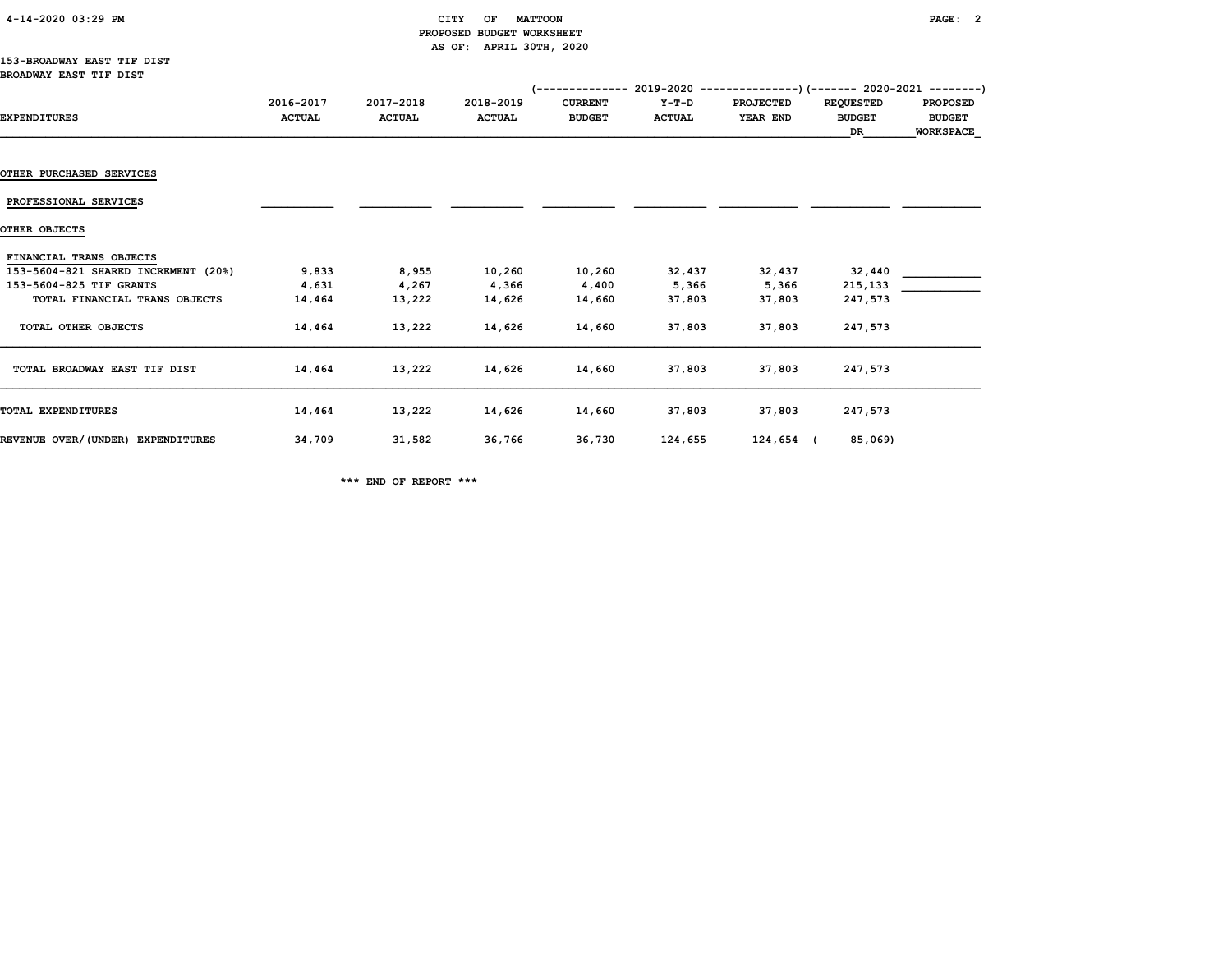| $4 - 14 - 2020$ 03:29 PM |  |
|--------------------------|--|
|                          |  |

#### CITY OF MATTOON PAGE: 1 PROPOSED BUDGET WORKSHEET AS OF: APRIL 30TH, 2020

#### 154-BROADWAY EAST BUS DIST

|                                       |               |               |               | $($ -------------- 2019-2020 ----------------) (------- 2020-2021 --------) |               |                  |                  |                 |
|---------------------------------------|---------------|---------------|---------------|-----------------------------------------------------------------------------|---------------|------------------|------------------|-----------------|
|                                       | 2016-2017     | 2017-2018     | 2018-2019     | <b>CURRENT</b>                                                              | $Y-T-D$       | <b>PROJECTED</b> | <b>REQUESTED</b> | <b>PROPOSED</b> |
| <b>REVENUES</b>                       | <b>ACTUAL</b> | <b>ACTUAL</b> | <b>ACTUAL</b> | <b>BUDGET</b>                                                               | <b>ACTUAL</b> | YEAR END         | <b>BUDGET</b>    | <b>BUDGET</b>   |
|                                       |               |               |               |                                                                             |               |                  | DR.              | WORKSPACE       |
| <b>TAXES</b>                          |               |               |               |                                                                             |               |                  |                  |                 |
|                                       |               |               |               |                                                                             |               |                  |                  |                 |
| OTHER TAX RECEIPTS                    |               |               |               |                                                                             |               |                  |                  |                 |
| 154-4193-023 SALES TAX RECEIPTS       | 276,647       | 272,978       | 275,504       | 375,510                                                                     | 393,640       | 387,065          | 387,100          |                 |
| 154-4194-023 HOTEL/MOTEL TAX RECEIPTS | 3,718         | 3,397         | 4,075         | 5,100                                                                       | 3,704         | 3,650            | 3,500            |                 |
| TOTAL OTHER TAX RECEIPTS              | 280,366       | 276,375       | 279,578       | 380,610                                                                     | 397,344       | 390,715          | 390,600          |                 |
| TOTAL TAXES                           | 280,366       | 276,375       | 279,578       | 380,610                                                                     | 397,344       | 390,715          | 390,600          |                 |
|                                       |               |               |               |                                                                             |               |                  |                  |                 |
| INVESTMENT EARNINGS                   |               |               |               |                                                                             |               |                  |                  |                 |
| INTEREST EARNINGS                     |               |               |               |                                                                             |               |                  |                  |                 |
| 154-4610-023 INVESTMENT INCOME        | 529           | 482           | 507           | 650                                                                         | 453           | 454              | 450              |                 |
| TOTAL INTEREST EARNINGS               | 529           | 482           | 507           | 650                                                                         | 453           | 454              | 450              |                 |
| TOTAL INVESTMENT EARNINGS             | 529           | 482           | 507           | 650                                                                         | 453           | 454              | 450              |                 |
| CONTRIB & OTHER MISC REV              |               |               |               |                                                                             |               |                  |                  |                 |
| CONTRIBUTIONS & MISC REV              |               |               |               |                                                                             |               |                  |                  |                 |
|                                       |               |               |               |                                                                             |               |                  |                  |                 |
| <b>TOTAL REVENUES</b>                 | 280,895       | 276,857       | 280,085       | 381,260                                                                     | 397,796       | 391,169          | 391,050          |                 |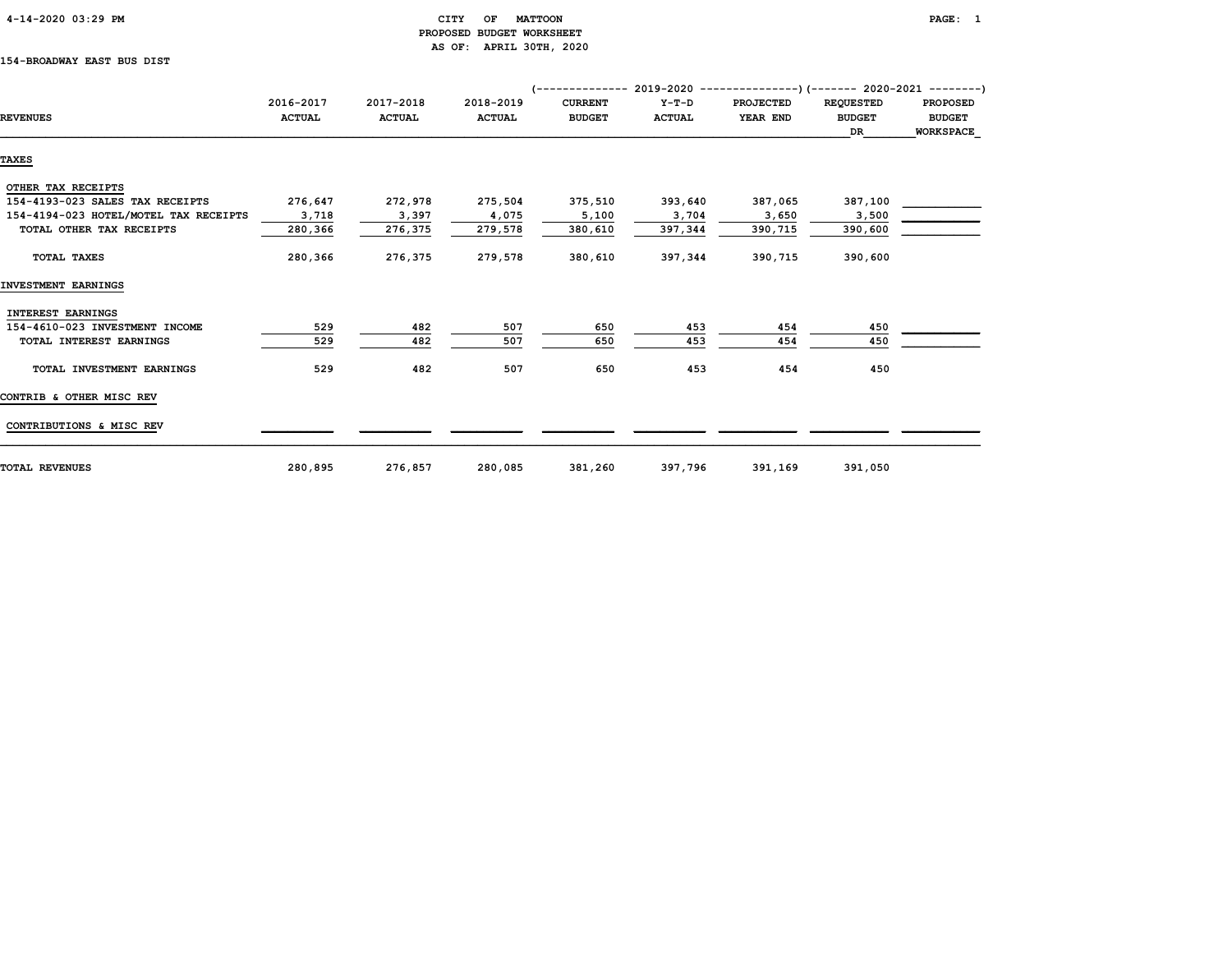#### 4-14-2020 03:29 PM CITY OF MATTOON PAGE: 2 PROPOSED BUDGET WORKSHEET AS OF: APRIL 30TH, 2020

|                                       |               |               |               | $($ -------------- 2019-2020 ----------------) (------- 2020-2021 --------) |               |                  |                  |                  |
|---------------------------------------|---------------|---------------|---------------|-----------------------------------------------------------------------------|---------------|------------------|------------------|------------------|
|                                       | 2016-2017     | 2017-2018     | 2018-2019     | <b>CURRENT</b>                                                              | $Y-T-D$       | <b>PROJECTED</b> | <b>REQUESTED</b> | <b>PROPOSED</b>  |
| <b>EXPENDITURES</b>                   | <b>ACTUAL</b> | <b>ACTUAL</b> | <b>ACTUAL</b> | <b>BUDGET</b>                                                               | <b>ACTUAL</b> | YEAR END         | <b>BUDGET</b>    | <b>BUDGET</b>    |
|                                       |               |               |               |                                                                             |               |                  | DR               | <b>WORKSPACE</b> |
|                                       |               |               |               |                                                                             |               |                  |                  |                  |
|                                       |               |               |               |                                                                             |               |                  |                  |                  |
| <b>OTHER PURCHASED SERVICES</b>       |               |               |               |                                                                             |               |                  |                  |                  |
|                                       |               |               |               |                                                                             |               |                  |                  |                  |
| PROFESSIONAL SERVICES                 |               |               |               |                                                                             |               |                  |                  |                  |
|                                       |               |               |               |                                                                             |               |                  |                  |                  |
| COMMUNICATION                         |               |               |               |                                                                             |               |                  |                  |                  |
|                                       |               |               |               |                                                                             |               |                  |                  |                  |
| PRINTING & BINDING                    |               |               |               |                                                                             |               |                  |                  |                  |
| OTHER OBJECTS                         |               |               |               |                                                                             |               |                  |                  |                  |
|                                       |               |               |               |                                                                             |               |                  |                  |                  |
| FINANCIAL TRANS OBJECTS               |               |               |               |                                                                             |               |                  |                  |                  |
|                                       |               |               |               |                                                                             |               |                  |                  |                  |
| FINANCIAL TRANS OBJECTS               |               |               |               |                                                                             |               |                  |                  |                  |
| 154-5604-825 BUSINESS DISTRICT GRANTS | 34,371        | 35,606        | 25,916        | 35,000                                                                      | 24,335        | 26,485           | 30,000           |                  |
| TOTAL FINANCIAL TRANS OBJECTS         | 34,371        | 35,606        | 25,916        | 35,000                                                                      | 24,335        | 26,485           | 30,000           |                  |
|                                       |               |               |               |                                                                             |               |                  |                  |                  |
| TOTAL OTHER OBJECTS                   | 34,371        | 35,606        | 25,916        | 35,000                                                                      | 24,335        | 26,485           | 30,000           |                  |
|                                       |               |               |               |                                                                             |               |                  |                  |                  |
|                                       |               |               |               |                                                                             |               |                  |                  |                  |
| TOTAL BROADWAY EAST BUSINESS D        | 34,371        | 35,606        | 25,916        | 35,000                                                                      | 24,335        | 26,485           | 30,000           |                  |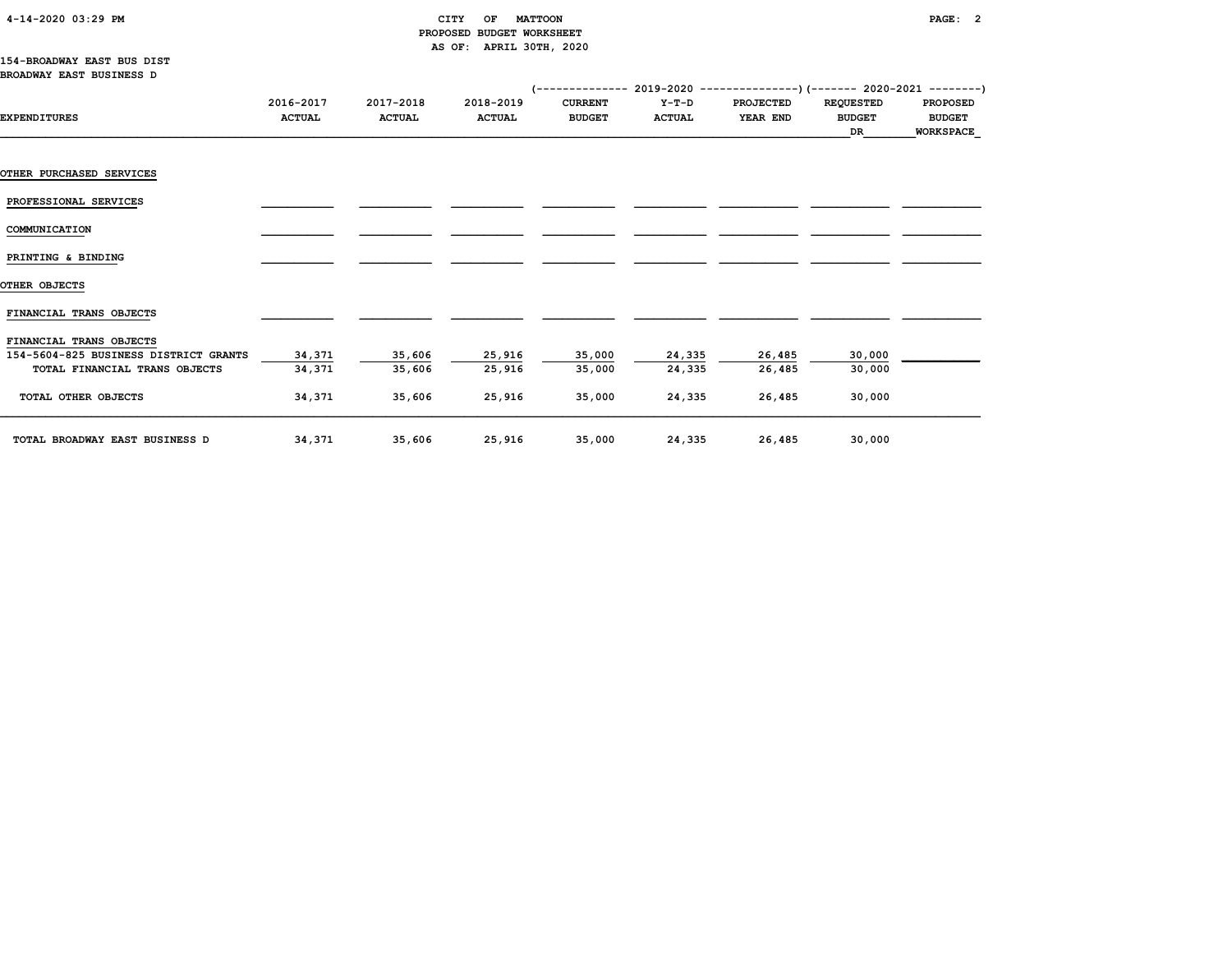| 4-14-2020 03:29 PM |  |
|--------------------|--|
|                    |  |

#### CITY OF MATTOON **PAGE:** 3 PROPOSED BUDGET WORKSHEET AS OF: APRIL 30TH, 2020

#### 154-BROADWAY EAST BUS DIST GO BONDS

| EXPENDITURES                                                                                        | 2016-2017<br><b>ACTUAL</b> | 2017-2018<br><b>ACTUAL</b> | 2018-2019<br><b>ACTUAL</b> | ------------<br><b>CURRENT</b><br><b>BUDGET</b> | 2019-2020<br>$Y-T-D$<br><b>ACTUAL</b> | <b>PROJECTED</b><br>YEAR END | -)(------- 2020-2021<br><b>REQUESTED</b><br><b>BUDGET</b><br>DR. | ---------<br><b>PROPOSED</b><br><b>BUDGET</b><br><b>WORKSPACE</b> |
|-----------------------------------------------------------------------------------------------------|----------------------------|----------------------------|----------------------------|-------------------------------------------------|---------------------------------------|------------------------------|------------------------------------------------------------------|-------------------------------------------------------------------|
| OTHER OBJECTS                                                                                       |                            |                            |                            |                                                 |                                       |                              |                                                                  |                                                                   |
| FINANCIAL TRANS OBJECTS<br>154-5719-817 BD ALTERNATE REVENUE SOURC<br>TOTAL FINANCIAL TRANS OBJECTS | 170,000<br>170,000         | 3,110,000<br>3,110,000     | 205,000<br>205,000         | 220,000<br>220,000                              | 220,000<br>220,000                    | 220,000<br>220,000           | 235,000<br>235,000                                               |                                                                   |
| TOTAL OTHER OBJECTS                                                                                 | 170,000                    | 3,110,000                  | 205,000                    | 220,000                                         | 220,000                               | 220,000                      | 235,000                                                          |                                                                   |
| TOTAL GO BONDS                                                                                      | 170,000                    | 3,110,000                  | 205,000                    | 220,000                                         | 220,000                               | 220,000                      | 235,000                                                          |                                                                   |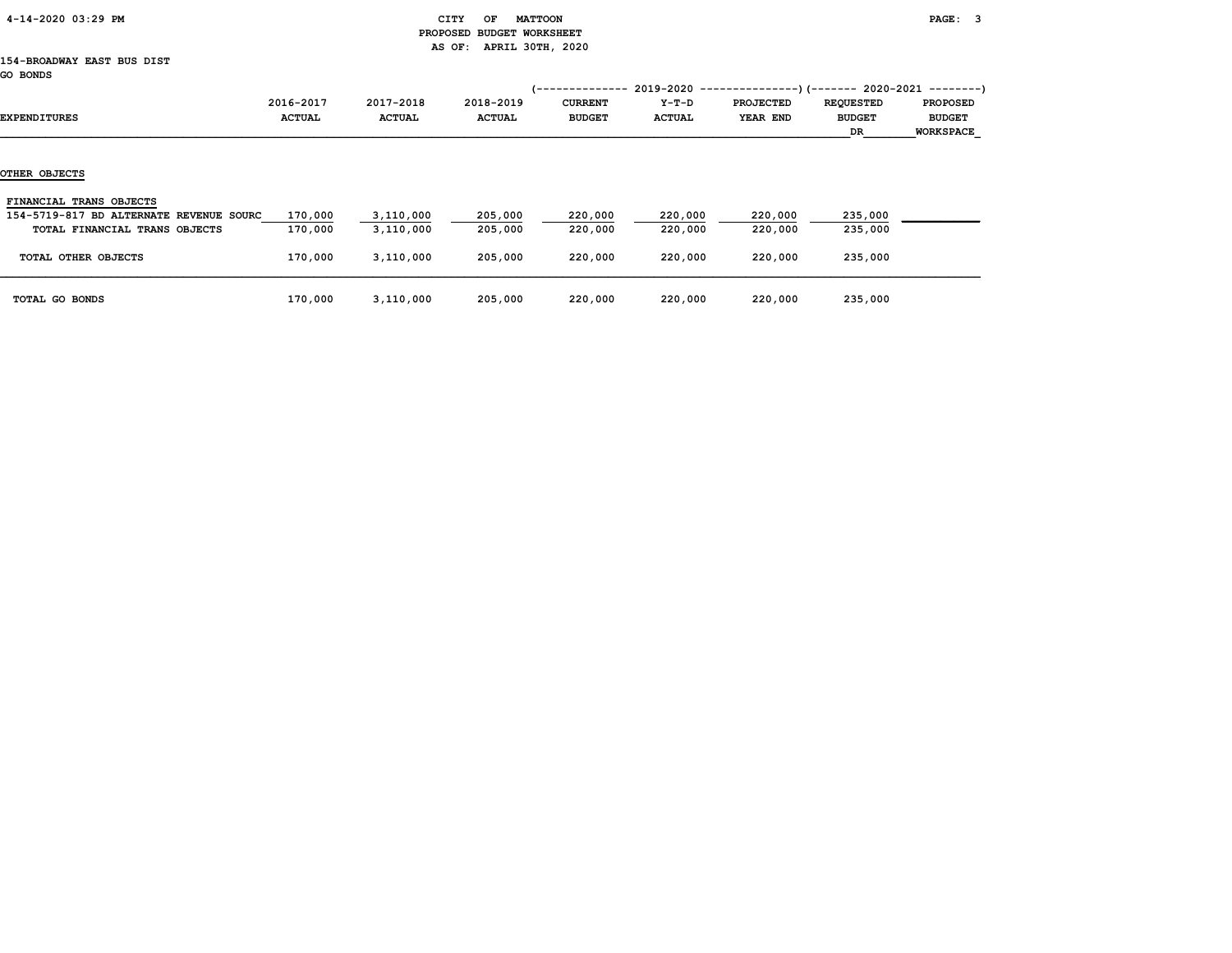| 4-14-2020 03:29 PM |  |
|--------------------|--|
|                    |  |

#### CITY OF MATTOON **PAGE:** 4 PROPOSED BUDGET WORKSHEET AS OF: APRIL 30TH, 2020

#### 154-BROADWAY EAST BUS DIST INTEREST EXPENSE

|                               |                            |                            |                            |                                 |                        | (-------------- 2019-2020 ----------------) (------- 2020-2021 --------) |                                         |                                               |
|-------------------------------|----------------------------|----------------------------|----------------------------|---------------------------------|------------------------|--------------------------------------------------------------------------|-----------------------------------------|-----------------------------------------------|
| EXPENDITURES                  | 2016-2017<br><b>ACTUAL</b> | 2017-2018<br><b>ACTUAL</b> | 2018-2019<br><b>ACTUAL</b> | <b>CURRENT</b><br><b>BUDGET</b> | Y-T-D<br><b>ACTUAL</b> | <b>PROJECTED</b><br><b>YEAR END</b>                                      | <b>REQUESTED</b><br><b>BUDGET</b><br>DR | <b>PROPOSED</b><br><b>BUDGET</b><br>WORKSPACE |
| OTHER OBJECTS                 |                            |                            |                            |                                 |                        |                                                                          |                                         |                                               |
|                               |                            |                            |                            |                                 |                        |                                                                          |                                         |                                               |
| FINANCIAL TRANS OBJECTS       |                            |                            |                            |                                 |                        |                                                                          |                                         |                                               |
| 154-5795-817 INTEREST EXPENSE | 169,113                    | 161,888                    | 107,037                    | 92,018                          | 91,245                 | 91,245                                                                   | 84,736                                  |                                               |
| TOTAL FINANCIAL TRANS OBJECTS | 169,113                    | 161,888                    | 107,037                    | 92,018                          | 91,245                 | 91,245                                                                   | 84,736                                  |                                               |
| TOTAL OTHER OBJECTS           | 169,113                    | 161,888                    | 107,037                    | 92,018                          | 91,245                 | 91,245                                                                   | 84,736                                  |                                               |
| TOTAL INTEREST EXPENSE        | 169,113                    | 161,888                    | 107,037                    | 92,018                          | 91,245                 | 91,245                                                                   | 84,736                                  |                                               |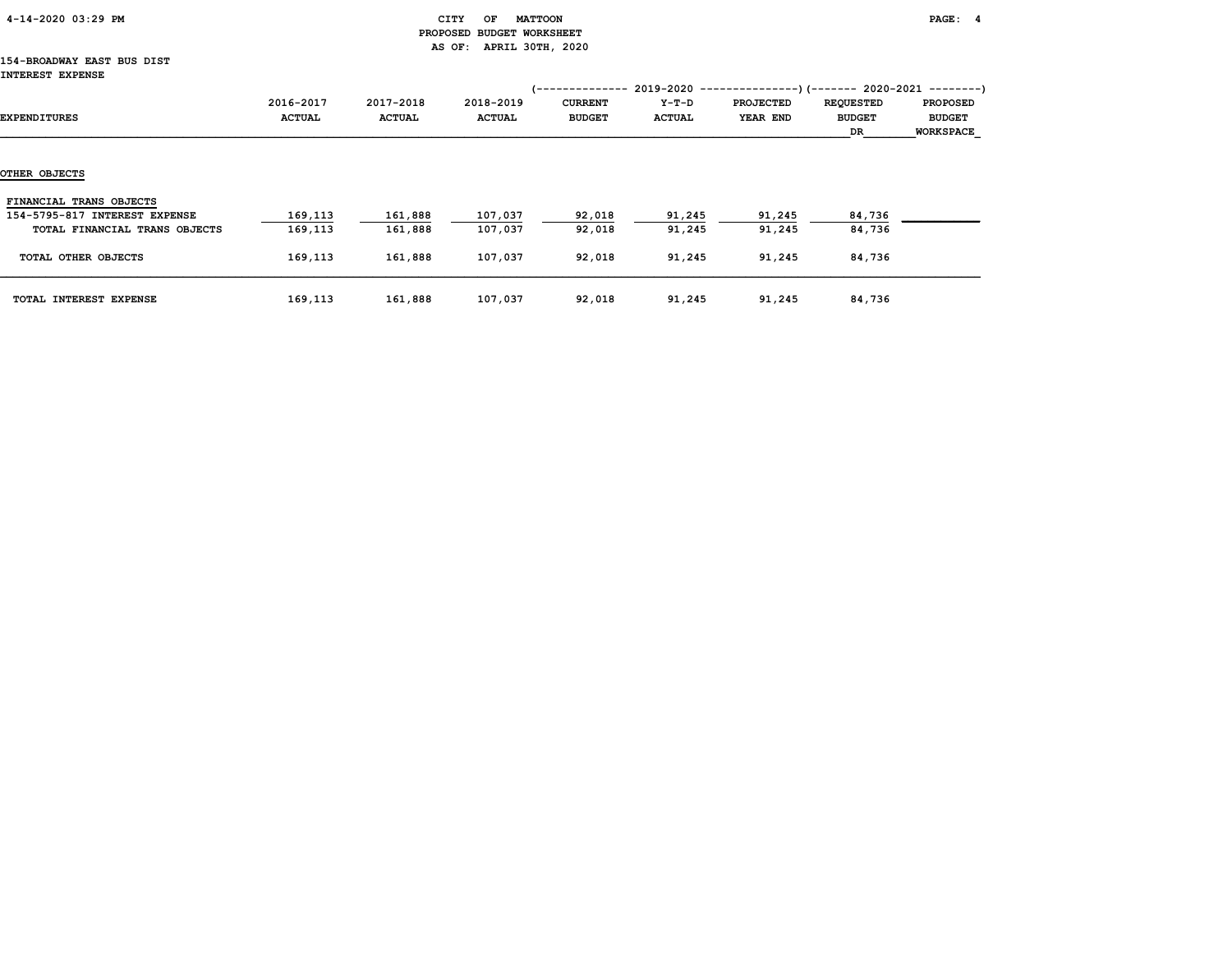#### CITY OF MATTOON **PAGE: 5**  PROPOSED BUDGET WORKSHEET AS OF: APRIL 30TH, 2020

#### 154-BROADWAY EAST BUS DIST DEBT SERVICES

|                                      |                            |                            |                            | $(-$ ------------- 2019-2020 ----------------) (------- 2020-2021 ---------) |                        |                              |                                         |                                               |
|--------------------------------------|----------------------------|----------------------------|----------------------------|------------------------------------------------------------------------------|------------------------|------------------------------|-----------------------------------------|-----------------------------------------------|
| <b>EXPENDITURES</b>                  | 2016-2017<br><b>ACTUAL</b> | 2017-2018<br><b>ACTUAL</b> | 2018-2019<br><b>ACTUAL</b> | <b>CURRENT</b><br><b>BUDGET</b>                                              | Y-T-D<br><b>ACTUAL</b> | <b>PROJECTED</b><br>YEAR END | <b>REQUESTED</b><br><b>BUDGET</b><br>DR | <b>PROPOSED</b><br><b>BUDGET</b><br>WORKSPACE |
|                                      |                            |                            |                            |                                                                              |                        |                              |                                         |                                               |
| OTHER OBJECTS                        |                            |                            |                            |                                                                              |                        |                              |                                         |                                               |
| FINANCIAL TRANS OBJECTS              |                            |                            |                            |                                                                              |                        |                              |                                         |                                               |
| 154-5800-817 DEBT ISSUANCE COSTS     | 803                        | 50,325                     | 0                          |                                                                              |                        | 0                            |                                         |                                               |
| TOTAL FINANCIAL TRANS OBJECTS        | 803                        | 50,325                     |                            |                                                                              |                        |                              |                                         |                                               |
| TOTAL OTHER OBJECTS                  | 803                        | 50,325                     | $\mathbf 0$                | 0                                                                            | 0                      | 0                            | 0                                       |                                               |
|                                      |                            |                            |                            |                                                                              |                        |                              |                                         |                                               |
| TOTAL DEBT SERVICES                  | 803                        | 50,325                     | 0                          | 0                                                                            | 0                      | 0                            | 0                                       |                                               |
| TOTAL EXPENDITURES                   | 374,286                    | 3,357,818                  | 337,953                    | 347,018                                                                      | 335,580                | 337,730                      | 349,736                                 |                                               |
| REVENUE OVER/(UNDER) EXPENDITURES    | $\epsilon$                 | 93,391) ( 3,080,962) (     | 57,868)                    | 34,242                                                                       | 62,216                 | 53,439                       | 41,314                                  |                                               |
| OTHER FINANCING SOURCES              |                            |                            |                            |                                                                              |                        |                              |                                         |                                               |
| 154-4941-023 GO BOND PROCEEDS        | 0                          | 2,985,000                  |                            |                                                                              |                        |                              |                                         |                                               |
| TOTAL OTHER FINANCING SOURCES        |                            | 2,985,000                  | 0                          |                                                                              |                        |                              |                                         |                                               |
| TOTAL OTHER FINANCING SOURCES (USES) | $\mathbf{0}$               | 2,985,000                  | 0                          | 0                                                                            | 0                      | 0                            | 0                                       |                                               |
| REVENUES & OTHER SOURCES OVER/       |                            |                            |                            |                                                                              |                        |                              |                                         |                                               |
| (UNDER) EXPENDITURES & OTHER (USES)  | 93,391) (<br>$\epsilon$    | 95,962) (                  | 57,868)                    | 34,242                                                                       | 62,216                 | 53,439                       | 41,314                                  |                                               |

\*\*\* END OF REPORT \*\*\*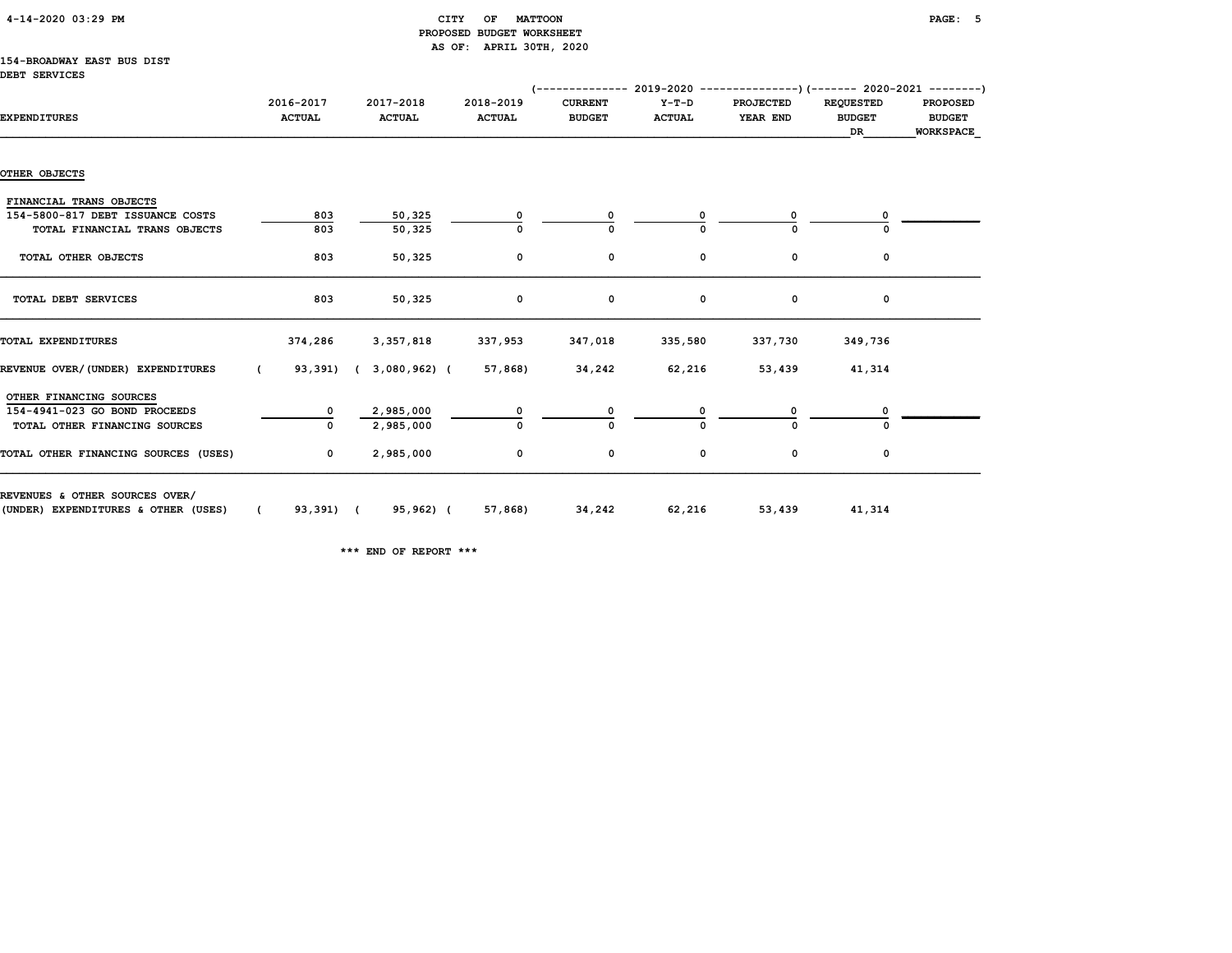| 4-14-2020 03:29 PM |  |  |
|--------------------|--|--|
|                    |  |  |

#### CITY OF MATTOON **PAGE:** 1 PROPOSED BUDGET WORKSHEET AS OF: APRIL 30TH, 2020

### 155-I-57 EAST BUSINESS DIST

|                                       |               |               |               | $---------2019-2020 -$ |               | --------------)(------- 2020-2021 --------) |                  |                  |
|---------------------------------------|---------------|---------------|---------------|------------------------|---------------|---------------------------------------------|------------------|------------------|
|                                       | 2016-2017     | 2017-2018     | 2018-2019     | <b>CURRENT</b>         | $Y-T-D$       | <b>PROJECTED</b>                            | <b>REQUESTED</b> | <b>PROPOSED</b>  |
| <b>REVENUES</b>                       | <b>ACTUAL</b> | <b>ACTUAL</b> | <b>ACTUAL</b> | <b>BUDGET</b>          | <b>ACTUAL</b> | YEAR END                                    | <b>BUDGET</b>    | <b>BUDGET</b>    |
|                                       |               |               |               |                        |               |                                             | DR               | <b>WORKSPACE</b> |
| <b>TAXES</b>                          |               |               |               |                        |               |                                             |                  |                  |
|                                       |               |               |               |                        |               |                                             |                  |                  |
| OTHER TAX RECEIPTS                    |               |               |               |                        |               |                                             |                  |                  |
| 155-4193-023 SALES TAX RECEIPTS       | 3,527         | 2,971         | 2,792         | 2,800                  | 2,571         | 2,576                                       | 6,708            |                  |
| 155-4194-023 HOTEL/MOTEL TAX RECEIPTS | 0             | $\mathbf{o}$  | 0             |                        |               |                                             | 9,683            |                  |
| TOTAL OTHER TAX RECEIPTS              | 3,527         | 2,971         | 2,792         | 2,800                  | 2,571         | 2,576                                       | 16,391           |                  |
| TOTAL TAXES                           | 3,527         | 2,971         | 2,792         | 2,800                  | 2,571         | 2,576                                       | 16,391           |                  |
| INVESTMENT EARNINGS                   |               |               |               |                        |               |                                             |                  |                  |
| INTEREST EARNINGS                     |               |               |               |                        |               |                                             |                  |                  |
| CONTRIB & OTHER MISC REV              |               |               |               |                        |               |                                             |                  |                  |
| CONTRIBUTIONS & MISC REV              |               |               |               |                        |               |                                             |                  |                  |
| <b>TOTAL REVENUES</b>                 | 3,527         | 2,971         | 2,792         | 2,800                  | 2,571         | 2,576                                       | 16,391           |                  |
|                                       |               |               |               |                        |               |                                             |                  |                  |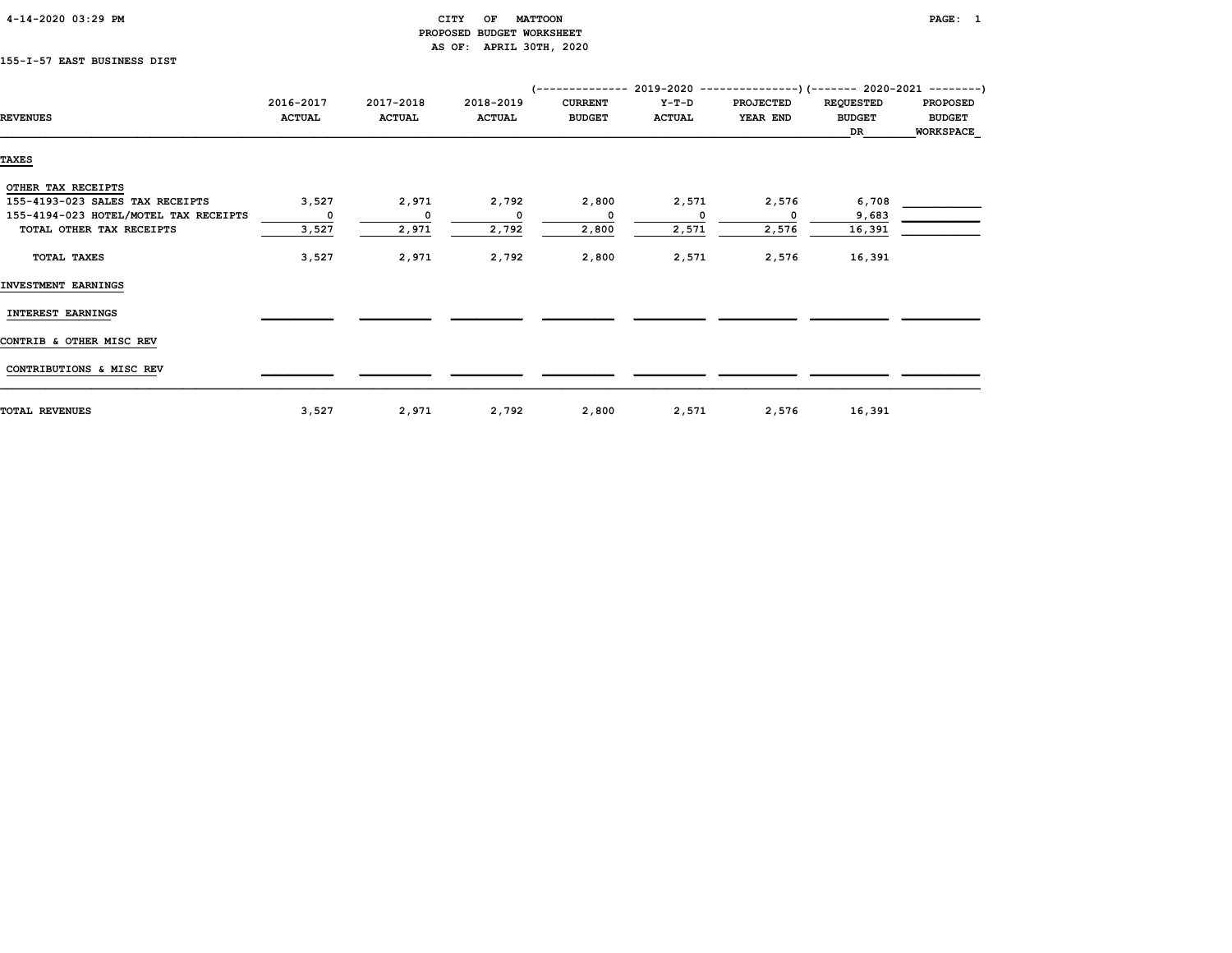#### 4-14-2020 03:29 PM CITY OF MATTOON PAGE: 2 PROPOSED BUDGET WORKSHEET AS OF: APRIL 30TH, 2020

#### 155-I-57 EAST BUSINESS DIST I-57 EAST BUSINESS DIST

|                                                                                                   |                            |                            |                            | (-------------- 2019-2020 ----------------) (------- 2020-2021 --------) |                        |                              |                                         |                                  |
|---------------------------------------------------------------------------------------------------|----------------------------|----------------------------|----------------------------|--------------------------------------------------------------------------|------------------------|------------------------------|-----------------------------------------|----------------------------------|
| <b>EXPENDITURES</b>                                                                               | 2016-2017<br><b>ACTUAL</b> | 2017-2018<br><b>ACTUAL</b> | 2018-2019<br><b>ACTUAL</b> | <b>CURRENT</b><br><b>BUDGET</b>                                          | Y-T-D<br><b>ACTUAL</b> | <b>PROJECTED</b><br>YEAR END | <b>REQUESTED</b><br><b>BUDGET</b><br>DR | <b>PROPOSED</b><br><b>BUDGET</b> |
|                                                                                                   |                            |                            |                            |                                                                          |                        |                              |                                         | <b>WORKSPACE</b>                 |
| <b>OTHER PURCHASED SERVICES</b>                                                                   |                            |                            |                            |                                                                          |                        |                              |                                         |                                  |
| PROFESSIONAL SERVICES                                                                             |                            |                            |                            |                                                                          |                        |                              |                                         |                                  |
| OTHER OBJECTS                                                                                     |                            |                            |                            |                                                                          |                        |                              |                                         |                                  |
| FINANCIAL TRANS OBJECTS<br>155-5604-825 BUSINESS DISTRICT GRANTS<br>TOTAL FINANCIAL TRANS OBJECTS |                            | 0<br>$\Omega$              | 0                          |                                                                          | 0                      | 0<br>0                       | 13,791<br>13,791                        |                                  |
| TOTAL OTHER OBJECTS                                                                               | 0                          | 0                          | 0                          | 0                                                                        | 0                      | 0                            | 13,791                                  |                                  |
| TOTAL I-57 EAST BUSINESS DIST                                                                     | 0                          | $\mathbf 0$                | 0                          | $\mathbf{o}$                                                             | 0                      | $\mathbf 0$                  | 13,791                                  |                                  |
| TOTAL EXPENDITURES                                                                                | 0                          | 0                          | 0                          | 0                                                                        | 0                      | 0                            | 13,791                                  |                                  |
| REVENUE OVER/(UNDER) EXPENDITURES                                                                 | 3,527                      | 2,971                      | 2,792                      | 2,800                                                                    | 2,571                  | 2,576                        | 2,600                                   |                                  |

\*\*\* END OF REPORT \*\*\*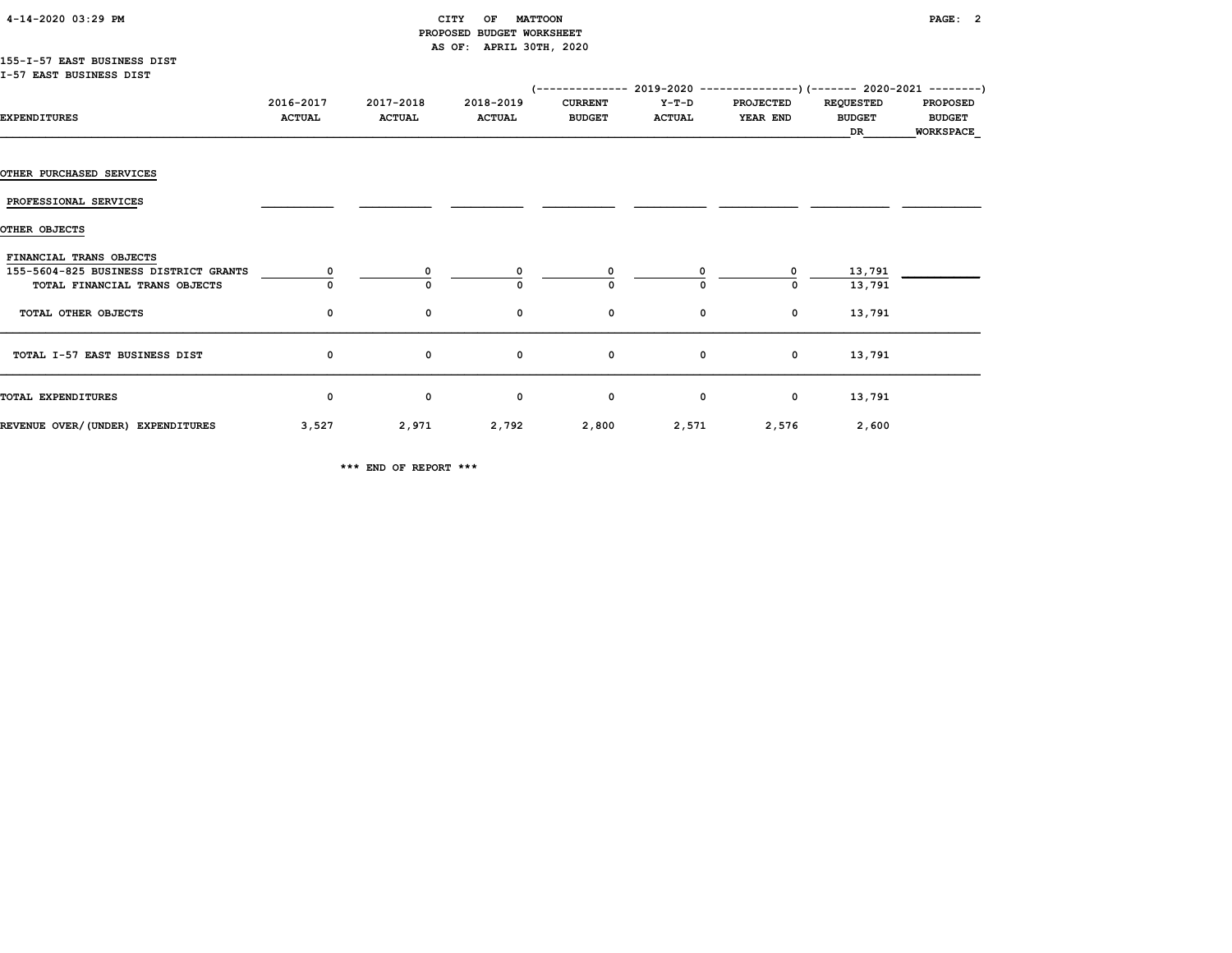#### 4-14-2020 03:29 PM CITY OF MATTOON PAGE: 1 PROPOSED BUDGET WORKSHEET AS OF: APRIL 30TH, 2020

#### 171-MATTOON PUBLIC LIBRARY

| <b>REVENUES</b>                                                     | 2016-2017<br><b>ACTUAL</b> | 2017-2018<br><b>ACTUAL</b> | 2018-2019<br><b>ACTUAL</b> | (-------------- 2019-2020 ----------------) (------- 2020-2021 --------)<br><b>CURRENT</b><br><b>BUDGET</b> | $Y-T-D$<br><b>ACTUAL</b> | <b>PROJECTED</b><br>YEAR END | <b>REQUESTED</b><br><b>BUDGET</b><br>DR | <b>PROPOSED</b><br><b>BUDGET</b><br>WORKSPACE |
|---------------------------------------------------------------------|----------------------------|----------------------------|----------------------------|-------------------------------------------------------------------------------------------------------------|--------------------------|------------------------------|-----------------------------------------|-----------------------------------------------|
| <b>TAXES</b>                                                        |                            |                            |                            |                                                                                                             |                          |                              |                                         |                                               |
| LIMITED RATE PROP TAXES                                             |                            |                            |                            |                                                                                                             |                          |                              |                                         |                                               |
| 171-4118-010 PROPERTY TAXES                                         | 0                          | 0                          | 0                          | 471,858                                                                                                     | 0                        | 0                            | 471,858                                 |                                               |
| TOTAL LIMITED RATE PROP TAXES                                       | $\mathbf 0$                | $\mathbf 0$                | $\mathbf 0$                | 471,858                                                                                                     | $\Omega$                 | 0                            | 471,858                                 |                                               |
| TOTAL TAXES                                                         | $\Omega$                   | $\mathbf{0}$               | $\mathbf{0}$               | 471,858                                                                                                     | $\mathbf 0$              | $\mathbf{0}$                 | 471,858                                 |                                               |
| INTERGOVERNMENTAL REV                                               |                            |                            |                            |                                                                                                             |                          |                              |                                         |                                               |
| STATE GOVT GRANTS                                                   |                            |                            |                            |                                                                                                             |                          |                              |                                         |                                               |
| 171-4322-022 STATE OPERATING (PER CAPIT                             | 0                          | $\mathbf 0$                | 0                          | 21,000                                                                                                      | 0                        | 0                            | 23,193                                  |                                               |
| 171-4322-023 STATE OPERATING (LITERACY)                             | 0                          | 0                          | 0                          | 0                                                                                                           | 0                        | 0                            | 40,000                                  |                                               |
| TOTAL STATE GOVT GRANTS                                             | 0                          | $\mathbf 0$                | $\mathbf 0$                | 21,000                                                                                                      | 0                        | 0                            | 63,193                                  |                                               |
| TOTAL INTERGOVERNMENTAL REV                                         | $\mathbf{0}$               | $\Omega$                   | 0                          | 21,000                                                                                                      | $\mathsf{o}\,$           | $\Omega$                     | 63,193                                  |                                               |
| CHARGES FOR SERVICES                                                |                            |                            |                            |                                                                                                             |                          |                              |                                         |                                               |
|                                                                     |                            |                            |                            |                                                                                                             |                          |                              |                                         |                                               |
| GENERAL GOVT CHARGES                                                |                            |                            |                            |                                                                                                             |                          |                              |                                         |                                               |
| 171-4419-010 MISC. CHARGES                                          | 0                          |                            |                            | 8,820                                                                                                       |                          |                              |                                         |                                               |
| TOTAL GENERAL GOVT CHARGES                                          | $\Omega$                   | $\Omega$                   | $\mathbf{0}$               | 8,820                                                                                                       | $\Omega$                 | $\Omega$                     |                                         |                                               |
| TOTAL CHARGES FOR SERVICES                                          | $\mathbf 0$                | $\mathbf 0$                | $\mathbf 0$                | 8,820                                                                                                       | $\mathsf{o}\,$           | 0                            | 0                                       |                                               |
| FINES & FORFEITURES                                                 |                            |                            |                            |                                                                                                             |                          |                              |                                         |                                               |
| OTHER FINES                                                         |                            |                            |                            |                                                                                                             |                          |                              |                                         |                                               |
| 171-4520-010 FINES & FORFEITS                                       | 0                          |                            |                            | 6,300                                                                                                       |                          | 0                            | 4,500                                   |                                               |
| TOTAL OTHER FINES                                                   | $\mathbf 0$                | $\mathbf 0$                | $\mathbf 0$                | 6,300                                                                                                       | $\Omega$                 | $\Omega$                     | 4,500                                   |                                               |
|                                                                     |                            |                            |                            |                                                                                                             |                          |                              |                                         |                                               |
| TOTAL FINES & FORFEITURES                                           | 0                          | $\mathbf 0$                | $\mathbf 0$                | 6,300                                                                                                       | $\mathbf 0$              | $\mathbf 0$                  | 4,500                                   |                                               |
| INVESTMENT EARNINGS                                                 |                            |                            |                            |                                                                                                             |                          |                              |                                         |                                               |
| INTEREST EARNINGS                                                   |                            |                            |                            |                                                                                                             |                          |                              |                                         |                                               |
| 171-4610-010 INTEREST EARNINGS                                      | 0                          | 0                          | 0                          | 1,920                                                                                                       | 0                        | 0                            | 750                                     |                                               |
| TOTAL INTEREST EARNINGS                                             | 0                          | $\mathbf 0$                | 0                          | 1,920                                                                                                       | $\Omega$                 | 0                            | 750                                     |                                               |
| TOTAL INVESTMENT EARNINGS                                           | $\Omega$                   | $\mathbf{0}$               | 0                          | 1,920                                                                                                       | $\mathsf{o}\,$           | $\mathbf{0}$                 | 750                                     |                                               |
| CONTRIB & OTHER MISC REV                                            |                            |                            |                            |                                                                                                             |                          |                              |                                         |                                               |
|                                                                     |                            |                            |                            |                                                                                                             |                          |                              |                                         |                                               |
| CONTRIBUTIONS & MISC REV<br>171-4805-010 CONTRIBUTIONS & OTHER MISC |                            |                            |                            |                                                                                                             |                          |                              |                                         |                                               |
| TOTAL CONTRIBUTIONS & MISC REV                                      | 0<br>$\Omega$              | $\Omega$                   | $\mathbf 0$                | 83,000<br>83,000                                                                                            | $\Omega$                 | 0<br>$\mathbf{0}$            | 64,800<br>64,800                        |                                               |
|                                                                     |                            |                            |                            |                                                                                                             |                          |                              |                                         |                                               |
| TOTAL CONTRIB & OTHER MISC REV                                      | 0                          | 0                          | 0                          | 83,000                                                                                                      | $\mathsf{o}\,$           | $\mathsf{o}\,$               | 64,800                                  |                                               |
| TOTAL REVENUES                                                      | $\mathbf 0$                | $\mathbf 0$                | $\mathbf 0$                | 592,898                                                                                                     | $\mathbf 0$              | $\mathbf 0$                  | 605,101                                 |                                               |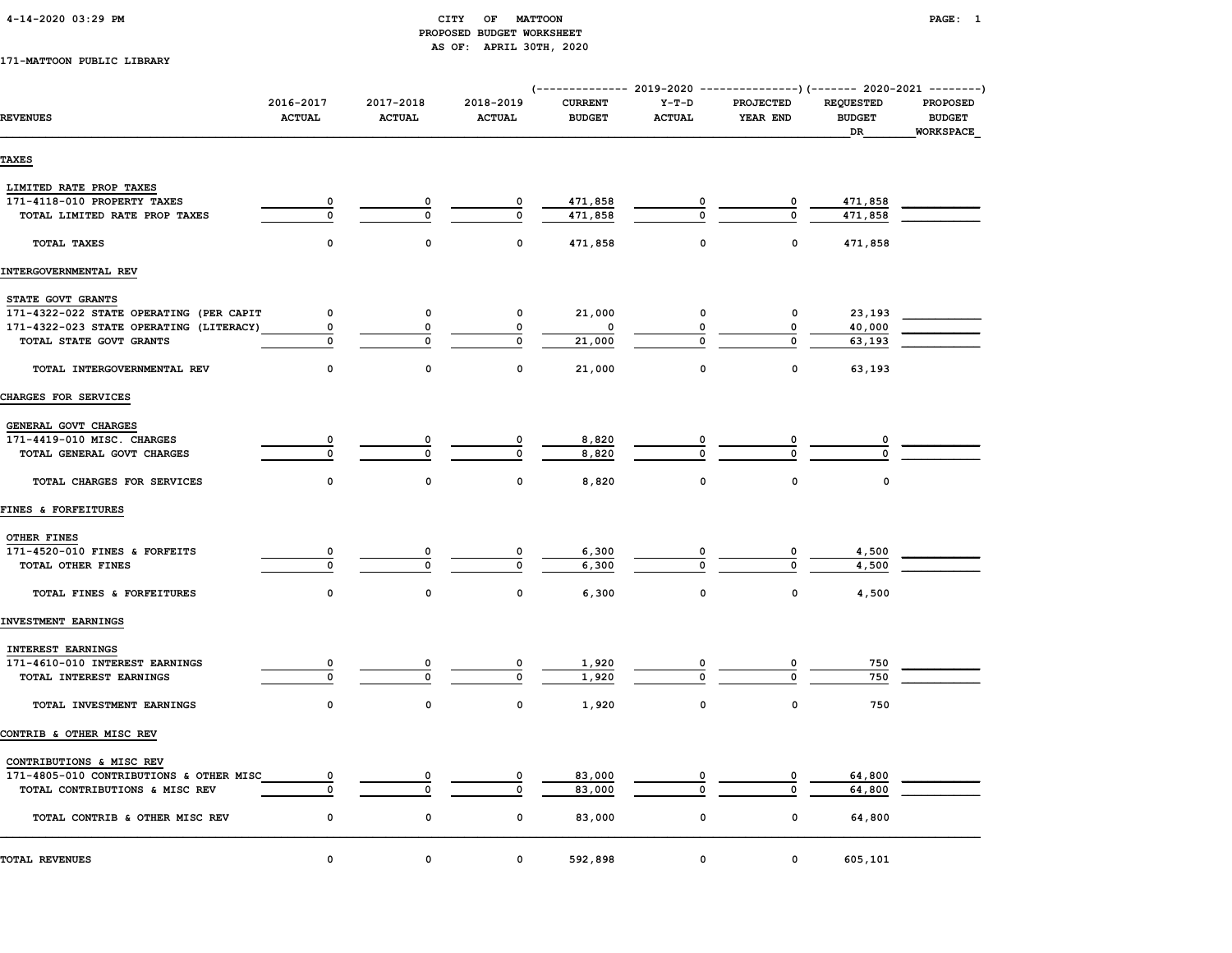| 4-14-2020 03:29 PM |  |
|--------------------|--|
|                    |  |

#### CITY OF MATTOON **PAGE: 2**  PROPOSED BUDGET WORKSHEET AS OF: APRIL 30TH, 2020

#### 171-MATTOON PUBLIC LIBRARY MATTOON PUBLIC LIBRARY

|                                         |                            |                            |                            |                                 |                          | (-------------- 2019-2020 ----------------) (------- 2020-2021 --------) |                                         |                                               |
|-----------------------------------------|----------------------------|----------------------------|----------------------------|---------------------------------|--------------------------|--------------------------------------------------------------------------|-----------------------------------------|-----------------------------------------------|
| <b>EXPENDITURES</b>                     | 2016-2017<br><b>ACTUAL</b> | 2017-2018<br><b>ACTUAL</b> | 2018-2019<br><b>ACTUAL</b> | <b>CURRENT</b><br><b>BUDGET</b> | $Y-T-D$<br><b>ACTUAL</b> | <b>PROJECTED</b><br>YEAR END                                             | <b>REQUESTED</b><br><b>BUDGET</b><br>DR | PROPOSED<br><b>BUDGET</b><br><b>WORKSPACE</b> |
|                                         |                            |                            |                            |                                 |                          |                                                                          |                                         |                                               |
| PERSONNEL SERVICES                      |                            |                            |                            |                                 |                          |                                                                          |                                         |                                               |
| SALARIES & WAGES                        |                            |                            |                            |                                 |                          |                                                                          |                                         |                                               |
| 171-5507-111 SALARIES OF REGULAR EMPLOY | $\mathbf 0$                | $\mathbf 0$                | $\mathbf{o}$               | 206,000                         | 0                        | 0                                                                        | 183,544                                 |                                               |
| 171-5507-112 SALARIES OF TEMP EMPLOYEES | 0                          | $\mathbf 0$                | 0                          | 62,516                          | $\Omega$                 | 0                                                                        | 69,925                                  |                                               |
| TOTAL SALARIES & WAGES                  | $\mathbf 0$                | $\Omega$                   | $\Omega$                   | 268,516                         | $\Omega$                 | $\Omega$                                                                 | 253,469                                 |                                               |
| TOTAL PERSONNEL SERVICES                | $\mathbf 0$                | 0                          | $\mathbf 0$                | 268,516                         | 0                        | $\mathbf 0$                                                              | 253,469                                 |                                               |
| EMPLOYEE BENEFITS                       |                            |                            |                            |                                 |                          |                                                                          |                                         |                                               |
| GROUP INSURANCE                         |                            |                            |                            |                                 |                          |                                                                          |                                         |                                               |
| 171-5507-211 GROUP HEALTH INSURANCE     | 0                          | 0                          | 0                          | 69,100                          |                          | 0                                                                        | 82,517                                  |                                               |
| 171-5507-212 GROUP LIFE INSURANCE       | 0                          | 0                          | 0                          | 800                             |                          | 0                                                                        | 1,500                                   |                                               |
| TOTAL GROUP INSURANCE                   | $\Omega$                   |                            |                            | 69,900                          |                          |                                                                          | 84,017                                  |                                               |
| SOCIAL SECURITY CONTRIB                 |                            |                            |                            |                                 |                          |                                                                          |                                         |                                               |
| 171-5507-221 FICA                       | 0                          | 0                          | 0                          | 16,512                          | 0                        | 0                                                                        | 15,715                                  |                                               |
| 171-5507-222 MEDICARE                   | 0                          | 0                          |                            | 3,480                           |                          | 0                                                                        | 3,663                                   |                                               |
| TOTAL SOCIAL SECURITY CONTRIB           | $\Omega$                   | $\Omega$                   |                            | 19,992                          |                          | $\Omega$                                                                 | 19,378                                  |                                               |
| RETIREMENT CONTRIBTUIONS                |                            |                            |                            |                                 |                          |                                                                          |                                         |                                               |
| 171-5507-231 IMRF CONTRIBUTIONS         | 0                          | 0                          |                            | 17,200                          |                          | $\Omega$                                                                 | 19,000                                  |                                               |
| TOTAL RETIREMENT CONTRIBTUIONS          | $\Omega$                   | $\Omega$                   | $\Omega$                   | 17,200                          |                          | $\Omega$                                                                 | 19,000                                  |                                               |
| UNEMPLOYMNT COMPENSATION                |                            |                            |                            |                                 |                          |                                                                          |                                         |                                               |
| 171-5507-240 UNEMPLOYMENT CONTRIBUTIONS | 0                          | $\overline{\mathbf{0}}$    | 0                          | 960                             |                          | 0                                                                        | 1,980                                   |                                               |
| TOTAL UNEMPLOYMNT COMPENSATION          |                            |                            |                            | 960                             |                          |                                                                          | 1,980                                   |                                               |
| WORKER'S COMPENSATION                   |                            |                            |                            |                                 |                          |                                                                          |                                         |                                               |
| 171-5507-250 WORKER'S COMPENSATION      |                            |                            |                            | 350                             |                          | 0                                                                        | 452                                     |                                               |
| TOTAL WORKER'S COMPENSATION             | $\Omega$                   | $\Omega$                   | $\mathbf 0$                | 350                             | $\Omega$                 | $\Omega$                                                                 | 452                                     |                                               |
| TOTAL EMPLOYEE BENEFITS                 | $\mathbf 0$                | 0                          | 0                          | 108,402                         | 0                        | $\mathbf 0$                                                              | 124,827                                 |                                               |
| SUPPLIES                                |                            |                            |                            |                                 |                          |                                                                          |                                         |                                               |
| GENERAL SUPPLIES                        |                            |                            |                            |                                 |                          |                                                                          |                                         |                                               |
| 171-5507-311 OFFICE SUPPLIES            | 0                          | 0                          | 0                          | 17,400                          |                          | 0                                                                        | 12,000                                  |                                               |
| 171-5507-312 CLEANING SUPPLIES          | 0                          | 0                          | $\mathbf 0$                | 17,400                          |                          | 0                                                                        | 17,400                                  |                                               |
| TOTAL GENERAL SUPPLIES                  |                            |                            |                            | 34,800                          |                          |                                                                          | 29,400                                  |                                               |
| <b>ENERGY</b>                           |                            |                            |                            |                                 |                          |                                                                          |                                         |                                               |
| 171-5507-321 NATURAL GAS & ELECTRICITY  | 0                          | 0                          |                            | 32,000                          |                          | 0                                                                        | 29,072                                  |                                               |
| <b>TOTAL ENERGY</b>                     | $\mathbf 0$                | $\mathbf 0$                | $\mathbf{0}$               | 32,000                          | $\mathbf{0}$             | $\Omega$                                                                 | 29,072                                  |                                               |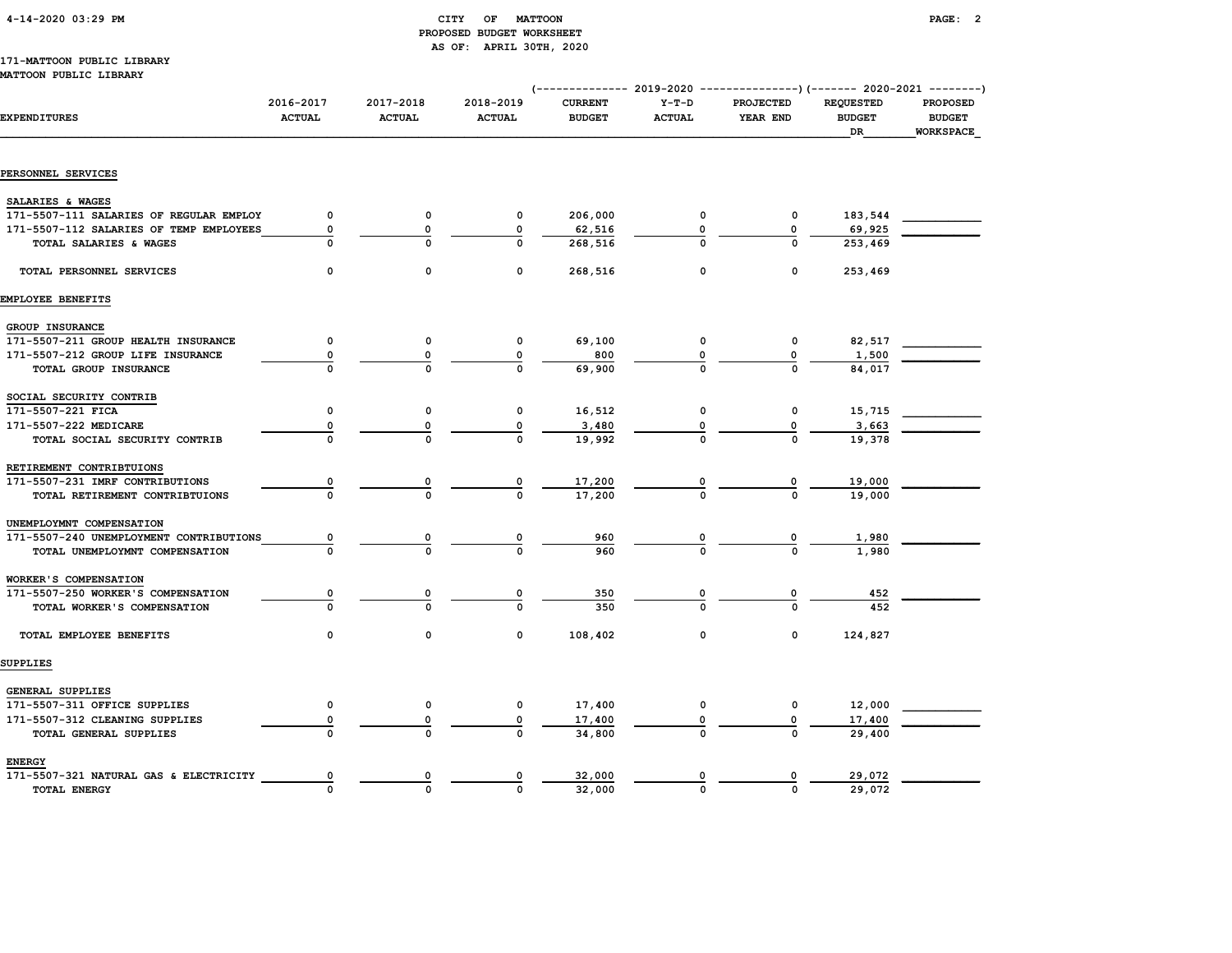#### 4-14-2020 03:29 PM CITY OF MATTOON PAGE: 3 PROPOSED BUDGET WORKSHEET AS OF: APRIL 30TH, 2020

# 171-MATTOON PUBLIC LIBRARY

| MATTOON PUBLIC LIBRARI                  |                            |                            |                            | (-------------- 2019-2020 ----------------)(------- 2020-2021 --------) |                          |                              |                                         |                                                      |
|-----------------------------------------|----------------------------|----------------------------|----------------------------|-------------------------------------------------------------------------|--------------------------|------------------------------|-----------------------------------------|------------------------------------------------------|
| <b>EXPENDITURES</b>                     | 2016-2017<br><b>ACTUAL</b> | 2017-2018<br><b>ACTUAL</b> | 2018-2019<br><b>ACTUAL</b> | <b>CURRENT</b><br><b>BUDGET</b>                                         | $Y-T-D$<br><b>ACTUAL</b> | <b>PROJECTED</b><br>YEAR END | <b>REQUESTED</b><br><b>BUDGET</b><br>DR | <b>PROPOSED</b><br><b>BUDGET</b><br><b>WORKSPACE</b> |
| BOOKS & PERIODICALS                     |                            |                            |                            |                                                                         |                          |                              |                                         |                                                      |
| 171-5507-340 BOOKS                      | 0                          | 0                          | 0                          | 31,200                                                                  |                          |                              | 16,000                                  |                                                      |
| TOTAL BOOKS & PERIODICALS               | $\Omega$                   | 0                          | $\Omega$                   | 31,200                                                                  | O                        | $\Omega$                     | 16,000                                  |                                                      |
| <b>TOTAL SUPPLIES</b>                   | 0                          | 0                          | $\mathbf 0$                | 98,000                                                                  | 0                        | ٥                            | 74,472                                  |                                                      |
| PURCHASED PROP MAINT SRV                |                            |                            |                            |                                                                         |                          |                              |                                         |                                                      |
| UTILITY SERVICES                        |                            |                            |                            |                                                                         |                          |                              |                                         |                                                      |
| 171-5507-410 WATER & SEWER              |                            |                            |                            | 2,500                                                                   |                          |                              | 3,000                                   |                                                      |
| TOTAL UTILITY SERVICES                  | $\mathbf 0$                |                            | $\Omega$                   | 2,500                                                                   | $\frac{0}{0}$            |                              | 3,000                                   |                                                      |
| CLEANING SERVICES                       |                            |                            |                            |                                                                         |                          |                              |                                         |                                                      |
| 171-5507-424 LAWN CARE                  | $\overline{\mathbf{0}}$    |                            | $\overline{0}$             | 2,500                                                                   |                          |                              | 2,400                                   |                                                      |
| TOTAL CLEANING SERVICES                 | $\Omega$                   | $\Omega$                   | $\Omega$                   | 2,500                                                                   | $\frac{0}{0}$            | $\frac{0}{0}$                | 2,400                                   |                                                      |
| REPAIR & MAINT SERVICES                 |                            |                            |                            |                                                                         |                          |                              |                                         |                                                      |
| 171-5507-432 REPAIR OF STRUCTURES       | 0                          | O                          | 0                          | 10,005                                                                  | 0                        | 0                            | 14,000                                  |                                                      |
| 171-5507-435 ELEVATOR SERVICE AGREEMENT | O                          |                            | 0                          | 3,000                                                                   | 0                        | 0                            | 3,794                                   |                                                      |
| 171-5507-436 PEST CONTROL SERVICES      | O                          | O                          | $\mathbf 0$                | 160                                                                     | O                        | $\Omega$                     |                                         |                                                      |
| 171-5507-437 SECURITY MONITORING SERVIC | 0                          | 0                          | 0                          | 1,800                                                                   | 0                        | 0                            | 1,288                                   |                                                      |
| TOTAL REPAIR & MAINT SERVICES           | $\Omega$                   | $\Omega$                   | $\mathbf 0$                | 14,965                                                                  | 0                        | $\mathbf 0$                  | 19,082                                  |                                                      |
| <b>RENTALS</b>                          |                            |                            |                            |                                                                         |                          |                              |                                         |                                                      |
| TOTAL PURCHASED PROP MAINT SRV          | $\Omega$                   | 0                          | 0                          | 19,965                                                                  | 0                        | 0                            | 24,482                                  |                                                      |
| <b>OTHER PURCHASED SERVICES</b>         |                            |                            |                            |                                                                         |                          |                              |                                         |                                                      |
| PROFESSIONAL SERVICES                   |                            |                            |                            |                                                                         |                          |                              |                                         |                                                      |
| 171-5507-513 AUDITING                   | 0                          | 0                          | 0                          | 1,350                                                                   | 0                        | 0                            | 1,250                                   |                                                      |
| 171-5507-516 TECHNOLOGY SUPPORT SERVICE | 0                          | 0                          | 0                          | 5,400                                                                   | 0                        |                              | 4,700                                   |                                                      |
| TOTAL PROFESSIONAL SERVICES             | 0                          | 0                          | $\Omega$                   | 6,750                                                                   | 0                        | 0                            | 5,950                                   |                                                      |
| <b>INSURANCE</b>                        |                            |                            |                            |                                                                         |                          |                              |                                         |                                                      |
| 171-5507-521 PUBLIC OFFICIAL BONDS      | 0                          | 0                          | 0                          | 0                                                                       | 0                        | 0                            | 1,075                                   |                                                      |
| 171-5507-523 PROPERTY & CASUALTY INSURA | 0                          | 0                          | 0                          | 9,000                                                                   | 0                        | 0                            | 13,000                                  |                                                      |
| TOTAL INSURANCE                         | $\Omega$                   | $\Omega$                   | $\Omega$                   | 9,000                                                                   | 0                        | 0                            | 14,075                                  |                                                      |
| COMMUNICATION                           |                            |                            |                            |                                                                         |                          |                              |                                         |                                                      |
| 171-5507-531 POSTAGE                    | 0                          | $\mathbf 0$                | $\mathbf 0$                | 480                                                                     | 0                        | 0                            | 4,400                                   |                                                      |
| 171-5507-532 TELEPHONE                  | 0                          | $\mathbf 0$                | 0                          | 14,000                                                                  | O                        | 0                            | 11,928                                  |                                                      |
| TOTAL COMMUNICATION                     | $\Omega$                   | $\mathbf{0}$               | $\Omega$                   | 14,480                                                                  | 0                        | $\Omega$                     | 16,328                                  |                                                      |
|                                         |                            |                            |                            |                                                                         |                          |                              |                                         |                                                      |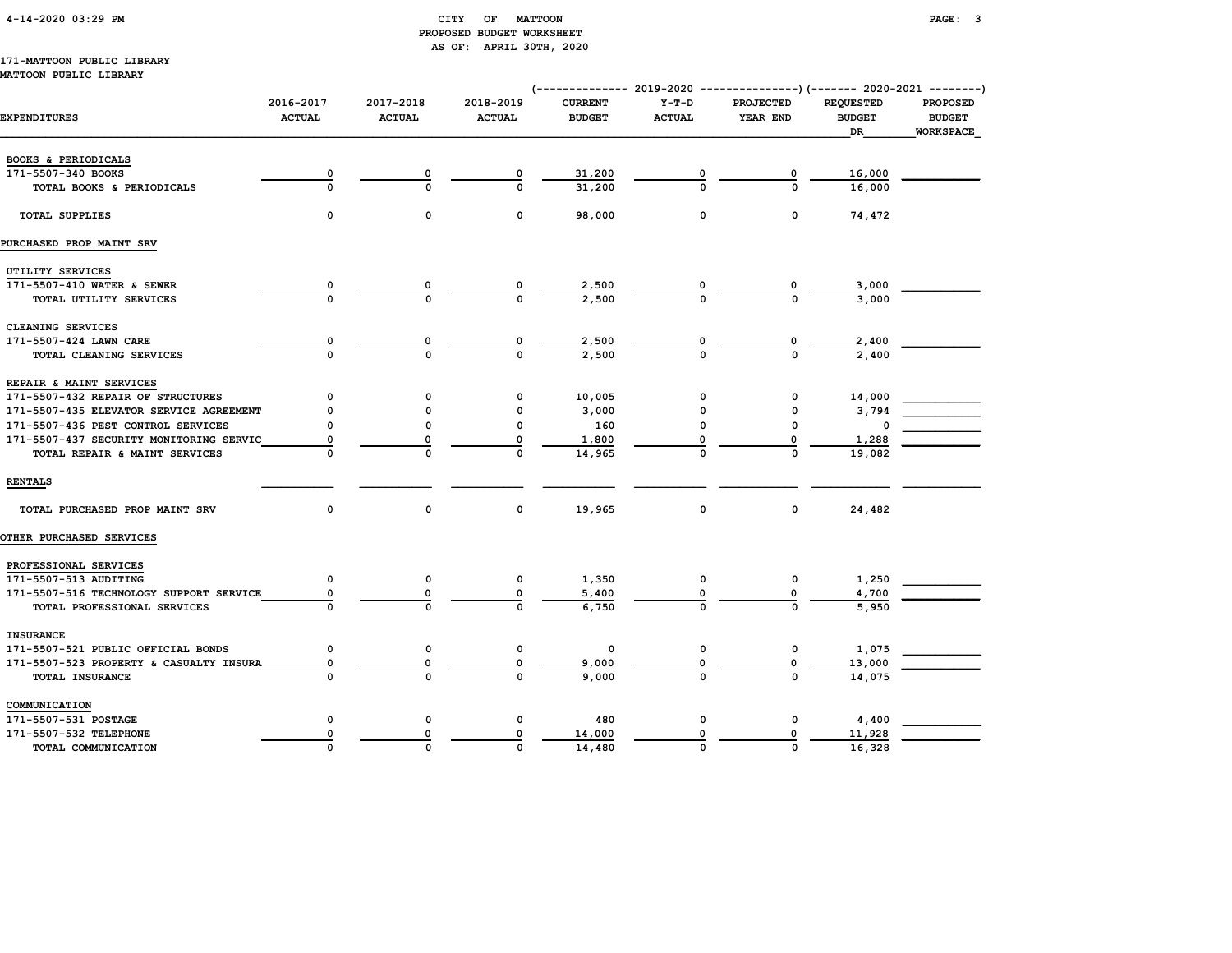#### 4-14-2020 03:29 PM CITY OF MATTOON PAGE: 4 PROPOSED BUDGET WORKSHEET AS OF: APRIL 30TH, 2020

#### 171-MATTOON PUBLIC LIBRARY MATTOON PUBLIC LIBRARY

|                                         |                            |                            |                            |                                 |                          |                              |                                         | (-------------- 2019-2020 ----------------) (------- 2020-2021 --------) |  |
|-----------------------------------------|----------------------------|----------------------------|----------------------------|---------------------------------|--------------------------|------------------------------|-----------------------------------------|--------------------------------------------------------------------------|--|
| <b>EXPENDITURES</b>                     | 2016-2017<br><b>ACTUAL</b> | 2017-2018<br><b>ACTUAL</b> | 2018-2019<br><b>ACTUAL</b> | <b>CURRENT</b><br><b>BUDGET</b> | $Y-T-D$<br><b>ACTUAL</b> | <b>PROJECTED</b><br>YEAR END | <b>REQUESTED</b><br><b>BUDGET</b><br>DR | <b>PROPOSED</b><br><b>BUDGET</b><br>WORKSPACE                            |  |
| EMPLOYEE BUSINESS EXP                   |                            |                            |                            |                                 |                          |                              |                                         |                                                                          |  |
| 171-5507-562 TRAVEL & TRAINING          | $\overline{\mathbf{0}}$    |                            |                            | 1,250                           |                          |                              | 2,000                                   |                                                                          |  |
| TOTAL EMPLOYEE BUSINESS EXP             | $\overline{0}$             | $\frac{0}{0}$              | $\frac{0}{0}$              | 1,250                           |                          | $\frac{0}{0}$                | 2,000                                   |                                                                          |  |
| OTHER PURCHASED SERVICES                |                            |                            |                            |                                 |                          |                              |                                         |                                                                          |  |
| 171-5507-571 DUES & MEMBERSHIPS         | 0                          | $\mathbf 0$                | 0                          | 13,500                          | 0                        | 0                            | 14,000                                  |                                                                          |  |
| 171-5507-572 COMMUNITY PROMOTIONS       | 0                          | $\mathbf 0$                | 0                          | 0                               | $\mathbf 0$              | 0                            | 10,000                                  |                                                                          |  |
| 171-5507-579 MISCELLANEOUS PURCHASED SE | 0                          | 0                          | 0                          | 0                               | 0                        | 0                            | 1,000                                   |                                                                          |  |
| TOTAL OTHER PURCHASED SERVICES          | $\Omega$                   | $\Omega$                   | $\Omega$                   | 13,500                          |                          | $\Omega$                     | 25,000                                  |                                                                          |  |
| TOTAL OTHER PURCHASED SERVICES          | 0                          | 0                          | $\mathbf 0$                | 44,980                          | 0                        | $\mathbf 0$                  | 63,353                                  |                                                                          |  |
| <b>PROPERTY</b>                         |                            |                            |                            |                                 |                          |                              |                                         |                                                                          |  |
| LAND                                    |                            |                            |                            |                                 |                          |                              |                                         |                                                                          |  |
| <b>BUILDINGS</b>                        |                            |                            |                            |                                 |                          |                              |                                         |                                                                          |  |
| IMPROVEMENTS-NOT BLDGS                  |                            |                            |                            |                                 |                          |                              |                                         |                                                                          |  |
| 171-5507-730 IMPROVEMENTS OTHER THAN BU | 0                          | $\frac{0}{0}$              |                            | 40,000                          |                          |                              | 3,000                                   |                                                                          |  |
| TOTAL IMPROVEMENTS-NOT BLDGS            | $\Omega$                   |                            | $\frac{0}{0}$              | 40,000                          |                          |                              | 3,000                                   |                                                                          |  |
| MACHINERY & EQUIPMENT                   |                            |                            |                            |                                 |                          |                              |                                         |                                                                          |  |
| 171-5507-740 MACHINERY & EQUIPMENT      | 0                          | 0                          | 0                          | 4,000                           | 0                        | 0                            | 10,000                                  |                                                                          |  |
| TOTAL MACHINERY & EQUIPMENT             | 0                          | $\Omega$                   | $\Omega$                   | 4,000                           | $\Omega$                 | $\Omega$                     | 10,000                                  |                                                                          |  |
| TOTAL PROPERTY                          | $\Omega$                   | $\mathbf 0$                | $\Omega$                   | 44,000                          | $\Omega$                 | 0                            | 13,000                                  |                                                                          |  |
| OTHER OBJECTS                           |                            |                            |                            |                                 |                          |                              |                                         |                                                                          |  |
| FINANCIAL TRANS OBJECTS                 |                            |                            |                            |                                 |                          |                              |                                         |                                                                          |  |
| 171-5507-825 PER CAPITA GRANT EXPENDITU | 0                          | 0                          | 0                          | 21,000                          | 0                        | 0                            | 23,193                                  |                                                                          |  |
| 171-5507-827 LITERACY GRANT EXPENDITURE | 0                          | 0                          | 0                          |                                 |                          | 0                            | 40,000                                  |                                                                          |  |
| TOTAL FINANCIAL TRANS OBJECTS           | $\Omega$                   |                            | $\Omega$                   | 21,000                          |                          |                              | 63,193                                  |                                                                          |  |
| COMPUTER INFO SYS OBJECT                |                            |                            |                            |                                 |                          |                              |                                         |                                                                          |  |
| 171-5507-841 WIDE AREA NETWORK SOFTWARE | 0                          | 0                          | 0                          | 5,400                           |                          | 0                            | 5,400                                   |                                                                          |  |
| TOTAL COMPUTER INFO SYS OBJECT          | $\Omega$                   | $\mathbf 0$                | $\Omega$                   | 5,400                           |                          | $\mathbf{0}$                 | 5,400                                   |                                                                          |  |
| COMPUTER INFO SYS OBJECT                |                            |                            |                            |                                 |                          |                              |                                         |                                                                          |  |
| 171-5507-863 COMPUTERS                  | 0                          |                            | 0                          | 9,400                           |                          | 0                            | 10,000                                  |                                                                          |  |
| TOTAL COMPUTER INFO SYS OBJECT          | $\Omega$                   | $\Omega$                   | $\mathbf 0$                | 9,400                           |                          | $\Omega$                     | 10,000                                  |                                                                          |  |
| TOTAL OTHER OBJECTS                     | 0                          | 0                          | 0                          | 35,800                          | 0                        | 0                            | 78,593                                  |                                                                          |  |
| TOTAL MATTOON PUBLIC LIBRARY            | $\mathbf 0$                | $\mathbf 0$                | 0                          | 619,663                         | 0                        | $\mathbf 0$                  | 632,196                                 |                                                                          |  |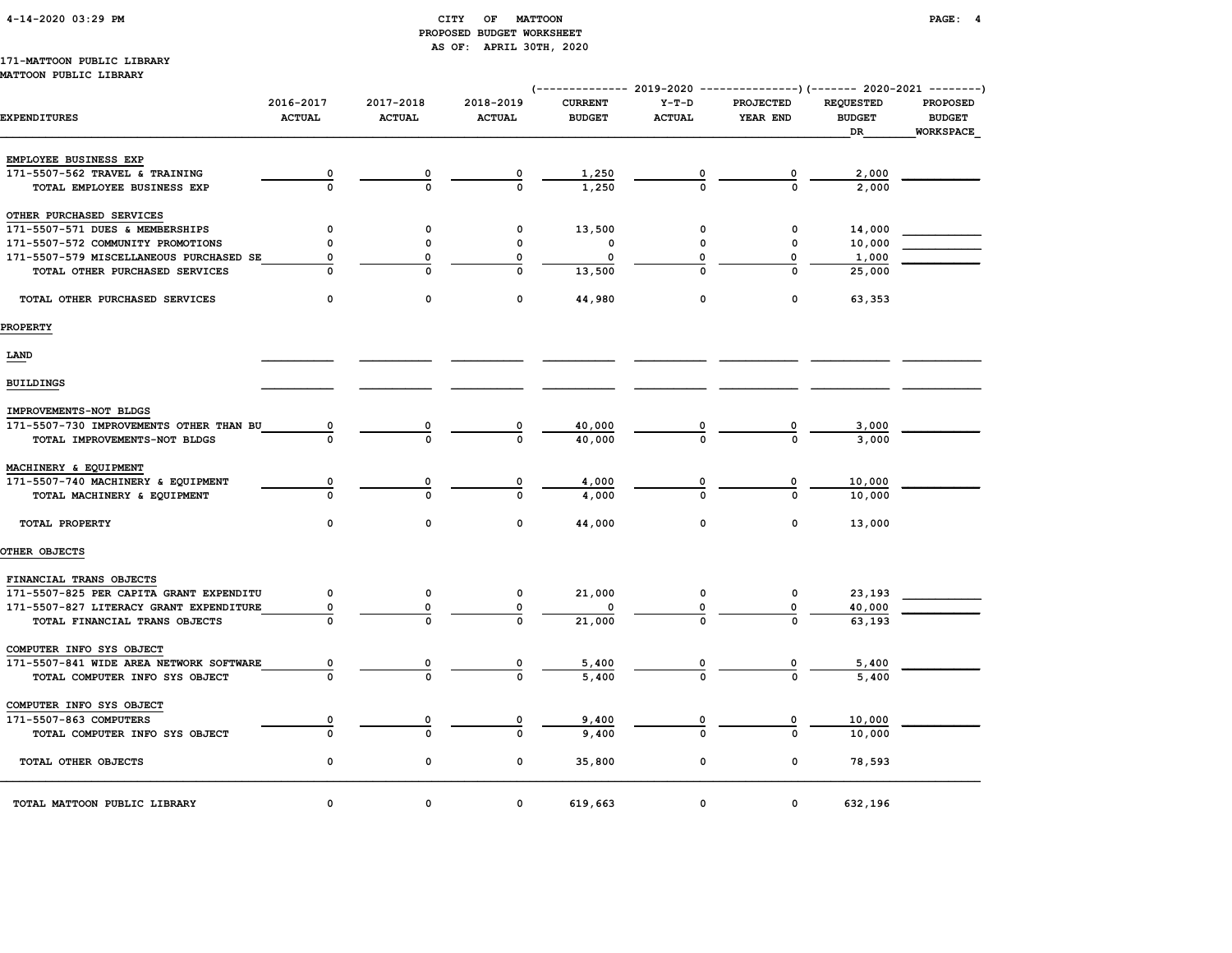| 4-14-2020 03:29 PM |  |
|--------------------|--|
|                    |  |

#### $\begin{array}{ccc} \text{CITY} & \text{OF} & \text{MATTCON} \end{array}$  PROPOSED BUDGET WORKSHEET AS OF: APRIL 30TH, 2020

#### 171-MATTOON PUBLIC LIBRARY DEBT SERVICE

| ---------------- |               |               |               |                |               |                                                                             |                  |                  |
|------------------|---------------|---------------|---------------|----------------|---------------|-----------------------------------------------------------------------------|------------------|------------------|
|                  |               |               |               |                |               | $(-$ ------------- 2019-2020 ----------------) (------- 2020-2021 --------) |                  |                  |
|                  | 2016-2017     | 2017-2018     | 2018-2019     | <b>CURRENT</b> | $Y-T-D$       | <b>PROJECTED</b>                                                            | <b>REOUESTED</b> | <b>PROPOSED</b>  |
| EXPENDITURES     | <b>ACTUAL</b> | <b>ACTUAL</b> | <b>ACTUAL</b> | <b>BUDGET</b>  | <b>ACTUAL</b> | YEAR END                                                                    | <b>BUDGET</b>    | <b>BUDGET</b>    |
|                  |               |               |               |                |               |                                                                             | <b>DR</b>        | <b>WORKSPACE</b> |

OTHER OBJECTS

 $FINANCIAL$  TRANS OBJECTS  $\qquad \qquad \qquad \qquad$   $\qquad \qquad$   $\qquad \qquad$   $\qquad \qquad$   $\qquad$   $\qquad \qquad$   $\qquad \qquad$   $\qquad \qquad$   $\qquad$   $\qquad$   $\qquad$   $\qquad$   $\qquad$   $\qquad$   $\qquad$   $\qquad$   $\qquad$   $\qquad$   $\qquad$   $\qquad$   $\qquad$   $\qquad$   $\qquad$   $\qquad$   $\qquad$   $\qquad$   $\qquad$   $\qquad$   $\qquad$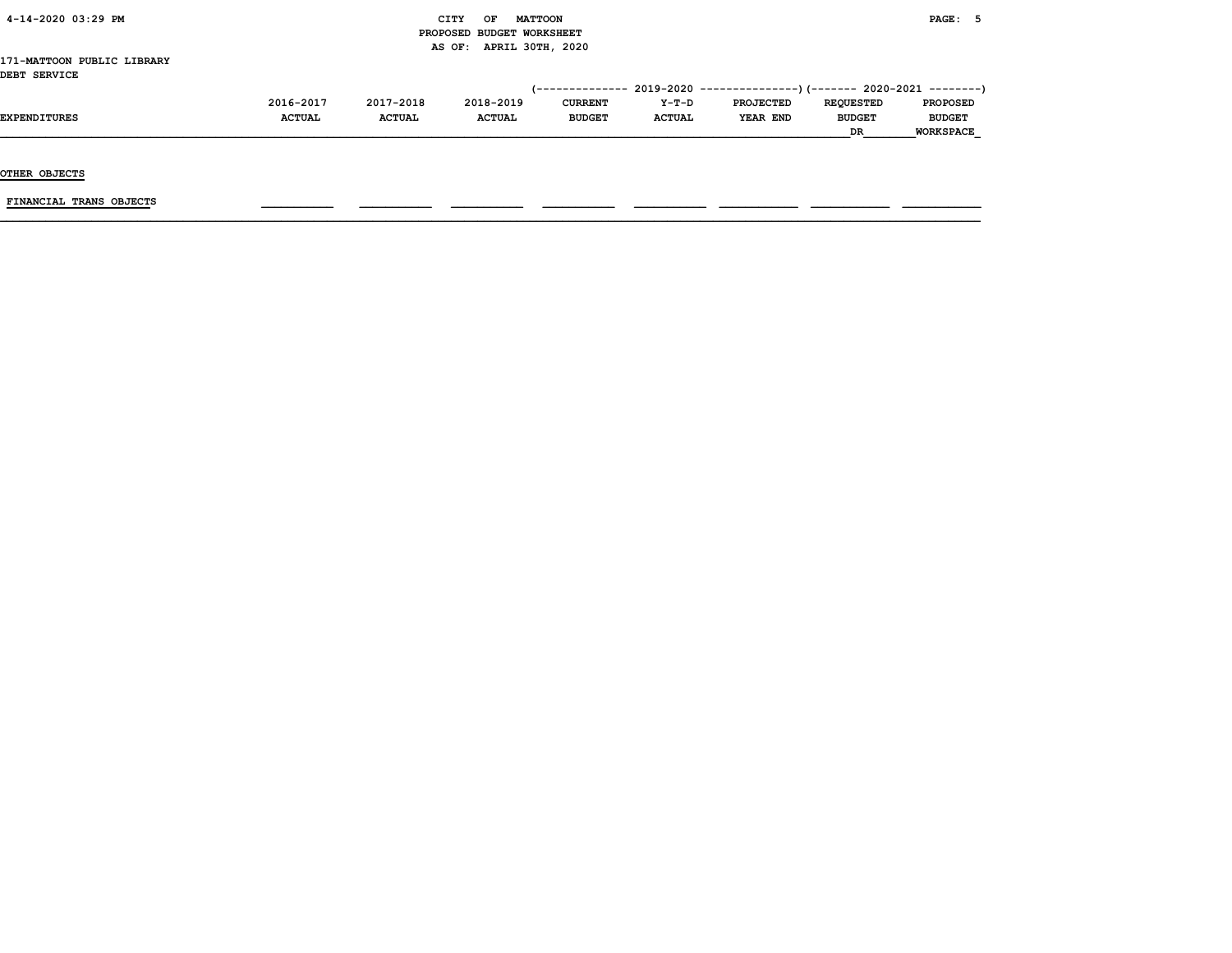| 4-14-2020 03:29 PM         |               |               | CITY<br>OF                | <b>MATTOON</b> |               |                                                                            |                  | PAGE: 6          |  |
|----------------------------|---------------|---------------|---------------------------|----------------|---------------|----------------------------------------------------------------------------|------------------|------------------|--|
|                            |               |               | PROPOSED BUDGET WORKSHEET |                |               |                                                                            |                  |                  |  |
|                            |               |               | AS OF: APRIL 30TH, 2020   |                |               |                                                                            |                  |                  |  |
| 171-MATTOON PUBLIC LIBRARY |               |               |                           |                |               |                                                                            |                  |                  |  |
| DEBT SERVICE               |               |               |                           |                |               |                                                                            |                  |                  |  |
|                            |               |               |                           |                |               | (-------------- 2019-2020 -----------------) (------- 2020-2021 ---------) |                  |                  |  |
|                            | 2016-2017     | 2017-2018     | 2018-2019                 | <b>CURRENT</b> | Y-T-D         | <b>PROJECTED</b>                                                           | <b>REQUESTED</b> | <b>PROPOSED</b>  |  |
| <b>EXPENDITURES</b>        | <b>ACTUAL</b> | <b>ACTUAL</b> | <b>ACTUAL</b>             | <b>BUDGET</b>  | <b>ACTUAL</b> | YEAR END                                                                   | <b>BUDGET</b>    | <b>BUDGET</b>    |  |
|                            |               |               |                           |                |               |                                                                            | <b>DR</b>        | <b>WORKSPACE</b> |  |
|                            |               |               |                           |                |               |                                                                            |                  |                  |  |
| OTHER OBJECTS              |               |               |                           |                |               |                                                                            |                  |                  |  |

 $\blacksquare$  TINANCIAL TRANS OBJECTS  $\blacksquare$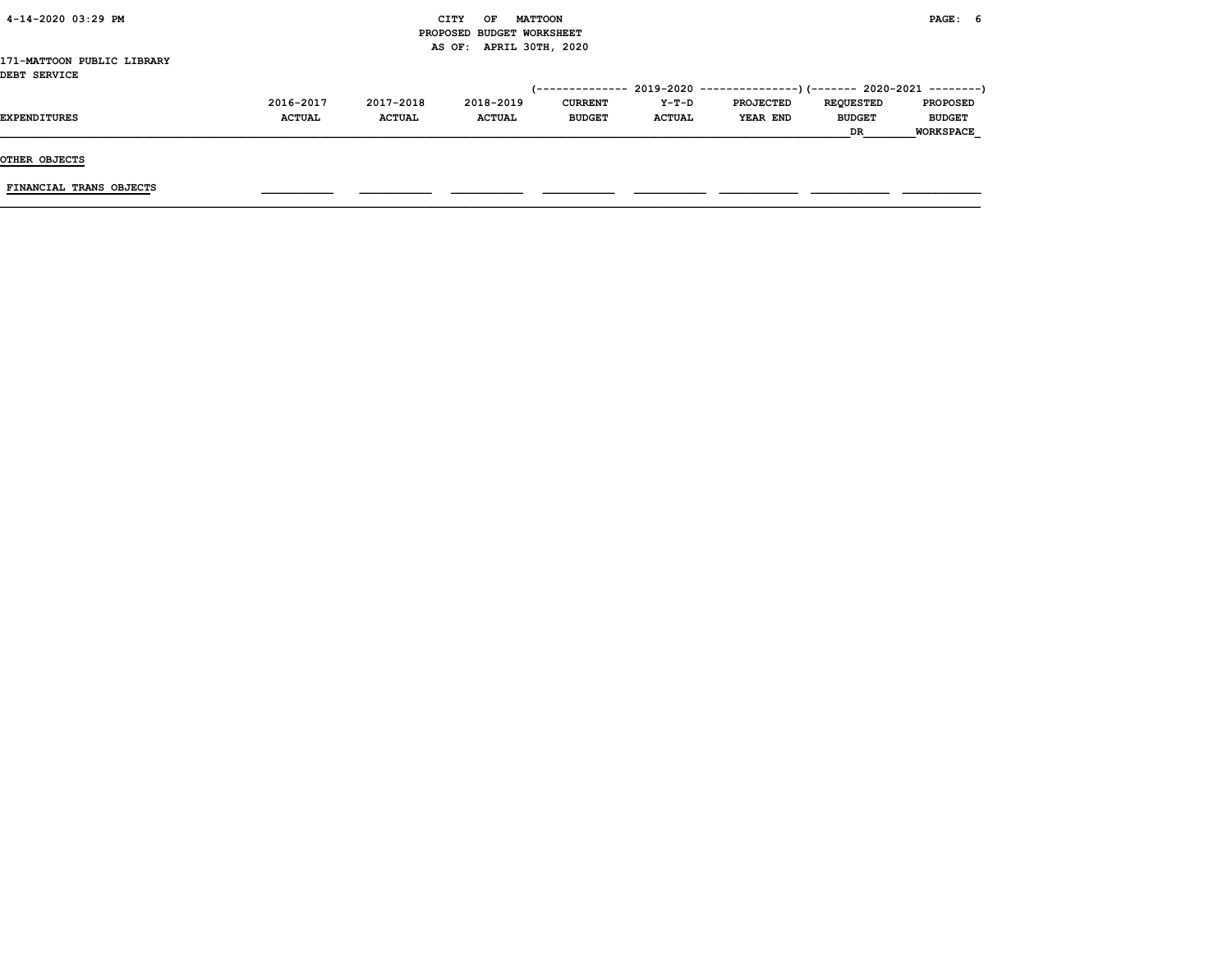| 4-14-2020 03:29 PM |  |
|--------------------|--|
|                    |  |

#### $\begin{array}{ccc} \texttt{CITY} & \texttt{OF} & \texttt{MATTOON} \end{array}$  PROPOSED BUDGET WORKSHEET AS OF: APRIL 30TH, 2020

#### 171-MATTOON PUBLIC LIBRARY INTEREST EXPENSE

|                                         |                            |                            |                            | $(-$ ------------- 2019-2020 ----------------) (------- 2020-2021 --------) |                        |                              |                                         |                                               |
|-----------------------------------------|----------------------------|----------------------------|----------------------------|-----------------------------------------------------------------------------|------------------------|------------------------------|-----------------------------------------|-----------------------------------------------|
| <b>EXPENDITURES</b>                     | 2016-2017<br><b>ACTUAL</b> | 2017-2018<br><b>ACTUAL</b> | 2018-2019<br><b>ACTUAL</b> | <b>CURRENT</b><br><b>BUDGET</b>                                             | Y-T-D<br><b>ACTUAL</b> | <b>PROJECTED</b><br>YEAR END | <b>REQUESTED</b><br><b>BUDGET</b><br>DR | <b>PROPOSED</b><br><b>BUDGET</b><br>WORKSPACE |
| OTHER OBJECTS                           |                            |                            |                            |                                                                             |                        |                              |                                         |                                               |
| FINANCIAL TRANS OBJECTS                 |                            |                            |                            |                                                                             |                        |                              |                                         |                                               |
| 171-5790-817 INTEREST EXPENSE           |                            |                            | 0                          | 1,320                                                                       |                        | 0                            | 1,250                                   |                                               |
| TOTAL FINANCIAL TRANS OBJECTS           |                            | 0                          | 0                          | 1,320                                                                       |                        |                              | 1,250                                   |                                               |
| TOTAL OTHER OBJECTS                     | 0                          | 0                          | 0                          | 1,320                                                                       | 0                      | $\mathbf 0$                  | 1,250                                   |                                               |
| TOTAL INTEREST EXPENSE                  | 0                          | 0                          | 0                          | 1,320                                                                       | 0                      | $\mathbf 0$                  | 1,250                                   |                                               |
| TOTAL EXPENDITURES                      | 0                          | 0                          | $\mathbf{0}$               | 620,983                                                                     | $\mathbf 0$            | $\mathbf{0}$                 | 633,446                                 |                                               |
| REVENUE OVER/(UNDER) EXPENDITURES       | 0                          | $\mathbf 0$                | $0 \left($                 | 28,085)                                                                     | $\mathbf 0$            | $0 \left($                   | 28,345)                                 |                                               |
| OTHER FINANCING SOURCES                 |                            |                            |                            |                                                                             |                        |                              |                                         |                                               |
| 171-4901-010 TRANSFER OF REPLACEMENT TA |                            |                            |                            | 32,142                                                                      |                        |                              | 33,233                                  |                                               |
| TOTAL OTHER FINANCING SOURCES           |                            | <sup>0</sup>               | $\Omega$                   | 32,142                                                                      |                        |                              | 33,233                                  |                                               |
| TOTAL OTHER FINANCING SOURCES (USES)    | 0                          | 0                          | $\mathbf{o}$               | 32,142                                                                      | 0                      | $\mathbf 0$                  | 33,233                                  |                                               |
| REVENUES & OTHER SOURCES OVER/          |                            |                            |                            |                                                                             |                        |                              |                                         |                                               |
| (UNDER) EXPENDITURES & OTHER (USES)     | $\mathbf{o}$               | $\mathbf{o}$               | $\mathbf 0$                | 4,057                                                                       | $\mathbf{o}$           | $\mathbf{0}$                 | 4,888                                   |                                               |

\*\*\* END OF REPORT \*\*\*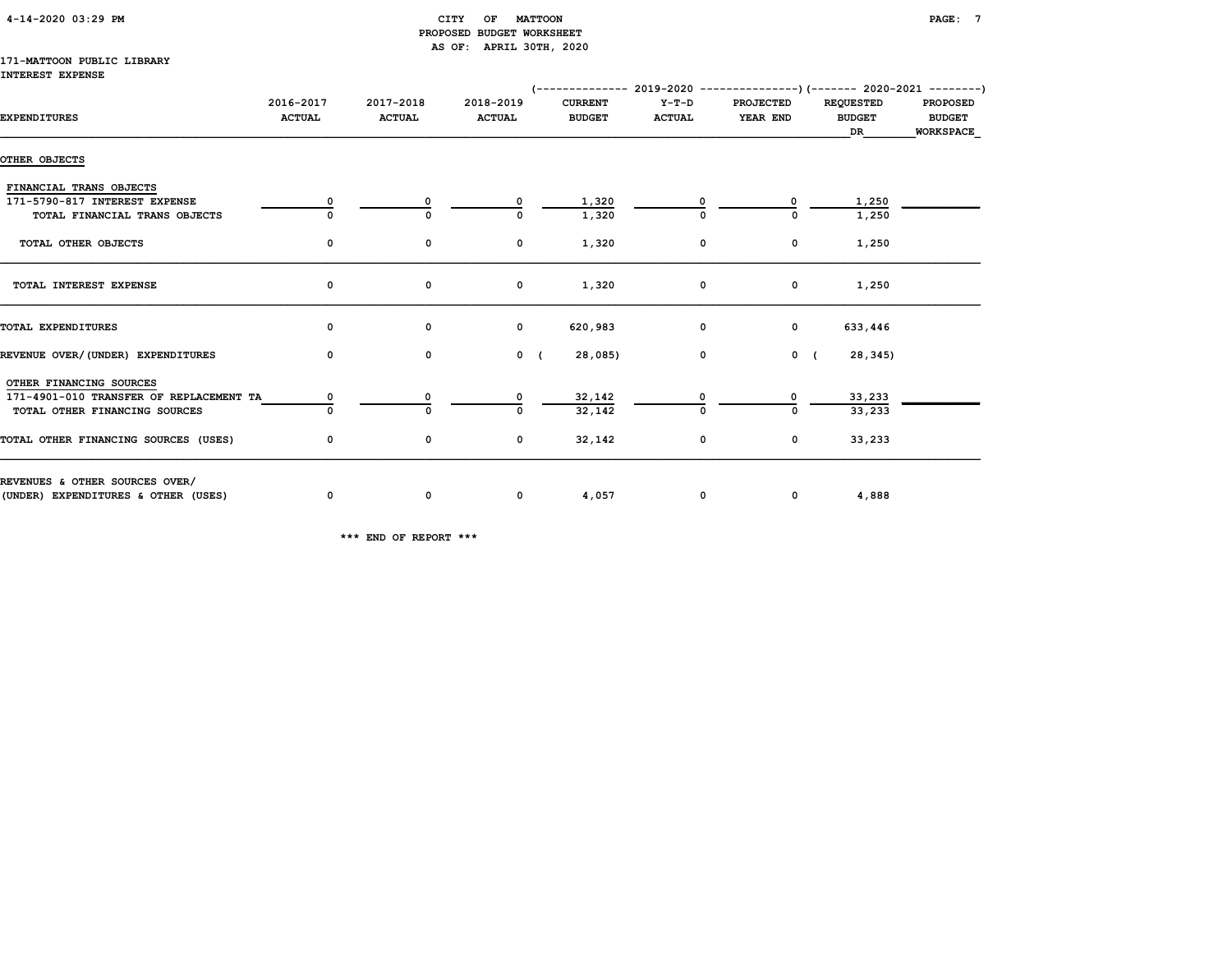#### 4-14-2020 03:29 PM CITY OF MATTOON PAGE: 1 PROPOSED BUDGET WORKSHEET AS OF: APRIL 30TH, 2020

| 211-WATER FUND |  |
|----------------|--|
|----------------|--|

|                                         |                            |                            |                            |                                 |                          | $(---------- 2019-2020 ------------)$ $(---- 2020-2021 ------)$ |                                          |                                                      |
|-----------------------------------------|----------------------------|----------------------------|----------------------------|---------------------------------|--------------------------|-----------------------------------------------------------------|------------------------------------------|------------------------------------------------------|
| <b>REVENUES</b>                         | 2016-2017<br><b>ACTUAL</b> | 2017-2018<br><b>ACTUAL</b> | 2018-2019<br><b>ACTUAL</b> | <b>CURRENT</b><br><b>BUDGET</b> | $Y-T-D$<br><b>ACTUAL</b> | <b>PROJECTED</b><br>YEAR END                                    | <b>REQUESTED</b><br><b>BUDGET</b><br>DR. | <b>PROPOSED</b><br><b>BUDGET</b><br><b>WORKSPACE</b> |
| INTERGOVERNMENTAL REV                   |                            |                            |                            |                                 |                          |                                                                 |                                          |                                                      |
| FEDERAL GOVT GRANTS                     |                            |                            |                            |                                 |                          |                                                                 |                                          |                                                      |
| STATE GOVT GRANTS                       |                            |                            |                            |                                 |                          |                                                                 |                                          |                                                      |
| CHARGES FOR SERVICES                    |                            |                            |                            |                                 |                          |                                                                 |                                          |                                                      |
| WTR FD REVENUES & OTHER                 |                            |                            |                            |                                 |                          |                                                                 |                                          |                                                      |
| 211-4461-021 WATER SALES                | 3,713,636                  | 3,725,930                  | 3,625,918                  | 3,650,000                       | 3,340,108                | 3,569,373                                                       | 3,600,000                                |                                                      |
| 211-4462-021 UTILITY TAX                | 125,155                    | 121,464                    | 117,075                    | 121,000                         | 108,771                  | 116,143                                                         | 119,000                                  |                                                      |
| 211-4463-021 RELIANT ENERGY SALES       | 106,251                    | 96,977                     | 100,857                    | 95,000                          | 100,129                  | 107,897                                                         | 103,000                                  |                                                      |
| 211-4464-021 FARM INCOME                | 6,055                      | 7,980                      | 7,980                      | 7,000                           | 7,980                    | 7,980                                                           | 8,000                                    |                                                      |
| 211-4465-021 LEASES & RENTALS           | 8,886                      | 8,654                      | 8,773                      | 8,000                           | 7,718                    | 7,718                                                           | 7,000                                    |                                                      |
| 211-4466-021 PERMITS & TAPPING FEES     | 4,900                      | 4,775                      | 5,350                      | 4,000                           | 1,175                    | 2,025                                                           | 4,000                                    |                                                      |
| 211-4469-021 MISC. & SUNDRY WATER CHARG | 30,948                     | 31,284                     | 34,238                     | 29,000                          | 31,596                   | 34,684                                                          | 32,000                                   |                                                      |
| TOTAL WTR FD REVENUES & OTHER           | 3,995,831                  | 3,997,064                  | 3,900,190                  | 3,914,000                       | 3,597,478                | 3,845,820                                                       | 3,873,000                                |                                                      |
| TOTAL CHARGES FOR SERVICES              | 3,995,831                  | 3,997,064                  | 3,900,190                  | 3,914,000                       | 3,597,478                | 3,845,820                                                       | 3,873,000                                |                                                      |
| INVESTMENT EARNINGS                     |                            |                            |                            |                                 |                          |                                                                 |                                          |                                                      |
| INTEREST EARNINGS                       |                            |                            |                            |                                 |                          |                                                                 |                                          |                                                      |
| 211-4610-021 INTEREST EARNINGS          | 806                        | 4,944                      | 10,119                     | 4,000                           | 7,180                    | 8,023                                                           | 8,000                                    |                                                      |
| TOTAL INTEREST EARNINGS                 | 806                        | 4,944                      | 10,119                     | 4,000                           | 7,180                    | 8,023                                                           | 8,000                                    |                                                      |
| TOTAL INVESTMENT EARNINGS               | 806                        | 4,944                      | 10,119                     | 4,000                           | 7,180                    | 8,023                                                           | 8,000                                    |                                                      |
| TOTAL REVENUES                          | 3,996,637                  | 4,002,008                  | 3,910,309                  | 3,918,000                       | 3,604,658                | 3,853,843                                                       | 3,881,000                                |                                                      |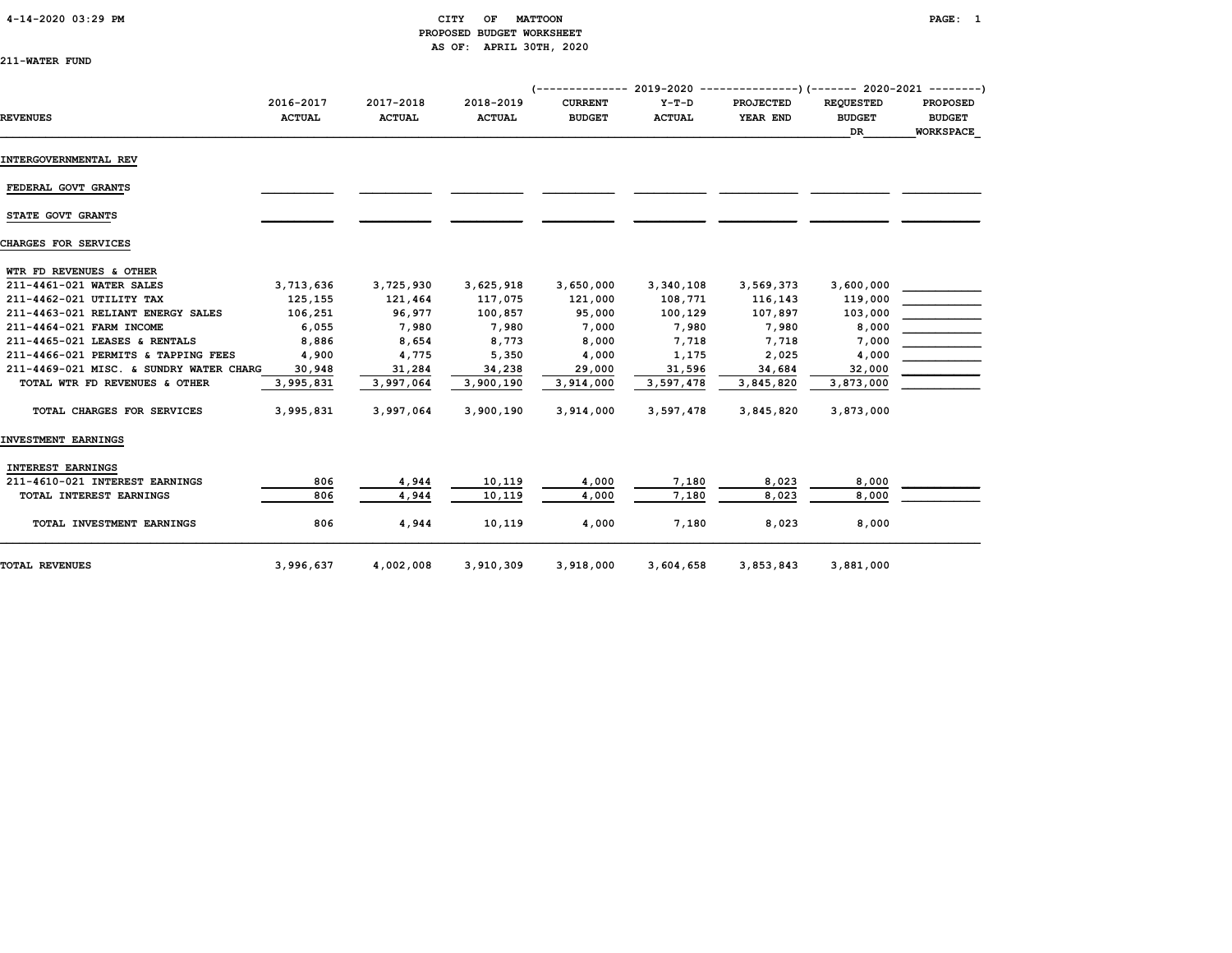#### 4-14-2020 03:29 PM CITY OF MATTOON PAGE: 2

# PROPOSED BUDGET WORKSHEET AS OF: APRIL 30TH, 2020

#### 211-WATER FUND

| <b>RESERVOIRS &amp; WTR SOURCES</b> |  |  |  |
|-------------------------------------|--|--|--|
|-------------------------------------|--|--|--|

|                                        |                            |                            |                            | (-------------- 2019-2020 ----------------) (------- 2020-2021 --------) |                          |                       |                                         |                                               |
|----------------------------------------|----------------------------|----------------------------|----------------------------|--------------------------------------------------------------------------|--------------------------|-----------------------|-----------------------------------------|-----------------------------------------------|
| <b>EXPENDITURES</b>                    | 2016-2017<br><b>ACTUAL</b> | 2017-2018<br><b>ACTUAL</b> | 2018-2019<br><b>ACTUAL</b> | <b>CURRENT</b><br><b>BUDGET</b>                                          | $Y-T-D$<br><b>ACTUAL</b> | PROJECTED<br>YEAR END | <b>REQUESTED</b><br><b>BUDGET</b><br>DR | PROPOSED<br><b>BUDGET</b><br><b>WORKSPACE</b> |
|                                        |                            |                            |                            |                                                                          |                          |                       |                                         |                                               |
| PERSONNEL SERVICES                     |                            |                            |                            |                                                                          |                          |                       |                                         |                                               |
| SALARIES & WAGES                       |                            |                            |                            |                                                                          |                          |                       |                                         |                                               |
| 211-5351-111 SALARIES OF REG EMPLOYEES | 0                          | 217                        |                            |                                                                          |                          | 0                     |                                         |                                               |
| TOTAL SALARIES & WAGES                 |                            | 217                        |                            | O                                                                        |                          |                       |                                         |                                               |
| TOTAL PERSONNEL SERVICES               | 0                          | 217                        | 0                          | $\mathbf 0$                                                              | 0                        | 0                     | 0                                       |                                               |
| EMPLOYEE BENEFITS                      |                            |                            |                            |                                                                          |                          |                       |                                         |                                               |
| GROUP INSURANCE                        |                            |                            |                            |                                                                          |                          |                       |                                         |                                               |
| 211-5351-211 GROUP HEALTH INSURANCE    | $\overline{\mathbf{0}}$    | <u>56</u>                  |                            |                                                                          |                          |                       |                                         |                                               |
| TOTAL GROUP INSURANCE                  |                            | 56                         |                            |                                                                          |                          |                       |                                         |                                               |
| SOCIAL SECURITY CONTRIB                |                            |                            |                            |                                                                          |                          |                       |                                         |                                               |
| 211-5351-221 FICA CONTRIBUTIONS        | 0                          | 13                         | 0                          | 0                                                                        | 0                        | 0                     |                                         |                                               |
| 211-5351-222 MEDICARE CONTRIBUTIONS    | 0                          | з                          | 0                          |                                                                          | 0                        |                       |                                         |                                               |
| TOTAL SOCIAL SECURITY CONTRIB          |                            | 16                         |                            |                                                                          |                          |                       |                                         |                                               |
| RETIREMENT CONTRIBTUIONS               |                            |                            |                            |                                                                          |                          |                       |                                         |                                               |
| 211-5351-231 IMRF CONTRIBUTIONS        |                            | <u>23</u>                  |                            |                                                                          |                          |                       |                                         |                                               |
| TOTAL RETIREMENT CONTRIBTUIONS         |                            | 23                         |                            |                                                                          |                          |                       |                                         |                                               |
| UNEMPLOYMNT COMPENSATION               |                            |                            |                            |                                                                          |                          |                       |                                         |                                               |
| WORKER'S COMPENSATION                  |                            |                            |                            |                                                                          |                          |                       |                                         |                                               |
| TOTAL EMPLOYEE BENEFITS                | 0                          | 95                         | $\mathsf{o}\,$             | $\mathsf{o}\,$                                                           | $\mathbf 0$              | $\mathbf 0$           | 0                                       |                                               |
| SUPPLIES                               |                            |                            |                            |                                                                          |                          |                       |                                         |                                               |
| GENERAL SUPPLIES                       |                            |                            |                            |                                                                          |                          |                       |                                         |                                               |
| 211-5351-312 CLEANING SUPPLIES         | 9                          | $\mathbf 0$                | $\mathbf 0$                | 0                                                                        | $\mathbf{o}$             | 0                     |                                         |                                               |
| 211-5351-316 TOOLS & EQUIPMENT         | 1,372                      | 1,211                      | 347                        | 1,000                                                                    | 202                      | 202                   |                                         |                                               |
| 211-5351-318 VEHICLE PARTS             | 58                         | 478                        | 111                        | 300                                                                      | 0                        | 0                     |                                         |                                               |
| 211-5351-319 MISCELLANEOUS SUPPLIES    | 1,364                      | 1,174                      | 977                        | 1,500                                                                    | 478                      | 378                   |                                         |                                               |
| TOTAL GENERAL SUPPLIES                 | 2,803                      | 2,862                      | 1,434                      | 2,800                                                                    | 681                      | 580                   |                                         |                                               |
| <b>ENERGY</b>                          |                            |                            |                            |                                                                          |                          |                       |                                         |                                               |
| 211-5351-321 NATURAL GAS & ELECTRIC    | 6,788                      | 6,281                      | 5,640                      | $\pmb{\mathsf{0}}$                                                       | 6,107                    | 6,363                 | 7,000                                   |                                               |
| 211-5351-326 FUEL                      | 0                          | 0                          | 555                        | 0                                                                        | $\Omega$                 | 0                     |                                         |                                               |
| TOTAL ENERGY                           | 6,788                      | 6,281                      | 6,195                      | $\mathbf 0$                                                              | 6,107                    | 6,363                 | 7,000                                   |                                               |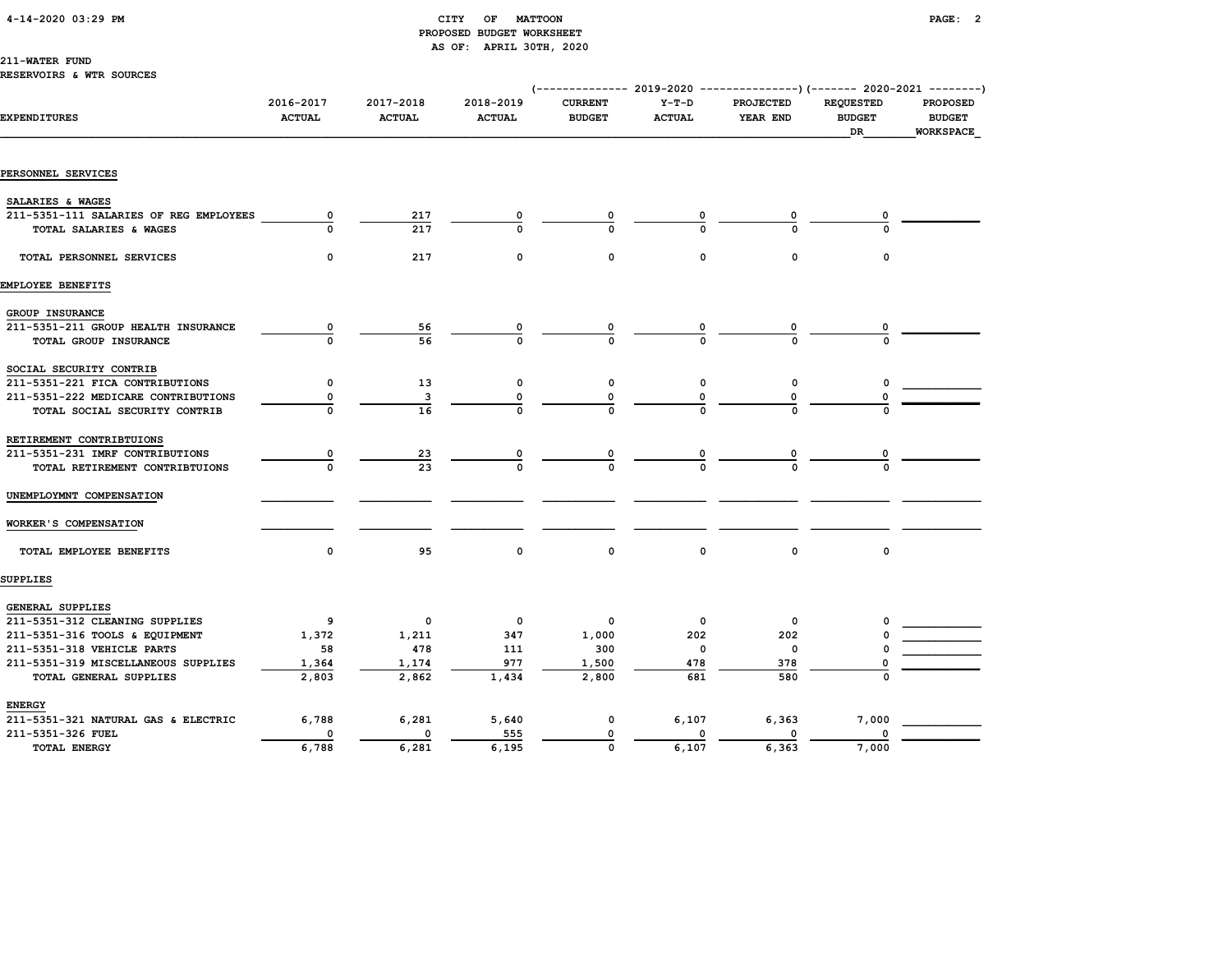#### 4-14-2020 03:29 PM CITY OF MATTOON PAGE: 3 PROPOSED BUDGET WORKSHEET AS OF: APRIL 30TH, 2020

211-WATER FUND

### RESERVOIRS & WTR SOURCES

|                                         |                            |                            |                            |                                 |                          | (-------------- 2019-2020 ----------------) (------- 2020-2021 --------) |                                         |                                               |
|-----------------------------------------|----------------------------|----------------------------|----------------------------|---------------------------------|--------------------------|--------------------------------------------------------------------------|-----------------------------------------|-----------------------------------------------|
| EXPENDITURES                            | 2016-2017<br><b>ACTUAL</b> | 2017-2018<br><b>ACTUAL</b> | 2018-2019<br><b>ACTUAL</b> | <b>CURRENT</b><br><b>BUDGET</b> | $Y-T-D$<br><b>ACTUAL</b> | <b>PROJECTED</b><br>YEAR END                                             | <b>REQUESTED</b><br><b>BUDGET</b><br>DR | <b>PROPOSED</b><br><b>BUDGET</b><br>WORKSPACE |
| STREET MAINT SUPPLIES                   |                            |                            |                            |                                 |                          |                                                                          |                                         |                                               |
| 211-5351-351 CONCRETE                   | $\mathbf 0$                | 0                          | 0                          | 2,000                           | 0                        | $\mathbf 0$                                                              | 2,000                                   |                                               |
| 211-5351-352 AGGREGATE                  | 1,767                      | 0                          | 0                          | 2,000                           | 0                        | 0                                                                        | 2,000                                   |                                               |
| TOTAL STREET MAINT SUPPLIES             | 1,767                      | $\Omega$                   | $\Omega$                   | 4,000                           |                          | $\Omega$                                                                 | 4,000                                   |                                               |
| <b>TOTAL SUPPLIES</b>                   | 11,358                     | 9,144                      | 7,630                      | 6,800                           | 6,787                    | 6,943                                                                    | 11,000                                  |                                               |
| PURCHASED PROP MAINT SRV                |                            |                            |                            |                                 |                          |                                                                          |                                         |                                               |
| REPAIR & MAINT SERVICES                 |                            |                            |                            |                                 |                          |                                                                          |                                         |                                               |
| 211-5351-432 REPAIR OF STRUCTURES       | $\mathbf 0$                | 2,679                      | 1,132                      | 5,000                           | 3,500                    | 3,500                                                                    | 5,000                                   |                                               |
| 211-5351-433 REPAIR OF MACHINERY        | 9,387                      | 589                        | 1,871                      | 6,000                           | 1,443                    | 881                                                                      | 5,000                                   |                                               |
| TOTAL REPAIR & MAINT SERVICES           | 9,387                      | 3,268                      | 3,004                      | 11,000                          | 4,943                    | 4,381                                                                    | 10,000                                  |                                               |
| <b>RENTALS</b>                          |                            |                            |                            |                                 |                          |                                                                          |                                         |                                               |
| 211-5351-440 EQUIPMENT RENTAL           | 1,333                      | 2,097                      |                            | 5,000                           | 42,735                   | 42,735                                                                   | 5,000                                   |                                               |
| <b>TOTAL RENTALS</b>                    | 1,333                      | 2,097                      | $\Omega$                   | 5,000                           | 42,735                   | 42,735                                                                   | 5,000                                   |                                               |
| OTHER PROP MAINT SERVICE                |                            |                            |                            |                                 |                          |                                                                          |                                         |                                               |
| 211-5351-460 OTHER PROPERTY MAINT. SVCS | $\mathbf{o}$               | 4,536                      |                            |                                 |                          |                                                                          | 0                                       |                                               |
| TOTAL OTHER PROP MAINT SERVICE          | $\Omega$                   | 4,536                      | $\Omega$                   |                                 |                          |                                                                          | $\Omega$                                |                                               |
| TOTAL PURCHASED PROP MAINT SRV          | 10,720                     | 9,901                      | 3,004                      | 16,000                          | 47,678                   | 47,116                                                                   | 15,000                                  |                                               |
| <b>OTHER PURCHASED SERVICES</b>         |                            |                            |                            |                                 |                          |                                                                          |                                         |                                               |
| PROFESSIONAL SERVICES                   |                            |                            |                            |                                 |                          |                                                                          |                                         |                                               |
| <b>INSURANCE</b>                        |                            |                            |                            |                                 |                          |                                                                          |                                         |                                               |
| 211-5351-524 WATER RESERVOIR DAM INSURA | 3,845                      | 3,965                      | 4,085                      | 4,000                           | 4,265                    | 4,265                                                                    | 4,000                                   |                                               |
| TOTAL INSURANCE                         | 3,845                      | 3,965                      | 4,085                      | 4,000                           | 4,265                    | 4,265                                                                    | 4,000                                   |                                               |
| OTHER PURCHASED SERVICES                |                            |                            |                            |                                 |                          |                                                                          |                                         |                                               |
| TOTAL OTHER PURCHASED SERVICES          | 3,845                      | 3,965                      | 4,085                      | 4,000                           | 4,265                    | 4,265                                                                    | 4,000                                   |                                               |
| <b>PROPERTY</b>                         |                            |                            |                            |                                 |                          |                                                                          |                                         |                                               |
| IMPROVEMENTS-NOT BLDGS                  |                            |                            |                            |                                 |                          |                                                                          |                                         |                                               |
| MACHINERY & EQUIPMENT                   |                            |                            |                            |                                 |                          |                                                                          |                                         |                                               |
| TOTAL RESERVOIRS & WTR SOURCES          | 25,923                     | 23,322                     | 14,718                     | 26,800                          | 58,730                   | 58,324                                                                   | 30,000                                  |                                               |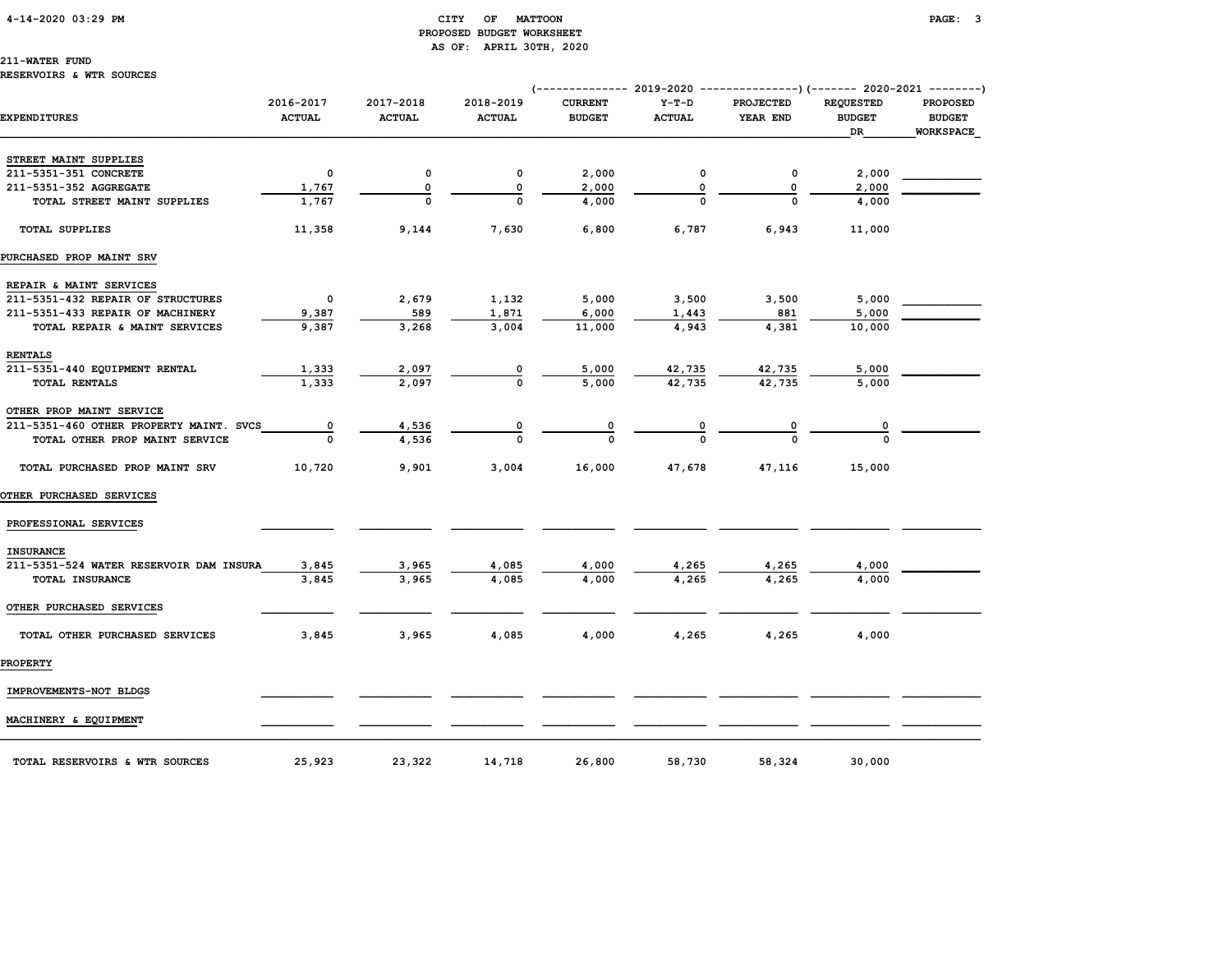#### CITY OF MATTOON **PAGE:** 4 PROPOSED BUDGET WORKSHEET AS OF: APRIL 30TH, 2020

# 211-WATER FUND

|                                         |               |               |               | 1-------------- | $2019 - 2020 -$ | -------------)(------- 2020-2021 ---------) |                  |                  |
|-----------------------------------------|---------------|---------------|---------------|-----------------|-----------------|---------------------------------------------|------------------|------------------|
|                                         | 2016-2017     | 2017-2018     | 2018-2019     | <b>CURRENT</b>  | Y-T-D           | <b>PROJECTED</b>                            | <b>REQUESTED</b> | <b>PROPOSED</b>  |
| <b>EXPENDITURES</b>                     | <b>ACTUAL</b> | <b>ACTUAL</b> | <b>ACTUAL</b> | <b>BUDGET</b>   | <b>ACTUAL</b>   | YEAR END                                    | <b>BUDGET</b>    | <b>BUDGET</b>    |
|                                         |               |               |               |                 |                 |                                             | DR               | <b>WORKSPACE</b> |
|                                         |               |               |               |                 |                 |                                             |                  |                  |
|                                         |               |               |               |                 |                 |                                             |                  |                  |
| <b>PROPERTY</b>                         |               |               |               |                 |                 |                                             |                  |                  |
|                                         |               |               |               |                 |                 |                                             |                  |                  |
| IMPROVEMENTS-NOT BLDGS                  |               |               |               |                 |                 |                                             |                  |                  |
| 211-5352-730 IMPROVEMNTS OTHER THAN BUI |               |               |               | 3,000           |                 |                                             | 3,000            |                  |
| TOTAL IMPROVEMENTS-NOT BLDGS            |               | $\Omega$      |               | 3,000           | O               | 0                                           | 3,000            |                  |
|                                         |               |               |               |                 |                 |                                             |                  |                  |
| TOTAL PROPERTY                          | 0             | 0             | 0             | 3,000           | 0               | 0                                           | 3,000            |                  |
|                                         |               |               |               |                 |                 |                                             |                  |                  |
| TOTAL RESTRICTED RELIANT EXPS           | 0             | 0             | 0             | 3,000           | 0               | 0                                           | 3,000            |                  |
|                                         |               |               |               |                 |                 |                                             |                  |                  |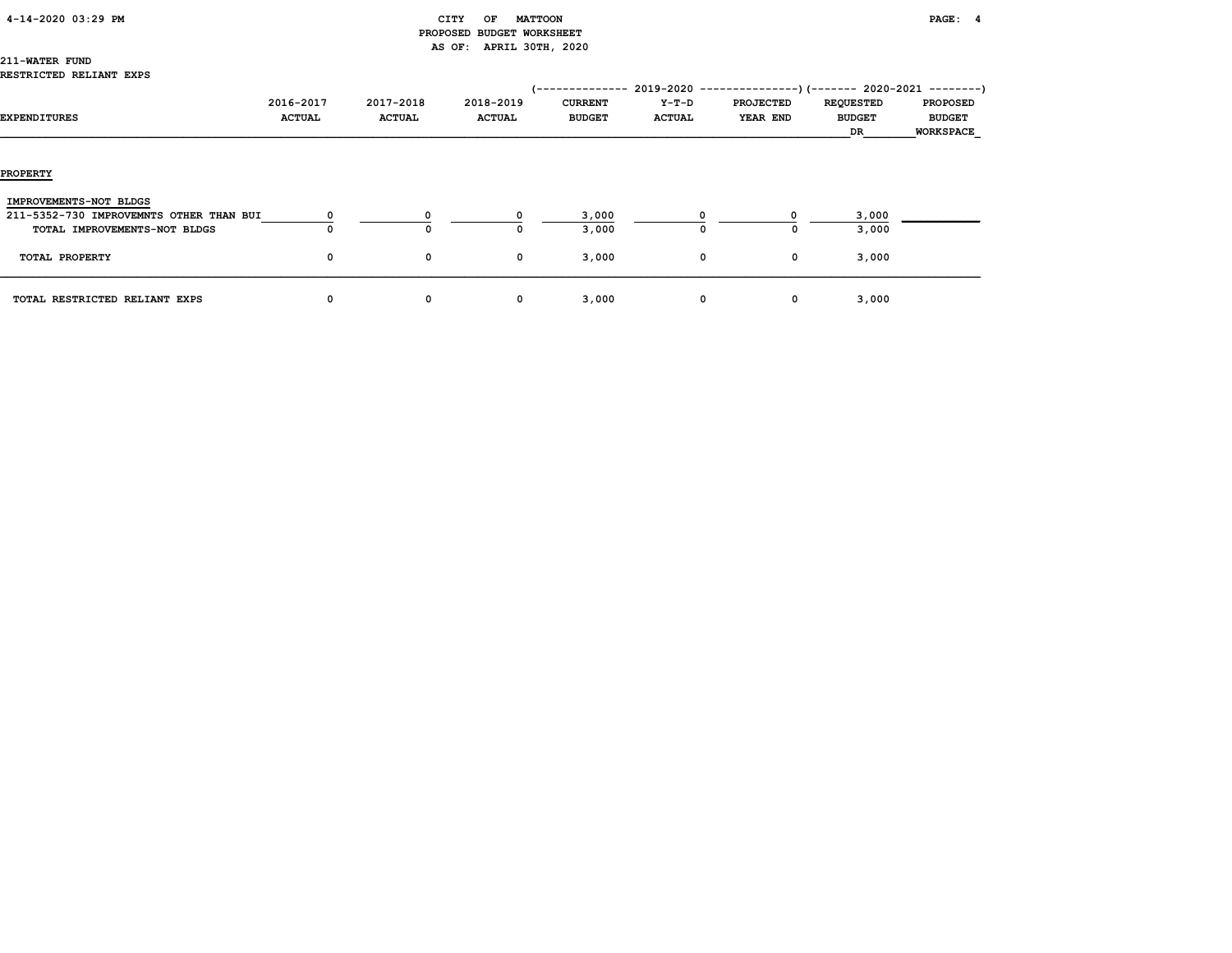#### 4-14-2020 03:29 PM CITY OF MATTOON PAGE: 5 PROPOSED BUDGET WORKSHEET AS OF: APRIL 30TH, 2020

# 211-WATER FUND

|                                                               |                            |                            |                            |                                 |                          | (------------- 2019-2020 ----------------) (------- 2020-2021 --------) |                                         |                                                      |
|---------------------------------------------------------------|----------------------------|----------------------------|----------------------------|---------------------------------|--------------------------|-------------------------------------------------------------------------|-----------------------------------------|------------------------------------------------------|
| EXPENDITURES                                                  | 2016-2017<br><b>ACTUAL</b> | 2017-2018<br><b>ACTUAL</b> | 2018-2019<br><b>ACTUAL</b> | <b>CURRENT</b><br><b>BUDGET</b> | $Y-T-D$<br><b>ACTUAL</b> | <b>PROJECTED</b><br>YEAR END                                            | <b>REQUESTED</b><br><b>BUDGET</b><br>DR | <b>PROPOSED</b><br><b>BUDGET</b><br><b>WORKSPACE</b> |
| PERSONNEL SERVICES                                            |                            |                            |                            |                                 |                          |                                                                         |                                         |                                                      |
|                                                               |                            |                            |                            |                                 |                          |                                                                         |                                         |                                                      |
| SALARIES & WAGES                                              |                            |                            |                            |                                 |                          |                                                                         |                                         |                                                      |
| 211-5353-111 SALARIES OF REG EMPLOYEES                        | 308,495                    | 311,314                    | 328,539                    | 380,957                         | 349,193                  | 345,956                                                                 | 391,069                                 |                                                      |
| 211-5353-112 SALARIES OF TEMP EMPLOYEES                       | 4,510                      | 6,017                      | $\mathbf 0$                | 5,600                           | 4,018                    | 4,018                                                                   | 6,160                                   |                                                      |
| 211-5353-113 OVERTIME                                         | 39,143                     | 46,914                     | 45,287                     | 40,000                          | 50,406                   | 48,750                                                                  | 40,000                                  |                                                      |
| 211-5353-114 COMPENSATED ABSENCES                             | 25,082                     | 29,594                     | 41,981                     | $\mathbf 0$                     | 37,107                   | 37,286                                                                  |                                         |                                                      |
| TOTAL SALARIES & WAGES                                        | 377,230                    | 393,838                    | 415,807                    | 426,557                         | 440,724                  | 436,010                                                                 | 437,229                                 |                                                      |
| TOTAL PERSONNEL SERVICES                                      | 377,230                    | 393,838                    | 415,807                    | 426,557                         | 440,724                  | 436,010                                                                 | 437,229                                 |                                                      |
| EMPLOYEE BENEFITS                                             |                            |                            |                            |                                 |                          |                                                                         |                                         |                                                      |
| GROUP INSURANCE                                               |                            |                            |                            |                                 |                          |                                                                         |                                         |                                                      |
| 211-5353-211 GROUP HEALTH INSURANCE                           | 57,165                     | 60,126                     | 61,741                     | 70,214                          | 68,579                   | 68,851                                                                  | 81,929                                  |                                                      |
| 211-5353-212 GROUP LIFE INSURANCE                             | 861                        | 936                        | 936                        | 936                             | 936                      | 936                                                                     | 936                                     |                                                      |
| TOTAL GROUP INSURANCE                                         | 58,026                     | 61,062                     | 62,677                     | 71,150                          | 69,515                   | 69,787                                                                  | 82,865                                  |                                                      |
|                                                               |                            |                            |                            |                                 |                          |                                                                         |                                         |                                                      |
| SOCIAL SECURITY CONTRIB                                       |                            |                            |                            |                                 |                          |                                                                         |                                         |                                                      |
| 211-5353-221 FICA CONTRIBUTIONS                               | 22,000                     | 23,098                     | 24,320                     | 26,447                          | 25,252                   | 26,007                                                                  | 27,108                                  |                                                      |
| 211-5353-222 MEDICARE CONTRIBUTIONS                           | 5,145                      | 5,402                      | 5,688                      | 6,185                           | 5,906                    | 6,082                                                                   | 6,340                                   |                                                      |
| TOTAL SOCIAL SECURITY CONTRIB                                 | 27,146                     | 28,501                     | 30,008                     | 32,632                          | 31,157                   | 32,089                                                                  | 33,448                                  |                                                      |
| RETIREMENT CONTRIBTUIONS                                      |                            |                            |                            |                                 |                          |                                                                         |                                         |                                                      |
| 211-5353-231 IMRF CONTRIBUTIONS                               | 64,326                     | 62,023                     | 9,228                      | 35,796                          | 30,625                   | 28,875                                                                  | 45,995                                  |                                                      |
| TOTAL RETIREMENT CONTRIBTUIONS                                | 64,326                     | 62,023                     | 9,228                      | 35,796                          | 30,625                   | 28,875                                                                  | 45,995                                  |                                                      |
|                                                               |                            |                            |                            |                                 |                          |                                                                         |                                         |                                                      |
| UNEMPLOYMNT COMPENSATION                                      |                            |                            |                            |                                 |                          |                                                                         |                                         |                                                      |
| 211-5353-240 UNEMPLOYMENT COMP.                               | 1,234                      | 1,431                      | 1,262                      | 479                             | 479                      | 643                                                                     | 516                                     |                                                      |
| TOTAL UNEMPLOYMNT COMPENSATION                                | 1,234                      | 1,431                      | 1,262                      | 479                             | 479                      | 643                                                                     | 516                                     |                                                      |
| WORKER'S COMPENSATION                                         |                            |                            |                            |                                 |                          |                                                                         |                                         |                                                      |
| 211-5353-250 WORKERS' COMPENSATION                            | 12,089                     | 15,934                     | 14,634                     | 21,847                          | 21,847                   | 21,036                                                                  | 20,528                                  |                                                      |
| TOTAL WORKER'S COMPENSATION                                   | 12,089                     | 15,934                     | 14,634                     | 21,847                          | 21,847                   | 21,036                                                                  | 20,528                                  |                                                      |
| TOTAL EMPLOYEE BENEFITS                                       | 162,820                    | 168,951                    | 117,808                    | 161,904                         | 153,624                  | 152,430                                                                 | 183,352                                 |                                                      |
| SUPPLIES                                                      |                            |                            |                            |                                 |                          |                                                                         |                                         |                                                      |
|                                                               |                            |                            |                            |                                 |                          |                                                                         |                                         |                                                      |
| GENERAL SUPPLIES                                              |                            |                            |                            |                                 |                          |                                                                         |                                         |                                                      |
| 211-5353-311 OFFICE SUPPLIES                                  | 337                        | 701                        | 594                        | 600                             | 526                      | 456                                                                     | 600                                     |                                                      |
| 211-5353-312 CLEANING SUPPLIES                                | 688                        | 924                        | 488                        | 1,000                           | 213                      | 170                                                                     | 600                                     |                                                      |
| 211-5353-313 MEDICAL & SAFETY SUPPLIES                        | 589                        | 449                        | $\mathbf 0$                | 400                             | $\mathbf 0$              | 0                                                                       | 400                                     |                                                      |
| 211-5353-314 CHEMICALS                                        | 159,947                    | 200,551                    | 211,839                    | 200,000                         | 204,889                  | 221,910                                                                 | 215,000                                 |                                                      |
| 211-5353-316 TOOLS & EQUIPMENT                                | 1,543                      | 1,644                      | 1,897                      | 2,000                           | 337                      | 534                                                                     | 2,000                                   |                                                      |
| 211-5353-318 VEHICLE PARTS                                    | 760                        | 338                        | 461                        | 1,000                           | 495                      | 604                                                                     | 1,000                                   |                                                      |
| 211-5353-319 MISCELLANEOUS SUPPLIES<br>TOTAL GENERAL SUPPLIES | 17,796<br>181,659          | 19,981<br>224,588          | 17,178<br>232,457          | 20,000<br>225,000               | 21,025<br>227,484        | 26,108<br>249,782                                                       | 21,000<br>240,600                       |                                                      |
|                                                               |                            |                            |                            |                                 |                          |                                                                         |                                         |                                                      |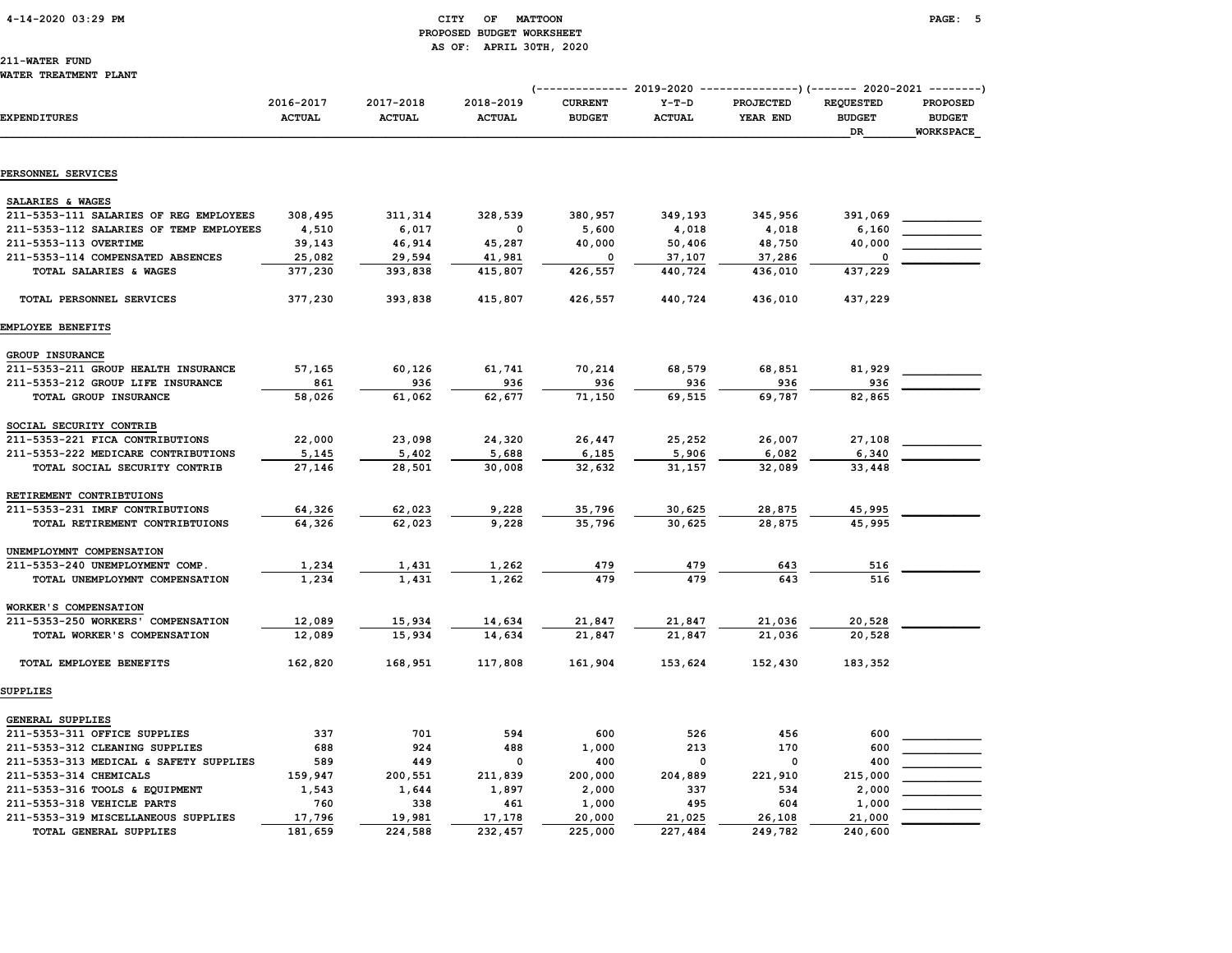#### 4-14-2020 03:29 PM CITY OF MATTOON PAGE: 6 PROPOSED BUDGET WORKSHEET AS OF: APRIL 30TH, 2020

# 211-WATER FUND

#### WATER TREATMENT PLANT

|                                         |                            |                            |                            |                                 |                          | (-------------- 2019-2020 ----------------) (------- 2020-2021 --------) |                                   |                                  |
|-----------------------------------------|----------------------------|----------------------------|----------------------------|---------------------------------|--------------------------|--------------------------------------------------------------------------|-----------------------------------|----------------------------------|
| EXPENDITURES                            | 2016-2017<br><b>ACTUAL</b> | 2017-2018<br><b>ACTUAL</b> | 2018-2019<br><b>ACTUAL</b> | <b>CURRENT</b><br><b>BUDGET</b> | $Y-T-D$<br><b>ACTUAL</b> | PROJECTED<br>YEAR END                                                    | <b>REQUESTED</b><br><b>BUDGET</b> | <b>PROPOSED</b><br><b>BUDGET</b> |
|                                         |                            |                            |                            |                                 |                          |                                                                          | DR                                | <b>WORKSPACE</b>                 |
| <b>ENERGY</b>                           |                            |                            |                            |                                 |                          |                                                                          |                                   |                                  |
| 211-5353-321 NATURAL GAS & ELECTRIC     | 131,786                    | 156,169                    | 128,298                    | 145,000                         | 126,376                  | 142,492                                                                  | 140,000                           |                                  |
| 211-5353-326 FUEL                       | 1,227                      | 553                        | 1,286                      | 1,000                           | 770                      | 770                                                                      | 1,000                             |                                  |
| TOTAL ENERGY                            | 133,013                    | 156,722                    | 129,584                    | 146,000                         | 127,146                  | 143,262                                                                  | 141,000                           |                                  |
| BOOKS & PERIODICALS                     |                            |                            |                            |                                 |                          |                                                                          |                                   |                                  |
| 211-5353-340 BOOKS & PERIODICALS        | $\overline{\mathbf{0}}$    | 0                          | 0                          | 200                             |                          | 0                                                                        | 200                               |                                  |
| TOTAL BOOKS & PERIODICALS               |                            | $\Omega$                   |                            | 200                             |                          |                                                                          | 200                               |                                  |
| WTR SYSTM MAINT SUPPLIES                |                            |                            |                            |                                 |                          |                                                                          |                                   |                                  |
| 211-5353-377 PLANT EQUIPMENT            | 23,030                     | 29,841                     | 18,391                     | 20,000                          | 17,492                   | 10,548                                                                   | 20,000                            |                                  |
| 211-5353-378 PLANT MTCE & REPAIR        | 8,771                      | 11,353                     | 8,842                      | 10,000                          | 5,495                    | 5,980                                                                    | 10,000                            |                                  |
| TOTAL WTR SYSTM MAINT SUPPLIES          | 31,801                     | 41,194                     | 27,233                     | 30,000                          | 22,987                   | 16,528                                                                   | 30,000                            |                                  |
| <b>TOTAL SUPPLIES</b>                   | 346,473                    | 422,504                    | 389,274                    | 401,200                         | 377,617                  | 409,572                                                                  | 411,800                           |                                  |
| PURCHASED PROP MAINT SRV                |                            |                            |                            |                                 |                          |                                                                          |                                   |                                  |
| REPAIR & MAINT SERVICES                 |                            |                            |                            |                                 |                          |                                                                          |                                   |                                  |
| 211-5353-432 REPAIR OF STRUCTURES       | 10,854                     | 10,733                     | 7,937                      | 11,000                          | 16,931                   | 12,297                                                                   | 11,000                            |                                  |
| 211-5353-433 REPAIR OF MACHINERY        | 9,807                      | 20,482                     | 22,043                     | 15,000                          | 23,977                   | 17,912                                                                   | 18,000                            |                                  |
| 211-5353-434 REPAIR OF VEHICLES         | 1,995                      | 1,132                      | 1,444                      | 1,500                           | 1,761                    | 1,063                                                                    | 1,500                             |                                  |
| 211-5353-435 ELEVATOR SERVICE AGREEMENT | 3,525                      | 3,627                      | 290                        | 4,000                           | 1,924                    | 1,353                                                                    | 3,000                             |                                  |
| 211-5353-439 OTHER REPAIR & MAINT. SERV | 2,031                      | 3,106                      | 6,571                      | 3,000                           | 1,976                    | 2,637                                                                    | 3,000                             |                                  |
| TOTAL REPAIR & MAINT SERVICES           | 28,213                     | 39,080                     | 38,284                     | 34,500                          | 46,569                   | 35,262                                                                   | 36,500                            |                                  |
| <b>RENTALS</b>                          |                            |                            |                            |                                 |                          |                                                                          |                                   |                                  |
| CONSTRUCTION SERVICES                   |                            |                            |                            |                                 |                          |                                                                          |                                   |                                  |
| 211-5353-459 OTHER CONSTRUCTION SERVICE | 1,850                      | 0                          | 1,000                      | 1,000                           | 12,000                   | 12,000                                                                   | 4,000                             |                                  |
| TOTAL CONSTRUCTION SERVICES             | 1,850                      | $\mathbf 0$                | 1,000                      | 1,000                           | 12,000                   | 12,000                                                                   | 4,000                             |                                  |
| OTHER PROP MAINT SERVICE                |                            |                            |                            |                                 |                          |                                                                          |                                   |                                  |
| 211-5353-460 OTHER PROPERTY MAINT. SERV | 32,955                     | 34,458                     | 30,290                     | 35,000                          | 37,955                   | 32,955                                                                   | 35,000                            |                                  |
| TOTAL OTHER PROP MAINT SERVICE          | 32,955                     | 34,458                     | 30,290                     | 35,000                          | 37,955                   | 32,955                                                                   | 35,000                            |                                  |
| TOTAL PURCHASED PROP MAINT SRV          | 63,018                     | 73,538                     | 69,574                     | 70,500                          | 96,524                   | 80,217                                                                   | 75,500                            |                                  |
| <b>OTHER PURCHASED SERVICES</b>         |                            |                            |                            |                                 |                          |                                                                          |                                   |                                  |
| PROFESSIONAL SERVICES                   |                            |                            |                            |                                 |                          |                                                                          |                                   |                                  |
| 211-5353-516 TECHNOLOGY SUPPORT SERVICE | 4,598                      | 0                          | 1,603                      | 4,000                           | 4,133                    | 4,133                                                                    | 4,000                             |                                  |
| 211-5353-519 OTHER PROFESSIONAL SERVICE | 11,010                     | 16,896                     | 15,266                     | 20,000                          | 6,185                    | 6,486                                                                    | 15,000                            |                                  |
| TOTAL PROFESSIONAL SERVICES             | 15,607                     | 16,896                     | 16,868                     | 24,000                          | 10,318                   | 10,619                                                                   | 19,000                            |                                  |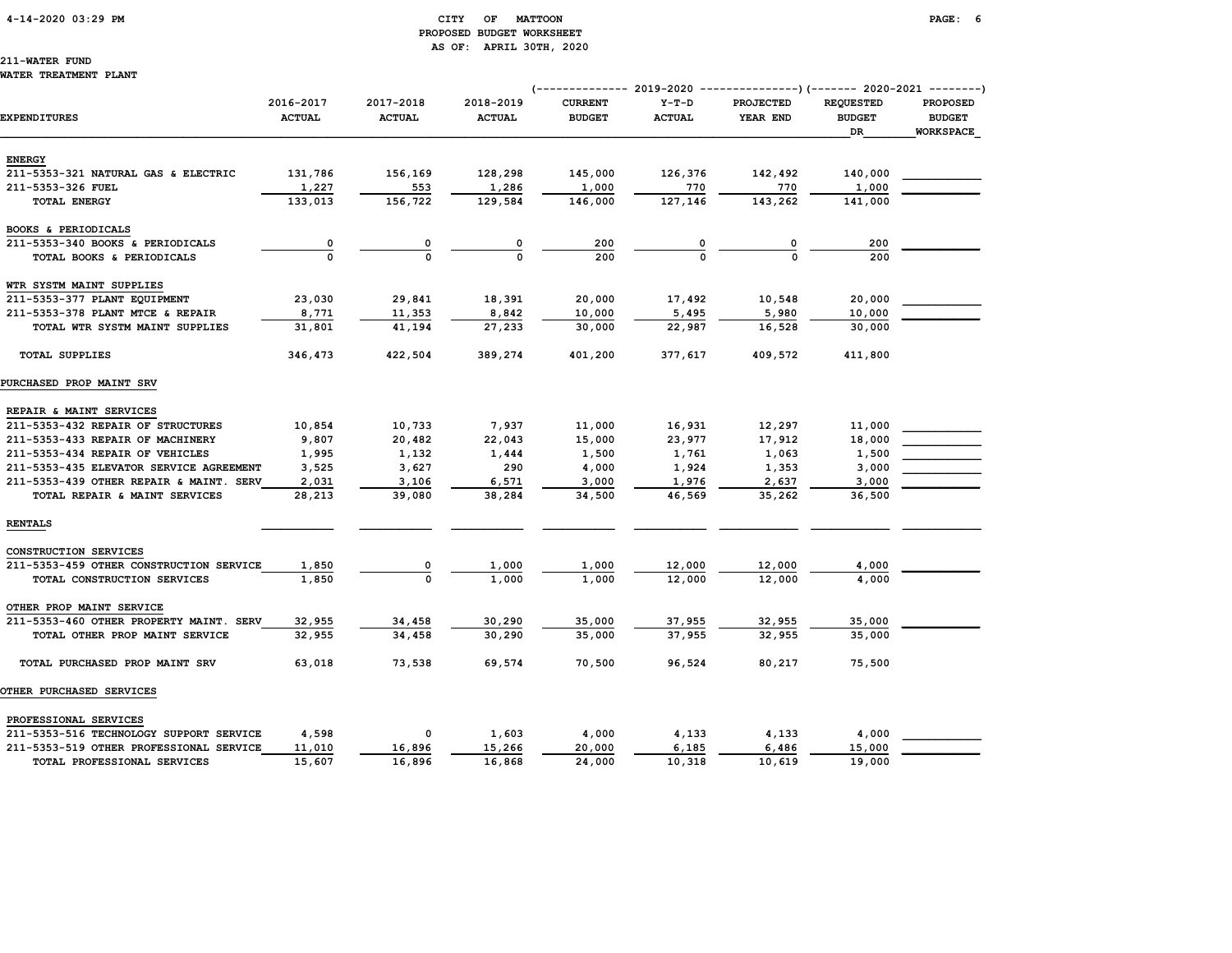#### 4-14-2020 03:29 PM CITY OF MATTOON PAGE: 7 PROPOSED BUDGET WORKSHEET AS OF: APRIL 30TH, 2020

### 211-WATER FUND

#### WATER TREATMENT PLANT

|                                         |                            |                            |                            | (-------------- 2019-2020 ----------------) (------- 2020-2021 --------) |                          |                              |                                         |                                               |
|-----------------------------------------|----------------------------|----------------------------|----------------------------|--------------------------------------------------------------------------|--------------------------|------------------------------|-----------------------------------------|-----------------------------------------------|
| <b>EXPENDITURES</b>                     | 2016-2017<br><b>ACTUAL</b> | 2017-2018<br><b>ACTUAL</b> | 2018-2019<br><b>ACTUAL</b> | <b>CURRENT</b><br><b>BUDGET</b>                                          | $Y-T-D$<br><b>ACTUAL</b> | <b>PROJECTED</b><br>YEAR END | <b>REQUESTED</b><br><b>BUDGET</b><br>DR | PROPOSED<br><b>BUDGET</b><br><b>WORKSPACE</b> |
|                                         |                            |                            |                            |                                                                          |                          |                              |                                         |                                               |
| COMMUNICATION                           |                            |                            |                            |                                                                          |                          |                              |                                         |                                               |
| 211-5353-531 POSTAGE                    | 52                         | 72                         | 50                         | 100                                                                      | 66                       | 74                           | 100                                     |                                               |
| 211-5353-532 TELEPHONE                  | 2,331                      | 1,864                      | 1,901                      | 2,000                                                                    | 1,931                    | 1,927                        | 2,000                                   |                                               |
| 211-5353-533 CELLULAR PHONE             | 1,656                      | 1,632                      | 1,596                      | 1,700                                                                    | 1,046                    | 1,232                        | 1,600                                   |                                               |
| TOTAL COMMUNICATION                     | 4,039                      | 3,568                      | 3,547                      | 3,800                                                                    | 3,043                    | 3,233                        | 3,700                                   |                                               |
| EMPLOYEE BUSINESS EXP                   |                            |                            |                            |                                                                          |                          |                              |                                         |                                               |
| 211-5353-562 TRAVEL & TRAINING          | 453                        | 869                        | 1,136                      | 1,000                                                                    | 637                      | 522                          | 1,000                                   |                                               |
| TOTAL EMPLOYEE BUSINESS EXP             | 453                        | 869                        | 1,136                      | 1,000                                                                    | 637                      | 522                          | 1,000                                   |                                               |
| OTHER PURCHASED SERVICES                |                            |                            |                            |                                                                          |                          |                              |                                         |                                               |
| 211-5353-579 MISC OTHER PURCHASED SERVI | 2,857                      | 2,500                      | 500                        | 2,500                                                                    | 500                      | 500                          | 2,500                                   |                                               |
| TOTAL OTHER PURCHASED SERVICES          | 2,857                      | 2,500                      | 500                        | 2,500                                                                    | 500                      | 500                          | 2,500                                   |                                               |
| TOTAL OTHER PURCHASED SERVICES          | 22,956                     | 23,832                     | 22,051                     | 31,300                                                                   | 14,498                   | 14,874                       | 26,200                                  |                                               |
| <b>PROPERTY</b>                         |                            |                            |                            |                                                                          |                          |                              |                                         |                                               |
| <b>BUILDINGS</b>                        |                            |                            |                            |                                                                          |                          |                              |                                         |                                               |
| IMPROVEMENTS-NOT BLDGS                  |                            |                            |                            |                                                                          |                          |                              |                                         |                                               |
| 211-5353-730 IMPROVEMENTS OTHER THAN BL | 0                          | 0                          | 0                          | 2,340,000                                                                | 1,373,096                | 1,139,920                    | 1,038,000                               |                                               |
| TOTAL IMPROVEMENTS-NOT BLDGS            |                            | $\mathbf 0$                | $\mathbf{o}$               | 2,340,000                                                                | 1,373,096                | 1,139,920                    | 1,038,000                               |                                               |
| MACHINERY & EQUIPMENT                   |                            |                            |                            |                                                                          |                          |                              |                                         |                                               |
| 211-5353-743 MEF CONTRIBUTION           | $\overline{\mathbf{0}}$    | 11,000                     | 0                          | 44,574                                                                   | 44,574                   | 44,574                       | 0                                       |                                               |
| TOTAL MACHINERY & EQUIPMENT             | $\Omega$                   | 11,000                     | $\mathbf 0$                | 44,574                                                                   | 44,574                   | 44,574                       |                                         |                                               |
| TOTAL PROPERTY                          | 0                          | 11,000                     | 0                          | 2,384,574                                                                | 1,417,670                | 1,184,494                    | 1,038,000                               |                                               |
| OTHER OBJECTS                           |                            |                            |                            |                                                                          |                          |                              |                                         |                                               |
| FINANCIAL TRANS OBJECTS                 |                            |                            |                            |                                                                          |                          |                              |                                         |                                               |
| 211-5353-814 PRINTING & COPY MACHINE LE | 554                        | 545                        | 260                        | 600                                                                      | 197                      | 232                          | 500                                     |                                               |
| TOTAL FINANCIAL TRANS OBJECTS           | 554                        | 545                        | 260                        | 600                                                                      | 197                      | 232                          | 500                                     |                                               |
| COMPUTER INFO SYS OBJECT                |                            |                            |                            |                                                                          |                          |                              |                                         |                                               |
| COMPUTER INFO SYS OBJECT                |                            |                            |                            |                                                                          |                          |                              |                                         |                                               |
| 211-5353-863 COMPUTERS                  | 0                          | 1,578                      | 84                         | 500                                                                      | 504                      | 355                          | 500                                     |                                               |
| TOTAL COMPUTER INFO SYS OBJECT          | $\Omega$                   | 1,578                      | 84                         | 500                                                                      | 504                      | 355                          | 500                                     |                                               |
| TOTAL OTHER OBJECTS                     | 554                        | 2,123                      | 344                        | 1,100                                                                    | 701                      | 587                          | 1,000                                   |                                               |
| TOTAL WATER TREATMENT PLANT             | 973,051                    | 1,095,786                  | 1,014,859                  | 3,477,135                                                                | 2,501,358                | 2,278,184                    | 2,173,081                               |                                               |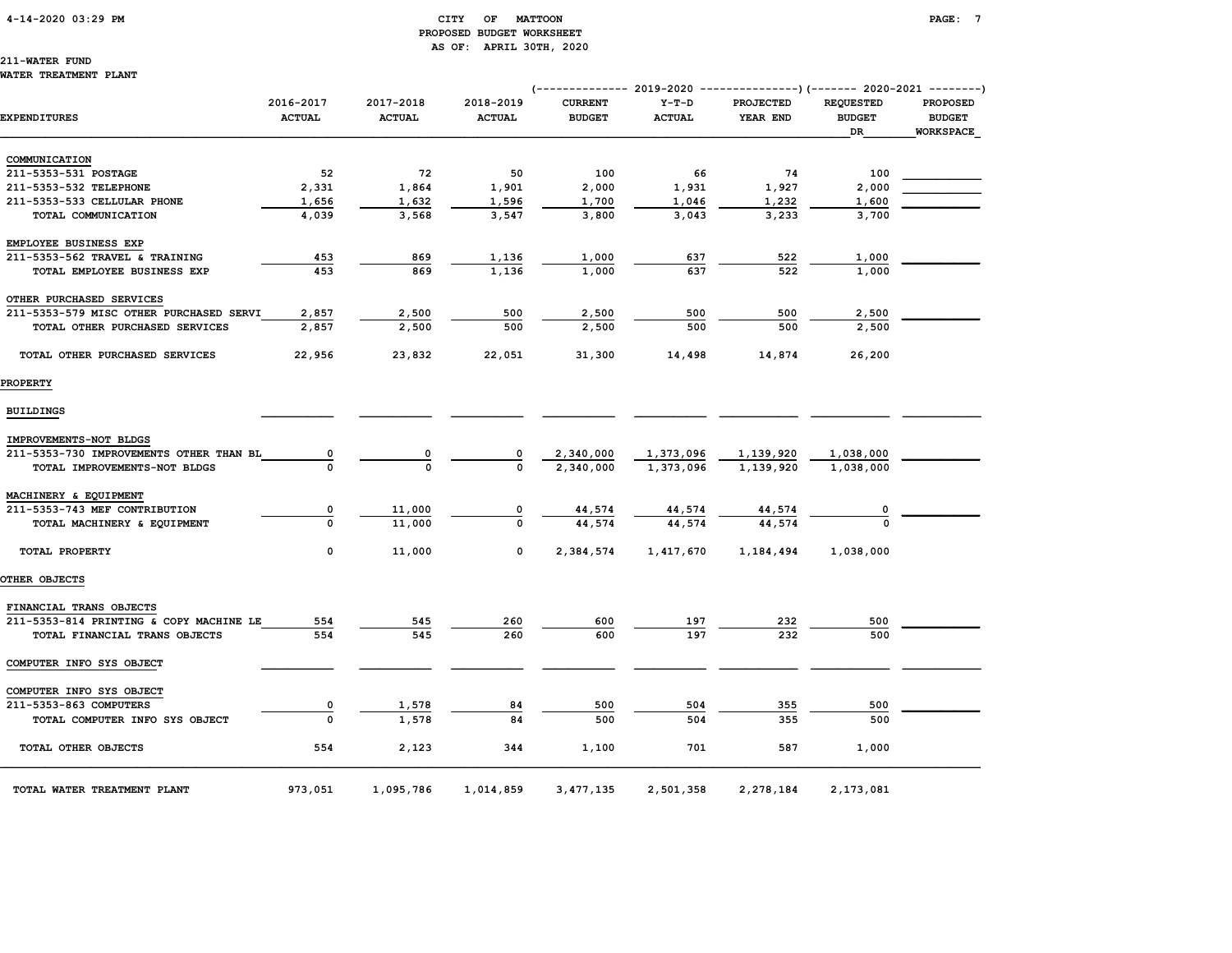#### 4-14-2020 03:29 PM CITY OF MATTOON PAGE: 8 PROPOSED BUDGET WORKSHEET AS OF: APRIL 30TH, 2020

211-WATER FUND WATER DISTRIBUTION

|                                         |                            |                            |                            | (------------- 2019-2020        |                          | ---------------)(------- 2020-2021 --------) |                                         |                                               |
|-----------------------------------------|----------------------------|----------------------------|----------------------------|---------------------------------|--------------------------|----------------------------------------------|-----------------------------------------|-----------------------------------------------|
| <b>EXPENDITURES</b>                     | 2016-2017<br><b>ACTUAL</b> | 2017-2018<br><b>ACTUAL</b> | 2018-2019<br><b>ACTUAL</b> | <b>CURRENT</b><br><b>BUDGET</b> | $Y-T-D$<br><b>ACTUAL</b> | PROJECTED<br>YEAR END                        | <b>REQUESTED</b><br><b>BUDGET</b><br>DR | PROPOSED<br><b>BUDGET</b><br><b>WORKSPACE</b> |
|                                         |                            |                            |                            |                                 |                          |                                              |                                         |                                               |
| PERSONNEL SERVICES                      |                            |                            |                            |                                 |                          |                                              |                                         |                                               |
| SALARIES & WAGES                        |                            |                            |                            |                                 |                          |                                              |                                         |                                               |
| 211-5354-111 SALARIES OF REG EMPLOYEES  | 146,203                    | 195,567                    | 206,674                    | 251,690                         | 221,975                  | 220,663                                      | 340,157                                 |                                               |
| 211-5354-112 SALARIES OF TEMP EMPLOYEES | 2,973                      | 343                        | 5,790                      | 7,000                           | 6,389                    | 6,389                                        | 7,500                                   |                                               |
| 211-5354-113 OVERTIME                   | 11,305                     | 20,157                     | 15,396                     | 16,000                          | 11,102                   | 13,753                                       | 16,000                                  |                                               |
| 211-5354-114 COMPENSATED ABSENCES       | 44,113                     | 45,981                     | 34,587                     | $\Omega$                        | 34,877                   | 34,447                                       | $\Omega$                                |                                               |
| TOTAL SALARIES & WAGES                  | 204,594                    | 262,048                    | 262,447                    | 274,690                         | 274,343                  | 275,252                                      | 363,657                                 |                                               |
| TOTAL PERSONNEL SERVICES                | 204,594                    | 262,048                    | 262,447                    | 274,690                         | 274,343                  | 275,252                                      | 363,657                                 |                                               |
| EMPLOYEE BENEFITS                       |                            |                            |                            |                                 |                          |                                              |                                         |                                               |
| <b>GROUP INSURANCE</b>                  |                            |                            |                            |                                 |                          |                                              |                                         |                                               |
| 211-5354-211 GROUP HEALTH INSURANCE     | 44,977                     | 57,683                     | 52,555                     | 54,209                          | 52,053                   | 52,929                                       | 76,474                                  |                                               |
| 211-5354-212 GROUP LIFE INSURANCE       | 564                        | 613                        | 663                        | 624                             | 624                      | 631                                          | 824                                     |                                               |
| TOTAL GROUP INSURANCE                   | 45,541                     | 58,296                     | 53,218                     | 54,833                          | 52,677                   | 53,560                                       | 77,298                                  |                                               |
| SOCIAL SECURITY CONTRIB                 |                            |                            |                            |                                 |                          |                                              |                                         |                                               |
| 211-5354-221 FICA CONTRIBUTIONS         | 12,796                     | 16,416                     | 16,313                     | 17,031                          | 16,022                   | 16,554                                       | 22,547                                  |                                               |
| 211-5354-222 MEDICARE CONTRIBUTIONS     | 2,993                      | 3,839                      | 3,815                      | 3,983                           | 3,747                    | 3,872                                        | 5,273                                   |                                               |
| TOTAL SOCIAL SECURITY CONTRIB           | 15,789                     | 20,255                     | 20,128                     | 21,014                          | 19,769                   | 20,426                                       | 27,820                                  |                                               |
| RETIREMENT CONTRIBTUIONS                |                            |                            |                            |                                 |                          |                                              |                                         |                                               |
| 211-5354-231 IMRF CONTRIBUTIONS         | 36,675                     | 43,869                     | 7,314                      | 22,763                          | 18,861                   | 19,579                                       | 38,002                                  |                                               |
| TOTAL RETIREMENT CONTRIBTUIONS          | 36,675                     | 43,869                     | 7,314                      | 22,763                          | 18,861                   | 19,579                                       | 38,002                                  |                                               |
| UNEMPLOYMNT COMPENSATION                |                            |                            |                            |                                 |                          |                                              |                                         |                                               |
| 211-5354-240 UNEMPLOYMENT COMP.         | 790                        | 925                        | 876                        | 338                             | 338                      | 451                                          | 467                                     |                                               |
| TOTAL UNEMPLOYMNT COMPENSATION          | 790                        | 925                        | 876                        | 338                             | 338                      | 451                                          | 467                                     |                                               |
| WORKER'S COMPENSATION                   |                            |                            |                            |                                 |                          |                                              |                                         |                                               |
| 211-5354-250 WORKERS' COMPENSATION      | 13,682                     | 17,864                     | 18,708                     | 23,093                          | 23,092                   | 22,861                                       | 28,127                                  |                                               |
| TOTAL WORKER'S COMPENSATION             | 13,682                     | 17,864                     | 18,708                     | 23,093                          | 23,092                   | 22,861                                       | 28,127                                  |                                               |
| TOTAL EMPLOYEE BENEFITS                 | 112,477                    | 141,209                    | 100,244                    | 122,041                         | 114,738                  | 116,877                                      | 171,714                                 |                                               |
| <b>SUPPLIES</b>                         |                            |                            |                            |                                 |                          |                                              |                                         |                                               |
| GENERAL SUPPLIES                        |                            |                            |                            |                                 |                          |                                              |                                         |                                               |
| 211-5354-311 OFFICE SUPPLIES            | $\mathbf 0$                | 0                          | 0                          | 0                               | 0                        | 0                                            | 100                                     |                                               |
| 211-5354-312 CLEANING SUPPLIES          | $\Omega$                   | $\Omega$                   | 0                          | $\Omega$                        | 0                        | 0                                            | 100                                     |                                               |
| 211-5354-313 MEDICAL & SAFETY SUPPLIES  | 1,400                      | 927                        | 2,443                      | 1,500                           | 3,029                    | 3,555                                        | 2,000                                   |                                               |
| 211-5354-316 TOOLS & EQUIPMENT          | 6,428                      | 16,435                     | 16,406                     | 15,000                          | 19,165                   | 18,023                                       | 15,000                                  |                                               |
| 211-5354-318 VEHICLE PARTS              | 4,917                      | 3,872                      | 11,707                     | 5,000                           | 8,441                    | 10,138                                       | 8,000                                   |                                               |
| 211-5354-319 MISCELLANEOUS SUPPLIES     | 2,543                      | 1,472                      | 5,473                      | 5,000                           | 3,954                    | 3,986                                        | 5,000                                   |                                               |
| TOTAL GENERAL SUPPLIES                  | 15,289                     | 22,707                     | 36,029                     | 26,500                          | 34,590                   | 35,702                                       | 30,200                                  |                                               |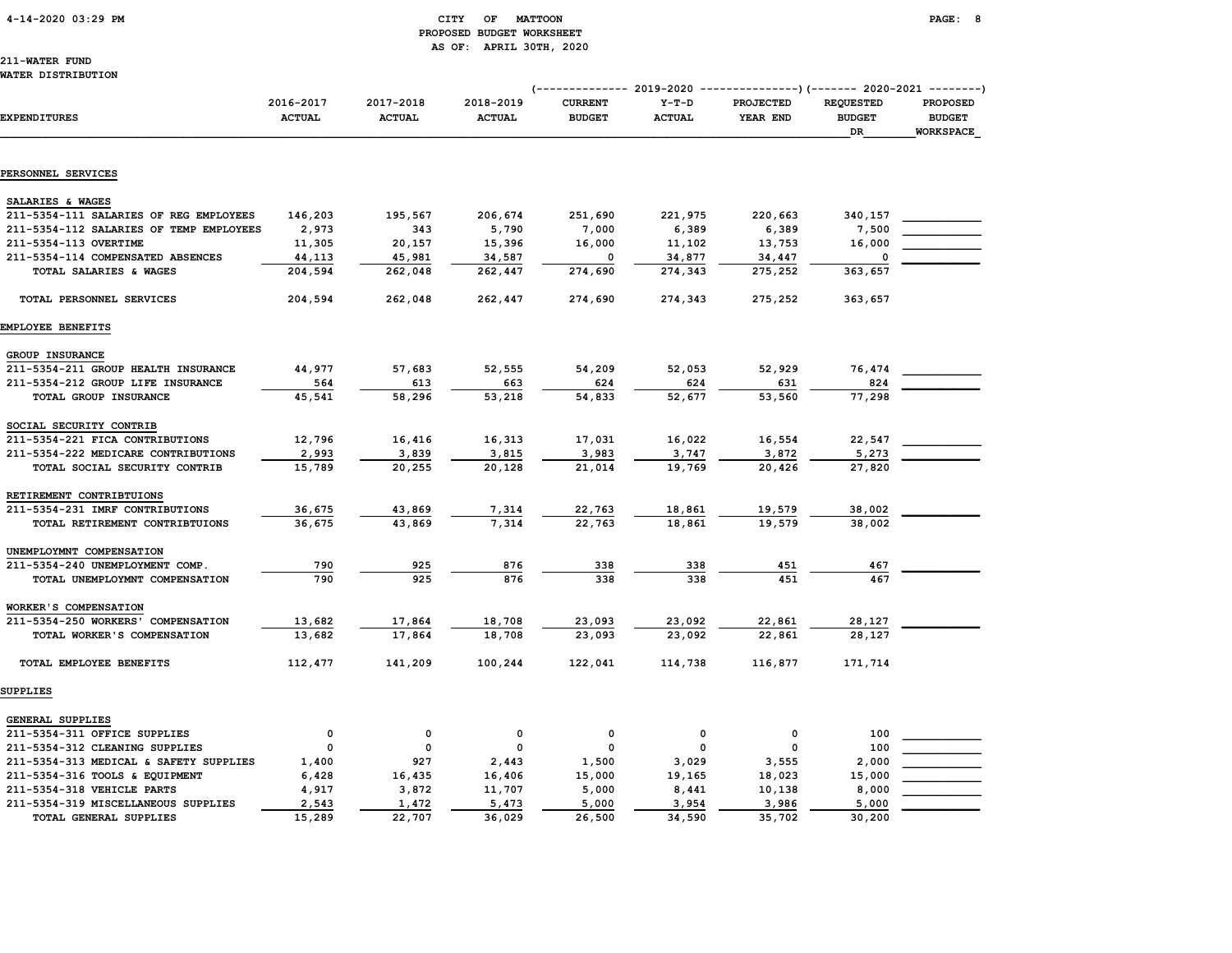#### 4-14-2020 03:29 PM CITY OF MATTOON PAGE: 9 PROPOSED BUDGET WORKSHEET AS OF: APRIL 30TH, 2020

### 211-WATER FUND

#### WATER DISTRIBUTION

|                                         |                            |                            |                            | (-------------- 2019-2020 ----------------) (------- 2020-2021 --------) |                          |                              |                                   |                                  |
|-----------------------------------------|----------------------------|----------------------------|----------------------------|--------------------------------------------------------------------------|--------------------------|------------------------------|-----------------------------------|----------------------------------|
| <b>EXPENDITURES</b>                     | 2016-2017<br><b>ACTUAL</b> | 2017-2018<br><b>ACTUAL</b> | 2018-2019<br><b>ACTUAL</b> | <b>CURRENT</b><br><b>BUDGET</b>                                          | $Y-T-D$<br><b>ACTUAL</b> | <b>PROJECTED</b><br>YEAR END | <b>REQUESTED</b><br><b>BUDGET</b> | <b>PROPOSED</b><br><b>BUDGET</b> |
|                                         |                            |                            |                            |                                                                          |                          |                              | DR                                | <b>WORKSPACE</b>                 |
| <b>ENERGY</b>                           |                            |                            |                            |                                                                          |                          |                              |                                   |                                  |
| 211-5354-321 NATURAL GAS & ELECTRIC     | 20,942                     | 17,159                     | 29,124                     | 21,000                                                                   | 23,310                   | 26,491                       | 25,000                            |                                  |
| 211-5354-323 BOTTLED GAS                | $\mathbf 0$                | 0                          | 24                         | 100                                                                      | 24                       | 24                           | 100                               |                                  |
| 211-5354-326 FUEL                       | $\mathsf{o}\,$             | 4,206                      | 34,176                     | 36,000                                                                   | 28,782                   | 26,981                       | 30,000                            |                                  |
| <b>TOTAL ENERGY</b>                     | 20,942                     | 21,365                     | 63,323                     | 57,100                                                                   | 52,116                   | 53,496                       | 55,100                            |                                  |
| SWR SYSTM MAINT SUPPLIES                |                            |                            |                            |                                                                          |                          |                              |                                   |                                  |
| WTR SYSTM MAINT SUPPLIES                |                            |                            |                            |                                                                          |                          |                              |                                   |                                  |
| 211-5354-371 WATER PIPE                 | 3,732                      | 2,155                      | 6,816                      | 5,000                                                                    | 1,953                    | 1,953                        | 10,000                            |                                  |
| 211-5354-374 SERVICE LINE MATERIALS     | 12,298                     | 6,621                      | 27,328                     | 15,000                                                                   | 26,971                   | 27,558                       | 18,000                            |                                  |
| 211-5354-375 LEAK REPAIR MATERIALS      | 13,243                     | 18,321                     | 58,982                     | 25,000                                                                   | 101,657                  | 110,579                      | 25,000                            |                                  |
| 211-5354-376 BACKFILL & SURFACE MATERIA | 14,201                     | 3,587                      | 10,589                     | 10,000                                                                   | 20,217                   | 18,820                       | 12,000                            |                                  |
| 211-5354-379 OTHER WATER MAINT. MATERIA | 14,308                     | 11,825                     | 1,389                      | 8,000                                                                    | 398                      | 398                          | 7,000                             |                                  |
| TOTAL WTR SYSTM MAINT SUPPLIES          | 57,783                     | 42,510                     | 105,103                    | 63,000                                                                   | 151,196                  | 159,308                      | 72,000                            |                                  |
| <b>TOTAL SUPPLIES</b>                   | 94,013                     | 86,582                     | 204,456                    | 146,600                                                                  | 237,901                  | 248,506                      | 157,300                           |                                  |
| PURCHASED PROP MAINT SRV                |                            |                            |                            |                                                                          |                          |                              |                                   |                                  |
| REPAIR & MAINT SERVICES                 |                            |                            |                            |                                                                          |                          |                              |                                   |                                  |
| 211-5354-432 REPAIR OF STRUCTURES       | 45                         | 581                        | 0                          | 10,000                                                                   | 9,916                    | 9,278                        | 2,500                             |                                  |
| 211-5354-433 REPAIR OF MACHINERY        | 6,711                      | 4,507                      | 10,279                     | 7,000                                                                    | 20,891                   | 8,185                        | 8,000                             |                                  |
| 211-5354-434 REPAIR OF VEHICLES         | 9,019                      | 8,399                      | 8,592                      | 10,000                                                                   | 11,177                   | 8,619                        | 9,000                             |                                  |
| 211-5354-439 OTHER REPAIR & MAINT. SERV | 52                         | 144                        | 532                        | 5,000                                                                    | 160                      | 135                          | 1,000                             |                                  |
| TOTAL REPAIR & MAINT SERVICES           | 15,827                     | 13,631                     | 19,402                     | 32,000                                                                   | 42,144                   | 26,217                       | 20,500                            |                                  |
| <b>RENTALS</b>                          |                            |                            |                            |                                                                          |                          |                              |                                   |                                  |
| 211-5354-440 RENTALS                    | 1,650                      | 405                        | 8,909                      | 3,000                                                                    | 9,010                    | 9,161                        | 5,000                             |                                  |
| <b>TOTAL RENTALS</b>                    | 1,650                      | 405                        | 8,909                      | 3,000                                                                    | 9.010                    | 9,161                        | 5,000                             |                                  |
| OTHER PROP MAINT SERVICE                |                            |                            |                            |                                                                          |                          |                              |                                   |                                  |
| 211-5354-460 OTHER PROPERTY MAINT. SERV | 16,856                     | 26,264                     | 7,588                      | 3,000                                                                    | 6,662                    | 5,524                        | 4,000                             |                                  |
| TOTAL OTHER PROP MAINT SERVICE          | 16,856                     | 26,264                     | 7,588                      | 3,000                                                                    | 6,662                    | 5,524                        | 4,000                             |                                  |
| TOTAL PURCHASED PROP MAINT SRV          | 34,332                     | 40,300                     | 35,899                     | 38,000                                                                   | 57,816                   | 40,902                       | 29,500                            |                                  |
| <b>OTHER PURCHASED SERVICES</b>         |                            |                            |                            |                                                                          |                          |                              |                                   |                                  |
| PROFESSIONAL SERVICES                   |                            |                            |                            |                                                                          |                          |                              |                                   |                                  |
| 211-5354-519 OTHER PROFESSIONAL SERVICE | 0                          | 0                          | 0                          | 8,000                                                                    | 4,227                    | 7,597                        | 8,000                             |                                  |
| TOTAL PROFESSIONAL SERVICES             |                            |                            | $\Omega$                   | 8,000                                                                    | 4,227                    | 7,597                        | 8,000                             |                                  |
| COMMUNICATION                           |                            |                            |                            |                                                                          |                          |                              |                                   |                                  |
| 211-5354-532 TELEPHONE                  | 0                          | 0                          | 1,828                      | 2,000                                                                    | 1,662                    | 1,495                        | 2,000                             |                                  |
| 211-5354-533 CELL PHONES                | 400                        | 955                        | 995                        | 1,000                                                                    | 961                      | 1,048                        | 1,000                             |                                  |
| 211-5354-535 RADIOS                     | 781                        | 1,872                      | 618                        | 1,000                                                                    | $\mathbf 0$              | 575                          | 1,000                             |                                  |
| TOTAL COMMUNICATION                     | 1,181                      | 2,827                      | 3,441                      | 4,000                                                                    | 2,623                    | 3,118                        | 4,000                             |                                  |
| TOTAL OTHER PURCHASED SERVICES          | 1,181                      | 2,827                      | 3.441                      | 12,000                                                                   | 6,850                    | 10,715                       | 12,000                            |                                  |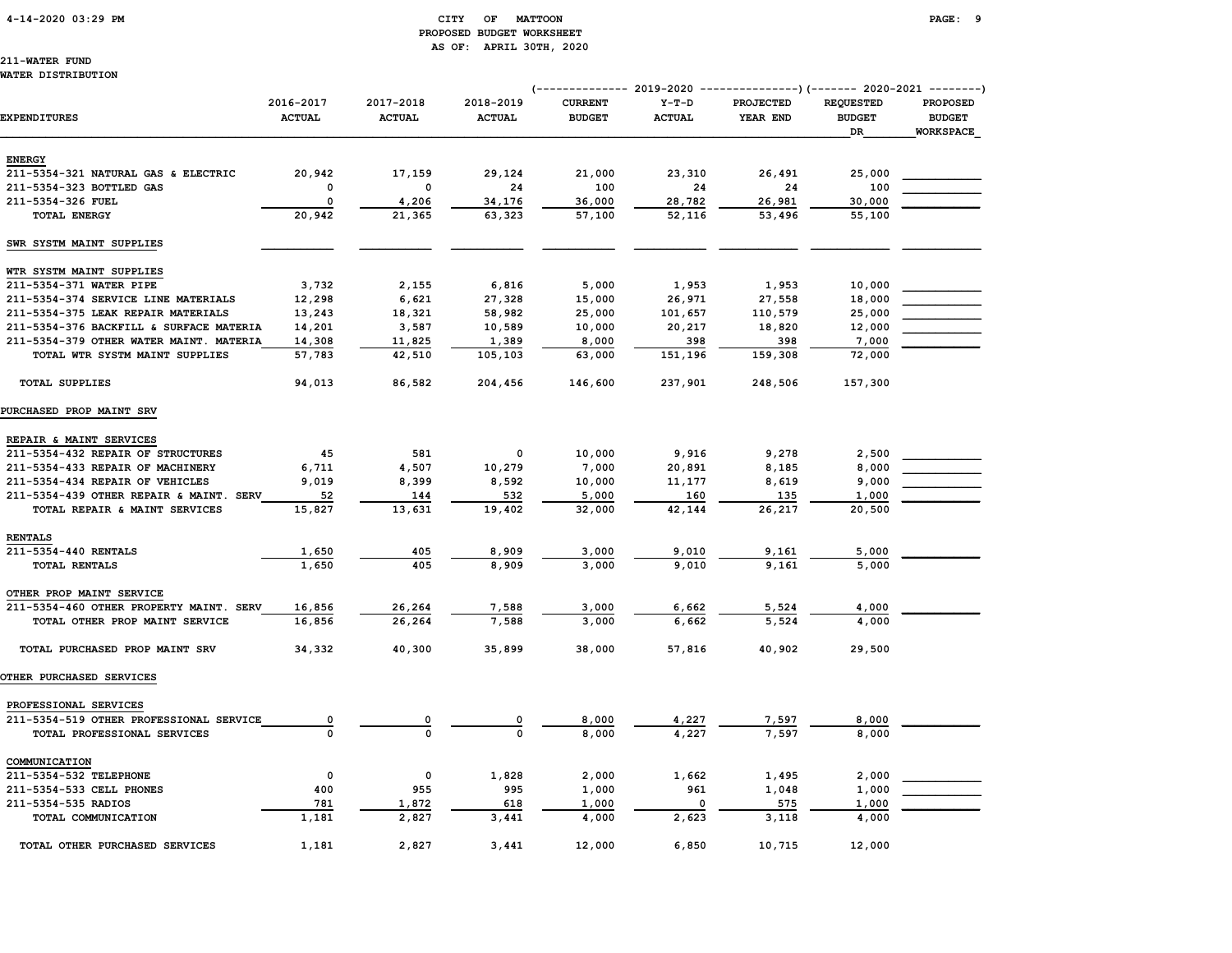#### 4-14-2020 03:29 PM CITY OF MATTOON PAGE: 10 PROPOSED BUDGET WORKSHEET AS OF: APRIL 30TH, 2020

211-WATER FUND

#### WATER DISTRIBUTION

|                                         |                            |                            |                            | (-------------- 2019-2020 ----------------)(------- 2020-2021 ---------) |                          |                              |                                                |                                  |
|-----------------------------------------|----------------------------|----------------------------|----------------------------|--------------------------------------------------------------------------|--------------------------|------------------------------|------------------------------------------------|----------------------------------|
| <b>EXPENDITURES</b>                     | 2016-2017<br><b>ACTUAL</b> | 2017-2018<br><b>ACTUAL</b> | 2018-2019<br><b>ACTUAL</b> | <b>CURRENT</b><br><b>BUDGET</b>                                          | $Y-T-D$<br><b>ACTUAL</b> | <b>PROJECTED</b><br>YEAR END | <b>REQUESTED</b><br><b>BUDGET</b><br><b>DR</b> | <b>PROPOSED</b><br><b>BUDGET</b> |
| <b>PROPERTY</b>                         |                            |                            |                            |                                                                          |                          |                              |                                                | WORKSPACE                        |
|                                         |                            |                            |                            |                                                                          |                          |                              |                                                |                                  |
| IMPROVEMENTS-NOT BLDGS                  |                            |                            |                            |                                                                          |                          |                              |                                                |                                  |
| 211-5354-730 IMPROVEMENTS OTHER THAN BL | 6,924                      |                            |                            | 100,000                                                                  | 181,982                  | 182,732                      | 100,000                                        |                                  |
| TOTAL IMPROVEMENTS-NOT BLDGS            | 6,924                      | $\mathbf{0}$               | 0                          | 100,000                                                                  | 181,982                  | 182,732                      | 100,000                                        |                                  |
| MACHINERY & EQUIPMENT                   |                            |                            |                            |                                                                          |                          |                              |                                                |                                  |
| 211-5354-743 MEF CONTRIBUTION           | 0                          | 61,000                     | 120,070                    | 71,350                                                                   | 71,350                   | 71,350                       | 22,000                                         |                                  |
| TOTAL MACHINERY & EQUIPMENT             |                            | 61,000                     | 120,070                    | 71,350                                                                   | 71,350                   | 71,350                       | 22,000                                         |                                  |
| TOTAL PROPERTY                          | 6,924                      | 61,000                     | 120,070                    | 171,350                                                                  | 253,332                  | 254,082                      | 122,000                                        |                                  |
| OTHER OBJECTS                           |                            |                            |                            |                                                                          |                          |                              |                                                |                                  |
| FINANCIAL TRANS OBJECTS                 |                            |                            |                            |                                                                          |                          |                              |                                                |                                  |
| 211-5354-814 PRINTING/COPY MACH LEASE/M |                            |                            | 74                         | 1,000                                                                    | 573                      | 614                          | 1,000                                          |                                  |
| TOTAL FINANCIAL TRANS OBJECTS           |                            |                            | 74                         | 1,000                                                                    | 573                      | 614                          | 1,000                                          |                                  |
| FINANCIAL TRANS OBJECTS                 |                            |                            |                            |                                                                          |                          |                              |                                                |                                  |
| 211-5354-828 REAL ESTATE TAXES          | 17                         | 17                         |                            | 20                                                                       |                          |                              | 10                                             |                                  |
| TOTAL FINANCIAL TRANS OBJECTS           | $\overline{17}$            | 17                         |                            | 20                                                                       |                          |                              | 10                                             |                                  |
| COMPUTER INFO SYS OBJECT                |                            |                            |                            |                                                                          |                          |                              |                                                |                                  |
| 211-5354-863 COMPUTERS                  | 373                        | 3,470                      | 446                        | 800                                                                      |                          | 446                          | 800                                            |                                  |
| TOTAL COMPUTER INFO SYS OBJECT          | 373                        | 3,470                      | 446                        | 800                                                                      |                          | 446                          | 800                                            |                                  |
| TOTAL OTHER OBJECTS                     | 390                        | 3,486                      | 527                        | 1,820                                                                    | 582                      | 1,068                        | 1,810                                          |                                  |
| TOTAL WATER DISTRIBUTION                | 453,911                    | 597,452                    | 727,084                    | 766,501                                                                  | 945,561                  | 947,402                      | 857,981                                        |                                  |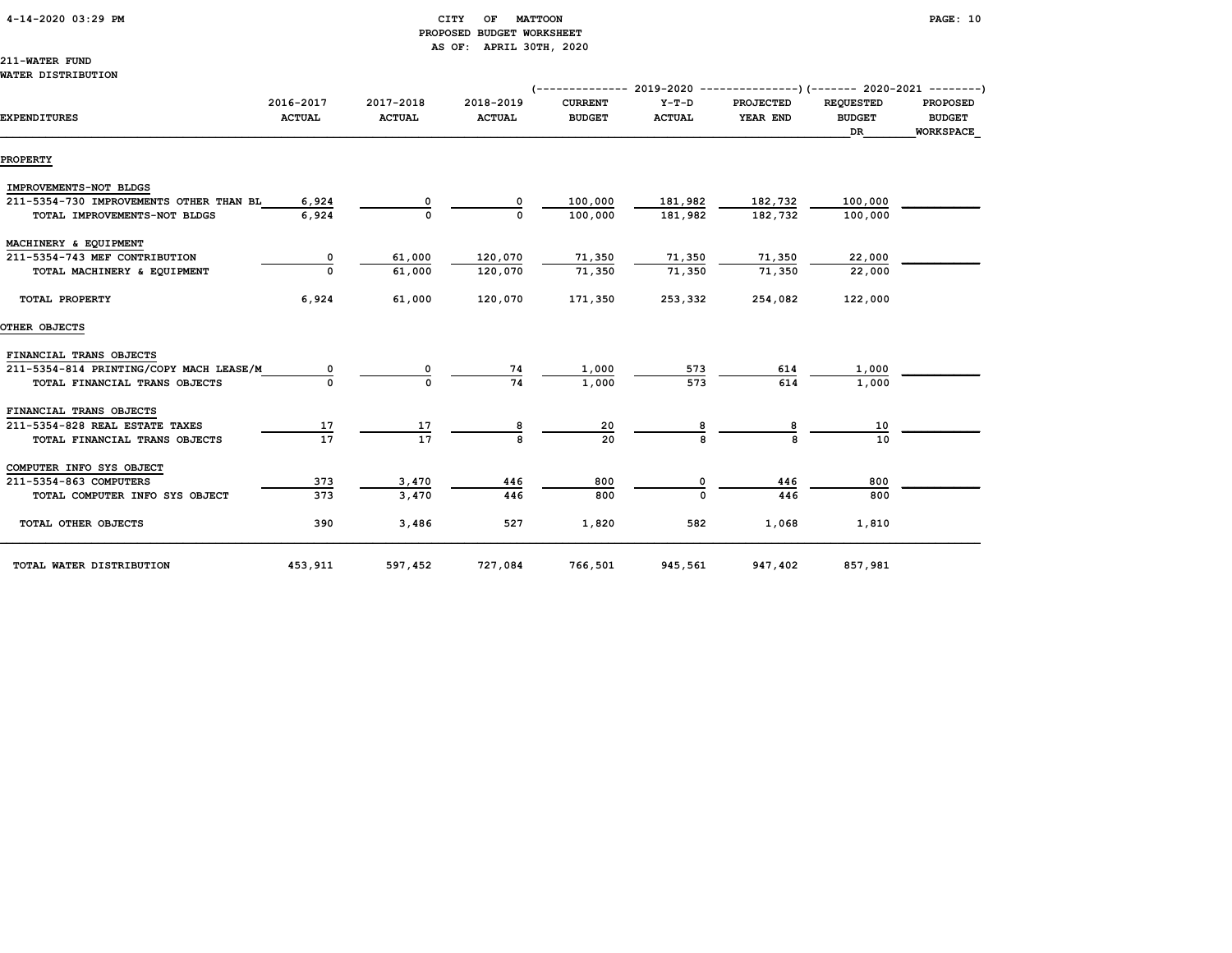#### 4-14-2020 03:29 PM CITY OF MATTOON PAGE: 11 PROPOSED BUDGET WORKSHEET AS OF: APRIL 30TH, 2020

#### ACCOUNTING & COLLECTION

|                                         |                            |                            |                            | (------------- 2019-2020        |                          | ----------------) (------- 2020-2021 --------) |                                         |                                                      |
|-----------------------------------------|----------------------------|----------------------------|----------------------------|---------------------------------|--------------------------|------------------------------------------------|-----------------------------------------|------------------------------------------------------|
| <b>EXPENDITURES</b>                     | 2016-2017<br><b>ACTUAL</b> | 2017-2018<br><b>ACTUAL</b> | 2018-2019<br><b>ACTUAL</b> | <b>CURRENT</b><br><b>BUDGET</b> | $Y-T-D$<br><b>ACTUAL</b> | <b>PROJECTED</b><br>YEAR END                   | <b>REQUESTED</b><br><b>BUDGET</b><br>DR | <b>PROPOSED</b><br><b>BUDGET</b><br><b>WORKSPACE</b> |
|                                         |                            |                            |                            |                                 |                          |                                                |                                         |                                                      |
| PERSONNEL SERVICES                      |                            |                            |                            |                                 |                          |                                                |                                         |                                                      |
| SALARIES & WAGES                        |                            |                            |                            |                                 |                          |                                                |                                         |                                                      |
| 211-5355-111 SALARIES OF REG EMPLOYEES  | 152,643                    | 151,947                    | 148,234                    | 163,746                         | 154,758                  | 154,754                                        | 169,337                                 |                                                      |
| 211-5355-112 SALARIES OF TEMP EMPLOYEES | 1,460                      | 2,058                      | 1,960                      | 5,495                           | 3,116                    | 3,116                                          | 5,744                                   |                                                      |
| 211-5355-113 OVERTIME                   | 423                        | 724                        | 198                        | 1,200                           | 390                      | 100                                            | 1,200                                   |                                                      |
| 211-5355-114 COMPENSATED ABSENCES       | 15,292                     | 18,536                     | 16,350                     | $\mathbf 0$                     | 12,524                   | 12,954                                         | $\mathbf 0$                             |                                                      |
| TOTAL SALARIES & WAGES                  | 169,818                    | 173,265                    | 166,743                    | 170,441                         | 170,787                  | 170,924                                        | 176,281                                 |                                                      |
| TOTAL PERSONNEL SERVICES                | 169,818                    | 173,265                    | 166,743                    | 170,441                         | 170,787                  | 170,924                                        | 176,281                                 |                                                      |
| EMPLOYEE BENEFITS                       |                            |                            |                            |                                 |                          |                                                |                                         |                                                      |
| GROUP INSURANCE                         |                            |                            |                            |                                 |                          |                                                |                                         |                                                      |
| 211-5355-211 GROUP HEALTH INSURANCE     | 35,498                     | 40,026                     | 36,526                     | 38,027                          | 28,143                   | 29,415                                         | 32,742                                  |                                                      |
| 211-5355-212 GROUP LIFE INSURANCE       | 453                        | 493                        | 493                        | 493                             | 493                      | 493                                            | 493                                     |                                                      |
| TOTAL GROUP INSURANCE                   | 35,951                     | 40,518                     | 37,019                     | 38,520                          | 28,636                   | 29,908                                         | 33,235                                  |                                                      |
| SOCIAL SECURITY CONTRIB                 |                            |                            |                            |                                 |                          |                                                |                                         |                                                      |
| 211-5355-221 FICA CONTRIBUTIONS         | 9,678                      | 10,134                     | 9,733                      | 10,567                          | 9,619                    | 10,057                                         | 10,929                                  |                                                      |
| 211-5355-222 MEDICARE CONTRIBUTIONS     | 2,264                      | 2,370                      | 2,276                      | 2,471                           | 2,250                    | 2,352                                          | 2,556                                   |                                                      |
| TOTAL SOCIAL SECURITY CONTRIB           | 11,942                     | 12,504                     | 12,009                     | 13,038                          | 11,868                   | 12,409                                         | 13,485                                  |                                                      |
| RETIREMENT CONTRIBTUIONS                |                            |                            |                            |                                 |                          |                                                |                                         |                                                      |
| 211-5355-231 IMRF CONTRIBUTIONS         | 28,805                     | 27,483                     | 3,837                      | 14,026                          | 14,052                   | 15,104                                         | 18,196                                  |                                                      |
| TOTAL RETIREMENT CONTRIBTUIONS          | 28,805                     | 27,483                     | 3,837                      | 14,026                          | 14,052                   | 15,104                                         | 18,196                                  |                                                      |
| UNEMPLOYMNT COMPENSATION                |                            |                            |                            |                                 |                          |                                                |                                         |                                                      |
| 211-5355-240 UNEMPLOYMENT COMP.         | 678                        | 795                        | 701                        | 267                             | 267                      | 267                                            | 288                                     |                                                      |
| TOTAL UNEMPLOYMNT COMPENSATION          | 678                        | 795                        | 701                        | 267                             | 267                      | 267                                            | 288                                     |                                                      |
| WORKER'S COMPENSATION                   |                            |                            |                            |                                 |                          |                                                |                                         |                                                      |
| 211-5355-250 WORKERS' COMPENSATION      | 3,804                      | 4,953                      | 4,807                      | 4,795                           | 4,795                    | 4,795                                          | 4,559                                   |                                                      |
| TOTAL WORKER'S COMPENSATION             | 3,804                      | 4,953                      | 4,807                      | 4,795                           | 4,795                    | 4,795                                          | 4,559                                   |                                                      |
| TOTAL EMPLOYEE BENEFITS                 | 81,179                     | 86,254                     | 58,372                     | 70,646                          | 59,619                   | 62,483                                         | 69,763                                  |                                                      |
| SUPPLIES                                |                            |                            |                            |                                 |                          |                                                |                                         |                                                      |
| GENERAL SUPPLIES                        |                            |                            |                            |                                 |                          |                                                |                                         |                                                      |
| 211-5355-311 OFFICE SUPPLIES            | 2,475                      | 1,391                      | 886                        | 2,000                           | 1,257                    | 1,268                                          | 2,000                                   |                                                      |
| 211-5355-318 VEHICLE PARTS              | 0                          | 0                          | 0                          | 500                             | 0                        | $\mathbf 0$                                    | 100                                     |                                                      |
| 211-5355-319 MISCELLANEOUS SUPPLIES     | 339                        | 190                        | 368                        | 1,000                           | 475                      | 445                                            | 1,000                                   |                                                      |
| TOTAL GENERAL SUPPLIES                  | 2,815                      | 1,581                      | 1,254                      | 3,500                           | 1,732                    | 1,713                                          | 3,100                                   |                                                      |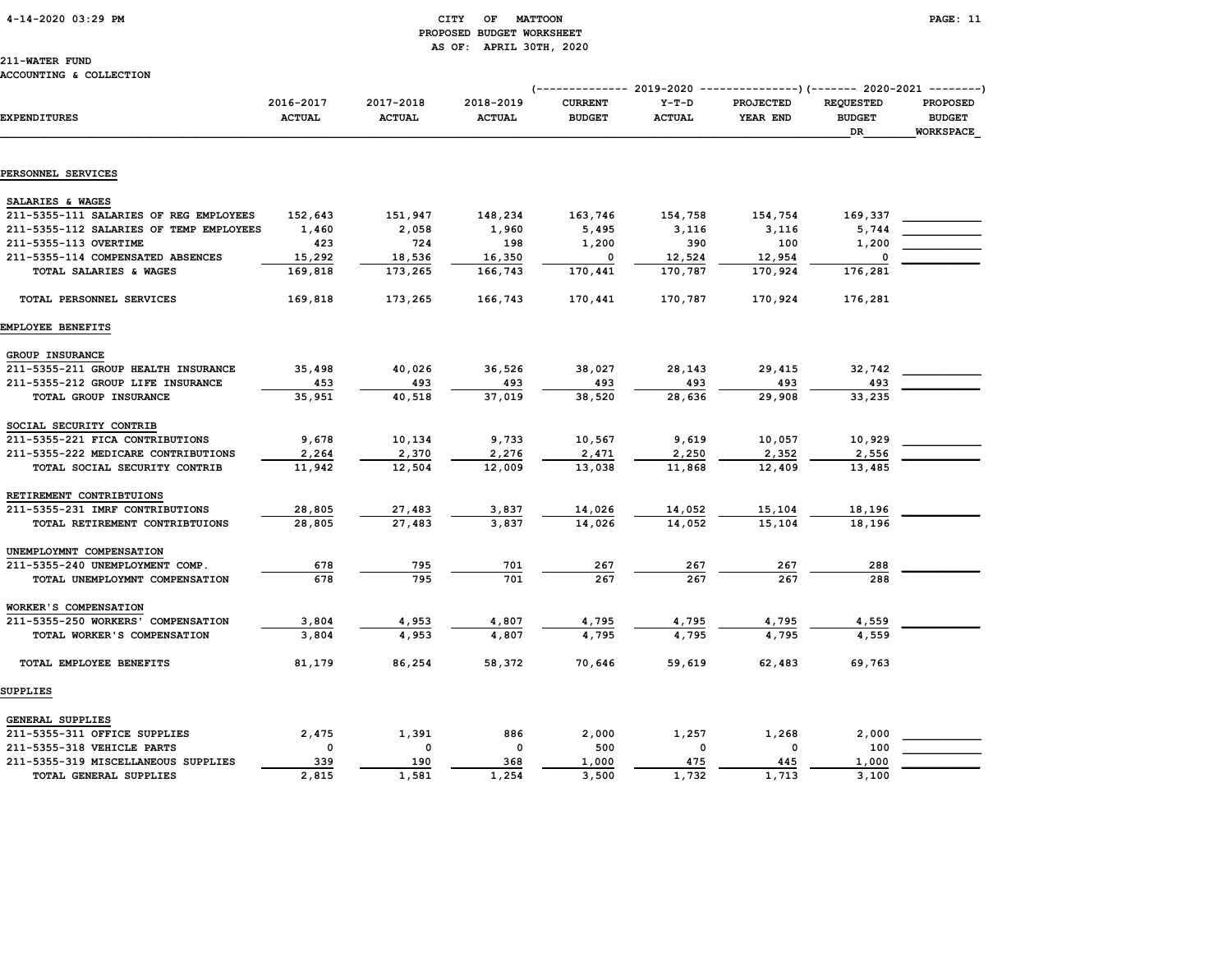# PROPOSED BUDGET WORKSHEET AS OF: APRIL 30TH, 2020

## 211-WATER FUND

#### ACCOUNTING & COLLECTION

|                                         |                            |                            |                            | (------------- 2019-2020        |                          | ---------------) (------- 2020-2021 --------) |                                         |                                                      |
|-----------------------------------------|----------------------------|----------------------------|----------------------------|---------------------------------|--------------------------|-----------------------------------------------|-----------------------------------------|------------------------------------------------------|
| <b>EXPENDITURES</b>                     | 2016-2017<br><b>ACTUAL</b> | 2017-2018<br><b>ACTUAL</b> | 2018-2019<br><b>ACTUAL</b> | <b>CURRENT</b><br><b>BUDGET</b> | $Y-T-D$<br><b>ACTUAL</b> | <b>PROJECTED</b><br>YEAR END                  | <b>REQUESTED</b><br><b>BUDGET</b><br>DR | <b>PROPOSED</b><br><b>BUDGET</b><br><b>WORKSPACE</b> |
| <b>ENERGY</b>                           |                            |                            |                            |                                 |                          |                                               |                                         |                                                      |
| 211-5355-326 FUEL                       | 31,088                     | 18,260                     | 2,347                      | 3,000                           | 3,091                    | 3,054                                         | 3,500                                   |                                                      |
| <b>TOTAL ENERGY</b>                     | 31,088                     | 18,260                     | 2,347                      | 3,000                           | 3,091                    | 3,054                                         | 3,500                                   |                                                      |
| WTR SYSTM MAINT SUPPLIES                |                            |                            |                            |                                 |                          |                                               |                                         |                                                      |
| 211-5355-372 METER TILES, RIMS & LIDS   | 8,687                      | 7,522                      | 3,405                      | 9,000                           | 2,034                    | 2,034                                         | 3,000                                   |                                                      |
| 211-5355-373 WATER METERS               | 4,408                      | 4,382                      | 4,960                      | 7,000                           | 10,166                   | 10,296                                        | 12,000                                  |                                                      |
| TOTAL WTR SYSTM MAINT SUPPLIES          | 13,095                     | 11,904                     | 8,365                      | 16,000                          | 12,200                   | 12,330                                        | 15,000                                  |                                                      |
| <b>TOTAL SUPPLIES</b>                   | 46,997                     | 31,745                     | 11,967                     | 22,500                          | 17,023                   | 17,097                                        | 21,600                                  |                                                      |
| PURCHASED PROP MAINT SRV                |                            |                            |                            |                                 |                          |                                               |                                         |                                                      |
| REPAIR & MAINT SERVICES                 |                            |                            |                            |                                 |                          |                                               |                                         |                                                      |
| 211-5355-431 REPAIR OF OFFICE EQUIPMENT | 0                          | 0                          | 50                         | 200                             | 25                       | 25                                            | 200                                     |                                                      |
| 211-5355-434 REPAIR OF VEHICLES         | 793                        | 679                        | 1,081                      | 1,500                           | 1,787                    | 1,816                                         | 2,000                                   |                                                      |
| 211-5355-439 OTHER REPAIR & MAINT. SERV | 10                         | 19                         | 93                         | 500                             | 0                        | 74                                            | 200                                     |                                                      |
| TOTAL REPAIR & MAINT SERVICES           | 803                        | 698                        | 1,224                      | 2,200                           | 1,812                    | 1,915                                         | 2,400                                   |                                                      |
| TOTAL PURCHASED PROP MAINT SRV          | 803                        | 698                        | 1,224                      | 2,200                           | 1,812                    | 1,915                                         | 2,400                                   |                                                      |
| <b>OTHER PURCHASED SERVICES</b>         |                            |                            |                            |                                 |                          |                                               |                                         |                                                      |
| PROFESSIONAL SERVICES                   |                            |                            |                            |                                 |                          |                                               |                                         |                                                      |
| 211-5355-513 AUDITING SERVICES          | 21,000                     | 21,600                     | 22,240                     | 22,880                          | 23,505                   | 23,505                                        | 23,360                                  |                                                      |
| 211-5355-516 TECHNOLOGY SUPPORT SERVICE | 19,419                     | 19,268                     | 19,858                     | 23,000                          | 19,952                   | 23,406                                        | 27,000                                  |                                                      |
| 211-5355-519 OTHER PROFESSIONAL SERVICE | 4,616                      | 4,913                      | 4,459                      | 5,000                           | 3,945                    | 4,501                                         | 5,000                                   |                                                      |
| TOTAL PROFESSIONAL SERVICES             | 45,036                     | 45,781                     | 46,557                     | 50,880                          | 47,402                   | 51,412                                        | 55,360                                  |                                                      |
| COMMUNICATION                           |                            |                            |                            |                                 |                          |                                               |                                         |                                                      |
| 211-5355-531 POSTAGE                    | 15,285                     | 14,975                     | 15,538                     | 16,000                          | 13,302                   | 15,323                                        | 16,000                                  |                                                      |
| 211-5355-532 TELEPHONE                  | 1,683                      | 2,067                      | 2,573                      | 3,000                           | 2,481                    | 2,567                                         | 3,000                                   |                                                      |
| TOTAL COMMUNICATION                     | 16,969                     | 17,042                     | 18,110                     | 19,000                          | 15,783                   | 17,890                                        | 19,000                                  |                                                      |
| EMPLOYEE BUSINESS EXP                   |                            |                            |                            |                                 |                          |                                               |                                         |                                                      |
| 211-5355-562 TRAVEL & TRAINING          | <u>15</u>                  | <u>15</u>                  | $\frac{0}{0}$              | 100                             |                          |                                               | 100                                     |                                                      |
| TOTAL EMPLOYEE BUSINESS EXP             | 15                         | 15                         |                            | 100                             |                          |                                               | 100                                     |                                                      |
| OTHER PURCHASED SERVICES                |                            |                            |                            |                                 |                          |                                               |                                         |                                                      |
| 211-5355-579 COLLECTION FEES            | 1,603                      | 1,646                      | 1,572                      | 2,000                           | 1,183                    | 1,158                                         | 1,500                                   |                                                      |
| TOTAL OTHER PURCHASED SERVICES          | 1,603                      | 1,646                      | 1,572                      | 2,000                           | 1,183                    | 1,158                                         | 1,500                                   |                                                      |
| TOTAL OTHER PURCHASED SERVICES          | 63,622                     | 64,484                     | 66,240                     | 71,980                          | 64,368                   | 70,460                                        | 75,960                                  |                                                      |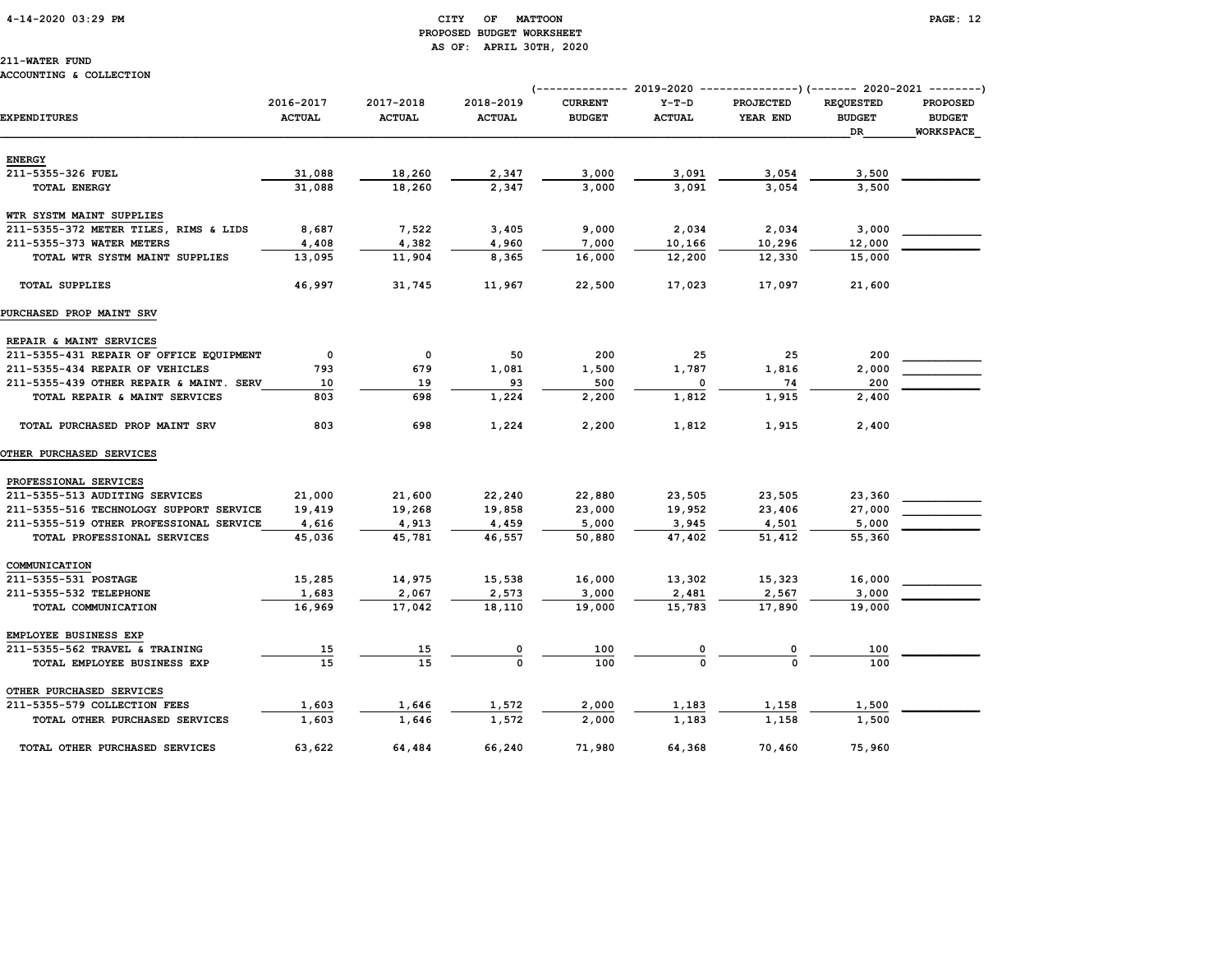|  | 4-14-2020 03:29 PM |  |  |  |
|--|--------------------|--|--|--|
|--|--------------------|--|--|--|

#### CITY OF MATTOON **PAGE:** 13 PROPOSED BUDGET WORKSHEET AS OF: APRIL 30TH, 2020

#### 211-WATER FUND

#### ACCOUNTING & COLLECTION

|                                         |                            |                            |                            |                                 |                          |                              |                                         | (-------------- 2019-2020 ----------------) (------- 2020-2021 --------) |
|-----------------------------------------|----------------------------|----------------------------|----------------------------|---------------------------------|--------------------------|------------------------------|-----------------------------------------|--------------------------------------------------------------------------|
| <b>EXPENDITURES</b>                     | 2016-2017<br><b>ACTUAL</b> | 2017-2018<br><b>ACTUAL</b> | 2018-2019<br><b>ACTUAL</b> | <b>CURRENT</b><br><b>BUDGET</b> | $Y-T-D$<br><b>ACTUAL</b> | <b>PROJECTED</b><br>YEAR END | <b>REQUESTED</b><br><b>BUDGET</b><br>DR | <b>PROPOSED</b><br><b>BUDGET</b><br><b>WORKSPACE</b>                     |
| <b>PROPERTY</b>                         |                            |                            |                            |                                 |                          |                              |                                         |                                                                          |
| IMPROVEMENTS-NOT BLDGS                  |                            |                            |                            |                                 |                          |                              |                                         |                                                                          |
| MACHINERY & EQUIPMENT                   |                            |                            |                            |                                 |                          |                              |                                         |                                                                          |
| 211-5355-740 MACHINERY & EQUIPMENT      |                            | 0                          |                            |                                 | 163                      | 163                          |                                         |                                                                          |
| TOTAL MACHINERY & EQUIPMENT             |                            |                            |                            |                                 | 163                      | 163                          |                                         |                                                                          |
| TOTAL PROPERTY                          | $\mathbf 0$                | $\mathbf{0}$               | 0                          | 0                               | 163                      | 163                          | 0                                       |                                                                          |
| OTHER OBJECTS                           |                            |                            |                            |                                 |                          |                              |                                         |                                                                          |
| CITY CLERK DEPT OBJECTS                 |                            |                            |                            |                                 |                          |                              |                                         |                                                                          |
| 211-5355-804 UTILITY TAX REMITTANCE     | 125,155                    | 121,464                    | 117,075                    | 120,000                         | 106,806                  | 116,145                      | 119,000                                 |                                                                          |
| TOTAL CITY CLERK DEPT OBJECTS           | 125,155                    | 121,464                    | 117,075                    | 120,000                         | 106,806                  | 116,145                      | 119,000                                 |                                                                          |
| FINANCIAL TRANS OBJECTS                 |                            |                            |                            |                                 |                          |                              |                                         |                                                                          |
| 211-5355-811 BANK SERVICE CHARGES       | 15,223                     | 16,122                     | 16,900                     | 18,000                          | 13,605                   | 14,385                       | 16,000                                  |                                                                          |
| 211-5355-812 METER DEPOSIT REFUNDS      | $\overline{\phantom{0}}$   | 433                        | $\overline{\phantom{0}}$   | $\mathbf{o}$                    | $\overline{\phantom{0}}$ | $\mathbf{o}$                 | 0                                       |                                                                          |
| 211-5355-814 PRINTING/COPY MACH LEASE/M | 1,115                      | 1,117                      | 1,086                      | 2,000                           | 1,121                    | 1,090                        | 1,500                                   |                                                                          |
| 211-5355-815 POSTAGE METER LEASE & MAIN | 1,120                      | 1,231                      | 1,033                      | 2,000                           | 1,056                    | 1,056                        | 1,500                                   |                                                                          |
| TOTAL FINANCIAL TRANS OBJECTS           | 17,457                     | 18,903                     | 19,019                     | 22,000                          | 15,781                   | 16,531                       | 19,000                                  |                                                                          |
| SPECIAL EVENT OBJECTS                   |                            |                            |                            |                                 |                          |                              |                                         |                                                                          |
| 211-5355-830 BAD DEBT EXPENSE           | 33,098                     | 7,882                      | 10,909                     | 13,000                          | 7,032                    | 7,789                        | 10,000                                  |                                                                          |
| TOTAL SPECIAL EVENT OBJECTS             | 33,098                     | 7,882                      | 10,909                     | 13,000                          | 7,032                    | 7,789                        | 10,000                                  |                                                                          |
| COMPUTER INFO SYS OBJECT                |                            |                            |                            |                                 |                          |                              |                                         |                                                                          |
| 211-5355-863 COMPUTERS                  | 0                          | 4,253                      | 3,186                      | 1,066                           | 609                      | 1,066                        | 2,500                                   |                                                                          |
| TOTAL COMPUTER INFO SYS OBJECT          |                            | 4,253                      | 3,186                      | 1,066                           | 609                      | 1,066                        | 2,500                                   |                                                                          |
| TOTAL OTHER OBJECTS                     | 175,711                    | 152,502                    | 150,188                    | 156,066                         | 130,228                  | 141,531                      | 150,500                                 |                                                                          |
| TOTAL ACCOUNTING & COLLECTION           | 538,131                    | 508,948                    | 454,733                    | 493,833                         | 444,000                  | 464,573                      | 496,504                                 |                                                                          |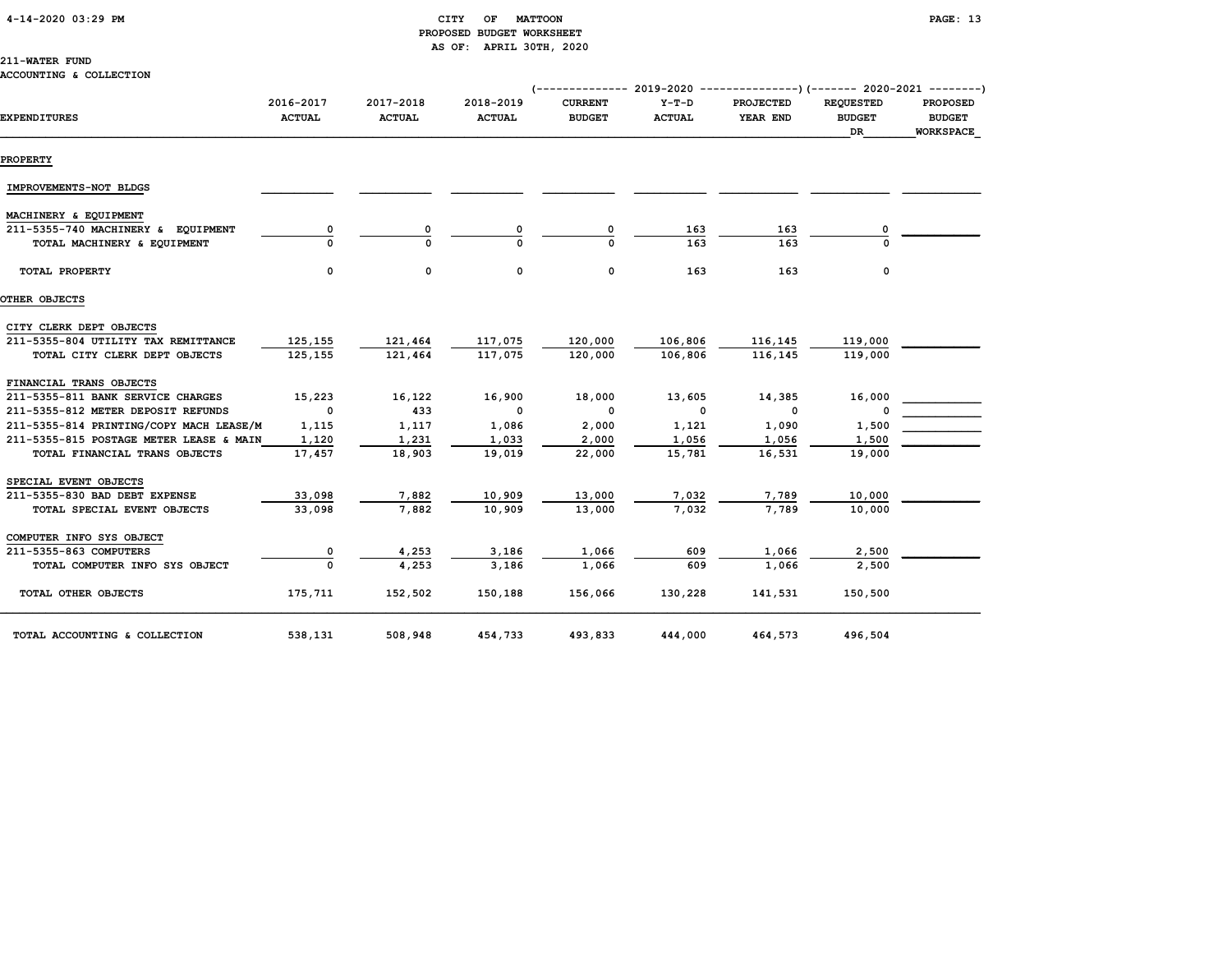#### 4-14-2020 03:29 PM CITY OF MATTOON PAGE: 14 PROPOSED BUDGET WORKSHEET AS OF: APRIL 30TH, 2020

#### 211-WATER FUND

#### ADMINISTRATIVE & GENERAL

|                                         |                            |                            |                            |                                 |                          | (-------------- 2019-2020 ---------------)        (------- 2020-2021 --------) |                                         |                                               |
|-----------------------------------------|----------------------------|----------------------------|----------------------------|---------------------------------|--------------------------|--------------------------------------------------------------------------------|-----------------------------------------|-----------------------------------------------|
| <b>EXPENDITURES</b>                     | 2016-2017<br><b>ACTUAL</b> | 2017-2018<br><b>ACTUAL</b> | 2018-2019<br><b>ACTUAL</b> | <b>CURRENT</b><br><b>BUDGET</b> | $Y-T-D$<br><b>ACTUAL</b> | <b>PROJECTED</b><br>YEAR END                                                   | <b>REQUESTED</b><br><b>BUDGET</b><br>DR | <b>PROPOSED</b><br><b>BUDGET</b><br>WORKSPACE |
|                                         |                            |                            |                            |                                 |                          |                                                                                |                                         |                                               |
| PERSONNEL SERVICES                      |                            |                            |                            |                                 |                          |                                                                                |                                         |                                               |
| SALARIES & WAGES                        |                            |                            |                            |                                 |                          |                                                                                |                                         |                                               |
| 211-5356-111 SALARIES OF REG EMPLOYEES  | 141,952                    | 152,929                    | 183,590                    | 201,413                         | 194,156                  | 192,527                                                                        | 243,458                                 |                                               |
| 211-5356-113 OVERTIME                   | 326                        | 2,065                      | 2,065                      | 1,500                           | 751                      | 1,094                                                                          | 1,500                                   |                                               |
| 211-5356-114 COMPENSATED ABSENCES       | 8,824                      | 18,503                     | 10,669                     | 0                               | 12,405                   | 12,207                                                                         | $\Omega$                                |                                               |
| 211-5356-115 ENGINEERING SALARIES ALLOC | 3,064                      | 1,987                      | 0                          | 0                               | 0                        | 0                                                                              | $\Omega$                                |                                               |
| TOTAL SALARIES & WAGES                  | 154,165                    | 175,485                    | 196,324                    | 202,913                         | 207,312                  | 205,828                                                                        | 244,958                                 |                                               |
| TOTAL PERSONNEL SERVICES                | 154,165                    | 175,485                    | 196,324                    | 202,913                         | 207,312                  | 205,828                                                                        | 244,958                                 |                                               |
| EMPLOYEE BENEFITS                       |                            |                            |                            |                                 |                          |                                                                                |                                         |                                               |
| GROUP INSURANCE                         |                            |                            |                            |                                 |                          |                                                                                |                                         |                                               |
| 211-5356-211 GROUP HEALTH INSURANCE     | 24,090                     | 25,044                     | 26,246                     | 27,391                          | 26,250                   | 26,831                                                                         | 51,746                                  |                                               |
| 211-5356-212 GROUP LIFE INSURANCE       | 303                        | 330                        | 433                        | 433                             | 433                      | 433                                                                            | 742                                     |                                               |
| TOTAL GROUP INSURANCE                   | 24,393                     | 25,374                     | 26,679                     | 27,824                          | 26,683                   | 27,264                                                                         | 52,488                                  |                                               |
| SOCIAL SECURITY CONTRIB                 |                            |                            |                            |                                 |                          |                                                                                |                                         |                                               |
| 211-5356-221 FICA CONTRIBUTIONS         | 8,484                      | 9,897                      | 11,456                     | 12,581                          | 12,004                   | 12,451                                                                         | 15,187                                  |                                               |
| 211-5356-222 MEDICARE CONTRIBUTIONS     | 1,984                      | 2,315                      | 2,679                      | 2,942                           | 2,807                    | 2,912                                                                          | 3,552                                   |                                               |
| TOTAL SOCIAL SECURITY CONTRIB           | 10,468                     | 12,212                     | 14,136                     | 15,523                          | 14,812                   | 15,363                                                                         | 18,739                                  |                                               |
| RETIREMENT CONTRIBTUIONS                |                            |                            |                            |                                 |                          |                                                                                |                                         |                                               |
| 211-5356-231 IMRF CONTRIBUTIONS         | 25,740                     | 27,404                     | 4,243                      | 17,254                          | 15,235                   | 15,842                                                                         | 25,630                                  |                                               |
| TOTAL RETIREMENT CONTRIBTUIONS          | 25,740                     | 27,404                     | 4,243                      | 17,254                          | 15,235                   | 15,842                                                                         | 25,630                                  |                                               |
| UNEMPLOYMNT COMPENSATION                |                            |                            |                            |                                 |                          |                                                                                |                                         |                                               |
| 211-5356-240 UNEMPLOYMENT COMP.         | 404                        | 469                        | 543                        | 207                             | 207                      | 278                                                                            | 247                                     |                                               |
| TOTAL UNEMPLOYMNT COMPENSATION          | 404                        | 469                        | 543                        | 207                             | 207                      | 278                                                                            | 247                                     |                                               |
| WORKER'S COMPENSATION                   |                            |                            |                            |                                 |                          |                                                                                |                                         |                                               |
| 211-5356-250 WORKERS' COMPENSATION      | 3,672                      | 4,812                      | 6,323                      | 7,100                           | 7,100                    | 7,140                                                                          | 7,677                                   |                                               |
| TOTAL WORKER'S COMPENSATION             | 3,672                      | 4,812                      | 6,323                      | 7,100                           | 7,100                    | 7,140                                                                          | 7,677                                   |                                               |
| TOTAL EMPLOYEE BENEFITS                 | 64,678                     | 70,271                     | 51,924                     | 67,908                          | 64,037                   | 65,887                                                                         | 104,781                                 |                                               |
| <b>SUPPLIES</b>                         |                            |                            |                            |                                 |                          |                                                                                |                                         |                                               |
| GENERAL SUPPLIES                        |                            |                            |                            |                                 |                          |                                                                                |                                         |                                               |
| 211-5356-311 OFFICE SUPPLIES            | 580                        | 771                        | 924                        | 1,000                           | 859                      | 844                                                                            | 1,000                                   |                                               |
| 211-5356-316 TOOLS & EQUIPMENT          | 39                         | 1,544                      | 185                        | 500                             | 213                      | 370                                                                            | 500                                     |                                               |
| 211-5356-318 VEHICLE PARTS              | 0                          | $\mathbf 0$                | $\mathsf{o}\,$             | 0                               | 52                       | 0                                                                              | 0                                       |                                               |
| 211-5356-319 MISCELLANEOUS SUPPLIES     | 70                         | 187                        | 205                        | 500                             | 32                       | 229                                                                            | 500                                     |                                               |
| TOTAL GENERAL SUPPLIES                  | 689                        | 2,502                      | 1,314                      | 2,000                           | 1,156                    | 1,443                                                                          | 2,000                                   |                                               |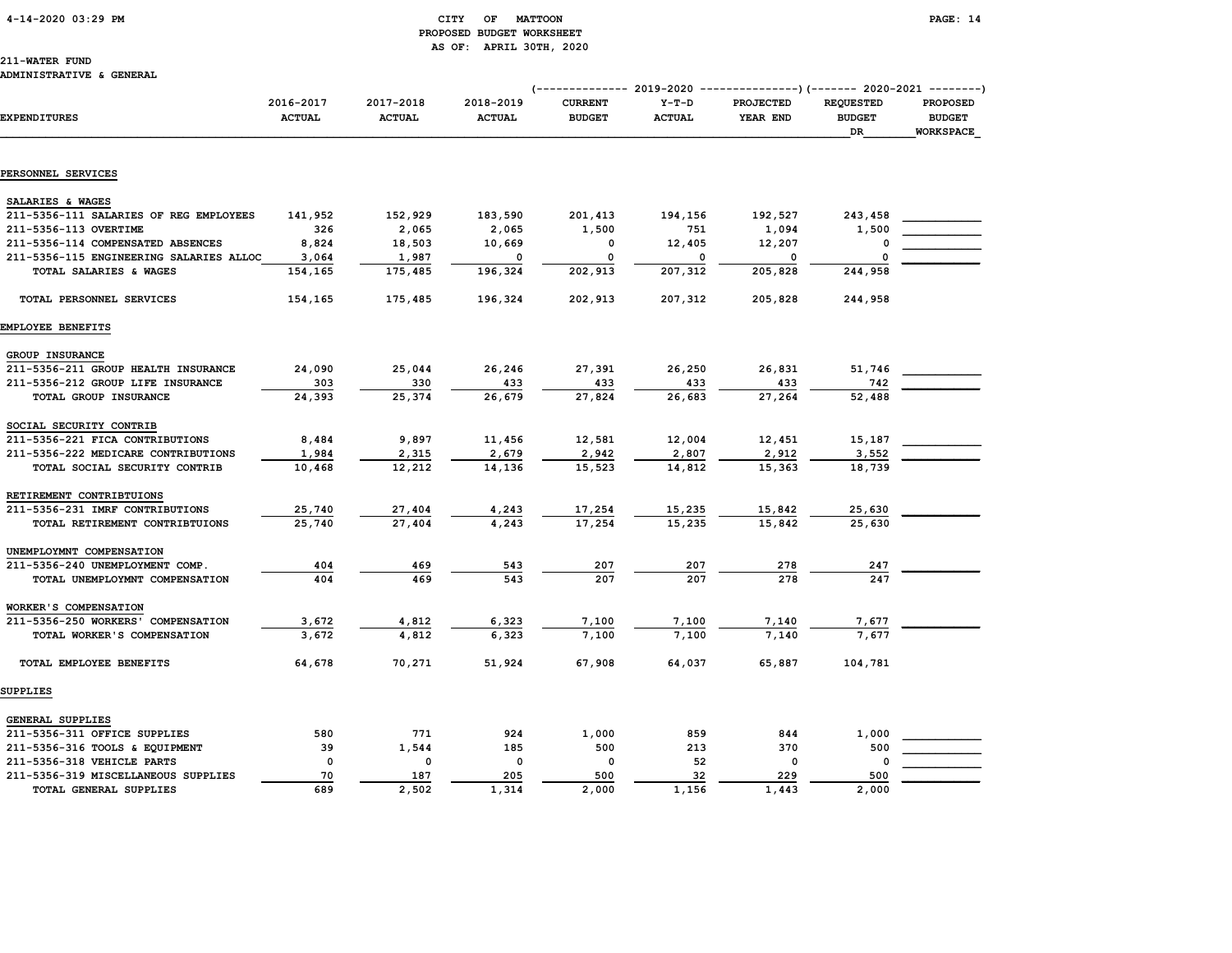#### 4-14-2020 03:29 PM CITY OF MATTOON PAGE: 15 PROPOSED BUDGET WORKSHEET AS OF: APRIL 30TH, 2020

211-WATER FUND

#### ADMINISTRATIVE & GENERAL

|                                         |                            |                            |                            |                                 |                          | (-------------- 2019-2020 ----------------) (------- 2020-2021 --------) |                                         |                                               |
|-----------------------------------------|----------------------------|----------------------------|----------------------------|---------------------------------|--------------------------|--------------------------------------------------------------------------|-----------------------------------------|-----------------------------------------------|
| <b>EXPENDITURES</b>                     | 2016-2017<br><b>ACTUAL</b> | 2017-2018<br><b>ACTUAL</b> | 2018-2019<br><b>ACTUAL</b> | <b>CURRENT</b><br><b>BUDGET</b> | $Y-T-D$<br><b>ACTUAL</b> | <b>PROJECTED</b><br>YEAR END                                             | <b>REQUESTED</b><br><b>BUDGET</b><br>DR | <b>PROPOSED</b><br><b>BUDGET</b><br>WORKSPACE |
| <b>ENERGY</b>                           |                            |                            |                            |                                 |                          |                                                                          |                                         |                                               |
| 211-5356-321 NATURAL GAS & ELECTRIC     | 1,332                      | 1,718                      | 2,207                      | 2,000                           | 1,596                    | 2,309                                                                    |                                         |                                               |
| <b>TOTAL ENERGY</b>                     | 1,332                      | 1,718                      | 2,207                      | 2,000                           | 1,596                    | 2,309                                                                    |                                         |                                               |
|                                         |                            |                            |                            |                                 |                          |                                                                          |                                         |                                               |
| BOOKS & PERIODICALS                     |                            |                            |                            |                                 |                          |                                                                          |                                         |                                               |
| 211-5356-340 BOOKS & PERIODICALS        | 0                          | 117                        | 136                        | 100                             | 221                      | 283                                                                      | 100                                     |                                               |
| TOTAL BOOKS & PERIODICALS               |                            | 117                        | 136                        | 100                             | 221                      | 283                                                                      | 100                                     |                                               |
| <b>TOTAL SUPPLIES</b>                   | 2,022                      | 4,337                      | 3,657                      | 4,100                           | 2,973                    | 4,035                                                                    | 2,100                                   |                                               |
| PURCHASED PROP MAINT SRV                |                            |                            |                            |                                 |                          |                                                                          |                                         |                                               |
| REPAIR & MAINT SERVICES                 |                            |                            |                            |                                 |                          |                                                                          |                                         |                                               |
| 211-5356-434 REPAIR OF VEHICLES         |                            |                            |                            |                                 |                          |                                                                          |                                         |                                               |
| TOTAL REPAIR & MAINT SERVICES           |                            |                            |                            |                                 | $\frac{167}{167}$        |                                                                          |                                         |                                               |
| OTHER PROP MAINT SERVICE                |                            |                            |                            |                                 |                          |                                                                          |                                         |                                               |
| 211-5356-460 OTHER PROPERTY MAINT SVCS  | 0                          | 0                          | 66                         | 3,500                           | <u>3,111</u>             | 3,507                                                                    | 3,500                                   |                                               |
| TOTAL OTHER PROP MAINT SERVICE          |                            | $\Omega$                   | 66                         | 3,500                           | 3,111                    | 3,507                                                                    | 3,500                                   |                                               |
| TOTAL PURCHASED PROP MAINT SRV          | 0                          | $\mathbf 0$                | 66                         | 3,500                           | 3,278                    | 3,507                                                                    | 3,500                                   |                                               |
| <b>OTHER PURCHASED SERVICES</b>         |                            |                            |                            |                                 |                          |                                                                          |                                         |                                               |
| PROFESSIONAL SERVICES                   |                            |                            |                            |                                 |                          |                                                                          |                                         |                                               |
| 211-5356-511 PLANNING & DESIGN SERVICES | 5,582                      | 11,490                     | 5,953                      | 10,000                          | 4,759                    | 7,749                                                                    | 10,000                                  |                                               |
| 211-5356-515 LABOR RELATIONS COUNSEL    | $\Omega$                   | 0                          | 0                          | 1,000                           | 0                        | $\mathbf 0$                                                              | 1,000                                   |                                               |
| 211-5356-519 OTHER PROFESSIONAL SERVICE | O                          |                            | 1,584                      |                                 | 336                      | 72                                                                       |                                         |                                               |
| TOTAL PROFESSIONAL SERVICES             | 5,582                      | 11,490                     | 7,537                      | 11,000                          | 5,095                    | 7,821                                                                    | 11,000                                  |                                               |
| <b>INSURANCE</b>                        |                            |                            |                            |                                 |                          |                                                                          |                                         |                                               |
| 211-5356-523 PROPERTY & CASUALTY INSURA | 28,291                     | 32,455                     | 29,227                     | 33,000                          | 36,627                   | <u>35,721</u>                                                            | 35,000                                  |                                               |
| TOTAL INSURANCE                         | 28,291                     | 32,455                     | 29,227                     | 33,000                          | 36,627                   | 35,721                                                                   | 35,000                                  |                                               |
| COMMUNICATION                           |                            |                            |                            |                                 |                          |                                                                          |                                         |                                               |
| 211-5356-533 CELLULAR PHONE             | 919                        | 1,172                      | 1,148                      | 1,000                           |                          |                                                                          | 1,200                                   |                                               |
| TOTAL COMMUNICATION                     | 919                        | 1,172                      | 1,148                      | 1,000                           | <u>1,344</u><br>1,344    | <u>1,474</u><br>1,474                                                    | 1,200                                   |                                               |
|                                         |                            |                            |                            |                                 |                          |                                                                          |                                         |                                               |
| ADVERTISING                             |                            |                            |                            |                                 |                          |                                                                          |                                         |                                               |
| 211-5356-540 ADVERTISING                | 38                         | 34                         | 32                         | 100                             |                          | 32                                                                       | 100                                     |                                               |
| TOTAL ADVERTISING                       | 38                         | 34                         | 32                         | 100                             |                          | 32                                                                       | 100                                     |                                               |
| EMPLOYEE BUSINESS EXP                   |                            |                            |                            |                                 |                          |                                                                          |                                         |                                               |
| 211-5356-562 TRAVEL & TRAINING          | 0                          | 183                        | 323                        | 200                             | 323                      | 426                                                                      | 200                                     |                                               |
| TOTAL EMPLOYEE BUSINESS EXP             | $\Omega$                   | 183                        | 323                        | 200                             | 323                      | 426                                                                      | 200                                     |                                               |
|                                         |                            |                            |                            |                                 |                          |                                                                          |                                         |                                               |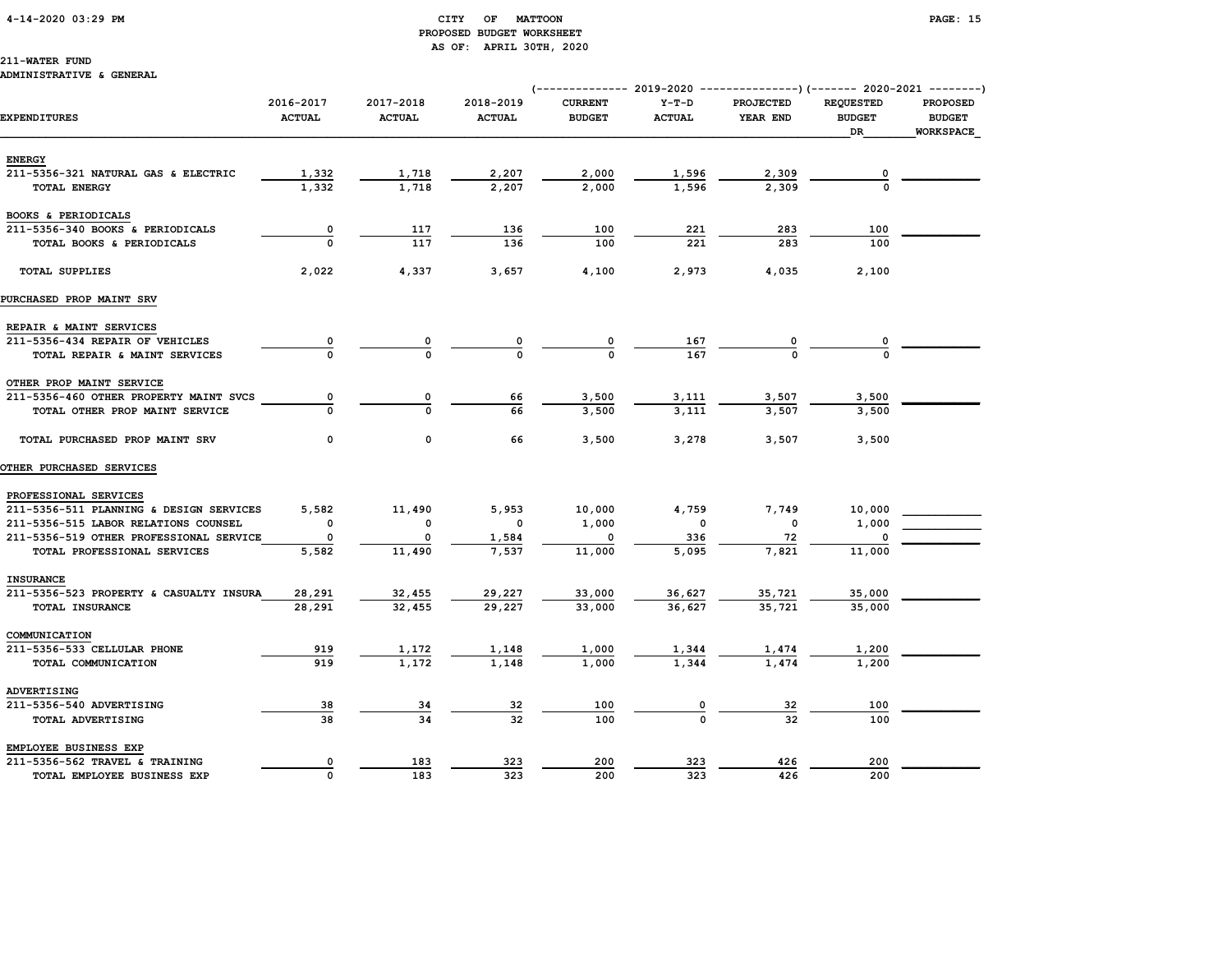#### 4-14-2020 03:29 PM CITY OF MATTOON PAGE: 16 PROPOSED BUDGET WORKSHEET AS OF: APRIL 30TH, 2020

211-WATER FUND ADMINISTRATIVE & GENERAL

# (-------------- 2019-2020 ---------------)(------- 2020-2021 --------) 2016-2017 2017-2018 2018-2019 CURRENT Y-T-D PROJECTED REQUESTED PROPOSED EXPENDITURES ACTUAL ACTUAL ACTUAL BUDGET ACTUAL YEAR END BUDGET BUDGET  $\Box$  . The contract of the contract of the contract of the contract of the contract of the contract of the contract of the contract of the contract of the contract of the contract of the contract of the contract of the co

| OTHER PURCHASED SERVICES                |         |         |         |         |         |         |         |  |
|-----------------------------------------|---------|---------|---------|---------|---------|---------|---------|--|
| 211-5356-571 DUES & MEMBERSHIPS         | 1,978   | 2,028   | 2,109   | 2,000   | 2,171   | 2,171   | 2,100   |  |
| 211-5356-579 MISC. OTHER PURCHASED SERV | 1,416   | 1,325   | 1,516   | 1,500   | 1,337   | 1,516   | 1,500   |  |
| TOTAL OTHER PURCHASED SERVICES          | 3,394   | 3,353   | 3,625   | 3,500   | 3,508   | 3,687   | 3,600   |  |
| TOTAL OTHER PURCHASED SERVICES          | 38,223  | 48,685  | 41,893  | 48,800  | 46,897  | 49,161  | 51,100  |  |
| OTHER OBJECTS                           |         |         |         |         |         |         |         |  |
| FINANCIAL TRANS OBJECTS                 |         |         |         |         |         |         |         |  |
| 211-5356-814 PRINT/COPY MACH LEASE & MA | 670     | 1,536   | 1,307   | 1,000   | 893     | 1,072   | 1,000   |  |
| 211-5356-816 FARM EXPENSES              | 1,120   | 837     | 1,157   | 0       | 0       | 268     | O       |  |
| TOTAL FINANCIAL TRANS OBJECTS           | 1,790   | 2,373   | 2,464   | 1,000   | 893     | 1,340   | 1,000   |  |
| FINANCIAL TRANS OBJECTS                 |         |         |         |         |         |         |         |  |
| 211-5356-828 REAL ESTATE TAXES          | 131     | 168     | 695     | 1,500   | 1,483   | 1,714   | 2,000   |  |
| TOTAL FINANCIAL TRANS OBJECTS           | 131     | 168     | 695     | 1,500   | 1,483   | 1,714   | 2,000   |  |
| COMPUTER INFO SYS OBJECT                |         |         |         |         |         |         |         |  |
| COMPUTER INFO SYS OBJECT                |         |         |         |         |         |         |         |  |
| COMPUTER INFO SYS OBJECT                |         |         |         |         |         |         |         |  |
| 211-5356-863 COMPUTERS                  | 1,167   | 3,561   | 1,462   | 1,200   | 463     | 1,511   | 1,200   |  |
| TOTAL COMPUTER INFO SYS OBJECT          | 1,167   | 3,561   | 1,462   | 1,200   | 463     | 1,511   | 1,200   |  |
| TOTAL OTHER OBJECTS                     | 3,088   | 6,102   | 4,621   | 3,700   | 2,839   | 4,565   | 4,200   |  |
| TOTAL ADMINISTRATIVE & GENERAL          | 262,176 | 304,879 | 298,485 | 330,921 | 327,335 | 332,983 | 410,639 |  |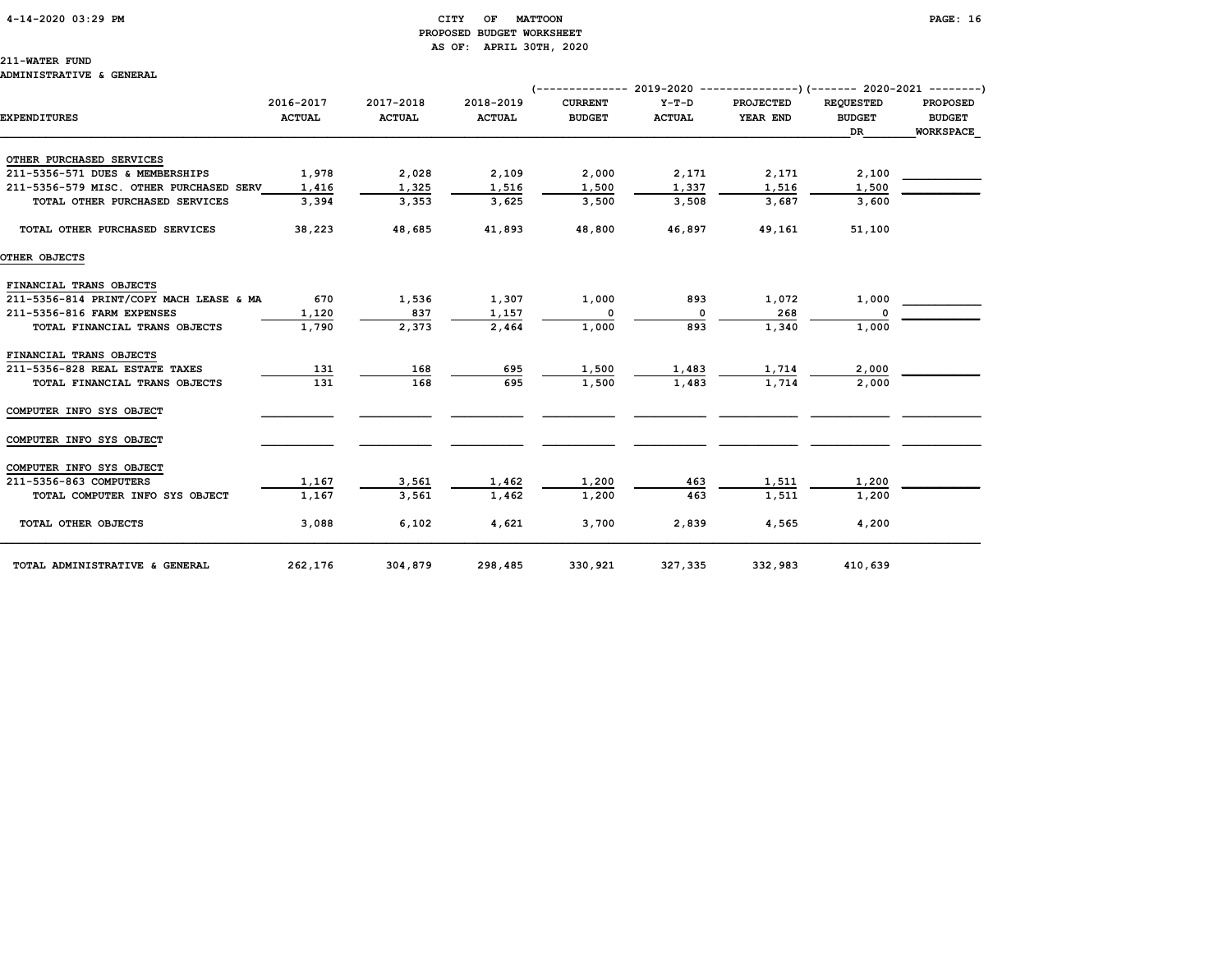|  | 4-14-2020 03:29 PM |  |  |
|--|--------------------|--|--|
|--|--------------------|--|--|

### CITY OF MATTOON **PAGE: 17**  PROPOSED BUDGET WORKSHEET AS OF: APRIL 30TH, 2020

211-WATER FUND

### DEPRECIATION

| DEPRECIATION                                         |                            |                            |                     | -----------                     |                        | $2019-2020$ ----------------)(------- 2020-2021 --------) |                                         |                                               |
|------------------------------------------------------|----------------------------|----------------------------|---------------------|---------------------------------|------------------------|-----------------------------------------------------------|-----------------------------------------|-----------------------------------------------|
| EXPENDITURES                                         | 2016-2017<br><b>ACTUAL</b> | 2017-2018<br><b>ACTUAL</b> | 2018-2019<br>ACTUAL | <b>CURRENT</b><br><b>BUDGET</b> | Y-T-D<br><b>ACTUAL</b> | <b>PROJECTED</b><br>YEAR END                              | <b>REQUESTED</b><br><b>BUDGET</b><br>DR | <b>PROPOSED</b><br><b>BUDGET</b><br>WORKSPACE |
| OTHER OBJECTS                                        |                            |                            |                     |                                 |                        |                                                           |                                         |                                               |
| FINANCIAL TRANS OBJECTS<br>211-5357-829 DEPRECIATION | 688,423                    | 684,345                    | 676,107             | 685,000                         |                        | 675,000                                                   | 670,000                                 |                                               |
| TOTAL FINANCIAL TRANS OBJECTS                        | 688,423                    | 684,345                    | 676,107             | 685,000                         | 0                      | 675,000                                                   | 670,000                                 |                                               |
| TOTAL OTHER OBJECTS                                  | 688,423                    | 684,345                    | 676,107             | 685,000                         | $\mathbf 0$            | 675,000                                                   | 670,000                                 |                                               |
| TOTAL DEPRECIATION                                   | 688,423                    | 684,345                    | 676,107             | 685,000                         | $\mathbf 0$            | 675,000                                                   | 670,000                                 |                                               |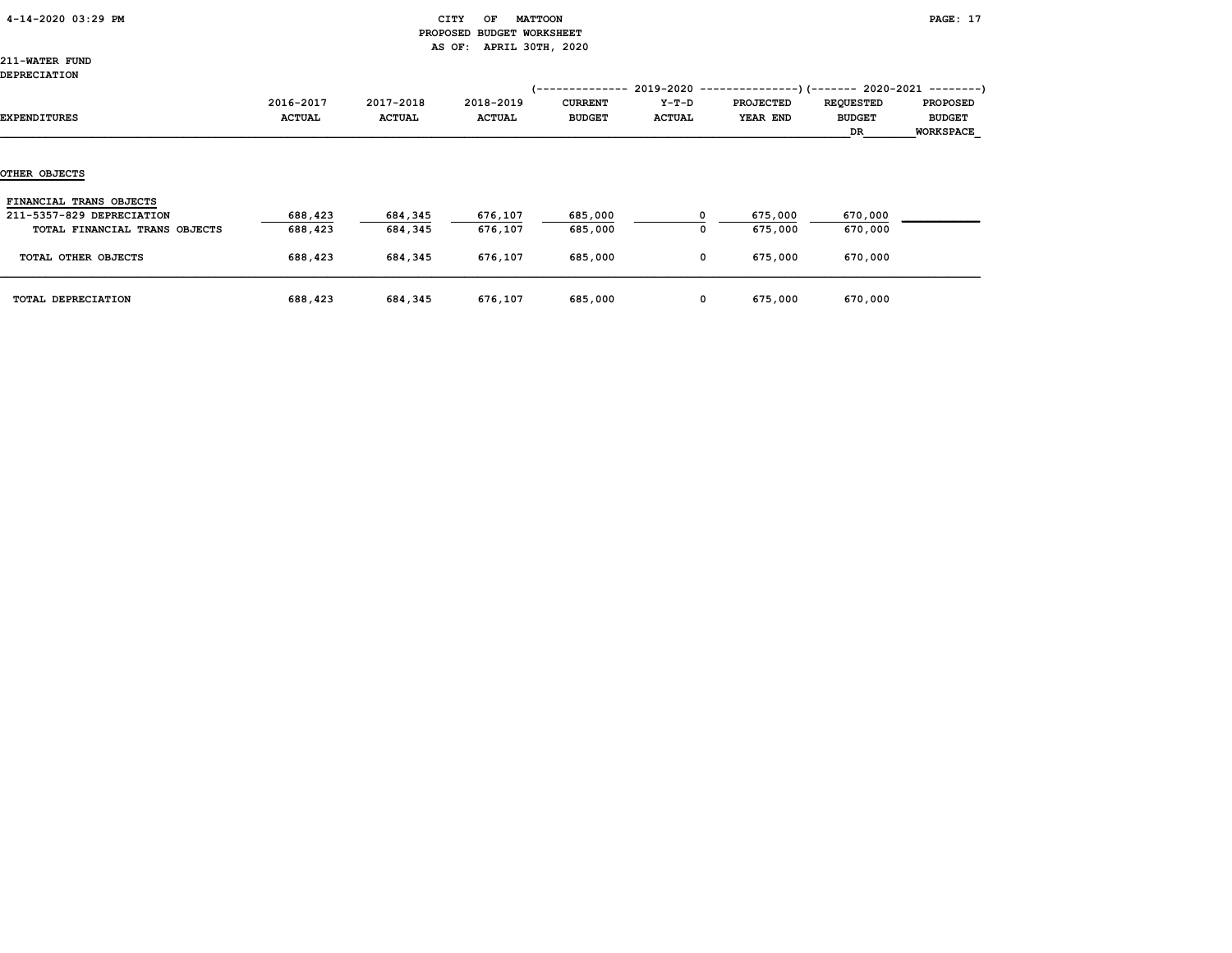### 4-14-2020 03:29 PM CITY OF MATTOON PAGE: 18 PROPOSED BUDGET WORKSHEET AS OF: APRIL 30TH, 2020

# 211-WATER FUND

| EXPENDITURES                                                                             | 2016-2017<br><b>ACTUAL</b> | 2017-2018<br><b>ACTUAL</b> | 2018-2019<br><b>ACTUAL</b> | <b>CURRENT</b><br><b>BUDGET</b> | $Y-T-D$<br>ACTUAL  | (-------------- 2019-2020 ----------------) (------- 2020-2021 --------)<br><b>PROJECTED</b><br>YEAR END | <b>REQUESTED</b><br><b>BUDGET</b><br>DR | <b>PROPOSED</b><br><b>BUDGET</b><br><b>WORKSPACE</b> |
|------------------------------------------------------------------------------------------|----------------------------|----------------------------|----------------------------|---------------------------------|--------------------|----------------------------------------------------------------------------------------------------------|-----------------------------------------|------------------------------------------------------|
| <b>EMPLOYEE BENEFITS</b>                                                                 |                            |                            |                            |                                 |                    |                                                                                                          |                                         |                                                      |
| <b>GROUP INSURANCE</b><br>211-5710-211 RETIREE HEALTH INSURANCE<br>TOTAL GROUP INSURANCE | 249,337<br>249,337         | 300,204<br>300,204         | 204,849<br>204,849         | 154,470<br>154,470              | 138,685<br>138,685 | 138,226<br>138,226                                                                                       | 150,988<br>150,988                      |                                                      |
| TOTAL EMPLOYEE BENEFITS                                                                  | 249,337                    | 300,204                    | 204,849                    | 154,470                         | 138,685            | 138,226                                                                                                  | 150,988                                 |                                                      |
| TOTAL RETIREE HEALTH INSURANCE                                                           | 249,337                    | 300,204                    | 204,849                    | 154,470                         | 138,685            | 138,226                                                                                                  | 150,988                                 |                                                      |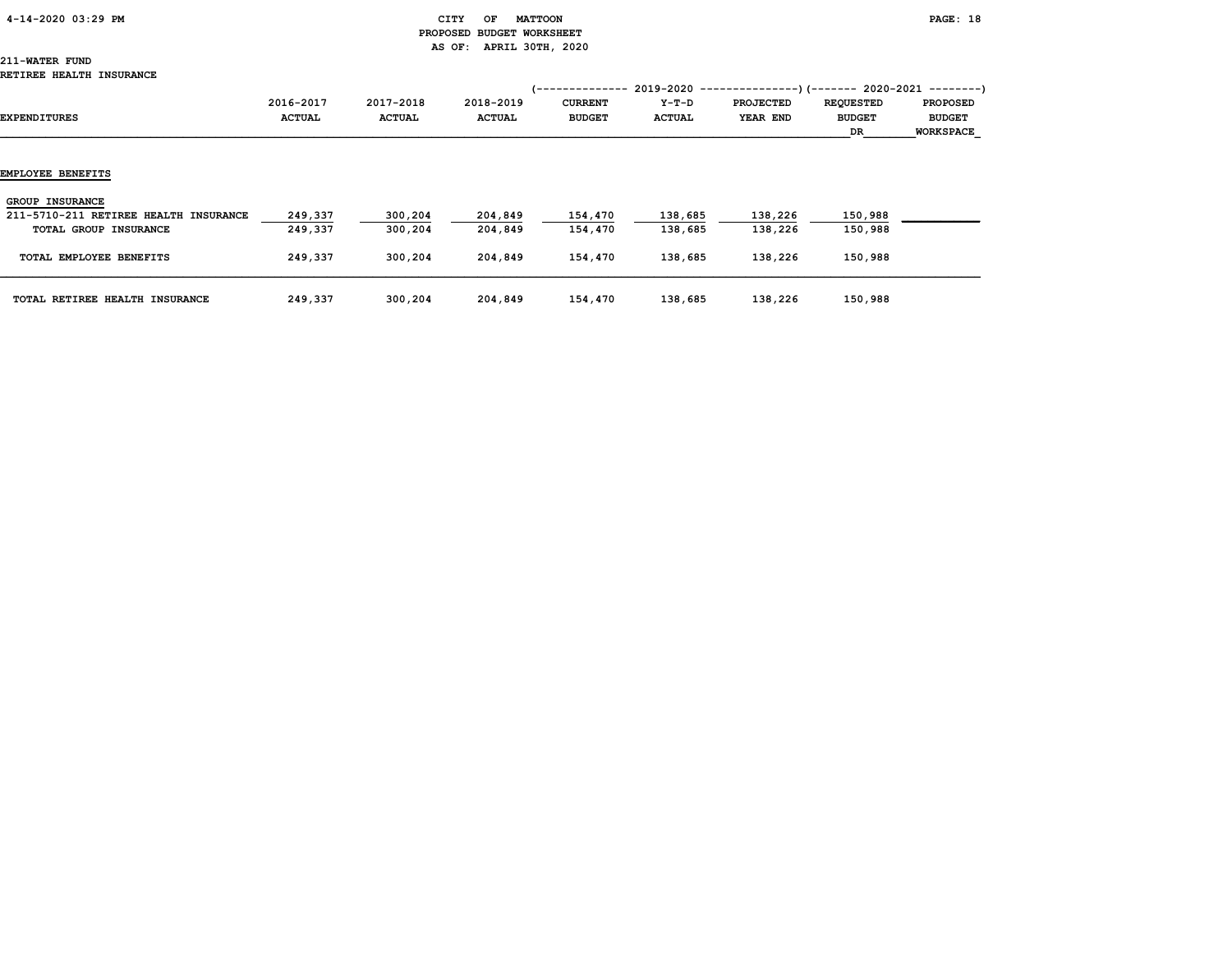### $\begin{array}{ccc} \text{CITY} & \text{OF} & \text{MATTCON} \end{array}$  PROPOSED BUDGET WORKSHEET AS OF: APRIL 30TH, 2020

211-WATER FUND DEBT SERVICE

| DEBI SERVICE |               |               |               |                |               |                                                                              |                  |                  |
|--------------|---------------|---------------|---------------|----------------|---------------|------------------------------------------------------------------------------|------------------|------------------|
|              |               |               |               |                |               | $(-$ ------------- 2019-2020 ----------------) (------- 2020-2021 ---------) |                  |                  |
|              | 2016-2017     | 2017-2018     | 2018-2019     | <b>CURRENT</b> | $Y-T-D$       | <b>PROJECTED</b>                                                             | <b>REOUESTED</b> | <b>PROPOSED</b>  |
| EXPENDITURES | <b>ACTUAL</b> | <b>ACTUAL</b> | <b>ACTUAL</b> | <b>BUDGET</b>  | <b>ACTUAL</b> | YEAR END                                                                     | <b>BUDGET</b>    | <b>BUDGET</b>    |
|              |               |               |               |                |               |                                                                              | <b>DR</b>        | <b>WORKSPACE</b> |

OTHER OBJECTS

 $FINANCIAL$  TRANS OBJECTS  $\qquad \qquad \qquad \qquad$   $\qquad \qquad$   $\qquad \qquad$   $\qquad \qquad$   $\qquad$   $\qquad \qquad$   $\qquad \qquad$   $\qquad \qquad$   $\qquad$   $\qquad$   $\qquad$   $\qquad$   $\qquad$   $\qquad$   $\qquad$   $\qquad$   $\qquad$   $\qquad$   $\qquad$   $\qquad$   $\qquad$   $\qquad$   $\qquad$   $\qquad$   $\qquad$   $\qquad$   $\qquad$   $\qquad$   $\qquad$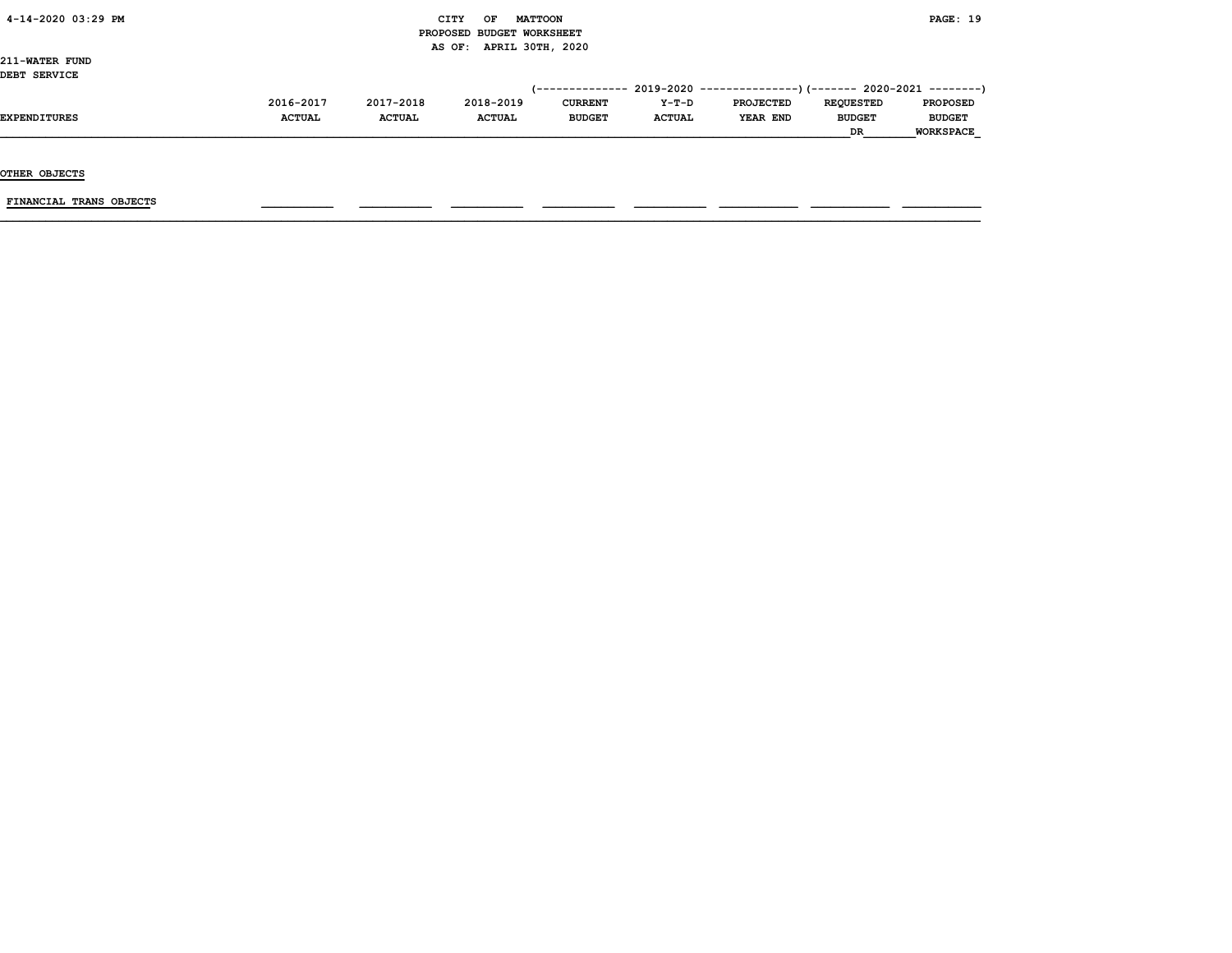|  | 4-14-2020 03:29 PM |  |  |
|--|--------------------|--|--|
|--|--------------------|--|--|

### CITY OF MATTOON **PAGE: 20**  PROPOSED BUDGET WORKSHEET AS OF: APRIL 30TH, 2020

211-WATER FUND 2003 REFUNDING GO BONDS

|                     |               |               |               |                |               | (-------------- 2019-2020 ----------------) (------- 2020-2021 --------) |                  |                  |
|---------------------|---------------|---------------|---------------|----------------|---------------|--------------------------------------------------------------------------|------------------|------------------|
|                     | 2016-2017     | 2017-2018     | 2018-2019     | <b>CURRENT</b> | $Y-T-D$       | <b>PROJECTED</b>                                                         | <b>REOUESTED</b> | <b>PROPOSED</b>  |
| <b>EXPENDITURES</b> | <b>ACTUAL</b> | <b>ACTUAL</b> | <b>ACTUAL</b> | <b>BUDGET</b>  | <b>ACTUAL</b> | YEAR END                                                                 | <b>BUDGET</b>    | <b>BUDGET</b>    |
|                     |               |               |               |                |               |                                                                          | DR               | <b>WORKSPACE</b> |

OTHER OBJECTS

FINANCIAL TRANS OBJECTS \_\_\_\_\_\_\_\_\_\_\_ \_\_\_\_\_\_\_\_\_\_\_ \_\_\_\_\_\_\_\_\_\_\_ \_\_\_\_\_\_\_\_\_\_\_ \_\_\_\_\_\_\_\_\_\_\_ \_\_\_\_\_\_\_\_\_\_\_\_ \_\_\_\_\_\_\_\_\_\_\_\_ \_\_\_\_\_\_\_\_\_\_\_\_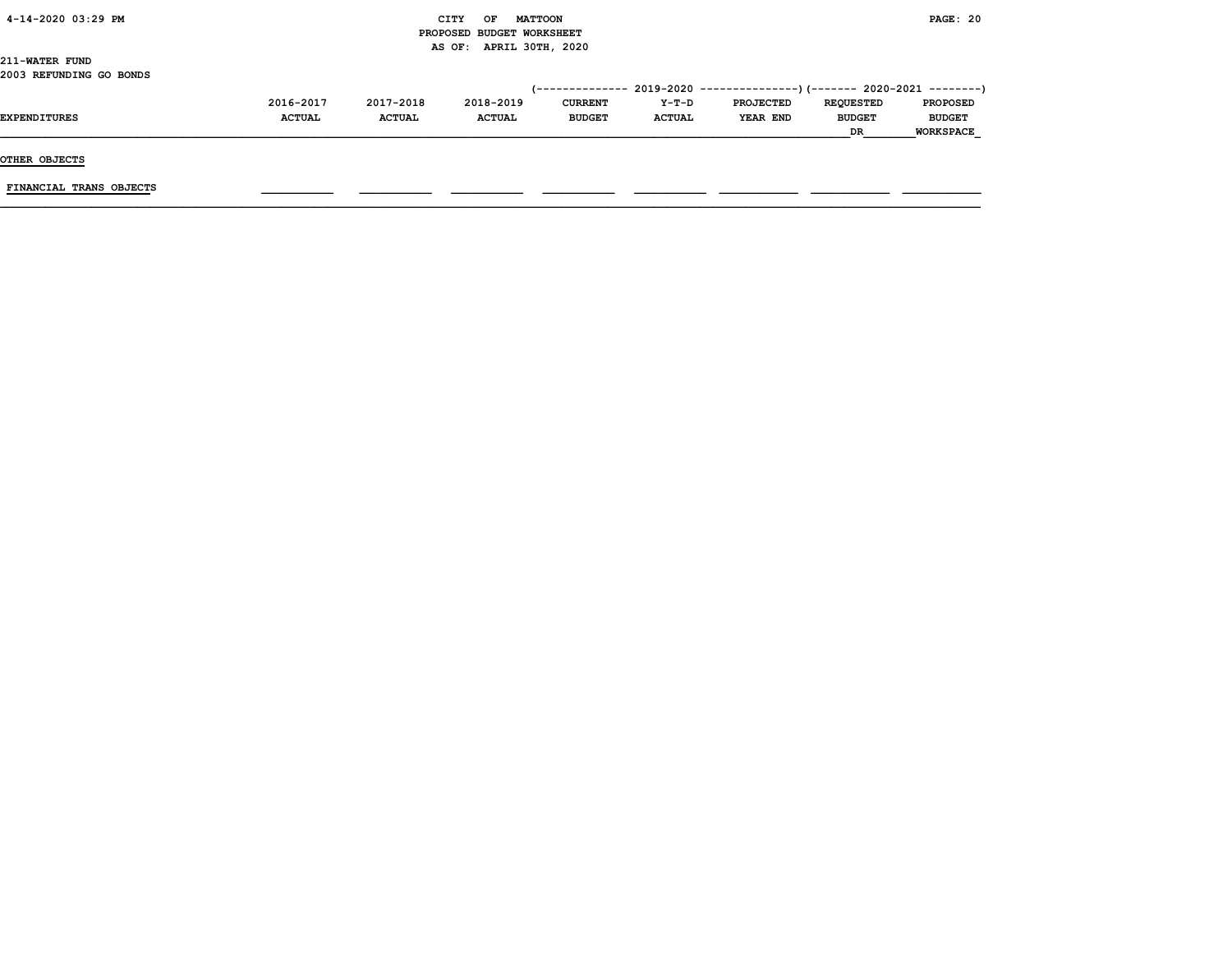| 4-14-2020 03:29 PM |  |
|--------------------|--|
|                    |  |

### CITY OF MATTOON **PAGE: 21**  PROPOSED BUDGET WORKSHEET AS OF: APRIL 30TH, 2020

211-WATER FUND 2003A ERI GO BONDS

|                     |               |               |               |                |               | (------------- 2019-2020 ----------------) (------- 2020-2021 --------) |                  |                  |
|---------------------|---------------|---------------|---------------|----------------|---------------|-------------------------------------------------------------------------|------------------|------------------|
|                     | 2016-2017     | 2017-2018     | 2018-2019     | <b>CURRENT</b> | Y-T-D         | <b>PROJECTED</b>                                                        | <b>REOUESTED</b> | <b>PROPOSED</b>  |
| <b>EXPENDITURES</b> | <b>ACTUAL</b> | <b>ACTUAL</b> | <b>ACTUAL</b> | <b>BUDGET</b>  | <b>ACTUAL</b> | YEAR END                                                                | <b>BUDGET</b>    | <b>BUDGET</b>    |
|                     |               |               |               |                |               |                                                                         | <b>DR</b>        | <b>WORKSPACE</b> |

OTHER OBJECTS

FINANCIAL TRANS OBJECTS \_\_\_\_\_\_\_\_\_\_\_ \_\_\_\_\_\_\_\_\_\_\_ \_\_\_\_\_\_\_\_\_\_\_ \_\_\_\_\_\_\_\_\_\_\_ \_\_\_\_\_\_\_\_\_\_\_ \_\_\_\_\_\_\_\_\_\_\_\_ \_\_\_\_\_\_\_\_\_\_\_\_ \_\_\_\_\_\_\_\_\_\_\_\_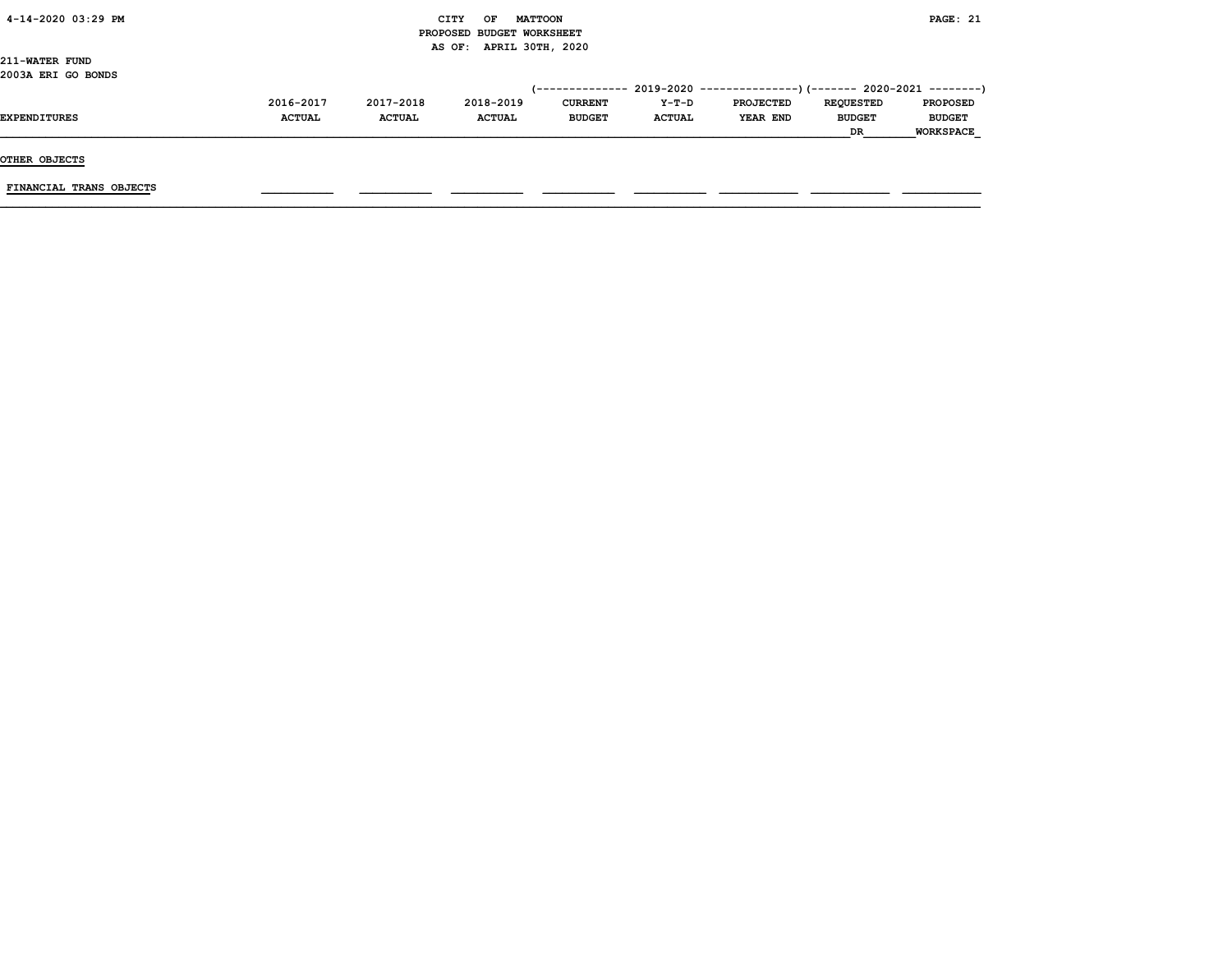### 4-14-2020 03:29 PM CITY OF MATTOON PAGE: 22

# PROPOSED BUDGET WORKSHEET AS OF: APRIL 30TH, 2020

## 211-WATER FUND

#### 09-10 ERI DEBT PAYMENT

|                                       |                            |                            |                            | '--------------                 | 2019-2020              | $-----------$ ) (------- 2020-2021 --------) |                                         |                                                      |
|---------------------------------------|----------------------------|----------------------------|----------------------------|---------------------------------|------------------------|----------------------------------------------|-----------------------------------------|------------------------------------------------------|
| EXPENDITURES                          | 2016-2017<br><b>ACTUAL</b> | 2017-2018<br><b>ACTUAL</b> | 2018-2019<br><b>ACTUAL</b> | <b>CURRENT</b><br><b>BUDGET</b> | Y-T-D<br><b>ACTUAL</b> | <b>PROJECTED</b><br>YEAR END                 | <b>REQUESTED</b><br><b>BUDGET</b><br>DR | <b>PROPOSED</b><br><b>BUDGET</b><br><b>WORKSPACE</b> |
| OTHER OBJECTS                         |                            |                            |                            |                                 |                        |                                              |                                         |                                                      |
| FINANCIAL TRANS OBJECTS               |                            |                            |                            |                                 |                        |                                              |                                         |                                                      |
| 211-5718-817 09 - 10 ERI DEBT PAYMENT |                            | 0                          |                            | 75,294                          | 75,291                 | 71,292                                       | 75,294                                  |                                                      |
| TOTAL FINANCIAL TRANS OBJECTS         | 0                          | O                          | 0                          | 75,294                          | 75,291                 | 71,292                                       | 75,294                                  |                                                      |
| TOTAL OTHER OBJECTS                   | 0                          | 0                          | 0                          | 75,294                          | 75,291                 | 71,292                                       | 75,294                                  |                                                      |
| TOTAL 09-10 ERI DEBT PAYMENT          | 0                          | 0                          | 0                          | 75,294                          | 75,291                 | 71,292                                       | 75,294                                  |                                                      |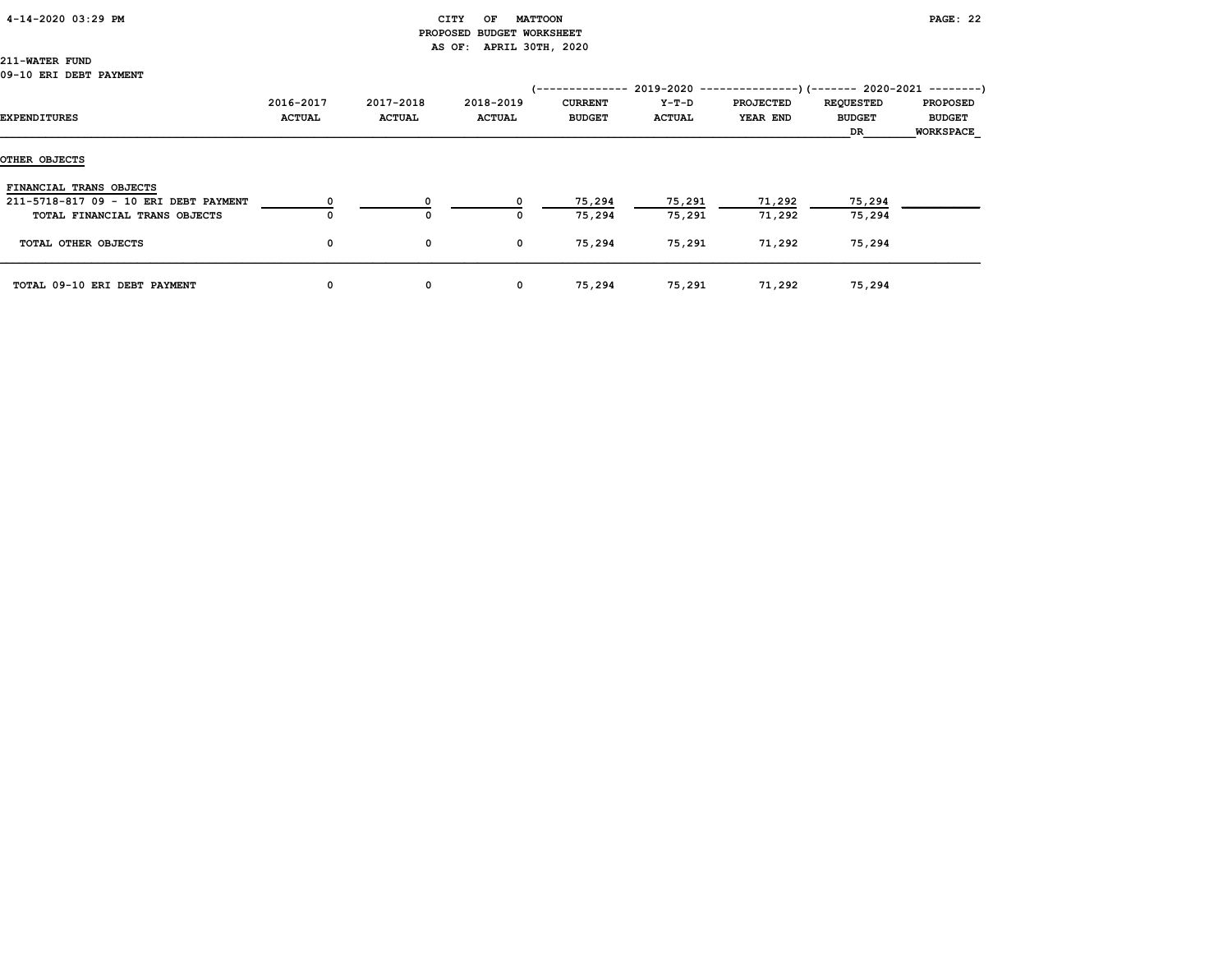| 4-14-2020 03:29 PM |
|--------------------|
|--------------------|

### CITY OF MATTOON **PAGE: 23**  PROPOSED BUDGET WORKSHEET AS OF: APRIL 30TH, 2020

211-WATER FUND 1998 IEPA NOTE

|                               |                            |                            |                            | (--------------                 | $2019 - 2020$ ----       |                              |                                                | --)(------- 2020-2021 --------)                      |
|-------------------------------|----------------------------|----------------------------|----------------------------|---------------------------------|--------------------------|------------------------------|------------------------------------------------|------------------------------------------------------|
| EXPENDITURES                  | 2016-2017<br><b>ACTUAL</b> | 2017-2018<br><b>ACTUAL</b> | 2018-2019<br><b>ACTUAL</b> | <b>CURRENT</b><br><b>BUDGET</b> | $Y-T-D$<br><b>ACTUAL</b> | <b>PROJECTED</b><br>YEAR END | <b>REQUESTED</b><br><b>BUDGET</b><br><b>DR</b> | <b>PROPOSED</b><br><b>BUDGET</b><br><b>WORKSPACE</b> |
| OTHER OBJECTS                 |                            |                            |                            |                                 |                          |                              |                                                |                                                      |
| FINANCIAL TRANS OBJECTS       |                            |                            |                            |                                 |                          |                              |                                                |                                                      |
| 211-5731-817 DEBT SERVICES    |                            | 0                          | $^{\circ}$                 | 495,000                         | 495,000                  | 495,000                      |                                                |                                                      |
| TOTAL FINANCIAL TRANS OBJECTS |                            | 0                          | 0                          | 495,000                         | 495,000                  | 495,000                      |                                                |                                                      |
| TOTAL OTHER OBJECTS           | 0                          | 0                          | 0                          | 495,000                         | 495,000                  | 495,000                      | 0                                              |                                                      |
| TOTAL 1998 IEPA NOTE          | 0                          | 0                          | $\mathbf{o}$               | 495,000                         | 495,000                  | 495,000                      | 0                                              |                                                      |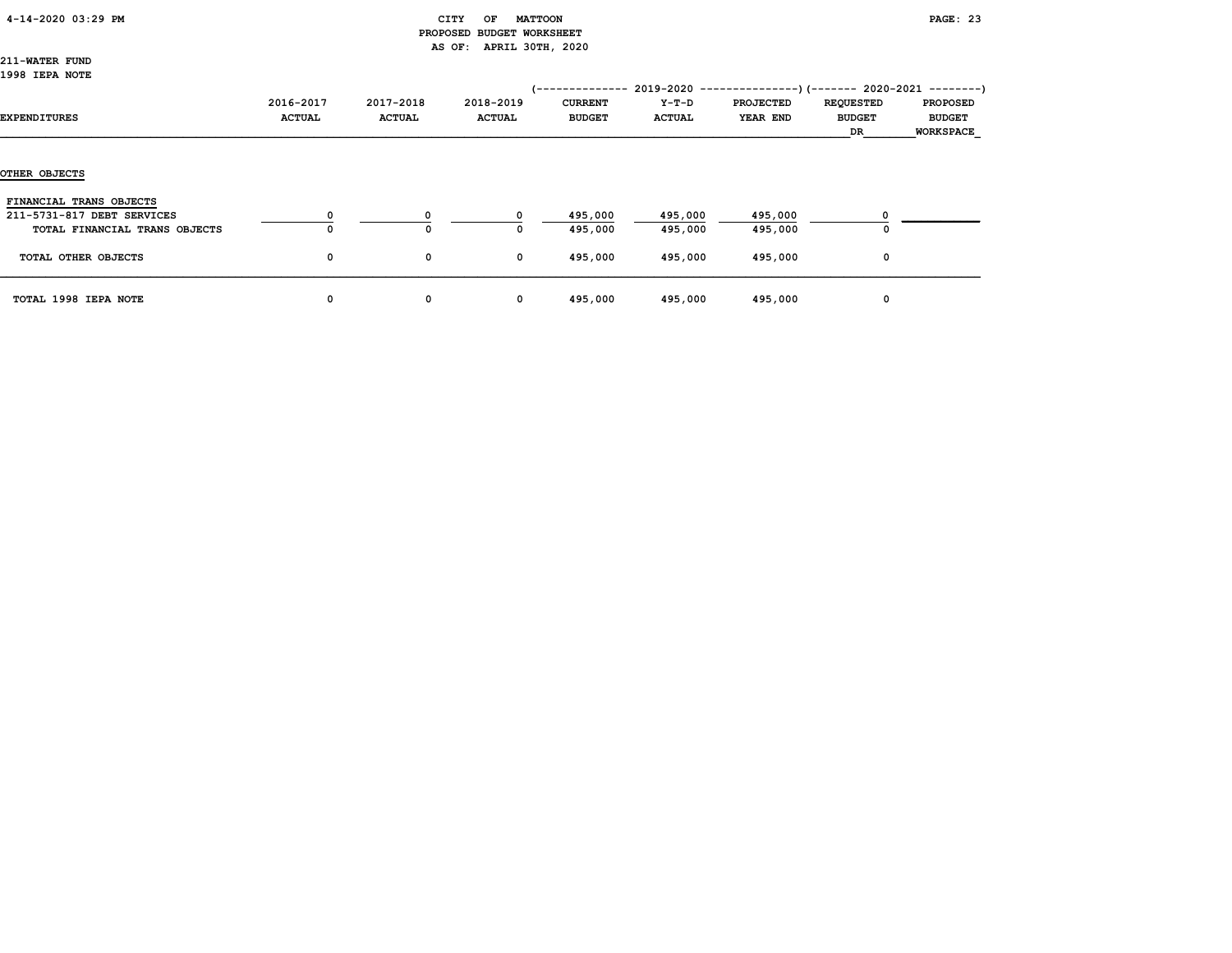### 4-14-2020 03:29 PM CITY OF MATTOON PAGE: 24 PROPOSED BUDGET WORKSHEET AS OF: APRIL 30TH, 2020

211-WATER FUND FISCAL AGENT FEES

| riauni nurni rrra             |                            |                            |                            |                                 |                          | (-------------- 2019-2020 ----------------) (------- 2020-2021 ---------) |                                         |                                                      |
|-------------------------------|----------------------------|----------------------------|----------------------------|---------------------------------|--------------------------|---------------------------------------------------------------------------|-----------------------------------------|------------------------------------------------------|
| <b>EXPENDITURES</b>           | 2016-2017<br><b>ACTUAL</b> | 2017-2018<br><b>ACTUAL</b> | 2018-2019<br><b>ACTUAL</b> | <b>CURRENT</b><br><b>BUDGET</b> | $Y-T-D$<br><b>ACTUAL</b> | <b>PROJECTED</b><br>YEAR END                                              | <b>REQUESTED</b><br><b>BUDGET</b><br>DR | <b>PROPOSED</b><br><b>BUDGET</b><br><b>WORKSPACE</b> |
| OTHER OBJECTS                 |                            |                            |                            |                                 |                          |                                                                           |                                         |                                                      |
| FINANCIAL TRANS OBJECTS       |                            |                            |                            |                                 |                          |                                                                           |                                         |                                                      |
| 211-5760-817 DEBT SERVICES    | 343                        | 268                        | 244                        | 1,000                           | 417                      | 193                                                                       | 1,000                                   |                                                      |
| TOTAL FINANCIAL TRANS OBJECTS | 343                        | 268                        | 244                        | 1,000                           | 417                      | 193                                                                       | 1,000                                   |                                                      |
| TOTAL OTHER OBJECTS           | 343                        | 268                        | 244                        | 1,000                           | 417                      | 193                                                                       | 1,000                                   |                                                      |
| TOTAL FISCAL AGENT FEES       | 343                        | 268                        | 244                        | 1,000                           | 417                      | 193                                                                       | 1,000                                   |                                                      |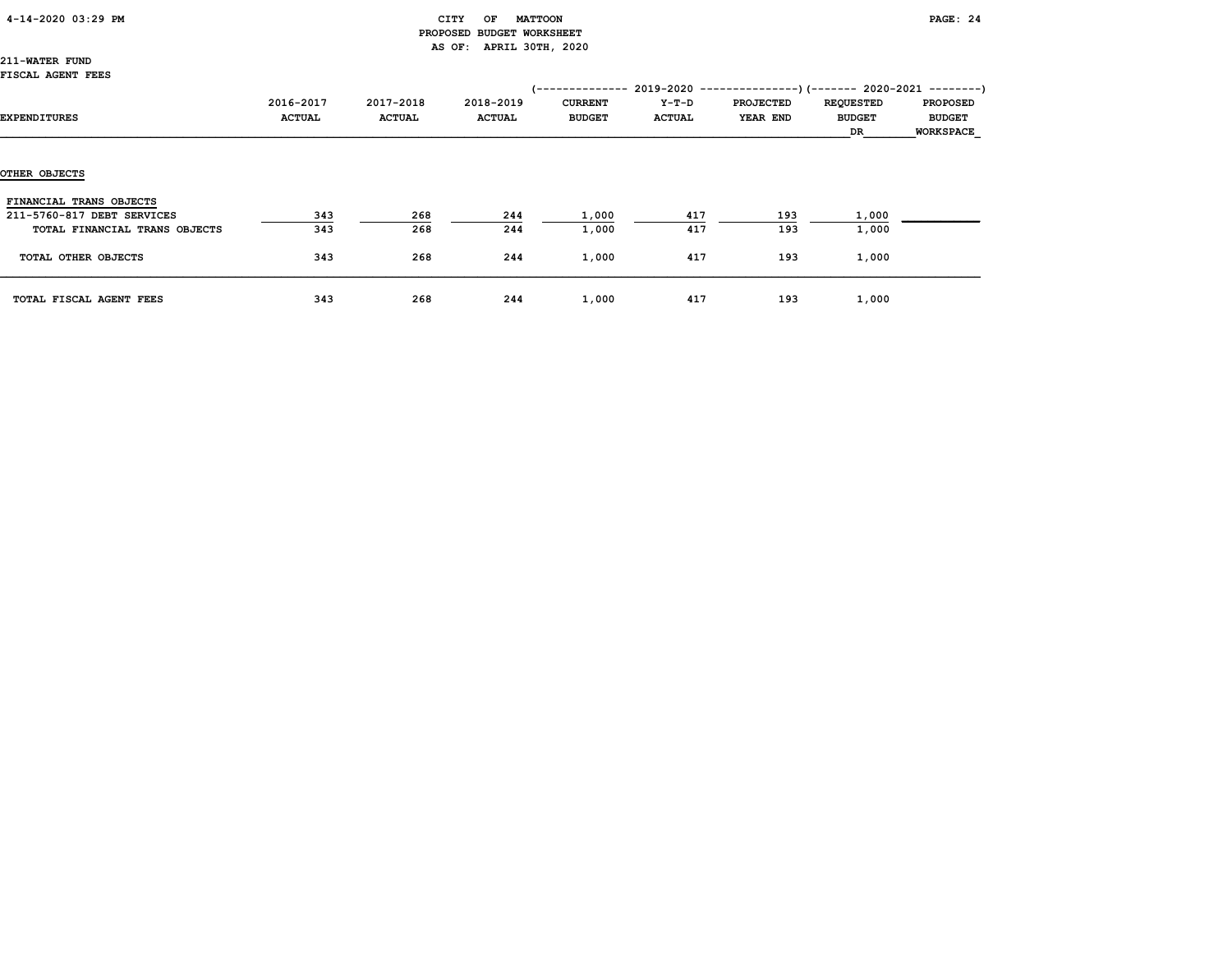### 4-14-2020 03:29 PM CITY OF MATTOON PAGE: 25 PROPOSED BUDGET WORKSHEET AS OF: APRIL 30TH, 2020

211-WATER FUND DEBT ISSUANCE COSTS

| .                   |               |               |               |                |               | $(-$ ------------- 2019-2020 ----------------) (------- 2020-2021 --------) |                  |                  |
|---------------------|---------------|---------------|---------------|----------------|---------------|-----------------------------------------------------------------------------|------------------|------------------|
|                     | 2016-2017     | 2017-2018     | 2018-2019     | <b>CURRENT</b> | $Y-T-D$       | <b>PROJECTED</b>                                                            | <b>REOUESTED</b> | <b>PROPOSED</b>  |
| <b>EXPENDITURES</b> | <b>ACTUAL</b> | <b>ACTUAL</b> | <b>ACTUAL</b> | <b>BUDGET</b>  | <b>ACTUAL</b> | YEAR END                                                                    | <b>BUDGET</b>    | <b>BUDGET</b>    |
|                     |               |               |               |                |               |                                                                             | <b>DR</b>        | <b>WORKSPACE</b> |

OTHER OBJECTS

 $FINANCIAL$  TRANS OBJECTS  $\qquad \qquad \qquad \qquad$   $\qquad \qquad$   $\qquad \qquad$   $\qquad \qquad$   $\qquad$   $\qquad \qquad$   $\qquad \qquad$   $\qquad \qquad$   $\qquad$   $\qquad$   $\qquad$   $\qquad$   $\qquad$   $\qquad$   $\qquad$   $\qquad$   $\qquad$   $\qquad$   $\qquad$   $\qquad$   $\qquad$   $\qquad$   $\qquad$   $\qquad$   $\qquad$   $\qquad$   $\qquad$   $\qquad$   $\qquad$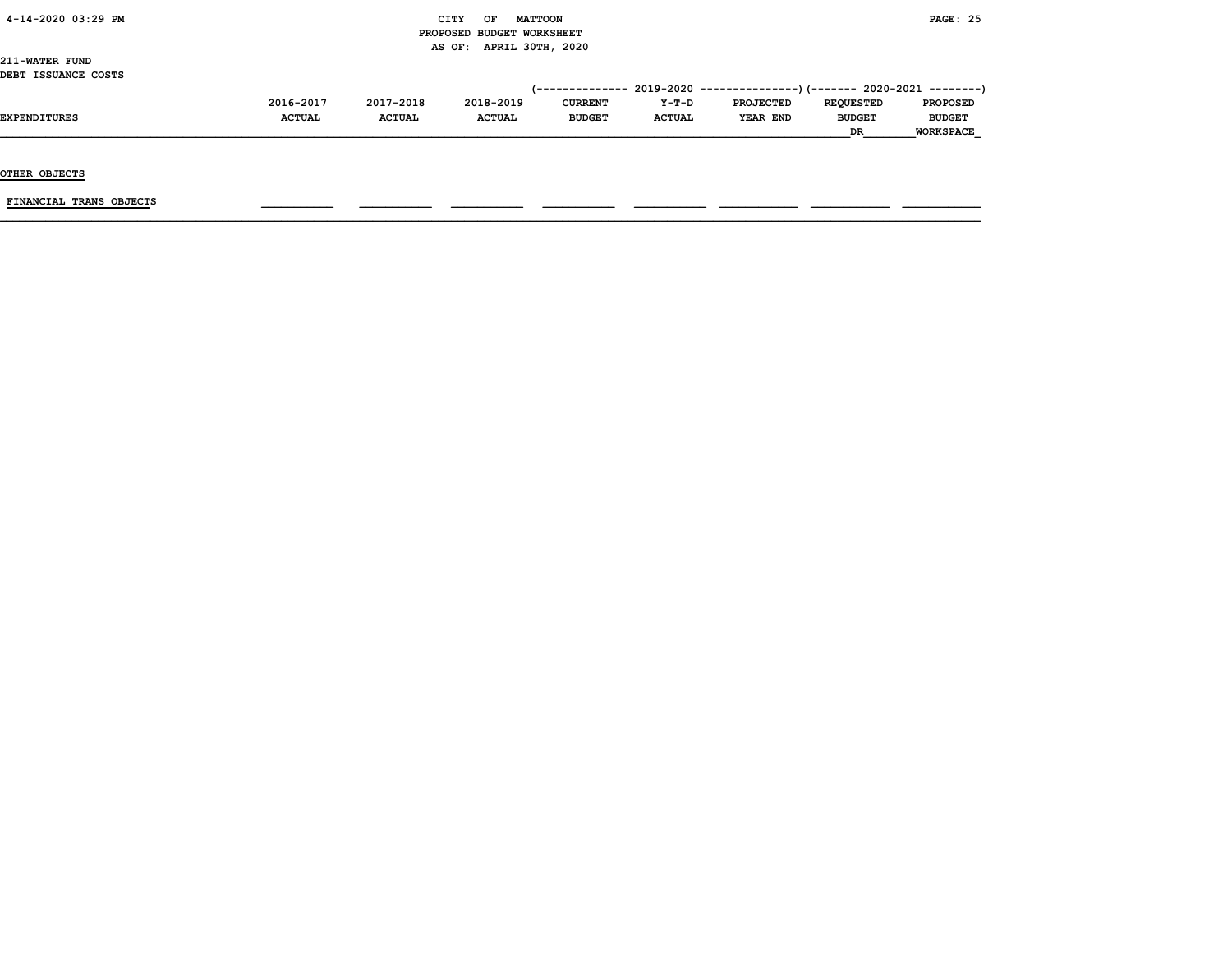### 4-14-2020 03:29 PM CITY OF MATTOON PAGE: 26 PROPOSED BUDGET WORKSHEET AS OF: APRIL 30TH, 2020

# 211-WATER FUND

INTEREST EXPENSE

|                                      |                            |                            |                            | $($ -------------- 2019-2020 ----------------) (------- 2020-2021 --------) |                          |                              |                                         |                                                      |
|--------------------------------------|----------------------------|----------------------------|----------------------------|-----------------------------------------------------------------------------|--------------------------|------------------------------|-----------------------------------------|------------------------------------------------------|
| <b>EXPENDITURES</b>                  | 2016-2017<br><b>ACTUAL</b> | 2017-2018<br><b>ACTUAL</b> | 2018-2019<br><b>ACTUAL</b> | <b>CURRENT</b><br><b>BUDGET</b>                                             | $Y-T-D$<br><b>ACTUAL</b> | <b>PROJECTED</b><br>YEAR END | <b>REQUESTED</b><br><b>BUDGET</b><br>DR | <b>PROPOSED</b><br><b>BUDGET</b><br><b>WORKSPACE</b> |
| OTHER OBJECTS                        |                            |                            |                            |                                                                             |                          |                              |                                         |                                                      |
| FINANCIAL TRANS OBJECTS              |                            |                            |                            |                                                                             |                          |                              |                                         |                                                      |
| 211-5795-817 INTEREST EXPENSE        | 36,445                     | 25,326                     | 9,210                      | 9,900                                                                       | 9,900                    | 9,900                        |                                         |                                                      |
| TOTAL FINANCIAL TRANS OBJECTS        | 36,445                     | 25,326                     | 9,210                      | 9,900                                                                       | 9,900                    | 9,900                        | 0                                       |                                                      |
| TOTAL OTHER OBJECTS                  | 36,445                     | 25,326                     | 9,210                      | 9,900                                                                       | 9,900                    | 9,900                        | 0                                       |                                                      |
| TOTAL INTEREST EXPENSE               | 36,445                     | 25,326                     | 9,210                      | 9,900                                                                       | 9,900                    | 9,900                        | 0                                       |                                                      |
| TOTAL EXPENDITURES                   | 3,227,739                  | 3,540,531                  | 3,400,290                  | 6,518,854                                                                   | 4,996,279                | 5,471,077                    | 4,868,487                               |                                                      |
| REVENUE OVER/(UNDER) EXPENDITURES    | 768,898                    | 461,477                    |                            | 510,019 (2,600,854) (1,391,621) (1,617,234) (                               |                          |                              | 987,487)                                |                                                      |
| OTHER FINANCING SOURCES              |                            |                            |                            |                                                                             |                          |                              |                                         |                                                      |
| 211-4931-021 SALE OF CAPITAL ASSETS  | 26,187                     | 3,017                      | $\mathbf 0$                | 0                                                                           | 17,547                   | 0                            | 0                                       |                                                      |
| 211-4946-021 PREMIUMS ON BONDS SOLD  | $\mathbf{o}$               | $\mathbf{o}$               | 17,388                     |                                                                             | 0                        |                              |                                         |                                                      |
| TOTAL OTHER FINANCING SOURCES        | 26,187                     | 3,017                      | 17,388                     | 0                                                                           | 17,547                   | $\Omega$                     |                                         |                                                      |
| OTHER FINANCING (USES)               |                            |                            |                            |                                                                             |                          |                              |                                         |                                                      |
| TOTAL OTHER FINANCING SOURCES (USES) | 26,187                     | 3,017                      | 17,388                     | 0                                                                           | 17,547                   | 0                            | 0                                       |                                                      |

(UNDER) EXPENDITURES & OTHER (USES) 795,085 464,494 527,407 ( 2,600,854) ( 1,374,073) ( 1,617,234) ( 987,487)

\*\*\* END OF REPORT \*\*\*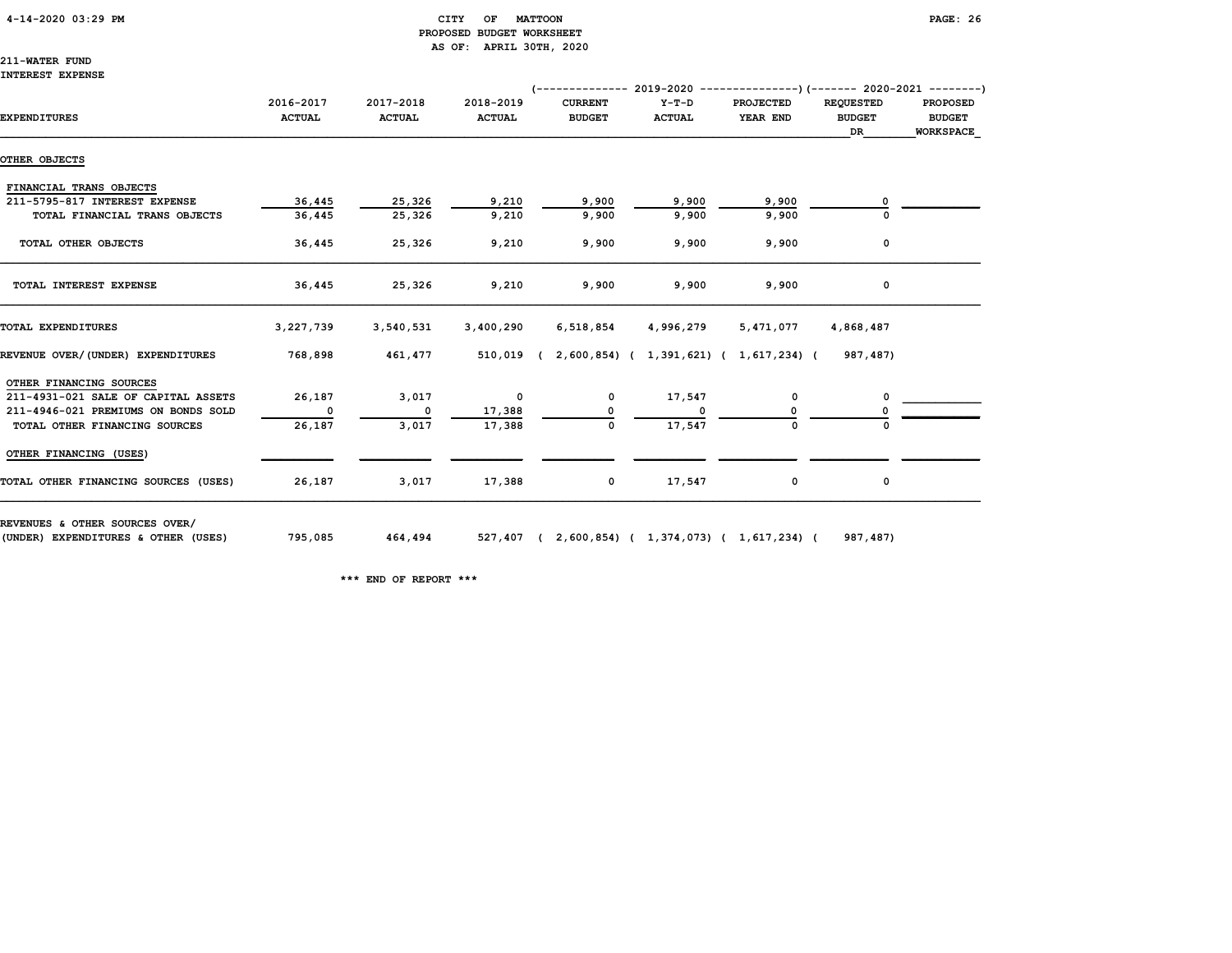### 4-14-2020 03:29 PM CITY OF MATTOON PAGE: 1 PROPOSED BUDGET WORKSHEET AS OF: APRIL 30TH, 2020

| 212-SEWER FUND |  |
|----------------|--|
|----------------|--|

|                                         |                            |                            |                            |                                 |                          | (-------------- 2019-2020 ----------------) (------- 2020-2021 ---------) |                                                |                                                      |
|-----------------------------------------|----------------------------|----------------------------|----------------------------|---------------------------------|--------------------------|---------------------------------------------------------------------------|------------------------------------------------|------------------------------------------------------|
| <b>REVENUES</b>                         | 2016-2017<br><b>ACTUAL</b> | 2017-2018<br><b>ACTUAL</b> | 2018-2019<br><b>ACTUAL</b> | <b>CURRENT</b><br><b>BUDGET</b> | $Y-T-D$<br><b>ACTUAL</b> | <b>PROJECTED</b><br>YEAR END                                              | <b>REQUESTED</b><br><b>BUDGET</b><br><b>DR</b> | <b>PROPOSED</b><br><b>BUDGET</b><br><b>WORKSPACE</b> |
| INTERGOVERNMENTAL REV                   |                            |                            |                            |                                 |                          |                                                                           |                                                |                                                      |
| FEDERAL GOVT GRANTS                     |                            |                            |                            |                                 |                          |                                                                           |                                                |                                                      |
| STATE GOVT GRANTS                       |                            |                            |                            |                                 |                          |                                                                           |                                                |                                                      |
| CHARGES FOR SERVICES                    |                            |                            |                            |                                 |                          |                                                                           |                                                |                                                      |
| SWR FD REVENUES & OTHER                 |                            |                            |                            |                                 |                          |                                                                           |                                                |                                                      |
| 212-4451-021 SEWER USE CHARGES          | 4,424,938                  | 4,345,494                  | 4,219,677                  | 4,300,000                       | 3,898,765                | 4,167,058                                                                 | 4,200,000                                      |                                                      |
| 212-4452-021 SEWER CHARGE PENALTIES     | 75,791                     | 76,672                     | 79,660                     | 75,000                          | 62,564                   | 73,440                                                                    | 75,000                                         |                                                      |
| 212-4453-021 BOD SURCHARGES             | 52,337                     | 31,550                     | 24,176                     | 25,000                          | 11,530                   | 16,751                                                                    | 25,000                                         |                                                      |
| 212-4454-021 SUSPENDED SOLIDS SURCHARGE | $\mathbf{0}$               | 13,160                     | 18,204                     | 7,000                           | 0                        | 0                                                                         | 7,000                                          |                                                      |
| 212-4455-021 PERMITS & TAPPING FEES     | 320                        | 1,145                      | 530                        | 500                             | 585                      | 675                                                                       | 500                                            |                                                      |
| 212-4456-021 ERC LECHATE CHARGES        | 46,864                     | 17,544                     | 53,736                     | 38,000                          | 21,720                   | 21,488                                                                    | 35,000                                         |                                                      |
| 212-4459-021 MISC & SUNDRY SEWER CHARGE | 19,855                     | 19,772                     | 24,243                     | 20,000                          | 26,598                   | 27,721                                                                    | 20,000                                         |                                                      |
| TOTAL SWR FD REVENUES & OTHER           | 4,620,104                  | 4,505,337                  | 4,420,227                  | 4,465,500                       | 4,021,762                | 4,307,133                                                                 | 4,362,500                                      |                                                      |
| TOTAL CHARGES FOR SERVICES              | 4,620,104                  | 4,505,337                  | 4,420,227                  | 4,465,500                       | 4,021,762                | 4,307,133                                                                 | 4,362,500                                      |                                                      |
| INVESTMENT EARNINGS                     |                            |                            |                            |                                 |                          |                                                                           |                                                |                                                      |
| <b>INTEREST EARNINGS</b>                |                            |                            |                            |                                 |                          |                                                                           |                                                |                                                      |
| 212-4610-021 INTEREST EARNINGS          | 3,297                      | 8,300                      | 11,875                     | 8,000                           | 14,004                   | 13,835                                                                    | 10,000                                         |                                                      |
| TOTAL INTEREST EARNINGS                 | 3.297                      | 8,300                      | 11,875                     | 8,000                           | 14,004                   | 13,835                                                                    | 10,000                                         |                                                      |
| NET INCREASE (DECREASE)                 |                            |                            |                            |                                 |                          |                                                                           |                                                |                                                      |
| TOTAL INVESTMENT EARNINGS               | 3,297                      | 8,300                      | 11,875                     | 8,000                           | 14,004                   | 13,835                                                                    | 10,000                                         |                                                      |
| <b>TOTAL REVENUES</b>                   | 4,623,401                  | 4,513,637                  | 4,432,102                  | 4,473,500                       | 4,035,766                | 4,320,968                                                                 | 4,372,500                                      |                                                      |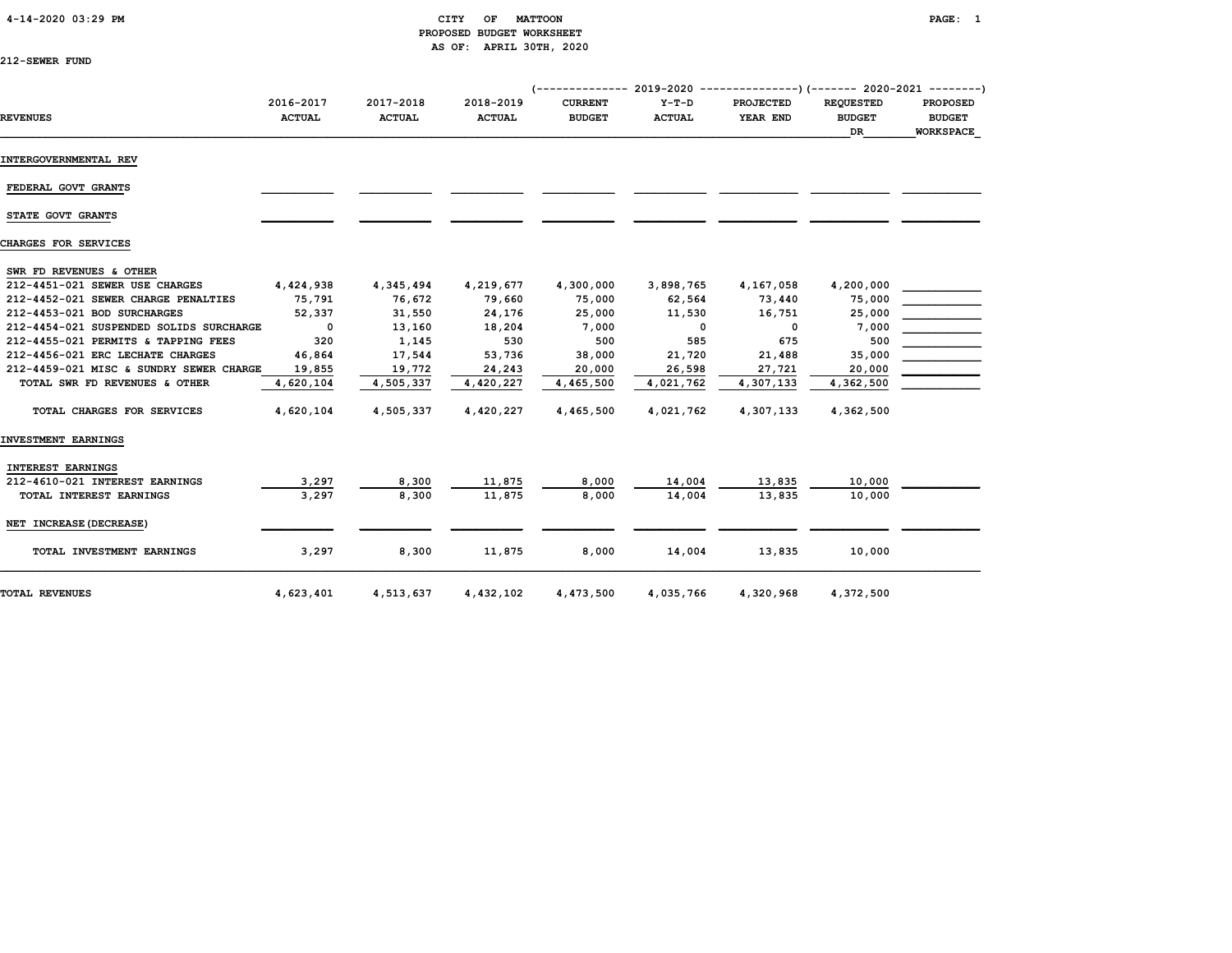### 4-14-2020 03:29 PM CITY OF MATTOON PAGE: 2 PROPOSED BUDGET WORKSHEET AS OF: APRIL 30TH, 2020

# 212-SEWER FUND

| <b>EXPENDITURES</b>                     | 2016-2017<br><b>ACTUAL</b> | 2017-2018<br><b>ACTUAL</b> | 2018-2019<br><b>ACTUAL</b> | <b>CURRENT</b><br><b>BUDGET</b> | $Y-T-D$<br><b>ACTUAL</b> | (-------------- 2019-2020 ----------------) (------- 2020-2021 --------)<br>PROJECTED<br>YEAR END | <b>REQUESTED</b><br><b>BUDGET</b><br>DR | PROPOSED<br><b>BUDGET</b><br><b>WORKSPACE</b> |
|-----------------------------------------|----------------------------|----------------------------|----------------------------|---------------------------------|--------------------------|---------------------------------------------------------------------------------------------------|-----------------------------------------|-----------------------------------------------|
|                                         |                            |                            |                            |                                 |                          |                                                                                                   |                                         |                                               |
| PERSONNEL SERVICES                      |                            |                            |                            |                                 |                          |                                                                                                   |                                         |                                               |
| SALARIES & WAGES                        |                            |                            |                            |                                 |                          |                                                                                                   |                                         |                                               |
| 212-5342-111 SALARIES OF REG EMPLOYEES  | 123,602                    | 194,163                    | 190,376                    | 251,690                         | 221,975                  | 220,663                                                                                           | 340,157                                 |                                               |
| 212-5342-112 SALARIES OF TEMP EMPLOYEES | 31,864                     | 3,223                      | 5,790                      | 7,000                           | 6,389                    | 6,389                                                                                             | 7,500                                   |                                               |
| 212-5342-113 OVERTIME                   | 5,557                      | 8,676                      | 8,388                      | 8,000                           | 10,461                   | 8,217                                                                                             | 8,000                                   |                                               |
| 212-5342-114 COMPENSATED ABSENCES       | 55,899                     | 62,929                     | 34,647                     | 0                               | 34,877                   | 34,446                                                                                            | $\mathbf 0$                             |                                               |
| TOTAL SALARIES & WAGES                  | 216,923                    | 268,990                    | 239,201                    | 266,690                         | 273,702                  | 269,715                                                                                           | 355,657                                 |                                               |
| TOTAL PERSONNEL SERVICES                | 216,923                    | 268,990                    | 239,201                    | 266,690                         | 273,702                  | 269,715                                                                                           | 355,657                                 |                                               |
| EMPLOYEE BENEFITS                       |                            |                            |                            |                                 |                          |                                                                                                   |                                         |                                               |
| GROUP INSURANCE                         |                            |                            |                            |                                 |                          |                                                                                                   |                                         |                                               |
| 212-5342-211 GROUP HEALTH INSURANCE     | 39,997                     | 54,779                     | 49,567                     | 54,209                          | 52,015                   | 57,046                                                                                            | 76,474                                  |                                               |
| 212-5342-212 GROUP LIFE INSURANCE       | 564                        | 613                        | 663                        | 624                             | 624                      | 631                                                                                               | 824                                     |                                               |
| TOTAL GROUP INSURANCE                   | 40,561                     | 55,392                     | 50,230                     | 54,833                          | 52,639                   | 57,677                                                                                            | 77,298                                  |                                               |
| SOCIAL SECURITY CONTRIB                 |                            |                            |                            |                                 |                          |                                                                                                   |                                         |                                               |
| 212-5342-221 FICA CONTRIBUTIONS         | 12,764                     | 15,918                     | 15,356                     | 16,535                          | 15,984                   | 16,491                                                                                            | 22,051                                  |                                               |
| 212-5342-222 MEDICARE CONTRIBUTIONS     | 2,985                      | 3,723                      | 3,591                      | 3,867                           | 3,738                    | 3,857                                                                                             | 5,157                                   |                                               |
| TOTAL SOCIAL SECURITY CONTRIB           | 15,750                     | 19,640                     | 18,947                     | 20,402                          | 19,723                   | 20,348                                                                                            | 27,208                                  |                                               |
| RETIREMENT CONTRIBTUIONS                |                            |                            |                            |                                 |                          |                                                                                                   |                                         |                                               |
| 212-5342-231 IMRF CONTRIBUTIONS         | 31,088                     | 41,627                     | 7,404                      | 22,082                          | 18,835                   | 19,549                                                                                            | 37,148                                  |                                               |
| TOTAL RETIREMENT CONTRIBTUIONS          | 31,088                     | 41,627                     | 7,404                      | 22,082                          | 18,835                   | 19,549                                                                                            | 37,148                                  |                                               |
| UNEMPLOYMNT COMPENSATION                |                            |                            |                            |                                 |                          |                                                                                                   |                                         |                                               |
| 212-5342-240 UNEMPLOYMENT COMP.         | 796                        | 923                        | 876                        | 338                             | 338                      | 451                                                                                               | 467                                     |                                               |
| TOTAL UNEMPLOYMNT COMPENSATION          | 796                        | 923                        | 876                        | 338                             | 338                      | 451                                                                                               | 467                                     |                                               |
| WORKER'S COMPENSATION                   |                            |                            |                            |                                 |                          |                                                                                                   |                                         |                                               |
| 212-5342-250 WORKERS' COMPENSATION      | 24,422                     | 31,846                     | 31,564                     | 46,106                          | 46,106                   | 44,526                                                                                            | 56,451                                  |                                               |
| TOTAL WORKER'S COMPENSATION             | 24,422                     | 31,846                     | 31,564                     | 46,106                          | 46,106                   | 44,526                                                                                            | 56,451                                  |                                               |
| TOTAL EMPLOYEE BENEFITS                 | 112,616                    | 149,428                    | 109,020                    | 143,761                         | 137,641                  | 142,551                                                                                           | 198,572                                 |                                               |
| SUPPLIES                                |                            |                            |                            |                                 |                          |                                                                                                   |                                         |                                               |
| <b>GENERAL SUPPLIES</b>                 |                            |                            |                            |                                 |                          |                                                                                                   |                                         |                                               |
| 212-5342-311 OFFICE SUPPLIES            | 0                          | 0                          | 0                          | 0                               | 0                        | 0                                                                                                 | 100                                     |                                               |
| 212-5342-312 CLEANING SUPPLIES          | 0                          | 0                          | $\mathbf 0$                | 0                               | 0                        | 0                                                                                                 | 100                                     |                                               |
| 212-5342-313 MEDICAL & SAFETY SUPPLIES  | 1,539                      | 852                        | 1,814                      | 1,500                           | 3,029                    | 3,555                                                                                             | 2,000                                   |                                               |
| 212-5342-316 TOOLS & EQUIPMENT          | 9,259                      | 5,961                      | 10,061                     | 8,000                           | 8,665                    | 9,403                                                                                             | 9,000                                   |                                               |
| 212-5342-318 VEHICLE PARTS              | 7,835                      | 15,171                     | 18,423                     | 13,000                          | 22,779                   | 25,416                                                                                            | 15,000                                  |                                               |
| 212-5342-319 MISCELLANEOUS SUPPLIES     | 2,293                      | 1,625                      | 4,680                      | 4,000                           | 2,498                    | 3,050                                                                                             | 3,000                                   |                                               |
| <b>TOTAL GENERAL SUPPLIES</b>           | 20,926                     | 23,610                     | 34,978                     | 26,500                          | 36,971                   | 41,424                                                                                            | 29,200                                  |                                               |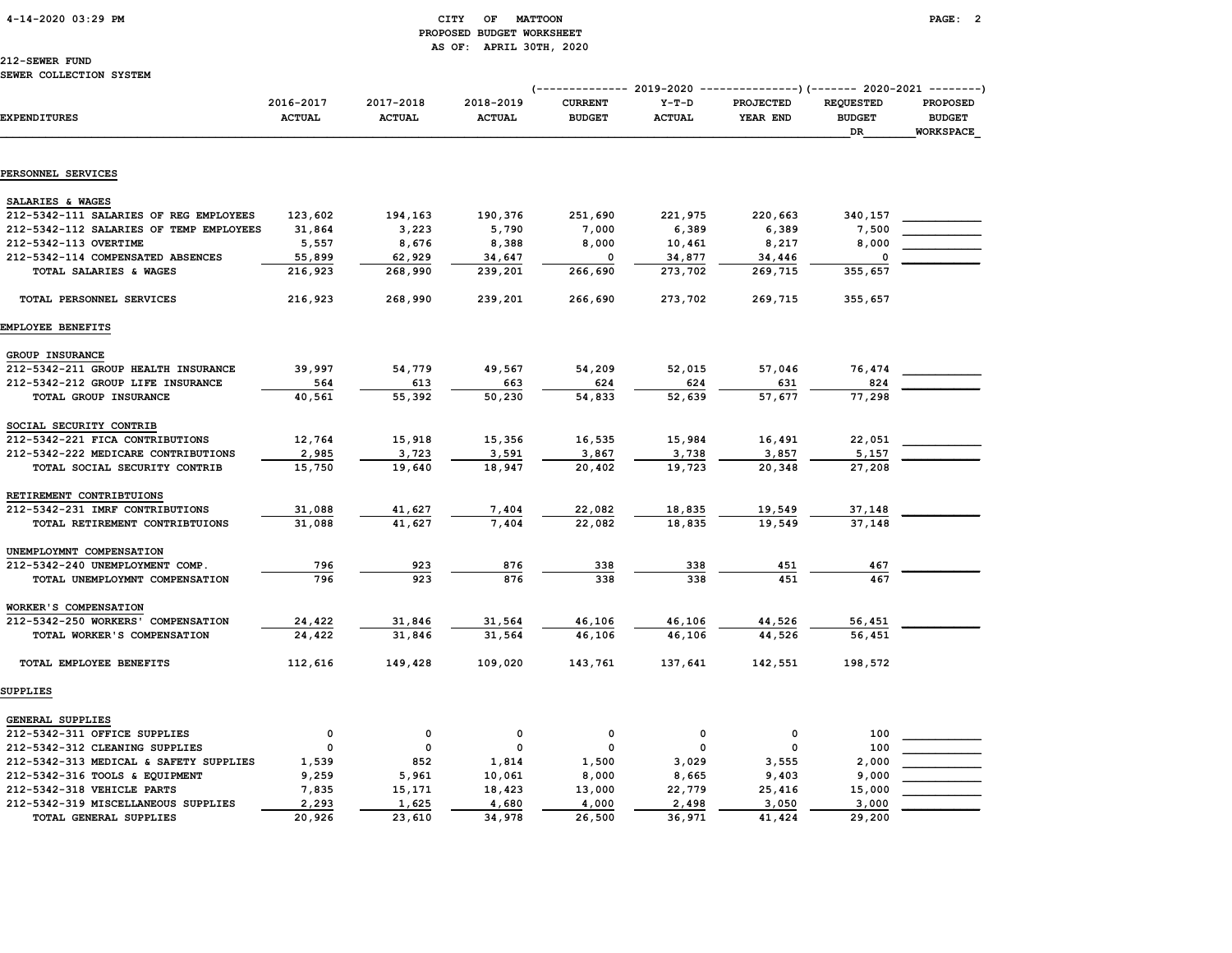# PROPOSED BUDGET WORKSHEET AS OF: APRIL 30TH, 2020

# 212-SEWER FUND

### SEWER COLLECTION SYSTEM

|                                         |                            |                            |                            |                                 |                          | (-------------- 2019-2020 ----------------) (------- 2020-2021 --------) |                                         |                                                      |  |
|-----------------------------------------|----------------------------|----------------------------|----------------------------|---------------------------------|--------------------------|--------------------------------------------------------------------------|-----------------------------------------|------------------------------------------------------|--|
| <b>EXPENDITURES</b>                     | 2016-2017<br><b>ACTUAL</b> | 2017-2018<br><b>ACTUAL</b> | 2018-2019<br><b>ACTUAL</b> | <b>CURRENT</b><br><b>BUDGET</b> | $Y-T-D$<br><b>ACTUAL</b> | <b>PROJECTED</b><br>YEAR END                                             | <b>REQUESTED</b><br><b>BUDGET</b><br>DR | <b>PROPOSED</b><br><b>BUDGET</b><br><b>WORKSPACE</b> |  |
| <b>ENERGY</b>                           |                            |                            |                            |                                 |                          |                                                                          |                                         |                                                      |  |
| 212-5342-321 UTILITIES                  | 0                          | 44                         | 5,170                      | 11,000                          | 3,442                    | 4,725                                                                    | 5,000                                   |                                                      |  |
| 212-5342-326 FUEL                       | 0                          | 4,208                      | 34,176                     | 36,000                          | 28,782                   | 26,981                                                                   | 30,000                                  |                                                      |  |
| <b>TOTAL ENERGY</b>                     | $\mathbf 0$                | 4,252                      | 39,345                     | 47,000                          | 32,225                   | 31,706                                                                   | 35,000                                  |                                                      |  |
| SWR SYSTM MAINT SUPPLIES                |                            |                            |                            |                                 |                          |                                                                          |                                         |                                                      |  |
| 212-5342-361 SEWER PIPE                 | 509                        | 7,786                      | 3,554                      | 3,000                           | 2,767                    | 5,011                                                                    | 5,000                                   |                                                      |  |
| 212-5342-362 MANHOLES CASINGS & LIDS    | 2,645                      | 7,311                      | 7,638                      | 5,000                           | 14,066                   | 12,435                                                                   | 8,000                                   |                                                      |  |
| 212-5342-363 BACKFILL & SURFACE MATERIA | 14,157                     | 25,468                     | 25,891                     | 19,000                          | 20,163                   | 18,888                                                                   | 20,000                                  |                                                      |  |
| 212-5342-364 SEWER LINE REPAIR MATERIAL | 1,791                      | 5,062                      | 3,278                      | 3,000                           | 17,299                   | 13,430                                                                   | 6,000                                   |                                                      |  |
| 212-5342-369 OTHER SEWER MTCE SUPPLIES  | 1,515                      | 3,719                      | 2,195                      | 3,000                           | 398                      | 398                                                                      | 2,000                                   |                                                      |  |
| TOTAL SWR SYSTM MAINT SUPPLIES          | 20,618                     | 49,347                     | 42,557                     | 33,000                          | 54,693                   | 50,162                                                                   | 41,000                                  |                                                      |  |
| <b>TOTAL SUPPLIES</b>                   | 41,544                     | 77,209                     | 116,881                    | 106,500                         | 123,888                  | 123,292                                                                  | 105,200                                 |                                                      |  |
| PURCHASED PROP MAINT SRV                |                            |                            |                            |                                 |                          |                                                                          |                                         |                                                      |  |
| REPAIR & MAINT SERVICES                 |                            |                            |                            |                                 |                          |                                                                          |                                         |                                                      |  |
| 212-5342-432 REPAIR OF STRUCTURES       | $\mathbf{o}$               | 0                          | 0                          | 10,000                          | 23,454                   | 22,816                                                                   | 15,000                                  |                                                      |  |
| 212-5342-433 REPAIR OF MACHINERY        | 8,989                      | 10,823                     | 10,341                     | 13,000                          | 23,881                   | 10,283                                                                   | 10,000                                  |                                                      |  |
| 212-5342-434 REPAIR OF VEHICLES         | 9,624                      | 9,530                      | 10,584                     | 11,000                          | 23,661                   | 21,203                                                                   | 15,000                                  |                                                      |  |
| 212-5342-439 OTHER REPAIR & MTCE SERVIC | 6,211                      | 12,895                     | 14,200                     | 8,000                           | 29,329                   | 29,086                                                                   | 10,000                                  |                                                      |  |
| TOTAL REPAIR & MAINT SERVICES           | 24,824                     | 33,248                     | 35,126                     | 42,000                          | 100,325                  | 83,388                                                                   | 50,000                                  |                                                      |  |
| <b>RENTALS</b>                          |                            |                            |                            |                                 |                          |                                                                          |                                         |                                                      |  |
| 212-5342-440 RENTALS                    | 2,250                      | 10,557                     | 32,766                     | 6,000                           | 97,326                   | 119,168                                                                  | 10,000                                  |                                                      |  |
| TOTAL RENTALS                           | 2,250                      | 10,557                     | 32,766                     | 6,000                           | 97,326                   | 119,168                                                                  | 10,000                                  |                                                      |  |
| CONSTRUCTION SERVICES                   |                            |                            |                            |                                 |                          |                                                                          |                                         |                                                      |  |
| OTHER PROP MAINT SERVICE                |                            |                            |                            |                                 |                          |                                                                          |                                         |                                                      |  |
| 212-5342-460 OTHER PROPERTY MTCE SERVIC | 800                        | 8,669                      | 17,038                     | 3,000                           | 5,553                    | 3,128                                                                    | 4,000                                   |                                                      |  |
| TOTAL OTHER PROP MAINT SERVICE          | 800                        | 8,669                      | 17,038                     | 3,000                           | 5,553                    | 3,128                                                                    | 4,000                                   |                                                      |  |
| TOTAL PURCHASED PROP MAINT SRV          | 27,874                     | 52,474                     | 84,929                     | 51,000                          | 203,204                  | 205,684                                                                  | 64,000                                  |                                                      |  |
| OTHER PURCHASED SERVICES                |                            |                            |                            |                                 |                          |                                                                          |                                         |                                                      |  |
| PROFESSIONAL SERVICES                   |                            |                            |                            |                                 |                          |                                                                          |                                         |                                                      |  |
| 212-5342-519 OTHER PROFESSIONAL SERVICE | 0                          | 0                          | 0                          | 5,000                           | 4,603                    | 10,832                                                                   | 10,000                                  |                                                      |  |
| TOTAL PROFESSIONAL SERVICES             | $\Omega$                   | $\Omega$                   | $\Omega$                   | 5,000                           | 4,603                    | 10,832                                                                   | 10,000                                  |                                                      |  |
| COMMUNICATION                           |                            |                            |                            |                                 |                          |                                                                          |                                         |                                                      |  |
| 212-5342-532 TELEPHONE                  | $\mathbf 0$                | 0                          | 1,828                      | 2,000                           | 1,662                    | 1,661                                                                    | 2,000                                   |                                                      |  |
| 212-5342-533 CELL PHONES                | 400                        | 955                        | 997                        | 1,000                           | 961                      | 1,050                                                                    | 1,000                                   |                                                      |  |
| 212-5342-535 RADIOS                     | 781                        | 1,872                      | 618                        | 1,000                           | $\Omega$                 | 575                                                                      | 1,000                                   |                                                      |  |
| TOTAL COMMUNICATION                     | 1,180                      | 2,827                      | 3,443                      | 4,000                           | 2,623                    | 3,286                                                                    | 4,000                                   |                                                      |  |
| TOTAL OTHER PURCHASED SERVICES          | 1,180                      | 2,827                      | 3.443                      | 9,000                           | 7,226                    | 14,118                                                                   | 14,000                                  |                                                      |  |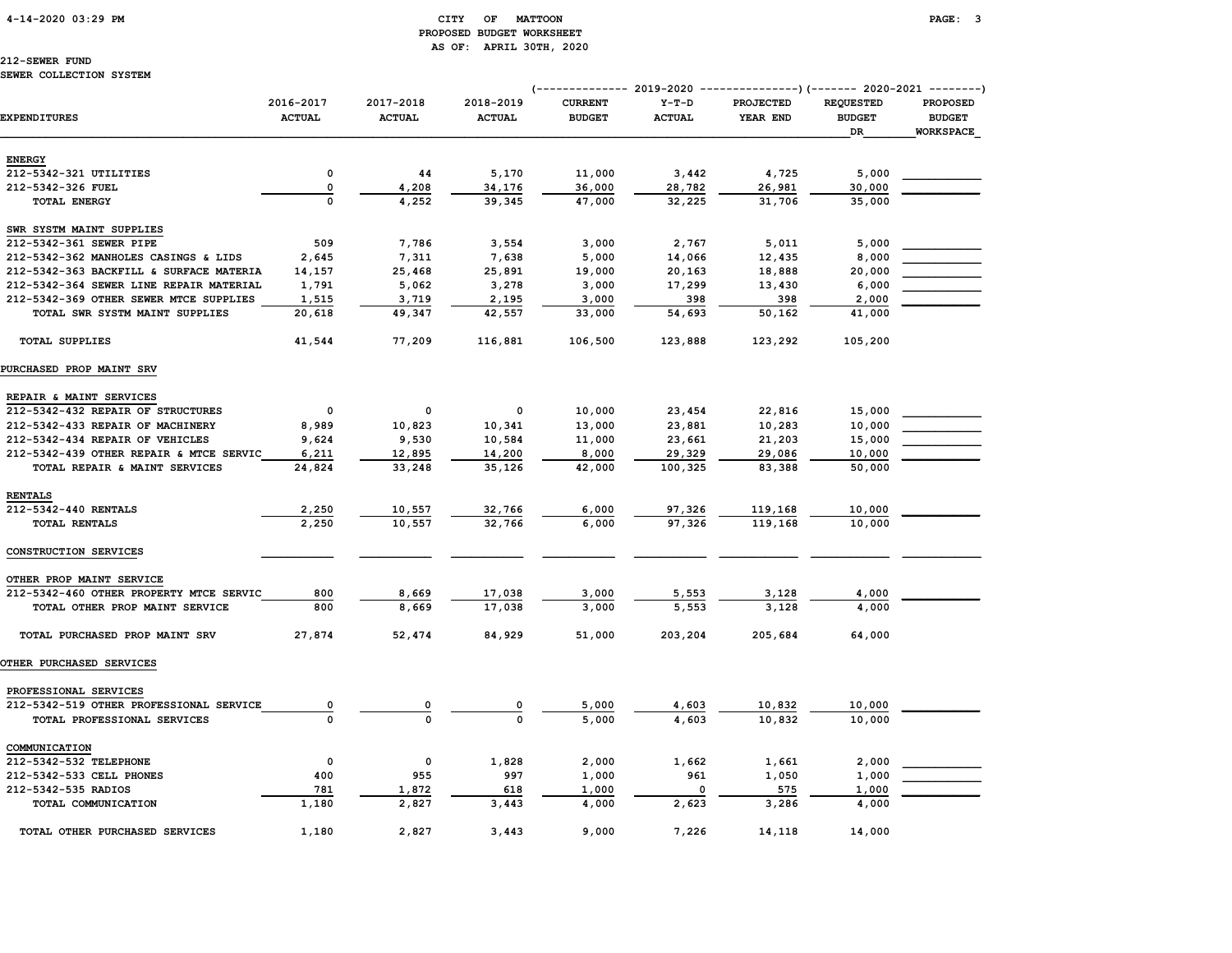### 4-14-2020 03:29 PM CITY OF MATTOON PAGE: 4 PROPOSED BUDGET WORKSHEET AS OF: APRIL 30TH, 2020

212-SEWER FUND

|                                         |               |               |               | $(-$ ------------- 2019-2020 ----------------) (------- 2020-2021 --------) |               |                  |                  |                  |
|-----------------------------------------|---------------|---------------|---------------|-----------------------------------------------------------------------------|---------------|------------------|------------------|------------------|
|                                         | 2016-2017     | 2017-2018     | 2018-2019     | <b>CURRENT</b>                                                              | $Y-T-D$       | <b>PROJECTED</b> | <b>REOUESTED</b> | <b>PROPOSED</b>  |
| <b>EXPENDITURES</b>                     | <b>ACTUAL</b> | <b>ACTUAL</b> | <b>ACTUAL</b> | <b>BUDGET</b>                                                               | <b>ACTUAL</b> | YEAR END         | <b>BUDGET</b>    | <b>BUDGET</b>    |
|                                         |               |               |               |                                                                             |               |                  | DR.              | <b>WORKSPACE</b> |
| <b>PROPERTY</b>                         |               |               |               |                                                                             |               |                  |                  |                  |
| IMPROVEMENTS-NOT BLDGS                  |               |               |               |                                                                             |               |                  |                  |                  |
| 212-5342-730 IMPROVEMENTS OTHER THAN BL |               | 7,123         |               | 13,600,000                                                                  | 85,922        | 151,727          | 4,683,125        |                  |
| TOTAL IMPROVEMENTS-NOT BLDGS            |               | 7,123         |               | 13,600,000                                                                  | 85,922        | 151,727          | 4,683,125        |                  |
| MACHINERY & EQUIPMENT                   |               |               |               |                                                                             |               |                  |                  |                  |
| 212-5342-743 MEF CONTRIBUTION           | 36,000        | 61,000        | 120,070       | 71,350                                                                      | 71,350        | 71,350           | 22,000           |                  |
| TOTAL MACHINERY & EQUIPMENT             | 36,000        | 61,000        | 120,070       | 71,350                                                                      | 71,350        | 71,350           | 22,000           |                  |
| TOTAL PROPERTY                          | 36,000        | 68,123        | 120,070       | 13,671,350                                                                  | 157,272       | 223,077          | 4,705,125        |                  |
| OTHER OBJECTS                           |               |               |               |                                                                             |               |                  |                  |                  |
| FINANCIAL TRANS OBJECTS                 |               |               |               |                                                                             |               |                  |                  |                  |
| 212-5342-814 PRINTING/COPY MACH LEASE/M |               |               | 54            | 1,000                                                                       | 583           | 633              | 1,000            |                  |
| TOTAL FINANCIAL TRANS OBJECTS           |               |               | 54            | 1,000                                                                       | 583           | 633              | 1,000            |                  |
| FINANCIAL TRANS OBJECTS                 |               |               |               |                                                                             |               |                  |                  |                  |
| 212-5342-828 REAL ESTATE TAXES          | 330           | 244           | 262           | 300                                                                         | 276           | 276              | 300              |                  |
| TOTAL FINANCIAL TRANS OBJECTS           | 330           | 244           | 262           | 300                                                                         | 276           | 276              | 300              |                  |
| COMPUTER INFO SYS OBJECT                |               |               |               |                                                                             |               |                  |                  |                  |
| 212-5342-863 COMPUTERS                  | 373           | 3,470         | 446           | 800                                                                         | 0             | 446              | 800              |                  |
| TOTAL COMPUTER INFO SYS OBJECT          | 373           | 3,470         | 446           | 800                                                                         |               | 446              | 800              |                  |
| TOTAL OTHER OBJECTS                     | 704           | 3,714         | 761           | 2,100                                                                       | 859           | 1,355            | 2,100            |                  |
| TOTAL SEWER COLLECTION SYSTEM           | 436,841       | 622,765       | 674,304       | 14,250,401                                                                  | 903,792       | 979,792          | 5,444,654        |                  |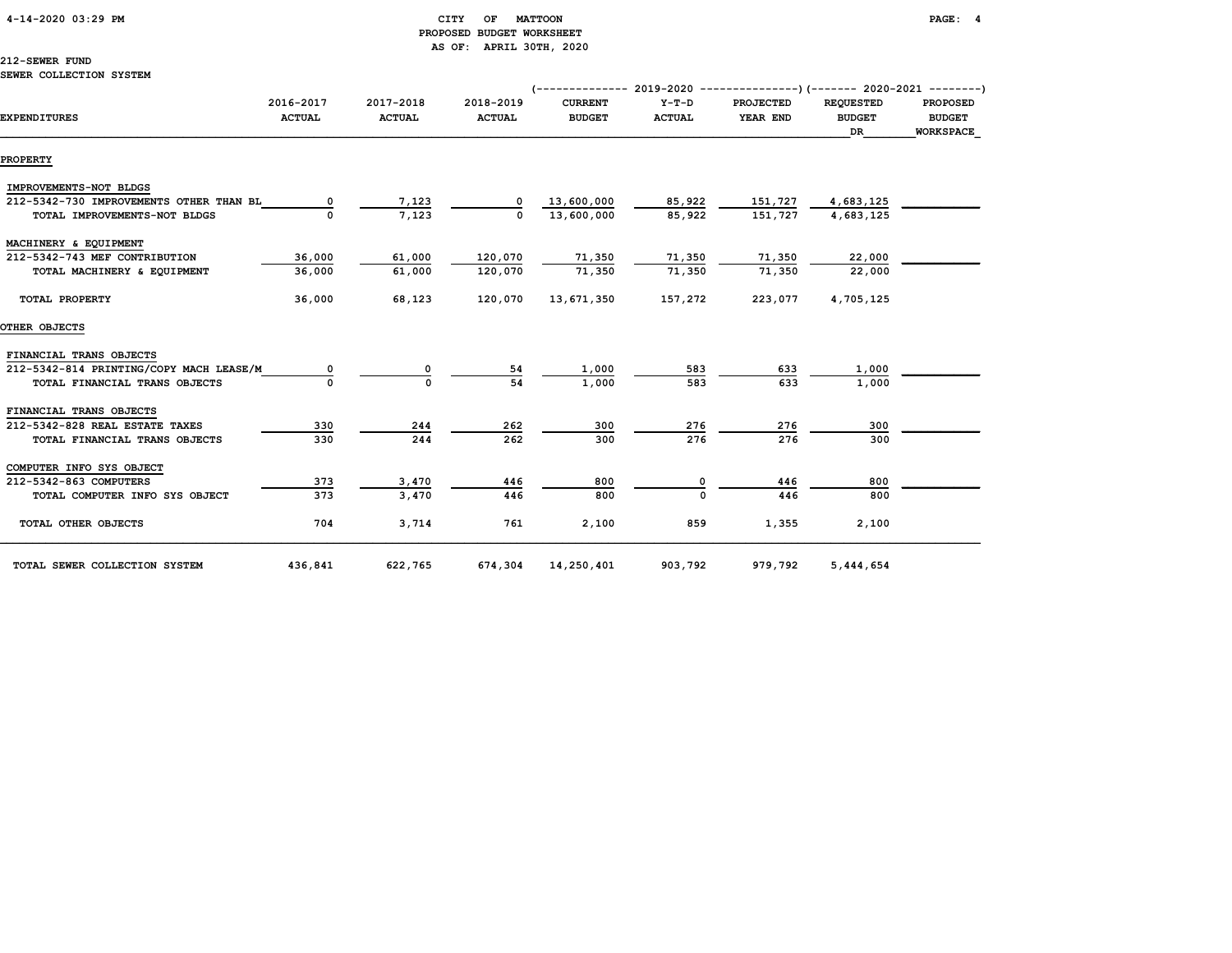### 4-14-2020 03:29 PM CITY OF MATTOON PAGE: 5 PROPOSED BUDGET WORKSHEET AS OF: APRIL 30TH, 2020

### 212-SEWER FUND

### SEWER LIFT STATIONS

|                                         |                            |                            |                            | (-------------- 2019-2020 ----------------) (------- 2020-2021 --------) |                          |                              |                                         |                                                      |
|-----------------------------------------|----------------------------|----------------------------|----------------------------|--------------------------------------------------------------------------|--------------------------|------------------------------|-----------------------------------------|------------------------------------------------------|
| <b>EXPENDITURES</b>                     | 2016-2017<br><b>ACTUAL</b> | 2017-2018<br><b>ACTUAL</b> | 2018-2019<br><b>ACTUAL</b> | <b>CURRENT</b><br><b>BUDGET</b>                                          | $Y-T-D$<br><b>ACTUAL</b> | <b>PROJECTED</b><br>YEAR END | <b>REQUESTED</b><br><b>BUDGET</b><br>DR | <b>PROPOSED</b><br><b>BUDGET</b><br><b>WORKSPACE</b> |
|                                         |                            |                            |                            |                                                                          |                          |                              |                                         |                                                      |
| SUPPLIES                                |                            |                            |                            |                                                                          |                          |                              |                                         |                                                      |
|                                         |                            |                            |                            |                                                                          |                          |                              |                                         |                                                      |
| <b>GENERAL SUPPLIES</b>                 |                            |                            |                            |                                                                          |                          |                              |                                         |                                                      |
| 212-5343-316 TOOLS & EQUIPMENT          | 0                          | $\mathsf{o}\,$             | 0                          | 1,000                                                                    | 0                        | 0                            | 1,000                                   |                                                      |
| 212-5343-319 MISCELLANEOUS SUPPLIES     | 0                          | 0                          | $\Omega$                   | 1,000                                                                    | O                        | 0                            | 1,000                                   |                                                      |
| TOTAL GENERAL SUPPLIES                  |                            |                            |                            | 2,000                                                                    |                          | $\Omega$                     | 2,000                                   |                                                      |
| <b>ENERGY</b>                           |                            |                            |                            |                                                                          |                          |                              |                                         |                                                      |
| 212-5343-321 NATURAL GAS & ELECTRIC     | 46,244                     | 46,863                     | 53,486                     | 46,000                                                                   | 45,888                   | 56,168                       | 51,000                                  |                                                      |
| 212-5343-323 BOTTLED GAS                | 0                          | 0                          | 0                          | 500                                                                      | $\Omega$                 | 0                            | 500                                     |                                                      |
| 212-5343-326 FUEL                       | 0                          | 0                          | 1,946                      | 2,000                                                                    | $\Omega$                 | 0                            | 1,000                                   |                                                      |
| TOTAL ENERGY                            | 46,244                     | 46,863                     | 55,433                     | 48,500                                                                   | 45,888                   | 56,168                       | 52,500                                  |                                                      |
| SWR SYSTM MAINT SUPPLIES                |                            |                            |                            |                                                                          |                          |                              |                                         |                                                      |
| 212-5343-365 LIFT STATION REPAIR MATERI | 183                        | 1,339                      |                            | 5,000                                                                    | 4,792                    | 872                          | 5,000                                   |                                                      |
| TOTAL SWR SYSTM MAINT SUPPLIES          | 183                        | 1,339                      | $\Omega$                   | 5,000                                                                    | 4,792                    | 872                          | 5,000                                   |                                                      |
| <b>TOTAL SUPPLIES</b>                   | 46,427                     | 48,202                     | 55,433                     | 55,500                                                                   | 50,680                   | 57,040                       | 59,500                                  |                                                      |
| PURCHASED PROP MAINT SRV                |                            |                            |                            |                                                                          |                          |                              |                                         |                                                      |
| REPAIR & MAINT SERVICES                 |                            |                            |                            |                                                                          |                          |                              |                                         |                                                      |
| 212-5343-432 REPAIR OF STRUCTURES       | 0                          | 0                          | 0                          | 1,000                                                                    | 0                        | 0                            | 1,000                                   |                                                      |
| 212-5343-433 REPAIR OF MACHINERY        | 2,459                      | 11,544                     | 9,346                      | 10,000                                                                   | 1,722                    | 1,722                        | 10,000                                  |                                                      |
| 212-5343-435 ELEVATOR SERVICE AGREEMENT | $\mathbf 0$                | 0                          | $\mathbf 0$                | 1,000                                                                    | 0                        | $\mathbf 0$                  | 1,000                                   |                                                      |
| 212-5343-439 OTHER REPAIR & MTCE SERVIC | 0                          |                            |                            | 1,000                                                                    | 8,021                    | 8,021                        | 1,000                                   |                                                      |
| TOTAL REPAIR & MAINT SERVICES           | 2,459                      | 11,544                     | 9,346                      | 13,000                                                                   | 9,743                    | 9,743                        | 13,000                                  |                                                      |
| CONSTRUCTION SERVICES                   |                            |                            |                            |                                                                          |                          |                              |                                         |                                                      |
| TOTAL PURCHASED PROP MAINT SRV          | 2,459                      | 11,544                     | 9,346                      | 13,000                                                                   | 9,743                    | 9,743                        | 13,000                                  |                                                      |
| <b>OTHER PURCHASED SERVICES</b>         |                            |                            |                            |                                                                          |                          |                              |                                         |                                                      |
| PROFESSIONAL SERVICES                   |                            |                            |                            |                                                                          |                          |                              |                                         |                                                      |
| COMMUNICATION                           |                            |                            |                            |                                                                          |                          |                              |                                         |                                                      |
| 212-5343-533 CELLULAR PHONE             | 2,111                      | 918                        | 1,893                      | 1,500                                                                    | 2,038                    | 2,041                        | 2,000                                   |                                                      |
| TOTAL COMMUNICATION                     | 2,111                      | 918                        | 1,893                      | 1,500                                                                    | 2,038                    | 2.041                        | 2,000                                   |                                                      |
| EMPLOYEE BUSINESS EXP                   |                            |                            |                            |                                                                          |                          |                              |                                         |                                                      |
| TOTAL OTHER PURCHASED SERVICES          | 2,111                      | 918                        | 1,893                      | 1,500                                                                    | 2,038                    | 2,041                        | 2,000                                   |                                                      |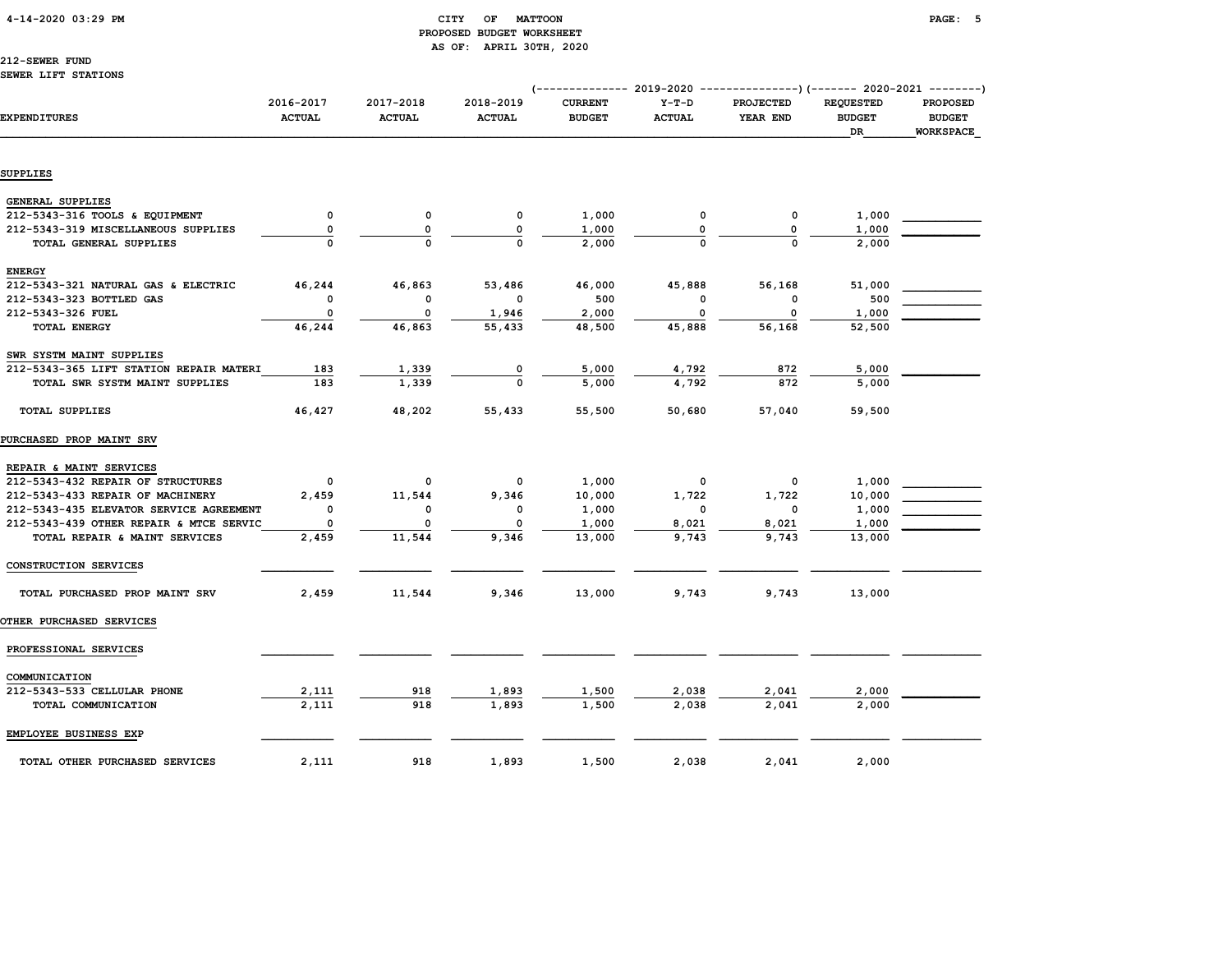| 4-14-2020 03:29 PM |
|--------------------|
|--------------------|

### $CITY$  OF MATTOON PAGE: 6 PROPOSED BUDGET WORKSHEET AS OF: APRIL 30TH, 2020

212-SEWER FUND SEWER LIFT STATIONS

|                                |                            |                            |                            |                                 |                        | (-------------- 2019-2020 ----------------) (------- 2020-2021 --------) |                                   |                                  |
|--------------------------------|----------------------------|----------------------------|----------------------------|---------------------------------|------------------------|--------------------------------------------------------------------------|-----------------------------------|----------------------------------|
| EXPENDITURES                   | 2016-2017<br><b>ACTUAL</b> | 2017-2018<br><b>ACTUAL</b> | 2018-2019<br><b>ACTUAL</b> | <b>CURRENT</b><br><b>BUDGET</b> | Y-T-D<br><b>ACTUAL</b> | <b>PROJECTED</b><br>YEAR END                                             | <b>REQUESTED</b><br><b>BUDGET</b> | <b>PROPOSED</b><br><b>BUDGET</b> |
|                                |                            |                            |                            |                                 |                        |                                                                          | DR                                | <b>WORKSPACE</b>                 |
| <b>PROPERTY</b>                |                            |                            |                            |                                 |                        |                                                                          |                                   |                                  |
| IMPROVEMENTS-NOT BLDGS         |                            |                            |                            |                                 |                        |                                                                          |                                   |                                  |
| MACHINERY & EQUIPMENT          |                            |                            |                            |                                 |                        |                                                                          |                                   |                                  |
| OTHER OBJECTS                  |                            |                            |                            |                                 |                        |                                                                          |                                   |                                  |
| FINANCIAL TRANS OBJECTS        |                            |                            |                            |                                 |                        |                                                                          |                                   |                                  |
| 212-5343-828 REAL ESTATE TAXES | 25                         | 25                         | 25                         | 50                              | 25                     | 25                                                                       | 50                                |                                  |
| TOTAL FINANCIAL TRANS OBJECTS  | 25                         | 25                         | 25                         | 50                              | 25                     | 25                                                                       | 50                                |                                  |
| TOTAL OTHER OBJECTS            | 25                         | 25                         | 25                         | 50                              | 25                     | 25                                                                       | 50                                |                                  |
| TOTAL SEWER LIFT STATIONS      | 51,023                     | 60,688                     | 66,697                     | 70,050                          | 62,487                 | 68,849                                                                   | 74,550                            |                                  |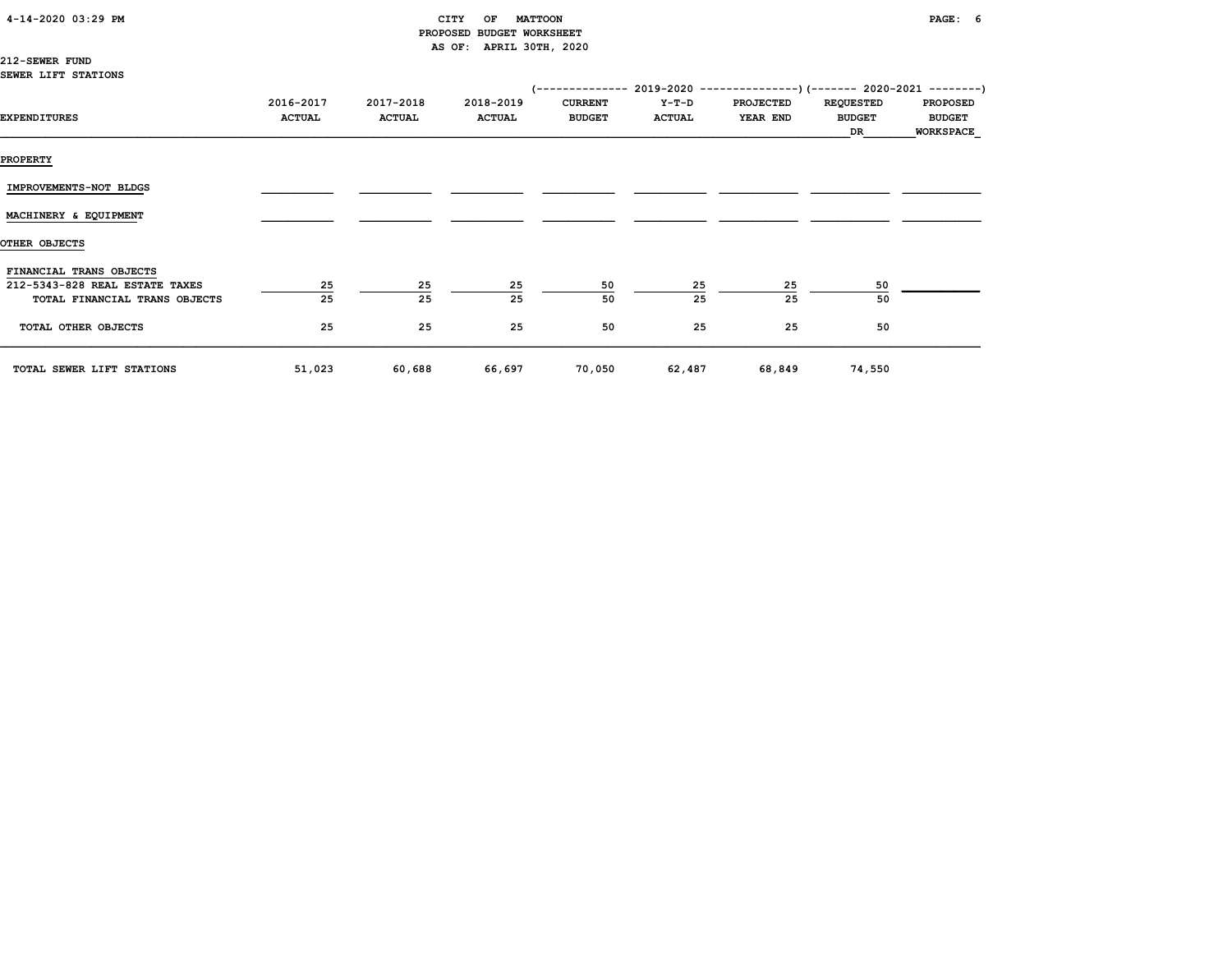### 4-14-2020 03:29 PM CITY OF MATTOON PAGE: 7 PROPOSED BUDGET WORKSHEET AS OF: APRIL 30TH, 2020

## 212-SEWER FUND

| <b>EXPENDITURES</b>                                            | 2016-2017<br><b>ACTUAL</b> | 2017-2018<br><b>ACTUAL</b> | 2018-2019     | <b>CURRENT</b> | $Y-T-D$       | PROJECTED | <b>REQUESTED</b>    | <b>PROPOSED</b>                   |
|----------------------------------------------------------------|----------------------------|----------------------------|---------------|----------------|---------------|-----------|---------------------|-----------------------------------|
|                                                                |                            |                            | <b>ACTUAL</b> | <b>BUDGET</b>  | <b>ACTUAL</b> | YEAR END  | <b>BUDGET</b><br>DR | <b>BUDGET</b><br><b>WORKSPACE</b> |
| PERSONNEL SERVICES                                             |                            |                            |               |                |               |           |                     |                                   |
|                                                                |                            |                            |               |                |               |           |                     |                                   |
| SALARIES & WAGES                                               |                            |                            |               |                |               |           |                     |                                   |
| 212-5344-111 SALARIES OF REG EMPLOYEES                         | 397,333                    | 384,667                    | 353,639       | 389,200        | 350,829       | 348,021   | 380,265             |                                   |
| 212-5344-112 SALARIES OF TEMP EMPLOYEES                        | 3,583                      | 0                          | 3,548         | 5,600          | 1,235         | 1,235     | 6,160               |                                   |
| 212-5344-113 OVERTIME                                          | 3,690                      | 6,518                      | 5,623         | 6,000          | 15,129        | 15,962    | 6,000               |                                   |
| 212-5344-114 COMPENSATED ABSENCES                              | 37,219                     | 29,943                     | 36,206        | $\Omega$       | 33,688        | 37,524    | $\Omega$            |                                   |
| TOTAL SALARIES & WAGES                                         | 441,826                    | 421,128                    | 399,015       | 400,800        | 400,881       | 402,742   | 392,425             |                                   |
| TOTAL PERSONNEL SERVICES                                       | 441,826                    | 421,128                    | 399,015       | 400,800        | 400,881       | 402,742   | 392,425             |                                   |
| EMPLOYEE BENEFITS                                              |                            |                            |               |                |               |           |                     |                                   |
| GROUP INSURANCE                                                |                            |                            |               |                |               |           |                     |                                   |
| 212-5344-211 GROUP HEALTH INSURANCE                            | 66,714                     | 61,063                     | 50,662        | 54,209         | 53,565        | 53,292    | 67,883              |                                   |
| 212-5344-212 GROUP LIFE INSURANCE                              | 1,004                      | 1,092                      | 936           | 936            | 936           | 936       | 936                 |                                   |
| TOTAL GROUP INSURANCE                                          | 67,718                     | 62,155                     | 51,598        | 55,145         | 54,501        | 54,228    | 68,819              |                                   |
| SOCIAL SECURITY CONTRIB                                        |                            |                            |               |                |               |           |                     |                                   |
| 212-5344-221 FICA CONTRIBUTIONS                                | 26,440                     | 25,636                     | 24,149        | 24,850         | 23,167        | 24,619    | 24,330              |                                   |
| 212-5344-222 MEDICARE CONTRIBUTIONS                            | 6,183                      | 5,996                      | 5,648         | 5,812          | 5,418         | 5,757     | 5,690               |                                   |
| TOTAL SOCIAL SECURITY CONTRIB                                  | 32,623                     | 31,631                     | 29,797        | 30,662         | 28,585        | 30,376    | 30,020              |                                   |
| RETIREMENT CONTRIBTUIONS                                       |                            |                            |               |                |               |           |                     |                                   |
| 212-5344-231 IMRF CONTRIBUTIONS                                | 71,802                     | 67,043                     | 9,805         | 33,605         | 28,156        | 29,995    | 41,214              |                                   |
| TOTAL RETIREMENT CONTRIBTUIONS                                 | 71,802                     | 67,043                     | 9,805         | 33,605         | 28,156        | 29,995    | 41,214              |                                   |
| UNEMPLOYMNT COMPENSATION                                       |                            |                            |               |                |               |           |                     |                                   |
| 212-5344-240 UNEMPLOYMENT COMP.                                | 1,530                      | 1,773                      | 1,369         | 479            | 479           | 664       | 516                 |                                   |
| TOTAL UNEMPLOYMNT COMPENSATION                                 | 1,530                      | 1,773                      | 1,369         | 479            | 479           | 664       | 516                 |                                   |
|                                                                |                            |                            |               |                |               |           |                     |                                   |
| WORKER'S COMPENSATION<br>212-5344-250 WORKERS' COMPENSATION    | 13,175                     | 17,140                     | 13,127        | 20,386         | 20,386        | 19,526    | 18,229              |                                   |
| TOTAL WORKER'S COMPENSATION                                    | 13,175                     | 17,140                     | 13,127        | 20,386         | 20,386        | 19,526    | 18,229              |                                   |
| TOTAL EMPLOYEE BENEFITS                                        | 186,848                    | 179,743                    | 105,696       | 140,277        | 132,107       | 134,789   | 158,798             |                                   |
| SUPPLIES                                                       |                            |                            |               |                |               |           |                     |                                   |
|                                                                |                            |                            |               |                |               |           |                     |                                   |
| <b>GENERAL SUPPLIES</b>                                        | 677                        | 818                        | 850           |                | 681           | 789       | 1,000               |                                   |
| 212-5344-311 OFFICE SUPPLIES<br>212-5344-312 CLEANING SUPPLIES | 448                        | 330                        | 321           | 1,000<br>1,000 | 373           | 344       | 1,000               |                                   |
| 212-5344-313 MEDICAL & SAFETY SUPPLIES                         | 489                        | 1,952                      | 135           | 1,000          | 326           | 326       | 1,000               |                                   |
| 212-5344-314 CHEMICALS                                         | 19,453                     | 15,056                     | 12,965        | 18,000         | 16,145        | 15,819    | 15,000              |                                   |
| 212-5344-316 TOOLS & EQUIPMENT                                 | 1,509                      | 1,671                      | 2,168         | 2,000          | 1,361         | 1,061     | 2,000               |                                   |
| 212-5344-318 VEHICLE PARTS                                     | 703                        | 213                        | $\Omega$      | 500            | 0             | $\Omega$  | 500                 |                                   |
| 212-5344-319 MISCELLANEOUS SUPPLIES                            | 5,800                      | 4,429                      | 6,373         | 7,000          | 7,128         | 5,665     | 6,000               |                                   |
| <b>TOTAL GENERAL SUPPLIES</b>                                  | 29,079                     | 24,469                     | 22,811        | 30,500         | 26,014        | 24,004    | 26,500              |                                   |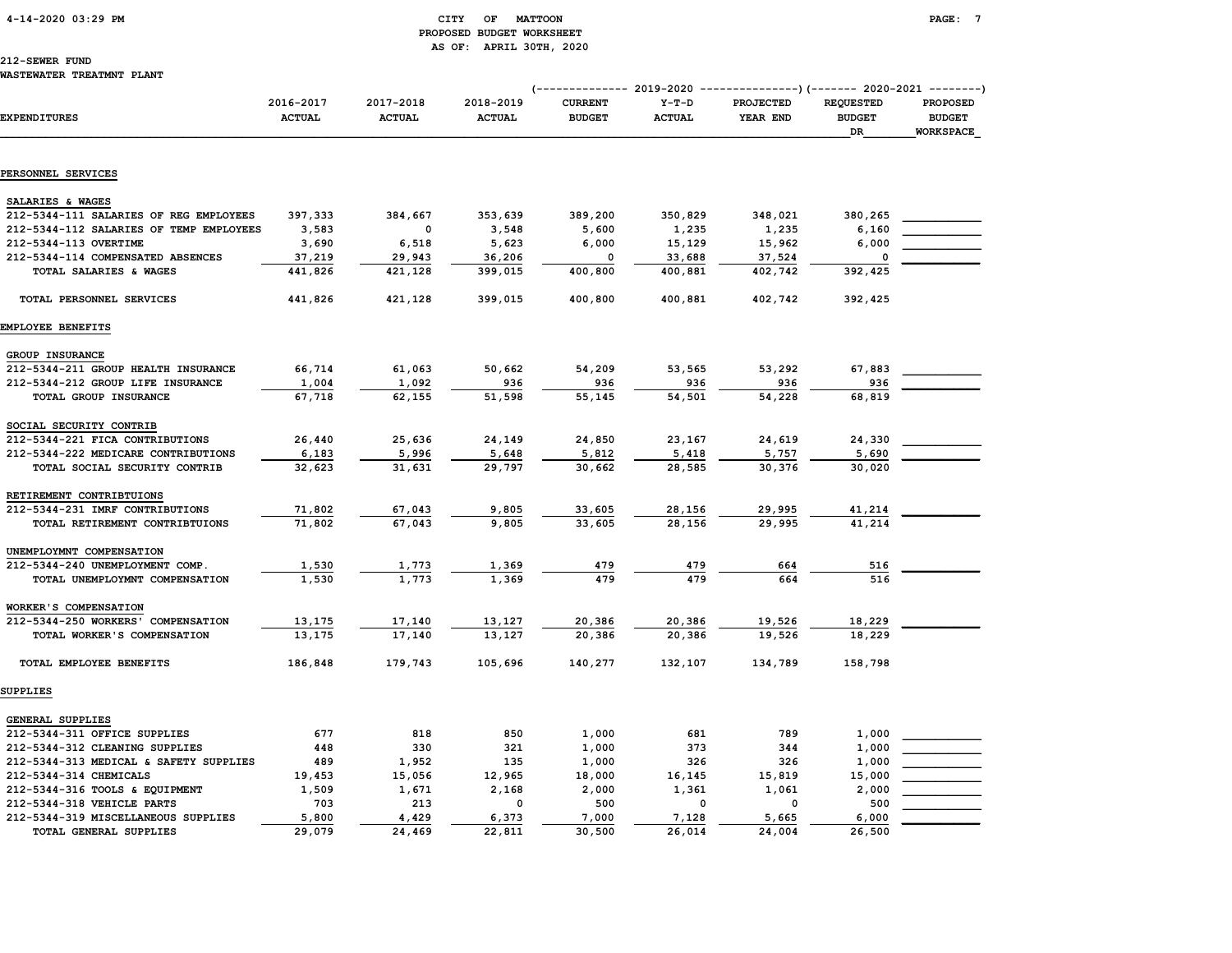### 4-14-2020 03:29 PM CITY OF MATTOON PAGE: 8 PROPOSED BUDGET WORKSHEET AS OF: APRIL 30TH, 2020

# 212-SEWER FUND

#### WASTEWATER TREATMNT PLANT

|                                         |                            |                            |                            |                                 |                          | (-------------- 2019-2020 ----------------) (------- 2020-2021 --------) |                                   |                                  |
|-----------------------------------------|----------------------------|----------------------------|----------------------------|---------------------------------|--------------------------|--------------------------------------------------------------------------|-----------------------------------|----------------------------------|
| <b>EXPENDITURES</b>                     | 2016-2017<br><b>ACTUAL</b> | 2017-2018<br><b>ACTUAL</b> | 2018-2019<br><b>ACTUAL</b> | <b>CURRENT</b><br><b>BUDGET</b> | $Y-T-D$<br><b>ACTUAL</b> | PROJECTED<br>YEAR END                                                    | <b>REQUESTED</b><br><b>BUDGET</b> | <b>PROPOSED</b><br><b>BUDGET</b> |
|                                         |                            |                            |                            |                                 |                          |                                                                          | DR                                | <b>WORKSPACE</b>                 |
| <b>ENERGY</b>                           |                            |                            |                            |                                 |                          |                                                                          |                                   |                                  |
| 212-5344-321 NATURAL GAS & ELECTRIC     | 197,029                    | 203,385                    | 210,235                    | 210,000                         | 227,637                  | 239,244                                                                  | 220,000                           |                                  |
| 212-5344-323 BOTTLED GAS                | $\Omega$                   | $\Omega$                   | $\Omega$                   | 500                             | O                        | $\Omega$                                                                 |                                   |                                  |
| 212-5344-326 FUEL                       | 0                          | 46                         | 0                          | 100                             | 0                        | 0                                                                        | 100                               |                                  |
| <b>TOTAL ENERGY</b>                     | 197,029                    | 203,430                    | 210,235                    | 210,600                         | 227,637                  | 239,244                                                                  | 220,100                           |                                  |
| BOOKS & PERIODICALS                     |                            |                            |                            |                                 |                          |                                                                          |                                   |                                  |
| 212-5344-340 BOOKS & PERIODICALS        | $\overline{\mathbf{0}}$    | 0                          |                            | 100                             | 0                        |                                                                          | 100                               |                                  |
| TOTAL BOOKS & PERIODICALS               | $\Omega$                   | $\Omega$                   | $\Omega$                   | 100                             |                          |                                                                          | 100                               |                                  |
| SWR SYSTM MAINT SUPPLIES                |                            |                            |                            |                                 |                          |                                                                          |                                   |                                  |
| 212-5344-366 PLANT MTCE & REPAIR MATERI | 21,258                     | 22,132                     | 54,513                     | 25,000                          | 33,901                   | 28,437                                                                   | 25,000                            |                                  |
| TOTAL SWR SYSTM MAINT SUPPLIES          | 21,258                     | 22,132                     | 54,513                     | 25,000                          | 33,901                   | 28,437                                                                   | 25,000                            |                                  |
| <b>TOTAL SUPPLIES</b>                   | 247,367                    | 250,032                    | 287,560                    | 266,200                         | 287,552                  | 291,685                                                                  | 271,700                           |                                  |
| PURCHASED PROP MAINT SRV                |                            |                            |                            |                                 |                          |                                                                          |                                   |                                  |
| REPAIR & MAINT SERVICES                 |                            |                            |                            |                                 |                          |                                                                          |                                   |                                  |
| 212-5344-432 REPAIR OF STRUCTURES       | 6,535                      | 23,182                     | 0                          | 10,000                          | 1,935                    | 1,935                                                                    | 10,000                            |                                  |
| 212-5344-433 REPAIR OF MACHINERY        | 33,114                     | 5,246                      | 47,481                     | 30,000                          | 15,337                   | 13,232                                                                   | 25,000                            |                                  |
| 212-5344-434 REPAIR OF VEHICLES         | 3,483                      | 962                        | 2,670                      | 3,000                           | 4,639                    | 4,915                                                                    | 5,000                             |                                  |
| 212-5344-439 OTHER REPAIR & MNTCE SERVI | 11,885                     | 13,909                     | 14,834                     | 16,000                          | 10,780                   | 14,451                                                                   | 15,000                            |                                  |
| TOTAL REPAIR & MAINT SERVICES           | 55,017                     | 43,299                     | 64,986                     | 59,000                          | 32,691                   | 34,533                                                                   | 55,000                            |                                  |
| <b>RENTALS</b>                          |                            |                            |                            |                                 |                          |                                                                          |                                   |                                  |
| 212-5344-440 RENTALS                    | 1,333                      | 1,402                      |                            | 1,500                           |                          |                                                                          | 1,000                             |                                  |
| TOTAL RENTALS                           | 1,333                      | 1,402                      | $\Omega$                   | 1,500                           |                          |                                                                          | 1,000                             |                                  |
| OTHER PROP MAINT SERVICE                |                            |                            |                            |                                 |                          |                                                                          |                                   |                                  |
| 212-5344-460 OTHER PROPERTY MTCE SERVIC | 26,370                     | 28,990                     | 19,710                     | 30,000                          | 32,976                   | 32,974                                                                   | 30,000                            |                                  |
| TOTAL OTHER PROP MAINT SERVICE          | 26,370                     | 28,990                     | 19,710                     | 30,000                          | 32,976                   | 32,974                                                                   | 30,000                            |                                  |
| TOTAL PURCHASED PROP MAINT SRV          | 82,721                     | 73,691                     | 84,696                     | 90,500                          | 65,667                   | 67,507                                                                   | 86,000                            |                                  |
| <b>OTHER PURCHASED SERVICES</b>         |                            |                            |                            |                                 |                          |                                                                          |                                   |                                  |
| PROFESSIONAL SERVICES                   |                            |                            |                            |                                 |                          |                                                                          |                                   |                                  |
| 212-5344-516 TECHNOLOGY SUPPORT SERVICE | $\overline{\mathbf{0}}$    | 495                        | 4,876                      | 5,000                           | 10,785                   | 10,785                                                                   | 5,000                             |                                  |
| TOTAL PROFESSIONAL SERVICES             | $\mathbf 0$                | 495                        | 4.876                      | 5,000                           | 10,785                   | 10,785                                                                   | 5,000                             |                                  |
| COMMUNICATION                           |                            |                            |                            |                                 |                          |                                                                          |                                   |                                  |
| 212-5344-532 TELEPHONE                  | 4,770                      | 6,371                      | 7,877                      | 5,000                           | 6,785                    | 6,776                                                                    | 7,000                             |                                  |
| 212-5344-533 CELLULAR PHONE             | 1,215                      | 1,219                      | 1,537                      | 1,200                           | 1,900                    | 2,076                                                                    | 1,500                             |                                  |
| TOTAL COMMUNICATION                     | 5,986                      | 7,590                      | 9,413                      | 6,200                           | 8,684                    | 8,852                                                                    | 8,500                             |                                  |
|                                         |                            |                            |                            |                                 |                          |                                                                          |                                   |                                  |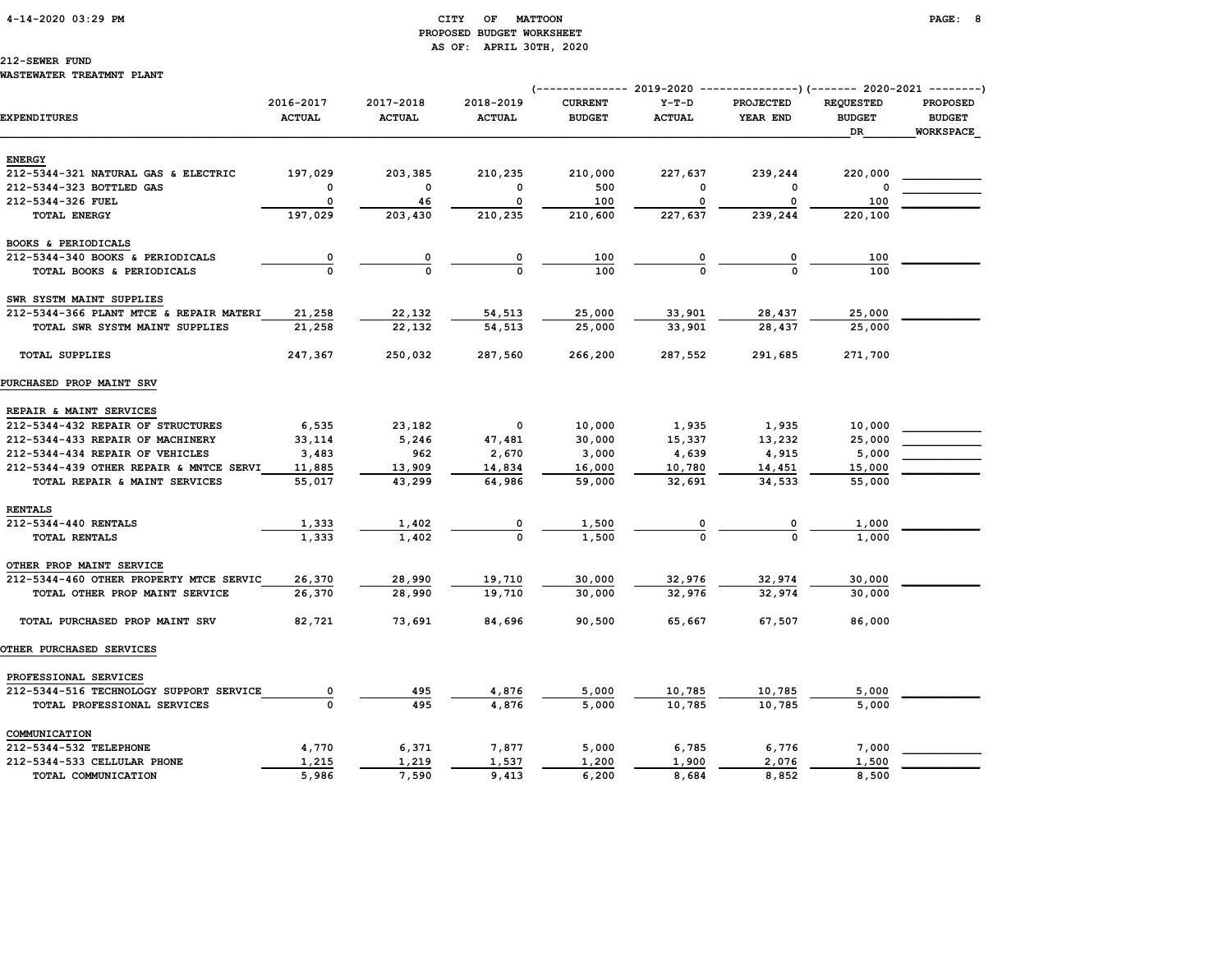### 4-14-2020 03:29 PM CITY OF MATTOON PAGE: 9 PROPOSED BUDGET WORKSHEET AS OF: APRIL 30TH, 2020

### 212-SEWER FUND

### WASTEWATER TREATMNT PLANT

|                                                      |                            |                            |                            | (------------- 2019-2020 ----------------)(------- 2020-2021 --------) |                          |                              |                                   |                                  |
|------------------------------------------------------|----------------------------|----------------------------|----------------------------|------------------------------------------------------------------------|--------------------------|------------------------------|-----------------------------------|----------------------------------|
| <b>EXPENDITURES</b>                                  | 2016-2017<br><b>ACTUAL</b> | 2017-2018<br><b>ACTUAL</b> | 2018-2019<br><b>ACTUAL</b> | <b>CURRENT</b><br><b>BUDGET</b>                                        | $Y-T-D$<br><b>ACTUAL</b> | <b>PROJECTED</b><br>YEAR END | <b>REQUESTED</b><br><b>BUDGET</b> | <b>PROPOSED</b><br><b>BUDGET</b> |
|                                                      |                            |                            |                            |                                                                        |                          |                              | DR                                | <b>WORKSPACE</b>                 |
|                                                      |                            |                            |                            |                                                                        |                          |                              |                                   |                                  |
| EMPLOYEE BUSINESS EXP                                |                            |                            |                            |                                                                        |                          |                              |                                   |                                  |
| 212-5344-562 TRAVEL & TRAINING                       | 0                          | 202<br>202                 | 840<br>840                 | 500<br>500                                                             | 735<br>735               | 210<br>210                   | 500<br>500                        |                                  |
| TOTAL EMPLOYEE BUSINESS EXP                          |                            |                            |                            |                                                                        |                          |                              |                                   |                                  |
| OTHER PURCHASED SERVICES                             |                            |                            |                            |                                                                        |                          |                              |                                   |                                  |
| 212-5344-579 MISC OTHER PURCHASED SERVI              | 38,000                     | 38,000                     | 38,000                     | 38,000                                                                 | 38,000                   | 38,000                       | 38,000                            |                                  |
| TOTAL OTHER PURCHASED SERVICES                       | 38,000                     | 38,000                     | 38,000                     | 38,000                                                                 | 38,000                   | 38,000                       | 38,000                            |                                  |
|                                                      |                            |                            |                            |                                                                        |                          |                              |                                   |                                  |
| TOTAL OTHER PURCHASED SERVICES                       | 43,986                     | 46,288                     | 53,129                     | 49,700                                                                 | 58,205                   | 57,847                       | 52,000                            |                                  |
|                                                      |                            |                            |                            |                                                                        |                          |                              |                                   |                                  |
| <b>PROPERTY</b>                                      |                            |                            |                            |                                                                        |                          |                              |                                   |                                  |
| IMPROVEMENTS-NOT BLDGS                               |                            |                            |                            |                                                                        |                          |                              |                                   |                                  |
| 212-5344-730 IMPROVEMENTS OTHER THAN BL              | 0                          | 11,531                     | 22,418                     | 150,000                                                                | 131,433                  |                              | 1,481,000                         |                                  |
| TOTAL IMPROVEMENTS-NOT BLDGS                         |                            | 11,531                     | 22.418                     | 150,000                                                                | 131,433                  | 147,273<br>147,273           | 1,481,000                         |                                  |
|                                                      |                            |                            |                            |                                                                        |                          |                              |                                   |                                  |
| MACHINERY & EQUIPMENT                                |                            |                            |                            |                                                                        |                          |                              |                                   |                                  |
| 212-5344-743 MEF CONTRIBUTION                        | 9,000                      | 11,000                     |                            | 44,574                                                                 | 44,574                   | 44,574                       |                                   |                                  |
| TOTAL MACHINERY & EQUIPMENT                          | 9,000                      | 11,000                     | $\Omega$                   | 44,574                                                                 | 44,574                   | 44,574                       |                                   |                                  |
|                                                      |                            |                            |                            |                                                                        |                          |                              |                                   |                                  |
| TOTAL PROPERTY                                       | 9,000                      | 22,531                     | 22,418                     | 194,574                                                                | 176,007                  | 191,847                      | 1,481,000                         |                                  |
|                                                      |                            |                            |                            |                                                                        |                          |                              |                                   |                                  |
| <b>OTHER OBJECTS</b>                                 |                            |                            |                            |                                                                        |                          |                              |                                   |                                  |
|                                                      |                            |                            |                            |                                                                        |                          |                              |                                   |                                  |
| FINANCIAL TRANS OBJECTS<br>212-5344-814 COPY MACHINE | 650                        | 751                        | 677                        | 700                                                                    | 806                      | 855                          | 800                               |                                  |
|                                                      | 650                        | 751                        | 677                        | 700                                                                    | 806                      | 855                          | 800                               |                                  |
| TOTAL FINANCIAL TRANS OBJECTS                        |                            |                            |                            |                                                                        |                          |                              |                                   |                                  |
| COMPUTER INFO SYS OBJECT                             |                            |                            |                            |                                                                        |                          |                              |                                   |                                  |
| 212-5344-863 COMPUTERS                               | 674                        | 1,057                      | 1,697                      | 1,900                                                                  | 2,751                    | 1,535                        | 1,500                             |                                  |
| TOTAL COMPUTER INFO SYS OBJECT                       | 674                        | 1,057                      | 1,697                      | 1,900                                                                  | 2,751                    | 1,535                        | 1,500                             |                                  |
|                                                      |                            |                            |                            |                                                                        |                          |                              |                                   |                                  |
| TOTAL OTHER OBJECTS                                  | 1,324                      | 1,808                      | 2,374                      | 2,600                                                                  | 3,557                    | 2,390                        | 2,300                             |                                  |
|                                                      |                            |                            |                            |                                                                        |                          |                              |                                   |                                  |
| TOTAL WASTEWATER TREATMNT PLANT                      | 1,013,071                  | 995,221                    | 954,888                    | 1,144,651                                                              | 1,123,975                | 1,148,807                    | 2,444,223                         |                                  |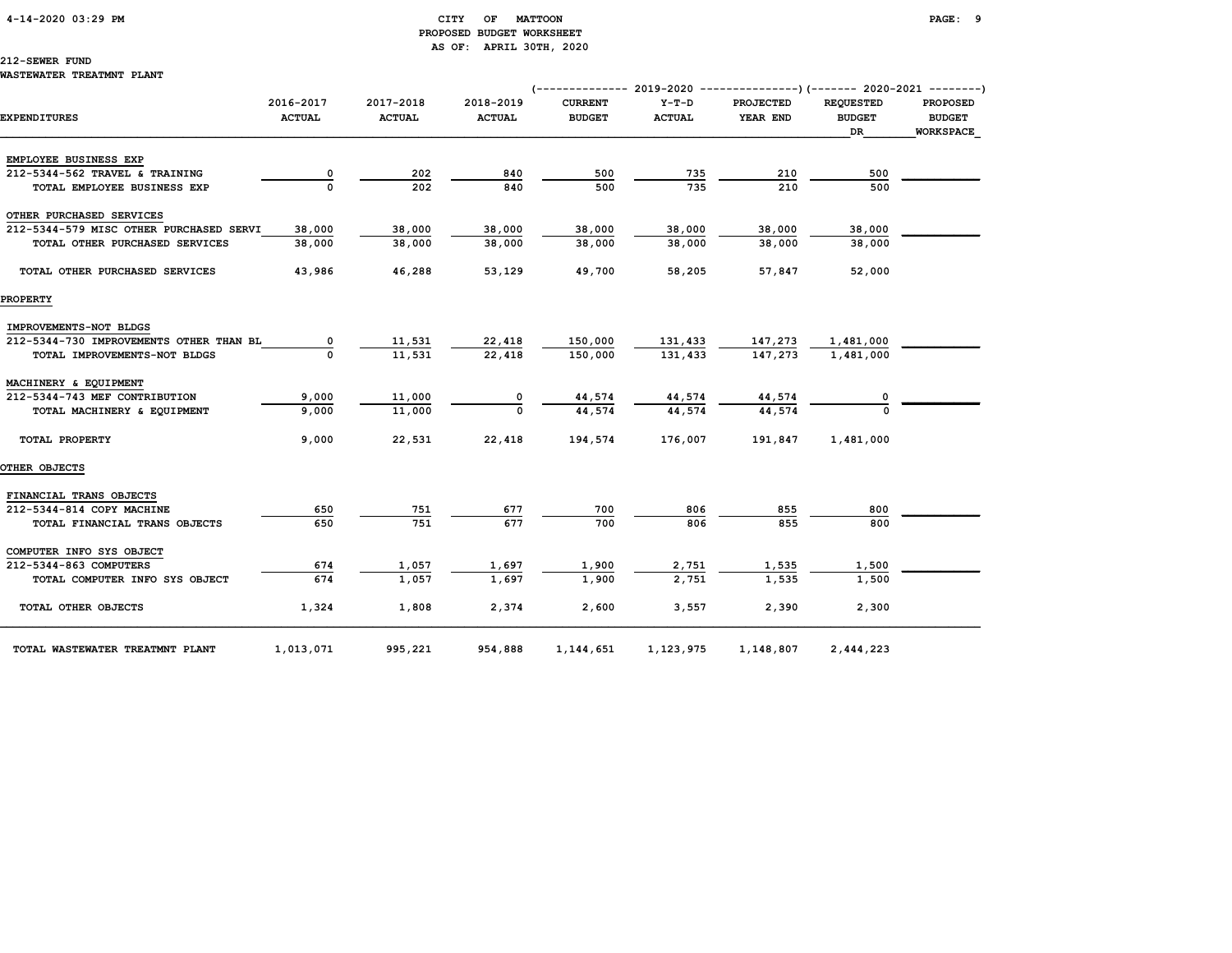### 4-14-2020 03:29 PM CITY OF MATTOON PAGE: 10 PROPOSED BUDGET WORKSHEET AS OF: APRIL 30TH, 2020

## 212-SEWER FUND

|                                         |                            |                            |                            | (------------- 2019-2020 ----------------) (------- 2020-2021 --------) |                          |                              |                                         |                                                      |
|-----------------------------------------|----------------------------|----------------------------|----------------------------|-------------------------------------------------------------------------|--------------------------|------------------------------|-----------------------------------------|------------------------------------------------------|
| <b>EXPENDITURES</b>                     | 2016-2017<br><b>ACTUAL</b> | 2017-2018<br><b>ACTUAL</b> | 2018-2019<br><b>ACTUAL</b> | <b>CURRENT</b><br><b>BUDGET</b>                                         | $Y-T-D$<br><b>ACTUAL</b> | <b>PROJECTED</b><br>YEAR END | <b>REQUESTED</b><br><b>BUDGET</b><br>DR | <b>PROPOSED</b><br><b>BUDGET</b><br><b>WORKSPACE</b> |
|                                         |                            |                            |                            |                                                                         |                          |                              |                                         |                                                      |
| PERSONNEL SERVICES                      |                            |                            |                            |                                                                         |                          |                              |                                         |                                                      |
| SALARIES & WAGES                        |                            |                            |                            |                                                                         |                          |                              |                                         |                                                      |
| 212-5345-111 SALARIES OF REG EMPLOYEES  | 152,644                    | 151,947                    | 148,235                    | 163,746                                                                 | 154,759                  | 154,754                      | 169,337                                 |                                                      |
| 212-5345-112 SALARIES OF TEMP EMPLOYEES | 1,460                      | 2,058                      | 1,960                      | 5,495                                                                   | 3,116                    | 3,116                        | 5,744                                   |                                                      |
| 212-5345-113 OVERTIME                   | 423                        | 470                        | 198                        | 1,200                                                                   | 390                      | 100                          | 1,200                                   |                                                      |
| 212-5345-114 COMPENSATED ABSENCES       | 15,293                     | 18,537                     | 16,350                     | 0                                                                       | 12,524                   | 12,954                       | 0                                       |                                                      |
| TOTAL SALARIES & WAGES                  | 169,819                    | 173,012                    | 166,743                    | 170,441                                                                 | 170,788                  | 170,924                      | 176,281                                 |                                                      |
|                                         |                            |                            |                            |                                                                         |                          |                              |                                         |                                                      |
| TOTAL PERSONNEL SERVICES                | 169,819                    | 173,012                    | 166,743                    | 170,441                                                                 | 170,788                  | 170,924                      | 176,281                                 |                                                      |
| EMPLOYEE BENEFITS                       |                            |                            |                            |                                                                         |                          |                              |                                         |                                                      |
| GROUP INSURANCE                         |                            |                            |                            |                                                                         |                          |                              |                                         |                                                      |
| 212-5345-211 GROUP HEALTH INSURANCE     | 35,498                     | 40,026                     | 36,526                     | 38,027                                                                  | 28,143                   | 29,415                       | 32,742                                  |                                                      |
| 212-5345-212 GROUP LIFE INSURANCE       | 453                        | 493                        | 493                        | 493                                                                     | 493                      | 493                          | 493                                     |                                                      |
| TOTAL GROUP INSURANCE                   | 35,951                     | 40,519                     | 37,019                     | 38,520                                                                  | 28,636                   | 29,908                       | 33,235                                  |                                                      |
| SOCIAL SECURITY CONTRIB                 |                            |                            |                            |                                                                         |                          |                              |                                         |                                                      |
| 212-5345-221 FICA CONTRIBUTIONS         | 9,678                      | 10,118                     | 9,732                      | 10,567                                                                  | 9,618                    | 10,057                       | 10,929                                  |                                                      |
| 212-5345-222 MEDICARE CONTRIBUTIONS     | 2,263                      | 2,366                      | 2,276                      | 2,471                                                                   | 2,249                    | 2,352                        | 2,556                                   |                                                      |
| TOTAL SOCIAL SECURITY CONTRIB           | 11,941                     | 12,484                     | 12,008                     | 13,038                                                                  | 11,868                   | 12,409                       | 13,485                                  |                                                      |
| RETIREMENT CONTRIBTUIONS                |                            |                            |                            |                                                                         |                          |                              |                                         |                                                      |
| 212-5345-231 IMRF CONTRIBUTIONS         | 26,699                     | 26,556                     | 3,838                      | 14,026                                                                  | 14,052                   | 15,104                       | 18,196                                  |                                                      |
| TOTAL RETIREMENT CONTRIBTUIONS          | 26,699                     | 26,556                     | 3,838                      | 14,026                                                                  | 14,052                   | 15,104                       | 18,196                                  |                                                      |
| UNEMPLOYMNT COMPENSATION                |                            |                            |                            |                                                                         |                          |                              |                                         |                                                      |
| 212-5345-240 UNEMPLOYMENT COMP.         | 678                        | 795                        | 701                        | 267                                                                     | 267                      | 267                          | 288                                     |                                                      |
| TOTAL UNEMPLOYMNT COMPENSATION          | 678                        | 795                        | 701                        | 267                                                                     | 267                      | 267                          | 288                                     |                                                      |
| WORKER'S COMPENSATION                   |                            |                            |                            |                                                                         |                          |                              |                                         |                                                      |
| 212-5345-250 WORKERS' COMPENSATION      | 7,173                      | 9,340                      | 8,481                      | 10,084                                                                  | 10,084                   | 10,084                       | 9,589                                   |                                                      |
| TOTAL WORKER'S COMPENSATION             | 7,173                      | 9,340                      | 8,481                      | 10,084                                                                  | 10,084                   | 10,084                       | 9,589                                   |                                                      |
| TOTAL EMPLOYEE BENEFITS                 | 82,441                     | 89,693                     | 62,047                     | 75,935                                                                  | 64,907                   | 67,772                       | 74,793                                  |                                                      |
| SUPPLIES                                |                            |                            |                            |                                                                         |                          |                              |                                         |                                                      |
| GENERAL SUPPLIES                        |                            |                            |                            |                                                                         |                          |                              |                                         |                                                      |
| 212-5345-311 OFFICE SUPPLIES            | 2,475                      | 1,391                      | 886                        | 2,000                                                                   | 1,257                    | 1,268                        | 2,000                                   |                                                      |
| 212-5345-318 VEHICLE PARTS              | 0                          | 0                          | 0                          | 500                                                                     | $\mathbf 0$              | 0                            | 100                                     |                                                      |
| 212-5345-319 MISCELLANEOUS SUPPLIES     | 339                        | 190                        | 368                        | 1,000                                                                   | 475                      | 445                          | 1,000                                   |                                                      |
| TOTAL GENERAL SUPPLIES                  | 2,815                      | 1,581                      | 1,254                      | 3,500                                                                   | 1,732                    | 1,713                        | 3,100                                   |                                                      |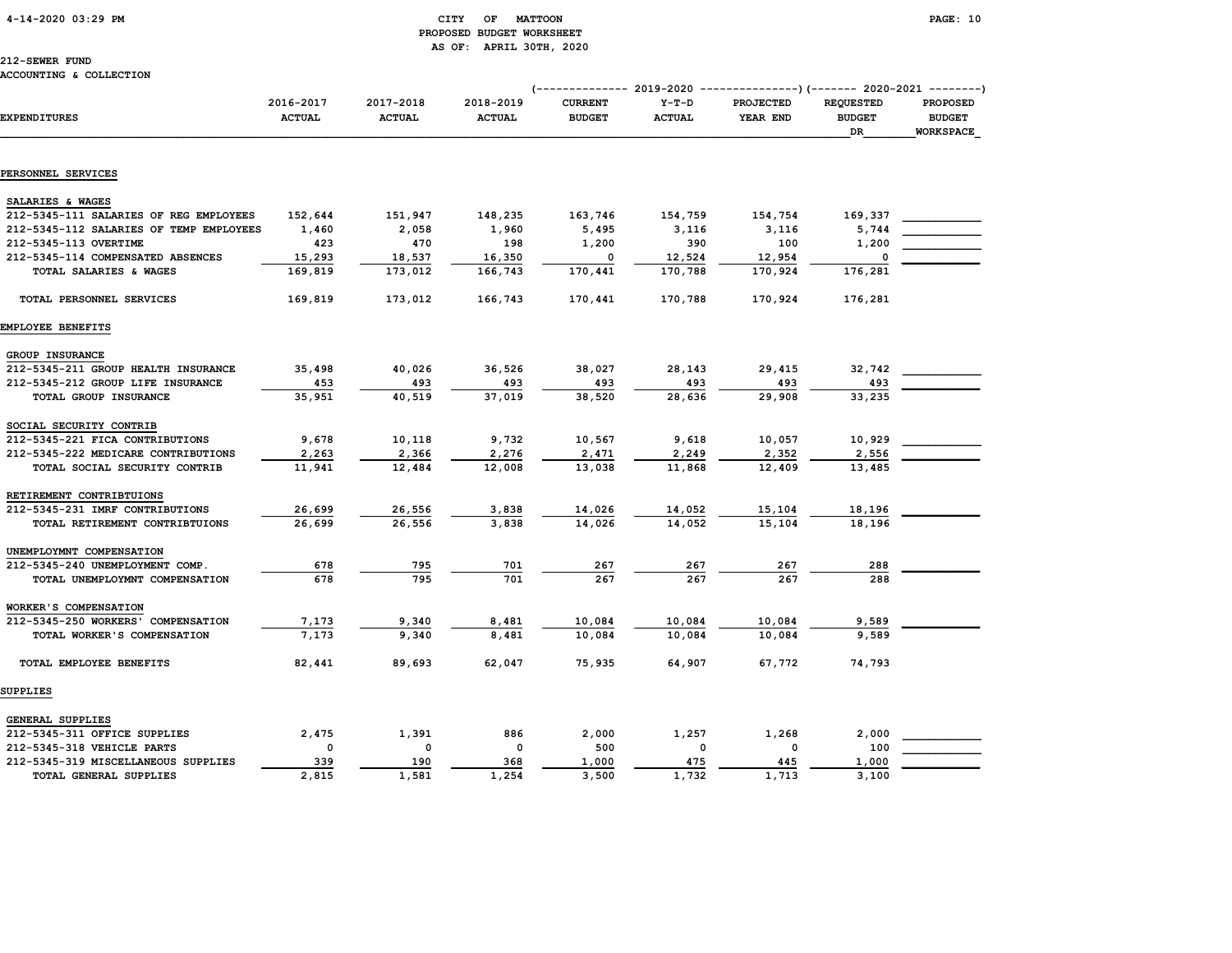# PROPOSED BUDGET WORKSHEET AS OF: APRIL 30TH, 2020

### 212-SEWER FUND

### ACCOUNTING & COLLECTION

|                                                         |                            |                              |                            |                                 |                          | (------------- 2019-2020 ----------------) (------- 2020-2021 --------) |                                   |                                  |
|---------------------------------------------------------|----------------------------|------------------------------|----------------------------|---------------------------------|--------------------------|-------------------------------------------------------------------------|-----------------------------------|----------------------------------|
| <b>EXPENDITURES</b>                                     | 2016-2017<br><b>ACTUAL</b> | 2017-2018<br><b>ACTUAL</b>   | 2018-2019<br><b>ACTUAL</b> | <b>CURRENT</b><br><b>BUDGET</b> | $Y-T-D$<br><b>ACTUAL</b> | <b>PROJECTED</b><br>YEAR END                                            | <b>REOUESTED</b><br><b>BUDGET</b> | <b>PROPOSED</b><br><b>BUDGET</b> |
|                                                         |                            |                              |                            |                                 |                          |                                                                         | DR                                | WORKSPACE                        |
| <b>ENERGY</b>                                           |                            |                              |                            |                                 |                          |                                                                         |                                   |                                  |
| 212-5345-326 FUEL                                       | 31,091                     | 18,260                       | 2,347                      | 3,000                           | 3,091                    | 3,054                                                                   | 3,500                             |                                  |
| TOTAL ENERGY                                            | 31,091                     | 18,260                       | 2,347                      | 3,000                           | 3,091                    | 3,054                                                                   | 3,500                             |                                  |
|                                                         |                            |                              |                            |                                 |                          |                                                                         |                                   |                                  |
| WTR SYSTM MAINT SUPPLIES                                |                            |                              |                            |                                 |                          |                                                                         |                                   |                                  |
| 212-5345-372 METER TILES RIMS & LIDS                    | 8,687                      | 7,522                        | 3,405                      | 9,000                           | 2,034                    | 2,034                                                                   | 3,000                             |                                  |
| 212-5345-373 WATER METERS                               | 4,408                      | 4,382                        | 4,960                      | 7,000                           | 10,166                   | 10,296                                                                  | 12,000                            |                                  |
| TOTAL WTR SYSTM MAINT SUPPLIES                          | 13,095                     | 11,904                       | 8,365                      | 16,000                          | 12,200                   | 12,330                                                                  | 15,000                            |                                  |
| <b>TOTAL SUPPLIES</b>                                   | 47,000                     | 31,745                       | 11,967                     | 22,500                          | 17,023                   | 17,097                                                                  | 21,600                            |                                  |
| PURCHASED PROP MAINT SRV                                |                            |                              |                            |                                 |                          |                                                                         |                                   |                                  |
| REPAIR & MAINT SERVICES                                 |                            |                              |                            |                                 |                          |                                                                         |                                   |                                  |
| 212-5345-431 REPAIR OF OFFICE EQUIPMENT                 | $\mathbf 0$                | 0                            | 50                         | 200                             | 25                       | 25                                                                      | 200                               |                                  |
| 212-5345-434 REPAIR OF VEHICLES                         | 793                        | 679                          | 1,081                      | 1,500                           | 1,787                    | 1,816                                                                   | 2,000                             |                                  |
| 212-5345-439 OTHER REPAIR & MTCE SERVIC                 | 10                         | 19                           | 93                         | 500                             | $\Omega$                 | 74                                                                      | 200                               |                                  |
| TOTAL REPAIR & MAINT SERVICES                           | 803                        | 698                          | 1,224                      | 2,200                           | 1,812                    | 1,915                                                                   | 2,400                             |                                  |
| TOTAL PURCHASED PROP MAINT SRV                          | 803                        | 698                          | 1,224                      | 2,200                           | 1,812                    | 1,915                                                                   | 2,400                             |                                  |
| <b>OTHER PURCHASED SERVICES</b>                         |                            |                              |                            |                                 |                          |                                                                         |                                   |                                  |
| PROFESSIONAL SERVICES                                   |                            |                              |                            |                                 |                          |                                                                         |                                   |                                  |
| 212-5345-513 AUDITING SERVICES                          | 21,000                     | 21,600                       | 22,240                     | 22,880                          | 23,505                   | 23,505                                                                  | 23,360                            |                                  |
| 212-5345-516 TECHNOLOGY SUPPORT SERVICE                 | 22,419                     | 22,268                       | 22,858                     | 26,000                          | 22,952                   | 26,406                                                                  | 29,000                            |                                  |
| 212-5345-519 OTHER PROFESSIONAL SERVICE                 | 4,169                      | 4,913                        | 4,459                      | 5,000                           | 3,945                    | 4,501                                                                   | 5,000                             |                                  |
| TOTAL PROFESSIONAL SERVICES                             | 47,588                     | 48,781                       | 49,557                     | 53,880                          | 50,402                   | 54,412                                                                  | 57,360                            |                                  |
| COMMUNICATION                                           |                            |                              |                            |                                 |                          |                                                                         |                                   |                                  |
| 212-5345-531 POSTAGE                                    | 15,861                     | 15,267                       | 15,621                     | 16,000                          | 13,408                   | 15,444                                                                  | 16,000                            |                                  |
| 212-5345-532 TELEPHONE                                  | 1,683                      | 1,997                        | 2,573                      | 3,000                           | 2,481                    | 2,567                                                                   | 3,000                             |                                  |
| TOTAL COMMUNICATION                                     | 17,544                     | 17,264                       | 18,194                     | 19,000                          | 15,890                   | 18,011                                                                  | 19,000                            |                                  |
|                                                         |                            |                              |                            |                                 |                          |                                                                         |                                   |                                  |
| EMPLOYEE BUSINESS EXP<br>212-5345-562 TRAVEL & TRAINING |                            |                              |                            |                                 |                          |                                                                         |                                   |                                  |
|                                                         | 15<br>15                   | <u>15</u><br>$\overline{15}$ |                            | 100<br>100                      |                          |                                                                         | 100<br>100                        |                                  |
| TOTAL EMPLOYEE BUSINESS EXP                             |                            |                              |                            |                                 |                          |                                                                         |                                   |                                  |
| OTHER PURCHASED SERVICES                                |                            |                              |                            |                                 |                          |                                                                         |                                   |                                  |
| TOTAL OTHER PURCHASED SERVICES                          | 65,147                     | 66,060                       | 67,751                     | 72,980                          | 66,291                   | 72,423                                                                  | 76,460                            |                                  |

PROPERTY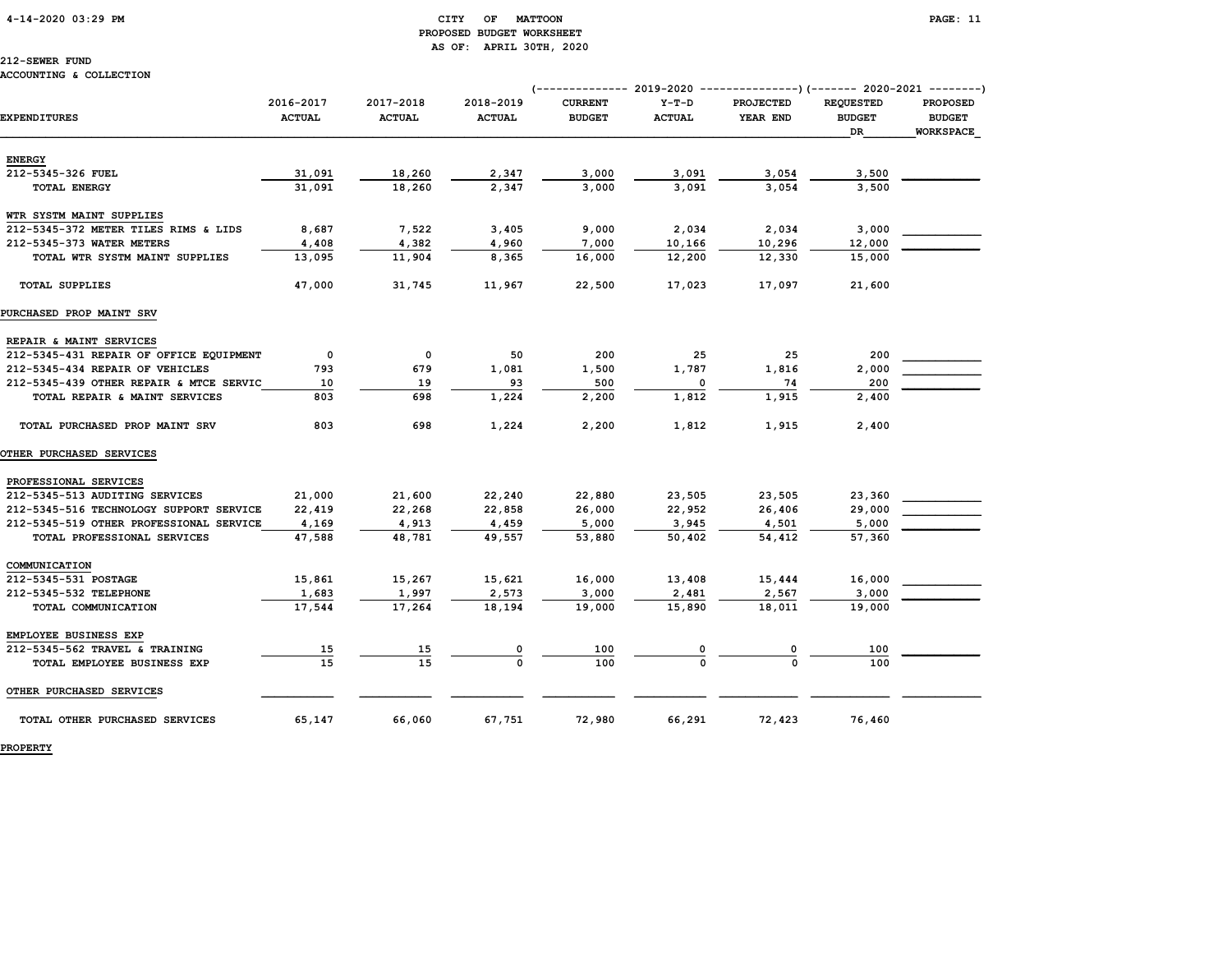### 4-14-2020 03:29 PM CITY OF MATTOON PAGE: 12 PROPOSED BUDGET WORKSHEET AS OF: APRIL 30TH, 2020

### 212-SEWER FUND

### ACCOUNTING & COLLECTION

| <b>EXPENDITURES</b>                     | 2016-2017<br><b>ACTUAL</b> | 2017-2018<br><b>ACTUAL</b> | 2018-2019<br><b>ACTUAL</b> | $(-$ ------------- 2019-2020 ----------------) (------- 2020-2021 ---------)<br><b>CURRENT</b><br><b>BUDGET</b> | $Y-T-D$<br><b>ACTUAL</b> | <b>PROJECTED</b><br>YEAR END | <b>REQUESTED</b><br><b>BUDGET</b><br>DR | <b>PROPOSED</b><br><b>BUDGET</b><br>WORKSPACE |
|-----------------------------------------|----------------------------|----------------------------|----------------------------|-----------------------------------------------------------------------------------------------------------------|--------------------------|------------------------------|-----------------------------------------|-----------------------------------------------|
| IMPROVEMENTS-NOT BLDGS                  |                            |                            |                            |                                                                                                                 |                          |                              |                                         |                                               |
| MACHINERY & EQUIPMENT                   |                            |                            |                            |                                                                                                                 |                          |                              |                                         |                                               |
| 212-5345-740 MACHINERY & EQUIPMENT      |                            | 0                          |                            |                                                                                                                 | 163                      | 163                          |                                         |                                               |
| TOTAL MACHINERY & EQUIPMENT             |                            |                            |                            |                                                                                                                 | 163                      | 163                          |                                         |                                               |
| TOTAL PROPERTY                          | 0                          | 0                          | 0                          | 0                                                                                                               | 163                      | 163                          | 0                                       |                                               |
| OTHER OBJECTS                           |                            |                            |                            |                                                                                                                 |                          |                              |                                         |                                               |
| FINANCIAL TRANS OBJECTS                 |                            |                            |                            |                                                                                                                 |                          |                              |                                         |                                               |
| 212-5345-811 BANK SERVICE CHARGES       | 15,223                     | 16,122                     | 16,901                     | 18,000                                                                                                          | 13,545                   | 14,486                       | 16,000                                  |                                               |
| 212-5345-814 PRINTING/COPY MACH LEASE/M | 1,042                      | 1,117                      | 1,106                      | 2,000                                                                                                           | 1,121                    | 1,110                        | 1,500                                   |                                               |
| 212-5345-815 POSTAGE METER LEASE & MTCE | 1,120                      | 1,231                      | 1,033                      | 2,000                                                                                                           | 1,056                    | 1,056                        | 1,500                                   |                                               |
| TOTAL FINANCIAL TRANS OBJECTS           | 17,384                     | 18,470                     | 19,039                     | 22,000                                                                                                          | 15,721                   | 16,652                       | 19,000                                  |                                               |
| SPECIAL EVENT OBJECTS                   |                            |                            |                            |                                                                                                                 |                          |                              |                                         |                                               |
| 212-5345-830 BAD DEBT EXPENSE           | 20,684                     | 22,307                     | 21,738                     | 28,000                                                                                                          | 18,273                   | 19,635                       | 25,000                                  |                                               |
| TOTAL SPECIAL EVENT OBJECTS             | 20,684                     | 22,307                     | 21,738                     | 28,000                                                                                                          | 18,273                   | 19,635                       | 25,000                                  |                                               |
| COMPUTER INFO SYS OBJECT                |                            |                            |                            |                                                                                                                 |                          |                              |                                         |                                               |
| 212-5345-863 COMPUTERS                  |                            | 4,253                      | 3,186                      | 1,066                                                                                                           | 609                      | 1,066                        | 2,500                                   |                                               |
| TOTAL COMPUTER INFO SYS OBJECT          |                            | 4,253                      | 3,186                      | 1,066                                                                                                           | 609                      | 1,066                        | 2,500                                   |                                               |
| TOTAL OTHER OBJECTS                     | 38,068                     | 45,030                     | 43,963                     | 51,066                                                                                                          | 34,603                   | 37,353                       | 46,500                                  |                                               |
| TOTAL ACCOUNTING & COLLECTION           | 403,278                    | 406,238                    | 353,696                    | 395,122                                                                                                         | 355,588                  | 367,647                      | 398,034                                 |                                               |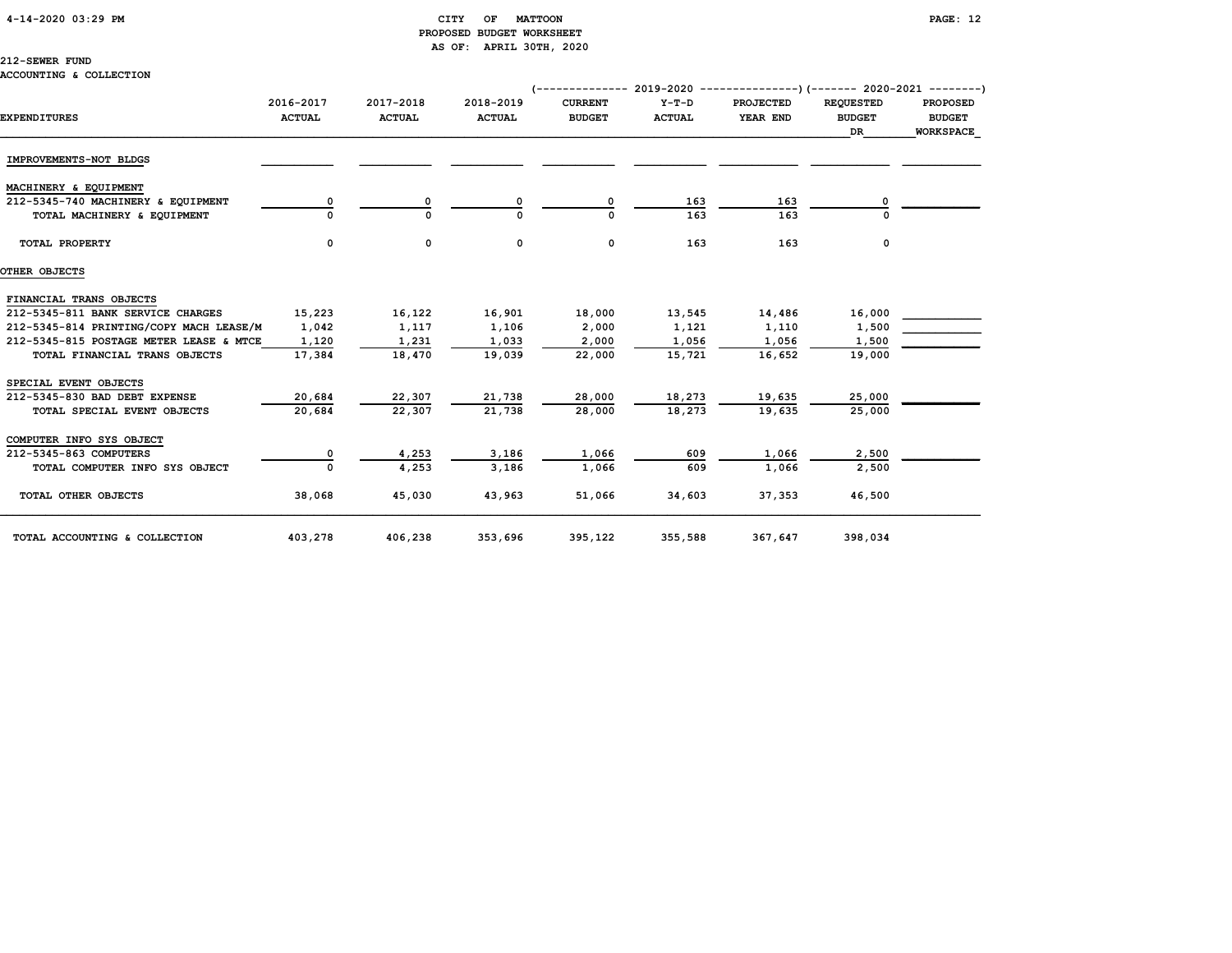### 4-14-2020 03:29 PM CITY OF MATTOON PAGE: 13 PROPOSED BUDGET WORKSHEET AS OF: APRIL 30TH, 2020

212-SEWER FUND

#### ADMINISTRATIVE & GENERAL

|                                         |                            |                            |                            | (------------- 2019-2020        |                          | --------------)(------- 2020-2021 --------) |                                                |                                                      |
|-----------------------------------------|----------------------------|----------------------------|----------------------------|---------------------------------|--------------------------|---------------------------------------------|------------------------------------------------|------------------------------------------------------|
| <b>EXPENDITURES</b>                     | 2016-2017<br><b>ACTUAL</b> | 2017-2018<br><b>ACTUAL</b> | 2018-2019<br><b>ACTUAL</b> | <b>CURRENT</b><br><b>BUDGET</b> | $Y-T-D$<br><b>ACTUAL</b> | PROJECTED<br>YEAR END                       | <b>REQUESTED</b><br><b>BUDGET</b><br><b>DR</b> | <b>PROPOSED</b><br><b>BUDGET</b><br><b>WORKSPACE</b> |
|                                         |                            |                            |                            |                                 |                          |                                             |                                                |                                                      |
| PERSONNEL SERVICES                      |                            |                            |                            |                                 |                          |                                             |                                                |                                                      |
| SALARIES & WAGES                        |                            |                            |                            |                                 |                          |                                             |                                                |                                                      |
| 212-5346-111 SALARIES OF REG EMPLOYEES  | 141,952                    | 152,909                    | 183,940                    | 201,413                         | 194,156                  | 192,527                                     | 243,458                                        |                                                      |
| 212-5346-113 OVERTIME                   | 326                        | 2,065                      | 2,065                      | 1,500                           | 751                      | 1,094                                       | 1,500                                          |                                                      |
| 212-5346-114 COMPENSATED ABSENCES       | 8,824                      | 18,503                     | 10,669                     | 0                               | 12,405                   | 11,879                                      | O                                              |                                                      |
| 212-5346-115 ENGINEERING SALARIES ALLOC | 17,894                     | 14,530                     | $\mathbf 0$                | 0                               | 0                        | 0                                           | $\Omega$                                       |                                                      |
| TOTAL SALARIES & WAGES                  | 168,996                    | 188,007                    | 196,675                    | 202,913                         | 207,311                  | 205,500                                     | 244,958                                        |                                                      |
| TOTAL PERSONNEL SERVICES                | 168,996                    | 188,007                    | 196,675                    | 202,913                         | 207,311                  | 205,500                                     | 244,958                                        |                                                      |
| EMPLOYEE BENEFITS                       |                            |                            |                            |                                 |                          |                                             |                                                |                                                      |
| GROUP INSURANCE                         |                            |                            |                            |                                 |                          |                                             |                                                |                                                      |
| 212-5346-211 GROUP HEALTH INSURANCE     | 24,090                     | 25,044                     | 26,246                     | 27,391                          | 26,250                   | 29,050                                      | 51,746                                         |                                                      |
| 212-5346-212 GROUP LIFE INSURANCE       | 303                        | 330                        | 433                        | 433                             | 433                      | 433                                         | 742                                            |                                                      |
| TOTAL GROUP INSURANCE                   | 24,393                     | 25,374                     | 26,679                     | 27,824                          | 26,683                   | 29,483                                      | 52,488                                         |                                                      |
| SOCIAL SECURITY CONTRIB                 |                            |                            |                            |                                 |                          |                                             |                                                |                                                      |
| 212-5346-221 FICA CONTRIBUTIONS         | 8,484                      | 9,897                      | 11,456                     | 12,581                          | 12,004                   | 12,451                                      | 15,187                                         |                                                      |
| 212-5346-222 MEDICARE CONTRIBUTIONS     | 1,984                      | 2,315                      | 2,680                      | 2,942                           | 2,807                    | 2,912                                       | 3,552                                          |                                                      |
| TOTAL SOCIAL SECURITY CONTRIB           | 10,468                     | 12,212                     | 14,136                     | 15,523                          | 14,811                   | 15,363                                      | 18,739                                         |                                                      |
| RETIREMENT CONTRIBTUIONS                |                            |                            |                            |                                 |                          |                                             |                                                |                                                      |
| 212-5346-231 IMRF CONTRIBUTIONS         | 24,609                     | 27,111                     | 4,221                      | 17,254                          | 15,235                   | 15,842                                      | 25,630                                         |                                                      |
| TOTAL RETIREMENT CONTRIBTUIONS          | 24,609                     | 27,111                     | 4,221                      | 17,254                          | 15,235                   | 15,842                                      | 25,630                                         |                                                      |
| UNEMPLOYMNT COMPENSATION                |                            |                            |                            |                                 |                          |                                             |                                                |                                                      |
| 212-5346-240 UNEMPLOYMENT COMP.         | 404                        | 469                        | 543                        | 207                             | 207                      | 278                                         | 247                                            |                                                      |
| TOTAL UNEMPLOYMNT COMPENSATION          | 404                        | 469                        | 543                        | 207                             | 207                      | 278                                         | 247                                            |                                                      |
| WORKER'S COMPENSATION                   |                            |                            |                            |                                 |                          |                                             |                                                |                                                      |
| 212-5346-250 WORKERS' COMPENSATION      | 3,673                      | 4,812                      | 6,323                      | 7,100                           | 7,100                    | 7,140                                       | 9,594                                          |                                                      |
| TOTAL WORKER'S COMPENSATION             | 3,673                      | 4.812                      | 6.323                      | 7,100                           | 7,100                    | 7.140                                       | 9,594                                          |                                                      |
| TOTAL EMPLOYEE BENEFITS                 | 63,547                     | 69,978                     | 51,902                     | 67,908                          | 64,036                   | 68,106                                      | 106,698                                        |                                                      |
| <b>SUPPLIES</b>                         |                            |                            |                            |                                 |                          |                                             |                                                |                                                      |
| <b>GENERAL SUPPLIES</b>                 |                            |                            |                            |                                 |                          |                                             |                                                |                                                      |
| 212-5346-311 OFFICE SUPPLIES            | 594                        | 779                        | 924                        | 1,000                           | 859                      | 844                                         | 1,000                                          |                                                      |
| 212-5346-316 TOOLS & EQUIPMENT          | 59                         | 1,714                      | 185                        | 500                             | 79                       | 264                                         | 500                                            |                                                      |
| 212-5346-319 MISCELLANEOUS SUPPLIES     | 124                        | 851                        | 207                        | 500                             | 35                       | 230                                         | 500                                            |                                                      |
| TOTAL GENERAL SUPPLIES                  | 777                        | 3,344                      | 1,316                      | 2,000                           | 973                      | 1,338                                       | 2,000                                          |                                                      |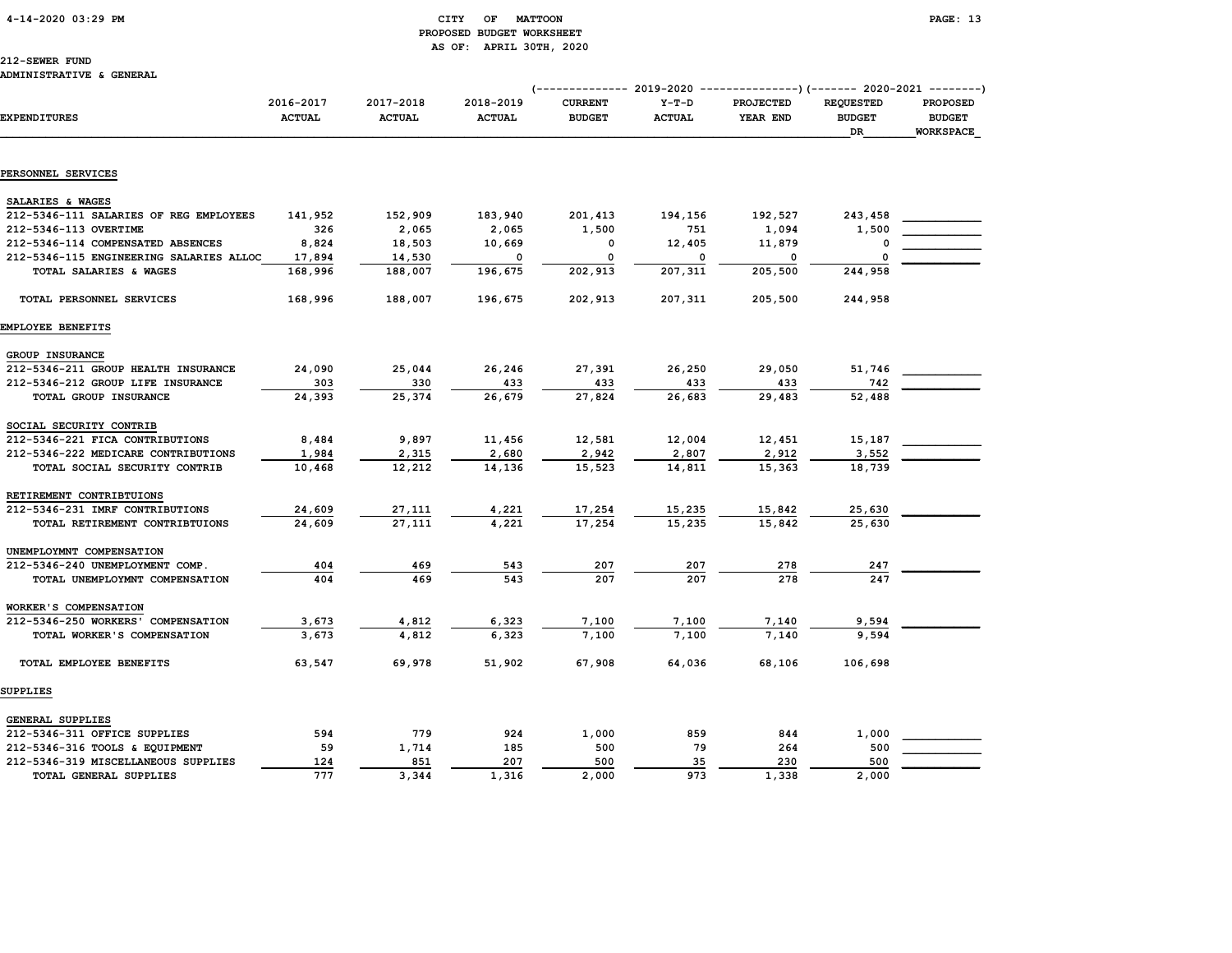### 4-14-2020 03:29 PM CITY OF MATTOON PAGE: 14 PROPOSED BUDGET WORKSHEET AS OF: APRIL 30TH, 2020

### 212-SEWER FUND

### ADMINISTRATIVE & GENERAL

|                                         | 2016-2017     | 2017-2018     | 2018-2019      | <b>CURRENT</b> | $Y-T-D$       | (-------------- 2019-2020 ----------------) (------- 2020-2021 --------)<br><b>PROJECTED</b> | <b>REQUESTED</b>    | <b>PROPOSED</b>                   |
|-----------------------------------------|---------------|---------------|----------------|----------------|---------------|----------------------------------------------------------------------------------------------|---------------------|-----------------------------------|
| <b>EXPENDITURES</b>                     | <b>ACTUAL</b> | <b>ACTUAL</b> | <b>ACTUAL</b>  | <b>BUDGET</b>  | <b>ACTUAL</b> | YEAR END                                                                                     | <b>BUDGET</b><br>DR | <b>BUDGET</b><br><b>WORKSPACE</b> |
| <b>ENERGY</b>                           |               |               |                |                |               |                                                                                              |                     |                                   |
| BOOKS & PERIODICALS                     |               |               |                |                |               |                                                                                              |                     |                                   |
| 212-5346-340 BOOKS & PERIODICALS        | 0             | 0             | 62             | 100            | <u>27</u>     | 89                                                                                           | 100                 |                                   |
| TOTAL BOOKS & PERIODICALS               |               |               | 62             | 100            | 27            | 89                                                                                           | 100                 |                                   |
| <b>TOTAL SUPPLIES</b>                   | 777           | 3,344         | 1,378          | 2,100          | 1,000         | 1,427                                                                                        | 2,100               |                                   |
| PURCHASED PROP MAINT SRV                |               |               |                |                |               |                                                                                              |                     |                                   |
| REPAIR & MAINT SERVICES                 |               |               |                |                |               |                                                                                              |                     |                                   |
| OTHER PROP MAINT SERVICE                |               |               |                |                |               |                                                                                              |                     |                                   |
| 212-5346-460 OTHER PROPERTY MAINT SVCS  | 0             |               | 66             | 3,500          | 3,111         | 3,177                                                                                        | 3,500               |                                   |
| TOTAL OTHER PROP MAINT SERVICE          |               |               | 66             | 3,500          | 3.111         | 3,177                                                                                        | 3,500               |                                   |
| TOTAL PURCHASED PROP MAINT SRV          | 0             | $\mathbf 0$   | 66             | 3,500          | 3,111         | 3,177                                                                                        | 3,500               |                                   |
| OTHER PURCHASED SERVICES                |               |               |                |                |               |                                                                                              |                     |                                   |
| PROFESSIONAL SERVICES                   |               |               |                |                |               |                                                                                              |                     |                                   |
| 212-5346-511 PLANNING & DESIGN SERVICES | 649           | 17,717        | 7,959          | 10,000         | 6,994         | 7,100                                                                                        | 10,000              |                                   |
| 212-5346-515 LABOR RELATIONS COUNSEL    | 0             | 0             | 0              | 10,000         | $\mathbf 0$   | 0                                                                                            | 10,000              |                                   |
| 212-5346-519 OTHER PROFESSIONAL SERVICE | 0             | 0             | 1,584          | 0              | 264           | $\Omega$                                                                                     | $\Omega$            |                                   |
| TOTAL PROFESSIONAL SERVICES             | 649           | 17,717        | 9,543          | 20,000         | 7,258         | 7,100                                                                                        | 20,000              |                                   |
| <b>INSURANCE</b>                        |               |               |                |                |               |                                                                                              |                     |                                   |
| 212-5346-523 PROPERTY & CASUALTY INSURA | 75,211        | 91,456        | 103,014        | 85,000         | 92,883        | 90,061                                                                                       | 90,000              |                                   |
| TOTAL INSURANCE                         | 75,211        | 91,456        | 103,014        | 85,000         | 92,883        | 90,061                                                                                       | 90,000              |                                   |
| COMMUNICATION                           |               |               |                |                |               |                                                                                              |                     |                                   |
| 212-5346-533 CELLULAR PHONE             | 919           | 1,172         | 1,148          | 1,000          | 1,344         | 1,474                                                                                        | 1,200               |                                   |
| TOTAL COMMUNICATION                     | 919           | 1,172         | 1,148          | 1,000          | 1,344         | 1.474                                                                                        | 1,200               |                                   |
| ADVERTISING                             |               |               |                |                |               |                                                                                              |                     |                                   |
| 212-5346-540 ADVERTISING                |               |               | $\overline{0}$ | 100            | $\frac{0}{0}$ | $\frac{0}{0}$                                                                                | 100                 |                                   |
| TOTAL ADVERTISING                       |               |               |                | 100            |               |                                                                                              | 100                 |                                   |
| EMPLOYEE BUSINESS EXP                   |               |               |                |                |               |                                                                                              |                     |                                   |
| 212-5346-562 TRAVEL & TRAINING          | 0             | 183           | 163            | 100            | 574           | 677                                                                                          | 500                 |                                   |
| TOTAL EMPLOYEE BUSINESS EXP             | $\mathbf 0$   | 183           | 163            | 100            | 574           | 677                                                                                          | 500                 |                                   |
| OTHER PURCHASED SERVICES                |               |               |                |                |               |                                                                                              |                     |                                   |
| 212-5346-571 DUES & MEMBERSHIPS         | 0             | $\mathbf 0$   | 45             | 100            | 68            | 45                                                                                           | 100                 |                                   |
| 212-5346-579 MISC OTHER PURCHASED SERVI | 1,416         | 1,325         | 1,516          | 1,500          | 1,337         | 1,516                                                                                        | 1,500               |                                   |
| TOTAL OTHER PURCHASED SERVICES          | 1,416         | 1,325         | 1,561          | 1,600          | 1,404         | 1,561                                                                                        | 1,600               |                                   |
| TOTAL OTHER PURCHASED SERVICES          | 78,194        | 111,852       | 115,429        | 107,800        | 103,464       | 100,873                                                                                      | 113,400             |                                   |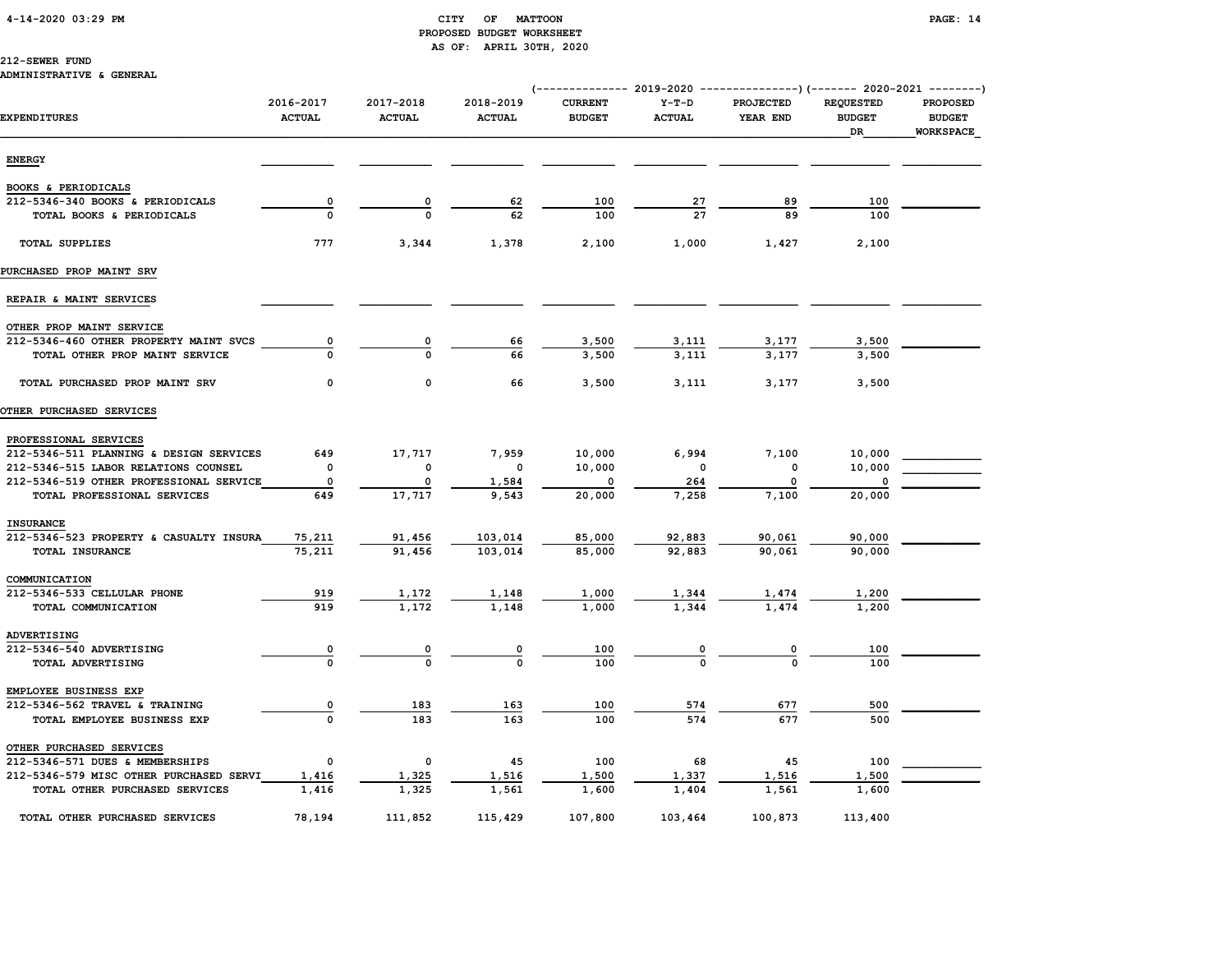### 4-14-2020 03:29 PM CITY OF MATTOON PAGE: 15

# PROPOSED BUDGET WORKSHEET AS OF: APRIL 30TH, 2020

### 212-SEWER FUND

|                                         |                            |                            |                            | (-------------- 2019-2020 ----------------) (------- 2020-2021 --------) |                          |                              |                                   |                                  |
|-----------------------------------------|----------------------------|----------------------------|----------------------------|--------------------------------------------------------------------------|--------------------------|------------------------------|-----------------------------------|----------------------------------|
| <b>EXPENDITURES</b>                     | 2016-2017<br><b>ACTUAL</b> | 2017-2018<br><b>ACTUAL</b> | 2018-2019<br><b>ACTUAL</b> | <b>CURRENT</b><br><b>BUDGET</b>                                          | $Y-T-D$<br><b>ACTUAL</b> | <b>PROJECTED</b><br>YEAR END | <b>REQUESTED</b><br><b>BUDGET</b> | <b>PROPOSED</b><br><b>BUDGET</b> |
|                                         |                            |                            |                            |                                                                          |                          |                              | DR                                | <b>WORKSPACE</b>                 |
| OTHER OBJECTS                           |                            |                            |                            |                                                                          |                          |                              |                                   |                                  |
| FINANCIAL TRANS OBJECTS                 |                            |                            |                            |                                                                          |                          |                              |                                   |                                  |
| 212-5346-814 PRINT/COPY MACH LEASE & MA | 743                        | 1,536                      | 1,308                      | 1,000                                                                    | 910                      | 1,079                        | 1,000                             |                                  |
| TOTAL FINANCIAL TRANS OBJECTS           | 743                        | 1,536                      | 1,308                      | 1,000                                                                    | 910                      | 1,079                        | 1,000                             |                                  |
| FINANCIAL TRANS OBJECTS                 |                            |                            |                            |                                                                          |                          |                              |                                   |                                  |
| COMPUTER INFO SYS OBJECT                |                            |                            |                            |                                                                          |                          |                              |                                   |                                  |
| COMPUTER INFO SYS OBJECT                |                            |                            |                            |                                                                          |                          |                              |                                   |                                  |
| 212-5346-863 COMPUTERS                  | 1,167                      | 3,561                      | 1,462                      | 1,200                                                                    | 463                      | 909                          | 1,200                             |                                  |
| TOTAL COMPUTER INFO SYS OBJECT          | 1,167                      | 3,561                      | 1,462                      | 1,200                                                                    | 463                      | 909                          | 1,200                             |                                  |
| TOTAL OTHER OBJECTS                     | 1,910                      | 5,097                      | 2,769                      | 2,200                                                                    | 1,373                    | 1,988                        | 2,200                             |                                  |
| TOTAL ADMINISTRATIVE & GENERAL          | 313,425                    | 378,278                    | 368,219                    | 386,421                                                                  | 380,296                  | 381,071                      | 472,856                           |                                  |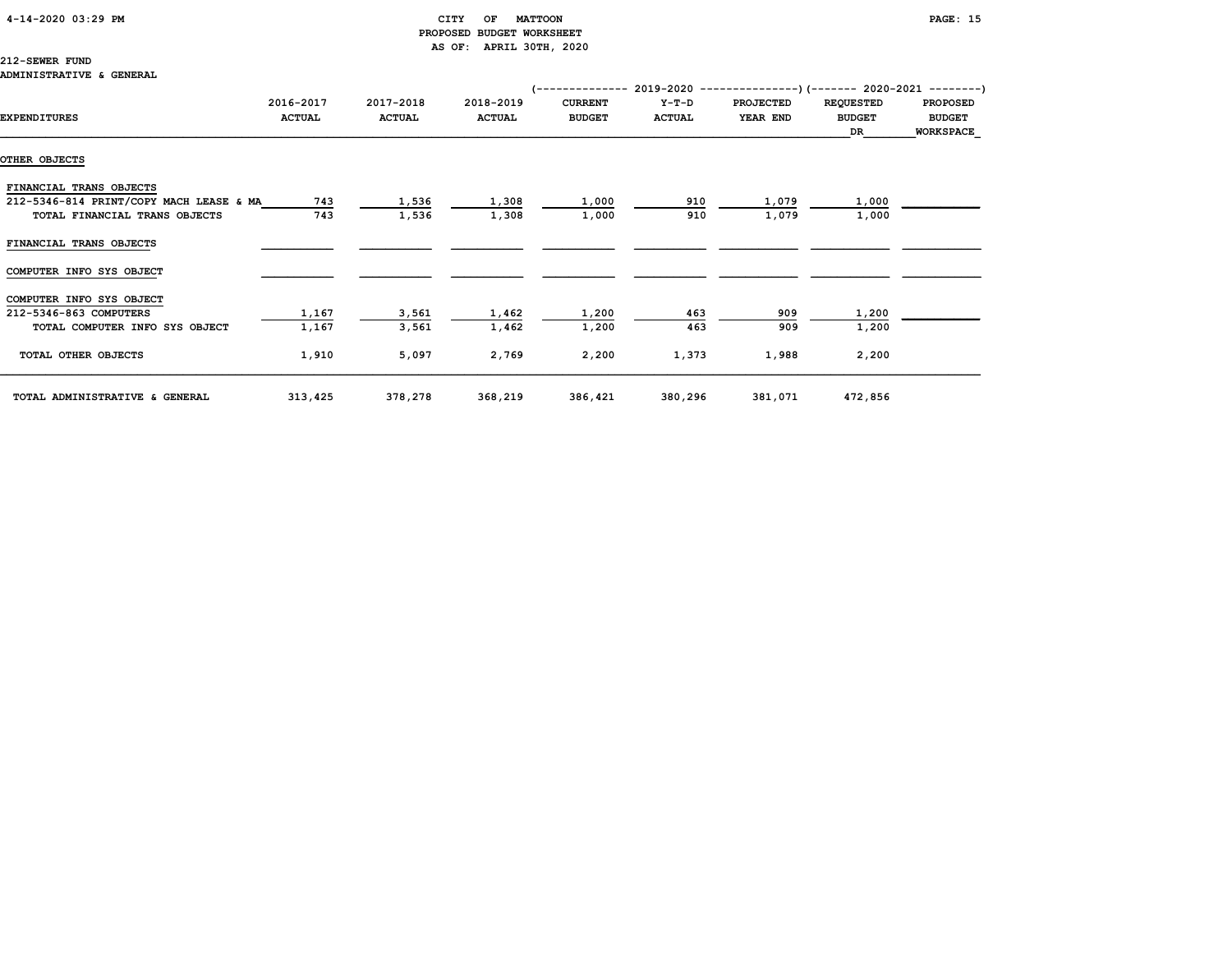|  | 4-14-2020 03:29 PM |  |  |
|--|--------------------|--|--|
|--|--------------------|--|--|

### CITY OF MATTOON **PAGE:** 16 PROPOSED BUDGET WORKSHEET AS OF: APRIL 30TH, 2020

212-SEWER FUND DEPRECIATION

|                               |               |               |               | 1-------------- | $2019 - 2020 -$ |                  | --)(------- 2020-2021 --------) |                  |
|-------------------------------|---------------|---------------|---------------|-----------------|-----------------|------------------|---------------------------------|------------------|
|                               | 2016-2017     | 2017-2018     | 2018-2019     | <b>CURRENT</b>  | $Y-T-D$         | <b>PROJECTED</b> | <b>REQUESTED</b>                | <b>PROPOSED</b>  |
| EXPENDITURES                  | <b>ACTUAL</b> | <b>ACTUAL</b> | <b>ACTUAL</b> | <b>BUDGET</b>   | <b>ACTUAL</b>   | YEAR END         | <b>BUDGET</b>                   | <b>BUDGET</b>    |
|                               |               |               |               |                 |                 |                  | DR                              | <b>WORKSPACE</b> |
|                               |               |               |               |                 |                 |                  |                                 |                  |
|                               |               |               |               |                 |                 |                  |                                 |                  |
| OTHER OBJECTS                 |               |               |               |                 |                 |                  |                                 |                  |
| FINANCIAL TRANS OBJECTS       |               |               |               |                 |                 |                  |                                 |                  |
| 212-5347-829 DEPRECIATION     | 789,966       | 790,992       | 811,304       | 791,000         | o               | 811,000          | 811,000                         |                  |
| TOTAL FINANCIAL TRANS OBJECTS | 789,966       | 790,992       | 811,304       | 791,000         | 0               | 811,000          | 811,000                         |                  |
|                               |               |               |               |                 |                 |                  |                                 |                  |
| TOTAL OTHER OBJECTS           | 789,966       | 790,992       | 811,304       | 791,000         | 0               | 811,000          | 811,000                         |                  |
|                               |               |               |               |                 |                 |                  |                                 |                  |
| TOTAL DEPRECIATION            | 789,966       | 790,992       | 811,304       | 791,000         | 0               | 811,000          | 811,000                         |                  |
|                               |               |               |               |                 |                 |                  |                                 |                  |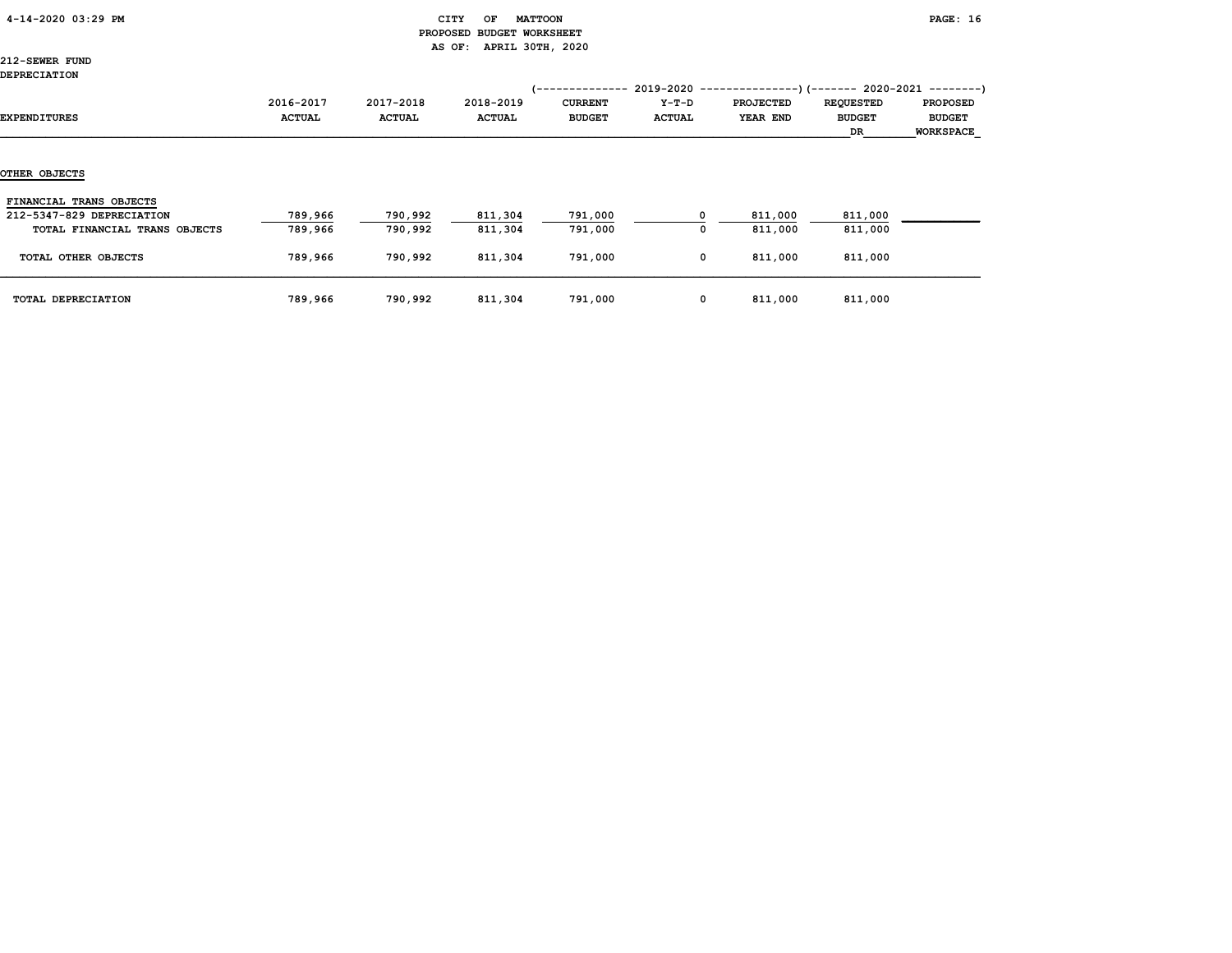| 4-14-2020 03:29 PM |  |
|--------------------|--|
|                    |  |

### CITY OF MATTOON **PAGE:** 17 PROPOSED BUDGET WORKSHEET AS OF: APRIL 30TH, 2020

212-SEWER FUND DEBT SERVICE

| ----- -------          |                            |                            |                            |                                 |                        | (-------------- 2019-2020 ----------------) (------- 2020-2021 --------) |                                         |                                                      |
|------------------------|----------------------------|----------------------------|----------------------------|---------------------------------|------------------------|--------------------------------------------------------------------------|-----------------------------------------|------------------------------------------------------|
| <b>EXPENDITURES</b>    | 2016-2017<br><b>ACTUAL</b> | 2017-2018<br><b>ACTUAL</b> | 2018-2019<br><b>ACTUAL</b> | <b>CURRENT</b><br><b>BUDGET</b> | Y-T-D<br><b>ACTUAL</b> | <b>PROJECTED</b><br>YEAR END                                             | <b>REQUESTED</b><br><b>BUDGET</b><br>DR | <b>PROPOSED</b><br><b>BUDGET</b><br><b>WORKSPACE</b> |
| <b>PROPERTY</b>        |                            |                            |                            |                                 |                        |                                                                          |                                         |                                                      |
| <b>BUILDINGS</b>       |                            |                            |                            |                                 |                        |                                                                          |                                         |                                                      |
| IMPROVEMENTS-NOT BLDGS |                            |                            |                            |                                 |                        |                                                                          |                                         |                                                      |
| MACHINERY & EQUIPMENT  |                            |                            |                            |                                 |                        |                                                                          |                                         |                                                      |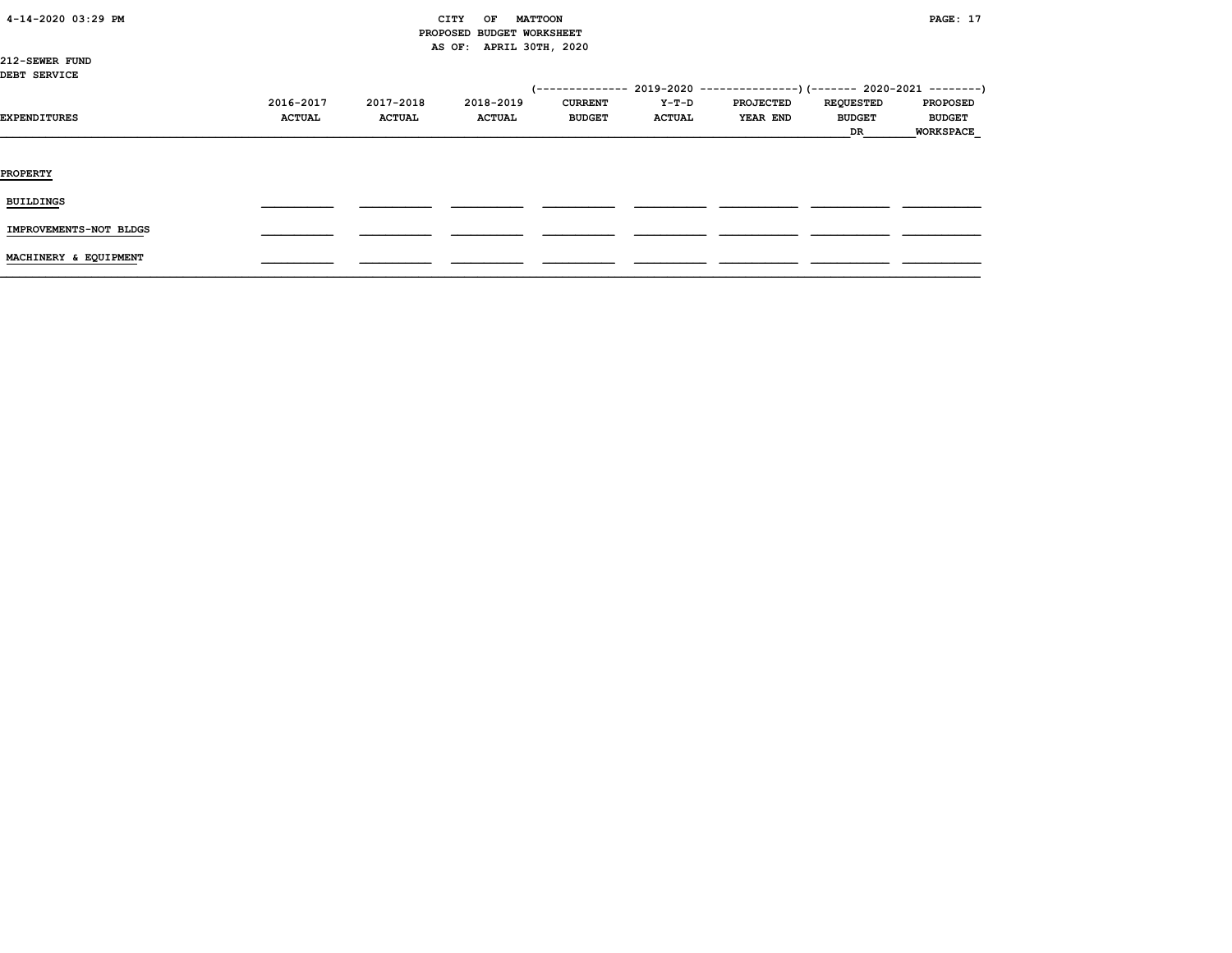# PROPOSED BUDGET WORKSHEET AS OF: APRIL 30TH, 2020

# 212-SEWER FUND

| EXPENDITURES                          | 2016-2017<br><b>ACTUAL</b> | 2017-2018<br><b>ACTUAL</b> | 2018-2019<br><b>ACTUAL</b> | '--------------<br><b>CURRENT</b><br><b>BUDGET</b> | $2019 - 2020 - -$<br>Y-T-D<br><b>ACTUAL</b> | <b>PROJECTED</b><br>YEAR END | --)(------- 2020-2021 --------)<br><b>REQUESTED</b><br><b>BUDGET</b><br>DR. | <b>PROPOSED</b><br><b>BUDGET</b><br><b>WORKSPACE</b> |
|---------------------------------------|----------------------------|----------------------------|----------------------------|----------------------------------------------------|---------------------------------------------|------------------------------|-----------------------------------------------------------------------------|------------------------------------------------------|
| EMPLOYEE BENEFITS                     |                            |                            |                            |                                                    |                                             |                              |                                                                             |                                                      |
| <b>GROUP INSURANCE</b>                |                            |                            |                            |                                                    |                                             |                              |                                                                             |                                                      |
| 212-5710-211 RETIREE HEALTH INSURANCE | 285,679                    | 333,822                    | 237,627                    | 188,797                                            | 169,504                                     | 154,634                      | 184,540                                                                     |                                                      |
| TOTAL GROUP INSURANCE                 | 285,679                    | 333,822                    | 237,627                    | 188,797                                            | 169,504                                     | 154,634                      | 184,540                                                                     |                                                      |
| TOTAL EMPLOYEE BENEFITS               | 285,679                    | 333,822                    | 237,627                    | 188,797                                            | 169,504                                     | 154,634                      | 184,540                                                                     |                                                      |
| TOTAL RETIREE HEALTH INSRUANCE        | 285,679                    | 333,822                    | 237,627                    | 188,797                                            | 169,504                                     | 154,634                      | 184,540                                                                     |                                                      |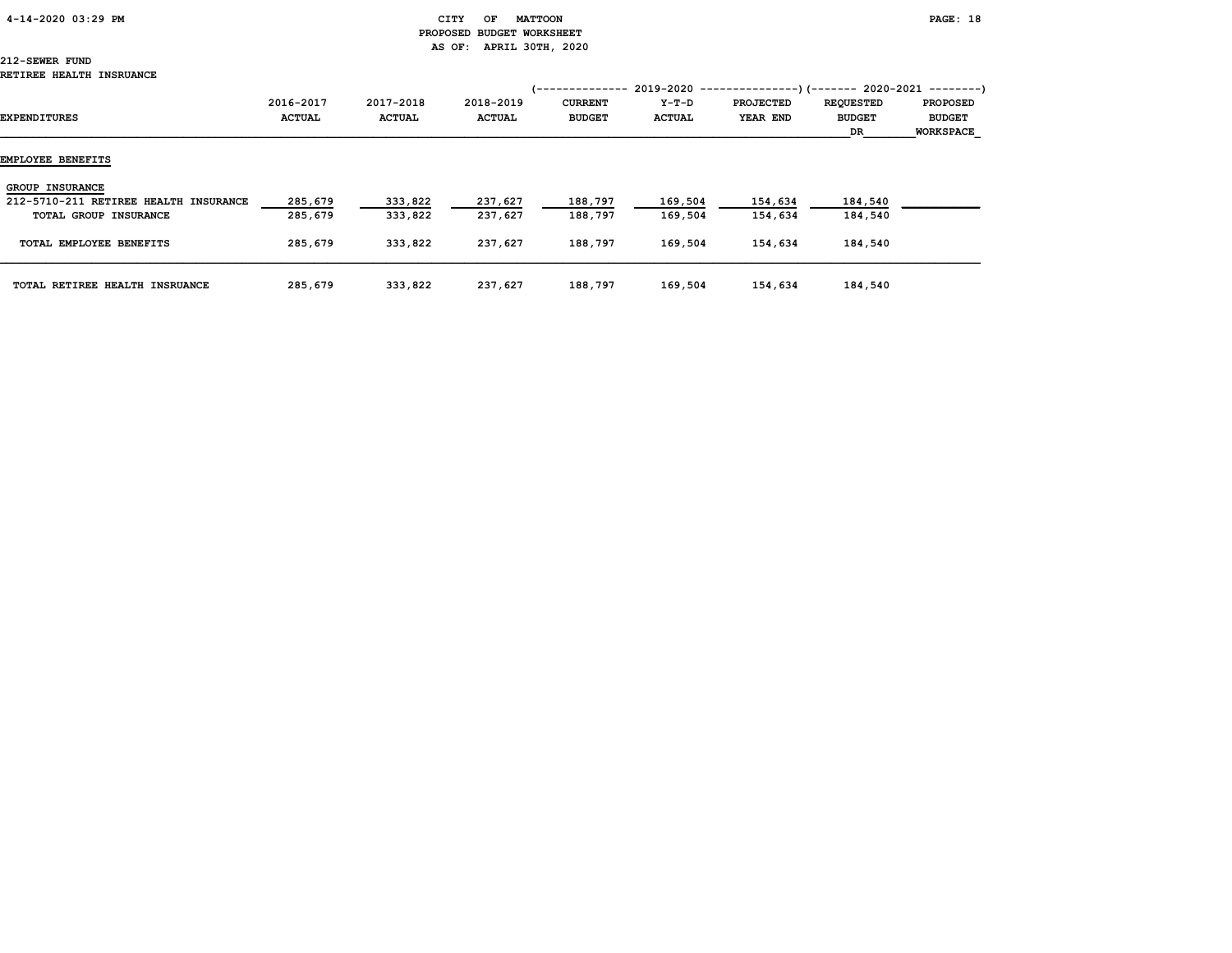|  |  |  | 4-14-2020 03:29 PM |  |
|--|--|--|--------------------|--|
|--|--|--|--------------------|--|

### $\begin{array}{ccc} \text{CITY} & \text{OF} & \text{MATTCON} \end{array}$  PROPOSED BUDGET WORKSHEET AS OF: APRIL 30TH, 2020

212-SEWER FUND DEBT SERVICE

| DEBI SERVICE |               |               |               |                |               |                                                                          |                  |                  |
|--------------|---------------|---------------|---------------|----------------|---------------|--------------------------------------------------------------------------|------------------|------------------|
|              |               |               |               |                |               | (-------------- 2019-2020 ----------------) (------- 2020-2021 --------) |                  |                  |
|              | 2016-2017     | 2017-2018     | 2018-2019     | <b>CURRENT</b> | $Y-T-D$       | <b>PROJECTED</b>                                                         | <b>REOUESTED</b> | <b>PROPOSED</b>  |
| EXPENDITURES | <b>ACTUAL</b> | <b>ACTUAL</b> | <b>ACTUAL</b> | <b>BUDGET</b>  | <b>ACTUAL</b> | YEAR END                                                                 | <b>BUDGET</b>    | <b>BUDGET</b>    |
|              |               |               |               |                |               |                                                                          | DR               | <b>WORKSPACE</b> |

OTHER OBJECTS

FINANCIAL TRANS OBJECTS \_\_\_\_\_\_\_\_\_\_\_ \_\_\_\_\_\_\_\_\_\_\_ \_\_\_\_\_\_\_\_\_\_\_ \_\_\_\_\_\_\_\_\_\_\_ \_\_\_\_\_\_\_\_\_\_\_ \_\_\_\_\_\_\_\_\_\_\_\_ \_\_\_\_\_\_\_\_\_\_\_\_ \_\_\_\_\_\_\_\_\_\_\_\_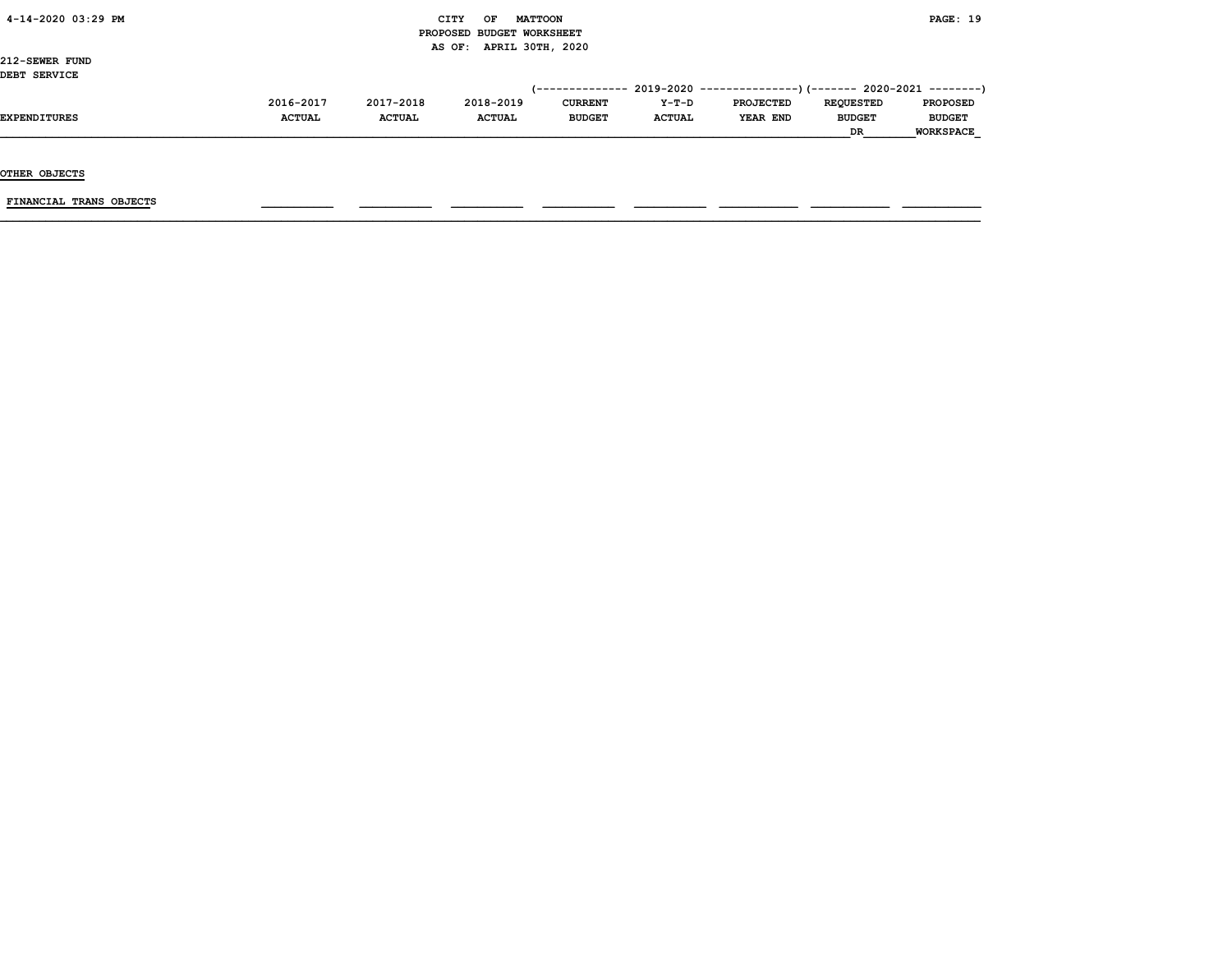| 4-14-2020 03:29 PM |  |
|--------------------|--|
|                    |  |

### CITY OF MATTOON **PAGE: 20**  PROPOSED BUDGET WORKSHEET AS OF: APRIL 30TH, 2020

212-SEWER FUND DEBT SERVICE

| DEBI SERVICE |               |               |               |                |               |                                                                             |                  |                  |
|--------------|---------------|---------------|---------------|----------------|---------------|-----------------------------------------------------------------------------|------------------|------------------|
|              |               |               |               |                |               | $(-$ ------------- 2019-2020 ----------------) (------- 2020-2021 --------) |                  |                  |
|              | 2016-2017     | 2017-2018     | 2018-2019     | <b>CURRENT</b> | $Y-T-D$       | <b>PROJECTED</b>                                                            | <b>REOUESTED</b> | <b>PROPOSED</b>  |
| EXPENDITURES | <b>ACTUAL</b> | <b>ACTUAL</b> | <b>ACTUAL</b> | <b>BUDGET</b>  | <b>ACTUAL</b> | YEAR END                                                                    | <b>BUDGET</b>    | <b>BUDGET</b>    |
|              |               |               |               |                |               |                                                                             | <b>DR</b>        | <b>WORKSPACE</b> |
|              |               |               |               |                |               |                                                                             |                  |                  |

OTHER OBJECTS

FINANCIAL TRANS OBJECTS \_\_\_\_\_\_\_\_\_\_\_ \_\_\_\_\_\_\_\_\_\_\_ \_\_\_\_\_\_\_\_\_\_\_ \_\_\_\_\_\_\_\_\_\_\_ \_\_\_\_\_\_\_\_\_\_\_ \_\_\_\_\_\_\_\_\_\_\_\_ \_\_\_\_\_\_\_\_\_\_\_\_ \_\_\_\_\_\_\_\_\_\_\_\_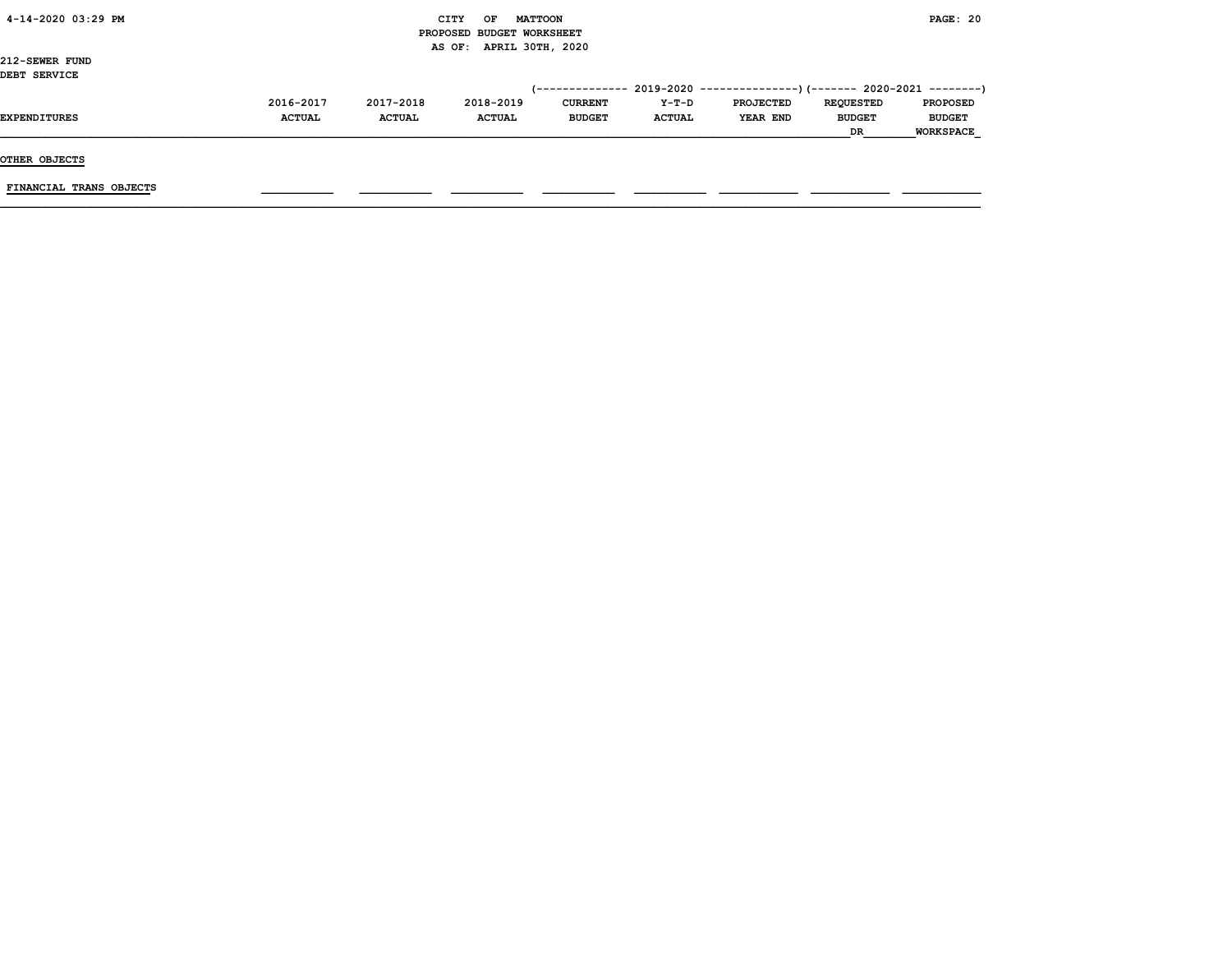### 4-14-2020 03:29 PM CITY OF MATTOON PAGE: 21 PROPOSED BUDGET WORKSHEET AS OF: APRIL 30TH, 2020

# 212-SEWER FUND

| EXPENDITURES                          | 2016-2017<br><b>ACTUAL</b> | 2017-2018<br><b>ACTUAL</b> | 2018-2019<br><b>ACTUAL</b> | /--------------<br><b>CURRENT</b><br><b>BUDGET</b> | 2019-2020<br>Y-T-D<br><b>ACTUAL</b> | PROJECTED<br>YEAR END | <b>REQUESTED</b><br><b>BUDGET</b><br>DR | --)(------- 2020-2021 --------)<br><b>PROPOSED</b><br><b>BUDGET</b><br><b>WORKSPACE</b> |
|---------------------------------------|----------------------------|----------------------------|----------------------------|----------------------------------------------------|-------------------------------------|-----------------------|-----------------------------------------|-----------------------------------------------------------------------------------------|
| OTHER OBJECTS                         |                            |                            |                            |                                                    |                                     |                       |                                         |                                                                                         |
| FINANCIAL TRANS OBJECTS               |                            |                            |                            |                                                    |                                     |                       |                                         |                                                                                         |
| 212-5718-817 09 - 10 ERI DEBT PAYMENT |                            |                            |                            | 59,688                                             | 59,686                              | 59,686                | 59,688                                  |                                                                                         |
| TOTAL FINANCIAL TRANS OBJECTS         |                            | $\Omega$                   |                            | 59,688                                             | 59,686                              | 59,686                | 59,688                                  |                                                                                         |
| TOTAL OTHER OBJECTS                   | 0                          | 0                          | $\mathbf{o}$               | 59,688                                             | 59,686                              | 59,686                | 59,688                                  |                                                                                         |
| TOTAL 09-10 ERI DEBT PAYMENT          | 0                          | 0                          | 0                          | 59,688                                             | 59,686                              | 59,686                | 59,688                                  |                                                                                         |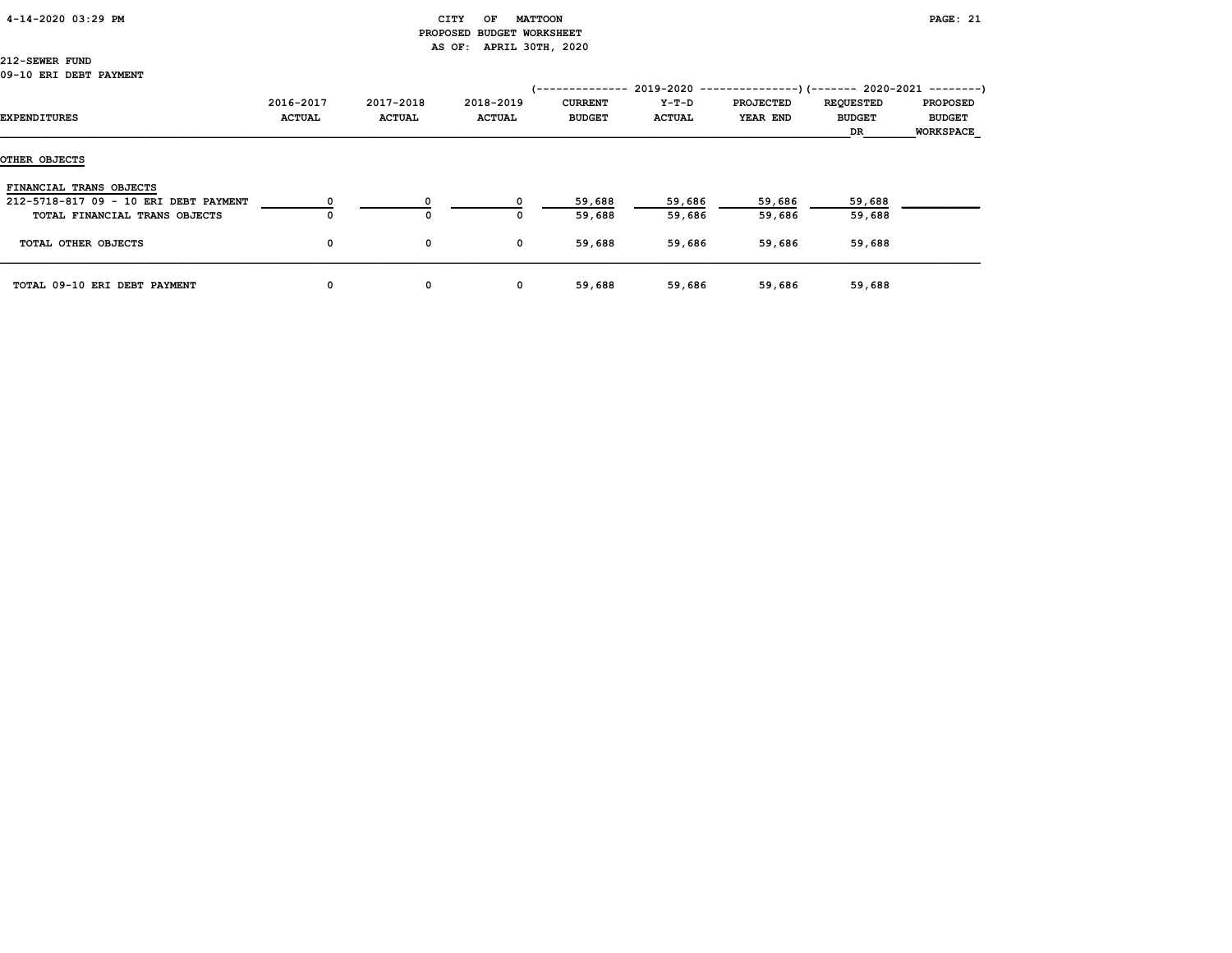|  |  |  | 4-14-2020 03:29 PM |  |
|--|--|--|--------------------|--|
|--|--|--|--------------------|--|

### $\begin{array}{ccc} \text{CITY} & \text{OF} & \text{MATTCON} \end{array}$  PROPOSED BUDGET WORKSHEET AS OF: APRIL 30TH, 2020

212-SEWER FUND DEBT SERVICE

| 2016-2017     | 2017-2018     | 2018-2019     | <b>CURRENT</b> | $Y-T-D$       | <b>PROJECTED</b> | <b>REOUESTED</b> | <b>PROPOSED</b>                                                          |
|---------------|---------------|---------------|----------------|---------------|------------------|------------------|--------------------------------------------------------------------------|
| <b>ACTUAL</b> | <b>ACTUAL</b> | <b>ACTUAL</b> | <b>BUDGET</b>  | <b>ACTUAL</b> | YEAR END         | <b>BUDGET</b>    | <b>BUDGET</b>                                                            |
|               |               |               |                |               |                  | DR               | <b>WORKSPACE</b>                                                         |
|               |               |               |                |               |                  |                  | (-------------- 2019-2020 ----------------) (------- 2020-2021 --------) |

OTHER OBJECTS

FINANCIAL TRANS OBJECTS \_\_\_\_\_\_\_\_\_\_\_ \_\_\_\_\_\_\_\_\_\_\_ \_\_\_\_\_\_\_\_\_\_\_ \_\_\_\_\_\_\_\_\_\_\_ \_\_\_\_\_\_\_\_\_\_\_ \_\_\_\_\_\_\_\_\_\_\_\_ \_\_\_\_\_\_\_\_\_\_\_\_ \_\_\_\_\_\_\_\_\_\_\_\_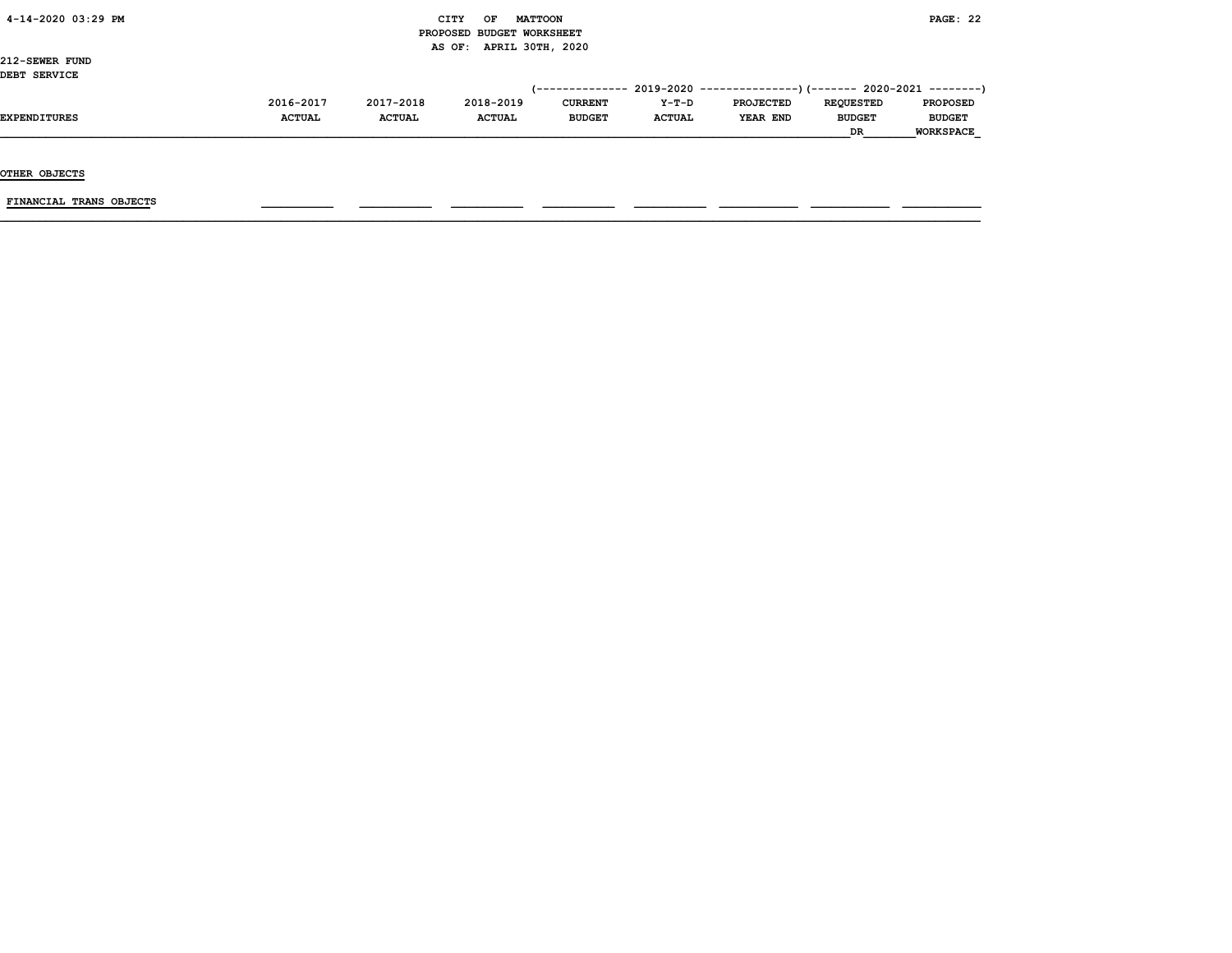| 4-14-2020 03:29 PM |  |
|--------------------|--|
|                    |  |

### CITY OF MATTOON **PAGE: 23**  PROPOSED BUDGET WORKSHEET AS OF: APRIL 30TH, 2020

212-SEWER FUND 1997 SEWR PLANT IEPA NOTE

|                     |               |               |               |                |               | $(-$ ------------- 2019-2020 ----------------) (------- 2020-2021 --------) |                  |                  |
|---------------------|---------------|---------------|---------------|----------------|---------------|-----------------------------------------------------------------------------|------------------|------------------|
|                     | 2016-2017     | 2017-2018     | 2018-2019     | <b>CURRENT</b> | $Y-T-D$       | <b>PROJECTED</b>                                                            | <b>REOUESTED</b> | <b>PROPOSED</b>  |
| <b>EXPENDITURES</b> | <b>ACTUAL</b> | <b>ACTUAL</b> | <b>ACTUAL</b> | <b>BUDGET</b>  | <b>ACTUAL</b> | YEAR END                                                                    | <b>BUDGET</b>    | <b>BUDGET</b>    |
|                     |               |               |               |                |               |                                                                             | DR               | <b>WORKSPACE</b> |

OTHER OBJECTS

FINANCIAL TRANS OBJECTS \_\_\_\_\_\_\_\_\_\_\_ \_\_\_\_\_\_\_\_\_\_\_ \_\_\_\_\_\_\_\_\_\_\_ \_\_\_\_\_\_\_\_\_\_\_ \_\_\_\_\_\_\_\_\_\_\_ \_\_\_\_\_\_\_\_\_\_\_\_ \_\_\_\_\_\_\_\_\_\_\_\_ \_\_\_\_\_\_\_\_\_\_\_\_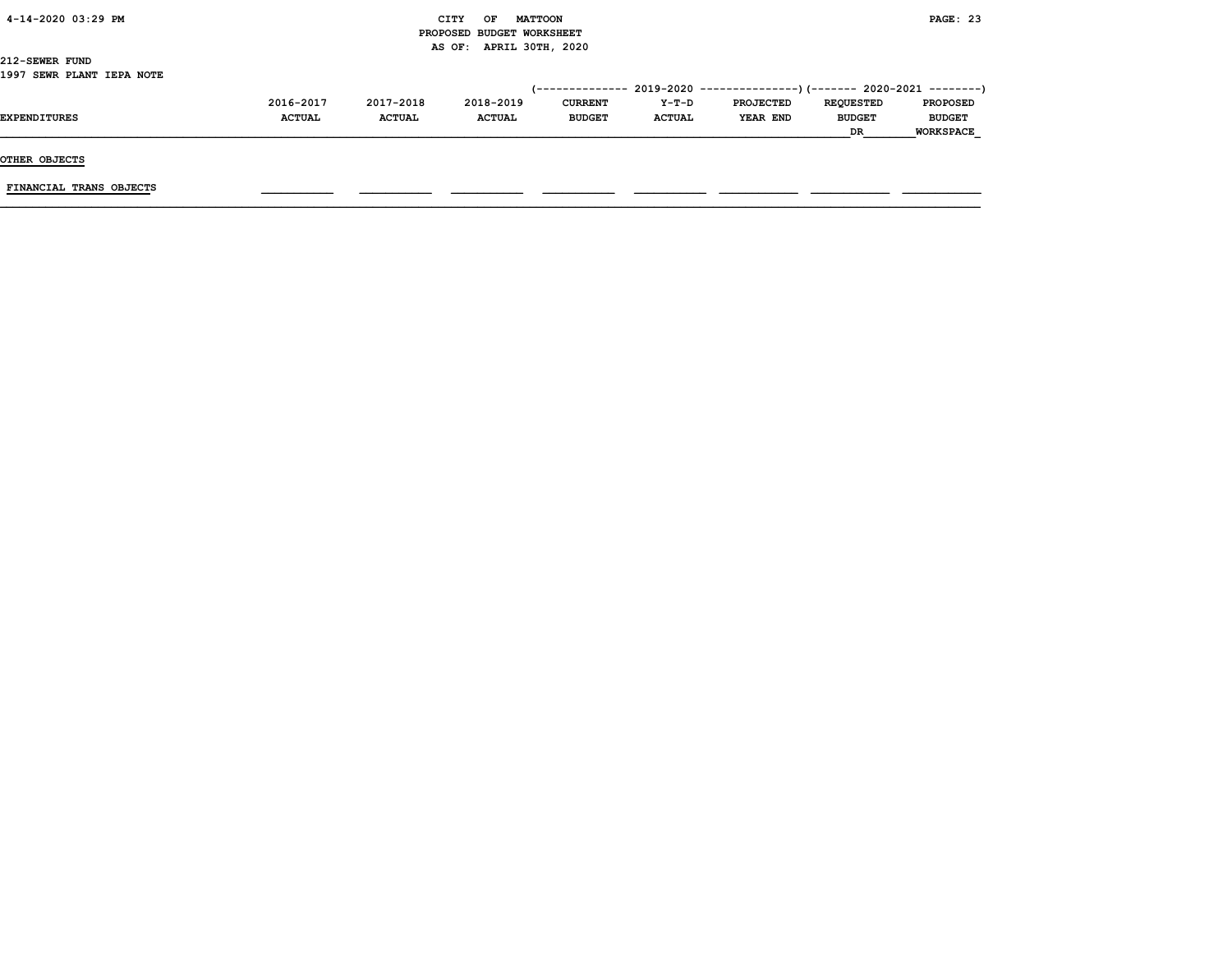### 4-14-2020 03:29 PM CITY OF MATTOON PAGE: 24

# PROPOSED BUDGET WORKSHEET AS OF: APRIL 30TH, 2020

212-SEWER FUND

### IEPA INSTALLMENT LOANS

| EXPENDITURES                                                                          | 2016-2017<br><b>ACTUAL</b> | 2017-2018<br><b>ACTUAL</b> | 2018-2019<br><b>ACTUAL</b> | '--------------<br><b>CURRENT</b><br><b>BUDGET</b> | 2019-2020<br>Y-T-D<br><b>ACTUAL</b> | <b>PROJECTED</b><br><b>YEAR END</b> | $---------(---)(---2020-2021---)$<br><b>REQUESTED</b><br><b>BUDGET</b><br>DR | <b>PROPOSED</b><br><b>BUDGET</b><br><b>WORKSPACE</b> |
|---------------------------------------------------------------------------------------|----------------------------|----------------------------|----------------------------|----------------------------------------------------|-------------------------------------|-------------------------------------|------------------------------------------------------------------------------|------------------------------------------------------|
| OTHER OBJECTS                                                                         |                            |                            |                            |                                                    |                                     |                                     |                                                                              |                                                      |
| FINANCIAL TRANS OBJECTS<br>212-5733-817 DEBT SERVICE<br>TOTAL FINANCIAL TRANS OBJECTS | $\Omega$                   | 0                          |                            | 530,000<br>530,000                                 | 530,000<br>530,000                  | 530,000<br>530,000                  | 540,000<br>540,000                                                           |                                                      |
| TOTAL OTHER OBJECTS                                                                   | 0                          | 0                          | $\mathbf 0$                | 530,000                                            | 530,000                             | 530,000                             | 540,000                                                                      |                                                      |
| TOTAL IEPA INSTALLMENT LOANS                                                          | 0                          | 0                          | $\mathbf{o}$               | 530,000                                            | 530,000                             | 530,000                             | 540,000                                                                      |                                                      |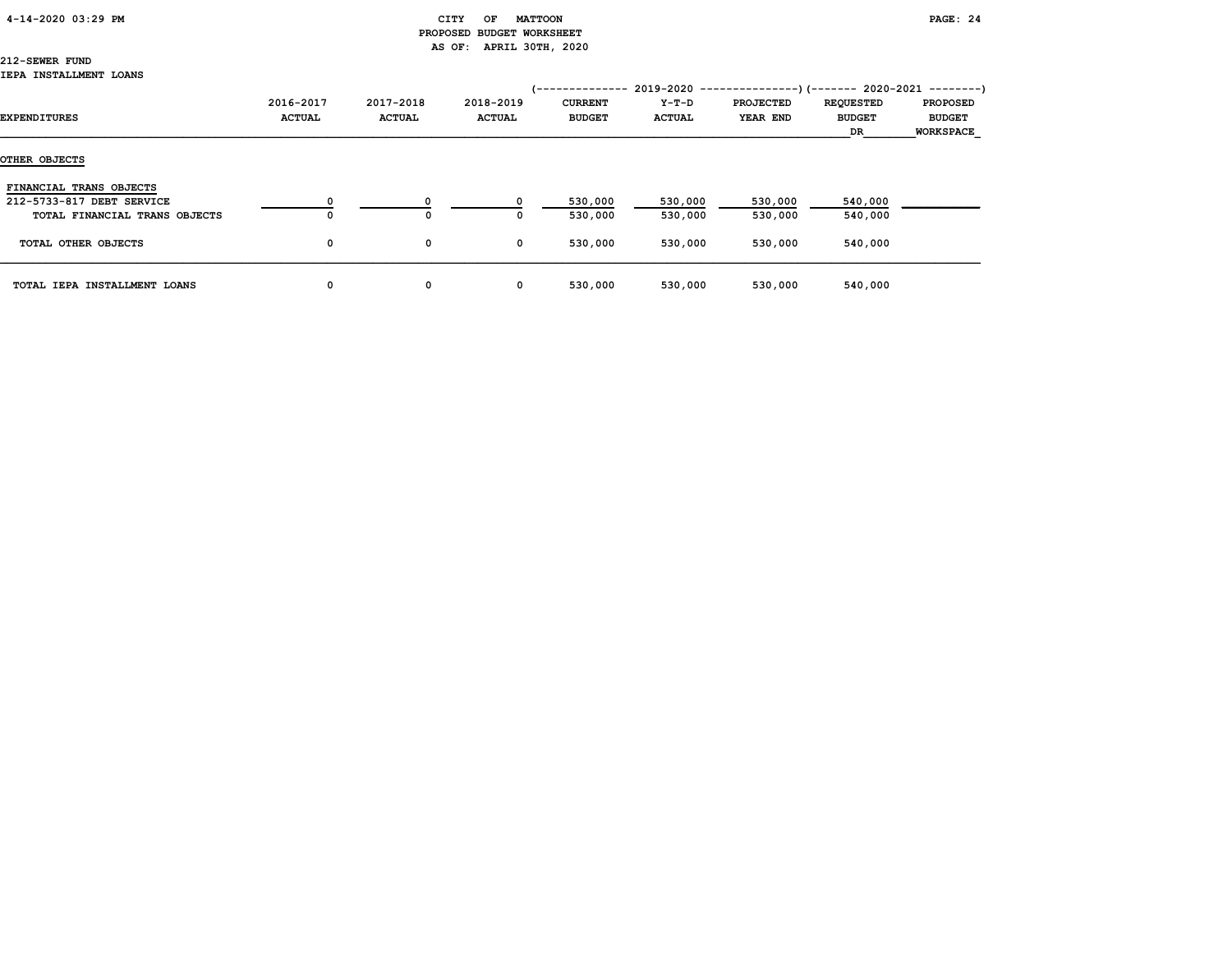| 4-14-2020 03:29 PM |
|--------------------|
|--------------------|

### CITY OF MATTOON **PAGE: 25**  PROPOSED BUDGET WORKSHEET AS OF: APRIL 30TH, 2020

212-SEWER FUND DEBT SERVICE

| פטבעמפט בכפט                                                         |                            |                            |                            | /--------------                 |                          | $2019-2020$ ----------------) (------- 2020-2021 ---------) |                                         |                                                      |
|----------------------------------------------------------------------|----------------------------|----------------------------|----------------------------|---------------------------------|--------------------------|-------------------------------------------------------------|-----------------------------------------|------------------------------------------------------|
| EXPENDITURES                                                         | 2016-2017<br><b>ACTUAL</b> | 2017-2018<br><b>ACTUAL</b> | 2018-2019<br><b>ACTUAL</b> | <b>CURRENT</b><br><b>BUDGET</b> | $Y-T-D$<br><b>ACTUAL</b> | <b>PROJECTED</b><br>YEAR END                                | <b>REQUESTED</b><br><b>BUDGET</b><br>DR | <b>PROPOSED</b><br><b>BUDGET</b><br><b>WORKSPACE</b> |
| <b>OTHER OBJECTS</b>                                                 |                            |                            |                            |                                 |                          |                                                             |                                         |                                                      |
| FINANCIAL TRANS OBJECTS                                              |                            |                            |                            |                                 |                          |                                                             |                                         |                                                      |
| 212-5734-817 2016 CSO FACILITY LOAN<br>TOTAL FINANCIAL TRANS OBJECTS |                            | $^{\circ}$                 | $\Omega$<br>0              | 270,782<br>270,782              | 270,782<br>270,782       | 270,782<br>270,782                                          | 275,842<br>275,842                      |                                                      |
| TOTAL OTHER OBJECTS                                                  | 0                          | 0                          | $\mathbf{o}$               | 270,782                         | 270,782                  | 270,782                                                     | 275,842                                 |                                                      |
| TOTAL DEBT SERVICE                                                   | 0                          | 0                          | $\mathbf{o}$               | 270,782                         | 270,782                  | 270,782                                                     | 275,842                                 |                                                      |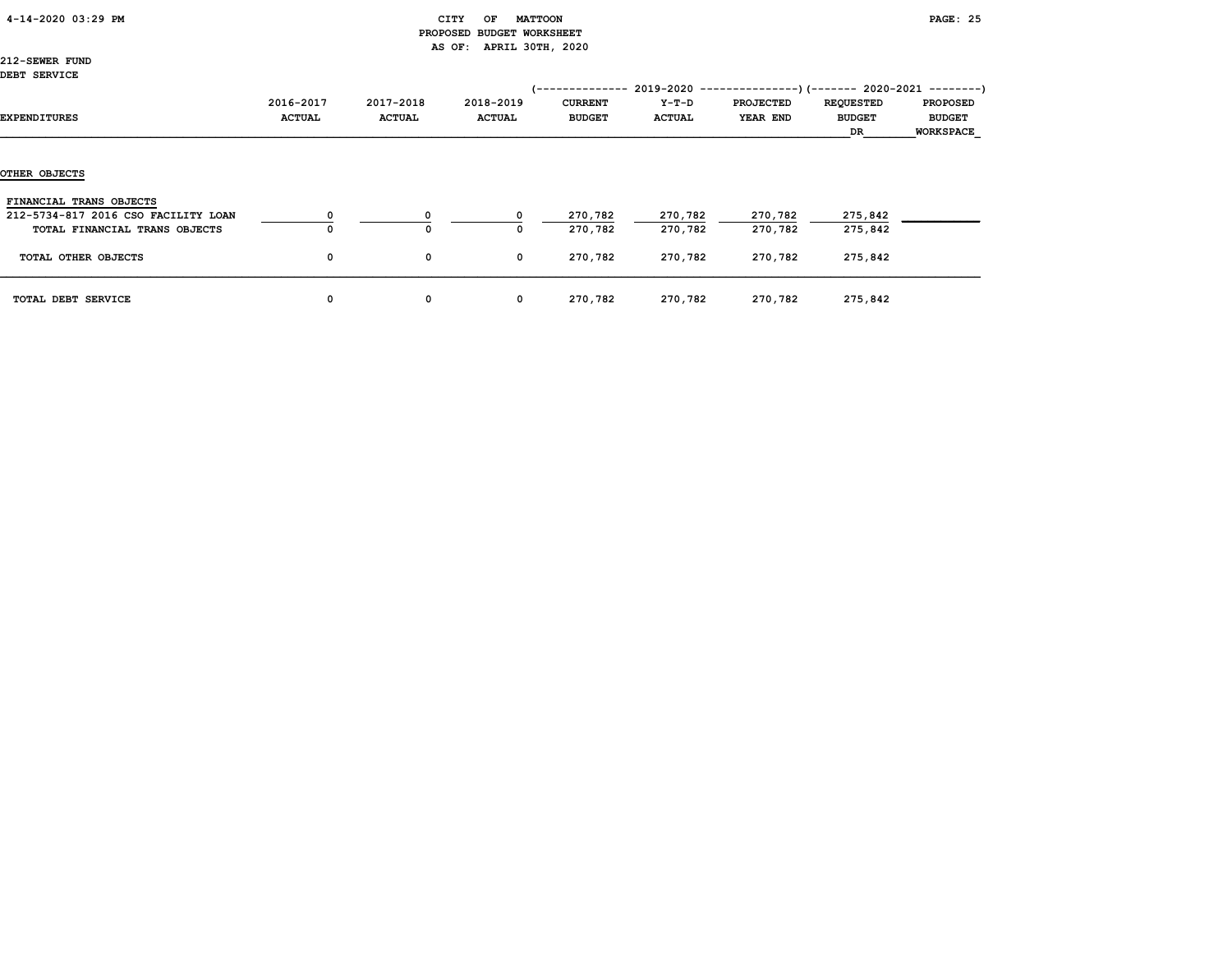|  |  |  | 4-14-2020 03:29 PM |  |
|--|--|--|--------------------|--|
|--|--|--|--------------------|--|

### $\begin{array}{ccc} \text{CITY} & \text{OF} & \text{MATTCON} \end{array}$  PROPOSED BUDGET WORKSHEET AS OF: APRIL 30TH, 2020

212-SEWER FUND DEBT SERVICE

| DEBI SERVICE |               |               |               |                |               |                                                                              |                  |                  |
|--------------|---------------|---------------|---------------|----------------|---------------|------------------------------------------------------------------------------|------------------|------------------|
|              |               |               |               |                |               | $(-$ ------------- 2019-2020 ----------------) (------- 2020-2021 ---------) |                  |                  |
|              | 2016-2017     | 2017-2018     | 2018-2019     | <b>CURRENT</b> | $Y-T-D$       | <b>PROJECTED</b>                                                             | <b>REOUESTED</b> | <b>PROPOSED</b>  |
| EXPENDITURES | <b>ACTUAL</b> | <b>ACTUAL</b> | <b>ACTUAL</b> | <b>BUDGET</b>  | <b>ACTUAL</b> | YEAR END                                                                     | <b>BUDGET</b>    | <b>BUDGET</b>    |
|              |               |               |               |                |               |                                                                              | <b>DR</b>        | <b>WORKSPACE</b> |

OTHER OBJECTS

 $FINANCIAL$  TRANS OBJECTS  $\qquad \qquad \qquad \qquad$   $\qquad \qquad$   $\qquad \qquad$   $\qquad \qquad$   $\qquad$   $\qquad \qquad$   $\qquad \qquad$   $\qquad \qquad$   $\qquad$   $\qquad$   $\qquad$   $\qquad$   $\qquad$   $\qquad$   $\qquad$   $\qquad$   $\qquad$   $\qquad$   $\qquad$   $\qquad$   $\qquad$   $\qquad$   $\qquad$   $\qquad$   $\qquad$   $\qquad$   $\qquad$   $\qquad$   $\qquad$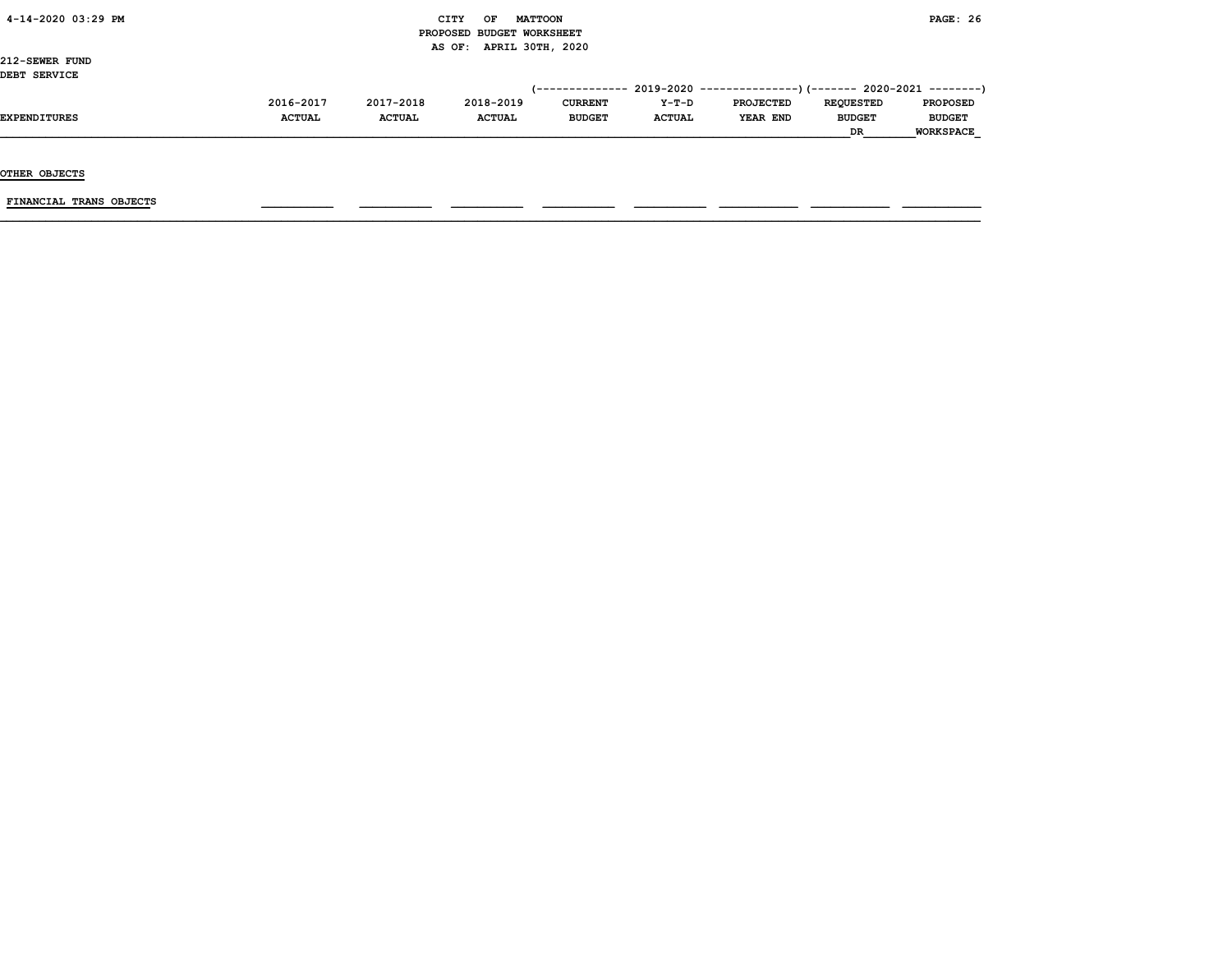# CITY OF MATTOON **PAGE: 27**  PROPOSED BUDGET WORKSHEET AS OF: APRIL 30TH, 2020

212-SEWER FUND FISCAL AGENTS FEE

| <b>EXPENDITURES</b>           | 2016-2017<br><b>ACTUAL</b> | 2017-2018<br><b>ACTUAL</b> | 2018-2019<br><b>ACTUAL</b> | <b>CURRENT</b><br><b>BUDGET</b> | Y-T-D<br><b>ACTUAL</b> | (-------------- 2019-2020 ----------------) (------- 2020-2021 --------)<br><b>PROJECTED</b><br>YEAR END | <b>REQUESTED</b><br><b>BUDGET</b><br>DR | <b>PROPOSED</b><br><b>BUDGET</b><br><b>WORKSPACE</b> |
|-------------------------------|----------------------------|----------------------------|----------------------------|---------------------------------|------------------------|----------------------------------------------------------------------------------------------------------|-----------------------------------------|------------------------------------------------------|
| OTHER OBJECTS                 |                            |                            |                            |                                 |                        |                                                                                                          |                                         |                                                      |
| FINANCIAL TRANS OBJECTS       |                            |                            |                            |                                 |                        |                                                                                                          |                                         |                                                      |
| 212-5760-817 DEBT SERVICES    | 826                        | 635                        | 580                        | 1,000                           | 398                    | 240                                                                                                      |                                         |                                                      |
| TOTAL FINANCIAL TRANS OBJECTS | 826                        | 635                        | 580                        | 1,000                           | 398                    | 240                                                                                                      | 0                                       |                                                      |
| TOTAL OTHER OBJECTS           | 826                        | 635                        | 580                        | 1,000                           | 398                    | 240                                                                                                      | 0                                       |                                                      |
| TOTAL FISCAL AGENTS FEE       | 826                        | 635                        | 580                        | 1,000                           | 398                    | 240                                                                                                      | 0                                       |                                                      |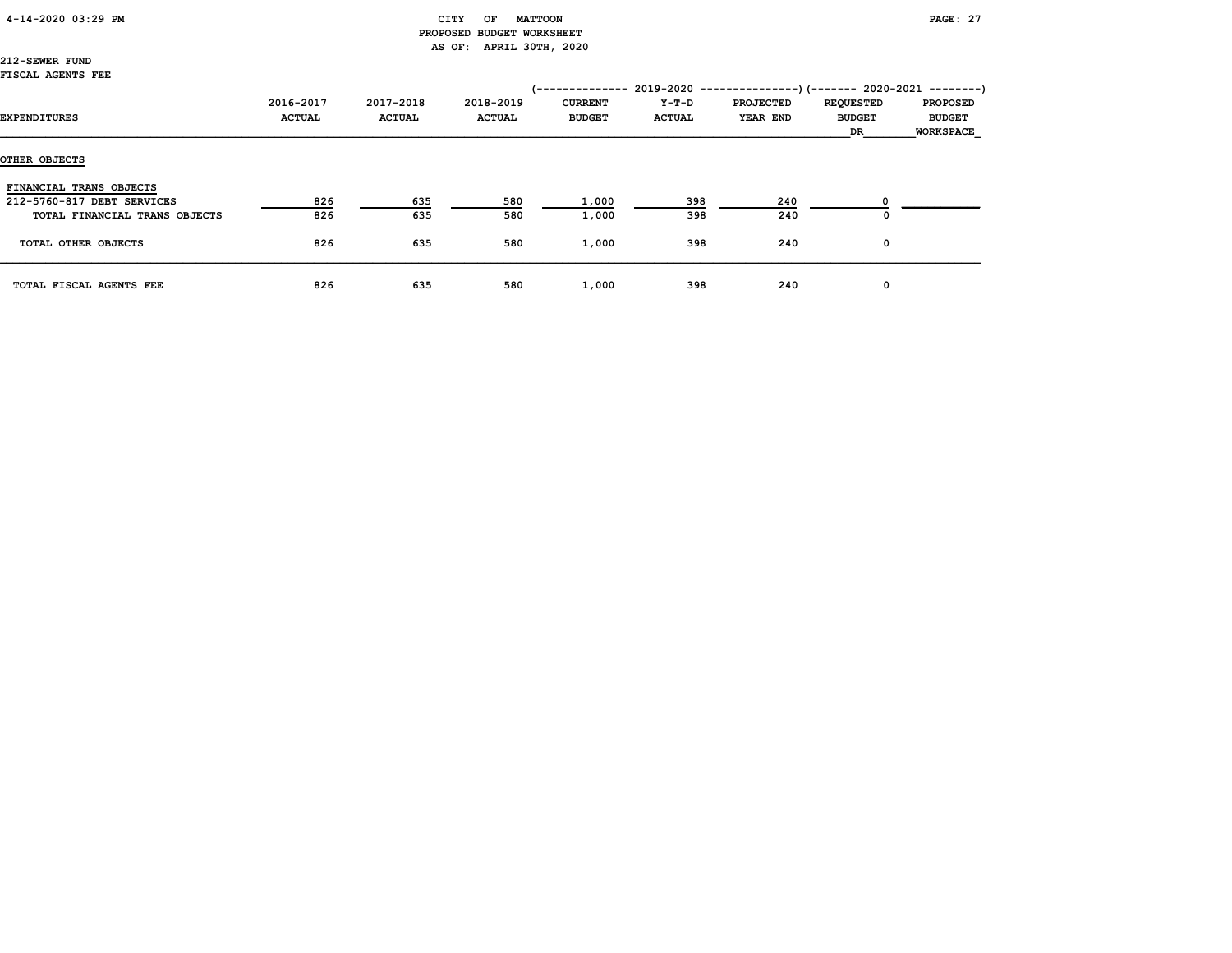|  |  |  | 4-14-2020 03:29 PM |  |
|--|--|--|--------------------|--|
|--|--|--|--------------------|--|

# $\begin{array}{ccc} \text{CITY} & \text{OF} & \text{MATTCON} \end{array}$  PROPOSED BUDGET WORKSHEET AS OF: APRIL 30TH, 2020

212-SEWER FUND DEBT SERVICE

| 2016-2017     | 2017-2018     | 2018-2019     | <b>CURRENT</b> | $Y-T-D$       | <b>PROJECTED</b> | <b>REOUESTED</b> | <b>PROPOSED</b>                                                             |
|---------------|---------------|---------------|----------------|---------------|------------------|------------------|-----------------------------------------------------------------------------|
| <b>ACTUAL</b> | <b>ACTUAL</b> | <b>ACTUAL</b> | <b>BUDGET</b>  | <b>ACTUAL</b> | YEAR END         | <b>BUDGET</b>    | <b>BUDGET</b>                                                               |
|               |               |               |                |               |                  | DR               | <b>WORKSPACE</b>                                                            |
|               |               |               |                |               |                  |                  | $(-$ ------------- 2019-2020 ----------------) (------- 2020-2021 --------) |

OTHER OBJECTS

FINANCIAL TRANS OBJECTS \_\_\_\_\_\_\_\_\_\_\_ \_\_\_\_\_\_\_\_\_\_\_ \_\_\_\_\_\_\_\_\_\_\_ \_\_\_\_\_\_\_\_\_\_\_ \_\_\_\_\_\_\_\_\_\_\_ \_\_\_\_\_\_\_\_\_\_\_\_ \_\_\_\_\_\_\_\_\_\_\_\_ \_\_\_\_\_\_\_\_\_\_\_\_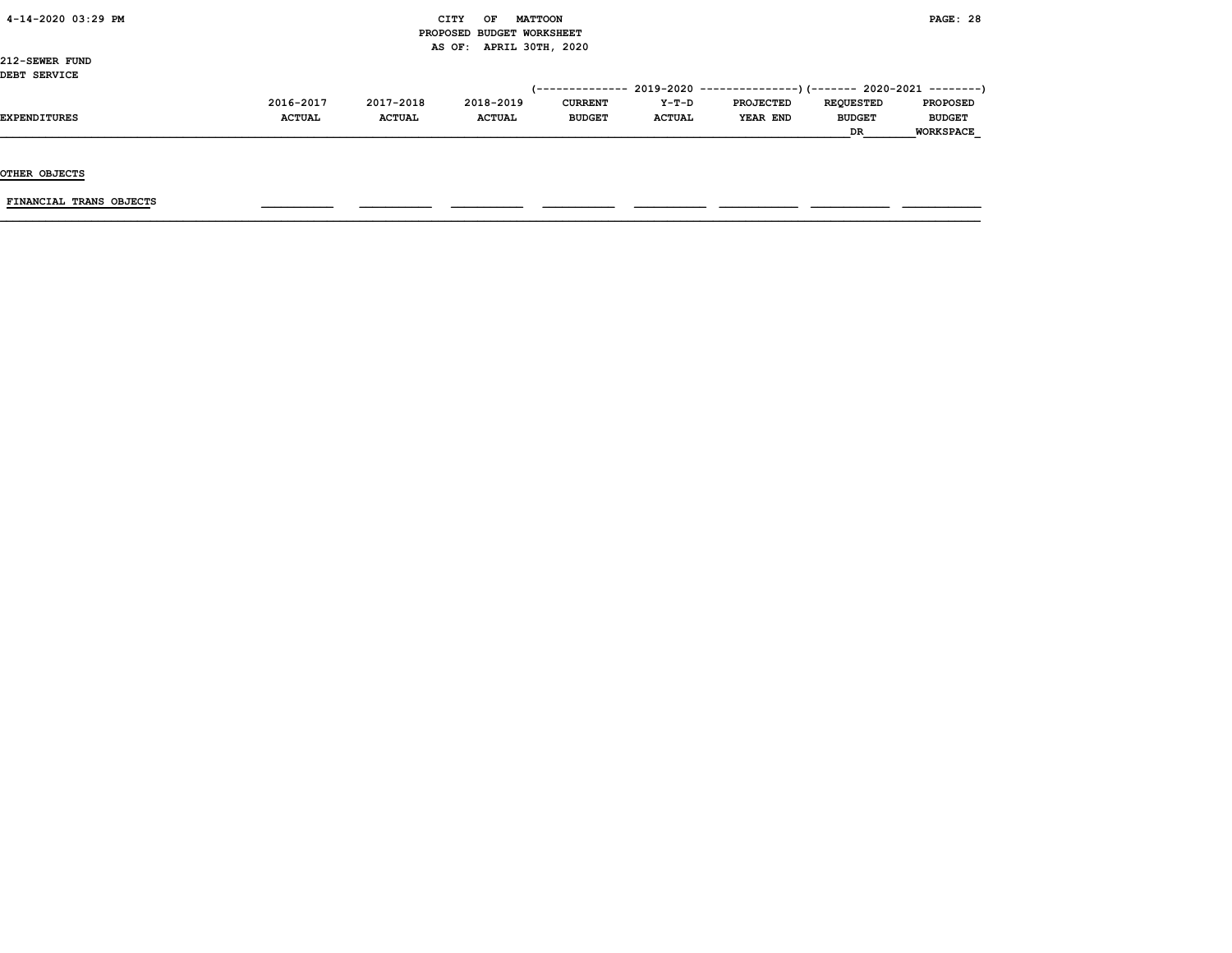| 4-14-2020 03:29 PM |  |
|--------------------|--|
|                    |  |

#### CITY OF MATTOON **PAGE: 29**  PROPOSED BUDGET WORKSHEET AS OF: APRIL 30TH, 2020

212-SEWER FUND DEBT SERVICE

OTHER OBJECTS

 $\texttt{FINANCIAL}$  trans objects  $\begin{array}{|l|} \texttt{FINANCIAL} \end{array}$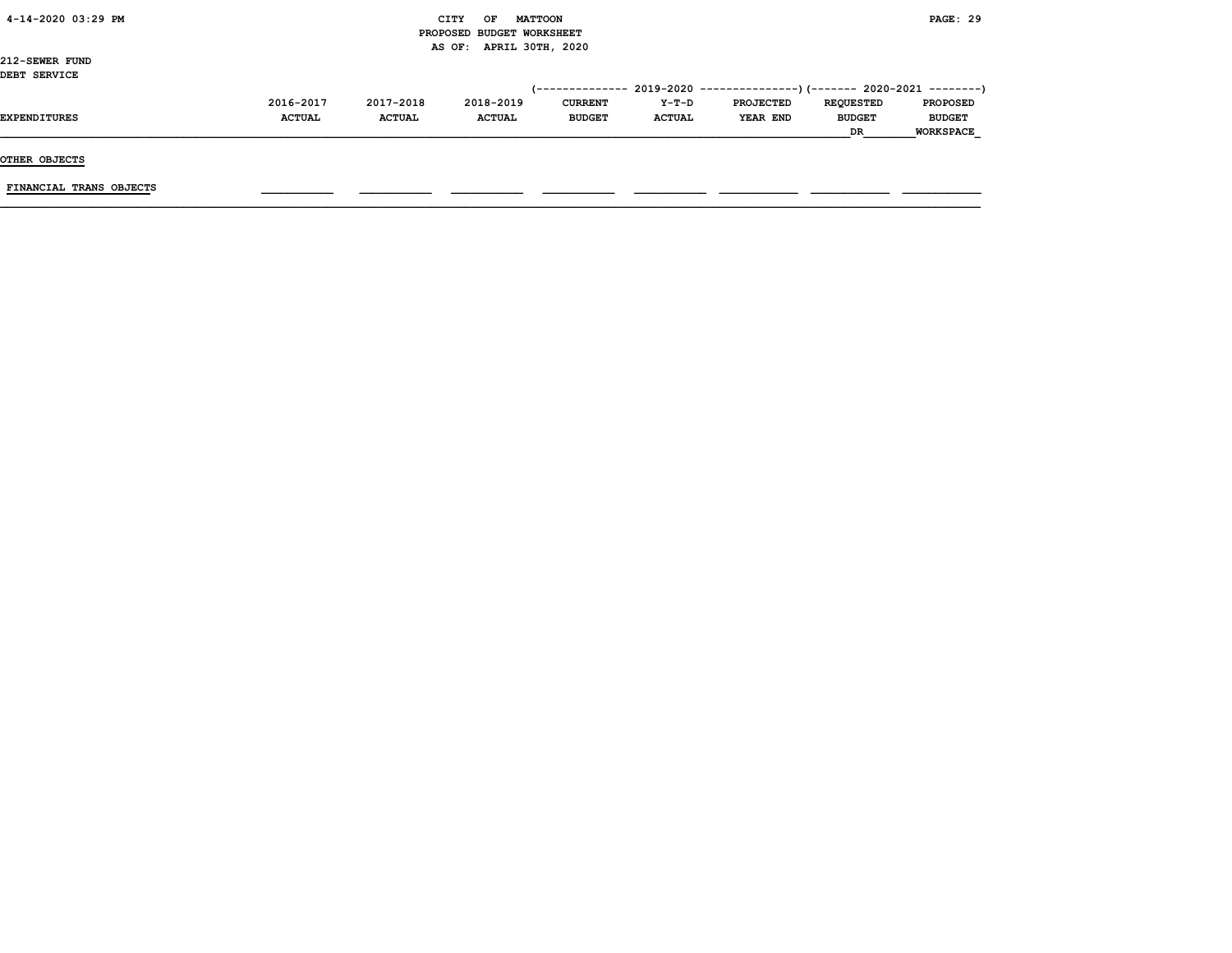# 4-14-2020 03:29 PM CITY OF MATTOON PAGE: 30 PROPOSED BUDGET WORKSHEET AS OF: APRIL 30TH, 2020

212-SEWER FUND DEBT SERVICE

|                                         |               |                   |               | $(-$ ------------- 2019-2020 ----------------) (------- 2020-2021 ---------) |               |                  |                       |                  |
|-----------------------------------------|---------------|-------------------|---------------|------------------------------------------------------------------------------|---------------|------------------|-----------------------|------------------|
|                                         | 2016-2017     | 2017-2018         | 2018-2019     | <b>CURRENT</b>                                                               | Y-T-D         | <b>PROJECTED</b> | <b>REQUESTED</b>      | <b>PROPOSED</b>  |
| <b>EXPENDITURES</b>                     | <b>ACTUAL</b> | <b>ACTUAL</b>     | <b>ACTUAL</b> | <b>BUDGET</b>                                                                | <b>ACTUAL</b> | YEAR END         | <b>BUDGET</b>         | <b>BUDGET</b>    |
|                                         |               |                   |               |                                                                              |               |                  | DR                    | <b>WORKSPACE</b> |
| OTHER OBJECTS                           |               |                   |               |                                                                              |               |                  |                       |                  |
| FINANCIAL TRANS OBJECTS                 |               |                   |               |                                                                              |               |                  |                       |                  |
| 212-5795-817 INTEREST EXPENSE           | 52,379        | 183,874           | 149,022       | 170,980                                                                      | 170,980       | 170,980          | 155,320               |                  |
| TOTAL FINANCIAL TRANS OBJECTS           | 52,379        | 183,874           | 149,022       | 170,980                                                                      | 170,980       | 170,980          | 155,320               |                  |
| TOTAL OTHER OBJECTS                     | 52,379        | 183,874           | 149,022       | 170,980                                                                      | 170,980       | 170,980          | 155,320               |                  |
| TOTAL DEBT SERVICE                      | 52,379        | 183,874           | 149,022       | 170,980                                                                      | 170,980       | 170,980          | 155,320               |                  |
| TOTAL EXPENDITURES                      | 3,346,487     | 3,772,512         | 3,616,336     | 18,258,892                                                                   | 4,027,489     | 4,943,488        | 10,860,707            |                  |
| REVENUE OVER/(UNDER) EXPENDITURES       | 1,276,914     | 741,124           |               | 815,766 (13,785,392)                                                         | 8,277 (       |                  | 622,520) ( 6,488,207) |                  |
| OTHER FINANCING SOURCES                 |               |                   |               |                                                                              |               |                  |                       |                  |
| 212-4931-021 SALE OF GENERAL CAPITAL AS | 0             | 1,325             | $\mathbf 0$   | $\Omega$                                                                     | 0             | 0                | $^{\circ}$            |                  |
| 212-4949-021 OTHER LONG TERM DEBT ISSUE | 0             | $\mathbf{o}$      | 0             | 12,500,000                                                                   | O             |                  | 3,762,500             |                  |
| TOTAL OTHER FINANCING SOURCES           |               | 1,325             | $\Omega$      | 12,500,000                                                                   | $\Omega$      | $\Omega$         | 3,762,500             |                  |
| OTHER FINANCING (USES)                  |               |                   |               |                                                                              |               |                  |                       |                  |
| TOTAL OTHER FINANCING SOURCES (USES)    | $\mathbf{o}$  | 1,325             | $\mathbf 0$   | 12,500,000                                                                   | 0             | $\mathbf 0$      | 3,762,500             |                  |
| REVENUES & OTHER SOURCES OVER/          |               |                   |               |                                                                              |               |                  |                       |                  |
| (UNDER) EXPENDITURES & OTHER (USES)     |               | 1,276,914 742,449 |               | 815,766 ( 1,285,392)                                                         | 8,277 (       |                  | 622,520) ( 2,725,707) |                  |

\*\*\* END OF REPORT \*\*\*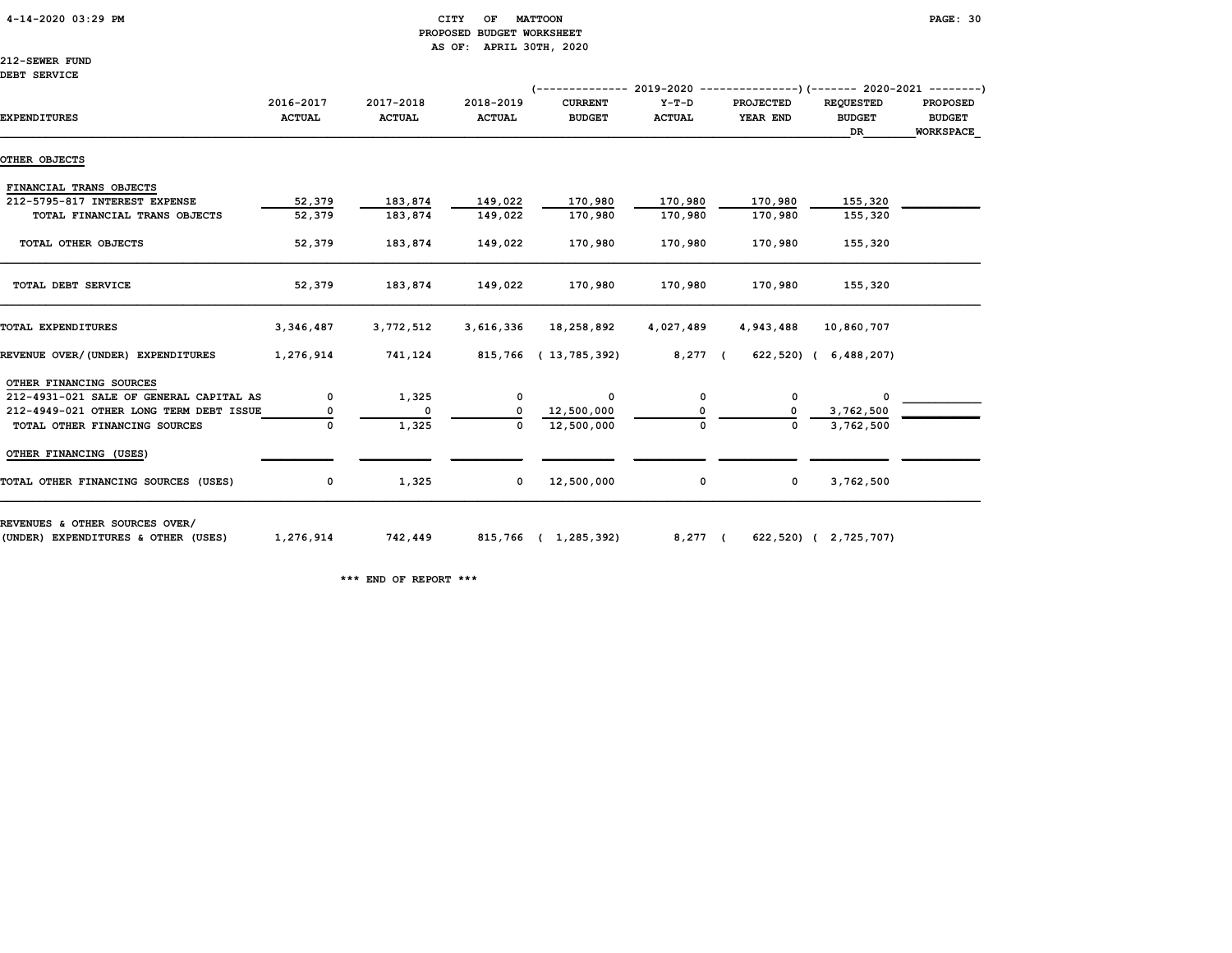# PROPOSED BUDGET WORKSHEET AS OF: APRIL 30TH, 2020

221-HEALTH INSURANCE FUND

|                                         |                            |                            |                            | $(-$ ------------- 2019-2020 ----------------) (------- 2020-2021 --------) |                          |                              |                                         |                                               |
|-----------------------------------------|----------------------------|----------------------------|----------------------------|-----------------------------------------------------------------------------|--------------------------|------------------------------|-----------------------------------------|-----------------------------------------------|
| <b>REVENUES</b>                         | 2016-2017<br><b>ACTUAL</b> | 2017-2018<br><b>ACTUAL</b> | 2018-2019<br><b>ACTUAL</b> | <b>CURRENT</b><br><b>BUDGET</b>                                             | $Y-T-D$<br><b>ACTUAL</b> | <b>PROJECTED</b><br>YEAR END | <b>REOUESTED</b><br><b>BUDGET</b><br>DR | <b>PROPOSED</b><br><b>BUDGET</b><br>WORKSPACE |
| INTERGOVERNMENTAL REV                   |                            |                            |                            |                                                                             |                          |                              |                                         |                                               |
| FEDERAL GOVT GRANTS                     |                            |                            |                            |                                                                             |                          |                              |                                         |                                               |
| INVESTMENT EARNINGS                     |                            |                            |                            |                                                                             |                          |                              |                                         |                                               |
| <b>INTEREST EARNINGS</b>                |                            |                            |                            |                                                                             |                          |                              |                                         |                                               |
| 221-4610-021 INTEREST EARNINGS          |                            |                            |                            |                                                                             | 14                       | 17                           |                                         |                                               |
| TOTAL INTEREST EARNINGS                 |                            |                            |                            | $\Omega$                                                                    | 14                       | 17                           |                                         |                                               |
| TOTAL INVESTMENT EARNINGS               | 5                          | 5                          | 7                          | 0                                                                           | 14                       | 17                           | 0                                       |                                               |
| EMP CONTRIB FOR BENEFITS                |                            |                            |                            |                                                                             |                          |                              |                                         |                                               |
| EMPLOYEE CONTRIBUTIONS                  |                            |                            |                            |                                                                             |                          |                              |                                         |                                               |
| 221-4701-021 EMPLOYEE CONTRIB TO HEALTH | 400,126                    | 393,107                    | 330,293                    | 418,437                                                                     | 361,473                  | 376,998                      | 456,664                                 |                                               |
| TOTAL EMPLOYEE CONTRIBUTIONS            | 400,126                    | 393,107                    | 330,293                    | 418,437                                                                     | 361,473                  | 376,998                      | 456,664                                 |                                               |
| LIBRARY EMPLOYEE CONTRIB                |                            |                            |                            |                                                                             |                          |                              |                                         |                                               |
| 221-4711-021 LIBRARY EMPLOYEE CONTRIBS  | 12,861                     | 14,401                     | 15,345                     | 15,700                                                                      | 19,369                   | 21,132                       | 16,686                                  |                                               |
| TOTAL LIBRARY EMPLOYEE CONTRIB          | 12,861                     | 14,401                     | 15,345                     | 15,700                                                                      | 19,369                   | 21,132                       | 16,686                                  |                                               |
| RETIREE CONTRIBUTIONS                   |                            |                            |                            |                                                                             |                          |                              |                                         |                                               |
| 221-4721-021 RETIREE CONTRIBS TO HEALTH | 563,524                    | 642,848                    | 617,028                    | 736,378                                                                     | 707,915                  | 744,912                      | 822,727                                 |                                               |
| TOTAL RETIREE CONTRIBUTIONS             | 563,524                    | 642,848                    | 617,028                    | 736,378                                                                     | 707,915                  | 744.912                      | 822,727                                 |                                               |
| TOTAL EMP CONTRIB FOR BENEFITS          | 976,511                    | 1,050,356                  | 962,666                    | 1,170,515                                                                   | 1,088,757                | 1,143,042                    | 1,296,077                               |                                               |
| CONTRIB & OTHER MISC REV                |                            |                            |                            |                                                                             |                          |                              |                                         |                                               |
| CONTRIBUTIONS & MISC REV                |                            |                            |                            |                                                                             |                          |                              |                                         |                                               |
| 221-4804-021 MISCELLANEOUS REVENUE      | 456                        | 11,868                     | 10,564                     | 1,716,336                                                                   | 1,269                    | 1,269                        | 1,677,638                               |                                               |
| TOTAL CONTRIBUTIONS & MISC REV          | 456                        | 11,868                     | 10,564                     | 1,716,336                                                                   | 1,269                    | 1,269                        | 1,677,638                               |                                               |
| TOTAL CONTRIB & OTHER MISC REV          | 456                        | 11,868                     | 10,564                     | 1,716,336                                                                   | 1,269                    | 1,269                        | 1,677,638                               |                                               |
| <b>TOTAL REVENUES</b>                   | 976,973                    | 1,062,229                  | 973,237                    | 2,886,851                                                                   | 1,090,040                | 1,144,328                    | 2,973,715                               |                                               |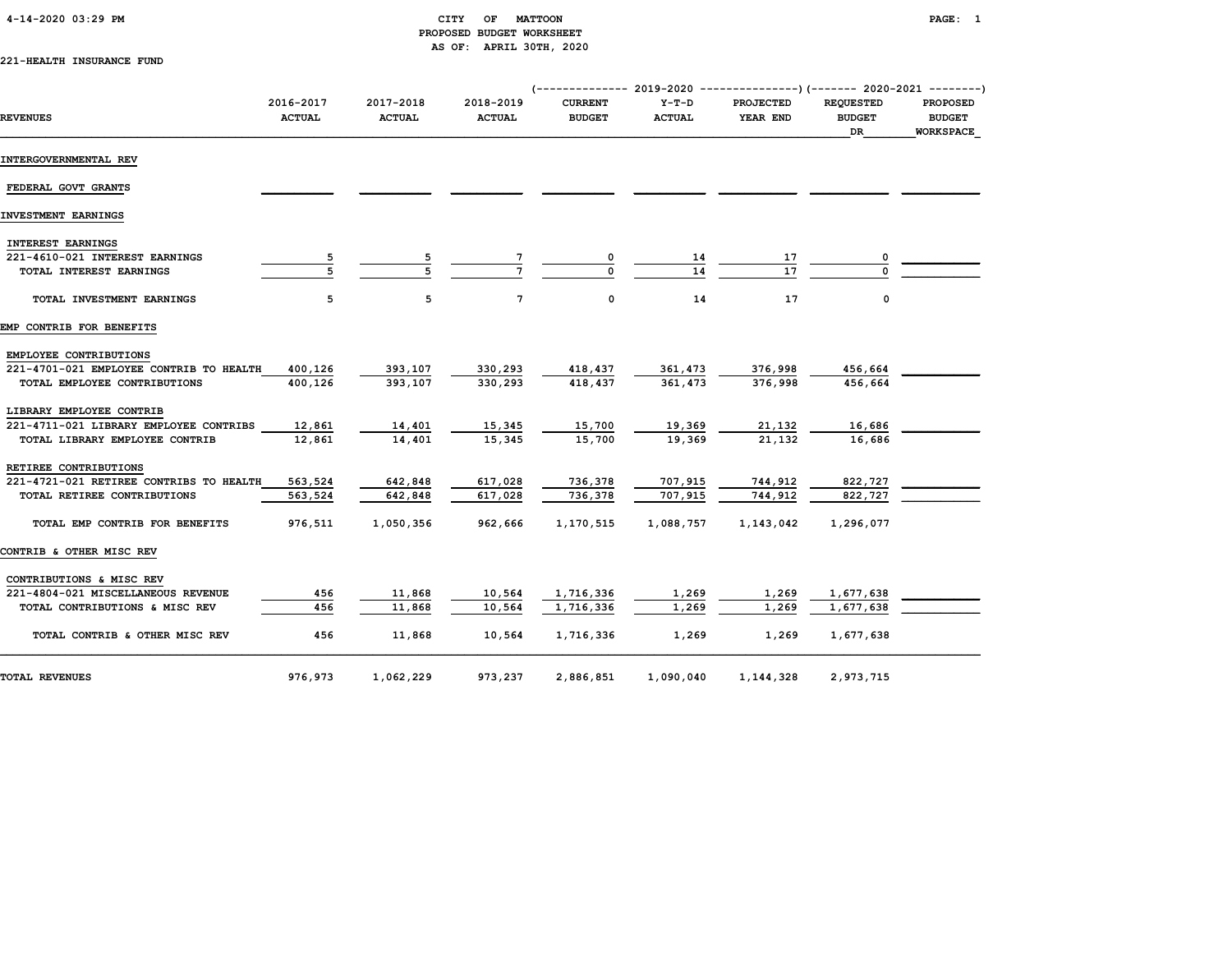| 4-14-2020 03:29 PM |  |
|--------------------|--|
|                    |  |

# $CITY$  OF MATTOON PAGE: 2 PROPOSED BUDGET WORKSHEET AS OF: APRIL 30TH, 2020

#### 221-HEALTH INSURANCE FUND STOP LOSS INS COVERAGE

| SIOP LOSS INS COVERAGE           |                            |                            |                            |                                                    |                        |                                                                                           |                                         |                                                      |
|----------------------------------|----------------------------|----------------------------|----------------------------|----------------------------------------------------|------------------------|-------------------------------------------------------------------------------------------|-----------------------------------------|------------------------------------------------------|
| EXPENDITURES                     | 2016-2017<br><b>ACTUAL</b> | 2017-2018<br><b>ACTUAL</b> | 2018-2019<br><b>ACTUAL</b> | '--------------<br><b>CURRENT</b><br><b>BUDGET</b> | Y-T-D<br><b>ACTUAL</b> | 2019-2020 ----------------)(-------- 2020-2021 ---------)<br><b>PROJECTED</b><br>YEAR END | <b>REQUESTED</b><br><b>BUDGET</b><br>DR | <b>PROPOSED</b><br><b>BUDGET</b><br><b>WORKSPACE</b> |
|                                  |                            |                            |                            |                                                    |                        |                                                                                           |                                         |                                                      |
| EMPLOYEE BENEFITS                |                            |                            |                            |                                                    |                        |                                                                                           |                                         |                                                      |
| <b>GROUP INSURANCE</b>           |                            |                            |                            |                                                    |                        |                                                                                           |                                         |                                                      |
| 221-5411-211 STOP LOSS INSURANCE | 352,259                    | 404,268                    | 464,602                    | 547,056                                            | 607,113                | 494,619                                                                                   | 589,726                                 |                                                      |
| TOTAL GROUP INSURANCE            | 352,259                    | 404,268                    | 464,602                    | 547,056                                            | 607,113                | 494,619                                                                                   | 589,726                                 |                                                      |
| TOTAL EMPLOYEE BENEFITS          | 352,259                    | 404,268                    | 464,602                    | 547,056                                            | 607,113                | 494,619                                                                                   | 589,726                                 |                                                      |
| TOTAL STOP LOSS INS COVERAGE     | 352,259                    | 404,268                    | 464,602                    | 547,056                                            | 607,113                | 494,619                                                                                   | 589,726                                 |                                                      |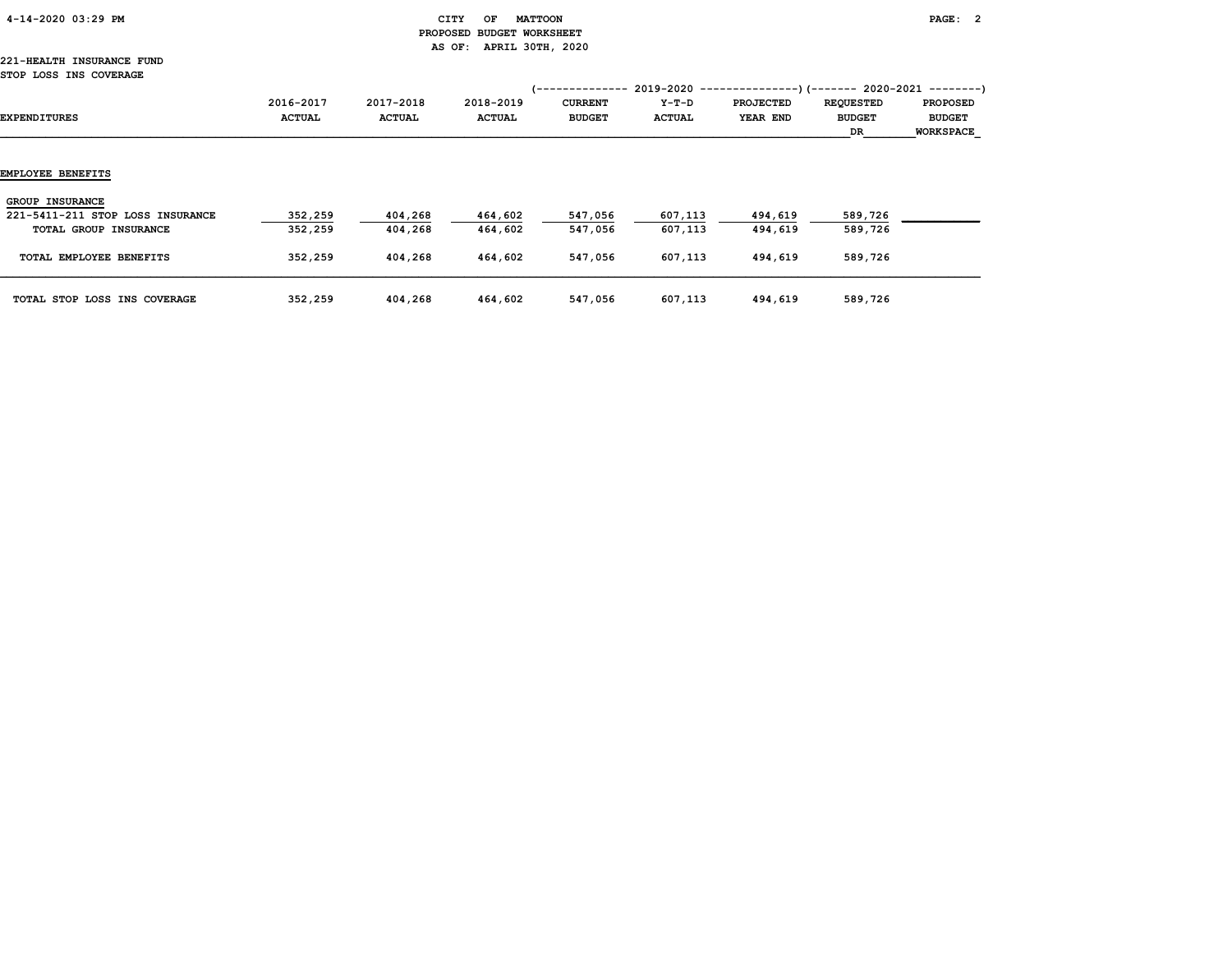| 4-14-2020 03:29 PM |  |
|--------------------|--|
|                    |  |

# CITY OF MATTOON **PAGE:** 3 PROPOSED BUDGET WORKSHEET AS OF: APRIL 30TH, 2020

#### 221-HEALTH INSURANCE FUND HEALTH PLAN ADMIN

|                                                                   |                            |                            |                            | 1 - - - - - - - - - - - - - -   |                        |                              | $2019-2020$ ----------------)(------- 2020-2021 --------) |                                                      |
|-------------------------------------------------------------------|----------------------------|----------------------------|----------------------------|---------------------------------|------------------------|------------------------------|-----------------------------------------------------------|------------------------------------------------------|
| EXPENDITURES                                                      | 2016-2017<br><b>ACTUAL</b> | 2017-2018<br><b>ACTUAL</b> | 2018-2019<br><b>ACTUAL</b> | <b>CURRENT</b><br><b>BUDGET</b> | Y-T-D<br><b>ACTUAL</b> | <b>PROJECTED</b><br>YEAR END | <b>REQUESTED</b><br><b>BUDGET</b><br>DR                   | <b>PROPOSED</b><br><b>BUDGET</b><br><b>WORKSPACE</b> |
| EMPLOYEE BENEFITS                                                 |                            |                            |                            |                                 |                        |                              |                                                           |                                                      |
| <b>GROUP INSURANCE</b><br>221-5412-211 HEALTH PLAN ADMINISTRATION | 539,132                    | 567,909                    | 593,443                    | 628,516                         | 606,794                | 589,281                      | 734,854                                                   |                                                      |
| TOTAL GROUP INSURANCE                                             | 539,132                    | 567,909                    | 593,443                    | 628,516                         | 606,794                | 589,281                      | 734,854                                                   |                                                      |
| TOTAL EMPLOYEE BENEFITS                                           | 539,132                    | 567,909                    | 593,443                    | 628,516                         | 606,794                | 589,281                      | 734,854                                                   |                                                      |
| TOTAL HEALTH PLAN ADMIN                                           | 539,132                    | 567,909                    | 593,443                    | 628,516                         | 606,794                | 589,281                      | 734,854                                                   |                                                      |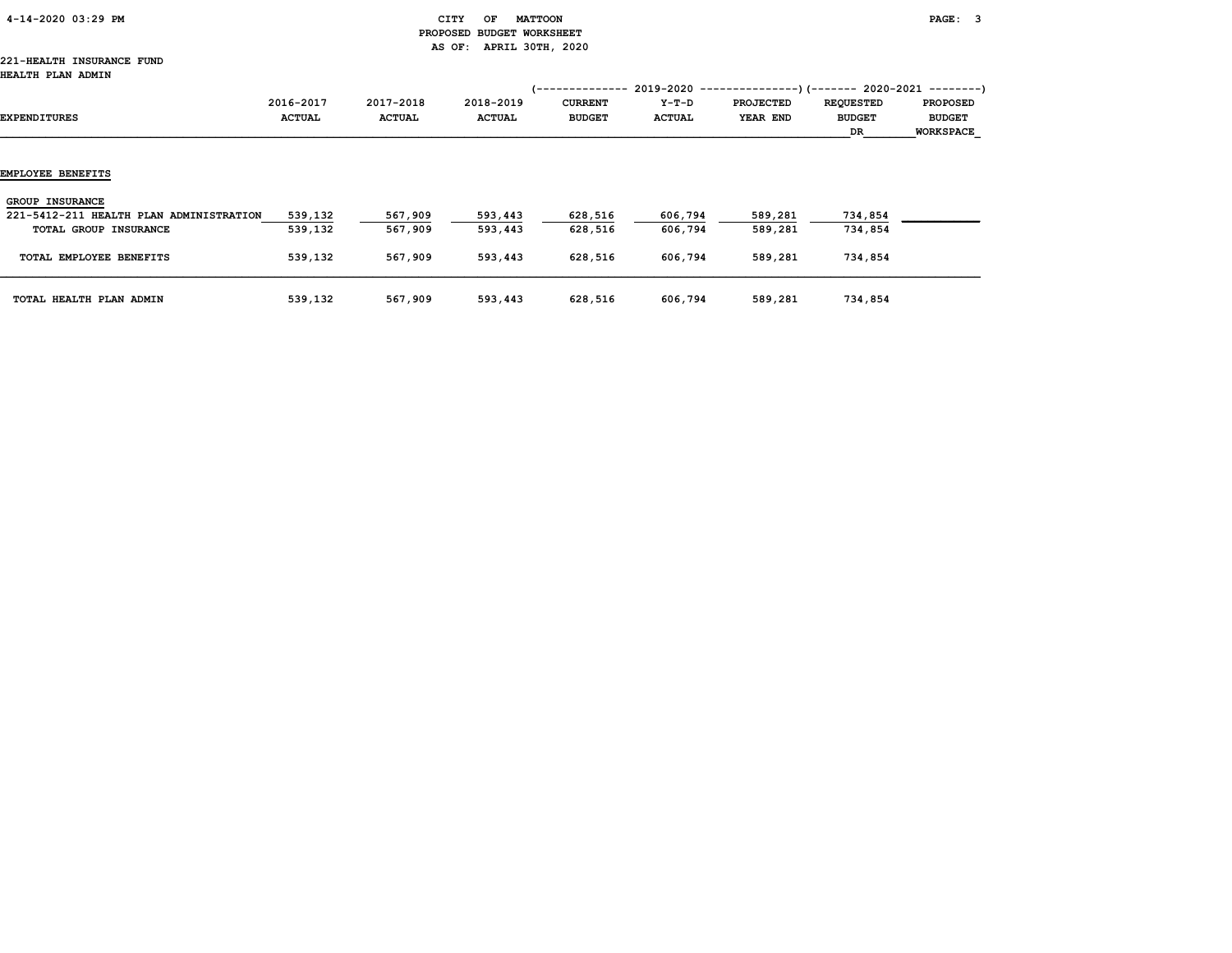| 4-14-2020 03:29 PM |  |
|--------------------|--|
|                    |  |

# CITY OF MATTOON **PAGE:** 4 PROPOSED BUDGET WORKSHEET AS OF: APRIL 30TH, 2020

# 221-HEALTH INSURANCE FUND

| MEDICAL CLAIMS              |                            |                            |                            | (--------------                 |                          | $2019-2020$ ----------------)(------- 2020-2021 --------) |                                   |                                  |
|-----------------------------|----------------------------|----------------------------|----------------------------|---------------------------------|--------------------------|-----------------------------------------------------------|-----------------------------------|----------------------------------|
| EXPENDITURES                | 2016-2017<br><b>ACTUAL</b> | 2017-2018<br><b>ACTUAL</b> | 2018-2019<br><b>ACTUAL</b> | <b>CURRENT</b><br><b>BUDGET</b> | $Y-T-D$<br><b>ACTUAL</b> | <b>PROJECTED</b><br>YEAR END                              | <b>REQUESTED</b><br><b>BUDGET</b> | <b>PROPOSED</b><br><b>BUDGET</b> |
|                             |                            |                            |                            |                                 |                          |                                                           | DR                                | <b>WORKSPACE</b>                 |
| EMPLOYEE BENEFITS           |                            |                            |                            |                                 |                          |                                                           |                                   |                                  |
| <b>GROUP INSURANCE</b>      |                            |                            |                            |                                 |                          |                                                           |                                   |                                  |
| 221-5413-211 MEDICAL CLAIMS | 2,408,875                  | 2,160,781                  | 2,340,597                  | 2,519,610                       | 2,376,533                | 2,734,022                                                 | 2,588,169                         |                                  |
| TOTAL GROUP INSURANCE       | 2,408,875                  | 2,160,781                  | 2,340,597                  | 2,519,610                       | 2,376,533                | 2,734,022                                                 | 2,588,169                         |                                  |
| TOTAL EMPLOYEE BENEFITS     | 2,408,875                  | 2,160,781                  | 2,340,597                  | 2,519,610                       | 2,376,533                | 2,734,022                                                 | 2,588,169                         |                                  |
| TOTAL MEDICAL CLAIMS        | 2,408,875                  | 2,160,781                  | 2,340,597                  | 2,519,610                       | 2,376,533                | 2,734,022                                                 | 2,588,169                         |                                  |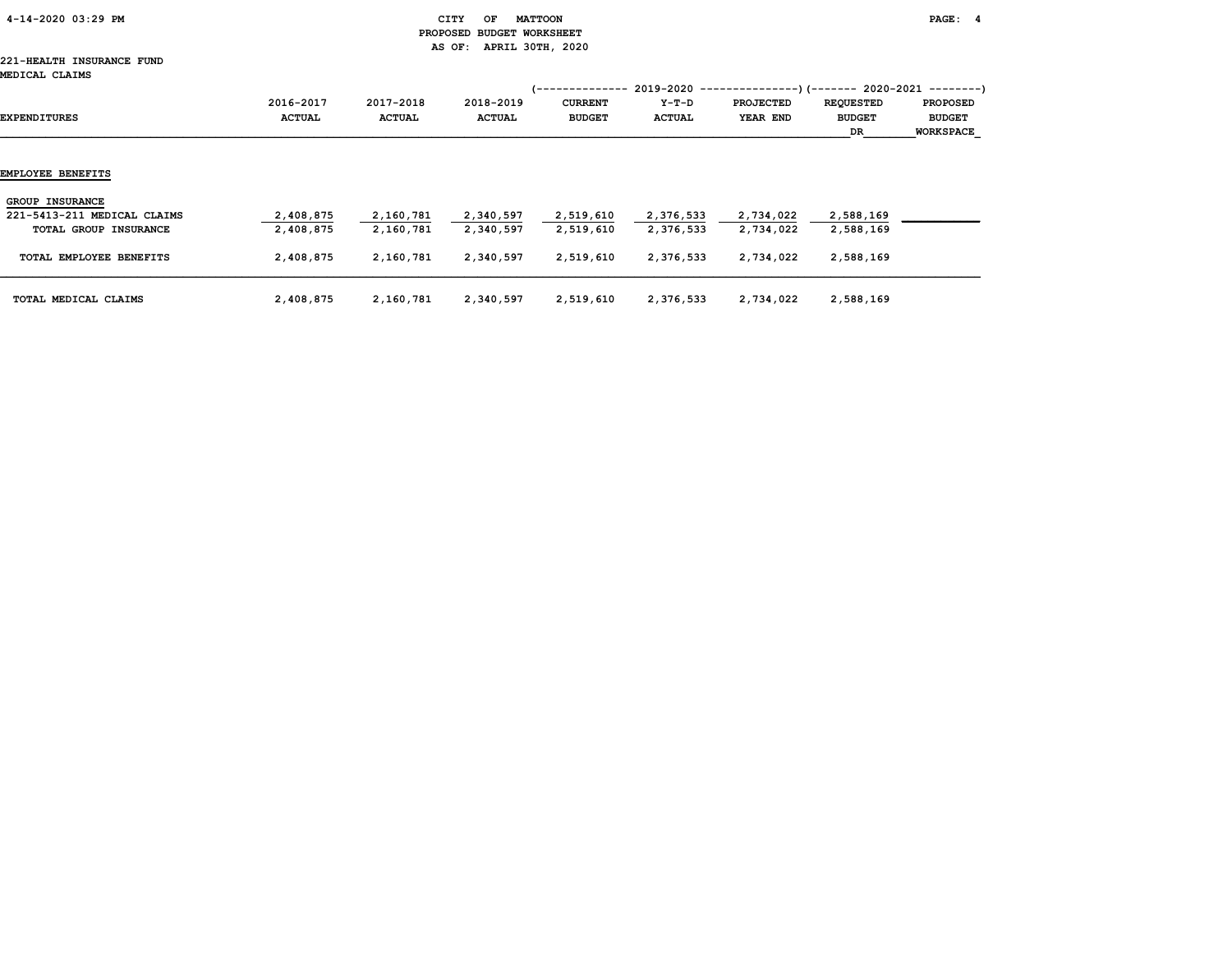| 4-14-2020 03:29 PM |  |
|--------------------|--|
|                    |  |

# $\begin{array}{ccc} \texttt{CITY} & \texttt{OF} & \texttt{MATTOON} \end{array}$  PROPOSED BUDGET WORKSHEET AS OF: APRIL 30TH, 2020

#### 221-HEALTH INSURANCE FUND RX CLAIMS

| שנת השני מאנ            |                            |                            |                            | <i>(--------------</i>          |                   | $2019-2020$ ----------------)(------- 2020-2021 --------) |                                         |                                                      |
|-------------------------|----------------------------|----------------------------|----------------------------|---------------------------------|-------------------|-----------------------------------------------------------|-----------------------------------------|------------------------------------------------------|
| EXPENDITURES            | 2016-2017<br><b>ACTUAL</b> | 2017-2018<br><b>ACTUAL</b> | 2018-2019<br><b>ACTUAL</b> | <b>CURRENT</b><br><b>BUDGET</b> | $Y-T-D$<br>ACTUAL | <b>PROJECTED</b><br>YEAR END                              | <b>REQUESTED</b><br><b>BUDGET</b><br>DR | <b>PROPOSED</b><br><b>BUDGET</b><br><b>WORKSPACE</b> |
| EMPLOYEE BENEFITS       |                            |                            |                            |                                 |                   |                                                           |                                         |                                                      |
| <b>GROUP INSURANCE</b>  |                            |                            |                            |                                 |                   |                                                           |                                         |                                                      |
| 221-5414-211 RX CLAIMS  | 635,182                    | 731,549                    | 729,317                    | 829,720                         | 881,749           | 993,274                                                   | 876,383                                 |                                                      |
| TOTAL GROUP INSURANCE   | 635,182                    | 731,549                    | 729,317                    | 829,720                         | 881,749           | 993,274                                                   | 876,383                                 |                                                      |
| TOTAL EMPLOYEE BENEFITS | 635,182                    | 731,549                    | 729,317                    | 829,720                         | 881,749           | 993,274                                                   | 876,383                                 |                                                      |
| TOTAL RX CLAIMS         | 635,182                    | 731,549                    | 729,317                    | 829,720                         | 881,749           | 993,274                                                   | 876,383                                 |                                                      |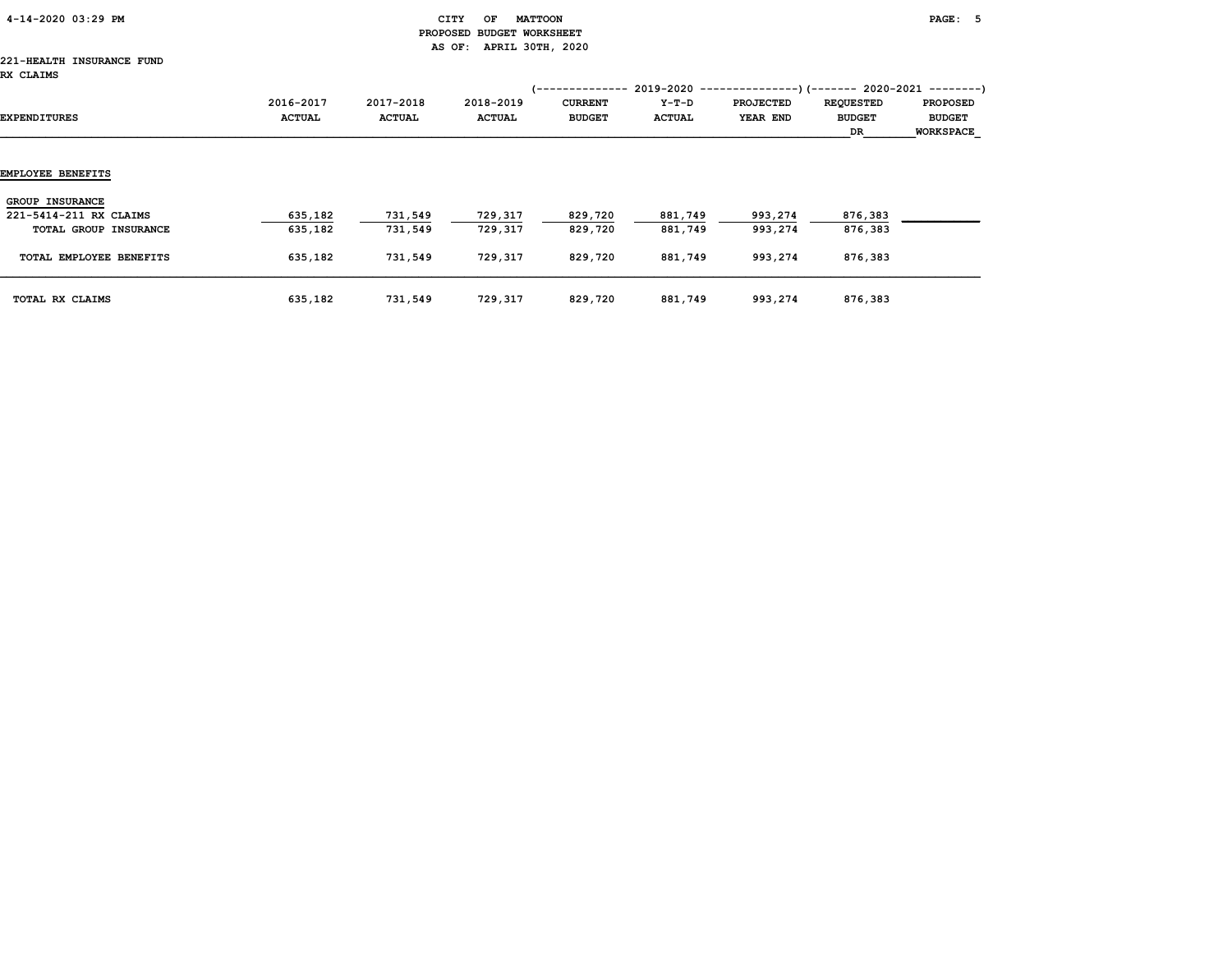| 4-14-2020 03:29 PM |  |
|--------------------|--|
|                    |  |

# CITY OF MATTOON **PAGE:** 6 PROPOSED BUDGET WORKSHEET AS OF: APRIL 30TH, 2020

#### 221-HEALTH INSURANCE FUND DENTAL CLAIMS

| סמונתע עתושע               |                            |                            |                            |                                                                  |                        |                              |                                                                                                      |                                                      |
|----------------------------|----------------------------|----------------------------|----------------------------|------------------------------------------------------------------|------------------------|------------------------------|------------------------------------------------------------------------------------------------------|------------------------------------------------------|
| EXPENDITURES               | 2016-2017<br><b>ACTUAL</b> | 2017-2018<br><b>ACTUAL</b> | 2018-2019<br><b>ACTUAL</b> | 1 - - - - - - - - - - - - - -<br><b>CURRENT</b><br><b>BUDGET</b> | Y-T-D<br><b>ACTUAL</b> | <b>PROJECTED</b><br>YEAR END | $2019-2020$ ----------------)(------- 2020-2021 --------)<br><b>REQUESTED</b><br><b>BUDGET</b><br>DR | <b>PROPOSED</b><br><b>BUDGET</b><br><b>WORKSPACE</b> |
| EMPLOYEE BENEFITS          |                            |                            |                            |                                                                  |                        |                              |                                                                                                      |                                                      |
|                            |                            |                            |                            |                                                                  |                        |                              |                                                                                                      |                                                      |
| <b>GROUP INSURANCE</b>     |                            |                            |                            |                                                                  |                        |                              |                                                                                                      |                                                      |
| 221-5415-211 DENTAL CLAIMS | 92,990                     | 80,819                     | 79,305                     | 104,149                                                          | 76,152                 | 89,521                       | 84,007                                                                                               |                                                      |
| TOTAL GROUP INSURANCE      | 92,990                     | 80,819                     | 79,305                     | 104,149                                                          | 76,152                 | 89,521                       | 84,007                                                                                               |                                                      |
| TOTAL EMPLOYEE BENEFITS    | 92,990                     | 80,819                     | 79,305                     | 104,149                                                          | 76,152                 | 89,521                       | 84,007                                                                                               |                                                      |
| TOTAL DENTAL CLAIMS        | 92,990                     | 80,819                     | 79,305                     | 104,149                                                          | 76,152                 | 89,521                       | 84,007                                                                                               |                                                      |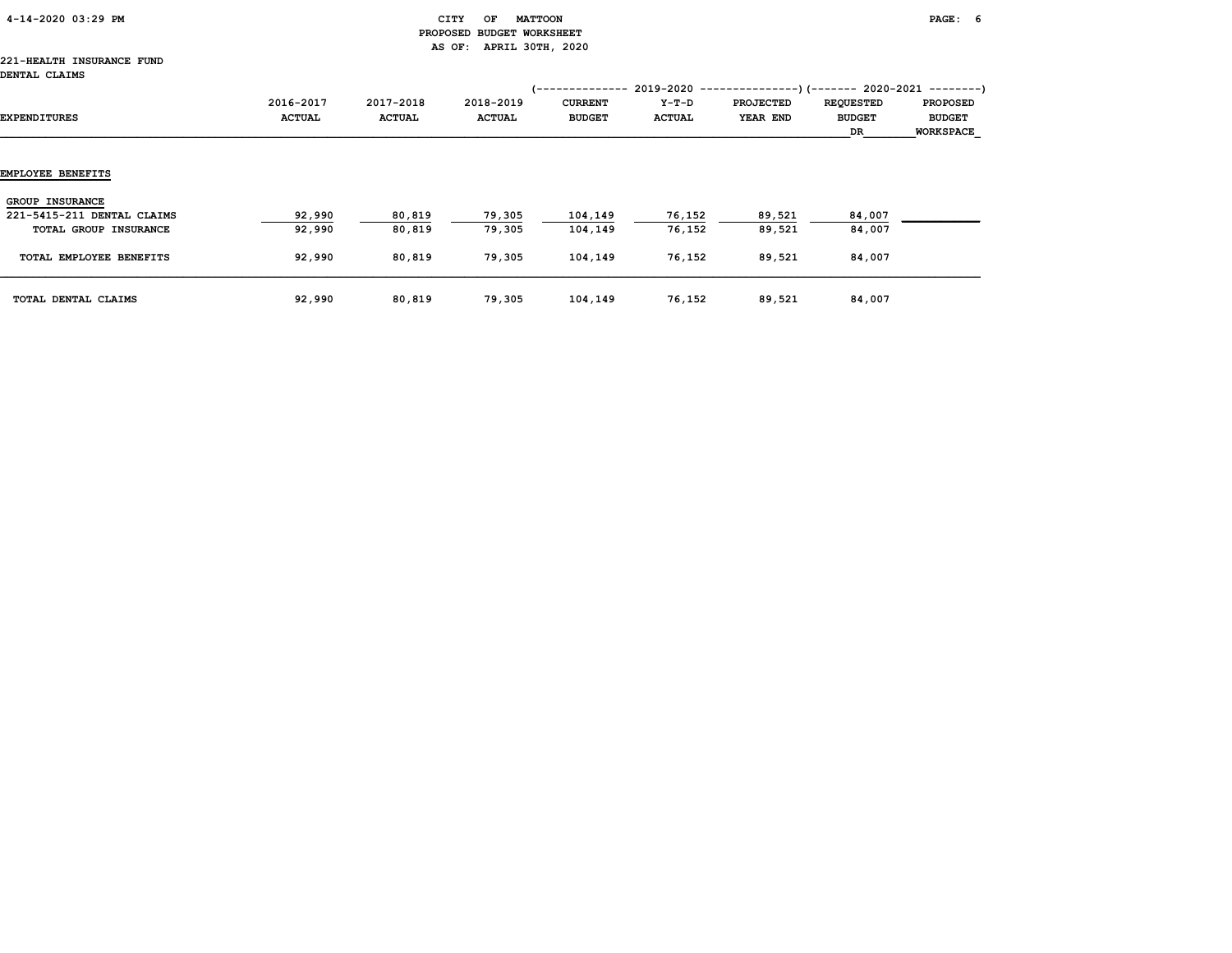| 4-14-2020 03:29 PM |  |
|--------------------|--|
|                    |  |

# $\begin{array}{ccc} \texttt{CITY} & \texttt{OF} & \texttt{MATTOON} \end{array}$  PROPOSED BUDGET WORKSHEET AS OF: APRIL 30TH, 2020

#### 221-HEALTH INSURANCE FUND REFUNDS REIMB & MISC EXPS

| EXPENDITURES                                                      | 2016-2017<br><b>ACTUAL</b> | 2017-2018<br><b>ACTUAL</b> | 2018-2019<br><b>ACTUAL</b> | <b>CURRENT</b><br><b>BUDGET</b> | Y-T-D<br><b>ACTUAL</b> | (-------------- 2019-2020 ----------------) (------- 2020-2021 --------)<br><b>PROJECTED</b><br>YEAR END | <b>REQUESTED</b><br><b>BUDGET</b><br>DR | <b>PROPOSED</b><br><b>BUDGET</b><br><b>WORKSPACE</b> |
|-------------------------------------------------------------------|----------------------------|----------------------------|----------------------------|---------------------------------|------------------------|----------------------------------------------------------------------------------------------------------|-----------------------------------------|------------------------------------------------------|
| <b>EMPLOYEE BENEFITS</b>                                          |                            |                            |                            |                                 |                        |                                                                                                          |                                         |                                                      |
| <b>GROUP INSURANCE</b><br>221-5416-211 REFUNDS REIMBURSEMENTS & M |                            | 1,120                      | 5,584                      |                                 | 2,946                  | 2,485                                                                                                    |                                         |                                                      |
| TOTAL GROUP INSURANCE                                             | 0                          | 1,120                      | 5,584                      | 0                               | 2,946                  | 2,485                                                                                                    | 0                                       |                                                      |
| TOTAL EMPLOYEE BENEFITS                                           | $\mathbf{o}$               | 1,120                      | 5,584                      | $\mathbf 0$                     | 2,946                  | 2,485                                                                                                    | 0                                       |                                                      |
| TOTAL REFUNDS REIMB & MISC EXPS                                   | 0                          | 1,120                      | 5,584                      | 0                               | 2,946                  | 2,485                                                                                                    | 0                                       |                                                      |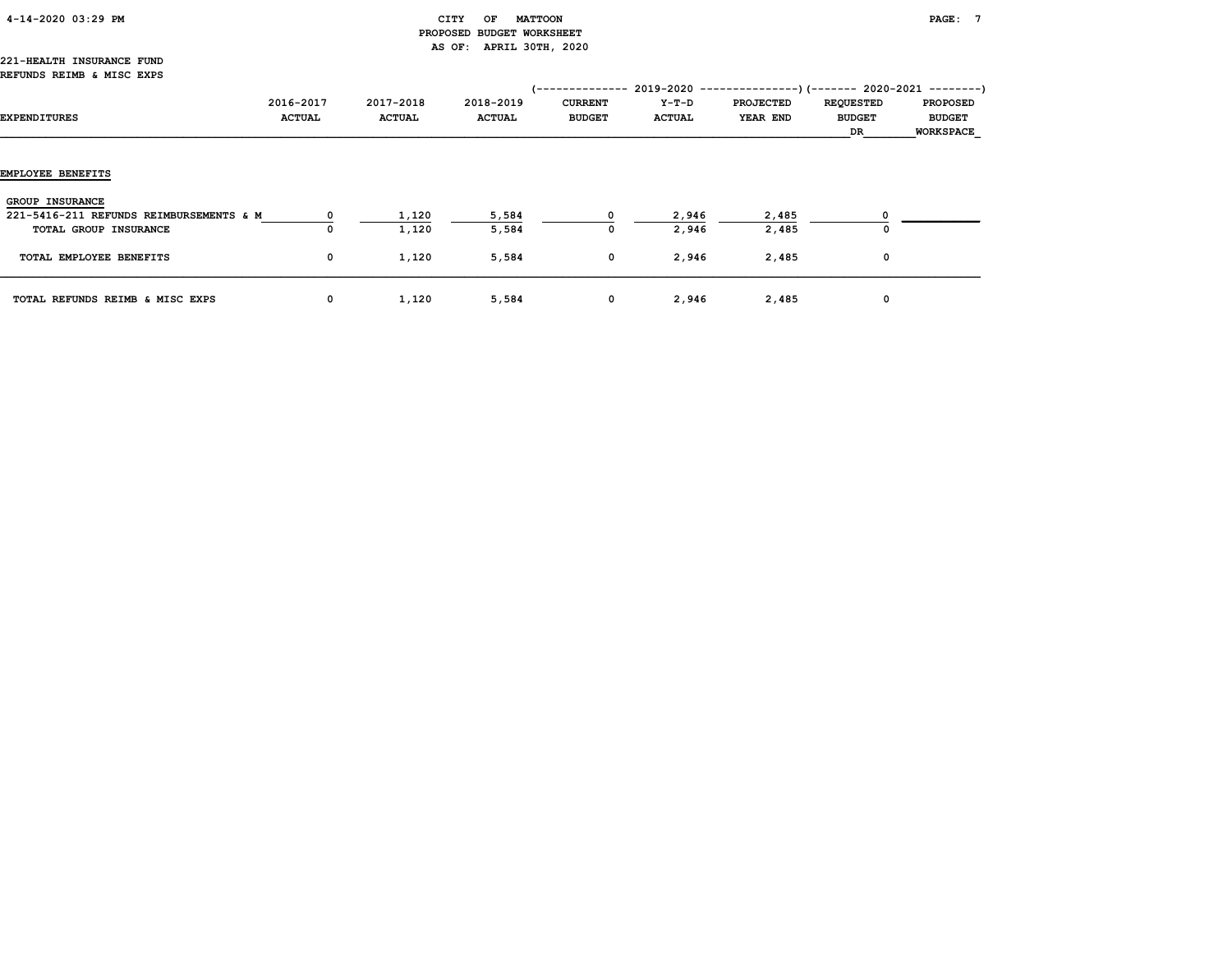| 4-14-2020 03:29 PM |  |
|--------------------|--|
|                    |  |

# $\begin{array}{ccc} \texttt{CITY} & \texttt{OF} & \texttt{MATTOON} \end{array}$  PROPOSED BUDGET WORKSHEET AS OF: APRIL 30TH, 2020

#### 221-HEALTH INSURANCE FUND LIFE INSURANCE

| EXPENDITURES                | 2016-2017<br><b>ACTUAL</b> | 2017-2018<br><b>ACTUAL</b> | 2018-2019<br><b>ACTUAL</b> | -----------<br><b>CURRENT</b><br><b>BUDGET</b> | Y-T-D<br><b>ACTUAL</b> | $2019-2020$ ----------------) (------- 2020-2021 --------)<br><b>PROJECTED</b><br>YEAR END | <b>REQUESTED</b><br><b>BUDGET</b><br>DR | <b>PROPOSED</b><br><b>BUDGET</b><br>WORKSPACE |
|-----------------------------|----------------------------|----------------------------|----------------------------|------------------------------------------------|------------------------|--------------------------------------------------------------------------------------------|-----------------------------------------|-----------------------------------------------|
| EMPLOYEE BENEFITS           |                            |                            |                            |                                                |                        |                                                                                            |                                         |                                               |
| <b>GROUP INSURANCE</b>      |                            |                            |                            |                                                |                        |                                                                                            |                                         |                                               |
| 221-5417-212 LIFE INSURANCE | 27,688                     | 26,107                     | 30,297                     | 28,424                                         | 25,042                 | 27,145                                                                                     | 28,424                                  |                                               |
| TOTAL GROUP INSURANCE       | 27,688                     | 26,107                     | 30,297                     | 28,424                                         | 25,042                 | 27,145                                                                                     | 28,424                                  |                                               |
| TOTAL EMPLOYEE BENEFITS     | 27,688                     | 26,107                     | 30,297                     | 28,424                                         | 25,042                 | 27,145                                                                                     | 28,424                                  |                                               |
| TOTAL LIFE INSURANCE        | 27,688                     | 26,107                     | 30,297                     | 28,424                                         | 25,042                 | 27,145                                                                                     | 28,424                                  |                                               |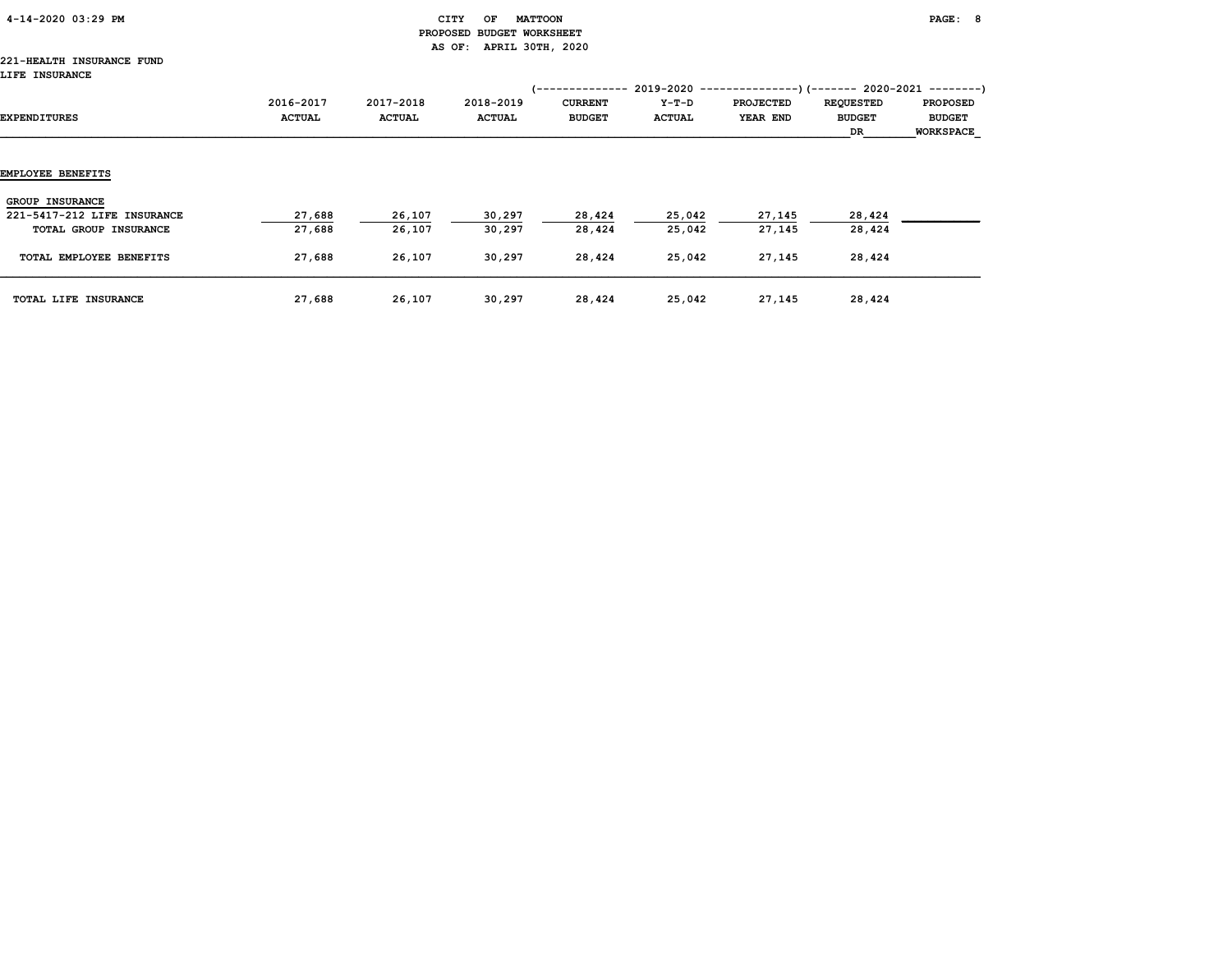| 4-14-2020 03:29 PM |  |  |  |  |
|--------------------|--|--|--|--|
|--------------------|--|--|--|--|

# $\begin{array}{ccc} \text{CITY} & \text{OF} & \text{MATTOON} \end{array}$  PROPOSED BUDGET WORKSHEET AS OF: APRIL 30TH, 2020

#### 221-HEALTH INSURANCE FUND SECTION 125 PLAN

| OGGILON 120 FANN                                                                           |                            |                            |                            | 1 - - - - - - - - - - - - - -   |                        | 2019-2020 -----------------) (-------- 2020-2021 ---------) |                                         |                                                      |
|--------------------------------------------------------------------------------------------|----------------------------|----------------------------|----------------------------|---------------------------------|------------------------|-------------------------------------------------------------|-----------------------------------------|------------------------------------------------------|
| EXPENDITURES                                                                               | 2016-2017<br><b>ACTUAL</b> | 2017-2018<br><b>ACTUAL</b> | 2018-2019<br><b>ACTUAL</b> | <b>CURRENT</b><br><b>BUDGET</b> | Y-T-D<br><b>ACTUAL</b> | <b>PROJECTED</b><br>YEAR END                                | <b>REQUESTED</b><br><b>BUDGET</b><br>DR | <b>PROPOSED</b><br><b>BUDGET</b><br><b>WORKSPACE</b> |
| EMPLOYEE BENEFITS                                                                          |                            |                            |                            |                                 |                        |                                                             |                                         |                                                      |
| <b>GROUP INSURANCE</b><br>221-5418-212 SECTION 125 BENEFIT PLAN A<br>TOTAL GROUP INSURANCE | 2,100<br>2,100             | 1,800<br>1,800             | 2,000<br>2,000             | 1,800<br>1,800                  | 1,850<br>1,850         | 1,800<br>1,800                                              | 1,800<br>1,800                          |                                                      |
| TOTAL EMPLOYEE BENEFITS                                                                    | 2,100                      | 1,800                      | 2,000                      | 1,800                           | 1,850                  | 1,800                                                       | 1,800                                   |                                                      |
| TOTAL SECTION 125 PLAN                                                                     | 2,100                      | 1,800                      | 2,000                      | 1,800                           | 1,850                  | 1,800                                                       | 1,800                                   |                                                      |